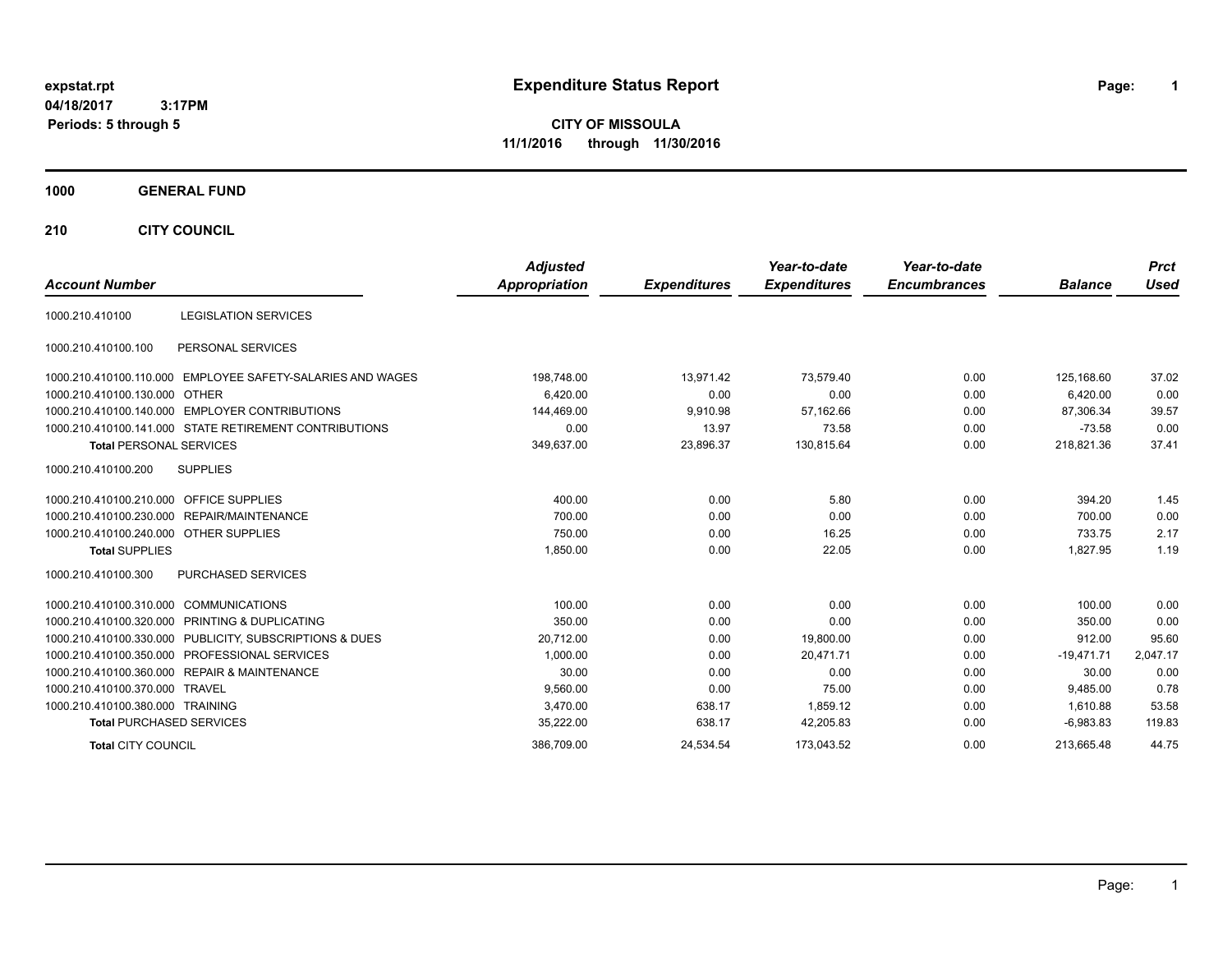**CITY OF MISSOULA 11/1/2016 through 11/30/2016**

**1000 GENERAL FUND**

**220 MAYOR**

| <b>Account Number</b>                   |                                                         | <b>Adjusted</b><br><b>Appropriation</b> | <b>Expenditures</b> | Year-to-date<br><b>Expenditures</b> | Year-to-date<br><b>Encumbrances</b> | <b>Balance</b> | <b>Prct</b><br><b>Used</b> |
|-----------------------------------------|---------------------------------------------------------|-----------------------------------------|---------------------|-------------------------------------|-------------------------------------|----------------|----------------------------|
| 1000.220.410210                         | <b>ADMINISTRATION</b>                                   |                                         |                     |                                     |                                     |                |                            |
| 1000.220.410210.100                     | PERSONAL SERVICES                                       |                                         |                     |                                     |                                     |                |                            |
|                                         | 1000.220.410210.110.000 SALARIES AND WAGES              | 309,096.00                              | 24,269.55           | 128,443.87                          | 0.00                                | 180.652.13     | 41.55                      |
| 1000.220.410210.120.000                 | OVERTIME/TERMINATION                                    | 500.00                                  | 0.00                | 0.00                                | 0.00                                | 500.00         | 0.00                       |
| 1000.220.410210.130.000 OTHER           |                                                         | 6,600.00                                | 0.00                | 0.00                                | 0.00                                | 6,600.00       | 0.00                       |
|                                         | 1000.220.410210.140.000 EMPLOYER CONTRIBUTIONS          | 94,567.00                               | 7,479.65            | 41,527.69                           | 0.00                                | 53,039.31      | 43.91                      |
|                                         | 1000.220.410210.141.000 STATE RETIREMENT CONTRIBUTIONS  | 0.00                                    | 30.64               | 161.98                              | 0.00                                | $-161.98$      | 0.00                       |
| <b>Total PERSONAL SERVICES</b>          |                                                         | 410,763.00                              | 31,779.84           | 170,133.54                          | 0.00                                | 240,629.46     | 41.42                      |
| 1000.220.410210.200                     | <b>SUPPLIES</b>                                         |                                         |                     |                                     |                                     |                |                            |
| 1000.220.410210.210.000 OFFICE SUPPLIES |                                                         | 1,004.00                                | 0.00                | 207.67                              | 0.00                                | 796.33         | 20.68                      |
| 1000.220.410210.220.000                 | OPERATING SUPPLIES                                      | 1,120.00                                | 361.99              | 450.39                              | 0.00                                | 669.61         | 40.21                      |
| 1000.220.410210.230.000                 | REPAIR/MAINTENANCE                                      | 100.00                                  | 0.00                | 0.00                                | 0.00                                | 100.00         | 0.00                       |
| 1000.220.410210.231.000 GASOLINE        |                                                         | 107.00                                  | 0.00                | 33.76                               | 0.00                                | 73.24          | 31.55                      |
| <b>Total SUPPLIES</b>                   |                                                         | 2,331.00                                | 361.99              | 691.82                              | 0.00                                | 1,639.18       | 29.68                      |
| 1000.220.410210.300                     | PURCHASED SERVICES                                      |                                         |                     |                                     |                                     |                |                            |
| 1000.220.410210.310.000 COMMUNICATIONS  |                                                         | 890.00                                  | 352.00              | 379.98                              | 0.00                                | 510.02         | 42.69                      |
|                                         | 1000.220.410210.320.000 PRINTING & DUPLICATING          | 956.00                                  | 0.00                | 0.00                                | 0.00                                | 956.00         | 0.00                       |
|                                         | 1000.220.410210.330.000 PUBLICITY, SUBSCRIPTIONS & DUES | 8,214.00                                | 500.00              | 7,373.35                            | 0.00                                | 840.65         | 89.77                      |
| 1000.220.410210.344.000                 | <b>TELEPHONE SERVICE</b>                                | 4,124.00                                | 15.00               | 616.68                              | 0.00                                | 3,507.32       | 14.95                      |
|                                         | 1000.220.410210.350.000 PROFESSIONAL SERVICES           | 2,072.00                                | 478.74              | 478.74                              | 0.00                                | 1,593.26       | 23.11                      |
|                                         | 1000.220.410210.360.000 REPAIR & MAINTENANCE            | 605.00                                  | 0.00                | 139.50                              | 0.00                                | 465.50         | 23.06                      |
| 1000.220.410210.370.000 TRAVEL          |                                                         | 2.508.00                                | 67.22               | 626.79                              | 0.00                                | 1,881.21       | 24.99                      |
| 1000.220.410210.380.000 TRAINING        |                                                         | 1,900.00                                | 0.00                | 750.00                              | 0.00                                | 1,150.00       | 39.47                      |
|                                         | 1000.220.410210.390.000 OTHER PURCHASED SERVICES        | 1,050.00                                | 0.00                | 0.00                                | 0.00                                | 1,050.00       | 0.00                       |
| <b>Total PURCHASED SERVICES</b>         |                                                         | 22,319.00                               | 1,412.96            | 10,365.04                           | 0.00                                | 11,953.96      | 46.44                      |
| <b>Total ADMINISTRATION</b>             |                                                         | 435,413.00                              | 33,554.79           | 181,190.40                          | 0.00                                | 254,222.60     | 41.61                      |
| 1000000110000                           | $D(1D1)$ $D(2D1)$                                       |                                         |                     |                                     |                                     |                |                            |

1000.220.410225 PUBLIC RELATIONS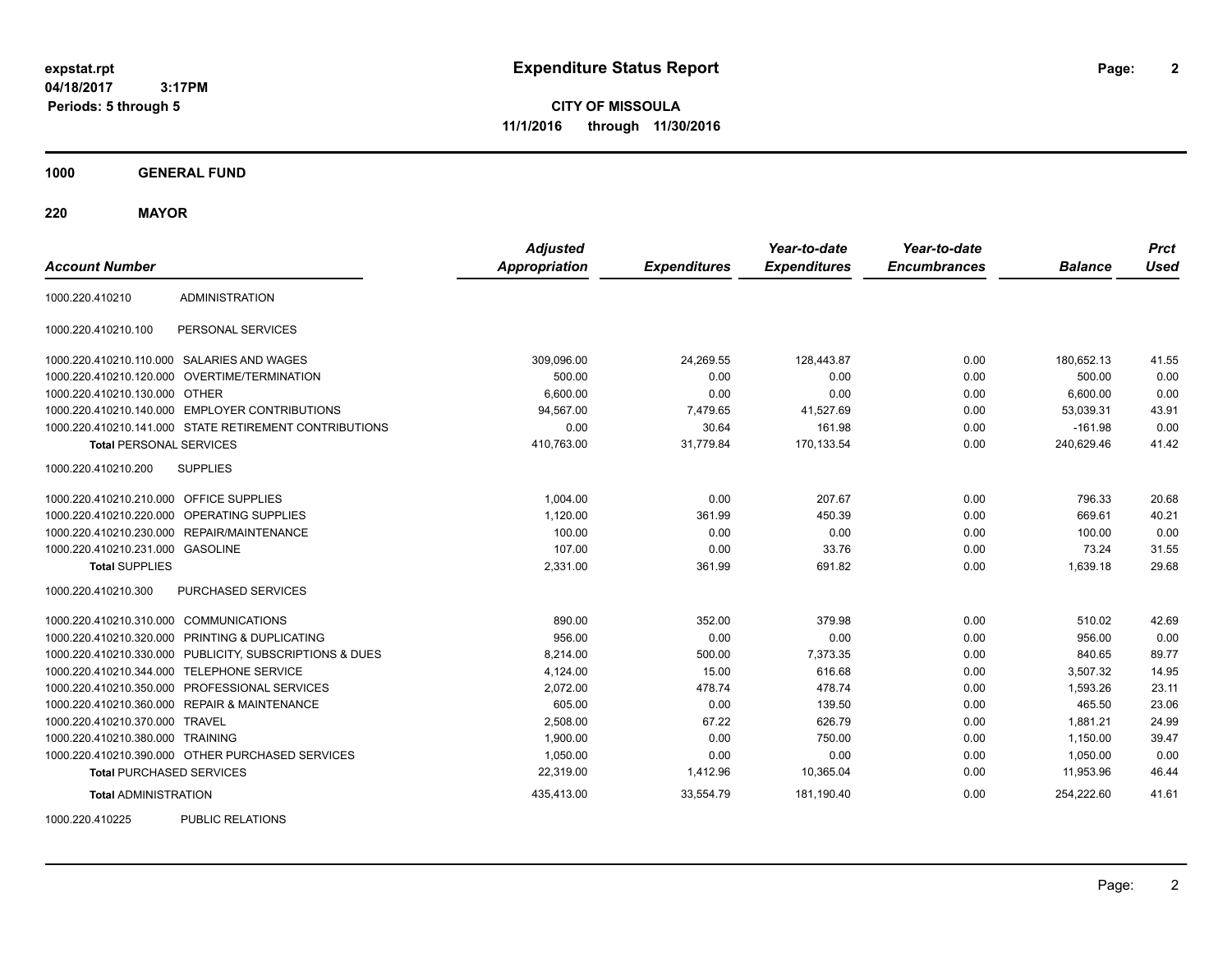**CITY OF MISSOULA 11/1/2016 through 11/30/2016**

**1000 GENERAL FUND**

**220 MAYOR**

| <b>Account Number</b>                                   | <b>Adjusted</b><br><b>Appropriation</b> | <b>Expenditures</b> | Year-to-date<br><b>Expenditures</b> | Year-to-date<br><b>Encumbrances</b> | <b>Balance</b> | <b>Prct</b><br><b>Used</b> |
|---------------------------------------------------------|-----------------------------------------|---------------------|-------------------------------------|-------------------------------------|----------------|----------------------------|
| PERSONAL SERVICES<br>1000.220.410225.100                |                                         |                     |                                     |                                     |                |                            |
| 1000.220.410225.110.000 SALARIES AND WAGES              | 6,308.00                                | 495.28              | 2,621.26                            | 0.00                                | 3.686.74       | 41.55                      |
| 1000.220.410225.140.000 EMPLOYER CONTRIBUTIONS          | 1,928.00                                | 152.65              | 387.34                              | 0.00                                | 1,540.66       | 20.09                      |
| <b>Total PERSONAL SERVICES</b>                          | 8,236.00                                | 647.93              | 3,008.60                            | 0.00                                | 5,227.40       | 36.53                      |
| 1000.220.410225.200<br><b>SUPPLIES</b>                  |                                         |                     |                                     |                                     |                |                            |
| 1000.220.410225.240.000 OTHER SUPPLIES                  | 400.00                                  | 0.00                | 0.00                                | 0.00                                | 400.00         | 0.00                       |
| <b>Total SUPPLIES</b>                                   | 400.00                                  | 0.00                | 0.00                                | 0.00                                | 400.00         | 0.00                       |
| PURCHASED SERVICES<br>1000.220.410225.300               |                                         |                     |                                     |                                     |                |                            |
| 1000.220.410225.330.000 PUBLICITY, SUBSCRIPTIONS & DUES | 1.982.00                                | 0.00                | 338.00                              | 0.00                                | 1,644.00       | 17.05                      |
| 1000.220.410225.390.000 OTHER PURCHASED SERVICES        | 200.00                                  | 0.00                | 0.00                                | 0.00                                | 200.00         | 0.00                       |
| <b>Total PURCHASED SERVICES</b>                         | 2,182.00                                | 0.00                | 338.00                              | 0.00                                | 1,844.00       | 15.49                      |
| <b>Total PUBLIC RELATIONS</b>                           | 10,818.00                               | 647.93              | 3,346.60                            | 0.00                                | 7.471.40       | 30.94                      |
| <b>ADMINISTRATION</b><br>1000.220.410250                |                                         |                     |                                     |                                     |                |                            |
| 1000.220.410250.100<br>PERSONAL SERVICES                |                                         |                     |                                     |                                     |                |                            |
| 1000.220.410250.110.000 SALARIES AND WAGES              | 76,368.00                               | 5,871.65            | 30,913.72                           | 0.00                                | 45,454.28      | 40.48                      |
| 1000.220.410250.140.000 EMPLOYER CONTRIBUTIONS          | 22,059.00                               | 1,765.53            | 9,808.14                            | 0.00                                | 12,250.86      | 44.46                      |
| <b>Total PERSONAL SERVICES</b>                          | 98,427.00                               | 7,637.18            | 40,721.86                           | 0.00                                | 57,705.14      | 41.37                      |
| PURCHASED SERVICES<br>1000.220.410250.300               |                                         |                     |                                     |                                     |                |                            |
| 1000.220.410250.320.000 PRINTING & DUPLICATING          | 2,100.00                                | 0.00                | 0.00                                | 0.00                                | 2,100.00       | 0.00                       |
| 1000.220.410250.344.000 TELEPHONE SERVICE               | 1,952.00                                | 6.02                | 355.87                              | 0.00                                | 1,596.13       | 18.23                      |
| 1000.220.410250.350.000 PROFESSIONAL SERVICES           | 1,235.00                                | 0.00                | 0.00                                | 0.00                                | 1,235.00       | 0.00                       |
| 1000.220.410250.380.000 TRAINING                        | 420.00                                  | 0.00                | 0.00                                | 0.00                                | 420.00         | 0.00                       |
| <b>Total PURCHASED SERVICES</b>                         | 5,707.00                                | 6.02                | 355.87                              | 0.00                                | 5,351.13       | 6.24                       |
| <b>Total ADMINISTRATION</b>                             | 104,134.00                              | 7,643.20            | 41,077.73                           | 0.00                                | 63,056.27      | 39.45                      |
| <b>Total MAYOR</b>                                      | 550,365.00                              | 41,845.92           | 225,614.73                          | 0.00                                | 324,750.27     | 40.99                      |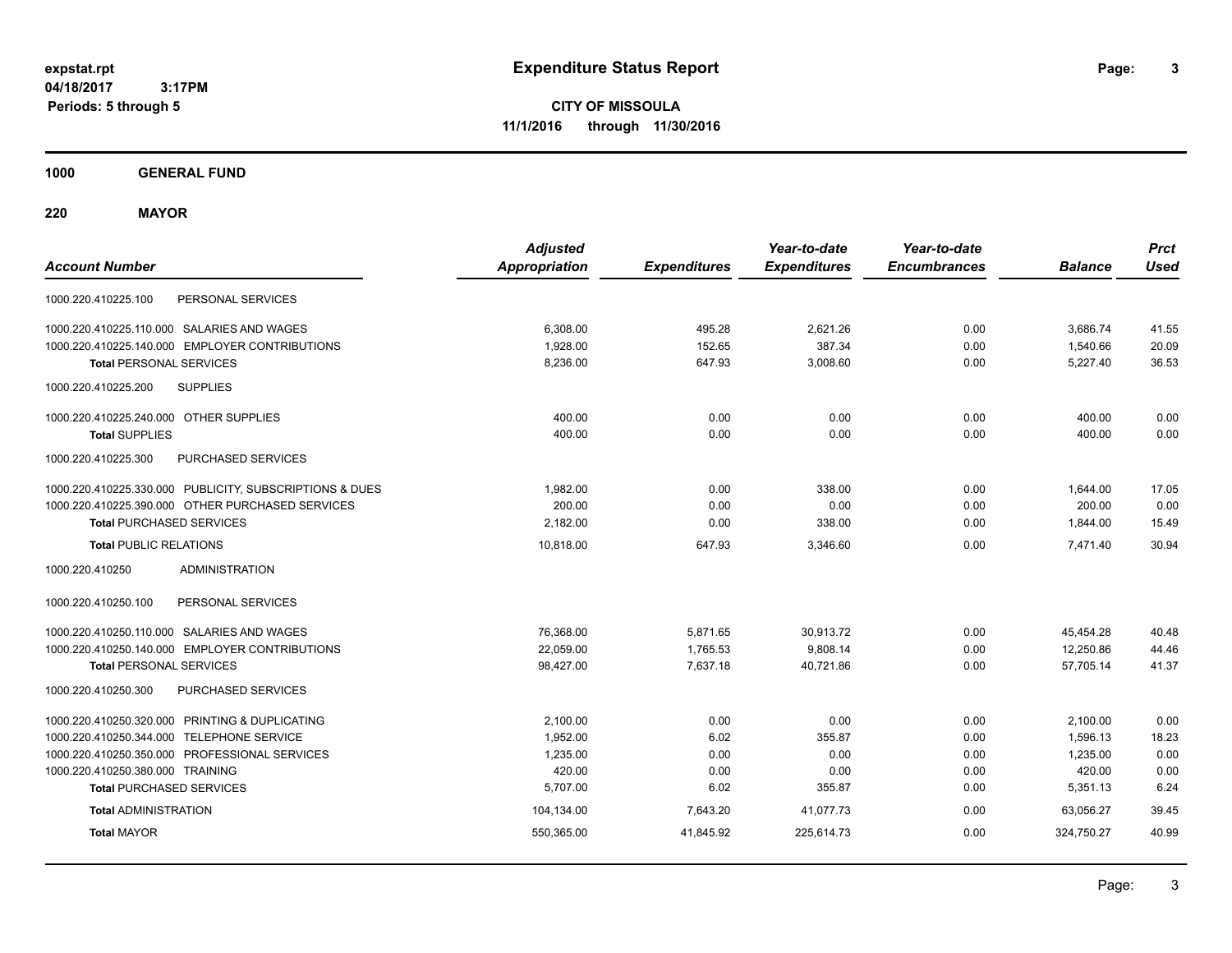**CITY OF MISSOULA 11/1/2016 through 11/30/2016**

**1000 GENERAL FUND**

|                                                         | <b>Adjusted</b>      |                     | Year-to-date        | Year-to-date        |                | <b>Prct</b> |
|---------------------------------------------------------|----------------------|---------------------|---------------------|---------------------|----------------|-------------|
| <b>Account Number</b>                                   | <b>Appropriation</b> | <b>Expenditures</b> | <b>Expenditures</b> | <b>Encumbrances</b> | <b>Balance</b> | <b>Used</b> |
| <b>ADMINISTRATION</b><br>1000.221.410810                |                      |                     |                     |                     |                |             |
| 1000.221.410810.100<br>PERSONAL SERVICES                |                      |                     |                     |                     |                |             |
| 1000.221.410810.110.000 SALARIES AND WAGES              | 95,811.00            | 6,957.34            | 37,080.59           | 0.00                | 58,730.41      | 38.70       |
| 1000.221.410810.140.000 EMPLOYER CONTRIBUTIONS          | 33.311.00            | 2,501.49            | 14,071.30           | 0.00                | 19,239.70      | 42.24       |
| 1000.221.410810.141.000 STATE RETIREMENT CONTRIBUTIONS  | 0.00                 | 16.09               | 85.46               | 0.00                | $-85.46$       | 0.00        |
| <b>Total PERSONAL SERVICES</b>                          | 129,122.00           | 9,474.92            | 51,237.35           | 0.00                | 77,884.65      | 39.68       |
| <b>SUPPLIES</b><br>1000.221.410810.200                  |                      |                     |                     |                     |                |             |
| 1000.221.410810.210.000 OFFICE SUPPLIES                 | 1,000.00             | 0.00                | 116.54              | 0.00                | 883.46         | 11.65       |
| <b>Total SUPPLIES</b>                                   | 1,000.00             | 0.00                | 116.54              | 0.00                | 883.46         | 11.65       |
| PURCHASED SERVICES<br>1000.221.410810.300               |                      |                     |                     |                     |                |             |
| 1000.221.410810.310.000 COMMUNICATIONS                  | 450.00               | 2.69                | 82.83               | 0.00                | 367.17         | 18.41       |
| 1000.221.410810.320.000 PRINTING & DUPLICATING          | 417.00               | 0.00                | 282.28              | 0.00                | 134.72         | 67.69       |
| 1000.221.410810.330.000 PUBLICITY, SUBSCRIPTIONS & DUES | 750.00               | 109.00              | 538.00              | 0.00                | 212.00         | 71.73       |
| 1000.221.410810.344.000 TELEPHONE SERVICE               | 45.00                | 14.81               | 29.57               | 0.00                | 15.43          | 65.71       |
| 1000.221.410810.360.000 REPAIR & MAINTENANCE            | 1,260.00             | 18.99               | 18.99               | 0.00                | 1,241.01       | 1.51        |
| 1000.221.410810.370.000 TRAVEL                          | 995.00               | 0.00                | 0.00                | 0.00                | 995.00         | 0.00        |
| 1000.221.410810.380.000 TRAINING                        | 1,225.00             | 0.00                | 279.00              | 0.00                | 946.00         | 22.78       |
| <b>Total PURCHASED SERVICES</b>                         | 5,142.00             | 145.49              | 1,230.67            | 0.00                | 3,911.33       | 23.93       |
| <b>Total ADMINISTRATION</b>                             | 135,264.00           | 9,620.41            | 52,584.56           | 0.00                | 82,679.44      | 38.88       |
| <b>TRAINING</b><br>1000.221.410820                      |                      |                     |                     |                     |                |             |
| 1000.221.410820.100<br>PERSONAL SERVICES                |                      |                     |                     |                     |                |             |
| 1000.221.410820.110.000 SALARIES AND WAGES              | 4,823.00             | 184.87              | 979.07              | 0.00                | 3,843.93       | 20.30       |
| 1000.221.410820.140.000 EMPLOYER CONTRIBUTIONS          | 1,732.00             | 69.75               | 393.87              | 0.00                | 1,338.13       | 22.74       |
| <b>Total PERSONAL SERVICES</b>                          | 6,555.00             | 254.62              | 1,372.94            | 0.00                | 5,182.06       | 20.94       |
| <b>SUPPLIES</b><br>1000.221.410820.200                  |                      |                     |                     |                     |                |             |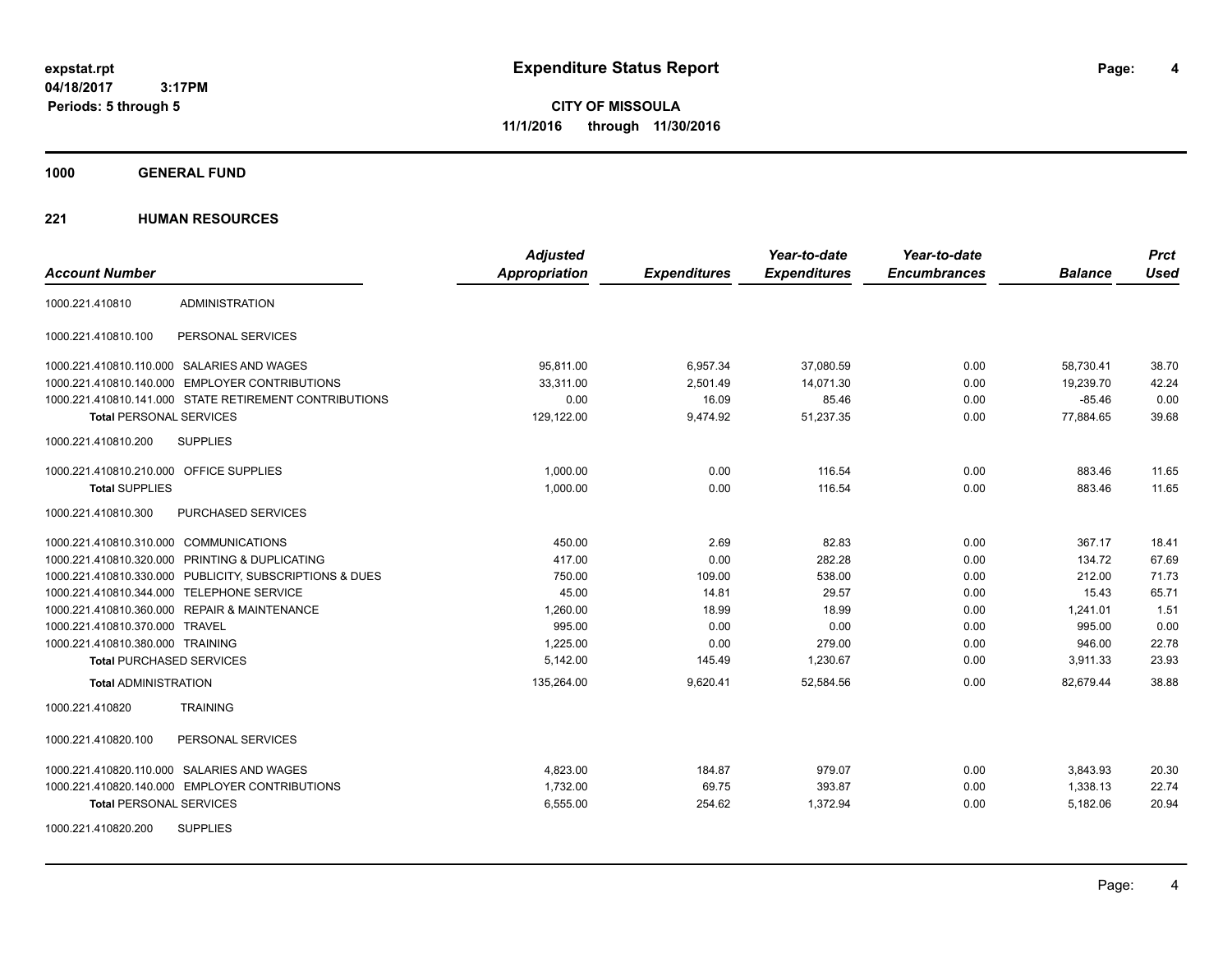**CITY OF MISSOULA 11/1/2016 through 11/30/2016**

**1000 GENERAL FUND**

|                                                         | <b>Adjusted</b>      |                     | Year-to-date        | Year-to-date        |                | <b>Prct</b> |
|---------------------------------------------------------|----------------------|---------------------|---------------------|---------------------|----------------|-------------|
| <b>Account Number</b>                                   | <b>Appropriation</b> | <b>Expenditures</b> | <b>Expenditures</b> | <b>Encumbrances</b> | <b>Balance</b> | <b>Used</b> |
| 1000.221.410820.210.000 OFFICE SUPPLIES                 | 405.00               | 0.00                | 0.00                | 0.00                | 405.00         | 0.00        |
| <b>Total SUPPLIES</b>                                   | 405.00               | 0.00                | 0.00                | 0.00                | 405.00         | 0.00        |
| 1000.221.410820.300<br>PURCHASED SERVICES               |                      |                     |                     |                     |                |             |
| 1000.221.410820.320.000 PRINTING & DUPLICATING          | 500.00               | 0.00                | 0.00                | 0.00                | 500.00         | 0.00        |
| 1000.221.410820.330.000 PUBLICITY, SUBSCRIPTIONS & DUES | 26.00                | 0.00                | 0.00                | 0.00                | 26.00          | 0.00        |
| 1000.221.410820.344.000 TELEPHONE SERVICE               | 34.00                | 0.00                | 0.00                | 0.00                | 34.00          | 0.00        |
| 1000.221.410820.350.000 PROFESSIONAL SERVICES           | 2,000.00             | 0.00                | 0.00                | 0.00                | 2,000.00       | 0.00        |
| 1000.221.410820.360.000 REPAIR & MAINTENANCE            | 1,556.00             | 0.00                | 0.00                | 0.00                | 1,556.00       | 0.00        |
| 1000.221.410820.370.000 TRAVEL                          | 600.00               | 0.00                | 0.00                | 0.00                | 600.00         | 0.00        |
| 1000.221.410820.380.000 TRAINING                        | 1,250.00             | 50.00               | 1,024.90            | 0.00                | 225.10         | 81.99       |
| <b>Total PURCHASED SERVICES</b>                         | 5,966.00             | 50.00               | 1,024.90            | 0.00                | 4,941.10       | 17.18       |
| <b>Total TRAINING</b>                                   | 12,926.00            | 304.62              | 2,397.84            | 0.00                | 10.528.16      | 18.55       |
| 1000.221.410840<br><b>LABOR RELATIONS</b>               |                      |                     |                     |                     |                |             |
| 1000.221.410840.100<br>PERSONAL SERVICES                |                      |                     |                     |                     |                |             |
| 1000.221.410840.110.000 SALARIES AND WAGES              | 43,660.00            | 3,173.19            | 16,804.56           | 0.00                | 26.855.44      | 38.49       |
| 1000.221.410840.140.000 EMPLOYER CONTRIBUTIONS          | 17.824.00            | 1,363.89            | 7,740.26            | 0.00                | 10,083.74      | 43.43       |
| <b>Total PERSONAL SERVICES</b>                          | 61,484.00            | 4,537.08            | 24,544.82           | 0.00                | 36,939.18      | 39.92       |
| 1000.221.410840.200<br><b>SUPPLIES</b>                  |                      |                     |                     |                     |                |             |
| 1000.221.410840.210.000 OFFICE SUPPLIES                 | 950.00               | 0.00                | 0.00                | 0.00                | 950.00         | 0.00        |
| <b>Total SUPPLIES</b>                                   | 950.00               | 0.00                | 0.00                | 0.00                | 950.00         | 0.00        |
| <b>PURCHASED SERVICES</b><br>1000.221.410840.300        |                      |                     |                     |                     |                |             |
| 1000.221.410840.320.000 PRINTING & DUPLICATING          | 350.00               | 0.00                | 0.00                | 0.00                | 350.00         | 0.00        |
| 1000.221.410840.330.000 PUBLICITY, SUBSCRIPTIONS & DUES | 450.00               | 0.00                | 0.00                | 0.00                | 450.00         | 0.00        |
| 1000.221.410840.344.000 TELEPHONE SERVICE               | 24.00                | 0.00                | 0.00                | 0.00                | 24.00          | 0.00        |
| 1000.221.410840.360.000 REPAIR & MAINTENANCE            | 526.00               | 0.00                | 0.00                | 0.00                | 526.00         | 0.00        |
|                                                         |                      |                     |                     |                     |                |             |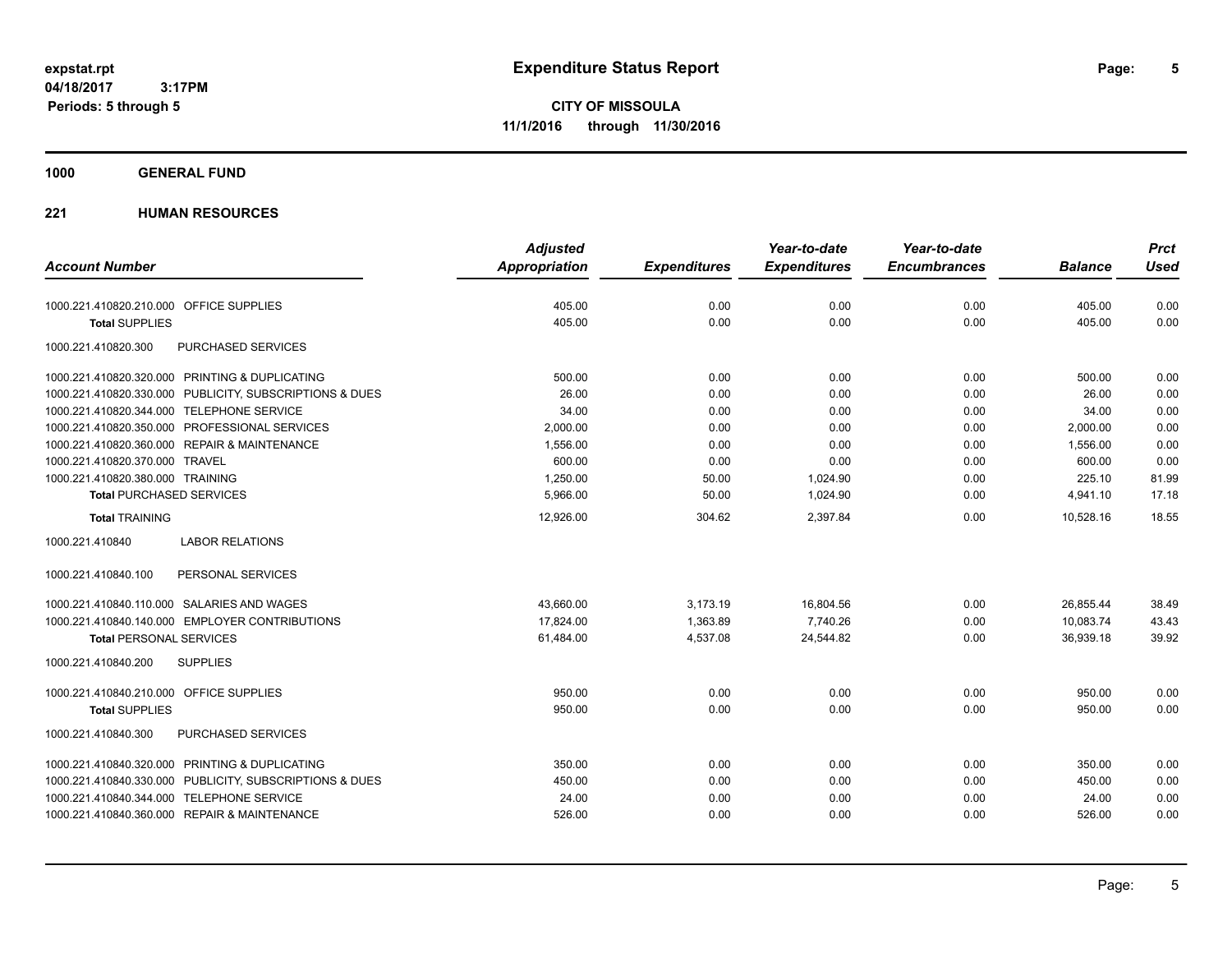**6**

**CITY OF MISSOULA 11/1/2016 through 11/30/2016**

**1000 GENERAL FUND**

| <b>Account Number</b>                          | <b>Adjusted</b><br>Appropriation | <b>Expenditures</b> | Year-to-date<br><b>Expenditures</b> | Year-to-date<br><b>Encumbrances</b> | <b>Balance</b> | <b>Prct</b><br><b>Used</b> |
|------------------------------------------------|----------------------------------|---------------------|-------------------------------------|-------------------------------------|----------------|----------------------------|
| 1000.221.410840.370.000 TRAVEL                 | 815.00                           | 0.00                | 348.37                              | 0.00                                | 466.63         | 42.74                      |
| 1000.221.410840.380.000 TRAINING               | 300.00                           | 0.00                | 264.50                              | 0.00                                | 35.50          | 88.17                      |
| <b>Total PURCHASED SERVICES</b>                | 2,465.00                         | 0.00                | 612.87                              | 0.00                                | 1,852.13       | 24.86                      |
| <b>Total LABOR RELATIONS</b>                   | 64,899.00                        | 4,537.08            | 25,157.69                           | 0.00                                | 39,741.31      | 38.76                      |
| 1000.221.410850<br><b>EEO COMPLIANCE</b>       |                                  |                     |                                     |                                     |                |                            |
| 1000.221.410850.100<br>PERSONAL SERVICES       |                                  |                     |                                     |                                     |                |                            |
| 1000.221.410850.110.000 SALARIES AND WAGES     | 38.742.00                        | 3,127.35            | 16,569.04                           | 0.00                                | 22,172.96      | 42.77                      |
| 1000.221.410850.140.000 EMPLOYER CONTRIBUTIONS | 13,364.00                        | 1,118.17            | 6,271.84                            | 0.00                                | 7,092.16       | 46.93                      |
| <b>Total PERSONAL SERVICES</b>                 | 52.106.00                        | 4,245.52            | 22.840.88                           | 0.00                                | 29.265.12      | 43.84                      |
| 1000.221.410850.200<br><b>SUPPLIES</b>         |                                  |                     |                                     |                                     |                |                            |
| <b>Total SUPPLIES</b>                          | 0.00                             | 0.00                | 0.00                                | 0.00                                | 0.00           | 0.00                       |
| PURCHASED SERVICES<br>1000.221.410850.300      |                                  |                     |                                     |                                     |                |                            |
| 1000.221.410850.350.000 PROFESSIONAL SERVICES  | 9.000.00                         | 0.00                | 0.00                                | 0.00                                | 9,000.00       | 0.00                       |
| <b>Total PURCHASED SERVICES</b>                | 9,000.00                         | 0.00                | 0.00                                | 0.00                                | 9,000.00       | 0.00                       |
| <b>CAPITAL OUTLAY</b><br>1000.221.410850.900   |                                  |                     |                                     |                                     |                |                            |
| <b>Total CAPITAL OUTLAY</b>                    | 0.00                             | 0.00                | 0.00                                | 0.00                                | 0.00           | 0.00                       |
| <b>Total EEO COMPLIANCE</b>                    | 61,106.00                        | 4,245.52            | 22,840.88                           | 0.00                                | 38,265.12      | 37.38                      |
| <b>EMPLOYEE BENEFITS</b><br>1000.221.410860    |                                  |                     |                                     |                                     |                |                            |
| 1000.221.410860.100<br>PERSONAL SERVICES       |                                  |                     |                                     |                                     |                |                            |
| 1000.221.410860.110.000 SALARIES AND WAGES     | 26,202.00                        | 2,646.66            | 14,023.13                           | 0.00                                | 12,178.87      | 53.52                      |
| 1000.221.410860.140.000 EMPLOYER CONTRIBUTIONS | 8,861.00                         | 936.52              | 5,246.47                            | 0.00                                | 3,614.53       | 59.21                      |
| <b>Total PERSONAL SERVICES</b>                 | 35,063.00                        | 3,583.18            | 19,269.60                           | 0.00                                | 15,793.40      | 54.96                      |
| <b>SUPPLIES</b><br>1000.221.410860.200         |                                  |                     |                                     |                                     |                |                            |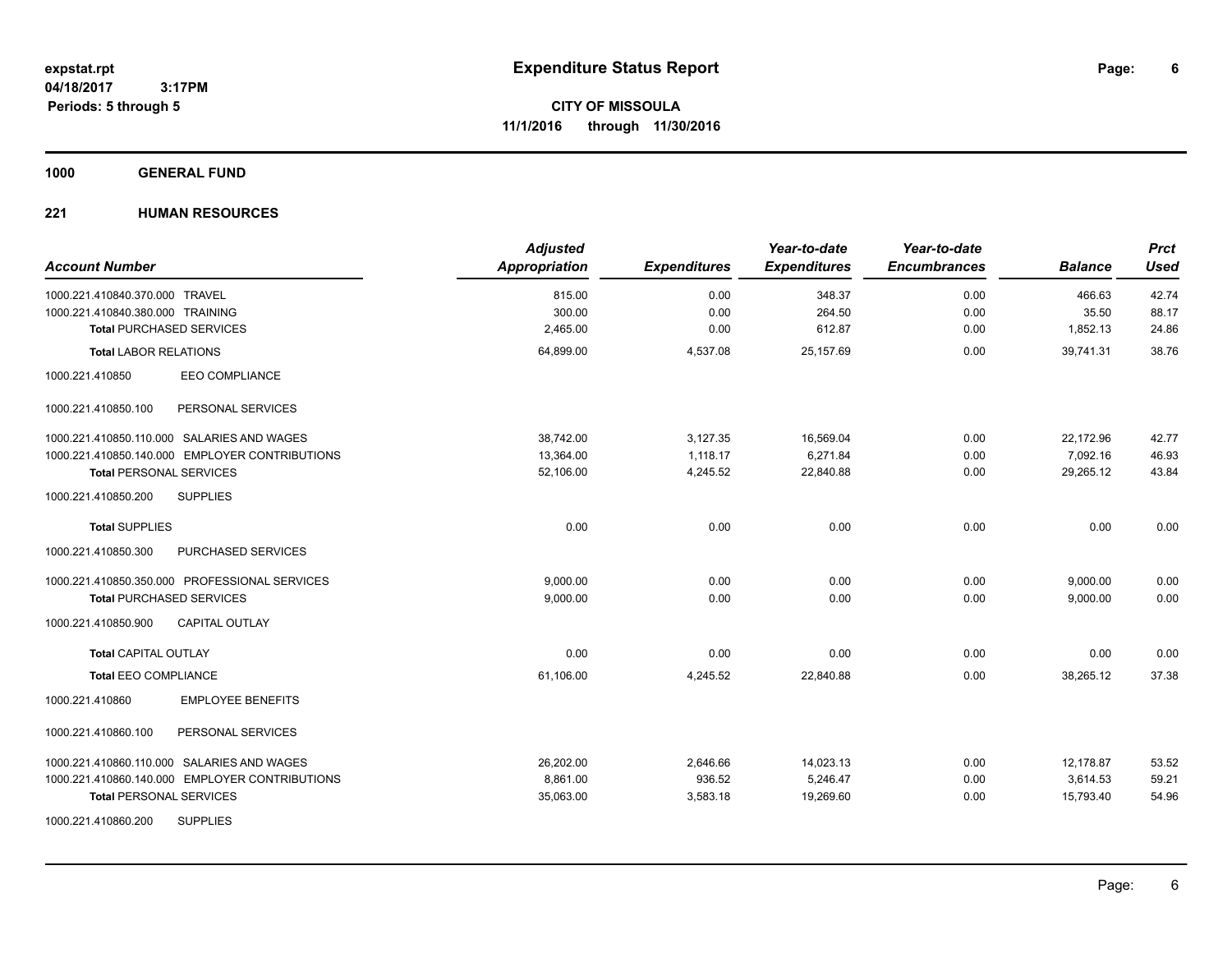**1000 GENERAL FUND**

|                                                         | <b>Adjusted</b> |                     | Year-to-date        | Year-to-date        |                | <b>Prct</b> |
|---------------------------------------------------------|-----------------|---------------------|---------------------|---------------------|----------------|-------------|
| <b>Account Number</b>                                   | Appropriation   | <b>Expenditures</b> | <b>Expenditures</b> | <b>Encumbrances</b> | <b>Balance</b> | <b>Used</b> |
| <b>OFFICE SUPPLIES</b><br>1000.221.410860.210.000       | 760.00          | 0.00                | 110.17              | 0.00                | 649.83         | 14.50       |
| <b>Total SUPPLIES</b>                                   | 760.00          | 0.00                | 110.17              | 0.00                | 649.83         | 14.50       |
| PURCHASED SERVICES<br>1000.221.410860.300               |                 |                     |                     |                     |                |             |
| 1000.221.410860.320.000 PRINTING & DUPLICATING          | 365.00          | 0.00                | 55.00               | 0.00                | 310.00         | 15.07       |
| 1000.221.410860.330.000 PUBLICITY, SUBSCRIPTIONS & DUES | 865.00          | 0.00                | 858.00              | 0.00                | 7.00           | 99.19       |
| 1000.221.410860.344.000 TELEPHONE SERVICE               | 87.00           | 0.00                | 0.00                | 0.00                | 87.00          | 0.00        |
| 1000.221.410860.360.000 REPAIR & MAINTENANCE            | 650.00          | 0.00                | 0.00                | 0.00                | 650.00         | 0.00        |
| 1000.221.410860.370.000 TRAVEL                          | 678.00          | 0.00                | 0.00                | 0.00                | 678.00         | 0.00        |
| 1000.221.410860.380.000 TRAINING                        | 275.00          | 0.00                | 0.00                | 0.00                | 275.00         | 0.00        |
| 1000.221.410860.390.000 OTHER PURCHASED SERVICES        | 17,490.00       | 88.72               | 11,104.28           | 0.00                | 6,385.72       | 63.49       |
| <b>Total PURCHASED SERVICES</b>                         | 20,410.00       | 88.72               | 12,017.28           | 0.00                | 8,392.72       | 58.88       |
| <b>Total EMPLOYEE BENEFITS</b>                          | 56,233.00       | 3,671.90            | 31,397.05           | 0.00                | 24,835.95      | 55.83       |
| <b>Total HUMAN RESOURCES</b>                            | 330,428.00      | 22,379.53           | 134,378.02          | 0.00                | 196.049.98     | 40.67       |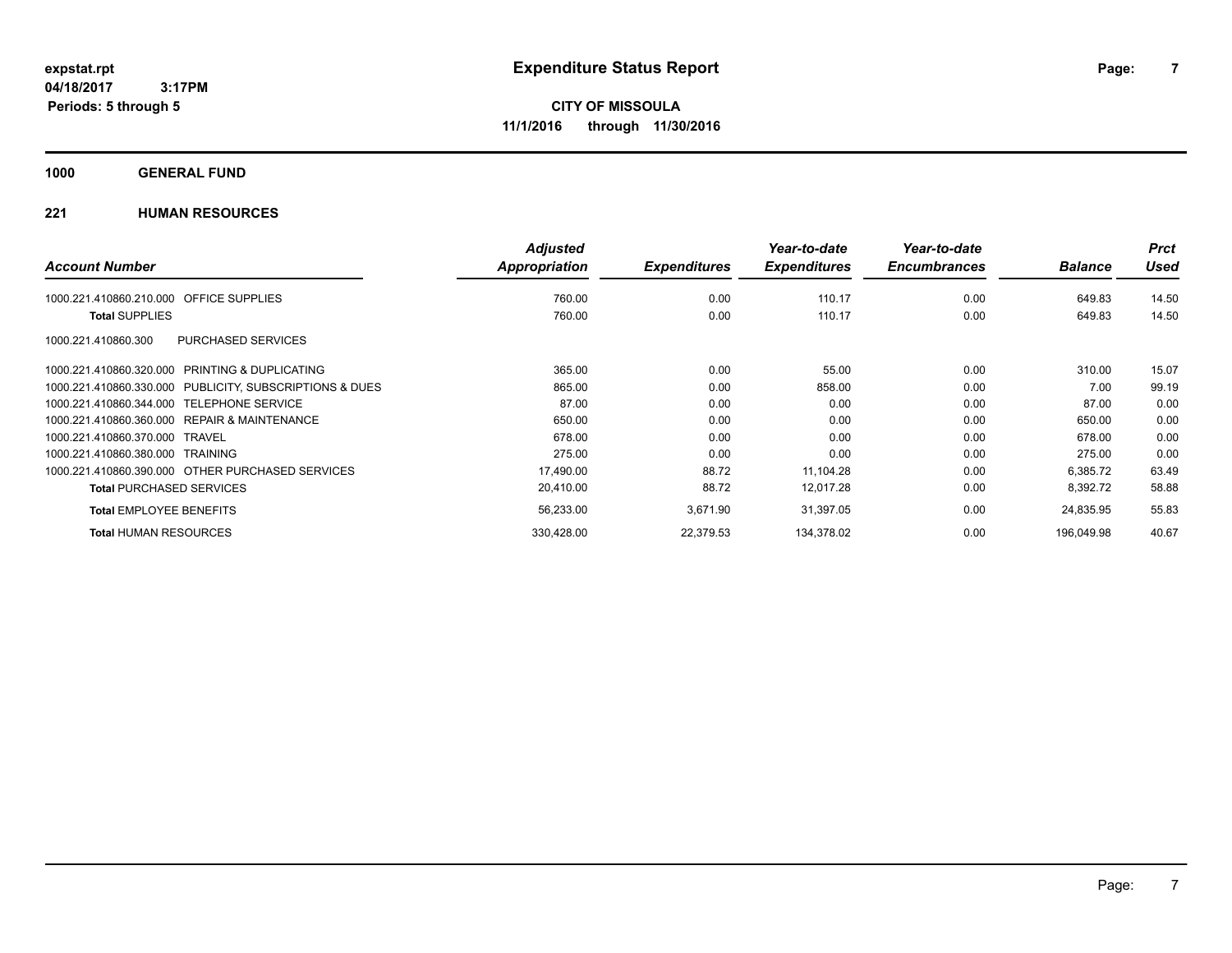**CITY OF MISSOULA 11/1/2016 through 11/30/2016**

**1000 GENERAL FUND**

| <b>Account Number</b>                                              |                                                                                             | <b>Adjusted</b><br>Appropriation | <b>Expenditures</b> | Year-to-date<br><b>Expenditures</b> | Year-to-date<br><b>Encumbrances</b> | <b>Balance</b>   | <b>Prct</b><br><b>Used</b> |
|--------------------------------------------------------------------|---------------------------------------------------------------------------------------------|----------------------------------|---------------------|-------------------------------------|-------------------------------------|------------------|----------------------------|
| 1000.223.410101                                                    | <b>NC-GRANT CREEK</b>                                                                       |                                  |                     |                                     |                                     |                  |                            |
| 1000.223.410101.300                                                | PURCHASED SERVICES                                                                          |                                  |                     |                                     |                                     |                  |                            |
| Total PURCHASED SERVICES                                           | 1000.223.410101.310.000 GRANT CREEK NC/COMMUNICATIONS                                       | 328.00<br>328.00                 | 0.00<br>0.00        | 0.00<br>0.00                        | 0.00<br>0.00                        | 328.00<br>328.00 | 0.00<br>0.00               |
| 1000.223.410101.700                                                | <b>GRANTS &amp; CONTRIBUTIONS</b>                                                           |                                  |                     |                                     |                                     |                  |                            |
|                                                                    | 1000.223.410101.700.000 GRANTS & CONTRIBUTIONS<br><b>Total GRANTS &amp; CONTRIBUTIONS</b>   | 800.00<br>800.00                 | 0.00<br>0.00        | 0.00<br>0.00                        | 0.00<br>0.00                        | 800.00<br>800.00 | 0.00<br>0.00               |
| <b>Total NC-GRANT CREEK</b>                                        |                                                                                             | 1.128.00                         | 0.00                | 0.00                                | 0.00                                | 1.128.00         | 0.00                       |
| 1000.223.410102                                                    | NC-UPPER RATTLESNAKE                                                                        |                                  |                     |                                     |                                     |                  |                            |
| 1000.223.410102.300                                                | PURCHASED SERVICES                                                                          |                                  |                     |                                     |                                     |                  |                            |
|                                                                    | 1000.223.410102.310.000 UPPER RATTLESNAKE/COMMUNICATIONS<br><b>Total PURCHASED SERVICES</b> | 753.00<br>753.00                 | 0.00<br>0.00        | 408.42<br>408.42                    | 0.00<br>0.00                        | 344.58<br>344.58 | 54.24<br>54.24             |
| 1000.223.410102.700                                                | <b>GRANTS &amp; CONTRIBUTIONS</b>                                                           |                                  |                     |                                     |                                     |                  |                            |
|                                                                    | 1000.223.410102.700.000 GRANTS & CONTRIBUTIONS<br><b>Total GRANTS &amp; CONTRIBUTIONS</b>   | 800.00<br>800.00                 | 15.50<br>15.50      | 27.50<br>27.50                      | 0.00<br>0.00                        | 772.50<br>772.50 | 3.44<br>3.44               |
|                                                                    | Total NC-UPPER RATTLESNAKE                                                                  | 1,553.00                         | 15.50               | 435.92                              | 0.00                                | 1.117.08         | 28.07                      |
| 1000.223.410103                                                    | <b>NC-LOWER RATTLESNAKE</b>                                                                 |                                  |                     |                                     |                                     |                  |                            |
| 1000.223.410103.300                                                | PURCHASED SERVICES                                                                          |                                  |                     |                                     |                                     |                  |                            |
| 1000.223.410103.310.000 COMMUNICATIONS<br>Total PURCHASED SERVICES |                                                                                             | 413.00<br>413.00                 | 0.00<br>0.00        | 385.66<br>385.66                    | 0.00<br>0.00                        | 27.34<br>27.34   | 93.38<br>93.38             |
| 1000.223.410103.700                                                | <b>GRANTS &amp; CONTRIBUTIONS</b>                                                           |                                  |                     |                                     |                                     |                  |                            |
|                                                                    | 1000.223.410103.700.000 GRANTS & CONTRIBUTIONS                                              | 800.00                           | 0.00                | 162.50                              | 0.00                                | 637.50           | 20.31                      |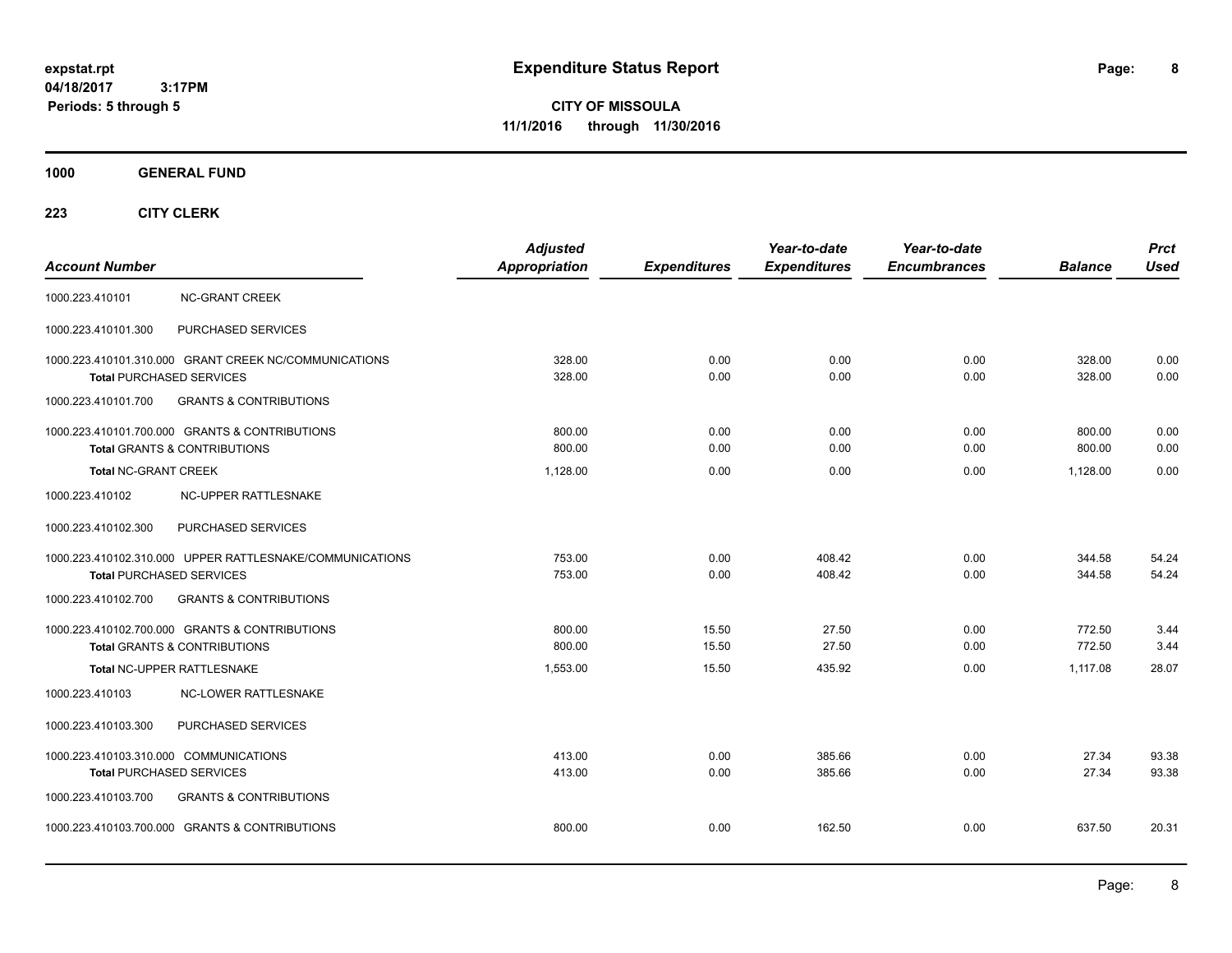**CITY OF MISSOULA 11/1/2016 through 11/30/2016**

**1000 GENERAL FUND**

| <b>Account Number</b>                   |                                                | <b>Adjusted</b><br>Appropriation | <b>Expenditures</b> | Year-to-date<br><b>Expenditures</b> | Year-to-date<br><b>Encumbrances</b> | <b>Balance</b> | <b>Prct</b><br><b>Used</b> |
|-----------------------------------------|------------------------------------------------|----------------------------------|---------------------|-------------------------------------|-------------------------------------|----------------|----------------------------|
| <b>Total GRANTS &amp; CONTRIBUTIONS</b> |                                                | 800.00                           | 0.00                | 162.50                              | 0.00                                | 637.50         | 20.31                      |
| Total NC-LOWER RATTLESNAKE              |                                                | 1,213.00                         | 0.00                | 548.16                              | 0.00                                | 664.84         | 45.19                      |
| 1000.223.410104                         | NC-NORTHSIDE                                   |                                  |                     |                                     |                                     |                |                            |
| 1000.223.410104.300                     | PURCHASED SERVICES                             |                                  |                     |                                     |                                     |                |                            |
| 1000.223.410104.310.000 COMMUNICATIONS  |                                                | 627.00                           | 0.00                | 575.67                              | 0.00                                | 51.33          | 91.81                      |
| <b>Total PURCHASED SERVICES</b>         |                                                | 627.00                           | 0.00                | 575.67                              | 0.00                                | 51.33          | 91.81                      |
| 1000.223.410104.700                     | <b>GRANTS &amp; CONTRIBUTIONS</b>              |                                  |                     |                                     |                                     |                |                            |
|                                         | 1000.223.410104.700.000 GRANTS & CONTRIBUTIONS | 800.00                           | 0.00                | 122.57                              | 0.00                                | 677.43         | 15.32                      |
| <b>Total GRANTS &amp; CONTRIBUTIONS</b> |                                                | 800.00                           | 0.00                | 122.57                              | 0.00                                | 677.43         | 15.32                      |
| <b>Total NC-NORTHSIDE</b>               |                                                | 1,427.00                         | 0.00                | 698.24                              | 0.00                                | 728.76         | 48.93                      |
| 1000.223.410105                         | NC-WESTSIDE                                    |                                  |                     |                                     |                                     |                |                            |
| 1000.223.410105.300                     | PURCHASED SERVICES                             |                                  |                     |                                     |                                     |                |                            |
| 1000.223.410105.310.000 COMMUNICATIONS  |                                                | 1,183.00                         | 0.00                | 575.68                              | 0.00                                | 607.32         | 48.66                      |
| <b>Total PURCHASED SERVICES</b>         |                                                | 1,183.00                         | 0.00                | 575.68                              | 0.00                                | 607.32         | 48.66                      |
| 1000.223.410105.700                     | <b>GRANTS &amp; CONTRIBUTIONS</b>              |                                  |                     |                                     |                                     |                |                            |
|                                         | 1000.223.410105.700.000 GRANTS & CONTRIBUTIONS | 800.00                           | 0.00                | 122.57                              | 0.00                                | 677.43         | 15.32                      |
| <b>Total GRANTS &amp; CONTRIBUTIONS</b> |                                                | 800.00                           | 0.00                | 122.57                              | 0.00                                | 677.43         | 15.32                      |
| <b>Total NC-WESTSIDE</b>                |                                                | 1,983.00                         | 0.00                | 698.25                              | 0.00                                | 1,284.75       | 35.21                      |
| 1000.223.410106                         | NC-HEART OF MISSOULA                           |                                  |                     |                                     |                                     |                |                            |
| 1000.223.410106.300                     | PURCHASED SERVICES                             |                                  |                     |                                     |                                     |                |                            |
| 1000.223.410106.310.000 COMMUNICATIONS  |                                                | 637.00                           | 0.00                | 0.00                                | 0.00                                | 637.00         | 0.00                       |
| <b>Total PURCHASED SERVICES</b>         |                                                | 637.00                           | 0.00                | 0.00                                | 0.00                                | 637.00         | 0.00                       |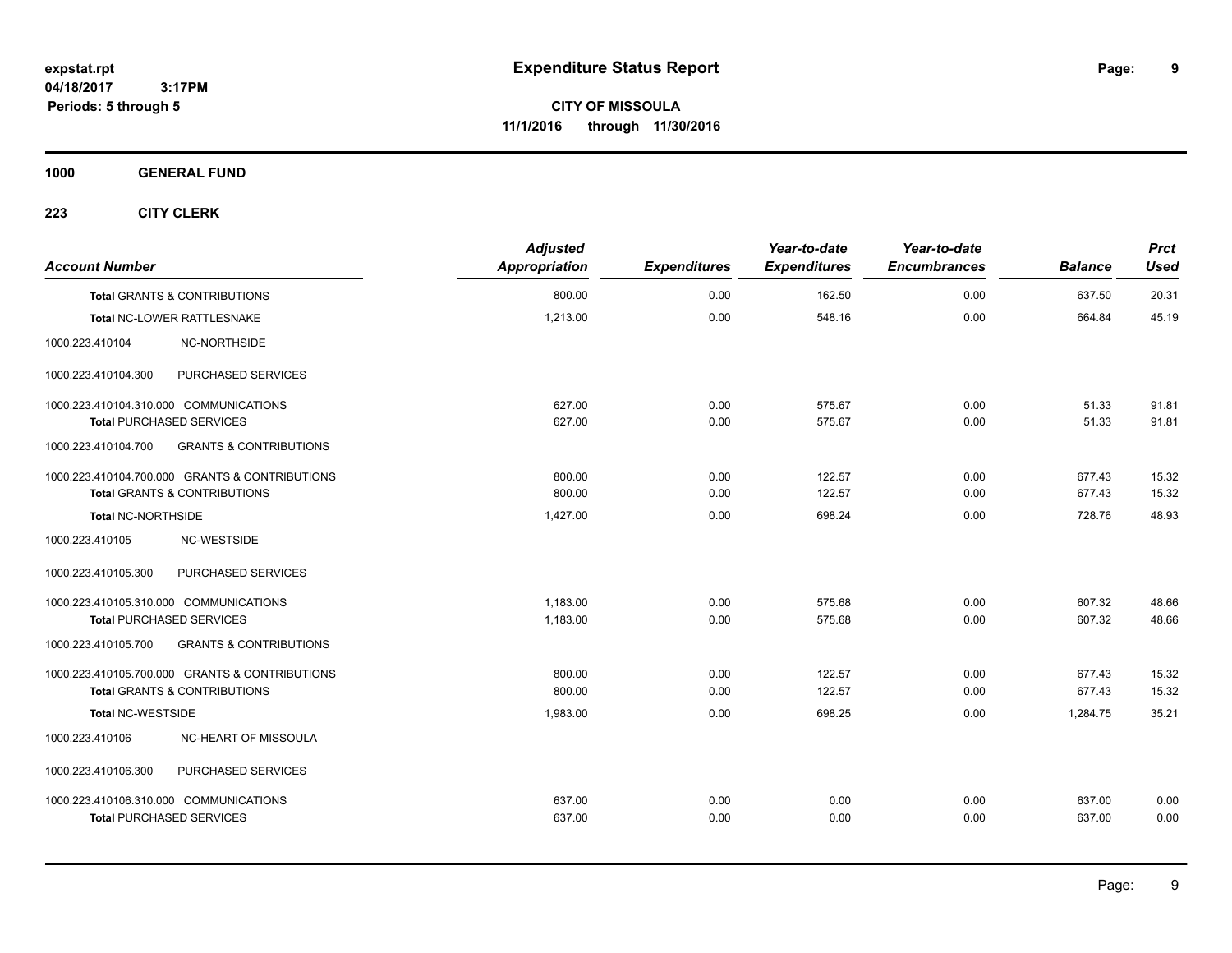**CITY OF MISSOULA 11/1/2016 through 11/30/2016**

**1000 GENERAL FUND**

**223 CITY CLERK**

| <b>Account Number</b>                                                                     | <b>Adjusted</b><br><b>Appropriation</b> | <b>Expenditures</b> | Year-to-date<br><b>Expenditures</b> | Year-to-date<br><b>Encumbrances</b> | <b>Balance</b>         | <b>Prct</b><br><b>Used</b> |
|-------------------------------------------------------------------------------------------|-----------------------------------------|---------------------|-------------------------------------|-------------------------------------|------------------------|----------------------------|
| <b>GRANTS &amp; CONTRIBUTIONS</b><br>1000.223.410106.700                                  |                                         |                     |                                     |                                     |                        |                            |
| 1000.223.410106.700.000 GRANTS & CONTRIBUTIONS<br><b>Total GRANTS &amp; CONTRIBUTIONS</b> | 800.00<br>800.00                        | 0.00<br>0.00        | 0.00<br>0.00                        | 0.00<br>0.00                        | 800.00<br>800.00       | 0.00<br>0.00               |
| Total NC-HEART OF MISSOULA                                                                | 1,437.00                                | 0.00                | 0.00                                | 0.00                                | 1,437.00               | 0.00                       |
| 1000.223.410107<br><b>NC-UNIVERSITY DISTRICT</b>                                          |                                         |                     |                                     |                                     |                        |                            |
| 1000.223.410107.300<br>PURCHASED SERVICES                                                 |                                         |                     |                                     |                                     |                        |                            |
| 1000.223.410107.310.000 COMMUNICATIONS<br><b>Total PURCHASED SERVICES</b>                 | 1.683.00<br>1,683.00                    | 0.00<br>0.00        | 0.00<br>0.00                        | 0.00<br>0.00                        | 1,683.00<br>1,683.00   | 0.00<br>0.00               |
| 1000.223.410107.700<br><b>GRANTS &amp; CONTRIBUTIONS</b>                                  |                                         |                     |                                     |                                     |                        |                            |
| 1000.223.410107.700.000 GRANTS & CONTRIBUTIONS<br><b>Total GRANTS &amp; CONTRIBUTIONS</b> | 800.00<br>800.00                        | 69.50<br>69.50      | 1.335.00<br>1,335.00                | 0.00<br>0.00                        | $-535.00$<br>$-535.00$ | 166.88<br>166.88           |
| Total NC-UNIVERSITY DISTRICT                                                              | 2,483.00                                | 69.50               | 1,335.00                            | 0.00                                | 1,148.00               | 53.77                      |
| 1000.223.410108<br><b>NC-RIVERFRONT</b>                                                   |                                         |                     |                                     |                                     |                        |                            |
| 1000.223.410108.300<br>PURCHASED SERVICES                                                 |                                         |                     |                                     |                                     |                        |                            |
| 1000.223.410108.310.000 COMMUNICATIONS<br><b>Total PURCHASED SERVICES</b>                 | 587.00<br>587.00                        | 0.00<br>0.00        | 233.15<br>233.15                    | 0.00<br>0.00                        | 353.85<br>353.85       | 39.72<br>39.72             |
| 1000.223.410108.700<br><b>GRANTS &amp; CONTRIBUTIONS</b>                                  |                                         |                     |                                     |                                     |                        |                            |
| 1000.223.410108.700.000 GRANTS & CONTRIBUTIONS<br><b>Total GRANTS &amp; CONTRIBUTIONS</b> | 800.00<br>800.00                        | 0.00<br>0.00        | 179.23<br>179.23                    | 0.00<br>0.00                        | 620.77<br>620.77       | 22.40<br>22.40             |
| <b>Total NC-RIVERFRONT</b>                                                                | 1,387.00                                | 0.00                | 412.38                              | 0.00                                | 974.62                 | 29.73                      |
| 1000.223.410109<br>NC-EMMA DICKENSON & ORCHARD HOMES                                      |                                         |                     |                                     |                                     |                        |                            |

1000.223.410109.300 PURCHASED SERVICES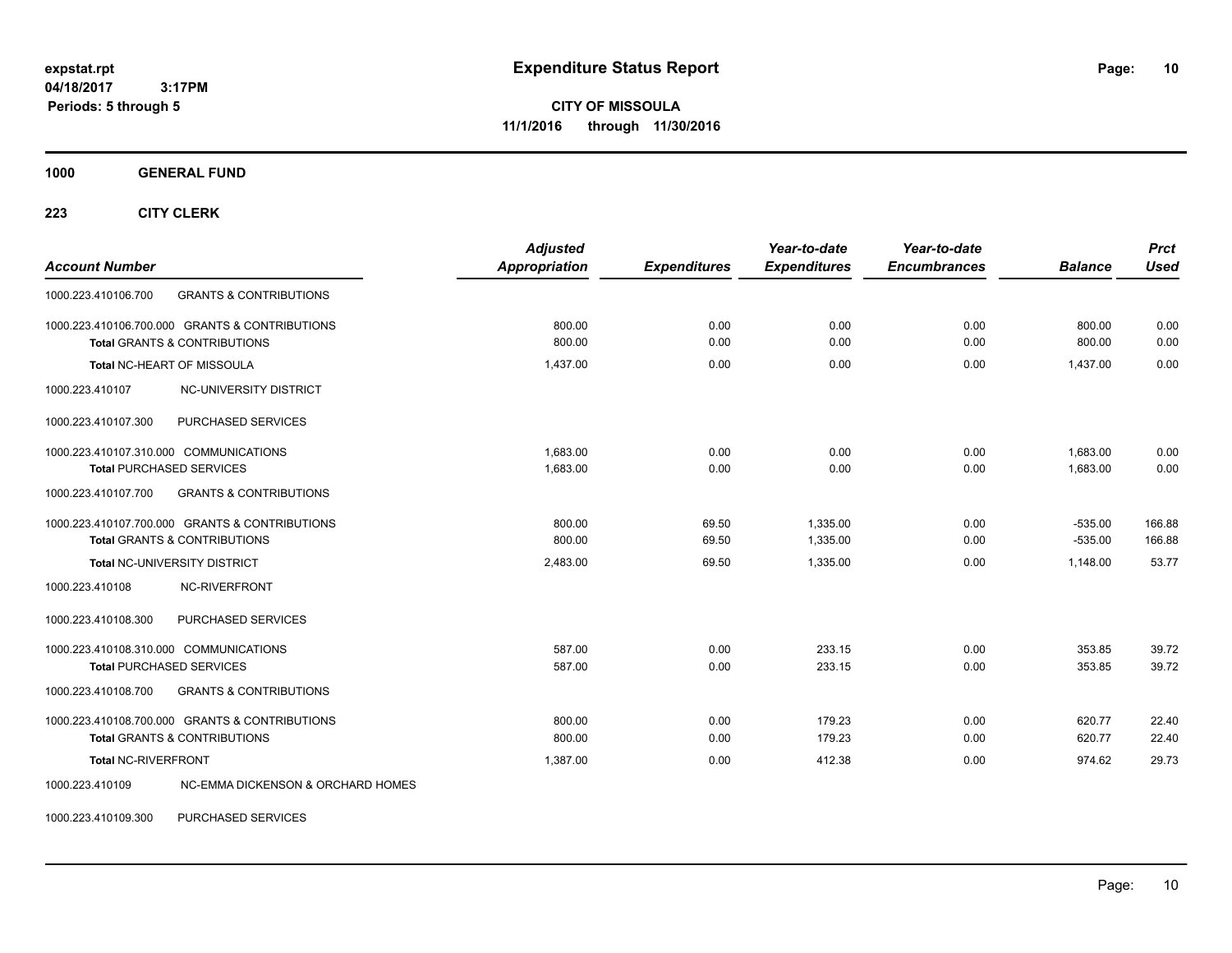**Periods: 5 through 5**

**CITY OF MISSOULA 11/1/2016 through 11/30/2016**

**1000 GENERAL FUND**

 **3:17PM**

| <b>Account Number</b>                  |                                                                                           | <b>Adjusted</b><br>Appropriation | <b>Expenditures</b> | Year-to-date<br><b>Expenditures</b> | Year-to-date<br><b>Encumbrances</b> | <b>Balance</b>   | <b>Prct</b><br><b>Used</b> |
|----------------------------------------|-------------------------------------------------------------------------------------------|----------------------------------|---------------------|-------------------------------------|-------------------------------------|------------------|----------------------------|
| 1000.223.410109.310.000 COMMUNICATIONS |                                                                                           | 723.00<br>723.00                 | 0.00<br>0.00        | 467.78<br>467.78                    | 0.00<br>0.00                        | 255.22<br>255.22 | 64.70<br>64.70             |
| 1000.223.410109.700                    | <b>Total PURCHASED SERVICES</b><br><b>GRANTS &amp; CONTRIBUTIONS</b>                      |                                  |                     |                                     |                                     |                  |                            |
|                                        |                                                                                           |                                  |                     |                                     |                                     |                  |                            |
|                                        | 1000.223.410109.700.000 GRANTS & CONTRIBUTIONS<br><b>Total GRANTS &amp; CONTRIBUTIONS</b> | 800.00<br>800.00                 | 0.00<br>0.00        | 184.68<br>184.68                    | 0.00<br>0.00                        | 615.32<br>615.32 | 23.09<br>23.09             |
|                                        | <b>Total NC-EMMA DICKENSON &amp; ORCHARD HOMES</b>                                        | 1,523.00                         | 0.00                | 652.46                              | 0.00                                | 870.54           | 42.84                      |
| 1000.223.410110                        | <b>NC-FRANKLIN TO FORT</b>                                                                |                                  |                     |                                     |                                     |                  |                            |
| 1000.223.410110.300                    | PURCHASED SERVICES                                                                        |                                  |                     |                                     |                                     |                  |                            |
| 1000.223.410110.310.000 COMMUNICATIONS |                                                                                           | 1.735.00                         | 0.00                | 991.49                              | 0.00                                | 743.51           | 57.15                      |
|                                        | <b>Total PURCHASED SERVICES</b>                                                           | 1,735.00                         | 0.00                | 991.49                              | 0.00                                | 743.51           | 57.15                      |
| 1000.223.410110.700                    | <b>GRANTS &amp; CONTRIBUTIONS</b>                                                         |                                  |                     |                                     |                                     |                  |                            |
|                                        | 1000.223.410110.700.000 GRANTS & CONTRIBUTIONS                                            | 800.00                           | 0.00                | 353.95                              | 0.00                                | 446.05           | 44.24                      |
|                                        | <b>Total GRANTS &amp; CONTRIBUTIONS</b>                                                   | 800.00                           | 0.00                | 353.95                              | 0.00                                | 446.05           | 44.24                      |
| <b>Total NC-FRANKLIN TO FORT</b>       |                                                                                           | 2,535.00                         | 0.00                | 1,345.44                            | 0.00                                | 1,189.56         | 53.07                      |
| 1000.223.410111                        | <b>NC-ROSE PARK</b>                                                                       |                                  |                     |                                     |                                     |                  |                            |
| 1000.223.410111.300                    | PURCHASED SERVICES                                                                        |                                  |                     |                                     |                                     |                  |                            |
| 1000.223.410111.310.000 COMMUNICATIONS |                                                                                           | 1.081.00                         | 0.00                | 0.00                                | 0.00                                | 1,081.00         | 0.00                       |
|                                        | <b>Total PURCHASED SERVICES</b>                                                           | 1,081.00                         | 0.00                | 0.00                                | 0.00                                | 1,081.00         | 0.00                       |
| 1000.223.410111.700                    | <b>GRANTS &amp; CONTRIBUTIONS</b>                                                         |                                  |                     |                                     |                                     |                  |                            |
|                                        | 1000.223.410111.700.000 GRANTS & CONTRIBUTIONS                                            | 800.00                           | 0.00                | 0.00                                | 0.00                                | 800.00           | 0.00                       |
|                                        | <b>Total GRANTS &amp; CONTRIBUTIONS</b>                                                   | 800.00                           | 0.00                | 0.00                                | 0.00                                | 800.00           | 0.00                       |
| <b>Total NC-ROSE PARK</b>              |                                                                                           | 1.881.00                         | 0.00                | 0.00                                | 0.00                                | 1.881.00         | 0.00                       |
| 1000.223.410112                        | NC-FARVIEWS & PATTEE CANYON                                                               |                                  |                     |                                     |                                     |                  |                            |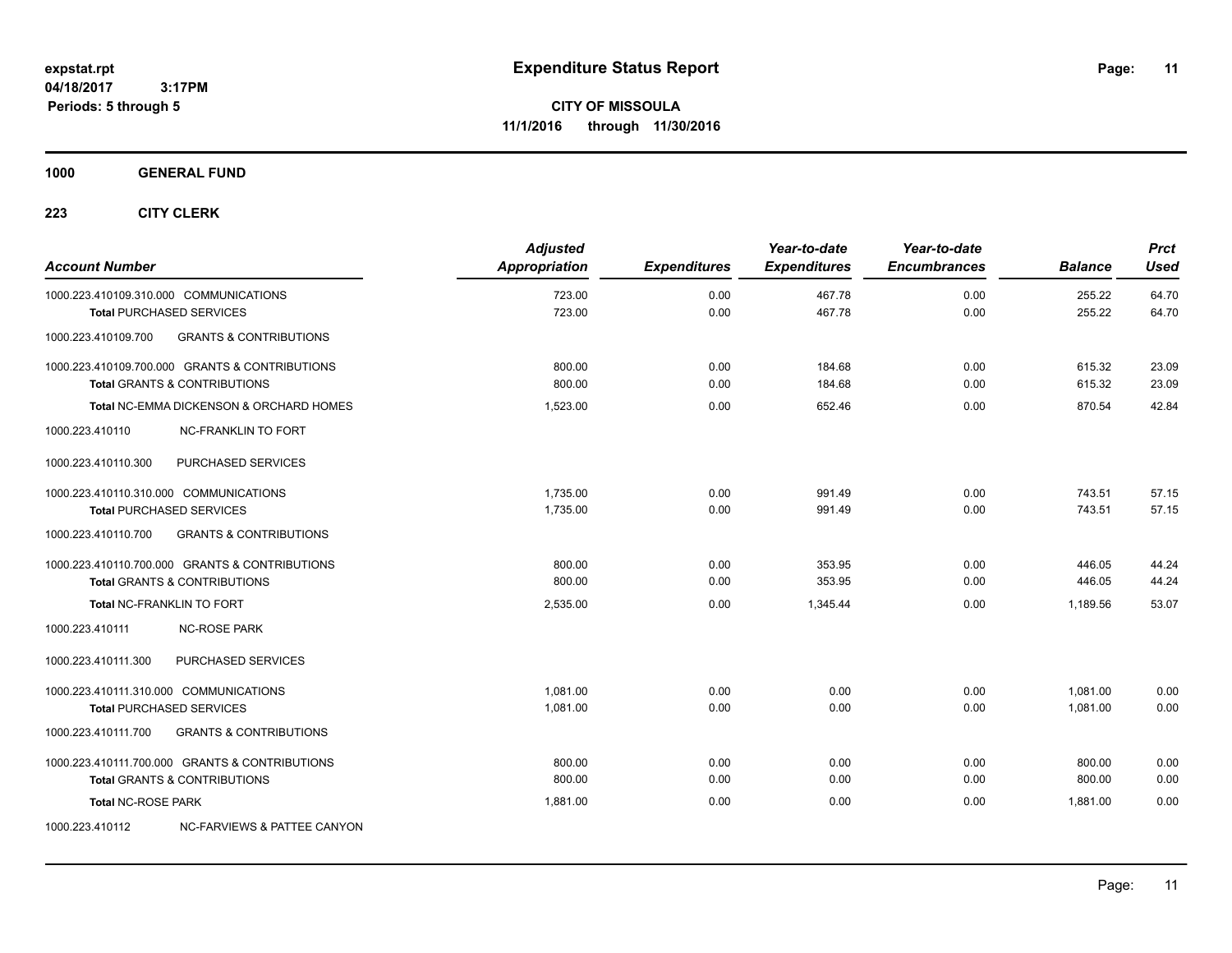**CITY OF MISSOULA 11/1/2016 through 11/30/2016**

### **1000 GENERAL FUND**

|                                                          | <b>Adjusted</b> |                     | Year-to-date        | Year-to-date        |                | <b>Prct</b> |
|----------------------------------------------------------|-----------------|---------------------|---------------------|---------------------|----------------|-------------|
| <b>Account Number</b>                                    | Appropriation   | <b>Expenditures</b> | <b>Expenditures</b> | <b>Encumbrances</b> | <b>Balance</b> | <b>Used</b> |
| PURCHASED SERVICES<br>1000.223.410112.300                |                 |                     |                     |                     |                |             |
| 1000.223.410112.310.000 COMMUNICATIONS                   | 716.00          | 0.00                | 0.00                | 0.00                | 716.00         | 0.00        |
| <b>Total PURCHASED SERVICES</b>                          | 716.00          | 0.00                | 0.00                | 0.00                | 716.00         | 0.00        |
| 1000.223.410112.700<br><b>GRANTS &amp; CONTRIBUTIONS</b> |                 |                     |                     |                     |                |             |
| 1000.223.410112.700.000 GRANTS & CONTRIBUTIONS           | 800.00          | 0.00                | 230.21              | 0.00                | 569.79         | 28.78       |
| <b>Total GRANTS &amp; CONTRIBUTIONS</b>                  | 800.00          | 0.00                | 230.21              | 0.00                | 569.79         | 28.78       |
| Total NC-FARVIEWS & PATTEE CANYON                        | 1,516.00        | 0.00                | 230.21              | 0.00                | 1.285.79       | 15.19       |
| <b>NC-SOUTHGATE &amp; TRIANGLE</b><br>1000.223.410113    |                 |                     |                     |                     |                |             |
| 1000.223.410113.300<br>PURCHASED SERVICES                |                 |                     |                     |                     |                |             |
| 1000.223.410113.310.000 COMMUNICATIONS                   | 625.00          | 0.00                | 0.00                | 0.00                | 625.00         | 0.00        |
| <b>Total PURCHASED SERVICES</b>                          | 625.00          | 0.00                | 0.00                | 0.00                | 625.00         | 0.00        |
| 1000.223.410113.700<br><b>GRANTS &amp; CONTRIBUTIONS</b> |                 |                     |                     |                     |                |             |
| 1000.223.410113.700.000 GRANTS & CONTRIBUTIONS           | 800.00          | 131.46              | 189.56              | 0.00                | 610.44         | 23.70       |
| <b>Total GRANTS &amp; CONTRIBUTIONS</b>                  | 800.00          | 131.46              | 189.56              | 0.00                | 610.44         | 23.70       |
| Total NC-SOUTHGATE & TRIANGLE                            | 1.425.00        | 131.46              | 189.56              | 0.00                | 1.235.44       | 13.30       |
| 1000.223.410114<br><b>NC-LEWIS &amp; CLARK</b>           |                 |                     |                     |                     |                |             |
| PURCHASED SERVICES<br>1000.223.410114.300                |                 |                     |                     |                     |                |             |
| 1000.223.410114.310.000 COMMUNICATIONS                   | 669.00          | 0.00                | 0.00                | 0.00                | 669.00         | 0.00        |
| <b>Total PURCHASED SERVICES</b>                          | 669.00          | 0.00                | 0.00                | 0.00                | 669.00         | 0.00        |
| <b>GRANTS &amp; CONTRIBUTIONS</b><br>1000.223.410114.700 |                 |                     |                     |                     |                |             |
| 1000.223.410114.700.000 GRANTS & CONTRIBUTIONS           | 800.00          | 0.00                | 0.00                | 0.00                | 800.00         | 0.00        |
| <b>Total GRANTS &amp; CONTRIBUTIONS</b>                  | 800.00          | 0.00                | 0.00                | 0.00                | 800.00         | 0.00        |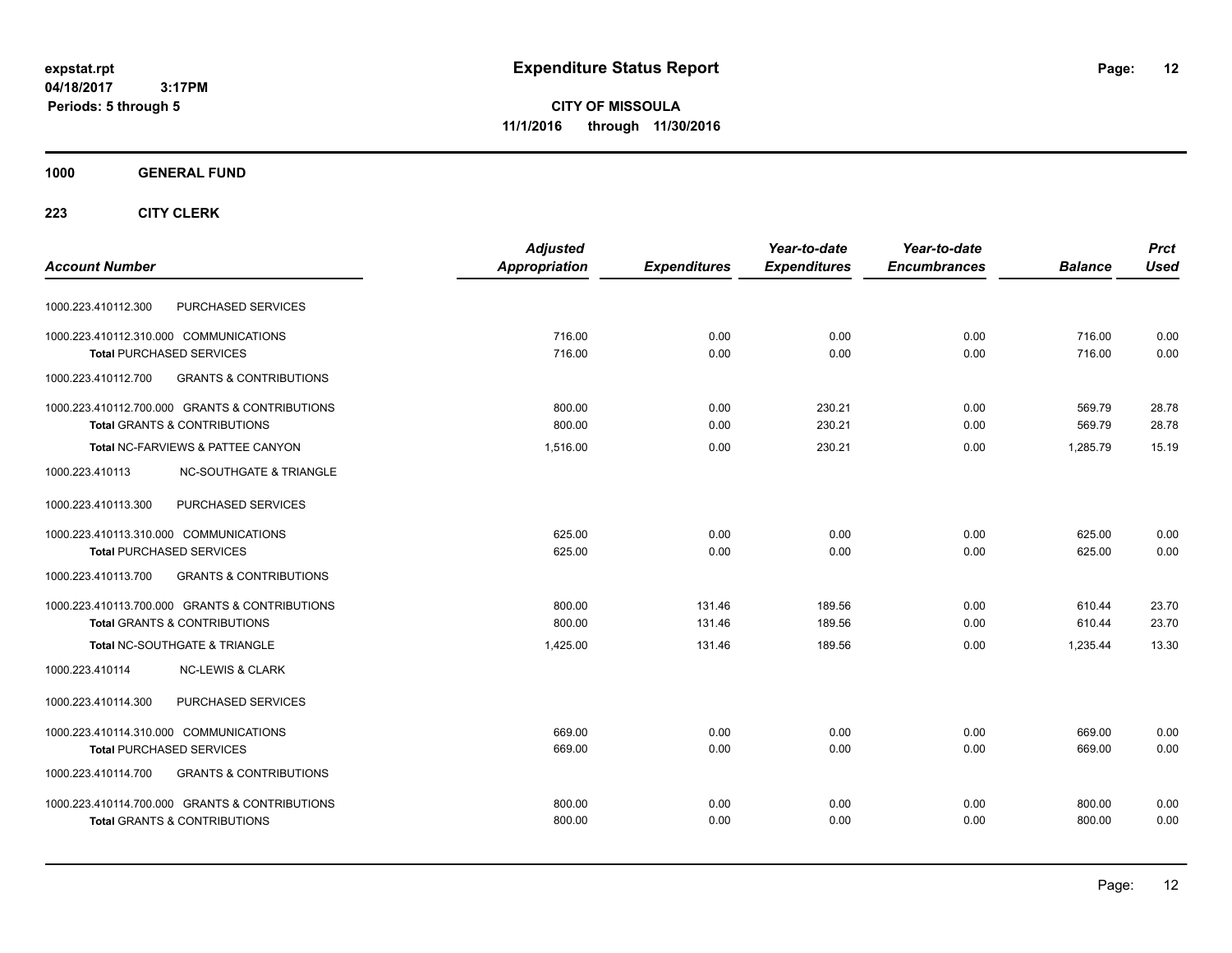**CITY OF MISSOULA 11/1/2016 through 11/30/2016**

**1000 GENERAL FUND**

| <b>Account Number</b>  |                                                                                           | <b>Adjusted</b><br><b>Appropriation</b> | <b>Expenditures</b> | Year-to-date<br><b>Expenditures</b> | Year-to-date<br><b>Encumbrances</b> | <b>Balance</b>   | <b>Prct</b><br><b>Used</b> |
|------------------------|-------------------------------------------------------------------------------------------|-----------------------------------------|---------------------|-------------------------------------|-------------------------------------|------------------|----------------------------|
| Total NC-LEWIS & CLARK |                                                                                           | 1,469.00                                | 0.00                | 0.00                                | 0.00                                | 1,469.00         | 0.00                       |
| 1000.223.410115        | NC-S 39TH                                                                                 |                                         |                     |                                     |                                     |                  |                            |
| 1000.223.410115.300    | PURCHASED SERVICES                                                                        |                                         |                     |                                     |                                     |                  |                            |
|                        | 1000.223.410115.310.000 COMMUNICATIONS<br><b>Total PURCHASED SERVICES</b>                 | 548.00<br>548.00                        | 0.00<br>0.00        | 333.02<br>333.02                    | 0.00<br>0.00                        | 214.98<br>214.98 | 60.77<br>60.77             |
| 1000.223.410115.700    | <b>GRANTS &amp; CONTRIBUTIONS</b>                                                         |                                         |                     |                                     |                                     |                  |                            |
|                        | 1000.223.410115.700.000 GRANTS & CONTRIBUTIONS<br><b>Total GRANTS &amp; CONTRIBUTIONS</b> | 800.00<br>800.00                        | 62.50<br>62.50      | 177.48<br>177.48                    | 0.00<br>0.00                        | 622.52<br>622.52 | 22.19<br>22.19             |
| Total NC-S 39TH        |                                                                                           | 1,348.00                                | 62.50               | 510.50                              | 0.00                                | 837.50           | 37.87                      |
| 1000.223.410116        | NC-MOOSE CAN GULLY                                                                        |                                         |                     |                                     |                                     |                  |                            |
| 1000.223.410116.300    | PURCHASED SERVICES                                                                        |                                         |                     |                                     |                                     |                  |                            |
|                        | 1000.223.410116.310.000 COMMUNICATIONS<br><b>Total PURCHASED SERVICES</b>                 | 983.00<br>983.00                        | 0.00<br>0.00        | 0.00<br>0.00                        | 0.00<br>0.00                        | 983.00<br>983.00 | 0.00<br>0.00               |
| 1000.223.410116.700    | <b>GRANTS &amp; CONTRIBUTIONS</b>                                                         |                                         |                     |                                     |                                     |                  |                            |
|                        | 1000.223.410116.700.000 GRANTS & CONTRIBUTIONS<br><b>Total GRANTS &amp; CONTRIBUTIONS</b> | 800.00<br>800.00                        | 55.99<br>55.99      | 55.99<br>55.99                      | 0.00<br>0.00                        | 744.01<br>744.01 | 7.00<br>7.00               |
|                        | Total NC-MOOSE CAN GULLY                                                                  | 1,783.00                                | 55.99               | 55.99                               | 0.00                                | 1,727.01         | 3.14                       |
| 1000.223.410117        | <b>NC-MILLER CREEK</b>                                                                    |                                         |                     |                                     |                                     |                  |                            |
| 1000.223.410117.300    | PURCHASED SERVICES                                                                        |                                         |                     |                                     |                                     |                  |                            |
|                        | 1000.223.410117.310.000 COMMUNICATIONS<br><b>Total PURCHASED SERVICES</b>                 | 704.00<br>704.00                        | 0.00<br>0.00        | 394.06<br>394.06                    | 0.00<br>0.00                        | 309.94<br>309.94 | 55.97<br>55.97             |
| 1000.223.410117.700    | <b>GRANTS &amp; CONTRIBUTIONS</b>                                                         |                                         |                     |                                     |                                     |                  |                            |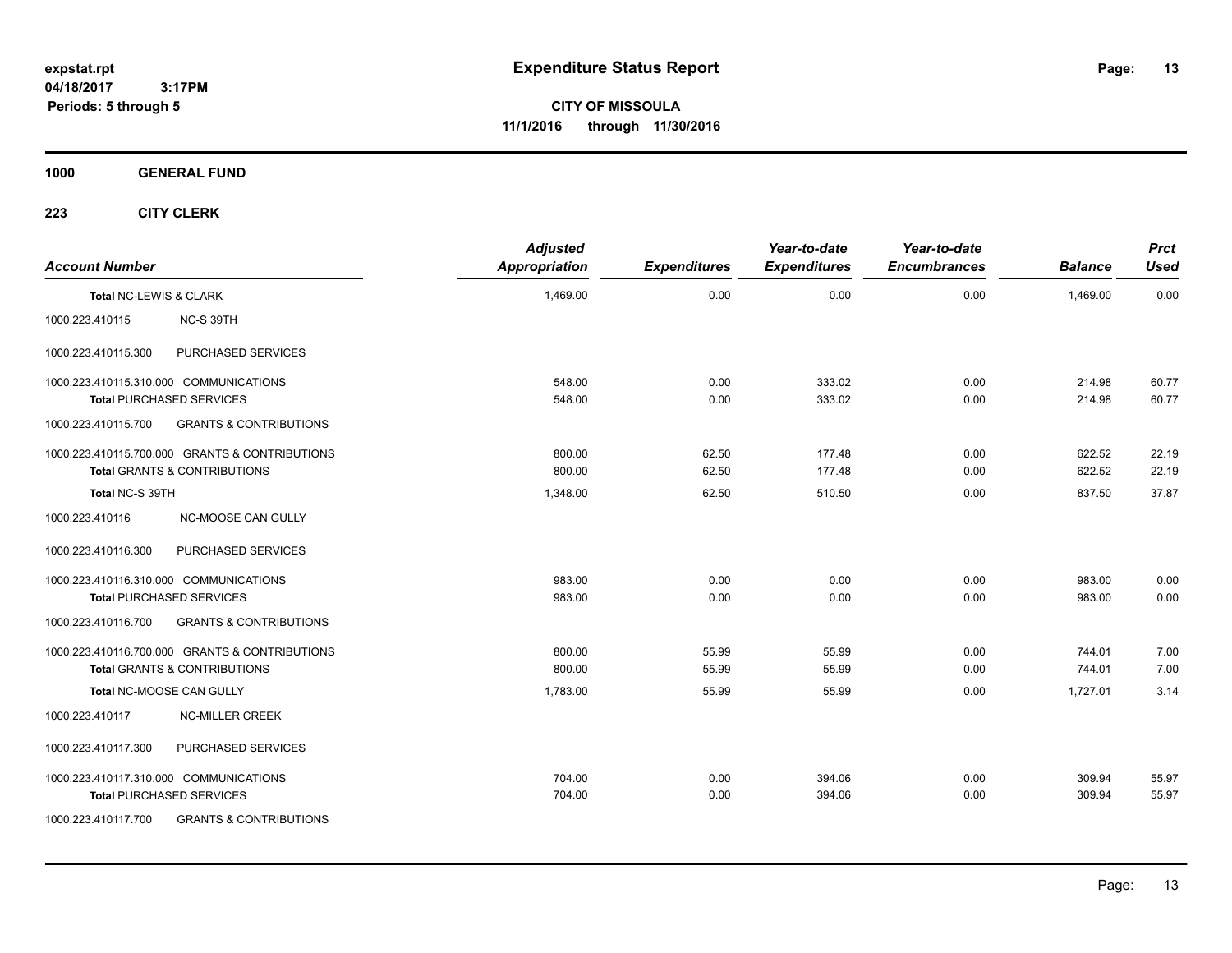**CITY OF MISSOULA 11/1/2016 through 11/30/2016**

**1000 GENERAL FUND**

| <b>Account Number</b>                                                                     | <b>Adjusted</b><br><b>Appropriation</b> | <b>Expenditures</b> | Year-to-date<br><b>Expenditures</b> | Year-to-date<br><b>Encumbrances</b> | <b>Balance</b>   | <b>Prct</b><br><b>Used</b> |
|-------------------------------------------------------------------------------------------|-----------------------------------------|---------------------|-------------------------------------|-------------------------------------|------------------|----------------------------|
| 1000.223.410117.700.000 GRANTS & CONTRIBUTIONS<br><b>Total GRANTS &amp; CONTRIBUTIONS</b> | 800.00<br>800.00                        | 0.00<br>0.00        | 368.49<br>368.49                    | 0.00<br>0.00                        | 431.51<br>431.51 | 46.06<br>46.06             |
|                                                                                           |                                         |                     |                                     |                                     |                  |                            |
| <b>Total NC-MILLER CREEK</b>                                                              | 1,504.00                                | 0.00                | 762.55                              | 0.00                                | 741.45           | 50.70                      |
| MULLAN ROAD NC<br>1000.223.410118                                                         |                                         |                     |                                     |                                     |                  |                            |
| PURCHASED SERVICES<br>1000.223.410118.300                                                 |                                         |                     |                                     |                                     |                  |                            |
| 1000.223.410118.310.000 COMMUNICATIONS                                                    | 724.00                                  | 0.00                | 714.00                              | 0.00                                | 10.00            | 98.62                      |
| <b>Total PURCHASED SERVICES</b>                                                           | 724.00                                  | 0.00                | 714.00                              | 0.00                                | 10.00            | 98.62                      |
| 1000.223.410118.700<br><b>GRANTS &amp; CONTRIBUTIONS</b>                                  |                                         |                     |                                     |                                     |                  |                            |
| 1000.223.410118.700.000 GRANTS & CONTRIBUTIONS                                            | 800.00                                  | 0.00                | 283.28                              | 0.00                                | 516.72           | 35.41                      |
| Total GRANTS & CONTRIBUTIONS                                                              | 800.00                                  | 0.00                | 283.28                              | 0.00                                | 516.72           | 35.41                      |
| <b>Total MULLAN ROAD NC</b>                                                               | 1,524.00                                | 0.00                | 997.28                              | 0.00                                | 526.72           | 65.44                      |
| 1000.223.410119<br>EAST MISSOULA NC                                                       |                                         |                     |                                     |                                     |                  |                            |
| 1000.223.410119.300<br>PURCHASED SERVICES                                                 |                                         |                     |                                     |                                     |                  |                            |
| 1000.223.410119.310.000 COMMUNICATIONS                                                    | 12.00                                   | 0.00                | 0.00                                | 0.00                                | 12.00            | 0.00                       |
| <b>Total PURCHASED SERVICES</b>                                                           | 12.00                                   | 0.00                | 0.00                                | 0.00                                | 12.00            | 0.00                       |
| <b>GRANTS &amp; CONTRIBUTIONS</b><br>1000.223.410119.700                                  |                                         |                     |                                     |                                     |                  |                            |
| 1000.223.410119.700.000 EAST MISSOULA NEIGHBORHOOD COUNCIL                                | 800.00                                  | 0.00                | 0.00                                | 0.00                                | 800.00           | 0.00                       |
| <b>Total GRANTS &amp; CONTRIBUTIONS</b>                                                   | 800.00                                  | 0.00                | 0.00                                | 0.00                                | 800.00           | 0.00                       |
| <b>Total EAST MISSOULA NC</b>                                                             | 812.00                                  | 0.00                | 0.00                                | 0.00                                | 812.00           | 0.00                       |
| 1000.223.410120<br><b>COMMUNITY FORUM/NC LIAISON</b>                                      |                                         |                     |                                     |                                     |                  |                            |
| PURCHASED SERVICES<br>1000.223.410120.300                                                 |                                         |                     |                                     |                                     |                  |                            |
| 1000.223.410120.320.000 PRINTING & DUPLICATING                                            | 500.00                                  | 0.00                | 67.65                               | 0.00                                | 432.35           | 13.53                      |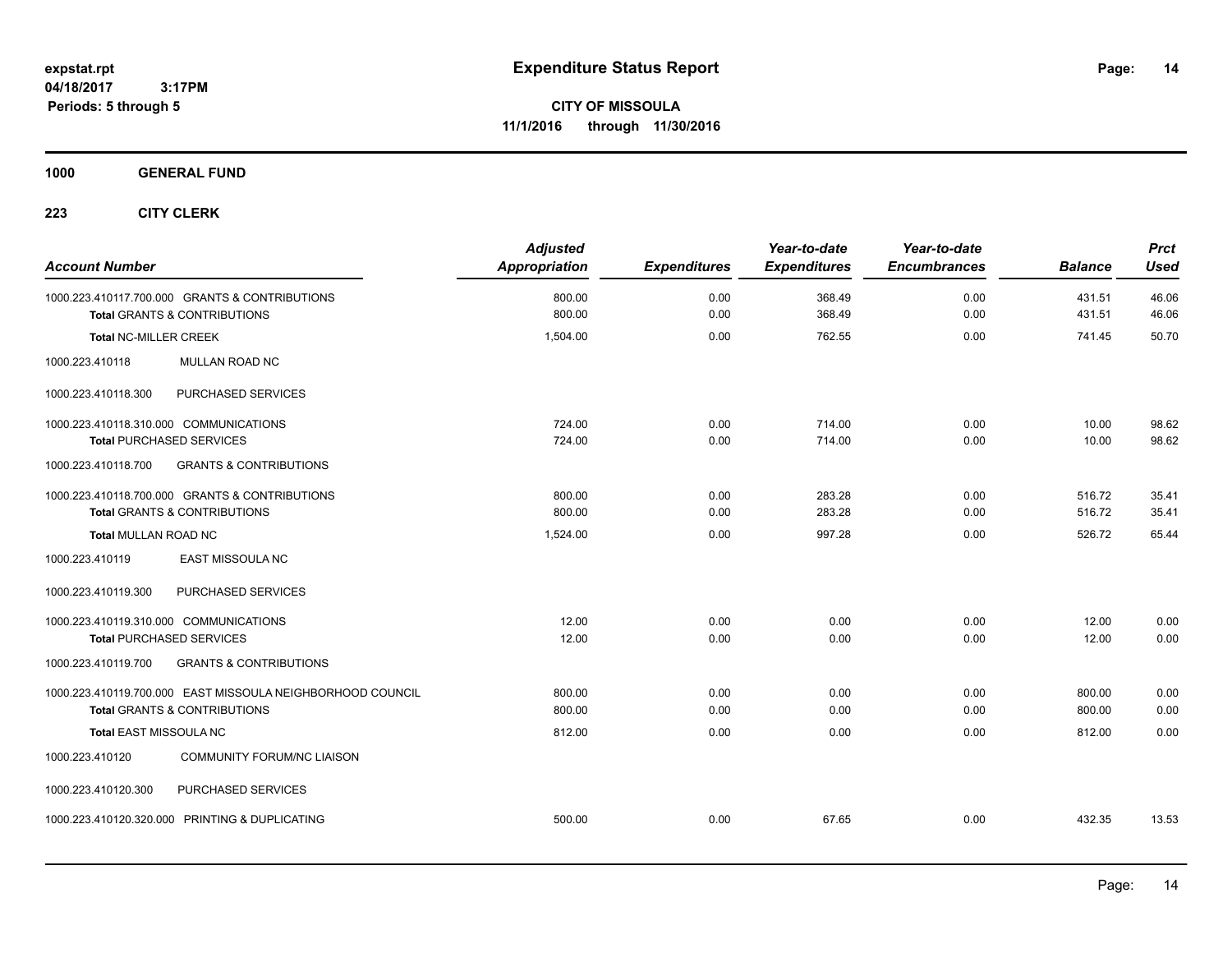**CITY OF MISSOULA 11/1/2016 through 11/30/2016**

**1000 GENERAL FUND**

| <b>Account Number</b>                                      | <b>Adjusted</b><br>Appropriation | <b>Expenditures</b> | Year-to-date<br><b>Expenditures</b> | Year-to-date<br><b>Encumbrances</b> | <b>Balance</b> | <b>Prct</b><br>Used |
|------------------------------------------------------------|----------------------------------|---------------------|-------------------------------------|-------------------------------------|----------------|---------------------|
| <b>Total PURCHASED SERVICES</b>                            | 500.00                           | 0.00                | 67.65                               | 0.00                                | 432.35         | 13.53               |
| 1000.223.410120.700<br><b>GRANTS &amp; CONTRIBUTIONS</b>   |                                  |                     |                                     |                                     |                |                     |
| 1000.223.410120.700.000 GRANTS & CONTRIBUTIONS             | 1,700.00                         | 0.00                | 0.00                                | 0.00                                | 1,700.00       | 0.00                |
| 1000.223.410120.700.799 GRANTS & CONTRIBUTIONS             | 0.00                             | 0.00                | 627.47                              | 0.00                                | $-627.47$      | 0.00                |
| <b>Total GRANTS &amp; CONTRIBUTIONS</b>                    | 1,700.00                         | 0.00                | 627.47                              | 0.00                                | 1,072.53       | 36.91               |
| <b>Total COMMUNITY FORUM/NC LIAISON</b>                    | 2,200.00                         | 0.00                | 695.12                              | 0.00                                | 1,504.88       | 31.60               |
| 1000.223.410121<br>NEIGHBORHOOD PROJECT                    |                                  |                     |                                     |                                     |                |                     |
| <b>GRANTS &amp; CONTRIBUTIONS</b><br>1000.223.410121.700   |                                  |                     |                                     |                                     |                |                     |
| 1000.223.410121.700.000 NEIGHBORHOOD PROJECT               | 21,000.00                        | 260.99              | 2,425.00                            | 0.00                                | 18,575.00      | 11.55               |
| Total NEIGHBORHOOD PROJECT                                 | 21,000.00                        | 260.99              | 2,425.00                            | 0.00                                | 18,575.00      | 11.55               |
| ORCHARD HOMES NEIGHBORHOOD COUNCIL<br>1000.223.410122      |                                  |                     |                                     |                                     |                |                     |
| 1000.223.410122.300<br>PURCHASED SERVICES                  |                                  |                     |                                     |                                     |                |                     |
| 1000.223.410122.310.000 COMMUNICATIONS                     | 242.00                           | 0.00                | 141.13                              | 0.00                                | 100.87         | 58.32               |
| <b>Total PURCHASED SERVICES</b>                            | 242.00                           | 0.00                | 141.13                              | 0.00                                | 100.87         | 58.32               |
| <b>GRANTS &amp; CONTRIBUTIONS</b><br>1000.223.410122.700   |                                  |                     |                                     |                                     |                |                     |
| 1000.223.410122.700.000 ORCHARD HOMES NEIGHBORHOOD COUNCIL | 800.00                           | 0.00                | 124.85                              | 0.00                                | 675.15         | 15.61               |
| <b>Total GRANTS &amp; CONTRIBUTIONS</b>                    | 800.00                           | 0.00                | 124.85                              | 0.00                                | 675.15         | 15.61               |
| <b>Total ORCHARD HOMES NEIGHBORHOOD COUNCIL</b>            | 1.042.00                         | 0.00                | 265.98                              | 0.00                                | 776.02         | 25.53               |
| 1000.223.410125<br>NEIGHBORHOOD OFFICE                     |                                  |                     |                                     |                                     |                |                     |
| PERSONAL SERVICES<br>1000.223.410125.100                   |                                  |                     |                                     |                                     |                |                     |
| 1000.223.410125.110.000 SALARIES AND WAGES                 | 80,194.00                        | 6,165.95            | 32,689.60                           | 0.00                                | 47,504.40      | 40.76               |
| 1000.223.410125.140.000 EMPLOYER CONTRIBUTIONS             | 32,160.00                        | 2,603.60            | 14,782.21                           | 0.00                                | 17,377.79      | 45.96               |
| <b>Total PERSONAL SERVICES</b>                             | 112,354.00                       | 8,769.55            | 47,471.81                           | 0.00                                | 64,882.19      | 42.25               |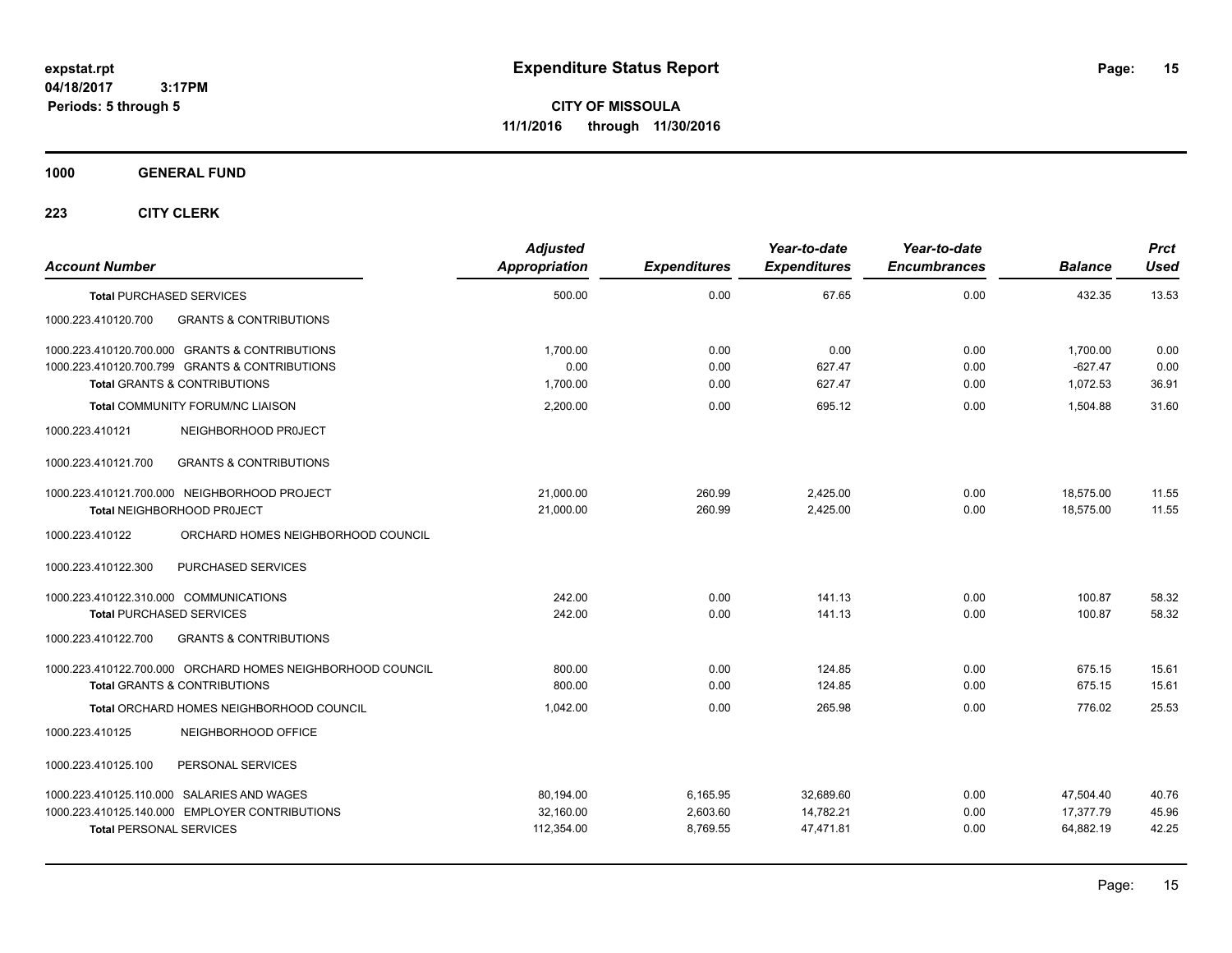**CITY OF MISSOULA 11/1/2016 through 11/30/2016**

### **1000 GENERAL FUND**

|                                                         | <b>Adjusted</b>      |                     | Year-to-date        | Year-to-date        |                | <b>Prct</b> |
|---------------------------------------------------------|----------------------|---------------------|---------------------|---------------------|----------------|-------------|
| <b>Account Number</b>                                   | <b>Appropriation</b> | <b>Expenditures</b> | <b>Expenditures</b> | <b>Encumbrances</b> | <b>Balance</b> | <b>Used</b> |
| <b>SUPPLIES</b><br>1000.223.410125.200                  |                      |                     |                     |                     |                |             |
| 1000.223.410125.210.000 OFFICE SUPPLIES                 | 210.00               | 87.84               | 187.01              | 0.00                | 22.99          | 89.05       |
| 1000.223.410125.220.000 OPERATING SUPPLIES              | 150.00               | 0.00                | 0.00                | 0.00                | 150.00         | 0.00        |
| 1000.223.410125.231.000 GASOLINE                        | 100.00               | 0.00                | 41.73               | 0.00                | 58.27          | 41.73       |
| 1000.223.410125.240.000 OTHER SUPPLIES                  | 65.00                | 0.00                | 0.00                | 0.00                | 65.00          | 0.00        |
| <b>Total SUPPLIES</b>                                   | 525.00               | 87.84               | 228.74              | 0.00                | 296.26         | 43.57       |
| PURCHASED SERVICES<br>1000.223.410125.300               |                      |                     |                     |                     |                |             |
| 1000.223.410125.310.000 COMMUNICATIONS                  | 135.00               | 22.40               | 76.72               | 0.00                | 58.28          | 56.83       |
| 1000.223.410125.320.000 PRINTING & DUPLICATING          | 100.00               | 0.00                | 0.00                | 0.00                | 100.00         | 0.00        |
| 1000.223.410125.330.000 PUBLICITY, SUBSCRIPTIONS & DUES | 200.00               | 0.00                | 0.00                | 0.00                | 200.00         | 0.00        |
| 1000.223.410125.344.000 TELEPHONE SERVICE               | 100.00               | 0.00                | 0.00                | 0.00                | 100.00         | 0.00        |
| 1000.223.410125.350.000 PROFESSIONAL SERVICES           | 3,000.00             | 0.00                | 0.00                | 0.00                | 3,000.00       | 0.00        |
| 1000.223.410125.360.000 REPAIR & MAINTENANCE            | 350.00               | 0.00                | 309.39              | 0.00                | 40.61          | 88.40       |
| 1000.223.410125.370.000 TRAVEL                          | 1,460.00             | 0.00                | 0.00                | 0.00                | 1,460.00       | 0.00        |
| 1000.223.410125.380.000 TRAINING                        | 1,550.00             | 0.00                | 0.00                | 0.00                | 1,550.00       | 0.00        |
| <b>Total PURCHASED SERVICES</b>                         | 6,895.00             | 22.40               | 386.11              | 0.00                | 6,508.89       | 5.60        |
| <b>CAPITAL OUTLAY</b><br>1000.223.410125.900            |                      |                     |                     |                     |                |             |
| Total CAPITAL OUTLAY                                    | 0.00                 | 0.00                | 0.00                | 0.00                | 0.00           | 0.00        |
| Total NEIGHBORHOOD OFFICE                               | 119,774.00           | 8,879.79            | 48,086.66           | 0.00                | 71,687.34      | 40.15       |
| <b>ELECTIONS</b><br>1000.223.410600                     |                      |                     |                     |                     |                |             |
| PURCHASED SERVICES<br>1000.223.410600.300               |                      |                     |                     |                     |                |             |
| <b>Total ELECTIONS</b>                                  | 0.00                 | 0.00                | 0.00                | 0.00                | 0.00           | 0.00        |
| RECORDS ADMINISTRATION<br>1000.223.410900               |                      |                     |                     |                     |                |             |
| 1000.223.410900.100<br>PERSONAL SERVICES                |                      |                     |                     |                     |                |             |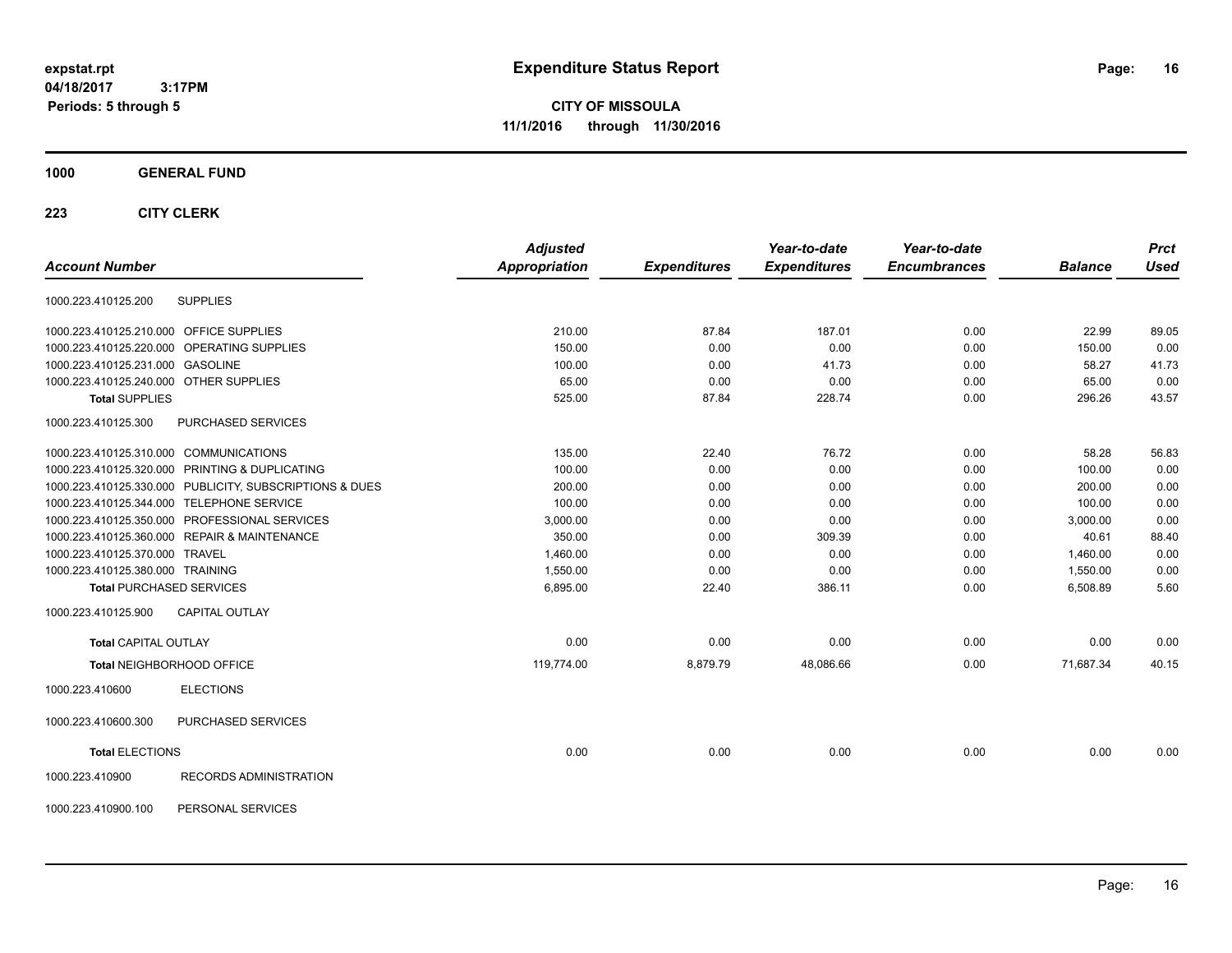**CITY OF MISSOULA 11/1/2016 through 11/30/2016**

**1000 GENERAL FUND**

| <b>Account Number</b>                     |                                                         | <b>Adjusted</b><br><b>Appropriation</b> | <b>Expenditures</b> | Year-to-date<br><b>Expenditures</b> | Year-to-date<br><b>Encumbrances</b> | <b>Balance</b> | <b>Prct</b><br><b>Used</b> |
|-------------------------------------------|---------------------------------------------------------|-----------------------------------------|---------------------|-------------------------------------|-------------------------------------|----------------|----------------------------|
|                                           | 1000.223.410900.141.000 STATE RETIREMENT CONTRIBUTIONS  | 0.00                                    | 18.09               | 94.22                               | 0.00                                | $-94.22$       | 0.00                       |
|                                           | <b>Total RECORDS ADMINISTRATION</b>                     | 0.00                                    | 18.09               | 94.22                               | 0.00                                | $-94.22$       | 0.00                       |
| 1000.223.410910                           | <b>ADMINISTRATION</b>                                   |                                         |                     |                                     |                                     |                |                            |
| 1000.223.410910.100                       | PERSONAL SERVICES                                       |                                         |                     |                                     |                                     |                |                            |
|                                           | 1000.223.410910.110.000 SALARIES AND WAGES              | 150,101.00                              | 11,923.48           | 61,531.00                           | 0.00                                | 88,570.00      | 40.99                      |
|                                           | 1000.223.410910.140.000 EMPLOYER CONTRIBUTIONS          | 56,286.00                               | 4,618.02            | 25,637.07                           | 0.00                                | 30.648.93      | 45.55                      |
| <b>Total PERSONAL SERVICES</b>            |                                                         | 206,387.00                              | 16,541.50           | 87,168.07                           | 0.00                                | 119,218.93     | 42.24                      |
| 1000.223.410910.200                       | <b>SUPPLIES</b>                                         |                                         |                     |                                     |                                     |                |                            |
| 1000.223.410910.210.000 OFFICE SUPPLIES   |                                                         | 5.091.00                                | 0.00                | 372.53                              | 0.00                                | 4.718.47       | 7.32                       |
|                                           | 1000.223.410910.220.000 OPERATING SUPPLIES              | 100.00                                  | 0.00                | 0.00                                | 0.00                                | 100.00         | 0.00                       |
| 1000.223.410910.231.000 GASOLINE          |                                                         | 150.00                                  | 0.00                | 0.00                                | 0.00                                | 150.00         | 0.00                       |
| 1000.223.410910.240.000 OTHER SUPPLIES    |                                                         | 160.00                                  | 0.00                | 0.00                                | 0.00                                | 160.00         | 0.00                       |
| <b>Total SUPPLIES</b>                     |                                                         | 5,501.00                                | 0.00                | 372.53                              | 0.00                                | 5,128.47       | 6.77                       |
| 1000.223.410910.300                       | <b>PURCHASED SERVICES</b>                               |                                         |                     |                                     |                                     |                |                            |
| 1000.223.410910.310.000 COMMUNICATIONS    |                                                         | 4,446.00                                | $-7.67$             | 8.342.87                            | 0.00                                | $-3.896.87$    | 187.65                     |
|                                           | 1000.223.410910.320.000 PRINTING & DUPLICATING          | 100.00                                  | 0.00                | 0.00                                | 0.00                                | 100.00         | 0.00                       |
|                                           | 1000.223.410910.330.000 PUBLICITY, SUBSCRIPTIONS & DUES | 1,725.00                                | 138.50              | 829.00                              | 0.00                                | 896.00         | 48.06                      |
| 1000.223.410910.344.000 TELEPHONE SERVICE |                                                         | 100.00                                  | 6.05                | 10.24                               | 0.00                                | 89.76          | 10.24                      |
|                                           | 1000.223.410910.350.000 PROFESSIONAL SERVICES           | 17,300.00                               | 677.25              | 4,019.50                            | 0.00                                | 13,280.50      | 23.23                      |
|                                           | 1000.223.410910.360.000 REPAIR & MAINTENANCE            | 1,100.00                                | 64.24               | 259.96                              | 0.00                                | 840.04         | 23.63                      |
| 1000.223.410910.370.000 TRAVEL            |                                                         | 3,690.00                                | 0.00                | 0.00                                | 0.00                                | 3,690.00       | 0.00                       |
| 1000.223.410910.380.000 TRAINING          |                                                         | 3,070.00                                | 0.00                | 150.00                              | 0.00                                | 2,920.00       | 4.89                       |
|                                           | 1000.223.410910.390.000 OTHER PURCHASED SERVICES        | 3,500.00                                | 0.00                | 2,418.75                            | 0.00                                | 1,081.25       | 69.11                      |
| Total PURCHASED SERVICES                  |                                                         | 35,031.00                               | 878.37              | 16,030.32                           | 0.00                                | 19,000.68      | 45.76                      |
| 1000.223.410910.500                       | <b>FIXED CHARGES</b>                                    |                                         |                     |                                     |                                     |                |                            |
| <b>Total FIXED CHARGES</b>                |                                                         | 0.00                                    | 0.00                | 0.00                                | 0.00                                | 0.00           | 0.00                       |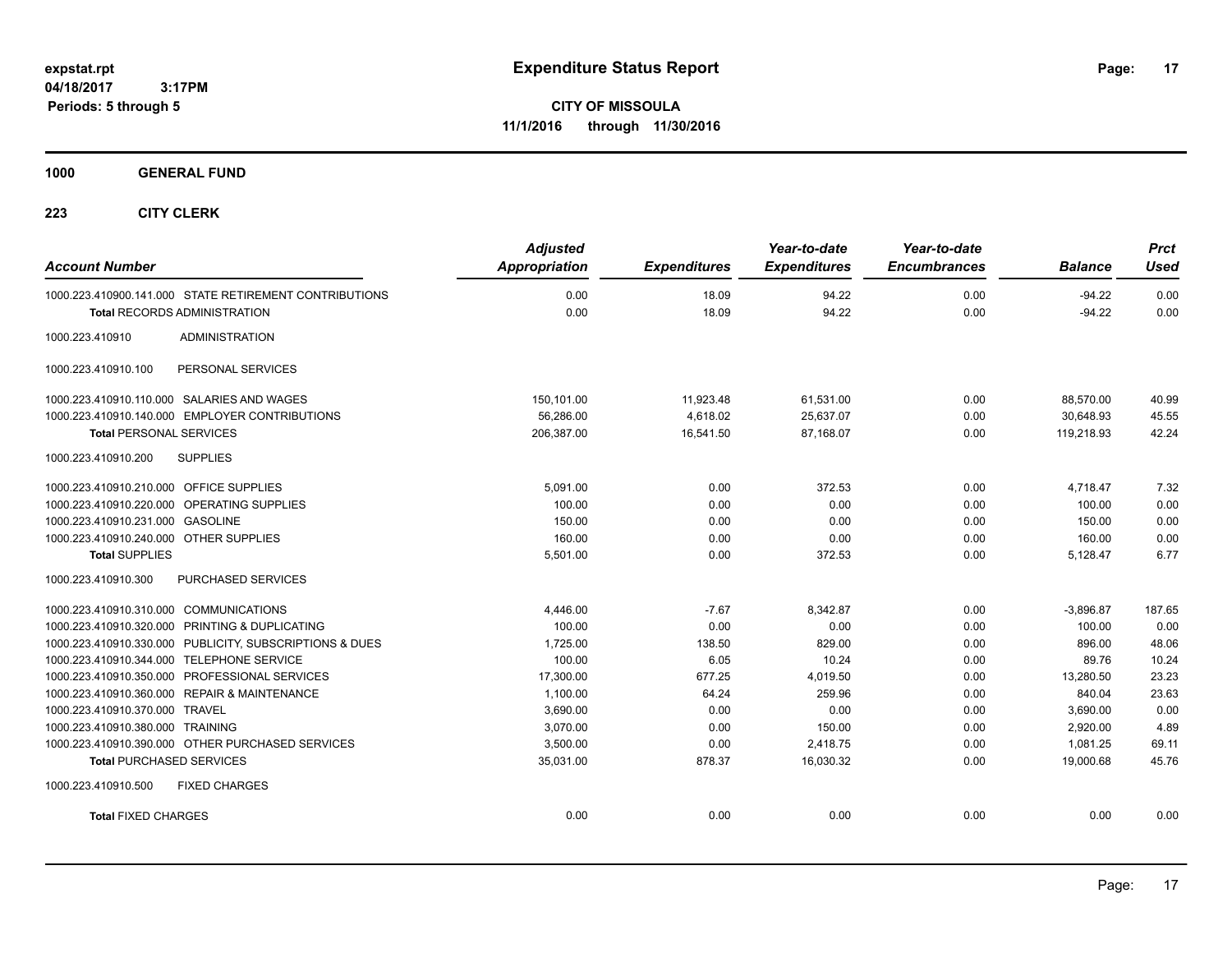**CITY OF MISSOULA 11/1/2016 through 11/30/2016**

**1000 GENERAL FUND**

| <b>Account Number</b>         |                                                | <b>Adjusted</b><br><b>Appropriation</b> | <b>Expenditures</b> | Year-to-date<br><b>Expenditures</b> | Year-to-date<br><b>Encumbrances</b> | <b>Balance</b> | <b>Prct</b><br><b>Used</b> |
|-------------------------------|------------------------------------------------|-----------------------------------------|---------------------|-------------------------------------|-------------------------------------|----------------|----------------------------|
| 1000.223.410910.800           | OTHER OBJECTS                                  |                                         |                     |                                     |                                     |                |                            |
| <b>Total OTHER OBJECTS</b>    |                                                | 0.00                                    | 0.00                | 0.00                                | 0.00                                | 0.00           | 0.00                       |
| 1000.223.410910.900           | <b>CAPITAL OUTLAY</b>                          |                                         |                     |                                     |                                     |                |                            |
| <b>Total CAPITAL OUTLAY</b>   |                                                | 0.00                                    | 0.00                | 0.00                                | 0.00                                | 0.00           | 0.00                       |
| <b>Total ADMINISTRATION</b>   |                                                | 246,919.00                              | 17,419.87           | 103,570.92                          | 0.00                                | 143,348.08     | 41.95                      |
| 1000.223.411802               | <b>VOLUNTEER MISSOULA</b>                      |                                         |                     |                                     |                                     |                |                            |
| 1000.223.411802.700           | <b>GRANTS &amp; CONTRIBUTIONS</b>              |                                         |                     |                                     |                                     |                |                            |
|                               | 1000.223.411802.700.000 GRANTS & CONTRIBUTIONS | 10,000.00                               | 0.00                | 10,000.00                           | 0.00                                | 0.00           | 100.00                     |
|                               | <b>Total VOLUNTEER MISSOULA</b>                | 10,000.00                               | 0.00                | 10,000.00                           | 0.00                                | 0.00           | 100.00                     |
| 1000.223.411854               | NEIGHBORHOOD AMBASSADOR                        |                                         |                     |                                     |                                     |                |                            |
| 1000.223.411854.700           | <b>GRANTS &amp; CONTRIBUTIONS</b>              |                                         |                     |                                     |                                     |                |                            |
| 1000.223.411854.700.000       | <b>GRANTS &amp; CONTRIBUTIONS</b>              | 10,000.00                               | 0.00                | 0.00                                | 0.00                                | 10,000.00      | 0.00                       |
|                               | Total NEIGHBORHOOD AMBASSADOR                  | 10,000.00                               | 0.00                | 0.00                                | 0.00                                | 10.000.00      | 0.00                       |
| 1000.223.460451               | *** Title Not Found ***                        |                                         |                     |                                     |                                     |                |                            |
| 1000.223.460451.700           | <b>GRANTS &amp; CONTRIBUTIONS</b>              |                                         |                     |                                     |                                     |                |                            |
|                               | 1000.223.460451.700.000 GRANTS & CONTRIBUTIONS | 5.880.00                                | 0.00                | 5.875.36                            | 0.00                                | 4.64           | 99.92                      |
| Total *** Title Not Found *** |                                                | 5,880.00                                | 0.00                | 5,875.36                            | 0.00                                | 4.64           | 99.92                      |
| <b>Total CITY CLERK</b>       |                                                | 446,746.00                              | 26,913.69           | 179,885.20                          | 0.00                                | 266,860.80     | 40.27                      |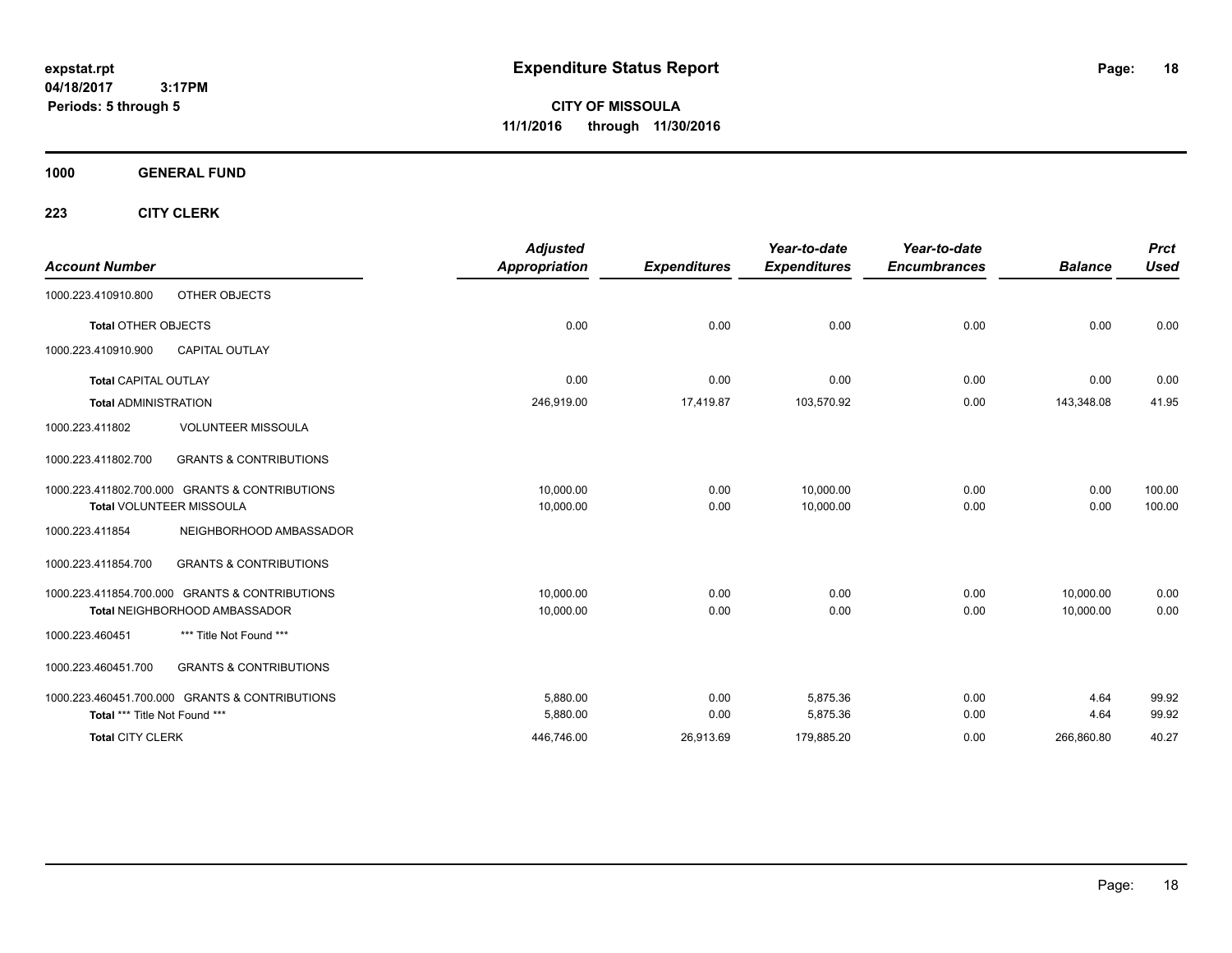**CITY OF MISSOULA 11/1/2016 through 11/30/2016**

**1000 GENERAL FUND**

### **224 INFORMATION SERVICES**

| <b>Account Number</b>                   |                                                        | <b>Adjusted</b><br><b>Appropriation</b> | <b>Expenditures</b> | Year-to-date<br><b>Expenditures</b> | Year-to-date<br><b>Encumbrances</b> | <b>Balance</b> | <b>Prct</b><br><b>Used</b> |
|-----------------------------------------|--------------------------------------------------------|-----------------------------------------|---------------------|-------------------------------------|-------------------------------------|----------------|----------------------------|
| 1000.224.410580                         | <b>INFORMATION TECHNOLOGIES</b>                        |                                         |                     |                                     |                                     |                |                            |
| 1000.224.410580.100                     | PERSONAL SERVICES                                      |                                         |                     |                                     |                                     |                |                            |
|                                         | 1000.224.410580.110.000 SALARIES AND WAGES             | 344,500.00                              | 26,773.12           | 141,608.86                          | 0.00                                | 202,891.14     | 41.11                      |
| 1000.224.410580.130.000 OTHER           |                                                        | 5.400.00                                | 0.00                | 0.00                                | 0.00                                | 5.400.00       | 0.00                       |
|                                         | 1000.224.410580.140.000 EMPLOYER CONTRIBUTIONS         | 117,907.00                              | 9,428.00            | 52,755.14                           | 0.00                                | 65,151.86      | 44.74                      |
|                                         | 1000.224.410580.141.000 STATE RETIREMENT CONTRIBUTIONS | 0.00                                    | 34.69               | 183.54                              | 0.00                                | $-183.54$      | 0.00                       |
| <b>Total PERSONAL SERVICES</b>          |                                                        | 467,807.00                              | 36,235.81           | 194,547.54                          | 0.00                                | 273,259.46     | 41.59                      |
| 1000.224.410580.200                     | <b>SUPPLIES</b>                                        |                                         |                     |                                     |                                     |                |                            |
| 1000.224.410580.210.000 OFFICE SUPPLIES |                                                        | 1,735.00                                | 0.00                | 22.59                               | 0.00                                | 1.712.41       | 1.30                       |
| 1000.224.410580.220.000                 | OPERATING SUPPLIES                                     | 12,525.00                               | 145.50              | 933.85                              | 0.00                                | 11,591.15      | 7.46                       |
|                                         | 1000.224.410580.230.000 REPAIR/MAINTENANCE             | 3,000.00                                | 0.00                | 667.54                              | 0.00                                | 2,332.46       | 22.25                      |
| 1000.224.410580.231.000                 | <b>GASOLINE</b>                                        | 250.00                                  | 0.00                | 11.04                               | 0.00                                | 238.96         | 4.42                       |
| 1000.224.410580.240.000 OTHER SUPPLIES  |                                                        | 1,900.00                                | 0.00                | 0.00                                | 0.00                                | 1,900.00       | 0.00                       |
| <b>Total SUPPLIES</b>                   |                                                        | 19,410.00                               | 145.50              | 1,635.02                            | 0.00                                | 17.774.98      | 8.42                       |
| 1000.224.410580.300                     | <b>PURCHASED SERVICES</b>                              |                                         |                     |                                     |                                     |                |                            |
| 1000.224.410580.310.000 COMMUNICATIONS  |                                                        | 100.00                                  | 0.00                | 0.00                                | 0.00                                | 100.00         | 0.00                       |
| 1000.224.410580.320.000                 | PRINTING & DUPLICATING                                 | 350.00                                  | 0.00                | 0.00                                | 0.00                                | 350.00         | 0.00                       |
| 1000.224.410580.344.000                 | <b>TELEPHONE SERVICE</b>                               | 129,675.00                              | 3,527.30            | 41,299.66                           | 0.00                                | 88,375.34      | 31.85                      |
| 1000.224.410580.350.000                 | PROFESSIONAL SERVICES                                  | 4,000.00                                | 0.00                | 0.00                                | 0.00                                | 4,000.00       | 0.00                       |
|                                         | 1000.224.410580.360.000 REPAIR & MAINTENANCE           | 247,649.00                              | 137,301.77          | 203,392.18                          | 0.00                                | 44,256.82      | 82.13                      |
| 1000.224.410580.370.000 TRAVEL          |                                                        | 6,809.00                                | 251.64              | 1,305.34                            | 0.00                                | 5,503.66       | 19.17                      |
| 1000.224.410580.380.000 TRAINING        |                                                        | 11,981.00                               | 0.00                | 775.00                              | 0.00                                | 11,206.00      | 6.47                       |
|                                         | 1000.224.410580.390.000 OTHER PURCHASED SERVICES       | 2,150.00                                | 0.00                | 0.00                                | 0.00                                | 2,150.00       | 0.00                       |
| <b>Total PURCHASED SERVICES</b>         |                                                        | 402,714.00                              | 141,080.71          | 246,772.18                          | 0.00                                | 155,941.82     | 61.28                      |
| 1000.224.410580.500                     | <b>FIXED CHARGES</b>                                   |                                         |                     |                                     |                                     |                |                            |
| <b>Total FIXED CHARGES</b>              |                                                        | 0.00                                    | 0.00                | 0.00                                | 0.00                                | 0.00           | 0.00                       |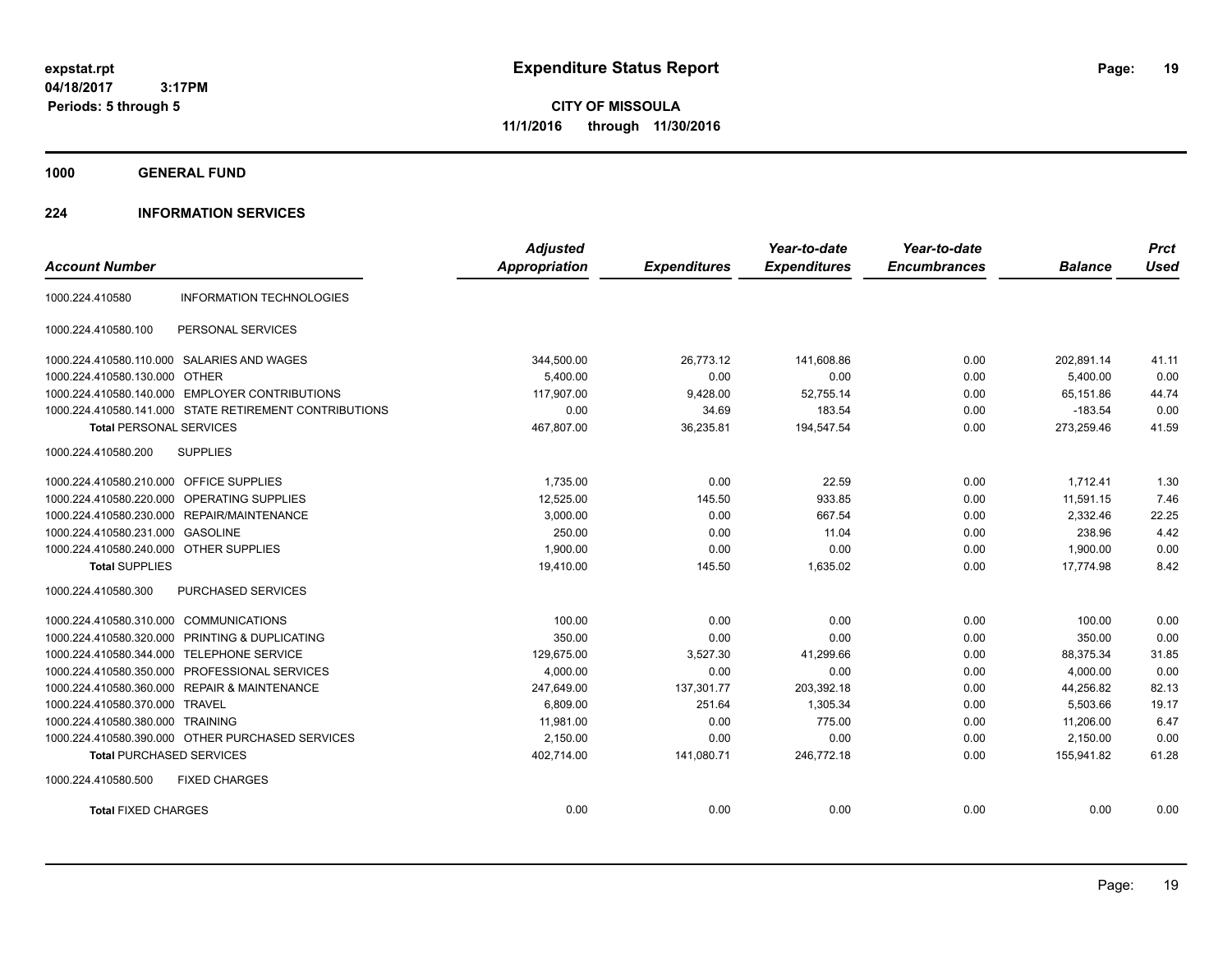**CITY OF MISSOULA 11/1/2016 through 11/30/2016**

**1000 GENERAL FUND**

### **224 INFORMATION SERVICES**

|                                         |                                                         | <b>Adjusted</b>      |                     | Year-to-date        | Year-to-date        |                | <b>Prct</b> |
|-----------------------------------------|---------------------------------------------------------|----------------------|---------------------|---------------------|---------------------|----------------|-------------|
| <b>Account Number</b>                   |                                                         | <b>Appropriation</b> | <b>Expenditures</b> | <b>Expenditures</b> | <b>Encumbrances</b> | <b>Balance</b> | <b>Used</b> |
| 1000.224.410580.900                     | <b>CAPITAL OUTLAY</b>                                   |                      |                     |                     |                     |                |             |
| <b>Total CAPITAL OUTLAY</b>             |                                                         | 0.00                 | 0.00                | 0.00                | 0.00                | 0.00           | 0.00        |
|                                         | <b>Total INFORMATION TECHNOLOGIES</b>                   | 889,931.00           | 177,462.02          | 442,954.74          | 0.00                | 446,976.26     | 49.77       |
| 1000.224.411060                         | GIS                                                     |                      |                     |                     |                     |                |             |
| 1000.224.411060.100                     | PERSONAL SERVICES                                       |                      |                     |                     |                     |                |             |
|                                         | 1000.224.411060.110.000 SALARIES AND WAGES              | 102,950.00           | 7,913.62            | 41,926.31           | 0.00                | 61,023.69      | 40.72       |
|                                         | 1000.224.411060.140.000 GIS-EMPLOYER CONTRIBUTIONS      | 38,501.00            | 3,100.60            | 17,407.68           | 0.00                | 21,093.32      | 45.21       |
| <b>Total PERSONAL SERVICES</b>          |                                                         | 141,451.00           | 11,014.22           | 59,333.99           | 0.00                | 82,117.01      | 41.95       |
| 1000.224.411060.200                     | <b>SUPPLIES</b>                                         |                      |                     |                     |                     |                |             |
| 1000.224.411060.210.000 OFFICE SUPPLIES |                                                         | 3,500.00             | 9.40                | 35.03               | 0.00                | 3,464.97       | 1.00        |
|                                         | 1000.224.411060.220.000 OPERATING SUPPLIES              | 684.00               | 0.00                | 0.00                | 0.00                | 684.00         | 0.00        |
|                                         | 1000.224.411060.230.000 REPAIR/MAINTENANCE              | 2,140.00             | 0.00                | 0.00                | 0.00                | 2,140.00       | 0.00        |
| 1000.224.411060.231.000 GASOLINE        |                                                         | 500.00               | 0.00                | 11.05               | 0.00                | 488.95         | 2.21        |
| 1000.224.411060.240.000 OTHER SUPPLIES  |                                                         | 1,000.00             | 0.00                | 0.00                | 0.00                | 1,000.00       | 0.00        |
| <b>Total SUPPLIES</b>                   |                                                         | 7,824.00             | 9.40                | 46.08               | 0.00                | 7,777.92       | 0.59        |
| 1000.224.411060.300                     | PURCHASED SERVICES                                      |                      |                     |                     |                     |                |             |
|                                         | 1000.224.411060.330.000 PUBLICITY, SUBSCRIPTIONS & DUES | 500.00               | 0.00                | 0.00                | 0.00                | 500.00         | 0.00        |
|                                         | 1000.224.411060.344.000 TELEPHONE SERVICE               | 1,370.00             | 0.79                | 166.08              | 0.00                | 1,203.92       | 12.12       |
|                                         | 1000.224.411060.350.000 PROFESSIONAL SERVICES           | 380.00               | 0.00                | 0.00                | 0.00                | 380.00         | 0.00        |
|                                         | 1000.224.411060.360.000 REPAIR & MAINTENANCE            | 172,800.00           | 76,831.17           | 84,282.93           | 0.00                | 88,517.07      | 48.77       |
| 1000.224.411060.370.000 TRAVEL          |                                                         | 2,450.00             | 0.00                | 0.00                | 0.00                | 2,450.00       | 0.00        |
| 1000.224.411060.380.000 TRAINING        |                                                         | 2,425.00             | 0.00                | 0.00                | 0.00                | 2,425.00       | 0.00        |
|                                         | 1000.224.411060.390.000 OTHER PURCHASED SERVICES        | 1,550.00             | 0.00                | 0.00                | 0.00                | 1,550.00       | 0.00        |
|                                         | <b>Total PURCHASED SERVICES</b>                         | 181,475.00           | 76,831.96           | 84,449.01           | 0.00                | 97,025.99      | 46.53       |
| <b>Total GIS</b>                        |                                                         | 330,750.00           | 87,855.58           | 143,829.08          | 0.00                | 186.920.92     | 43.49       |
|                                         | <b>Total INFORMATION SERVICES</b>                       | 1,220,681.00         | 265,317.60          | 586,783.82          | 0.00                | 633,897.18     | 48.07       |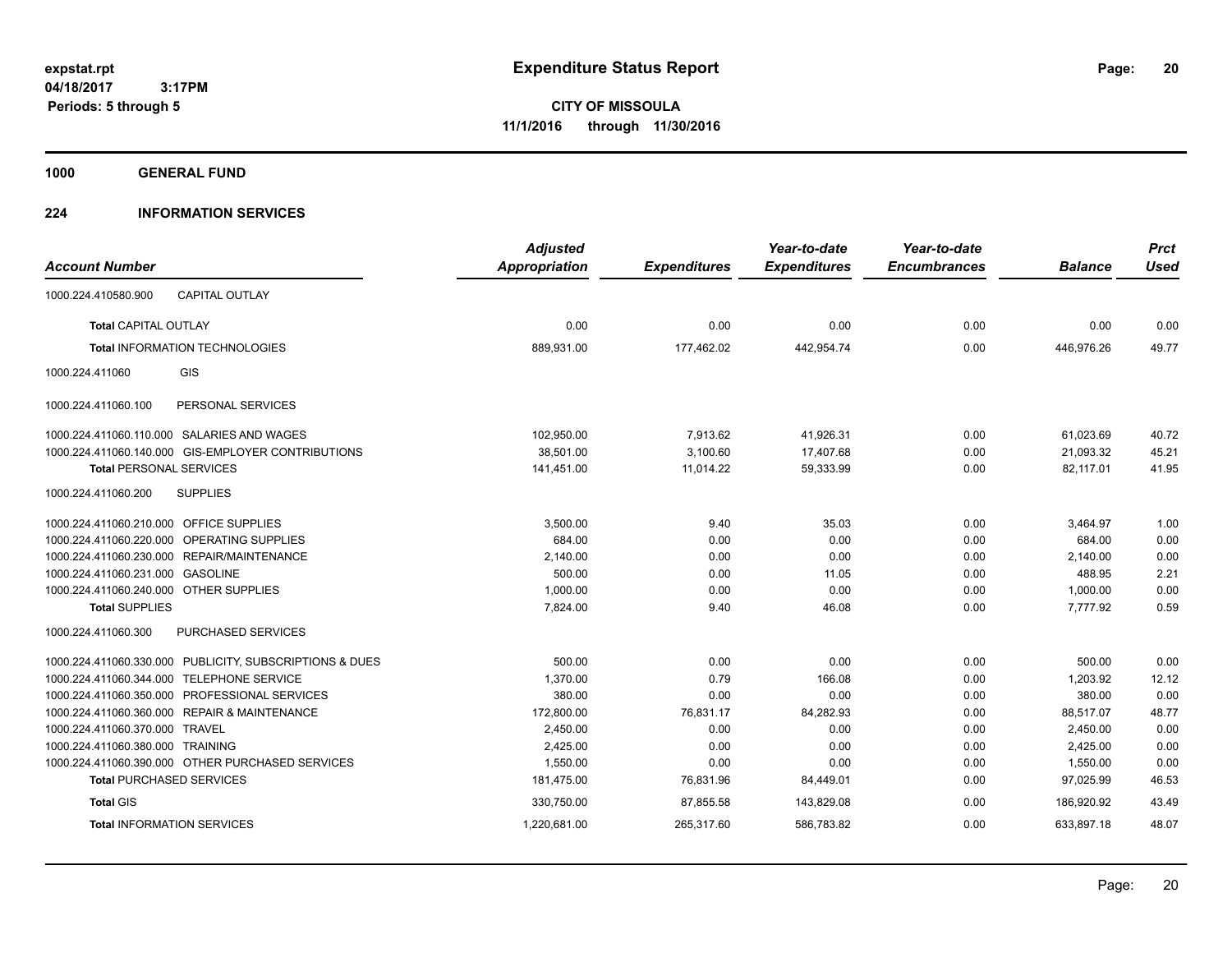**CITY OF MISSOULA 11/1/2016 through 11/30/2016**

**1000 GENERAL FUND**

**230 MUNICIPAL COURT**

| <b>Account Number</b>                                   | <b>Adjusted</b><br><b>Appropriation</b> | <b>Expenditures</b> | Year-to-date<br><b>Expenditures</b> | Year-to-date<br><b>Encumbrances</b> | <b>Balance</b> | <b>Prct</b><br><b>Used</b> |
|---------------------------------------------------------|-----------------------------------------|---------------------|-------------------------------------|-------------------------------------|----------------|----------------------------|
| CITY/MUNICIPAL COURT<br>1000.230.410360                 |                                         |                     |                                     |                                     |                |                            |
|                                                         |                                         |                     |                                     |                                     |                |                            |
| PERSONAL SERVICES<br>1000.230.410360.100                |                                         |                     |                                     |                                     |                |                            |
| 1000.230.410360.110.000 SALARIES AND WAGES              | 853,094.00                              | 60,969.35           | 318,987.29                          | 0.00                                | 534,106.71     | 37.39                      |
| 1000.230.410360.120.000 OVERTIME/TERMINATION            | 10,000.00                               | 1,052.46            | 3,965.27                            | 0.00                                | 6,034.73       | 39.65                      |
| 1000.230.410360.140.000 EMPLOYER CONTRIBUTIONS          | 334,107.00                              | 23,960.56           | 132,720.21                          | 0.00                                | 201,386.79     | 39.72                      |
| 1000.230.410360.141.000 STATE RETIREMENT CONTRIBUTIONS  | 0.00                                    | 60.97               | 319.00                              | 0.00                                | $-319.00$      | 0.00                       |
| <b>Total PERSONAL SERVICES</b>                          | 1,197,201.00                            | 86,043.34           | 455,991.77                          | 0.00                                | 741,209.23     | 38.09                      |
| 1000.230.410360.200<br><b>SUPPLIES</b>                  |                                         |                     |                                     |                                     |                |                            |
| 1000.230.410360.210.000 OFFICE SUPPLIES                 | 6,181.00                                | 305.65              | 886.91                              | 0.00                                | 5,294.09       | 14.35                      |
| 1000.230.410360.220.000<br><b>OPERATING SUPPLIES</b>    | 4,972.00                                | 277.74              | 553.62                              | 0.00                                | 4.418.38       | 11.13                      |
| 1000.230.410360.240.000 OTHER SUPPLIES                  | 6,496.00                                | 0.00                | 1,836.48                            | 0.00                                | 4,659.52       | 28.27                      |
| <b>Total SUPPLIES</b>                                   | 17,649.00                               | 583.39              | 3,277.01                            | 0.00                                | 14,371.99      | 18.57                      |
| 1000.230.410360.300<br>PURCHASED SERVICES               |                                         |                     |                                     |                                     |                |                            |
| 1000.230.410360.310.000 COMMUNICATIONS                  | 11,911.00                               | 931.97              | 4,007.03                            | 0.00                                | 7,903.97       | 33.64                      |
| 1000.230.410360.320.000 PRINTING & DUPLICATING          | 1.187.00                                | 0.00                | 0.00                                | 0.00                                | 1.187.00       | 0.00                       |
| 1000.230.410360.330.000 PUBLICITY, SUBSCRIPTIONS & DUES | 10,196.00                               | 556.65              | 2,873.65                            | 0.00                                | 7,322.35       | 28.18                      |
| 1000.230.410360.344.000 TELEPHONE SERVICE               | 1,584.00                                | 1,183.13            | 1.512.16                            | 0.00                                | 71.84          | 95.46                      |
| 1000.230.410360.350.000 PROFESSIONAL SERVICES           | 188,969.00                              | 0.00                | 0.00                                | 0.00                                | 188,969.00     | 0.00                       |
| 1000.230.410360.350.005 PROFESSIONAL SERVICES           | 0.00                                    | 3.087.46            | 8.401.25                            | 0.00                                | $-8,401.25$    | 0.00                       |
| 1000.230.410360.350.006 PROFESSIONAL SERVICES           | 0.00                                    | 426.00              | 1,098.00                            | 0.00                                | $-1,098.00$    | 0.00                       |
| 1000.230.410360.360.000 REPAIR & MAINTENANCE            | 3.790.00                                | 0.00                | 0.00                                | 0.00                                | 3,790.00       | 0.00                       |
| 1000.230.410360.370.000 TRAVEL                          | 5,174.00                                | 3,109.68            | 7,980.84                            | 0.00                                | $-2,806.84$    | 154.25                     |
| 1000.230.410360.380.000 TRAINING                        | 9,000.00                                | 0.00                | 2,620.00                            | 0.00                                | 6,380.00       | 29.11                      |
| 1000.230.410360.390.000 OTHER PURCHASED SERVICES        | 6,263.00                                | 250.63              | 1,038.92                            | 0.00                                | 5,224.08       | 16.59                      |
| <b>Total PURCHASED SERVICES</b>                         | 238,074.00                              | 9,545.52            | 29,531.85                           | 0.00                                | 208,542.15     | 12.40                      |
| 1000.230.410360.500<br><b>FIXED CHARGES</b>             |                                         |                     |                                     |                                     |                |                            |
| 1000.230.410360.500.000 FIXED CHARGES                   | 0.00                                    | 0.00                | 29,889.40                           | 0.00                                | $-29,889.40$   | 0.00                       |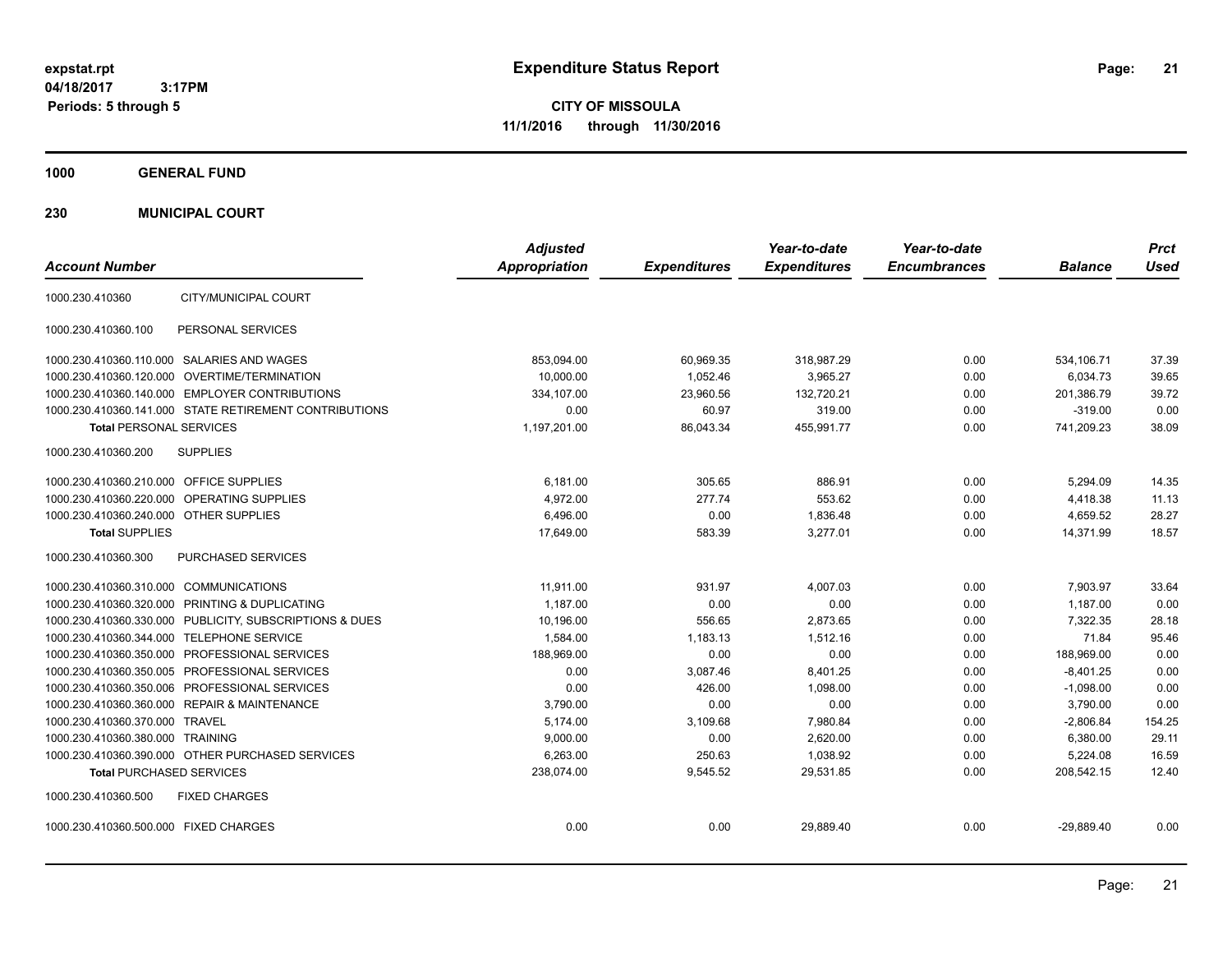**CITY OF MISSOULA 11/1/2016 through 11/30/2016**

**1000 GENERAL FUND**

**230 MUNICIPAL COURT**

| <b>Account Number</b>                                                                     | <b>Adjusted</b><br>Appropriation | <b>Expenditures</b> | Year-to-date<br><b>Expenditures</b> | Year-to-date<br><b>Encumbrances</b> | <b>Balance</b>         | <b>Prct</b><br><b>Used</b> |
|-------------------------------------------------------------------------------------------|----------------------------------|---------------------|-------------------------------------|-------------------------------------|------------------------|----------------------------|
| <b>Total FIXED CHARGES</b>                                                                | 0.00                             | 0.00                | 29,889.40                           | 0.00                                | $-29,889.40$           | 0.00                       |
| <b>GRANTS &amp; CONTRIBUTIONS</b><br>1000.230.410360.700                                  |                                  |                     |                                     |                                     |                        |                            |
| 1000.230.410360.700.000 GRANTS & CONTRIBUTIONS<br><b>Total GRANTS &amp; CONTRIBUTIONS</b> | 2,500.00<br>2,500.00             | 0.00<br>0.00        | 0.00<br>0.00                        | 0.00<br>0.00                        | 2,500.00<br>2,500.00   | 0.00<br>0.00               |
| 1000.230.410360.800<br>OTHER OBJECTS                                                      |                                  |                     |                                     |                                     |                        |                            |
| <b>Total OTHER OBJECTS</b>                                                                | 0.00                             | 0.00                | 0.00                                | 0.00                                | 0.00                   | 0.00                       |
| <b>CAPITAL OUTLAY</b><br>1000.230.410360.900                                              |                                  |                     |                                     |                                     |                        |                            |
| <b>Total CAPITAL OUTLAY</b>                                                               | 0.00                             | 0.00                | 0.00                                | 0.00                                | 0.00                   | 0.00                       |
| <b>Total CITY/MUNICIPAL COURT</b>                                                         | 1,455,424.00                     | 96,172.25           | 518,690.03                          | 0.00                                | 936,733.97             | 35.64                      |
| <b>MCS</b><br>1000.230.411853                                                             |                                  |                     |                                     |                                     |                        |                            |
| PURCHASED SERVICES<br>1000.230.411853.300                                                 |                                  |                     |                                     |                                     |                        |                            |
| 1000.230.411853.390.000 MCS-OTHER PURCHASED SERVICES<br><b>Total MCS</b>                  | 68,400.00<br>68,400.00           | 0.00<br>0.00        | 11,399.92<br>11,399.92              | 0.00<br>0.00                        | 57,000.08<br>57,000.08 | 16.67<br>16.67             |
| <b>Total MUNICIPAL COURT</b>                                                              | 1,523,824.00                     | 96,172.25           | 530,089.95                          | 0.00                                | 993,734.05             | 34.79                      |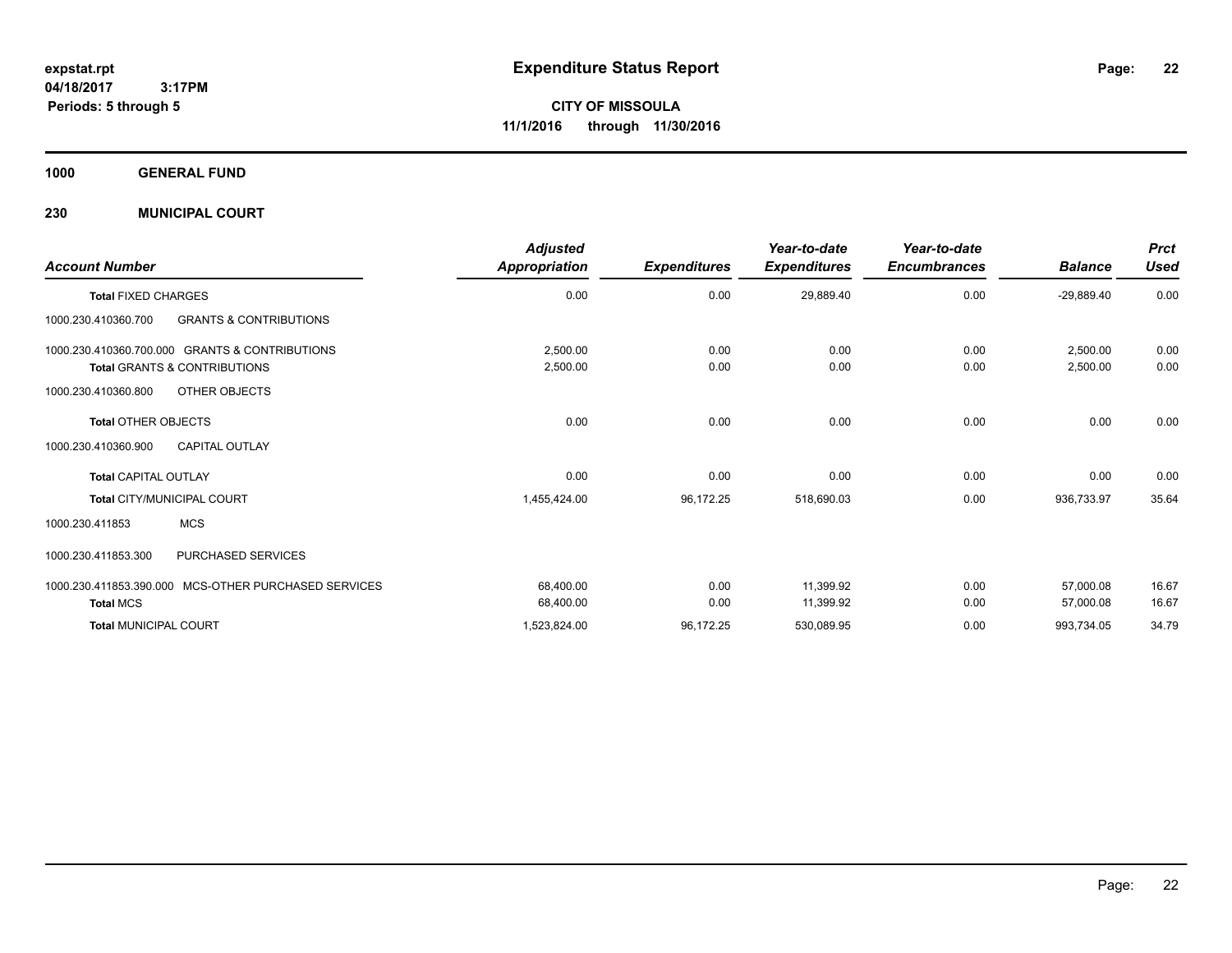**CITY OF MISSOULA 11/1/2016 through 11/30/2016**

**1000 GENERAL FUND**

| <b>Account Number</b>                                | <b>Adjusted</b><br><b>Appropriation</b> | <b>Expenditures</b> | Year-to-date<br><b>Expenditures</b> | Year-to-date<br><b>Encumbrances</b> | <b>Balance</b> | <b>Prct</b><br><b>Used</b> |
|------------------------------------------------------|-----------------------------------------|---------------------|-------------------------------------|-------------------------------------|----------------|----------------------------|
| <b>BUDGETING</b><br>1000.240.410520                  |                                         |                     |                                     |                                     |                |                            |
| PERSONAL SERVICES<br>1000.240.410520.100             |                                         |                     |                                     |                                     |                |                            |
| 1000.240.410520.110.000 SALARIES AND WAGES           | 85,237.00                               | 5,496.37            | 34,865.64                           | 0.00                                | 50,371.36      | 40.90                      |
| 1000.240.410520.140.000 EMPLOYER CONTRIBUTIONS       | 29,176.00                               | 1,882.68            | 11,991.01                           | 0.00                                | 17,184.99      | 41.10                      |
| <b>Total PERSONAL SERVICES</b>                       | 114,413.00                              | 7,379.05            | 46,856.65                           | 0.00                                | 67,556.35      | 40.95                      |
| 1000.240.410520.200<br><b>SUPPLIES</b>               |                                         |                     |                                     |                                     |                |                            |
| 1000.240.410520.210.000 OFFICE SUPPLIES              | 160.00                                  | 0.00                | 15.48                               | 0.00                                | 144.52         | 9.68                       |
| 1000.240.410520.220.000 OPERATING SUPPLIES           | 285.00                                  | 0.00                | 0.00                                | 0.00                                | 285.00         | 0.00                       |
| <b>Total SUPPLIES</b>                                | 445.00                                  | 0.00                | 15.48                               | 0.00                                | 429.52         | 3.48                       |
| 1000.240.410520.300<br>PURCHASED SERVICES            |                                         |                     |                                     |                                     |                |                            |
| 1000.240.410520.320.000 PRINTING & DUPLICATING       | 823.00                                  | 0.00                | 150.32                              | 0.00                                | 672.68         | 18.26                      |
| 1000.240.410520.350.000 PROFESSIONAL SERVICES        | 148,289.00                              | 0.00                | 0.00                                | 0.00                                | 148,289.00     | 0.00                       |
| <b>Total PURCHASED SERVICES</b>                      | 149,112.00                              | 0.00                | 150.32                              | 0.00                                | 148,961.68     | 0.10                       |
| <b>Total BUDGETING</b>                               | 263,970.00                              | 7,379.05            | 47,022.45                           | 0.00                                | 216,947.55     | 17.81                      |
| <b>TREASURY</b><br>1000.240.410540                   |                                         |                     |                                     |                                     |                |                            |
| PERSONAL SERVICES<br>1000.240.410540.100             |                                         |                     |                                     |                                     |                |                            |
| 1000.240.410540.110.000 SALARIES AND WAGES           | 266,276.00                              | 12,498.87           | 60,102.37                           | 0.00                                | 206,173.63     | 22.57                      |
| 1000.240.410540.140.000 EMPLOYER CONTRIBUTIONS       | 98,231.00                               | 5,200.30            | 26,529.59                           | 0.00                                | 71,701.41      | 27.01                      |
| <b>Total PERSONAL SERVICES</b>                       | 364,507.00                              | 17,699.17           | 86,631.96                           | 0.00                                | 277,875.04     | 23.77                      |
| 1000.240.410540.200<br><b>SUPPLIES</b>               |                                         |                     |                                     |                                     |                |                            |
| 1000.240.410540.210.000 OFFICE SUPPLIES              | 1,402.00                                | 627.70              | 990.09                              | 0.00                                | 411.91         | 70.62                      |
| 1000.240.410540.220.000<br><b>OPERATING SUPPLIES</b> | 303.00                                  | 148.00              | 599.95                              | 0.00                                | $-296.95$      | 198.00                     |
| <b>Total SUPPLIES</b>                                | 1,705.00                                | 775.70              | 1,590.04                            | 0.00                                | 114.96         | 93.26                      |
| 1000.240.410540.300<br>PURCHASED SERVICES            |                                         |                     |                                     |                                     |                |                            |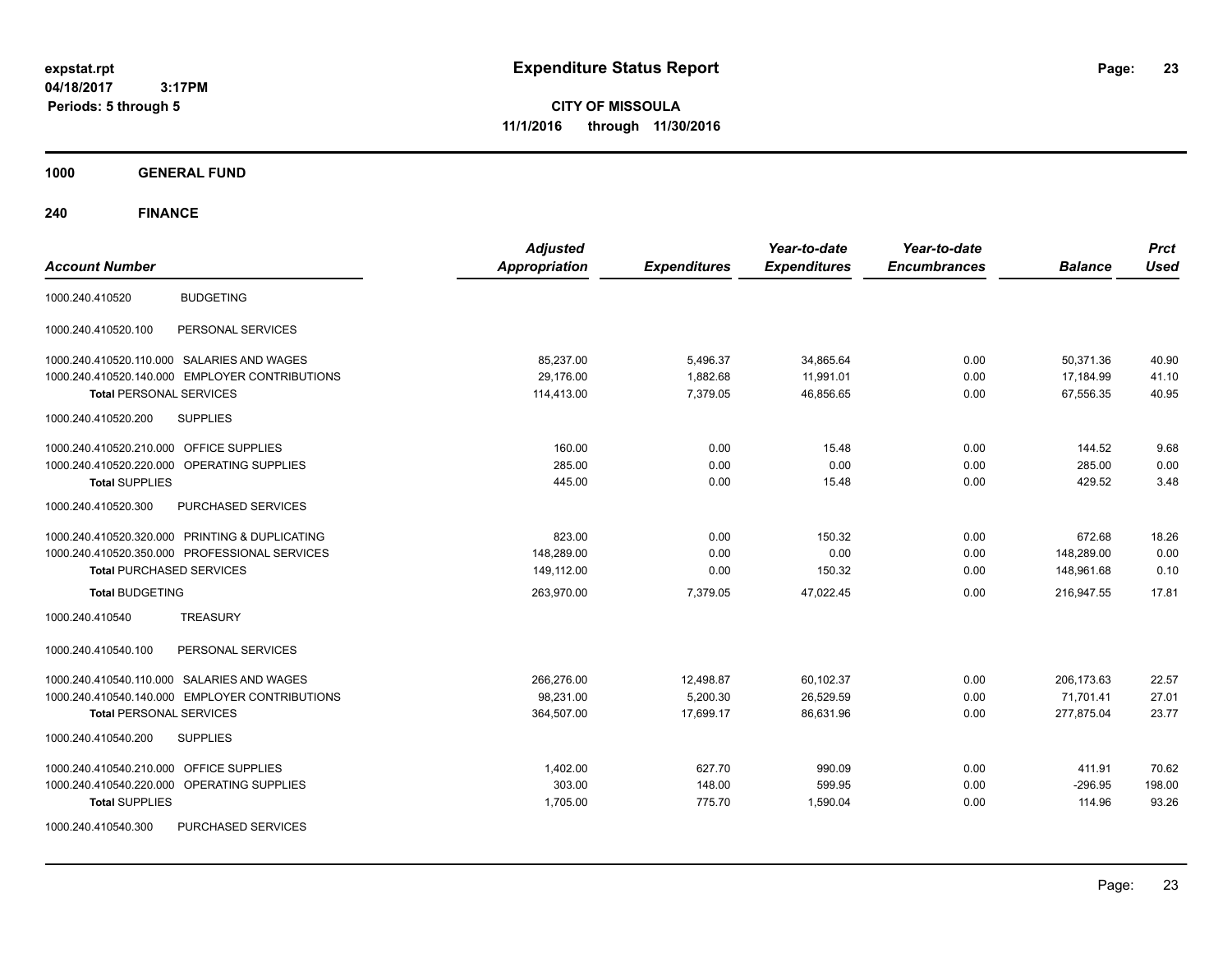**CITY OF MISSOULA 11/1/2016 through 11/30/2016**

**1000 GENERAL FUND**

| <b>Account Number</b>                                   | <b>Adjusted</b><br><b>Appropriation</b> | <b>Expenditures</b> | Year-to-date<br><b>Expenditures</b> | Year-to-date<br><b>Encumbrances</b> | <b>Balance</b> | <b>Prct</b><br><b>Used</b> |
|---------------------------------------------------------|-----------------------------------------|---------------------|-------------------------------------|-------------------------------------|----------------|----------------------------|
|                                                         |                                         |                     |                                     |                                     |                |                            |
| 1000.240.410540.310.000 COMMUNICATIONS                  | 5,518.00                                | 426.03              | 1,893.66                            | 0.00                                | 3,624.34       | 34.32                      |
| 1000.240.410540.320.000 PRINTING & DUPLICATING          | 448.00                                  | 0.00                | 133.40                              | 0.00                                | 314.60         | 29.78                      |
| 1000.240.410540.330.000 PUBLICITY, SUBSCRIPTIONS & DUES | 10.00                                   | 4.80                | 14.40                               | 0.00                                | $-4.40$        | 144.00                     |
| 1000.240.410540.344.000 TELEPHONE SERVICE               | 25.00                                   | 0.00                | 0.00                                | 0.00                                | 25.00          | 0.00                       |
| 1000.240.410540.350.000 PROFESSIONAL SERVICES           | 12,511.00                               | 900.00              | 1,502.00                            | 0.00                                | 11,009.00      | 12.01                      |
| 1000.240.410540.360.000 REPAIR & MAINTENANCE            | 26.00                                   | 0.00                | 0.00                                | 0.00                                | 26.00          | 0.00                       |
| 1000.240.410540.370.000 TRAVEL                          | 4,125.00                                | 0.00                | 0.00                                | 0.00                                | 4,125.00       | 0.00                       |
| 1000.240.410540.380.000 TRAINING                        | 2,000.00                                | 248.00              | 456.00                              | 0.00                                | 1,544.00       | 22.80                      |
| <b>Total PURCHASED SERVICES</b>                         | 24,663.00                               | 1,578.83            | 3,999.46                            | 0.00                                | 20,663.54      | 16.22                      |
| <b>FIXED CHARGES</b><br>1000.240.410540.500             |                                         |                     |                                     |                                     |                |                            |
| 1000.240.410540.500.000 FIXED CHARGES                   | 500.00                                  | 0.00                | 0.00                                | 0.00                                | 500.00         | 0.00                       |
| <b>Total FIXED CHARGES</b>                              | 500.00                                  | 0.00                | 0.00                                | 0.00                                | 500.00         | 0.00                       |
| <b>CAPITAL OUTLAY</b><br>1000.240.410540.900            |                                         |                     |                                     |                                     |                |                            |
| <b>Total CAPITAL OUTLAY</b>                             | 0.00                                    | 0.00                | 0.00                                | 0.00                                | 0.00           | 0.00                       |
| <b>Total TREASURY</b>                                   | 391,375.00                              | 20,053.70           | 92,221.46                           | 0.00                                | 299, 153.54    | 23.56                      |
| <b>ACCOUNTING</b><br>1000.240.410550                    |                                         |                     |                                     |                                     |                |                            |
| PERSONAL SERVICES<br>1000.240.410550.100                |                                         |                     |                                     |                                     |                |                            |
| 1000.240.410550.110.000 SALARIES AND WAGES              | 341,365.00                              | 27,640.32           | 177.937.28                          | 0.00                                | 163,427.72     | 52.13                      |
| 1000.240.410550.120.000 OVERTIME/TERMINATION            | 1,000.00                                | 0.00                | 0.00                                | 0.00                                | 1,000.00       | 0.00                       |
| 1000.240.410550.140.000 EMPLOYER CONTRIBUTIONS          | 134,888.00                              | 11,336.53           | 68,330.99                           | 0.00                                | 66,557.01      | 50.66                      |
| 1000.240.410550.141.000 STATE RETIREMENT CONTRIBUTIONS  | 0.00                                    | 49.06               | 294.90                              | 0.00                                | $-294.90$      | 0.00                       |
| <b>Total PERSONAL SERVICES</b>                          | 477,253.00                              | 39,025.91           | 246,563.17                          | 0.00                                | 230,689.83     | 51.66                      |
| <b>SUPPLIES</b><br>1000.240.410550.200                  |                                         |                     |                                     |                                     |                |                            |
| 1000.240.410550.210.000 OFFICE SUPPLIES                 | 2,374.00                                | 1,637.15            | 2,196.17                            | 0.00                                | 177.83         | 92.51                      |
| 1000.240.410550.220.000 OPERATING SUPPLIES              | 2,064.00                                | 609.85              | 1,401.59                            | 0.00                                | 662.41         | 67.91                      |
| 1000.240.410550.230.000 REPAIR/MAINTENANCE              | 300.00                                  | 0.00                | 0.00                                | 0.00                                | 300.00         | 0.00                       |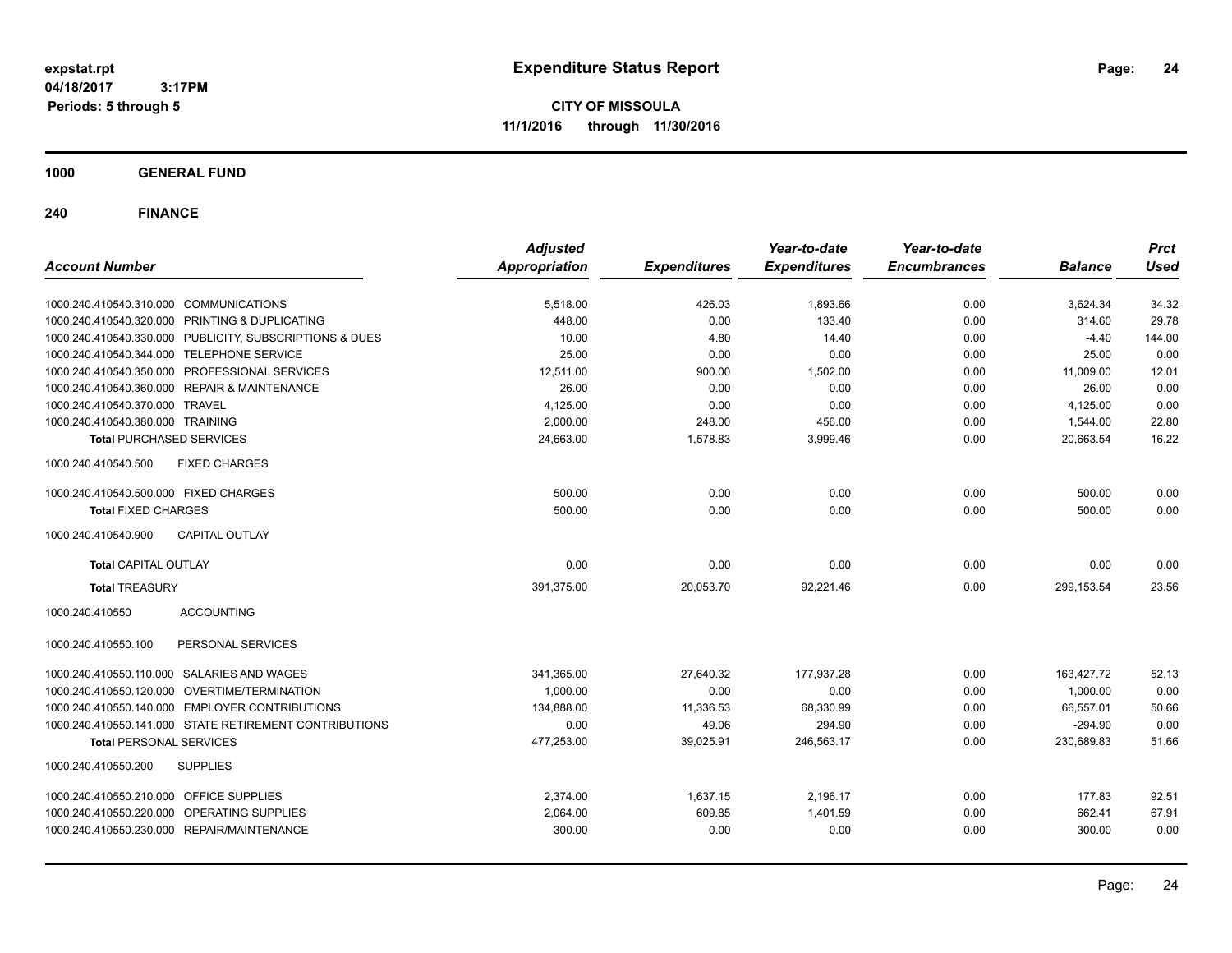**CITY OF MISSOULA 11/1/2016 through 11/30/2016**

**1000 GENERAL FUND**

| <b>Account Number</b>                                   | <b>Adjusted</b><br><b>Appropriation</b> | <b>Expenditures</b> | Year-to-date<br><b>Expenditures</b> | Year-to-date<br><b>Encumbrances</b> | <b>Balance</b> | <b>Prct</b><br><b>Used</b> |
|---------------------------------------------------------|-----------------------------------------|---------------------|-------------------------------------|-------------------------------------|----------------|----------------------------|
| 1000.240.410550.231.000 GASOLINE                        | 92.00                                   | 0.00                | 0.00                                | 0.00                                | 92.00          | 0.00                       |
| 1000.240.410550.240.000 OTHER SUPPLIES                  | 500.00                                  | 0.00                | 0.00                                | 0.00                                | 500.00         | 0.00                       |
| <b>Total SUPPLIES</b>                                   | 5,330.00                                | 2,247.00            | 3,597.76                            | 0.00                                | 1,732.24       | 67.50                      |
| 1000.240.410550.300<br><b>PURCHASED SERVICES</b>        |                                         |                     |                                     |                                     |                |                            |
| 1000.240.410550.310.000 COMMUNICATIONS                  | 36,270.00                               | 0.00                | 16,547.10                           | 0.00                                | 19,722.90      | 45.62                      |
| 1000.240.410550.320.000 PRINTING & DUPLICATING          | 2,014.00                                | 0.00                | 200.11                              | 0.00                                | 1,813.89       | 9.94                       |
| 1000.240.410550.330.000 PUBLICITY, SUBSCRIPTIONS & DUES | 3,400.00                                | 251.12              | 509.44                              | 0.00                                | 2,890.56       | 14.98                      |
| 1000.240.410550.344.000 TELEPHONE SERVICE               | 1,200.00                                | 13.78               | 27.52                               | 0.00                                | 1,172.48       | 2.29                       |
| 1000.240.410550.350.000 PROFESSIONAL SERVICES           | 144,665.00                              | 8,231.60            | 19,169.16                           | 0.00                                | 125,495.84     | 13.25                      |
| 1000.240.410550.360.000 REPAIR & MAINTENANCE            | 674.00                                  | 0.00                | 0.00                                | 0.00                                | 674.00         | 0.00                       |
| 1000.240.410550.370.000 TRAVEL                          | 3,520.00                                | 0.00                | 0.00                                | 0.00                                | 3,520.00       | 0.00                       |
| 1000.240.410550.380.000 TRAINING                        | 3,805.00                                | 212.00              | 534.00                              | 0.00                                | 3,271.00       | 14.03                      |
| <b>Total PURCHASED SERVICES</b>                         | 195,548.00                              | 8,708.50            | 36,987.33                           | 0.00                                | 158,560.67     | 18.91                      |
| <b>FIXED CHARGES</b><br>1000.240.410550.500             |                                         |                     |                                     |                                     |                |                            |
| <b>Total FIXED CHARGES</b>                              | 0.00                                    | 0.00                | 0.00                                | 0.00                                | 0.00           | 0.00                       |
| 1000.240.410550.900<br><b>CAPITAL OUTLAY</b>            |                                         |                     |                                     |                                     |                |                            |
| <b>Total CAPITAL OUTLAY</b>                             | 0.00                                    | 0.00                | 0.00                                | 0.00                                | 0.00           | 0.00                       |
| <b>Total ACCOUNTING</b>                                 | 678,131.00                              | 49,981.41           | 287,148.26                          | 0.00                                | 390,982.74     | 42.34                      |
| <b>FINANCIAL REPORTING</b><br>1000.240.410552           |                                         |                     |                                     |                                     |                |                            |
| 1000.240.410552.100<br>PERSONAL SERVICES                |                                         |                     |                                     |                                     |                |                            |
| 1000.240.410552.110.000 SALARIES AND WAGES              | 49,218.00                               | 3,428.34            | 21,995.21                           | 0.00                                | 27,222.79      | 44.69                      |
| 1000.240.410552.140.000 EMPLOYER CONTRIBUTIONS          | 17,599.00                               | 1,174.37            | 7,551.27                            | 0.00                                | 10,047.73      | 42.91                      |
| <b>Total PERSONAL SERVICES</b>                          | 66.817.00                               | 4,602.71            | 29.546.48                           | 0.00                                | 37.270.52      | 44.22                      |
| 1000.240.410552.200<br><b>SUPPLIES</b>                  |                                         |                     |                                     |                                     |                |                            |
| 1000.240.410552.210.000 OFFICE SUPPLIES                 | 129.00                                  | 0.00                | 0.00                                | 0.00                                | 129.00         | 0.00                       |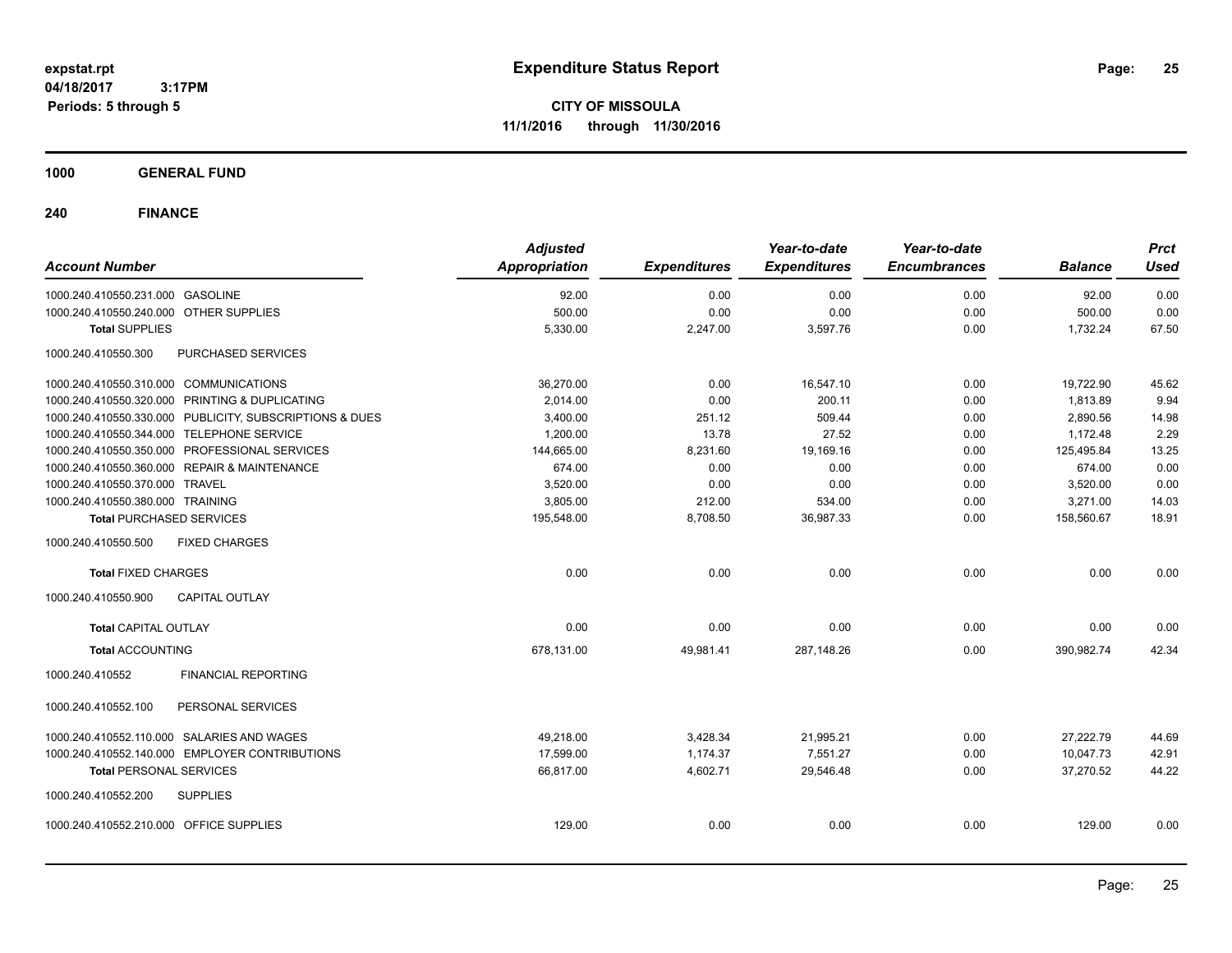**CITY OF MISSOULA 11/1/2016 through 11/30/2016**

**1000 GENERAL FUND**

| <b>Account Number</b>                                | <b>Adjusted</b><br>Appropriation | <b>Expenditures</b> | Year-to-date<br><b>Expenditures</b> | Year-to-date<br><b>Encumbrances</b> | <b>Balance</b> | <b>Prct</b><br>Used |
|------------------------------------------------------|----------------------------------|---------------------|-------------------------------------|-------------------------------------|----------------|---------------------|
| <b>OPERATING SUPPLIES</b><br>1000.240.410552.220.000 | 390.00                           | 0.00                | 0.00                                | 0.00                                | 390.00         | 0.00                |
| <b>Total SUPPLIES</b>                                | 519.00                           | 0.00                | 0.00                                | 0.00                                | 519.00         | 0.00                |
| <b>PURCHASED SERVICES</b><br>1000.240.410552.300     |                                  |                     |                                     |                                     |                |                     |
| 1000.240.410552.310.000 COMMUNICATIONS               | 321.00                           | 0.00                | 0.00                                | 0.00                                | 321.00         | 0.00                |
| 1000.240.410552.320.000 PRINTING & DUPLICATING       | 2,195.00                         | 0.00                | 333.77                              | 0.00                                | 1,861.23       | 15.21               |
| 1000.240.410552.350.000 PROFESSIONAL SERVICES        | 10,530.00                        | 0.00                | 0.00                                | 0.00                                | 10,530.00      | 0.00                |
| 1000.240.410552.370.000 TRAVEL                       | 600.00                           | 0.00                | 0.00                                | 0.00                                | 600.00         | 0.00                |
| 1000.240.410552.380.000 TRAINING                     | 1,525.00                         | 0.00                | 0.00                                | 0.00                                | 1,525.00       | 0.00                |
| <b>Total PURCHASED SERVICES</b>                      | 15,171.00                        | 0.00                | 333.77                              | 0.00                                | 14,837.23      | 2.20                |
| 1000.240.410552.900<br><b>CAPITAL OUTLAY</b>         |                                  |                     |                                     |                                     |                |                     |
| <b>Total CAPITAL OUTLAY</b>                          | 0.00                             | 0.00                | 0.00                                | 0.00                                | 0.00           | 0.00                |
| <b>Total FINANCIAL REPORTING</b>                     | 82,507.00                        | 4,602.71            | 29,880.25                           | 0.00                                | 52,626.75      | 36.22               |
| <b>Total FINANCE</b>                                 | 1,415,983.00                     | 82,016.87           | 456,272.42                          | 0.00                                | 959,710.58     | 32.22               |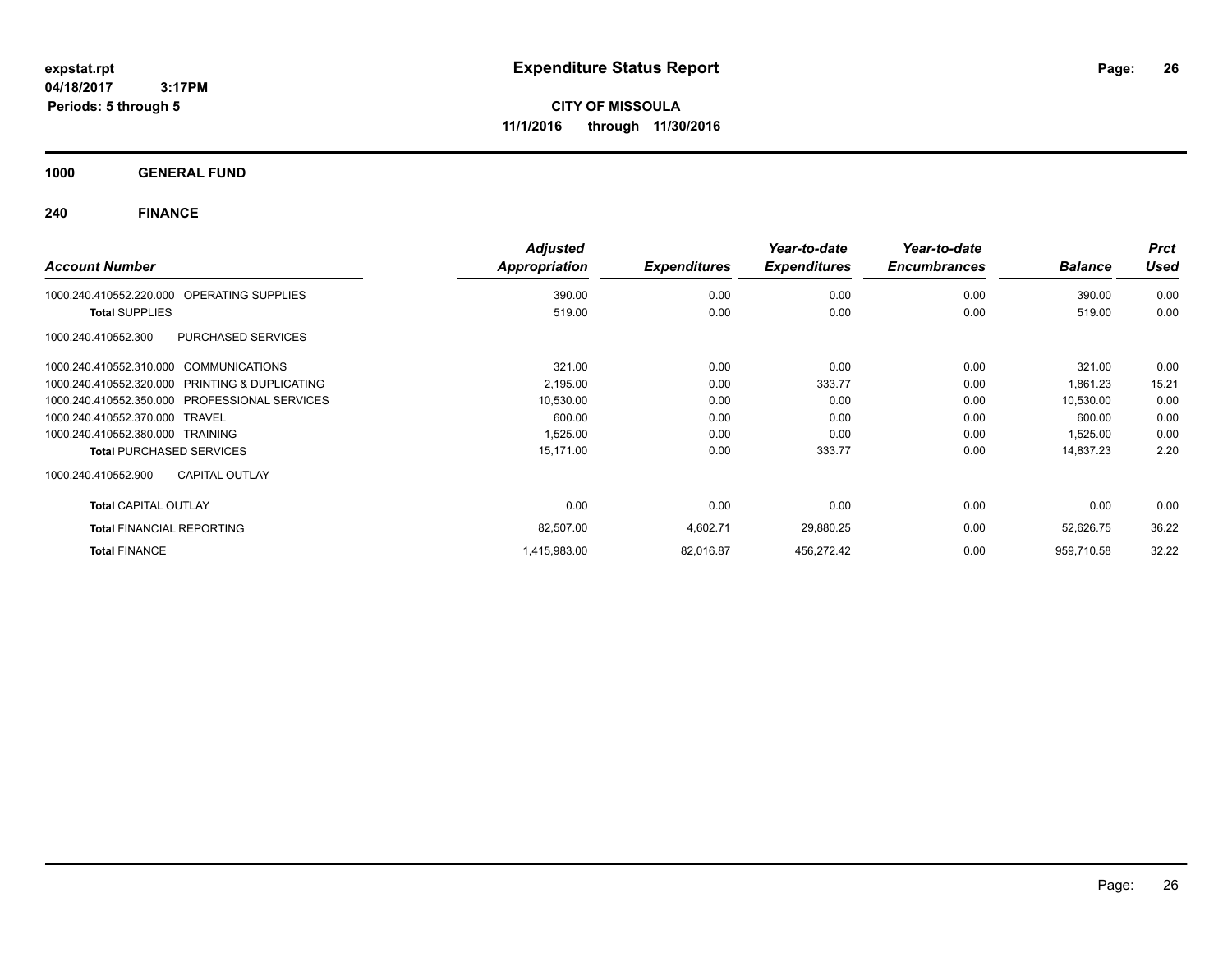**CITY OF MISSOULA 11/1/2016 through 11/30/2016**

**1000 GENERAL FUND**

### **245 CENTRALIZED SERVICES**

| <b>Account Number</b>                   |                                                         | <b>Adjusted</b><br><b>Appropriation</b> | <b>Expenditures</b> | Year-to-date<br><b>Expenditures</b> | Year-to-date<br><b>Encumbrances</b> | <b>Balance</b> | <b>Prct</b><br><b>Used</b> |
|-----------------------------------------|---------------------------------------------------------|-----------------------------------------|---------------------|-------------------------------------|-------------------------------------|----------------|----------------------------|
| 1000.245.410810                         | <b>ADMINISTRATION</b>                                   |                                         |                     |                                     |                                     |                |                            |
|                                         |                                                         |                                         |                     |                                     |                                     |                |                            |
| 1000.245.410810.100                     | PERSONAL SERVICES                                       |                                         |                     |                                     |                                     |                |                            |
| 1000.245.410810.110.000                 | CENTRALIZED SERVICES/SALARIES AND WAGES                 | 123,332.00                              | 9,483.33            | 50.261.63                           | 0.00                                | 73.070.37      | 40.75                      |
| 1000.245.410810.140.000                 | <b>EMPLOYER CONTRIBUTIONS</b>                           | 34,477.00                               | 2,685.43            | 14,729.28                           | 0.00                                | 19,747.72      | 42.72                      |
|                                         | 1000.245.410810.141.000 STATE RETIREMENT CONTRIBUTIONS  | 0.00                                    | 20.19               | 106.98                              | 0.00                                | $-106.98$      | 0.00                       |
| <b>Total PERSONAL SERVICES</b>          |                                                         | 157,809.00                              | 12,188.95           | 65,097.89                           | 0.00                                | 92,711.11      | 41.25                      |
| 1000.245.410810.200                     | <b>SUPPLIES</b>                                         |                                         |                     |                                     |                                     |                |                            |
| 1000.245.410810.210.000 OFFICE SUPPLIES |                                                         | 500.00                                  | 0.00                | 0.00                                | 0.00                                | 500.00         | 0.00                       |
|                                         | 1000.245.410810.220.000 OPERATING SUPPLIES              | 350.00                                  | 0.00                | 0.00                                | 0.00                                | 350.00         | 0.00                       |
| 1000.245.410810.231.000 GASOLINE        |                                                         | 175.00                                  | 0.00                | 0.00                                | 0.00                                | 175.00         | 0.00                       |
| <b>Total SUPPLIES</b>                   |                                                         | 1,025.00                                | 0.00                | 0.00                                | 0.00                                | 1,025.00       | 0.00                       |
| 1000.245.410810.300                     | <b>PURCHASED SERVICES</b>                               |                                         |                     |                                     |                                     |                |                            |
| 1000.245.410810.310.000 COMMUNICATIONS  |                                                         | 100.00                                  | 0.00                | 0.00                                | 0.00                                | 100.00         | 0.00                       |
|                                         | 1000.245.410810.320.000 PRINTING & DUPLICATING          | 200.00                                  | 0.00                | 20.16                               | 0.00                                | 179.84         | 10.08                      |
|                                         | 1000.245.410810.330.000 PUBLICITY, SUBSCRIPTIONS & DUES | 200.00                                  | 0.00                | 0.00                                | 0.00                                | 200.00         | 0.00                       |
|                                         | 1000.245.410810.344.000 TELEPHONE SERVICE               | 500.00                                  | 8.80                | 21.19                               | 0.00                                | 478.81         | 4.24                       |
|                                         | 1000.245.410810.350.000 PROFESSIONAL SERVICES           | 40,000.00                               | 0.00                | 0.00                                | 0.00                                | 40,000.00      | 0.00                       |
| 1000.245.410810.370.000 TRAVEL          |                                                         | 1,000.00                                | 0.00                | 0.00                                | 0.00                                | 1.000.00       | 0.00                       |
| 1000.245.410810.380.000 TRAINING        |                                                         | 1,500.00                                | 0.00                | 0.00                                | 0.00                                | 1,500.00       | 0.00                       |
| <b>Total PURCHASED SERVICES</b>         |                                                         | 43,500.00                               | 8.80                | 41.35                               | 0.00                                | 43,458.65      | 0.10                       |
| 1000.245.410810.700                     | <b>GRANTS &amp; CONTRIBUTIONS</b>                       |                                         |                     |                                     |                                     |                |                            |
|                                         | 1000.245.410810.700.000 GRANTS & CONTRIBUTIONS          | 5.000.00                                | 0.00                | 0.00                                | 0.00                                | 5,000.00       | 0.00                       |
|                                         | Total GRANTS & CONTRIBUTIONS                            | 5,000.00                                | 0.00                | 0.00                                | 0.00                                | 5,000.00       | 0.00                       |
| <b>Total ADMINISTRATION</b>             |                                                         | 207,334.00                              | 12,197.75           | 65,139.24                           | 0.00                                | 142, 194. 76   | 31.42                      |
| 1000.245.410835                         | *** Title Not Found ***                                 |                                         |                     |                                     |                                     |                |                            |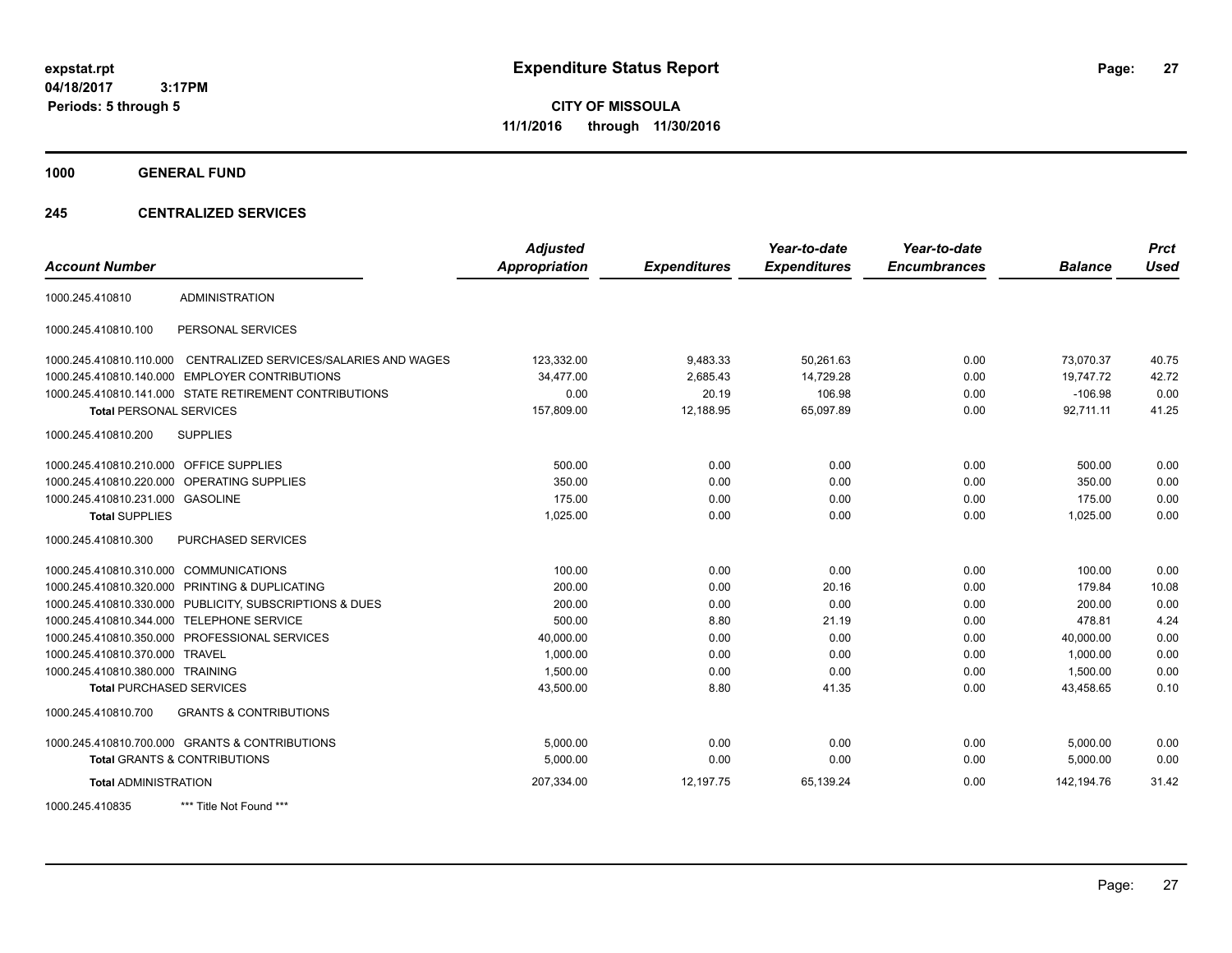**CITY OF MISSOULA 11/1/2016 through 11/30/2016**

**1000 GENERAL FUND**

### **245 CENTRALIZED SERVICES**

| <b>Account Number</b>                                         | <b>Adjusted</b><br><b>Appropriation</b> | <b>Expenditures</b> | Year-to-date<br><b>Expenditures</b> | Year-to-date<br><b>Encumbrances</b> | <b>Balance</b> | <b>Prct</b><br>Used |
|---------------------------------------------------------------|-----------------------------------------|---------------------|-------------------------------------|-------------------------------------|----------------|---------------------|
| PERSONAL SERVICES<br>1000.245.410835.100                      |                                         |                     |                                     |                                     |                |                     |
| 1000.245.410835.110.000 SALARIES AND WAGES                    | 66,812.00                               | 6,688.64            | 35,428.10                           | 0.00                                | 31,383.90      | 53.03               |
| 1000.245.410835.140.000 EMPLOYER CONTRIBUTIONS                | 22,895.00                               | 2,133.83            | 11,796.03                           | 0.00                                | 11,098.97      | 51.52               |
| <b>Total PERSONAL SERVICES</b>                                | 89,707.00                               | 8,822.47            | 47,224.13                           | 0.00                                | 42,482.87      | 52.64               |
| <b>SUPPLIES</b><br>1000.245.410835.200                        |                                         |                     |                                     |                                     |                |                     |
| 1000.245.410835.210.000 OFFICE SUPPLIES                       | 200.00                                  | 0.00                | 0.00                                | 0.00                                | 200.00         | 0.00                |
| OPERATING SUPPLIES<br>1000.245.410835.220.000                 | 300.00                                  | 0.00                | 0.00                                | 0.00                                | 300.00         | 0.00                |
| 1000.245.410835.231.000 GASOLINE                              | 172.00                                  | 0.00                | 0.00                                | 0.00                                | 172.00         | 0.00                |
| <b>Total SUPPLIES</b>                                         | 672.00                                  | 0.00                | 0.00                                | 0.00                                | 672.00         | 0.00                |
| 1000.245.410835.300<br><b>PURCHASED SERVICES</b>              |                                         |                     |                                     |                                     |                |                     |
| 1000.245.410835.310.000 COMMUNICATIONS                        | 100.00                                  | 0.00                | 0.00                                | 0.00                                | 100.00         | 0.00                |
| 1000.245.410835.320.000 PRINTING & DUPLICATING                | 100.00                                  | 0.00                | 0.00                                | 0.00                                | 100.00         | 0.00                |
| 1000.245.410835.330.000 PUBLICITY, SUBSCRIPTIONS & DUES       | 150.00                                  | 0.00                | 0.00                                | 0.00                                | 150.00         | 0.00                |
| 1000.245.410835.344.000 TELEPHONE SERVICE                     | 145.00                                  | 0.00                | 186.46                              | 0.00                                | $-41.46$       | 128.59              |
| <b>Total PURCHASED SERVICES</b>                               | 495.00                                  | 0.00                | 186.46                              | 0.00                                | 308.54         | 37.67               |
| Total *** Title Not Found ***                                 | 90,874.00                               | 8,822.47            | 47,410.59                           | 0.00                                | 43,463.41      | 52.17               |
| 1000.245.411010<br>*** Title Not Found ***                    |                                         |                     |                                     |                                     |                |                     |
| PERSONAL SERVICES<br>1000.245.411010.100                      |                                         |                     |                                     |                                     |                |                     |
| Total *** Title Not Found ***                                 | 0.00                                    | 0.00                | 0.00                                | 0.00                                | 0.00           | 0.00                |
| <b>ENERGY CONSERVATION</b><br>1000.245.411231                 |                                         |                     |                                     |                                     |                |                     |
| PERSONAL SERVICES<br>1000.245.411231.100                      |                                         |                     |                                     |                                     |                |                     |
| 1000.245.411231.110.000 ENERGY COORDINATOR/SALARIES AND WAGES | 52,397.00                               | 4,019.66            | 21,289.85                           | 0.00                                | 31,107.15      | 40.63               |
| 1000.245.411231.140.000 EMPLOYER CONTRIBUTIONS                | 21,027.00                               | 1,662.09            | 9,300.04                            | 0.00                                | 11,726.96      | 44.23               |
| <b>Total PERSONAL SERVICES</b>                                | 73,424.00                               | 5,681.75            | 30,589.89                           | 0.00                                | 42,834.11      | 41.66               |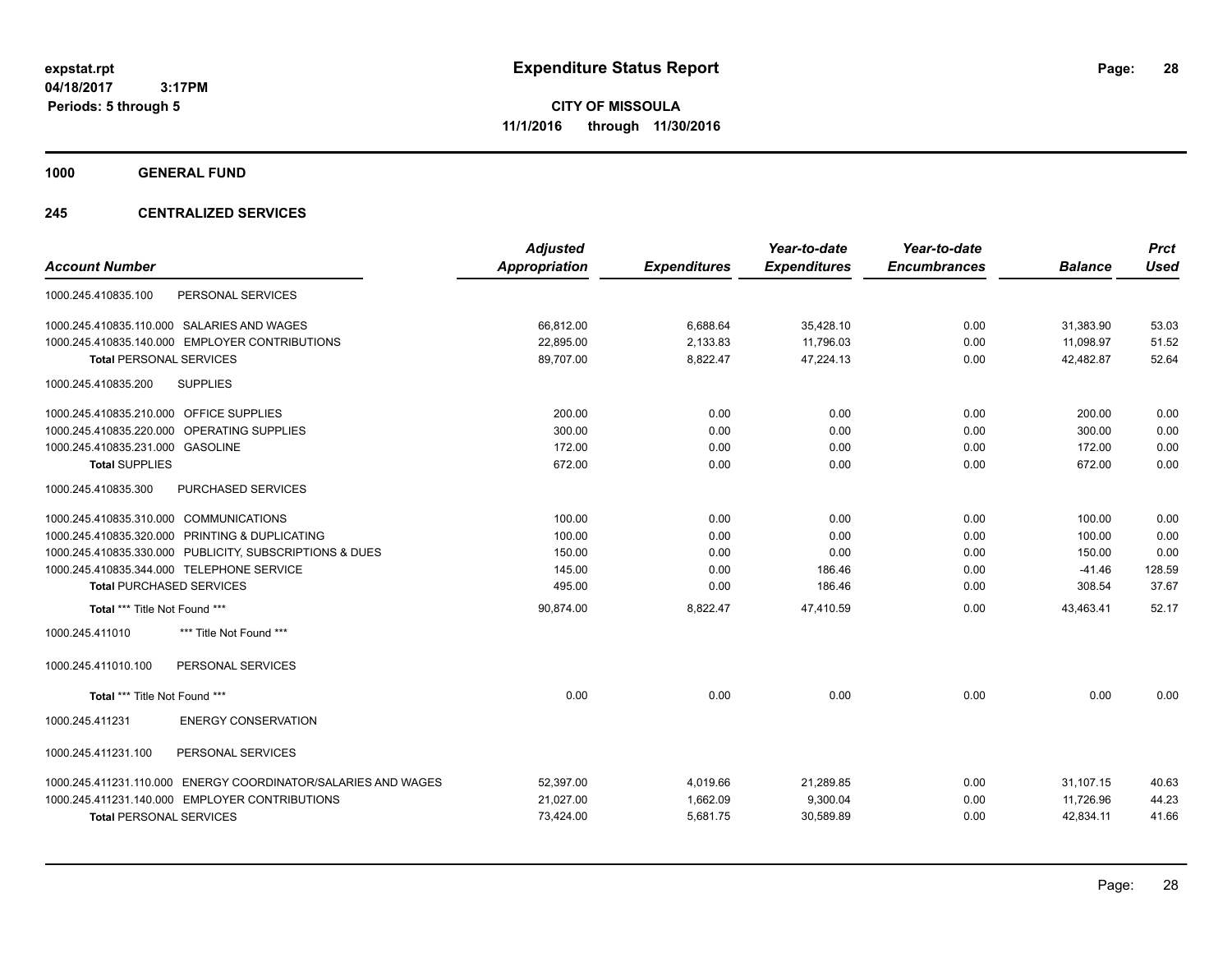**CITY OF MISSOULA 11/1/2016 through 11/30/2016**

**1000 GENERAL FUND**

### **245 CENTRALIZED SERVICES**

|                                                         | <b>Adjusted</b>      |                     | Year-to-date        | Year-to-date        |                | <b>Prct</b> |
|---------------------------------------------------------|----------------------|---------------------|---------------------|---------------------|----------------|-------------|
| <b>Account Number</b>                                   | <b>Appropriation</b> | <b>Expenditures</b> | <b>Expenditures</b> | <b>Encumbrances</b> | <b>Balance</b> | Used        |
| <b>SUPPLIES</b><br>1000.245.411231.200                  |                      |                     |                     |                     |                |             |
| 1000.245.411231.210.000 OFFICE SUPPLIES                 | 500.00               | 0.00                | 0.00                | 0.00                | 500.00         | 0.00        |
| 1000.245.411231.220.000 OPERATING SUPPLIES              | 350.00               | 0.00                | 0.00                | 0.00                | 350.00         | 0.00        |
| 1000.245.411231.231.000 GASOLINE                        | 175.00               | 0.00                | 0.00                | 0.00                | 175.00         | 0.00        |
| <b>Total SUPPLIES</b>                                   | 1,025.00             | 0.00                | 0.00                | 0.00                | 1,025.00       | 0.00        |
| PURCHASED SERVICES<br>1000.245.411231.300               |                      |                     |                     |                     |                |             |
| 1000.245.411231.310.000 COMMUNICATIONS                  | 200.00               | 0.00                | 0.00                | 0.00                | 200.00         | 0.00        |
| 1000.245.411231.320.000 PRINTING & DUPLICATING          | 250.00               | 0.00                | 23.05               | 0.00                | 226.95         | 9.22        |
| 1000.245.411231.330.000 PUBLICITY, SUBSCRIPTIONS & DUES | 200.00               | 0.00                | 1,150.00            | 0.00                | $-950.00$      | 575.00      |
| 1000.245.411231.344.000 TELEPHONE SERVICE               | 200.00               | 0.00                | 0.00                | 0.00                | 200.00         | 0.00        |
| 1000.245.411231.350.000 PROFESSIONAL SERVICES           | 11,500.00            | 0.00                | 0.00                | 0.00                | 11,500.00      | 0.00        |
| 1000.245.411231.370.000 TRAVEL                          | 1,000.00             | 195.14              | 195.14              | 0.00                | 804.86         | 19.51       |
| 1000.245.411231.380.000 TRAINING                        | 1,500.00             | 0.00                | 0.00                | 0.00                | 1,500.00       | 0.00        |
| <b>Total PURCHASED SERVICES</b>                         | 14,850.00            | 195.14              | 1,368.19            | 0.00                | 13,481.81      | 9.21        |
| <b>Total ENERGY CONSERVATION</b>                        | 89,299.00            | 5,876.89            | 31,958.08           | 0.00                | 57,340.92      | 35.79       |
| <b>Total CENTRALIZED SERVICES</b>                       | 387,507.00           | 26,897.11           | 144,507.91          | 0.00                | 242,999.09     | 37.29       |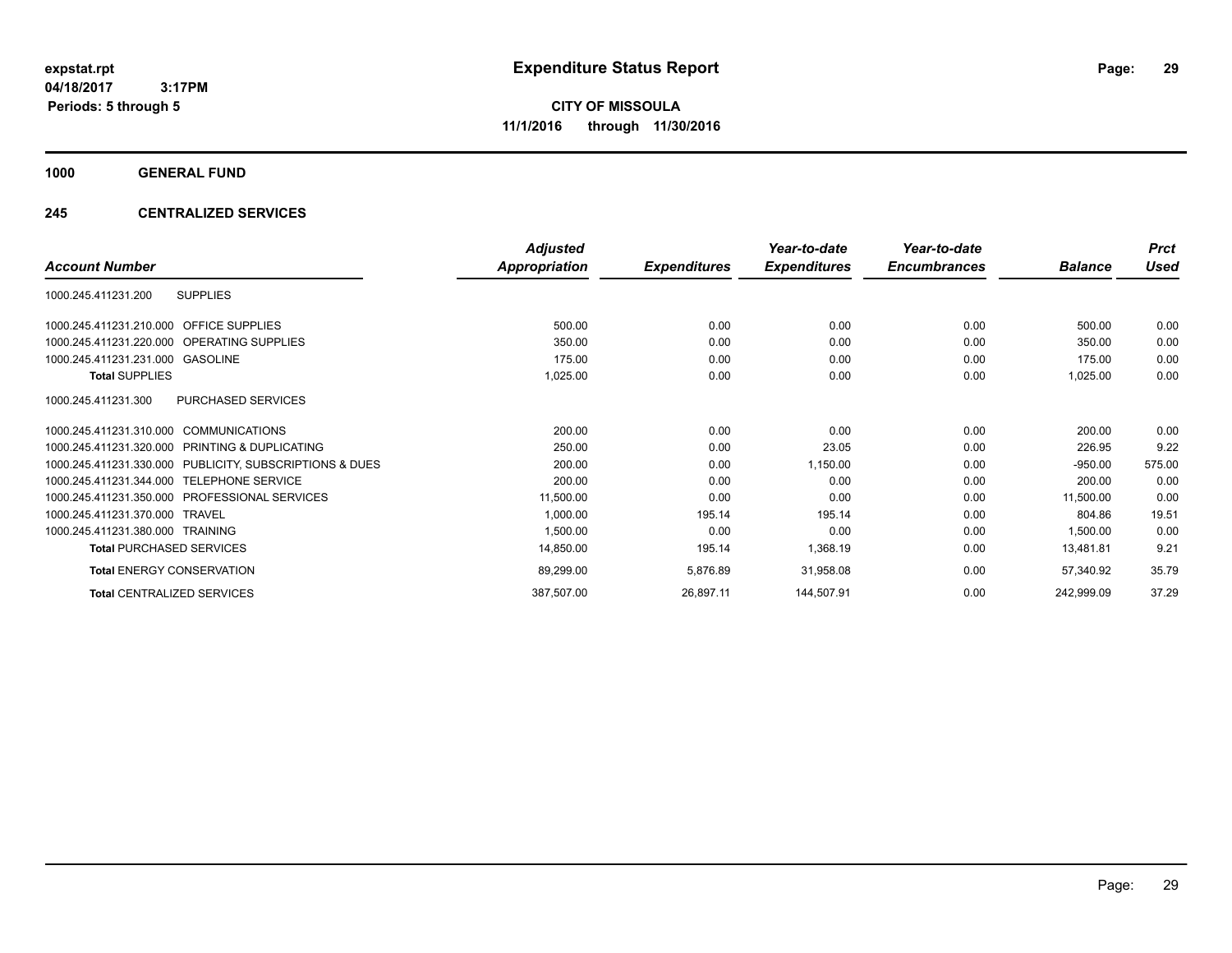**1000 GENERAL FUND**

|                                         |                                                              | <b>Adjusted</b>      |                     | Year-to-date        | Year-to-date        |                | <b>Prct</b> |
|-----------------------------------------|--------------------------------------------------------------|----------------------|---------------------|---------------------|---------------------|----------------|-------------|
| <b>Account Number</b>                   |                                                              | <b>Appropriation</b> | <b>Expenditures</b> | <b>Expenditures</b> | <b>Encumbrances</b> | <b>Balance</b> | <b>Used</b> |
| 1000.250.411000                         | *** Title Not Found ***                                      |                      |                     |                     |                     |                |             |
| 1000.250.411000.700                     | <b>GRANTS &amp; CONTRIBUTIONS</b>                            |                      |                     |                     |                     |                |             |
|                                         | 1000.250.411000.700.000 MISSOULA RAVALI TMA                  | 10,780.00            | 10,780.00           | 10,780.00           | 0.00                | 0.00           | 100.00      |
| Total *** Title Not Found ***           |                                                              | 10,780.00            | 10,780.00           | 10,780.00           | 0.00                | 0.00           | 100.00      |
| 1000.250.411010                         | <b>ADMINISTRATION</b>                                        |                      |                     |                     |                     |                |             |
| 1000.250.411010.100                     | PERSONAL SERVICES                                            |                      |                     |                     |                     |                |             |
|                                         | 1000.250.411010.110.000 ADMIN/SALARIES AND WAGES             | 111,905.00           | 15,480.85           | 82,014.76           | 0.00                | 29,890.24      | 73.29       |
|                                         | 1000.250.411010.120.000 ADMIN-OVERTIME/TERMINATION           | 1,155.00             | 0.00                | 0.00                | 0.00                | 1,155.00       | 0.00        |
|                                         | 1000.250.411010.140.000 ADMIN/EMPLOYER CONTRIBUTIONS         | 40,111.00            | 6,546.38            | 35,728.22           | 0.00                | 4,382.78       | 89.07       |
|                                         | 1000.250.411010.141.000 ADMIN-STATE RETIREMENT CONTRIBUTIONS | 0.00                 | 106.35              | 568.37              | 0.00                | $-568.37$      | 0.00        |
| <b>Total PERSONAL SERVICES</b>          |                                                              | 153,171.00           | 22,133.58           | 118,311.35          | 0.00                | 34,859.65      | 77.24       |
| 1000.250.411010.200                     | <b>SUPPLIES</b>                                              |                      |                     |                     |                     |                |             |
| 1000.250.411010.210.000 OFFICE SUPPLIES |                                                              | 7,100.00             | 357.89              | 1,785.22            | 0.00                | 5,314.78       | 25.14       |
| 1000.250.411010.210.301 OFFICE SUPPLIES |                                                              | 0.00                 | 0.00                | 6.48                | 0.00                | $-6.48$        | 0.00        |
|                                         | 1000.250.411010.220.000 ADMIN-OPERATING SUPPLIES             | 181.00               | 0.00                | 49.28               | 0.00                | 131.72         | 27.23       |
|                                         | 1000.250.411010.230.000 REPAIR/MAINTENANCE                   | 50.00                | 0.00                | 0.00                | 0.00                | 50.00          | 0.00        |
| 1000.250.411010.231.000 GASOLINE        |                                                              | 916.00               | 0.00                | 0.00                | 0.00                | 916.00         | 0.00        |
| 1000.250.411010.240.000 OTHER SUPPLIES  |                                                              | 100.00               | 0.00                | 0.00                | 0.00                | 100.00         | 0.00        |
| <b>Total SUPPLIES</b>                   |                                                              | 8,347.00             | 357.89              | 1,840.98            | 0.00                | 6,506.02       | 22.06       |
| 1000.250.411010.300                     | PURCHASED SERVICES                                           |                      |                     |                     |                     |                |             |
| 1000.250.411010.310.000 COMMUNICATIONS  |                                                              | 3,343.00             | 0.00                | 0.00                | 0.00                | 3,343.00       | 0.00        |
| 1000.250.411010.310.351 COMMUNICATIONS  |                                                              | 0.00                 | 0.00                | 2.85                | 0.00                | $-2.85$        | 0.00        |
|                                         | 1000.250.411010.320.000 PRINTING & DUPLICATING               | 1,365.00             | 101.32              | 276.46              | 0.00                | 1,088.54       | 20.25       |
|                                         | 1000.250.411010.330.000 PUBLICITY, SUBSCRIPTIONS & DUES      | 1,370.00             | 0.00                | 0.00                | 0.00                | 1,370.00       | 0.00        |
|                                         | 1000.250.411010.344.000 TELEPHONE SERVICE                    | 700.00               | 53.63               | 158.72              | 0.00                | 541.28         | 22.67       |
|                                         | 1000.250.411010.350.000 PROFESSIONAL SERVICES                | 110,500.00           | 0.00                | 5,982.04            | 0.00                | 104,517.96     | 5.41        |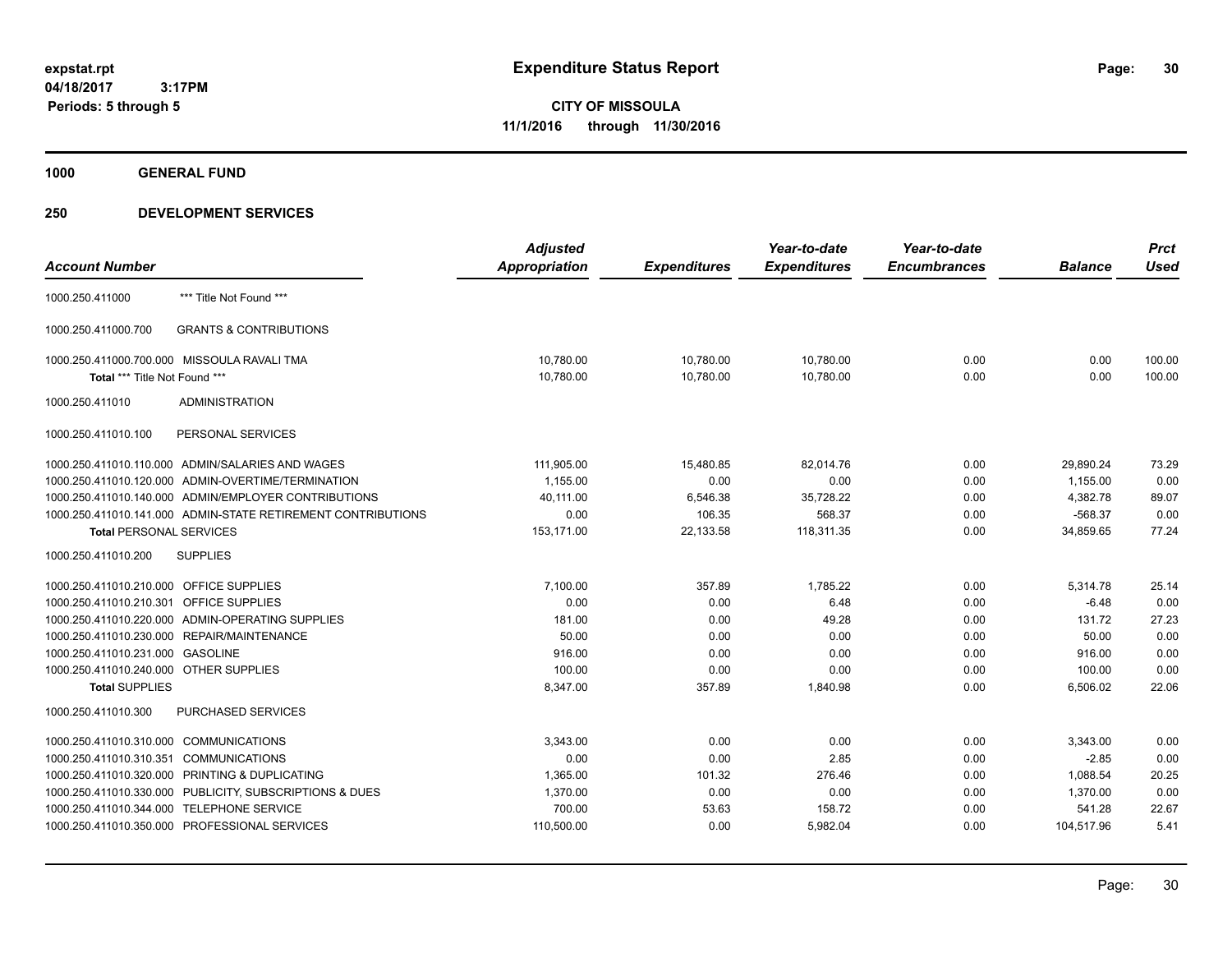**1000 GENERAL FUND**

| <b>Account Number</b>                                                                                                                                                                                                                        | <b>Adjusted</b><br>Appropriation                 | <b>Expenditures</b>                         | Year-to-date<br><b>Expenditures</b>            | Year-to-date<br><b>Encumbrances</b> | <b>Balance</b>                                   | <b>Prct</b><br><b>Used</b>      |
|----------------------------------------------------------------------------------------------------------------------------------------------------------------------------------------------------------------------------------------------|--------------------------------------------------|---------------------------------------------|------------------------------------------------|-------------------------------------|--------------------------------------------------|---------------------------------|
| 1000.250.411010.360.000 REPAIR & MAINTENANCE<br>1000.250.411010.370.000<br><b>TRAVEL</b><br>1000.250.411010.380.000 TRAINING<br><b>Total PURCHASED SERVICES</b>                                                                              | 650.00<br>1,500.00<br>1,300.00<br>120,728.00     | 18.99<br>0.00<br>0.00<br>173.94             | 18.99<br>215.36<br>0.00<br>6,654.42            | 0.00<br>0.00<br>0.00<br>0.00        | 631.01<br>1,284.64<br>1,300.00<br>114,073.58     | 2.92<br>14.36<br>0.00<br>5.51   |
| <b>Total ADMINISTRATION</b><br><b>GRANTS &amp; COMMUNITY PROGRAM CONTRIBUTIONS</b><br>1000.250.411030                                                                                                                                        | 282,246.00                                       | 22,665.41                                   | 126,806.75                                     | 0.00                                | 155,439.25                                       | 44.93                           |
| PURCHASED SERVICES<br>1000.250.411030.300                                                                                                                                                                                                    |                                                  |                                             |                                                |                                     |                                                  |                                 |
| 1000.250.411030.390.000 GCP CONTRIBUTION<br><b>Total GRANTS &amp; COMMUNITY PROGRAM CONTRIBUTIONS</b><br>1000.250.411031<br><b>PLANNING SUBSIDY</b>                                                                                          | 169,309.00<br>169,309.00                         | 3,420.00<br>3,420.00                        | 3,420.00<br>3,420.00                           | 0.00<br>0.00                        | 165,889.00<br>165,889.00                         | 2.02<br>2.02                    |
| OTHER OBJECTS<br>1000.250.411031.800                                                                                                                                                                                                         |                                                  |                                             |                                                |                                     |                                                  |                                 |
| 1000.250.411031.820.000 PLANNING SUBSIDY<br><b>Total PLANNING SUBSIDY</b><br>1000.250.411050<br>DEVELOPMENT & PERMIT REVIEWS                                                                                                                 | 18,900.00<br>18,900.00                           | 0.00<br>0.00                                | 0.00<br>0.00                                   | 0.00<br>0.00                        | 18,900.00<br>18,900.00                           | 0.00<br>0.00                    |
| 1000.250.411050.100<br>PERSONAL SERVICES                                                                                                                                                                                                     |                                                  |                                             |                                                |                                     |                                                  |                                 |
| 1000.250.411050.110.000 DEV & PERMIT REVIEW/SALARIES AND WAGES<br>1000.250.411050.120.000 OVERTIME/TERMINATION<br>1000.250.411050.140.000 EMPLOYER CONTRIBUTIONS<br><b>Total PERSONAL SERVICES</b><br>1000.250.411050.200<br><b>SUPPLIES</b> | 700.118.00<br>684.00<br>236,773.00<br>937,575.00 | 56.728.63<br>0.00<br>21,474.55<br>78,203.18 | 304.948.99<br>0.00<br>122,119.61<br>427,068.60 | 0.00<br>0.00<br>0.00<br>0.00        | 395.169.01<br>684.00<br>114,653.39<br>510,506.40 | 43.56<br>0.00<br>51.58<br>45.55 |
| DEV & PERMIT REVIEW-OFFICE SUPPLIES<br>1000.250.411050.210.000<br>1000.250.411050.210.301 OFFICE SUPPLIES<br>1000.250.411050.220.000 OPERATING SUPPLIES<br>1000.250.411050.230.000 REPAIR/MAINTENANCE                                        | 4,998.00<br>0.00<br>700.00<br>1,300.00           | 268.20<br>0.00<br>0.00<br>0.00              | 659.92<br>32.61<br>334.95<br>435.90            | 0.00<br>0.00<br>0.00<br>0.00        | 4,338.08<br>$-32.61$<br>365.05<br>864.10         | 13.20<br>0.00<br>47.85<br>33.53 |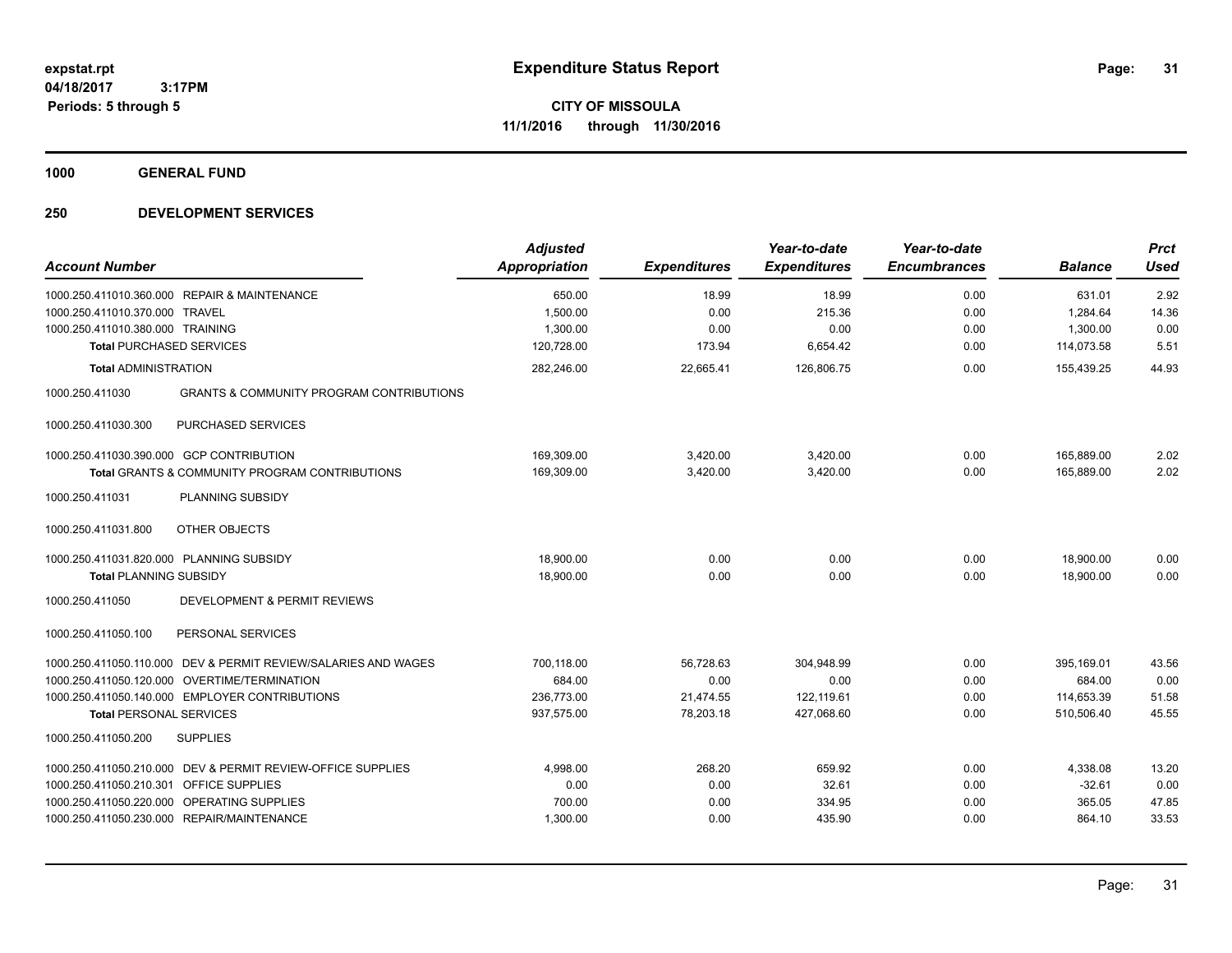**1000 GENERAL FUND**

| <b>Account Number</b>                                    | <b>Adjusted</b><br><b>Appropriation</b> | <b>Expenditures</b> | Year-to-date<br><b>Expenditures</b> | Year-to-date<br><b>Encumbrances</b> | <b>Balance</b> | <b>Prct</b><br><b>Used</b> |
|----------------------------------------------------------|-----------------------------------------|---------------------|-------------------------------------|-------------------------------------|----------------|----------------------------|
| 1000.250.411050.231.000 DEV & PERMIT REVIEW-GASOLINE     | 4,841.00                                | 245.28              | 550.76                              | 0.00                                | 4,290.24       | 11.38                      |
| 1000.250.411050.240.000 OTHER SUPPLIES                   | 505.00                                  | 0.00                | 7.74                                | 0.00                                | 497.26         | 1.53                       |
| <b>Total SUPPLIES</b>                                    | 12,344.00                               | 513.48              | 2,021.88                            | 0.00                                | 10,322.12      | 16.38                      |
| 1000.250.411050.300<br><b>PURCHASED SERVICES</b>         |                                         |                     |                                     |                                     |                |                            |
| 1000.250.411050.310.000 COMMUNICATIONS                   | 7,750.00                                | 49.50               | 63.63                               | 0.00                                | 7,686.37       | 0.82                       |
| 1000.250.411050.310.351 COMMUNICATIONS                   | 0.00                                    | 261.95              | 2.167.96                            | 0.00                                | $-2.167.96$    | 0.00                       |
| 1000.250.411050.320.000 PRINTING & DUPLICATING           | 5,189.00                                | 295.14              | 964.20                              | 0.00                                | 4,224.80       | 18.58                      |
| 1000.250.411050.330.000 PUBLICITY, SUBSCRIPTIONS & DUES  | 3,980.00                                | 284.00              | 12,744.74                           | 0.00                                | $-8,764.74$    | 320.22                     |
| 1000.250.411050.344.000 TELEPHONE SERVICE                | 5,345.00                                | 602.00              | 1,626.09                            | 0.00                                | 3,718.91       | 30.42                      |
| 1000.250.411050.350.000 PROFESSIONAL SERVICES            | 24,856.00                               | 2,471.03            | 8.649.43                            | 0.00                                | 16,206.57      | 34.80                      |
| 1000.250.411050.360.000 REPAIR & MAINTENANCE             | 1,275.00                                | 0.00                | 0.00                                | 0.00                                | 1,275.00       | 0.00                       |
| 1000.250.411050.370.000 DEV & PERMIT REVIEW-TRAVEL       | 9,373.00                                | 102.65              | 451.23                              | 0.00                                | 8,921.77       | 4.81                       |
| 1000.250.411050.380.000 TRAINING                         | 7,839.00                                | 0.00                | 0.00                                | 0.00                                | 7,839.00       | 0.00                       |
| 1000.250.411050.390.000 OTHER PURCHASED SERVICES         | 400.00                                  | 0.00                | 0.00                                | 0.00                                | 400.00         | 0.00                       |
| <b>Total PURCHASED SERVICES</b>                          | 66,007.00                               | 4,066.27            | 26,667.28                           | 0.00                                | 39,339.72      | 40.40                      |
| <b>Total DEVELOPMENT &amp; PERMIT REVIEWS</b>            | 1,015,926.00                            | 82,782.93           | 455.757.76                          | 0.00                                | 560.168.24     | 44.86                      |
| 1000.250.411055<br><b>CODE COMPLIANCE</b>                |                                         |                     |                                     |                                     |                |                            |
| 1000.250.411055.100<br>PERSONAL SERVICES                 |                                         |                     |                                     |                                     |                |                            |
| 1000.250.411055.140.000 EMPLOYER CONTRIBUTIONS           | 0.00                                    | 0.00                | 0.01                                | 0.00                                | $-0.01$        | 0.00                       |
| <b>Total PERSONAL SERVICES</b>                           | 0.00                                    | 0.00                | 0.01                                | 0.00                                | $-0.01$        | 0.00                       |
| 1000.250.411055.300<br>PURCHASED SERVICES                |                                         |                     |                                     |                                     |                |                            |
| <b>Total PURCHASED SERVICES</b>                          | 0.00                                    | 0.00                | 0.00                                | 0.00                                | 0.00           | 0.00                       |
| <b>Total CODE COMPLIANCE</b>                             | 0.00                                    | 0.00                | 0.01                                | 0.00                                | $-0.01$        | 0.00                       |
| <b>MOUNTAIN LINE SUBSIDY</b><br>1000.250.411071          |                                         |                     |                                     |                                     |                |                            |
| <b>GRANTS &amp; CONTRIBUTIONS</b><br>1000.250.411071.700 |                                         |                     |                                     |                                     |                |                            |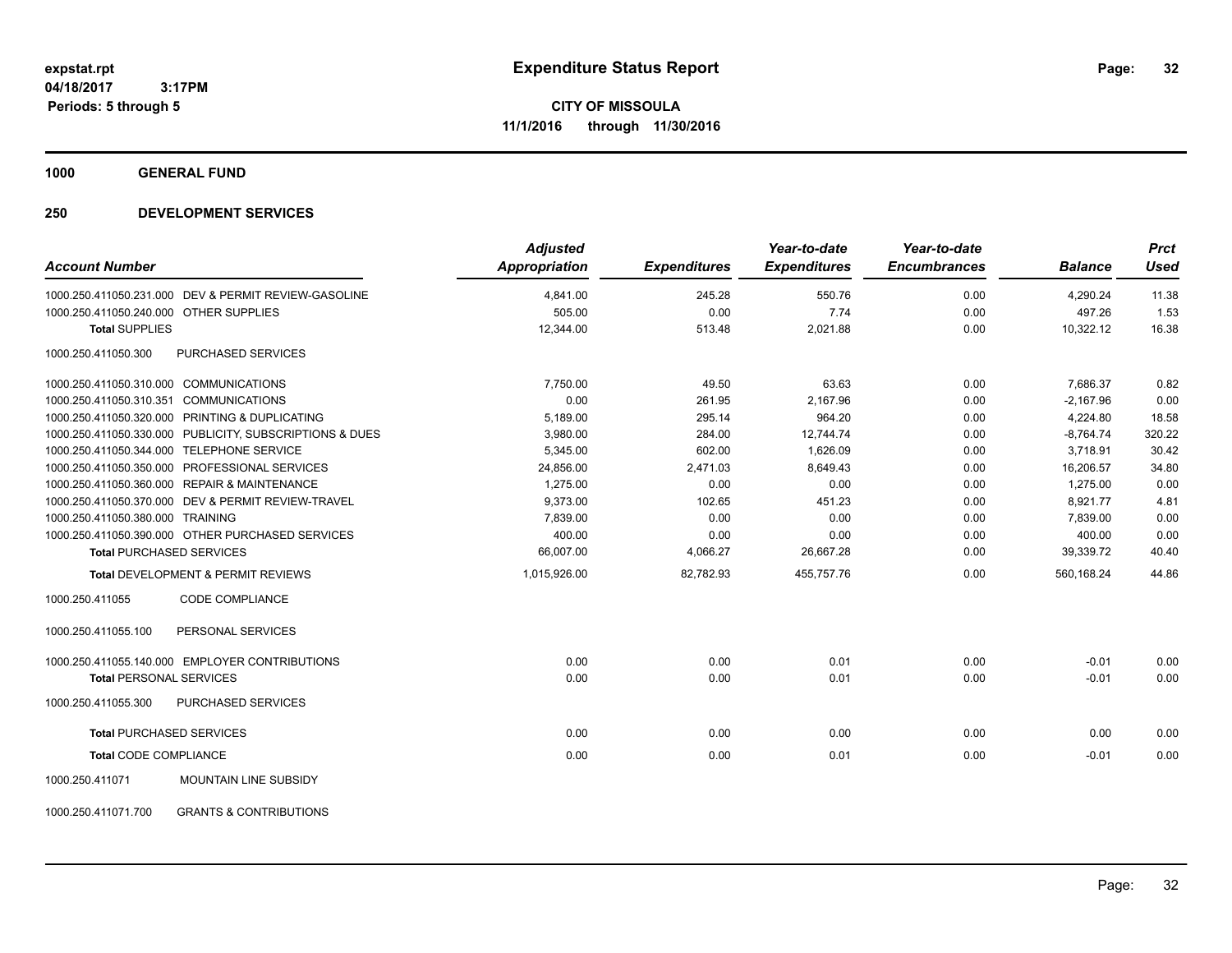**1000 GENERAL FUND**

| <b>Account Number</b>      |                                                                               | <b>Adjusted</b><br><b>Appropriation</b> | <b>Expenditures</b> | Year-to-date<br><b>Expenditures</b> | Year-to-date<br><b>Encumbrances</b> | <b>Balance</b>           | <b>Prct</b><br><b>Used</b> |
|----------------------------|-------------------------------------------------------------------------------|-----------------------------------------|---------------------|-------------------------------------|-------------------------------------|--------------------------|----------------------------|
|                            | 1000.250.411071.700.000 GRANTS & CONTRIBUTIONS<br>Total MOUNTAIN LINE SUBSIDY | 100,000.00<br>100,000.00                | 0.00<br>0.00        | 0.00<br>0.00                        | 0.00<br>0.00                        | 100,000.00<br>100,000.00 | 0.00<br>0.00               |
| 1000.250.411080            | <b>MIM MDT</b>                                                                |                                         |                     |                                     |                                     |                          |                            |
| 1000.250.411080.800        | OTHER OBJECTS                                                                 |                                         |                     |                                     |                                     |                          |                            |
| <b>Total MIM MDT</b>       | 1000.250.411080.820.000 MIM & BIKE PED SUBSIDY                                | 9,900.00<br>9,900.00                    | 0.00<br>0.00        | 0.00<br>0.00                        | 0.00<br>0.00                        | 9,900.00<br>9,900.00     | 0.00<br>0.00               |
| 1000.250.411081            | <b>MIM-TRANSIT</b>                                                            |                                         |                     |                                     |                                     |                          |                            |
| 1000.250.411081.100        | PERSONAL SERVICES                                                             |                                         |                     |                                     |                                     |                          |                            |
|                            | <b>Total PERSONAL SERVICES</b>                                                | 0.00                                    | 0.00                | 0.00                                | 0.00                                | 0.00                     | 0.00                       |
| 1000.250.411081.200        | <b>SUPPLIES</b>                                                               |                                         |                     |                                     |                                     |                          |                            |
| <b>Total SUPPLIES</b>      |                                                                               | 0.00                                    | 0.00                | 0.00                                | 0.00                                | 0.00                     | 0.00                       |
| 1000.250.411081.300        | PURCHASED SERVICES                                                            |                                         |                     |                                     |                                     |                          |                            |
|                            | <b>Total PURCHASED SERVICES</b>                                               | 0.00                                    | 0.00                | 0.00                                | 0.00                                | 0.00                     | 0.00                       |
| 1000.250.411081.500        | <b>FIXED CHARGES</b>                                                          |                                         |                     |                                     |                                     |                          |                            |
| <b>Total FIXED CHARGES</b> |                                                                               | 0.00                                    | 0.00                | 0.00                                | 0.00                                | 0.00                     | 0.00                       |
| 1000.250.411081.700        | <b>GRANTS &amp; CONTRIBUTIONS</b>                                             |                                         |                     |                                     |                                     |                          |                            |
|                            | <b>Total GRANTS &amp; CONTRIBUTIONS</b>                                       | 0.00                                    | 0.00                | 0.00                                | 0.00                                | 0.00                     | 0.00                       |
| 1000.250.411081.900        | CAPITAL OUTLAY                                                                |                                         |                     |                                     |                                     |                          |                            |
| <b>Total MIM-TRANSIT</b>   |                                                                               | 0.00                                    | 0.00                | 0.00                                | 0.00                                | 0.00                     | 0.00                       |
| 1000.250.411084            | *** Title Not Found ***                                                       |                                         |                     |                                     |                                     |                          |                            |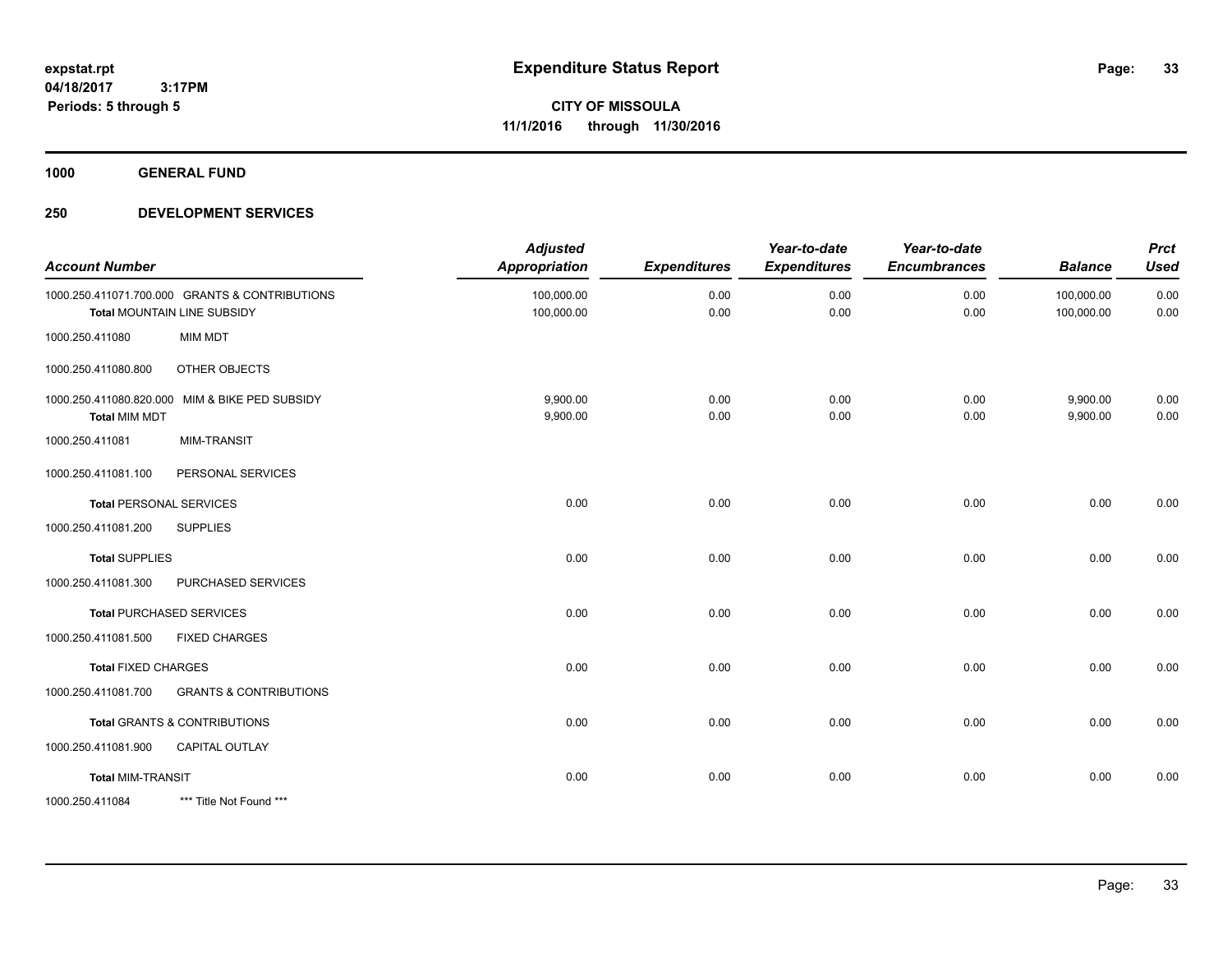**1000 GENERAL FUND**

|                                |                                                  | <b>Adjusted</b>      |                     | Year-to-date        | Year-to-date        |                | <b>Prct</b> |
|--------------------------------|--------------------------------------------------|----------------------|---------------------|---------------------|---------------------|----------------|-------------|
| <b>Account Number</b>          |                                                  | <b>Appropriation</b> | <b>Expenditures</b> | <b>Expenditures</b> | <b>Encumbrances</b> | <b>Balance</b> | <b>Used</b> |
| 1000.250.411084.800            | OTHER OBJECTS                                    |                      |                     |                     |                     |                |             |
|                                | 1000.250.411084.820.000 TRANSFERS TO OTHER FUNDS | 82,086.00            | 0.00                | 0.00                | 0.00                | 82,086.00      | 0.00        |
| Total *** Title Not Found ***  |                                                  | 82,086.00            | 0.00                | 0.00                | 0.00                | 82,086.00      | 0.00        |
| 1000.250.430255                | <b>BIKE-PED PROGRAM</b>                          |                      |                     |                     |                     |                |             |
| 1000.250.430255.100            | PERSONAL SERVICES                                |                      |                     |                     |                     |                |             |
| <b>Total PERSONAL SERVICES</b> |                                                  | 0.00                 | 0.00                | 0.00                | 0.00                | 0.00           | 0.00        |
| 1000.250.430255.200            | <b>SUPPLIES</b>                                  |                      |                     |                     |                     |                |             |
| Total BIKE-PED PROGRAM         |                                                  | 0.00                 | 0.00                | 0.00                | 0.00                | 0.00           | 0.00        |
| 1000.250.430256                | SAFE ROUTES TO SCHOOLS                           |                      |                     |                     |                     |                |             |
| 1000.250.430256.100            | PERSONAL SERVICES                                |                      |                     |                     |                     |                |             |
| <b>Total PERSONAL SERVICES</b> |                                                  | 0.00                 | 0.00                | 0.00                | 0.00                | 0.00           | 0.00        |
| 1000.250.430256.300            | PURCHASED SERVICES                               |                      |                     |                     |                     |                |             |
|                                | Total SAFE ROUTES TO SCHOOLS                     | 0.00                 | 0.00                | 0.00                | 0.00                | 0.00           | 0.00        |
| 1000.250.430262                | <b>SIDEWALKS</b>                                 |                      |                     |                     |                     |                |             |
| 1000.250.430262.300            | PURCHASED SERVICES                               |                      |                     |                     |                     |                |             |
| <b>Total SIDEWALKS</b>         |                                                  | 0.00                 | 0.00                | 0.00                | 0.00                | 0.00           | 0.00        |
| 1000.250.430267                | <b>CMAQ GRANT</b>                                |                      |                     |                     |                     |                |             |
| 1000.250.430267.100            | PERSONAL SERVICES                                |                      |                     |                     |                     |                |             |
| <b>Total PERSONAL SERVICES</b> |                                                  | 0.00                 | 0.00                | 0.00                | 0.00                | 0.00           | 0.00        |
| 1000.250.430267.200            | <b>SUPPLIES</b>                                  |                      |                     |                     |                     |                |             |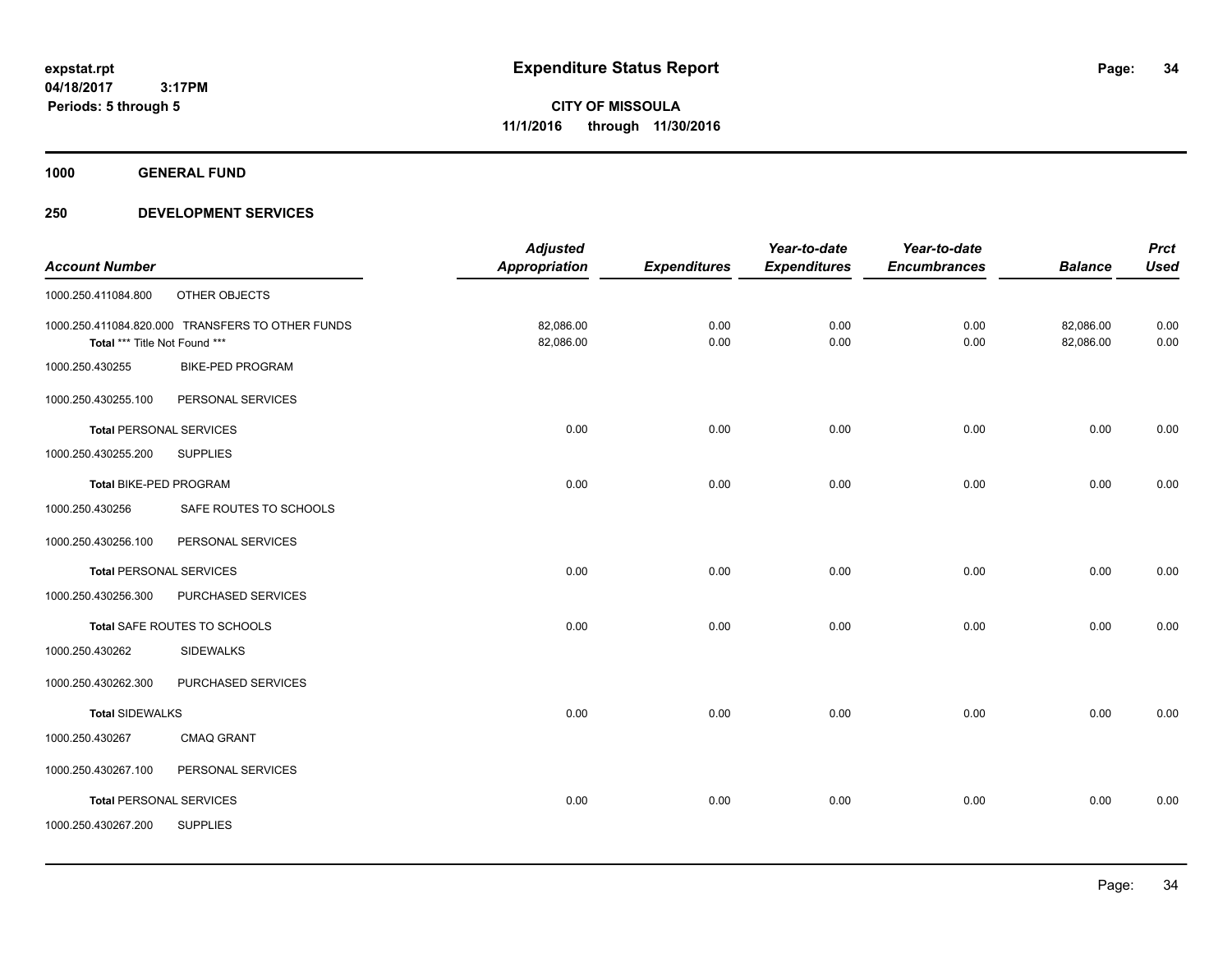**CITY OF MISSOULA 11/1/2016 through 11/30/2016**

**1000 GENERAL FUND**

|                                                         | <b>Adjusted</b>      |                     | Year-to-date        | Year-to-date        |                | <b>Prct</b> |
|---------------------------------------------------------|----------------------|---------------------|---------------------|---------------------|----------------|-------------|
| <b>Account Number</b>                                   | <b>Appropriation</b> | <b>Expenditures</b> | <b>Expenditures</b> | <b>Encumbrances</b> | <b>Balance</b> | <b>Used</b> |
| <b>Total SUPPLIES</b>                                   | 0.00                 | 0.00                | 0.00                | 0.00                | 0.00           | 0.00        |
| <b>PURCHASED SERVICES</b><br>1000.250.430267.300        |                      |                     |                     |                     |                |             |
| <b>Total PURCHASED SERVICES</b>                         | 0.00                 | 0.00                | 0.00                | 0.00                | 0.00           | 0.00        |
| 1000.250.430267.500<br><b>FIXED CHARGES</b>             |                      |                     |                     |                     |                |             |
| <b>Total CMAQ GRANT</b>                                 | 0.00                 | 0.00                | 0.00                | 0.00                | 0.00           | 0.00        |
| <b>ENGINEERING</b><br>1000.250.431400                   |                      |                     |                     |                     |                |             |
| PERSONAL SERVICES<br>1000.250.431400.100                |                      |                     |                     |                     |                |             |
| 1000.250.431400.110.000 ENGINEERING/SALARIES AND WAGES  | 459,224.00           | 34,143.40           | 181,406.51          | 0.00                | 277,817.49     | 39.50       |
| 1000.250.431400.120.00 OVERTIME/TERMINATION             | 2,437.00             | 0.00                | 0.00                | 0.00                | 2,437.00       | 0.00        |
| 1000.250.431400.120.000 OVERTIME/TERMINATION            | 0.00                 | 0.00                | 89.58               | 0.00                | $-89.58$       | 0.00        |
| 1000.250.431400.140.000 EMPLOYER CONTRIBUTIONS          | 154,334.00           | 11,525.90           | 63,990.61           | 0.00                | 90,343.39      | 41.46       |
| <b>Total PERSONAL SERVICES</b>                          | 615,995.00           | 45,669.30           | 245,486.70          | 0.00                | 370,508.30     | 39.85       |
| 1000.250.431400.200<br><b>SUPPLIES</b>                  |                      |                     |                     |                     |                |             |
| 1000.250.431400.210.000 ENGINEERING-OFFICE SUPPLIES     | 1,423.00             | 56.69               | 590.19              | 0.00                | 832.81         | 41.48       |
| 1000.250.431400.210.301 OFFICE SUPPLIES                 | 0.00                 | 0.00                | 178.90              | 0.00                | $-178.90$      | 0.00        |
| 1000.250.431400.220.000 OPERATING SUPPLIES              | 525.00               | 0.00                | 24.98               | 0.00                | 500.02         | 4.76        |
| 1000.250.431400.230.000 REPAIR/MAINTENANCE              | 1,650.00             | 0.00                | 310.93              | 0.00                | 1,339.07       | 18.84       |
| 1000.250.431400.231.000 ENGINEERING-GASOLINE            | 8,568.00             | 448.20              | 1,549.77            | 0.00                | 7,018.23       | 18.09       |
| 1000.250.431400.240.000 OTHER SUPPLIES                  | 650.00               | 4.92                | 213.26              | 0.00                | 436.74         | 32.81       |
| <b>Total SUPPLIES</b>                                   | 12,816.00            | 509.81              | 2,868.03            | 0.00                | 9,947.97       | 22.38       |
| 1000.250.431400.300<br><b>PURCHASED SERVICES</b>        |                      |                     |                     |                     |                |             |
| 1000.250.431400.310.000 COMMUNICATIONS                  | 4,395.00             | 0.00                | 0.00                | 0.00                | 4,395.00       | 0.00        |
| 1000.250.431400.310.351 COMMUNICATIONS                  | 0.00                 | 9.93                | 72.34               | 0.00                | $-72.34$       | 0.00        |
| 1000.250.431400.320.000 PRINTING & DUPLICATING          | 770.00               | 102.18              | 128.75              | 0.00                | 641.25         | 16.72       |
| 1000.250.431400.330.000 PUBLICITY, SUBSCRIPTIONS & DUES | 6,025.00             | 0.00                | 9,950.00            | 0.00                | $-3,925.00$    | 165.15      |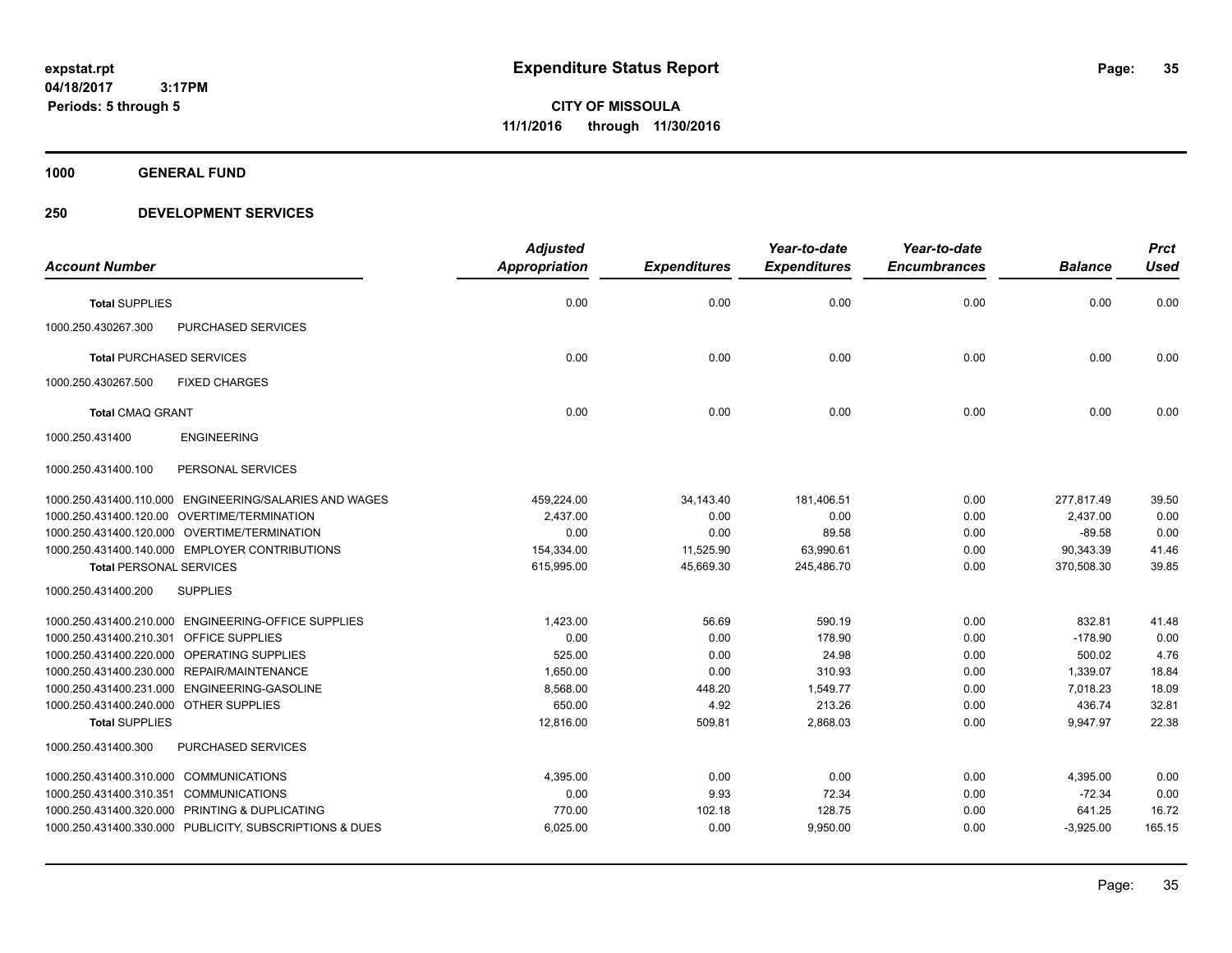**1000 GENERAL FUND**

|                                |                                                       | <b>Adjusted</b>      |                     | Year-to-date        | Year-to-date        |                | <b>Prct</b> |
|--------------------------------|-------------------------------------------------------|----------------------|---------------------|---------------------|---------------------|----------------|-------------|
| <b>Account Number</b>          |                                                       | <b>Appropriation</b> | <b>Expenditures</b> | <b>Expenditures</b> | <b>Encumbrances</b> | <b>Balance</b> | <b>Used</b> |
| 1000.250.431400.344.000        | <b>TELEPHONE SERVICE</b>                              | 5,425.00             | 668.98              | 2,127.46            | 0.00                | 3,297.54       | 39.22       |
| 1000.250.431400.350.000        | <b>PROFESSIONAL SERVICES</b>                          | 63,580.00            | 11,138.50           | 57,751.11           | 0.00                | 5,828.89       | 90.83       |
| 1000.250.431400.360.000        | <b>ENGINEERING-REPAIR &amp; MAINTENANCE</b>           | 730.00               | 0.00                | 0.00                | 0.00                | 730.00         | 0.00        |
| 1000.250.431400.370.000        | ENGINEERING-TRAVEL                                    | 2,850.00             | 0.00                | 24.50               | 0.00                | 2,825.50       | 0.86        |
| 1000.250.431400.380.000        | TRAINING                                              | 3,100.00             | 0.00                | 130.00              | 0.00                | 2.970.00       | 4.19        |
|                                | 1000.250.431400.390.000 OTHER PURCHASED SERVICES      | 550.00               | 0.00                | 0.00                | 0.00                | 550.00         | 0.00        |
|                                | <b>Total PURCHASED SERVICES</b>                       | 87,425.00            | 11,919.59           | 70,184.16           | 0.00                | 17,240.84      | 80.28       |
| 1000.250.431400.900            | <b>CAPITAL OUTLAY</b>                                 |                      |                     |                     |                     |                |             |
| <b>Total CAPITAL OUTLAY</b>    |                                                       | 0.00                 | 0.00                | 0.00                | 0.00                | 0.00           | 0.00        |
| <b>Total ENGINEERING</b>       |                                                       | 716,236.00           | 58,098.70           | 318,538.89          | 0.00                | 397,697.11     | 44.47       |
| 1000.250.460460                | <b>HISTORIC PRESERVATION</b>                          |                      |                     |                     |                     |                |             |
| 1000.250.460460.800            | OTHER OBJECTS                                         |                      |                     |                     |                     |                |             |
|                                | 1000.250.460460.820.000 HISTORIC PRESERVATION SUBSIDY | 64,834.00            | 0.00                | 0.00                | 0.00                | 64,834.00      | 0.00        |
|                                | <b>Total HISTORIC PRESERVATION</b>                    | 64,834.00            | 0.00                | 0.00                | 0.00                | 64,834.00      | 0.00        |
| 1000.250.510110                | <b>MERCHANT SERVICES</b>                              |                      |                     |                     |                     |                |             |
| 1000.250.510110.500            | <b>FIXED CHARGES</b>                                  |                      |                     |                     |                     |                |             |
| <b>Total MERCHANT SERVICES</b> |                                                       | 0.00                 | 0.00                | 0.00                | 0.00                | 0.00           | 0.00        |
|                                | <b>Total DEVELOPMENT SERVICES</b>                     | 2,470,217.00         | 177,747.04          | 915,303.41          | 0.00                | 1,554,913.59   | 37.05       |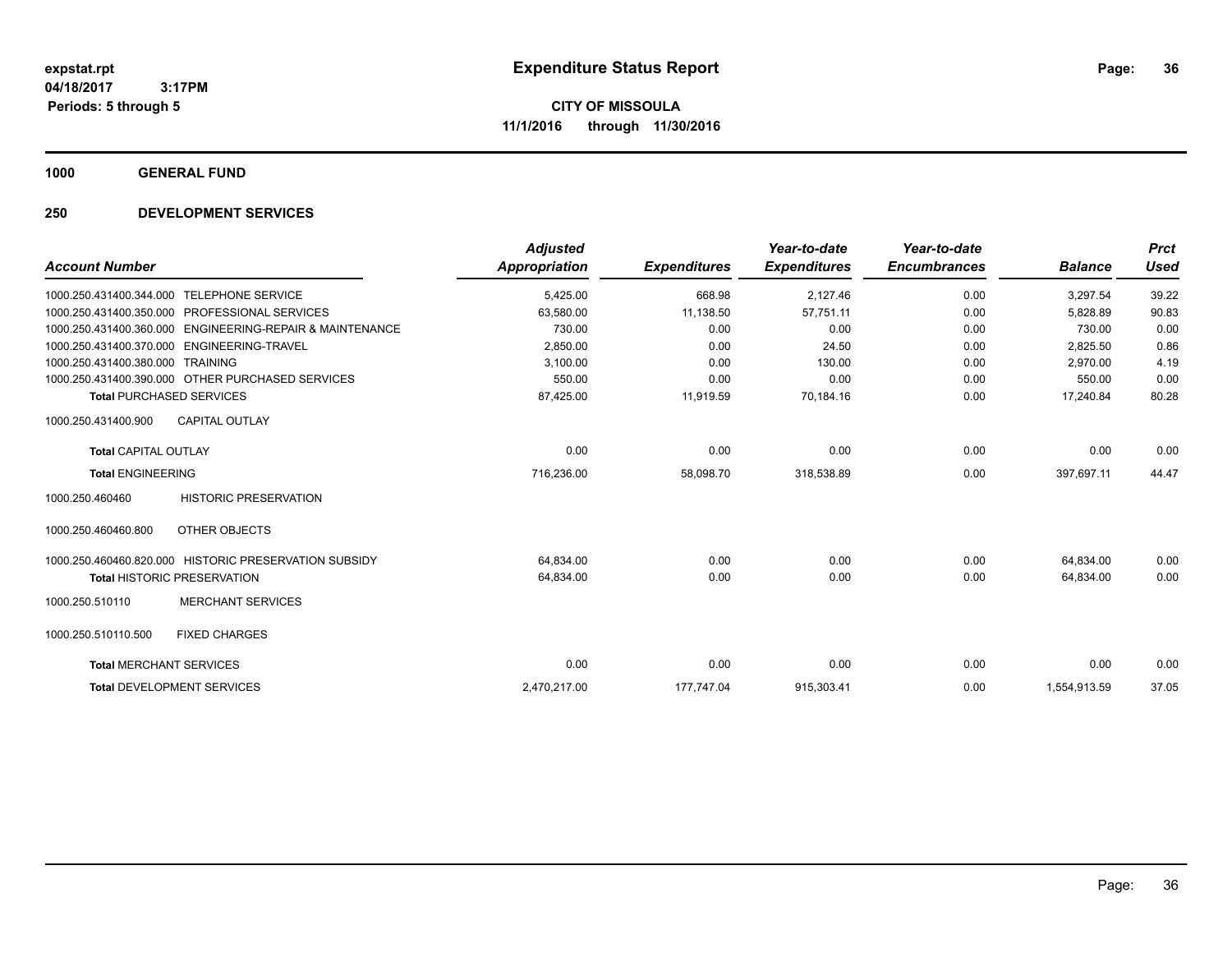**Periods: 5 through 5**

**37**

**CITY OF MISSOULA 11/1/2016 through 11/30/2016**

**1000 GENERAL FUND**

 **3:17PM**

## **255 HOUSING & COMMUNITY DEVELOPMENT**

| <b>Account Number</b>           |                                                                                                 | <b>Adjusted</b><br>Appropriation | <b>Expenditures</b>    | Year-to-date<br><b>Expenditures</b> | Year-to-date<br><b>Encumbrances</b> | <b>Balance</b>                 | <b>Prct</b><br><b>Used</b> |
|---------------------------------|-------------------------------------------------------------------------------------------------|----------------------------------|------------------------|-------------------------------------|-------------------------------------|--------------------------------|----------------------------|
| 1000.255.411850                 | ECONOMIC DEVELOPMENT                                                                            |                                  |                        |                                     |                                     |                                |                            |
| 1000.255.411850.700             | <b>GRANTS &amp; CONTRIBUTIONS</b>                                                               |                                  |                        |                                     |                                     |                                |                            |
|                                 | 1000.255.411850.700.000 ECONOMIC PARTNERSHIP CONTRIBUTION<br><b>Total ECONOMIC DEVELOPMENT</b>  | 0.00<br>0.00                     | 0.00<br>0.00           | 100,000.00<br>100,000.00            | 0.00<br>0.00                        | $-100,000.00$<br>$-100,000.00$ | 0.00<br>0.00               |
| 1000.255.440191                 | PARTNERSHIP HEALTH                                                                              |                                  |                        |                                     |                                     |                                |                            |
| 1000.255.440191.700             | <b>GRANTS &amp; CONTRIBUTIONS</b>                                                               |                                  |                        |                                     |                                     |                                |                            |
| <b>Total PARTNERSHIP HEALTH</b> |                                                                                                 | 0.00                             | 0.00                   | 0.00                                | 0.00                                | 0.00                           | 0.00                       |
| 1000.255.450131                 | <b>GENERAL ASSISTANCE</b>                                                                       |                                  |                        |                                     |                                     |                                |                            |
| 1000.255.450131.700             | <b>GRANTS &amp; CONTRIBUTIONS</b>                                                               |                                  |                        |                                     |                                     |                                |                            |
| <b>Total GENERAL ASSISTANCE</b> | 1000.255.450131.700.000 REACHING HOME - 10 YR PLAN END HOMLESS                                  | 0.00<br>0.00                     | 35,000.00<br>35,000.00 | 35,000.00<br>35,000.00              | 0.00<br>0.00                        | $-35,000.00$<br>$-35,000.00$   | 0.00<br>0.00               |
| 1000.255.460300                 | OTHER COMMUNITY EVENTS                                                                          |                                  |                        |                                     |                                     |                                |                            |
| 1000.255.460300.700             | <b>GRANTS &amp; CONTRIBUTIONS</b>                                                               |                                  |                        |                                     |                                     |                                |                            |
|                                 | 1000.255.460300.700.000 CULTURAL COUNCIL/GRANTS & CONTRIBUTIONS<br>Total OTHER COMMUNITY EVENTS | 0.00<br>0.00                     | 0.00<br>0.00           | 58,000.00<br>58,000.00              | 0.00<br>0.00                        | $-58,000.00$<br>$-58,000.00$   | 0.00<br>0.00               |
| 1000.255.460453                 | <b>BANDS</b>                                                                                    |                                  |                        |                                     |                                     |                                |                            |
| 1000.255.460453.700             | <b>GRANTS &amp; CONTRIBUTIONS</b>                                                               |                                  |                        |                                     |                                     |                                |                            |
| <b>Total BANDS</b>              | 1000.255.460453.700.000 INTL CHORAL FESTIVAL                                                    | 0.00<br>0.00                     | 0.00<br>0.00           | 6,000.00<br>6,000.00                | 0.00<br>0.00                        | $-6,000.00$<br>$-6,000.00$     | 0.00<br>0.00               |
| 1000.255.470210                 | <b>ADMINISTRATION</b>                                                                           |                                  |                        |                                     |                                     |                                |                            |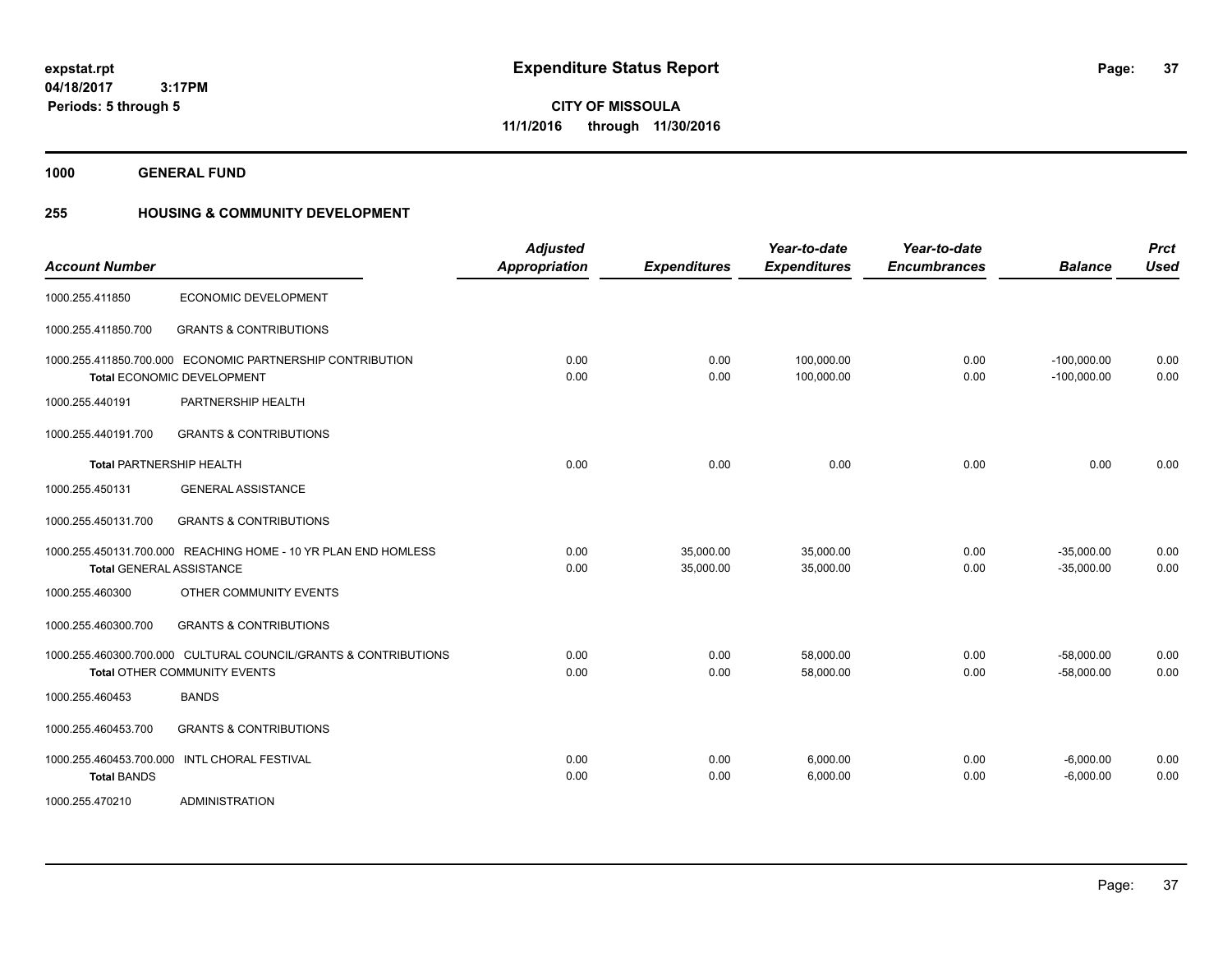**CITY OF MISSOULA 11/1/2016 through 11/30/2016**

**1000 GENERAL FUND**

### **255 HOUSING & COMMUNITY DEVELOPMENT**

|                                                          | <b>Adjusted</b>      |                     | Year-to-date        | Year-to-date        |                | <b>Prct</b> |
|----------------------------------------------------------|----------------------|---------------------|---------------------|---------------------|----------------|-------------|
| <b>Account Number</b>                                    | <b>Appropriation</b> | <b>Expenditures</b> | <b>Expenditures</b> | <b>Encumbrances</b> | <b>Balance</b> | <b>Used</b> |
| PERSONAL SERVICES<br>1000.255.470210.100                 |                      |                     |                     |                     |                |             |
| 1000.255.470210.110.000 SALARIES AND WAGES               | 151,749.00           | 6,259.40            | 29,419.18           | 0.00                | 122,329.82     | 19.39       |
| 1000.255.470210.140.000 EMPLOYER CONTRIBUTIONS           | 56,154.00            | 1,781.07            | 7,110.56            | 0.00                | 49,043.44      | 12.66       |
| 1000.255.470210.141.000 STATE RETIREMENT CONTRIBUTIONS   | 152.00               | 6.26                | 29.42               | 0.00                | 122.58         | 19.36       |
| <b>Total PERSONAL SERVICES</b>                           | 208,055.00           | 8,046.73            | 36,559.16           | 0.00                | 171,495.84     | 17.57       |
| <b>SUPPLIES</b><br>1000.255.470210.200                   |                      |                     |                     |                     |                |             |
| 1000.255.470210.210.000 OFFICE SUPPLIES                  | 3,466.00             | 863.04              | 5.352.81            | 0.00                | $-1,886.81$    | 154.44      |
| 1000.255.470210.220.000 OPERATING SUPPLIES               | 200.00               | 0.00                | 0.00                | 0.00                | 200.00         | 0.00        |
| 1000.255.470210.230.000 REPAIR/MAINTENANCE               | 0.00                 | 225.00              | 225.00              | 0.00                | $-225.00$      | 0.00        |
| <b>Total SUPPLIES</b>                                    | 3,666.00             | 1,088.04            | 5,577.81            | 0.00                | $-1,911.81$    | 152.15      |
| 1000.255.470210.300<br>PURCHASED SERVICES                |                      |                     |                     |                     |                |             |
| 1000.255.470210.310.000 COMMUNICATIONS                   | 320.00               | 0.00                | 114.97              | 0.00                | 205.03         | 35.93       |
| 1000.255.470210.320.000 PRINTING & DUPLICATING           | 4,535.00             | 0.00                | 257.49              | 0.00                | 4.277.51       | 5.68        |
| 1000.255.470210.330.000 PUBLICITY, SUBSCRIPTIONS & DUES  | 1,700.00             | 0.00                | 248.74              | 0.00                | 1,451.26       | 14.63       |
| 1000.255.470210.344.000 TELEPHONE SERVICE                | 2,150.00             | 7.67                | 336.61              | 0.00                | 1,813.39       | 15.66       |
| 1000.255.470210.350.000 PROFESSIONAL SERVICES            | 110,652.00           | 0.00                | 0.00                | 0.00                | 110,652.00     | 0.00        |
| 1000.255.470210.360.000 REPAIR & MAINTENANCE             | 2,350.00             | 0.00                | 0.00                | 0.00                | 2,350.00       | 0.00        |
| 1000.255.470210.370.000 TRAVEL                           | 8.077.00             | 844.98              | 2.318.75            | 0.00                | 5,758.25       | 28.71       |
| 1000.255.470210.380.000 TRAINING                         | 1,250.00             | 0.00                | 475.00              | 0.00                | 775.00         | 38.00       |
| 1000.255.470210.390.000 OTHER PURCHASED SERVICES         | 2,822.00             | 0.00                | 0.00                | 0.00                | 2,822.00       | 0.00        |
| <b>Total PURCHASED SERVICES</b>                          | 133,856.00           | 852.65              | 3,751.56            | 0.00                | 130,104.44     | 2.80        |
| 1000.255.470210.500<br><b>FIXED CHARGES</b>              |                      |                     |                     |                     |                |             |
| 1000.255.470210.500.000 FIXED CHARGES                    | 13,500.00            | 2,289.79            | 3,685.54            | 0.00                | 9,814.46       | 27.30       |
| <b>Total FIXED CHARGES</b>                               | 13,500.00            | 2,289.79            | 3,685.54            | 0.00                | 9,814.46       | 27.30       |
| <b>GRANTS &amp; CONTRIBUTIONS</b><br>1000.255.470210.700 |                      |                     |                     |                     |                |             |
| 1000.255.470210.700.000 GRANTS & CONTRIBUTIONS           | 305,532.00           | 0.00                | 0.00                | 0.00                | 305,532.00     | 0.00        |
| <b>Total GRANTS &amp; CONTRIBUTIONS</b>                  | 305,532.00           | 0.00                | 0.00                | 0.00                | 305,532.00     | 0.00        |
|                                                          |                      |                     |                     |                     |                |             |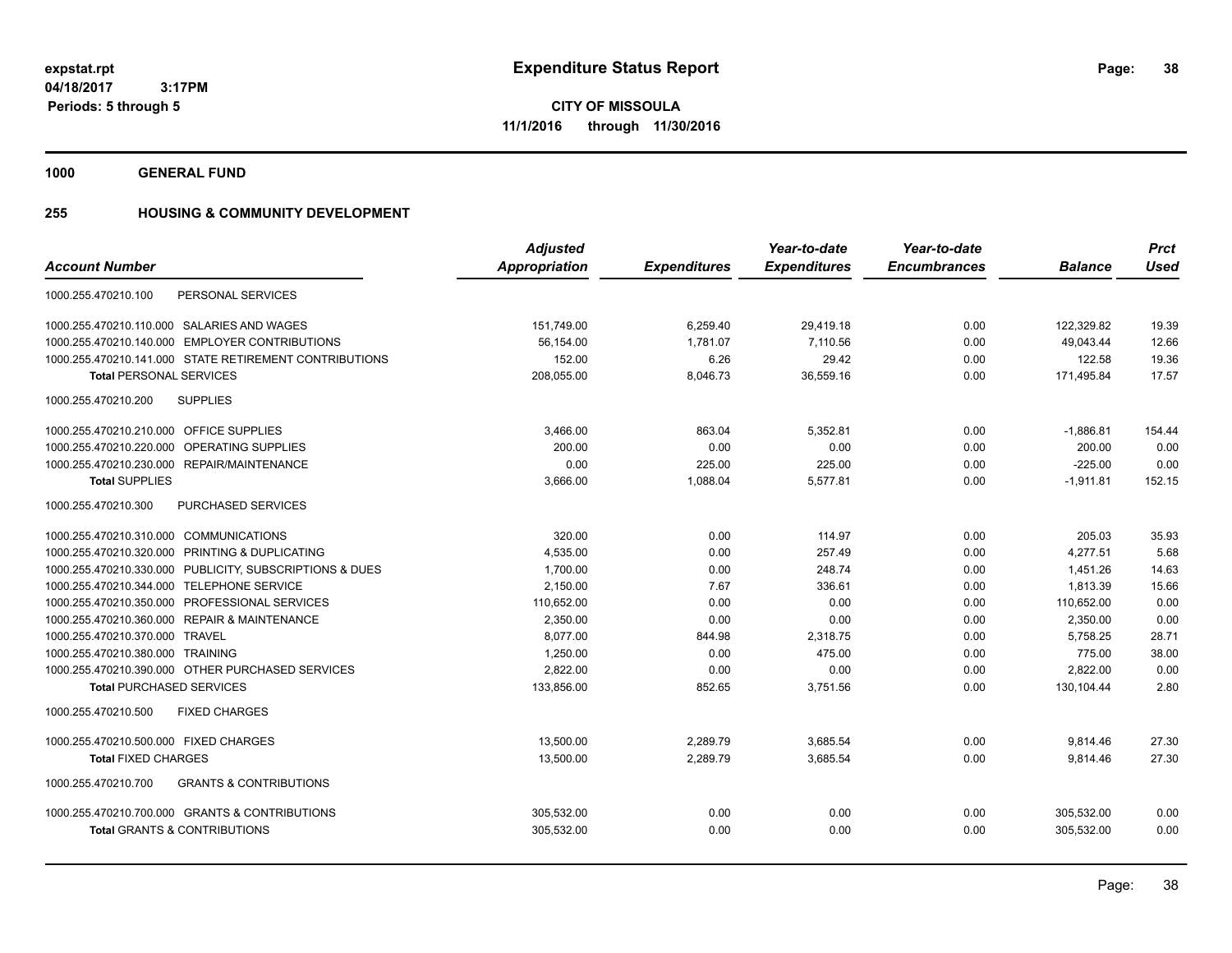**39**

**04/18/2017 3:17PM Periods: 5 through 5**

**CITY OF MISSOULA 11/1/2016 through 11/30/2016**

**1000 GENERAL FUND**

# **255 HOUSING & COMMUNITY DEVELOPMENT**

|                                                  | <b>Adjusted</b>      |                     | Year-to-date        | Year-to-date        |                | <b>Prct</b> |
|--------------------------------------------------|----------------------|---------------------|---------------------|---------------------|----------------|-------------|
| <b>Account Number</b>                            | <b>Appropriation</b> | <b>Expenditures</b> | <b>Expenditures</b> | <b>Encumbrances</b> | <b>Balance</b> | Used        |
| 1000.255.470210.900<br>CAPITAL OUTLAY            |                      |                     |                     |                     |                |             |
| 1000.255.470210.940.000 MACHINERY & EQUIPMENT    | 8.500.00             | 0.00                | 0.00                | 0.00                | 8.500.00       | 0.00        |
| <b>Total CAPITAL OUTLAY</b>                      | 8,500.00             | 0.00                | 0.00                | 0.00                | 8.500.00       | 0.00        |
| <b>Total ADMINISTRATION</b>                      | 673.109.00           | 12.277.21           | 49.574.07           | 0.00                | 623.534.93     | 7.36        |
| <b>Total HOUSING &amp; COMMUNITY DEVELOPMENT</b> | 673,109.00           | 47.277.21           | 248.574.07          | 0.00                | 424,534.93     | 36.93       |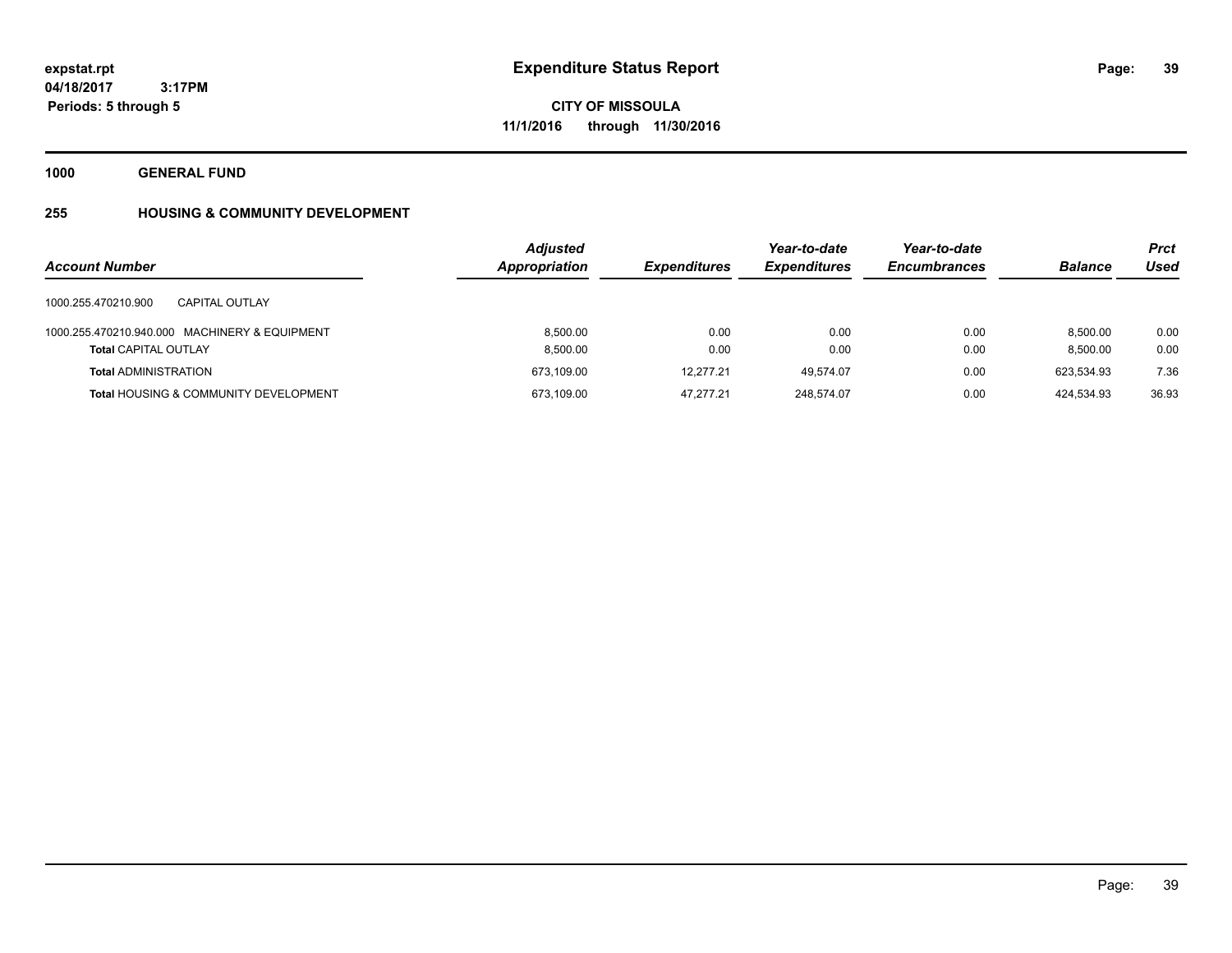**CITY OF MISSOULA 11/1/2016 through 11/30/2016**

**1000 GENERAL FUND**

**270 CITY ATTORNEY**

| <b>Account Number</b>          |                                                                                                                                                        | <b>Adjusted</b><br><b>Appropriation</b>    | <b>Expenditures</b>              | Year-to-date<br><b>Expenditures</b>  | Year-to-date<br><b>Encumbrances</b> | <b>Balance</b>                                    | <b>Prct</b><br><b>Used</b>   |
|--------------------------------|--------------------------------------------------------------------------------------------------------------------------------------------------------|--------------------------------------------|----------------------------------|--------------------------------------|-------------------------------------|---------------------------------------------------|------------------------------|
| 1000.270.410360                | ALTERNATIVE DISPUTE RESOLUTION                                                                                                                         |                                            |                                  |                                      |                                     |                                                   |                              |
| 1000.270.410360.700            | <b>GRANTS &amp; CONTRIBUTIONS</b>                                                                                                                      |                                            |                                  |                                      |                                     |                                                   |                              |
|                                | 1000.270.410360.700.000 ALTERNATIVE DISPUTE RESOLUTION<br>Total ALTERNATIVE DISPUTE RESOLUTION                                                         | 7,200.00<br>7,200.00                       | 0.00<br>0.00                     | 0.00<br>0.00                         | 0.00<br>0.00                        | 7,200.00<br>7,200.00                              | 0.00<br>0.00                 |
| 1000.270.410371                | SEXUAL ASSUALT PREVENTION CAMPAIGN                                                                                                                     |                                            |                                  |                                      |                                     |                                                   |                              |
| 1000.270.410371.700            | <b>GRANTS &amp; CONTRIBUTIONS</b>                                                                                                                      |                                            |                                  |                                      |                                     |                                                   |                              |
|                                | 1000.270.410371.700.000 SEXUAL ASSUAL PREVENTION CAMPAIGN<br>Total SEXUAL ASSUALT PREVENTION CAMPAIGN                                                  | 160,618.00<br>160,618.00                   | 0.00<br>0.00                     | 0.00<br>0.00                         | 0.00<br>0.00                        | 160,618.00<br>160,618.00                          | 0.00<br>0.00                 |
| 1000.270.411115                | <b>VICTIM SERVICES</b>                                                                                                                                 |                                            |                                  |                                      |                                     |                                                   |                              |
| 1000.270.411115.100            | PERSONAL SERVICES                                                                                                                                      |                                            |                                  |                                      |                                     |                                                   |                              |
| <b>Total PERSONAL SERVICES</b> | 1000.270.411115.110.000 SALARIES AND WAGES<br>1000.270.411115.140.000 EMPLOYER CONTRIBUTIONS<br>1000.270.411115.141.000 STATE RETIREMENT CONTRIBUTIONS | 17,911.00<br>5,837.00<br>0.00<br>23,748.00 | 0.00<br>0.00<br>967.27<br>967.27 | 0.00<br>0.00<br>1,277.97<br>1,277.97 | 0.00<br>0.00<br>0.00<br>0.00        | 17,911.00<br>5,837.00<br>$-1.277.97$<br>22,470.03 | 0.00<br>0.00<br>0.00<br>5.38 |
| 1000.270.411115.300            | <b>PURCHASED SERVICES</b>                                                                                                                              |                                            |                                  |                                      |                                     |                                                   |                              |
| 1000.270.411115.900            | <b>Total PURCHASED SERVICES</b><br><b>CAPITAL OUTLAY</b>                                                                                               | 0.00                                       | 0.00                             | 0.00                                 | 0.00                                | 0.00                                              | 0.00                         |
| <b>Total CAPITAL OUTLAY</b>    |                                                                                                                                                        | 0.00                                       | 0.00                             | 0.00                                 | 0.00                                | 0.00                                              | 0.00                         |
| <b>Total VICTIM SERVICES</b>   |                                                                                                                                                        | 23,748.00                                  | 967.27                           | 1,277.97                             | 0.00                                | 22.470.03                                         | 5.38                         |
| 1000.270.411120                | ADMINISTRATION & CIVIL LAW                                                                                                                             |                                            |                                  |                                      |                                     |                                                   |                              |

1000.270.411120.100 PERSONAL SERVICES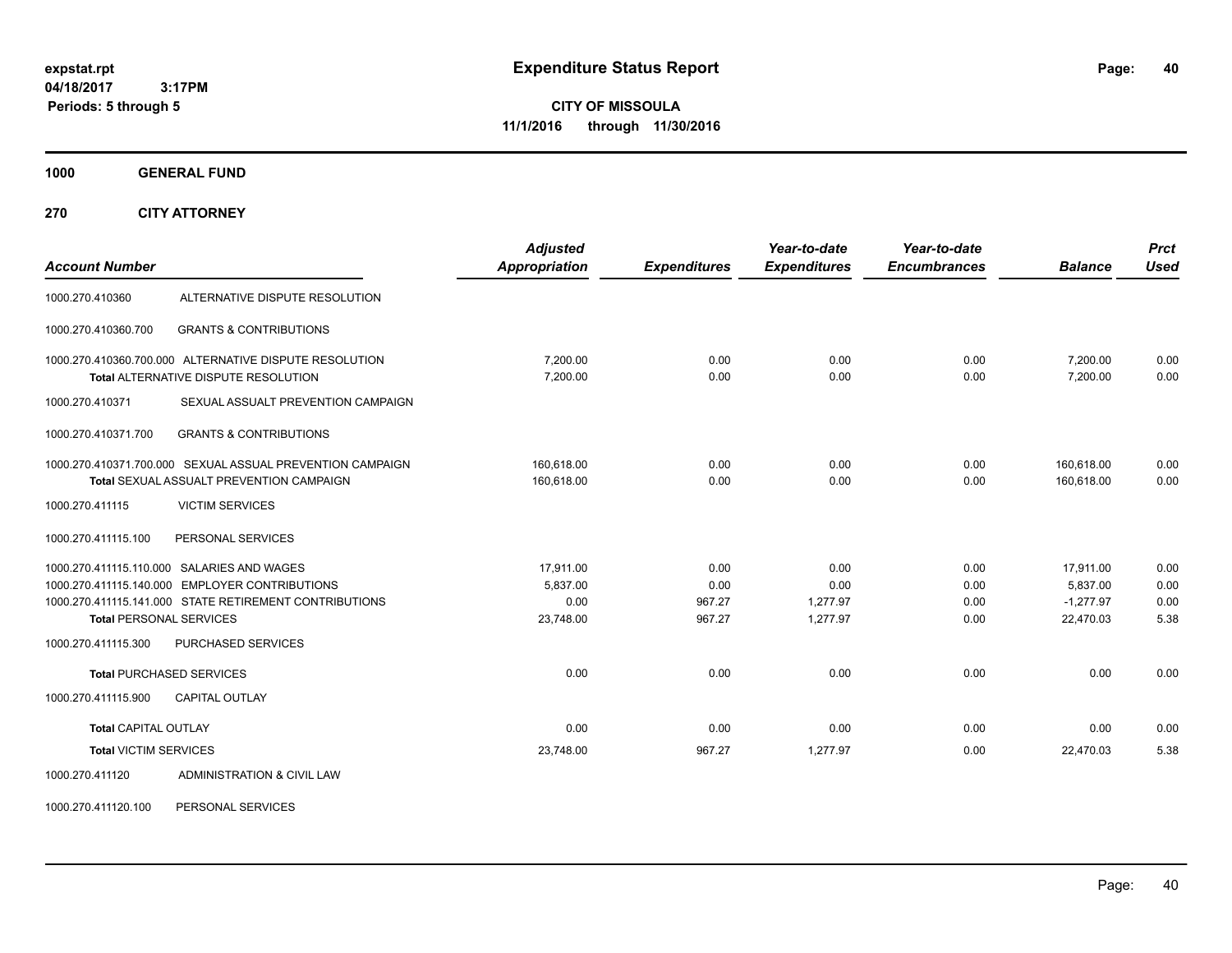**CITY OF MISSOULA 11/1/2016 through 11/30/2016**

**1000 GENERAL FUND**

**270 CITY ATTORNEY**

| <b>Account Number</b>                                   | <b>Adjusted</b><br><b>Appropriation</b> | <b>Expenditures</b> | Year-to-date<br><b>Expenditures</b> | Year-to-date<br><b>Encumbrances</b> | <b>Balance</b> | <b>Prct</b><br><b>Used</b> |
|---------------------------------------------------------|-----------------------------------------|---------------------|-------------------------------------|-------------------------------------|----------------|----------------------------|
| 1000.270.411120.110.000 SALARIES AND WAGES              | 341,611.00                              | 39,201.78           | 207,756.79                          | 0.00                                | 133,854.21     | 60.82                      |
| 1000.270.411120.120.000 OVERTIME/TERMINATION            | 5.000.00                                | 0.00                | 2,003.29                            | 0.00                                | 2.996.71       | 40.07                      |
| 1000.270.411120.140.000 EMPLOYER CONTRIBUTIONS          | 101,401.00                              | 12,178.70           | 67,128.38                           | 0.00                                | 34,272.62      | 66.20                      |
| <b>Total PERSONAL SERVICES</b>                          | 448,012.00                              | 51,380.48           | 276,888.46                          | 0.00                                | 171,123.54     | 61.80                      |
| 1000.270.411120.200<br><b>SUPPLIES</b>                  |                                         |                     |                                     |                                     |                |                            |
| 1000.270.411120.210.000 OFFICE SUPPLIES                 | 2,959.00                                | 0.00                | 761.61                              | 0.00                                | 2,197.39       | 25.74                      |
| 1000.270.411120.220.000 OPERATING SUPPLIES              | 550.00                                  | $-25.72$            | 0.00                                | 0.00                                | 550.00         | 0.00                       |
| 1000.270.411120.231.000 GASOLINE                        | 163.00                                  | 0.00                | 56.84                               | 0.00                                | 106.16         | 34.87                      |
| <b>Total SUPPLIES</b>                                   | 3,672.00                                | $-25.72$            | 818.45                              | 0.00                                | 2,853.55       | 22.29                      |
| 1000.270.411120.300<br>PURCHASED SERVICES               |                                         |                     |                                     |                                     |                |                            |
| 1000.270.411120.310.000 COMMUNICATIONS                  | 500.00                                  | 0.00                | 6.93                                | 0.00                                | 493.07         | 1.39                       |
| PRINTING & DUPLICATING<br>1000.270.411120.320.000       | 275.00                                  | 0.00                | 300.30                              | 0.00                                | $-25.30$       | 109.20                     |
| 1000.270.411120.330.000 PUBLICITY, SUBSCRIPTIONS & DUES | 7,605.00                                | 0.00                | 3,682.00                            | 0.00                                | 3,923.00       | 48.42                      |
| 1000.270.411120.344.000 TELEPHONE SERVICE               | 132.00                                  | 30.15               | 52.35                               | 0.00                                | 79.65          | 39.66                      |
| PROFESSIONAL SERVICES<br>1000.270.411120.350.000        | 900.00                                  | 0.00                | 64.85                               | 0.00                                | 835.15         | 7.21                       |
| 1000.270.411120.360.000 REPAIR & MAINTENANCE            | 1,258.00                                | 0.00                | 133.56                              | 0.00                                | 1,124.44       | 10.62                      |
| 1000.270.411120.370.000 TRAVEL                          | 2,200.00                                | 0.00                | 0.00                                | 0.00                                | 2,200.00       | 0.00                       |
| 1000.270.411120.380.000 TRAINING                        | 3.511.00                                | 298.00              | 1,597.00                            | 0.00                                | 1,914.00       | 45.49                      |
| <b>Total PURCHASED SERVICES</b>                         | 16,381.00                               | 328.15              | 5,836.99                            | 0.00                                | 10.544.01      | 35.63                      |
| 1000.270.411120.800<br>OTHER OBJECTS                    |                                         |                     |                                     |                                     |                |                            |
| <b>Total OTHER OBJECTS</b>                              | 0.00                                    | 0.00                | 0.00                                | 0.00                                | 0.00           | 0.00                       |
| 1000.270.411120.900<br><b>CAPITAL OUTLAY</b>            |                                         |                     |                                     |                                     |                |                            |
| <b>Total CAPITAL OUTLAY</b>                             | 0.00                                    | 0.00                | 0.00                                | 0.00                                | 0.00           | 0.00                       |
| Total ADMINISTRATION & CIVIL LAW                        | 468,065.00                              | 51,682.91           | 283,543.90                          | 0.00                                | 184,521.10     | 60.58                      |
| 1000.270.411125<br><b>CRIMINAL LAW</b>                  |                                         |                     |                                     |                                     |                |                            |

1000.270.411125.100 PERSONAL SERVICES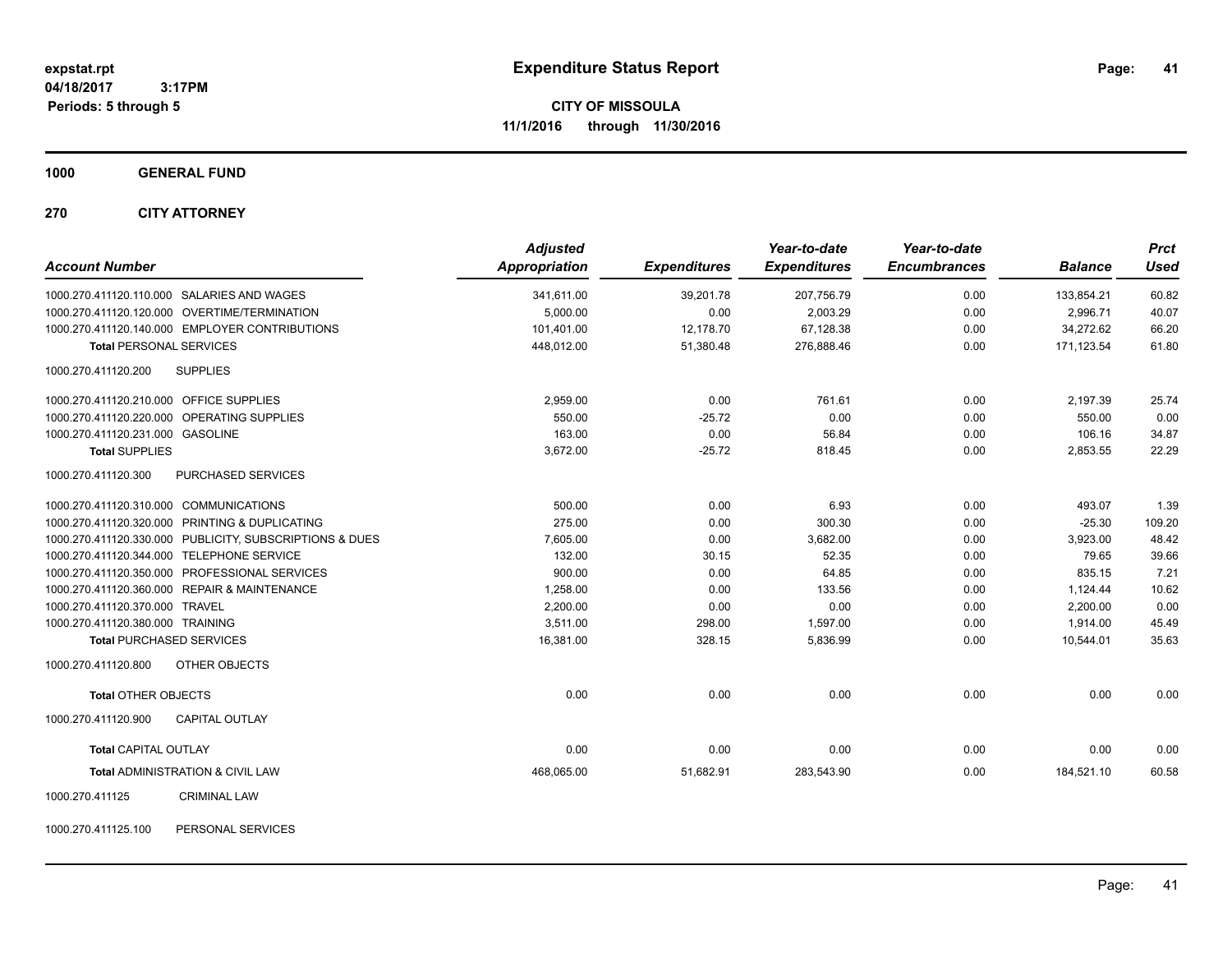**CITY OF MISSOULA 11/1/2016 through 11/30/2016**

**1000 GENERAL FUND**

**270 CITY ATTORNEY**

| <b>Account Number</b>                                      | <b>Adjusted</b><br><b>Appropriation</b> | <b>Expenditures</b> | Year-to-date<br><b>Expenditures</b> | Year-to-date<br><b>Encumbrances</b> | <b>Balance</b> | <b>Prct</b><br><b>Used</b> |
|------------------------------------------------------------|-----------------------------------------|---------------------|-------------------------------------|-------------------------------------|----------------|----------------------------|
| 1000.270.411125.110.000 SALARIES AND WAGES                 | 607,744.00                              | 32,494.89           | 174,646.08                          | 0.00                                | 433,097.92     | 28.74                      |
| 1000.270.411125.120.000 OVERTIME/TERMINATION               | 0.00                                    | 0.00                | 222.58                              | 0.00                                | $-222.58$      | 0.00                       |
| 1000.270.411125.140.000 EMPLOYER CONTRIBUTIONS             | 211,044.00                              | 11,962.61           | 67,790.72                           | 0.00                                | 143,253.28     | 32.12                      |
| <b>Total PERSONAL SERVICES</b>                             | 818,788.00                              | 44,457.50           | 242,659.38                          | 0.00                                | 576,128.62     | 29.64                      |
| 1000.270.411125.200<br><b>SUPPLIES</b>                     |                                         |                     |                                     |                                     |                |                            |
| 1000.270.411125.210.000 OFFICE SUPPLIES                    | 3.159.00                                | 0.00                | 719.44                              | 0.00                                | 2,439.56       | 22.77                      |
| 1000.270.411125.220.000<br>OPERATING SUPPLIES              | 700.00                                  | 0.00                | 0.00                                | 0.00                                | 700.00         | 0.00                       |
| 1000.270.411125.231.000 GASOLINE                           | 100.00                                  | 0.00                | 0.00                                | 0.00                                | 100.00         | 0.00                       |
| <b>Total SUPPLIES</b>                                      | 3,959.00                                | 0.00                | 719.44                              | 0.00                                | 3,239.56       | 18.17                      |
| 1000.270.411125.300<br>PURCHASED SERVICES                  |                                         |                     |                                     |                                     |                |                            |
| 1000.270.411125.310.000 COMMUNICATIONS                     | 850.00                                  | 122.04              | 455.29                              | 0.00                                | 394.71         | 53.56                      |
| 1000.270.411125.320.000 PRINTING & DUPLICATING             | 275.00                                  | 0.00                | 0.00                                | 0.00                                | 275.00         | 0.00                       |
| 1000.270.411125.330.000 PUBLICITY, SUBSCRIPTIONS & DUES    | 5,395.00                                | 0.00                | 243.92                              | 0.00                                | 5,151.08       | 4.52                       |
| 1000.270.411125.344.000 TELEPHONE SERVICE                  | 132.00                                  | 0.00                | 0.00                                | 0.00                                | 132.00         | 0.00                       |
| 1000.270.411125.350.000<br>PROFESSIONAL SERVICES           | 2,350.00                                | 0.00                | 305.17                              | 0.00                                | 2,044.83       | 12.99                      |
| <b>REPAIR &amp; MAINTENANCE</b><br>1000.270.411125.360.000 | 18,189.00                               | 0.00                | 17,977.00                           | 0.00                                | 212.00         | 98.83                      |
| 1000.270.411125.370.000 TRAVEL                             | 3,800.00                                | 0.00                | $-48.00$                            | 0.00                                | 3,848.00       | 1.26                       |
| 1000.270.411125.380.000 TRAINING                           | 5,489.00                                | 0.00                | 873.00                              | 0.00                                | 4,616.00       | 15.90                      |
| <b>Total PURCHASED SERVICES</b>                            | 36,480.00                               | 122.04              | 19,806.38                           | 0.00                                | 16.673.62      | 54.29                      |
| 1000.270.411125.500<br><b>FIXED CHARGES</b>                |                                         |                     |                                     |                                     |                |                            |
| <b>Total FIXED CHARGES</b>                                 | 0.00                                    | 0.00                | 0.00                                | 0.00                                | 0.00           | 0.00                       |
| 1000.270.411125.900<br><b>CAPITAL OUTLAY</b>               |                                         |                     |                                     |                                     |                |                            |
| <b>Total CAPITAL OUTLAY</b>                                | 0.00                                    | 0.00                | 0.00                                | 0.00                                | 0.00           | 0.00                       |
| <b>Total CRIMINAL LAW</b>                                  | 859,227.00                              | 44,579.54           | 263,185.20                          | 0.00                                | 596,041.80     | 30.63                      |
| <b>Total CITY ATTORNEY</b>                                 | 1,518,858.00                            | 97,229.72           | 548,007.07                          | 0.00                                | 970,850.93     | 36.08                      |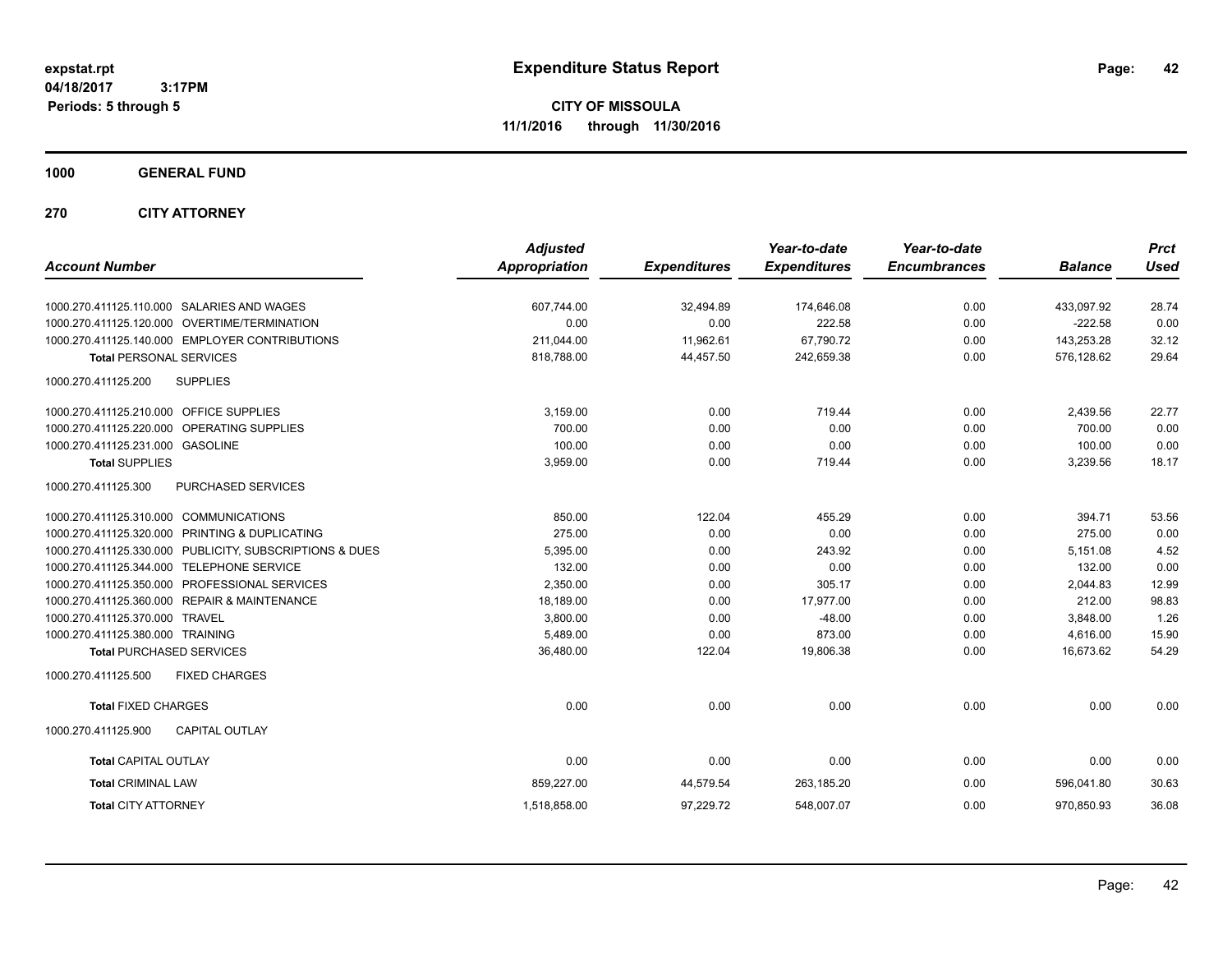**CITY OF MISSOULA 11/1/2016 through 11/30/2016**

**1000 GENERAL FUND**

| <b>Account Number</b>                                   | <b>Adjusted</b><br><b>Appropriation</b> | <b>Expenditures</b> | Year-to-date<br><b>Expenditures</b> | Year-to-date<br><b>Encumbrances</b> | <b>Balance</b> | <b>Prct</b><br><b>Used</b> |
|---------------------------------------------------------|-----------------------------------------|---------------------|-------------------------------------|-------------------------------------|----------------|----------------------------|
|                                                         |                                         |                     |                                     |                                     |                |                            |
| PUBLIC WORKS ADMINISTRATION<br>1000.280.430100          |                                         |                     |                                     |                                     |                |                            |
| PERSONAL SERVICES<br>1000.280.430100.100                |                                         |                     |                                     |                                     |                |                            |
| 1000.280.430100.110.000 SALARIES AND WAGES              | 116,829.00                              | 11,649.62           | 62,384.10                           | 0.00                                | 54,444.90      | 53.40                      |
| 1000.280.430100.120.000 OVERTIME/TERMINATION            | 477.00                                  | 0.00                | 0.00                                | 0.00                                | 477.00         | 0.00                       |
| 1000.280.430100.140.000 EMPLOYER CONTRIBUTIONS          | 33.262.00                               | 3,049.18            | 16,748.28                           | 0.00                                | 16.513.72      | 50.35                      |
| 1000.280.430100.141.000 STATE RETIREMENT CONTRIBUTIONS  | 0.00                                    | 42.57               | 226.84                              | 0.00                                | $-226.84$      | 0.00                       |
| <b>Total PERSONAL SERVICES</b>                          | 150,568.00                              | 14,741.37           | 79,359.22                           | 0.00                                | 71,208.78      | 52.71                      |
| <b>SUPPLIES</b><br>1000.280.430100.200                  |                                         |                     |                                     |                                     |                |                            |
| 1000.280.430100.210.000 OFFICE SUPPLIES                 | 450.00                                  | 0.00                | 344.01                              | 0.00                                | 105.99         | 76.45                      |
| 1000.280.430100.230.000 REPAIR/MAINTENANCE              | 50.00                                   | 0.00                | 0.00                                | 0.00                                | 50.00          | 0.00                       |
| 1000.280.430100.231.000 GASOLINE                        | 249.00                                  | 0.00                | 0.00                                | 0.00                                | 249.00         | 0.00                       |
| <b>Total SUPPLIES</b>                                   | 749.00                                  | 0.00                | 344.01                              | 0.00                                | 404.99         | 45.93                      |
| <b>PURCHASED SERVICES</b><br>1000.280.430100.300        |                                         |                     |                                     |                                     |                |                            |
| 1000.280.430100.310.000 COMMUNICATIONS                  | 300.00                                  | 0.00                | 8.41                                | 0.00                                | 291.59         | 2.80                       |
| COMMUNICATIONS~POSTAGE<br>1000.280.430100.310.351       | 0.00                                    | 13.36               | 26.69                               | 0.00                                | $-26.69$       | 0.00                       |
| 1000.280.430100.320.000 PRINTING & DUPLICATING          | 200.00                                  | 0.00                | 0.00                                | 0.00                                | 200.00         | 0.00                       |
| 1000.280.430100.330.000 PUBLICITY, SUBSCRIPTIONS & DUES | 920.00                                  | 0.00                | 198.00                              | 0.00                                | 722.00         | 21.52                      |
| 1000.280.430100.344.000 TELEPHONE SERVICE               | 733.00                                  | 73.22               | 489.46                              | 0.00                                | 243.54         | 66.77                      |
| 1000.280.430100.344.391 TELEPHONE SERVICE               | 0.00                                    | 6.83                | 26.00                               | 0.00                                | $-26.00$       | 0.00                       |
| 1000.280.430100.360.000 REPAIR & MAINTENANCE            | 100.00                                  | 0.00                | 0.00                                | 0.00                                | 100.00         | 0.00                       |
| 1000.280.430100.370.000 TRAVEL                          | 700.00                                  | 0.00                | 140.40                              | 0.00                                | 559.60         | 20.06                      |
| 1000.280.430100.380.000 TRAINING                        | 800.00                                  | 150.00              | 150.00                              | 0.00                                | 650.00         | 18.75                      |
| <b>Total PURCHASED SERVICES</b>                         | 3,753.00                                | 243.41              | 1,038.96                            | 0.00                                | 2,714.04       | 27.68                      |
| <b>FIXED CHARGES</b><br>1000.280.430100.500             |                                         |                     |                                     |                                     |                |                            |
| <b>Total FIXED CHARGES</b>                              | 0.00                                    | 0.00                | 0.00                                | 0.00                                | 0.00           | 0.00                       |
| OTHER OBJECTS<br>1000.280.430100.800                    |                                         |                     |                                     |                                     |                |                            |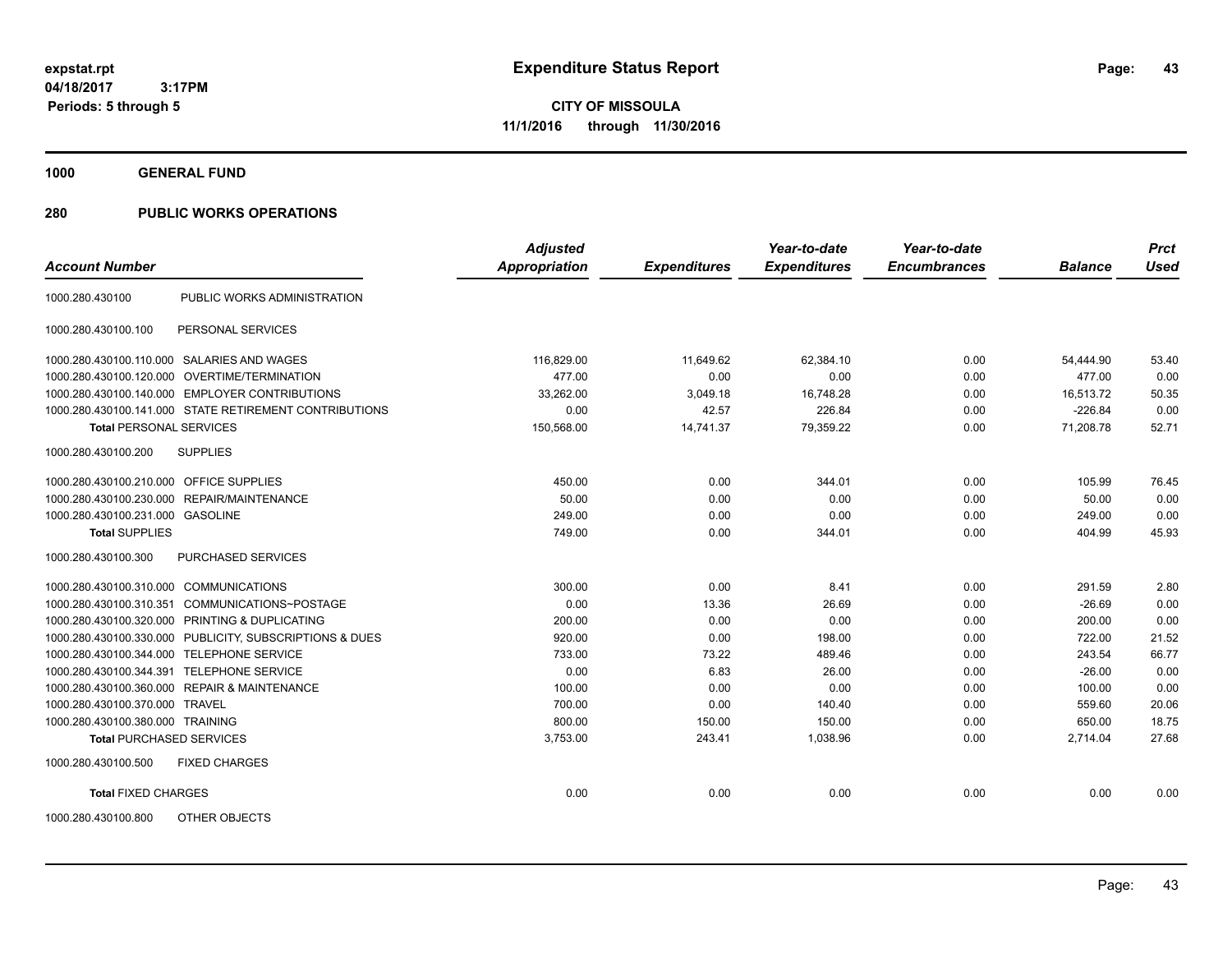**1000 GENERAL FUND**

| <b>Account Number</b>                             | <b>Adjusted</b><br>Appropriation | <b>Expenditures</b> | Year-to-date<br><b>Expenditures</b> | Year-to-date<br><b>Encumbrances</b> | <b>Balance</b> | <b>Prct</b><br><b>Used</b> |
|---------------------------------------------------|----------------------------------|---------------------|-------------------------------------|-------------------------------------|----------------|----------------------------|
| <b>Total OTHER OBJECTS</b>                        | 0.00                             | 0.00                | 0.00                                | 0.00                                | 0.00           | 0.00                       |
| <b>Total PUBLIC WORKS ADMINISTRATION</b>          | 155,070.00                       | 14,984.78           | 80,742.19                           | 0.00                                | 74,327.81      | 52.07                      |
| 1000.280.430250<br>REIMBURSABLE SERVICES          |                                  |                     |                                     |                                     |                |                            |
| <b>SUPPLIES</b><br>1000.280.430250.200            |                                  |                     |                                     |                                     |                |                            |
| 1000.280.430250.230.000 REPAIR/MAINTENANCE        | 10.000.00                        | 0.00                | 0.00                                | 0.00                                | 10,000.00      | 0.00                       |
| <b>Total SUPPLIES</b>                             | 10,000.00                        | 0.00                | 0.00                                | 0.00                                | 10,000.00      | 0.00                       |
| 1000.280.430250.300<br>PURCHASED SERVICES         |                                  |                     |                                     |                                     |                |                            |
| 1000.280.430250.360.000 REPAIR & MAINTENANCE      | 10,000.00                        | 0.00                | 0.00                                | 0.00                                | 10,000.00      | 0.00                       |
| 1000.280.430250.360.300 REPAIR & MAINTENANCE      | 0.00                             | 0.00                | 7,525.00                            | 0.00                                | $-7,525.00$    | 0.00                       |
| <b>Total PURCHASED SERVICES</b>                   | 10,000.00                        | 0.00                | 7,525.00                            | 0.00                                | 2,475.00       | 75.25                      |
| <b>Total REIMBURSABLE SERVICES</b>                | 20,000.00                        | 0.00                | 7,525.00                            | 0.00                                | 12,475.00      | 37.63                      |
| <b>STREET LIGHTING</b><br>1000.280.430263         |                                  |                     |                                     |                                     |                |                            |
| 1000.280.430263.100<br>PERSONAL SERVICES          |                                  |                     |                                     |                                     |                |                            |
| 1000.280.430263.110.000 SALARIES AND WAGES        | 3,833.00                         | 254.74              | 1.344.11                            | 0.00                                | 2,488.89       | 35.07                      |
| 1000.280.430263.120.000 OVERTIME/TERMINATION      | 624.00                           | 0.00                | 2.47                                | 0.00                                | 621.53         | 0.40                       |
| 1000.280.430263.130.000 OTHER                     | 256.00                           | 0.00                | 0.00                                | 0.00                                | 256.00         | 0.00                       |
| 1000.280.430263.140.000 EMPLOYER CONTRIBUTIONS    | 2,090.00                         | 100.91              | 562.18                              | 0.00                                | 1,527.82       | 26.90                      |
| <b>Total PERSONAL SERVICES</b>                    | 6,803.00                         | 355.65              | 1,908.76                            | 0.00                                | 4,894.24       | 28.06                      |
| 1000.280.430263.300<br>PURCHASED SERVICES         |                                  |                     |                                     |                                     |                |                            |
| 1000.280.430263.341.000 ELECTRICITY & NATURAL GAS | 123,400.00                       | 10,591.95           | 42,563.81                           | 0.00                                | 80,836.19      | 34.49                      |
| <b>Total PURCHASED SERVICES</b>                   | 123,400.00                       | 10,591.95           | 42,563.81                           | 0.00                                | 80,836.19      | 34.49                      |
| <b>Total STREET LIGHTING</b>                      | 130,203.00                       | 10,947.60           | 44,472.57                           | 0.00                                | 85,730.43      | 34.16                      |
| 1000.280.430264<br>TRAFFIC SIGNAL MAINTENANCE     |                                  |                     |                                     |                                     |                |                            |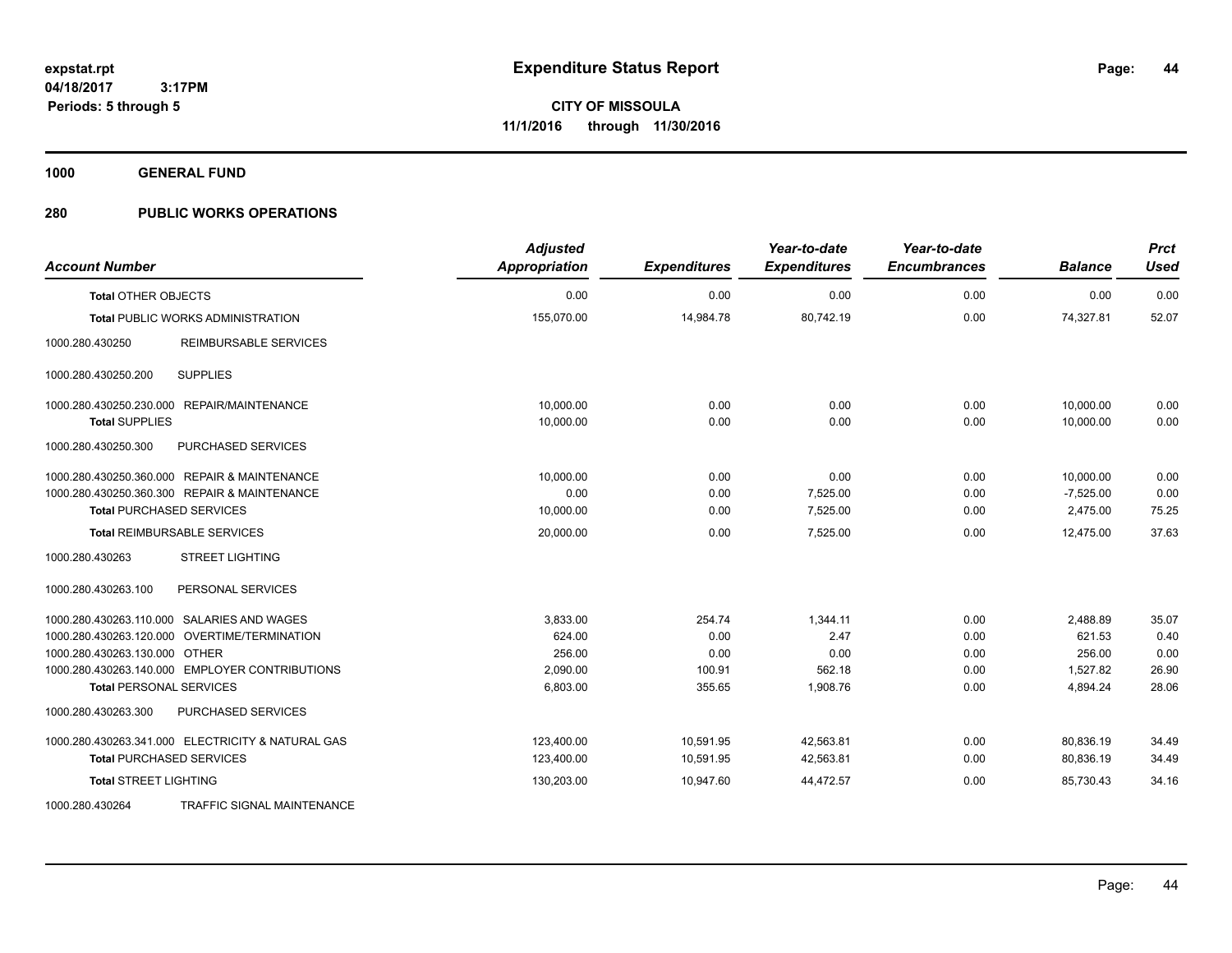**1000 GENERAL FUND**

|                                                   | <b>Adjusted</b> |                     | Year-to-date        | Year-to-date        |                | <b>Prct</b> |
|---------------------------------------------------|-----------------|---------------------|---------------------|---------------------|----------------|-------------|
| <b>Account Number</b>                             | Appropriation   | <b>Expenditures</b> | <b>Expenditures</b> | <b>Encumbrances</b> | <b>Balance</b> | <b>Used</b> |
| 1000.280.430264.100<br>PERSONAL SERVICES          |                 |                     |                     |                     |                |             |
| 1000.280.430264.110.000 SALARIES AND WAGES        | 86,250.00       | 5,731.27            | 30,241.74           | 0.00                | 56,008.26      | 35.06       |
| 1000.280.430264.120.000 OVERTIME/TERMINATION      | 2.017.00        | 0.00                | 55.62               | 0.00                | 1,961.38       | 2.76        |
| 1000.280.430264.130.000 OTHER                     | 5,758.00        | 0.00                | 0.00                | 0.00                | 5,758.00       | 0.00        |
| 1000.280.430264.140.000 EMPLOYER CONTRIBUTIONS    | 44,095.00       | 2,269.85            | 12,647.76           | 0.00                | 31,447.24      | 28.68       |
| <b>Total PERSONAL SERVICES</b>                    | 138,120.00      | 8,001.12            | 42,945.12           | 0.00                | 95,174.88      | 31.09       |
| <b>SUPPLIES</b><br>1000.280.430264.200            |                 |                     |                     |                     |                |             |
| 1000.280.430264.210.000 OFFICE SUPPLIES           | 350.00          | 0.00                | 0.00                | 0.00                | 350.00         | 0.00        |
| OPERATING SUPPLIES<br>1000.280.430264.220.000     | 235.00          | 0.00                | 0.00                | 0.00                | 235.00         | 0.00        |
| 1000.280.430264.220.311 OPERATING SUPPLIES        | 0.00            | 149.98              | 149.98              | 0.00                | $-149.98$      | 0.00        |
| 1000.280.430264.230.000 REPAIR/MAINTENANCE        | 1,060.00        | 0.00                | 0.00                | 0.00                | 1,060.00       | 0.00        |
| <b>GASOLINE</b><br>1000.280.430264.231.000        | 2,799.00        | 201.40              | 467.61              | 0.00                | 2,331.39       | 16.71       |
| 1000.280.430264.240.000 OTHER SUPPLIES            | 9,880.00        | 1,825.00            | 5,684.92            | 0.00                | 4,195.08       | 57.54       |
| <b>Total SUPPLIES</b>                             | 14,324.00       | 2,176.38            | 6,302.51            | 0.00                | 8,021.49       | 44.00       |
| PURCHASED SERVICES<br>1000.280.430264.300         |                 |                     |                     |                     |                |             |
| 1000.280.430264.341.000 ELECTRICITY & NATURAL GAS | 15,236.00       | 866.46              | 2,674.57            | 0.00                | 12,561.43      | 17.55       |
| 1000.280.430264.350.000 PROFESSIONAL SERVICES     | 200.00          | 0.00                | 50.00               | 0.00                | 150.00         | 25.00       |
| 1000.280.430264.360.000 REPAIR & MAINTENANCE      | 1,100.00        | 0.00                | 657.80              | 0.00                | 442.20         | 59.80       |
| 1000.280.430264.370.000 TRAVEL                    | 150.00          | 0.00                | 0.00                | 0.00                | 150.00         | 0.00        |
| 1000.280.430264.380.000 TRAINING                  | 450.00          | 0.00                | 0.00                | 0.00                | 450.00         | 0.00        |
| <b>Total PURCHASED SERVICES</b>                   | 17,136.00       | 866.46              | 3,382.37            | 0.00                | 13,753.63      | 19.74       |
| <b>Total TRAFFIC SIGNAL MAINTENANCE</b>           | 169,580.00      | 11.043.96           | 52.630.00           | 0.00                | 116.950.00     | 31.04       |
| 1000.280.430265<br><b>SIGNING &amp; STRIPING</b>  |                 |                     |                     |                     |                |             |
| PERSONAL SERVICES<br>1000.280.430265.100          |                 |                     |                     |                     |                |             |
| 1000.280.430265.110.000 SALARIES AND WAGES        | 200,051.00      | 18,182.46           | 97,253.33           | 0.00                | 102,797.67     | 48.61       |
| 1000.280.430265.120.000 OVERTIME/TERMINATION      | 110.00          | 0.00                | 0.00                | 0.00                | 110.00         | 0.00        |
| 1000.280.430265.130.000 OTHER                     | 2,440.00        | 52.50               | 231.00              | 0.00                | 2,209.00       | 9.47        |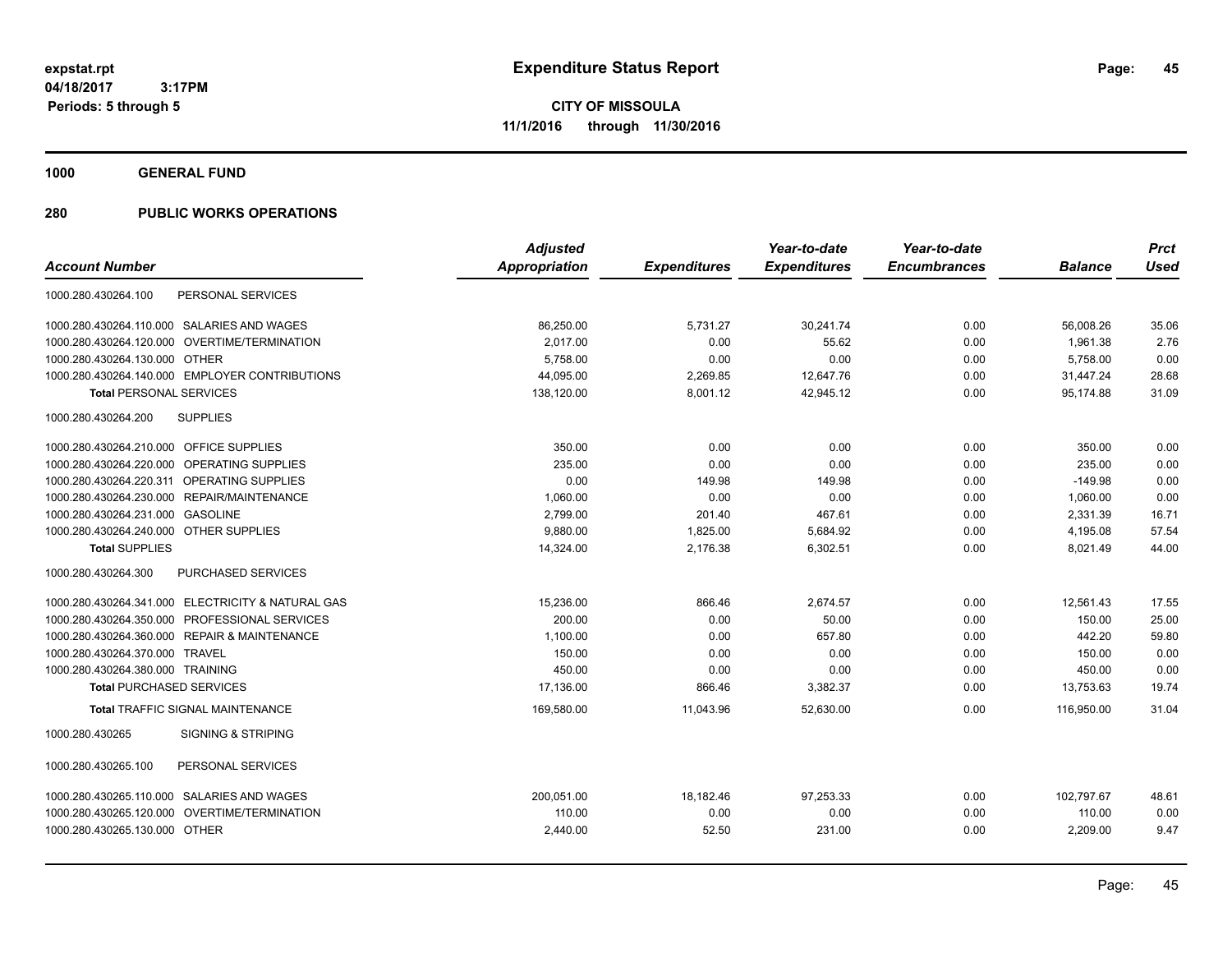**1000 GENERAL FUND**

| <b>Account Number</b>                     |                                                           | <b>Adjusted</b><br><b>Appropriation</b> | <b>Expenditures</b> | Year-to-date<br><b>Expenditures</b> | Year-to-date<br><b>Encumbrances</b> | <b>Balance</b> | <b>Prct</b><br><b>Used</b> |
|-------------------------------------------|-----------------------------------------------------------|-----------------------------------------|---------------------|-------------------------------------|-------------------------------------|----------------|----------------------------|
|                                           | 1000.280.430265.140.000 EMPLOYER CONTRIBUTIONS            | 101,110.00                              | 9,973.65            | 53,350.51                           | 0.00                                | 47,759.49      | 52.76                      |
| <b>Total PERSONAL SERVICES</b>            |                                                           | 303,711.00                              | 28,208.61           | 150,834.84                          | 0.00                                | 152,876.16     | 49.66                      |
|                                           |                                                           |                                         |                     |                                     |                                     |                |                            |
| 1000.280.430265.200                       | <b>SUPPLIES</b>                                           |                                         |                     |                                     |                                     |                |                            |
| 1000.280.430265.210.000 OFFICE SUPPLIES   |                                                           | 350.00                                  | 149.08              | 149.08                              | 0.00                                | 200.92         | 42.59                      |
|                                           | 1000.280.430265.220.000 OPERATING SUPPLIES                | 1,700.00                                | 94.29               | 5,410.04                            | 0.00                                | $-3,710.04$    | 318.24                     |
|                                           | 1000.280.430265.220.311 OPERATING SUPPLIES~CLOTHING ALLOW | 0.00                                    | 0.00                | 661.00                              | 0.00                                | $-661.00$      | 0.00                       |
|                                           | 1000.280.430265.230.000 REPAIR/MAINTENANCE                | 40,700.00                               | 34.96               | 1,474.34                            | 0.00                                | 39,225.66      | 3.62                       |
|                                           | 1000.280.430265.230.321 REPAIR/MAINTENANCE~VEHICLE PARTS  | 0.00                                    | 0.00                | 209.60                              | 0.00                                | $-209.60$      | 0.00                       |
| 1000.280.430265.231.000 GASOLINE          |                                                           | 3,739.00                                | 524.57              | 1,249.93                            | 0.00                                | 2,489.07       | 33.43                      |
| 1000.280.430265.240.000 OTHER SUPPLIES    |                                                           | 21,210.00                               | 124.13              | 7,219.70                            | 0.00                                | 13,990.30      | 34.04                      |
| <b>Total SUPPLIES</b>                     |                                                           | 67,699.00                               | 927.03              | 16,373.69                           | 0.00                                | 51,325.31      | 24.19                      |
| 1000.280.430265.300                       | PURCHASED SERVICES                                        |                                         |                     |                                     |                                     |                |                            |
| 1000.280.430265.344.000 TELEPHONE SERVICE |                                                           | 558.00                                  | 1.15                | 1.83                                | 0.00                                | 556.17         | 0.33                       |
| 1000.280.430265.344.399 TELEPHONE SERVICE |                                                           | 0.00                                    | 139.80              | 350.27                              | 0.00                                | $-350.27$      | 0.00                       |
| 1000.280.430265.345.000 GARBAGE           |                                                           | 475.00                                  | 31.20               | 78.00                               | 0.00                                | 397.00         | 16.42                      |
|                                           | 1000.280.430265.350.000 PROFESSIONAL SERVICES             | 457.00                                  | 0.00                | 0.00                                | 0.00                                | 457.00         | 0.00                       |
|                                           | 1000.280.430265.360.000 REPAIR & MAINTENANCE              | 1,700.00                                | 0.00                | 0.00                                | 0.00                                | 1,700.00       | 0.00                       |
| 1000.280.430265.370.000 TRAVEL            |                                                           | 700.00                                  | 0.00                | 0.00                                | 0.00                                | 700.00         | 0.00                       |
| 1000.280.430265.380.000 TRAINING          |                                                           | 950.00                                  | 0.00                | 330.90                              | 0.00                                | 619.10         | 34.83                      |
| <b>Total PURCHASED SERVICES</b>           |                                                           | 4,840.00                                | 172.15              | 761.00                              | 0.00                                | 4,079.00       | 15.72                      |
| 1000.280.430265.900                       | <b>CAPITAL OUTLAY</b>                                     |                                         |                     |                                     |                                     |                |                            |
| <b>Total CAPITAL OUTLAY</b>               |                                                           | 0.00                                    | 0.00                | 0.00                                | 0.00                                | 0.00           | 0.00                       |
| <b>Total SIGNING &amp; STRIPING</b>       |                                                           | 376,250.00                              | 29,307.79           | 167,969.53                          | 0.00                                | 208,280.47     | 44.64                      |
| 1000.280.430270                           | <b>COMMUNICATIONS</b>                                     |                                         |                     |                                     |                                     |                |                            |
| 1000.280.430270.100                       | PERSONAL SERVICES                                         |                                         |                     |                                     |                                     |                |                            |
|                                           | 1000.280.430270.110.000 SALARIES AND WAGES                | 101,583.00                              | 6,750.08            | 35,617.67                           | 0.00                                | 65,965.33      | 35.06                      |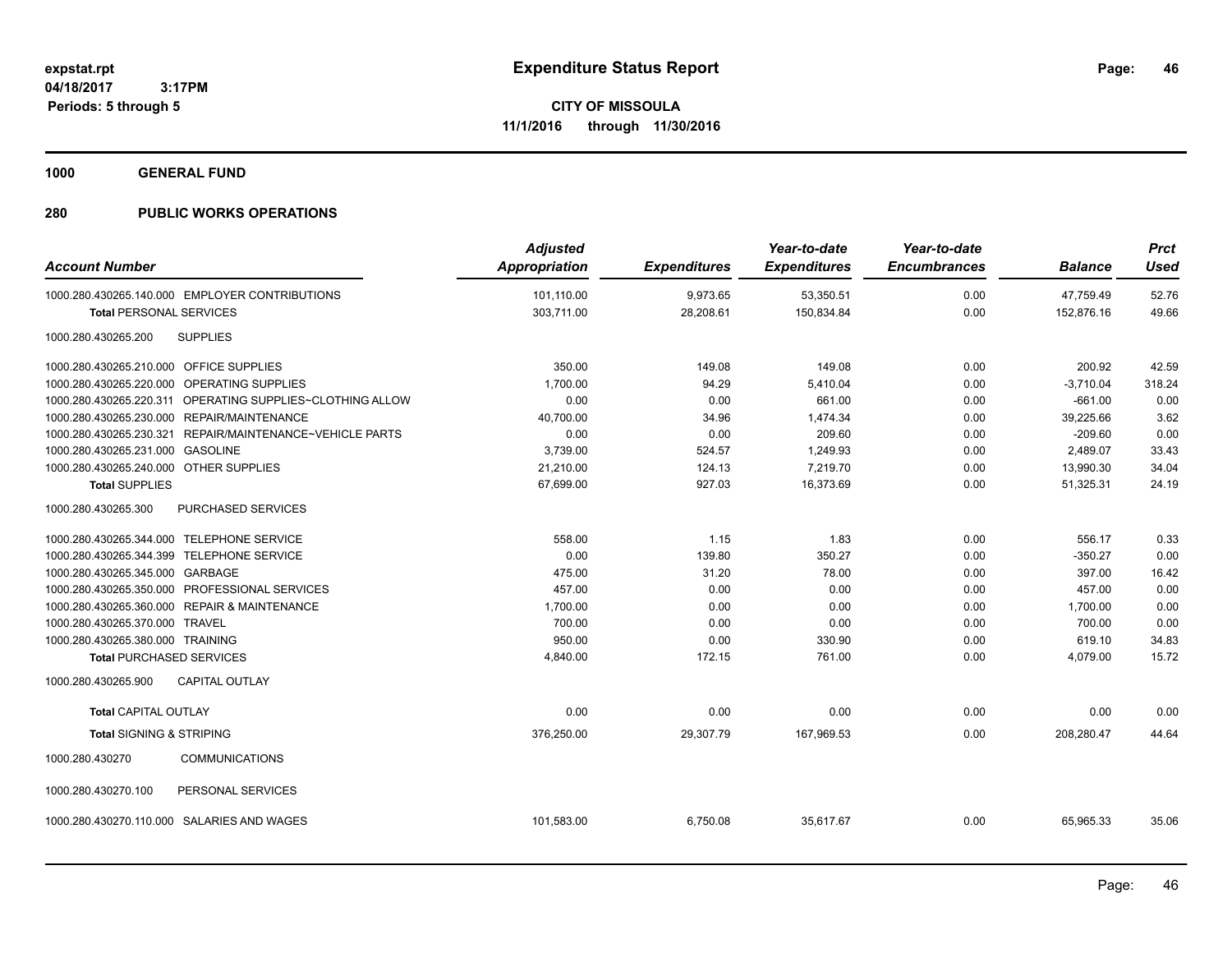**1000 GENERAL FUND**

| <b>Account Number</b>                                   | <b>Adjusted</b><br>Appropriation | <b>Expenditures</b> | Year-to-date<br><b>Expenditures</b> | Year-to-date<br><b>Encumbrances</b> | <b>Balance</b> | <b>Prct</b><br><b>Used</b> |
|---------------------------------------------------------|----------------------------------|---------------------|-------------------------------------|-------------------------------------|----------------|----------------------------|
| 1000.280.430270.120.000 OVERTIME/TERMINATION            | 440.00                           | 0.00                | 65.51                               | 0.00                                | 374.49         | 14.89                      |
| 1000.280.430270.130.000 OTHER                           | 6.782.00                         | 0.00                | 0.00                                | 0.00                                | 6.782.00       | 0.00                       |
| 1000.280.430270.140.000 EMPLOYER CONTRIBUTIONS          | 51.456.00                        | 2.673.57            | 14.712.87                           | 0.00                                | 36.743.13      | 28.59                      |
| <b>Total PERSONAL SERVICES</b>                          | 160,261.00                       | 9,423.65            | 50,396.05                           | 0.00                                | 109,864.95     | 31.45                      |
| 1000.280.430270.200<br><b>SUPPLIES</b>                  |                                  |                     |                                     |                                     |                |                            |
| 1000.280.430270.230.000 REPAIR/MAINTENANCE              | 8,050.00                         | 56.90               | 3,947.35                            | 0.00                                | 4,102.65       | 49.04                      |
| 1000.280.430270.231.000 GASOLINE                        | 2,493.00                         | 0.00                | 0.00                                | 0.00                                | 2,493.00       | 0.00                       |
| <b>Total SUPPLIES</b>                                   | 10,543.00                        | 56.90               | 3,947.35                            | 0.00                                | 6,595.65       | 37.44                      |
| <b>PURCHASED SERVICES</b><br>1000.280.430270.300        |                                  |                     |                                     |                                     |                |                            |
| 1000.280.430270.330.000 PUBLICITY, SUBSCRIPTIONS & DUES | 180.00                           | 0.00                | 0.00                                | 0.00                                | 180.00         | 0.00                       |
| 1000.280.430270.341.000 ELECTRICITY & NATURAL GAS       | 2,573.00                         | 235.43              | 816.09                              | 0.00                                | 1.756.91       | 31.72                      |
| 1000.280.430270.344.000 TELEPHONE SERVICE               | 513.00                           | 6.35                | 14.20                               | 0.00                                | 498.80         | 2.77                       |
| 1000.280.430270.344.400 TELEPHONE SERVICE               | 0.00                             | 120.32              | 307.22                              | 0.00                                | $-307.22$      | 0.00                       |
| 1000.280.430270.350.000 PROFESSIONAL SERVICES           | 100.00                           | 0.00                | 0.00                                | 0.00                                | 100.00         | 0.00                       |
| 1000.280.430270.360.000 REPAIR & MAINTENANCE            | 3,000.00                         | 0.00                | 0.00                                | 0.00                                | 3,000.00       | 0.00                       |
| <b>Total PURCHASED SERVICES</b>                         | 6.366.00                         | 362.10              | 1,137.51                            | 0.00                                | 5,228.49       | 17.87                      |
| <b>Total COMMUNICATIONS</b>                             | 177,170.00                       | 9,842.65            | 55,480.91                           | 0.00                                | 121,689.09     | 31.32                      |
| <b>Total PUBLIC WORKS OPERATIONS</b>                    | 1,028,273.00                     | 76.126.78           | 408,820.20                          | 0.00                                | 619.452.80     | 39.76                      |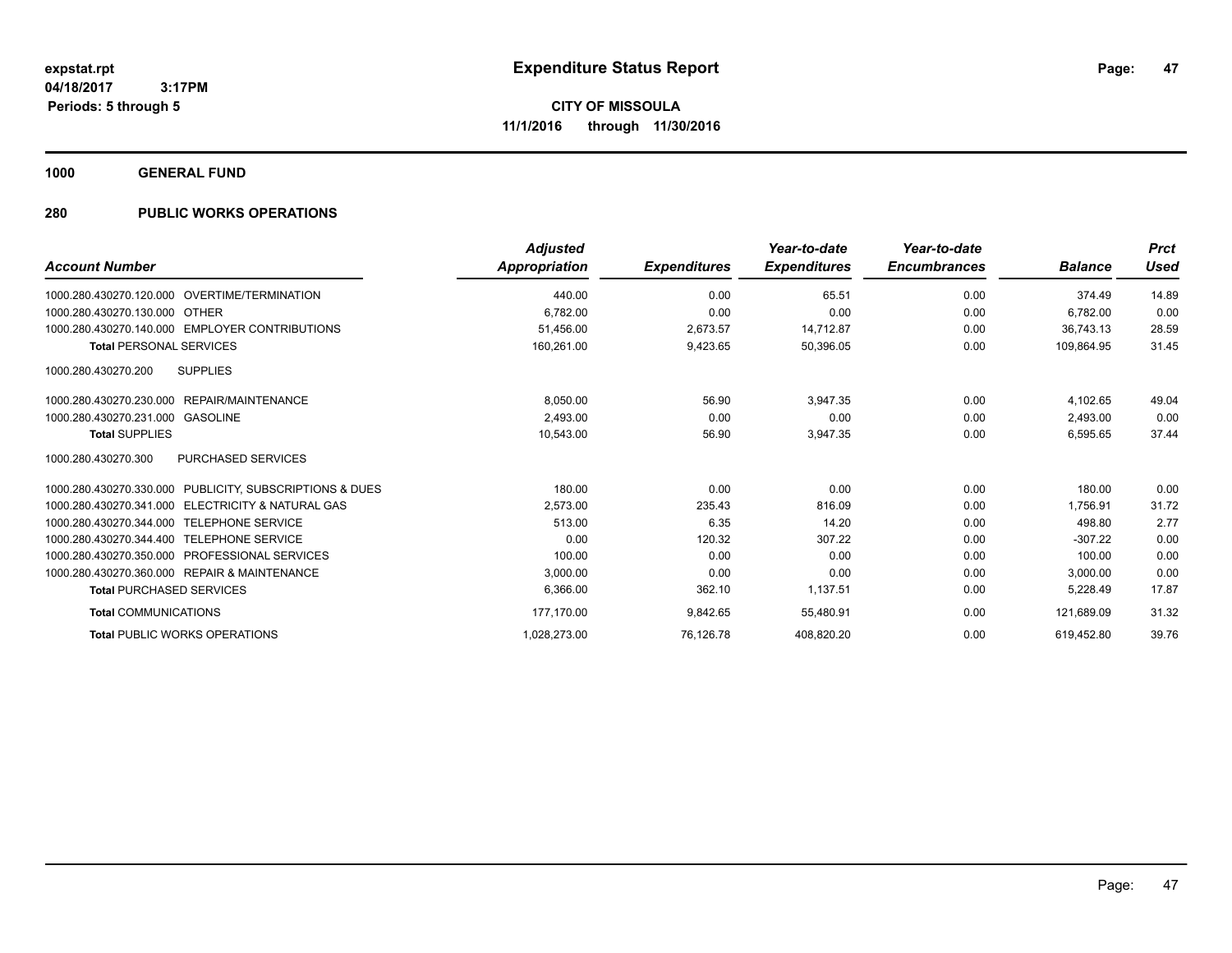**CITY OF MISSOULA 11/1/2016 through 11/30/2016**

**1000 GENERAL FUND**

| <b>Account Number</b>                   |                                                        | <b>Adjusted</b><br>Appropriation | <b>Expenditures</b> | Year-to-date<br><b>Expenditures</b> | Year-to-date<br><b>Encumbrances</b> | <b>Balance</b> | <b>Prct</b><br>Used |
|-----------------------------------------|--------------------------------------------------------|----------------------------------|---------------------|-------------------------------------|-------------------------------------|----------------|---------------------|
|                                         |                                                        |                                  |                     |                                     |                                     |                |                     |
| 1000.290.420110                         | <b>ADMINISTRATION</b>                                  |                                  |                     |                                     |                                     |                |                     |
| 1000.290.420110.100                     | PERSONAL SERVICES                                      |                                  |                     |                                     |                                     |                |                     |
|                                         | 1000.290.420110.110.000 SALARIES AND WAGES             | 747,373.00                       | 54,602.66           | 292,239.41                          | 0.00                                | 455,133.59     | 39.10               |
| 1000.290.420110.115.000                 | SALARIES/HEALTH INSURANCE BENEFIT                      | 0.00                             | 3,510.00            | 16,848.00                           | 0.00                                | $-16.848.00$   | 0.00                |
|                                         | 1000.290.420110.120.000 OVERTIME/TERMINATION           | 9,246.00                         | 381.16              | 1,181.26                            | 0.00                                | 8,064.74       | 12.78               |
|                                         | 1000.290.420110.121.000 OUTSIDE HIRE OVERTIME          | 75,000.00                        | 4,162.19            | 62,490.54                           | 0.00                                | 12,509.46      | 83.32               |
|                                         | 1000.290.420110.123.000 CELL PHONE OVERTIME            | 60,690.00                        | 2,934.49            | 3.376.97                            | 0.00                                | 57.313.03      | 5.56                |
| 1000.290.420110.130.000 OTHER           |                                                        | 4,994.00                         | 0.00                | 3,500.00                            | 0.00                                | 1,494.00       | 70.08               |
|                                         | 1000.290.420110.133.000 EDUCATION COMPENSATION         | 0.00                             | 50.00               | 265.00                              | 0.00                                | $-265.00$      | 0.00                |
|                                         | 1000.290.420110.140.000 EMPLOYER CONTRIBUTIONS         | 432,448.00                       | 16,659.31           | 93,477.04                           | 0.00                                | 338,970.96     | 21.62               |
|                                         | 1000.290.420110.141.000 STATE RETIREMENT CONTRIBUTIONS | 0.00                             | 11,547.77           | 60,619.93                           | 0.00                                | $-60,619.93$   | 0.00                |
| <b>Total PERSONAL SERVICES</b>          |                                                        | 1,329,751.00                     | 93,847.58           | 533,998.15                          | 0.00                                | 795,752.85     | 40.16               |
| 1000.290.420110.200                     | <b>SUPPLIES</b>                                        |                                  |                     |                                     |                                     |                |                     |
| 1000.290.420110.210.000 OFFICE SUPPLIES |                                                        | 11.650.00                        | 240.70              | 2,494.10                            | 0.00                                | 9,155.90       | 21.41               |
|                                         | 1000.290.420110.220.000 OPERATING SUPPLIES             | 22,750.00                        | 2,591.38            | 8,108.87                            | 0.00                                | 14,641.13      | 35.64               |
|                                         | 1000.290.420110.230.000 REPAIR/MAINTENANCE             | 900.00                           | 459.00              | 496.72                              | 0.00                                | 403.28         | 55.19               |
| 1000.290.420110.231.000 GASOLINE        |                                                        | 3,515.00                         | 402.67              | 1,108.26                            | 0.00                                | 2,406.74       | 31.53               |
| <b>Total SUPPLIES</b>                   |                                                        | 38,815.00                        | 3,693.75            | 12,207.95                           | 0.00                                | 26,607.05      | 31.45               |
| 1000.290.420110.300                     | PURCHASED SERVICES                                     |                                  |                     |                                     |                                     |                |                     |
| 1000.290.420110.310.000                 | COMMUNICATIONS                                         | 4,712.00                         | 230.66              | 1,617.93                            | 0.00                                | 3,094.07       | 34.34               |
| 1000.290.420110.320.000                 | <b>PRINTING &amp; DUPLICATING</b>                      | 500.00                           | 134.25              | 253.62                              | 0.00                                | 246.38         | 50.72               |
| 1000.290.420110.330.000                 | PUBLICITY, SUBSCRIPTIONS & DUES                        | 12,538.00                        | 515.00              | 9,954.80                            | 0.00                                | 2,583.20       | 79.40               |
|                                         | 1000.290.420110.344.000 TELEPHONE SERVICE              | 47,692.00                        | 4,621.28            | 13,770.36                           | 0.00                                | 33,921.64      | 28.87               |
|                                         | 1000.290.420110.350.000 PROFESSIONAL SERVICES          | 7,920.00                         | 1,576.40            | 7,701.80                            | 0.00                                | 218.20         | 97.24               |
|                                         | 1000.290.420110.360.000 REPAIR & MAINTENANCE           | 66,700.00                        | 9,362.90            | 75,241.58                           | 0.00                                | $-8,541.58$    | 112.81              |
|                                         | 1000.290.420110.392.000 DONATIONS AND SALES            | 0.00                             | 0.00                | 758.89                              | 0.00                                | $-758.89$      | 0.00                |
| <b>Total PURCHASED SERVICES</b>         |                                                        | 140,062.00                       | 16.440.49           | 109,298.98                          | 0.00                                | 30,763.02      | 78.04               |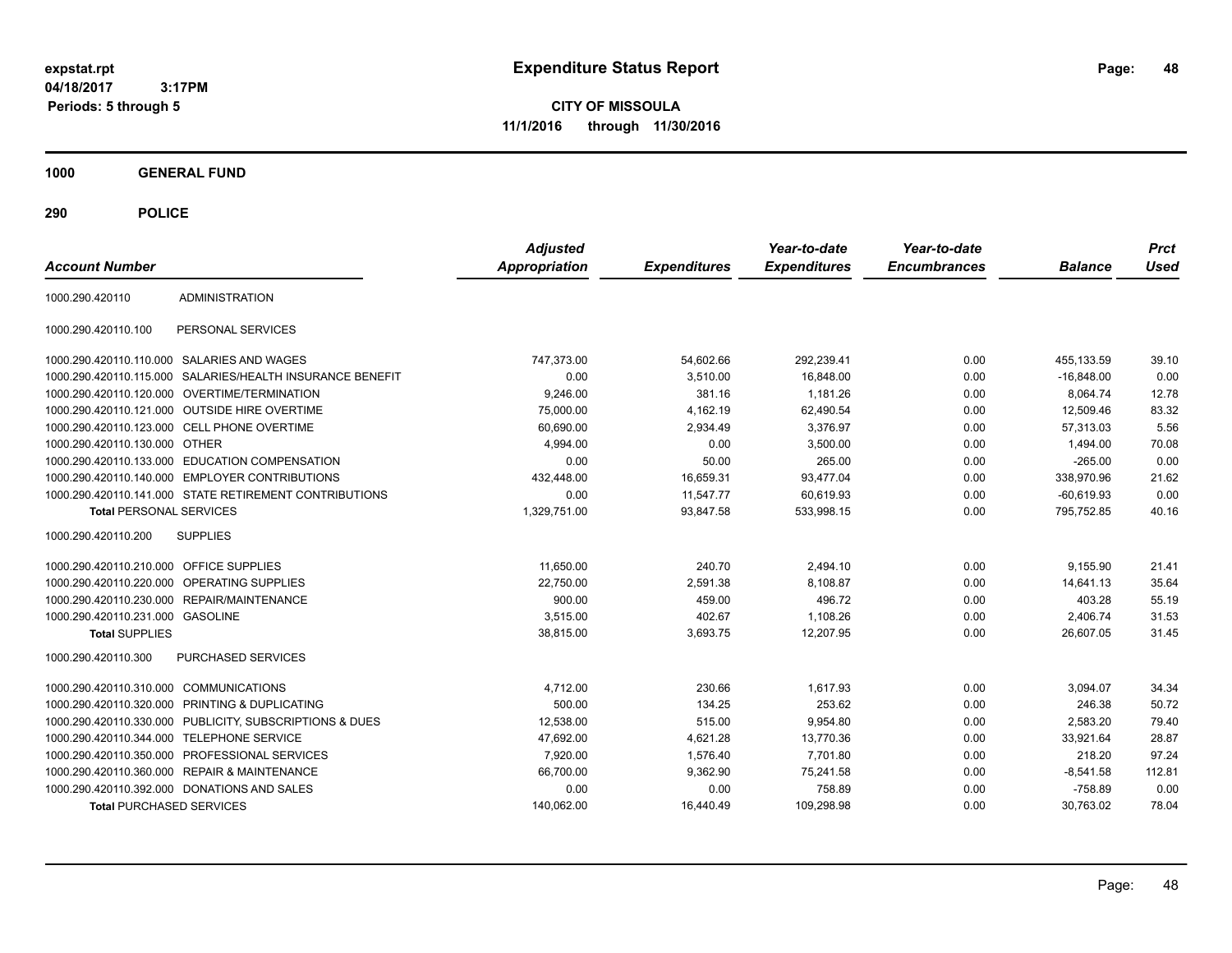**CITY OF MISSOULA 11/1/2016 through 11/30/2016**

**1000 GENERAL FUND**

| <b>Account Number</b>                                                                            | <b>Adjusted</b><br><b>Appropriation</b> | <b>Expenditures</b> | Year-to-date<br><b>Expenditures</b> | Year-to-date<br><b>Encumbrances</b> | <b>Balance</b>         | <b>Prct</b><br><b>Used</b> |
|--------------------------------------------------------------------------------------------------|-----------------------------------------|---------------------|-------------------------------------|-------------------------------------|------------------------|----------------------------|
| <b>FIXED CHARGES</b><br>1000.290.420110.500                                                      |                                         |                     |                                     |                                     |                        |                            |
| 1000.290.420110.500.000 FIXED CHARGES                                                            | 71,214.00                               | 11,809.94           | 35,841.82                           | 0.00                                | 35,372.18              | 50.33                      |
| <b>Total FIXED CHARGES</b>                                                                       | 71.214.00                               | 11,809.94           | 35,841.82                           | 0.00                                | 35.372.18              | 50.33                      |
| <b>GRANTS &amp; CONTRIBUTIONS</b><br>1000.290.420110.700                                         |                                         |                     |                                     |                                     |                        |                            |
| 1000.290.420110.700.000 GRANTS & CONTRIBUTIONS                                                   | 4,000.00                                | 0.00                | 0.00                                | 0.00                                | 4,000.00               | 0.00                       |
| <b>Total GRANTS &amp; CONTRIBUTIONS</b>                                                          | 4,000.00                                | 0.00                | 0.00                                | 0.00                                | 4,000.00               | 0.00                       |
| 1000.290.420110.800<br>OTHER OBJECTS                                                             |                                         |                     |                                     |                                     |                        |                            |
| 1000.290.420110.820.000 TRANSFERS TO LAW ENFORCEMENT BLOCK GRANT                                 | 6,000.00                                | 0.00                | 0.00                                | 0.00                                | 6,000.00               | 0.00                       |
| <b>Total OTHER OBJECTS</b>                                                                       | 6,000.00                                | 0.00                | 0.00                                | 0.00                                | 6,000.00               | 0.00                       |
| CAPITAL OUTLAY<br>1000.290.420110.900                                                            |                                         |                     |                                     |                                     |                        |                            |
| <b>Total CAPITAL OUTLAY</b>                                                                      | 0.00                                    | 0.00                | 0.00                                | 0.00                                | 0.00                   | 0.00                       |
| <b>Total ADMINISTRATION</b>                                                                      | 1,589,842.00                            | 125,791.76          | 691,346.90                          | 0.00                                | 898,495.10             | 43.49                      |
| 1000.290.420130<br>PERSONNEL TRAINING                                                            |                                         |                     |                                     |                                     |                        |                            |
| 1000.290.420130.100<br>PERSONAL SERVICES                                                         |                                         |                     |                                     |                                     |                        |                            |
| 1000.290.420130.110.000 SALARIES AND WAGES                                                       | 70,063.00                               | 5,313.38            | 28,176.68                           | 0.00                                | 41,886.32              | 40.22                      |
| 1000.290.420130.115.000 SALARIES/HEALTH INSURANCE BENEFIT                                        | 0.00                                    | 702.00              | 3,369.60                            | 0.00                                | $-3,369.60$            | 0.00                       |
| 1000.290.420130.120.000 OVERTIME/TERMINATION                                                     | 1,168.00                                | 0.00                | 98.84                               | 0.00                                | 1.069.16               | 8.46                       |
| 1000.290.420130.130.000 OTHER                                                                    | 713.00                                  | 0.00                | 700.00                              | 0.00                                | 13.00                  | 98.18                      |
| 1000.290.420130.133.000 EDUCATION COMPENSATION<br>1000.290.420130.140.000 EMPLOYER CONTRIBUTIONS | 0.00<br>48,796.00                       | 20.00<br>1,365.60   | 106.00<br>7,127.05                  | 0.00<br>0.00                        | $-106.00$<br>41,668.95 | 0.00<br>14.61              |
| 1000.290.420130.141.000 STATE RETIREMENT CONTRIBUTIONS                                           | 0.00                                    | 1,646.96            | 8,603.71                            | 0.00                                | $-8,603.71$            | 0.00                       |
| <b>Total PERSONAL SERVICES</b>                                                                   | 120,740.00                              | 9,047.94            | 48.181.88                           | 0.00                                | 72,558.12              | 39.91                      |
| 1000.290.420130.200<br><b>SUPPLIES</b>                                                           |                                         |                     |                                     |                                     |                        |                            |
| 1000.290.420130.210.000 OFFICE SUPPLIES                                                          | 200.00                                  | 15.00               | 81.41                               | 0.00                                | 118.59                 | 40.71                      |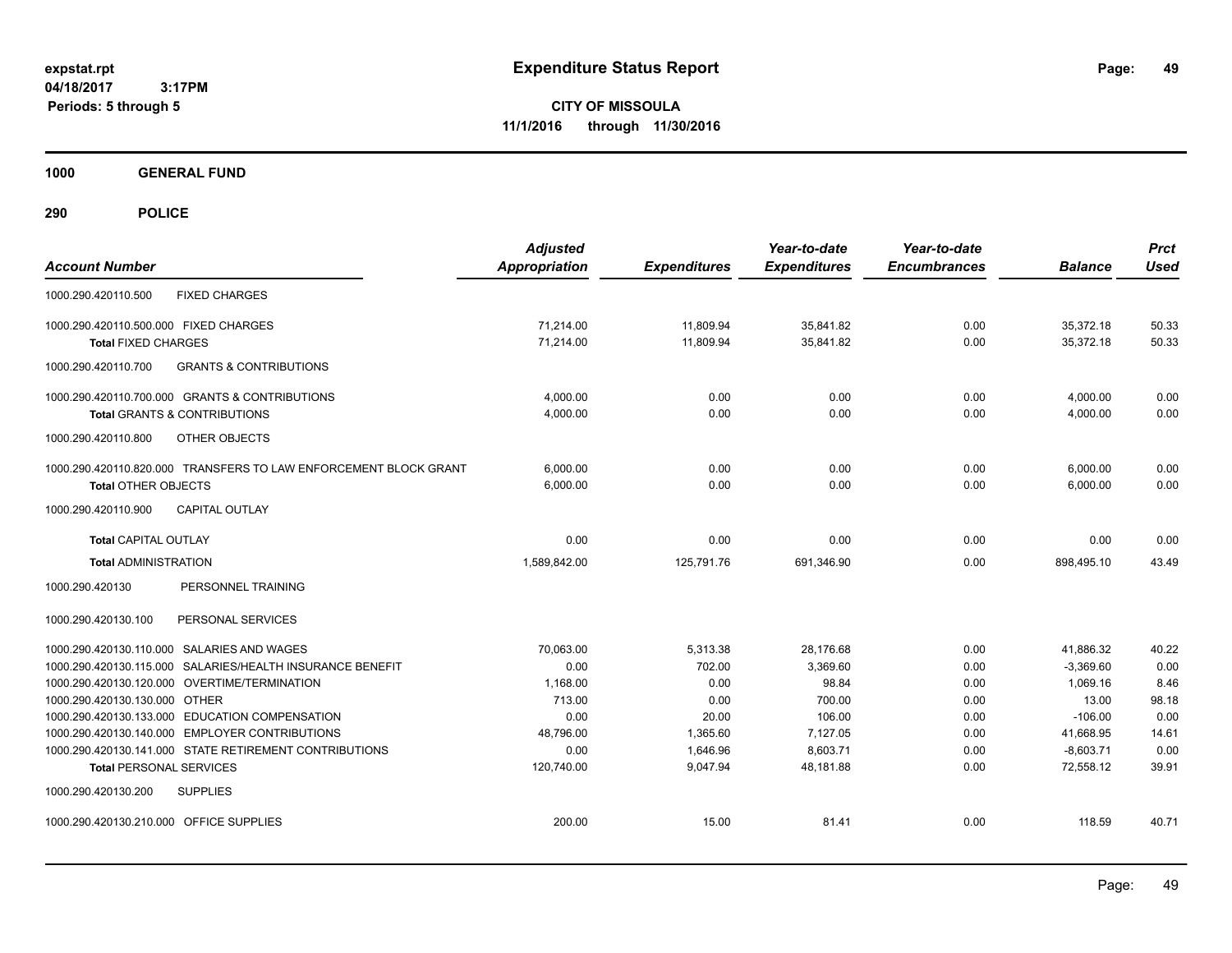**CITY OF MISSOULA 11/1/2016 through 11/30/2016**

**1000 GENERAL FUND**

| <b>Account Number</b>                                     | <b>Adjusted</b><br><b>Appropriation</b> | <b>Expenditures</b> | Year-to-date<br><b>Expenditures</b> | Year-to-date<br><b>Encumbrances</b> | <b>Balance</b> | <b>Prct</b><br><b>Used</b> |
|-----------------------------------------------------------|-----------------------------------------|---------------------|-------------------------------------|-------------------------------------|----------------|----------------------------|
| 1000.290.420130.220.000 OPERATING SUPPLIES                | 28,485.00                               | 28.64               | 19,288.70                           | 0.00                                | 9,196.30       | 67.72                      |
| <b>Total SUPPLIES</b>                                     | 28,685.00                               | 43.64               | 19,370.11                           | 0.00                                | 9,314.89       | 67.53                      |
| PURCHASED SERVICES<br>1000.290.420130.300                 |                                         |                     |                                     |                                     |                |                            |
| 1000.290.420130.320.000 PRINTING & DUPLICATING            | 350.00                                  | 0.00                | 0.00                                | 0.00                                | 350.00         | 0.00                       |
| 1000.290.420130.360.000 REPAIR & MAINTENANCE              | 100.00                                  | 0.00                | 0.00                                | 0.00                                | 100.00         | 0.00                       |
| 1000.290.420130.370.000 TRAVEL                            | 29,500.00                               | 2,239.94            | 11,886.69                           | 0.00                                | 17.613.31      | 40.29                      |
| 1000.290.420130.380.000 TRAINING                          | 35,200.00                               | 1.976.00            | 18,589.00                           | 0.00                                | 16.611.00      | 52.81                      |
| 1000.290.420130.390.000 OTHER PURCHASED SERVICES          | 25,000.00                               | 0.00                | 0.00                                | 0.00                                | 25,000.00      | 0.00                       |
| 1000.290.420130.390.031 MISC TRAINING/TRAVEL EXPENSES     | 0.00                                    | 0.00                | 2,130.42                            | 0.00                                | $-2,130.42$    | 0.00                       |
| <b>Total PURCHASED SERVICES</b>                           | 90,150.00                               | 4,215.94            | 32,606.11                           | 0.00                                | 57,543.89      | 36.17                      |
| <b>Total PERSONNEL TRAINING</b>                           | 239,575.00                              | 13,307.52           | 100.158.10                          | 0.00                                | 139.416.90     | 41.81                      |
| <b>CRIMINAL INVESTIGATION</b><br>1000.290.420141          |                                         |                     |                                     |                                     |                |                            |
| 1000.290.420141.100<br>PERSONAL SERVICES                  |                                         |                     |                                     |                                     |                |                            |
| 1000.290.420141.110.000 SALARIES AND WAGES                | 1.291.963.00                            | 97,139.91           | 493.299.31                          | 0.00                                | 798.663.69     | 38.18                      |
| 1000.290.420141.115.000 SALARIES/HEALTH INSURANCE BENEFIT | 0.00                                    | 11,232.00           | 50,895.00                           | 0.00                                | $-50,895.00$   | 0.00                       |
| 1000.290.420141.120.000 OVERTIME/TERMINATION              | 50.611.00                               | 4,978.13            | 32,066.65                           | 0.00                                | 18,544.35      | 63.36                      |
| 1000.290.420141.122.000 COURT & CELL PHONE OT             | 4,129.00                                | 0.00                | 0.00                                | 0.00                                | 4,129.00       | 0.00                       |
| 1000.290.420141.130.000 OTHER                             | 10.702.00                               | 0.00                | 10.500.00                           | 0.00                                | 202.00         | 98.11                      |
| 1000.290.420141.133.000 EDUCATION COMPENSATION            | 0.00                                    | 220.00              | 1.070.00                            | 0.00                                | $-1.070.00$    | 0.00                       |
| 1000.290.420141.140.000 EMPLOYER CONTRIBUTIONS            | 858,863.00                              | 25,563.13           | 128,162.67                          | 0.00                                | 730,700.33     | 14.92                      |
| 1000.290.420141.141.000 STATE RETIREMENT CONTRIBUTIONS    | 0.00                                    | 27,884.51           | 138,490.06                          | 0.00                                | $-138,490.06$  | 0.00                       |
| <b>Total PERSONAL SERVICES</b>                            | 2,216,268.00                            | 167,017.68          | 854,483.69                          | 0.00                                | 1,361,784.31   | 38.56                      |
| <b>SUPPLIES</b><br>1000.290.420141.200                    |                                         |                     |                                     |                                     |                |                            |
| 1000.290.420141.210.000 OFFICE SUPPLIES                   | 2,500.00                                | 401.92              | 753.44                              | 0.00                                | 1,746.56       | 30.14                      |
| 1000.290.420141.220.000 OPERATING SUPPLIES                | 3,500.00                                | 111.55              | 463.52                              | 0.00                                | 3,036.48       | 13.24                      |
| 1000.290.420141.230.000 REPAIR/MAINTENANCE                | 3,900.00                                | 207.16              | 1,000.84                            | 0.00                                | 2,899.16       | 25.66                      |
| 1000.290.420141.231.000 GASOLINE                          | 7,744.00                                | 824.48              | 2,664.54                            | 0.00                                | 5,079.46       | 34.41                      |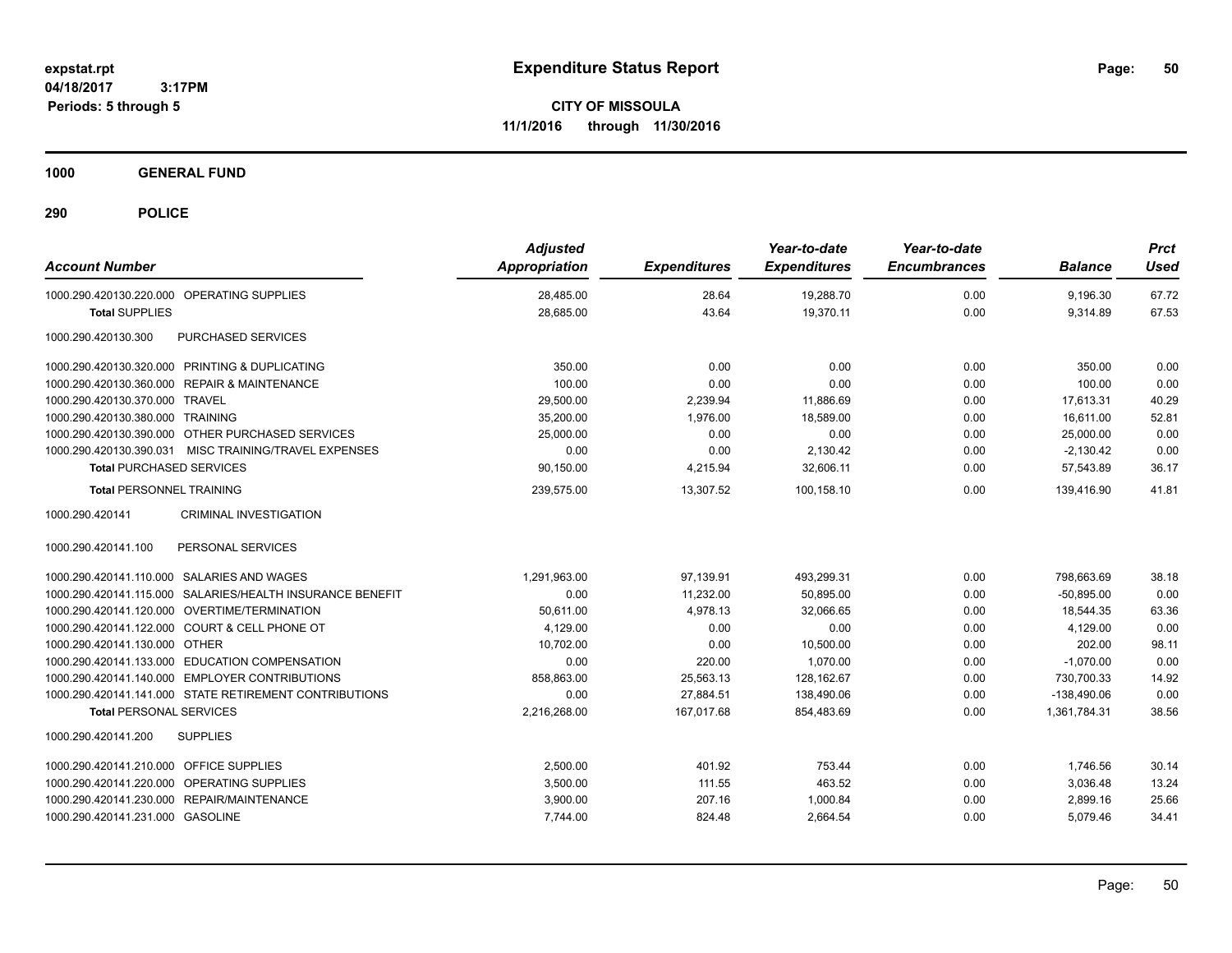**CITY OF MISSOULA 11/1/2016 through 11/30/2016**

**1000 GENERAL FUND**

| <b>Account Number</b>                                     | <b>Adjusted</b><br><b>Appropriation</b> | <b>Expenditures</b> | Year-to-date<br><b>Expenditures</b> | Year-to-date<br><b>Encumbrances</b> | <b>Balance</b> | <b>Prct</b><br><b>Used</b> |
|-----------------------------------------------------------|-----------------------------------------|---------------------|-------------------------------------|-------------------------------------|----------------|----------------------------|
| <b>Total SUPPLIES</b>                                     | 17,644.00                               | 1,545.11            | 4,882.34                            | 0.00                                | 12,761.66      | 27.67                      |
| PURCHASED SERVICES<br>1000.290.420141.300                 |                                         |                     |                                     |                                     |                |                            |
| 1000.290.420141.310.000 COMMUNICATIONS                    | 200.00                                  | 0.00                | 0.00                                | 0.00                                | 200.00         | 0.00                       |
| 1000.290.420141.320.000 PRINTING & DUPLICATING            | 1,300.00                                | 0.00                | 0.00                                | 0.00                                | 1.300.00       | 0.00                       |
| 1000.290.420141.350.000 PROFESSIONAL SERVICES             | 2,500.00                                | 0.00                | 150.00                              | 0.00                                | 2,350.00       | 6.00                       |
| 1000.290.420141.360.000 REPAIR & MAINTENANCE              | 1,500.00                                | 0.00                | 0.00                                | 0.00                                | 1,500.00       | 0.00                       |
| <b>Total PURCHASED SERVICES</b>                           | 5,500.00                                | 0.00                | 150.00                              | 0.00                                | 5,350.00       | 2.73                       |
| 1000.290.420141.900<br><b>CAPITAL OUTLAY</b>              |                                         |                     |                                     |                                     |                |                            |
| <b>Total CAPITAL OUTLAY</b>                               | 0.00                                    | 0.00                | 0.00                                | 0.00                                | 0.00           | 0.00                       |
| <b>Total CRIMINAL INVESTIGATION</b>                       | 2,239,412.00                            | 168,562.79          | 859.516.03                          | 0.00                                | 1.379.895.97   | 38.38                      |
| <b>NARCOTICS</b><br>1000.290.420142                       |                                         |                     |                                     |                                     |                |                            |
| 1000.290.420142.100<br>PERSONAL SERVICES                  |                                         |                     |                                     |                                     |                |                            |
| 1000.290.420142.110.000 SALARIES AND WAGES                | 287.614.00                              | 16.710.88           | 87,534.44                           | 0.00                                | 200.079.56     | 30.43                      |
| 1000.290.420142.115.000 SALARIES/HEALTH INSURANCE BENEFIT | 0.00                                    | 2,106.00            | 10.108.80                           | 0.00                                | $-10,108.80$   | 0.00                       |
| 1000.290.420142.120.000 OVERTIME/TERMINATION              | 5,061.00                                | 1,246.41            | 4,448.91                            | 0.00                                | 612.09         | 87.91                      |
| 1000.290.420142.122.000 COURT & CELL PHONE OT             | 924.00                                  | 0.00                | 0.00                                | 0.00                                | 924.00         | 0.00                       |
| 1000.290.420142.130.000 OTHER                             | 2.854.00                                | 0.00                | 2.100.00                            | 0.00                                | 754.00         | 73.58                      |
| 1000.290.420142.133.000 EDUCATION COMPENSATION            | 0.00                                    | 20.00               | 106.00                              | 0.00                                | $-106.00$      | 0.00                       |
| 1000.290.420142.140.000 EMPLOYER CONTRIBUTIONS            | 199,016.00                              | 4,142.84            | 22,124.99                           | 0.00                                | 176,891.01     | 11.12                      |
| 1000.290.420142.141.000 STATE RETIREMENT CONTRIBUTIONS    | 0.00                                    | 5,052.59            | 26,537.12                           | 0.00                                | $-26,537.12$   | 0.00                       |
| <b>Total PERSONAL SERVICES</b>                            | 495,469.00                              | 29,278.72           | 152,960.26                          | 0.00                                | 342,508.74     | 30.87                      |
| 1000.290.420142.200<br><b>SUPPLIES</b>                    |                                         |                     |                                     |                                     |                |                            |
| 1000.290.420142.210.000 OFFICE SUPPLIES                   | 100.00                                  | 0.00                | 7.78                                | 0.00                                | 92.22          | 7.78                       |
| 1000.290.420142.220.000 OPERATING SUPPLIES                | 200.00                                  | 0.00                | 0.00                                | 0.00                                | 200.00         | 0.00                       |
| 1000.290.420142.230.000 REPAIR/MAINTENANCE                | 700.00                                  | 0.00                | 0.00                                | 0.00                                | 700.00         | 0.00                       |
| 1000.290.420142.231.000 GASOLINE                          | 2,674.00                                | 96.40               | 304.81                              | 0.00                                | 2,369.19       | 11.40                      |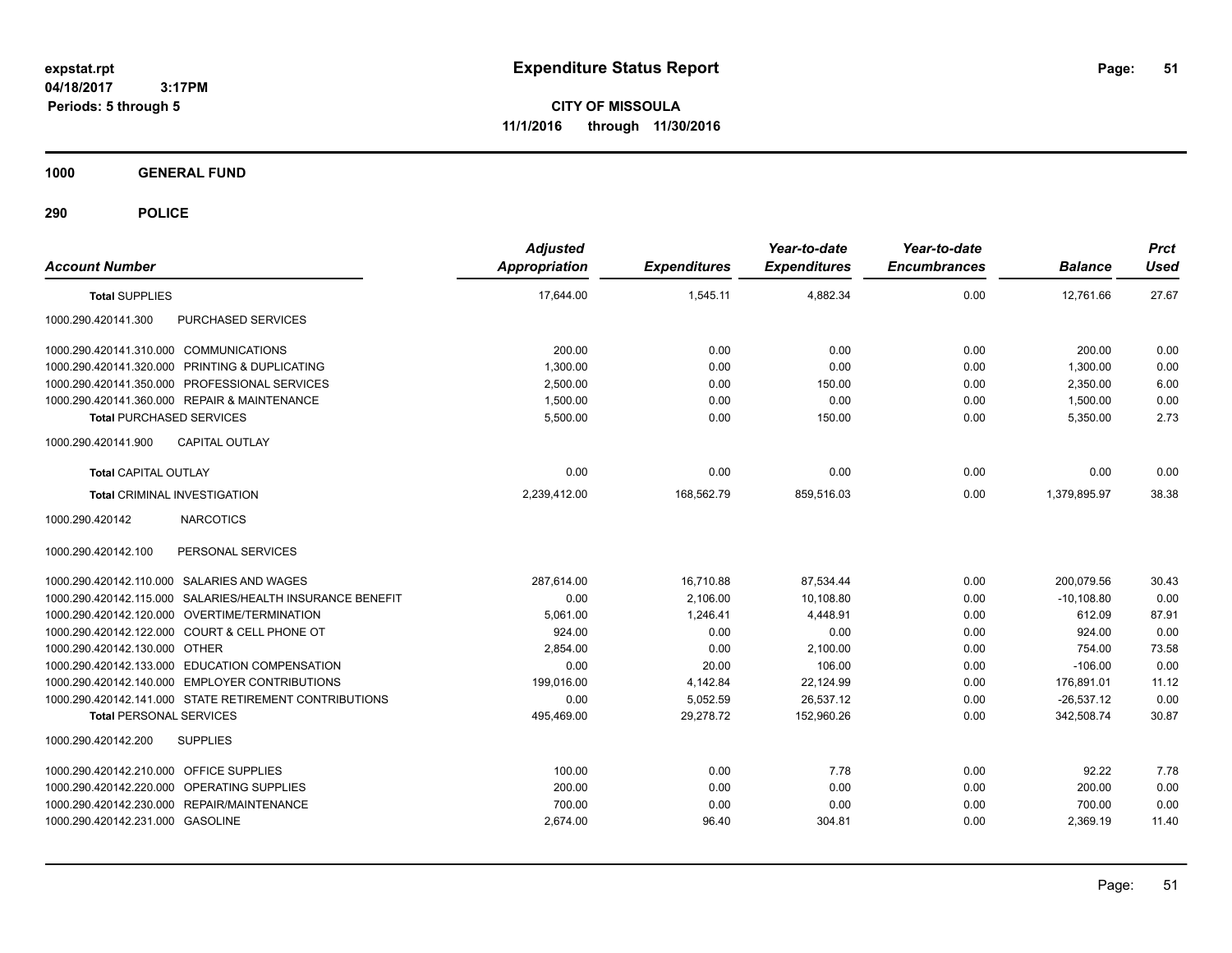**CITY OF MISSOULA 11/1/2016 through 11/30/2016**

**1000 GENERAL FUND**

| <b>Account Number</b>                                           | <b>Adjusted</b><br><b>Appropriation</b> | <b>Expenditures</b> | Year-to-date<br><b>Expenditures</b> | Year-to-date<br><b>Encumbrances</b> | <b>Balance</b> | <b>Prct</b><br><b>Used</b> |
|-----------------------------------------------------------------|-----------------------------------------|---------------------|-------------------------------------|-------------------------------------|----------------|----------------------------|
| <b>Total SUPPLIES</b>                                           | 3.674.00                                | 96.40               | 312.59                              | 0.00                                | 3.361.41       | 8.51                       |
| 1000.290.420142.300<br>PURCHASED SERVICES                       |                                         |                     |                                     |                                     |                |                            |
| 1000.290.420142.320.000 PRINTING & DUPLICATING                  | 100.00                                  | 0.00                | 0.00                                | 0.00                                | 100.00         | 0.00                       |
| 1000.290.420142.350.000 PROFESSIONAL SERVICES                   | 300.00                                  | 0.00                | 0.00                                | 0.00                                | 300.00         | 0.00                       |
| 1000.290.420142.360.000 REPAIR & MAINTENANCE                    | 300.00                                  | 0.00                | 0.00                                | 0.00                                | 300.00         | 0.00                       |
| <b>Total PURCHASED SERVICES</b>                                 | 700.00                                  | 0.00                | 0.00                                | 0.00                                | 700.00         | 0.00                       |
| <b>Total NARCOTICS</b>                                          | 499,843.00                              | 29,375.12           | 153,272.85                          | 0.00                                | 346.570.15     | 30.66                      |
| 1000.290.420143<br>REIMBURSABLE SERVICES/COMPLIANCE CHECKS      |                                         |                     |                                     |                                     |                |                            |
| PERSONAL SERVICES<br>1000.290.420143.100                        |                                         |                     |                                     |                                     |                |                            |
| 1000.290.420143.120.000 REIMBURSABLE SVS/COMPLIANCE CHECKS      | 0.00                                    | 0.00                | 497.35                              | 0.00                                | $-497.35$      | 0.00                       |
| 1000.290.420143.140.000 REIMBURSABLE SVS/EMPLOYER CONTRIBUTIONS | 0.00                                    | 0.00                | 34.31                               | 0.00                                | $-34.31$       | 0.00                       |
| <b>Total PERSONAL SERVICES</b>                                  | 0.00                                    | 0.00                | 531.66                              | 0.00                                | $-531.66$      | 0.00                       |
| PURCHASED SERVICES<br>1000.290.420143.300                       |                                         |                     |                                     |                                     |                |                            |
| <b>Total PURCHASED SERVICES</b>                                 | 0.00                                    | 0.00                | 0.00                                | 0.00                                | 0.00           | 0.00                       |
| Total REIMBURSABLE SERVICES/COMPLIANCE CHECKS                   | 0.00                                    | 0.00                | 531.66                              | 0.00                                | $-531.66$      | 0.00                       |
| 1000.290.420150<br><b>TRAFFIC POLICING-UNIFORM</b>              |                                         |                     |                                     |                                     |                |                            |
| PERSONAL SERVICES<br>1000.290.420150.100                        |                                         |                     |                                     |                                     |                |                            |
| 1000.290.420150.110.000 SALARIES AND WAGES                      | 4,255,923.00                            | 322,663.23          | 1,659,286.43                        | 0.00                                | 2,596,636.57   | 38.99                      |
| 1000.290.420150.115.000 SALARIES/HEALTH INSURANCE BENEFIT       | 0.00                                    | 41,769.00           | 202,105.80                          | 0.00                                | $-202, 105.80$ | 0.00                       |
| 1000.290.420150.120.000 OVERTIME/TERMINATION                    | 168,267.00                              | 14,641.33           | 95,423.62                           | 0.00                                | 72,843.38      | 56.71                      |
| 1000.290.420150.122.000 COURT & CELL PHONE OT                   | 13,986.00                               | 2,324.63            | 12,402.72                           | 0.00                                | 1,583.28       | 88.68                      |
| 1000.290.420150.130.000 OTHER                                   | 44.948.00                               | 0.00                | 39.626.75                           | 0.00                                | 5.321.25       | 88.16                      |
| 1000.290.420150.133.000 EDUCATION COMPENSATION                  | 0.00                                    | 890.00              | 4,721.00                            | 0.00                                | $-4,721.00$    | 0.00                       |
| 1000.290.420150.140.000 EMPLOYER CONTRIBUTIONS                  | 3,021,519.00                            | 78,751.47           | 418,773.41                          | 0.00                                | 2,602,745.59   | 13.86                      |
| 1000.290.420150.141.000 STATE RETIREMENT CONTRIBUTIONS          | 0.00                                    | 98.378.24           | 503.090.94                          | 0.00                                | -503.090.94    | 0.00                       |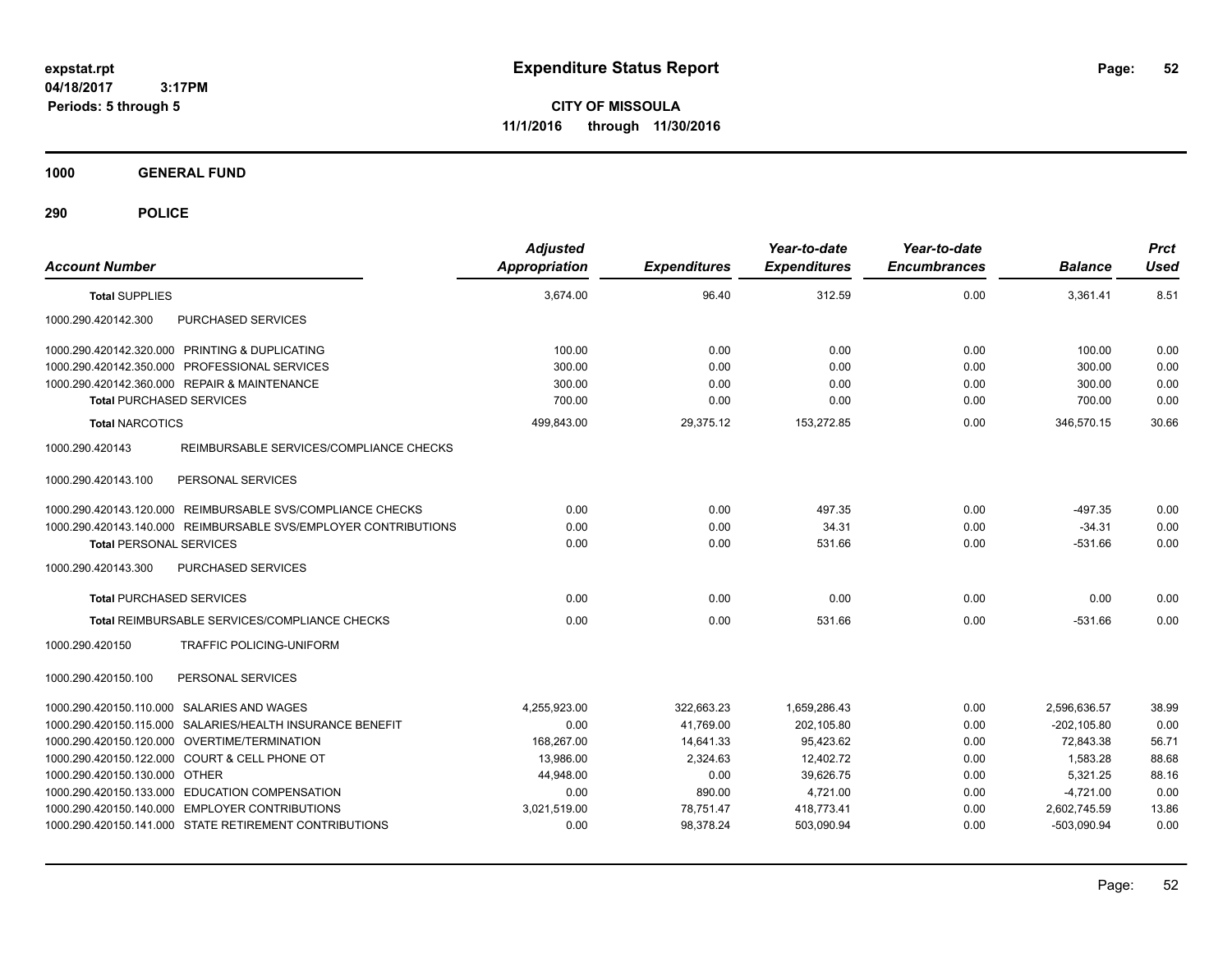**CITY OF MISSOULA 11/1/2016 through 11/30/2016**

**1000 GENERAL FUND**

| <b>Account Number</b>                                     | <b>Adjusted</b><br><b>Appropriation</b> | <b>Expenditures</b> | Year-to-date<br><b>Expenditures</b> | Year-to-date<br><b>Encumbrances</b> | <b>Balance</b> | <b>Prct</b><br><b>Used</b> |
|-----------------------------------------------------------|-----------------------------------------|---------------------|-------------------------------------|-------------------------------------|----------------|----------------------------|
| <b>Total PERSONAL SERVICES</b>                            | 7,504,643.00                            | 559.417.90          | 2,935,430.67                        | 0.00                                | 4,569,212.33   | 39.11                      |
| 1000.290.420150.200<br><b>SUPPLIES</b>                    |                                         |                     |                                     |                                     |                |                            |
| 1000.290.420150.210.000 OFFICE SUPPLIES                   | 2,494.00                                | 0.00                | 134.25                              | 0.00                                | 2,359.75       | 5.38                       |
| 1000.290.420150.220.000 OPERATING SUPPLIES                | 23,524.00                               | 4,447.35            | 7,557.94                            | 0.00                                | 15,966.06      | 32.13                      |
| 1000.290.420150.230.000 REPAIR/MAINTENANCE                | 35,784.00                               | 2,668.11            | 10,985.70                           | 0.00                                | 24,798.30      | 30.70                      |
| 1000.290.420150.231.000 GASOLINE                          | 145,486.00                              | 9,409.90            | 29.748.42                           | 0.00                                | 115,737.58     | 20.45                      |
| <b>Total SUPPLIES</b>                                     | 207,288.00                              | 16,525.36           | 48.426.31                           | 0.00                                | 158,861.69     | 23.36                      |
| 1000.290.420150.300<br>PURCHASED SERVICES                 |                                         |                     |                                     |                                     |                |                            |
| 1000.290.420150.320.000 PRINTING & DUPLICATING            | 6,209.00                                | 0.00                | 1.676.11                            | 0.00                                | 4,532.89       | 26.99                      |
| 1000.290.420150.344.000 TELEPHONE SERVICE                 | 680.00                                  | 0.00                | 0.00                                | 0.00                                | 680.00         | 0.00                       |
| 1000.290.420150.350.000 PROFESSIONAL SERVICES             | 4.425.00                                | 0.00                | 780.61                              | 0.00                                | 3,644.39       | 17.64                      |
| 1000.290.420150.360.000 REPAIR & MAINTENANCE              | 15,130.00                               | 1.007.19            | 6,850.09                            | 0.00                                | 8,279.91       | 45.27                      |
| <b>Total PURCHASED SERVICES</b>                           | 26.444.00                               | 1.007.19            | 9,306.81                            | 0.00                                | 17.137.19      | 35.19                      |
| CAPITAL OUTLAY<br>1000.290.420150.900                     |                                         |                     |                                     |                                     |                |                            |
| <b>Total CAPITAL OUTLAY</b>                               | 0.00                                    | 0.00                | 0.00                                | 0.00                                | 0.00           | 0.00                       |
| <b>Total TRAFFIC POLICING-UNIFORM</b>                     | 7,738,375.00                            | 576,950.45          | 2,993,163.79                        | 0.00                                | 4,745,211.21   | 38.68                      |
| <b>ACCIDENT INVESTIGATION</b><br>1000.290.420151          |                                         |                     |                                     |                                     |                |                            |
| 1000.290.420151.100<br>PERSONAL SERVICES                  |                                         |                     |                                     |                                     |                |                            |
| 1000.290.420151.110.000 SALARIES AND WAGES                | 557.541.00                              | 51,606.45           | 265,649.25                          | 0.00                                | 291,891.75     | 47.65                      |
| 1000.290.420151.115.000 SALARIES/HEALTH INSURANCE BENEFIT | 0.00                                    | 5.616.00            | 26.395.20                           | 0.00                                | $-26.395.20$   | 0.00                       |
| 1000.290.420151.120.000 OVERTIME/TERMINATION              | 14,599.00                               | 2,120.57            | 15,475.11                           | 0.00                                | $-876.11$      | 106.00                     |
| 1000.290.420151.122.000 COURT & CELL PHONE OT             | 1,740.00                                | 0.00                | 0.00                                | 0.00                                | 1,740.00       | 0.00                       |
| 1000.290.420151.130.000 OTHER                             | 3,567.00                                | 0.00                | 5,600.00                            | 0.00                                | $-2,033.00$    | 156.99                     |
| 1000.290.420151.133.000 EDUCATION COMPENSATION            | 0.00                                    | 100.00              | 504.00                              | 0.00                                | $-504.00$      | 0.00                       |
| 1000.290.420151.140.000 EMPLOYER CONTRIBUTIONS            | 356,036.00                              | 14,993.07           | 80,127.96                           | 0.00                                | 275,908.04     | 22.51                      |
| 1000.290.420151.141.000 STATE RETIREMENT CONTRIBUTIONS    | 0.00                                    | 9,858.48            | 73,845.94                           | 0.00                                | $-73,845.94$   | 0.00                       |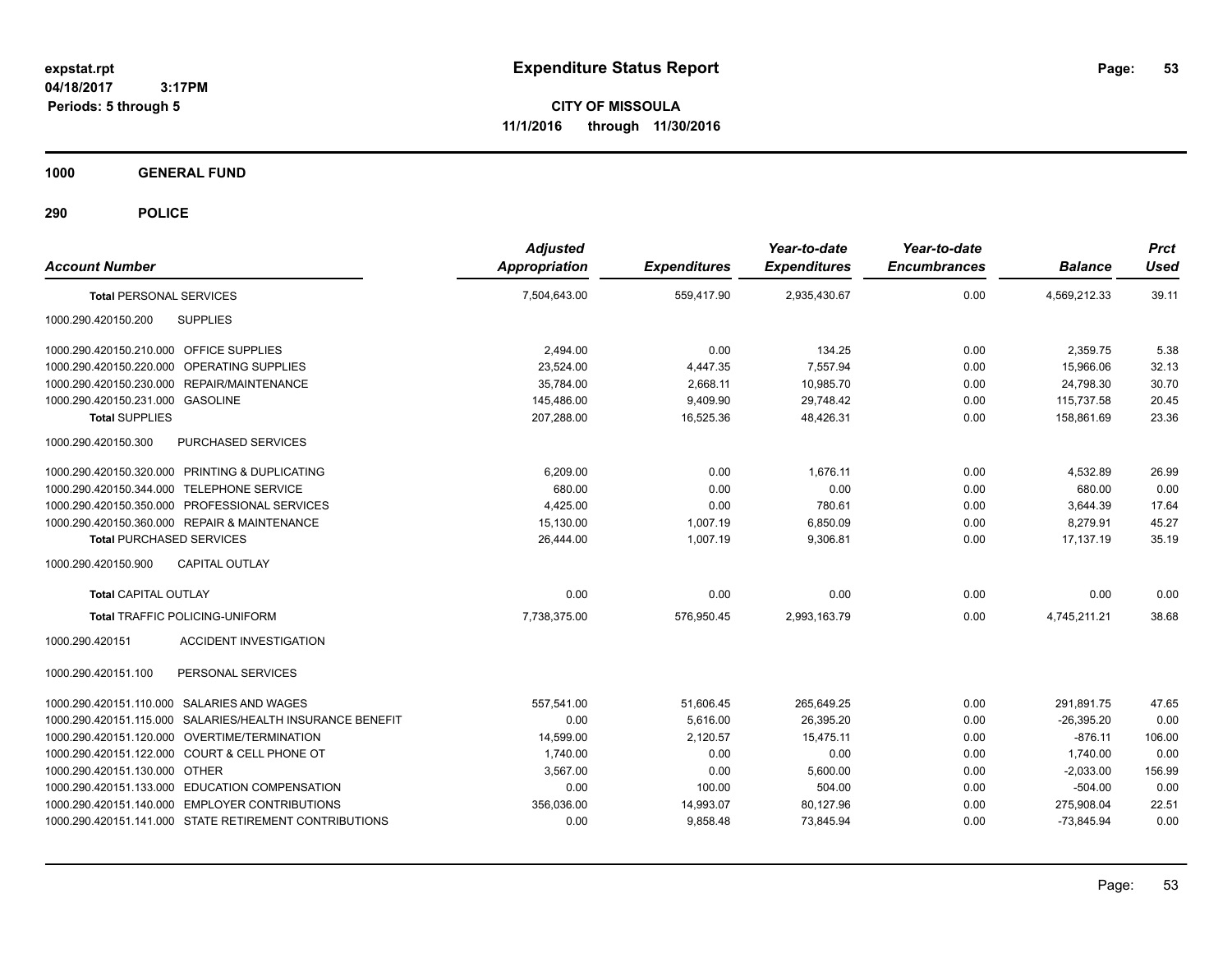**CITY OF MISSOULA 11/1/2016 through 11/30/2016**

**1000 GENERAL FUND**

| <b>Account Number</b>                                     | <b>Adjusted</b><br><b>Appropriation</b> | <b>Expenditures</b> | Year-to-date<br><b>Expenditures</b> | Year-to-date<br><b>Encumbrances</b> | <b>Balance</b> | <b>Prct</b><br><b>Used</b> |
|-----------------------------------------------------------|-----------------------------------------|---------------------|-------------------------------------|-------------------------------------|----------------|----------------------------|
| <b>Total PERSONAL SERVICES</b>                            | 933,483.00                              | 84,294.57           | 467,597.46                          | 0.00                                | 465,885.54     | 50.09                      |
| 1000.290.420151.200<br><b>SUPPLIES</b>                    |                                         |                     |                                     |                                     |                |                            |
| 1000.290.420151.210.000 OFFICE SUPPLIES                   | 200.00                                  | 0.00                | 3.89                                | 0.00                                | 196.11         | 1.95                       |
| 1000.290.420151.220.000 OPERATING SUPPLIES                | 2,966.00                                | 1,112.80            | 2,712.22                            | 0.00                                | 253.78         | 91.44                      |
| 1000.290.420151.230.000 REPAIR/MAINTENANCE                | 4,151.00                                | 232.23              | 624.55                              | 0.00                                | 3,526.45       | 15.05                      |
| 1000.290.420151.231.000 GASOLINE                          | 13,423.00                               | 1,591.05            | 3,687.93                            | 0.00                                | 9,735.07       | 27.47                      |
| <b>Total SUPPLIES</b>                                     | 20,740.00                               | 2,936.08            | 7,028.59                            | 0.00                                | 13.711.41      | 33.89                      |
| 1000.290.420151.300<br>PURCHASED SERVICES                 |                                         |                     |                                     |                                     |                |                            |
| 1000.290.420151.320.000 PRINTING & DUPLICATING            | 207.00                                  | 0.00                | 98.04                               | 0.00                                | 108.96         | 47.36                      |
| 1000.290.420151.350.000 PROFESSIONAL SERVICES             | 300.00                                  | 0.00                | 65.00                               | 0.00                                | 235.00         | 21.67                      |
| 1000.290.420151.360.000 REPAIR & MAINTENANCE              | 5.615.00                                | 704.15              | 6,285.29                            | 0.00                                | $-670.29$      | 111.94                     |
| <b>Total PURCHASED SERVICES</b>                           | 6,122.00                                | 704.15              | 6,448.33                            | 0.00                                | $-326.33$      | 105.33                     |
| 1000.290.420151.900<br><b>CAPITAL OUTLAY</b>              |                                         |                     |                                     |                                     |                |                            |
| <b>Total CAPITAL OUTLAY</b>                               | 0.00                                    | 0.00                | 0.00                                | 0.00                                | 0.00           | 0.00                       |
| <b>Total ACCIDENT INVESTIGATION</b>                       | 960,345.00                              | 87,934.80           | 481,074.38                          | 0.00                                | 479,270.62     | 50.09                      |
| <b>PLANS UNIT</b><br>1000.290.420152                      |                                         |                     |                                     |                                     |                |                            |
| PERSONAL SERVICES<br>1000.290.420152.100                  |                                         |                     |                                     |                                     |                |                            |
| 1000.290.420152.110.000 SALARIES AND WAGES                | 237,505.00                              | 12,484.09           | 66,172.47                           | 0.00                                | 171,332.53     | 27.86                      |
| 1000.290.420152.115.000 SALARIES/HEALTH INSURANCE BENEFIT | 0.00                                    | 1,404.00            | 6,739.20                            | 0.00                                | $-6,739.20$    | 0.00                       |
| 1000.290.420152.120.000 OVERTIME/TERMINATION              | 2,920.00                                | 533.38              | 3,154.54                            | 0.00                                | $-234.54$      | 108.03                     |
| 1000.290.420152.122.000 COURT & CELL PHONE OT             | 752.00                                  | 0.00                | 0.00                                | 0.00                                | 752.00         | 0.00                       |
| 1000.290.420152.130.000 OTHER                             | 2,140.00                                | 0.00                | 1,400.00                            | 0.00                                | 740.00         | 65.42                      |
| 1000.290.420152.140.000 EMPLOYER CONTRIBUTIONS            | 160,217.00                              | 2,980.50            | 16,088.18                           | 0.00                                | 144,128.82     | 10.04                      |
| 1000.290.420152.141.000 STATE RETIREMENT CONTRIBUTIONS    | 0.00                                    | 5,523.42            | 21,626.89                           | 0.00                                | $-21,626.89$   | 0.00                       |
| <b>Total PERSONAL SERVICES</b>                            | 403,534.00                              | 22,925.39           | 115,181.28                          | 0.00                                | 288,352.72     | 28.54                      |
| <b>SUPPLIES</b><br>1000.290.420152.200                    |                                         |                     |                                     |                                     |                |                            |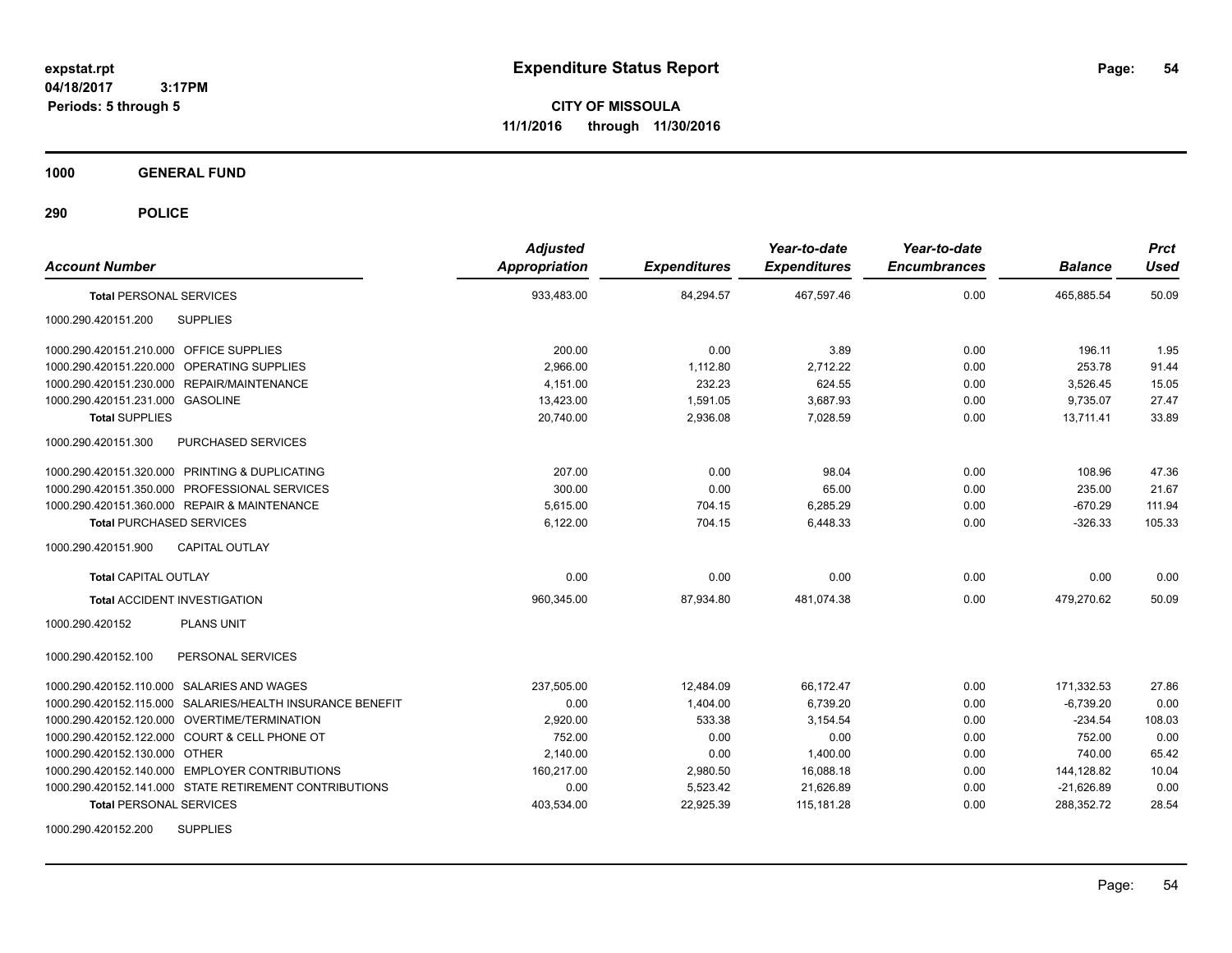**CITY OF MISSOULA 11/1/2016 through 11/30/2016**

**1000 GENERAL FUND**

| <b>Account Number</b>                                     | <b>Adjusted</b><br><b>Appropriation</b> | <b>Expenditures</b> | Year-to-date<br><b>Expenditures</b> | Year-to-date<br><b>Encumbrances</b> | <b>Balance</b> | <b>Prct</b><br><b>Used</b> |
|-----------------------------------------------------------|-----------------------------------------|---------------------|-------------------------------------|-------------------------------------|----------------|----------------------------|
| 1000.290.420152.210.000 OFFICE SUPPLIES                   | 200.00                                  | 0.00                | 0.00                                | 0.00                                | 200.00         | 0.00                       |
| OPERATING SUPPLIES<br>1000.290.420152.220.000             | 2,000.00                                | 608.75              | 620.75                              | 0.00                                | 1,379.25       | 31.04                      |
| <b>Total SUPPLIES</b>                                     | 2,200.00                                | 608.75              | 620.75                              | 0.00                                | 1,579.25       | 28.22                      |
| 1000.290.420152.300<br>PURCHASED SERVICES                 |                                         |                     |                                     |                                     |                |                            |
| 1000.290.420152.320.000 PRINTING & DUPLICATING            | 200.00                                  | 0.00                | 0.00                                | 0.00                                | 200.00         | 0.00                       |
| 1000.290.420152.350.000 PROFESSIONAL SERVICES             | 150.00                                  | 0.00                | 0.00                                | 0.00                                | 150.00         | 0.00                       |
| 1000.290.420152.360.000 REPAIR & MAINTENANCE              | 500.00                                  | 0.00                | 0.00                                | 0.00                                | 500.00         | 0.00                       |
| <b>Total PURCHASED SERVICES</b>                           | 850.00                                  | 0.00                | 0.00                                | 0.00                                | 850.00         | 0.00                       |
| <b>Total PLANS UNIT</b>                                   | 406,584.00                              | 23,534.14           | 115,802.03                          | 0.00                                | 290,781.97     | 28.48                      |
| 1000.290.420153<br><b>COMMUNITY RESOURCE</b>              |                                         |                     |                                     |                                     |                |                            |
| 1000.290.420153.100<br>PERSONAL SERVICES                  |                                         |                     |                                     |                                     |                |                            |
| 1000.290.420153.110.000 CRO/SALARIES AND WAGES            | 579,787.00                              | 44,346.04           | 233,548.25                          | 0.00                                | 346.238.75     | 40.28                      |
| 1000.290.420153.115.000 SALARIES/HEALTH INSURANCE BENEFIT | 0.00                                    | 4,914.00            | 23,587.20                           | 0.00                                | $-23,587.20$   | 0.00                       |
| 1000.290.420153.120.000 OVERTIME/TERMINATION              | 3.893.00                                | 755.13              | 7.271.20                            | 0.00                                | $-3,378.20$    | 186.78                     |
| 1000.290.420153.122.000 COURT & CELL PHONE OT             | 1,811.00                                | 0.00                | 0.00                                | 0.00                                | 1,811.00       | 0.00                       |
| 1000.290.420153.130.000 OTHER                             | 4,281.00                                | 0.00                | 4,900.00                            | 0.00                                | $-619.00$      | 114.46                     |
| 1000.290.420153.133.000 EDUCATION COMPENSATION            | 0.00                                    | 50.00               | 265.00                              | 0.00                                | $-265.00$      | 0.00                       |
| 1000.290.420153.140.000 EMPLOYER CONTRIBUTIONS            | 386,633.00                              | 12,469.28           | 65,825.24                           | 0.00                                | 320.807.76     | 17.03                      |
| 1000.290.420153.141.000 STATE RETIREMENT CONTRIBUTIONS    | 0.00                                    | 11,354.71           | 68,025.67                           | 0.00                                | $-68,025.67$   | 0.00                       |
| <b>Total PERSONAL SERVICES</b>                            | 976,405.00                              | 73,889.16           | 403,422.56                          | 0.00                                | 572,982.44     | 41.32                      |
| 1000.290.420153.200<br><b>SUPPLIES</b>                    |                                         |                     |                                     |                                     |                |                            |
| 1000.290.420153.210.000<br><b>OFFICE SUPPLIES</b>         | 1,340.00                                | 0.00                | 0.00                                | 0.00                                | 1,340.00       | 0.00                       |
| OPERATING SUPPLIES<br>1000.290.420153.220.000             | 3,500.00                                | 0.00                | 595.91                              | 0.00                                | 2,904.09       | 17.03                      |
| 1000.290.420153.230.000 REPAIR/MAINTENANCE                | 1,100.00                                | 0.00                | 5.50                                | 0.00                                | 1,094.50       | 0.50                       |
| 1000.290.420153.231.000 GASOLINE                          | 3,561.00                                | 41.95               | 64.21                               | 0.00                                | 3,496.79       | 1.80                       |
| <b>Total SUPPLIES</b>                                     | 9,501.00                                | 41.95               | 665.62                              | 0.00                                | 8,835.38       | 7.01                       |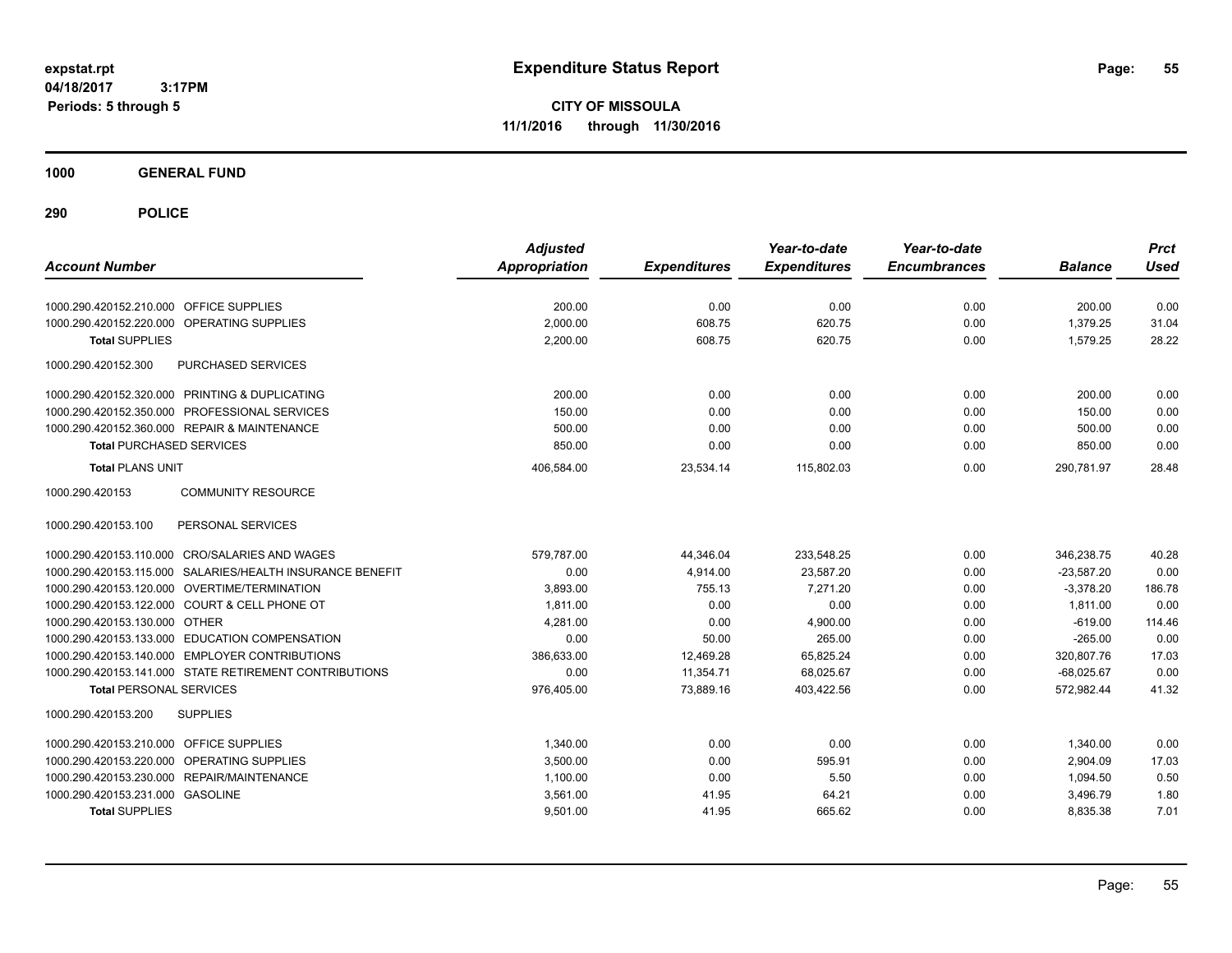**CITY OF MISSOULA 11/1/2016 through 11/30/2016**

**1000 GENERAL FUND**

| <b>Account Number</b>                                   | <b>Adjusted</b><br><b>Appropriation</b> | <b>Expenditures</b> | Year-to-date<br><b>Expenditures</b> | Year-to-date<br><b>Encumbrances</b> | <b>Balance</b> | <b>Prct</b><br><b>Used</b> |
|---------------------------------------------------------|-----------------------------------------|---------------------|-------------------------------------|-------------------------------------|----------------|----------------------------|
| <b>PURCHASED SERVICES</b><br>1000.290.420153.300        |                                         |                     |                                     |                                     |                |                            |
| 1000.290.420153.320.000 PRINTING & DUPLICATING          | 580.00                                  | 0.00                | 0.00                                | 0.00                                | 580.00         | 0.00                       |
| 1000.290.420153.360.000 REPAIR & MAINTENANCE            | 500.00                                  | 180.00              | 180.00                              | 0.00                                | 320.00         | 36.00                      |
| <b>Total PURCHASED SERVICES</b>                         | 1,080.00                                | 180.00              | 180.00                              | 0.00                                | 900.00         | 16.67                      |
| <b>CAPITAL OUTLAY</b><br>1000.290.420153.900            |                                         |                     |                                     |                                     |                |                            |
| <b>Total CAPITAL OUTLAY</b>                             | 0.00                                    | 0.00                | 0.00                                | 0.00                                | 0.00           | 0.00                       |
| <b>Total COMMUNITY RESOURCE</b>                         | 986,986.00                              | 74,111.11           | 404,268.18                          | 0.00                                | 582,717.82     | 40.96                      |
| 1000.290.420154<br>ABANDONED VEHICLE PROGRAM            |                                         |                     |                                     |                                     |                |                            |
| 1000.290.420154.100<br>PERSONAL SERVICES                |                                         |                     |                                     |                                     |                |                            |
| 1000.290.420154.110.000 SALARIES AND WAGES              | 38,119.00                               | 2,941.17            | 15,573.50                           | 0.00                                | 22.545.50      | 40.85                      |
| 1000.290.420154.120.000<br>OVERTIME/TERMINATION         | 973.00                                  | 26.49               | 38.96                               | 0.00                                | 934.04         | 4.00                       |
| 1000.290.420154.140.000 EMPLOYER CONTRIBUTIONS          | 16,199.00                               | 1,311.49            | 7,388.65                            | 0.00                                | 8,810.35       | 45.61                      |
| <b>Total PERSONAL SERVICES</b>                          | 55,291.00                               | 4,279.15            | 23,001.11                           | 0.00                                | 32,289.89      | 41.60                      |
| <b>SUPPLIES</b><br>1000.290.420154.200                  |                                         |                     |                                     |                                     |                |                            |
| 1000.290.420154.210.000 OFFICE SUPPLIES                 | 240.00                                  | 0.00                | 0.00                                | 0.00                                | 240.00         | 0.00                       |
| 1000.290.420154.220.000 OPERATING SUPPLIES              | 400.00                                  | 0.00                | 24.32                               | 0.00                                | 375.68         | 6.08                       |
| <b>Total SUPPLIES</b>                                   | 640.00                                  | 0.00                | 24.32                               | 0.00                                | 615.68         | 3.80                       |
| PURCHASED SERVICES<br>1000.290.420154.300               |                                         |                     |                                     |                                     |                |                            |
| 1000.290.420154.310.000 COMMUNICATIONS                  | 2,484.00                                | 0.00                | 12.96                               | 0.00                                | 2,471.04       | 0.52                       |
| 1000.290.420154.320.000 PRINTING & DUPLICATING          | 768.00                                  | 239.92              | 453.50                              | 0.00                                | 314.50         | 59.05                      |
| 1000.290.420154.330.000 PUBLICITY, SUBSCRIPTIONS & DUES | 2,400.00                                | 0.00                | 0.00                                | 0.00                                | 2,400.00       | 0.00                       |
| 1000.290.420154.350.000 PROFESSIONAL SERVICES           | 12,429.00                               | 0.00                | 27.00                               | 0.00                                | 12,402.00      | 0.22                       |
| 1000.290.420154.350.011 PROFESSIONAL SERVICES           | 0.00                                    | 547.00              | 1,027.00                            | 0.00                                | $-1,027.00$    | 0.00                       |
| 1000.290.420154.350.012 PROFESSIONAL SERVICES           | 0.00                                    | 1,000.00            | 2,500.00                            | 0.00                                | $-2,500.00$    | 0.00                       |
| <b>Total PURCHASED SERVICES</b>                         | 18,081.00                               | 1,786.92            | 4,020.46                            | 0.00                                | 14,060.54      | 22.24                      |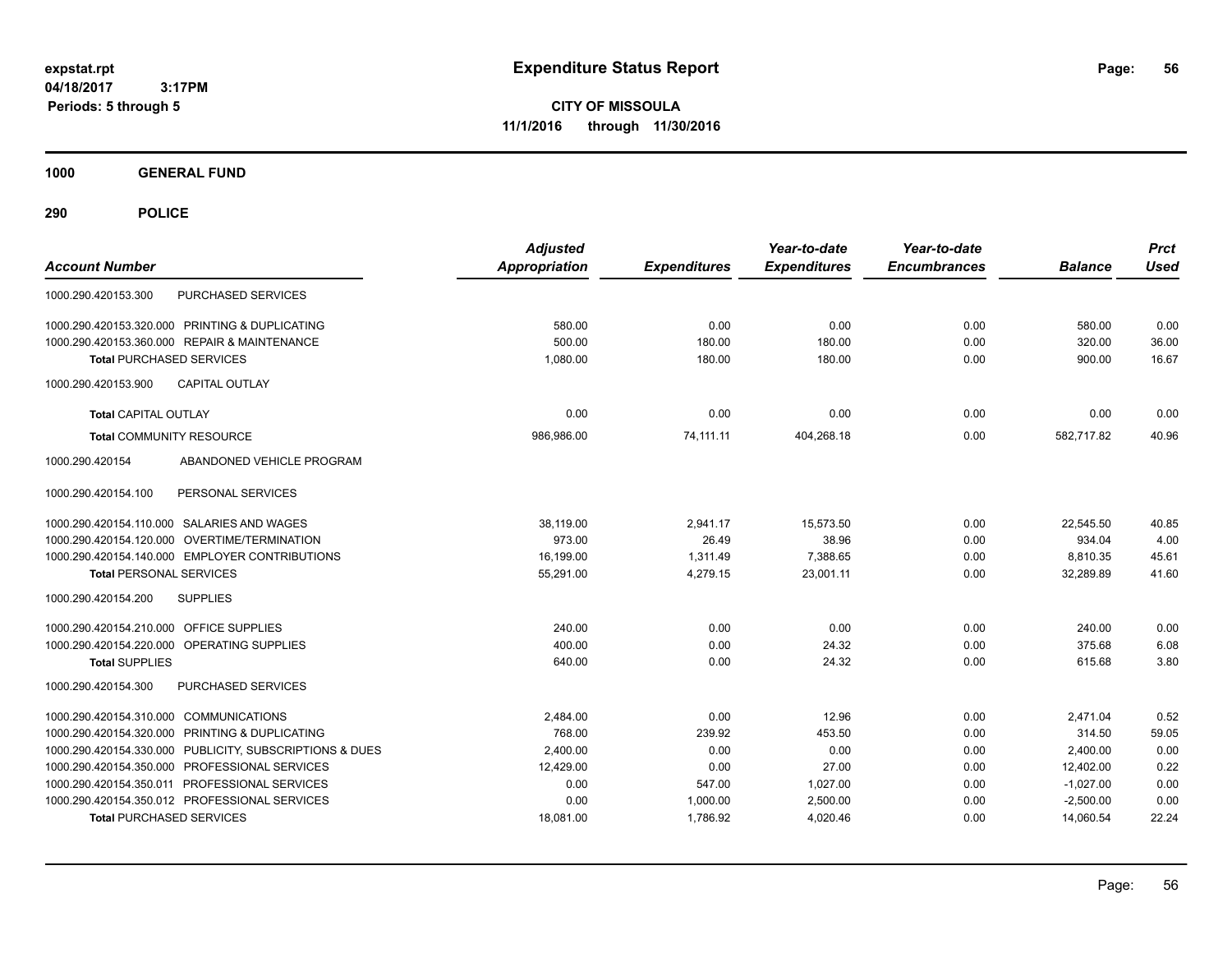**CITY OF MISSOULA 11/1/2016 through 11/30/2016**

**1000 GENERAL FUND**

| <b>Account Number</b>                          |                                                | <b>Adjusted</b><br><b>Appropriation</b> | <b>Expenditures</b> | Year-to-date<br><b>Expenditures</b> | Year-to-date<br><b>Encumbrances</b> | <b>Balance</b> | <b>Prct</b><br><b>Used</b> |
|------------------------------------------------|------------------------------------------------|-----------------------------------------|---------------------|-------------------------------------|-------------------------------------|----------------|----------------------------|
|                                                | Total ABANDONED VEHICLE PROGRAM                | 74,012.00                               | 6,066.07            | 27,045.89                           | 0.00                                | 46,966.11      | 36.54                      |
| 1000.290.420160                                | <b>COMMUNICATIONS</b>                          |                                         |                     |                                     |                                     |                |                            |
| 1000.290.420160.100                            | PERSONAL SERVICES                              |                                         |                     |                                     |                                     |                |                            |
| 1000.290.420160.110.000 SALARIES AND WAGES     |                                                | 257,927.00                              | 18,949.11           | 102,359.67                          | 0.00                                | 155,567.33     | 39.69                      |
| 1000.290.420160.120.000 OVERTIME/TERMINATION   |                                                | 9,733.00                                | 155.88              | 3,075.48                            | 0.00                                | 6.657.52       | 31.60                      |
|                                                | 1000.290.420160.140.000 EMPLOYER CONTRIBUTIONS | 102,210.00                              | 7,052.73            | 40,560.56                           | 0.00                                | 61,649.44      | 39.68                      |
| <b>Total PERSONAL SERVICES</b>                 |                                                | 369,870.00                              | 26,157.72           | 145,995.71                          | 0.00                                | 223,874.29     | 39.47                      |
| 1000.290.420160.200                            | <b>SUPPLIES</b>                                |                                         |                     |                                     |                                     |                |                            |
| 1000.290.420160.210.000 OFFICE SUPPLIES        |                                                | 400.00                                  | 192.72              | 483.00                              | 0.00                                | $-83.00$       | 120.75                     |
| 1000.290.420160.220.000 OPERATING SUPPLIES     |                                                | 800.00                                  | 0.00                | 40.04                               | 0.00                                | 759.96         | 5.01                       |
| <b>Total SUPPLIES</b>                          |                                                | 1,200.00                                | 192.72              | 523.04                              | 0.00                                | 676.96         | 43.59                      |
| 1000.290.420160.300                            | <b>PURCHASED SERVICES</b>                      |                                         |                     |                                     |                                     |                |                            |
| 1000.290.420160.310.000 COMMUNICATIONS         |                                                | 14,200.00                               | 0.00                | 16,772.48                           | 0.00                                | $-2,572.48$    | 118.12                     |
| 1000.290.420160.320.000 PRINTING & DUPLICATING |                                                | 150.00                                  | 21.87               | 21.87                               | 0.00                                | 128.13         | 14.58                      |
| <b>Total PURCHASED SERVICES</b>                |                                                | 14,350.00                               | 21.87               | 16,794.35                           | 0.00                                | $-2,444.35$    | 117.03                     |
| <b>Total COMMUNICATIONS</b>                    |                                                | 385,420.00                              | 26,372.31           | 163,313.10                          | 0.00                                | 222,106.90     | 42.37                      |
| 1000.290.420170                                | <b>RECORDS</b>                                 |                                         |                     |                                     |                                     |                |                            |
| 1000.290.420170.100                            | PERSONAL SERVICES                              |                                         |                     |                                     |                                     |                |                            |
| 1000.290.420170.110.000 SALARIES AND WAGES     |                                                | 147,886.00                              | 11,407.48           | 60.305.16                           | 0.00                                | 87.580.84      | 40.78                      |
| 1000.290.420170.120.000 OVERTIME/TERMINATION   |                                                | 779.00                                  | 31.43               | 281.86                              | 0.00                                | 497.14         | 36.18                      |
|                                                | 1000.290.420170.140.000 EMPLOYER CONTRIBUTIONS | 63,593.00                               | 5,153.28            | 29,195.83                           | 0.00                                | 34,397.17      | 45.91                      |
| <b>Total PERSONAL SERVICES</b>                 |                                                | 212,258.00                              | 16,592.19           | 89,782.85                           | 0.00                                | 122,475.15     | 42.30                      |
| 1000.290.420170.200                            | <b>SUPPLIES</b>                                |                                         |                     |                                     |                                     |                |                            |
| 1000.290.420170.210.000 OFFICE SUPPLIES        |                                                | 800.00                                  | 0.00                | 0.00                                | 0.00                                | 800.00         | 0.00                       |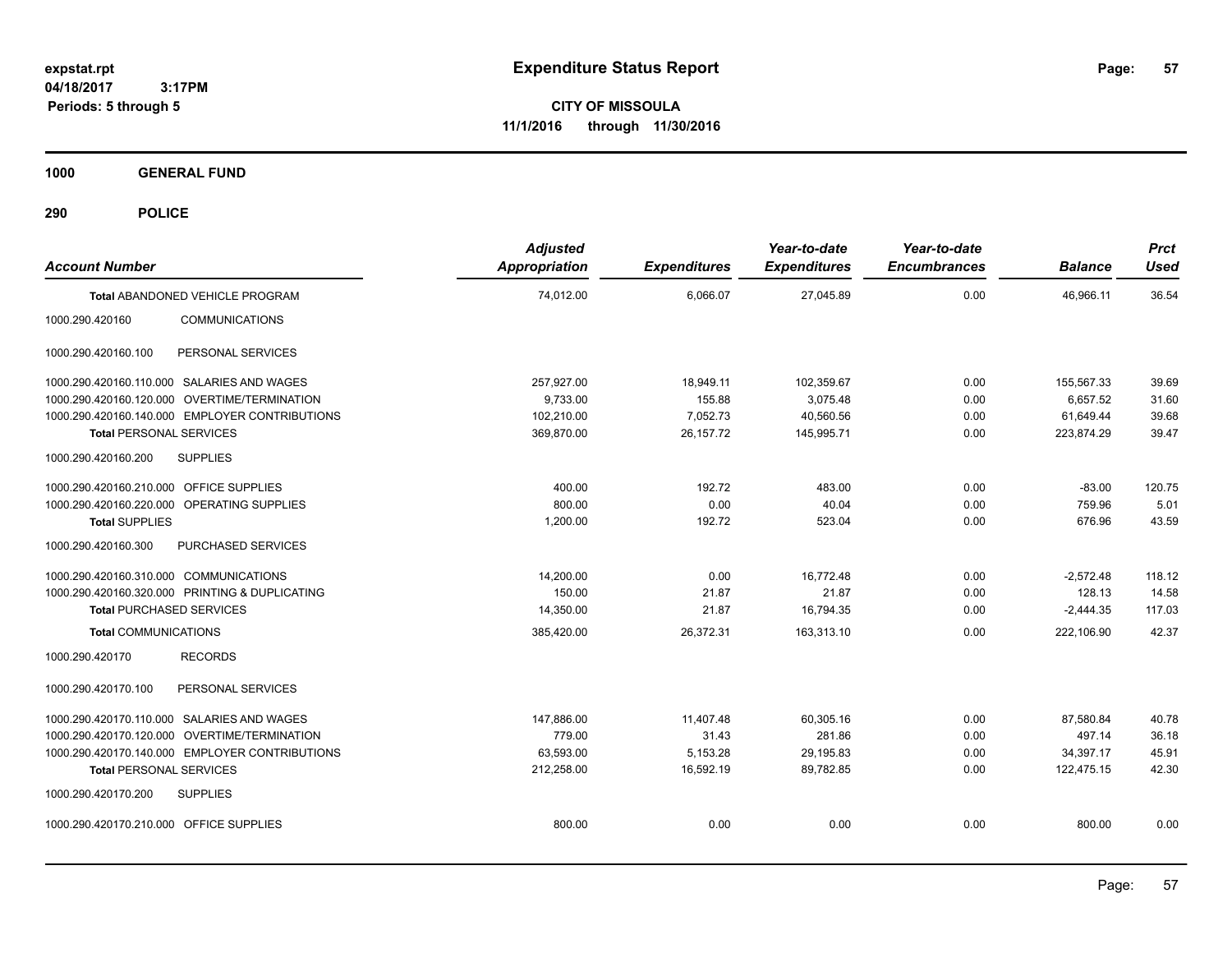**CITY OF MISSOULA 11/1/2016 through 11/30/2016**

**1000 GENERAL FUND**

| <b>Account Number</b>                          | <b>Adjusted</b><br><b>Appropriation</b> | <b>Expenditures</b> | Year-to-date<br><b>Expenditures</b> | Year-to-date<br><b>Encumbrances</b> | <b>Balance</b> | <b>Prct</b><br><b>Used</b> |
|------------------------------------------------|-----------------------------------------|---------------------|-------------------------------------|-------------------------------------|----------------|----------------------------|
| 1000.290.420170.220.000 OPERATING SUPPLIES     | 850.00                                  | 18.99               | 18.99                               | 0.00                                | 831.01         | 2.23                       |
| <b>Total SUPPLIES</b>                          | 1,650.00                                | 18.99               | 18.99                               | 0.00                                | 1,631.01       | 1.15                       |
| PURCHASED SERVICES<br>1000.290.420170.300      |                                         |                     |                                     |                                     |                |                            |
| <b>Total PURCHASED SERVICES</b>                | 0.00                                    | 0.00                | 0.00                                | 0.00                                | 0.00           | 0.00                       |
| 1000.290.420170.500<br><b>FIXED CHARGES</b>    |                                         |                     |                                     |                                     |                |                            |
| <b>Total FIXED CHARGES</b>                     | 0.00                                    | 0.00                | 0.00                                | 0.00                                | 0.00           | 0.00                       |
| <b>CAPITAL OUTLAY</b><br>1000.290.420170.900   |                                         |                     |                                     |                                     |                |                            |
| <b>Total CAPITAL OUTLAY</b>                    | 0.00                                    | 0.00                | 0.00                                | 0.00                                | 0.00           | 0.00                       |
| <b>Total RECORDS</b>                           | 213,908.00                              | 16,611.18           | 89,801.84                           | 0.00                                | 124,106.16     | 41.98                      |
| 1000.290.420182<br><b>EVIDENCE</b>             |                                         |                     |                                     |                                     |                |                            |
| 1000.290.420182.100<br>PERSONAL SERVICES       |                                         |                     |                                     |                                     |                |                            |
| 1000.290.420182.110.000 SALARIES AND WAGES     | 115,324.00                              | 8,902.64            | 47,145.16                           | 0.00                                | 68,178.84      | 40.88                      |
| 1000.290.420182.120.000 OVERTIME/TERMINATION   | 2,433.00                                | 4.98                | 515.96                              | 0.00                                | 1,917.04       | 21.21                      |
| 1000.290.420182.140.000 EMPLOYER CONTRIBUTIONS | 47,691.00                               | 3,840.44            | 21,891.11                           | 0.00                                | 25,799.89      | 45.90                      |
| <b>Total PERSONAL SERVICES</b>                 | 165,448.00                              | 12,748.06           | 69,552.23                           | 0.00                                | 95,895.77      | 42.04                      |
| 1000.290.420182.200<br><b>SUPPLIES</b>         |                                         |                     |                                     |                                     |                |                            |
| 1000.290.420182.210.000 OFFICE SUPPLIES        | 800.00                                  | 0.00                | 3.89                                | 0.00                                | 796.11         | 0.49                       |
| 1000.290.420182.220.000 OPERATING SUPPLIES     | 5,800.00                                | 565.23              | 4,616.63                            | 0.00                                | 1,183.37       | 79.60                      |
| 1000.290.420182.230.000 REPAIR/MAINTENANCE     | 500.00                                  | 0.00                | 0.00                                | 0.00                                | 500.00         | 0.00                       |
| 1000.290.420182.231.000 GASOLINE               | 479.00                                  | 53.55               | 197.01                              | 0.00                                | 281.99         | 41.13                      |
| <b>Total SUPPLIES</b>                          | 7,579.00                                | 618.78              | 4,817.53                            | 0.00                                | 2,761.47       | 63.56                      |
| 1000.290.420182.300<br>PURCHASED SERVICES      |                                         |                     |                                     |                                     |                |                            |
| 1000.290.420182.310.000 COMMUNICATIONS         | 300.00                                  | 0.00                | 0.00                                | 0.00                                | 300.00         | 0.00                       |
| 1000.290.420182.320.000 PRINTING & DUPLICATING | 1,000.00                                | 0.00                | 22.61                               | 0.00                                | 977.39         | 2.26                       |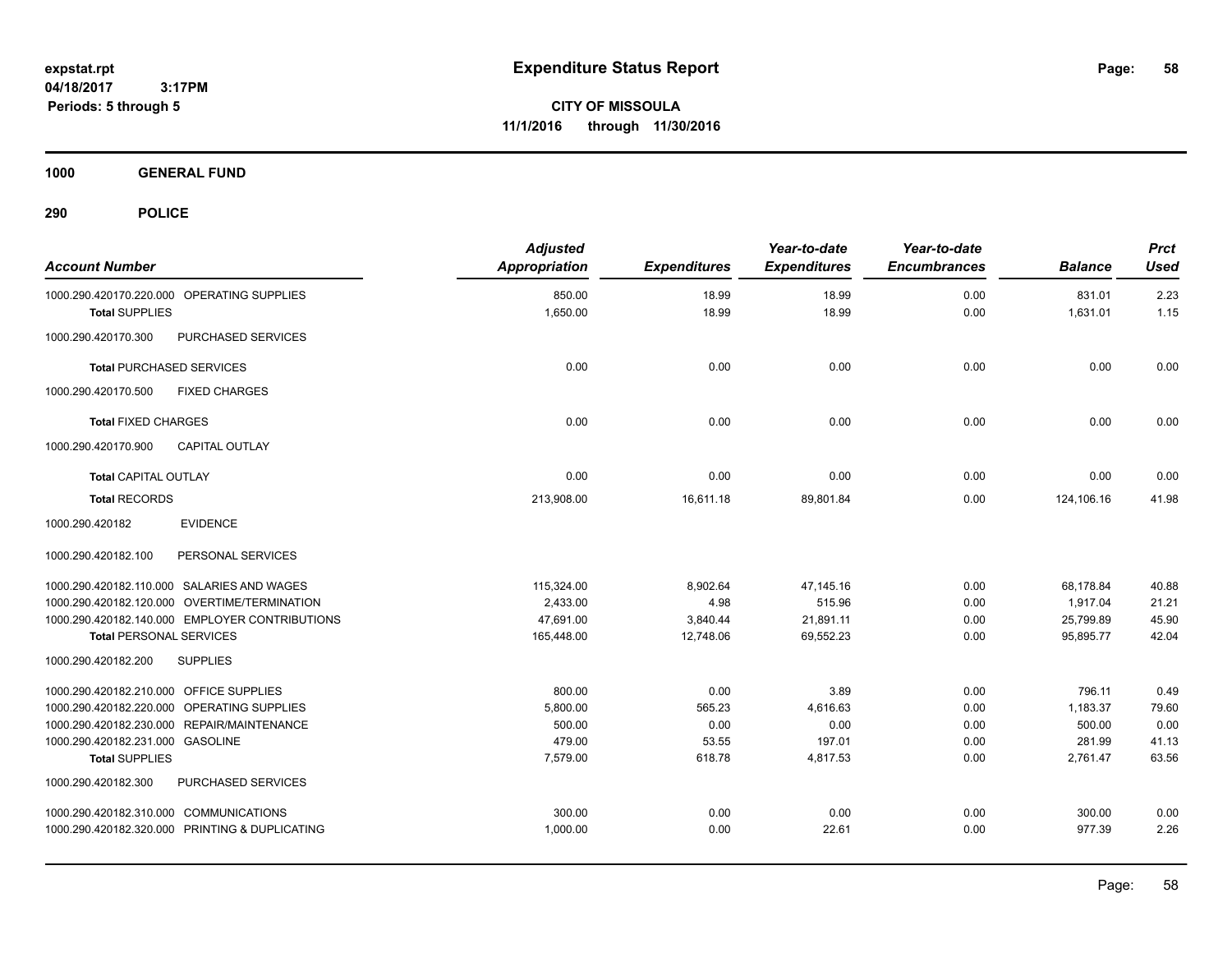**CITY OF MISSOULA 11/1/2016 through 11/30/2016**

**1000 GENERAL FUND**

| <b>Account Number</b>                            | <b>Adjusted</b><br>Appropriation | <b>Expenditures</b> | Year-to-date<br><b>Expenditures</b> | Year-to-date<br><b>Encumbrances</b> | <b>Balance</b> | <b>Prct</b><br><b>Used</b> |
|--------------------------------------------------|----------------------------------|---------------------|-------------------------------------|-------------------------------------|----------------|----------------------------|
| 1000.290.420182.350.000 PROFESSIONAL SERVICES    | 42,956.00                        | 1,765.00            | 3,976.00                            | 0.00                                | 38,980.00      | 9.26                       |
| 1000.290.420182.360.000 REPAIR & MAINTENANCE     | 150.00                           | 0.00                | 63.99                               | 0.00                                | 86.01          | 42.66                      |
| <b>Total PURCHASED SERVICES</b>                  | 44,406.00                        | 1,765.00            | 4,062.60                            | 0.00                                | 40,343.40      | 9.15                       |
| <b>FIXED CHARGES</b><br>1000.290.420182.500      |                                  |                     |                                     |                                     |                |                            |
| 1000.290.420182.500.000 FIXED CHARGES            | 650.00                           | 0.00                | 412.00                              | 0.00                                | 238.00         | 63.38                      |
| <b>Total FIXED CHARGES</b>                       | 650.00                           | 0.00                | 412.00                              | 0.00                                | 238.00         | 63.38                      |
| <b>Total EVIDENCE</b>                            | 218,083.00                       | 15,131.84           | 78,844.36                           | 0.00                                | 139,238.64     | 36.15                      |
| 1000.290.420185<br><b>SPECIAL TEAMS</b>          |                                  |                     |                                     |                                     |                |                            |
| 1000.290.420185.100<br>PERSONAL SERVICES         |                                  |                     |                                     |                                     |                |                            |
| <b>Total PERSONAL SERVICES</b>                   | 0.00                             | 0.00                | 0.00                                | 0.00                                | 0.00           | 0.00                       |
| 1000.290.420185.200<br><b>SUPPLIES</b>           |                                  |                     |                                     |                                     |                |                            |
| 1000.290.420185.220.000 OPERATING SUPPLIES       | 19,112.00                        | 5,220.49            | 5,373.92                            | 0.00                                | 13,738.08      | 28.12                      |
| 1000.290.420185.230.000 REPAIR/MAINTENANCE       | 200.00                           | 552.08              | 588.69                              | 0.00                                | $-388.69$      | 294.35                     |
| 1000.290.420185.231.000 GASOLINE                 | 239.00                           | 0.00                | 77.13                               | 0.00                                | 161.87         | 32.27                      |
| <b>Total SUPPLIES</b>                            | 19,551.00                        | 5,772.57            | 6,039.74                            | 0.00                                | 13,511.26      | 30.89                      |
| 1000.290.420185.300<br>PURCHASED SERVICES        |                                  |                     |                                     |                                     |                |                            |
| 1000.290.420185.350.000 PROFESSIONAL SERVICES    | 175.00                           | 0.00                | 0.00                                | 0.00                                | 175.00         | 0.00                       |
| 1000.290.420185.360.000 REPAIR & MAINTENANCE     | 350.00                           | 0.00                | 0.00                                | 0.00                                | 350.00         | 0.00                       |
| <b>Total PURCHASED SERVICES</b>                  | 525.00                           | 0.00                | 0.00                                | 0.00                                | 525.00         | 0.00                       |
| <b>Total SPECIAL TEAMS</b>                       | 20,076.00                        | 5,772.57            | 6,039.74                            | 0.00                                | 14,036.26      | 30.08                      |
| 1000.290.420199<br>CONTINGENCY-NEW AWARD FUNDING |                                  |                     |                                     |                                     |                |                            |
| PERSONAL SERVICES<br>1000.290.420199.100         |                                  |                     |                                     |                                     |                |                            |
| <b>Total PERSONAL SERVICES</b>                   | 0.00                             | 0.00                | 0.00                                | 0.00                                | 0.00           | 0.00                       |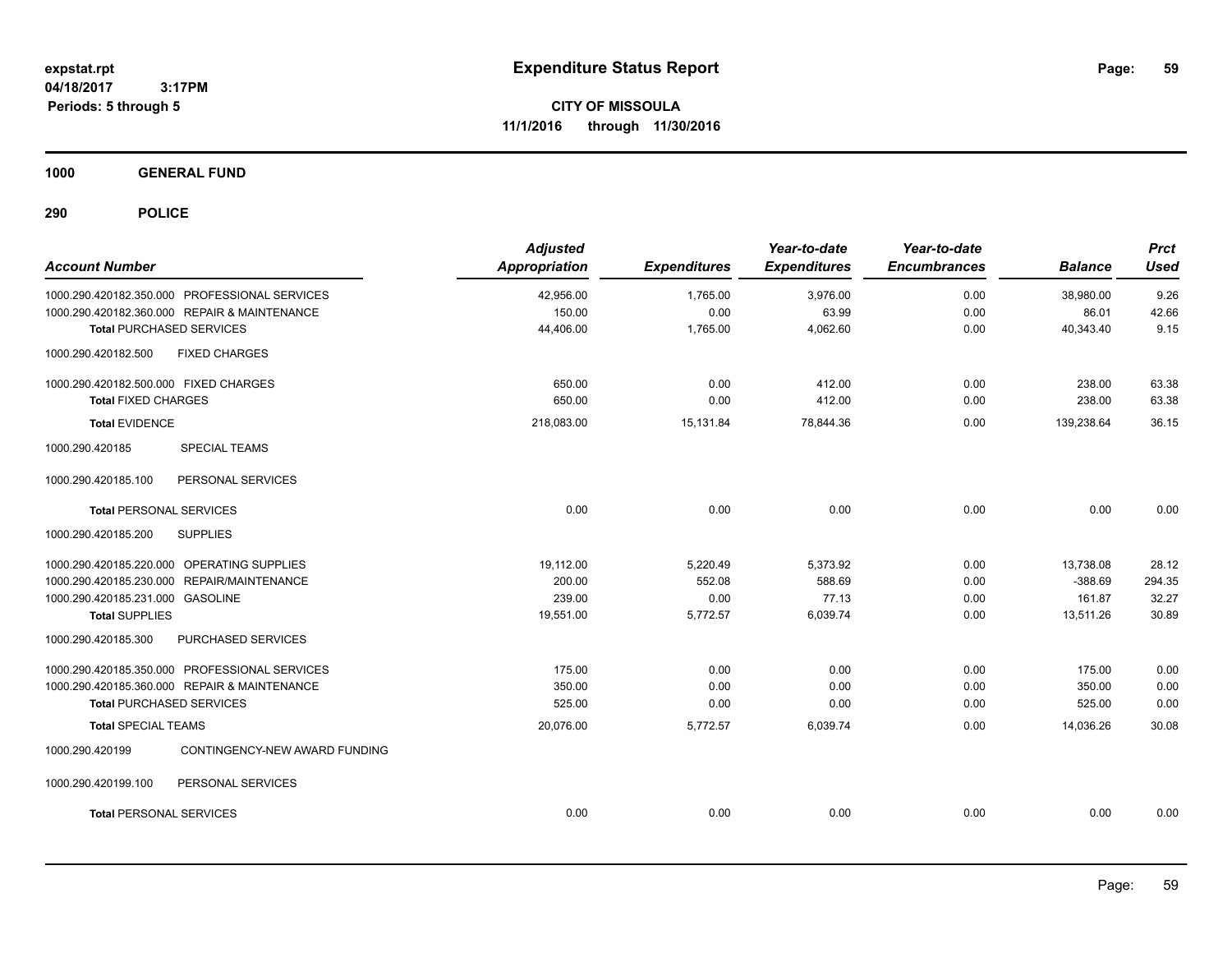**CITY OF MISSOULA 11/1/2016 through 11/30/2016**

**1000 GENERAL FUND**

|                               |                                            | <b>Adjusted</b>      |                     | Year-to-date        | Year-to-date        |                | <b>Prct</b> |
|-------------------------------|--------------------------------------------|----------------------|---------------------|---------------------|---------------------|----------------|-------------|
| <b>Account Number</b>         |                                            | <b>Appropriation</b> | <b>Expenditures</b> | <b>Expenditures</b> | <b>Encumbrances</b> | <b>Balance</b> | <b>Used</b> |
| 1000.290.420199.200           | <b>SUPPLIES</b>                            |                      |                     |                     |                     |                |             |
| <b>Total SUPPLIES</b>         |                                            | 0.00                 | 0.00                | 0.00                | 0.00                | 0.00           | 0.00        |
| 1000.290.420199.300           | <b>PURCHASED SERVICES</b>                  |                      |                     |                     |                     |                |             |
|                               | <b>Total PURCHASED SERVICES</b>            | 0.00                 | 0.00                | 0.00                | 0.00                | 0.00           | 0.00        |
| 1000.290.420199.900           | <b>CAPITAL OUTLAY</b>                      |                      |                     |                     |                     |                |             |
|                               | <b>Total CONTINGENCY-NEW AWARD FUNDING</b> | 0.00                 | 0.00                | 0.00                | 0.00                | 0.00           | 0.00        |
| 1000.290.420256               | *** Title Not Found ***                    |                      |                     |                     |                     |                |             |
| 1000.290.420256.100           | PERSONAL SERVICES                          |                      |                     |                     |                     |                |             |
| Total *** Title Not Found *** |                                            | 0.00                 | 0.00                | 0.00                | 0.00                | 0.00           | 0.00        |
| <b>Total POLICE</b>           |                                            | 15,572,461.00        | 1,169,521.66        | 6,164,178.85        | 0.00                | 9,408,282.15   | 39.58       |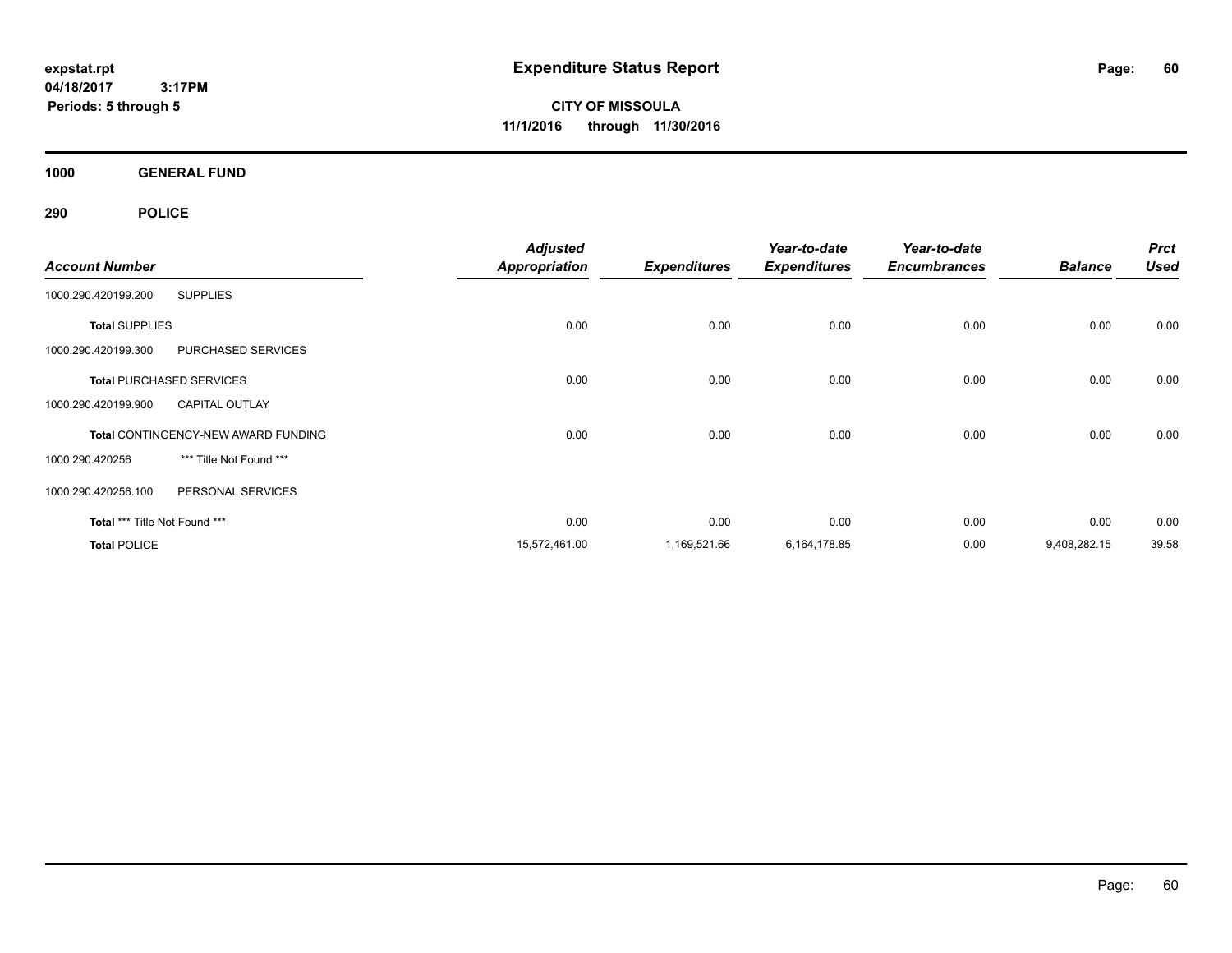**CITY OF MISSOULA 11/1/2016 through 11/30/2016**

**1000 GENERAL FUND**

| <b>Account Number</b>                   |                                                         | <b>Adjusted</b><br><b>Appropriation</b> | <b>Expenditures</b> | Year-to-date<br><b>Expenditures</b> | Year-to-date<br><b>Encumbrances</b> | <b>Balance</b> | <b>Prct</b><br><b>Used</b> |
|-----------------------------------------|---------------------------------------------------------|-----------------------------------------|---------------------|-------------------------------------|-------------------------------------|----------------|----------------------------|
| 1000.300.420410                         | <b>ADMINISTRATION</b>                                   |                                         |                     |                                     |                                     |                |                            |
| 1000.300.420410.100                     | PERSONAL SERVICES                                       |                                         |                     |                                     |                                     |                |                            |
|                                         | 1000.300.420410.110.000 SALARIES AND WAGES              | 462,190.00                              | 35,580.21           | 188,476.35                          | 0.00                                | 273,713.65     | 40.78                      |
| 1000.300.420410.115.000                 | SALARIES/HEALTH INSURANCE BENEFIT                       | 25,695.00                               | 2,106.00            | 10,108.80                           | 0.00                                | 15,586.20      | 39.34                      |
| 1000.300.420410.130.000                 | <b>OTHER</b>                                            | 0.00                                    | 0.00                | 1,875.00                            | 0.00                                | $-1.875.00$    | 0.00                       |
|                                         | 1000.300.420410.140.000 EMPLOYER CONTRIBUTIONS          | 125,417.00                              | 9,933.20            | 54,111.95                           | 0.00                                | 71,305.05      | 43.15                      |
|                                         | 1000.300.420410.141.000 STATE RETIREMENT CONTRIBUTIONS  | 119,128.00                              | 7,954.07            | 42,954.79                           | 0.00                                | 76.173.21      | 36.06                      |
| <b>Total PERSONAL SERVICES</b>          |                                                         | 732,430.00                              | 55,573.48           | 297,526.89                          | 0.00                                | 434,903.11     | 40.62                      |
| 1000.300.420410.200                     | <b>SUPPLIES</b>                                         |                                         |                     |                                     |                                     |                |                            |
| 1000.300.420410.210.000 OFFICE SUPPLIES |                                                         | 8,471.00                                | 389.30              | 2,308.76                            | 0.00                                | 6,162.24       | 27.25                      |
| 1000.300.420410.220.000                 | OPERATING SUPPLIES                                      | 2,822.00                                | 401.95              | 1.072.89                            | 0.00                                | 1.749.11       | 38.02                      |
| 1000.300.420410.230.000                 | <b>REPAIR/MAINTENANCE</b>                               | 300.00                                  | 3.26                | 219.45                              | 0.00                                | 80.55          | 73.15                      |
| 1000.300.420410.240.000 OTHER SUPPLIES  |                                                         | 593.00                                  | 0.00                | 0.00                                | 0.00                                | 593.00         | 0.00                       |
| <b>Total SUPPLIES</b>                   |                                                         | 12,186.00                               | 794.51              | 3,601.10                            | 0.00                                | 8,584.90       | 29.55                      |
| 1000.300.420410.300                     | PURCHASED SERVICES                                      |                                         |                     |                                     |                                     |                |                            |
| 1000.300.420410.310.000                 | <b>COMMUNICATIONS</b>                                   | 577.00                                  | 15.70               | 193.28                              | 0.00                                | 383.72         | 33.50                      |
| 1000.300.420410.320.000                 | PRINTING & DUPLICATING                                  | 240.00                                  | 5.00                | 48.36                               | 0.00                                | 191.64         | 20.15                      |
|                                         | 1000.300.420410.330.000 PUBLICITY, SUBSCRIPTIONS & DUES | 1,238.00                                | 0.00                | 150.00                              | 0.00                                | 1.088.00       | 12.12                      |
|                                         | 1000.300.420410.350.000 PROFESSIONAL SERVICES           | 192.00                                  | 0.00                | 192.00                              | 0.00                                | 0.00           | 100.00                     |
| 1000.300.420410.360.000                 | <b>REPAIR &amp; MAINTENANCE</b>                         | 12.177.00                               | 0.00                | 0.00                                | 0.00                                | 12.177.00      | 0.00                       |
| 1000.300.420410.370.000                 | <b>TRAVEL</b>                                           | 4,240.00                                | 0.00                | 0.00                                | 0.00                                | 4,240.00       | 0.00                       |
| 1000.300.420410.380.000 TRAINING        |                                                         | 1,054.00                                | 0.00                | 0.00                                | 0.00                                | 1,054.00       | 0.00                       |
| <b>Total PURCHASED SERVICES</b>         |                                                         | 19,718.00                               | 20.70               | 583.64                              | 0.00                                | 19,134.36      | 2.96                       |
| 1000.300.420410.700                     | <b>GRANTS &amp; CONTRIBUTIONS</b>                       |                                         |                     |                                     |                                     |                |                            |
|                                         | 1000.300.420410.700.000 GRANTS & CONTRIBUTIONS          | 2,700.00                                | 0.00                | 0.00                                | 0.00                                | 2,700.00       | 0.00                       |
|                                         | Total GRANTS & CONTRIBUTIONS                            | 2,700.00                                | 0.00                | 0.00                                | 0.00                                | 2.700.00       | 0.00                       |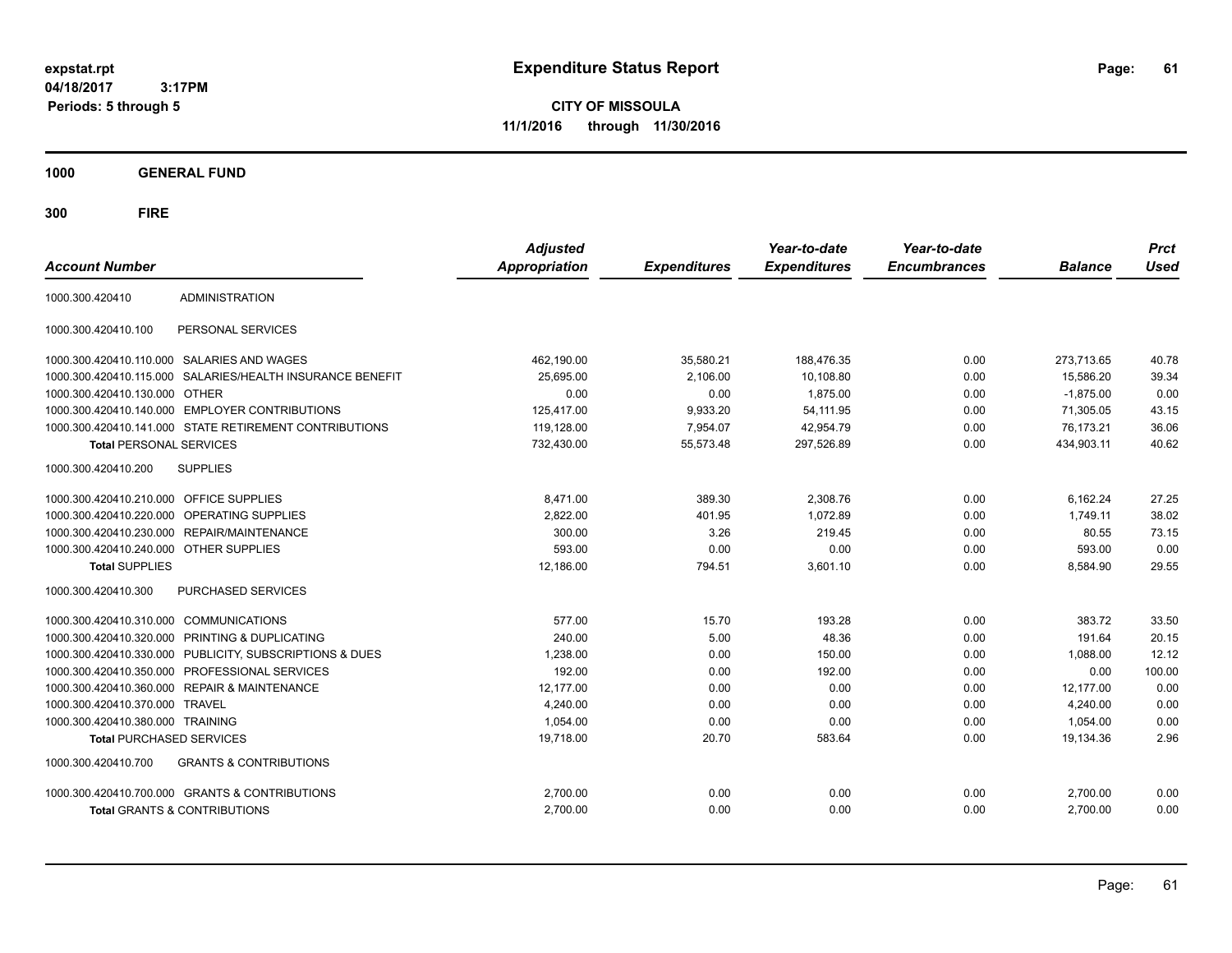**CITY OF MISSOULA 11/1/2016 through 11/30/2016**

**1000 GENERAL FUND**

**300 FIRE**

| <b>Account Number</b>                             | <b>Adjusted</b><br><b>Appropriation</b> | <b>Expenditures</b> | Year-to-date<br><b>Expenditures</b> | Year-to-date<br><b>Encumbrances</b> | <b>Balance</b> | <b>Prct</b><br><b>Used</b> |
|---------------------------------------------------|-----------------------------------------|---------------------|-------------------------------------|-------------------------------------|----------------|----------------------------|
| OTHER OBJECTS<br>1000.300.420410.800              |                                         |                     |                                     |                                     |                |                            |
| <b>Total OTHER OBJECTS</b>                        | 0.00                                    | 0.00                | 0.00                                | 0.00                                | 0.00           | 0.00                       |
| <b>Total ADMINISTRATION</b>                       | 767,034.00                              | 56,388.69           | 301,711.63                          | 0.00                                | 465,322.37     | 39.33                      |
| <b>FACILITY</b><br>1000.300.420420                |                                         |                     |                                     |                                     |                |                            |
| 1000.300.420420.100<br>PERSONAL SERVICES          |                                         |                     |                                     |                                     |                |                            |
| <b>Total PERSONAL SERVICES</b>                    | 0.00                                    | 0.00                | 0.00                                | 0.00                                | 0.00           | 0.00                       |
| 1000.300.420420.200<br><b>SUPPLIES</b>            |                                         |                     |                                     |                                     |                |                            |
| 1000.300.420420.210.000 OFFICE SUPPLIES           | 7.245.00                                | 0.00                | 2,778.00                            | 0.00                                | 4,467.00       | 38.34                      |
| 1000.300.420420.220.000 OPERATING SUPPLIES        | 6,448.00                                | 19.98               | 1,640.36                            | 0.00                                | 4,807.64       | 25.44                      |
| 1000.300.420420.230.000 REPAIR/MAINTENANCE        | 14,000.00                               | 181.28              | 3,133.00                            | 0.00                                | 10,867.00      | 22.38                      |
| <b>Total SUPPLIES</b>                             | 27,693.00                               | 201.26              | 7,551.36                            | 0.00                                | 20,141.64      | 27.27                      |
| PURCHASED SERVICES<br>1000.300.420420.300         |                                         |                     |                                     |                                     |                |                            |
| 1000.300.420420.340.000 SEWER                     | 1,429.00                                | 0.00                | 549.60                              | 0.00                                | 879.40         | 38.46                      |
| 1000.300.420420.341.000 ELECTRICITY & NATURAL GAS | 69,567.00                               | 0.00                | 14,783.46                           | 0.00                                | 54,783.54      | 21.25                      |
| 1000.300.420420.343.000 WATER CHARGES             | 14,677.00                               | 1,167.66            | 5,181.66                            | 0.00                                | 9,495.34       | 35.30                      |
| 1000.300.420420.344.000 TELEPHONE SERVICE         | 19,484.00                               | 1,414.82            | 5,960.66                            | 0.00                                | 13,523.34      | 30.59                      |
| 1000.300.420420.345.000 GARBAGE                   | 5,680.00                                | 909.10              | 2,272.75                            | 0.00                                | 3,407.25       | 40.01                      |
| 1000.300.420420.360.000 REPAIR & MAINTENANCE      | 26.258.00                               | 9.610.32            | 17, 147. 48                         | 0.00                                | 9.110.52       | 65.30                      |
| <b>Total PURCHASED SERVICES</b>                   | 137,095.00                              | 13,101.90           | 45,895.61                           | 0.00                                | 91,199.39      | 33.48                      |
| <b>FIXED CHARGES</b><br>1000.300.420420.500       |                                         |                     |                                     |                                     |                |                            |
| 1000.300.420420.500.000 FIXED CHARGES             | 226.00                                  | 0.00                | 0.00                                | 0.00                                | 226.00         | 0.00                       |
| <b>Total FIXED CHARGES</b>                        | 226.00                                  | 0.00                | 0.00                                | 0.00                                | 226.00         | 0.00                       |
| <b>Total FACILITY</b>                             | 165,014.00                              | 13,303.16           | 53,446.97                           | 0.00                                | 111,567.03     | 32.39                      |
| DEDCOMMEL TOAINING<br>LONDON DOG DOON             |                                         |                     |                                     |                                     |                |                            |

1000.300.420430 PERSONNEL TRAINING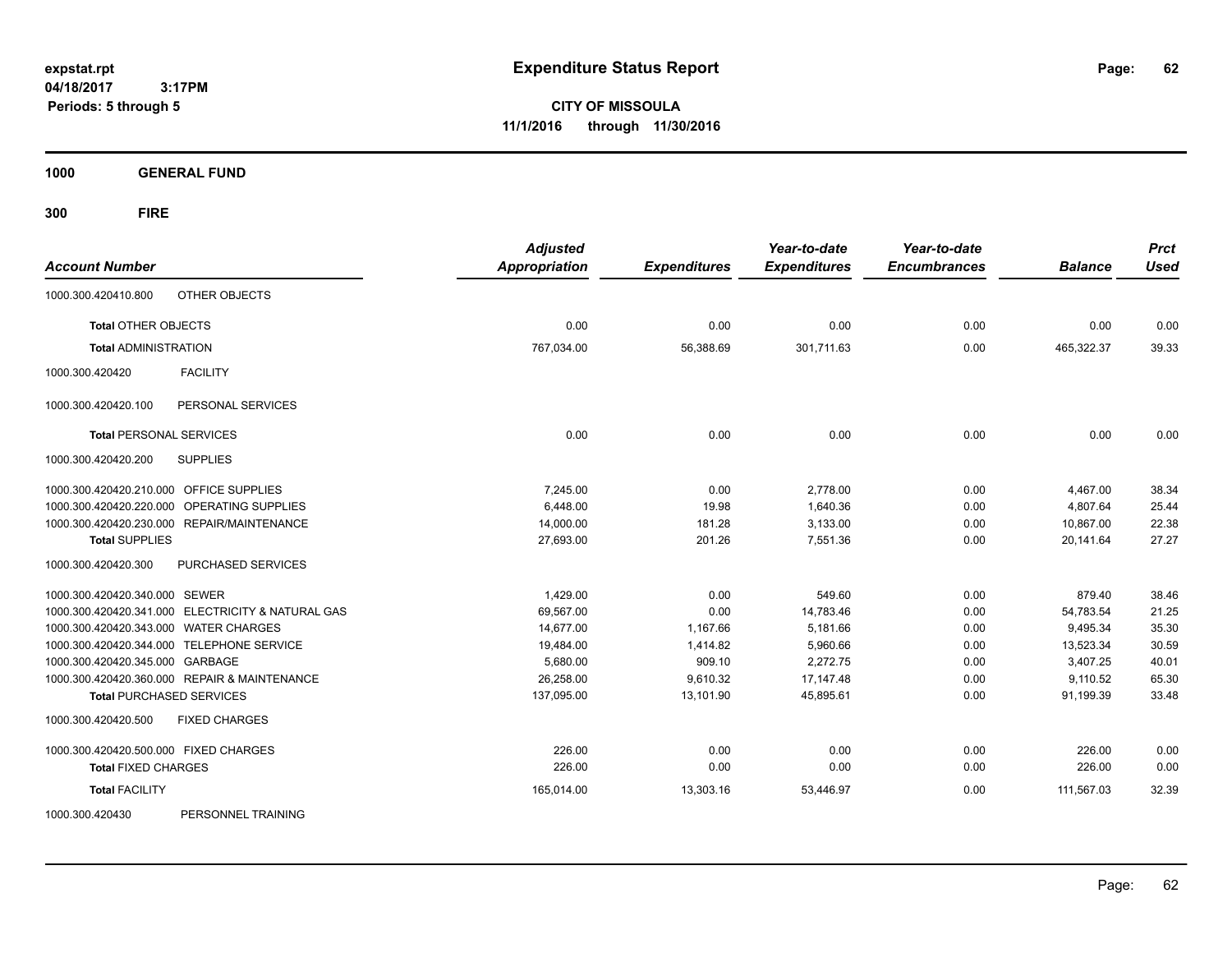**CITY OF MISSOULA 11/1/2016 through 11/30/2016**

**1000 GENERAL FUND**

| <b>Account Number</b>                                        | <b>Adjusted</b><br><b>Appropriation</b> | <b>Expenditures</b> | Year-to-date<br><b>Expenditures</b> | Year-to-date<br><b>Encumbrances</b> | <b>Balance</b> | <b>Prct</b><br><b>Used</b> |
|--------------------------------------------------------------|-----------------------------------------|---------------------|-------------------------------------|-------------------------------------|----------------|----------------------------|
| PERSONAL SERVICES<br>1000.300.420430.100                     |                                         |                     |                                     |                                     |                |                            |
| SALARIES AND WAGES<br>1000.300.420430.110.000                | 90,817.00                               | 6,988.47            | 37, 155. 12                         | 0.00                                | 53,661.88      | 40.91                      |
| SALARIES/HEALTH INSURANCE BENEFIT<br>1000.300.420430.115.000 | 8,424.00                                | 702.00              | 3.510.00                            | 0.00                                | 4.914.00       | 41.67                      |
| 1000.300.420430.120.000 OVERTIME/TERMINATION                 | 5,288.00                                | 262.07              | 262.07                              | 0.00                                | 5,025.93       | 4.96                       |
| 1000.300.420430.130.000 OTHER                                | 0.00                                    | 0.00                | 625.00                              | 0.00                                | $-625.00$      | 0.00                       |
| 1000.300.420430.140.000 EMPLOYER CONTRIBUTIONS               | 20,845.00                               | 1,566.32            | 8,108.18                            | 0.00                                | 12,736.82      | 38.90                      |
| 1000.300.420430.141.000 STATE RETIREMENT CONTRIBUTIONS       | 32,362.00                               | 2,308.14            | 12,303.84                           | 0.00                                | 20,058.16      | 38.02                      |
| <b>Total PERSONAL SERVICES</b>                               | 157,736.00                              | 11,827.00           | 61,964.21                           | 0.00                                | 95,771.79      | 39.28                      |
| 1000.300.420430.200<br><b>SUPPLIES</b>                       |                                         |                     |                                     |                                     |                |                            |
| 1000.300.420430.210.000 OFFICE SUPPLIES                      | 96.00                                   | 0.00                | 0.00                                | 0.00                                | 96.00          | 0.00                       |
| OPERATING SUPPLIES<br>1000.300.420430.220.000                | 3,701.00                                | 46.99               | 622.59                              | 0.00                                | 3,078.41       | 16.82                      |
| 1000.300.420430.230.000<br>REPAIR/MAINTENANCE                | 320.00                                  | 0.00                | 0.00                                | 0.00                                | 320.00         | 0.00                       |
| <b>Total SUPPLIES</b>                                        | 4,117.00                                | 46.99               | 622.59                              | 0.00                                | 3,494.41       | 15.12                      |
| 1000.300.420430.300<br>PURCHASED SERVICES                    |                                         |                     |                                     |                                     |                |                            |
| 1000.300.420430.320.000 PRINTING & DUPLICATING               | 192.00                                  | 0.00                | 0.00                                | 0.00                                | 192.00         | 0.00                       |
| 1000.300.420430.330.000 PUBLICITY, SUBSCRIPTIONS & DUES      | 322.00                                  | 0.00                | 0.00                                | 0.00                                | 322.00         | 0.00                       |
| 1000.300.420430.370.000 TRAVEL                               | 1,148.00                                | 0.00                | 0.00                                | 0.00                                | 1,148.00       | 0.00                       |
| 1000.300.420430.380.000 TRAINING                             | 480.00                                  | 0.00                | 0.00                                | 0.00                                | 480.00         | 0.00                       |
| <b>Total PURCHASED SERVICES</b>                              | 2,142.00                                | 0.00                | 0.00                                | 0.00                                | 2,142.00       | 0.00                       |
| <b>Total PERSONNEL TRAINING</b>                              | 163,995.00                              | 11,873.99           | 62,586.80                           | 0.00                                | 101.408.20     | 38.16                      |
| <b>FIRE PREVENTION</b><br>1000.300.420440                    |                                         |                     |                                     |                                     |                |                            |
| PERSONAL SERVICES<br>1000.300.420440.100                     |                                         |                     |                                     |                                     |                |                            |
| <b>SALARIES AND WAGES</b><br>1000.300.420440.110.000         | 422,496.00                              | 31,924.28           | 169,690.91                          | 0.00                                | 252,805.09     | 40.16                      |
| SALARIES/HEALTH INSURANCE BENEFIT<br>1000.300.420440.115.000 | 42,120.00                               | 3.510.00            | 17.550.00                           | 0.00                                | 24.570.00      | 41.67                      |
| OVERTIME/TERMINATION<br>1000.300.420440.120.000              | 22,749.00                               | 693.60              | 4,498.32                            | 0.00                                | 18,250.68      | 19.77                      |
| 1000.300.420440.130.000<br><b>OTHER</b>                      | 0.00                                    | 0.00                | 3,125.00                            | 0.00                                | $-3,125.00$    | 0.00                       |
| 1000.300.420440.140.000 EMPLOYER CONTRIBUTIONS               | 97,835.00                               | 7.091.27            | 37.898.82                           | 0.00                                | 59,936.18      | 38.74                      |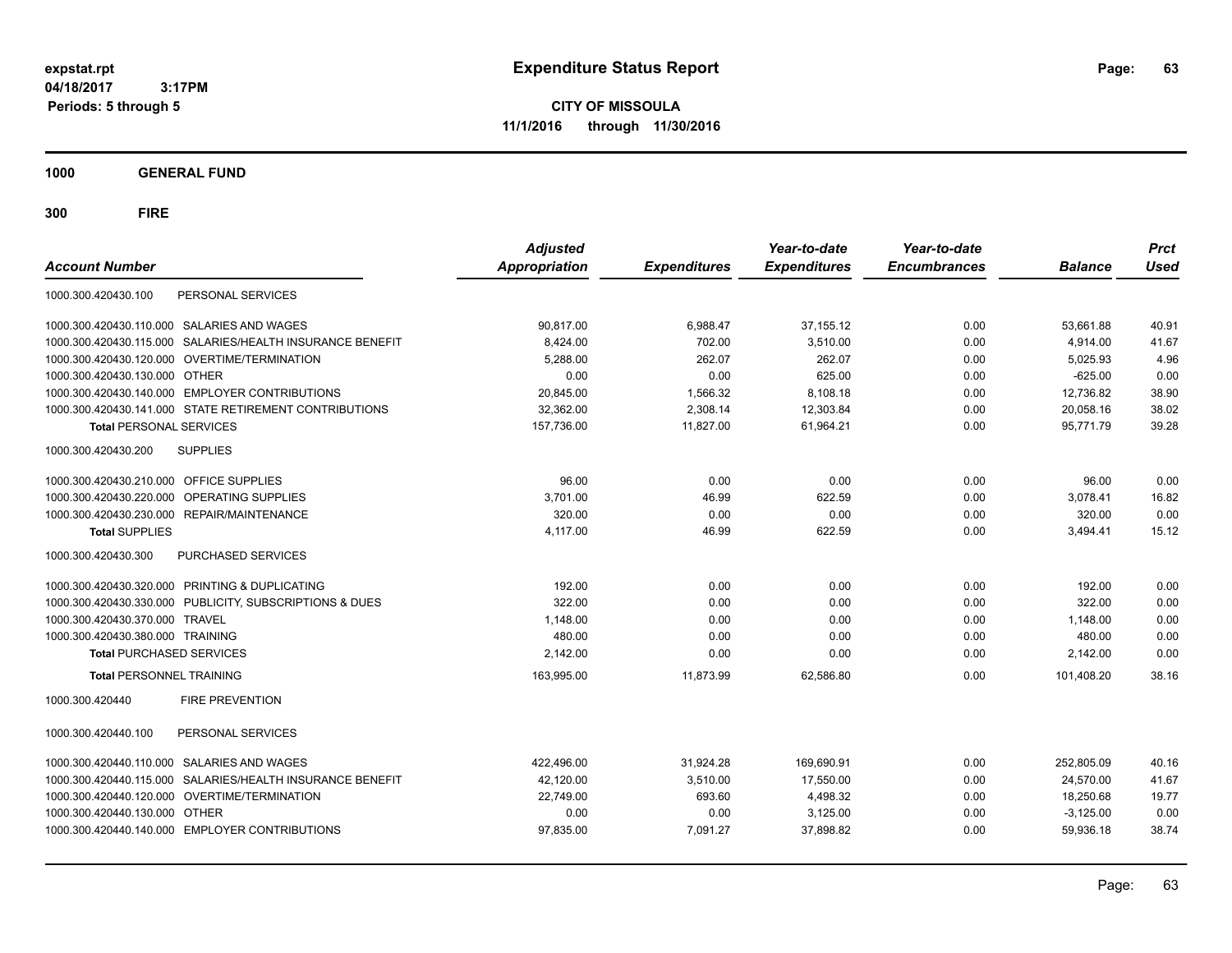**CITY OF MISSOULA 11/1/2016 through 11/30/2016**

**1000 GENERAL FUND**

| <b>Account Number</b>                                     | <b>Adjusted</b><br>Appropriation | <b>Expenditures</b> | Year-to-date<br><b>Expenditures</b> | Year-to-date<br><b>Encumbrances</b> | <b>Balance</b> | <b>Prct</b><br><b>Used</b> |
|-----------------------------------------------------------|----------------------------------|---------------------|-------------------------------------|-------------------------------------|----------------|----------------------------|
| 1000.300.420440.141.000 STATE RETIREMENT CONTRIBUTIONS    | 151,511.00                       | 10,707.30           | 56,729.57                           | 0.00                                | 94,781.43      | 37.44                      |
| <b>Total PERSONAL SERVICES</b>                            | 736,711.00                       | 53,926.45           | 289,492.62                          | 0.00                                | 447,218.38     | 39.30                      |
| <b>SUPPLIES</b><br>1000.300.420440.200                    |                                  |                     |                                     |                                     |                |                            |
| 1000.300.420440.210.000 OFFICE SUPPLIES                   | 144.00                           | 29.66               | 29.66                               | 0.00                                | 114.34         | 20.60                      |
| 1000.300.420440.220.000 OPERATING SUPPLIES                | 4,956.00                         | 0.00                | 432.43                              | 0.00                                | 4,523.57       | 8.73                       |
| 1000.300.420440.230.000 REPAIR/MAINTENANCE                | 1,540.00                         | 0.00                | 75.45                               | 0.00                                | 1,464.55       | 4.90                       |
| <b>Total SUPPLIES</b>                                     | 6,640.00                         | 29.66               | 537.54                              | 0.00                                | 6,102.46       | 8.10                       |
| 1000.300.420440.300<br><b>PURCHASED SERVICES</b>          |                                  |                     |                                     |                                     |                |                            |
| 1000.300.420440.320.000 PRINTING & DUPLICATING            | 192.00                           | 0.00                | 0.00                                | 0.00                                | 192.00         | 0.00                       |
| 1000.300.420440.330.000 PUBLICITY, SUBSCRIPTIONS & DUES   | 4,916.00                         | 0.00                | 2,294.00                            | 0.00                                | 2,622.00       | 46.66                      |
| 1000.300.420440.370.000 TRAVEL                            | 5,448.00                         | 288.69              | 662.01                              | 0.00                                | 4,785.99       | 12.15                      |
| 1000.300.420440.380.000 TRAINING                          | 2,506.00                         | 0.00                | 195.00                              | 0.00                                | 2,311.00       | 7.78                       |
| <b>Total PURCHASED SERVICES</b>                           | 13,062.00                        | 288.69              | 3,151.01                            | 0.00                                | 9,910.99       | 24.12                      |
| <b>Total FIRE PREVENTION</b>                              | 756,413.00                       | 54,244.80           | 293,181.17                          | 0.00                                | 463,231.83     | 38.76                      |
| <b>FIRE GRANTS</b><br>1000.300.420450                     |                                  |                     |                                     |                                     |                |                            |
| 1000.300.420450.300<br>PURCHASED SERVICES                 |                                  |                     |                                     |                                     |                |                            |
| <b>Total FIRE GRANTS</b>                                  | 0.00                             | 0.00                | 0.00                                | 0.00                                | 0.00           | 0.00                       |
| <b>EMS</b><br>1000.300.420455                             |                                  |                     |                                     |                                     |                |                            |
| 1000.300.420455.100<br>PERSONAL SERVICES                  |                                  |                     |                                     |                                     |                |                            |
| 1000.300.420455.110.000 SALARIES AND WAGES                | 86,575.00                        | 6,747.23            | 35,824.49                           | 0.00                                | 50,750.51      | 41.38                      |
| 1000.300.420455.115.000 SALARIES/HEALTH INSURANCE BENEFIT | 8,424.00                         | 702.00              | 3,510.00                            | 0.00                                | 4,914.00       | 41.67                      |
| 1000.300.420455.120.000 OVERTIME/TERMINATION              | 5,132.00                         | 0.00                | 0.00                                | 0.00                                | 5,132.00       | 0.00                       |
| 1000.300.420455.130.000 OTHER                             | 0.00                             | 0.00                | 625.00                              | 0.00                                | $-625.00$      | 0.00                       |
| 1000.300.420455.140.000 EMPLOYER CONTRIBUTIONS            | 19,987.00                        | 1,576.86            | 7,616.48                            | 0.00                                | 12,370.52      | 38.11                      |
| 1000.300.420455.141.000 STATE RETIREMENT CONTRIBUTIONS    | 30,979.00                        | 2,235.22            | 11,899.51                           | 0.00                                | 19,079.49      | 38.41                      |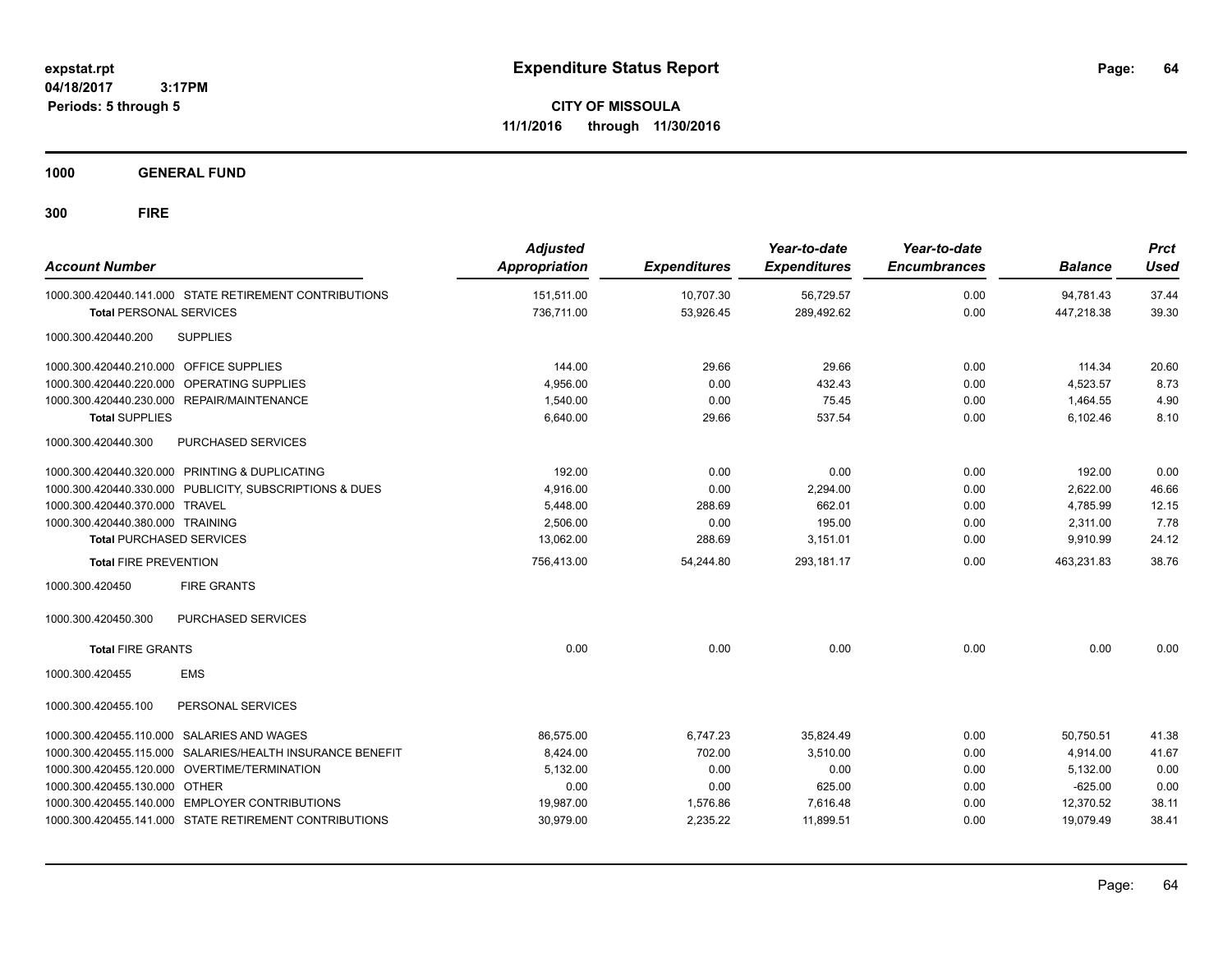**CITY OF MISSOULA 11/1/2016 through 11/30/2016**

**1000 GENERAL FUND**

| <b>Account Number</b>                                     | <b>Adjusted</b><br>Appropriation | <b>Expenditures</b> | Year-to-date<br><b>Expenditures</b> | Year-to-date<br><b>Encumbrances</b> | <b>Balance</b> | <b>Prct</b><br><b>Used</b> |
|-----------------------------------------------------------|----------------------------------|---------------------|-------------------------------------|-------------------------------------|----------------|----------------------------|
| <b>Total PERSONAL SERVICES</b>                            | 151.097.00                       | 11.261.31           | 59.475.48                           | 0.00                                | 91.621.52      | 39.36                      |
| <b>SUPPLIES</b><br>1000.300.420455.200                    |                                  |                     |                                     |                                     |                |                            |
| 1000.300.420455.220.000 OPERATING SUPPLIES                | 18.581.00                        | 1.224.98            | 9.182.60                            | 0.00                                | 9.398.40       | 49.42                      |
| 1000.300.420455.230.000<br><b>REPAIR/MAINTENANCE</b>      | 320.00                           | 0.00                | 0.00                                | 0.00                                | 320.00         | 0.00                       |
| <b>Total SUPPLIES</b>                                     | 18,901.00                        | 1,224.98            | 9,182.60                            | 0.00                                | 9,718.40       | 48.58                      |
| 1000.300.420455.300<br>PURCHASED SERVICES                 |                                  |                     |                                     |                                     |                |                            |
| 1000.300.420455.330.000 PUBLICITY, SUBSCRIPTIONS & DUES   | 3,984.00                         | 1,400.00            | 1.400.00                            | 0.00                                | 2,584.00       | 35.14                      |
| 1000.300.420455.350.000 PROFESSIONAL SERVICES             | 5,000.00                         | 0.00                | 0.00                                | 0.00                                | 5,000.00       | 0.00                       |
| 1000.300.420455.360.000 REPAIR & MAINTENANCE              | 4,500.00                         | 1,500.00            | 1.512.00                            | 0.00                                | 2,988.00       | 33.60                      |
| 1000.300.420455.370.000 TRAVEL                            | 1,023.00                         | 0.00                | 0.00                                | 0.00                                | 1,023.00       | 0.00                       |
| 1000.300.420455.380.000 TRAINING                          | 1,920.00                         | 262.30              | 405.19                              | 0.00                                | 1,514.81       | 21.10                      |
| 1000.300.420455.390.000 OTHER PURCHASED SERVICES          | 10,080.00                        | 394.20              | 419.20                              | 0.00                                | 9,660.80       | 4.16                       |
| <b>Total PURCHASED SERVICES</b>                           | 26,507.00                        | 3,556.50            | 3,736.39                            | 0.00                                | 22,770.61      | 14.10                      |
| <b>Total EMS</b>                                          | 196,505.00                       | 16,042.79           | 72,394.47                           | 0.00                                | 124,110.53     | 36.84                      |
| <b>OPERATIONS</b><br>1000.300.420460                      |                                  |                     |                                     |                                     |                |                            |
| 1000.300.420460.100<br>PERSONAL SERVICES                  |                                  |                     |                                     |                                     |                |                            |
| 1000.300.420460.110.000 SALARIES AND WAGES                | 5,629,678.00                     | 426,544.38          | 2,261,541.90                        | 0.00                                | 3,368,136.10   | 40.17                      |
| 1000.300.420460.115.000 SALARIES/HEALTH INSURANCE BENEFIT | 673,920.00                       | 55,458.00           | 277,290.00                          | 0.00                                | 396.630.00     | 41.15                      |
| 1000.300.420460.120.000 OVERTIME/TERMINATION              | 787,235.00                       | 25,935.47           | 427,480.51                          | 0.00                                | 359,754.49     | 54.30                      |
| 1000.300.420460.130.000 OTHER                             | 57,500.00                        | 0.00                | 49,375.00                           | 0.00                                | 8,125.00       | 85.87                      |
| 1000.300.420460.140.000 EMPLOYER CONTRIBUTIONS            | 1,384,955.00                     | 102,027.21          | 553,154.11                          | 0.00                                | 831,800.89     | 39.94                      |
| 1000.300.420460.141.000 STATE RETIREMENT CONTRIBUTIONS    | 2,046,640.00                     | 144,273.36          | 767,554.22                          | 0.00                                | 1,279,085.78   | 37.50                      |
| <b>Total PERSONAL SERVICES</b>                            | 10.579.928.00                    | 754.238.42          | 4.336.395.74                        | 0.00                                | 6.243.532.26   | 40.99                      |
| <b>SUPPLIES</b><br>1000.300.420460.200                    |                                  |                     |                                     |                                     |                |                            |
| 1000.300.420460.220.000 OPERATING SUPPLIES                | 180,436.00                       | $-4,581.84$         | 40.571.77                           | 0.00                                | 139,864.23     | 22.49                      |
| 1000.300.420460.230.000 REPAIR/MAINTENANCE                | 41,420.00                        | 712.66              | 11,166.20                           | 0.00                                | 30,253.80      | 26.96                      |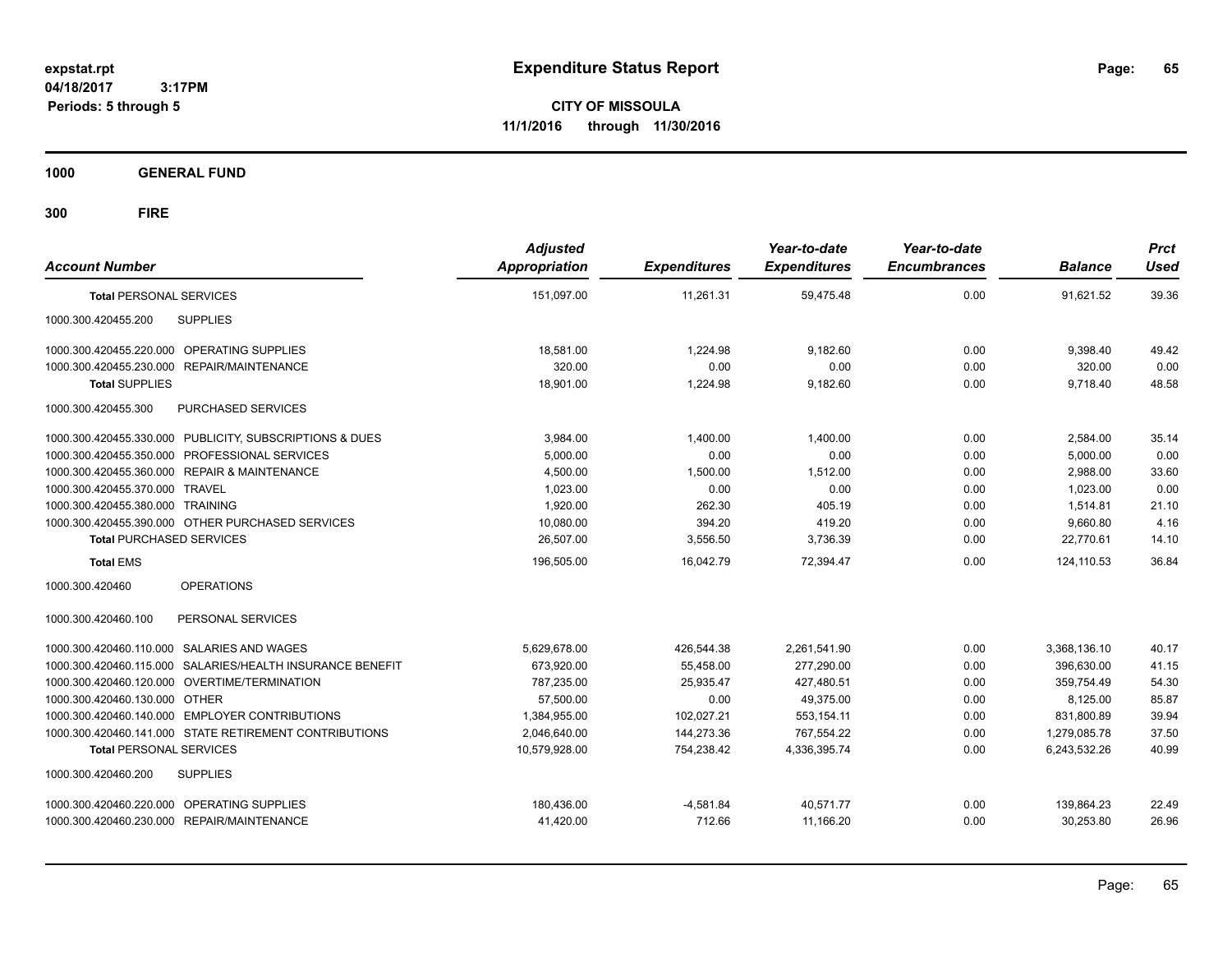**CITY OF MISSOULA 11/1/2016 through 11/30/2016**

**1000 GENERAL FUND**

| <b>Account Number</b>                                     | <b>Adjusted</b><br><b>Appropriation</b> | <b>Expenditures</b> | Year-to-date<br><b>Expenditures</b> | Year-to-date<br><b>Encumbrances</b> | <b>Balance</b> | <b>Prct</b><br><b>Used</b> |
|-----------------------------------------------------------|-----------------------------------------|---------------------|-------------------------------------|-------------------------------------|----------------|----------------------------|
| 1000.300.420460.231.000 GASOLINE                          | 61,827.00                               | 3,254.61            | 13,700.84                           | 0.00                                | 48.126.16      | 22.16                      |
| <b>Total SUPPLIES</b>                                     | 283,683.00                              | $-614.57$           | 65,438.81                           | 0.00                                | 218,244.19     | 23.07                      |
| <b>PURCHASED SERVICES</b><br>1000.300.420460.300          |                                         |                     |                                     |                                     |                |                            |
| 1000.300.420460.320.000 PRINTING & DUPLICATING            | 864.00                                  | 0.00                | 460.25                              | 0.00                                | 403.75         | 53.27                      |
| 1000.300.420460.330.000 PUBLICITY, SUBSCRIPTIONS & DUES   | 312.00                                  | 0.00                | 0.00                                | 0.00                                | 312.00         | 0.00                       |
| 1000.300.420460.350.000 PROFESSIONAL SERVICES             | 19,080.00                               | 10,925.00           | 12,125.00                           | 0.00                                | 6,955.00       | 63.55                      |
| 1000.300.420460.360.000 REPAIR & MAINTENANCE              | 22,400.00                               | 2,070.46            | 4,694.92                            | 0.00                                | 17,705.08      | 20.96                      |
| 1000.300.420460.370.000 TRAVEL                            | 6,158.00                                | 255.00              | 255.00                              | 0.00                                | 5,903.00       | 4.14                       |
| 1000.300.420460.380.000 TRAINING                          | 6.556.00                                | 260.00              | 403.81                              | 0.00                                | 6,152.19       | 6.16                       |
| 1000.300.420460.390.000 OTHER PURCHASED SERVICES          | 1,500.00                                | 0.00                | 7.18                                | 0.00                                | 1,492.82       | 0.48                       |
| <b>Total PURCHASED SERVICES</b>                           | 56,870.00                               | 13,510.46           | 17,946.16                           | 0.00                                | 38,923.84      | 31.56                      |
| <b>CAPITAL OUTLAY</b><br>1000.300.420460.900              |                                         |                     |                                     |                                     |                |                            |
| <b>Total CAPITAL OUTLAY</b>                               | 0.00                                    | 0.00                | 0.00                                | 0.00                                | 0.00           | 0.00                       |
| <b>Total OPERATIONS</b>                                   | 10,920,481.00                           | 767,134.31          | 4,419,780.71                        | 0.00                                | 6.500.700.29   | 40.47                      |
| 1000.300.420490<br><b>MAINTENANCE</b>                     |                                         |                     |                                     |                                     |                |                            |
| PERSONAL SERVICES<br>1000.300.420490.100                  |                                         |                     |                                     |                                     |                |                            |
| 1000.300.420490.110.000 SALARIES AND WAGES                | 163,504.00                              | 12,462.69           | 66,218.02                           | 0.00                                | 97,285.98      | 40.50                      |
| 1000.300.420490.115.000 SALARIES/HEALTH INSURANCE BENEFIT | 16,848.00                               | 1,404.00            | 7,020.00                            | 0.00                                | 9,828.00       | 41.67                      |
| 1000.300.420490.120.000 OVERTIME/TERMINATION              | 10.568.00                               | 0.00                | 692.33                              | 0.00                                | 9.875.67       | 6.55                       |
| 1000.300.420490.130.000 OTHER                             | 0.00                                    | 0.00                | 1,250.00                            | 0.00                                | $-1,250.00$    | 0.00                       |
| 1000.300.420490.140.000 EMPLOYER CONTRIBUTIONS            | 38,024.00                               | 2,860.81            | 15,431.04                           | 0.00                                | 22,592.96      | 40.58                      |
| 1000.300.420490.141.000 STATE RETIREMENT CONTRIBUTIONS    | 58,813.00                               | 4,282.69            | 22,278.26                           | 0.00                                | 36,534.74      | 37.88                      |
| <b>Total PERSONAL SERVICES</b>                            | 287,757.00                              | 21.010.19           | 112,889.65                          | 0.00                                | 174.867.35     | 39.23                      |
| 1000.300.420490.200<br><b>SUPPLIES</b>                    |                                         |                     |                                     |                                     |                |                            |
| 1000.300.420490.210.000 OFFICE SUPPLIES                   | 48.00                                   | 0.00                | 0.00                                | 0.00                                | 48.00          | 0.00                       |
| 1000.300.420490.230.000 REPAIR/MAINTENANCE                | 3,600.00                                | 67.37               | 5,468.62                            | 0.00                                | $-1.868.62$    | 151.91                     |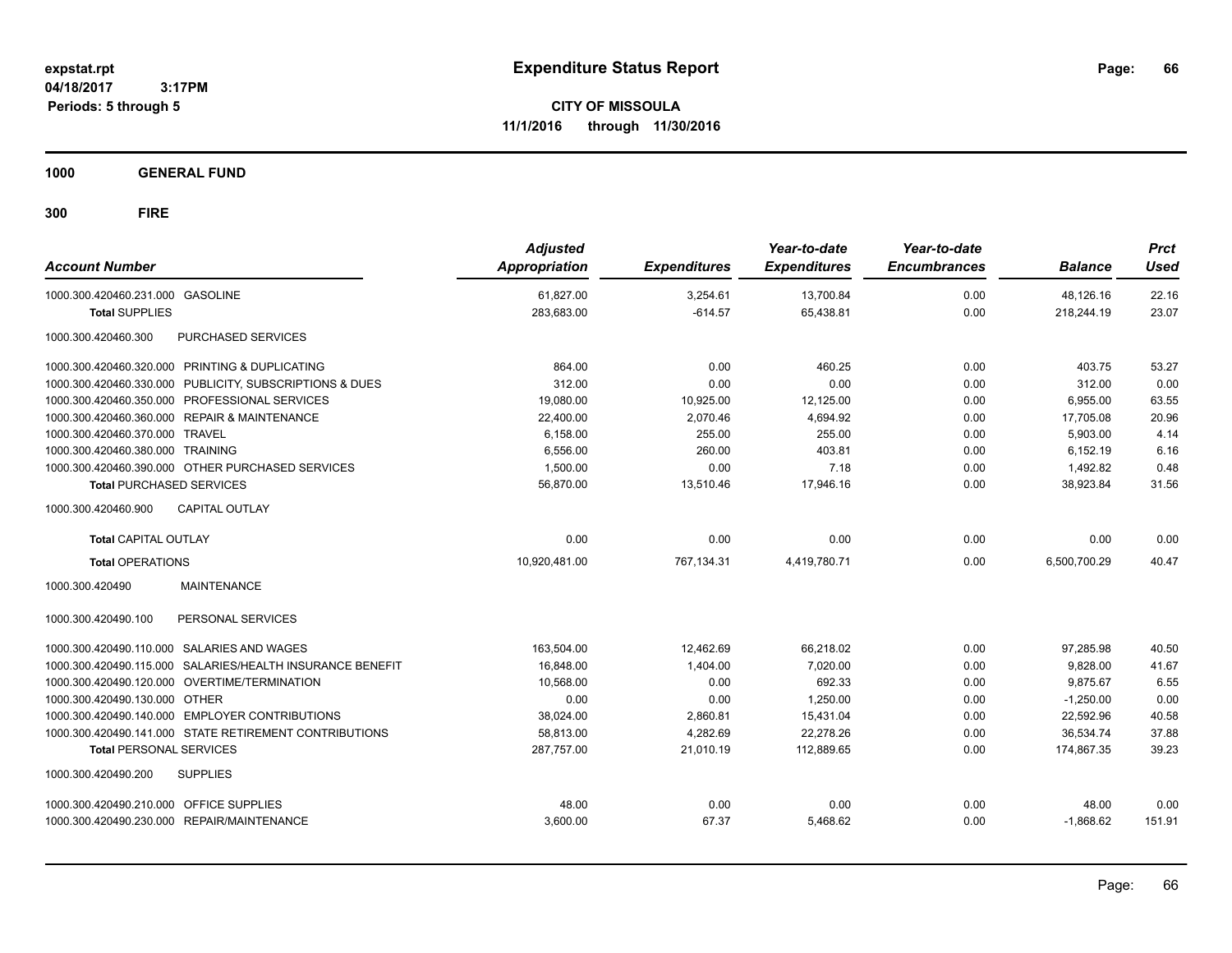**CITY OF MISSOULA 11/1/2016 through 11/30/2016**

**1000 GENERAL FUND**

| <b>Account Number</b>                                   | <b>Adjusted</b><br><b>Appropriation</b> | <b>Expenditures</b> | Year-to-date<br><b>Expenditures</b> | Year-to-date<br><b>Encumbrances</b> | <b>Balance</b> | <b>Prct</b><br>Used |
|---------------------------------------------------------|-----------------------------------------|---------------------|-------------------------------------|-------------------------------------|----------------|---------------------|
| <b>Total SUPPLIES</b>                                   | 3.648.00                                | 67.37               | 5.468.62                            | 0.00                                | $-1,820.62$    | 149.91              |
| PURCHASED SERVICES<br>1000.300.420490.300               |                                         |                     |                                     |                                     |                |                     |
| 1000.300.420490.330.000 PUBLICITY, SUBSCRIPTIONS & DUES | 91.00                                   | 0.00                | 0.00                                | 0.00                                | 91.00          | 0.00                |
| 1000.300.420490.360.000 REPAIR & MAINTENANCE            | 1.700.00                                | 0.00                | 1.695.00                            | 0.00                                | 5.00           | 99.71               |
| 1000.300.420490.370.000 TRAVEL                          | 2.000.00                                | 0.00                | 0.00                                | 0.00                                | 2,000.00       | 0.00                |
| 1000.300.420490.380.000 TRAINING                        | 1,500.00                                | 0.00                | 0.00                                | 0.00                                | 1,500.00       | 0.00                |
| <b>Total PURCHASED SERVICES</b>                         | 5.291.00                                | 0.00                | 1.695.00                            | 0.00                                | 3,596.00       | 32.04               |
| <b>Total MAINTENANCE</b>                                | 296,696.00                              | 21.077.56           | 120.053.27                          | 0.00                                | 176.642.73     | 40.46               |
| <b>Total FIRE</b>                                       | 13,266,138.00                           | 940.065.30          | 5.323.155.02                        | 0.00                                | 7,942,982.98   | 40.13               |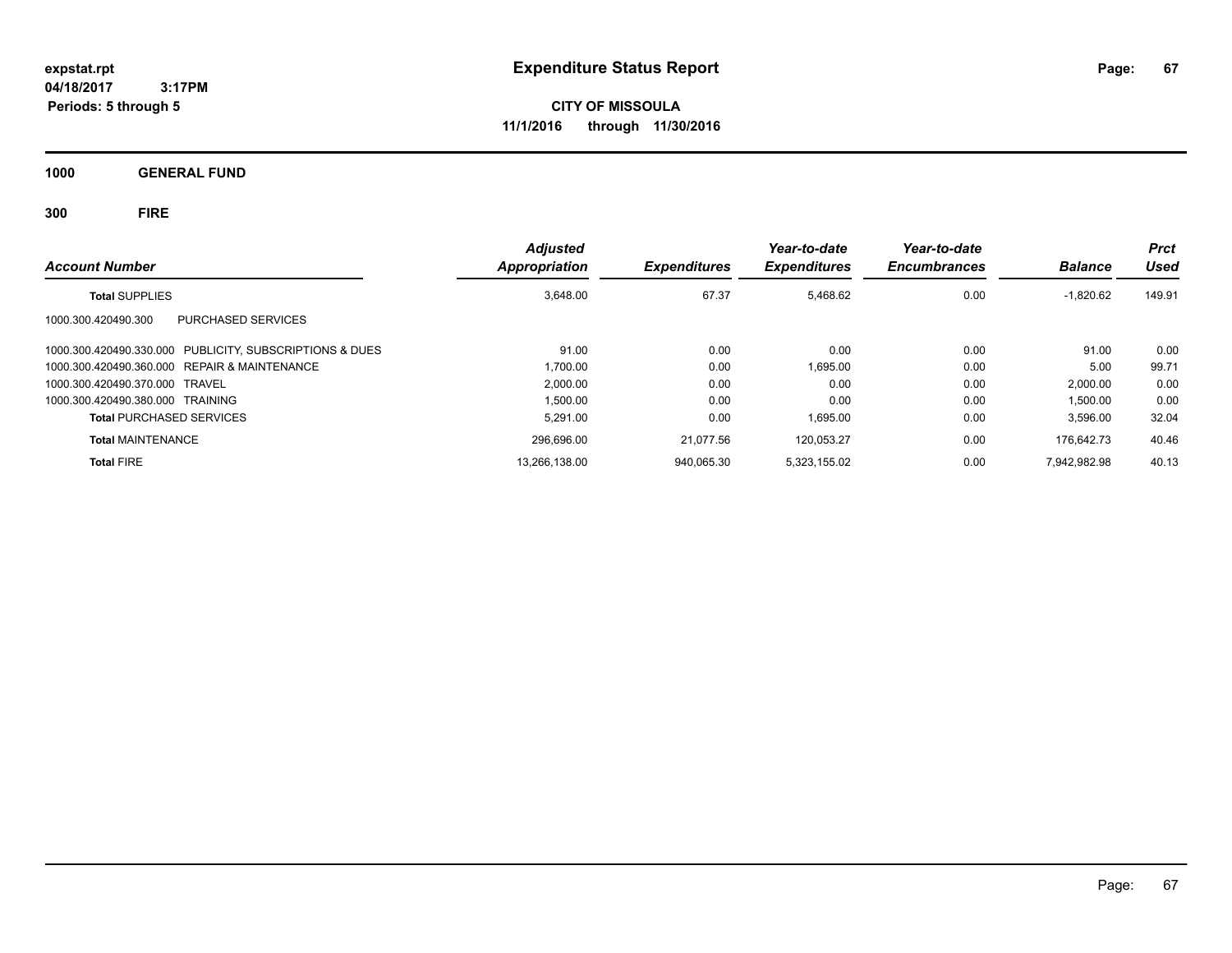**CITY OF MISSOULA 11/1/2016 through 11/30/2016**

**1000 GENERAL FUND**

|                                         |                                                         | <b>Adjusted</b> |                     | Year-to-date        | Year-to-date        |                | <b>Prct</b> |
|-----------------------------------------|---------------------------------------------------------|-----------------|---------------------|---------------------|---------------------|----------------|-------------|
| <b>Account Number</b>                   |                                                         | Appropriation   | <b>Expenditures</b> | <b>Expenditures</b> | <b>Encumbrances</b> | <b>Balance</b> | <b>Used</b> |
| 1000.320.420460                         | <b>OPERATIONS</b>                                       |                 |                     |                     |                     |                |             |
| 1000.320.420460.100                     | PERSONAL SERVICES                                       |                 |                     |                     |                     |                |             |
| <b>Total OPERATIONS</b>                 |                                                         | 0.00            | 0.00                | 0.00                | 0.00                | 0.00           | 0.00        |
| 1000.320.430210                         | <b>ADMINISTRATION</b>                                   |                 |                     |                     |                     |                |             |
| 1000.320.430210.100                     | PERSONAL SERVICES                                       |                 |                     |                     |                     |                |             |
|                                         | 1000.320.430210.110.000 SALARIES AND WAGES              | 107,914.00      | 7,529.02            | 41,836.47           | 0.00                | 66,077.53      | 38.77       |
|                                         | 1000.320.430210.120.000 OVERTIME/TERMINATION            | 0.00            | 29.79               | 95.62               | 0.00                | $-95.62$       | 0.00        |
| 1000.320.430210.130.000 OTHER           |                                                         | 0.00            | 33.80               | 155.48              | 0.00                | $-155.48$      | 0.00        |
|                                         | 1000.320.430210.140.000 EMPLOYER CONTRIBUTIONS          | 59.685.00       | 4,412.67            | 25,015.80           | 0.00                | 34,669.20      | 41.91       |
|                                         | 1000.320.430210.141.000 STATE RETIREMENT CONTRIBUTIONS  | 0.00            | 101.61              | 564.60              | 0.00                | $-564.60$      | 0.00        |
| <b>Total PERSONAL SERVICES</b>          |                                                         | 167,599.00      | 12,106.89           | 67,667.97           | 0.00                | 99,931.03      | 40.37       |
| 1000.320.430210.200                     | <b>SUPPLIES</b>                                         |                 |                     |                     |                     |                |             |
| 1000.320.430210.210.000 OFFICE SUPPLIES |                                                         | 1,600.00        | 0.00                | 0.00                | 0.00                | 1,600.00       | 0.00        |
|                                         | 1000.320.430210.220.000 OPERATING SUPPLIES              | 8,440.00        | 1,114.08            | 4,255.95            | 0.00                | 4,184.05       | 50.43       |
| <b>Total SUPPLIES</b>                   |                                                         | 10,040.00       | 1,114.08            | 4,255.95            | 0.00                | 5,784.05       | 42.39       |
| 1000.320.430210.300                     | PURCHASED SERVICES                                      |                 |                     |                     |                     |                |             |
|                                         | 1000.320.430210.320.000 PRINTING & DUPLICATING          | 7.000.00        | 1,877.42            | 2,148.71            | 0.00                | 4,851.29       | 30.70       |
|                                         | 1000.320.430210.330.000 PUBLICITY, SUBSCRIPTIONS & DUES | 3,000.00        | 878.04              | 1,305.68            | 0.00                | 1,694.32       | 43.52       |
| 1000.320.430210.370.000 TRAVEL          |                                                         | 2,300.00        | 0.00                | 935.09              | 0.00                | 1,364.91       | 40.66       |
| 1000.320.430210.380.000 TRAINING        |                                                         | 1,500.00        | 0.00                | 490.00              | 0.00                | 1,010.00       | 32.67       |
|                                         | <b>Total PURCHASED SERVICES</b>                         | 13,800.00       | 2,755.46            | 4,879.48            | 0.00                | 8,920.52       | 35.36       |
| 1000.320.430210.900                     | <b>CAPITAL OUTLAY</b>                                   |                 |                     |                     |                     |                |             |
| <b>Total CAPITAL OUTLAY</b>             |                                                         | 0.00            | 0.00                | 0.00                | 0.00                | 0.00           | 0.00        |
| <b>Total ADMINISTRATION</b>             |                                                         | 191,439.00      | 15,976.43           | 76,803.40           | 0.00                | 114,635.60     | 40.12       |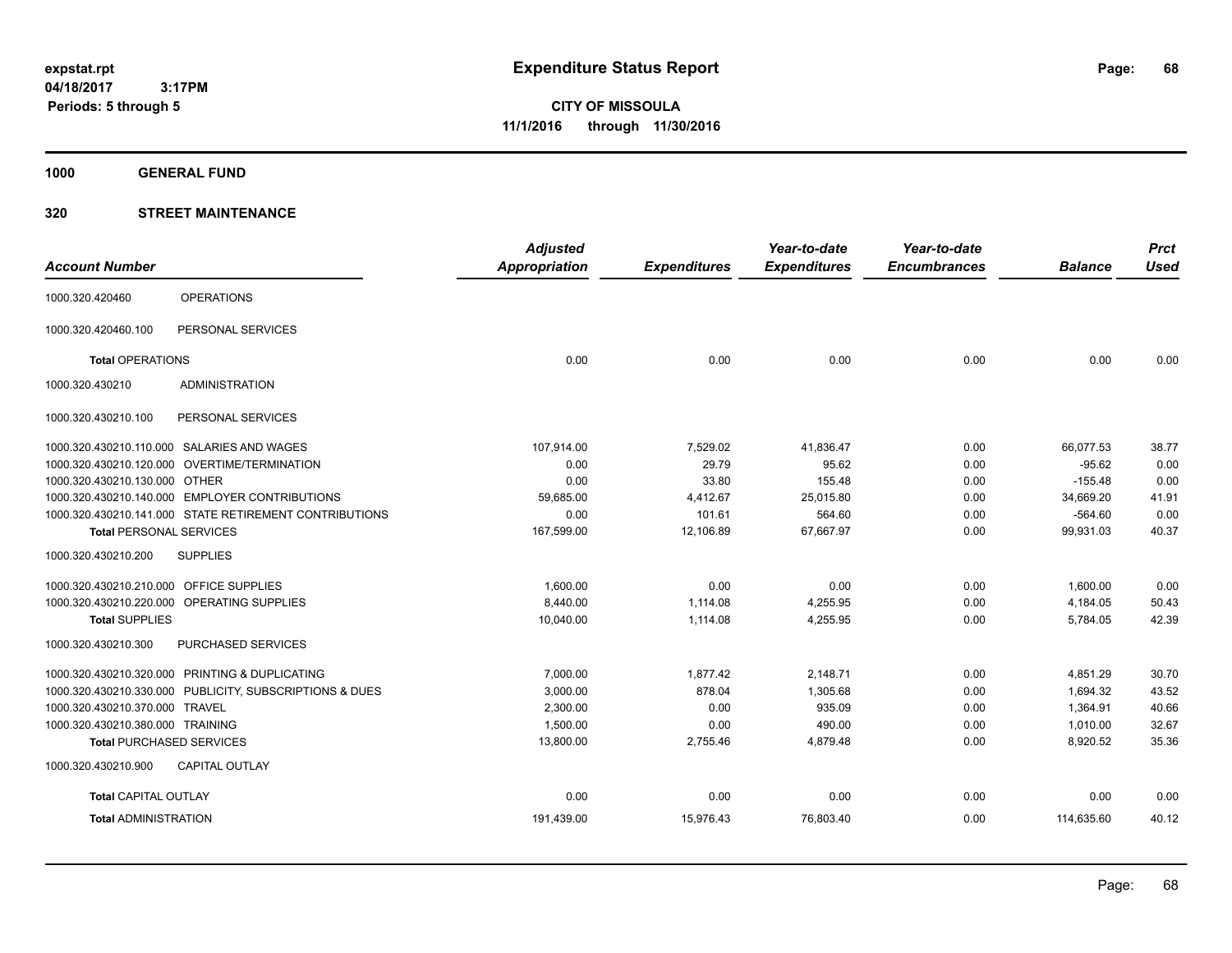**CITY OF MISSOULA 11/1/2016 through 11/30/2016**

**1000 GENERAL FUND**

|                                       |                                                | <b>Adjusted</b> |                     | Year-to-date        | Year-to-date        |                | <b>Prct</b> |
|---------------------------------------|------------------------------------------------|-----------------|---------------------|---------------------|---------------------|----------------|-------------|
| <b>Account Number</b>                 |                                                | Appropriation   | <b>Expenditures</b> | <b>Expenditures</b> | <b>Encumbrances</b> | <b>Balance</b> | <b>Used</b> |
| 1000.320.430220                       | <b>FACILITY</b>                                |                 |                     |                     |                     |                |             |
| 1000.320.430220.100                   | PERSONAL SERVICES                              |                 |                     |                     |                     |                |             |
|                                       | 1000.320.430220.110.000 SALARIES AND WAGES     | 49,692.00       | 3,464.84            | 19,253.06           | 0.00                | 30,438.94      | 38.74       |
| 1000.320.430220.120.000               | OVERTIME/TERMINATION                           | 0.00            | 13.71               | 44.04               | 0.00                | $-44.04$       | 0.00        |
| 1000.320.430220.130.000 OTHER         |                                                | 0.00            | 15.60               | 71.76               | 0.00                | $-71.76$       | 0.00        |
|                                       | 1000.320.430220.140.000 EMPLOYER CONTRIBUTIONS | 27,484.00       | 2,031.23            | 11,514.31           | 0.00                | 15,969.69      | 41.89       |
| <b>Total PERSONAL SERVICES</b>        |                                                | 77,176.00       | 5,525.38            | 30,883.17           | 0.00                | 46,292.83      | 40.02       |
| 1000.320.430220.200                   | <b>SUPPLIES</b>                                |                 |                     |                     |                     |                |             |
|                                       | 1000.320.430220.220.000 OPERATING SUPPLIES     | 8,000.00        | 1.99                | 322.82              | 0.00                | 7,677.18       | 4.04        |
| <b>Total SUPPLIES</b>                 |                                                | 8,000.00        | 1.99                | 322.82              | 0.00                | 7,677.18       | 4.04        |
| 1000.320.430220.300                   | PURCHASED SERVICES                             |                 |                     |                     |                     |                |             |
| 1000.320.430220.343.000 WATER CHARGES |                                                | 0.00            | 696.36              | 3,404.78            | 0.00                | $-3,404.78$    | 0.00        |
| 1000.320.430220.344.000               | <b>TELEPHONE SERVICE</b>                       | 7,000.00        | 168.98              | 506.10              | 0.00                | 6,493.90       | 7.23        |
| 1000.320.430220.345.000 GARBAGE       |                                                | 1,821.00        | 0.00                | 189.25              | 0.00                | 1,631.75       | 10.39       |
| 1000.320.430220.350.000               | PROFESSIONAL SERVICES                          | 0.00            | 47.50               | 282.50              | 0.00                | $-282.50$      | 0.00        |
|                                       | 1000.320.430220.360.000 REPAIR & MAINTENANCE   | 1.650.00        | 0.00                | 0.00                | 0.00                | 1,650.00       | 0.00        |
| <b>Total PURCHASED SERVICES</b>       |                                                | 10,471.00       | 912.84              | 4,382.63            | 0.00                | 6,088.37       | 41.85       |
| 1000.320.430220.500                   | <b>FIXED CHARGES</b>                           |                 |                     |                     |                     |                |             |
| 1000.320.430220.500.000 FIXED CHARGES |                                                | 9.000.00        | 0.00                | 0.00                | 0.00                | 9,000.00       | 0.00        |
| <b>Total FIXED CHARGES</b>            |                                                | 9,000.00        | 0.00                | 0.00                | 0.00                | 9,000.00       | 0.00        |
| <b>Total FACILITY</b>                 |                                                | 104,647.00      | 6,440.21            | 35,588.62           | 0.00                | 69.058.38      | 34.01       |
| 1000.320.430230                       | STREET RESTORATION                             |                 |                     |                     |                     |                |             |
| 1000.320.430230.100                   | PERSONAL SERVICES                              |                 |                     |                     |                     |                |             |
|                                       | 1000.320.430230.110.000 SALARIES AND WAGES     | 323.245.00      | 22,770.51           | 126.528.55          | 0.00                | 196.716.45     | 39.14       |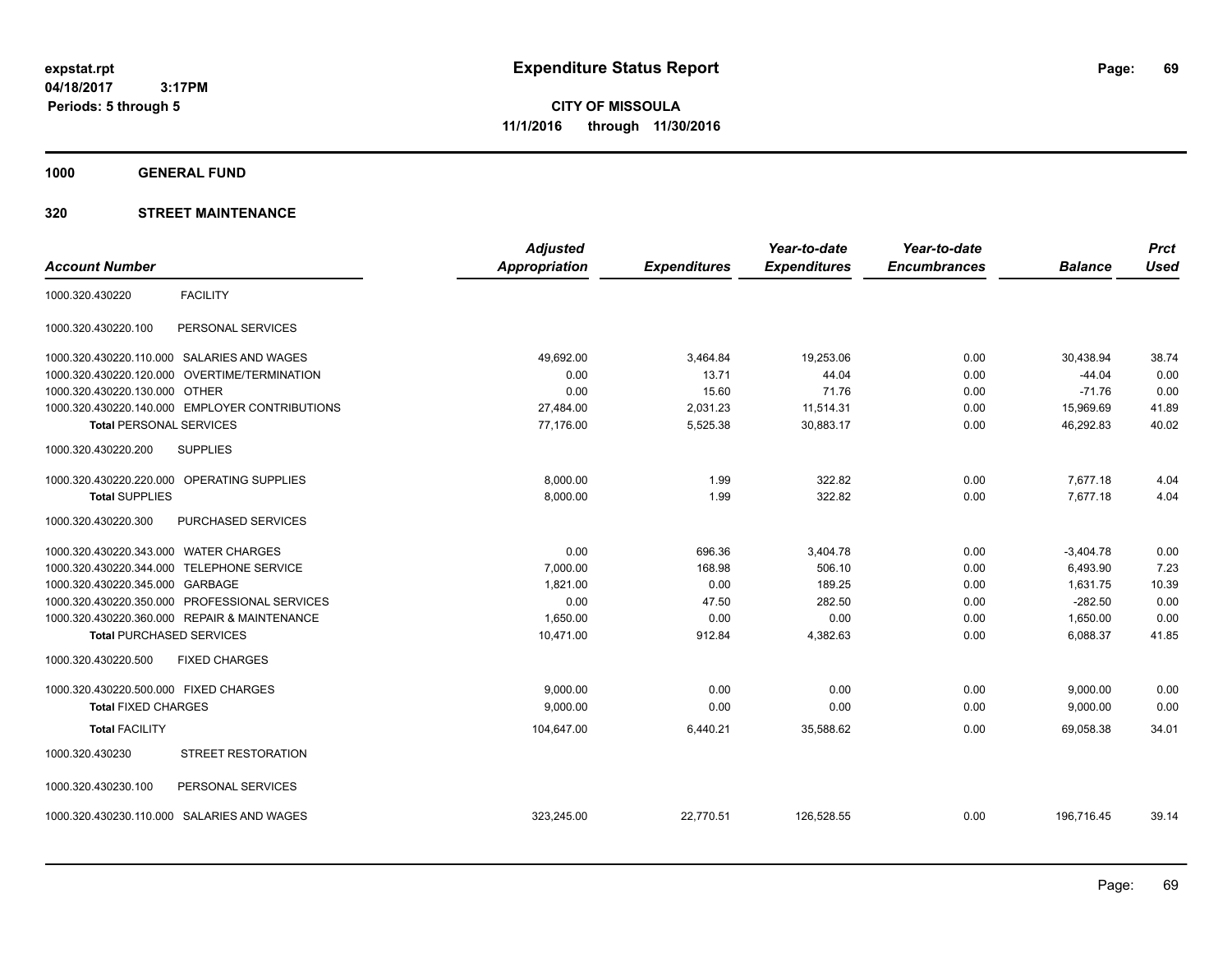**1000 GENERAL FUND**

| <b>Account Number</b>                            | <b>Adjusted</b><br><b>Appropriation</b> | <b>Expenditures</b> | Year-to-date<br><b>Expenditures</b> | Year-to-date<br><b>Encumbrances</b> | <b>Balance</b> | <b>Prct</b><br><b>Used</b> |
|--------------------------------------------------|-----------------------------------------|---------------------|-------------------------------------|-------------------------------------|----------------|----------------------------|
| 1000.320.430230.120.000 OVERTIME/TERMINATION     | 3,000.00                                | 90.10               | 289.25                              | 0.00                                | 2,710.75       | 9.64                       |
| 1000.320.430230.130.000 OTHER                    | 0.00                                    | 101.92              | 468.78                              | 0.00                                | $-468.78$      | 0.00                       |
| 1000.320.430230.140.000 EMPLOYER CONTRIBUTIONS   | 180,441.00                              | 13,344.37           | 75,650.46                           | 0.00                                | 104,790.54     | 41.93                      |
| <b>Total PERSONAL SERVICES</b>                   | 506,686.00                              | 36,306.90           | 202,937.04                          | 0.00                                | 303,748.96     | 40.05                      |
| 1000.320.430230.200<br><b>SUPPLIES</b>           |                                         |                     |                                     |                                     |                |                            |
| 1000.320.430230.220.000 OPERATING SUPPLIES       | 1,599.00                                | 0.00                | 0.00                                | 0.00                                | 1,599.00       | 0.00                       |
| 1000.320.430230.230.000 REPAIR/MAINTENANCE       | 25,009.00                               | 0.00                | 1,415.00                            | 0.00                                | 23,594.00      | 5.66                       |
| 1000.320.430230.231.000 GASOLINE                 | 74.487.00                               | 11,050.54           | 32.174.75                           | 0.00                                | 42,312.25      | 43.20                      |
| <b>Total SUPPLIES</b>                            | 101.095.00                              | 11,050.54           | 33.589.75                           | 0.00                                | 67.505.25      | 33.23                      |
| 1000.320.430230.300<br>PURCHASED SERVICES        |                                         |                     |                                     |                                     |                |                            |
| 1000.320.430230.345.000 GARBAGE                  | 5,408.00                                | 0.00                | 0.00                                | 0.00                                | 5,408.00       | 0.00                       |
| 1000.320.430230.350.000 PROFESSIONAL SERVICES    | 1,000.00                                | 0.00                | 0.00                                | 0.00                                | 1,000.00       | 0.00                       |
| 1000.320.430230.360.000 REPAIR & MAINTENANCE     | 2,000.00                                | 0.00                | 0.00                                | 0.00                                | 2,000.00       | 0.00                       |
| <b>Total PURCHASED SERVICES</b>                  | 8,408.00                                | 0.00                | 0.00                                | 0.00                                | 8,408.00       | 0.00                       |
| 1000.320.430230.400<br><b>BUILDING MATERIALS</b> |                                         |                     |                                     |                                     |                |                            |
| 1000.320.430230.400.000 BUILDING MATERIALS       | 17,598.00                               | 0.00                | 29,797.36                           | 0.00                                | $-12,199.36$   | 169.32                     |
| <b>Total BUILDING MATERIALS</b>                  | 17,598.00                               | 0.00                | 29,797.36                           | 0.00                                | $-12,199.36$   | 169.32                     |
| 1000.320.430230.500<br><b>FIXED CHARGES</b>      |                                         |                     |                                     |                                     |                |                            |
| 1000.320.430230.500.000 FIXED CHARGES            | 5,500.00                                | 1,641.00            | 2,639.00                            | 0.00                                | 2,861.00       | 47.98                      |
| <b>Total FIXED CHARGES</b>                       | 5,500.00                                | 1,641.00            | 2,639.00                            | 0.00                                | 2,861.00       | 47.98                      |
| <b>CAPITAL OUTLAY</b><br>1000.320.430230.900     |                                         |                     |                                     |                                     |                |                            |
| <b>Total CAPITAL OUTLAY</b>                      | 0.00                                    | 0.00                | 0.00                                | 0.00                                | 0.00           | 0.00                       |
| <b>Total STREET RESTORATION</b>                  | 639,287.00                              | 48,998.44           | 268,963.15                          | 0.00                                | 370,323.85     | 42.07                      |
| <b>STREET MAINTENANCE</b><br>1000.320.430240     |                                         |                     |                                     |                                     |                |                            |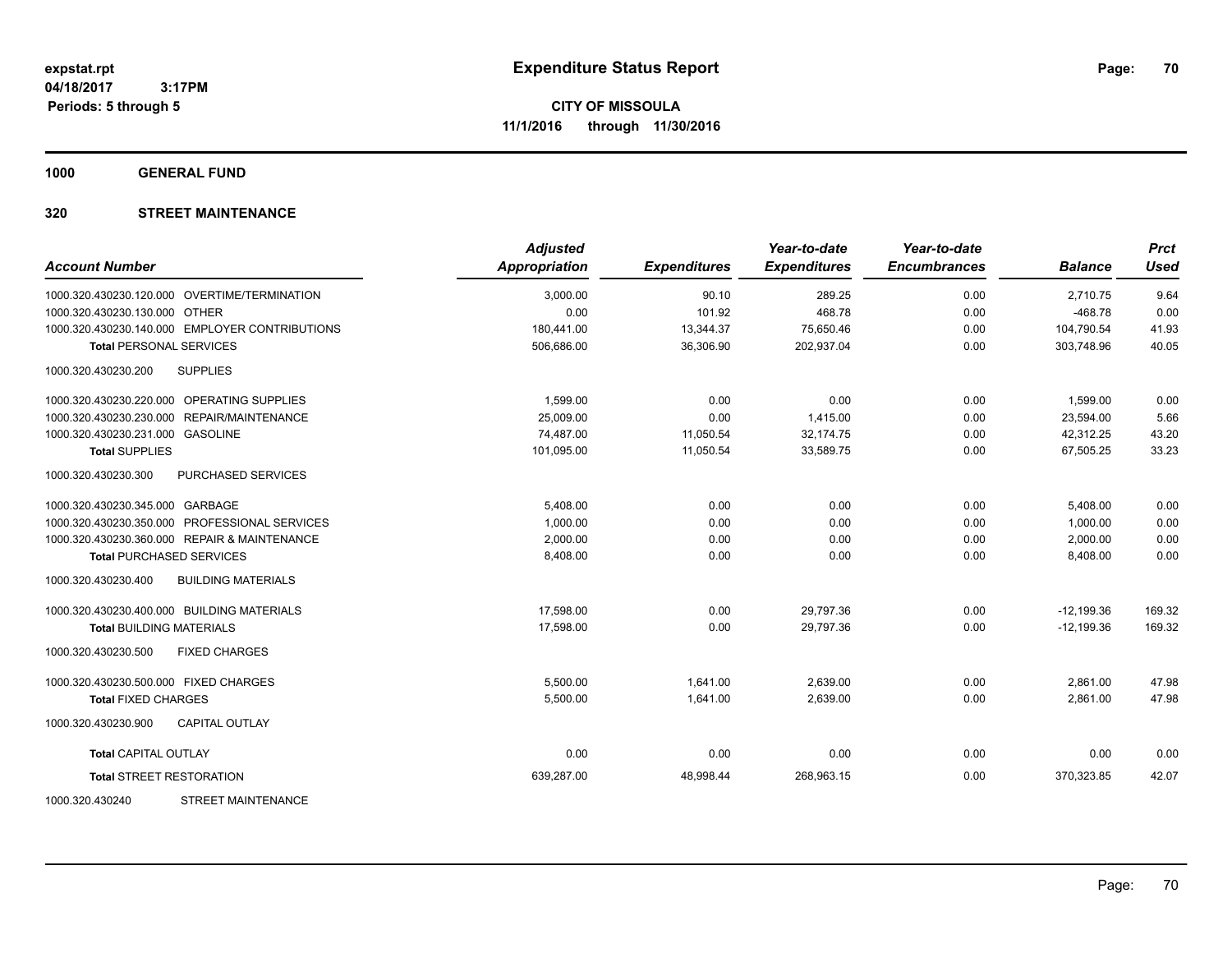**CITY OF MISSOULA 11/1/2016 through 11/30/2016**

**1000 GENERAL FUND**

|                                                  | <b>Adjusted</b>      |                     | Year-to-date        | Year-to-date        |                | <b>Prct</b> |
|--------------------------------------------------|----------------------|---------------------|---------------------|---------------------|----------------|-------------|
| <b>Account Number</b>                            | <b>Appropriation</b> | <b>Expenditures</b> | <b>Expenditures</b> | <b>Encumbrances</b> | <b>Balance</b> | <b>Used</b> |
| PERSONAL SERVICES<br>1000.320.430240.100         |                      |                     |                     |                     |                |             |
| 1000.320.430240.110.000 SALARIES AND WAGES       | 437,588.00           | 30,909.33           | 171,753.59          | 0.00                | 265,834.41     | 39.25       |
| OVERTIME/TERMINATION<br>1000.320.430240.120.000  | 2,100.00             | 122.34              | 392.68              | 0.00                | 1,707.32       | 18.70       |
| 1000.320.430240.130.000 OTHER                    | 3,000.00             | 138.32              | 636.22              | 0.00                | 2,363.78       | 21.21       |
| 1000.320.430240.140.000 EMPLOYER CONTRIBUTIONS   | 244,844.00           | 18,113.45           | 102,608.94          | 0.00                | 142,235.06     | 41.91       |
| <b>Total PERSONAL SERVICES</b>                   | 687,532.00           | 49,283.44           | 275,391.43          | 0.00                | 412.140.57     | 40.06       |
| 1000.320.430240.200<br><b>SUPPLIES</b>           |                      |                     |                     |                     |                |             |
| 1000.320.430240.220.000 OPERATING SUPPLIES       | 1,599.00             | 0.00                | 0.00                | 0.00                | 1,599.00       | 0.00        |
| 1000.320.430240.230.000<br>REPAIR/MAINTENANCE    | 19,455.00            | 470.67              | 470.67              | 0.00                | 18,984.33      | 2.42        |
| 1000.320.430240.231.000 GASOLINE                 | 14,132.00            | 42.76               | 809.22              | 0.00                | 13,322.78      | 5.73        |
| <b>Total SUPPLIES</b>                            | 35,186.00            | 513.43              | 1,279.89            | 0.00                | 33,906.11      | 3.64        |
| PURCHASED SERVICES<br>1000.320.430240.300        |                      |                     |                     |                     |                |             |
| 1000.320.430240.345.000 GARBAGE                  | 2,163.00             | 0.00                | 0.00                | 0.00                | 2,163.00       | 0.00        |
| 1000.320.430240.350.000 PROFESSIONAL SERVICES    | 2,000.00             | 0.00                | 0.00                | 0.00                | 2,000.00       | 0.00        |
| <b>Total PURCHASED SERVICES</b>                  | 4,163.00             | 0.00                | 0.00                | 0.00                | 4,163.00       | 0.00        |
| <b>BUILDING MATERIALS</b><br>1000.320.430240.400 |                      |                     |                     |                     |                |             |
| 1000.320.430240.400.000 BUILDING MATERIALS       | 44,665.00            | 0.00                | 3,573.50            | 0.00                | 41,091.50      | 8.00        |
| <b>Total BUILDING MATERIALS</b>                  | 44,665.00            | 0.00                | 3,573.50            | 0.00                | 41,091.50      | 8.00        |
| 1000.320.430240.500<br><b>FIXED CHARGES</b>      |                      |                     |                     |                     |                |             |
| 1000.320.430240.500.000 FIXED CHARGES            | 5,000.00             | 0.00                | 2,876.25            | 0.00                | 2,123.75       | 57.53       |
| <b>Total FIXED CHARGES</b>                       | 5,000.00             | 0.00                | 2,876.25            | 0.00                | 2,123.75       | 57.53       |
| 1000.320.430240.900<br><b>CAPITAL OUTLAY</b>     |                      |                     |                     |                     |                |             |
| <b>Total CAPITAL OUTLAY</b>                      | 0.00                 | 0.00                | 0.00                | 0.00                | 0.00           | 0.00        |
| <b>Total STREET MAINTENANCE</b>                  | 776.546.00           | 49,796.87           | 283,121.07          | 0.00                | 493,424.93     | 36.46       |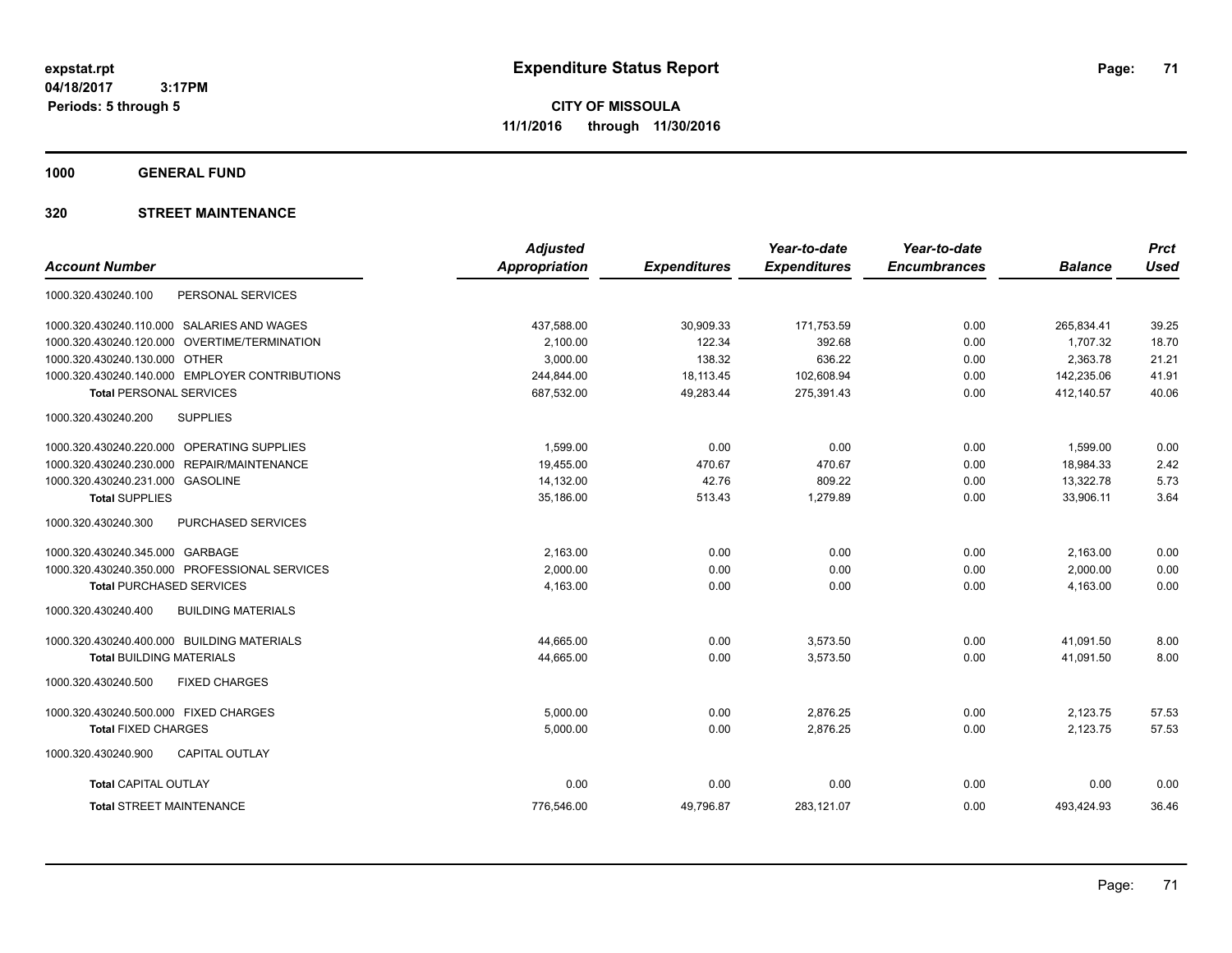**CITY OF MISSOULA 11/1/2016 through 11/30/2016**

**1000 GENERAL FUND**

### **320 STREET MAINTENANCE**

|                                                  | <b>Adjusted</b>      |                     | Year-to-date        | Year-to-date        |                | <b>Prct</b> |
|--------------------------------------------------|----------------------|---------------------|---------------------|---------------------|----------------|-------------|
| <b>Account Number</b>                            | <b>Appropriation</b> | <b>Expenditures</b> | <b>Expenditures</b> | <b>Encumbrances</b> | <b>Balance</b> | <b>Used</b> |
| <b>ICE &amp; SNOW REMOVAL</b><br>1000.320.430251 |                      |                     |                     |                     |                |             |
| PERSONAL SERVICES<br>1000.320.430251.100         |                      |                     |                     |                     |                |             |
| 1000.320.430251.110.000 SALARIES AND WAGES       | 146,630.00           | 10,587.70           | 58,832.26           | 0.00                | 87.797.74      | 40.12       |
| 1000.320.430251.120.000 OVERTIME/TERMINATION     | 4,950.00             | 41.93               | 134.56              | 0.00                | 4,815.44       | 2.72        |
| 1000.320.430251.130.000 OTHER                    | 0.00                 | 47.32               | 217.62              | 0.00                | $-217.62$      | 0.00        |
| 1000.320.430251.140.000 EMPLOYER CONTRIBUTIONS   | 83,836.00            | 6,202.58            | 35,168.31           | 0.00                | 48,667.69      | 41.95       |
| <b>Total PERSONAL SERVICES</b>                   | 235,416.00           | 16,879.53           | 94,352.75           | 0.00                | 141,063.25     | 40.08       |
| 1000.320.430251.200<br><b>SUPPLIES</b>           |                      |                     |                     |                     |                |             |
| 1000.320.430251.220.000 OPERATING SUPPLIES       | 148,548.00           | 0.00                | 0.00                | 0.00                | 148,548.00     | 0.00        |
| REPAIR/MAINTENANCE<br>1000.320.430251.230.000    | 14,316.00            | 0.00                | 0.00                | 0.00                | 14,316.00      | 0.00        |
| 1000.320.430251.231.000 GASOLINE                 | 86,170.00            | 0.00                | 0.00                | 0.00                | 86,170.00      | 0.00        |
| <b>Total SUPPLIES</b>                            | 249,034.00           | 0.00                | 0.00                | 0.00                | 249,034.00     | 0.00        |
| 1000.320.430251.300<br>PURCHASED SERVICES        |                      |                     |                     |                     |                |             |
| 1000.320.430251.360.000 REPAIR & MAINTENANCE     | 5,000.00             | 0.00                | 0.00                | 0.00                | 5,000.00       | 0.00        |
| <b>Total PURCHASED SERVICES</b>                  | 5,000.00             | 0.00                | 0.00                | 0.00                | 5,000.00       | 0.00        |
| 1000.320.430251.500<br><b>FIXED CHARGES</b>      |                      |                     |                     |                     |                |             |
| 1000.320.430251.500.000 FIXED CHARGES            | 2,000.00             | 0.00                | 0.00                | 0.00                | 2,000.00       | 0.00        |
| <b>Total FIXED CHARGES</b>                       | 2,000.00             | 0.00                | 0.00                | 0.00                | 2,000.00       | 0.00        |
| 1000.320.430251.900<br><b>CAPITAL OUTLAY</b>     |                      |                     |                     |                     |                |             |
| <b>Total CAPITAL OUTLAY</b>                      | 0.00                 | 0.00                | 0.00                | 0.00                | 0.00           | 0.00        |
| Total ICE & SNOW REMOVAL                         | 491,450.00           | 16,879.53           | 94,352.75           | 0.00                | 397,097.25     | 19.20       |
| <b>STREET CLEANING</b><br>1000.320.430252        |                      |                     |                     |                     |                |             |
|                                                  |                      |                     |                     |                     |                |             |

1000.320.430252.100 PERSONAL SERVICES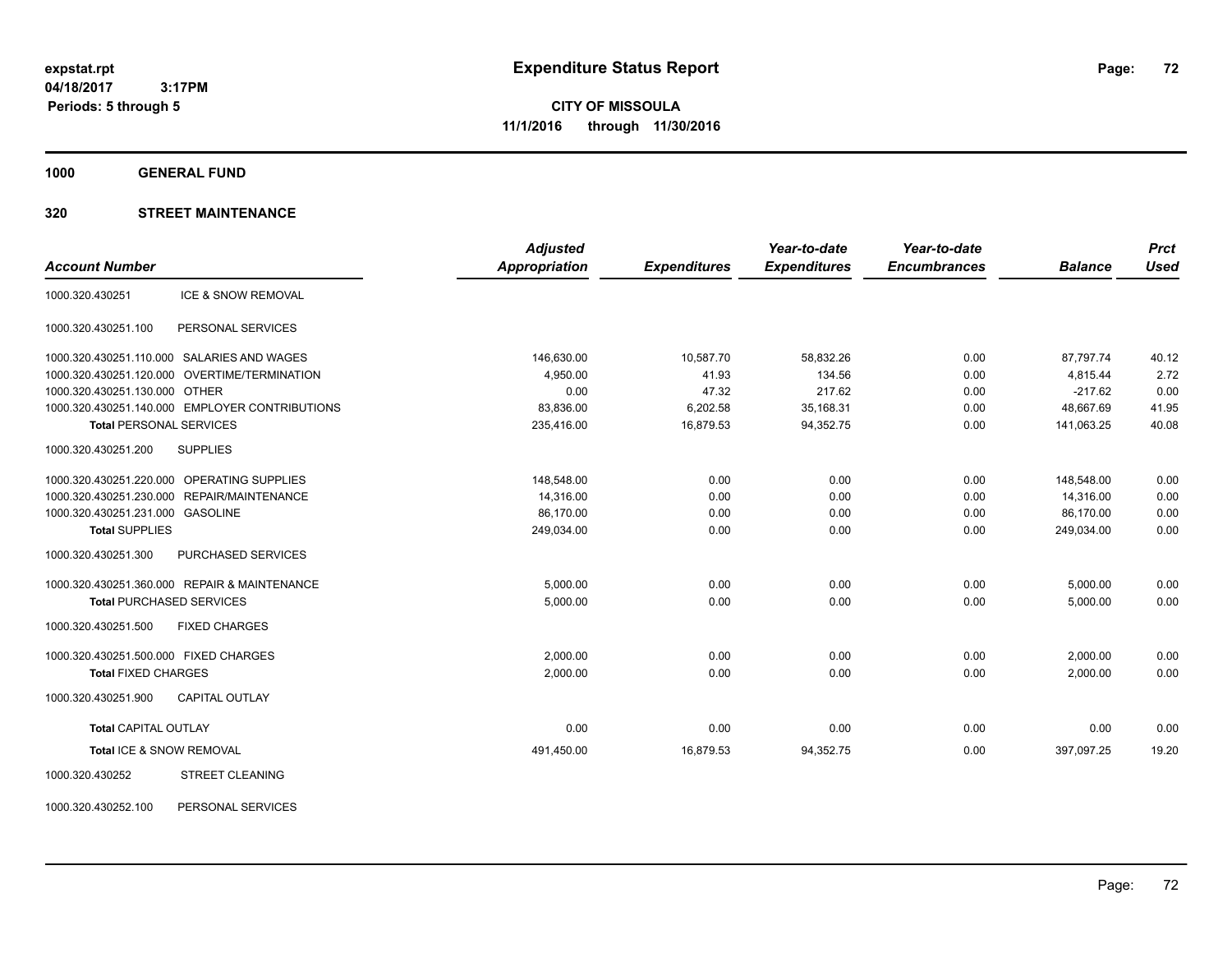**1000 GENERAL FUND**

# **320 STREET MAINTENANCE**

| <b>Account Number</b>                        |                                                | <b>Adjusted</b><br><b>Appropriation</b> | <b>Expenditures</b> | Year-to-date<br><b>Expenditures</b> | Year-to-date<br><b>Encumbrances</b> | <b>Balance</b> | <b>Prct</b><br><b>Used</b> |
|----------------------------------------------|------------------------------------------------|-----------------------------------------|---------------------|-------------------------------------|-------------------------------------|----------------|----------------------------|
|                                              |                                                |                                         |                     |                                     |                                     |                |                            |
| 1000.320.430252.110.000 SALARIES AND WAGES   |                                                | 369,472.00                              | 26,346.66           | 146,400.63                          | 0.00                                | 223,071.37     | 39.62                      |
|                                              | 1000.320.430252.120.000 OVERTIME/TERMINATION   | 4,950.00                                | 104.28              | 334.67                              | 0.00                                | 4,615.33       | 6.76                       |
| 1000.320.430252.130.000 OTHER                |                                                | 3,000.00                                | 118.04              | 542.88                              | 0.00                                | 2,457.12       | 18.10                      |
|                                              | 1000.320.430252.140.000 EMPLOYER CONTRIBUTIONS | 208,746.00                              | 15,437.06           | 84,553.74                           | 0.00                                | 124,192.26     | 40.51                      |
| <b>Total PERSONAL SERVICES</b>               |                                                | 586.168.00                              | 42.006.04           | 231.831.92                          | 0.00                                | 354.336.08     | 39.55                      |
| 1000.320.430252.200                          | <b>SUPPLIES</b>                                |                                         |                     |                                     |                                     |                |                            |
| 1000.320.430252.220.000 OPERATING SUPPLIES   |                                                | 2.132.00                                | 0.00                | 0.00                                | 0.00                                | 2,132.00       | 0.00                       |
| 1000.320.430252.230.000 REPAIR/MAINTENANCE   |                                                | 25,435.00                               | 0.00                | 0.00                                | 0.00                                | 25,435.00      | 0.00                       |
| 1000.320.430252.231.000 GASOLINE             |                                                | 43,814.00                               | 0.00                | 0.00                                | 0.00                                | 43,814.00      | 0.00                       |
| <b>Total SUPPLIES</b>                        |                                                | 71,381.00                               | 0.00                | 0.00                                | 0.00                                | 71,381.00      | 0.00                       |
| 1000.320.430252.300                          | <b>PURCHASED SERVICES</b>                      |                                         |                     |                                     |                                     |                |                            |
|                                              | 1000.320.430252.350.000 PROFESSIONAL SERVICES  | 500.00                                  | 0.00                | 0.00                                | 0.00                                | 500.00         | 0.00                       |
| 1000.320.430252.360.000 REPAIR & MAINTENANCE |                                                | 14,000.00                               | 0.00                | 0.00                                | 0.00                                | 14,000.00      | 0.00                       |
| <b>Total PURCHASED SERVICES</b>              |                                                | 14,500.00                               | 0.00                | 0.00                                | 0.00                                | 14,500.00      | 0.00                       |
| 1000.320.430252.400                          | <b>BUILDING MATERIALS</b>                      |                                         |                     |                                     |                                     |                |                            |
| <b>Total BUILDING MATERIALS</b>              |                                                | 0.00                                    | 0.00                | 0.00                                | 0.00                                | 0.00           | 0.00                       |
| 1000.320.430252.500                          | <b>FIXED CHARGES</b>                           |                                         |                     |                                     |                                     |                |                            |
| 1000.320.430252.500.000 FIXED CHARGES        |                                                | 9,000.00                                | 0.00                | 0.00                                | 0.00                                | 9,000.00       | 0.00                       |
| <b>Total FIXED CHARGES</b>                   |                                                | 9,000.00                                | 0.00                | 0.00                                | 0.00                                | 9,000.00       | 0.00                       |
| <b>Total STREET CLEANING</b>                 |                                                | 681,049.00                              | 42,006.04           | 231,831.92                          | 0.00                                | 449,217.08     | 34.04                      |
| 1000.320.430270                              | <b>COMMUNICATIONS MAINTENANCE</b>              |                                         |                     |                                     |                                     |                |                            |
| 1000.320.430270.100                          | PERSONAL SERVICES                              |                                         |                     |                                     |                                     |                |                            |
| <b>Total PERSONAL SERVICES</b>               |                                                | 0.00                                    | 0.00                | 0.00                                | 0.00                                | 0.00           | 0.00                       |
| 1000.320.430270.200                          | <b>SUPPLIES</b>                                |                                         |                     |                                     |                                     |                |                            |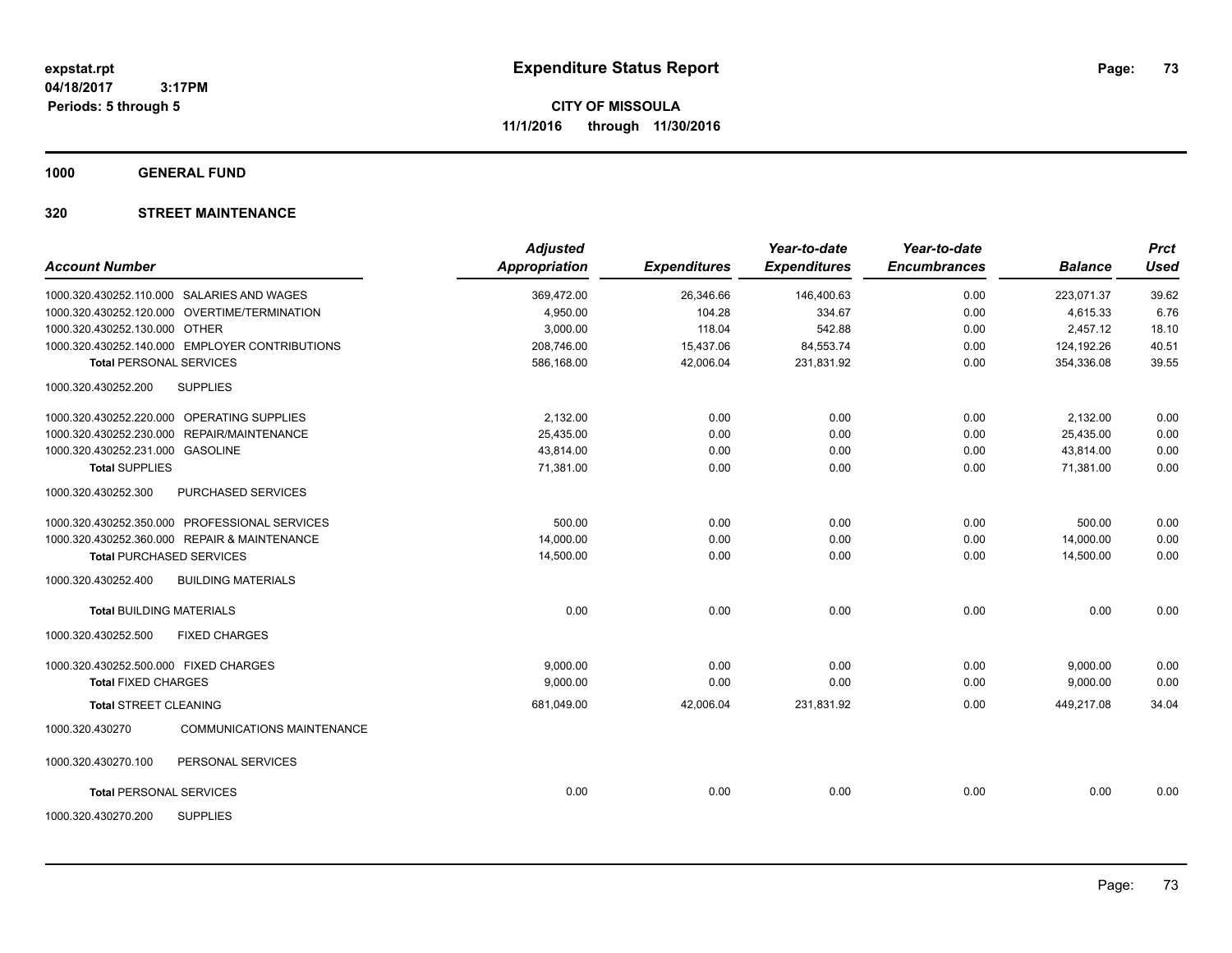**1000 GENERAL FUND**

# **320 STREET MAINTENANCE**

| <b>Account Number</b>                |                                         | <b>Adjusted</b><br><b>Appropriation</b> | <b>Expenditures</b> | Year-to-date<br><b>Expenditures</b> | Year-to-date<br><b>Encumbrances</b> | <b>Balance</b> | <b>Prct</b><br>Used |
|--------------------------------------|-----------------------------------------|-----------------------------------------|---------------------|-------------------------------------|-------------------------------------|----------------|---------------------|
| <b>Total SUPPLIES</b>                |                                         | 0.00                                    | 0.00                | 0.00                                | 0.00                                | 0.00           | 0.00                |
| 1000.320.430270.900                  | <b>CAPITAL OUTLAY</b>                   |                                         |                     |                                     |                                     |                |                     |
| 1000.320.430270.930.000 IMPROVEMENTS |                                         | 104.814.00                              | 3.026.26            | 42,755.71                           | 0.00                                | 62.058.29      | 40.79               |
|                                      | <b>Total COMMUNICATIONS MAINTENANCE</b> | 104.814.00                              | 3.026.26            | 42,755.71                           | 0.00                                | 62,058.29      | 40.79               |
| 1000.320.490504                      | <b>DEBT SERVICE</b>                     |                                         |                     |                                     |                                     |                |                     |
| 1000.320.490504.600                  | <b>DEBT SERVICE</b>                     |                                         |                     |                                     |                                     |                |                     |
| <b>Total DEBT SERVICE</b>            |                                         | 0.00                                    | 0.00                | 0.00                                | 0.00                                | 0.00           | 0.00                |
| <b>Total STREET MAINTENANCE</b>      |                                         | 2,989,232.00                            | 183.123.78          | 1,033,416.62                        | 0.00                                | 1,955,815.38   | 34.57               |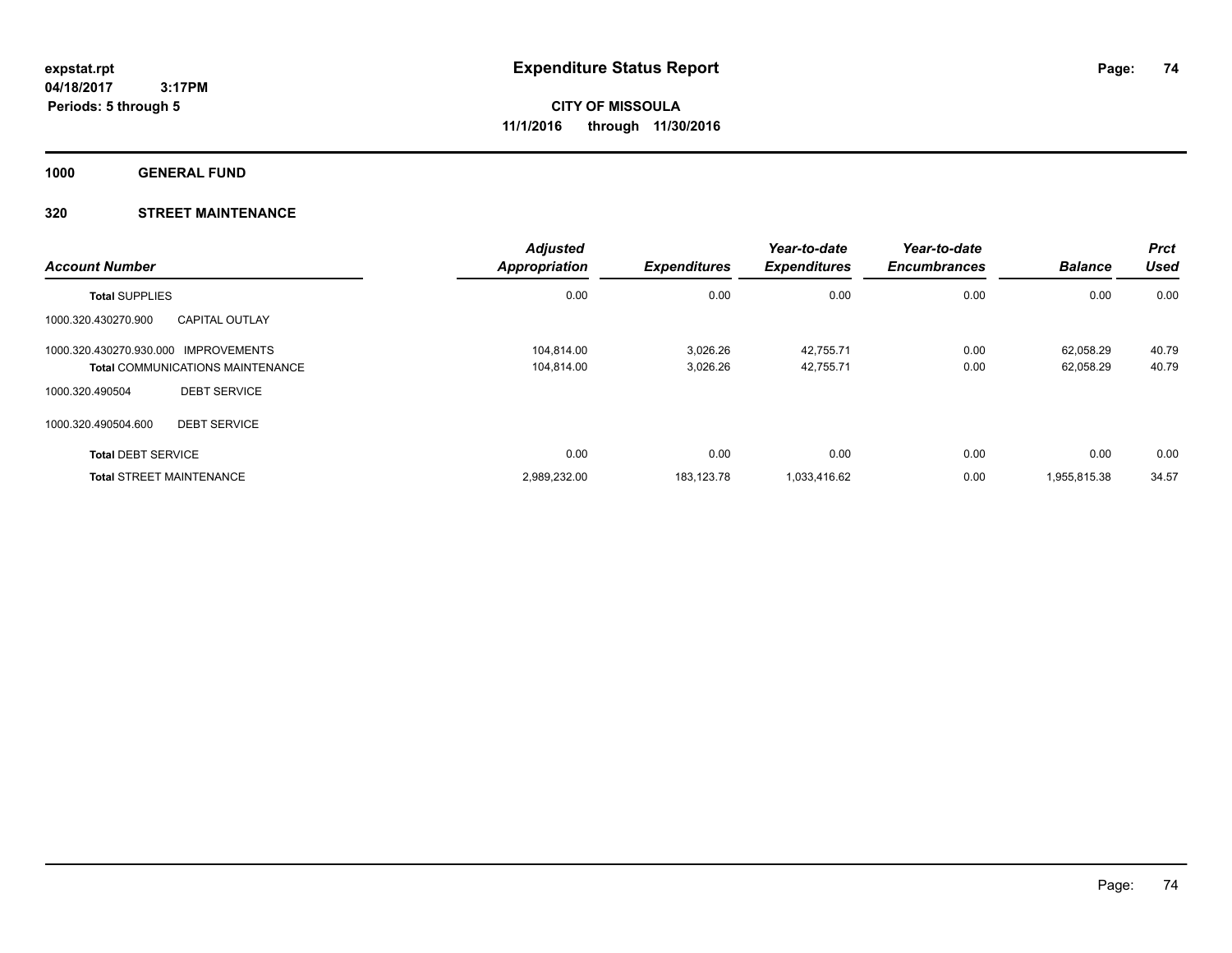**1000 GENERAL FUND**

|                                                   | <b>Adjusted</b>      |                     | Year-to-date        | Year-to-date        |                | <b>Prct</b> |
|---------------------------------------------------|----------------------|---------------------|---------------------|---------------------|----------------|-------------|
| <b>Account Number</b>                             | <b>Appropriation</b> | <b>Expenditures</b> | <b>Expenditures</b> | <b>Encumbrances</b> | <b>Balance</b> | <b>Used</b> |
| <b>FACILITY MAINTENANCE</b><br>1000.321.411810    |                      |                     |                     |                     |                |             |
| 1000.321.411810.100<br>PERSONAL SERVICES          |                      |                     |                     |                     |                |             |
| 1000.321.411810.110.000 SALARIES AND WAGES        | 52,283.00            | 2,656.49            | 20,045.72           | 0.00                | 32,237.28      | 38.34       |
| 1000.321.411810.130.000 OTHER                     | 1,040.00             | 7.38                | 39.13               | 0.00                | 1,000.87       | 3.76        |
| 1000.321.411810.140.000 EMPLOYER CONTRIBUTIONS    | 22,275.00            | 1,272.69            | 8,735.91            | 0.00                | 13,539.09      | 39.22       |
| <b>Total PERSONAL SERVICES</b>                    | 75,598.00            | 3,936.56            | 28,820.76           | 0.00                | 46,777.24      | 38.12       |
| 1000.321.411810.200<br><b>SUPPLIES</b>            |                      |                     |                     |                     |                |             |
| 1000.321.411810.220.000 OPERATING SUPPLIES        | 450.00               | 0.00                | 43.32               | 0.00                | 406.68         | 9.63        |
| 1000.321.411810.231.000 GASOLINE                  | 170.00               | 0.00                | 0.00                | 0.00                | 170.00         | 0.00        |
| 1000.321.411810.240.000 OTHER SUPPLIES            | 6,070.00             | 6.15                | 6.15                | 0.00                | 6,063.85       | 0.10        |
| <b>Total SUPPLIES</b>                             | 6,690.00             | 6.15                | 49.47               | 0.00                | 6,640.53       | 0.74        |
| 1000.321.411810.300<br>PURCHASED SERVICES         |                      |                     |                     |                     |                |             |
| 1000.321.411810.340.000 SEWER                     | 767.00               | 0.00                | 0.00                | 0.00                | 767.00         | 0.00        |
| 1000.321.411810.341.000 ELECTRICITY & NATURAL GAS | 26,886.00            | 174.63              | 525.58              | 0.00                | 26,360.42      | 1.95        |
| 1000.321.411810.343.000 WATER CHARGES             | 957.00               | 0.00                | 0.00                | 0.00                | 957.00         | 0.00        |
| 1000.321.411810.360.000 REPAIR & MAINTENANCE      | 10.020.00            | 0.00                | 0.00                | 0.00                | 10.020.00      | 0.00        |
| 1000.321.411810.370.000 TRAVEL                    | 150.00               | 0.00                | 0.00                | 0.00                | 150.00         | 0.00        |
| <b>Total PURCHASED SERVICES</b>                   | 38,780.00            | 174.63              | 525.58              | 0.00                | 38,254.42      | 1.36        |
| 1000.321.411810.900<br><b>CAPITAL OUTLAY</b>      |                      |                     |                     |                     |                |             |
| <b>Total CAPITAL OUTLAY</b>                       | 0.00                 | 0.00                | 0.00                | 0.00                | 0.00           | 0.00        |
| <b>Total FACILITY MAINTENANCE</b>                 | 121,068.00           | 4,117.34            | 29,395.81           | 0.00                | 91,672.19      | 24.28       |
| 1000.321.430220<br><b>CITY HALL UTILITIES</b>     |                      |                     |                     |                     |                |             |
| 1000.321.430220.200<br><b>SUPPLIES</b>            |                      |                     |                     |                     |                |             |
| 1000.321.430220.220.000 OPERATING SUPPLIES        | 0.00                 | 0.00                | 161.96              | 0.00                | $-161.96$      | 0.00        |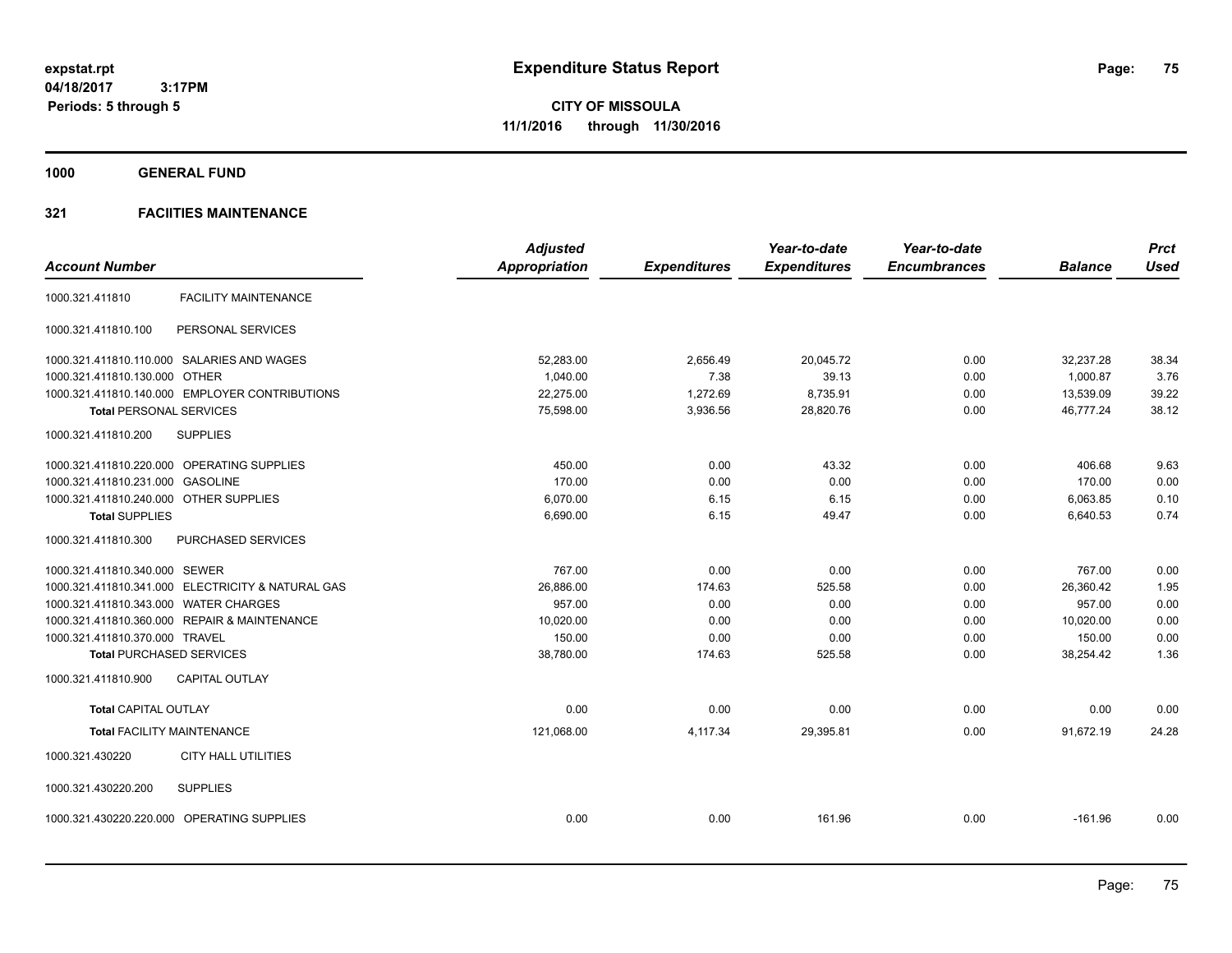**1000 GENERAL FUND**

| <b>Account Number</b>                                      | <b>Adjusted</b><br>Appropriation | <b>Expenditures</b> | Year-to-date<br><b>Expenditures</b> | Year-to-date<br><b>Encumbrances</b> | <b>Balance</b> | <b>Prct</b><br><b>Used</b> |
|------------------------------------------------------------|----------------------------------|---------------------|-------------------------------------|-------------------------------------|----------------|----------------------------|
| 1000.321.430220.240.000 CITY HALL UTILITIES/OTHER SUPPLIES | 2,340.00                         | 187.94              | 372.61                              | 0.00                                | 1,967.39       | 15.92                      |
| <b>Total SUPPLIES</b>                                      | 2,340.00                         | 187.94              | 534.57                              | 0.00                                | 1,805.43       | 22.84                      |
| PURCHASED SERVICES<br>1000.321.430220.300                  |                                  |                     |                                     |                                     |                |                            |
| 1000.321.430220.340.000 CITY HALL/SEWER                    | 1,269.00                         | 0.00                | 546.32                              | 0.00                                | 722.68         | 43.05                      |
| 1000.321.430220.341.000 CITYHALL/ELECTRICITY & NATURAL GAS | 82.108.00                        | 10,623.39           | 46,131.13                           | 0.00                                | 35.976.87      | 56.18                      |
| 1000.321.430220.343.000 CITYHALL/WATER CHARGES             | 7,677.00                         | 343.18              | 1,651.44                            | 0.00                                | 6,025.56       | 21.51                      |
| 1000.321.430220.344.000 CITYHALL/TELEPHONE SERVICE         | 637.00                           | 0.00                | 0.00                                | 0.00                                | 637.00         | 0.00                       |
| 1000.321.430220.345.000 CITY HALL/GARBAGE                  | 9,022.00                         | 816.20              | 2,264.14                            | 0.00                                | 6,757.86       | 25.10                      |
| 1000.321.430220.350.000 PROFESSIONAL SERVICES              | 1,720.00                         | 283.00              | 598.00                              | 0.00                                | 1,122.00       | 34.77                      |
| 1000.321.430220.360.000 CITY HALL/REPAIR & MAINTENANCE     | 170,086.00                       | 0.00                | 56,998.21                           | 0.00                                | 113,087.79     | 33.51                      |
| <b>Total PURCHASED SERVICES</b>                            | 272,519.00                       | 12,065.77           | 108,189.24                          | 0.00                                | 164,329.76     | 39.70                      |
| 1000.321.430220.900<br><b>CAPITAL OUTLAY</b>               |                                  |                     |                                     |                                     |                |                            |
| <b>Total CAPITAL OUTLAY</b>                                | 0.00                             | 0.00                | 0.00                                | 0.00                                | 0.00           | 0.00                       |
| Total CITY HALL UTILITIES                                  | 274,859.00                       | 12,253.71           | 108,723.81                          | 0.00                                | 166,135.19     | 39.56                      |
| 1000.321.431310<br><b>ADMINISTRATION</b>                   |                                  |                     |                                     |                                     |                |                            |
| 1000.321.431310.100<br>PERSONAL SERVICES                   |                                  |                     |                                     |                                     |                |                            |
| 1000.321.431310.110.000 SALARIES AND WAGES                 | 114.514.00                       | 6,071.90            | 45.818.70                           | 0.00                                | 68.695.30      | 40.01                      |
| 1000.321.431310.130.000 OTHER                              | 0.00                             | 16.79               | 88.99                               | 0.00                                | $-88.99$       | 0.00                       |
| 1000.321.431310.140.000 EMPLOYER CONTRIBUTIONS             | 46,902.00                        | 2,909.56            | 20,074.74                           | 0.00                                | 26,827.26      | 42.80                      |
| <b>Total PERSONAL SERVICES</b>                             | 161,416.00                       | 8,998.25            | 65,982.43                           | 0.00                                | 95,433.57      | 40.88                      |
| 1000.321.431310.200<br><b>SUPPLIES</b>                     |                                  |                     |                                     |                                     |                |                            |
| 1000.321.431310.210.000 OFFICE SUPPLIES                    | 1.000.00                         | 279.16              | 796.63                              | 0.00                                | 203.37         | 79.66                      |
| 1000.321.431310.220.000 OPERATING SUPPLIES                 | 150.00                           | 0.00                | 0.00                                | 0.00                                | 150.00         | 0.00                       |
| <b>Total SUPPLIES</b>                                      | 1,150.00                         | 279.16              | 796.63                              | 0.00                                | 353.37         | 69.27                      |
| <b>PURCHASED SERVICES</b><br>1000.321.431310.300           |                                  |                     |                                     |                                     |                |                            |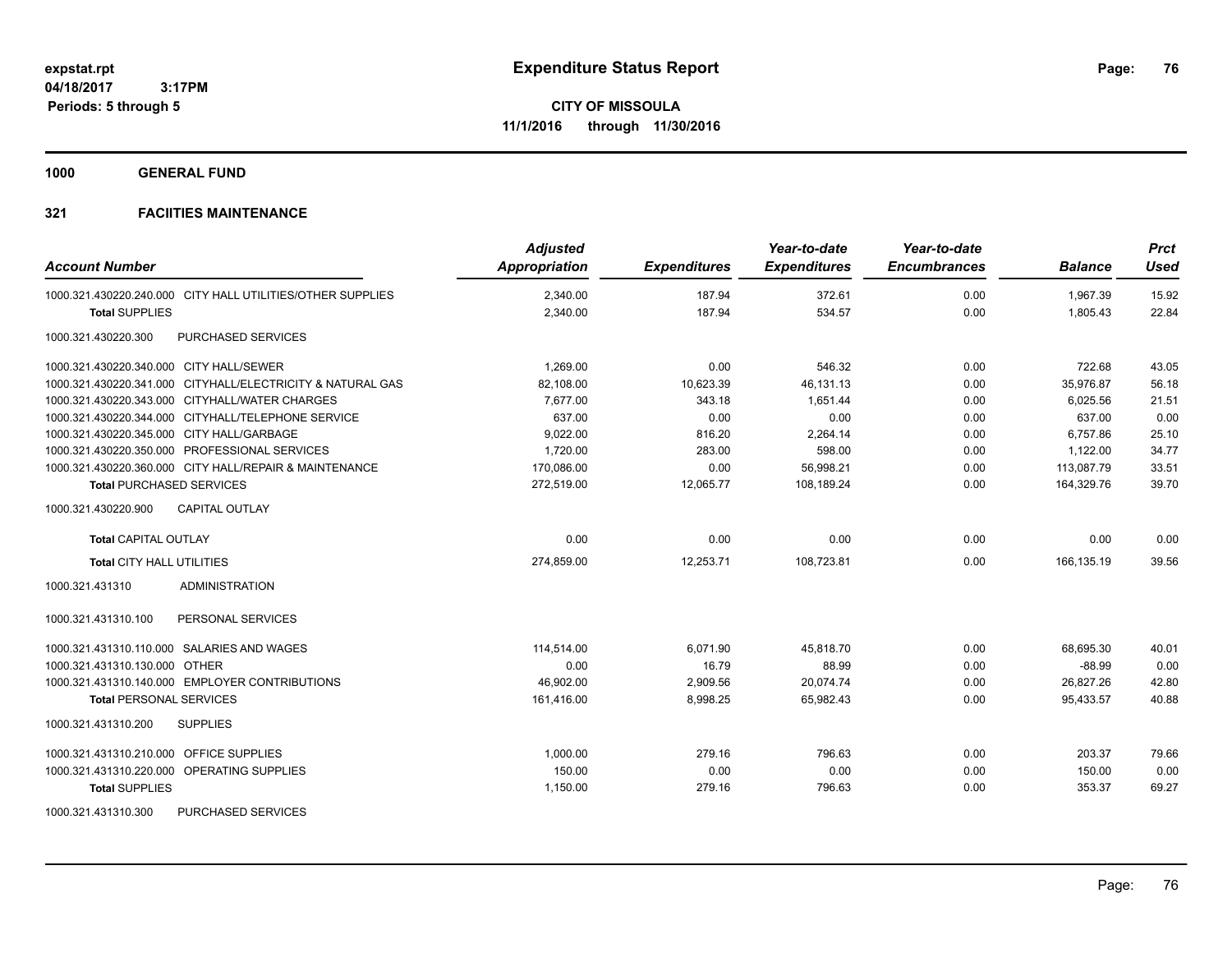**1000 GENERAL FUND**

|                                                            | <b>Adjusted</b>      |                     | Year-to-date        | Year-to-date<br><b>Encumbrances</b> |                | <b>Prct</b><br><b>Used</b> |
|------------------------------------------------------------|----------------------|---------------------|---------------------|-------------------------------------|----------------|----------------------------|
| <b>Account Number</b>                                      | <b>Appropriation</b> | <b>Expenditures</b> | <b>Expenditures</b> |                                     | <b>Balance</b> |                            |
| 1000.321.431310.310.000 COMMUNICATIONS                     | 150.00               | 0.00                | 0.00                | 0.00                                | 150.00         | 0.00                       |
| 1000.321.431310.320.000 PRINTING & DUPLICATING             | 100.00               | 39.95               | 39.95               | 0.00                                | 60.05          | 39.95                      |
| 1000.321.431310.330.000 PUBLICITY, SUBSCRIPTIONS & DUES    | 230.00               | 248.74              | 248.74              | 0.00                                | $-18.74$       | 108.15                     |
| <b>Total PURCHASED SERVICES</b>                            | 480.00               | 288.69              | 288.69              | 0.00                                | 191.31         | 60.14                      |
| OTHER OBJECTS<br>1000.321.431310.800                       |                      |                     |                     |                                     |                |                            |
| <b>Total OTHER OBJECTS</b>                                 | 0.00                 | 0.00                | 0.00                | 0.00                                | 0.00           | 0.00                       |
| <b>Total ADMINISTRATION</b>                                | 163,046.00           | 9,566.10            | 67,067.75           | 0.00                                | 95,978.25      | 41.13                      |
| 1000.321.431330<br><b>EQUIPMENT MAINTENANCE</b>            |                      |                     |                     |                                     |                |                            |
| 1000.321.431330.100<br>PERSONAL SERVICES                   |                      |                     |                     |                                     |                |                            |
| 1000.321.431330.110.000 SALARIES AND WAGES                 | 483,904.00           | 29,220.93           | 220,502.29          | 0.00                                | 263,401.71     | 45.57                      |
| 1000.321.431330.120.000 OVERTIME/TERMINATION               | 2.000.00             | 0.00                | 0.00                | 0.00                                | 2,000.00       | 0.00                       |
| 1000.321.431330.130.000 OTHER                              | 1,440.00             | 80.83               | 428.38              | 0.00                                | 1,011.62       | 29.75                      |
| 1000.321.431330.140.000 EMPLOYER CONTRIBUTIONS             | 221,602.00           | 14,002.06           | 97,167.64           | 0.00                                | 124,434.36     | 43.85                      |
| 1000.321.431330.141.000 STATE RETIREMENT CONTRIBUTIONS     | 0.00                 | 37.97               | 286.39              | 0.00                                | $-286.39$      | 0.00                       |
| <b>Total PERSONAL SERVICES</b>                             | 708,946.00           | 43,341.79           | 318,384.70          | 0.00                                | 390,561.30     | 44.91                      |
| 1000.321.431330.200<br><b>SUPPLIES</b>                     |                      |                     |                     |                                     |                |                            |
| 1000.321.431330.220.000 OPERATING SUPPLIES                 | 17.600.00            | 613.94              | 14,357.00           | 0.00                                | 3.243.00       | 81.57                      |
| 1000.321.431330.230.000 REPAIR/MAINTENANCE                 | 39.399.00            | 1,308.28            | 8.309.13            | 0.00                                | 31.089.87      | 21.09                      |
| 1000.321.431330.231.000<br><b>GASOLINE</b>                 | 3,032.00             | 613.89              | 886.54              | 0.00                                | 2,145.46       | 29.24                      |
| 1000.321.431330.240.000 OTHER SUPPLIES                     | 2,600.00             | 0.00                | 35.60               | 0.00                                | 2,564.40       | 1.37                       |
| <b>Total SUPPLIES</b>                                      | 62,631.00            | 2,536.11            | 23,588.27           | 0.00                                | 39,042.73      | 37.66                      |
| PURCHASED SERVICES<br>1000.321.431330.300                  |                      |                     |                     |                                     |                |                            |
| 1000.321.431330.320.000 PRINTING & DUPLICATING             | 250.00               | 0.00                | 0.00                | 0.00                                | 250.00         | 0.00                       |
| 1000.321.431330.350.000 PROFESSIONAL SERVICES              | 7,624.00             | 0.00                | 4,214.46            | 0.00                                | 3,409.54       | 55.28                      |
| 1000.321.431330.360.000<br><b>REPAIR &amp; MAINTENANCE</b> | 15,920.00            | 0.00                | 1,689.09            | 0.00                                | 14,230.91      | 10.61                      |
| 1000.321.431330.370.000 TRAVEL                             | 900.00               | 0.00                | 0.00                | 0.00                                | 900.00         | 0.00                       |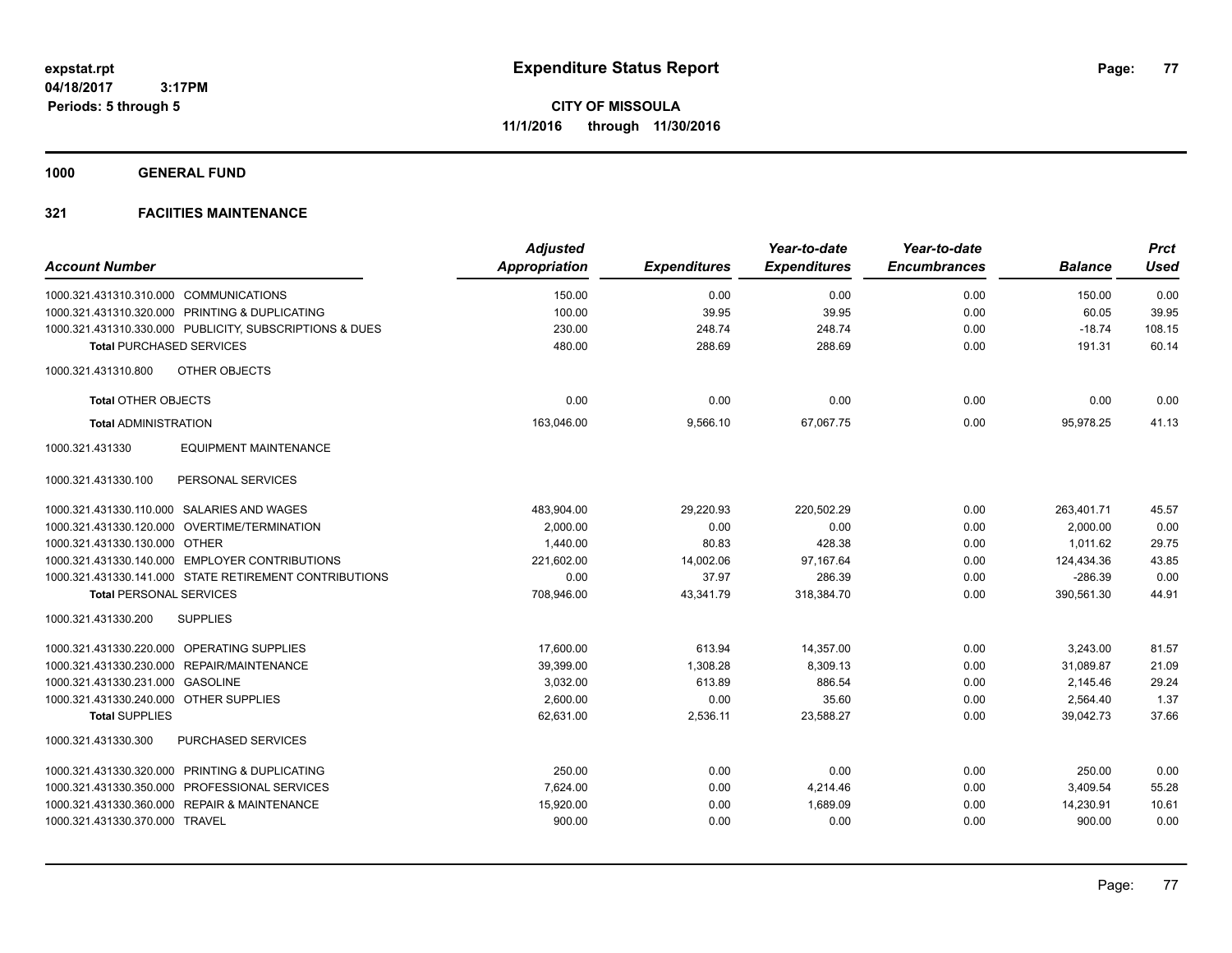**1000 GENERAL FUND**

| <b>Account Number</b>                                               |                                                   | <b>Adjusted</b><br>Appropriation | <b>Expenditures</b> | Year-to-date<br><b>Expenditures</b> | Year-to-date<br><b>Encumbrances</b> | <b>Balance</b>      | <b>Prct</b><br><b>Used</b> |
|---------------------------------------------------------------------|---------------------------------------------------|----------------------------------|---------------------|-------------------------------------|-------------------------------------|---------------------|----------------------------|
| 1000.321.431330.380.000 TRAINING<br><b>Total PURCHASED SERVICES</b> |                                                   | 850.00<br>25,544.00              | 0.00<br>0.00        | 0.00<br>5,903.55                    | 0.00<br>0.00                        | 850.00<br>19,640.45 | 0.00<br>23.11              |
| 1000.321.431330.900                                                 | <b>CAPITAL OUTLAY</b>                             |                                  |                     |                                     |                                     |                     |                            |
|                                                                     |                                                   |                                  |                     |                                     |                                     |                     |                            |
| <b>Total CAPITAL OUTLAY</b>                                         |                                                   | 0.00                             | 0.00                | 0.00                                | 0.00                                | 0.00                | 0.00                       |
|                                                                     | <b>Total EQUIPMENT MAINTENANCE</b>                | 797,121.00                       | 45,877.90           | 347,876.52                          | 0.00                                | 449,244.48          | 43.64                      |
| 1000.321.431350                                                     | <b>VEHICLE FACILITY</b>                           |                                  |                     |                                     |                                     |                     |                            |
| 1000.321.431350.100                                                 | PERSONAL SERVICES                                 |                                  |                     |                                     |                                     |                     |                            |
| <b>Total PERSONAL SERVICES</b>                                      |                                                   | 0.00                             | 0.00                | 0.00                                | 0.00                                | 0.00                | 0.00                       |
| 1000.321.431350.200                                                 | <b>SUPPLIES</b>                                   |                                  |                     |                                     |                                     |                     |                            |
| 1000.321.431350.210.000 OFFICE SUPPLIES                             |                                                   | 0.00                             | 10.21               | 54.36                               | 0.00                                | $-54.36$            | 0.00                       |
|                                                                     | 1000.321.431350.220.000 OPERATING SUPPLIES        | 16,692.00                        | 0.00                | 0.00                                | 0.00                                | 16,692.00           | 0.00                       |
| <b>Total SUPPLIES</b>                                               |                                                   | 16,692.00                        | 10.21               | 54.36                               | 0.00                                | 16,637.64           | 0.33                       |
| 1000.321.431350.300                                                 | PURCHASED SERVICES                                |                                  |                     |                                     |                                     |                     |                            |
| 1000.321.431350.340.000 SEWER                                       |                                                   | 767.00                           | 0.00                | 172.82                              | 0.00                                | 594.18              | 22.53                      |
|                                                                     | 1000.321.431350.341.000 ELECTRICITY & NATURAL GAS | 100,439.00                       | 2,235.63            | 9,526.04                            | 0.00                                | 90,912.96           | 9.48                       |
| 1000.321.431350.343.000 WATER CHARGES                               |                                                   | 3,722.00                         | 109.39              | 437.41                              | 0.00                                | 3,284.59            | 11.75                      |
|                                                                     | 1000.321.431350.344.000 TELEPHONE SERVICE         | 1,953.00                         | 2.55                | 774.18                              | 0.00                                | 1,178.82            | 39.64                      |
| 1000.321.431350.345.000 GARBAGE                                     |                                                   | 4,231.00                         | 0.00                | 999.60                              | 0.00                                | 3,231.40            | 23.63                      |
|                                                                     | 1000.321.431350.350.000 PROFESSIONAL SERVICES     | 5,300.00                         | 0.00                | 567.76                              | 0.00                                | 4,732.24            | 10.71                      |
|                                                                     | 1000.321.431350.360.000 REPAIR & MAINTENANCE      | 28,795.00                        | 385.00              | 9,504.85                            | 0.00                                | 19,290.15           | 33.01                      |
| <b>Total PURCHASED SERVICES</b>                                     |                                                   | 145,207.00                       | 2,732.57            | 21,982.66                           | 0.00                                | 123,224.34          | 15.14                      |
| 1000.321.431350.900                                                 | <b>CAPITAL OUTLAY</b>                             |                                  |                     |                                     |                                     |                     |                            |
| <b>Total CAPITAL OUTLAY</b>                                         |                                                   | 0.00                             | 0.00                | 0.00                                | 0.00                                | 0.00                | 0.00                       |
| <b>Total VEHICLE FACILITY</b>                                       |                                                   | 161,899.00                       | 2,742.78            | 22,037.02                           | 0.00                                | 139,861.98          | 13.61                      |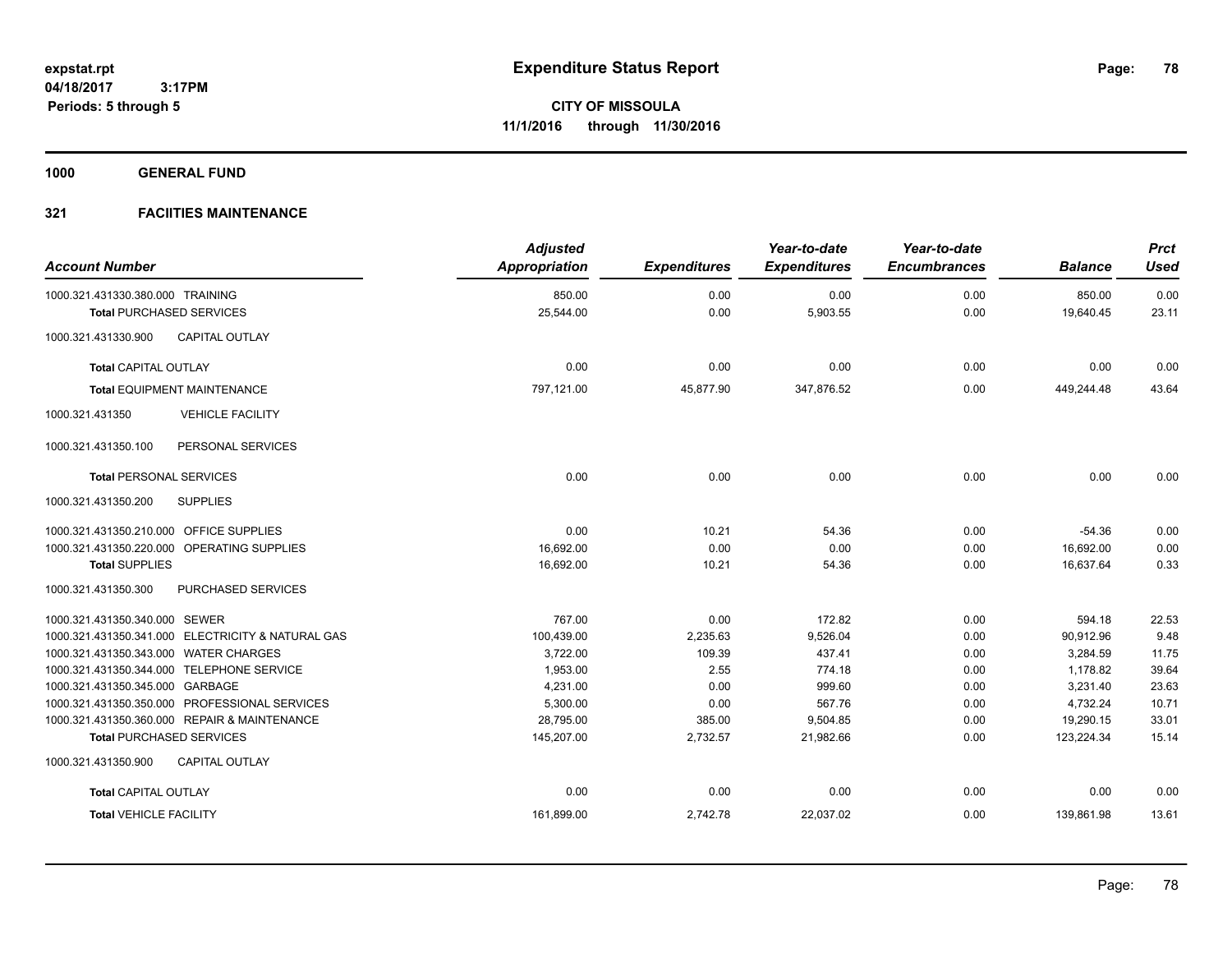**1000 GENERAL FUND**

| <b>Account Number</b>           |                                                         | <b>Adjusted</b><br><b>Appropriation</b> | <b>Expenditures</b>  | Year-to-date<br><b>Expenditures</b> | Year-to-date<br><b>Encumbrances</b> | <b>Balance</b>         | <b>Prct</b><br><b>Used</b> |
|---------------------------------|---------------------------------------------------------|-----------------------------------------|----------------------|-------------------------------------|-------------------------------------|------------------------|----------------------------|
| 1000.321.460452                 | <b>ART MUSEUM</b>                                       |                                         |                      |                                     |                                     |                        |                            |
| 1000.321.460452.200             | <b>SUPPLIES</b>                                         |                                         |                      |                                     |                                     |                        |                            |
| <b>Total SUPPLIES</b>           |                                                         | 0.00                                    | 0.00                 | 0.00                                | 0.00                                | 0.00                   | 0.00                       |
| 1000.321.460452.300             | <b>PURCHASED SERVICES</b>                               |                                         |                      |                                     |                                     |                        |                            |
| <b>Total PURCHASED SERVICES</b> | 1000.321.460452.360.000 ART MUSEUM-REPAIR & MAINTENANCE | 44,525.00<br>44,525.00                  | 2,341.98<br>2,341.98 | 17,691.65<br>17,691.65              | 0.00<br>0.00                        | 26,833.35<br>26,833.35 | 39.73<br>39.73             |
| 1000.321.460452.700             | <b>GRANTS &amp; CONTRIBUTIONS</b>                       |                                         |                      |                                     |                                     |                        |                            |
|                                 | <b>Total GRANTS &amp; CONTRIBUTIONS</b>                 | 0.00                                    | 0.00                 | 0.00                                | 0.00                                | 0.00                   | 0.00                       |
| <b>Total ART MUSEUM</b>         |                                                         | 44,525.00                               | 2,341.98             | 17,691.65                           | 0.00                                | 26,833.35              | 39.73                      |
|                                 | <b>Total FACIITIES MAINTENANCE</b>                      | 1,562,518.00                            | 76,899.81            | 592,792.56                          | 0.00                                | 969,725.44             | 37.94                      |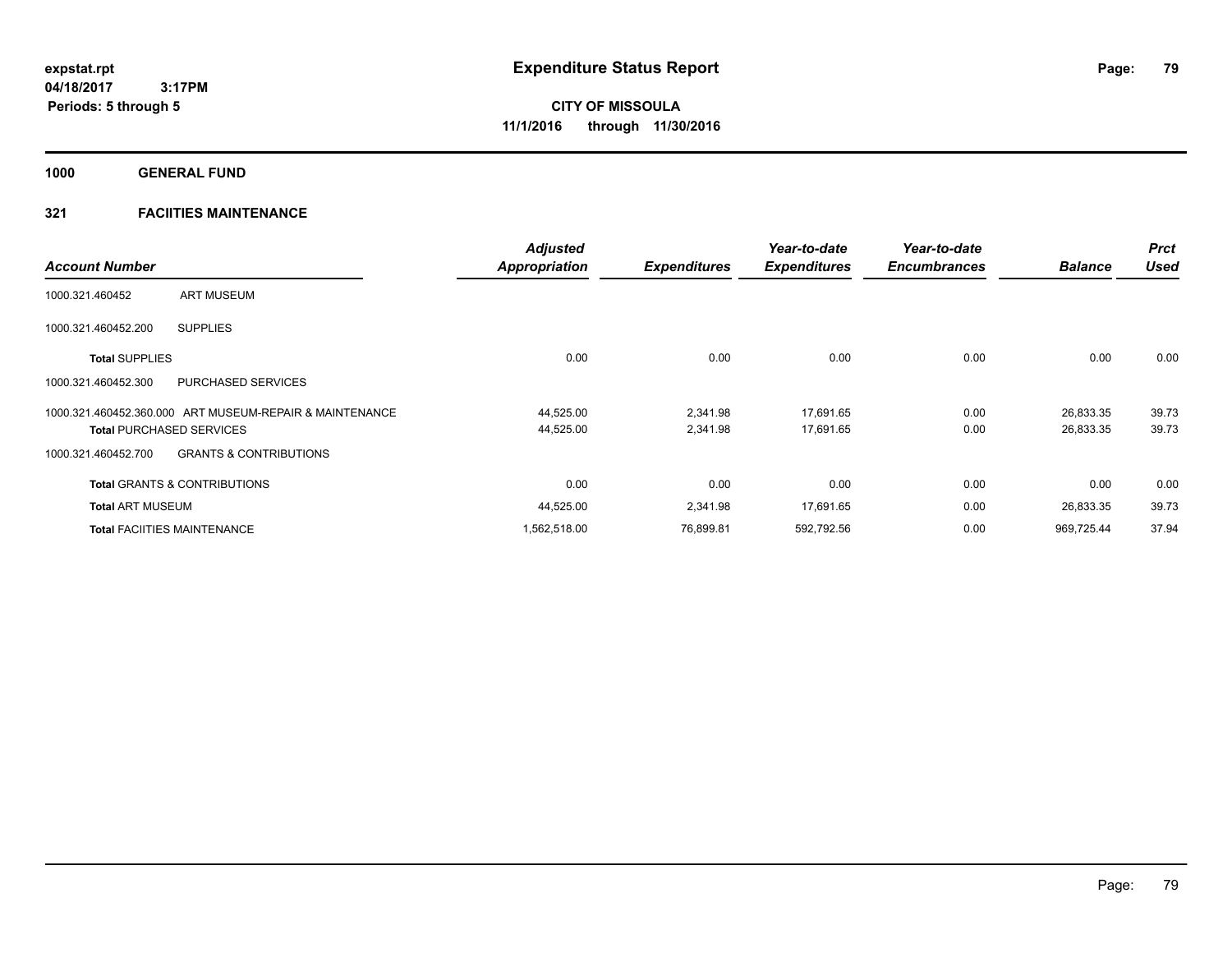**CITY OF MISSOULA 11/1/2016 through 11/30/2016**

**1000 GENERAL FUND**

**340 CEMETERY**

| <b>Account Number</b>                   |                                                         | <b>Adjusted</b><br>Appropriation | <b>Expenditures</b> | Year-to-date<br><b>Expenditures</b> | Year-to-date<br><b>Encumbrances</b> | <b>Balance</b> | <b>Prct</b><br><b>Used</b> |
|-----------------------------------------|---------------------------------------------------------|----------------------------------|---------------------|-------------------------------------|-------------------------------------|----------------|----------------------------|
| 1000.340.430910                         | <b>ADMINISTRATION</b>                                   |                                  |                     |                                     |                                     |                |                            |
| 1000.340.430910.100                     | PERSONAL SERVICES                                       |                                  |                     |                                     |                                     |                |                            |
|                                         | 1000.340.430910.110.000 SALARIES AND WAGES              | 89,190.00                        | 6,066.50            | 32,136.60                           | 0.00                                | 57,053.40      | 36.03                      |
|                                         | 1000.340.430910.120.000 OVERTIME/TERMINATION            | 5,000.00                         | 29.02               | 618.51                              | 0.00                                | 4,381.49       | 12.37                      |
|                                         | 1000.340.430910.140.000 EMPLOYER CONTRIBUTIONS          | 33.066.00                        | 2,201.56            | 12,520.61                           | 0.00                                | 20,545.39      | 37.87                      |
|                                         | 1000.340.430910.141.000 STATE RETIREMENT CONTRIBUTIONS  | 0.00                             | 26.69               | 154.17                              | 0.00                                | $-154.17$      | 0.00                       |
| <b>Total PERSONAL SERVICES</b>          |                                                         | 127,256.00                       | 8,323.77            | 45,429.89                           | 0.00                                | 81,826.11      | 35.70                      |
| 1000.340.430910.200                     | <b>SUPPLIES</b>                                         |                                  |                     |                                     |                                     |                |                            |
| 1000.340.430910.210.000 OFFICE SUPPLIES |                                                         | 2.770.00                         | 359.16              | 490.75                              | 0.00                                | 2,279.25       | 17.72                      |
| <b>Total SUPPLIES</b>                   |                                                         | 2.770.00                         | 359.16              | 490.75                              | 0.00                                | 2,279.25       | 17.72                      |
| 1000.340.430910.300                     | PURCHASED SERVICES                                      |                                  |                     |                                     |                                     |                |                            |
| 1000.340.430910.310.000 COMMUNICATIONS  |                                                         | 1.933.00                         | 44.66               | 1.119.50                            | 0.00                                | 813.50         | 57.92                      |
|                                         | 1000.340.430910.320.000 PRINTING & DUPLICATING          | 775.00                           | 0.00                | 202.26                              | 0.00                                | 572.74         | 26.10                      |
|                                         | 1000.340.430910.330.000 PUBLICITY, SUBSCRIPTIONS & DUES | 813.00                           | 0.00                | 248.74                              | 0.00                                | 564.26         | 30.60                      |
|                                         | 1000.340.430910.344.000 TELEPHONE SERVICE               | 2,100.00                         | 200.61              | 504.00                              | 0.00                                | 1,596.00       | 24.00                      |
|                                         | 1000.340.430910.350.000 PROFESSIONAL SERVICES           | 600.00                           | 0.00                | 0.00                                | 0.00                                | 600.00         | 0.00                       |
|                                         | 1000.340.430910.360.000 REPAIR & MAINTENANCE            | 600.00                           | 98.37               | 888.89                              | 0.00                                | $-288.89$      | 148.15                     |
| 1000.340.430910.370.000 TRAVEL          |                                                         | 500.00                           | 0.00                | 0.00                                | 0.00                                | 500.00         | 0.00                       |
| 1000.340.430910.380.000 TRAINING        |                                                         | 1,006.00                         | 0.00                | 50.00                               | 0.00                                | 956.00         | 4.97                       |
| <b>Total PURCHASED SERVICES</b>         |                                                         | 8,327.00                         | 343.64              | 3,013.39                            | 0.00                                | 5,313.61       | 36.19                      |
| 1000.340.430910.800                     | OTHER OBJECTS                                           |                                  |                     |                                     |                                     |                |                            |
| <b>Total OTHER OBJECTS</b>              |                                                         | 0.00                             | 0.00                | 0.00                                | 0.00                                | 0.00           | 0.00                       |
| 1000.340.430910.900                     | <b>CAPITAL OUTLAY</b>                                   |                                  |                     |                                     |                                     |                |                            |
| <b>Total CAPITAL OUTLAY</b>             |                                                         | 0.00                             | 0.00                | 0.00                                | 0.00                                | 0.00           | 0.00                       |
| <b>Total ADMINISTRATION</b>             |                                                         | 138,353.00                       | 9,026.57            | 48,934.03                           | 0.00                                | 89,418.97      | 35.37                      |
|                                         |                                                         |                                  |                     |                                     |                                     |                |                            |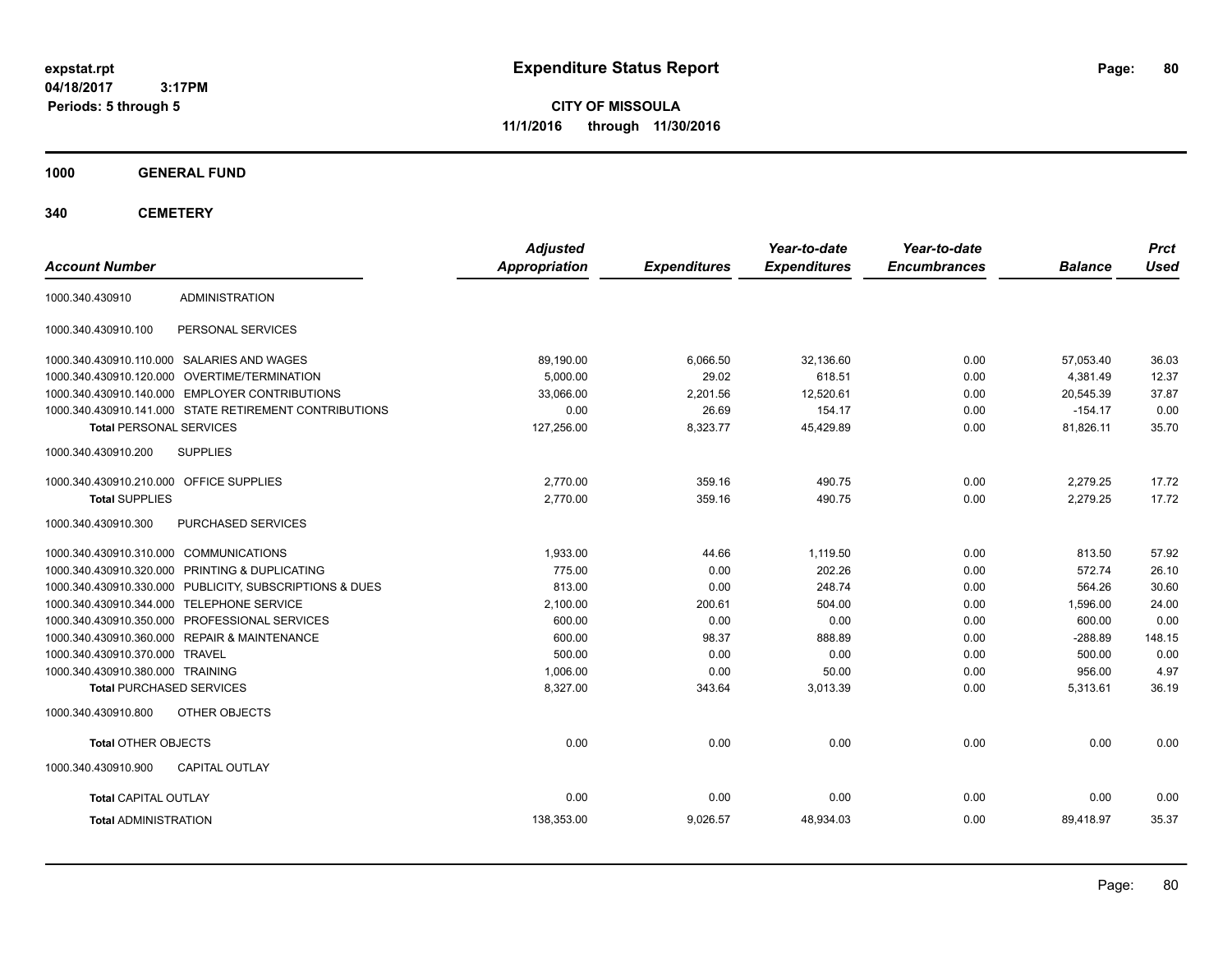**CITY OF MISSOULA 11/1/2016 through 11/30/2016**

#### **1000 GENERAL FUND**

**340 CEMETERY**

| <b>Account Number</b>                      |                                                   | <b>Adjusted</b><br>Appropriation |                     | Year-to-date<br><b>Expenditures</b> | Year-to-date<br><b>Encumbrances</b> | <b>Balance</b> | <b>Prct</b><br><b>Used</b> |
|--------------------------------------------|---------------------------------------------------|----------------------------------|---------------------|-------------------------------------|-------------------------------------|----------------|----------------------------|
|                                            |                                                   |                                  | <b>Expenditures</b> |                                     |                                     |                |                            |
| 1000.340.430920                            | <b>FACILITIES</b>                                 |                                  |                     |                                     |                                     |                |                            |
| 1000.340.430920.100                        | PERSONAL SERVICES                                 |                                  |                     |                                     |                                     |                |                            |
| 1000.340.430920.110.000 SALARIES AND WAGES |                                                   | 6.738.00                         | 745.72              | 4.205.34                            | 0.00                                | 2,532.66       | 62.41                      |
|                                            | 1000.340.430920.120.000 OVERTIME/TERMINATION      | 0.00                             | 32.85               | 133.88                              | 0.00                                | $-133.88$      | 0.00                       |
|                                            | 1000.340.430920.140.000 EMPLOYER CONTRIBUTIONS    | 2,957.00                         | 332.27              | 1,966.54                            | 0.00                                | 990.46         | 66.50                      |
| <b>Total PERSONAL SERVICES</b>             |                                                   | 9,695.00                         | 1,110.84            | 6,305.76                            | 0.00                                | 3,389.24       | 65.04                      |
| 1000.340.430920.200                        | <b>SUPPLIES</b>                                   |                                  |                     |                                     |                                     |                |                            |
| 1000.340.430920.220.000 OPERATING SUPPLIES |                                                   | 2,050.00                         | 0.00                | 928.54                              | 0.00                                | 1,121.46       | 45.29                      |
| 1000.340.430920.230.000 REPAIR/MAINTENANCE |                                                   | 500.00                           | 0.00                | 0.00                                | 0.00                                | 500.00         | 0.00                       |
| <b>Total SUPPLIES</b>                      |                                                   | 2,550.00                         | 0.00                | 928.54                              | 0.00                                | 1.621.46       | 36.41                      |
| 1000.340.430920.300                        | PURCHASED SERVICES                                |                                  |                     |                                     |                                     |                |                            |
|                                            | 1000.340.430920.341.000 ELECTRICITY & NATURAL GAS | 10.617.00                        | 379.60              | 1,565.89                            | 0.00                                | 9,051.11       | 14.75                      |
| 1000.340.430920.343.000 WATER CHARGES      |                                                   | 1,082.00                         | 65.23               | 261.31                              | 0.00                                | 820.69         | 24.15                      |
| 1000.340.430920.345.000 GARBAGE            |                                                   | 984.00                           | 162.30              | 405.75                              | 0.00                                | 578.25         | 41.23                      |
|                                            | 1000.340.430920.350.000 PROFESSIONAL SERVICES     | 400.00                           | 0.00                | 0.00                                | 0.00                                | 400.00         | 0.00                       |
|                                            | 1000.340.430920.360.000 REPAIR & MAINTENANCE      | 2,145.00                         | 0.00                | 207.50                              | 0.00                                | 1,937.50       | 9.67                       |
| <b>Total PURCHASED SERVICES</b>            |                                                   | 15,228.00                        | 607.13              | 2,440.45                            | 0.00                                | 12.787.55      | 16.03                      |
| 1000.340.430920.400                        | <b>BUILDING MATERIALS</b>                         |                                  |                     |                                     |                                     |                |                            |
| <b>Total BUILDING MATERIALS</b>            |                                                   | 0.00                             | 0.00                | 0.00                                | 0.00                                | 0.00           | 0.00                       |
| 1000.340.430920.900                        | <b>CAPITAL OUTLAY</b>                             |                                  |                     |                                     |                                     |                |                            |
| <b>Total CAPITAL OUTLAY</b>                |                                                   | 0.00                             | 0.00                | 0.00                                | 0.00                                | 0.00           | 0.00                       |
| <b>Total FACILITIES</b>                    |                                                   | 27,473.00                        | 1,717.97            | 9,674.75                            | 0.00                                | 17,798.25      | 35.22                      |
| 1000.340.430930                            | <b>GROUNDS MAINTENANCE</b>                        |                                  |                     |                                     |                                     |                |                            |

1000.340.430930.100 PERSONAL SERVICES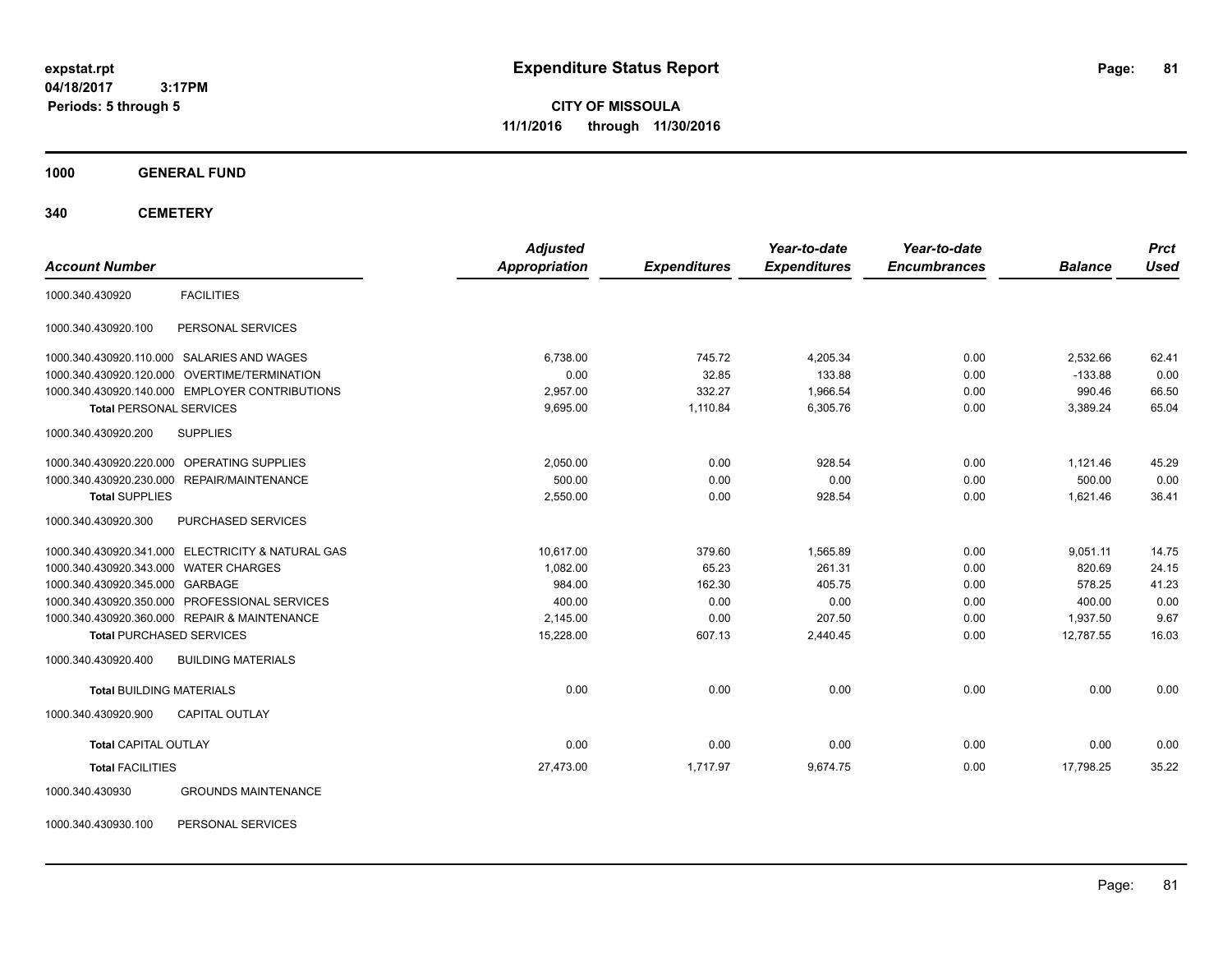**CITY OF MISSOULA 11/1/2016 through 11/30/2016**

**1000 GENERAL FUND**

**340 CEMETERY**

| <b>Account Number</b>                             | <b>Adjusted</b><br>Appropriation | <b>Expenditures</b> | Year-to-date<br><b>Expenditures</b> | Year-to-date<br><b>Encumbrances</b> | <b>Balance</b> | <b>Prct</b><br><b>Used</b> |
|---------------------------------------------------|----------------------------------|---------------------|-------------------------------------|-------------------------------------|----------------|----------------------------|
| 1000.340.430930.110.000 SALARIES AND WAGES        | 198,640.00                       | 14,051.99           | 84,014.54                           | 0.00                                | 114.625.46     | 42.29                      |
| 1000.340.430930.120.000 OVERTIME/TERMINATION      | 0.00                             | 259.69              | 1,612.13                            | 0.00                                | $-1,612.13$    | 0.00                       |
| 1000.340.430930.140.000 EMPLOYER CONTRIBUTIONS    | 90,397.00                        | 6,631.84            | 41,629.78                           | 0.00                                | 48,767.22      | 46.05                      |
| <b>Total PERSONAL SERVICES</b>                    | 289,037.00                       | 20,943.52           | 127,256.45                          | 0.00                                | 161,780.55     | 44.03                      |
| <b>SUPPLIES</b><br>1000.340.430930.200            |                                  |                     |                                     |                                     |                |                            |
| 1000.340.430930.220.000 OPERATING SUPPLIES        | 32.252.00                        | 67.70               | 11,723.30                           | 0.00                                | 20.528.70      | 36.35                      |
| 1000.340.430930.230.000 REPAIR/MAINTENANCE        | 19.620.00                        | 757.92              | 4,462.37                            | 0.00                                | 15.157.63      | 22.74                      |
| 1000.340.430930.231.000 GASOLINE                  | 14,398.00                        | 1,336.51            | 3,227.96                            | 0.00                                | 11.170.04      | 22.42                      |
| <b>Total SUPPLIES</b>                             | 66.270.00                        | 2,162.13            | 19,413.63                           | 0.00                                | 46.856.37      | 29.29                      |
| 1000.340.430930.300<br>PURCHASED SERVICES         |                                  |                     |                                     |                                     |                |                            |
| 1000.340.430930.341.000 ELECTRICITY & NATURAL GAS | 7,963.00                         | 1,051.02            | 5,896.72                            | 0.00                                | 2,066.28       | 74.05                      |
| 1000.340.430930.344.000 TELEPHONE SERVICE         | 300.00                           | 103.29              | 256.63                              | 0.00                                | 43.37          | 85.54                      |
| 1000.340.430930.345.000 GARBAGE                   | 302.00                           | 0.00                | 70.00                               | 0.00                                | 232.00         | 23.18                      |
| 1000.340.430930.360.000 REPAIR & MAINTENANCE      | 955.00                           | 0.00                | 0.00                                | 0.00                                | 955.00         | 0.00                       |
| 1000.340.430930.390.000 OTHER PURCHASED SERVICES  | 3,342.00                         | 300.53              | 1,167.08                            | 0.00                                | 2,174.92       | 34.92                      |
| <b>Total PURCHASED SERVICES</b>                   | 12,862.00                        | 1,454.84            | 7,390.43                            | 0.00                                | 5,471.57       | 57.46                      |
| 1000.340.430930.400<br><b>BUILDING MATERIALS</b>  |                                  |                     |                                     |                                     |                |                            |
| <b>Total BUILDING MATERIALS</b>                   | 0.00                             | 0.00                | 0.00                                | 0.00                                | 0.00           | 0.00                       |
| 1000.340.430930.500<br><b>FIXED CHARGES</b>       |                                  |                     |                                     |                                     |                |                            |
| 1000.340.430930.530.000 EQUIPMENT RENTAL          | 500.00                           | 10.50               | 277.00                              | 0.00                                | 223.00         | 55.40                      |
| <b>Total FIXED CHARGES</b>                        | 500.00                           | 10.50               | 277.00                              | 0.00                                | 223.00         | 55.40                      |
| <b>CAPITAL OUTLAY</b><br>1000.340.430930.900      |                                  |                     |                                     |                                     |                |                            |
| <b>Total CAPITAL OUTLAY</b>                       | 0.00                             | 0.00                | 0.00                                | 0.00                                | 0.00           | 0.00                       |
| <b>Total GROUNDS MAINTENANCE</b>                  | 368,669.00                       | 24,570.99           | 154,337.51                          | 0.00                                | 214,331.49     | 41.86                      |
| 1000.340.430940<br><b>BURIALS</b>                 |                                  |                     |                                     |                                     |                |                            |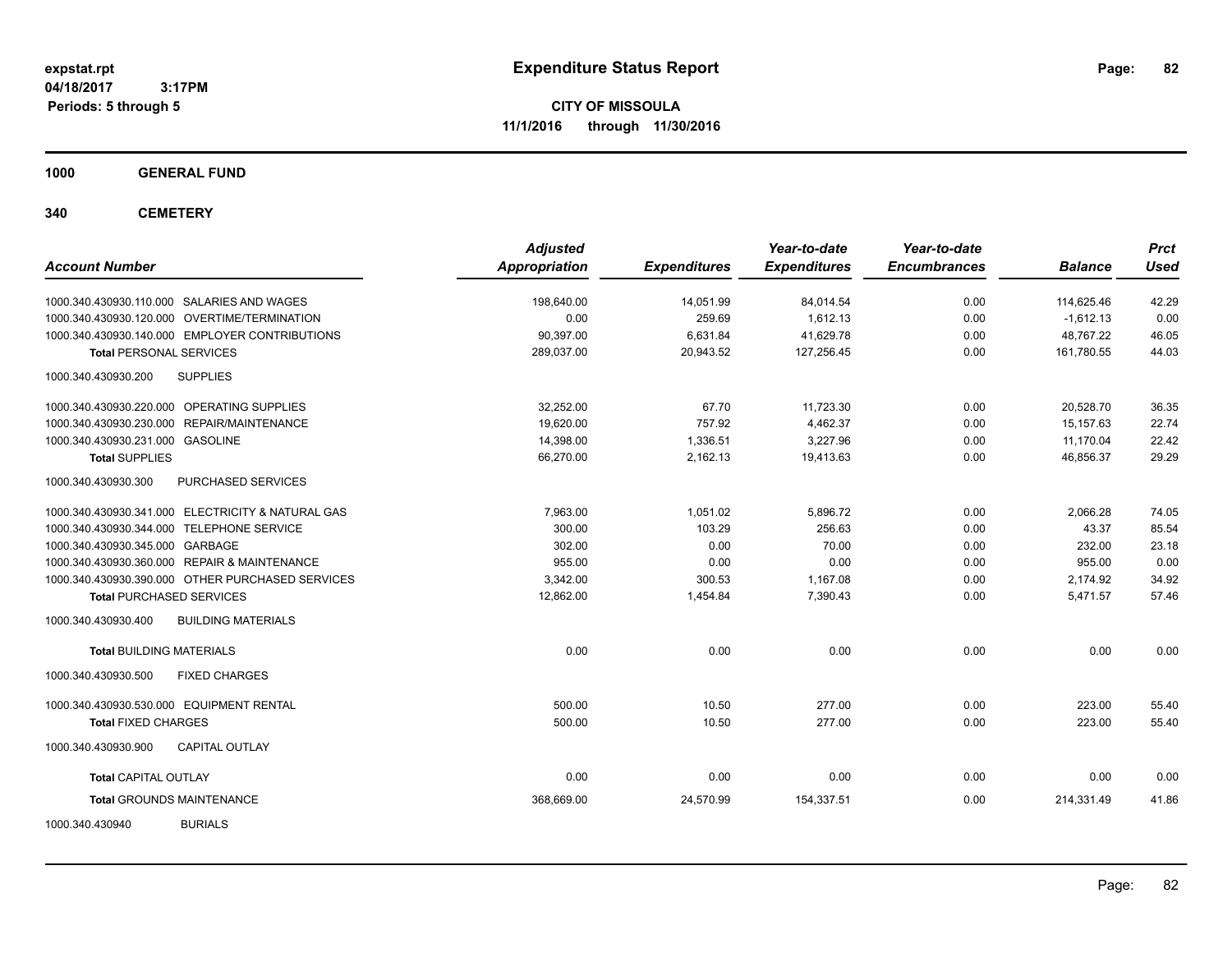**CITY OF MISSOULA 11/1/2016 through 11/30/2016**

**1000 GENERAL FUND**

**340 CEMETERY**

| <b>Account Number</b>                            | <b>Adjusted</b><br><b>Appropriation</b> | <b>Expenditures</b> | Year-to-date<br><b>Expenditures</b> | Year-to-date<br><b>Encumbrances</b> | <b>Balance</b> | <b>Prct</b><br><b>Used</b> |
|--------------------------------------------------|-----------------------------------------|---------------------|-------------------------------------|-------------------------------------|----------------|----------------------------|
|                                                  |                                         |                     |                                     |                                     |                |                            |
| 1000.340.430940.100<br>PERSONAL SERVICES         |                                         |                     |                                     |                                     |                |                            |
| 1000.340.430940.110.000 SALARIES AND WAGES       | 73.736.00                               | 5,829.00            | 33.813.83                           | 0.00                                | 39,922.17      | 45.86                      |
| 1000.340.430940.120.000 OVERTIME/TERMINATION     | 0.00                                    | 160.13              | 776.61                              | 0.00                                | $-776.61$      | 0.00                       |
| 1000.340.430940.140.000 EMPLOYER CONTRIBUTIONS   | 32,199.00                               | 2,605.31            | 16,499.76                           | 0.00                                | 15.699.24      | 51.24                      |
| <b>Total PERSONAL SERVICES</b>                   | 105,935.00                              | 8,594.44            | 51,090.20                           | 0.00                                | 54,844.80      | 48.23                      |
| <b>SUPPLIES</b><br>1000.340.430940.200           |                                         |                     |                                     |                                     |                |                            |
| 1000.340.430940.220.000 OPERATING SUPPLIES       | 1.500.00                                | 0.00                | 0.00                                | 0.00                                | 1.500.00       | 0.00                       |
| <b>Total SUPPLIES</b>                            | 1,500.00                                | 0.00                | 0.00                                | 0.00                                | 1,500.00       | 0.00                       |
| 1000.340.430940.300<br>PURCHASED SERVICES        |                                         |                     |                                     |                                     |                |                            |
| 1000.340.430940.380.000 TRAINING                 | 5,000.00                                | 0.00                | 0.00                                | 0.00                                | 5,000.00       | 0.00                       |
| <b>Total PURCHASED SERVICES</b>                  | 5,000.00                                | 0.00                | 0.00                                | 0.00                                | 5,000.00       | 0.00                       |
| 1000.340.430940.400<br><b>BUILDING MATERIALS</b> |                                         |                     |                                     |                                     |                |                            |
| <b>Total BUILDING MATERIALS</b>                  | 0.00                                    | 0.00                | 0.00                                | 0.00                                | 0.00           | 0.00                       |
| 1000.340.430940.800<br>OTHER OBJECTS             |                                         |                     |                                     |                                     |                |                            |
| 1000.340.430940.845.000 CONTINGENCY              | 8.185.00                                | 0.00                | 5.720.00                            | 0.00                                | 2,465.00       | 69.88                      |
| <b>Total OTHER OBJECTS</b>                       | 8,185.00                                | 0.00                | 5,720.00                            | 0.00                                | 2,465.00       | 69.88                      |
| 1000.340.430940.900<br><b>CAPITAL OUTLAY</b>     |                                         |                     |                                     |                                     |                |                            |
| <b>Total CAPITAL OUTLAY</b>                      | 0.00                                    | 0.00                | 0.00                                | 0.00                                | 0.00           | 0.00                       |
| <b>Total BURIALS</b>                             | 120,620.00                              | 8,594.44            | 56,810.20                           | 0.00                                | 63.809.80      | 47.10                      |
| <b>Total CEMETERY</b>                            | 655,115.00                              | 43,909.97           | 269,756.49                          | 0.00                                | 385,358.51     | 41.18                      |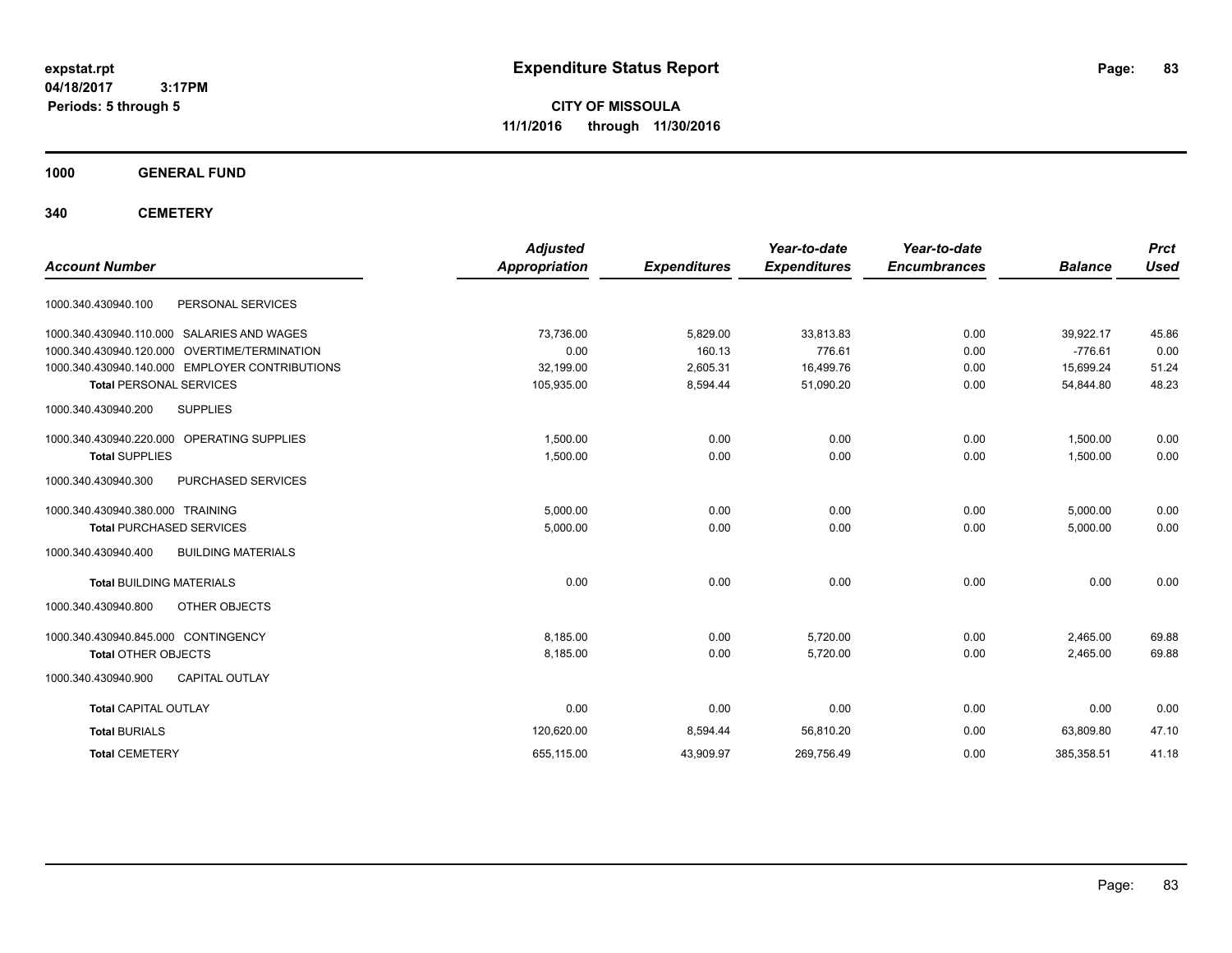**CITY OF MISSOULA 11/1/2016 through 11/30/2016**

**1000 GENERAL FUND**

|                                         |                                                         | <b>Adjusted</b>      |                     | Year-to-date        | Year-to-date        |                | <b>Prct</b> |
|-----------------------------------------|---------------------------------------------------------|----------------------|---------------------|---------------------|---------------------|----------------|-------------|
| <b>Account Number</b>                   |                                                         | <b>Appropriation</b> | <b>Expenditures</b> | <b>Expenditures</b> | <b>Encumbrances</b> | <b>Balance</b> | <b>Used</b> |
| 1000.370.460410                         | PARKS & RECREATION ADMINISTRATION                       |                      |                     |                     |                     |                |             |
| 1000.370.460410.100                     | PERSONAL SERVICES                                       |                      |                     |                     |                     |                |             |
|                                         | 1000.370.460410.110.000 SALARIES AND WAGES              | 261,011.00           | 21,894.52           | 110,987.32          | 0.00                | 150,023.68     | 42.52       |
| 1000.370.460410.120.000                 | OVERTIME/TERMINATION                                    | 700.00               | 0.00                | 0.00                | 0.00                | 700.00         | 0.00        |
|                                         | 1000.370.460410.140.000 EMPLOYER CONTRIBUTIONS          | 86,105.00            | 7,133.56            | 37,768.22           | 0.00                | 48,336.78      | 43.86       |
|                                         | 1000.370.460410.141.000 STATE RETIREMENT CONTRIBUTIONS  | 0.00                 | 146.41              | 979.86              | 0.00                | $-979.86$      | 0.00        |
| <b>Total PERSONAL SERVICES</b>          |                                                         | 347,816.00           | 29,174.49           | 149,735.40          | 0.00                | 198,080.60     | 43.05       |
| 1000.370.460410.200                     | <b>SUPPLIES</b>                                         |                      |                     |                     |                     |                |             |
| 1000.370.460410.210.000 OFFICE SUPPLIES |                                                         | 2,095.00             | 169.01              | 463.52              | 0.00                | 1,631.48       | 22.13       |
|                                         | 1000.370.460410.220.000 OPERATING SUPPLIES              | 1,500.00             | 142.13              | 649.50              | 0.00                | 850.50         | 43.30       |
| <b>Total SUPPLIES</b>                   |                                                         | 3,595.00             | 311.14              | 1,113.02            | 0.00                | 2,481.98       | 30.96       |
| 1000.370.460410.300                     | PURCHASED SERVICES                                      |                      |                     |                     |                     |                |             |
| 1000.370.460410.310.000                 | <b>COMMUNICATIONS</b>                                   | 3,463.00             | 194.66              | 1,433.67            | 0.00                | 2,029.33       | 41.40       |
| 1000.370.460410.320.000                 | PRINTING & DUPLICATING                                  | 900.00               | 0.00                | 39.00               | 0.00                | 861.00         | 4.33        |
|                                         | 1000.370.460410.330.000 PUBLICITY, SUBSCRIPTIONS & DUES | 550.00               | 0.00                | 168.03              | 0.00                | 381.97         | 30.55       |
|                                         | 1000.370.460410.341.000 ELECTRICITY & NATURAL GAS       | 15,834.00            | 0.00                | 6,918.78            | 0.00                | 8,915.22       | 43.70       |
| 1000.370.460410.343.000                 | <b>WATER CHARGES</b>                                    | 3,396.00             | 0.00                | 0.00                | 0.00                | 3,396.00       | 0.00        |
| 1000.370.460410.344.000                 | <b>TELEPHONE SERVICE</b>                                | 1,319.00             | 160.34              | 318.65              | 0.00                | 1,000.35       | 24.16       |
| 1000.370.460410.350.000                 | PROFESSIONAL SERVICES                                   | 18,725.00            | 120.00              | 1,495.00            | 0.00                | 17,230.00      | 7.98        |
|                                         | 1000.370.460410.360.000 REPAIR & MAINTENANCE            | 4,867.00             | 83.82               | 822.96              | 0.00                | 4,044.04       | 16.91       |
| 1000.370.460410.370.000                 | <b>TRAVEL</b>                                           | 350.00               | 212.38              | 212.38              | 0.00                | 137.62         | 60.68       |
| 1000.370.460410.380.000 TRAINING        |                                                         | 800.00               | 0.00                | 198.00              | 0.00                | 602.00         | 24.75       |
| <b>Total PURCHASED SERVICES</b>         |                                                         | 50,204.00            | 771.20              | 11,606.47           | 0.00                | 38,597.53      | 23.12       |
| 1000.370.460410.800                     | OTHER OBJECTS                                           |                      |                     |                     |                     |                |             |
|                                         | 1000.370.460410.820.000 TRANSFERS TO OTHER FUNDS        | 7,810.00             | 0.00                | 0.00                | 0.00                | 7,810.00       | 0.00        |
| <b>Total OTHER OBJECTS</b>              |                                                         | 7,810.00             | 0.00                | 0.00                | 0.00                | 7,810.00       | 0.00        |
|                                         | <b>Total PARKS &amp; RECREATION ADMINISTRATION</b>      | 409,425.00           | 30,256.83           | 162,454.89          | 0.00                | 246,970.11     | 39.68       |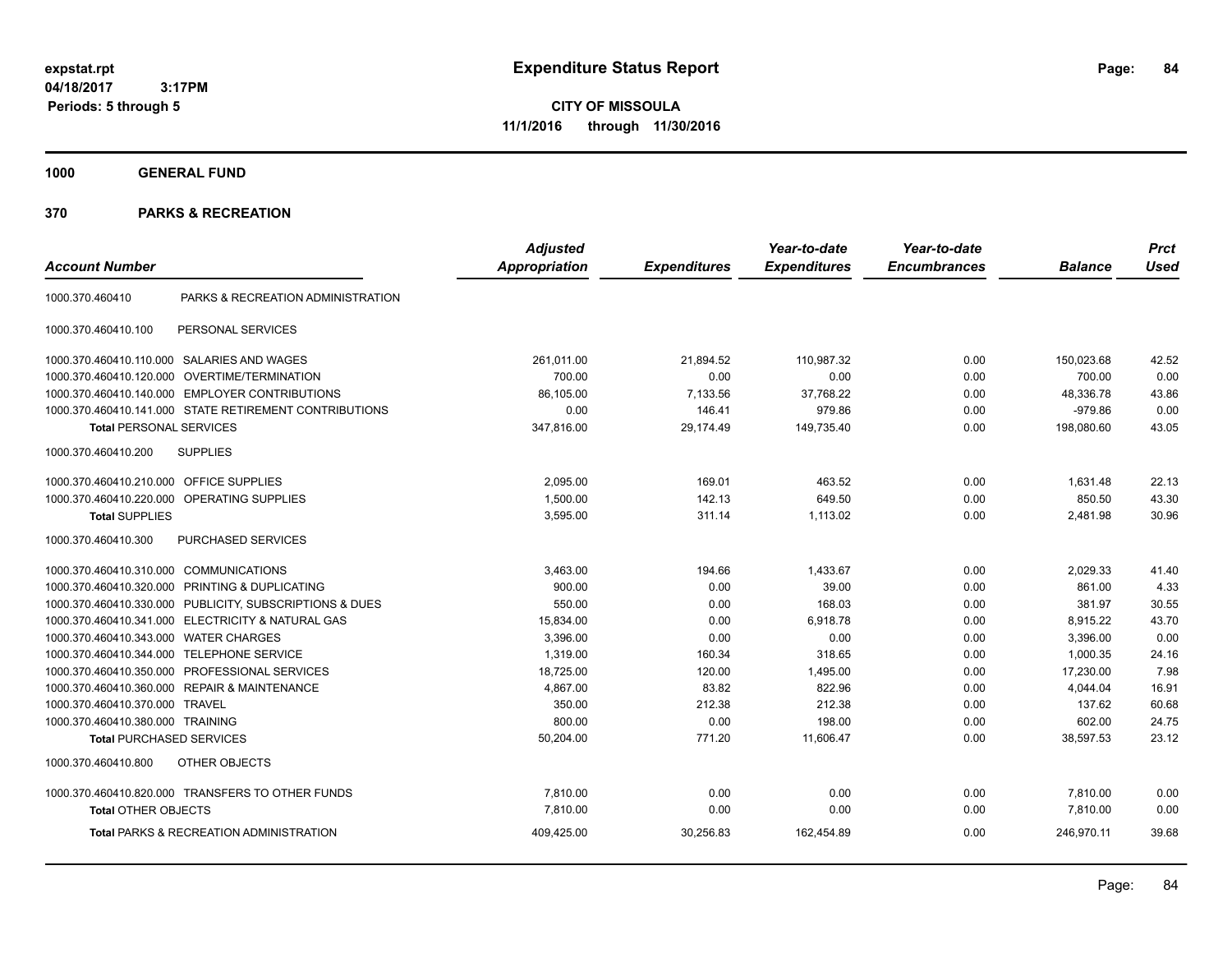**CITY OF MISSOULA 11/1/2016 through 11/30/2016**

# **1000 GENERAL FUND**

|                                         |                                                         | <b>Adjusted</b>      |                     | Year-to-date        | Year-to-date        |                | <b>Prct</b> |
|-----------------------------------------|---------------------------------------------------------|----------------------|---------------------|---------------------|---------------------|----------------|-------------|
| <b>Account Number</b>                   |                                                         | <b>Appropriation</b> | <b>Expenditures</b> | <b>Expenditures</b> | <b>Encumbrances</b> | <b>Balance</b> | <b>Used</b> |
| 1000.370.460411                         | <b>NMT ADMIN</b>                                        |                      |                     |                     |                     |                |             |
| 1000.370.460411.100                     | PERSONAL SERVICES                                       |                      |                     |                     |                     |                |             |
|                                         | 1000.370.460411.110.000 SALARIES AND WAGES              | 51,116.00            | 4,173.91            | 21,431.08           | 0.00                | 29,684.92      | 41.93       |
|                                         | 1000.370.460411.140.000 EMPLOYER CONTRIBUTIONS          | 17,807.00            | 1,459.07            | 8,106.65            | 0.00                | 9,700.35       | 45.53       |
| <b>Total PERSONAL SERVICES</b>          |                                                         | 68,923.00            | 5,632.98            | 29,537.73           | 0.00                | 39,385.27      | 42.86       |
| 1000.370.460411.200                     | <b>SUPPLIES</b>                                         |                      |                     |                     |                     |                |             |
| 1000.370.460411.210.000 OFFICE SUPPLIES |                                                         | 300.00               | 0.00                | 0.00                | 0.00                | 300.00         | 0.00        |
|                                         | 1000.370.460411.220.000 OPERATING SUPPLIES              | 400.00               | 0.00                | 225.00              | 0.00                | 175.00         | 56.25       |
| <b>Total SUPPLIES</b>                   |                                                         | 700.00               | 0.00                | 225.00              | 0.00                | 475.00         | 32.14       |
| 1000.370.460411.300                     | <b>PURCHASED SERVICES</b>                               |                      |                     |                     |                     |                |             |
| 1000.370.460411.310.000 COMMUNICATIONS  |                                                         | 150.00               | 0.00                | 0.00                | 0.00                | 150.00         | 0.00        |
|                                         | 1000.370.460411.320.000 PRINTING & DUPLICATING          | 350.00               | 10.00               | 132.36              | 0.00                | 217.64         | 37.82       |
|                                         | 1000.370.460411.330.000 PUBLICITY, SUBSCRIPTIONS & DUES | 1,150.00             | 0.00                | 0.00                | 0.00                | 1,150.00       | 0.00        |
|                                         | 1000.370.460411.344.000 TELEPHONE SERVICE               | 795.00               | 116.18              | 207.44              | 0.00                | 587.56         | 26.09       |
|                                         | 1000.370.460411.350.000 PROFESSIONAL SERVICES           | 1,436.00             | 0.00                | 0.00                | 0.00                | 1,436.00       | 0.00        |
|                                         | 1000.370.460411.360.000 REPAIR & MAINTENANCE            | 1,346.00             | 0.00                | 0.00                | 0.00                | 1,346.00       | 0.00        |
| 1000.370.460411.370.000 TRAVEL          |                                                         | 300.00               | 0.00                | 0.00                | 0.00                | 300.00         | 0.00        |
| 1000.370.460411.380.000 TRAINING        |                                                         | 200.00               | 0.00                | 0.00                | 0.00                | 200.00         | 0.00        |
|                                         | 1000.370.460411.390.000 OTHER PURCHASED SERVICES        | 8.497.00             | 0.00                | 0.00                | 0.00                | 8,497.00       | 0.00        |
| <b>Total PURCHASED SERVICES</b>         |                                                         | 14,224.00            | 126.18              | 339.80              | 0.00                | 13,884.20      | 2.39        |
| <b>Total NMT ADMIN</b>                  |                                                         | 83,847.00            | 5,759.16            | 30,102.53           | 0.00                | 53,744.47      | 35.90       |
| 1000.370.460413                         | PARKS PROJECTS                                          |                      |                     |                     |                     |                |             |
| 1000.370.460413.100                     | PERSONAL SERVICES                                       |                      |                     |                     |                     |                |             |
|                                         | 1000.370.460413.110.000 SALARIES AND WAGES              | 57,397.00            | 0.00                | 11,697.02           | 0.00                | 45,699.98      | 20.38       |
|                                         | 1000.370.460413.140.000 EMPLOYER CONTRIBUTIONS          | 18,864.00            | 0.00                | 4,214.01            | 0.00                | 14,649.99      | 22.34       |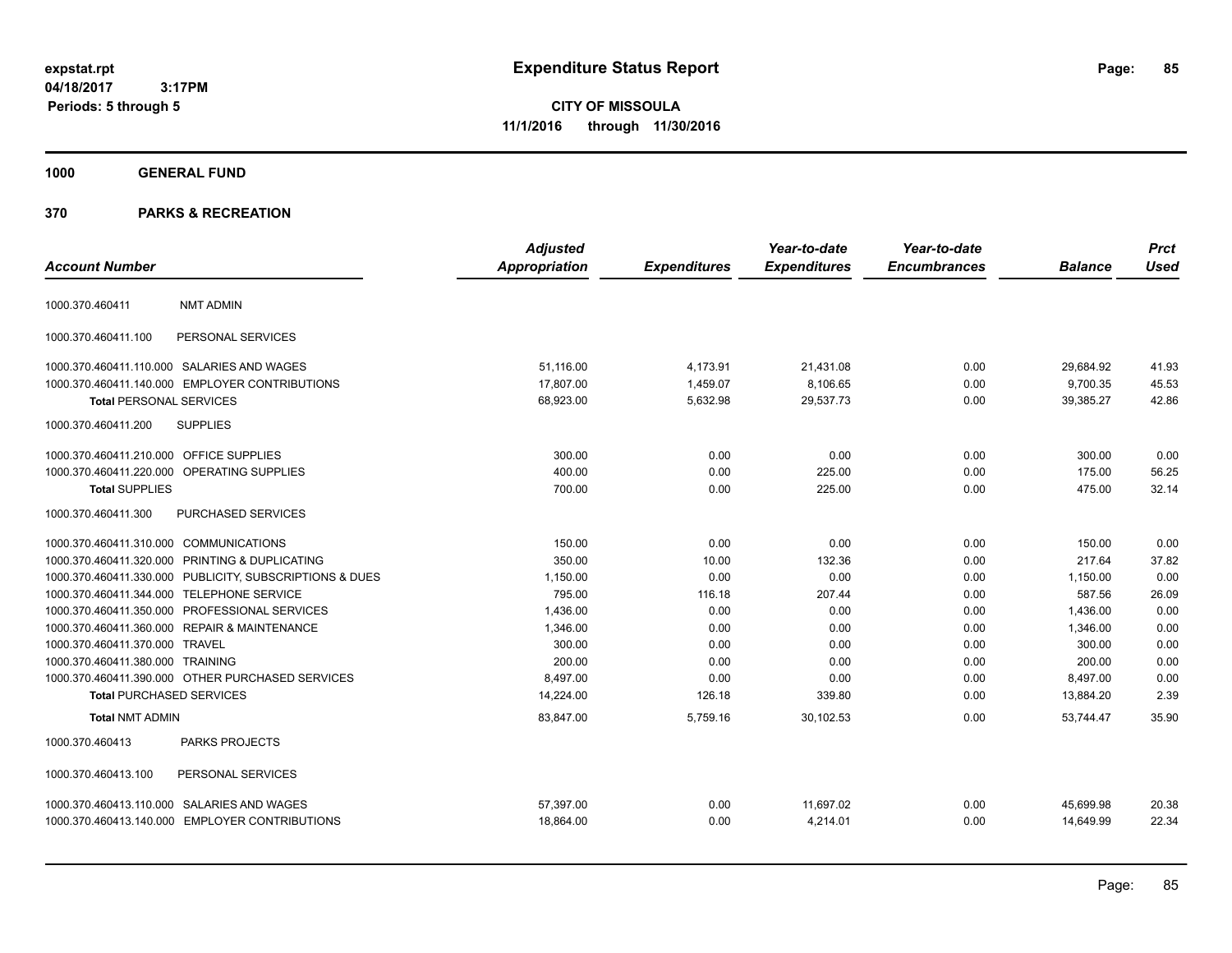**1000 GENERAL FUND**

| <b>Account Number</b>                            | <b>Adjusted</b><br><b>Appropriation</b> | <b>Expenditures</b> | Year-to-date<br><b>Expenditures</b> | Year-to-date<br><b>Encumbrances</b> | <b>Balance</b> | <b>Prct</b><br><b>Used</b> |
|--------------------------------------------------|-----------------------------------------|---------------------|-------------------------------------|-------------------------------------|----------------|----------------------------|
| <b>Total PERSONAL SERVICES</b>                   | 76,261.00                               | 0.00                | 15,911.03                           | 0.00                                | 60,349.97      | 20.86                      |
| 1000.370.460413.200<br><b>SUPPLIES</b>           |                                         |                     |                                     |                                     |                |                            |
| 1000.370.460413.210.000 OFFICE SUPPLIES          | 100.00                                  | 0.00                | 0.00                                | 0.00                                | 100.00         | 0.00                       |
| 1000.370.460413.220.000 OPERATING SUPPLIES       | 550.00                                  | 0.00                | 0.00                                | 0.00                                | 550.00         | 0.00                       |
| <b>Total SUPPLIES</b>                            | 650.00                                  | 0.00                | 0.00                                | 0.00                                | 650.00         | 0.00                       |
| 1000.370.460413.300<br>PURCHASED SERVICES        |                                         |                     |                                     |                                     |                |                            |
| 1000.370.460413.320.000 PRINTING & DUPLICATING   | 150.00                                  | 0.00                | 0.00                                | 0.00                                | 150.00         | 0.00                       |
| 1000.370.460413.344.000 TELEPHONE SERVICE        | 700.00                                  | 0.00                | 117.44                              | 0.00                                | 582.56         | 16.78                      |
| 1000.370.460413.350.000 PROFESSIONAL SERVICES    | 150.00                                  | 0.00                | 0.00                                | 0.00                                | 150.00         | 0.00                       |
| 1000.370.460413.360.000 REPAIR & MAINTENANCE     | 1,500.00                                | 0.00                | 0.00                                | 0.00                                | 1,500.00       | 0.00                       |
| 1000.370.460413.370.000 TRAVEL                   | 300.00                                  | 0.00                | 0.00                                | 0.00                                | 300.00         | 0.00                       |
| 1000.370.460413.380.000 TRAINING                 | 200.00                                  | 0.00                | 0.00                                | 0.00                                | 200.00         | 0.00                       |
| 1000.370.460413.390.000 OTHER PURCHASED SERVICES | 137.00                                  | 0.00                | 0.00                                | 0.00                                | 137.00         | 0.00                       |
| <b>Total PURCHASED SERVICES</b>                  | 3,137.00                                | 0.00                | 117.44                              | 0.00                                | 3,019.56       | 3.74                       |
| <b>Total PARKS PROJECTS</b>                      | 80,048.00                               | 0.00                | 16,028.47                           | 0.00                                | 64,019.53      | 20.02                      |
| 1000.370.460431<br><b>OPEN SPACE</b>             |                                         |                     |                                     |                                     |                |                            |
| 1000.370.460431.100<br>PERSONAL SERVICES         |                                         |                     |                                     |                                     |                |                            |
| 1000.370.460431.110.000 SALARIES AND WAGES       | 58,088.00                               | 4,464.58            | 23,662.27                           | 0.00                                | 34,425.73      | 40.74                      |
| 1000.370.460431.140.000 EMPLOYER CONTRIBUTIONS   | 18,981.00                               | 1,509.41            | 8,484.85                            | 0.00                                | 10,496.15      | 44.70                      |
| <b>Total PERSONAL SERVICES</b>                   | 77,069.00                               | 5,973.99            | 32,147.12                           | 0.00                                | 44,921.88      | 41.71                      |
| 1000.370.460431.200<br><b>SUPPLIES</b>           |                                         |                     |                                     |                                     |                |                            |
| 1000.370.460431.210.000 OFFICE SUPPLIES          | 200.00                                  | 0.00                | 0.00                                | 0.00                                | 200.00         | 0.00                       |
| 1000.370.460431.220.000 OPERATING SUPPLIES       | 300.00                                  | 37.95               | 75.52                               | 0.00                                | 224.48         | 25.17                      |
| <b>Total SUPPLIES</b>                            | 500.00                                  | 37.95               | 75.52                               | 0.00                                | 424.48         | 15.10                      |
| 1000.370.460431.300<br><b>PURCHASED SERVICES</b> |                                         |                     |                                     |                                     |                |                            |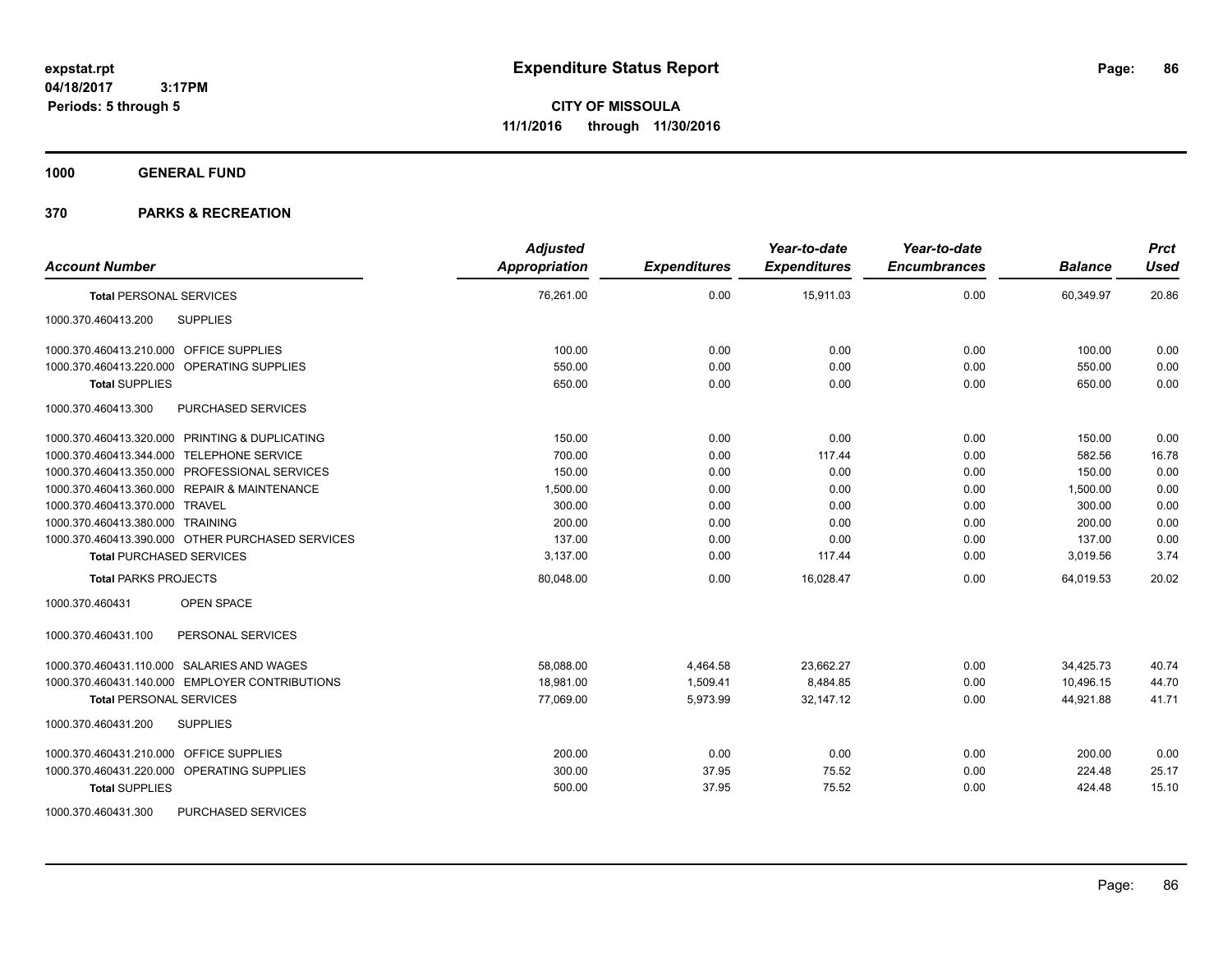**1000 GENERAL FUND**

|                                                         | <b>Adjusted</b> |                     | Year-to-date        | Year-to-date        |                | <b>Prct</b> |
|---------------------------------------------------------|-----------------|---------------------|---------------------|---------------------|----------------|-------------|
| <b>Account Number</b>                                   | Appropriation   | <b>Expenditures</b> | <b>Expenditures</b> | <b>Encumbrances</b> | <b>Balance</b> | <b>Used</b> |
| 1000.370.460431.320.000 PRINTING & DUPLICATING          | 300.00          | 0.00                | 0.00                | 0.00                | 300.00         | 0.00        |
| 1000.370.460431.330.000 PUBLICITY, SUBSCRIPTIONS & DUES | 400.00          | 0.00                | 0.00                | 0.00                | 400.00         | 0.00        |
| 1000.370.460431.344.000 TELEPHONE SERVICE               | 425.00          | 61.48               | 136.38              | 0.00                | 288.62         | 32.09       |
| 1000.370.460431.350.000 PROFESSIONAL SERVICES           | 2,200.00        | 810.00              | 960.00              | 0.00                | 1,240.00       | 43.64       |
| 1000.370.460431.370.000 TRAVEL                          | 300.00          | 0.00                | 0.00                | 0.00                | 300.00         | 0.00        |
| 1000.370.460431.380.000 TRAINING                        | 200.00          | 350.00              | 350.00              | 0.00                | $-150.00$      | 175.00      |
| <b>Total PURCHASED SERVICES</b>                         | 3,825.00        | 1,221.48            | 1,446.38            | 0.00                | 2,378.62       | 37.81       |
| <b>Total OPEN SPACE</b>                                 | 81,394.00       | 7,233.42            | 33,669.02           | 0.00                | 47.724.98      | 41.37       |
| 1000.370.460432<br><b>PARK ADMIN</b>                    |                 |                     |                     |                     |                |             |
| PERSONAL SERVICES<br>1000.370.460432.100                |                 |                     |                     |                     |                |             |
| 1000.370.460432.110.000 SALARIES AND WAGES              | 97,990.00       | 5,900.01            | 34, 111.71          | 0.00                | 63,878.29      | 34.81       |
| 1000.370.460432.130.000 OTHER                           | 7,880.00        | 0.00                | 0.00                | 0.00                | 7,880.00       | 0.00        |
| 1000.370.460432.140.000 EMPLOYER CONTRIBUTIONS          | 46,769.00       | 2,587.97            | 16,730.31           | 0.00                | 30,038.69      | 35.77       |
| <b>Total PERSONAL SERVICES</b>                          | 152,639.00      | 8,487.98            | 50,842.02           | 0.00                | 101,796.98     | 33.31       |
| 1000.370.460432.200<br><b>SUPPLIES</b>                  |                 |                     |                     |                     |                |             |
| 1000.370.460432.210.000 OFFICE SUPPLIES                 | 1,520.00        | 58.13               | 429.29              | 0.00                | 1,090.71       | 28.24       |
| 1000.370.460432.220.000 OPERATING SUPPLIES              | 6,650.00        | 1,258.24            | 3,917.39            | 0.00                | 2,732.61       | 58.91       |
| <b>Total SUPPLIES</b>                                   | 8,170.00        | 1,316.37            | 4,346.68            | 0.00                | 3,823.32       | 53.20       |
| <b>PURCHASED SERVICES</b><br>1000.370.460432.300        |                 |                     |                     |                     |                |             |
| 1000.370.460432.310.000 COMMUNICATIONS                  | 100.00          | 0.00                | 0.00                | 0.00                | 100.00         | 0.00        |
| 1000.370.460432.320.000 PRINTING & DUPLICATING          | 150.00          | 0.00                | 0.00                | 0.00                | 150.00         | 0.00        |
| 1000.370.460432.330.000 PUBLICITY, SUBSCRIPTIONS & DUES | 500.00          | 0.00                | 0.00                | 0.00                | 500.00         | 0.00        |
| 1000.370.460432.340.000 SEWER                           | 2,208.00        | 0.00                | 942.92              | 0.00                | 1,265.08       | 42.70       |
| 1000.370.460432.344.000 TELEPHONE SERVICE               | 14,429.00       | 1,207.71            | 5,198.02            | 0.00                | 9,230.98       | 36.02       |
| 1000.370.460432.350.000 PROFESSIONAL SERVICES           | 20,112.00       | 0.00                | 0.00                | 0.00                | 20,112.00      | 0.00        |
| 1000.370.460432.390.000 OTHER PURCHASED SERVICES        | 2,345.00        | 0.00                | 0.00                | 0.00                | 2,345.00       | 0.00        |
| <b>Total PURCHASED SERVICES</b>                         | 39,844.00       | 1,207.71            | 6,140.94            | 0.00                | 33,703.06      | 15.41       |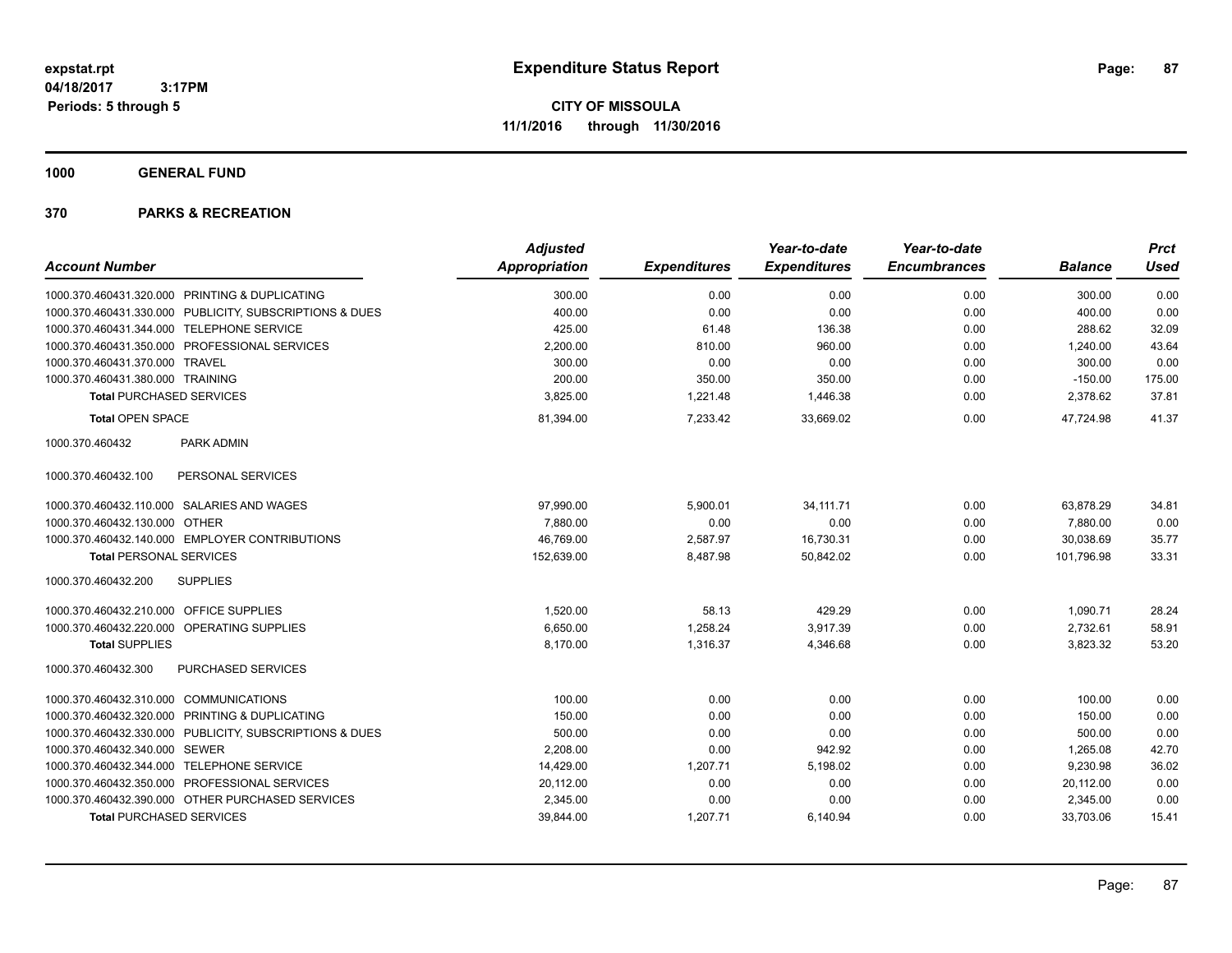**CITY OF MISSOULA 11/1/2016 through 11/30/2016**

**1000 GENERAL FUND**

|                                                        | <b>Adjusted</b>      |                     | Year-to-date        | Year-to-date        |                | <b>Prct</b> |
|--------------------------------------------------------|----------------------|---------------------|---------------------|---------------------|----------------|-------------|
| <b>Account Number</b>                                  | <b>Appropriation</b> | <b>Expenditures</b> | <b>Expenditures</b> | <b>Encumbrances</b> | <b>Balance</b> | <b>Used</b> |
| <b>CAPITAL OUTLAY</b><br>1000.370.460432.900           |                      |                     |                     |                     |                |             |
| <b>Total CAPITAL OUTLAY</b>                            | 0.00                 | 0.00                | 0.00                | 0.00                | 0.00           | 0.00        |
| <b>Total PARK ADMIN</b>                                | 200,653.00           | 11,012.06           | 61,329.64           | 0.00                | 139,323.36     | 30.57       |
| 1000.370.460434<br><b>GREENWAYS &amp; HORTICULTURE</b> |                      |                     |                     |                     |                |             |
| PERSONAL SERVICES<br>1000.370.460434.100               |                      |                     |                     |                     |                |             |
| 1000.370.460434.110.000 SALARIES AND WAGES             | 149.345.00           | 6,303.10            | 47,028.91           | 0.00                | 102,316.09     | 31.49       |
| 1000.370.460434.140.000 EMPLOYER CONTRIBUTIONS         | 50.541.00            | 2,200.62            | 17,258.64           | 0.00                | 33,282.36      | 34.15       |
| <b>Total PERSONAL SERVICES</b>                         | 199,886.00           | 8,503.72            | 64,287.55           | 0.00                | 135,598.45     | 32.16       |
| 1000.370.460434.300<br>PURCHASED SERVICES              |                      |                     |                     |                     |                |             |
| 1000.370.460434.380.000 TRAINING                       | 0.00                 | 51.24               | 51.24               | 0.00                | $-51.24$       | 0.00        |
| <b>Total PURCHASED SERVICES</b>                        | 0.00                 | 51.24               | 51.24               | 0.00                | $-51.24$       | 0.00        |
| Total GREENWAYS & HORTICULTURE                         | 199,886.00           | 8,554.96            | 64,338.79           | 0.00                | 135,547.21     | 32.19       |
| <b>URBAN FORESTRY</b><br>1000.370.460439               |                      |                     |                     |                     |                |             |
| PERSONAL SERVICES<br>1000.370.460439.100               |                      |                     |                     |                     |                |             |
| 1000.370.460439.110.000 SALARIES AND WAGES             | 191,744.00           | 12,724.16           | 69.324.36           | 0.00                | 122,419.64     | 36.15       |
| 1000.370.460439.120.000 OVERTIME/TERMINATION           | 1,750.00             | 0.00                | 0.00                | 0.00                | 1,750.00       | 0.00        |
| 1000.370.460439.140.000 EMPLOYER CONTRIBUTIONS         | 77,344.00            | 5,722.70            | 31,759.50           | 0.00                | 45,584.50      | 41.06       |
| <b>Total PERSONAL SERVICES</b>                         | 270,838.00           | 18,446.86           | 101.083.86          | 0.00                | 169.754.14     | 37.32       |
| <b>SUPPLIES</b><br>1000.370.460439.200                 |                      |                     |                     |                     |                |             |
| OPERATING SUPPLIES<br>1000.370.460439.220.000          | 2,132.00             | 0.00                | 0.00                | 0.00                | 2,132.00       | 0.00        |
| 1000.370.460439.230.000 REPAIR/MAINTENANCE             | 581.00               | 0.00                | 0.00                | 0.00                | 581.00         | 0.00        |
| <b>Total SUPPLIES</b>                                  | 2,713.00             | 0.00                | 0.00                | 0.00                | 2,713.00       | 0.00        |
| PURCHASED SERVICES<br>1000.370.460439.300              |                      |                     |                     |                     |                |             |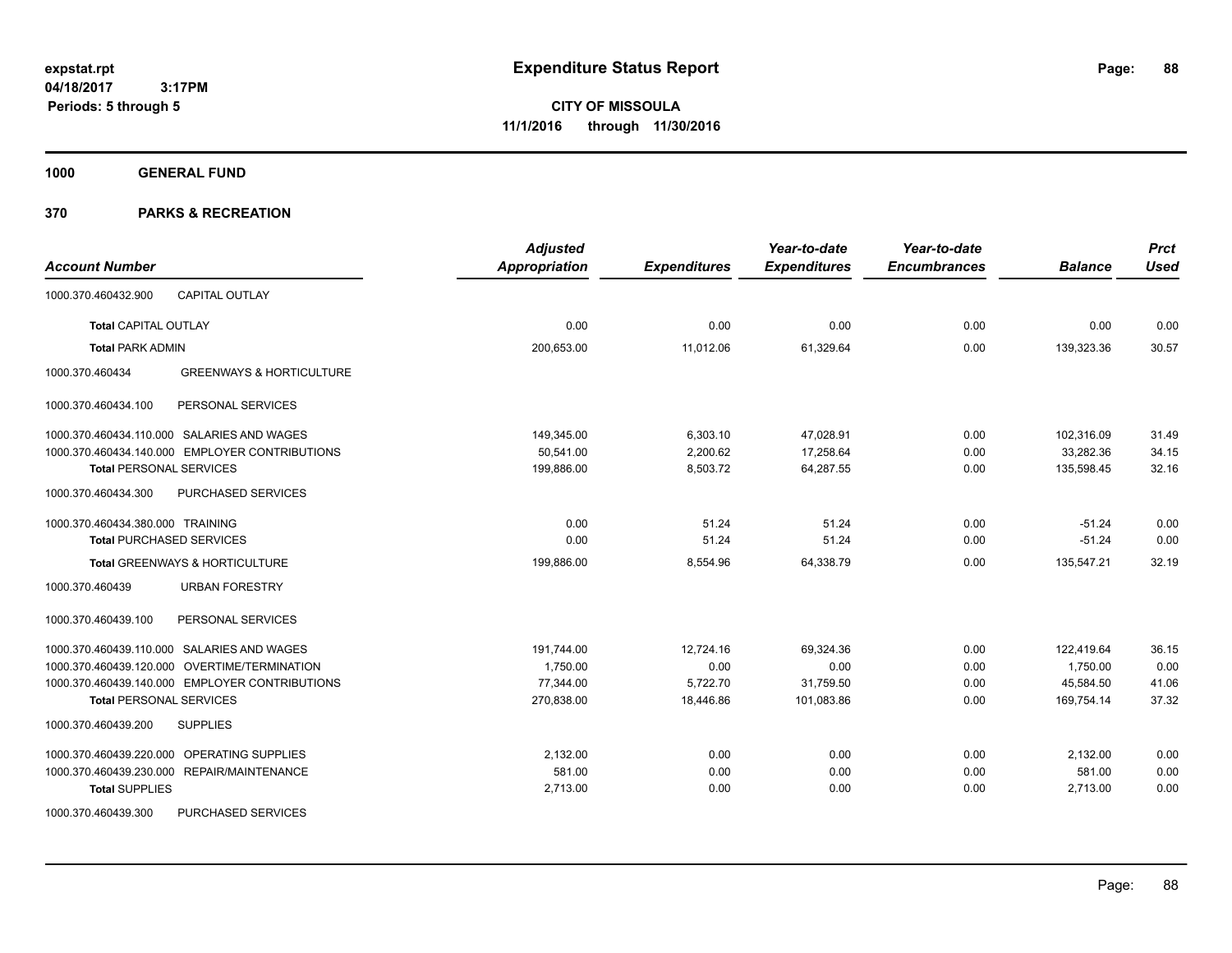**1000 GENERAL FUND**

|                                                         | <b>Adjusted</b>      |                     | Year-to-date        | Year-to-date        |                | <b>Prct</b> |
|---------------------------------------------------------|----------------------|---------------------|---------------------|---------------------|----------------|-------------|
| <b>Account Number</b>                                   | <b>Appropriation</b> | <b>Expenditures</b> | <b>Expenditures</b> | <b>Encumbrances</b> | <b>Balance</b> | <b>Used</b> |
| 1000.370.460439.310.000 COMMUNICATIONS                  | 145.00               | 0.00                | 0.00                | 0.00                | 145.00         | 0.00        |
| 1000.370.460439.320.000 PRINTING & DUPLICATING          | 100.00               | 0.00                | 0.00                | 0.00                | 100.00         | 0.00        |
| 1000.370.460439.330.000 PUBLICITY, SUBSCRIPTIONS & DUES | 700.00               | 0.00                | 78.50               | 0.00                | 621.50         | 11.21       |
| 1000.370.460439.350.000 PROFESSIONAL SERVICES           | 525.00               | 90.00               | 90.00               | 0.00                | 435.00         | 17.14       |
| 1000.370.460439.360.000 REPAIR & MAINTENANCE            | 22,382.00            | 0.00                | 0.00                | 0.00                | 22,382.00      | 0.00        |
| <b>Total PURCHASED SERVICES</b>                         | 23,852.00            | 90.00               | 168.50              | 0.00                | 23,683.50      | 0.71        |
| <b>Total URBAN FORESTRY</b>                             | 297,403.00           | 18,536.86           | 101,252.36          | 0.00                | 196,150.64     | 34.05       |
| 1000.370.460441<br><b>RECREATION</b>                    |                      |                     |                     |                     |                |             |
| PERSONAL SERVICES<br>1000.370.460441.100                |                      |                     |                     |                     |                |             |
| 1000.370.460441.110.000 SALARIES AND WAGES              | 135.685.00           | 10,838.61           | 56,820.19           | 0.00                | 78,864.81      | 41.88       |
| 1000.370.460441.120.000 OVERTIME/TERMINATION            | 700.00               | 0.00                | 0.00                | 0.00                | 700.00         | 0.00        |
| 1000.370.460441.130.000 OTHER                           | 4,880.00             | 0.00                | 0.00                | 0.00                | 4,880.00       | 0.00        |
| 1000.370.460441.140.000 EMPLOYER CONTRIBUTIONS          | 52,322.00            | 4,204.07            | 23,645.55           | 0.00                | 28,676.45      | 45.19       |
| <b>Total PERSONAL SERVICES</b>                          | 193,587.00           | 15,042.68           | 80,465.74           | 0.00                | 113,121.26     | 41.57       |
| 1000.370.460441.200<br><b>SUPPLIES</b>                  |                      |                     |                     |                     |                |             |
| 1000.370.460441.210.000 OFFICE SUPPLIES                 | 300.00               | 0.00                | 55.21               | 0.00                | 244.79         | 18.40       |
| <b>Total SUPPLIES</b>                                   | 300.00               | 0.00                | 55.21               | 0.00                | 244.79         | 18.40       |
| PURCHASED SERVICES<br>1000.370.460441.300               |                      |                     |                     |                     |                |             |
| 1000.370.460441.320.000 PRINTING & DUPLICATING          | 2,150.00             | 0.00                | 0.00                | 0.00                | 2,150.00       | 0.00        |
| 1000.370.460441.330.000 PUBLICITY, SUBSCRIPTIONS & DUES | 1,490.00             | 255.00              | 255.00              | 0.00                | 1,235.00       | 17.11       |
| 1000.370.460441.344.000 TELEPHONE SERVICE               | 696.00               | 38.31               | 117.78              | 0.00                | 578.22         | 16.92       |
| 1000.370.460441.350.000 PROFESSIONAL SERVICES           | 1,360.00             | 0.00                | 0.00                | 0.00                | 1,360.00       | 0.00        |
| 1000.370.460441.360.000 REPAIR & MAINTENANCE            | 1,200.00             | 0.00                | 1,400.05            | 0.00                | $-200.05$      | 116.67      |
| 1000.370.460441.370.000 TRAVEL                          | 1,200.00             | 178.00              | 178.00              | 0.00                | 1,022.00       | 14.83       |
| 1000.370.460441.380.000 TRAINING                        | 900.00               | 399.00              | 993.00              | 0.00                | $-93.00$       | 110.33      |
| <b>Total PURCHASED SERVICES</b>                         | 8,996.00             | 870.31              | 2,943.83            | 0.00                | 6,052.17       | 32.72       |
| 1000.370.460441.800<br>OTHER OBJECTS                    |                      |                     |                     |                     |                |             |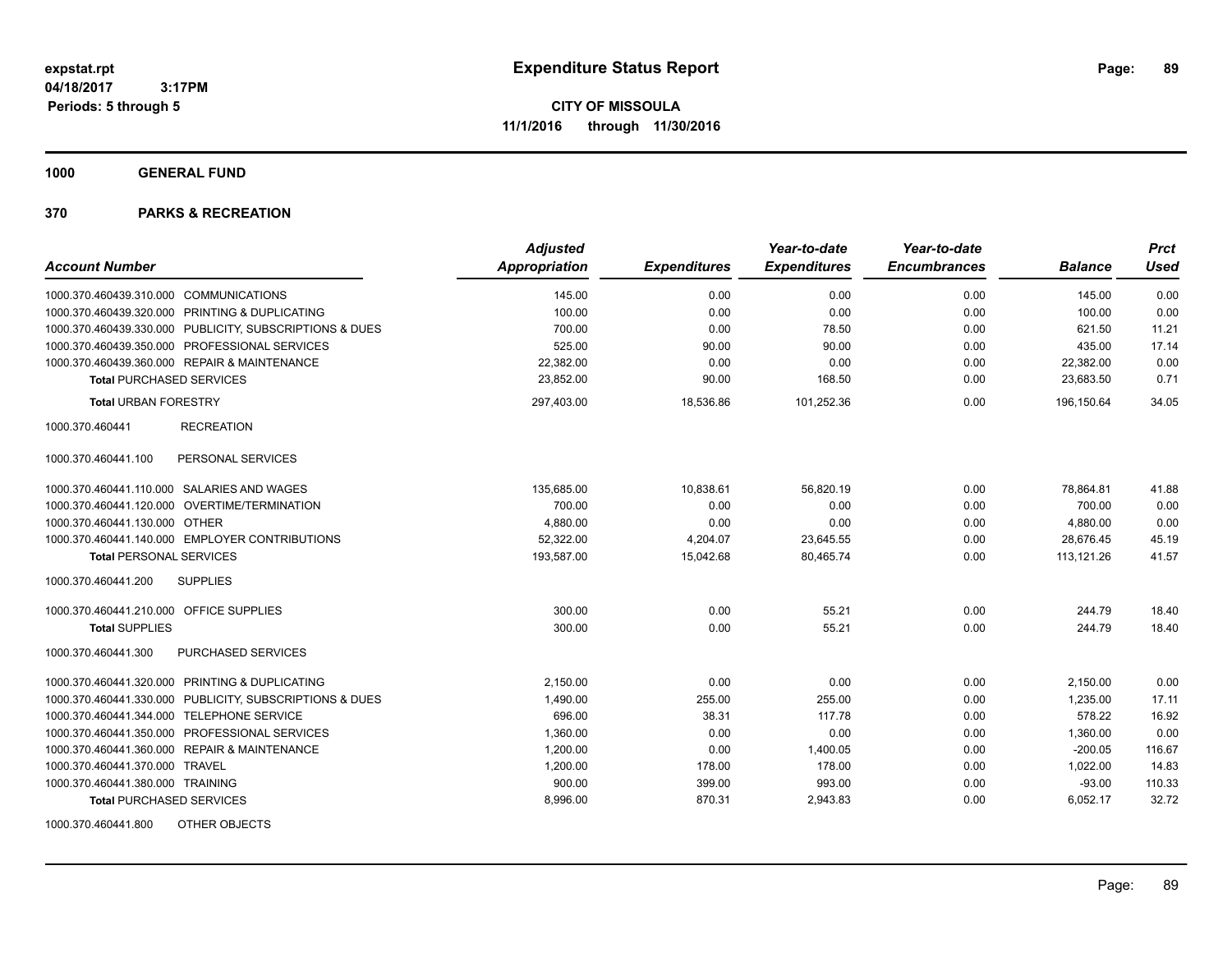**CITY OF MISSOULA 11/1/2016 through 11/30/2016**

**1000 GENERAL FUND**

| <b>Account Number</b>                      |                                                         | <b>Adjusted</b><br><b>Appropriation</b> | <b>Expenditures</b> | Year-to-date<br><b>Expenditures</b> | Year-to-date<br><b>Encumbrances</b> | <b>Balance</b> | <b>Prct</b><br><b>Used</b> |
|--------------------------------------------|---------------------------------------------------------|-----------------------------------------|---------------------|-------------------------------------|-------------------------------------|----------------|----------------------------|
|                                            |                                                         |                                         |                     |                                     |                                     |                |                            |
|                                            | 1000.370.460441.820.000 TRANSFERS TO OTHER FUNDS        | 10,000.00                               | 0.00                | 0.00                                | 0.00                                | 10,000.00      | 0.00                       |
| <b>Total OTHER OBJECTS</b>                 |                                                         | 10,000.00                               | 0.00                | 0.00                                | 0.00                                | 10,000.00      | 0.00                       |
| <b>Total RECREATION</b>                    |                                                         | 212,883.00                              | 15,912.99           | 83,464.78                           | 0.00                                | 129,418.22     | 39.21                      |
| 1000.370.460470                            | <b>RECREATION MORE</b>                                  |                                         |                     |                                     |                                     |                |                            |
| 1000.370.460470.100                        | PERSONAL SERVICES                                       |                                         |                     |                                     |                                     |                |                            |
|                                            | 1000.370.460470.110.000 SALARIES AND WAGES              | 154,948.00                              | 9,089.19            | 97,009.99                           | 0.00                                | 57,938.01      | 62.61                      |
|                                            | 1000.370.460470.120.000 OVERTIME/TERMINATION            | 0.00                                    | 0.00                | 1,373.13                            | 0.00                                | $-1,373.13$    | 0.00                       |
|                                            | 1000.370.460470.140.000 EMPLOYER CONTRIBUTIONS          | 47,721.00                               | 3,476.56            | 26,688.16                           | 0.00                                | 21,032.84      | 55.93                      |
| <b>Total PERSONAL SERVICES</b>             |                                                         | 202,669.00                              | 12,565.75           | 125,071.28                          | 0.00                                | 77,597.72      | 61.71                      |
| 1000.370.460470.200                        | <b>SUPPLIES</b>                                         |                                         |                     |                                     |                                     |                |                            |
| 1000.370.460470.210.000 OFFICE SUPPLIES    |                                                         | 100.00                                  | 73.67               | 104.48                              | 0.00                                | $-4.48$        | 104.48                     |
| 1000.370.460470.220.000 OPERATING SUPPLIES |                                                         | 8,567.00                                | 40.22               | 9,499.85                            | 0.00                                | $-932.85$      | 110.89                     |
| 1000.370.460470.220.159 OPERATING SUPPLIES |                                                         | 0.00                                    | 0.00                | 44.57                               | 0.00                                | $-44.57$       | 0.00                       |
| <b>Total SUPPLIES</b>                      |                                                         | 8,667.00                                | 113.89              | 9,648.90                            | 0.00                                | $-981.90$      | 111.33                     |
| 1000.370.460470.300                        | <b>PURCHASED SERVICES</b>                               |                                         |                     |                                     |                                     |                |                            |
|                                            | 1000.370.460470.320.000 PRINTING & DUPLICATING          | 1,200.00                                | 0.00                | 0.00                                | 0.00                                | 1,200.00       | 0.00                       |
|                                            | 1000.370.460470.330.000 PUBLICITY, SUBSCRIPTIONS & DUES | 780.00                                  | 0.00                | 114.58                              | 0.00                                | 665.42         | 14.69                      |
| 1000.370.460470.344.000 TELEPHONE SERVICE  |                                                         | 428.00                                  | 42.63               | 88.10                               | 0.00                                | 339.90         | 20.58                      |
|                                            | 1000.370.460470.390.000 OTHER PURCHASED SERVICES        | 21,372.00                               | 60.85               | 13,319.85                           | 0.00                                | 8,052.15       | 62.32                      |
| <b>Total PURCHASED SERVICES</b>            |                                                         | 23,780.00                               | 103.48              | 13,522.53                           | 0.00                                | 10,257.47      | 56.87                      |
| <b>Total RECREATION MORE</b>               |                                                         | 235,116.00                              | 12,783.12           | 148,242.71                          | 0.00                                | 86,873.29      | 63.05                      |
| 1000.370.460471                            | <b>RECREATION ADULTS</b>                                |                                         |                     |                                     |                                     |                |                            |
| 1000.370.460471.100                        | PERSONAL SERVICES                                       |                                         |                     |                                     |                                     |                |                            |
|                                            | 1000.370.460471.110.000 SALARIES AND WAGES              | 110,718.00                              | 6,381.08            | 43,539.59                           | 0.00                                | 67,178.41      | 39.32                      |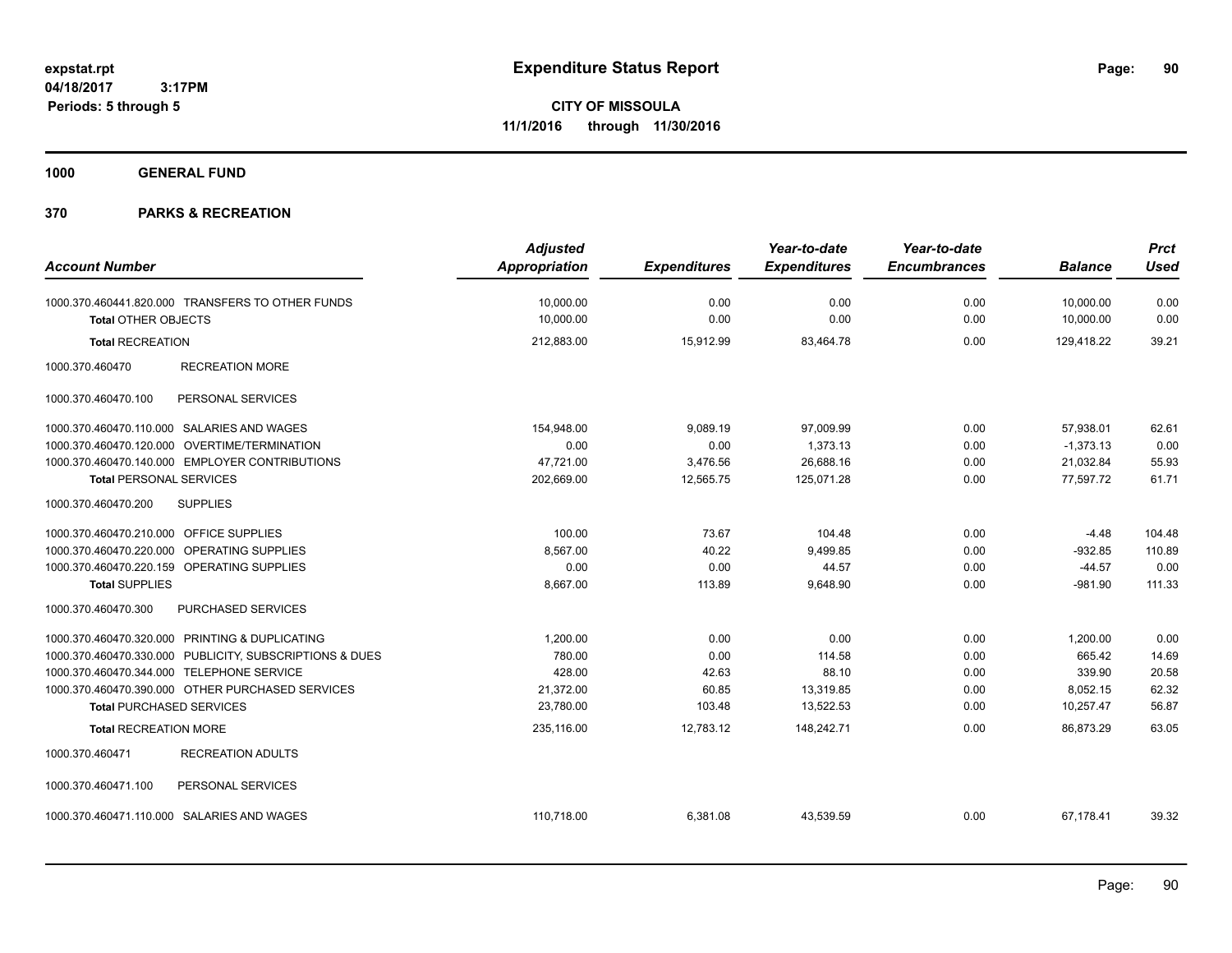**1000 GENERAL FUND**

| <b>Account Number</b>                                   | <b>Adjusted</b><br>Appropriation | <b>Expenditures</b> | Year-to-date<br><b>Expenditures</b> | Year-to-date<br><b>Encumbrances</b> | <b>Balance</b> | <b>Prct</b><br><b>Used</b> |
|---------------------------------------------------------|----------------------------------|---------------------|-------------------------------------|-------------------------------------|----------------|----------------------------|
|                                                         |                                  |                     |                                     |                                     |                |                            |
| 1000.370.460471.140.000 EMPLOYER CONTRIBUTIONS          | 32,586.00                        | 2,086.15            | 13,063.07                           | 0.00                                | 19,522.93      | 40.09                      |
| <b>Total PERSONAL SERVICES</b>                          | 143,304.00                       | 8,467.23            | 56,602.66                           | 0.00                                | 86,701.34      | 39.50                      |
| <b>SUPPLIES</b><br>1000.370.460471.200                  |                                  |                     |                                     |                                     |                |                            |
| 1000.370.460471.210.000 OFFICE SUPPLIES                 | 600.00                           | 0.00                | 0.00                                | 0.00                                | 600.00         | 0.00                       |
| 1000.370.460471.210.147 OFFICE SUPPLIES                 | 0.00                             | 0.00                | 97.77                               | 0.00                                | $-97.77$       | 0.00                       |
| 1000.370.460471.220.000 OPERATING SUPPLIES              | 8,892.00                         | 0.00                | 181.16                              | 0.00                                | 8,710.84       | 2.04                       |
| 1000.370.460471.220.144 OPERATING SUPPLIES              | 0.00                             | 0.00                | 267.70                              | 0.00                                | $-267.70$      | 0.00                       |
| 1000.370.460471.220.147 OPERATING SUPPLIES              | 0.00                             | 0.00                | 4,940.35                            | 0.00                                | $-4,940.35$    | 0.00                       |
| 1000.370.460471.220.191 OPERATING SUPPLIES              | 0.00                             | 0.00                | 15.96                               | 0.00                                | $-15.96$       | 0.00                       |
| 1000.370.460471.220.193 OPERATING SUPPLIES              | 0.00                             | 0.00                | 187.50                              | 0.00                                | $-187.50$      | 0.00                       |
| <b>Total SUPPLIES</b>                                   | 9,492.00                         | 0.00                | 5,690.44                            | 0.00                                | 3,801.56       | 59.95                      |
| 1000.370.460471.300<br>PURCHASED SERVICES               |                                  |                     |                                     |                                     |                |                            |
| 1000.370.460471.310.000 COMMUNICATIONS                  | 460.00                           | 0.00                | 0.00                                | 0.00                                | 460.00         | 0.00                       |
| 1000.370.460471.320.000 PRINTING & DUPLICATING          | 1,800.00                         | 0.00                | 0.00                                | 0.00                                | 1,800.00       | 0.00                       |
| 1000.370.460471.330.000 PUBLICITY, SUBSCRIPTIONS & DUES | 1,220.00                         | 4.76                | 4.76                                | 0.00                                | 1,215.24       | 0.39                       |
| 1000.370.460471.344.000 TELEPHONE SERVICE               | 567.00                           | 122.57              | 245.73                              | 0.00                                | 321.27         | 43.34                      |
| 1000.370.460471.350.147 PROFESSIONAL SERVICES           | 0.00                             | 0.00                | 100.00                              | 0.00                                | $-100.00$      | 0.00                       |
| 1000.370.460471.390.000 OTHER PURCHASED SERVICES        | 10,000.00                        | 0.00                | 430.00                              | 0.00                                | 9,570.00       | 4.30                       |
| 1000.370.460471.390.143 OTHER PURCHASED SERVICES        | 0.00                             | 262.50              | 262.50                              | 0.00                                | $-262.50$      | 0.00                       |
| 1000.370.460471.390.147 OTHER PURCHASED SERVICES        | 0.00                             | 330.00              | 330.00                              | 0.00                                | $-330.00$      | 0.00                       |
| <b>Total PURCHASED SERVICES</b>                         | 14,047.00                        | 719.83              | 1,372.99                            | 0.00                                | 12,674.01      | 9.77                       |
| <b>Total RECREATION ADULTS</b>                          | 166,843.00                       | 9,187.06            | 63.666.09                           | 0.00                                | 103.176.91     | 38.16                      |
| 1000.370.460472<br><b>RECREATION YOUTH</b>              |                                  |                     |                                     |                                     |                |                            |
| 1000.370.460472.100<br>PERSONAL SERVICES                |                                  |                     |                                     |                                     |                |                            |
| 1000.370.460472.110.000 SALARIES AND WAGES              | 105,185.00                       | 4,418.52            | 47,842.39                           | 0.00                                | 57,342.61      | 45.48                      |
| 1000.370.460472.120.000 OVERTIME/TERMINATION            | 0.00                             | 0.00                | 15.18                               | 0.00                                | $-15.18$       | 0.00                       |
| 1000.370.460472.140.000 EMPLOYER CONTRIBUTIONS          | 26,260.00                        | 1,563.92            | 12,223.59                           | 0.00                                | 14,036.41      | 46.55                      |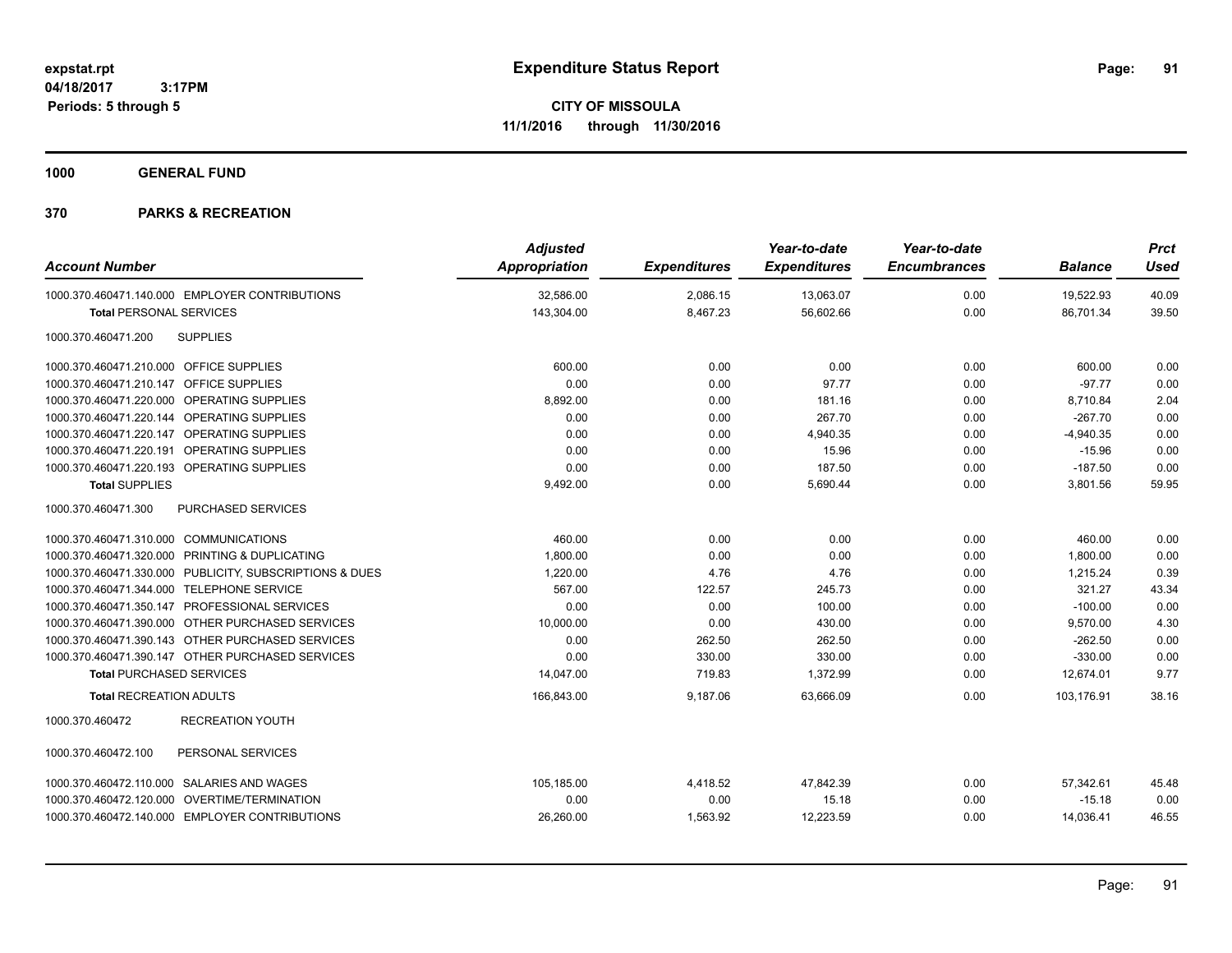**CITY OF MISSOULA 11/1/2016 through 11/30/2016**

**1000 GENERAL FUND**

|                                                         | <b>Adjusted</b> |                     | Year-to-date        | Year-to-date        |                | <b>Prct</b> |
|---------------------------------------------------------|-----------------|---------------------|---------------------|---------------------|----------------|-------------|
| <b>Account Number</b>                                   | Appropriation   | <b>Expenditures</b> | <b>Expenditures</b> | <b>Encumbrances</b> | <b>Balance</b> | <b>Used</b> |
| <b>Total PERSONAL SERVICES</b>                          | 131,445.00      | 5,982.44            | 60,081.16           | 0.00                | 71,363.84      | 45.71       |
| <b>SUPPLIES</b><br>1000.370.460472.200                  |                 |                     |                     |                     |                |             |
| 1000.370.460472.210.000 OFFICE SUPPLIES                 | 100.00          | 0.00                | 0.00                | 0.00                | 100.00         | 0.00        |
| 1000.370.460472.220.000 OPERATING SUPPLIES              | 16,006.00       | 0.00                | 172.26              | 0.00                | 15,833.74      | 1.08        |
| 1000.370.460472.220.145 OPERATING SUPPLIES              | 0.00            | 0.00                | 219.87              | 0.00                | $-219.87$      | 0.00        |
| 1000.370.460472.220.147 OPERATING SUPPLIES              | 0.00            | 0.00                | 187.50              | 0.00                | $-187.50$      | 0.00        |
| 1000.370.460472.220.190 OPERATING SUPPLIES              | 0.00            | 0.00                | 1,611.87            | 0.00                | $-1,611.87$    | 0.00        |
| <b>OPERATING SUPPLIES</b><br>1000.370.460472.220.191    | 0.00            | 1,650.93            | 7.294.53            | 0.00                | $-7,294.53$    | 0.00        |
| 1000.370.460472.220.192 OPERATING SUPPLIES              | 0.00            | 0.00                | 409.65              | 0.00                | $-409.65$      | 0.00        |
| 1000.370.460472.220.193 OPERATING SUPPLIES              | 0.00            | 36.43               | 857.93              | 0.00                | $-857.93$      | 0.00        |
| <b>Total SUPPLIES</b>                                   | 16,106.00       | 1,687.36            | 10,753.61           | 0.00                | 5,352.39       | 66.77       |
| PURCHASED SERVICES<br>1000.370.460472.300               |                 |                     |                     |                     |                |             |
| 1000.370.460472.320.000 PRINTING & DUPLICATING          | 1,300.00        | 0.00                | 0.00                | 0.00                | 1,300.00       | 0.00        |
| 1000.370.460472.330.000 PUBLICITY, SUBSCRIPTIONS & DUES | 1,500.00        | 0.00                | 0.00                | 0.00                | 1,500.00       | 0.00        |
| 1000.370.460472.341.000 ELECTRICITY & NATURAL GAS       | 1,225.00        | 0.00                | 0.00                | 0.00                | 1,225.00       | 0.00        |
| 1000.370.460472.343.000 WATER CHARGES                   | 601.00          | 0.00                | 0.00                | 0.00                | 601.00         | 0.00        |
| 1000.370.460472.344.000 TELEPHONE SERVICE               | 662.00          | 113.52              | 272.20              | 0.00                | 389.80         | 41.12       |
| 1000.370.460472.345.000 GARBAGE                         | 468.00          | 0.00                | 450.00              | 0.00                | 18.00          | 96.15       |
| 1000.370.460472.350.000 PROFESSIONAL SERVICES           | 2,487.00        | 0.00                | 0.00                | 0.00                | 2,487.00       | 0.00        |
| 1000.370.460472.350.190 PROFESSIONAL SERVICES           | 0.00            | 0.00                | 1,969.40            | 0.00                | $-1,969.40$    | 0.00        |
| 1000.370.460472.390.000 OTHER PURCHASED SERVICES        | 500.00          | 0.00                | 0.00                | 0.00                | 500.00         | 0.00        |
| <b>Total PURCHASED SERVICES</b>                         | 8,743.00        | 113.52              | 2,691.60            | 0.00                | 6,051.40       | 30.79       |
| <b>Total RECREATION YOUTH</b>                           | 156,294.00      | 7,783.32            | 73,526.37           | 0.00                | 82.767.63      | 47.04       |
| <b>RECREATION SPECIAL EVENTS</b><br>1000.370.460473     |                 |                     |                     |                     |                |             |
| 1000.370.460473.200<br><b>SUPPLIES</b>                  |                 |                     |                     |                     |                |             |
| 1000.370.460473.220.000 OPERATING SUPPLIES              | 2,328.00        | 231.09              | 1,086.85            | 0.00                | 1,241.15       | 46.69       |
| 1000.370.460473.220.147 OPERATING SUPPLIES              | 0.00            | 0.00                | 25.00               | 0.00                | $-25.00$       | 0.00        |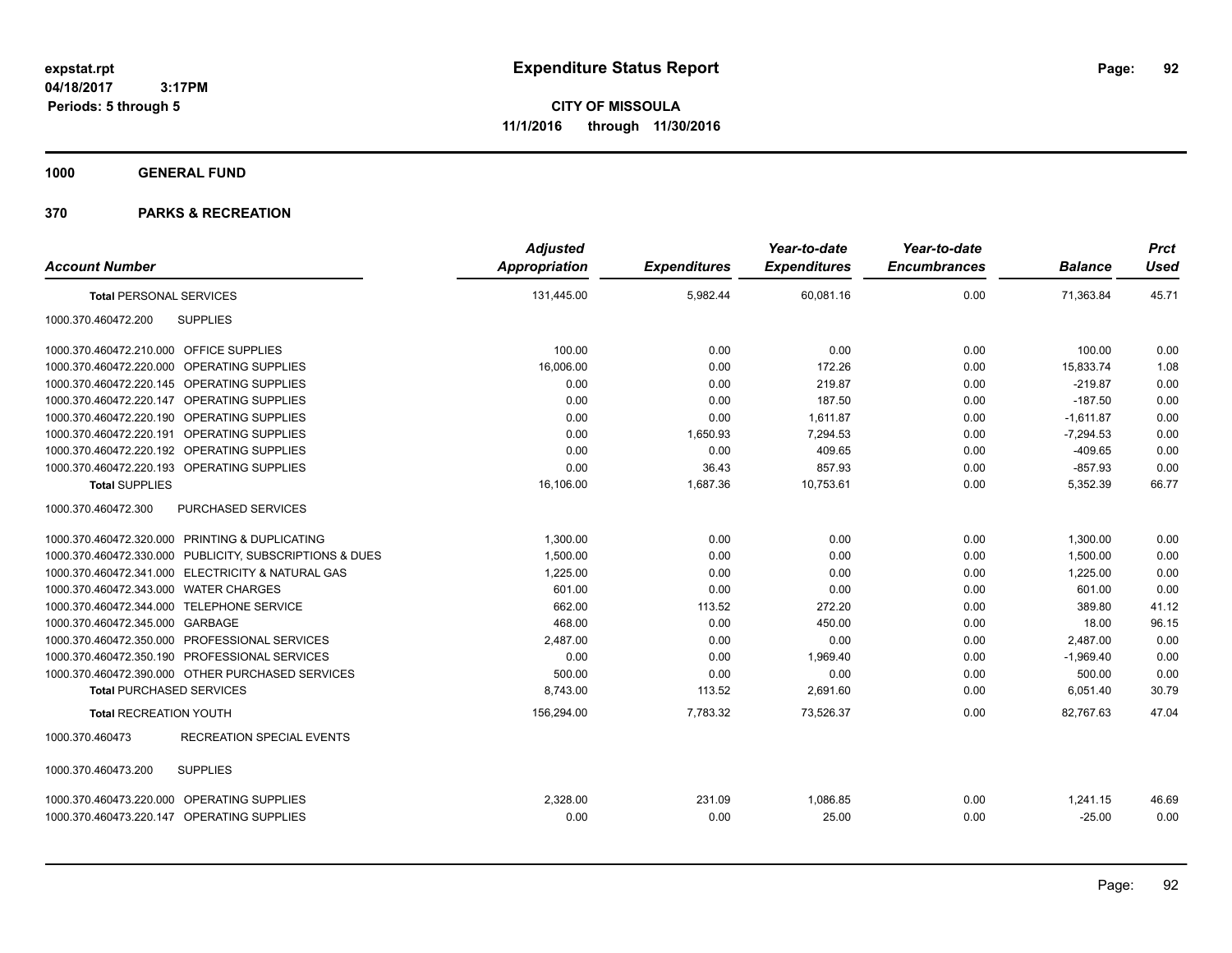**1000 GENERAL FUND**

#### **370 PARKS & RECREATION**

| <b>Account Number</b>           |                                                         | <b>Adjusted</b><br><b>Appropriation</b> | <b>Expenditures</b> | Year-to-date<br><b>Expenditures</b> | Year-to-date<br><b>Encumbrances</b> | <b>Balance</b> | <b>Prct</b><br><b>Used</b> |
|---------------------------------|---------------------------------------------------------|-----------------------------------------|---------------------|-------------------------------------|-------------------------------------|----------------|----------------------------|
| <b>Total SUPPLIES</b>           |                                                         | 2,328.00                                | 231.09              | 1.111.85                            | 0.00                                | 1,216.15       | 47.76                      |
| 1000.370.460473.300             | PURCHASED SERVICES                                      |                                         |                     |                                     |                                     |                |                            |
| <b>Total PURCHASED SERVICES</b> |                                                         | 0.00                                    | 0.00                | 0.00                                | 0.00                                | 0.00           | 0.00                       |
|                                 | <b>Total RECREATION SPECIAL EVENTS</b>                  | 2,328.00                                | 231.09              | 1,111.85                            | 0.00                                | 1,216.15       | 47.76                      |
| 1000.370.460474                 | <b>SPRAY DECKS</b>                                      |                                         |                     |                                     |                                     |                |                            |
| 1000.370.460474.100             | PERSONAL SERVICES                                       |                                         |                     |                                     |                                     |                |                            |
|                                 | 1000.370.460474.110.000 SALARIES AND WAGES              | 8.106.00                                | 0.00                | 0.00                                | 0.00                                | 8,106.00       | 0.00                       |
|                                 | 1000.370.460474.140.000 EMPLOYER CONTRIBUTIONS          | 1.145.00                                | 0.00                | 0.00                                | 0.00                                | 1.145.00       | 0.00                       |
| <b>Total PERSONAL SERVICES</b>  |                                                         | 9,251.00                                | 0.00                | 0.00                                | 0.00                                | 9,251.00       | 0.00                       |
| 1000.370.460474.200             | <b>SUPPLIES</b>                                         |                                         |                     |                                     |                                     |                |                            |
|                                 | 1000.370.460474.220.000 OPERATING SUPPLIES              | 1,535.00                                | 0.00                | 0.00                                | 0.00                                | 1,535.00       | 0.00                       |
|                                 | 1000.370.460474.230.000 REPAIR/MAINTENANCE              | 5,424.00                                | 0.00                | 3,384.55                            | 0.00                                | 2,039.45       | 62.40                      |
| <b>Total SUPPLIES</b>           |                                                         | 6,959.00                                | 0.00                | 3,384.55                            | 0.00                                | 3,574.45       | 48.64                      |
| 1000.370.460474.300             | PURCHASED SERVICES                                      |                                         |                     |                                     |                                     |                |                            |
|                                 | 1000.370.460474.330.000 PUBLICITY, SUBSCRIPTIONS & DUES | 750.00                                  | 0.00                | 0.00                                | 0.00                                | 750.00         | 0.00                       |
|                                 | 1000.370.460474.360.000 REPAIR & MAINTENANCE            | 2,050.00                                | 0.00                | 669.51                              | 0.00                                | 1,380.49       | 32.66                      |
| <b>Total PURCHASED SERVICES</b> |                                                         | 2,800.00                                | 0.00                | 669.51                              | 0.00                                | 2,130.49       | 23.91                      |
| 1000.370.460474.900             | <b>CAPITAL OUTLAY</b>                                   |                                         |                     |                                     |                                     |                |                            |
| <b>Total CAPITAL OUTLAY</b>     |                                                         | 0.00                                    | 0.00                | 0.00                                | 0.00                                | 0.00           | 0.00                       |
| <b>Total SPRAY DECKS</b>        |                                                         | 19,010.00                               | 0.00                | 4,054.06                            | 0.00                                | 14,955.94      | 21.33                      |
| 1000.370.460476                 | YOUTH DRUG                                              |                                         |                     |                                     |                                     |                |                            |

1000.370.460476.100 PERSONAL SERVICES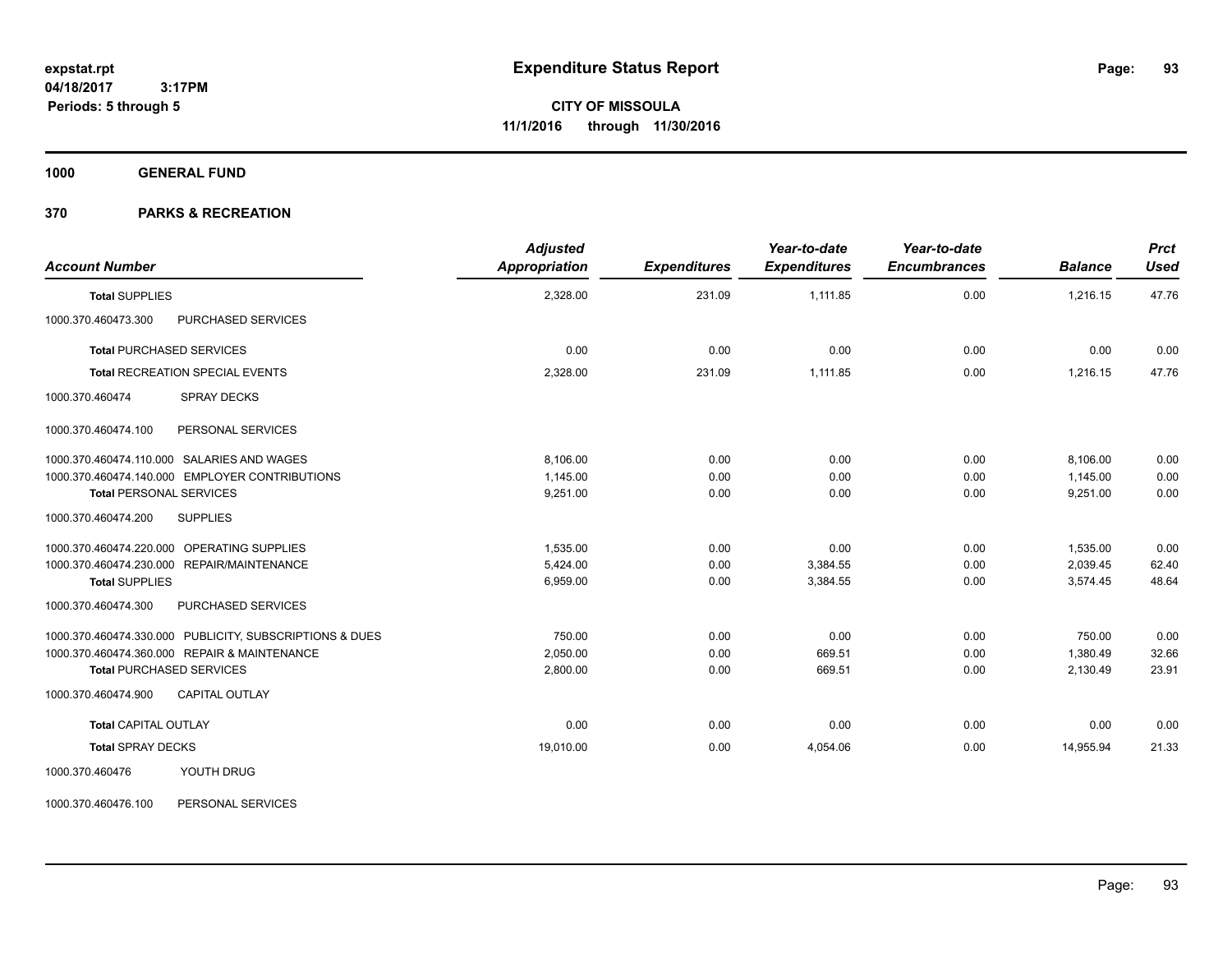**1000 GENERAL FUND**

| <b>Account Number</b>                                   | <b>Adjusted</b><br><b>Appropriation</b> | <b>Expenditures</b> | Year-to-date<br><b>Expenditures</b> | Year-to-date<br><b>Encumbrances</b> | <b>Balance</b> | <b>Prct</b><br><b>Used</b> |
|---------------------------------------------------------|-----------------------------------------|---------------------|-------------------------------------|-------------------------------------|----------------|----------------------------|
| 1000.370.460476.110.000 SALARIES AND WAGES              | 9,446.00                                | 0.00                | 0.00                                | 0.00                                | 9,446.00       | 0.00                       |
| 1000.370.460476.140.000 EMPLOYER CONTRIBUTIONS          | 1,339.00                                | 0.00                | 0.00                                | 0.00                                | 1,339.00       | 0.00                       |
| <b>Total PERSONAL SERVICES</b>                          | 10,785.00                               | 0.00                | 0.00                                | 0.00                                | 10.785.00      | 0.00                       |
| 1000.370.460476.200<br><b>SUPPLIES</b>                  |                                         |                     |                                     |                                     |                |                            |
| 1000.370.460476.210.000 OFFICE SUPPLIES                 | 150.00                                  | 0.00                | 0.00                                | 0.00                                | 150.00         | 0.00                       |
| 1000.370.460476.220.000 OPERATING SUPPLIES              | 2,200.00                                | 0.00                | 1,415.68                            | 0.00                                | 784.32         | 64.35                      |
| <b>Total SUPPLIES</b>                                   | 2,350.00                                | 0.00                | 1,415.68                            | 0.00                                | 934.32         | 60.24                      |
| 1000.370.460476.300<br><b>PURCHASED SERVICES</b>        |                                         |                     |                                     |                                     |                |                            |
| 1000.370.460476.320.000 PRINTING & DUPLICATING          | 250.00                                  | 0.00                | 0.00                                | 0.00                                | 250.00         | 0.00                       |
| 1000.370.460476.330.000 PUBLICITY, SUBSCRIPTIONS & DUES | 100.00                                  | 0.00                | 0.00                                | 0.00                                | 100.00         | 0.00                       |
| 1000.370.460476.350.000 PROFESSIONAL SERVICES           | 1,200.00                                | 0.00                | 0.00                                | 0.00                                | 1,200.00       | 0.00                       |
| <b>Total PURCHASED SERVICES</b>                         | 1,550.00                                | 0.00                | 0.00                                | 0.00                                | 1,550.00       | 0.00                       |
| <b>Total YOUTH DRUG</b>                                 | 14,685.00                               | 0.00                | 1,415.68                            | 0.00                                | 13,269.32      | 9.64                       |
| <b>GRILL VAN</b><br>1000.370.460477                     |                                         |                     |                                     |                                     |                |                            |
| 1000.370.460477.200<br><b>SUPPLIES</b>                  |                                         |                     |                                     |                                     |                |                            |
| 1000.370.460477.220.000 OPERATING SUPPLIES              | 12,754.00                               | 1,890.56            | 2,733.99                            | 0.00                                | 10,020.01      | 21.44                      |
| 1000.370.460477.230.000 REPAIR/MAINTENANCE              | 29,102.00                               | 4,179.49            | 20,386.18                           | 0.00                                | 8,715.82       | 70.05                      |
| <b>Total SUPPLIES</b>                                   | 41,856.00                               | 6,070.05            | 23,120.17                           | 0.00                                | 18,735.83      | 55.24                      |
| 1000.370.460477.300<br><b>PURCHASED SERVICES</b>        |                                         |                     |                                     |                                     |                |                            |
| 1000.370.460477.350.000 PROFESSIONAL SERVICES           | 900.00                                  | 0.00                | 657.80                              | 0.00                                | 242.20         | 73.09                      |
| 1000.370.460477.360.000 REPAIR & MAINTENANCE            | 5,228.00                                | 0.00                | 2,282.48                            | 0.00                                | 2,945.52       | 43.66                      |
| <b>Total PURCHASED SERVICES</b>                         | 6,128.00                                | 0.00                | 2,940.28                            | 0.00                                | 3,187.72       | 47.98                      |
| <b>Total GRILL VAN</b>                                  | 47,984.00                               | 6,070.05            | 26,060.45                           | 0.00                                | 21,923.55      | 54.31                      |
| 1000.370.460484<br><b>CONSERVATION LANDS MGMT</b>       |                                         |                     |                                     |                                     |                |                            |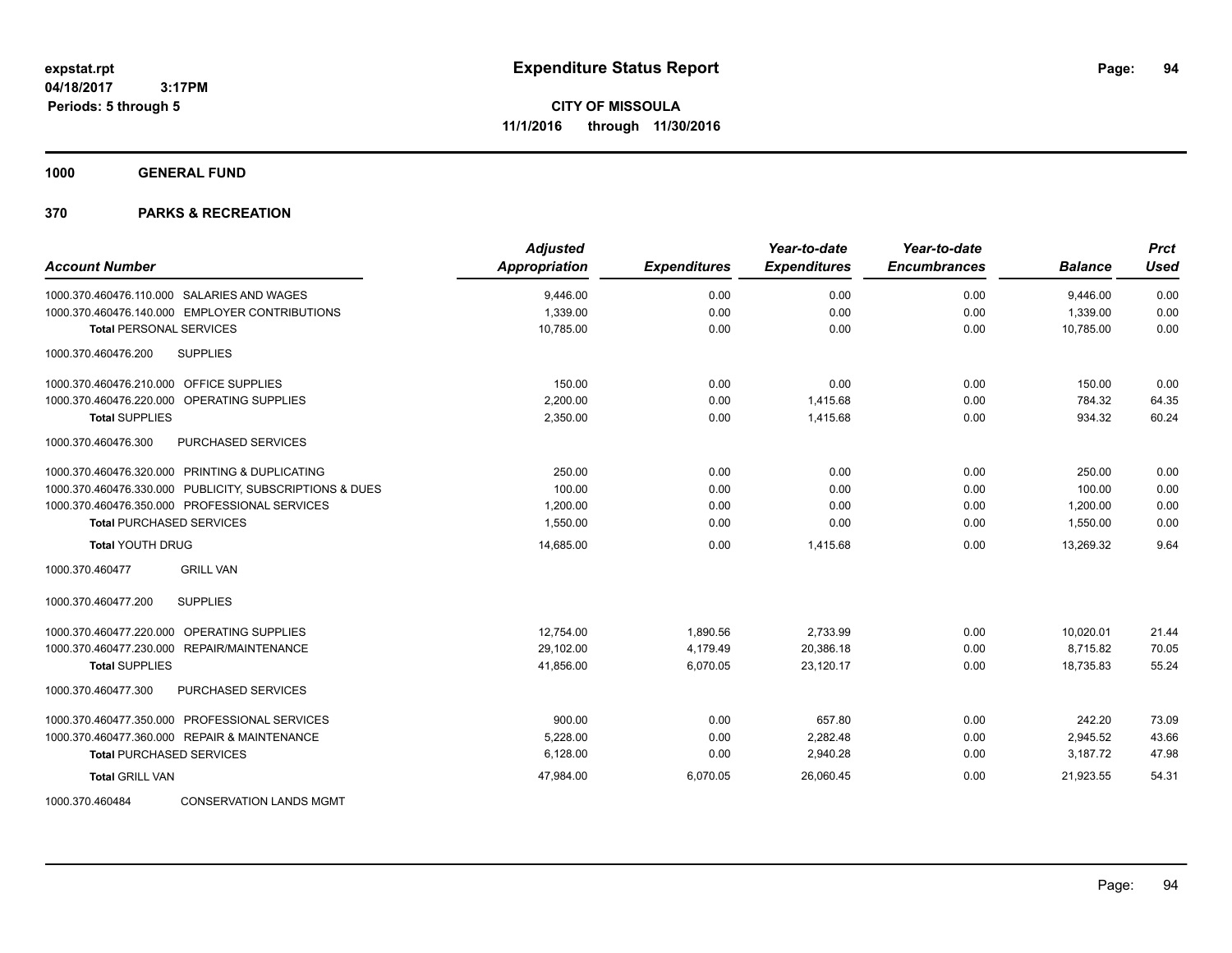**CITY OF MISSOULA 11/1/2016 through 11/30/2016**

**1000 GENERAL FUND**

|                                                  | <b>Adjusted</b> |                     | Year-to-date        | Year-to-date        |                | <b>Prct</b> |
|--------------------------------------------------|-----------------|---------------------|---------------------|---------------------|----------------|-------------|
| <b>Account Number</b>                            | Appropriation   | <b>Expenditures</b> | <b>Expenditures</b> | <b>Encumbrances</b> | <b>Balance</b> | <b>Used</b> |
| PERSONAL SERVICES<br>1000.370.460484.100         |                 |                     |                     |                     |                |             |
| 1000.370.460484.110.000 SALARIES AND WAGES       | 190,912.00      | 16,935.86           | 89,072.67           | 0.00                | 101,839.33     | 46.66       |
| 1000.370.460484.120.000 OVERTIME/TERMINATION     | 1,750.00        | 0.00                | 202.59              | 0.00                | 1,547.41       | 11.58       |
| 1000.370.460484.140.000 EMPLOYER CONTRIBUTIONS   | 69,519.00       | 6,940.93            | 38,420.97           | 0.00                | 31,098.03      | 55.27       |
| <b>Total PERSONAL SERVICES</b>                   | 262,181.00      | 23,876.79           | 127,696.23          | 0.00                | 134,484.77     | 48.71       |
| <b>SUPPLIES</b><br>1000.370.460484.200           |                 |                     |                     |                     |                |             |
| 1000.370.460484.220.000 OPERATING SUPPLIES       | 6,337.00        | 83.96               | 140.76              | 0.00                | 6,196.24       | 2.22        |
| 1000.370.460484.230.000 REPAIR/MAINTENANCE       | 10,364.00       | 0.00                | 42.94               | 0.00                | 10,321.06      | 0.41        |
| <b>Total SUPPLIES</b>                            | 16,701.00       | 83.96               | 183.70              | 0.00                | 16,517.30      | 1.10        |
| 1000.370.460484.300<br>PURCHASED SERVICES        |                 |                     |                     |                     |                |             |
| 1000.370.460484.350.000 PROFESSIONAL SERVICES    | 6,228.00        | 200.00              | 200.00              | 0.00                | 6,028.00       | 3.21        |
| 1000.370.460484.380.000 TRAINING                 | 0.00            | 51.25               | 51.25               | 0.00                | $-51.25$       | 0.00        |
| 1000.370.460484.390.000 OTHER PURCHASED SERVICES | 520.00          | 0.00                | 0.00                | 0.00                | 520.00         | 0.00        |
| <b>Total PURCHASED SERVICES</b>                  | 6,748.00        | 251.25              | 251.25              | 0.00                | 6,496.75       | 3.72        |
| <b>Total CONSERVATION LANDS MGMT</b>             | 285,630.00      | 24,212.00           | 128,131.18          | 0.00                | 157,498.82     | 44.86       |
| <b>SAFETY &amp; TRAINING</b><br>1000.370.460485  |                 |                     |                     |                     |                |             |
| <b>SUPPLIES</b><br>1000.370.460485.200           |                 |                     |                     |                     |                |             |
| 1000.370.460485.220.000 OPERATING SUPPLIES       | 5,980.00        | 440.03              | 2,034.20            | 0.00                | 3,945.80       | 34.02       |
| <b>Total SUPPLIES</b>                            | 5,980.00        | 440.03              | 2,034.20            | 0.00                | 3,945.80       | 34.02       |
| <b>PURCHASED SERVICES</b><br>1000.370.460485.300 |                 |                     |                     |                     |                |             |
| 1000.370.460485.310.000 COMMUNICATIONS           | 50.00           | 0.00                | 0.00                | 0.00                | 50.00          | 0.00        |
| 1000.370.460485.320.000 PRINTING & DUPLICATING   | 50.00           | 0.00                | 48.50               | 0.00                | 1.50           | 97.00       |
| 1000.370.460485.370.000 TRAVEL                   | 3,744.00        | 391.60              | 622.60              | 0.00                | 3,121.40       | 16.63       |
| 1000.370.460485.380.000 TRAINING                 | 2,936.00        | 0.00                | 1,139.95            | 0.00                | 1,796.05       | 38.83       |
| <b>Total PURCHASED SERVICES</b>                  | 6,780.00        | 391.60              | 1,811.05            | 0.00                | 4,968.95       | 26.71       |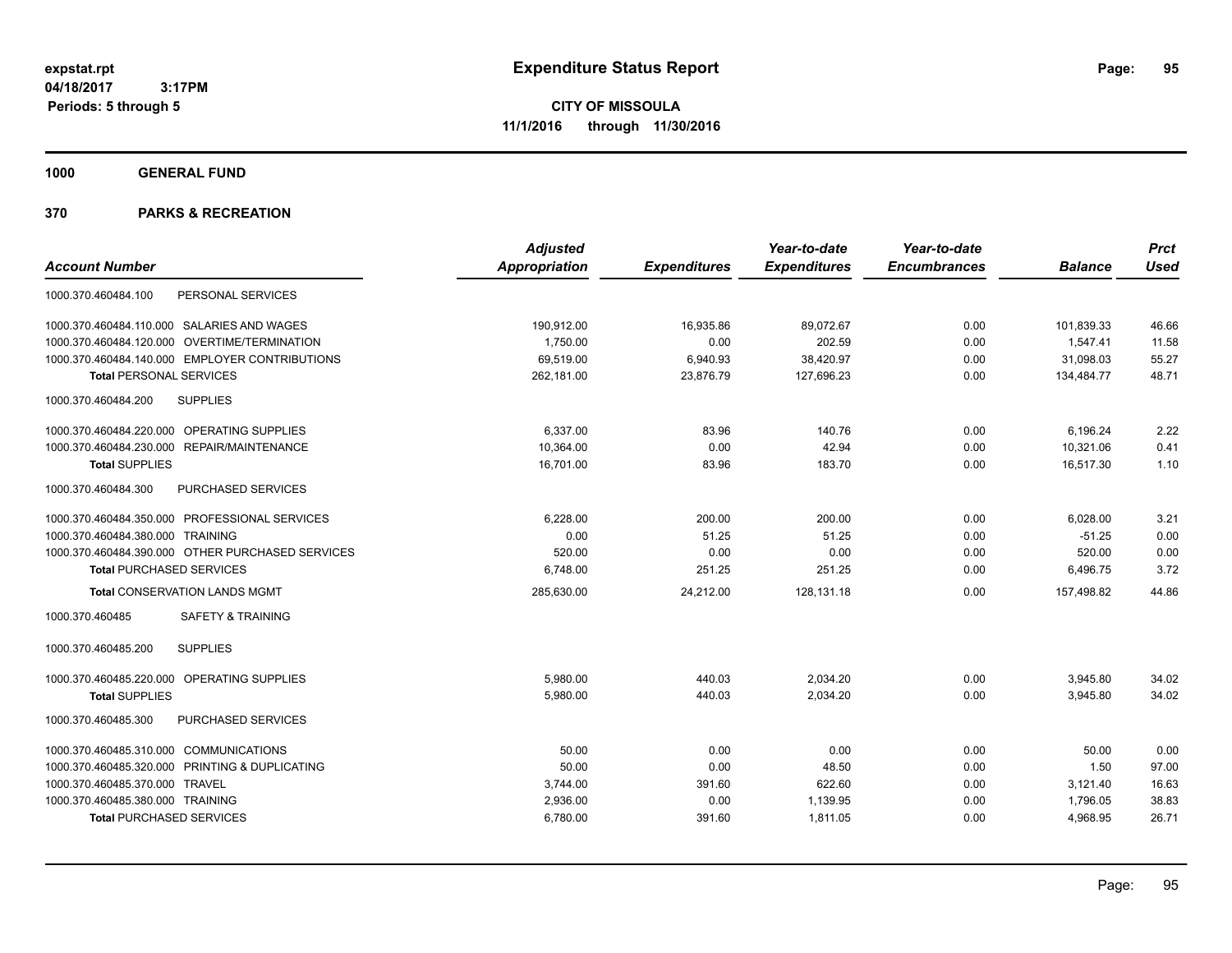**Periods: 5 through 5**

**CITY OF MISSOULA 11/1/2016 through 11/30/2016**

**1000 GENERAL FUND**

| <b>Account Number</b>              |                                                | <b>Adjusted</b><br>Appropriation | <b>Expenditures</b> | Year-to-date<br><b>Expenditures</b> | Year-to-date<br><b>Encumbrances</b> | <b>Balance</b> | <b>Prct</b><br><b>Used</b> |
|------------------------------------|------------------------------------------------|----------------------------------|---------------------|-------------------------------------|-------------------------------------|----------------|----------------------------|
| <b>Total SAFETY &amp; TRAINING</b> |                                                | 12,760.00                        | 831.63              | 3,845.25                            | 0.00                                | 8,914.75       | 30.14                      |
| 1000.370.460490                    | <b>CURRENTS POOL EXPENSES</b>                  |                                  |                     |                                     |                                     |                |                            |
| 1000.370.460490.200                | <b>SUPPLIES</b>                                |                                  |                     |                                     |                                     |                |                            |
|                                    | Total CURRENTS POOL EXPENSES                   | 0.00                             | 0.00                | 0.00                                | 0.00                                | 0.00           | 0.00                       |
| 1000.370.460500                    | PARK MAINTENANCE CONTRACTS                     |                                  |                     |                                     |                                     |                |                            |
| 1000.370.460500.200                | <b>SUPPLIES</b>                                |                                  |                     |                                     |                                     |                |                            |
|                                    | 1000.370.460500.220.000 OPERATING SUPPLIES     | 6,540.00                         | 0.00                | 0.00                                | 0.00                                | 6,540.00       | 0.00                       |
|                                    | 1000.370.460500.230.000 REPAIR/MAINTENANCE     | 3.939.00                         | 0.00                | 188.68                              | 0.00                                | 3,750.32       | 4.79                       |
| <b>Total SUPPLIES</b>              |                                                | 10,479.00                        | 0.00                | 188.68                              | 0.00                                | 10,290.32      | 1.80                       |
| 1000.370.460500.300                | PURCHASED SERVICES                             |                                  |                     |                                     |                                     |                |                            |
| <b>Total PURCHASED SERVICES</b>    |                                                | 0.00                             | 0.00                | 0.00                                | 0.00                                | 0.00           | 0.00                       |
|                                    | <b>Total PARK MAINTENANCE CONTRACTS</b>        | 10,479.00                        | 0.00                | 188.68                              | 0.00                                | 10,290.32      | 1.80                       |
| 1000.370.460501                    | PARK MAINTENANCE ROUTINE                       |                                  |                     |                                     |                                     |                |                            |
| 1000.370.460501.100                | PERSONAL SERVICES                              |                                  |                     |                                     |                                     |                |                            |
|                                    | 1000.370.460501.110.000 SALARIES AND WAGES     | 619,633.00                       | 40,767.86           | 304,738.35                          | 0.00                                | 314,894.65     | 49.18                      |
|                                    | 1000.370.460501.120.000 OVERTIME/TERMINATION   | 2.100.00                         | 0.00                | 431.82                              | 0.00                                | 1,668.18       | 20.56                      |
|                                    | 1000.370.460501.140.000 EMPLOYER CONTRIBUTIONS | 227,628.00                       | 19,378.69           | 121,992.25                          | 0.00                                | 105,635.75     | 53.59                      |
| <b>Total PERSONAL SERVICES</b>     |                                                | 849,361.00                       | 60.146.55           | 427.162.42                          | 0.00                                | 422.198.58     | 50.29                      |
| 1000.370.460501.200                | <b>SUPPLIES</b>                                |                                  |                     |                                     |                                     |                |                            |
|                                    | 1000.370.460501.220.000 OPERATING SUPPLIES     | 5,319.00                         | 1,419.00            | 1,419.00                            | 0.00                                | 3,900.00       | 26.68                      |
|                                    | 1000.370.460501.230.000 REPAIR/MAINTENANCE     | 5,275.00                         | 0.00                | 0.00                                | 0.00                                | 5,275.00       | 0.00                       |
| 1000.370.460501.231.000 GASOLINE   |                                                | 79,836.00                        | 7,363.32            | 16,979.31                           | 0.00                                | 62,856.69      | 21.27                      |
| <b>Total SUPPLIES</b>              |                                                | 90,430.00                        | 8,782.32            | 18,398.31                           | 0.00                                | 72,031.69      | 20.35                      |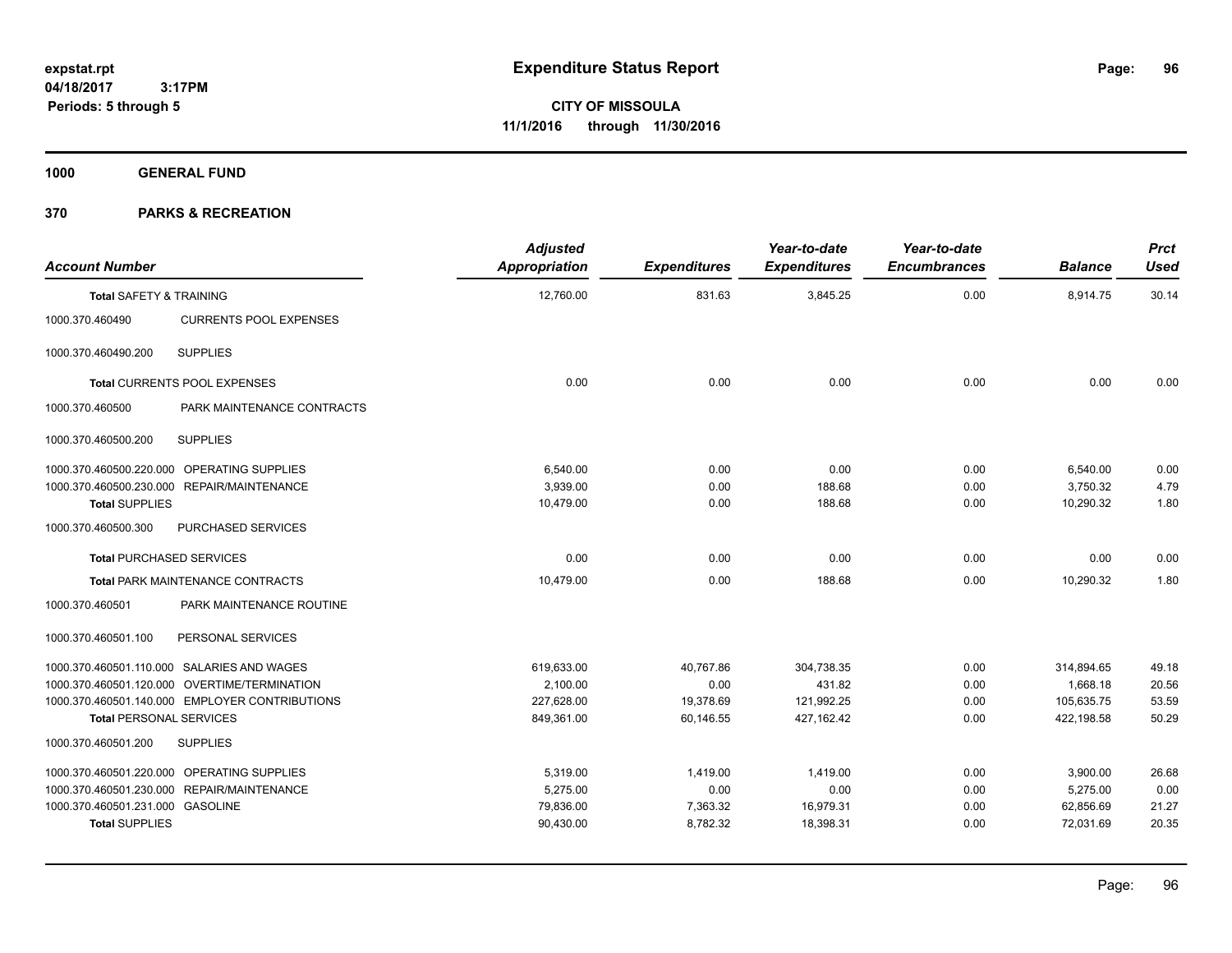**CITY OF MISSOULA 11/1/2016 through 11/30/2016**

**1000 GENERAL FUND**

| <b>Account Number</b>                                  | <b>Adjusted</b><br><b>Appropriation</b> | <b>Expenditures</b> | Year-to-date<br><b>Expenditures</b> | Year-to-date<br><b>Encumbrances</b> | <b>Balance</b> | <b>Prct</b><br><b>Used</b> |
|--------------------------------------------------------|-----------------------------------------|---------------------|-------------------------------------|-------------------------------------|----------------|----------------------------|
| <b>PURCHASED SERVICES</b><br>1000.370.460501.300       |                                         |                     |                                     |                                     |                |                            |
| 1000.370.460501.341.000 ELECTRICITY & NATURAL GAS      | 92,573.00                               | 7,969.87            | 15,596.71                           | 0.00                                | 76,976.29      | 16.85                      |
| 1000.370.460501.343.000 WATER CHARGES                  | 152,803.00                              | 13,416.58           | 130,817.80                          | 0.00                                | 21,985.20      | 85.61                      |
| 1000.370.460501.345.000 GARBAGE                        | 28,946.00                               | 3,265.14            | 13,725.91                           | 0.00                                | 15,220.09      | 47.42                      |
| 1000.370.460501.350.000 PROFESSIONAL SERVICES          | 2,347.00                                | 368.25              | 800.12                              | 0.00                                | 1,546.88       | 34.09                      |
| 1000.370.460501.360.000 REPAIR & MAINTENANCE           | 3,183.00                                | 0.00                | 0.00                                | 0.00                                | 3,183.00       | 0.00                       |
| 1000.370.460501.380.000 TRAINING                       | 0.00                                    | 26.25               | 26.25                               | 0.00                                | $-26.25$       | 0.00                       |
| <b>Total PURCHASED SERVICES</b>                        | 279,852.00                              | 25,046.09           | 160,966.79                          | 0.00                                | 118,885.21     | 57.52                      |
| 1000.370.460501.800<br>OTHER OBJECTS                   |                                         |                     |                                     |                                     |                |                            |
| <b>Total OTHER OBJECTS</b>                             | 0.00                                    | 0.00                | 0.00                                | 0.00                                | 0.00           | 0.00                       |
| <b>Total PARK MAINTENANCE ROUTINE</b>                  | 1,219,643.00                            | 93,974.96           | 606,527.52                          | 0.00                                | 613,115.48     | 49.73                      |
| 1000.370.460502<br><b>HICKORY FACILITY MAINTENANCE</b> |                                         |                     |                                     |                                     |                |                            |
| 1000.370.460502.100<br>PERSONAL SERVICES               |                                         |                     |                                     |                                     |                |                            |
| <b>Total PERSONAL SERVICES</b>                         | 0.00                                    | 0.00                | 0.00                                | 0.00                                | 0.00           | 0.00                       |
| 1000.370.460502.200<br><b>SUPPLIES</b>                 |                                         |                     |                                     |                                     |                |                            |
| 1000.370.460502.220.000 OPERATING SUPPLIES             | 3,200.00                                | 0.00                | 564.69                              | 0.00                                | 2,635.31       | 17.65                      |
| 1000.370.460502.230.000 REPAIR/MAINTENANCE             | 1,500.00                                | 0.00                | 0.00                                | 0.00                                | 1,500.00       | 0.00                       |
| <b>Total SUPPLIES</b>                                  | 4,700.00                                | 0.00                | 564.69                              | 0.00                                | 4,135.31       | 12.01                      |
| 1000.370.460502.300<br>PURCHASED SERVICES              |                                         |                     |                                     |                                     |                |                            |
| 1000.370.460502.350.000 PROFESSIONAL SERVICES          | 3,080.00                                | 0.00                | 15.00                               | 0.00                                | 3,065.00       | 0.49                       |
| 1000.370.460502.360.000 REPAIR & MAINTENANCE           | 6,000.00                                | 0.00                | 2,634.00                            | 0.00                                | 3,366.00       | 43.90                      |
| <b>Total PURCHASED SERVICES</b>                        | 9,080.00                                | 0.00                | 2,649.00                            | 0.00                                | 6,431.00       | 29.17                      |
| <b>Total HICKORY FACILITY MAINTENANCE</b>              | 13,780.00                               | 0.00                | 3,213.69                            | 0.00                                | 10,566.31      | 23.32                      |
| SPORTS FACILITIES MAINTENANCE<br>1000.370.460503       |                                         |                     |                                     |                                     |                |                            |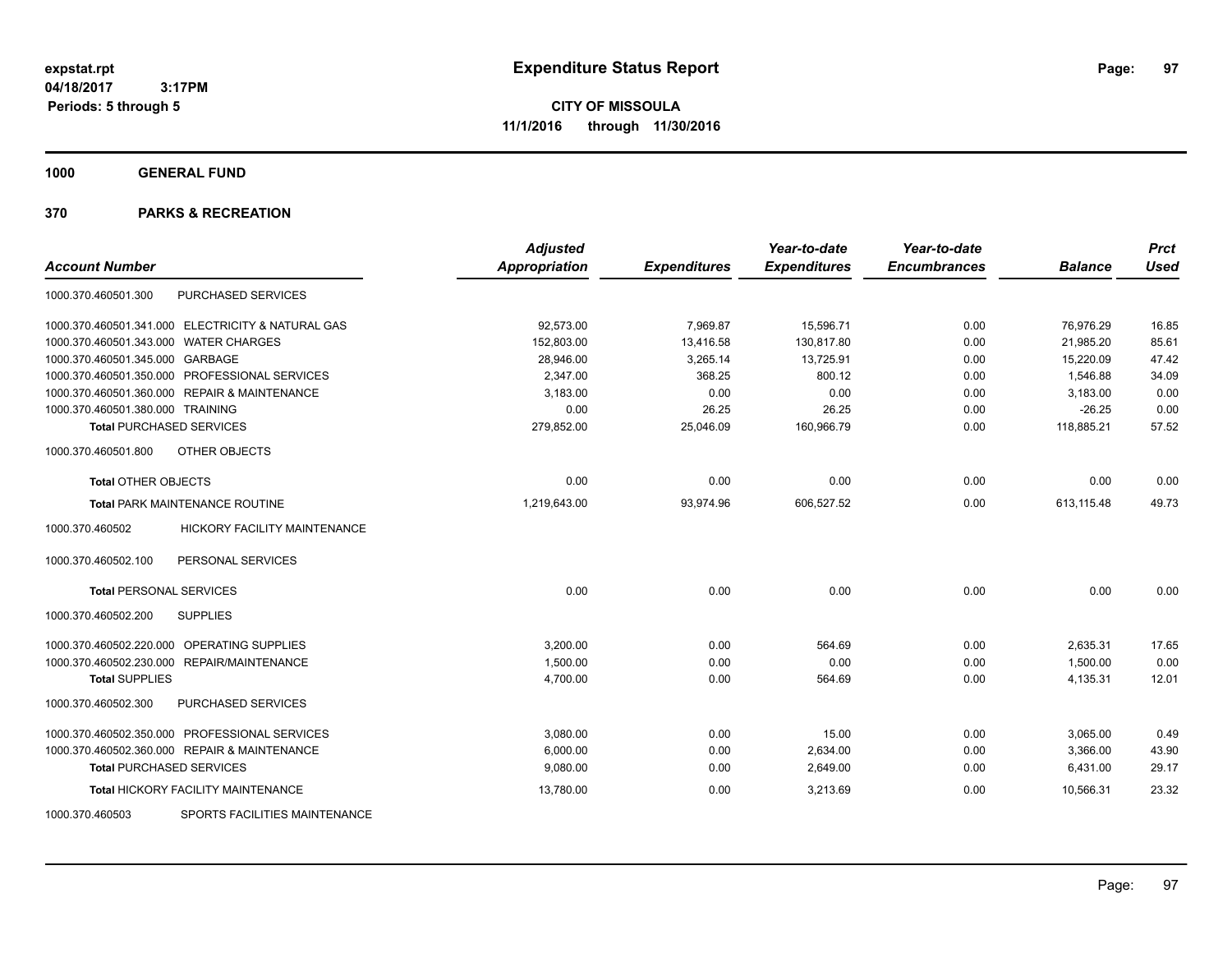**CITY OF MISSOULA 11/1/2016 through 11/30/2016**

**1000 GENERAL FUND**

| <b>Account Number</b>                                  | <b>Adjusted</b><br><b>Appropriation</b> | <b>Expenditures</b> | Year-to-date<br><b>Expenditures</b> | Year-to-date<br><b>Encumbrances</b> | <b>Balance</b> | <b>Prct</b><br><b>Used</b> |
|--------------------------------------------------------|-----------------------------------------|---------------------|-------------------------------------|-------------------------------------|----------------|----------------------------|
| PERSONAL SERVICES<br>1000.370.460503.100               |                                         |                     |                                     |                                     |                |                            |
| 1000.370.460503.110.000 SALARIES AND WAGES             | 35,191.00                               | 2,522.04            | 22,591.88                           | 0.00                                | 12,599.12      | 64.20                      |
| 1000.370.460503.120.000<br><b>OVERTIME/TERMINATION</b> | 0.00                                    | 0.00                | 4.39                                | 0.00                                | $-4.39$        | 0.00                       |
| 1000.370.460503.140.000 EMPLOYER CONTRIBUTIONS         | 7,940.00                                | 566.52              | 5,075.73                            | 0.00                                | 2,864.27       | 63.93                      |
| <b>Total PERSONAL SERVICES</b>                         | 43,131.00                               | 3,088.56            | 27,672.00                           | 0.00                                | 15,459.00      | 64.16                      |
| <b>SUPPLIES</b><br>1000.370.460503.200                 |                                         |                     |                                     |                                     |                |                            |
| OPERATING SUPPLIES<br>1000.370.460503.220.000          | 10,211.00                               | 0.00                | 11,161.90                           | 0.00                                | $-950.90$      | 109.31                     |
| 1000.370.460503.230.000<br>REPAIR/MAINTENANCE          | 12,464.00                               | 759.90              | 831.90                              | 0.00                                | 11,632.10      | 6.67                       |
| <b>Total SUPPLIES</b>                                  | 22,675.00                               | 759.90              | 11,993.80                           | 0.00                                | 10,681.20      | 52.89                      |
| 1000.370.460503.300<br><b>PURCHASED SERVICES</b>       |                                         |                     |                                     |                                     |                |                            |
| <b>Total PURCHASED SERVICES</b>                        | 0.00                                    | 0.00                | 0.00                                | 0.00                                | 0.00           | 0.00                       |
| Total SPORTS FACILITIES MAINTENANCE                    | 65,806.00                               | 3,848.46            | 39,665.80                           | 0.00                                | 26,140.20      | 60.28                      |
| <b>PARK SPECIAL DISTRICTS</b><br>1000.370.460504       |                                         |                     |                                     |                                     |                |                            |
| PERSONAL SERVICES<br>1000.370.460504.100               |                                         |                     |                                     |                                     |                |                            |
| <b>Total PERSONAL SERVICES</b>                         | 0.00                                    | 0.00                | 0.00                                | 0.00                                | 0.00           | 0.00                       |
| 1000.370.460504.200<br><b>SUPPLIES</b>                 |                                         |                     |                                     |                                     |                |                            |
| <b>Total PARK SPECIAL DISTRICTS</b>                    | 0.00                                    | 0.00                | 0.00                                | 0.00                                | 0.00           | 0.00                       |
| <b>Total PARKS &amp; RECREATION</b>                    | 3,815,897.00                            | 256, 187.97         | 1,652,289.81                        | 0.00                                | 2,163,607.19   | 43.30                      |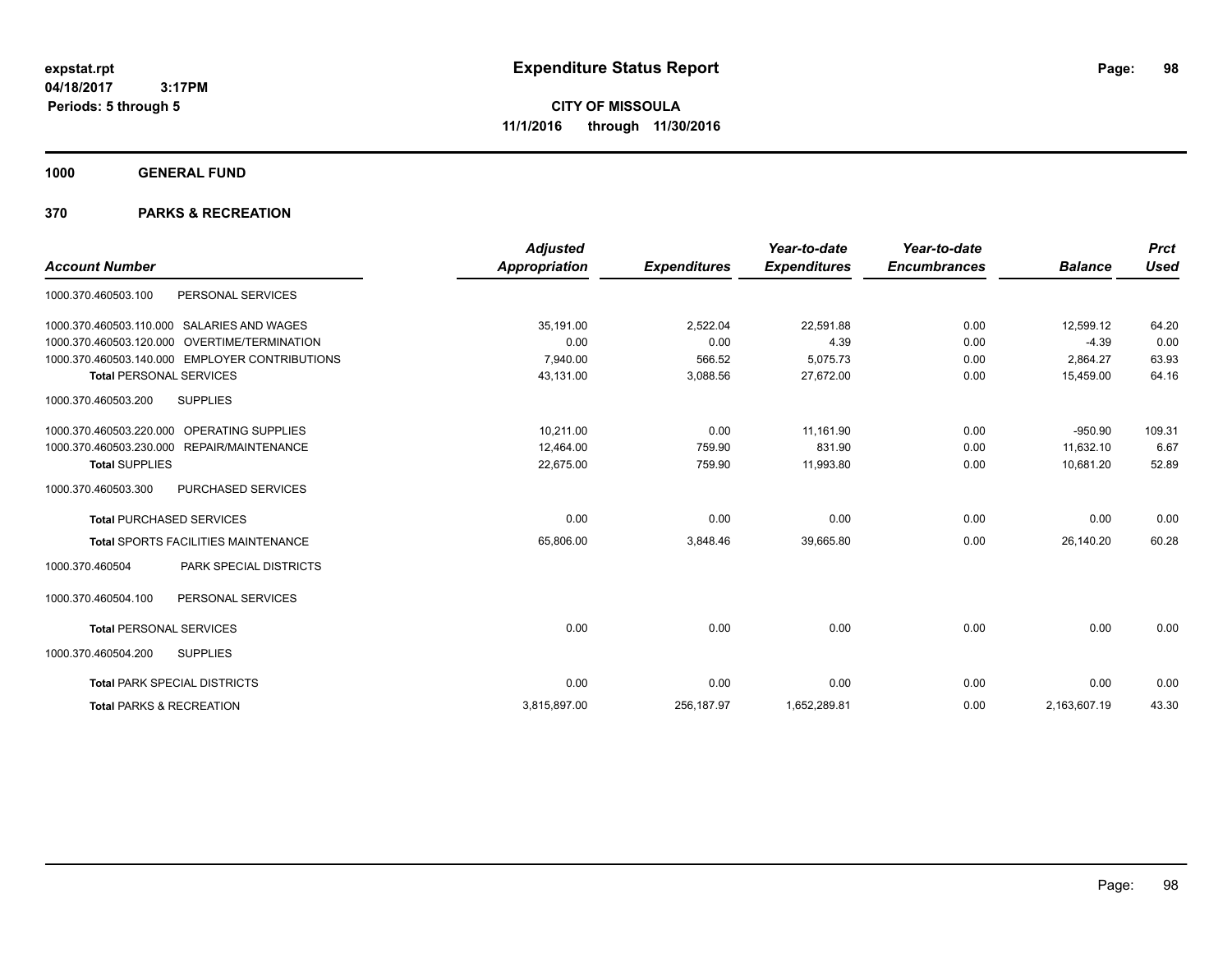**Periods: 5 through 5**

**CITY OF MISSOULA 11/1/2016 through 11/30/2016**

**1000 GENERAL FUND**

# **390 NON-DEPARTMENTAL**

 **3:17PM**

| <b>Account Number</b>                  |                                                                                   | <b>Adjusted</b><br>Appropriation | <b>Expenditures</b> | Year-to-date<br><b>Expenditures</b> | Year-to-date<br><b>Encumbrances</b> | <b>Balance</b>         | <b>Prct</b><br><b>Used</b> |
|----------------------------------------|-----------------------------------------------------------------------------------|----------------------------------|---------------------|-------------------------------------|-------------------------------------|------------------------|----------------------------|
| 1000.390.410123                        | LEGISLATIVE PROGRAM                                                               |                                  |                     |                                     |                                     |                        |                            |
| 1000.390.410123.300                    | PURCHASED SERVICES                                                                |                                  |                     |                                     |                                     |                        |                            |
|                                        | 1000.390.410123.350.000 LEGISLATIVE PROGRAM/PROF SVS<br>Total LEGISLATIVE PROGRAM | 33,000.00<br>33,000.00           | 0.00<br>0.00        | 0.00<br>0.00                        | 0.00<br>0.00                        | 33,000.00<br>33,000.00 | 0.00<br>0.00               |
| 1000.390.410550                        | <b>ACCOUNTING</b>                                                                 |                                  |                     |                                     |                                     |                        |                            |
| 1000.390.410550.500                    | <b>FIXED CHARGES</b>                                                              |                                  |                     |                                     |                                     |                        |                            |
| <b>Total ACCOUNTING</b>                |                                                                                   | 0.00                             | 0.00                | 0.00                                | 0.00                                | 0.00                   | 0.00                       |
| 1000.390.410551                        | RESERVE FOR SALARY INCREASES                                                      |                                  |                     |                                     |                                     |                        |                            |
| 1000.390.410551.100                    | PERSONAL SERVICES                                                                 |                                  |                     |                                     |                                     |                        |                            |
| 1000.390.410551.110.000 SALARY RESERVE |                                                                                   | 223,805.00                       | 0.00                | 0.00                                | 0.00                                | 223,805.00             | 0.00                       |
|                                        | 1000.390.410551.120.000 OVERTIME/TERMINATION                                      | $-2,730.00$                      | 0.00                | 0.00                                | 0.00                                | $-2,730.00$            | 0.00                       |
|                                        | 1000.390.410551.140.000 EMPLOYER CONTRIBUTIONS                                    | $-46,092.00$                     | 38.40               | $-419.80$                           | 0.00                                | $-45,672.20$           | 0.91                       |
|                                        | Total RESERVE FOR SALARY INCREASES                                                | 174,983.00                       | 38.40               | $-419.80$                           | 0.00                                | 175,402.80             | 0.00                       |
| 1000.390.411810                        | <b>TERMINATION PAY</b>                                                            |                                  |                     |                                     |                                     |                        |                            |
| 1000.390.411810.100                    | PERSONAL SERVICES                                                                 |                                  |                     |                                     |                                     |                        |                            |
|                                        | 1000.390.411810.120.000 OVERTIME/TERMINATION                                      | 25,000.00                        | 0.00                | 0.00                                | 0.00                                | 25,000.00              | 0.00                       |
| <b>Total TERMINATION PAY</b>           |                                                                                   | 25,000.00                        | 0.00                | 0.00                                | 0.00                                | 25,000.00              | 0.00                       |
| 1000.390.411860                        | SPECIAL IMPROVEMENT ASSESSMENTS                                                   |                                  |                     |                                     |                                     |                        |                            |
| 1000.390.411860.500                    | <b>FIXED CHARGES</b>                                                              |                                  |                     |                                     |                                     |                        |                            |
|                                        | 1000.390.411860.500.000 SID ASSESSMENTS-FIXED CHARGES                             | 116,000.00                       | 52,946.25           | 52,946.25                           | 0.00                                | 63,053.75              | 45.64                      |
|                                        | <b>Total SPECIAL IMPROVEMENT ASSESSMENTS</b>                                      | 116,000.00                       | 52,946.25           | 52,946.25                           | 0.00                                | 63,053.75              | 45.64                      |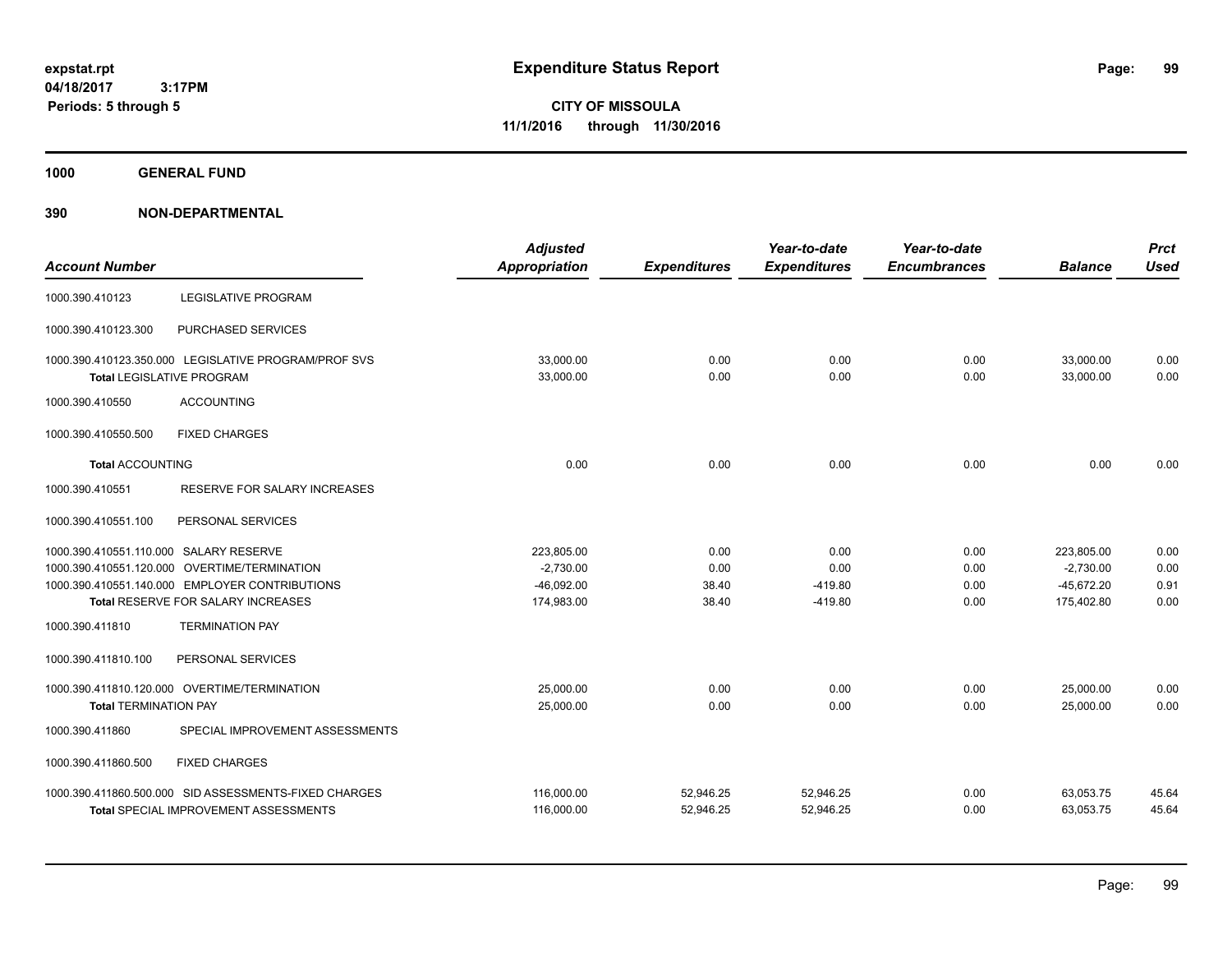**CITY OF MISSOULA 11/1/2016 through 11/30/2016**

**1000 GENERAL FUND**

**390 NON-DEPARTMENTAL**

| <b>Account Number</b>                  |                                                                                               | <b>Adjusted</b><br><b>Appropriation</b> | <b>Expenditures</b> | Year-to-date<br><b>Expenditures</b> | Year-to-date<br><b>Encumbrances</b> | <b>Balance</b>               | <b>Prct</b><br><b>Used</b> |
|----------------------------------------|-----------------------------------------------------------------------------------------------|-----------------------------------------|---------------------|-------------------------------------|-------------------------------------|------------------------------|----------------------------|
| 1000.390.420183                        | CELL PHONE EDUCATION CAMPAIGN                                                                 |                                         |                     |                                     |                                     |                              |                            |
| 1000.390.420183.200                    | <b>SUPPLIES</b>                                                                               |                                         |                     |                                     |                                     |                              |                            |
| 1000.390.420183.240.000 OTHER SUPPLIES | Total CELL PHONE EDUCATION CAMPAIGN                                                           | 65.000.00<br>65,000.00                  | 0.00<br>0.00        | 0.00<br>0.00                        | 0.00<br>0.00                        | 65,000.00<br>65,000.00       | 0.00<br>0.00               |
| 1000.390.420500                        | PROTECTIVE INSPECTIONS                                                                        |                                         |                     |                                     |                                     |                              |                            |
| 1000.390.420500.500                    | <b>FIXED CHARGES</b>                                                                          |                                         |                     |                                     |                                     |                              |                            |
|                                        | 1000.390.420500.500.000 BLDG DEPT REIMB FOR GENERAL FUND TIME<br>Total PROTECTIVE INSPECTIONS | 5,000.00<br>5,000.00                    | 0.00<br>0.00        | 0.00<br>0.00                        | 0.00<br>0.00                        | 5,000.00<br>5,000.00         | 0.00<br>0.00               |
| 1000.390.440190                        | HEALTH DEPT CONTRIBUTIONS                                                                     |                                         |                     |                                     |                                     |                              |                            |
| 1000.390.440190.700                    | <b>GRANTS &amp; CONTRIBUTIONS</b>                                                             |                                         |                     |                                     |                                     |                              |                            |
|                                        | 1000.390.440190.700.000 HEALTH DEPT CONTRIBUTIONS<br>Total HEALTH DEPT CONTRIBUTIONS          | 1.420.333.00<br>1,420,333.00            | 0.00<br>0.00        | 0.00<br>0.00                        | 0.00<br>0.00                        | 1,420,333.00<br>1,420,333.00 | 0.00<br>0.00               |
| 1000.390.440600                        | ANIMAL CONTROL SERVICES                                                                       |                                         |                     |                                     |                                     |                              |                            |
| 1000.390.440600.700                    | <b>GRANTS &amp; CONTRIBUTIONS</b>                                                             |                                         |                     |                                     |                                     |                              |                            |
|                                        | 1000.390.440600.700.000 ANIMAL CONTROL TRANSFER<br>Total ANIMAL CONTROL SERVICES              | 334.186.00<br>334,186.00                | 0.00<br>0.00        | 0.00<br>0.00                        | 0.00<br>0.00                        | 334,186.00<br>334,186.00     | 0.00<br>0.00               |
| 1000.390.450000                        | <b>AGING SERVICES</b>                                                                         |                                         |                     |                                     |                                     |                              |                            |
| 1000.390.450000.700                    | <b>GRANTS &amp; CONTRIBUTIONS</b>                                                             |                                         |                     |                                     |                                     |                              |                            |
| <b>Total AGING SERVICES</b>            | 1000.390.450000.700.000 AGING SERVICES - GRANTS & CONTRIBUTIONS                               | 175,000.00<br>175,000.00                | 0.00<br>0.00        | 0.00<br>0.00                        | 0.00<br>0.00                        | 175,000.00<br>175,000.00     | 0.00<br>0.00               |
| 1000.390.460433                        | <b>AQUATICS SUBSIDY</b>                                                                       |                                         |                     |                                     |                                     |                              |                            |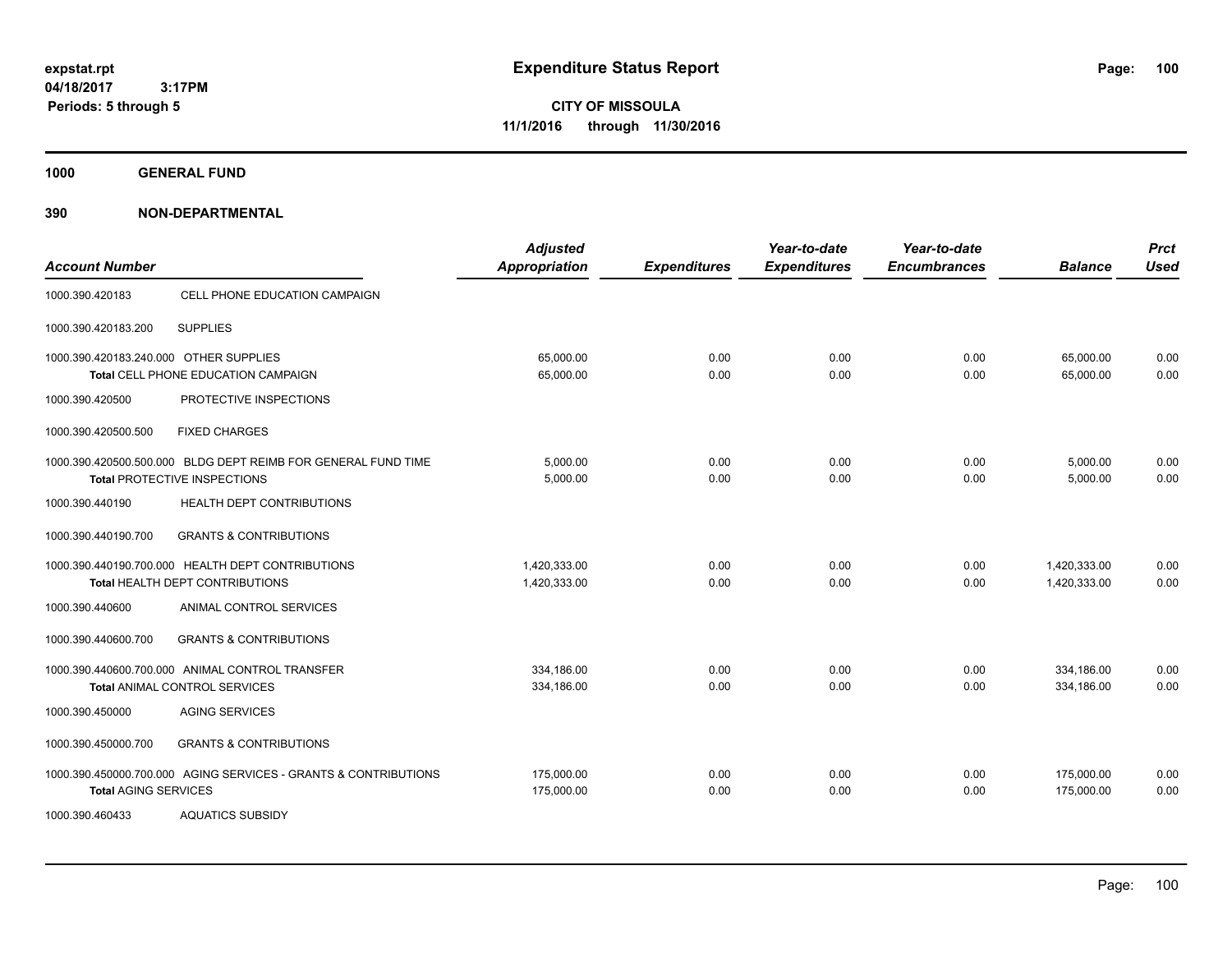**1000 GENERAL FUND**

# **390 NON-DEPARTMENTAL**

|                               |                                                               | <b>Adjusted</b>      |                     | Year-to-date        | Year-to-date        |                | <b>Prct</b> |
|-------------------------------|---------------------------------------------------------------|----------------------|---------------------|---------------------|---------------------|----------------|-------------|
| <b>Account Number</b>         |                                                               | <b>Appropriation</b> | <b>Expenditures</b> | <b>Expenditures</b> | <b>Encumbrances</b> | <b>Balance</b> | <b>Used</b> |
| 1000.390.460433.800           | OTHER OBJECTS                                                 |                      |                     |                     |                     |                |             |
|                               | 1000.390.460433.820.000 AQUATICS SUBSIDY/TRANS TO OTHER FUNDS | 203,000.00           | 0.00                | 0.00                | 0.00                | 203,000.00     | 0.00        |
| <b>Total AQUATICS SUBSIDY</b> |                                                               | 203,000.00           | 0.00                | 0.00                | 0.00                | 203,000.00     | 0.00        |
| 1000.390.460451               | *** Title Not Found ***                                       |                      |                     |                     |                     |                |             |
| 1000.390.460451.700           | <b>GRANTS &amp; CONTRIBUTIONS</b>                             |                      |                     |                     |                     |                |             |
| Total *** Title Not Found *** |                                                               | 0.00                 | 0.00                | 0.00                | 0.00                | 0.00           | 0.00        |
| 1000.390.460455               | <b>MUSIC RIGHTS</b>                                           |                      |                     |                     |                     |                |             |
| 1000.390.460455.500           | <b>FIXED CHARGES</b>                                          |                      |                     |                     |                     |                |             |
|                               | 1000.390.460455.500.000 MUSIC RIGHTS/MUSICAL VENUES           | 1,300.00             | 0.00                | 669.50              | 0.00                | 630.50         | 51.50       |
| <b>Total MUSIC RIGHTS</b>     |                                                               | 1,300.00             | 0.00                | 669.50              | 0.00                | 630.50         | 51.50       |
| 1000.390.460460               | HISTORIC PRESERVATION                                         |                      |                     |                     |                     |                |             |
| 1000.390.460460.800           | OTHER OBJECTS                                                 |                      |                     |                     |                     |                |             |
|                               | <b>Total HISTORIC PRESERVATION</b>                            | 0.00                 | 0.00                | 0.00                | 0.00                | 0.00           | 0.00        |
| 1000.390.470324               | <b>BIG SKY TRUST FUND SUPPORT</b>                             |                      |                     |                     |                     |                |             |
| 1000.390.470324.700           | <b>GRANTS &amp; CONTRIBUTIONS</b>                             |                      |                     |                     |                     |                |             |
|                               | Total BIG SKY TRUST FUND SUPPORT                              | 0.00                 | 0.00                | 0.00                | 0.00                | 0.00           | 0.00        |
| 1000.390.480400               | <b>REC/GREEN TAG PROGRAM</b>                                  |                      |                     |                     |                     |                |             |
| 1000.390.480400.300           | PURCHASED SERVICES                                            |                      |                     |                     |                     |                |             |
|                               | <b>Total REC/GREEN TAG PROGRAM</b>                            | 0.00                 | 0.00                | 0.00                | 0.00                | 0.00           | 0.00        |
| 1000.390.490504               | OPERATING EQUIPMENT DEBT SERVICE                              |                      |                     |                     |                     |                |             |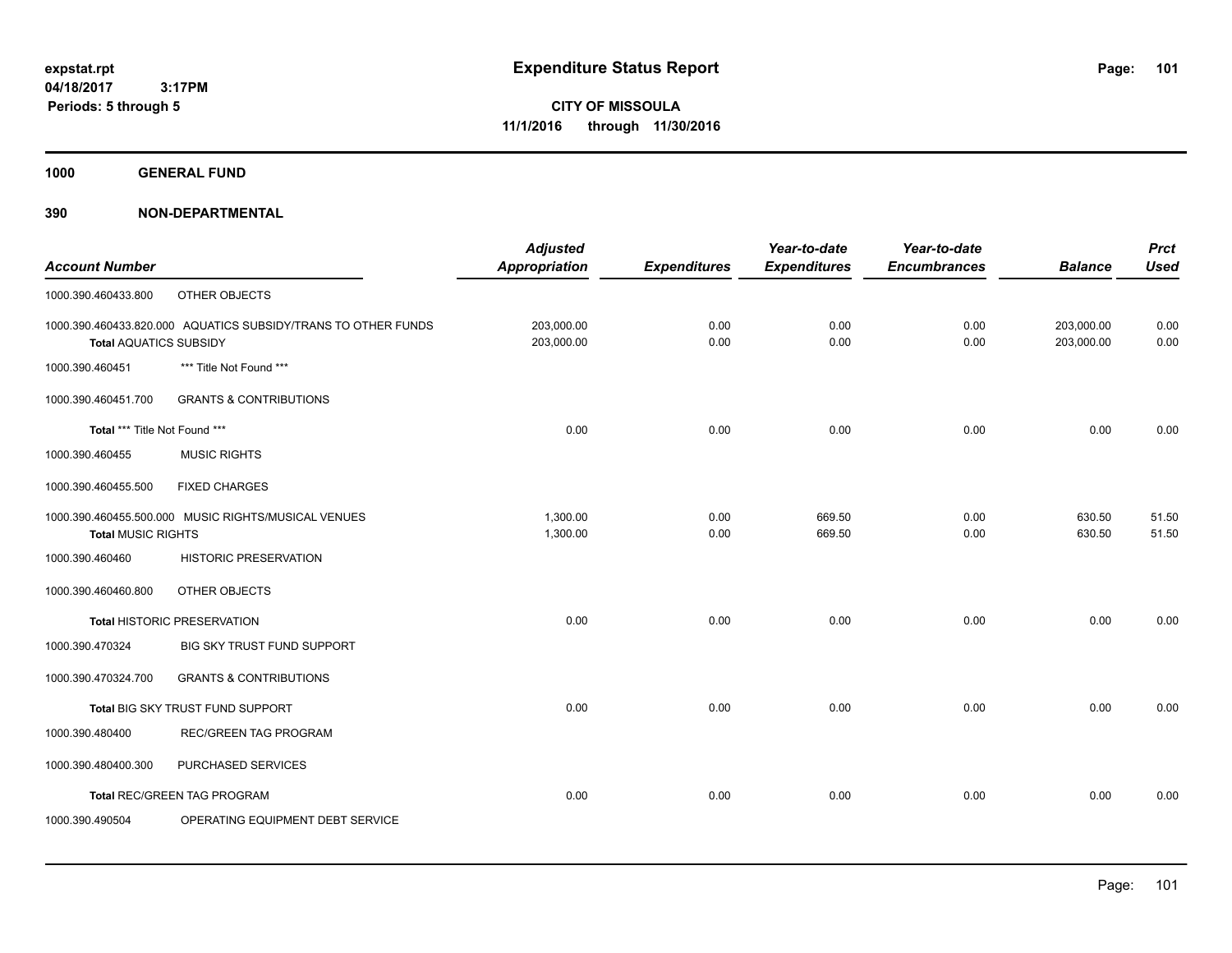**Periods: 5 through 5**

**CITY OF MISSOULA 11/1/2016 through 11/30/2016**

**1000 GENERAL FUND**

# **390 NON-DEPARTMENTAL**

| <b>Account Number</b>                                           | <b>Adjusted</b><br><b>Appropriation</b> | <b>Expenditures</b> | Year-to-date<br><b>Expenditures</b> | Year-to-date<br><b>Encumbrances</b> | <b>Balance</b> | <b>Prct</b><br><b>Used</b> |
|-----------------------------------------------------------------|-----------------------------------------|---------------------|-------------------------------------|-------------------------------------|----------------|----------------------------|
| <b>DEBT SERVICE</b><br>1000.390.490504.600                      |                                         |                     |                                     |                                     |                |                            |
| 1000.390.490504.610.000 OPERATING EQUIP DEBT SVS-PRINCIPAL      | 482,433.00                              | 43,411.21           | 242,701.52                          | 0.00                                | 239,731.48     | 50.31                      |
| 1000.390.490504.620.000 OPERATING EQUIP DEBT SVS-INTEREST       | 7,466.00                                | 1,674.54            | 3,298.61                            | 0.00                                | 4,167.39       | 44.18                      |
| Total OPERATING EQUIPMENT DEBT SERVICE                          | 489,899.00                              | 45,085.75           | 246,000.13                          | 0.00                                | 243,898.87     | 50.21                      |
| ACCELA LOAN DEBT SERVICE<br>1000.390.490505                     |                                         |                     |                                     |                                     |                |                            |
| <b>DEBT SERVICE</b><br>1000.390.490505.600                      |                                         |                     |                                     |                                     |                |                            |
| 1000.390.490505.610.000 ACCELA/PRINCIPAL                        | 93,368.00                               | 0.00                | 46,441.23                           | 0.00                                | 46,926.77      | 49.74                      |
| 1000.390.490505.620.000 INTEREST / SERVICE FEES                 | 7,058.00                                | 0.00                | 3,771.78                            | 0.00                                | 3,286.22       | 53.44                      |
| <b>Total ACCELA LOAN DEBT SERVICE</b>                           | 100,426.00                              | 0.00                | 50,213.01                           | 0.00                                | 50,212.99      | 50.00                      |
| <b>MERCHANT SERVICES</b><br>1000.390.510110                     |                                         |                     |                                     |                                     |                |                            |
| <b>FIXED CHARGES</b><br>1000.390.510110.500                     |                                         |                     |                                     |                                     |                |                            |
| 1000.390.510110.550.000 MERCHANT SERVICE FEES                   | 29,700.00                               | 0.00                | 0.00                                | 0.00                                | 29,700.00      | 0.00                       |
| <b>Total MERCHANT SERVICES</b>                                  | 29,700.00                               | 0.00                | 0.00                                | 0.00                                | 29,700.00      | 0.00                       |
| *** Title Not Found ***<br>1000.390.510210                      |                                         |                     |                                     |                                     |                |                            |
| 1000.390.510210.200<br><b>SUPPLIES</b>                          |                                         |                     |                                     |                                     |                |                            |
| Total *** Title Not Found ***                                   | 0.00                                    | 0.00                | 0.00                                | 0.00                                | 0.00           | 0.00                       |
| 1000.390.510250<br><b>REIMBURSABLE LOSSES</b>                   |                                         |                     |                                     |                                     |                |                            |
| <b>SUPPLIES</b><br>1000.390.510250.200                          |                                         |                     |                                     |                                     |                |                            |
| 1000.390.510250.230.000 REIMBURSEABLE LOSSES-REPAIR/MAINTENANCE | 50,000.00                               | 0.00                | 0.00                                | 0.00                                | 50.000.00      | 0.00                       |
| <b>Total SUPPLIES</b>                                           | 50,000.00                               | 0.00                | 0.00                                | 0.00                                | 50,000.00      | 0.00                       |
|                                                                 |                                         |                     |                                     |                                     |                |                            |

1000.390.510250.300 PURCHASED SERVICES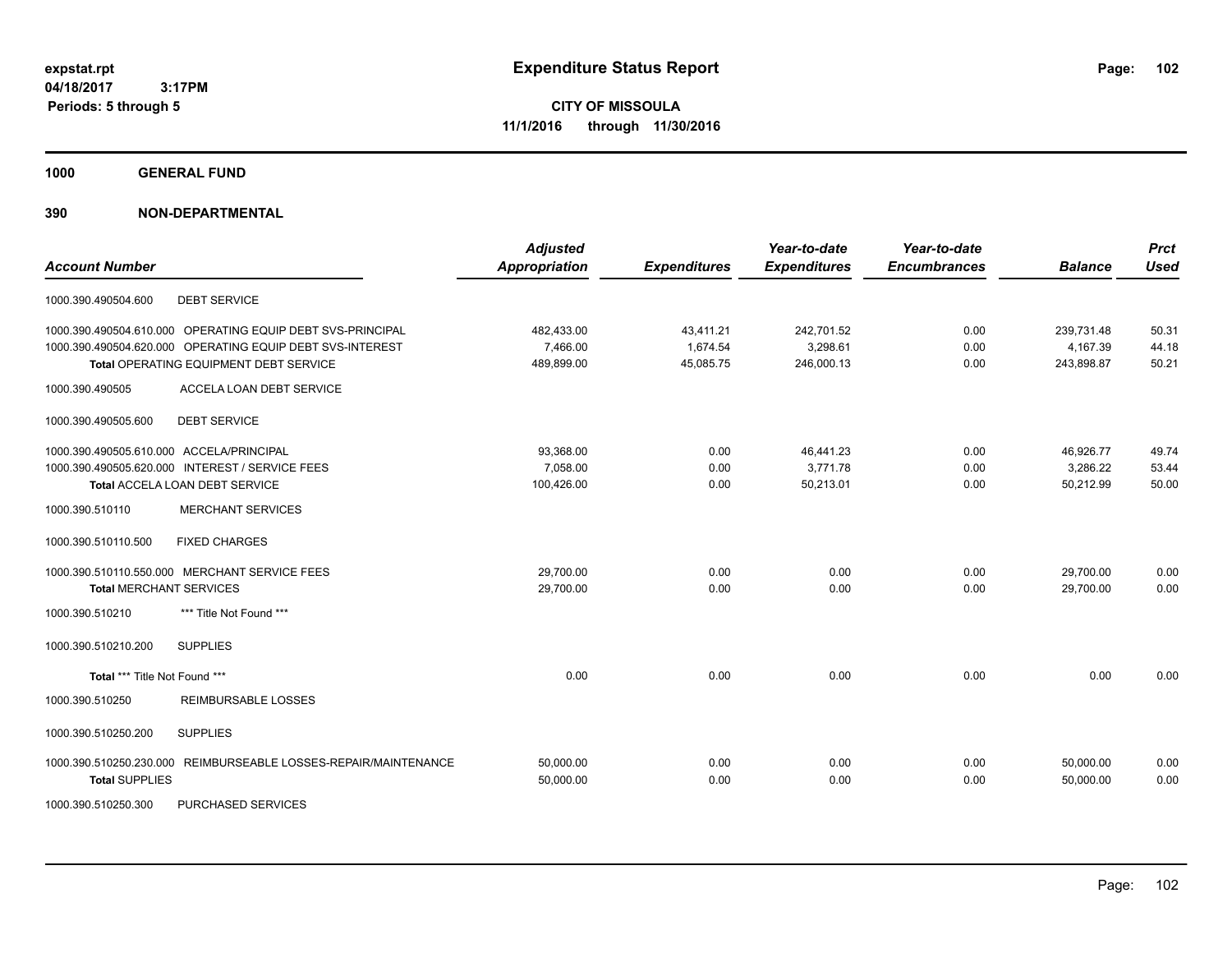**1000 GENERAL FUND**

# **390 NON-DEPARTMENTAL**

| <b>Account Number</b>               |                                            | <b>Adjusted</b><br><b>Appropriation</b> | <b>Expenditures</b> | Year-to-date<br><b>Expenditures</b> | Year-to-date<br><b>Encumbrances</b> | <b>Balance</b> | <b>Prct</b><br><b>Used</b> |
|-------------------------------------|--------------------------------------------|-----------------------------------------|---------------------|-------------------------------------|-------------------------------------|----------------|----------------------------|
|                                     | <b>Total PURCHASED SERVICES</b>            | 0.00                                    | 0.00                | 0.00                                | 0.00                                | 0.00           | 0.00                       |
|                                     | <b>Total REIMBURSABLE LOSSES</b>           | 50,000.00                               | 0.00                | 0.00                                | 0.00                                | 50,000.00      | 0.00                       |
| 1000.390.510300                     | CONTINGENCY                                |                                         |                     |                                     |                                     |                |                            |
| 1000.390.510300.300                 | PURCHASED SERVICES                         |                                         |                     |                                     |                                     |                |                            |
| 1000.390.510300.342.000 STORM WATER |                                            | 22.023.00                               | 0.00                | 0.00                                | 0.00                                | 22.023.00      | 0.00                       |
|                                     | <b>Total PURCHASED SERVICES</b>            | 22,023.00                               | 0.00                | 0.00                                | 0.00                                | 22,023.00      | 0.00                       |
| 1000.390.510300.800                 | OTHER OBJECTS                              |                                         |                     |                                     |                                     |                |                            |
| 1000.390.510300.845.000 CONTINGENCY |                                            | 78,496.00                               | 9,322.26            | 9,322.26                            | 0.00                                | 69,173.74      | 11.88                      |
| <b>Total OTHER OBJECTS</b>          |                                            | 78,496.00                               | 9,322.26            | 9,322.26                            | 0.00                                | 69,173.74      | 11.88                      |
| <b>Total CONTINGENCY</b>            |                                            | 100,519.00                              | 9,322.26            | 9,322.26                            | 0.00                                | 91,196.74      | 9.27                       |
| 1000.390.510301                     | <b>EMERGENCY RESPONSE OVERTIME</b>         |                                         |                     |                                     |                                     |                |                            |
| 1000.390.510301.800                 | OTHER OBJECTS                              |                                         |                     |                                     |                                     |                |                            |
|                                     | 1000.390.510301.845.000 EMERGENCY RESPONSE | 50.000.00                               | 0.00                | 0.00                                | 0.00                                | 50,000.00      | 0.00                       |
|                                     | Total EMERGENCY RESPONSE OVERTIME          | 50,000.00                               | 0.00                | 0.00                                | 0.00                                | 50,000.00      | 0.00                       |
| 1000.390.510303                     | <b>VEHICLE TRANSFERS</b>                   |                                         |                     |                                     |                                     |                |                            |
| 1000.390.510303.900                 | <b>CAPITAL OUTLAY</b>                      |                                         |                     |                                     |                                     |                |                            |
| <b>Total VEHICLE TRANSFERS</b>      |                                            | 0.00                                    | 0.00                | 0.00                                | 0.00                                | 0.00           | 0.00                       |
| 1000.390.510304                     | RESERVE-INSURANCE PREMIUM SAVINGS          |                                         |                     |                                     |                                     |                |                            |
| 1000.390.510304.500                 | <b>FIXED CHARGES</b>                       |                                         |                     |                                     |                                     |                |                            |
|                                     | Total RESERVE-INSURANCE PREMIUM SAVINGS    | 0.00                                    | 0.00                | 0.00                                | 0.00                                | 0.00           | 0.00                       |
| 1000.390.510305                     | <b>BASELINE CUTS/CONTINGENCY</b>           |                                         |                     |                                     |                                     |                |                            |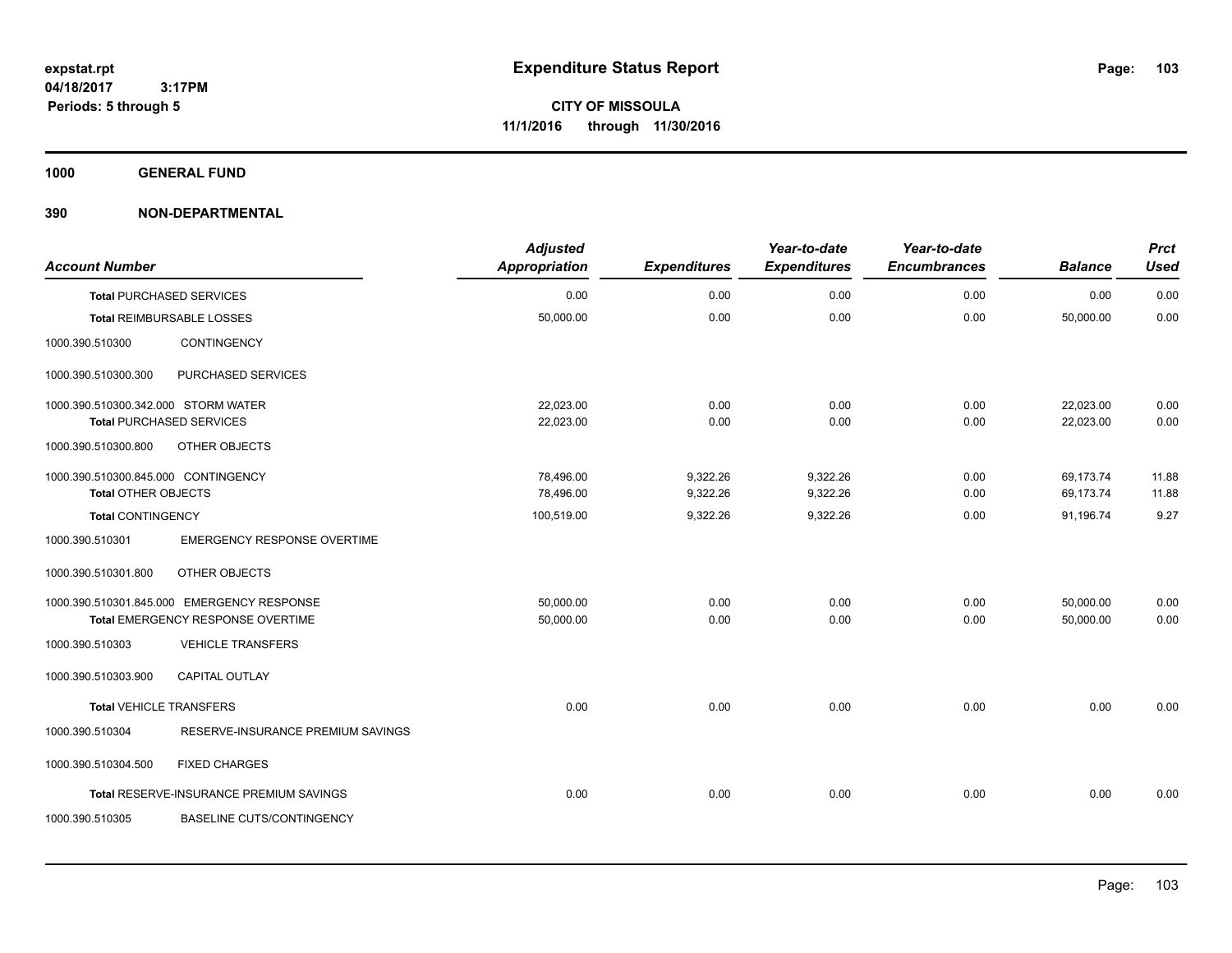**Periods: 5 through 5**

**CITY OF MISSOULA 11/1/2016 through 11/30/2016**

**1000 GENERAL FUND**

# **390 NON-DEPARTMENTAL**

 **3:17PM**

|                                                        | <b>Adjusted</b>      |                     | Year-to-date        | Year-to-date        |                | <b>Prct</b> |
|--------------------------------------------------------|----------------------|---------------------|---------------------|---------------------|----------------|-------------|
| <b>Account Number</b>                                  | <b>Appropriation</b> | <b>Expenditures</b> | <b>Expenditures</b> | <b>Encumbrances</b> | <b>Balance</b> | <b>Used</b> |
| PURCHASED SERVICES<br>1000.390.510305.300              |                      |                     |                     |                     |                |             |
| 1000.390.510305.341.000 UTILIITES & GAS/DIESEL RESERVE | 0.00                 | 0.00                | 885.50              | 0.00                | $-885.50$      | 0.00        |
| <b>Total PURCHASED SERVICES</b>                        | 0.00                 | 0.00                | 885.50              | 0.00                | $-885.50$      | 0.00        |
| OTHER OBJECTS<br>1000.390.510305.800                   |                      |                     |                     |                     |                |             |
| <b>Total OTHER OBJECTS</b>                             | 0.00                 | 0.00                | 0.00                | 0.00                | 0.00           | 0.00        |
| <b>Total BASELINE CUTS/CONTINGENCY</b>                 | 0.00                 | 0.00                | 885.50              | 0.00                | $-885.50$      | 0.00        |
| <b>BASELINE CUTS</b><br>1000.390.510311                |                      |                     |                     |                     |                |             |
| OTHER OBJECTS<br>1000.390.510311.800                   |                      |                     |                     |                     |                |             |
| 1000.390.510311.850.000 BASELINE CUTS-SALARY SAVINGS   | $-135,000.00$        | 0.00                | 0.00                | 0.00                | $-135,000.00$  | 0.00        |
| <b>Total BASELINE CUTS</b>                             | $-135,000.00$        | 0.00                | 0.00                | 0.00                | $-135,000.00$  | 0.00        |
| 1000.390.510330<br>COMPREHENSIVE LIABILITY INSURANCE   |                      |                     |                     |                     |                |             |
| <b>FIXED CHARGES</b><br>1000.390.510330.500            |                      |                     |                     |                     |                |             |
| 1000.390.510330.500.000 COMPREHENSIVE INSURANCE-FIXED  | 907,563.00           | 6,339.33            | 437,386.59          | 0.00                | 470,176.41     | 48.19       |
| Total COMPREHENSIVE LIABILITY INSURANCE                | 907,563.00           | 6,339.33            | 437,386.59          | 0.00                | 470,176.41     | 48.19       |
| 1000.390.521000<br>INTERFUND OPERATING TRANSFERS       |                      |                     |                     |                     |                |             |
| 1000.390.521000.800<br>OTHER OBJECTS                   |                      |                     |                     |                     |                |             |
| <b>Total INTERFUND OPERATING TRANSFERS</b>             | 0.00                 | 0.00                | 0.00                | 0.00                | 0.00           | 0.00        |
| 1000.390.521001<br><b>TRANSFER TO CIP</b>              |                      |                     |                     |                     |                |             |
| OTHER OBJECTS<br>1000.390.521001.800                   |                      |                     |                     |                     |                |             |
| 1000.390.521001.820.000 TRANSFERS TO CIP               | 1,328,341.00         | 0.00                | 0.00                | 0.00                | 1,328,341.00   | 0.00        |
| <b>Total TRANSFER TO CIP</b>                           | 1,328,341.00         | 0.00                | 0.00                | 0.00                | 1,328,341.00   | 0.00        |
|                                                        |                      |                     |                     |                     |                |             |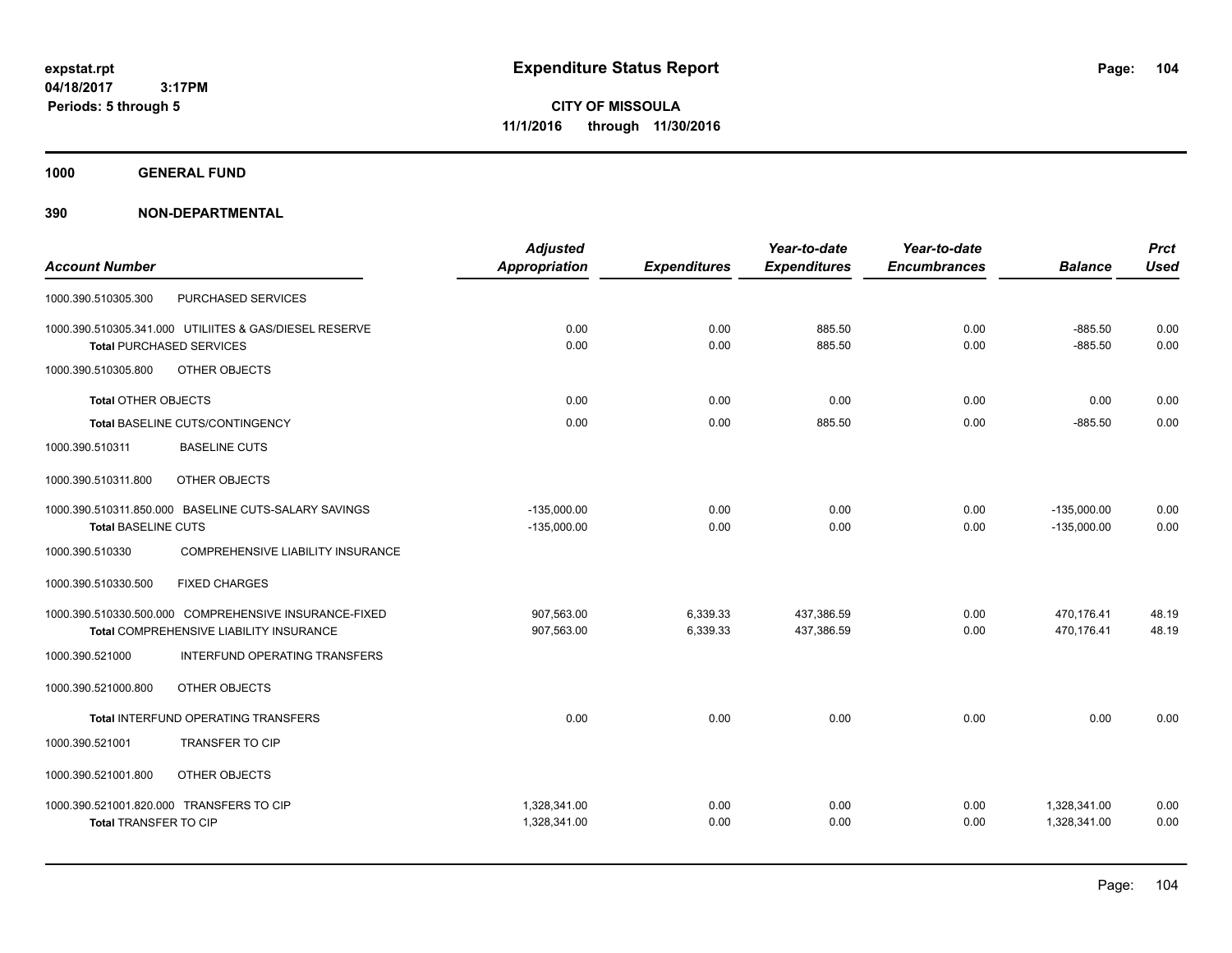**CITY OF MISSOULA 11/1/2016 through 11/30/2016**

**1000 GENERAL FUND**

# **390 NON-DEPARTMENTAL**

|                               |                                                   | <b>Adjusted</b> |                     | Year-to-date        | Year-to-date        |                | <b>Prct</b> |
|-------------------------------|---------------------------------------------------|-----------------|---------------------|---------------------|---------------------|----------------|-------------|
| <b>Account Number</b>         |                                                   | Appropriation   | <b>Expenditures</b> | <b>Expenditures</b> | <b>Encumbrances</b> | <b>Balance</b> | Used        |
| 1000.390.521006               | <b>HEALTH INSURANCE TRANSFER</b>                  |                 |                     |                     |                     |                |             |
| 1000.390.521006.800           | OTHER OBJECTS                                     |                 |                     |                     |                     |                |             |
|                               | 1000.390.521006.820.000 HEALTH INSURANCE TRANSFER | 442.000.00      | 5.986.20            | 182.763.94          | 0.00                | 259.236.06     | 41.35       |
|                               | <b>Total HEALTH INSURANCE TRANSFER</b>            | 442,000.00      | 5.986.20            | 182.763.94          | 0.00                | 259.236.06     | 41.35       |
| <b>Total NON-DEPARTMENTAL</b> |                                                   | 5.916.250.00    | 119,718.19          | 979.767.38          | 0.00                | 4.936.482.62   | 16.56       |
| <b>Total GENERAL FUND</b>     |                                                   | 55,730,311.00   | 3.773.884.94        | 20,566,637.05       | 0.00                | 35.163.673.95  | 36.90       |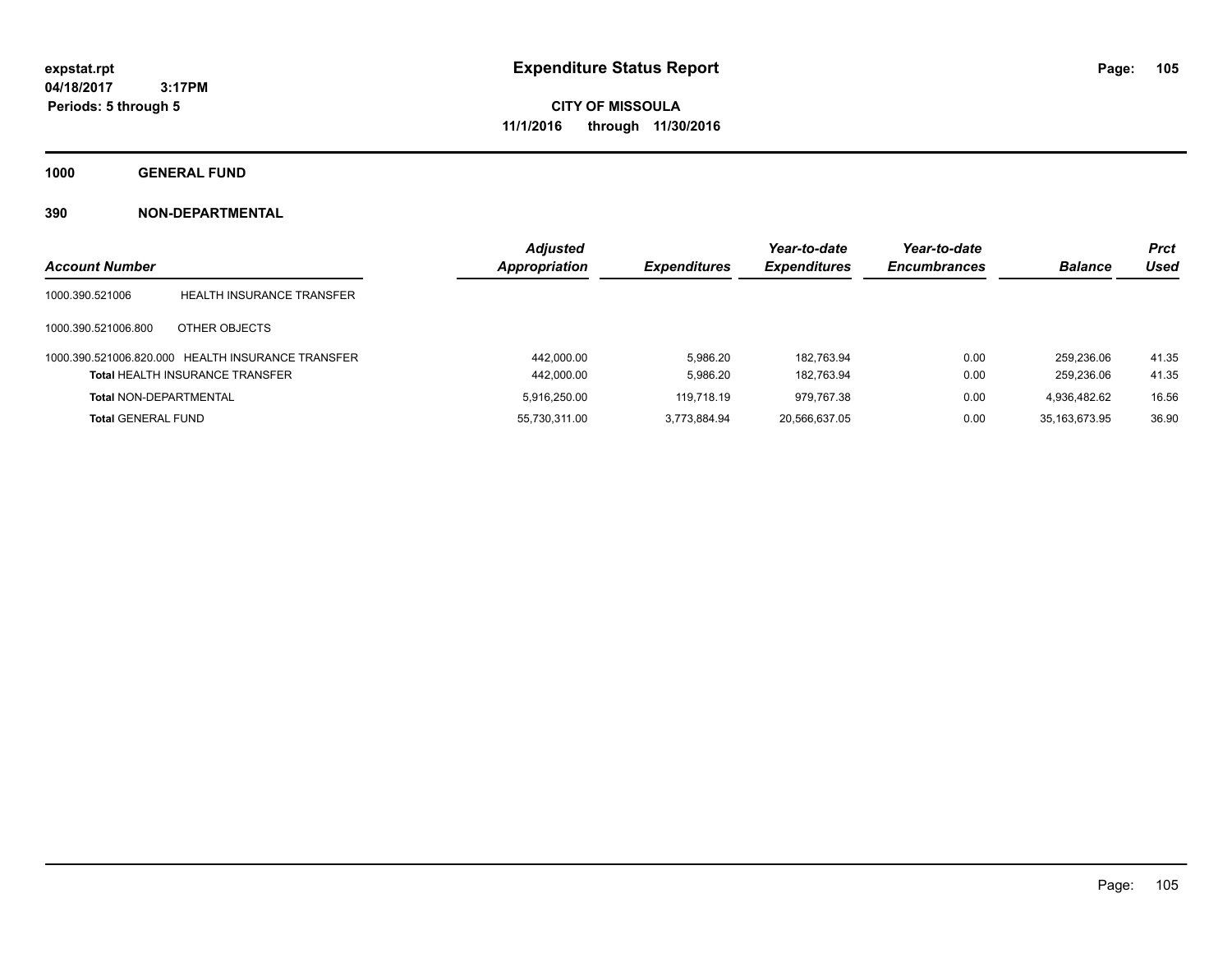# **1211 PARK ACQUISITION & DEVELOPMENT**

|                                      |                                                  | <b>Adjusted</b>      |                     | Year-to-date        | Year-to-date        |                | <b>Prct</b> |
|--------------------------------------|--------------------------------------------------|----------------------|---------------------|---------------------|---------------------|----------------|-------------|
| <b>Account Number</b>                |                                                  | <b>Appropriation</b> | <b>Expenditures</b> | <b>Expenditures</b> | <b>Encumbrances</b> | <b>Balance</b> | <b>Used</b> |
| 1211.370.460433                      | *** Title Not Found ***                          |                      |                     |                     |                     |                |             |
| 1211.370.460433.200                  | <b>SUPPLIES</b>                                  |                      |                     |                     |                     |                |             |
| <b>Total SUPPLIES</b>                |                                                  | 0.00                 | 0.00                | 0.00                | 0.00                | 0.00           | 0.00        |
| 1211.370.460433.300                  | PURCHASED SERVICES                               |                      |                     |                     |                     |                |             |
| Total *** Title Not Found ***        |                                                  | 0.00                 | 0.00                | 0.00                | 0.00                | 0.00           | 0.00        |
| 1211.370.460510                      | PARK ACQUISITION & DEV                           |                      |                     |                     |                     |                |             |
| 1211.370.460510.200                  | <b>SUPPLIES</b>                                  |                      |                     |                     |                     |                |             |
|                                      | 1211.370.460510.220.000 OPERATING SUPPLIES       | 10,000.00            | 0.00                | 0.00                | 0.00                | 10,000.00      | 0.00        |
| <b>Total SUPPLIES</b>                |                                                  | 10,000.00            | 0.00                | 0.00                | 0.00                | 10,000.00      | 0.00        |
| 1211.370.460510.300                  | PURCHASED SERVICES                               |                      |                     |                     |                     |                |             |
|                                      | 1211.370.460510.350.000 PROFESSIONAL SERVICES    | 25,000.00            | 0.00                | 0.00                | 0.00                | 25,000.00      | 0.00        |
|                                      | 1211.370.460510.390.000 OTHER PURCHASED SERVICES | 10,000.00            | 0.00                | 0.00                | 0.00                | 10,000.00      | 0.00        |
| <b>Total PURCHASED SERVICES</b>      |                                                  | 35,000.00            | 0.00                | 0.00                | 0.00                | 35,000.00      | 0.00        |
| 1211.370.460510.800                  | <b>OTHER OBJECTS</b>                             |                      |                     |                     |                     |                |             |
| <b>Total OTHER OBJECTS</b>           |                                                  | 0.00                 | 0.00                | 0.00                | 0.00                | 0.00           | 0.00        |
| 1211.370.460510.900                  | <b>CAPITAL OUTLAY</b>                            |                      |                     |                     |                     |                |             |
| 1211.370.460510.930.000 IMPROVEMENTS |                                                  | 168,578.00           | 0.00                | 0.00                | 0.00                | 168,578.00     | 0.00        |
|                                      | 1211.370.460510.940.000 MACHINERY & EQUIPMENT    | 29,650.00            | 0.00                | 0.00                | 0.00                | 29,650.00      | 0.00        |
| <b>Total CAPITAL OUTLAY</b>          |                                                  | 198,228.00           | 0.00                | 0.00                | 0.00                | 198,228.00     | 0.00        |
|                                      | Total PARK ACQUISITION & DEV                     | 243,228.00           | 0.00                | 0.00                | 0.00                | 243,228.00     | 0.00        |
| 1211.370.460511                      | PARK ENTERPRISE                                  |                      |                     |                     |                     |                |             |
| 1211.370.460511.900                  | <b>CAPITAL OUTLAY</b>                            |                      |                     |                     |                     |                |             |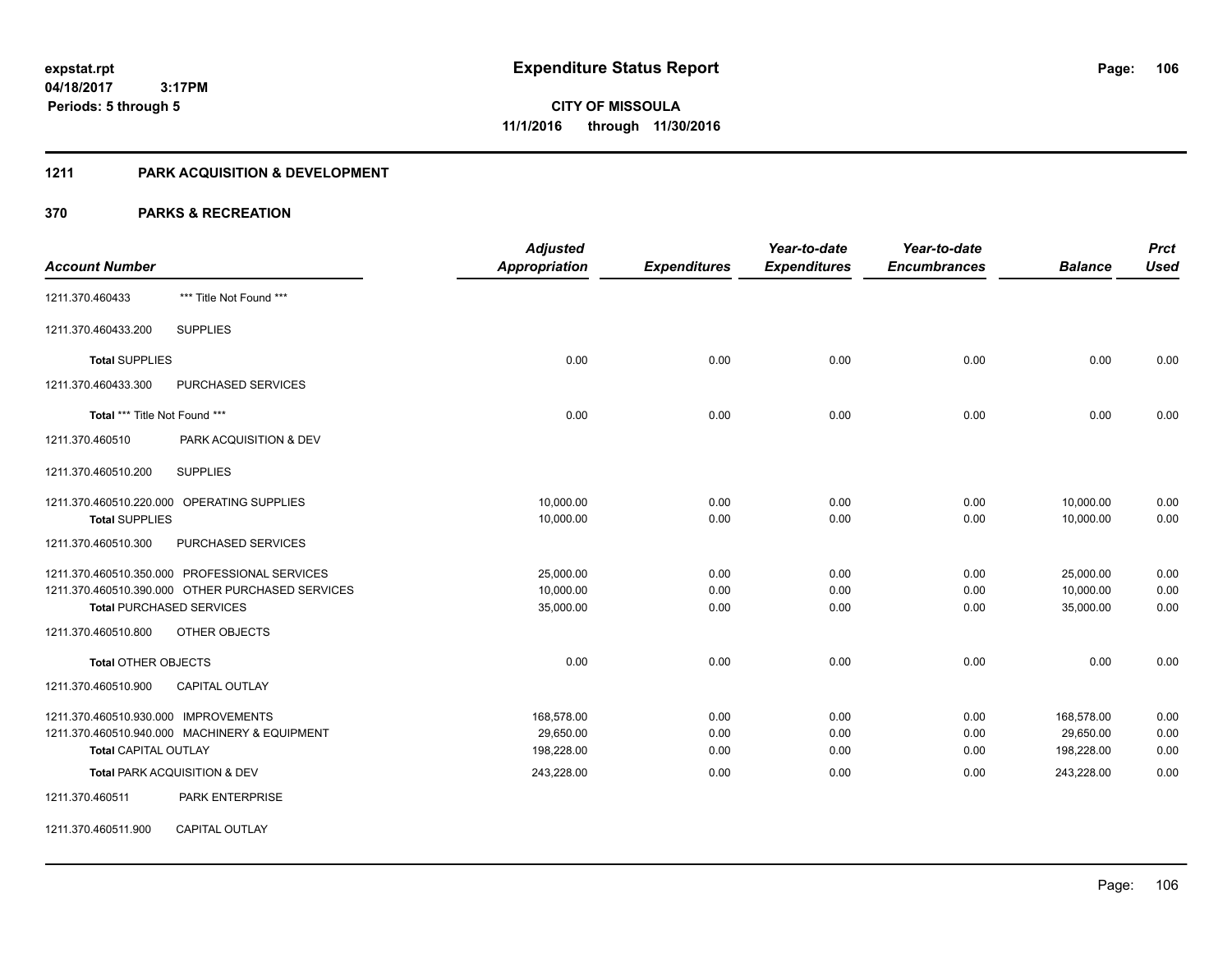# **1211 PARK ACQUISITION & DEVELOPMENT**

| <b>Account Number</b>        |                                                 | <b>Adjusted</b><br><b>Appropriation</b> | <b>Expenditures</b> | Year-to-date<br><b>Expenditures</b> | Year-to-date<br><b>Encumbrances</b> | <b>Balance</b> | <b>Prct</b><br>Used |
|------------------------------|-------------------------------------------------|-----------------------------------------|---------------------|-------------------------------------|-------------------------------------|----------------|---------------------|
| <b>Total PARK ENTERPRISE</b> |                                                 | 0.00                                    | 0.00                | 0.00                                | 0.00                                | 0.00           | 0.00                |
| 1211.370.510110              | <b>MERCHANT SERVICES</b>                        |                                         |                     |                                     |                                     |                |                     |
| 1211.370.510110.500          | <b>FIXED CHARGES</b>                            |                                         |                     |                                     |                                     |                |                     |
|                              | <b>Total MERCHANT SERVICES</b>                  | 0.00                                    | 0.00                | 0.00                                | 0.00                                | 0.00           | 0.00                |
|                              | <b>Total PARK ACQUISITION &amp; DEVELOPMENT</b> | 243,228.00                              | 0.00                | 0.00                                | 0.00                                | 243.228.00     | 0.00                |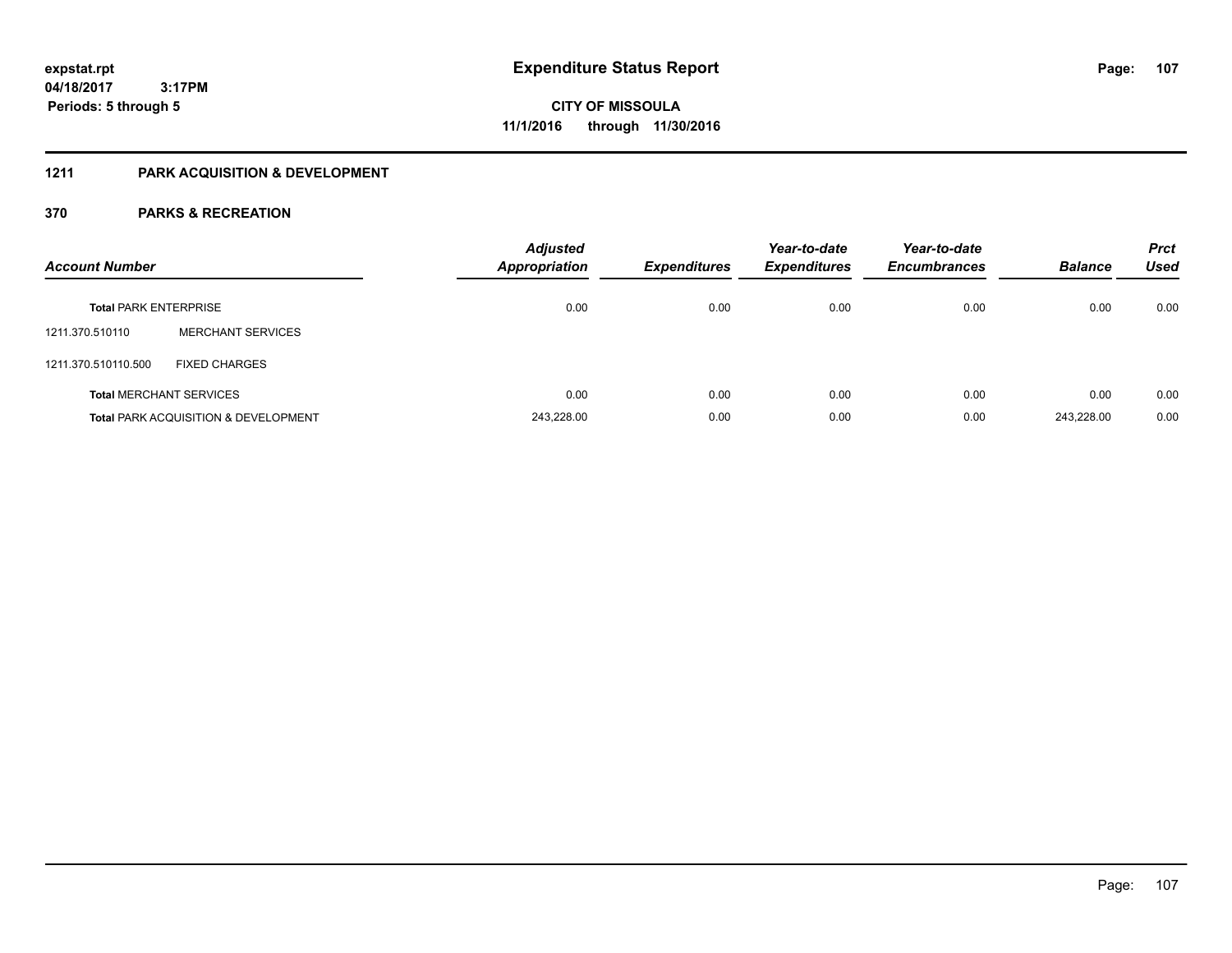#### **1212 PARK ENTERPRISE FUND**

|                         |                                            | <b>Adjusted</b>        |                     | Year-to-date        | Year-to-date        |                        | <b>Prct</b>  |
|-------------------------|--------------------------------------------|------------------------|---------------------|---------------------|---------------------|------------------------|--------------|
| <b>Account Number</b>   |                                            | <b>Appropriation</b>   | <b>Expenditures</b> | <b>Expenditures</b> | <b>Encumbrances</b> | <b>Balance</b>         | <b>Used</b>  |
| 1212.370.460433         | SILVER SUMMIT PICNIC AREA                  |                        |                     |                     |                     |                        |              |
| 1212.370.460433.200     | <b>SUPPLIES</b>                            |                        |                     |                     |                     |                        |              |
| <b>Total SUPPLIES</b>   |                                            | 0.00                   | 0.00                | 0.00                | 0.00                | 0.00                   | 0.00         |
| 1212.370.460433.300     | PURCHASED SERVICES                         |                        |                     |                     |                     |                        |              |
|                         | Total SILVER SUMMIT PICNIC AREA            | 0.00                   | 0.00                | 0.00                | 0.00                | 0.00                   | 0.00         |
| 1212.370.460443         | <b>TRAINING</b>                            |                        |                     |                     |                     |                        |              |
| 1212.370.460443.200     | <b>SUPPLIES</b>                            |                        |                     |                     |                     |                        |              |
| <b>Total TRAINING</b>   |                                            | 0.00                   | 0.00                | 0.00                | 0.00                | 0.00                   | 0.00         |
| 1212.370.460510         | PARK ACQUISITION & DEV                     |                        |                     |                     |                     |                        |              |
| 1212.370.460510.200     | <b>SUPPLIES</b>                            |                        |                     |                     |                     |                        |              |
| <b>Total SUPPLIES</b>   |                                            | 0.00                   | 0.00                | 0.00                | 0.00                | 0.00                   | 0.00         |
| 1212.370.460510.300     | PURCHASED SERVICES                         |                        |                     |                     |                     |                        |              |
|                         | Total PARK ACQUISITION & DEV               | 0.00                   | 0.00                | 0.00                | 0.00                | 0.00                   | 0.00         |
| 1212.370.460511         | PARK ENTERPRISE                            |                        |                     |                     |                     |                        |              |
| 1212.370.460511.200     | <b>SUPPLIES</b>                            |                        |                     |                     |                     |                        |              |
|                         | 1212.370.460511.220.000 OPERATING SUPPLIES | 20,000.00              | 0.00                | 0.00                | 0.00                | 20,000.00              | 0.00         |
| <b>Total SUPPLIES</b>   | 1212.370.460511.230.000 REPAIR/MAINTENANCE | 15,000.00<br>35,000.00 | 0.00<br>0.00        | 0.00<br>0.00        | 0.00<br>0.00        | 15,000.00<br>35,000.00 | 0.00<br>0.00 |
| 1212.370.460511.300     | PURCHASED SERVICES                         |                        |                     |                     |                     |                        |              |
| 1212.370.460511.350.000 | PROFESSIONAL SERVICES                      | 10,000.00              | 140.40              | 140.40              | 0.00                | 9,859.60               | 1.40         |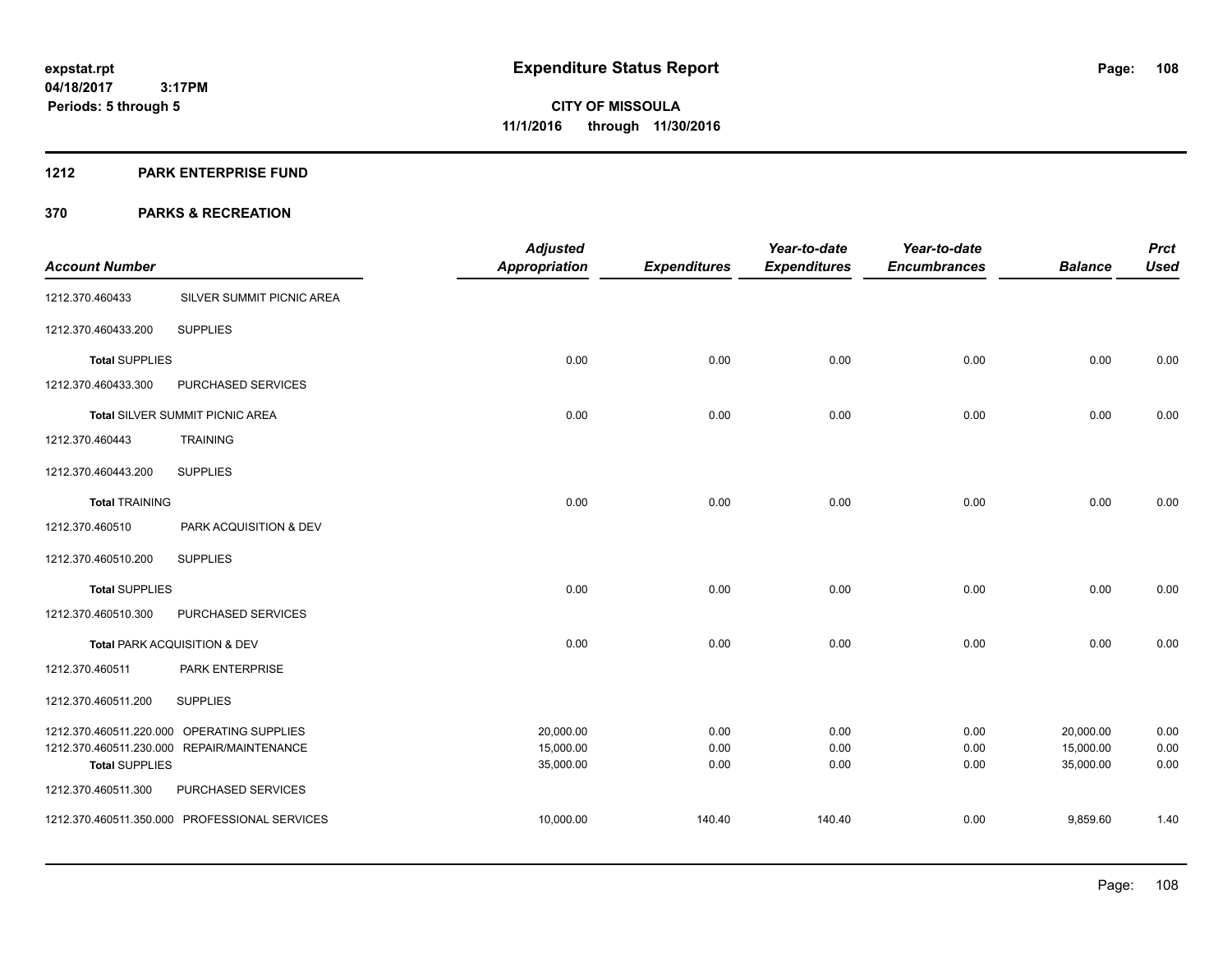### **1212 PARK ENTERPRISE FUND**

| <b>Account Number</b>                            | <b>Adjusted</b><br>Appropriation | <b>Expenditures</b> | Year-to-date<br><b>Expenditures</b> | Year-to-date<br><b>Encumbrances</b> | <b>Balance</b> | <b>Prct</b><br><b>Used</b> |
|--------------------------------------------------|----------------------------------|---------------------|-------------------------------------|-------------------------------------|----------------|----------------------------|
| 1212.370.460511.390.000 OTHER PURCHASED SERVICES | 20,000.00                        | 0.00                | 4,162.00                            | 0.00                                | 15,838.00      | 20.81                      |
| <b>Total PURCHASED SERVICES</b>                  | 30,000.00                        | 140.40              | 4,302.40                            | 0.00                                | 25,697.60      | 14.34                      |
| OTHER OBJECTS<br>1212.370.460511.800             |                                  |                     |                                     |                                     |                |                            |
| <b>Total OTHER OBJECTS</b>                       | 0.00                             | 0.00                | 0.00                                | 0.00                                | 0.00           | 0.00                       |
| <b>CAPITAL OUTLAY</b><br>1212.370.460511.900     |                                  |                     |                                     |                                     |                |                            |
| 1212.370.460511.930.000<br><b>IMPROVEMENTS</b>   | 180,150.00                       | 0.00                | 0.00                                | 0.00                                | 180,150.00     | 0.00                       |
| 1212.370.460511.940.000 MACHINERY & EQUIPMENT    | 85,415.00                        | 0.00                | 0.00                                | 0.00                                | 85,415.00      | 0.00                       |
| <b>Total CAPITAL OUTLAY</b>                      | 265,565.00                       | 0.00                | 0.00                                | 0.00                                | 265,565.00     | 0.00                       |
| <b>Total PARK ENTERPRISE</b>                     | 330,565.00                       | 140.40              | 4,302.40                            | 0.00                                | 326,262.60     | 1.30                       |
| <b>MERCHANT SERVICES</b><br>1212.370.510110      |                                  |                     |                                     |                                     |                |                            |
| 1212.370.510110.500<br><b>FIXED CHARGES</b>      |                                  |                     |                                     |                                     |                |                            |
| <b>Total MERCHANT SERVICES</b>                   | 0.00                             | 0.00                | 0.00                                | 0.00                                | 0.00           | 0.00                       |
| <b>Total PARK ENTERPRISE FUND</b>                | 330,565.00                       | 140.40              | 4,302.40                            | 0.00                                | 326,262.60     | 1.30                       |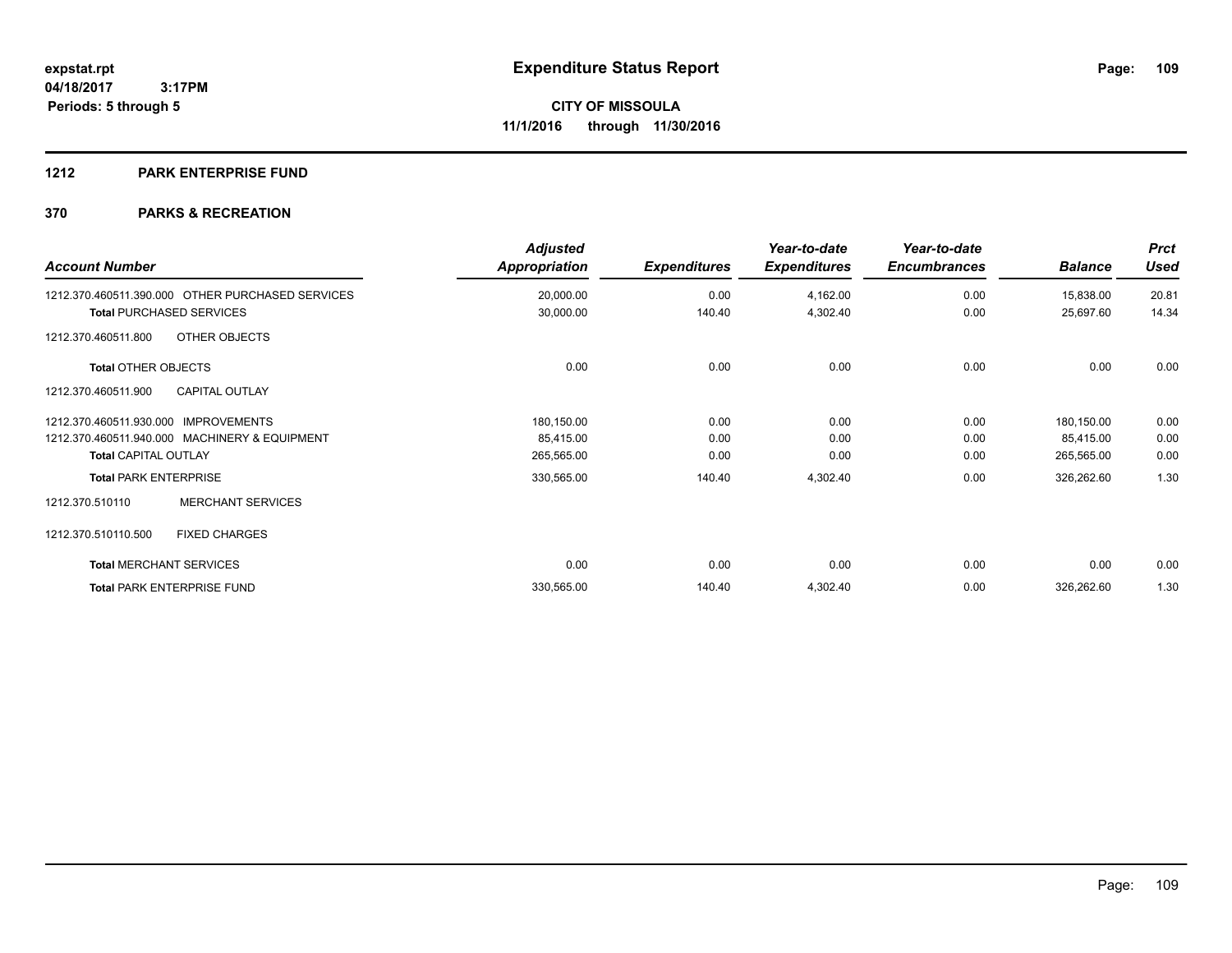## **1216 PARKS & REC TRAILS, DEV**

| <b>Account Number</b>           |                                                        | <b>Adjusted</b><br><b>Appropriation</b> | <b>Expenditures</b>  | Year-to-date<br><b>Expenditures</b> | Year-to-date<br><b>Encumbrances</b> | <b>Balance</b>               | <b>Prct</b><br><b>Used</b> |
|---------------------------------|--------------------------------------------------------|-----------------------------------------|----------------------|-------------------------------------|-------------------------------------|------------------------------|----------------------------|
| 1216.370.460403                 | PARK DEVELOPMENT & EXPANSION                           |                                         |                      |                                     |                                     |                              |                            |
| 1216.370.460403.900             | <b>CAPITAL OUTLAY</b>                                  |                                         |                      |                                     |                                     |                              |                            |
|                                 | Total PARK DEVELOPMENT & EXPANSION                     | 0.00                                    | 0.00                 | 0.00                                | 0.00                                | 0.00                         | 0.00                       |
| 1216.370.460433                 | TRAILHEAD MAPS FOR WAYFINDING                          |                                         |                      |                                     |                                     |                              |                            |
| 1216.370.460433.100             | PERSONAL SERVICES                                      |                                         |                      |                                     |                                     |                              |                            |
| <b>Total PERSONAL SERVICES</b>  |                                                        | 0.00                                    | 0.00                 | 0.00                                | 0.00                                | 0.00                         | 0.00                       |
| 1216.370.460433.200             | <b>SUPPLIES</b>                                        |                                         |                      |                                     |                                     |                              |                            |
| <b>Total SUPPLIES</b>           | 1216.370.460433.220.000 OPERATING SUPPLIES             | 0.00<br>0.00                            | 4,405.42<br>4,405.42 | 13,465.42<br>13,465.42              | 0.00<br>0.00                        | $-13,465.42$<br>$-13,465.42$ | 0.00<br>0.00               |
| 1216.370.460433.300             | PURCHASED SERVICES                                     |                                         |                      |                                     |                                     |                              |                            |
| <b>Total PURCHASED SERVICES</b> |                                                        | 0.00                                    | 0.00                 | 0.00                                | 0.00                                | 0.00                         | 0.00                       |
|                                 | Total TRAILHEAD MAPS FOR WAYFINDING                    | 0.00                                    | 4,405.42             | 13,465.42                           | 0.00                                | $-13,465.42$                 | 0.00                       |
| 1216.370.460434                 | <b>GREENWAYS &amp; HORTICULTURE</b>                    |                                         |                      |                                     |                                     |                              |                            |
| 1216.370.460434.200             | <b>SUPPLIES</b>                                        |                                         |                      |                                     |                                     |                              |                            |
| <b>Total SUPPLIES</b>           | 1216.370.460434.220.000 OPERATING SUPPLIES             | 12,000.00<br>12,000.00                  | 0.00<br>0.00         | 0.00<br>0.00                        | 0.00<br>0.00                        | 12,000.00<br>12,000.00       | 0.00<br>0.00               |
| 1216.370.460434.300             | PURCHASED SERVICES                                     |                                         |                      |                                     |                                     |                              |                            |
| <b>Total PURCHASED SERVICES</b> | 1216.370.460434.350.000 RECREATION TRAIL PROGRAM GRANT | 15,000.00<br>15,000.00                  | 0.00<br>0.00         | 0.00<br>0.00                        | 0.00<br>0.00                        | 15,000.00<br>15,000.00       | 0.00<br>0.00               |
| 1216.370.460434.800             | OTHER OBJECTS                                          |                                         |                      |                                     |                                     |                              |                            |
| <b>Total OTHER OBJECTS</b>      |                                                        | 0.00                                    | 0.00                 | 0.00                                | 0.00                                | 0.00                         | 0.00                       |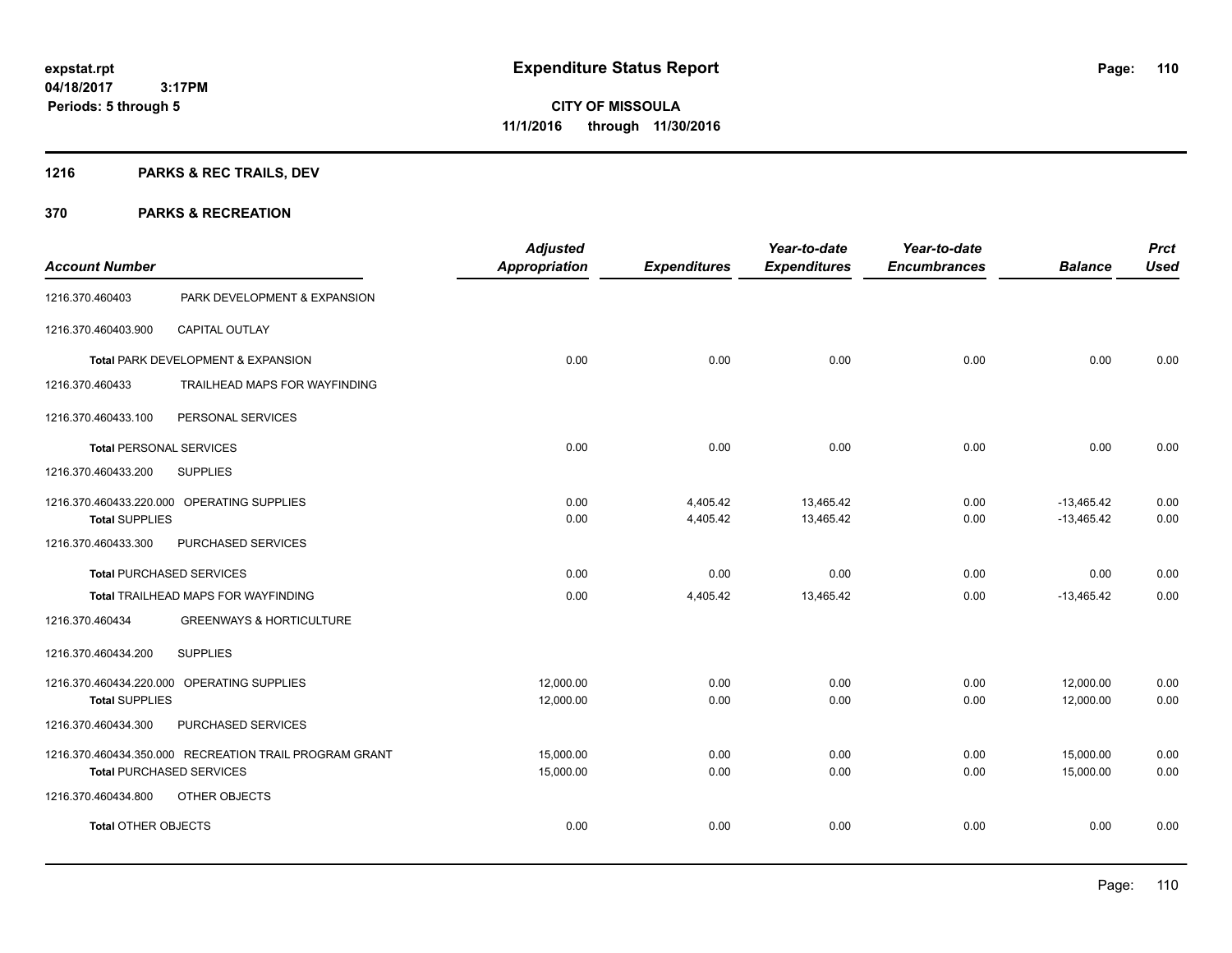## **1216 PARKS & REC TRAILS, DEV**

| <b>Account Number</b>          |                                                         | <b>Adjusted</b><br><b>Appropriation</b> | <b>Expenditures</b> | Year-to-date<br><b>Expenditures</b> | Year-to-date<br><b>Encumbrances</b> | <b>Balance</b> | <b>Prct</b><br><b>Used</b> |
|--------------------------------|---------------------------------------------------------|-----------------------------------------|---------------------|-------------------------------------|-------------------------------------|----------------|----------------------------|
| 1216.370.460434.900            | CAPITAL OUTLAY                                          |                                         |                     |                                     |                                     |                |                            |
| <b>Total CAPITAL OUTLAY</b>    |                                                         | 0.00                                    | 0.00                | 0.00                                | 0.00                                | 0.00           | 0.00                       |
|                                | Total GREENWAYS & HORTICULTURE                          | 27,000.00                               | 0.00                | 0.00                                | 0.00                                | 27,000.00      | 0.00                       |
| 1216.370.460437                | TREE INVENTORY DNRC GRANT                               |                                         |                     |                                     |                                     |                |                            |
| 1216.370.460437.100            | PERSONAL SERVICES                                       |                                         |                     |                                     |                                     |                |                            |
| <b>Total PERSONAL SERVICES</b> |                                                         | 0.00                                    | 0.00                | 0.00                                | 0.00                                | 0.00           | 0.00                       |
| 1216.370.460437.200            | <b>SUPPLIES</b>                                         |                                         |                     |                                     |                                     |                |                            |
|                                | Total TREE INVENTORY DNRC GRANT                         | 0.00                                    | 0.00                | 0.00                                | 0.00                                | 0.00           | 0.00                       |
| 1216.370.460438                | MCCORMICK PARK SITE PLAN                                |                                         |                     |                                     |                                     |                |                            |
| 1216.370.460438.200            | <b>SUPPLIES</b>                                         |                                         |                     |                                     |                                     |                |                            |
| <b>Total SUPPLIES</b>          |                                                         | 0.00                                    | 0.00                | 0.00                                | 0.00                                | 0.00           | 0.00                       |
| 1216.370.460438.300            | PURCHASED SERVICES                                      |                                         |                     |                                     |                                     |                |                            |
|                                | Total MCCORMICK PARK SITE PLAN                          | 0.00                                    | 0.00                | 0.00                                | 0.00                                | 0.00           | 0.00                       |
| 1216.370.460439                | CLARK FORK RIVER ACCESS GRANT                           |                                         |                     |                                     |                                     |                |                            |
| 1216.370.460439.300            | PURCHASED SERVICES                                      |                                         |                     |                                     |                                     |                |                            |
|                                | 1216.370.460439.350.000 CLARK FORK RIVER ACCESS PROJECT | 50,000.00                               | 0.00                | 0.00                                | 0.00                                | 50,000.00      | 0.00                       |
|                                | Total CLARK FORK RIVER ACCESS GRANT                     | 50,000.00                               | 0.00                | 0.00                                | 0.00                                | 50,000.00      | 0.00                       |
| 1216.370.460443                | <b>TRAINING</b>                                         |                                         |                     |                                     |                                     |                |                            |
| 1216.370.460443.200            | <b>SUPPLIES</b>                                         |                                         |                     |                                     |                                     |                |                            |
| <b>Total SUPPLIES</b>          |                                                         | 0.00                                    | 0.00                | 0.00                                | 0.00                                | 0.00           | 0.00                       |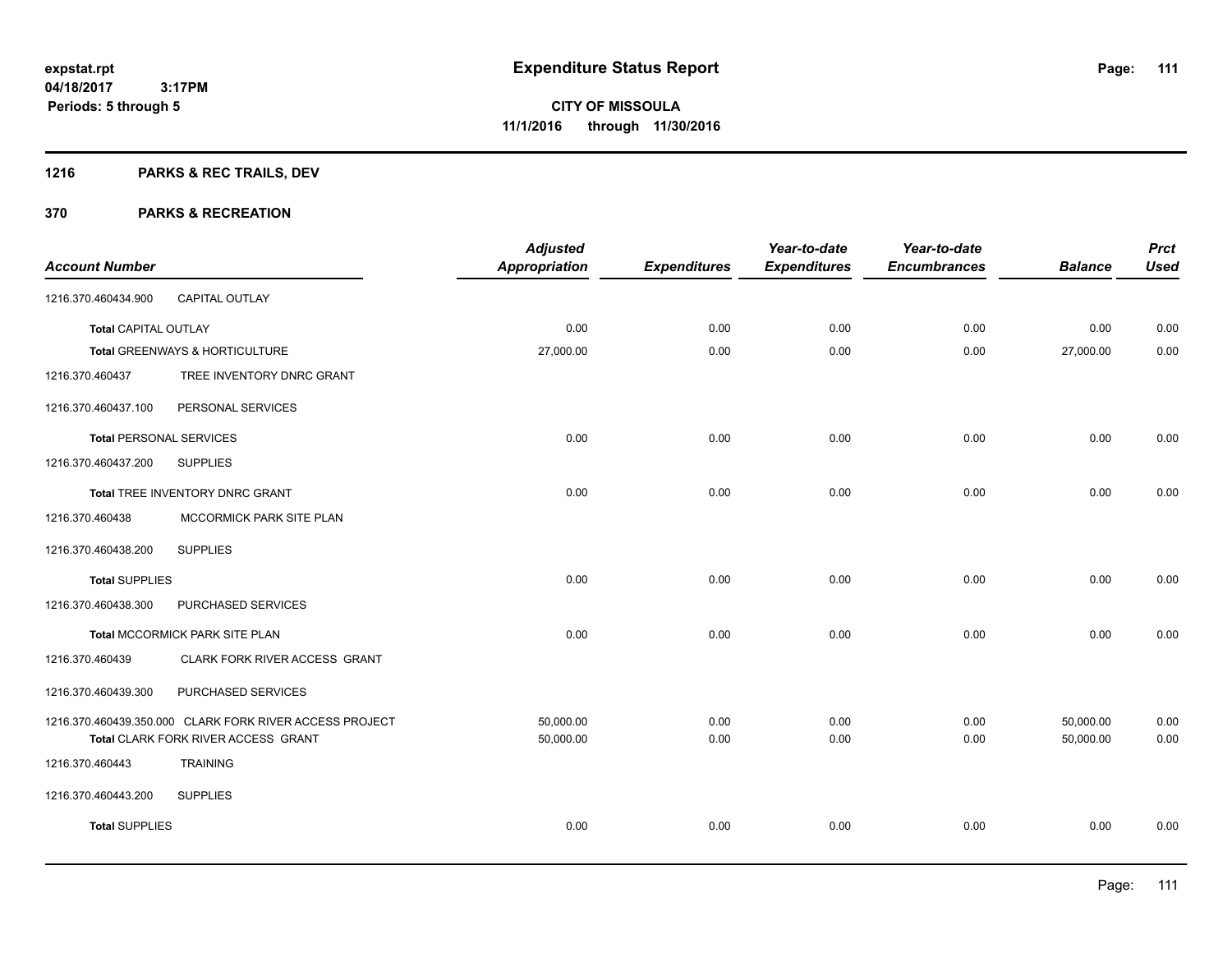## **1216 PARKS & REC TRAILS, DEV**

### **370 PARKS & RECREATION**

|                              |                                                    | <b>Adjusted</b>      |                     | Year-to-date        | Year-to-date        |                | <b>Prct</b> |
|------------------------------|----------------------------------------------------|----------------------|---------------------|---------------------|---------------------|----------------|-------------|
| <b>Account Number</b>        |                                                    | <b>Appropriation</b> | <b>Expenditures</b> | <b>Expenditures</b> | <b>Encumbrances</b> | <b>Balance</b> | <b>Used</b> |
| 1216.370.460443.300          | PURCHASED SERVICES                                 |                      |                     |                     |                     |                |             |
| <b>Total TRAINING</b>        |                                                    | 0.00                 | 0.00                | 0.00                | 0.00                | 0.00           | 0.00        |
| 1216.370.460444              | <b>PLAYGROUNDS</b>                                 |                      |                     |                     |                     |                |             |
| 1216.370.460444.300          | PURCHASED SERVICES                                 |                      |                     |                     |                     |                |             |
|                              | <b>Total PURCHASED SERVICES</b>                    | 0.00                 | 0.00                | 0.00                | 0.00                | 0.00           | 0.00        |
| 1216.370.460444.900          | <b>CAPITAL OUTLAY</b>                              |                      |                     |                     |                     |                |             |
| <b>Total PLAYGROUNDS</b>     |                                                    | 0.00                 | 0.00                | 0.00                | 0.00                | 0.00           | 0.00        |
| 1216.370.460470              | <b>RECREATION MORE</b>                             |                      |                     |                     |                     |                |             |
| 1216.370.460470.200          | <b>SUPPLIES</b>                                    |                      |                     |                     |                     |                |             |
|                              | 1216.370.460470.220.000 MORE/OPERATING SUPPLIES    | 5,000.00             | 0.00                | 2,420.60            | 0.00                | 2,579.40       | 48.41       |
|                              | 1216.370.460470.230.000 MORE/REPAI & MAINTENANCE   | 5.000.00             | 0.00                | 0.00                | 0.00                | 5,000.00       | 0.00        |
| <b>Total SUPPLIES</b>        |                                                    | 10,000.00            | 0.00                | 2,420.60            | 0.00                | 7,579.40       | 24.21       |
| 1216.370.460470.300          | PURCHASED SERVICES                                 |                      |                     |                     |                     |                |             |
|                              | 1216.370.460470.350.000 MORE/PROFESSIONAL SERVICES | 10,000.00            | 0.00                | 0.00                | 0.00                | 10,000.00      | 0.00        |
|                              | 1216.370.460470.390.000 OTHER PURCHASED SERVICES   | 10,000.00            | 0.00                | 19.00               | 0.00                | 9,981.00       | 0.19        |
|                              | <b>Total PURCHASED SERVICES</b>                    | 20,000.00            | 0.00                | 19.00               | 0.00                | 19,981.00      | 0.10        |
| 1216.370.460470.900          | <b>CAPITAL OUTLAY</b>                              |                      |                     |                     |                     |                |             |
| <b>Total CAPITAL OUTLAY</b>  |                                                    | 0.00                 | 0.00                | 0.00                | 0.00                | 0.00           | 0.00        |
| <b>Total RECREATION MORE</b> |                                                    | 30,000.00            | 0.00                | 2,439.60            | 0.00                | 27,560.40      | 8.13        |
| 1216.370.460471              | <b>RECREATION ADULTS</b>                           |                      |                     |                     |                     |                |             |

1216.370.460471.200 SUPPLIES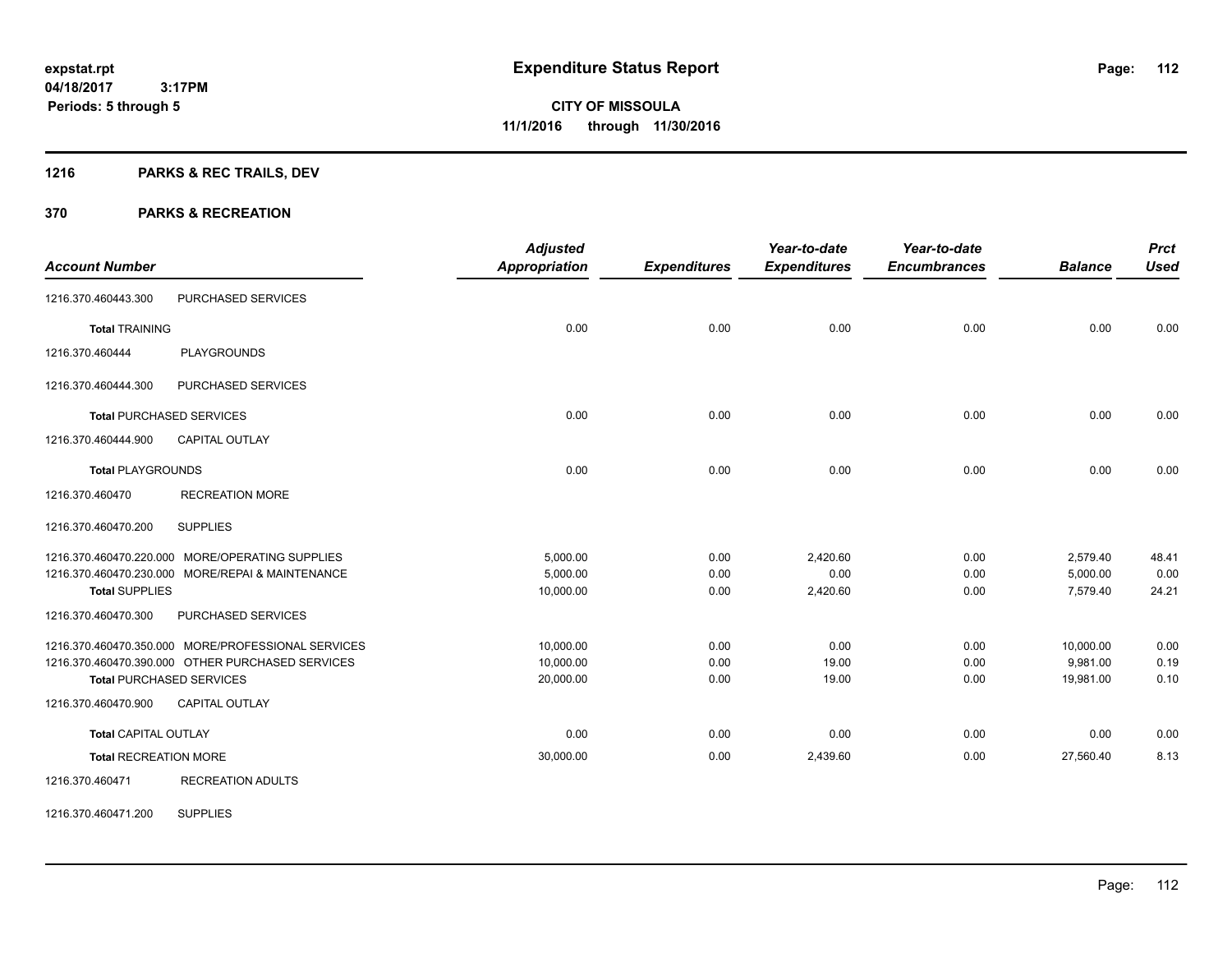## **1216 PARKS & REC TRAILS, DEV**

| <b>Account Number</b>          |                                                      | <b>Adjusted</b><br>Appropriation | <b>Expenditures</b> | Year-to-date<br><b>Expenditures</b> | Year-to-date<br><b>Encumbrances</b> | <b>Balance</b>       | <b>Prct</b><br><b>Used</b> |
|--------------------------------|------------------------------------------------------|----------------------------------|---------------------|-------------------------------------|-------------------------------------|----------------------|----------------------------|
| <b>Total SUPPLIES</b>          | 1216.370.460471.220.000 REC ADULT/OPERATING SUPPLIES | 5,000.00<br>5,000.00             | 0.00<br>0.00        | 0.00<br>0.00                        | 0.00<br>0.00                        | 5,000.00<br>5,000.00 | 0.00<br>0.00               |
| 1216.370.460471.300            | PURCHASED SERVICES                                   |                                  |                     |                                     |                                     |                      |                            |
|                                | <b>Total PURCHASED SERVICES</b>                      | 0.00                             | 0.00                | 0.00                                | 0.00                                | 0.00                 | 0.00                       |
| 1216.370.460471.800            | OTHER OBJECTS                                        |                                  |                     |                                     |                                     |                      |                            |
| <b>Total OTHER OBJECTS</b>     |                                                      | 0.00                             | 0.00                | 0.00                                | 0.00                                | 0.00                 | 0.00                       |
| 1216.370.460471.900            | <b>CAPITAL OUTLAY</b>                                |                                  |                     |                                     |                                     |                      |                            |
| <b>Total CAPITAL OUTLAY</b>    |                                                      | 0.00                             | 0.00                | 0.00                                | 0.00                                | 0.00                 | 0.00                       |
| <b>Total RECREATION ADULTS</b> |                                                      | 5,000.00                         | 0.00                | 0.00                                | 0.00                                | 5,000.00             | 0.00                       |
| 1216.370.460472                | <b>RECREATION YOUTH</b>                              |                                  |                     |                                     |                                     |                      |                            |
| 1216.370.460472.200            | <b>SUPPLIES</b>                                      |                                  |                     |                                     |                                     |                      |                            |
|                                | 1216.370.460472.220.000 REC YOUTH/OPERATING SUPPLIES | 5,000.00                         | 0.00                | 0.00                                | 0.00                                | 5,000.00             | 0.00                       |
| <b>Total SUPPLIES</b>          |                                                      | 5,000.00                         | 0.00                | 0.00                                | 0.00                                | 5,000.00             | 0.00                       |
| 1216.370.460472.300            | PURCHASED SERVICES                                   |                                  |                     |                                     |                                     |                      |                            |
|                                | <b>Total PURCHASED SERVICES</b>                      | 0.00                             | 0.00                | 0.00                                | 0.00                                | 0.00                 | 0.00                       |
| 1216.370.460472.700            | <b>GRANTS &amp; CONTRIBUTIONS</b>                    |                                  |                     |                                     |                                     |                      |                            |
|                                | Total GRANTS & CONTRIBUTIONS                         | 0.00                             | 0.00                | 0.00                                | 0.00                                | 0.00                 | 0.00                       |
| 1216.370.460472.800            | OTHER OBJECTS                                        |                                  |                     |                                     |                                     |                      |                            |
| <b>Total OTHER OBJECTS</b>     |                                                      | 0.00                             | 0.00                | 0.00                                | 0.00                                | 0.00                 | 0.00                       |
| 1216.370.460472.900            | <b>CAPITAL OUTLAY</b>                                |                                  |                     |                                     |                                     |                      |                            |
| <b>Total CAPITAL OUTLAY</b>    |                                                      | 0.00                             | 0.00                | 0.00                                | 0.00                                | 0.00                 | 0.00                       |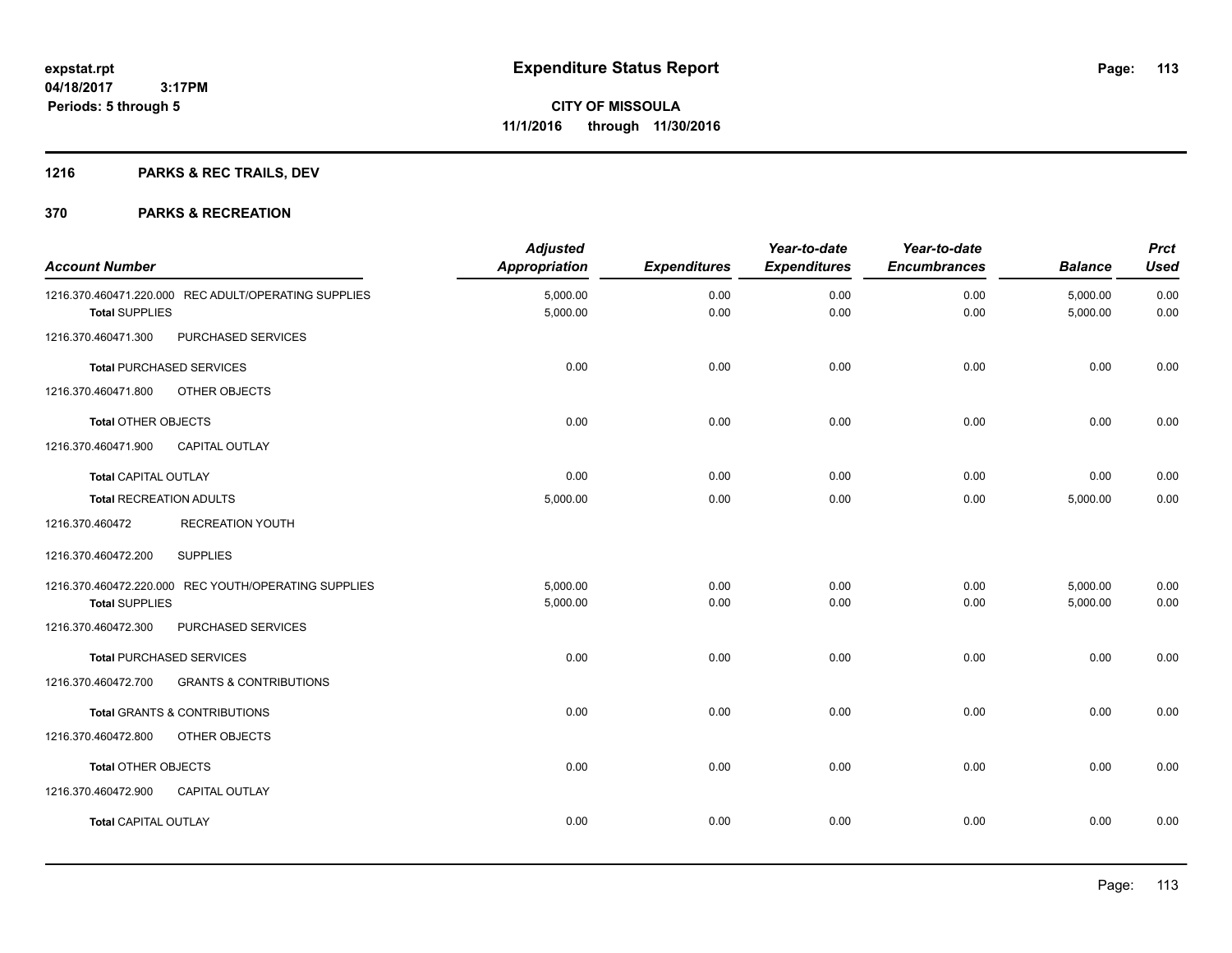## **1216 PARKS & REC TRAILS, DEV**

| <b>Account Number</b>                  |                                                              | <b>Adjusted</b><br><b>Appropriation</b> | <b>Expenditures</b> | Year-to-date<br><b>Expenditures</b> | Year-to-date<br><b>Encumbrances</b> | <b>Balance</b> | <b>Prct</b><br><b>Used</b> |
|----------------------------------------|--------------------------------------------------------------|-----------------------------------------|---------------------|-------------------------------------|-------------------------------------|----------------|----------------------------|
| <b>Total RECREATION YOUTH</b>          |                                                              | 5,000.00                                | 0.00                | 0.00                                | 0.00                                | 5,000.00       | 0.00                       |
| 1216.370.460506                        | <b>CARAS PARK</b>                                            |                                         |                     |                                     |                                     |                |                            |
| 1216.370.460506.200                    | <b>SUPPLIES</b>                                              |                                         |                     |                                     |                                     |                |                            |
| <b>Total SUPPLIES</b>                  |                                                              | 0.00                                    | 0.00                | 0.00                                | 0.00                                | 0.00           | 0.00                       |
| 1216.370.460506.300                    | PURCHASED SERVICES                                           |                                         |                     |                                     |                                     |                |                            |
|                                        | <b>Total PURCHASED SERVICES</b>                              | 0.00                                    | 0.00                | 0.00                                | 0.00                                | 0.00           | 0.00                       |
| 1216.370.460506.900                    | <b>CAPITAL OUTLAY</b>                                        |                                         |                     |                                     |                                     |                |                            |
| <b>Total CARAS PARK</b>                |                                                              | 0.00                                    | 0.00                | 0.00                                | 0.00                                | 0.00           | 0.00                       |
| 1216.370.460507                        | <b>COMMUNITY TRAILS</b>                                      |                                         |                     |                                     |                                     |                |                            |
| 1216.370.460507.200                    | <b>SUPPLIES</b>                                              |                                         |                     |                                     |                                     |                |                            |
|                                        | 1216.370.460507.220.000 COMM TRAILS/OPERATING SUPPLIES       | 5,000.00                                | 0.00                | 0.00                                | 0.00                                | 5,000.00       | 0.00                       |
|                                        | 1216.370.460507.230.000 COMM TRAILS/REPAIR/MAINTENANCE       | 5.000.00                                | 0.00                | 0.00                                | 0.00                                | 5,000.00       | 0.00                       |
| 1216.370.460507.240.000 OTHER SUPPLIES |                                                              | 1.100.00                                | 0.00                | 0.00                                | 0.00                                | 1,100.00       | 0.00                       |
| <b>Total SUPPLIES</b>                  |                                                              | 11,100.00                               | 0.00                | 0.00                                | 0.00                                | 11,100.00      | 0.00                       |
| 1216.370.460507.300                    | PURCHASED SERVICES                                           |                                         |                     |                                     |                                     |                |                            |
|                                        | 1216.370.460507.350.000 COMM TRAILS/PROFESSIONAL SERVICES    | 10,000.00                               | 0.00                | 0.00                                | 0.00                                | 10,000.00      | 0.00                       |
|                                        | 1216.370.460507.360.000 COMM TRAILS/REPAIR & MAINTENANCE     | 10,000.00                               | 0.00                | 0.00                                | 0.00                                | 10,000.00      | 0.00                       |
|                                        | 1216.370.460507.390.000 COMM TRAILS/OTHER PURCHASED SERVICES | 40,000.00                               | 0.00                | 0.00                                | 0.00                                | 40,000.00      | 0.00                       |
|                                        | <b>Total PURCHASED SERVICES</b>                              | 60,000.00                               | 0.00                | 0.00                                | 0.00                                | 60,000.00      | 0.00                       |
| 1216.370.460507.900                    | <b>CAPITAL OUTLAY</b>                                        |                                         |                     |                                     |                                     |                |                            |
|                                        | 1216.370.460507.930.000 COMM TRAILS/IMPROVEMENTS             | 50,000.00                               | 0.00                | 0.00                                | 0.00                                | 50,000.00      | 0.00                       |
| <b>Total CAPITAL OUTLAY</b>            |                                                              | 50,000.00                               | 0.00                | 0.00                                | 0.00                                | 50,000.00      | 0.00                       |
| <b>Total COMMUNITY TRAILS</b>          |                                                              | 121,100.00                              | 0.00                | 0.00                                | 0.00                                | 121,100.00     | 0.00                       |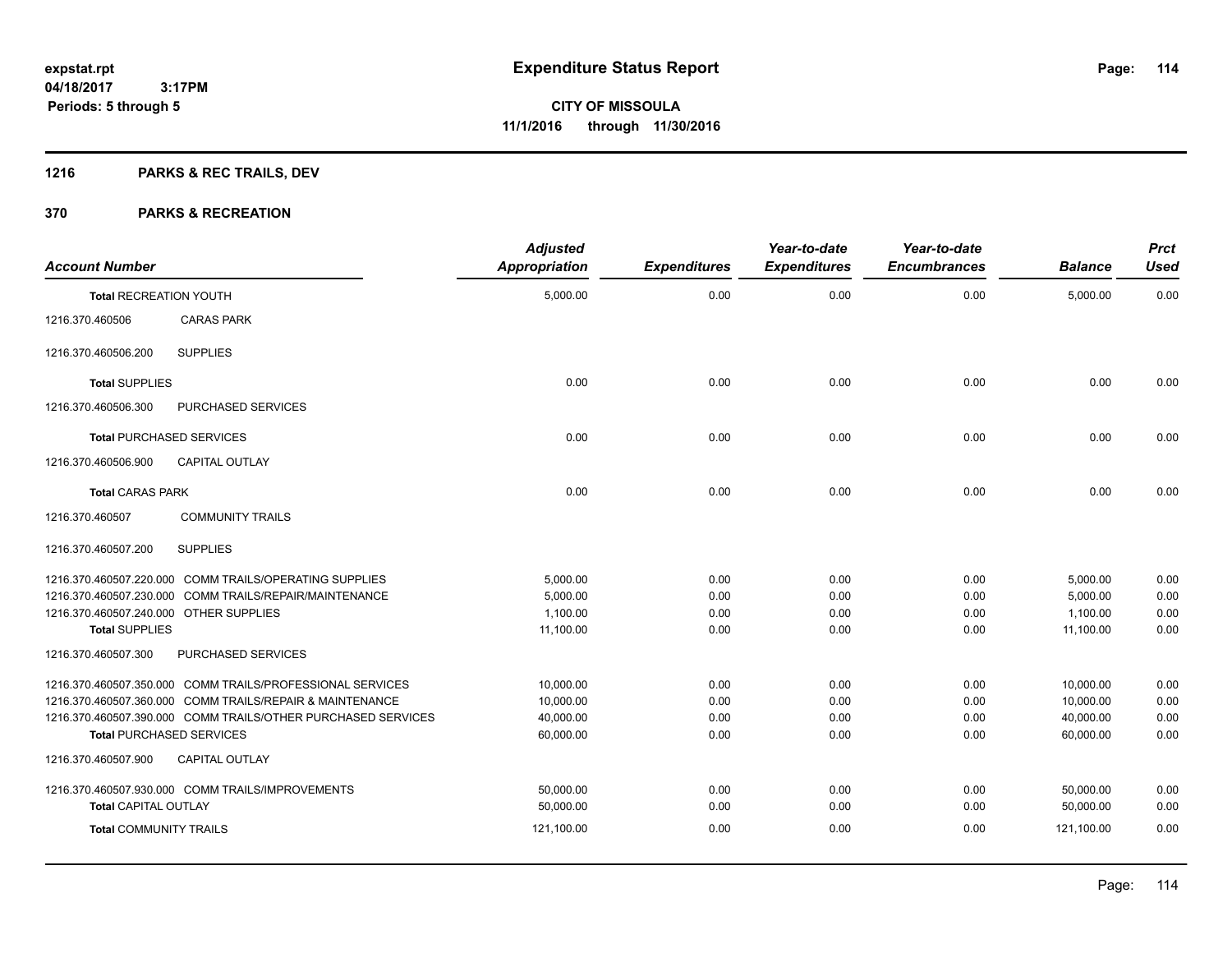## **1216 PARKS & REC TRAILS, DEV**

| <b>Account Number</b>           |                                                           | <b>Adjusted</b><br><b>Appropriation</b> | <b>Expenditures</b>    | Year-to-date<br><b>Expenditures</b> | Year-to-date<br><b>Encumbrances</b> | <b>Balance</b>                 | <b>Prct</b><br><b>Used</b> |
|---------------------------------|-----------------------------------------------------------|-----------------------------------------|------------------------|-------------------------------------|-------------------------------------|--------------------------------|----------------------------|
|                                 |                                                           |                                         |                        |                                     |                                     |                                |                            |
| 1216.370.460508                 | <b>KIWANIS PARK</b>                                       |                                         |                        |                                     |                                     |                                |                            |
| 1216.370.460508.900             | CAPITAL OUTLAY                                            |                                         |                        |                                     |                                     |                                |                            |
| <b>Total KIWANIS PARK</b>       | 1216.370.460508.930.000 KIWANIS PARK IMPROVEMENTS         | 0.00<br>0.00                            | 21,896.00<br>21,896.00 | 164,521.35<br>164,521.35            | 0.00<br>0.00                        | $-164,521.35$<br>$-164,521.35$ | 0.00<br>0.00               |
| 1216.370.460509                 | <b>KIM WILLIAMS TRAIL</b>                                 |                                         |                        |                                     |                                     |                                |                            |
| 1216.370.460509.900             | <b>CAPITAL OUTLAY</b>                                     |                                         |                        |                                     |                                     |                                |                            |
| <b>Total KIM WILLIAMS TRAIL</b> |                                                           | 0.00                                    | 0.00                   | 0.00                                | 0.00                                | 0.00                           | 0.00                       |
| 1216.370.460511                 | PARK ENTERPRISE                                           |                                         |                        |                                     |                                     |                                |                            |
| 1216.370.460511.200             | <b>SUPPLIES</b>                                           |                                         |                        |                                     |                                     |                                |                            |
| <b>Total SUPPLIES</b>           |                                                           | 0.00                                    | 0.00                   | 0.00                                | 0.00                                | 0.00                           | 0.00                       |
| 1216.370.460511.300             | PURCHASED SERVICES                                        |                                         |                        |                                     |                                     |                                |                            |
| <b>Total PARK ENTERPRISE</b>    |                                                           | 0.00                                    | 0.00                   | 0.00                                | 0.00                                | 0.00                           | 0.00                       |
| 1216.370.460512                 | PARK MEMORIALS                                            |                                         |                        |                                     |                                     |                                |                            |
| 1216.370.460512.200             | <b>SUPPLIES</b>                                           |                                         |                        |                                     |                                     |                                |                            |
| <b>Total SUPPLIES</b>           | 1216.370.460512.220.000 PARK MEMORIALS/OPERATING SUPPLIES | 0.00<br>0.00                            | 0.00<br>0.00           | 60.00<br>60.00                      | 0.00<br>0.00                        | $-60.00$<br>$-60.00$           | 0.00<br>0.00               |
| 1216.370.460512.300             | PURCHASED SERVICES                                        |                                         |                        |                                     |                                     |                                |                            |
|                                 | <b>Total PURCHASED SERVICES</b>                           | 0.00                                    | 0.00                   | 0.00                                | 0.00                                | 0.00                           | 0.00                       |
| 1216.370.460512.800             | OTHER OBJECTS                                             |                                         |                        |                                     |                                     |                                |                            |
| <b>Total OTHER OBJECTS</b>      |                                                           | 0.00                                    | 0.00                   | 0.00                                | 0.00                                | 0.00                           | 0.00                       |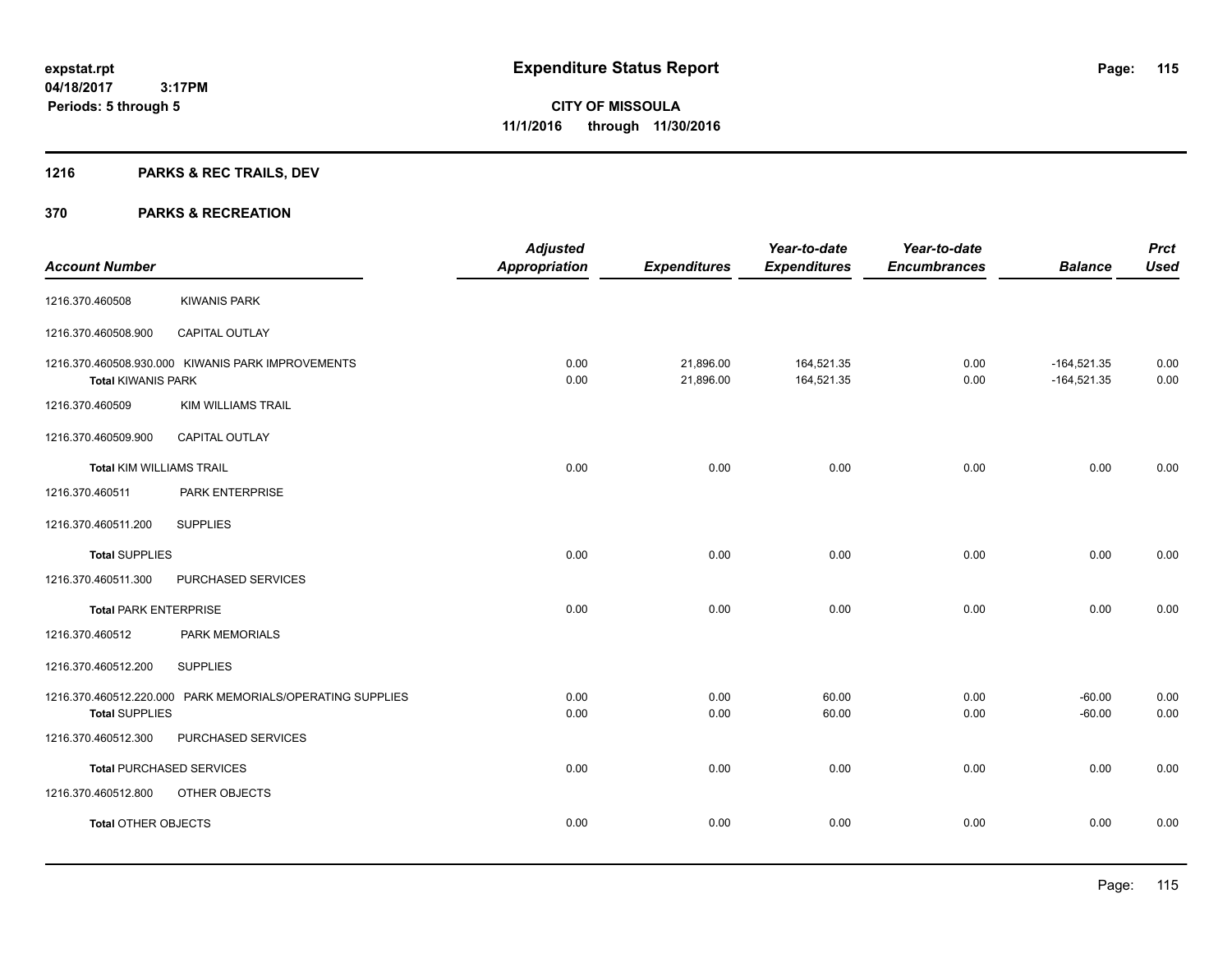## **1216 PARKS & REC TRAILS, DEV**

|                                                                | <b>Adjusted</b>      |                     | Year-to-date        | Year-to-date        |                | <b>Prct</b> |
|----------------------------------------------------------------|----------------------|---------------------|---------------------|---------------------|----------------|-------------|
| <b>Account Number</b>                                          | <b>Appropriation</b> | <b>Expenditures</b> | <b>Expenditures</b> | <b>Encumbrances</b> | <b>Balance</b> | <b>Used</b> |
| CAPITAL OUTLAY<br>1216.370.460512.900                          |                      |                     |                     |                     |                |             |
| 1216.370.460512.920.000 PARK MEMORIALS/BUILDINGS               | 100,000.00           | 0.00                | 0.00                | 0.00                | 100,000.00     | 0.00        |
| 1216.370.460512.930.000 PARK MEMORIALS/IMPROVEMENTS            | 50,000.00            | 0.00                | 0.00                | 0.00                | 50,000.00      | 0.00        |
| <b>Total CAPITAL OUTLAY</b>                                    | 150,000.00           | 0.00                | 0.00                | 0.00                | 150,000.00     | 0.00        |
| <b>Total PARK MEMORIALS</b>                                    | 150,000.00           | 0.00                | 60.00               | 0.00                | 149,940.00     | 0.04        |
| 1216.370.460513<br>RECREATIONAL DONATIONS SPEC EVENTS          |                      |                     |                     |                     |                |             |
| <b>SUPPLIES</b><br>1216.370.460513.200                         |                      |                     |                     |                     |                |             |
| 1216.370.460513.220.000 REC DONATIONS/OPERATING SUPPLIES       | 20,000.00            | 186.21              | 3,576.16            | 0.00                | 16,423.84      | 17.88       |
| 1216.370.460513.230.000 REC DONATIONS-REPAIR/MAINTENANCE       | 5,000.00             | 0.00                | 0.00                | 0.00                | 5,000.00       | 0.00        |
| <b>Total SUPPLIES</b>                                          | 25,000.00            | 186.21              | 3,576.16            | 0.00                | 21,423.84      | 14.30       |
| 1216.370.460513.300<br>PURCHASED SERVICES                      |                      |                     |                     |                     |                |             |
| 1216.370.460513.350.000 REC DONATIONS/PROFESSIONAL SERVICES    | 5.000.00             | 0.00                | 0.00                | 0.00                | 5,000.00       | 0.00        |
| 1216.370.460513.390.000 REC DONATIONS/OTHER PURCHASED SERVICES | 40,000.00            | 0.00                | 0.00                | 0.00                | 40,000.00      | 0.00        |
| <b>Total PURCHASED SERVICES</b>                                | 45,000.00            | 0.00                | 0.00                | 0.00                | 45,000.00      | 0.00        |
| 1216.370.460513.800<br>OTHER OBJECTS                           |                      |                     |                     |                     |                |             |
| <b>Total OTHER OBJECTS</b>                                     | 0.00                 | 0.00                | 0.00                | 0.00                | 0.00           | 0.00        |
| <b>CAPITAL OUTLAY</b><br>1216.370.460513.900                   |                      |                     |                     |                     |                |             |
| <b>Total CAPITAL OUTLAY</b>                                    | 0.00                 | 0.00                | 0.00                | 0.00                | 0.00           | 0.00        |
| <b>Total RECREATIONAL DONATIONS SPEC EVENTS</b>                | 70,000.00            | 186.21              | 3,576.16            | 0.00                | 66,423.84      | 5.11        |
| 1216.370.460514<br><b>URBAN FORESTRY</b>                       |                      |                     |                     |                     |                |             |
| PERSONAL SERVICES<br>1216.370.460514.100                       |                      |                     |                     |                     |                |             |
| <b>Total PERSONAL SERVICES</b>                                 | 0.00                 | 0.00                | 0.00                | 0.00                | 0.00           | 0.00        |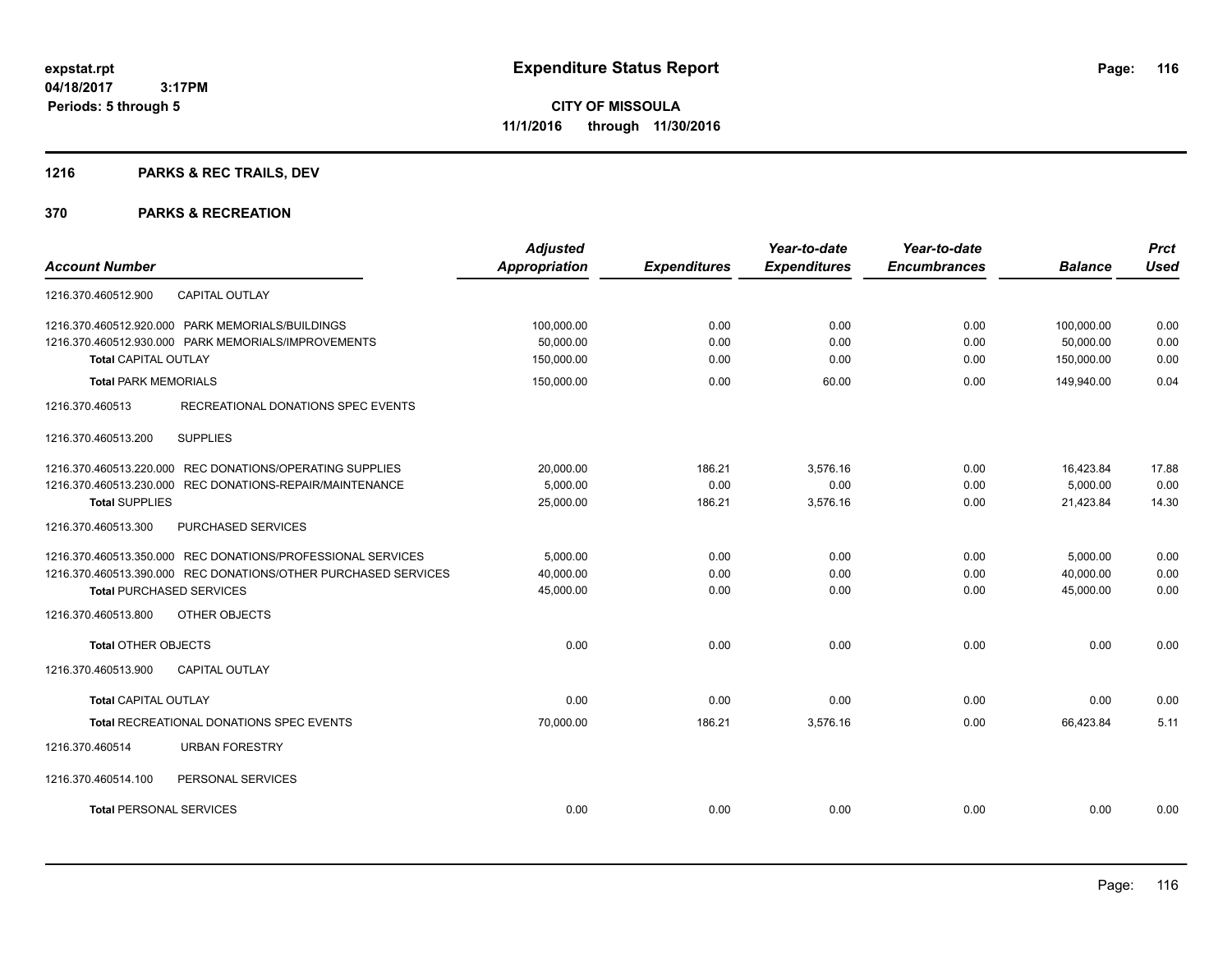## **1216 PARKS & REC TRAILS, DEV**

|                                                              | <b>Adjusted</b> |                     | Year-to-date        | Year-to-date        |                | <b>Prct</b> |
|--------------------------------------------------------------|-----------------|---------------------|---------------------|---------------------|----------------|-------------|
| <b>Account Number</b>                                        | Appropriation   | <b>Expenditures</b> | <b>Expenditures</b> | <b>Encumbrances</b> | <b>Balance</b> | <b>Used</b> |
| <b>SUPPLIES</b><br>1216.370.460514.200                       |                 |                     |                     |                     |                |             |
| 1216.370.460514.220.000 URBAN FORESTRY/OPERATING SUPPLIES    | 10,000.00       | 101.11              | 324.66              | 0.00                | 9,675.34       | 3.25        |
| OPERATING SUPPLIES<br>1216.370.460514.220.081                | 0.00            | 2,804.50            | 2,804.50            | 0.00                | $-2,804.50$    | 0.00        |
| URBAN FORESTRY-REPAIR/MAINTENANCE<br>1216.370.460514.230.000 | 5,000.00        | 0.00                | 0.00                | 0.00                | 5,000.00       | 0.00        |
| <b>Total SUPPLIES</b>                                        | 15,000.00       | 2,905.61            | 3,129.16            | 0.00                | 11,870.84      | 20.86       |
| 1216.370.460514.300<br>PURCHASED SERVICES                    |                 |                     |                     |                     |                |             |
| 1216.370.460514.350.000 URBAN FORESTRY/PROFESSIONAL SERVICES | 20,000.00       | 0.00                | 0.00                | 0.00                | 20,000.00      | 0.00        |
| 1216.370.460514.350.085 FOREST HEALTH GRANT                  | 20,000.00       | 0.00                | 0.00                | 0.00                | 20,000.00      | 0.00        |
| <b>Total PURCHASED SERVICES</b>                              | 40,000.00       | 0.00                | 0.00                | 0.00                | 40,000.00      | 0.00        |
| CAPITAL OUTLAY<br>1216.370.460514.900                        |                 |                     |                     |                     |                |             |
| 1216.370.460514.930.000 IMPROVEMENTS                         | 20,000.00       | 0.00                | 0.00                | 0.00                | 20,000.00      | 0.00        |
| 1216.370.460514.940.000 MACHINERY & EQUIPMENT                | 0.00            | 0.00                | 9,150.00            | 0.00                | $-9,150.00$    | 0.00        |
| <b>Total CAPITAL OUTLAY</b>                                  | 20,000.00       | 0.00                | 9,150.00            | 0.00                | 10,850.00      | 45.75       |
| <b>Total URBAN FORESTRY</b>                                  | 75,000.00       | 2,905.61            | 12.279.16           | 0.00                | 62.720.84      | 16.37       |
| 1216.370.460516<br>PARK REVOLVING                            |                 |                     |                     |                     |                |             |
| 1216.370.460516.800<br>OTHER OBJECTS                         |                 |                     |                     |                     |                |             |
| 1216.370.460516.845.000 CONTINGENCY                          | 25,000.00       | 0.00                | 0.00                | 0.00                | 25,000.00      | 0.00        |
| <b>Total PARK REVOLVING</b>                                  | 25,000.00       | 0.00                | 0.00                | 0.00                | 25,000.00      | 0.00        |
| OPEN SPACE PURCHASE & DONATIONS<br>1216.370.460517           |                 |                     |                     |                     |                |             |
| 1216.370.460517.200<br><b>SUPPLIES</b>                       |                 |                     |                     |                     |                |             |
| <b>Total SUPPLIES</b>                                        | 0.00            | 0.00                | 0.00                | 0.00                | 0.00           | 0.00        |
| PURCHASED SERVICES<br>1216.370.460517.300                    |                 |                     |                     |                     |                |             |
| 1216.370.460517.390.000 OTHER PURCHASED SERVICES             | 10,000.00       | 0.00                | 0.00                | 0.00                | 10,000.00      | 0.00        |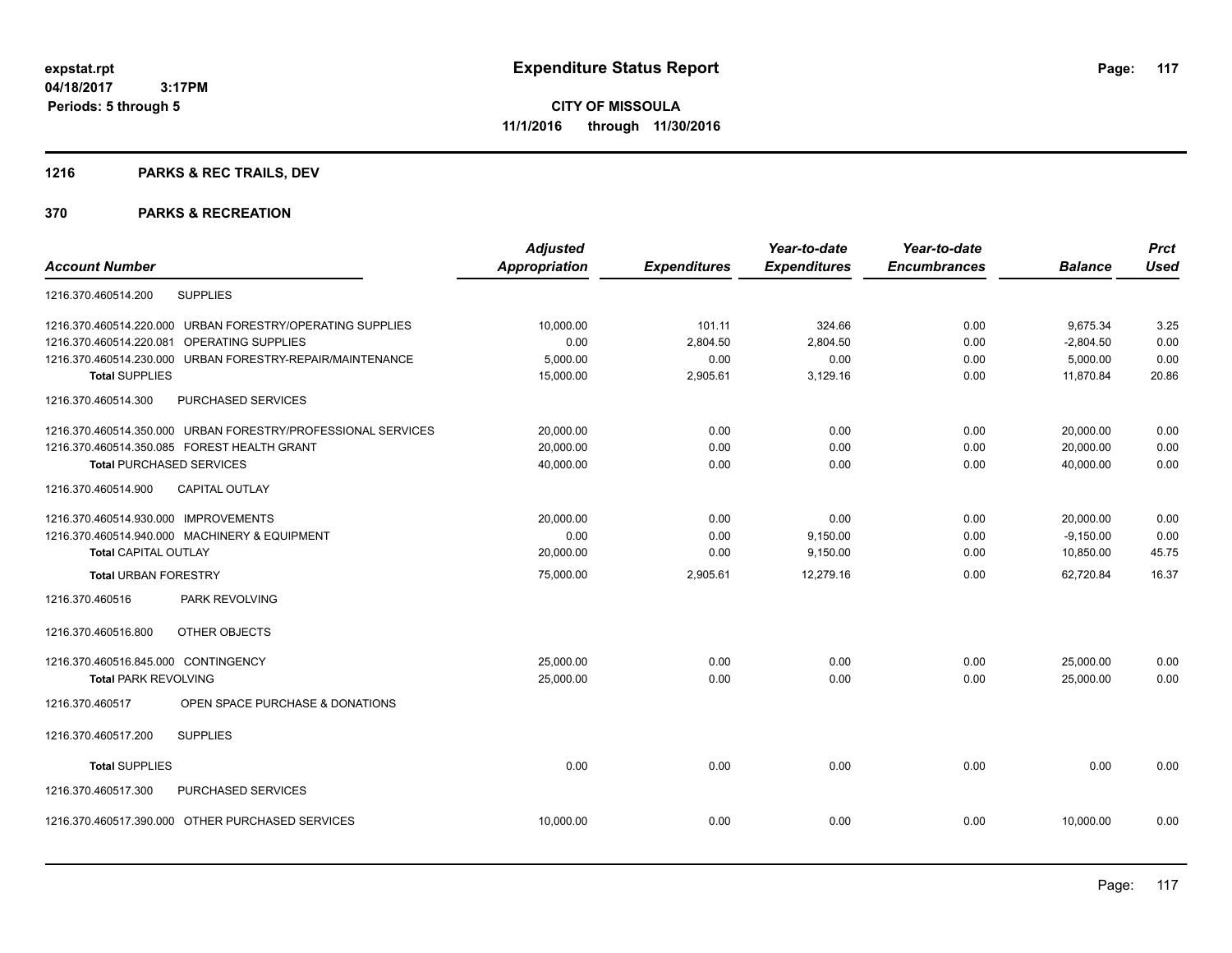## **1216 PARKS & REC TRAILS, DEV**

| <b>Account Number</b>         |                                       | <b>Adjusted</b><br><b>Appropriation</b> | <b>Expenditures</b> | Year-to-date<br><b>Expenditures</b> | Year-to-date<br><b>Encumbrances</b> | <b>Balance</b> | <b>Prct</b><br><b>Used</b> |
|-------------------------------|---------------------------------------|-----------------------------------------|---------------------|-------------------------------------|-------------------------------------|----------------|----------------------------|
|                               | <b>Total PURCHASED SERVICES</b>       | 10,000.00                               | 0.00                | 0.00                                | 0.00                                | 10,000.00      | 0.00                       |
| 1216.370.460517.900           | CAPITAL OUTLAY                        |                                         |                     |                                     |                                     |                |                            |
| <b>Total CAPITAL OUTLAY</b>   |                                       | 0.00                                    | 0.00                | 0.00                                | 0.00                                | 0.00           | 0.00                       |
|                               | Total OPEN SPACE PURCHASE & DONATIONS | 10,000.00                               | 0.00                | 0.00                                | 0.00                                | 10,000.00      | 0.00                       |
| 1216.370.460518               | SILVERS LAGOON                        |                                         |                     |                                     |                                     |                |                            |
| 1216.370.460518.900           | CAPITAL OUTLAY                        |                                         |                     |                                     |                                     |                |                            |
| Total SILVERS LAGOON          |                                       | 0.00                                    | 0.00                | 0.00                                | 0.00                                | 0.00           | 0.00                       |
| 1216.370.460519               | <b>AQUATICS CAPITAL</b>               |                                         |                     |                                     |                                     |                |                            |
| 1216.370.460519.200           | <b>SUPPLIES</b>                       |                                         |                     |                                     |                                     |                |                            |
| <b>Total SUPPLIES</b>         |                                       | 0.00                                    | 0.00                | 0.00                                | 0.00                                | 0.00           | 0.00                       |
| 1216.370.460519.300           | PURCHASED SERVICES                    |                                         |                     |                                     |                                     |                |                            |
|                               | <b>Total PURCHASED SERVICES</b>       | 0.00                                    | 0.00                | 0.00                                | 0.00                                | 0.00           | 0.00                       |
| 1216.370.460519.900           | CAPITAL OUTLAY                        |                                         |                     |                                     |                                     |                |                            |
| <b>Total AQUATICS CAPITAL</b> |                                       | 0.00                                    | 0.00                | 0.00                                | 0.00                                | 0.00           | 0.00                       |
| 1216.370.460520               | *** Title Not Found ***               |                                         |                     |                                     |                                     |                |                            |
| 1216.370.460520.200           | <b>SUPPLIES</b>                       |                                         |                     |                                     |                                     |                |                            |
| <b>Total SUPPLIES</b>         |                                       | 0.00                                    | 0.00                | 0.00                                | 0.00                                | 0.00           | 0.00                       |
| 1216.370.460520.300           | PURCHASED SERVICES                    |                                         |                     |                                     |                                     |                |                            |
|                               | <b>Total PURCHASED SERVICES</b>       | 0.00                                    | 0.00                | 0.00                                | 0.00                                | 0.00           | 0.00                       |
| 1216.370.460520.900           | CAPITAL OUTLAY                        |                                         |                     |                                     |                                     |                |                            |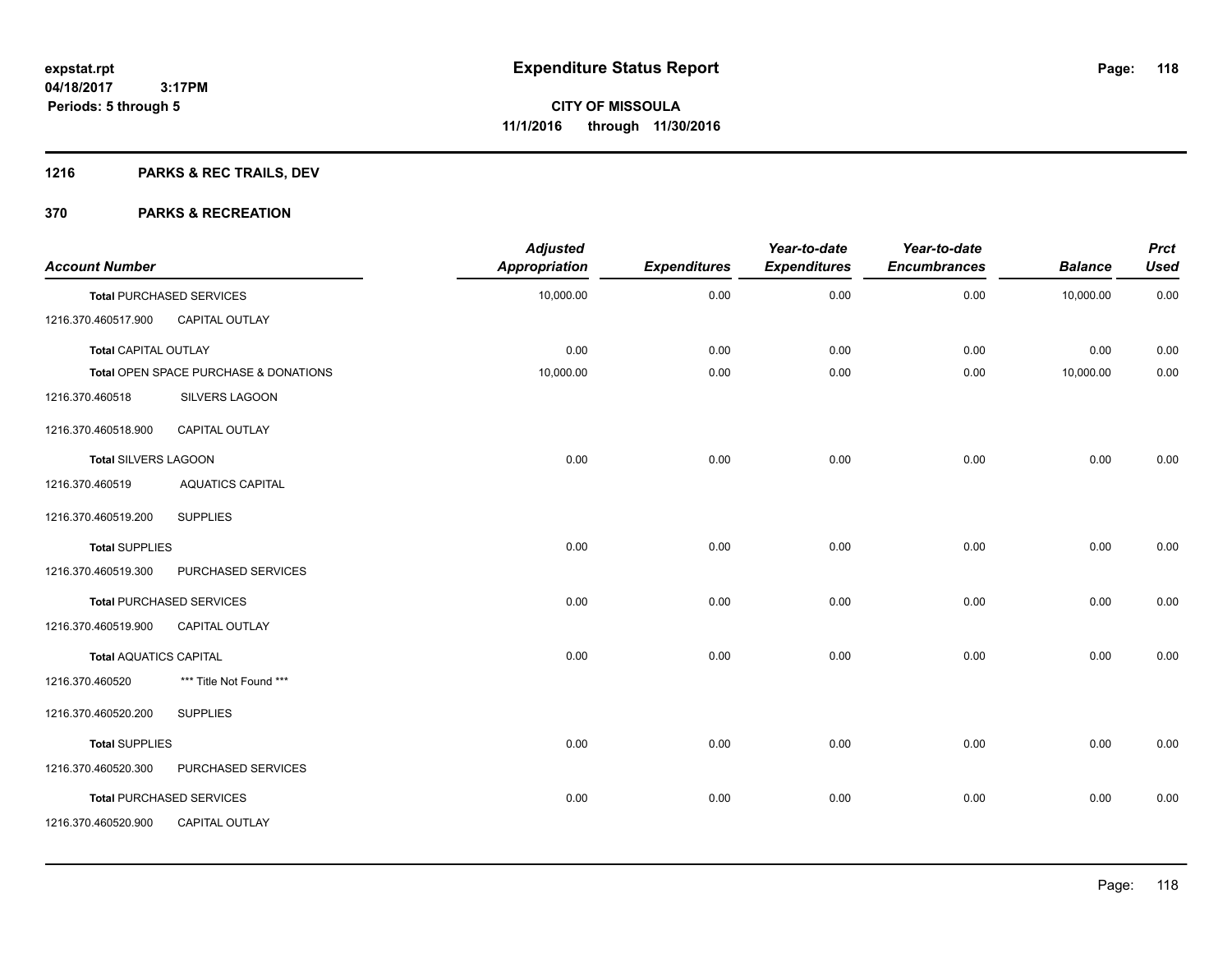## **1216 PARKS & REC TRAILS, DEV**

| <b>Account Number</b>                |                                                                 | <b>Adjusted</b><br><b>Appropriation</b> | <b>Expenditures</b> | Year-to-date<br><b>Expenditures</b> | Year-to-date<br><b>Encumbrances</b> | <b>Balance</b> | <b>Prct</b><br><b>Used</b> |
|--------------------------------------|-----------------------------------------------------------------|-----------------------------------------|---------------------|-------------------------------------|-------------------------------------|----------------|----------------------------|
| Total *** Title Not Found ***        |                                                                 | 0.00                                    | 0.00                | 0.00                                | 0.00                                | 0.00           | 0.00                       |
| 1216.370.460521                      | <b>CONSERVATION LANDS DONATIONS</b>                             |                                         |                     |                                     |                                     |                |                            |
| 1216.370.460521.100                  | PERSONAL SERVICES                                               |                                         |                     |                                     |                                     |                |                            |
|                                      | 1216.370.460521.110.000 CONSV LANDS MGMT GRANTS                 | 11,291.00                               | 0.00                | 5,568.48                            | 0.00                                | 5,722.52       | 49.32                      |
|                                      | 1216.370.460521.140.000 CONSERVATION LAND MGMT GRANT/EMP CONTRI | 1,909.00                                | 0.00                | 784.76                              | 0.00                                | 1,124.24       | 41.11                      |
|                                      | 1216.370.460521.141.000 STATE RETIREMENT CONTRIBUTIONS          | 0.00                                    | 0.00                | 5.57                                | 0.00                                | $-5.57$        | 0.00                       |
| <b>Total PERSONAL SERVICES</b>       |                                                                 | 13,200.00                               | 0.00                | 6,358.81                            | 0.00                                | 6,841.19       | 48.17                      |
| 1216.370.460521.200                  | <b>SUPPLIES</b>                                                 |                                         |                     |                                     |                                     |                |                            |
|                                      | 1216.370.460521.220.000 CONSVERVATION LANDS GRANT/OPER SUPPLIES | 10.000.00                               | 0.00                | 0.00                                | 0.00                                | 10.000.00      | 0.00                       |
| 1216.370.460521.220.086              | OPERATING SUPPLIES~WEED PROGRAM                                 | 0.00                                    | 190.00              | 8,630.00                            | 0.00                                | $-8,630.00$    | 0.00                       |
|                                      | 1216.370.460521.230.000 CONSERVATION LANDS MGMT GRANT           | 5,000.00                                | 0.00                | 0.00                                | 0.00                                | 5,000.00       | 0.00                       |
|                                      | 1216.370.460521.230.086 REPAIR/MAINTENANCE                      | 0.00                                    | 0.00                | 10,000.00                           | 0.00                                | $-10,000.00$   | 0.00                       |
| <b>Total SUPPLIES</b>                |                                                                 | 15,000.00                               | 190.00              | 18,630.00                           | 0.00                                | $-3,630.00$    | 124.20                     |
| 1216.370.460521.300                  | <b>PURCHASED SERVICES</b>                                       |                                         |                     |                                     |                                     |                |                            |
|                                      | 1216.370.460521.350.000 CONSERVATION LANDS                      | 9,700.00                                | 2,441.50            | 2,441.50                            | 0.00                                | 7,258.50       | 25.17                      |
|                                      | 1216.370.460521.350.086 PROFESSIONAL SERVICES~WEED PROGRAM      | 15,000.00                               | 717.79              | 2,878.11                            | 0.00                                | 12,121.89      | 19.19                      |
| 1216.370.460521.370.000 TRAVEL       |                                                                 | 150.00                                  | 0.00                | 0.00                                | 0.00                                | 150.00         | 0.00                       |
| 1216.370.460521.380.000 TRAINING     |                                                                 | 150.00                                  | 0.00                | 0.00                                | 0.00                                | 150.00         | 0.00                       |
| <b>Total PURCHASED SERVICES</b>      |                                                                 | 25,000.00                               | 3,159.29            | 5,319.61                            | 0.00                                | 19,680.39      | 21.28                      |
| 1216.370.460521.900                  | <b>CAPITAL OUTLAY</b>                                           |                                         |                     |                                     |                                     |                |                            |
| 1216.370.460521.930.000 IMPROVEMENTS |                                                                 | 6,800.00                                | 0.00                | 0.00                                | 0.00                                | 6,800.00       | 0.00                       |
| <b>Total CAPITAL OUTLAY</b>          |                                                                 | 6,800.00                                | 0.00                | 0.00                                | 0.00                                | 6,800.00       | 0.00                       |
|                                      | <b>Total CONSERVATION LANDS DONATIONS</b>                       | 60,000.00                               | 3,349.29            | 30,308.42                           | 0.00                                | 29.691.58      | 50.51                      |
| 1216.370.460522                      | <b>CONVERSATION LAND DONATIONS</b>                              |                                         |                     |                                     |                                     |                |                            |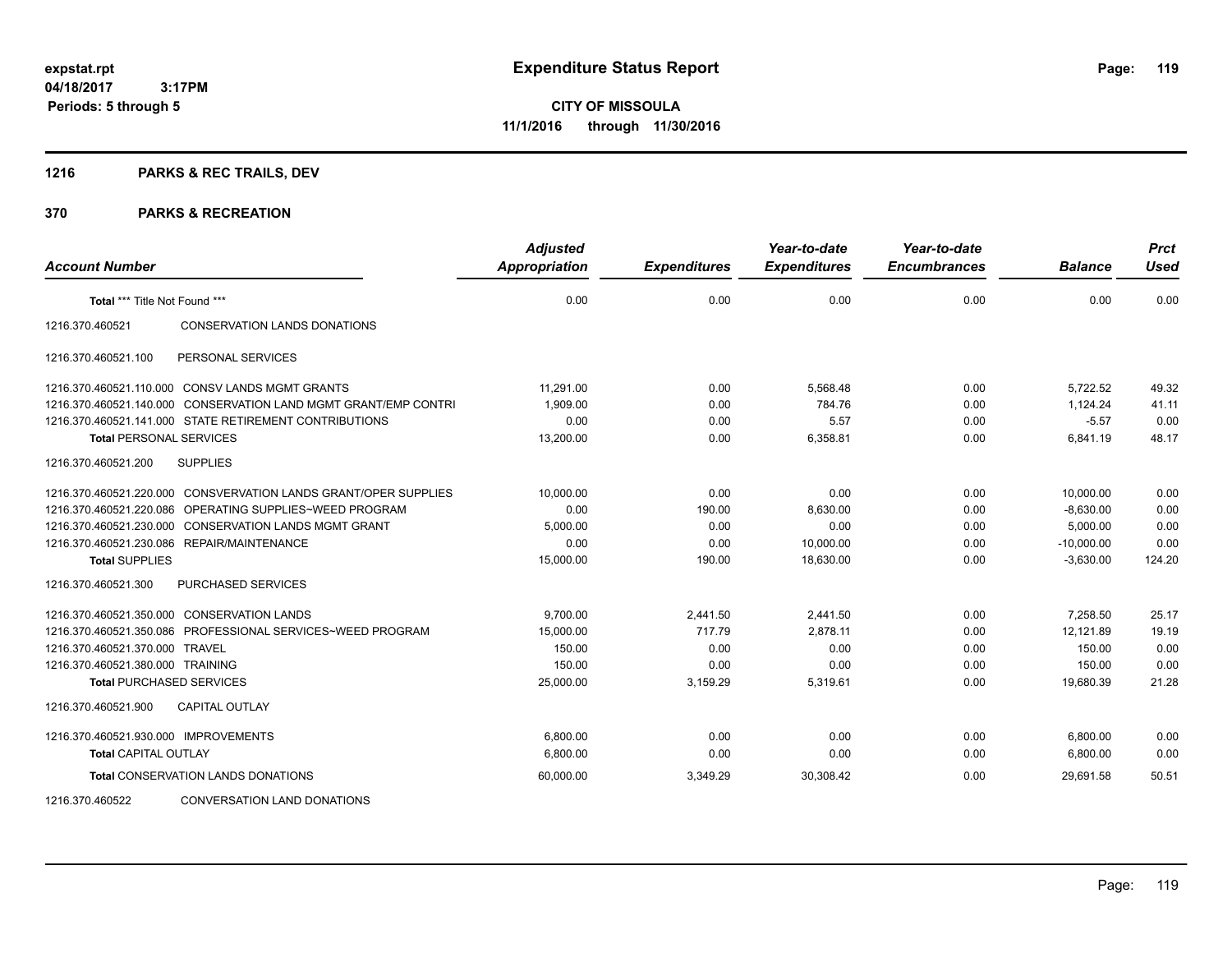## **1216 PARKS & REC TRAILS, DEV**

|                                      |                                            | <b>Adjusted</b> |                     | Year-to-date        | Year-to-date        |                | <b>Prct</b> |
|--------------------------------------|--------------------------------------------|-----------------|---------------------|---------------------|---------------------|----------------|-------------|
| <b>Account Number</b>                |                                            | Appropriation   | <b>Expenditures</b> | <b>Expenditures</b> | <b>Encumbrances</b> | <b>Balance</b> | <b>Used</b> |
| 1216.370.460522.200                  | <b>SUPPLIES</b>                            |                 |                     |                     |                     |                |             |
|                                      | 1216.370.460522.230.000 REPAIR/MAINTENANCE | 10,000.00       | 0.00                | 0.00                | 0.00                | 10,000.00      | 0.00        |
| <b>Total SUPPLIES</b>                |                                            | 10,000.00       | 0.00                | 0.00                | 0.00                | 10,000.00      | 0.00        |
| 1216.370.460522.900                  | <b>CAPITAL OUTLAY</b>                      |                 |                     |                     |                     |                |             |
| 1216.370.460522.930.000 IMPROVEMENTS |                                            | 10,000.00       | 0.00                | 0.00                | 0.00                | 10,000.00      | 0.00        |
| <b>Total CAPITAL OUTLAY</b>          |                                            | 10,000.00       | 0.00                | 0.00                | 0.00                | 10,000.00      | 0.00        |
|                                      | Total CONVERSATION LAND DONATIONS          | 20,000.00       | 0.00                | 0.00                | 0.00                | 20,000.00      | 0.00        |
| 1216.370.460523                      | *** Title Not Found ***                    |                 |                     |                     |                     |                |             |
| 1216.370.460523.100                  | PERSONAL SERVICES                          |                 |                     |                     |                     |                |             |
| <b>Total PERSONAL SERVICES</b>       |                                            | 0.00            | 0.00                | 0.00                | 0.00                | 0.00           | 0.00        |
| 1216.370.460523.300                  | PURCHASED SERVICES                         |                 |                     |                     |                     |                |             |
| <b>Total PURCHASED SERVICES</b>      |                                            | 0.00            | 0.00                | 0.00                | 0.00                | 0.00           | 0.00        |
| 1216.370.460523.900                  | <b>CAPITAL OUTLAY</b>                      |                 |                     |                     |                     |                |             |
| Total *** Title Not Found ***        |                                            | 0.00            | 0.00                | 0.00                | 0.00                | 0.00           | 0.00        |
| 1216.370.460524                      | *** Title Not Found ***                    |                 |                     |                     |                     |                |             |
| 1216.370.460524.100                  | PERSONAL SERVICES                          |                 |                     |                     |                     |                |             |
| <b>Total PERSONAL SERVICES</b>       |                                            | 0.00            | 0.00                | 0.00                | 0.00                | 0.00           | 0.00        |
| 1216.370.460524.200                  | <b>SUPPLIES</b>                            |                 |                     |                     |                     |                |             |
| <b>Total SUPPLIES</b>                |                                            | 0.00            | 0.00                | 0.00                | 0.00                | 0.00           | 0.00        |
| 1216.370.460524.300                  | PURCHASED SERVICES                         |                 |                     |                     |                     |                |             |
| Total *** Title Not Found ***        |                                            | 0.00            | 0.00                | 0.00                | 0.00                | 0.00           | 0.00        |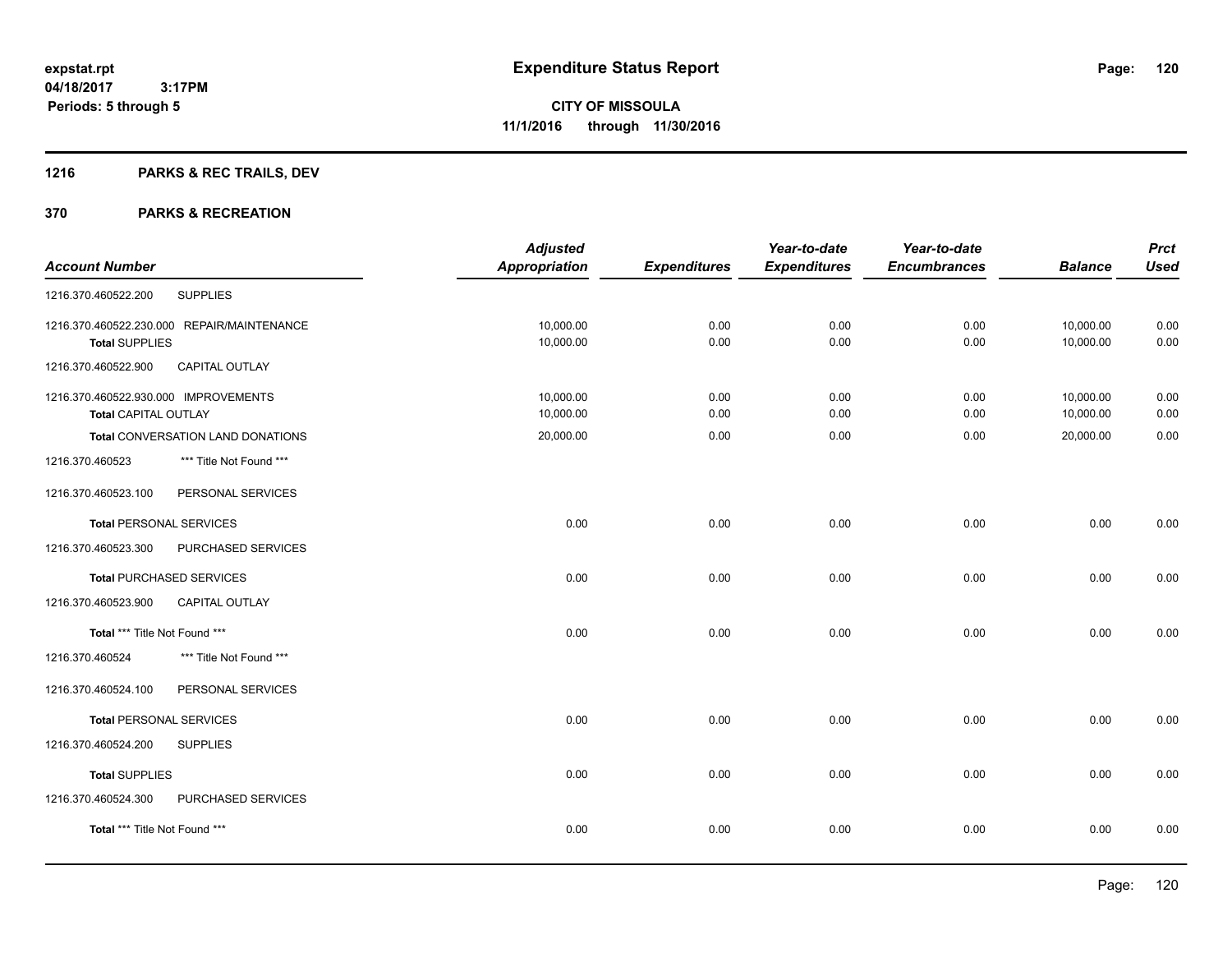## **1216 PARKS & REC TRAILS, DEV**

| <b>Account Number</b> |                                          | <b>Adjusted</b><br><b>Appropriation</b> | <b>Expenditures</b> | Year-to-date<br><b>Expenditures</b> | Year-to-date<br><b>Encumbrances</b> | <b>Balance</b> | <b>Prct</b><br><b>Used</b> |
|-----------------------|------------------------------------------|-----------------------------------------|---------------------|-------------------------------------|-------------------------------------|----------------|----------------------------|
| 1216.370.510110       | <b>MERCHANT SERVICES</b>                 |                                         |                     |                                     |                                     |                |                            |
| 1216.370.510110.500   | <b>FIXED CHARGES</b>                     |                                         |                     |                                     |                                     |                |                            |
|                       | <b>Total MERCHANT SERVICES</b>           | 0.00                                    | 0.00                | 0.00                                | 0.00                                | 0.00           | 0.00                       |
|                       | <b>Total PARKS &amp; REC TRAILS, DEV</b> | 648,100.00                              | 32,742.53           | 226,650.11                          | 0.00                                | 421.449.89     | 34.97                      |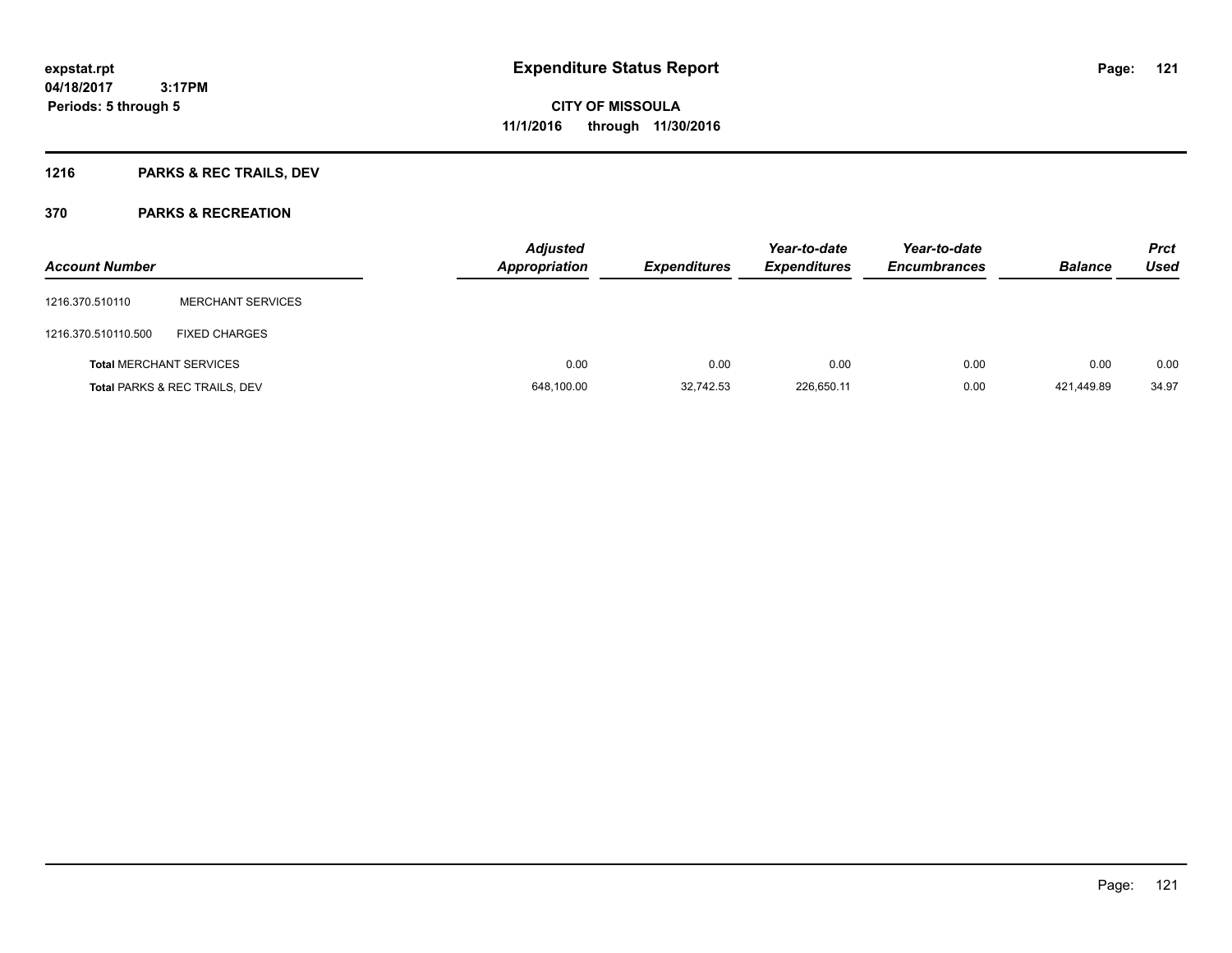### **1217 PARKS CITY LIFE GYM LEASE**

|                                                         | <b>Adjusted</b>      |                     | Year-to-date        | Year-to-date        |                | <b>Prct</b> |
|---------------------------------------------------------|----------------------|---------------------|---------------------|---------------------|----------------|-------------|
| <b>Account Number</b>                                   | <b>Appropriation</b> | <b>Expenditures</b> | <b>Expenditures</b> | <b>Encumbrances</b> | <b>Balance</b> | <b>Used</b> |
| CITY LIFE GYM LEASE<br>1217.370.460440                  |                      |                     |                     |                     |                |             |
| 1217.370.460440.100<br>PERSONAL SERVICES                |                      |                     |                     |                     |                |             |
| 1217.370.460440.110.000 SALARIES AND WAGES              | 12,000.00            | 0.00                | 0.00                | 0.00                | 12,000.00      | 0.00        |
| <b>Total PERSONAL SERVICES</b>                          | 12,000.00            | 0.00                | 0.00                | 0.00                | 12,000.00      | 0.00        |
| 1217.370.460440.200<br><b>SUPPLIES</b>                  |                      |                     |                     |                     |                |             |
| 1217.370.460440.220.000 OPERATING SUPPLIES              | 2,500.00             | 0.00                | 0.00                | 0.00                | 2,500.00       | 0.00        |
| 1217.370.460440.220.147 OPERATING SUPPLIES              | 0.00                 | 9.99                | 9.99                | 0.00                | $-9.99$        | 0.00        |
| 1217.370.460440.230.000 REPAIR/MAINTENANCE              | 3,500.00             | 0.00                | 0.00                | 0.00                | 3,500.00       | 0.00        |
| <b>Total SUPPLIES</b>                                   | 6,000.00             | 9.99                | 9.99                | 0.00                | 5,990.01       | 0.17        |
| PURCHASED SERVICES<br>1217.370.460440.300               |                      |                     |                     |                     |                |             |
| 1217.370.460440.320.000 PRINTING & DUPLICATING          | 1,000.00             | 0.00                | 0.00                | 0.00                | 1,000.00       | 0.00        |
| 1217.370.460440.330.000 PUBLICITY, SUBSCRIPTIONS & DUES | 1,000.00             | 0.00                | 0.00                | 0.00                | 1,000.00       | 0.00        |
| <b>Total PURCHASED SERVICES</b>                         | 2,000.00             | 0.00                | 0.00                | 0.00                | 2,000.00       | 0.00        |
| <b>FIXED CHARGES</b><br>1217.370.460440.500             |                      |                     |                     |                     |                |             |
| 1217.370.460440.500.000 LEASE/FIXED CHARGES             | 24,000.00            | 4,000.00            | 12,000.00           | 0.00                | 12,000.00      | 50.00       |
| <b>Total FIXED CHARGES</b>                              | 24,000.00            | 4,000.00            | 12,000.00           | 0.00                | 12,000.00      | 50.00       |
| <b>CAPITAL OUTLAY</b><br>1217.370.460440.900            |                      |                     |                     |                     |                |             |
| 1217.370.460440.930.000 IMPROVEMENTS                    | 0.00                 | 0.00                | 4,992.00            | 0.00                | $-4,992.00$    | 0.00        |
| <b>Total CAPITAL OUTLAY</b>                             | 0.00                 | 0.00                | 4,992.00            | 0.00                | $-4,992.00$    | 0.00        |
| Total CITY LIFE GYM LEASE                               | 44,000.00            | 4,009.99            | 17,001.99           | 0.00                | 26,998.01      | 38.64       |
| 1217.370.460471<br><b>RECREATION ADULTS</b>             |                      |                     |                     |                     |                |             |
| 1217.370.460471.200<br><b>SUPPLIES</b>                  |                      |                     |                     |                     |                |             |
| <b>Total RECREATION ADULTS</b>                          | 0.00                 | 0.00                | 0.00                | 0.00                | 0.00           | 0.00        |
|                                                         |                      |                     |                     |                     |                |             |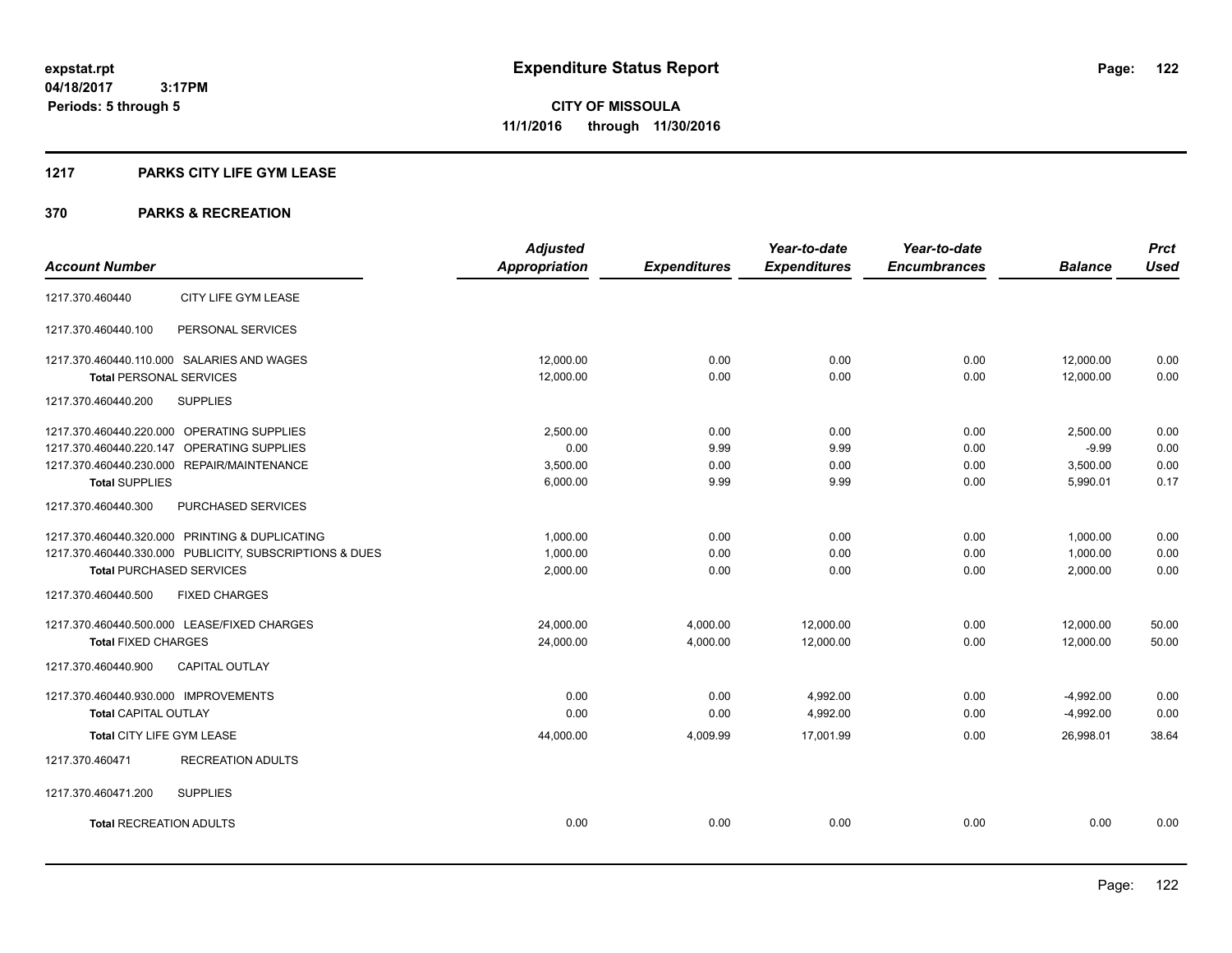### **1217 PARKS CITY LIFE GYM LEASE**

| <b>Account Number</b>          |                                        | <b>Adjusted</b><br><b>Appropriation</b> | <b>Expenditures</b> | Year-to-date<br><b>Expenditures</b> | Year-to-date<br><b>Encumbrances</b> | <b>Balance</b> | <b>Prct</b><br>Used |
|--------------------------------|----------------------------------------|-----------------------------------------|---------------------|-------------------------------------|-------------------------------------|----------------|---------------------|
| 1217.370.510110                | <b>MERCHANT SERVICES</b>               |                                         |                     |                                     |                                     |                |                     |
| 1217.370.510110.500            | <b>FIXED CHARGES</b>                   |                                         |                     |                                     |                                     |                |                     |
| <b>Total MERCHANT SERVICES</b> |                                        | 0.00                                    | 0.00                | 0.00                                | 0.00                                | 0.00           | 0.00                |
|                                | <b>Total PARKS CITY LIFE GYM LEASE</b> | 44,000.00                               | 4,009.99            | 17,001.99                           | 0.00                                | 26,998.01      | 38.64               |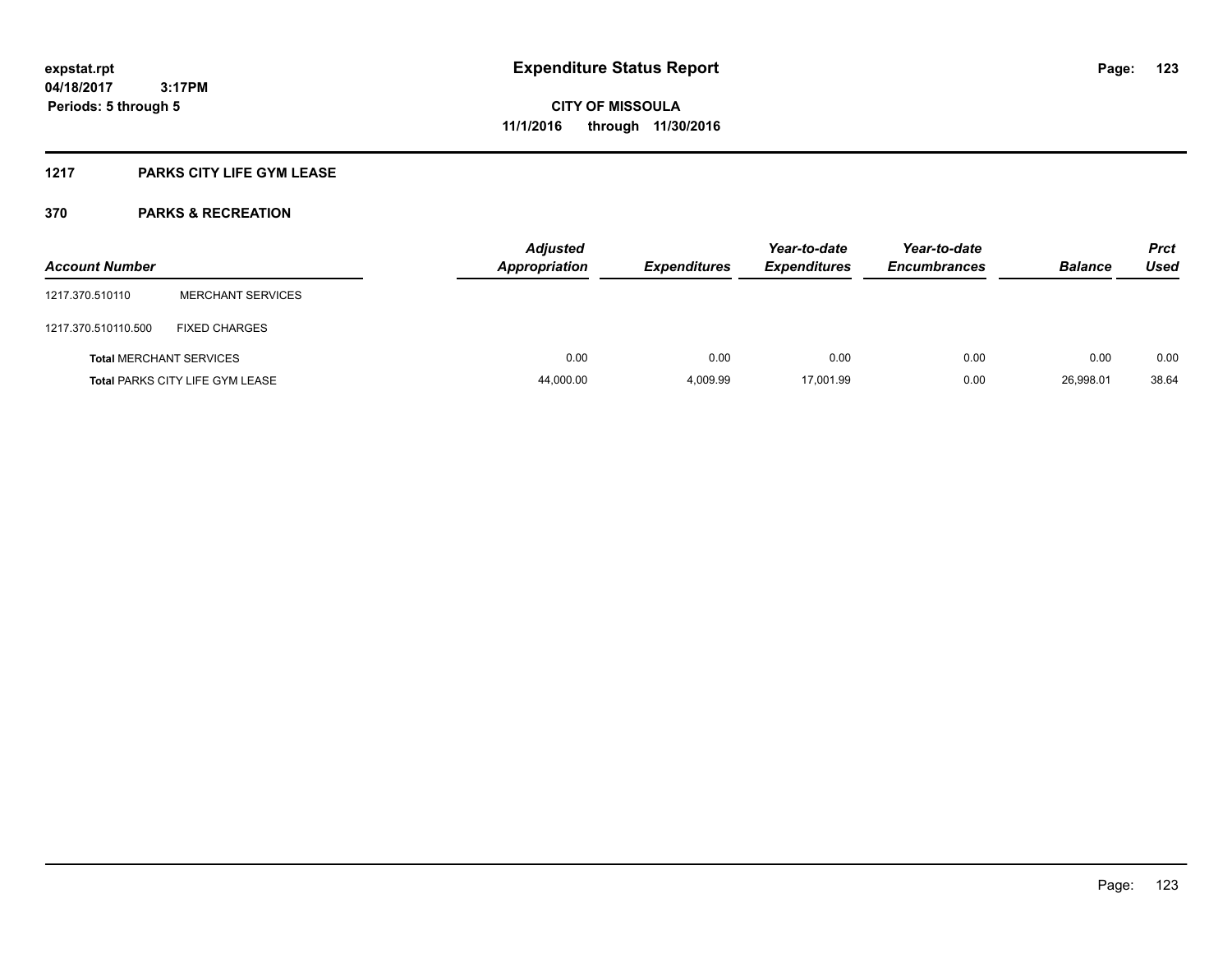### **1218 ALL ABILITIES PLAYGROUND**

| <b>Account Number</b>    |                                 | <b>Adjusted</b><br><b>Appropriation</b> | <b>Expenditures</b> | Year-to-date<br><b>Expenditures</b> | Year-to-date<br><b>Encumbrances</b> | <b>Balance</b> | <b>Prct</b><br><b>Used</b> |
|--------------------------|---------------------------------|-----------------------------------------|---------------------|-------------------------------------|-------------------------------------|----------------|----------------------------|
| 1218.370.460444          | <b>PLAYGROUNDS</b>              |                                         |                     |                                     |                                     |                |                            |
| 1218.370.460444.300      | PURCHASED SERVICES              |                                         |                     |                                     |                                     |                |                            |
|                          | <b>Total PURCHASED SERVICES</b> | 0.00                                    | 0.00                | 0.00                                | 0.00                                | 0.00           | 0.00                       |
| 1218.370.460444.900      | <b>CAPITAL OUTLAY</b>           |                                         |                     |                                     |                                     |                |                            |
| <b>Total PLAYGROUNDS</b> |                                 | 0.00                                    | 0.00                | 0.00                                | 0.00                                | 0.00           | 0.00                       |
| 1218.370.510110          | <b>MERCHANT SERVICES</b>        |                                         |                     |                                     |                                     |                |                            |
| 1218.370.510110.500      | <b>FIXED CHARGES</b>            |                                         |                     |                                     |                                     |                |                            |
|                          | <b>Total MERCHANT SERVICES</b>  | 0.00                                    | 0.00                | 0.00                                | 0.00                                | 0.00           | 0.00                       |
|                          | Total ALL ABILITIES PLAYGROUND  | 0.00                                    | 0.00                | 0.00                                | 0.00                                | 0.00           | 0.00                       |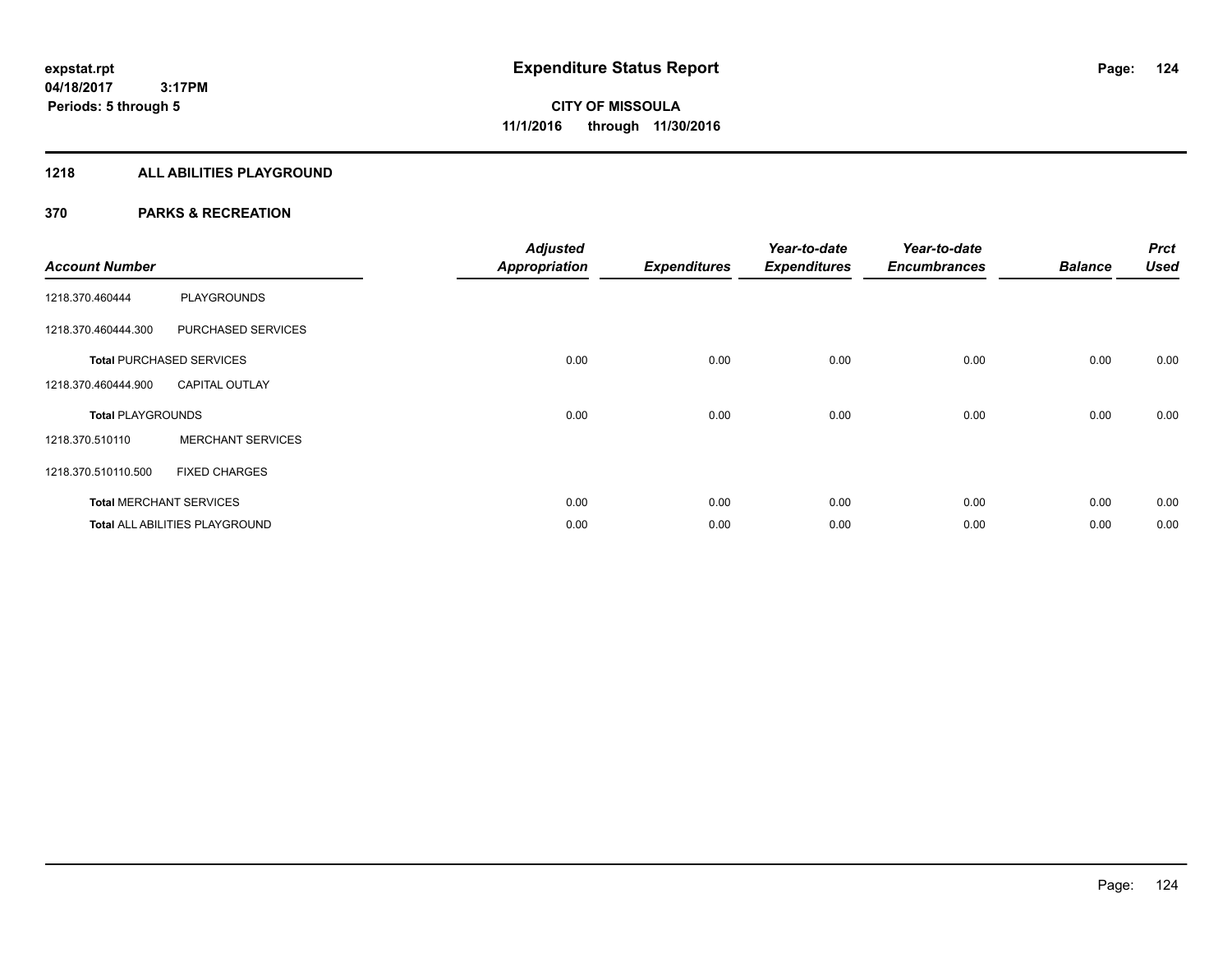### **1219 FT MISSOULA REGIONAL PARK**

| <b>Account Number</b>                                  | <b>Adjusted</b><br>Appropriation | <b>Expenditures</b> | Year-to-date<br><b>Expenditures</b> | Year-to-date<br><b>Encumbrances</b> | <b>Balance</b> | <b>Prct</b><br><b>Used</b> |
|--------------------------------------------------------|----------------------------------|---------------------|-------------------------------------|-------------------------------------|----------------|----------------------------|
| <b>CONSTRUCTION</b><br>1219.370.460401                 |                                  |                     |                                     |                                     |                |                            |
| PERSONAL SERVICES<br>1219.370.460401.100               |                                  |                     |                                     |                                     |                |                            |
| 1219.370.460401.110.000 SALARIES AND WAGES             | 18,630.00                        | 3,716.63            | 20,468.83                           | 0.00                                | $-1,838.83$    | 109.87                     |
| 1219.370.460401.140.000 EMPLOYER CONTRIBUTIONS         | 4,620.00                         | 310.79              | 2,785.38                            | 0.00                                | 1,834.62       | 60.29                      |
| 1219.370.460401.141.000 STATE RETIREMENT CONTRIBUTIONS | 0.00                             | 7.11                | 38.45                               | 0.00                                | $-38.45$       | 0.00                       |
| <b>Total PERSONAL SERVICES</b>                         | 23,250.00                        | 4,034.53            | 23,292.66                           | 0.00                                | $-42.66$       | 100.18                     |
| <b>SUPPLIES</b><br>1219.370.460401.200                 |                                  |                     |                                     |                                     |                |                            |
| 1219.370.460401.220.000 OPERATING SUPPLIES             | 1.100.00                         | 0.00                | 504.43                              | 0.00                                | 595.57         | 45.86                      |
| 1219.370.460401.231.000 GASOLINE                       | 1.012.00                         | 0.00                | 0.00                                | 0.00                                | 1.012.00       | 0.00                       |
| <b>Total SUPPLIES</b>                                  | 2,112.00                         | 0.00                | 504.43                              | 0.00                                | 1,607.57       | 23.88                      |
| 1219.370.460401.300<br>PURCHASED SERVICES              |                                  |                     |                                     |                                     |                |                            |
| 1219.370.460401.344.000 TELEPHONE SERVICE              | 400.00                           | 93.64               | 200.72                              | 0.00                                | 199.28         | 50.18                      |
| 1219.370.460401.350.000 PROFESSIONAL SERVICES          | 1.500.00                         | 0.00                | 0.00                                | 0.00                                | 1,500.00       | 0.00                       |
| <b>Total PURCHASED SERVICES</b>                        | 1,900.00                         | 93.64               | 200.72                              | 0.00                                | 1,699.28       | 10.56                      |
| 1219.370.460401.900<br><b>CAPITAL OUTLAY</b>           |                                  |                     |                                     |                                     |                |                            |
| 1219.370.460401.930.000 IMPROVEMENTS                   | 0.00                             | 70,677.78           | 136,393.78                          | 0.00                                | -136,393.78    | 0.00                       |
| <b>Total CAPITAL OUTLAY</b>                            | 0.00                             | 70,677.78           | 136,393.78                          | 0.00                                | -136,393.78    | 0.00                       |
| <b>Total CONSTRUCTION</b>                              | 27,262.00                        | 74,805.95           | 160,391.59                          | 0.00                                | $-133, 129.59$ | 588.33                     |
| <b>RECREATION</b><br>1219.370.460441                   |                                  |                     |                                     |                                     |                |                            |
| 1219.370.460441.100<br>PERSONAL SERVICES               |                                  |                     |                                     |                                     |                |                            |
| 1219.370.460441.110.000 SALARIES AND WAGES             | 80,844.00                        | 3,392.92            | 17,982.57                           | 0.00                                | 62,861.43      | 22.24                      |
| 1219.370.460441.140.000 EMPLOYER CONTRIBUTIONS         | 29,621.00                        | 1,602.17            | 7,910.35                            | 0.00                                | 21,710.65      | 26.71                      |
| <b>Total PERSONAL SERVICES</b>                         | 110,465.00                       | 4,995.09            | 25,892.92                           | 0.00                                | 84,572.08      | 23.44                      |
| <b>SUPPLIES</b><br>1219.370.460441.200                 |                                  |                     |                                     |                                     |                |                            |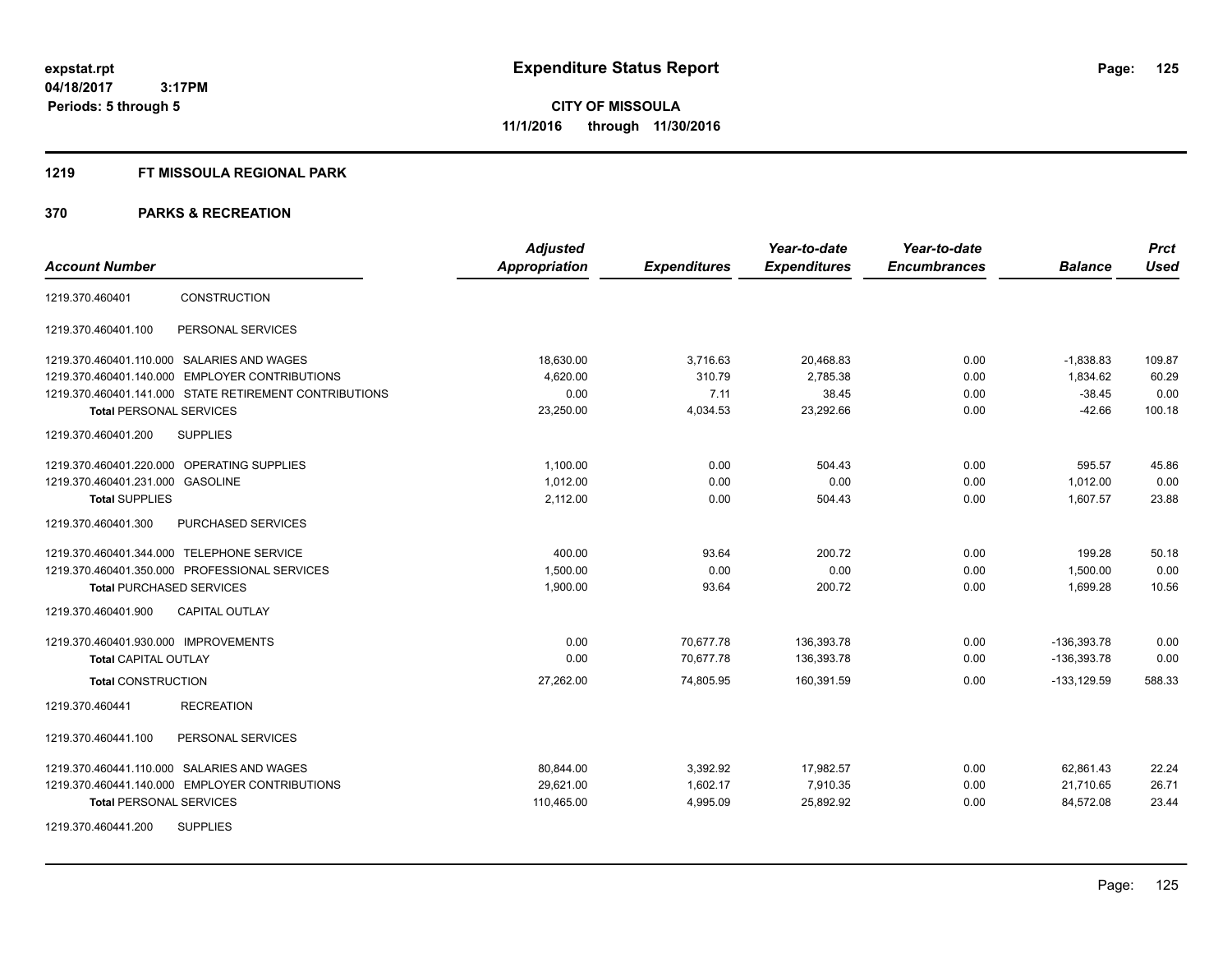### **1219 FT MISSOULA REGIONAL PARK**

| <b>Account Number</b>                                                                                                                                                                  |                                                                                                                                                                                                                                                | <b>Adjusted</b><br><b>Appropriation</b>                                                                             | <b>Expenditures</b>                                                          | Year-to-date<br><b>Expenditures</b>                                          | Year-to-date<br><b>Encumbrances</b>                                          | <b>Balance</b>                                                                                                      | <b>Prct</b><br><b>Used</b>                                                   |
|----------------------------------------------------------------------------------------------------------------------------------------------------------------------------------------|------------------------------------------------------------------------------------------------------------------------------------------------------------------------------------------------------------------------------------------------|---------------------------------------------------------------------------------------------------------------------|------------------------------------------------------------------------------|------------------------------------------------------------------------------|------------------------------------------------------------------------------|---------------------------------------------------------------------------------------------------------------------|------------------------------------------------------------------------------|
| <b>Total SUPPLIES</b>                                                                                                                                                                  | 1219.370.460441.220.000 OPERATING SUPPLIES                                                                                                                                                                                                     | 2,000.00<br>2,000.00                                                                                                | 831.49<br>831.49                                                             | 1,365.61<br>1,365.61                                                         | 0.00<br>0.00                                                                 | 634.39<br>634.39                                                                                                    | 68.28<br>68.28                                                               |
| 1219.370.460441.300                                                                                                                                                                    | <b>PURCHASED SERVICES</b>                                                                                                                                                                                                                      |                                                                                                                     |                                                                              |                                                                              |                                                                              |                                                                                                                     |                                                                              |
| 1219.370.460441.310.000 COMMUNICATIONS<br>1219.370.460441.340.000 SEWER<br>1219.370.460441.343.000 WATER CHARGES<br>1219.370.460441.370.000 TRAVEL<br>1219.370.460441.380.000 TRAINING | 1219.370.460441.320.000 PRINTING & DUPLICATING<br>1219.370.460441.330.000 PUBLICITY, SUBSCRIPTIONS & DUES<br>1219.370.460441.341.000 ELECTRICITY & NATURAL GAS<br>1219.370.460441.344.000 TELEPHONE SERVICE<br><b>Total PURCHASED SERVICES</b> | 2,000.00<br>2,000.00<br>5,000.00<br>500.00<br>5,000.00<br>1,350.00<br>1,000.00<br>1,000.00<br>1,500.00<br>19,350.00 | 0.00<br>0.00<br>0.00<br>0.00<br>0.00<br>0.00<br>0.00<br>0.00<br>0.00<br>0.00 | 0.00<br>0.00<br>0.00<br>0.00<br>0.00<br>0.00<br>0.00<br>0.00<br>0.00<br>0.00 | 0.00<br>0.00<br>0.00<br>0.00<br>0.00<br>0.00<br>0.00<br>0.00<br>0.00<br>0.00 | 2,000.00<br>2,000.00<br>5,000.00<br>500.00<br>5,000.00<br>1,350.00<br>1,000.00<br>1,000.00<br>1,500.00<br>19,350.00 | 0.00<br>0.00<br>0.00<br>0.00<br>0.00<br>0.00<br>0.00<br>0.00<br>0.00<br>0.00 |
| <b>Total RECREATION</b>                                                                                                                                                                |                                                                                                                                                                                                                                                | 131,815.00                                                                                                          | 5,826.58                                                                     | 27,258.53                                                                    | 0.00                                                                         | 104,556.47                                                                                                          | 20.68                                                                        |
| 1219.370.460444<br>1219.370.460444.200<br><b>Total SUPPLIES</b>                                                                                                                        | <b>PLAYGROUNDS</b><br><b>SUPPLIES</b>                                                                                                                                                                                                          | 0.00                                                                                                                | 0.00                                                                         | 0.00                                                                         | 0.00                                                                         | 0.00                                                                                                                | 0.00                                                                         |
| 1219.370.460444.300                                                                                                                                                                    | PURCHASED SERVICES                                                                                                                                                                                                                             |                                                                                                                     |                                                                              |                                                                              |                                                                              |                                                                                                                     |                                                                              |
| 1219.370.460444.900                                                                                                                                                                    | <b>Total PURCHASED SERVICES</b><br><b>CAPITAL OUTLAY</b>                                                                                                                                                                                       | 0.00                                                                                                                | 0.00                                                                         | 0.00                                                                         | 0.00                                                                         | 0.00                                                                                                                | 0.00                                                                         |
| <b>Total PLAYGROUNDS</b><br>1219.370.460501                                                                                                                                            | PARK MAINTENANCE ROUTINE                                                                                                                                                                                                                       | 0.00                                                                                                                | 0.00                                                                         | 0.00                                                                         | 0.00                                                                         | 0.00                                                                                                                | 0.00                                                                         |
| 1219.370.460501.100                                                                                                                                                                    | PERSONAL SERVICES                                                                                                                                                                                                                              |                                                                                                                     |                                                                              |                                                                              |                                                                              |                                                                                                                     |                                                                              |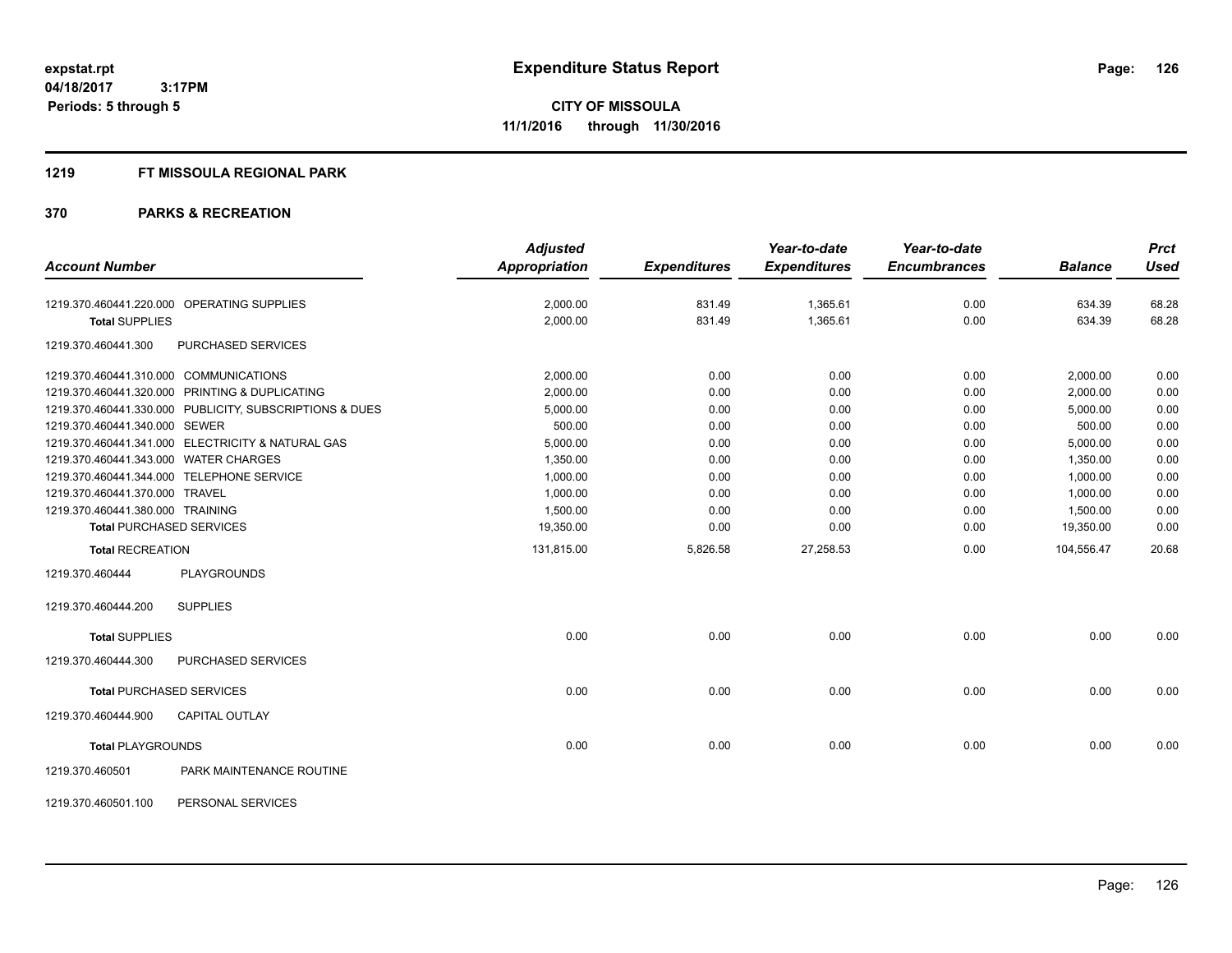### **1219 FT MISSOULA REGIONAL PARK**

| <b>Account Number</b>                             | <b>Adjusted</b><br><b>Appropriation</b> | <b>Expenditures</b> | Year-to-date<br><b>Expenditures</b> | Year-to-date<br><b>Encumbrances</b> | <b>Balance</b> | <b>Prct</b><br><b>Used</b> |
|---------------------------------------------------|-----------------------------------------|---------------------|-------------------------------------|-------------------------------------|----------------|----------------------------|
| 1219.370.460501.110.000 SALARIES AND WAGES        | 57,430.00                               | 0.00                | 0.00                                | 0.00                                | 57,430.00      | 0.00                       |
| 1219.370.460501.140.000 EMPLOYER CONTRIBUTIONS    | 26,685.00                               | 0.00                | 0.00                                | 0.00                                | 26,685.00      | 0.00                       |
| <b>Total PERSONAL SERVICES</b>                    | 84,115.00                               | 0.00                | 0.00                                | 0.00                                | 84,115.00      | 0.00                       |
| 1219.370.460501.200<br><b>SUPPLIES</b>            |                                         |                     |                                     |                                     |                |                            |
| 1219.370.460501.220.000 OPERATING SUPPLIES        | 64,150.00                               | 0.00                | 0.00                                | 0.00                                | 64,150.00      | 0.00                       |
| 1219.370.460501.230.000 REPAIR/MAINTENANCE        | 11,373.00                               | 0.00                | 0.00                                | 0.00                                | 11,373.00      | 0.00                       |
| <b>Total SUPPLIES</b>                             | 75,523.00                               | 0.00                | 0.00                                | 0.00                                | 75,523.00      | 0.00                       |
| 1219.370.460501.300<br>PURCHASED SERVICES         |                                         |                     |                                     |                                     |                |                            |
| 1219.370.460501.341.000 ELECTRICITY & NATURAL GAS | 21,431.00                               | 0.00                | 0.00                                | 0.00                                | 21,431.00      | 0.00                       |
| 1219.370.460501.350.000 PROFESSIONAL SERVICES     | 19,058.00                               | 0.00                | 0.00                                | 0.00                                | 19,058.00      | 0.00                       |
| <b>Total PURCHASED SERVICES</b>                   | 40,489.00                               | 0.00                | 0.00                                | 0.00                                | 40,489.00      | 0.00                       |
| <b>Total PARK MAINTENANCE ROUTINE</b>             | 200,127.00                              | 0.00                | 0.00                                | 0.00                                | 200.127.00     | 0.00                       |
| <b>MERCHANT SERVICES</b><br>1219.370.510110       |                                         |                     |                                     |                                     |                |                            |
| 1219.370.510110.500<br><b>FIXED CHARGES</b>       |                                         |                     |                                     |                                     |                |                            |
| <b>Total MERCHANT SERVICES</b>                    | 0.00                                    | 0.00                | 0.00                                | 0.00                                | 0.00           | 0.00                       |
| *** Title Not Found ***<br>1219.370.640444        |                                         |                     |                                     |                                     |                |                            |
| <b>SUPPLIES</b><br>1219.370.640444.200            |                                         |                     |                                     |                                     |                |                            |
| Total *** Title Not Found ***                     | 0.00                                    | 0.00                | 0.00                                | 0.00                                | 0.00           | 0.00                       |
| Total FT MISSOULA REGIONAL PARK                   | 359,204.00                              | 80,632.53           | 187,650.12                          | 0.00                                | 171,553.88     | 52.24                      |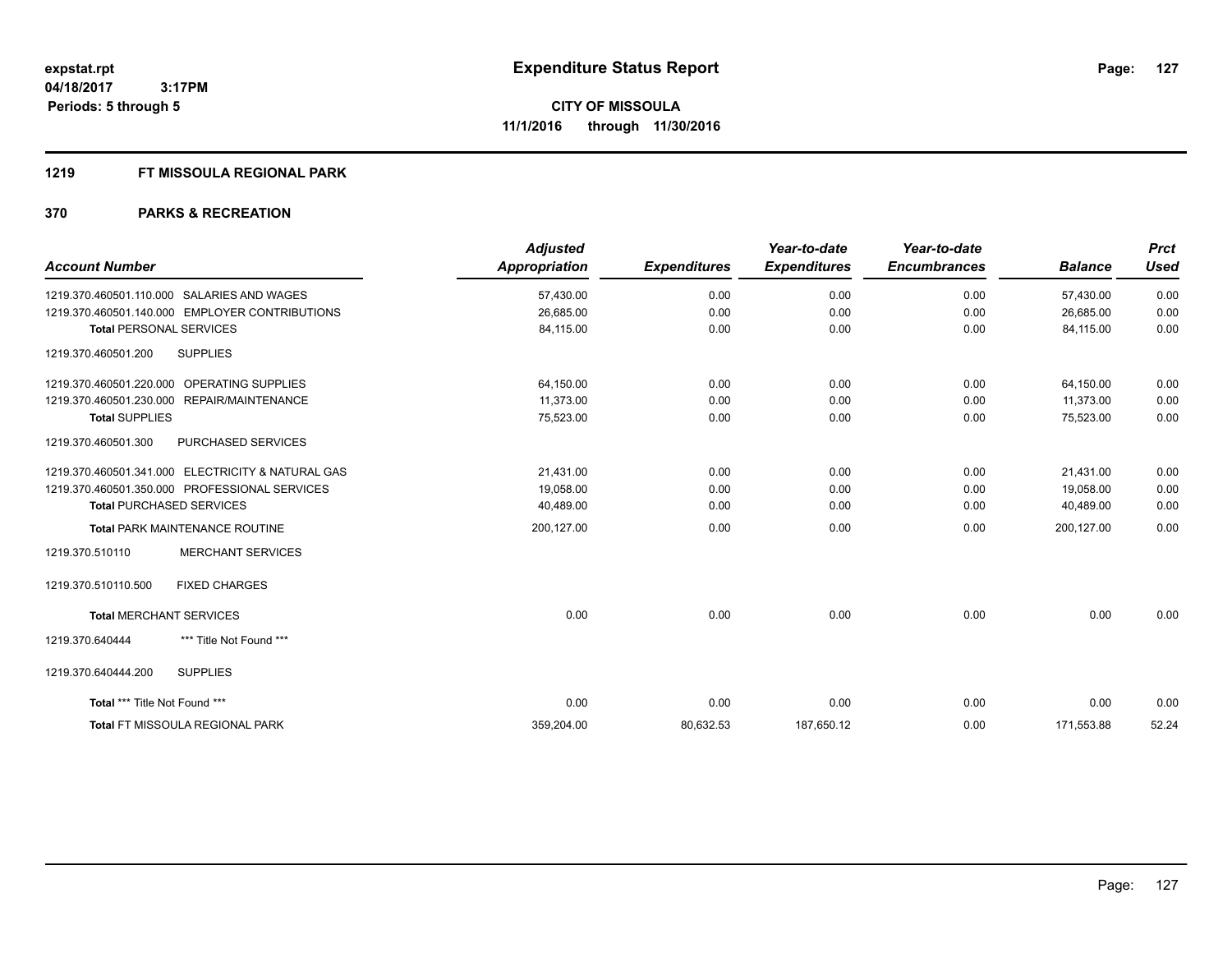**04/18/2017 3:17PM Periods: 5 through 5**

**CITY OF MISSOULA 11/1/2016 through 11/30/2016**

### **1241 CREMAIN WALL & CEMETERY DONATIONS FUND**

**340 CEMETERY**

| <b>Account Number</b>                                           |                                              | <b>Adjusted</b><br><b>Appropriation</b> | <b>Expenditures</b> | Year-to-date<br><b>Expenditures</b> | Year-to-date<br><b>Encumbrances</b> | <b>Balance</b>       | <b>Prct</b><br><b>Used</b> |
|-----------------------------------------------------------------|----------------------------------------------|-----------------------------------------|---------------------|-------------------------------------|-------------------------------------|----------------------|----------------------------|
| 1241.340.430920                                                 | <b>FACILITIES</b>                            |                                         |                     |                                     |                                     |                      |                            |
| 1241.340.430920.900                                             | <b>CAPITAL OUTLAY</b>                        |                                         |                     |                                     |                                     |                      |                            |
| 1241.340.430920.930.000 IMPROVEMENTS<br><b>Total FACILITIES</b> |                                              | 2,500.00<br>2,500.00                    | 0.00<br>0.00        | 0.00<br>0.00                        | 0.00<br>0.00                        | 2,500.00<br>2,500.00 | 0.00<br>0.00               |
| 1241.340.430921                                                 | <b>CEMETERY MEMORIAL</b>                     |                                         |                     |                                     |                                     |                      |                            |
| 1241.340.430921.900                                             | <b>CAPITAL OUTLAY</b>                        |                                         |                     |                                     |                                     |                      |                            |
| <b>Total CEMETERY MEMORIAL</b>                                  |                                              | 0.00                                    | 0.00                | 0.00                                | 0.00                                | 0.00                 | 0.00                       |
| 1241.340.430930                                                 | <b>GROUNDS MAINTENANCE</b>                   |                                         |                     |                                     |                                     |                      |                            |
| 1241.340.430930.900                                             | <b>CAPITAL OUTLAY</b>                        |                                         |                     |                                     |                                     |                      |                            |
| 1241.340.430930.930.000 IMPROVEMENTS                            |                                              | 0.00                                    | 200.00              | 878.00                              | 0.00                                | $-878.00$            | 0.00                       |
|                                                                 | <b>Total GROUNDS MAINTENANCE</b>             | 0.00                                    | 200.00              | 878.00                              | 0.00                                | $-878.00$            | 0.00                       |
| 1241.340.510110                                                 | <b>MERCHANT SERVICES</b>                     |                                         |                     |                                     |                                     |                      |                            |
| 1241.340.510110.500                                             | <b>FIXED CHARGES</b>                         |                                         |                     |                                     |                                     |                      |                            |
| <b>Total MERCHANT SERVICES</b>                                  |                                              | 0.00                                    | 0.00                | 0.00                                | 0.00                                | 0.00                 | 0.00                       |
|                                                                 | Total CREMAIN WALL & CEMETERY DONATIONS FUND | 2,500.00                                | 200.00              | 878.00                              | 0.00                                | 1,622.00             | 35.12                      |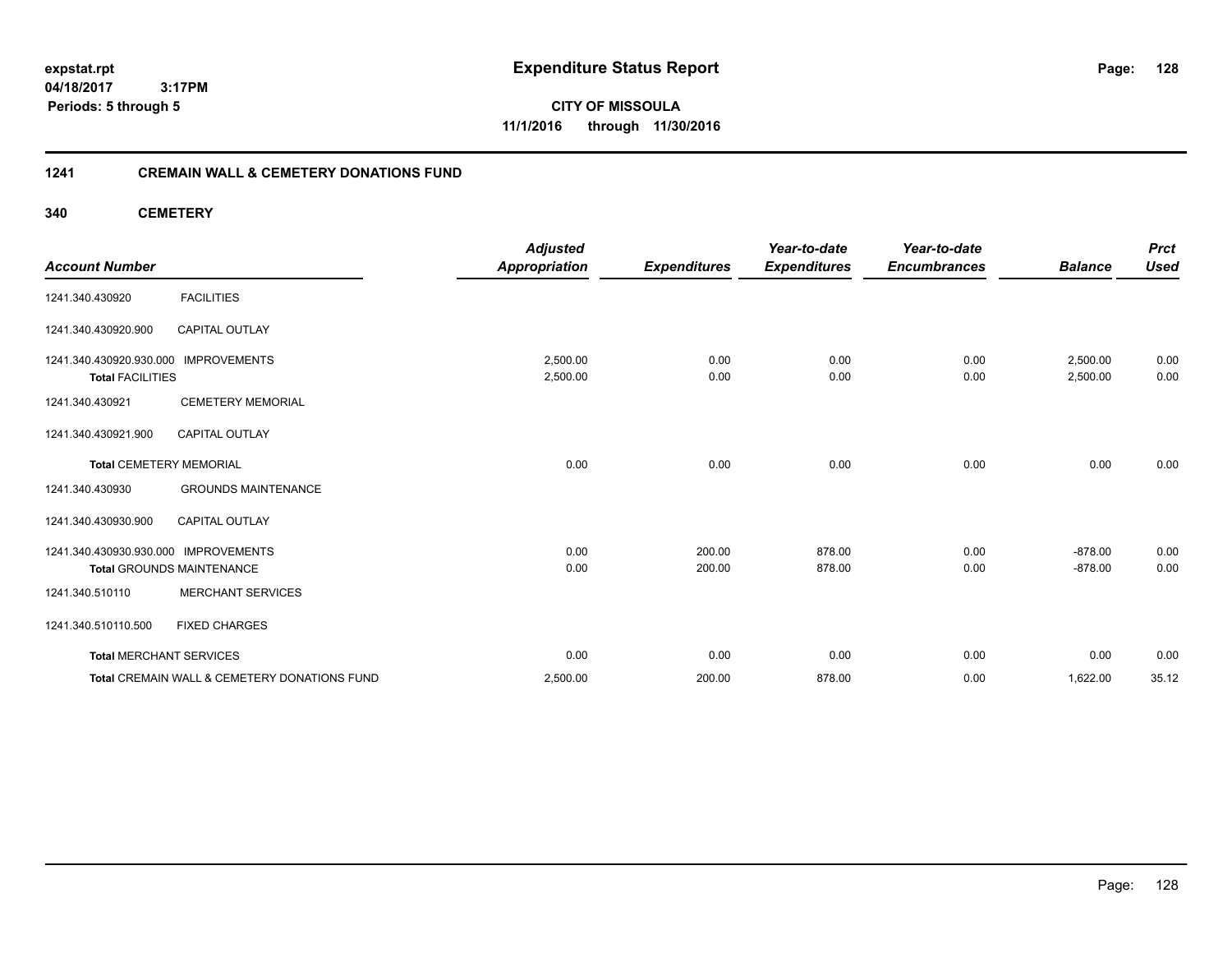### **1242 CEMETERY CARE FUND**

### **340 CEMETERY**

| <b>Account Number</b>                |                                               | <b>Adjusted</b><br><b>Appropriation</b> | <b>Expenditures</b> | Year-to-date<br><b>Expenditures</b> | Year-to-date<br><b>Encumbrances</b> | <b>Balance</b> | <b>Prct</b><br><b>Used</b> |
|--------------------------------------|-----------------------------------------------|-----------------------------------------|---------------------|-------------------------------------|-------------------------------------|----------------|----------------------------|
|                                      |                                               |                                         |                     |                                     |                                     |                |                            |
| 1242.340.430920                      | <b>FACILITIES</b>                             |                                         |                     |                                     |                                     |                |                            |
| 1242.340.430920.800                  | OTHER OBJECTS                                 |                                         |                     |                                     |                                     |                |                            |
| 1242.340.430920.845.000 CONTINGENCY  |                                               | 10.000.00                               | 0.00                | 0.00                                | 0.00                                | 10,000.00      | 0.00                       |
| <b>Total OTHER OBJECTS</b>           |                                               | 10,000.00                               | 0.00                | 0.00                                | 0.00                                | 10,000.00      | 0.00                       |
| 1242.340.430920.900                  | <b>CAPITAL OUTLAY</b>                         |                                         |                     |                                     |                                     |                |                            |
|                                      | 1242.340.430920.940.000 MACHINERY & EQUIPMENT | 60,000.00                               | 0.00                | 0.00                                | 0.00                                | 60,000.00      | 0.00                       |
| <b>Total CAPITAL OUTLAY</b>          |                                               | 60,000.00                               | 0.00                | 0.00                                | 0.00                                | 60,000.00      | 0.00                       |
| <b>Total FACILITIES</b>              |                                               | 70,000.00                               | 0.00                | 0.00                                | 0.00                                | 70,000.00      | 0.00                       |
| 1242.340.430930                      | <b>GROUNDS MAINTENANCE</b>                    |                                         |                     |                                     |                                     |                |                            |
| 1242.340.430930.300                  | PURCHASED SERVICES                            |                                         |                     |                                     |                                     |                |                            |
|                                      | <b>Total PURCHASED SERVICES</b>               | 0.00                                    | 0.00                | 0.00                                | 0.00                                | 0.00           | 0.00                       |
| 1242.340.430930.900                  | CAPITAL OUTLAY                                |                                         |                     |                                     |                                     |                |                            |
| 1242.340.430930.930.000 IMPROVEMENTS |                                               | 0.00                                    | 16,091.40           | 16,091.40                           | 0.00                                | $-16,091.40$   | 0.00                       |
|                                      | <b>Total GROUNDS MAINTENANCE</b>              | 0.00                                    | 16,091.40           | 16,091.40                           | 0.00                                | $-16,091.40$   | 0.00                       |
| 1242.340.510110                      | <b>MERCHANT SERVICES</b>                      |                                         |                     |                                     |                                     |                |                            |
| 1242.340.510110.500                  | <b>FIXED CHARGES</b>                          |                                         |                     |                                     |                                     |                |                            |
|                                      | <b>Total MERCHANT SERVICES</b>                | 0.00                                    | 0.00                | 0.00                                | 0.00                                | 0.00           | 0.00                       |
|                                      | <b>Total CEMETERY CARE FUND</b>               | 70,000.00                               | 16,091.40           | 16,091.40                           | 0.00                                | 53,908.60      | 22.99                      |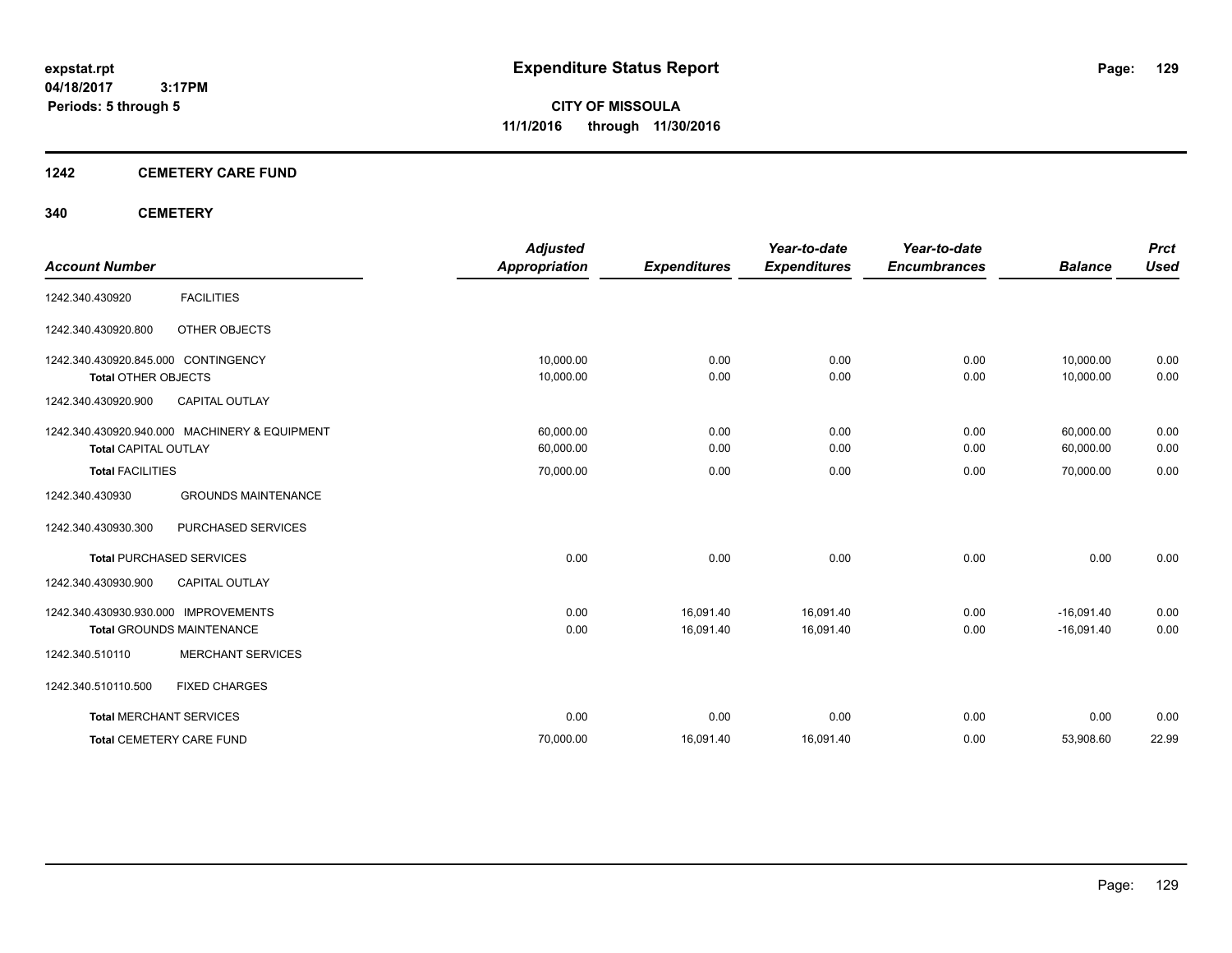### **1243 CEMETERY MEMORIAL FUND**

### **340 CEMETERY**

|                                      |                                     | <b>Adjusted</b>      |                     | Year-to-date        | Year-to-date        |                | <b>Prct</b> |
|--------------------------------------|-------------------------------------|----------------------|---------------------|---------------------|---------------------|----------------|-------------|
| <b>Account Number</b>                |                                     | <b>Appropriation</b> | <b>Expenditures</b> | <b>Expenditures</b> | <b>Encumbrances</b> | <b>Balance</b> | <b>Used</b> |
| 1243.340.430921                      | <b>CEMETERY MEMORIAL</b>            |                      |                     |                     |                     |                |             |
| 1243.340.430921.900                  | <b>CAPITAL OUTLAY</b>               |                      |                     |                     |                     |                |             |
| 1243.340.430921.930.000 IMPROVEMENTS |                                     | 500.00               | 0.00                | 0.00                | 0.00                | 500.00         | 0.00        |
| <b>Total CEMETERY MEMORIAL</b>       |                                     | 500.00               | 0.00                | 0.00                | 0.00                | 500.00         | 0.00        |
| 1243.340.430930                      | <b>GROUNDS MAINTENANCE</b>          |                      |                     |                     |                     |                |             |
| 1243.340.430930.900                  | <b>CAPITAL OUTLAY</b>               |                      |                     |                     |                     |                |             |
| 1243.340.430930.930.000              | <b>IMPROVEMENTS</b>                 | 0.00                 | 0.00                | 163.63              | 0.00                | $-163.63$      | 0.00        |
|                                      | <b>Total GROUNDS MAINTENANCE</b>    | 0.00                 | 0.00                | 163.63              | 0.00                | $-163.63$      | 0.00        |
| 1243.340.510110                      | <b>MERCHANT SERVICES</b>            |                      |                     |                     |                     |                |             |
| 1243.340.510110.500                  | <b>FIXED CHARGES</b>                |                      |                     |                     |                     |                |             |
| <b>Total MERCHANT SERVICES</b>       |                                     | 0.00                 | 0.00                | 0.00                | 0.00                | 0.00           | 0.00        |
|                                      | <b>Total CEMETERY MEMORIAL FUND</b> | 500.00               | 0.00                | 163.63              | 0.00                | 336.37         | 32.73       |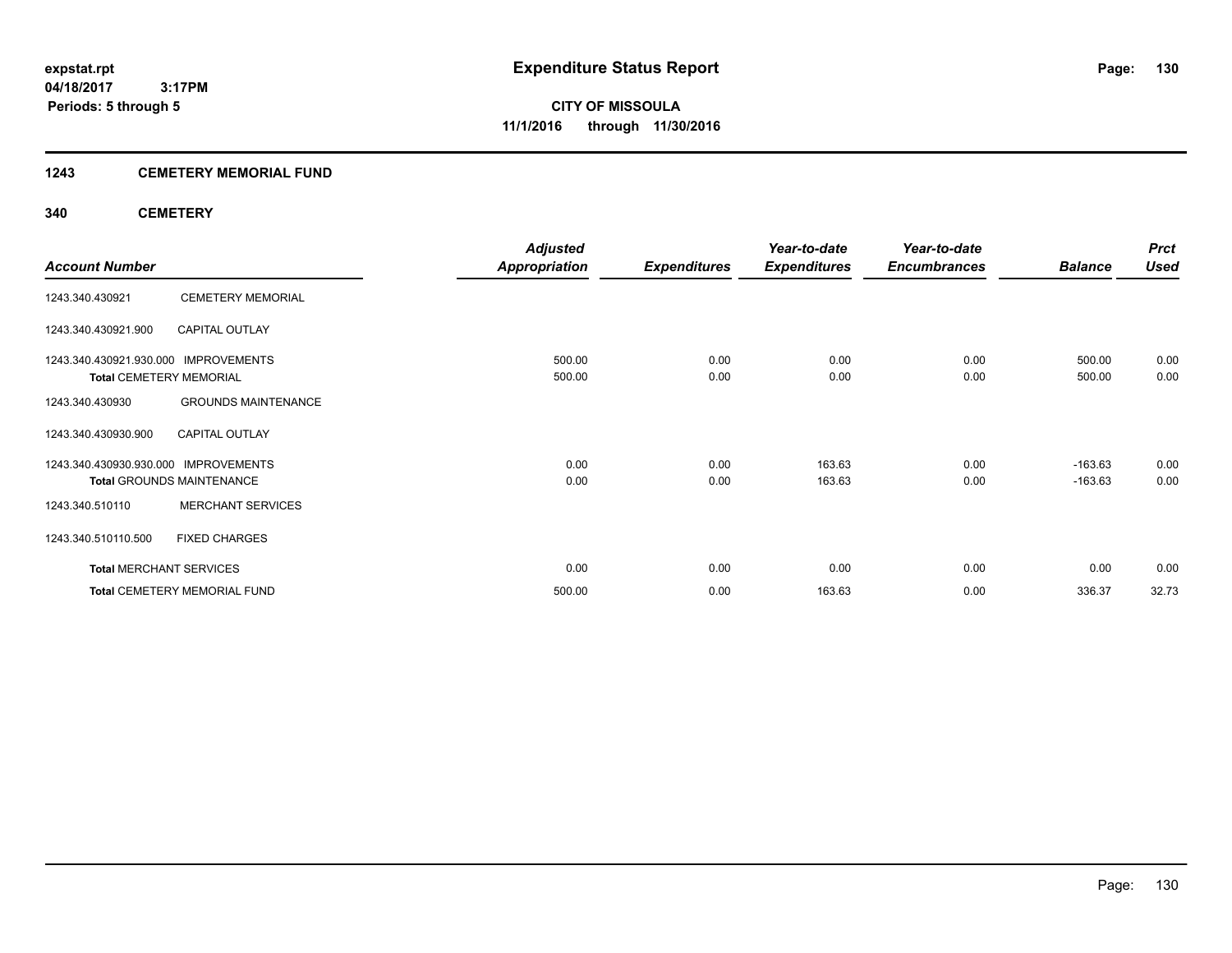### **1265 TITLE 1 PROJECTS FUND**

## **240 FINANCE**

| <b>Account Number</b>          |                                                | <b>Adjusted</b><br><b>Appropriation</b> | <b>Expenditures</b> | Year-to-date<br><b>Expenditures</b> | Year-to-date<br><b>Encumbrances</b> | <b>Balance</b> | <b>Prct</b><br><b>Used</b> |
|--------------------------------|------------------------------------------------|-----------------------------------------|---------------------|-------------------------------------|-------------------------------------|----------------|----------------------------|
|                                |                                                |                                         |                     |                                     |                                     |                |                            |
| 1265.240.411850                | ECONOMIC DEVELOPMENT                           |                                         |                     |                                     |                                     |                |                            |
| 1265.240.411850.500            | <b>FIXED CHARGES</b>                           |                                         |                     |                                     |                                     |                |                            |
| <b>Total FIXED CHARGES</b>     |                                                | 0.00                                    | 0.00                | 0.00                                | 0.00                                | 0.00           | 0.00                       |
| 1265.240.411850.700            | <b>GRANTS &amp; CONTRIBUTIONS</b>              |                                         |                     |                                     |                                     |                |                            |
|                                | 1265.240.411850.700.000 GRANTS & CONTRIBUTIONS | 146.924.00                              | 0.00                | 0.00                                | 0.00                                | 146.924.00     | 0.00                       |
|                                | <b>Total GRANTS &amp; CONTRIBUTIONS</b>        | 146,924.00                              | 0.00                | 0.00                                | 0.00                                | 146,924.00     | 0.00                       |
| 1265.240.411850.800            | <b>OTHER OBJECTS</b>                           |                                         |                     |                                     |                                     |                |                            |
| <b>Total OTHER OBJECTS</b>     |                                                | 0.00                                    | 0.00                | 0.00                                | 0.00                                | 0.00           | 0.00                       |
| Total ECONOMIC DEVELOPMENT     |                                                | 146,924.00                              | 0.00                | 0.00                                | 0.00                                | 146,924.00     | 0.00                       |
| 1265.240.440150                | *** Title Not Found ***                        |                                         |                     |                                     |                                     |                |                            |
| 1265.240.440150.800            | OTHER OBJECTS                                  |                                         |                     |                                     |                                     |                |                            |
| Total *** Title Not Found ***  |                                                | 0.00                                    | 0.00                | 0.00                                | 0.00                                | 0.00           | 0.00                       |
| 1265.240.470343                | MISSOULA HOUSING CORPORATION                   |                                         |                     |                                     |                                     |                |                            |
| 1265.240.470343.700            | <b>GRANTS &amp; CONTRIBUTIONS</b>              |                                         |                     |                                     |                                     |                |                            |
|                                | Total MISSOULA HOUSING CORPORATION             | 0.00                                    | 0.00                | 0.00                                | 0.00                                | 0.00           | 0.00                       |
| 1265.240.510110                | <b>MERCHANT SERVICES</b>                       |                                         |                     |                                     |                                     |                |                            |
| 1265.240.510110.500            | <b>FIXED CHARGES</b>                           |                                         |                     |                                     |                                     |                |                            |
| <b>Total MERCHANT SERVICES</b> |                                                | 0.00                                    | 0.00                | 0.00                                | 0.00                                | 0.00           | 0.00                       |
|                                | <b>Total TITLE 1 PROJECTS FUND</b>             | 146.924.00                              | 0.00                | 0.00                                | 0.00                                | 146.924.00     | 0.00                       |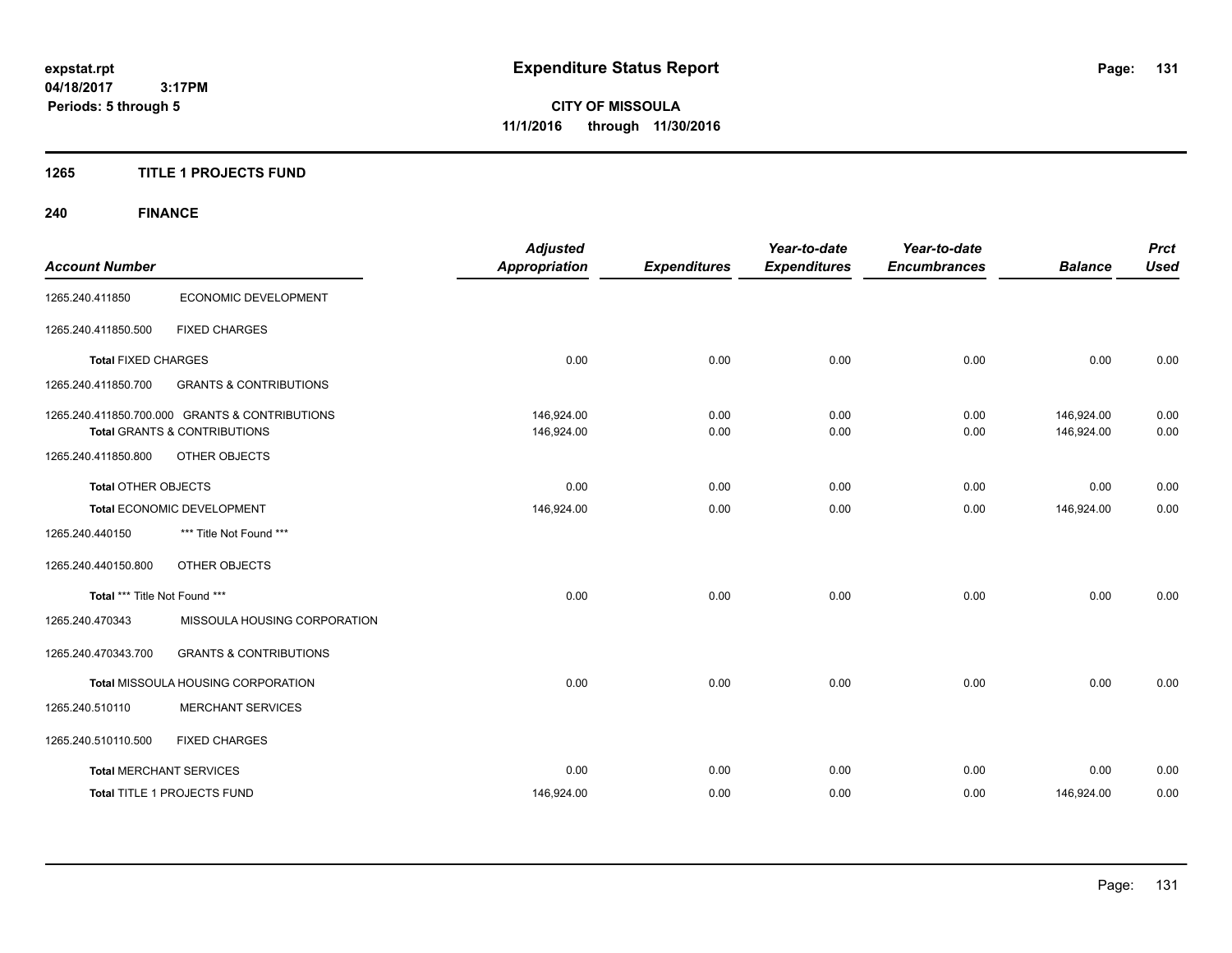**04/18/2017 3:17PM Periods: 5 through 5**

**CITY OF MISSOULA 11/1/2016 through 11/30/2016**

### **1396 PROGRAM INCOME REVOLVING LOAN PROGRAM**

| <b>Account Number</b>      |                                             | <b>Adjusted</b><br><b>Appropriation</b> | <b>Expenditures</b> | Year-to-date<br><b>Expenditures</b> | Year-to-date<br><b>Encumbrances</b> | <b>Balance</b> | <b>Prct</b><br><b>Used</b> |
|----------------------------|---------------------------------------------|-----------------------------------------|---------------------|-------------------------------------|-------------------------------------|----------------|----------------------------|
|                            |                                             |                                         |                     |                                     |                                     |                |                            |
| 1396.390.470200            | <b>HOUSING REHAB</b>                        |                                         |                     |                                     |                                     |                |                            |
| 1396.390.470200.700        | <b>GRANTS &amp; CONTRIBUTIONS</b>           |                                         |                     |                                     |                                     |                |                            |
|                            | 1396.390.470200.700.000 RENTAL REHAB GRANTS | 62,439.00                               | 0.00                | 0.00                                | 0.00                                | 62,439.00      | 0.00                       |
| <b>Total HOUSING REHAB</b> |                                             | 62,439.00                               | 0.00                | 0.00                                | 0.00                                | 62,439.00      | 0.00                       |
| 1396.390.470401            | <b>WORD GRANT</b>                           |                                         |                     |                                     |                                     |                |                            |
| 1396.390.470401.300        | PURCHASED SERVICES                          |                                         |                     |                                     |                                     |                |                            |
| <b>Total WORD GRANT</b>    |                                             | 0.00                                    | 0.00                | 0.00                                | 0.00                                | 0.00           | 0.00                       |
| 1396.390.510110            | <b>MERCHANT SERVICES</b>                    |                                         |                     |                                     |                                     |                |                            |
| 1396.390.510110.500        | <b>FIXED CHARGES</b>                        |                                         |                     |                                     |                                     |                |                            |
|                            | <b>Total MERCHANT SERVICES</b>              | 0.00                                    | 0.00                | 0.00                                | 0.00                                | 0.00           | 0.00                       |
|                            | Total PROGRAM INCOME REVOLVING LOAN PROGRAM | 62,439.00                               | 0.00                | 0.00                                | 0.00                                | 62,439.00      | 0.00                       |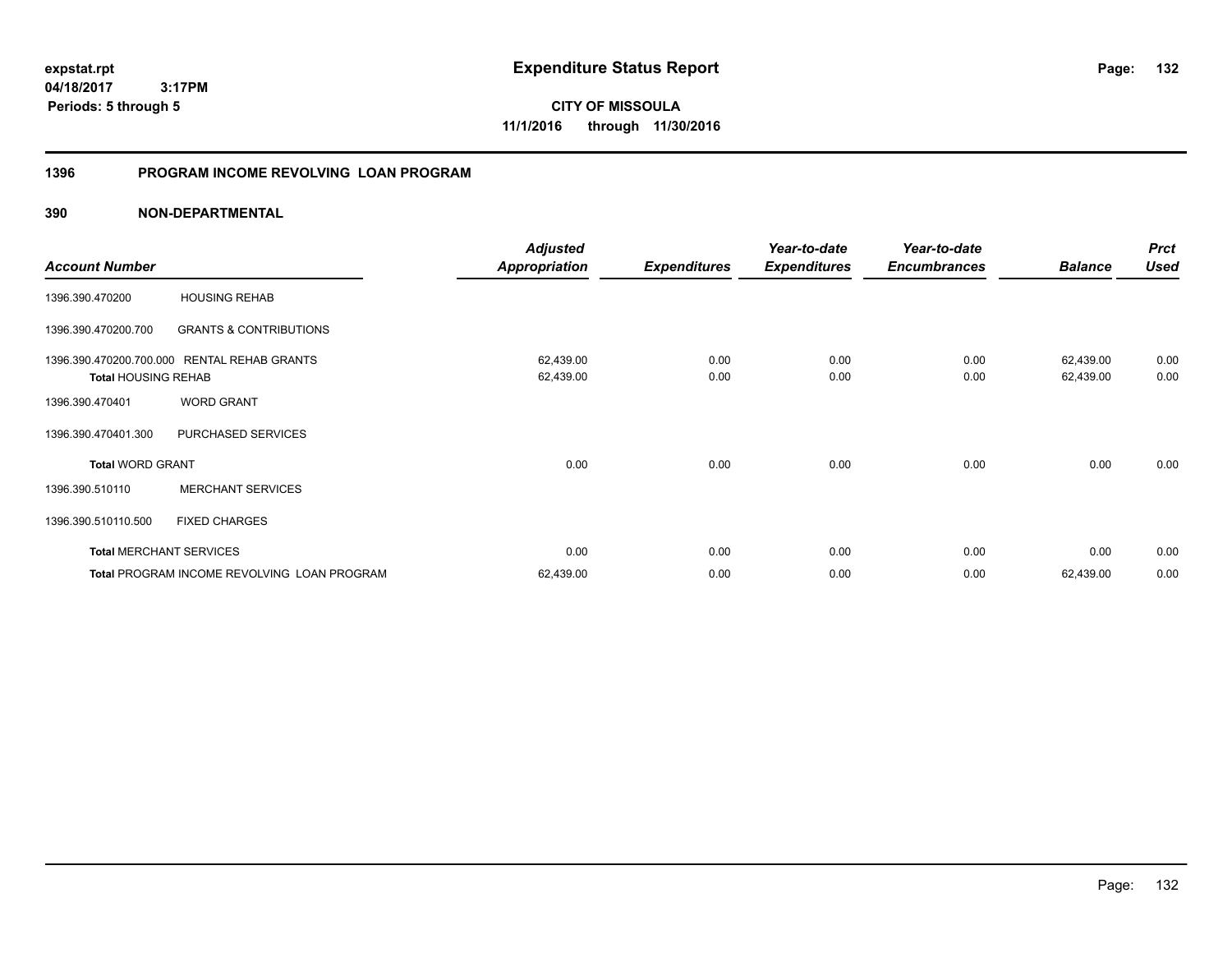### **1397 STATE HOME PROGRAM INCOME**

| <b>Account Number</b>                   |                                                                | <b>Adjusted</b><br><b>Appropriation</b> | <b>Expenditures</b> | Year-to-date<br><b>Expenditures</b> | Year-to-date<br><b>Encumbrances</b> | <b>Balance</b>           | <b>Prct</b><br><b>Used</b> |
|-----------------------------------------|----------------------------------------------------------------|-----------------------------------------|---------------------|-------------------------------------|-------------------------------------|--------------------------|----------------------------|
| 1397.390.470200                         | <b>HOUSING REHAB</b>                                           |                                         |                     |                                     |                                     |                          |                            |
| 1397.390.470200.300                     | PURCHASED SERVICES                                             |                                         |                     |                                     |                                     |                          |                            |
| <b>Total PURCHASED SERVICES</b>         | 1397.390.470200.350.000 STATE HOME PROGRAM INCOME/CONTRACT SVS | 600,000.00<br>600,000.00                | 0.00<br>0.00        | 0.00<br>0.00                        | 0.00<br>0.00                        | 600,000.00<br>600,000.00 | 0.00<br>0.00               |
| 1397.390.470200.700                     | <b>GRANTS &amp; CONTRIBUTIONS</b>                              |                                         |                     |                                     |                                     |                          |                            |
| <b>Total GRANTS &amp; CONTRIBUTIONS</b> |                                                                | 0.00                                    | 0.00                | 0.00                                | 0.00                                | 0.00                     | 0.00                       |
| <b>Total HOUSING REHAB</b>              |                                                                | 600,000.00                              | 0.00                | 0.00                                | 0.00                                | 600,000.00               | 0.00                       |
| 1397.390.510110                         | <b>MERCHANT SERVICES</b>                                       |                                         |                     |                                     |                                     |                          |                            |
| 1397.390.510110.500                     | <b>FIXED CHARGES</b>                                           |                                         |                     |                                     |                                     |                          |                            |
| <b>Total MERCHANT SERVICES</b>          |                                                                | 0.00                                    | 0.00                | 0.00                                | 0.00                                | 0.00                     | 0.00                       |
|                                         | <b>Total STATE HOME PROGRAM INCOME</b>                         | 600,000.00                              | 0.00                | 0.00                                | 0.00                                | 600,000.00               | 0.00                       |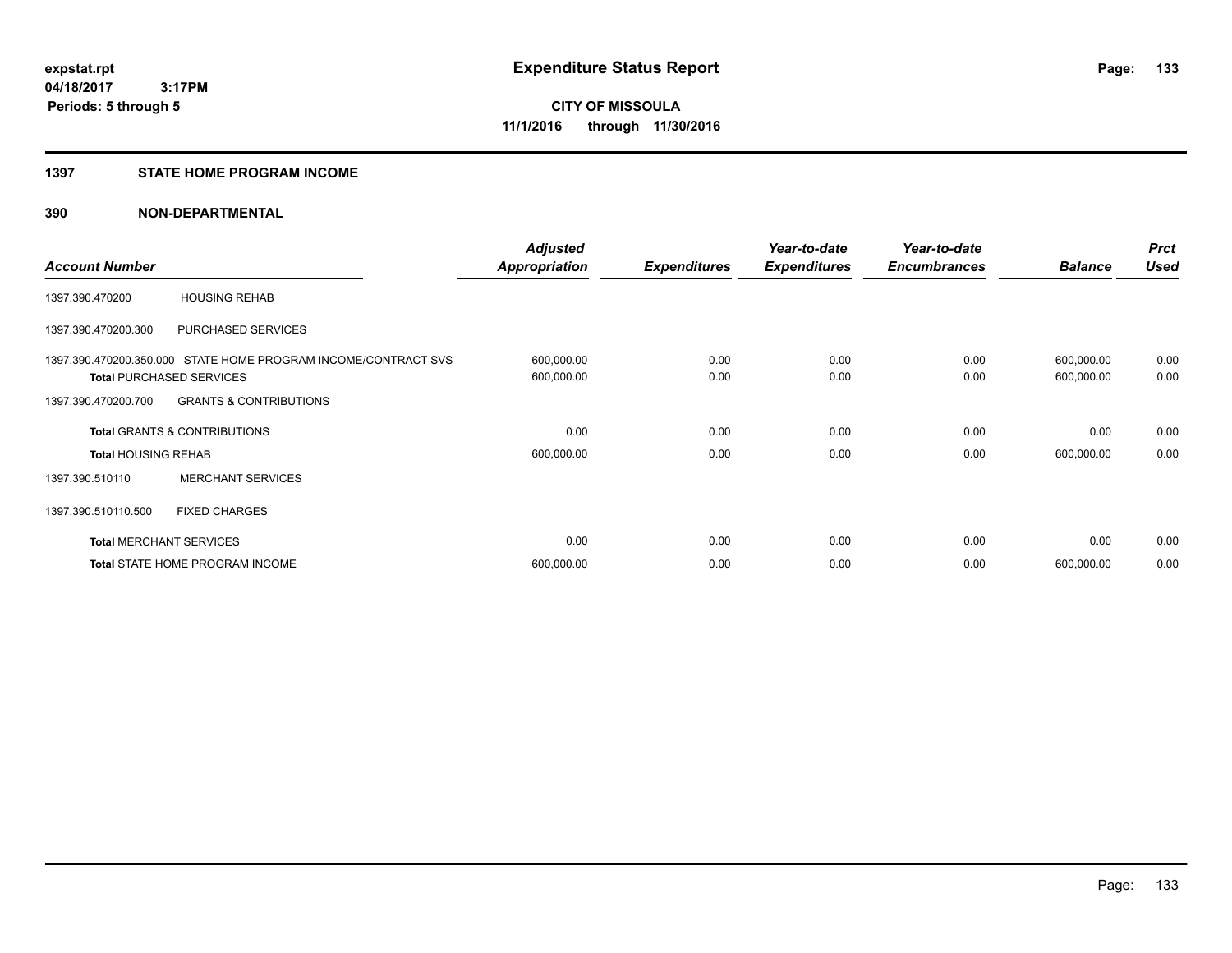**04/18/2017 3:17PM Periods: 5 through 5**

**CITY OF MISSOULA 11/1/2016 through 11/30/2016**

**2250 PLANNING FUND**

### **250 DEVELOPMENT SERVICES**

|                                              |                                                         | <b>Adjusted</b> |                     | Year-to-date        | Year-to-date        |                | <b>Prct</b> |
|----------------------------------------------|---------------------------------------------------------|-----------------|---------------------|---------------------|---------------------|----------------|-------------|
| <b>Account Number</b>                        |                                                         | Appropriation   | <b>Expenditures</b> | <b>Expenditures</b> | <b>Encumbrances</b> | <b>Balance</b> | <b>Used</b> |
| 2250.250.411030                              | <b>PLANNING</b>                                         |                 |                     |                     |                     |                |             |
| 2250.250.411030.100                          | PERSONAL SERVICES                                       |                 |                     |                     |                     |                |             |
| 2250.250.411030.110.000 SALARIES AND WAGES   |                                                         | 258,526.00      | 19,914.45           | 106,919.86          | 0.00                | 151.606.14     | 41.36       |
|                                              | 2250.250.411030.140.000 EMPLOYER CONTRIBUTIONS          | 85,082.00       | 7,427.26            | 42,038.70           | 0.00                | 43,043.30      | 49.41       |
|                                              | 2250.250.411030.141.000 STATE RETIREMENT CONTRIBUTIONS  | 0.00            | 19.91               | 106.91              | 0.00                | $-106.91$      | 0.00        |
| <b>Total PERSONAL SERVICES</b>               |                                                         | 343,608.00      | 27,361.62           | 149,065.47          | 0.00                | 194,542.53     | 43.38       |
| 2250.250.411030.200                          | <b>SUPPLIES</b>                                         |                 |                     |                     |                     |                |             |
| 2250.250.411030.210.000 OFFICE SUPPLIES      |                                                         | 2,050.00        | 1,349.98            | 1,394.84            | 0.00                | 655.16         | 68.04       |
| 2250.250.411030.210.301                      | <b>OFFICE SUPPLIES</b>                                  | 0.00            | 0.00                | 53.08               | 0.00                | $-53.08$       | 0.00        |
| 2250.250.411030.220.000 OPERATING SUPPLIES   |                                                         | 900.00          | 0.00                | 218.12              | 0.00                | 681.88         | 24.24       |
| 2250.250.411030.231.000 GASOLINE             |                                                         | 100.00          | 0.00                | 54.43               | 0.00                | 45.57          | 54.43       |
| 2250.250.411030.240.000 OTHER SUPPLIES       |                                                         | 800.00          | 0.00                | 0.00                | 0.00                | 800.00         | 0.00        |
| <b>Total SUPPLIES</b>                        |                                                         | 3,850.00        | 1,349.98            | 1,720.47            | 0.00                | 2,129.53       | 44.69       |
| 2250.250.411030.300                          | <b>PURCHASED SERVICES</b>                               |                 |                     |                     |                     |                |             |
| 2250.250.411030.310.000 COMMUNICATIONS       |                                                         | 1,000.00        | 104.09              | 253.43              | 0.00                | 746.57         | 25.34       |
| 2250.250.411030.310.351 COMMUNICATIONS       |                                                         | 0.00            | 8.69                | 135.91              | 0.00                | $-135.91$      | 0.00        |
|                                              | 2250.250.411030.320.000 PRINTING & DUPLICATING          | 5,500.00        | 231.50              | 324.79              | 0.00                | 5,175.21       | 5.91        |
|                                              | 2250.250.411030.330.000 PUBLICITY, SUBSCRIPTIONS & DUES | 4,100.00        | 62.00               | 634.75              | 0.00                | 3,465.25       | 15.48       |
| 2250.250.411030.344.000 TELEPHONE SERVICE    |                                                         | 125.00          | 6.20                | 11.50               | 0.00                | 113.50         | 9.20        |
|                                              | 2250.250.411030.350.000 PROFESSIONAL SERVICES           | 50,000.00       | 0.00                | 135.00              | 0.00                | 49,865.00      | 0.27        |
| 2250.250.411030.360.000 REPAIR & MAINTENANCE |                                                         | 1,200.00        | 0.00                | 0.00                | 0.00                | 1,200.00       | 0.00        |
| 2250.250.411030.370.000 TRAVEL               |                                                         | 5,185.00        | 545.74              | 888.19              | 0.00                | 4,296.81       | 17.13       |
| 2250.250.411030.380.000 TRAINING             |                                                         | 5,200.00        | 0.00                | 550.00              | 0.00                | 4,650.00       | 10.58       |
|                                              | 2250.250.411030.390.000 OTHER PURCHASED SERVICES        | 8,000.00        | 0.00                | 0.00                | 0.00                | 8,000.00       | 0.00        |
| <b>Total PURCHASED SERVICES</b>              |                                                         | 80,310.00       | 958.22              | 2,933.57            | 0.00                | 77,376.43      | 3.65        |
| 2250.250.411030.500                          | <b>FIXED CHARGES</b>                                    |                 |                     |                     |                     |                |             |
| 2250.250.411030.500.000 FIXED CHARGES        |                                                         | 24,000.00       | 0.00                | 0.00                | 0.00                | 24,000.00      | 0.00        |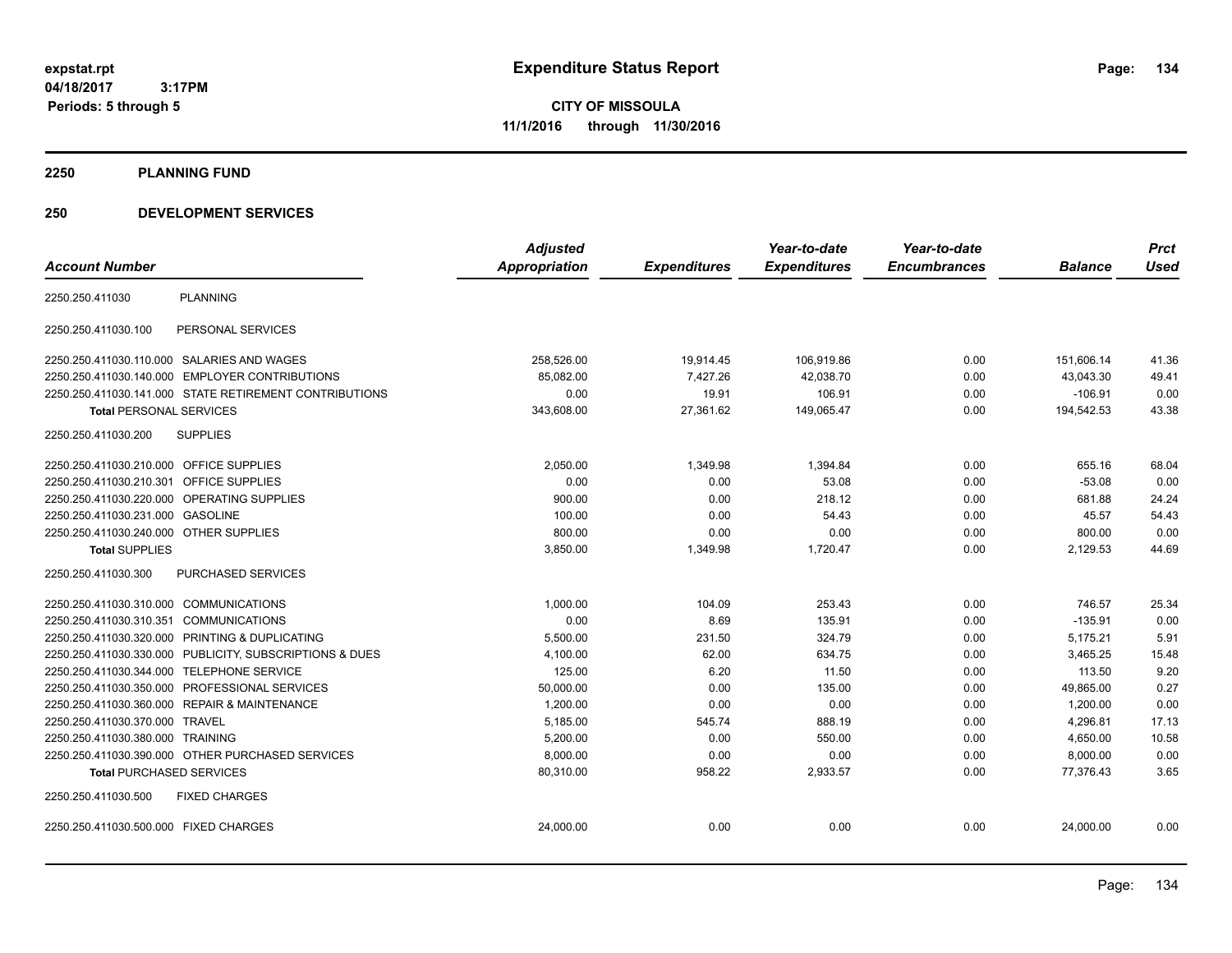**2250 PLANNING FUND**

### **250 DEVELOPMENT SERVICES**

| <b>Account Number</b>                          |                                                | <b>Adjusted</b><br>Appropriation | <b>Expenditures</b> | Year-to-date<br><b>Expenditures</b> | Year-to-date<br><b>Encumbrances</b> | <b>Balance</b> | <b>Prct</b><br><b>Used</b> |
|------------------------------------------------|------------------------------------------------|----------------------------------|---------------------|-------------------------------------|-------------------------------------|----------------|----------------------------|
| <b>Total FIXED CHARGES</b>                     |                                                | 24,000.00                        | 0.00                | 0.00                                | 0.00                                | 24,000.00      | 0.00                       |
| 2250.250.411030.800                            | OTHER OBJECTS                                  |                                  |                     |                                     |                                     |                |                            |
| Total OTHER OBJECTS                            |                                                | 0.00                             | 0.00                | 0.00                                | 0.00                                | 0.00           | 0.00                       |
| <b>Total PLANNING</b>                          |                                                | 451,768.00                       | 29,669.82           | 153,719.51                          | 0.00                                | 298,048.49     | 34.03                      |
| 2250.250.411050                                | DEVELOPMENT & PERMIT REVIEWS                   |                                  |                     |                                     |                                     |                |                            |
| 2250.250.411050.200                            | <b>SUPPLIES</b>                                |                                  |                     |                                     |                                     |                |                            |
|                                                | Total DEVELOPMENT & PERMIT REVIEWS             | 0.00                             | 0.00                | 0.00                                | 0.00                                | 0.00           | 0.00                       |
| 2250.250.430255                                | <b>BIKE-PED PROGRAM</b>                        |                                  |                     |                                     |                                     |                |                            |
| 2250.250.430255.300                            | PURCHASED SERVICES                             |                                  |                     |                                     |                                     |                |                            |
| Total BIKE-PED PROGRAM                         |                                                | 0.00                             | 0.00                | 0.00                                | 0.00                                | 0.00           | 0.00                       |
| 2250.250.510110                                | <b>MERCHANT SERVICES</b>                       |                                  |                     |                                     |                                     |                |                            |
| 2250.250.510110.500                            | <b>FIXED CHARGES</b>                           |                                  |                     |                                     |                                     |                |                            |
| <b>Total MERCHANT SERVICES</b>                 |                                                | 0.00                             | 0.00                | 0.00                                | 0.00                                | 0.00           | 0.00                       |
| 2250.250.510306                                | SALARY RESERVE                                 |                                  |                     |                                     |                                     |                |                            |
| 2250.250.510306.100                            | PERSONAL SERVICES                              |                                  |                     |                                     |                                     |                |                            |
|                                                | 2250.250.510306.110.000 SALARIES AND WAGES     | 891.00                           | 0.00                | 0.00                                | 0.00                                | 891.00         | 0.00                       |
|                                                | 2250.250.510306.140.000 EMPLOYER CONTRIBUTIONS | 1,026.00                         | 0.00                | 0.00                                | 0.00                                | 1,026.00       | 0.00                       |
| <b>Total SALARY RESERVE</b><br>2250.250.521000 | INTERFUND OPERATING TRANSFERS                  | 1,917.00                         | 0.00                | 0.00                                | 0.00                                | 1,917.00       | 0.00                       |
| 2250.250.521000.800                            | OTHER OBJECTS                                  |                                  |                     |                                     |                                     |                |                            |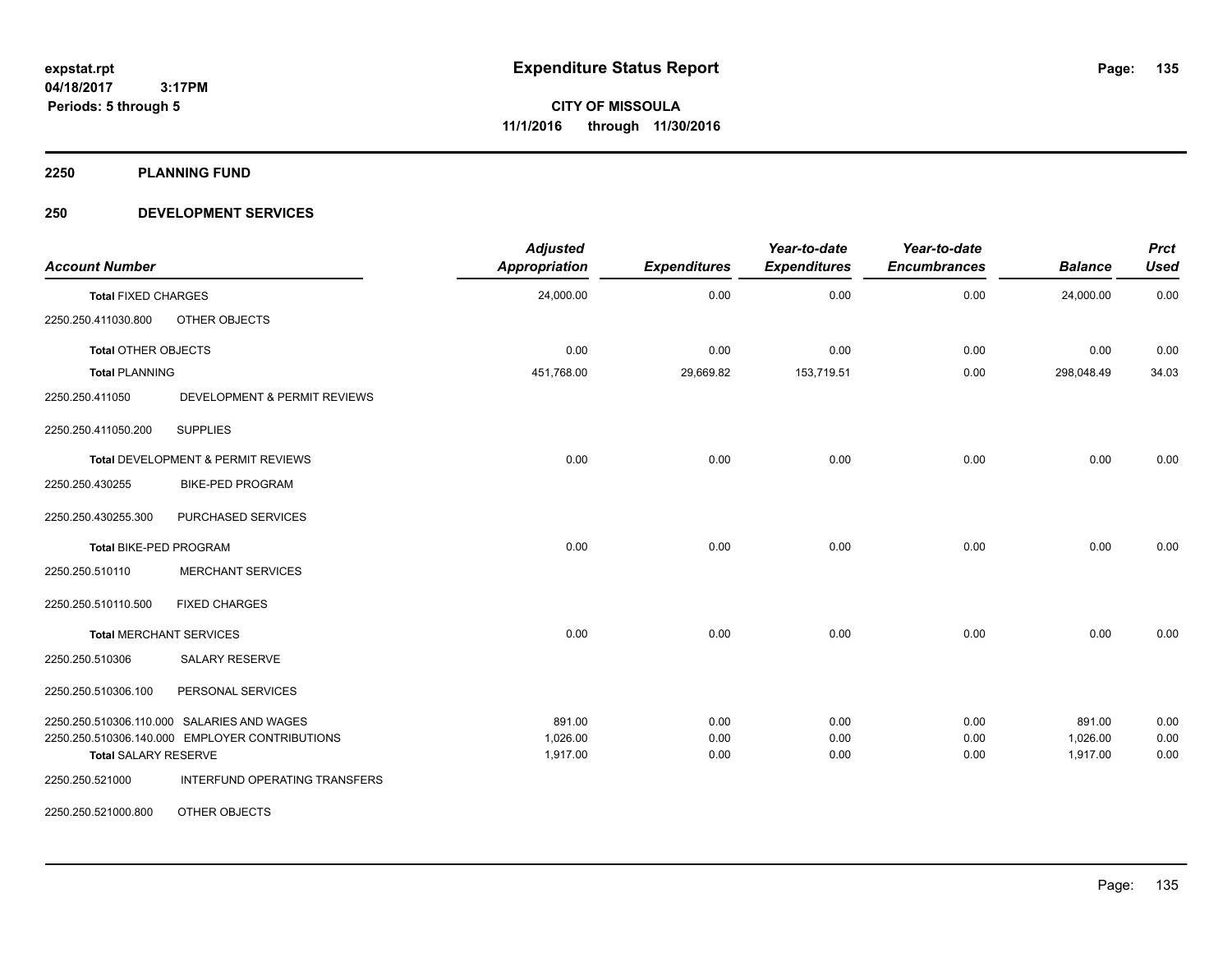### **2250 PLANNING FUND**

### **250 DEVELOPMENT SERVICES**

| <b>Account Number</b>                      | Adiusted<br><b>Appropriation</b> | <b>Expenditures</b> | Year-to-date<br><b>Expenditures</b> | Year-to-date<br><b>Encumbrances</b> | Balance    | Prct<br>Used |
|--------------------------------------------|----------------------------------|---------------------|-------------------------------------|-------------------------------------|------------|--------------|
| <b>Total INTERFUND OPERATING TRANSFERS</b> | 0.00                             | 0.00                | 0.00                                | 0.00                                | 0.00       | 0.00         |
| <b>Total PLANNING FUND</b>                 | 453,685.00                       | 29,669.82           | 153,719.51                          | 0.00                                | 299,965.49 | 33.88        |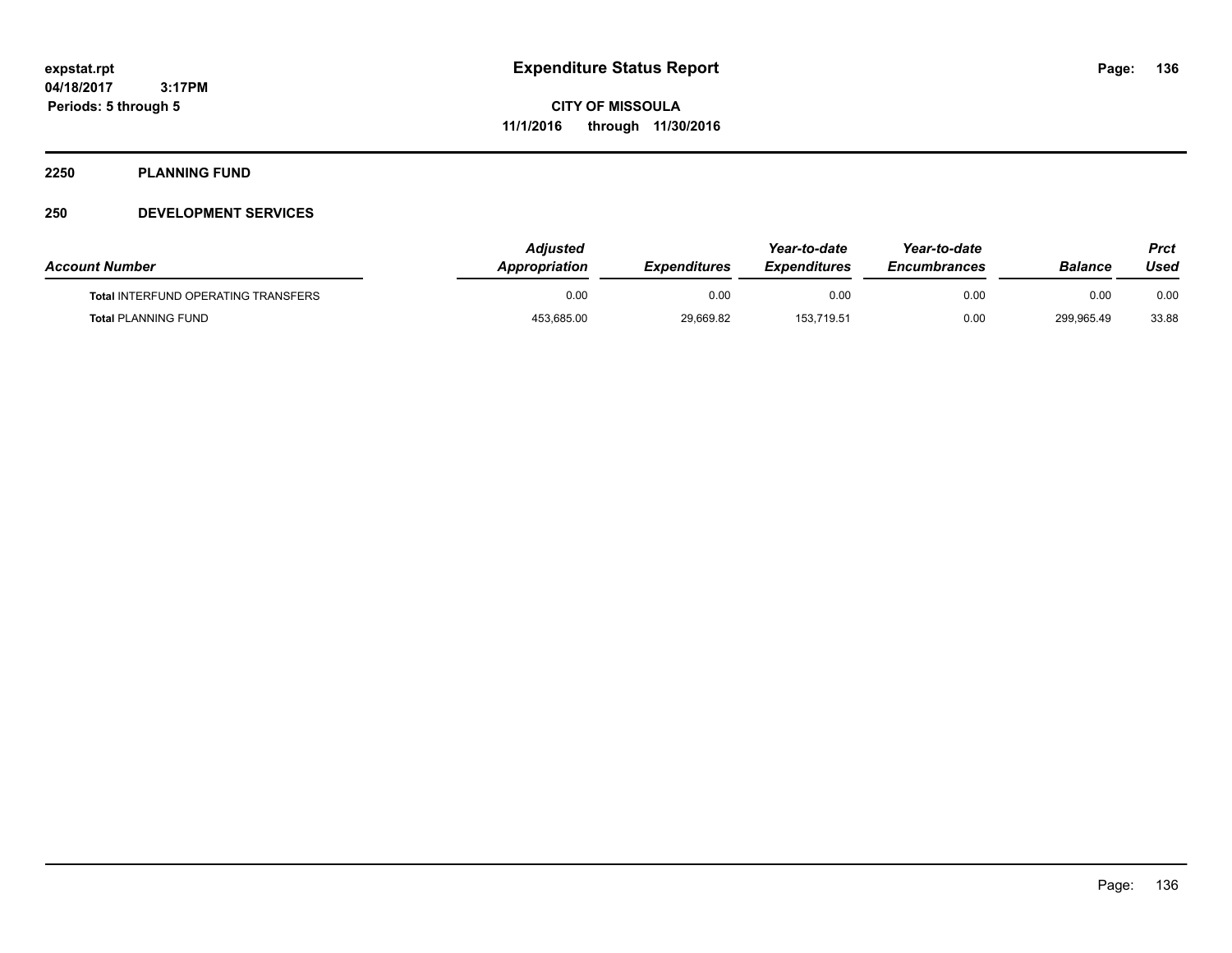### **2310 PUBLIC SAFETY INFORMATION SYSTEMS**

### **310 BUILDING INSPECTION**

| <b>Account Number</b>       |                                                | <b>Adjusted</b><br><b>Appropriation</b> | <b>Expenditures</b> | Year-to-date<br><b>Expenditures</b> | Year-to-date<br><b>Encumbrances</b> | <b>Balance</b> | <b>Prct</b><br><b>Used</b> |
|-----------------------------|------------------------------------------------|-----------------------------------------|---------------------|-------------------------------------|-------------------------------------|----------------|----------------------------|
| 2310.310.420510             | <b>ADMINISTRATION</b>                          |                                         |                     |                                     |                                     |                |                            |
| 2310.310.420510.200         | <b>SUPPLIES</b>                                |                                         |                     |                                     |                                     |                |                            |
| <b>Total SUPPLIES</b>       |                                                | 0.00                                    | 0.00                | 0.00                                | 0.00                                | 0.00           | 0.00                       |
| 2310.310.420510.800         | OTHER OBJECTS                                  |                                         |                     |                                     |                                     |                |                            |
| <b>Total OTHER OBJECTS</b>  |                                                | 0.00                                    | 0.00                | 0.00                                | 0.00                                | 0.00           | 0.00                       |
| 2310.310.420510.900         | <b>CAPITAL OUTLAY</b>                          |                                         |                     |                                     |                                     |                |                            |
| <b>Total ADMINISTRATION</b> |                                                | 0.00                                    | 0.00                | 0.00                                | 0.00                                | 0.00           | 0.00                       |
| 2310.310.510110             | <b>MERCHANT SERVICES</b>                       |                                         |                     |                                     |                                     |                |                            |
| 2310.310.510110.500         | <b>FIXED CHARGES</b>                           |                                         |                     |                                     |                                     |                |                            |
|                             | <b>Total PUBLIC SAFETY INFORMATION SYSTEMS</b> | 0.00                                    | 0.00                | 0.00                                | 0.00                                | 0.00           | 0.00                       |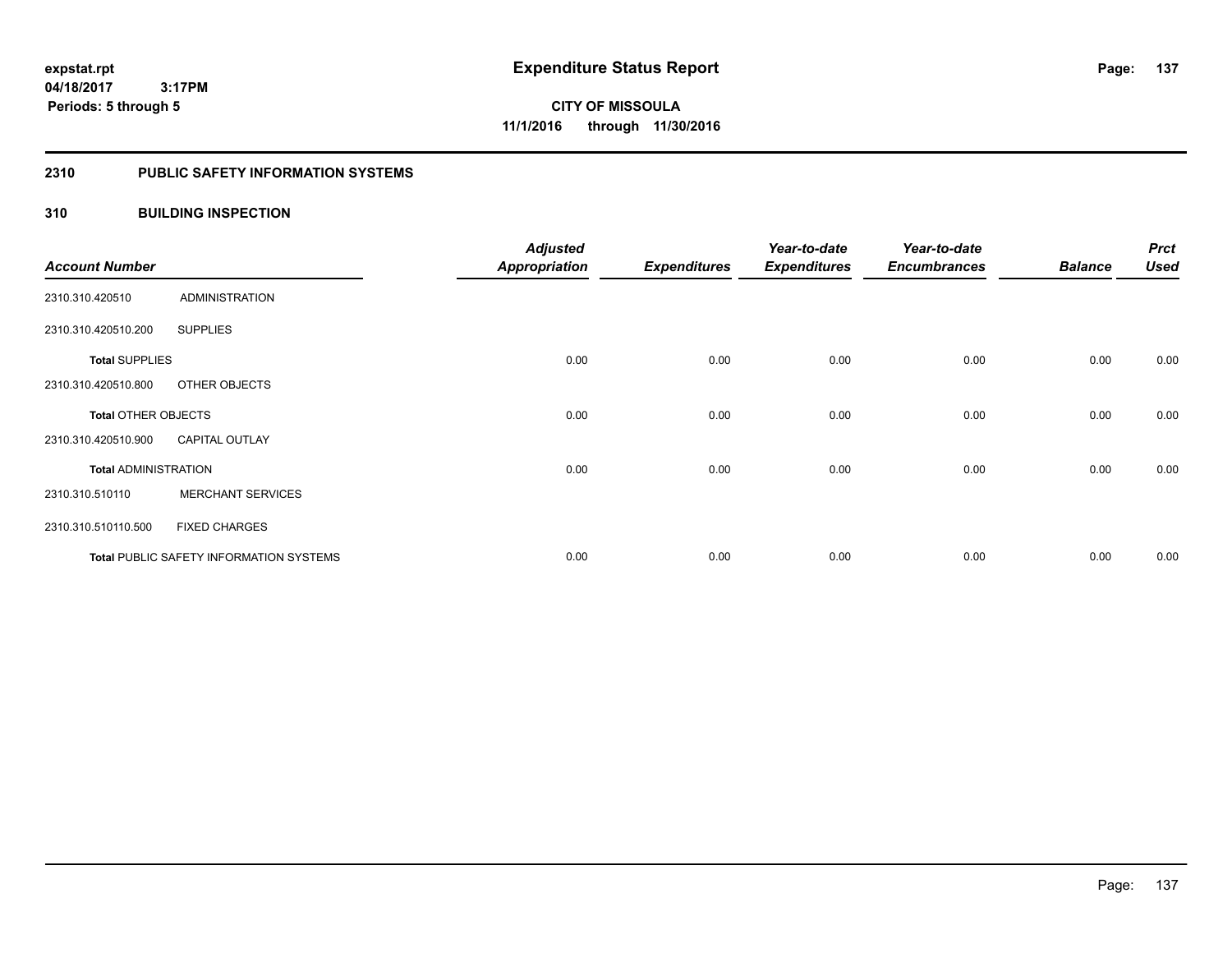### **2321 IMPACT FEE FUND**

|                                      |                                                      | <b>Adjusted</b>      |                     | Year-to-date        | Year-to-date        |                | <b>Prct</b> |
|--------------------------------------|------------------------------------------------------|----------------------|---------------------|---------------------|---------------------|----------------|-------------|
| <b>Account Number</b>                |                                                      | <b>Appropriation</b> | <b>Expenditures</b> | <b>Expenditures</b> | <b>Encumbrances</b> | <b>Balance</b> | <b>Used</b> |
| 2321.390.410361                      | <b>IMPACT FEE STUDY</b>                              |                      |                     |                     |                     |                |             |
| 2321.390.410361.300                  | PURCHASED SERVICES                                   |                      |                     |                     |                     |                |             |
|                                      | <b>Total PURCHASED SERVICES</b>                      | 0.00                 | 0.00                | 0.00                | 0.00                | 0.00           | 0.00        |
| 2321.390.410361.800                  | OTHER OBJECTS                                        |                      |                     |                     |                     |                |             |
|                                      | 2321.390.410361.820.000 TRANSFERS TO OTHER FUNDS     | 76,265.00            | 0.00                | 0.00                | 0.00                | 76,265.00      | 0.00        |
| Total IMPACT FEE STUDY               |                                                      | 76,265.00            | 0.00                | 0.00                | 0.00                | 76,265.00      | 0.00        |
| 2321.390.411240                      | CITY HALL POLICE RESTROOMS                           |                      |                     |                     |                     |                |             |
| 2321.390.411240.900                  | <b>CAPITAL OUTLAY</b>                                |                      |                     |                     |                     |                |             |
|                                      | Total CITY HALL POLICE RESTROOMS                     | 0.00                 | 0.00                | 0.00                | 0.00                | 0.00           | 0.00        |
| 2321.390.420400                      | FIRE PROTECTION & CONTROL                            |                      |                     |                     |                     |                |             |
| 2321.390.420400.900                  | CAPITAL OUTLAY                                       |                      |                     |                     |                     |                |             |
|                                      | Total FIRE PROTECTION & CONTROL                      | 0.00                 | 0.00                | 0.00                | 0.00                | 0.00           | 0.00        |
| 2321.390.430230                      | <b>GRANT CREEK I-90 IMPROVEMENTS</b>                 |                      |                     |                     |                     |                |             |
| 2321.390.430230.900                  | <b>CAPITAL OUTLAY</b>                                |                      |                     |                     |                     |                |             |
|                                      | 2321.390.430230.930.000 GRANT CREEK I-90 MPROVEMENTS | 0.00                 | 2,103.30            | 2,779.77            | 0.00                | $-2,779.77$    | 0.00        |
|                                      | 2321.390.430230.930.460 GRANT CREEK TRAIL            | 0.00                 | 0.00                | 71,638.15           | 0.00                | $-71,638.15$   | 0.00        |
|                                      | Total GRANT CREEK I-90 IMPROVEMENTS                  | 0.00                 | 2,103.30            | 74,417.92           | 0.00                | $-74,417.92$   | 0.00        |
| 2321.390.430232                      | <b>RIGHT OF WAY</b>                                  |                      |                     |                     |                     |                |             |
| 2321.390.430232.900                  | <b>CAPITAL OUTLAY</b>                                |                      |                     |                     |                     |                |             |
| 2321.390.430232.930.000 IMPROVEMENTS |                                                      | 3.000.00             | 0.00                | 0.00                | 0.00                | 3,000.00       | 0.00        |
| <b>Total RIGHT OF WAY</b>            |                                                      | 3,000.00             | 0.00                | 0.00                | 0.00                | 3,000.00       | 0.00        |
|                                      |                                                      |                      |                     |                     |                     |                |             |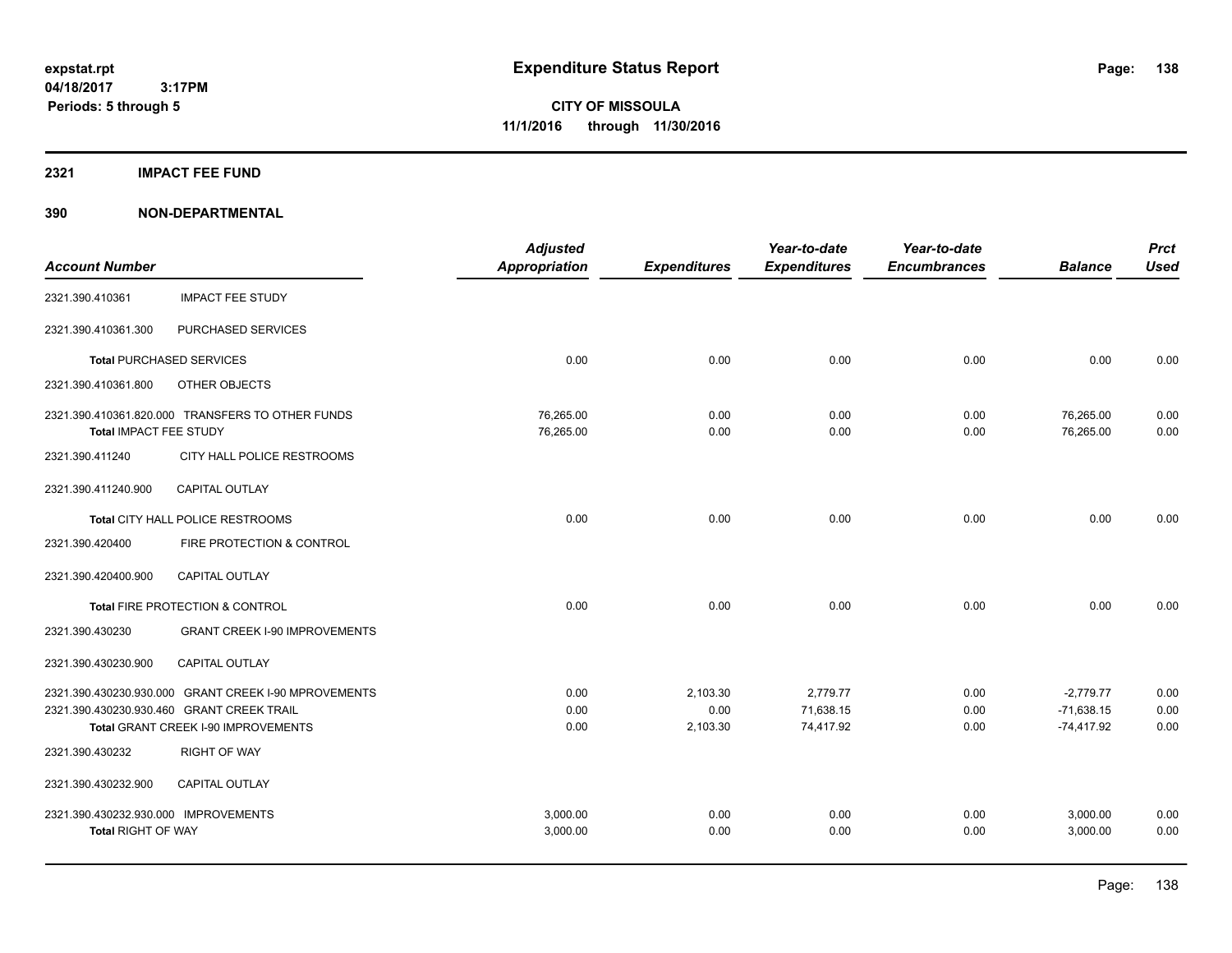**04/18/2017 3:17PM Periods: 5 through 5**

**CITY OF MISSOULA 11/1/2016 through 11/30/2016**

### **2321 IMPACT FEE FUND**

| <b>Account Number</b> |                                                                                                                                                                            | <b>Adjusted</b><br><b>Appropriation</b> | <b>Expenditures</b>          | Year-to-date<br><b>Expenditures</b> | Year-to-date<br><b>Encumbrances</b> | <b>Balance</b>                          | <b>Prct</b><br><b>Used</b> |
|-----------------------|----------------------------------------------------------------------------------------------------------------------------------------------------------------------------|-----------------------------------------|------------------------------|-------------------------------------|-------------------------------------|-----------------------------------------|----------------------------|
|                       |                                                                                                                                                                            |                                         |                              |                                     |                                     |                                         |                            |
| 2321.390.430233       | <b>CLARK FORK LN IIMPROVEMENTS</b>                                                                                                                                         |                                         |                              |                                     |                                     |                                         |                            |
| 2321.390.430233.900   | <b>CAPITAL OUTLAY</b>                                                                                                                                                      |                                         |                              |                                     |                                     |                                         |                            |
|                       | Total CLARK FORK LN IIMPROVEMENTS                                                                                                                                          | 0.00                                    | 0.00                         | 0.00                                | 0.00                                | 0.00                                    | 0.00                       |
| 2321.390.430247       | HILLVIEW WAY STREET IMPROVEMENTS                                                                                                                                           |                                         |                              |                                     |                                     |                                         |                            |
| 2321.390.430247.900   | <b>CAPITAL OUTLAY</b>                                                                                                                                                      |                                         |                              |                                     |                                     |                                         |                            |
|                       | 2321.390.430247.930.000 HILLVIEW WAY STREET IMPROVEMENTS<br>Total HILLVIEW WAY STREET IMPROVEMENTS                                                                         | 1,503,138.00<br>1,503,138.00            | 0.00<br>0.00                 | 0.00<br>0.00                        | 0.00<br>0.00                        | 1,503,138.00<br>1,503,138.00            | 0.00<br>0.00               |
| 2321.390.430248       | <b>CREGG LN IMPROVEMENTS</b>                                                                                                                                               |                                         |                              |                                     |                                     |                                         |                            |
| 2321.390.430248.900   | CAPITAL OUTLAY                                                                                                                                                             |                                         |                              |                                     |                                     |                                         |                            |
| 2321.390.430249       | 2321.390.430248.930.000 CREGG LN IMPROVEMENTS<br>2321.390.430248.930.394 CREGG LANE IMPROVEMENTS-PARKS<br><b>Total CREGG LN IMPROVEMENTS</b><br>OLD US HWY 93 IMPROVEMENTS | 215,380.00<br>0.00<br>215,380.00        | 819.83<br>787.67<br>1,607.50 | 3,273.82<br>3,145.43<br>6,419.25    | 0.00<br>0.00<br>0.00                | 212,106.18<br>$-3,145.43$<br>208,960.75 | 1.52<br>0.00<br>2.98       |
| 2321.390.430249.900   | <b>CAPITAL OUTLAY</b>                                                                                                                                                      |                                         |                              |                                     |                                     |                                         |                            |
| 2321.390.430255       | Total OLD US HWY 93 IMPROVEMENTS<br><b>GRANT CREEK CABLE RAIL</b>                                                                                                          | 0.00                                    | 0.00                         | 0.00                                | 0.00                                | 0.00                                    | 0.00                       |
| 2321.390.430255.900   | <b>CAPITAL OUTLAY</b>                                                                                                                                                      |                                         |                              |                                     |                                     |                                         |                            |
|                       | <b>Total GRANT CREEK CABLE RAIL</b>                                                                                                                                        | 0.00                                    | 0.00                         | 0.00                                | 0.00                                | 0.00                                    | 0.00                       |
| 2321.390.430260       | TRAFFIC & PEDESTRIAN SERVICES                                                                                                                                              |                                         |                              |                                     |                                     |                                         |                            |
| 2321.390.430260.300   | PURCHASED SERVICES                                                                                                                                                         |                                         |                              |                                     |                                     |                                         |                            |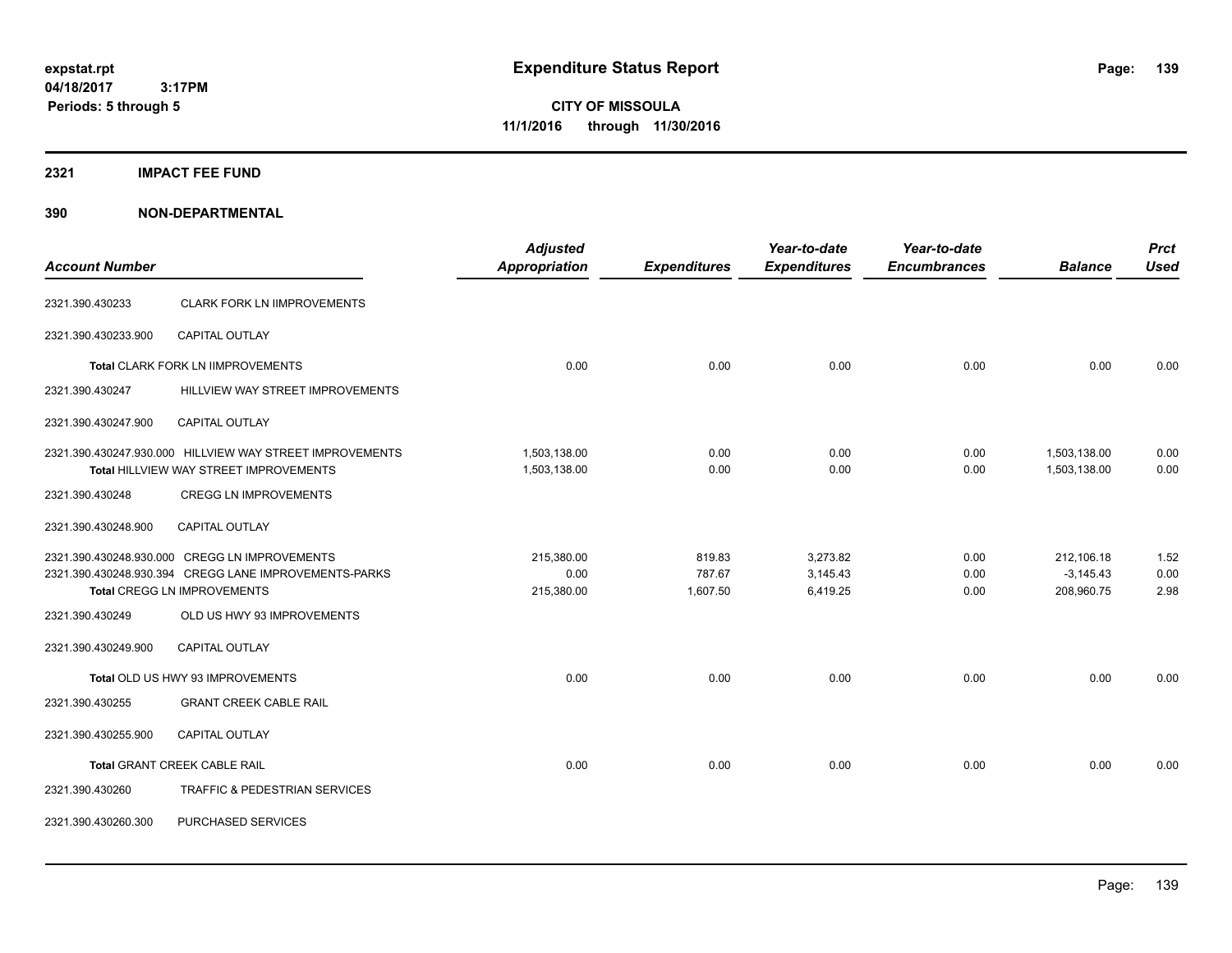### **2321 IMPACT FEE FUND**

| <b>Account Number</b>                                                                      | <b>Adjusted</b><br>Appropriation | <b>Expenditures</b> | Year-to-date<br><b>Expenditures</b> | Year-to-date<br><b>Encumbrances</b> | <b>Balance</b>         | <b>Prct</b><br><b>Used</b> |
|--------------------------------------------------------------------------------------------|----------------------------------|---------------------|-------------------------------------|-------------------------------------|------------------------|----------------------------|
| <b>Total PURCHASED SERVICES</b>                                                            | 0.00                             | 0.00                | 0.00                                | 0.00                                | 0.00                   | 0.00                       |
| CAPITAL OUTLAY<br>2321.390.430260.900                                                      |                                  |                     |                                     |                                     |                        |                            |
| 2321.390.430260.930.000 VAN BUREN ST RECONSTRUCTION<br>Total TRAFFIC & PEDESTRIAN SERVICES | 0.00<br>0.00                     | 0.00<br>0.00        | 592.50<br>592.50                    | 0.00<br>0.00                        | $-592.50$<br>$-592.50$ | 0.00<br>0.00               |
| MULLAN/GEO ELMER SIGNAL<br>2321.390.430264                                                 |                                  |                     |                                     |                                     |                        |                            |
| PURCHASED SERVICES<br>2321.390.430264.300                                                  |                                  |                     |                                     |                                     |                        |                            |
| <b>Total MULLAN/GEO ELMER SIGNAL</b>                                                       | 0.00                             | 0.00                | 0.00                                | 0.00                                | 0.00                   | 0.00                       |
| 2321.390.430279<br>E BROADWAY IMPROV/MISSOULA COLLEGE                                      |                                  |                     |                                     |                                     |                        |                            |
| 2321.390.430279.900<br><b>CAPITAL OUTLAY</b>                                               |                                  |                     |                                     |                                     |                        |                            |
| 2321.390.430279.930.000 IMPROVEMENTS                                                       | 0.00                             | 78,700.25           | 78,700.25                           | 0.00                                | $-78,700.25$           | 0.00                       |
| Total E BROADWAY IMPROV/MISSOULA COLLEGE                                                   | 0.00                             | 78,700.25           | 78,700.25                           | 0.00                                | $-78,700.25$           | 0.00                       |
| MILLER CR: BRIGGS TO MOCKINGBIRD<br>2321.390.430280                                        |                                  |                     |                                     |                                     |                        |                            |
| CAPITAL OUTLAY<br>2321.390.430280.900                                                      |                                  |                     |                                     |                                     |                        |                            |
| Total MILLER CR: BRIGGS TO MOCKINGBIRD                                                     | 0.00                             | 0.00                | 0.00                                | 0.00                                | 0.00                   | 0.00                       |
| SOUTH 3RD STREET PROJECT<br>2321.390.430281                                                |                                  |                     |                                     |                                     |                        |                            |
| 2321.390.430281.300<br>PURCHASED SERVICES                                                  |                                  |                     |                                     |                                     |                        |                            |
| <b>Total PURCHASED SERVICES</b>                                                            | 0.00                             | 0.00                | 0.00                                | 0.00                                | 0.00                   | 0.00                       |
| 2321.390.430281.900<br>CAPITAL OUTLAY                                                      |                                  |                     |                                     |                                     |                        |                            |
| 2321.390.430281.930.000 SO 3RD ST/IMPROVEMENTS                                             | 0.00                             | 0.00                | 19,594.44                           | 0.00                                | $-19,594.44$           | 0.00                       |
| <b>Total SOUTH 3RD STREET PROJECT</b>                                                      | 0.00                             | 0.00                | 19,594.44                           | 0.00                                | $-19,594.44$           | 0.00                       |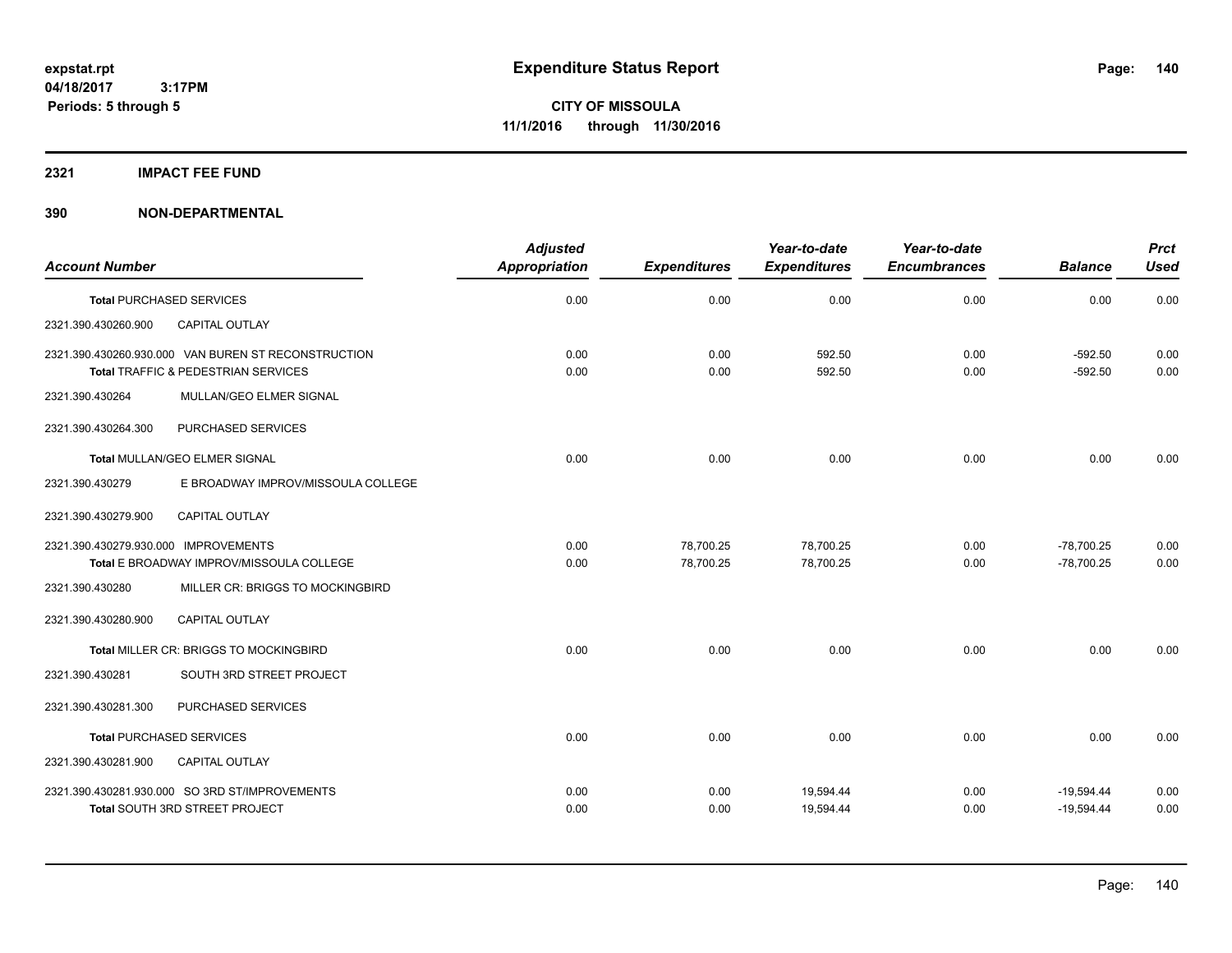### **2321 IMPACT FEE FUND**

| <b>Account Number</b>                                                 |                                 | <b>Adjusted</b><br>Appropriation | <b>Expenditures</b> | Year-to-date<br><b>Expenditures</b> | Year-to-date<br><b>Encumbrances</b> | <b>Balance</b>             | <b>Prct</b><br><b>Used</b> |
|-----------------------------------------------------------------------|---------------------------------|----------------------------------|---------------------|-------------------------------------|-------------------------------------|----------------------------|----------------------------|
| 2321.390.460305                                                       | <b>COMMUNITY CENTER</b>         |                                  |                     |                                     |                                     |                            |                            |
| 2321.390.460305.900                                                   | CAPITAL OUTLAY                  |                                  |                     |                                     |                                     |                            |                            |
| 2321.390.460305.930.000 IMPROVEMENTS<br><b>Total COMMUNITY CENTER</b> |                                 | 70,000.00<br>70,000.00           | 864.32<br>864.32    | 5,204.95<br>5,204.95                | 0.00<br>0.00                        | 64,795.05<br>64,795.05     | 7.44<br>7.44               |
| 2321.390.460401                                                       | <b>CONSTRUCTION</b>             |                                  |                     |                                     |                                     |                            |                            |
| 2321.390.460401.900                                                   | <b>CAPITAL OUTLAY</b>           |                                  |                     |                                     |                                     |                            |                            |
| 2321.390.460401.930.000 FORT MISSOULA<br><b>Total CONSTRUCTION</b>    |                                 | 0.00<br>0.00                     | 0.00<br>0.00        | 1,674.26<br>1,674.26                | 0.00<br>0.00                        | $-1,674.26$<br>$-1,674.26$ | 0.00<br>0.00               |
| 2321.390.460404                                                       | <b>EATON TRAIL</b>              |                                  |                     |                                     |                                     |                            |                            |
| 2321.390.460404.100                                                   | PERSONAL SERVICES               |                                  |                     |                                     |                                     |                            |                            |
| <b>Total PERSONAL SERVICES</b>                                        |                                 | 0.00                             | 0.00                | 0.00                                | 0.00                                | 0.00                       | 0.00                       |
| 2321.390.460404.300                                                   | PURCHASED SERVICES              |                                  |                     |                                     |                                     |                            |                            |
|                                                                       | <b>Total PURCHASED SERVICES</b> | 0.00                             | 0.00                | 0.00                                | 0.00                                | 0.00                       | 0.00                       |
| 2321.390.460404.900                                                   | CAPITAL OUTLAY                  |                                  |                     |                                     |                                     |                            |                            |
| <b>Total EATON TRAIL</b>                                              |                                 | 0.00                             | 0.00                | 0.00                                | 0.00                                | 0.00                       | 0.00                       |
| 2321.390.460406                                                       | <b>HELLGATE PARK</b>            |                                  |                     |                                     |                                     |                            |                            |
| 2321.390.460406.100                                                   | PERSONAL SERVICES               |                                  |                     |                                     |                                     |                            |                            |
| <b>Total PERSONAL SERVICES</b>                                        |                                 | 0.00                             | 0.00                | 0.00                                | 0.00                                | 0.00                       | 0.00                       |
| 2321.390.460406.300                                                   | PURCHASED SERVICES              |                                  |                     |                                     |                                     |                            |                            |
|                                                                       | <b>Total PURCHASED SERVICES</b> | 0.00                             | 0.00                | 0.00                                | 0.00                                | 0.00                       | 0.00                       |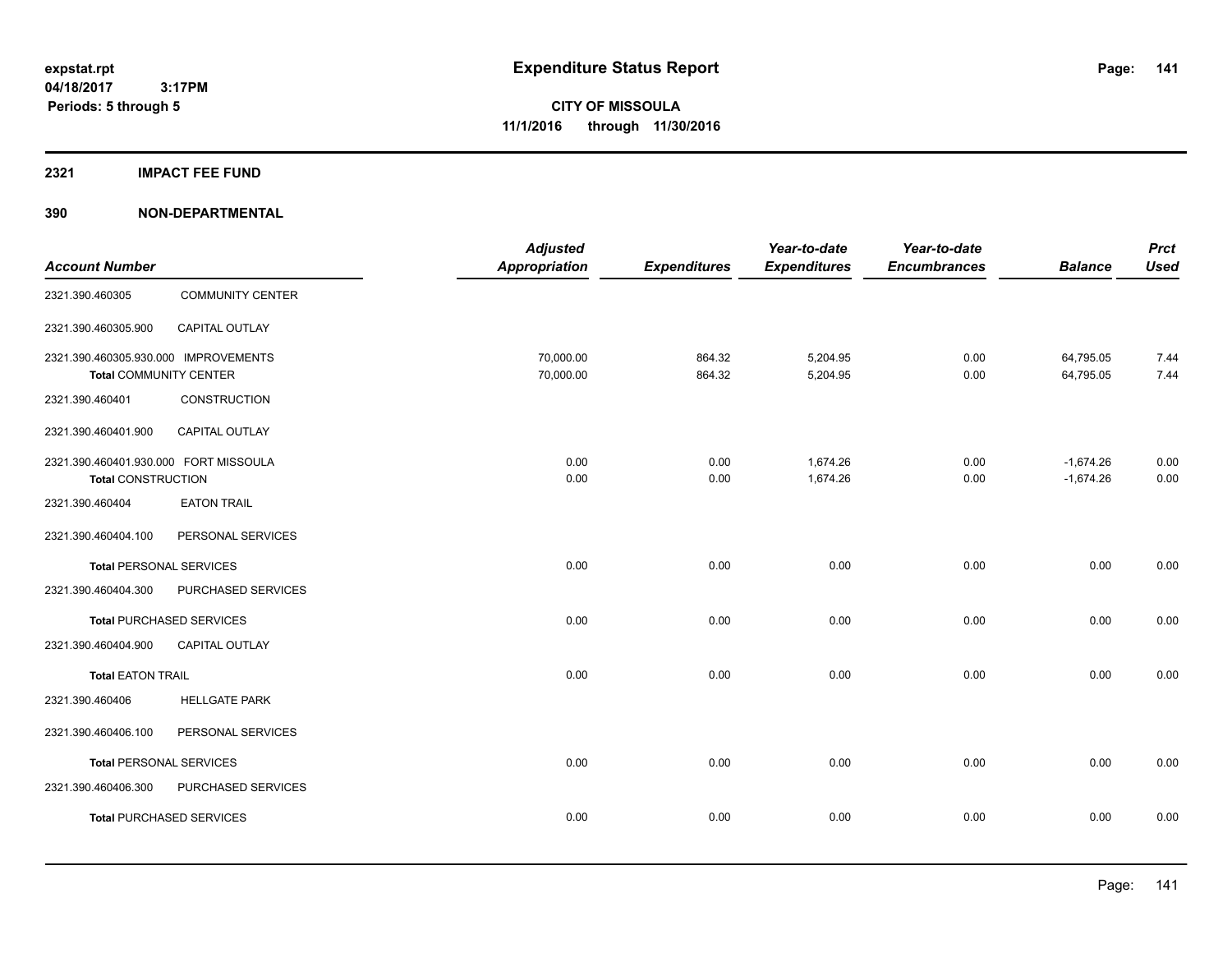**2321 IMPACT FEE FUND**

|                                      |                                         | <b>Adjusted</b> |                     | Year-to-date        | Year-to-date        |                | <b>Prct</b> |
|--------------------------------------|-----------------------------------------|-----------------|---------------------|---------------------|---------------------|----------------|-------------|
| <b>Account Number</b>                |                                         | Appropriation   | <b>Expenditures</b> | <b>Expenditures</b> | <b>Encumbrances</b> | <b>Balance</b> | <b>Used</b> |
| 2321.390.460406.900                  | <b>CAPITAL OUTLAY</b>                   |                 |                     |                     |                     |                |             |
| 2321.390.460406.930.000 IMPROVEMENTS |                                         | 0.00            | 582.96              | 582.96              | 0.00                | $-582.96$      | 0.00        |
| <b>Total HELLGATE PARK</b>           |                                         | 0.00            | 582.96              | 582.96              | 0.00                | $-582.96$      | 0.00        |
| 2321.390.460408                      | CONSERVATION LAND MANAGEMENT PLAN       |                 |                     |                     |                     |                |             |
| 2321.390.460408.900                  | <b>CAPITAL OUTLAY</b>                   |                 |                     |                     |                     |                |             |
|                                      | Total CONSERVATION LAND MANAGEMENT PLAN | 0.00            | 0.00                | 0.00                | 0.00                | 0.00           | 0.00        |
| 2321.390.460409                      | MISSOULA TO LOLO TRAIL                  |                 |                     |                     |                     |                |             |
| 2321.390.460409.800                  | OTHER OBJECTS                           |                 |                     |                     |                     |                |             |
| <b>Total OTHER OBJECTS</b>           |                                         | 0.00            | 0.00                | 0.00                | 0.00                | 0.00           | 0.00        |
| 2321.390.460409.900                  | CAPITAL OUTLAY                          |                 |                     |                     |                     |                |             |
| 2321.390.460409.930.302 IMPROVEMENTS |                                         | 0.00            | 19,197.47           | 107,968.12          | 0.00                | $-107,968.12$  | 0.00        |
|                                      | Total MISSOULA TO LOLO TRAIL            | 0.00            | 19,197.47           | 107,968.12          | 0.00                | $-107,968.12$  | 0.00        |
| 2321.390.460411                      | 44 RANCH IMPROVEMENTS                   |                 |                     |                     |                     |                |             |
| 2321.390.460411.900                  | <b>CAPITAL OUTLAY</b>                   |                 |                     |                     |                     |                |             |
|                                      | Total 44 RANCH IMPROVEMENTS             | 0.00            | 0.00                | 0.00                | 0.00                | 0.00           | 0.00        |
| 2321.390.460412                      | PLEASANT VIEW PARK                      |                 |                     |                     |                     |                |             |
| 2321.390.460412.900                  | <b>CAPITAL OUTLAY</b>                   |                 |                     |                     |                     |                |             |
|                                      | <b>Total PLEASANT VIEW PARK</b>         | 0.00            | 0.00                | 0.00                | 0.00                | 0.00           | 0.00        |
| 2321.390.460444                      | <b>PLAYGROUNDS</b>                      |                 |                     |                     |                     |                |             |
| 2321.390.460444.900                  | <b>CAPITAL OUTLAY</b>                   |                 |                     |                     |                     |                |             |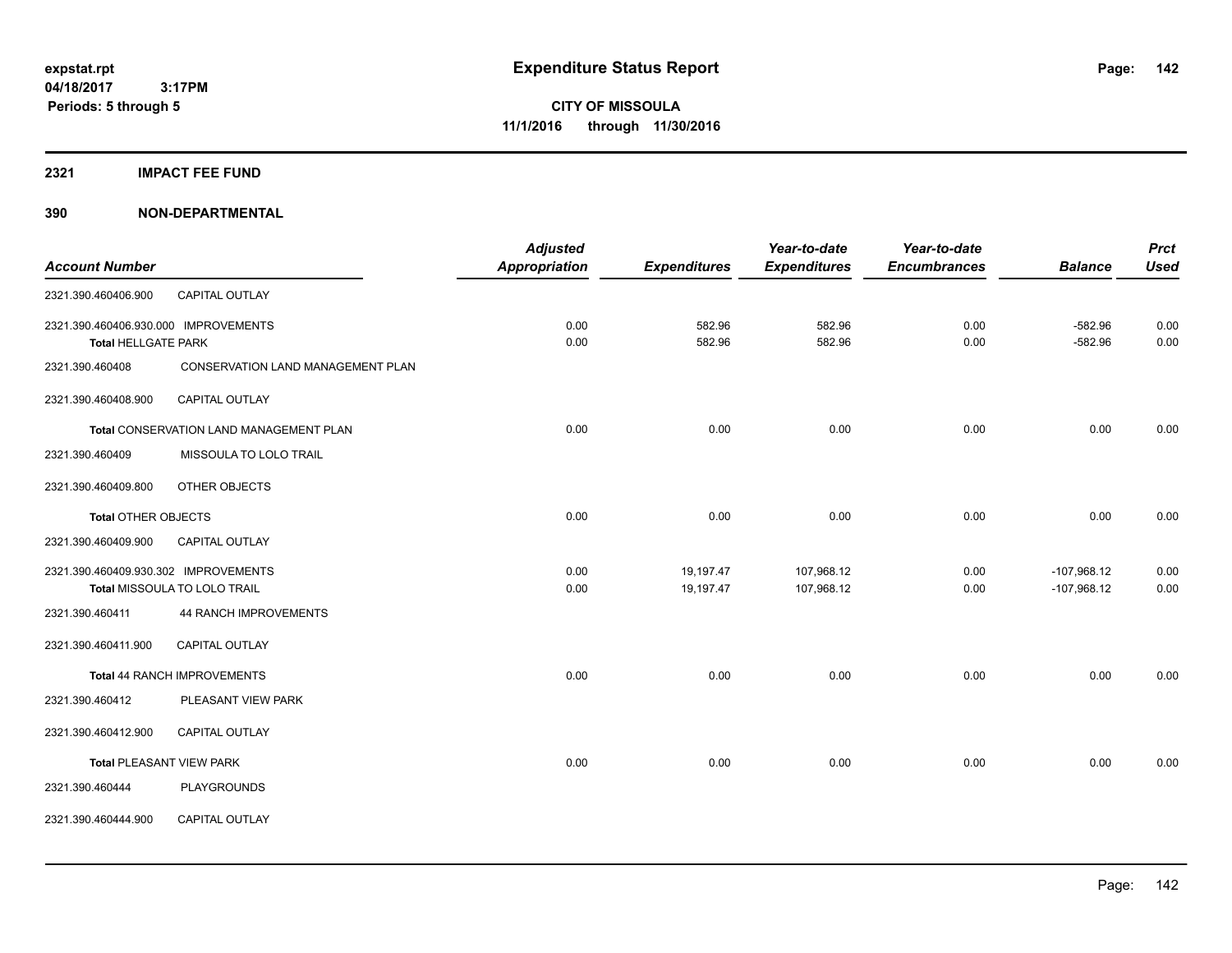### **2321 IMPACT FEE FUND**

|                                      |                                                     | <b>Adjusted</b>      |                     | Year-to-date        | Year-to-date        |                | <b>Prct</b> |
|--------------------------------------|-----------------------------------------------------|----------------------|---------------------|---------------------|---------------------|----------------|-------------|
| <b>Account Number</b>                |                                                     | <b>Appropriation</b> | <b>Expenditures</b> | <b>Expenditures</b> | <b>Encumbrances</b> | <b>Balance</b> | <b>Used</b> |
|                                      | 2321.390.460444.930.000 PARK TRAIL BOND PLAYGROUNDS | 0.00                 | 15,033.86           | 71,726.43           | 0.00                | -71,726.43     | 0.00        |
| <b>Total PLAYGROUNDS</b>             |                                                     | 0.00                 | 15,033.86           | 71,726.43           | 0.00                | $-71,726.43$   | 0.00        |
| 2321.390.510000                      | UNALLOCATED IMPACT FEES                             |                      |                     |                     |                     |                |             |
| 2321.390.510000.800                  | OTHER OBJECTS                                       |                      |                     |                     |                     |                |             |
| <b>Total OTHER OBJECTS</b>           |                                                     | 0.00                 | 0.00                | 0.00                | 0.00                | 0.00           | 0.00        |
| 2321.390.510000.900                  | <b>CAPITAL OUTLAY</b>                               |                      |                     |                     |                     |                |             |
| 2321.390.510000.930.000 IMPROVEMENTS |                                                     | 534,482.00           | 0.00                | 0.00                | 0.00                | 534,482.00     | 0.00        |
| Total UNALLOCATED IMPACT FEES        |                                                     | 534,482.00           | 0.00                | 0.00                | 0.00                | 534,482.00     | 0.00        |
| 2321.390.510110                      | <b>MERCHANT SERVICES</b>                            |                      |                     |                     |                     |                |             |
| 2321.390.510110.500                  | <b>FIXED CHARGES</b>                                |                      |                     |                     |                     |                |             |
| <b>Total MERCHANT SERVICES</b>       |                                                     | 0.00                 | 0.00                | 0.00                | 0.00                | 0.00           | 0.00        |
| <b>Total IMPACT FEE FUND</b>         |                                                     | 2,402,265.00         | 118,089.66          | 366,881.08          | 0.00                | 2,035,383.92   | 15.27       |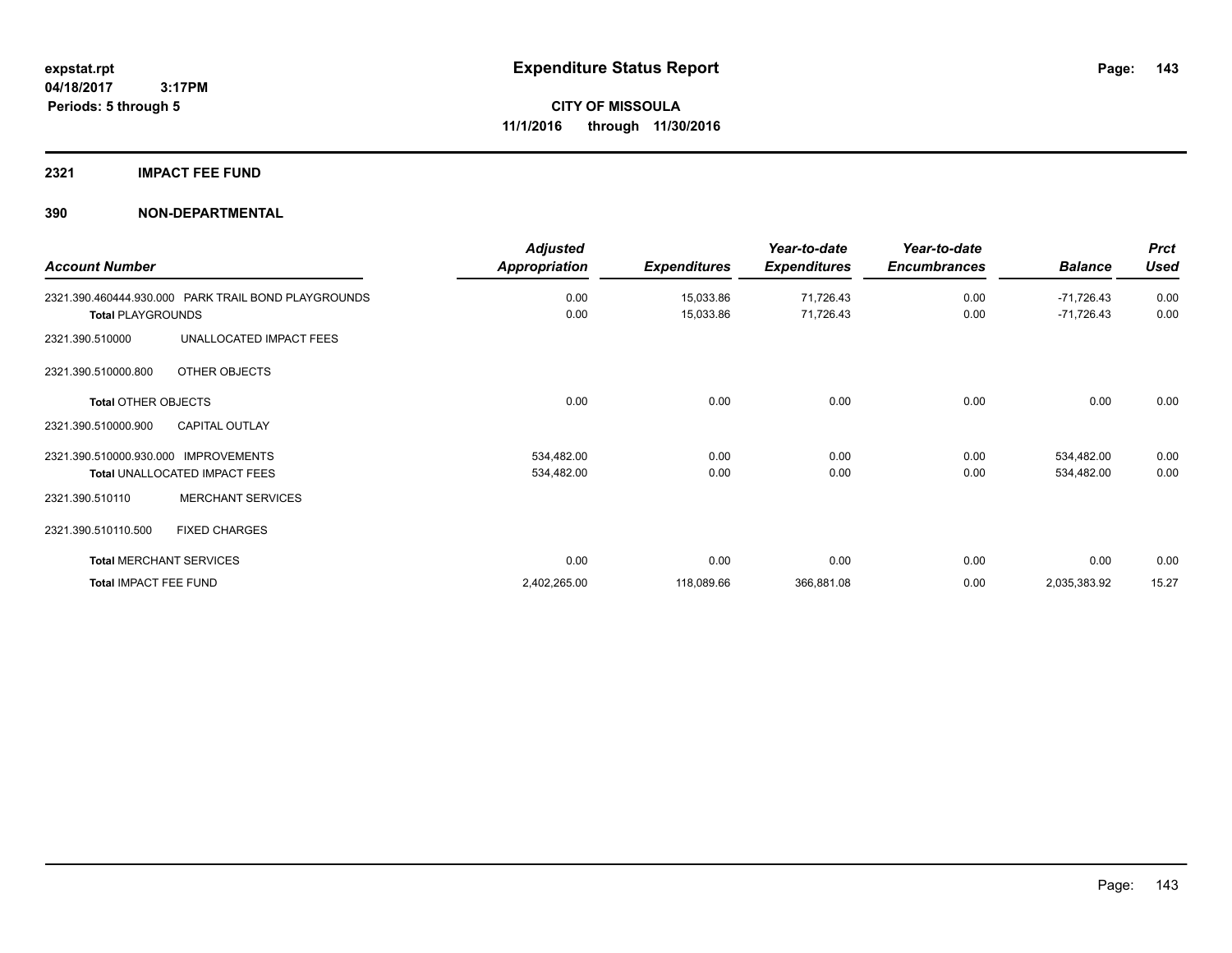**04/18/2017 3:17PM Periods: 5 through 5**

**CITY OF MISSOULA 11/1/2016 through 11/30/2016**

### **2322 GEORGE ELMER/CATTLE DR INTERSECTION**

|                             |                                               | <b>Adjusted</b>      |                     | Year-to-date        | Year-to-date        |                | <b>Prct</b> |
|-----------------------------|-----------------------------------------------|----------------------|---------------------|---------------------|---------------------|----------------|-------------|
| <b>Account Number</b>       |                                               | <b>Appropriation</b> | <b>Expenditures</b> | <b>Expenditures</b> | <b>Encumbrances</b> | <b>Balance</b> | <b>Used</b> |
| 2322.390.510100             | SPECIAL ASSESSMENTS                           |                      |                     |                     |                     |                |             |
| 2322.390.510100.300         | PURCHASED SERVICES                            |                      |                     |                     |                     |                |             |
|                             | 2322.390.510100.350.000 PROFESSIONAL SERVICES | 15,000.00            | 0.00                | 0.00                | 0.00                | 15,000.00      | 0.00        |
|                             | <b>Total PURCHASED SERVICES</b>               | 15,000.00            | 0.00                | 0.00                | 0.00                | 15,000.00      | 0.00        |
| 2322.390.510100.800         | OTHER OBJECTS                                 |                      |                     |                     |                     |                |             |
| <b>Total OTHER OBJECTS</b>  |                                               | 0.00                 | 0.00                | 0.00                | 0.00                | 0.00           | 0.00        |
| 2322.390.510100.900         | <b>CAPITAL OUTLAY</b>                         |                      |                     |                     |                     |                |             |
| <b>Total CAPITAL OUTLAY</b> |                                               | 0.00                 | 0.00                | 0.00                | 0.00                | 0.00           | 0.00        |
|                             | <b>Total SPECIAL ASSESSMENTS</b>              | 15,000.00            | 0.00                | 0.00                | 0.00                | 15,000.00      | 0.00        |
| 2322.390.510110             | <b>MERCHANT SERVICES</b>                      |                      |                     |                     |                     |                |             |
| 2322.390.510110.500         | <b>FIXED CHARGES</b>                          |                      |                     |                     |                     |                |             |
|                             | <b>Total MERCHANT SERVICES</b>                | 0.00                 | 0.00                | 0.00                | 0.00                | 0.00           | 0.00        |
|                             | Total GEORGE ELMER/CATTLE DR INTERSECTION     | 15,000.00            | 0.00                | 0.00                | 0.00                | 15,000.00      | 0.00        |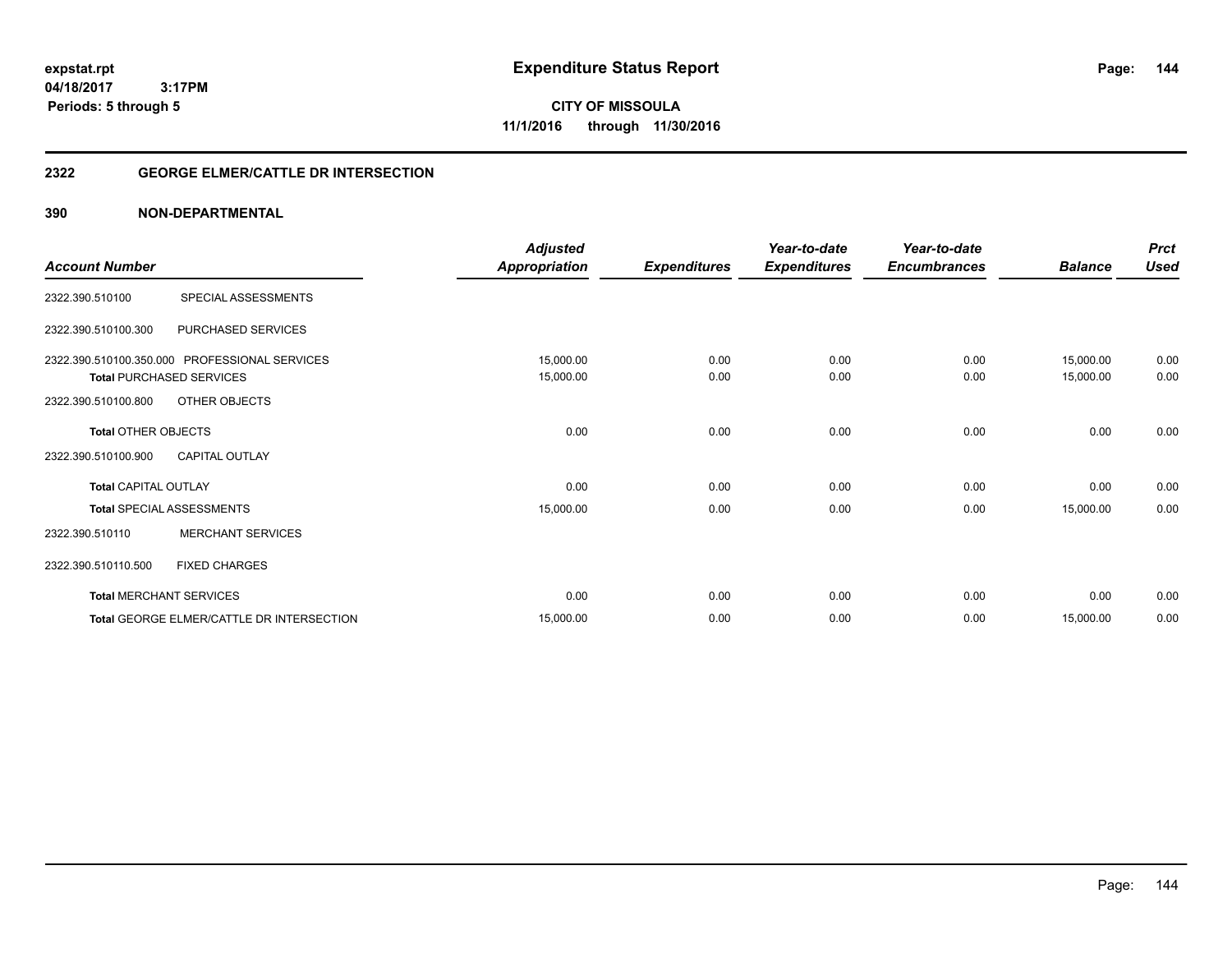**CITY OF MISSOULA 11/1/2016 through 11/30/2016**

# **2365 PUBLIC ART FUND**

# **220 MAYOR**

| <b>Account Number</b>                            | <b>Adjusted</b><br>Appropriation | <b>Expenditures</b> | Year-to-date<br><b>Expenditures</b> | Year-to-date<br><b>Encumbrances</b> | <b>Balance</b> | <b>Prct</b><br><b>Used</b> |
|--------------------------------------------------|----------------------------------|---------------------|-------------------------------------|-------------------------------------|----------------|----------------------------|
|                                                  |                                  |                     |                                     |                                     |                |                            |
| PUBLIC ART PROJECTS<br>2365.220.460518           |                                  |                     |                                     |                                     |                |                            |
| 2365.220.460518.300<br>PURCHASED SERVICES        |                                  |                     |                                     |                                     |                |                            |
| 2365.220.460518.320.000 PRINTING & DUPLICATING   | 3.000.00                         | 0.00                | 0.00                                | 0.00                                | 3.000.00       | 0.00                       |
| 2365.220.460518.390.000 OTHER PURCHASED SERVICES | 23,320.00                        | 0.00                | 0.00                                | 0.00                                | 23,320.00      | 0.00                       |
| <b>Total PURCHASED SERVICES</b>                  | 26,320.00                        | 0.00                | 0.00                                | 0.00                                | 26,320.00      | 0.00                       |
| 2365.220.460518.800<br>OTHER OBJECTS             |                                  |                     |                                     |                                     |                |                            |
| <b>Total OTHER OBJECTS</b>                       | 0.00                             | 0.00                | 0.00                                | 0.00                                | 0.00           | 0.00                       |
| 2365.220.460518.900<br><b>CAPITAL OUTLAY</b>     |                                  |                     |                                     |                                     |                |                            |
| 2365.220.460518.930.000 IMPROVEMENTS             | 0.00                             | 0.00                | 5,000.00                            | 0.00                                | $-5,000.00$    | 0.00                       |
| <b>Total CAPITAL OUTLAY</b>                      | 0.00                             | 0.00                | 5,000.00                            | 0.00                                | $-5,000.00$    | 0.00                       |
| <b>Total PUBLIC ART PROJECTS</b>                 | 26,320.00                        | 0.00                | 5,000.00                            | 0.00                                | 21,320.00      | 19.00                      |
| <b>MERCHANT SERVICES</b><br>2365.220.510110      |                                  |                     |                                     |                                     |                |                            |
| 2365.220.510110.500<br><b>FIXED CHARGES</b>      |                                  |                     |                                     |                                     |                |                            |
| <b>Total FIXED CHARGES</b>                       | 0.00                             | 0.00                | 0.00                                | 0.00                                | 0.00           | 0.00                       |
| <b>Total MERCHANT SERVICES</b>                   | 0.00                             | 0.00                | 0.00                                | 0.00                                | 0.00           | 0.00                       |
| <b>Total PUBLIC ART FUND</b>                     | 26,320.00                        | 0.00                | 5,000.00                            | 0.00                                | 21,320.00      | 19.00                      |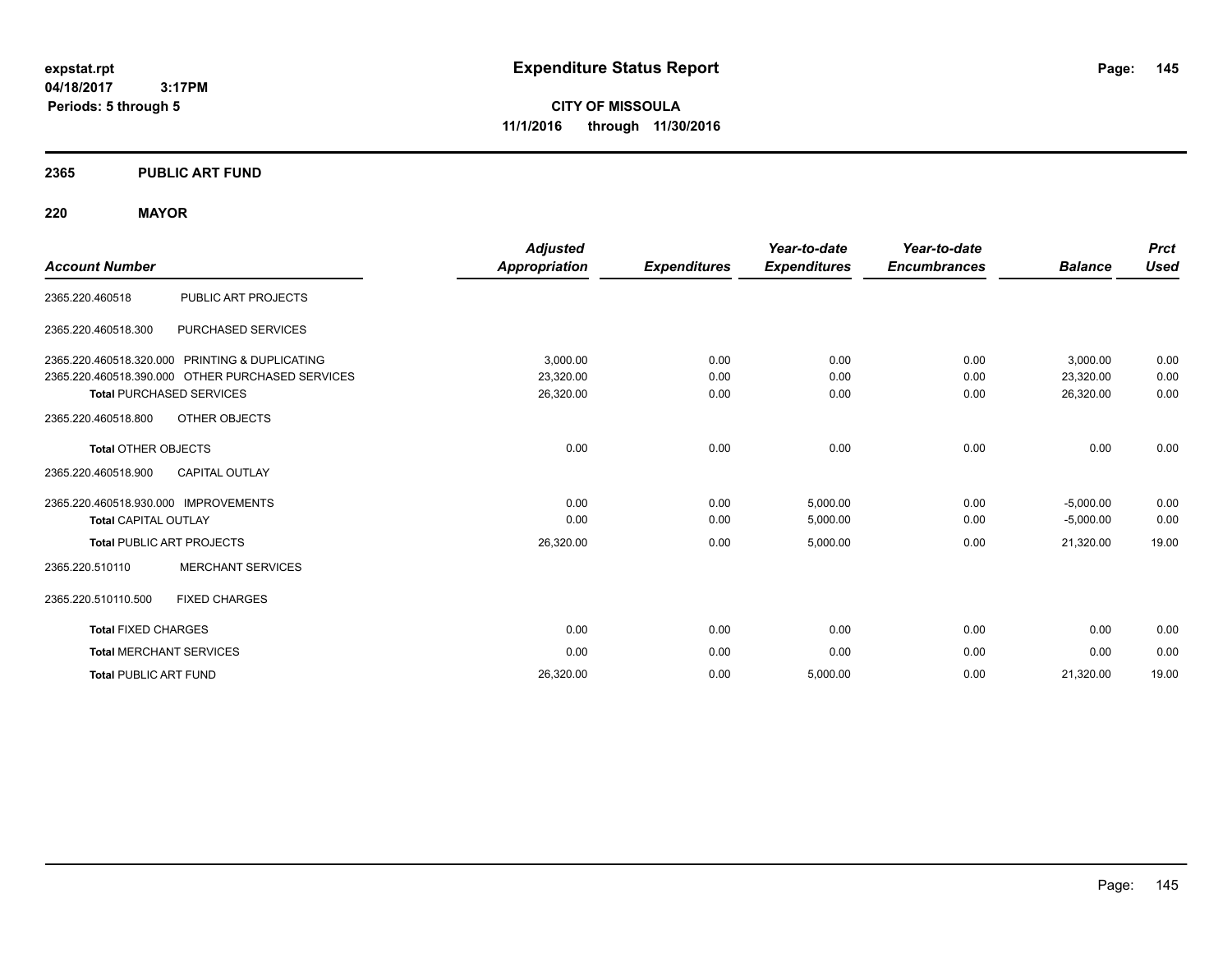**Periods: 5 through 5**

**CITY OF MISSOULA 11/1/2016 through 11/30/2016**

# **2371 EMPLOYEE HEALTH INSURANCE LEVY FUND**

# **390 NON-DEPARTMENTAL**

 **3:17PM**

| <b>Account Number</b>          |                                                  | <b>Adjusted</b><br><b>Appropriation</b> | <b>Expenditures</b> | Year-to-date<br><b>Expenditures</b> | Year-to-date<br><b>Encumbrances</b> | <b>Balance</b> | <b>Prct</b><br><b>Used</b> |
|--------------------------------|--------------------------------------------------|-----------------------------------------|---------------------|-------------------------------------|-------------------------------------|----------------|----------------------------|
| 2371.390.510110                | <b>MERCHANT SERVICES</b>                         |                                         |                     |                                     |                                     |                |                            |
| 2371.390.510110.500            | <b>FIXED CHARGES</b>                             |                                         |                     |                                     |                                     |                |                            |
| <b>Total MERCHANT SERVICES</b> |                                                  | 0.00                                    | 0.00                | 0.00                                | 0.00                                | 0.00           | 0.00                       |
| 2371.390.521000                | INTERFUND OPERATING TRANSFERS                    |                                         |                     |                                     |                                     |                |                            |
| 2371.390.521000.800            | OTHER OBJECTS                                    |                                         |                     |                                     |                                     |                |                            |
|                                | 2371.390.521000.820.000 TRANSFERS TO OTHER FUNDS | 4,525.00                                | 0.00                | 0.00                                | 0.00                                | 4,525.00       | 0.00                       |
|                                | <b>Total INTERFUND OPERATING TRANSFERS</b>       | 4,525.00                                | 0.00                | 0.00                                | 0.00                                | 4,525.00       | 0.00                       |
|                                | Total EMPLOYEE HEALTH INSURANCE LEVY FUND        | 4,525.00                                | 0.00                | 0.00                                | 0.00                                | 4.525.00       | 0.00                       |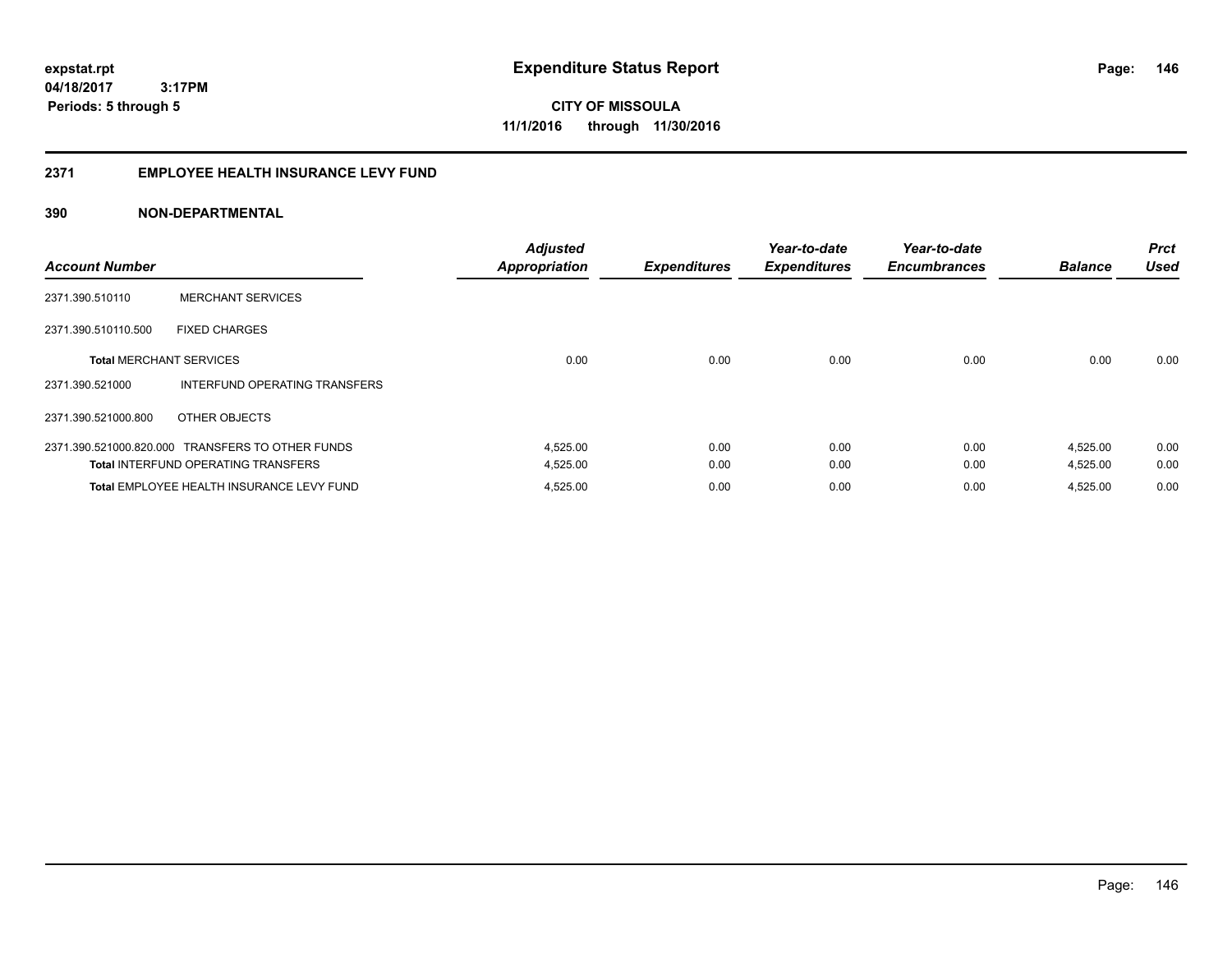## **2372 PERMISSIVE MEDICAL LEVY**

| <b>Account Number</b>          |                                                  | <b>Adjusted</b><br><b>Appropriation</b> | <b>Expenditures</b> | Year-to-date<br><b>Expenditures</b> | Year-to-date<br><b>Encumbrances</b> | <b>Balance</b> | <b>Prct</b><br><b>Used</b> |
|--------------------------------|--------------------------------------------------|-----------------------------------------|---------------------|-------------------------------------|-------------------------------------|----------------|----------------------------|
| 2372.390.510110                | <b>MERCHANT SERVICES</b>                         |                                         |                     |                                     |                                     |                |                            |
| 2372.390.510110.500            | <b>FIXED CHARGES</b>                             |                                         |                     |                                     |                                     |                |                            |
| <b>Total MERCHANT SERVICES</b> |                                                  | 0.00                                    | 0.00                | 0.00                                | 0.00                                | 0.00           | 0.00                       |
| 2372.390.521000                | INTERFUND OPERATING TRANSFERS                    |                                         |                     |                                     |                                     |                |                            |
| 2372.390.521000.800            | OTHER OBJECTS                                    |                                         |                     |                                     |                                     |                |                            |
|                                | 2372.390.521000.820.000 TRANSFERS TO OTHER FUNDS | 4,774,150.00                            | 0.00                | 0.00                                | 0.00                                | 4,774,150.00   | 0.00                       |
|                                | <b>Total INTERFUND OPERATING TRANSFERS</b>       | 4,774,150.00                            | 0.00                | 0.00                                | 0.00                                | 4,774,150.00   | 0.00                       |
|                                | <b>Total PERMISSIVE MEDICAL LEVY</b>             | 4.774.150.00                            | 0.00                | 0.00                                | 0.00                                | 4.774.150.00   | 0.00                       |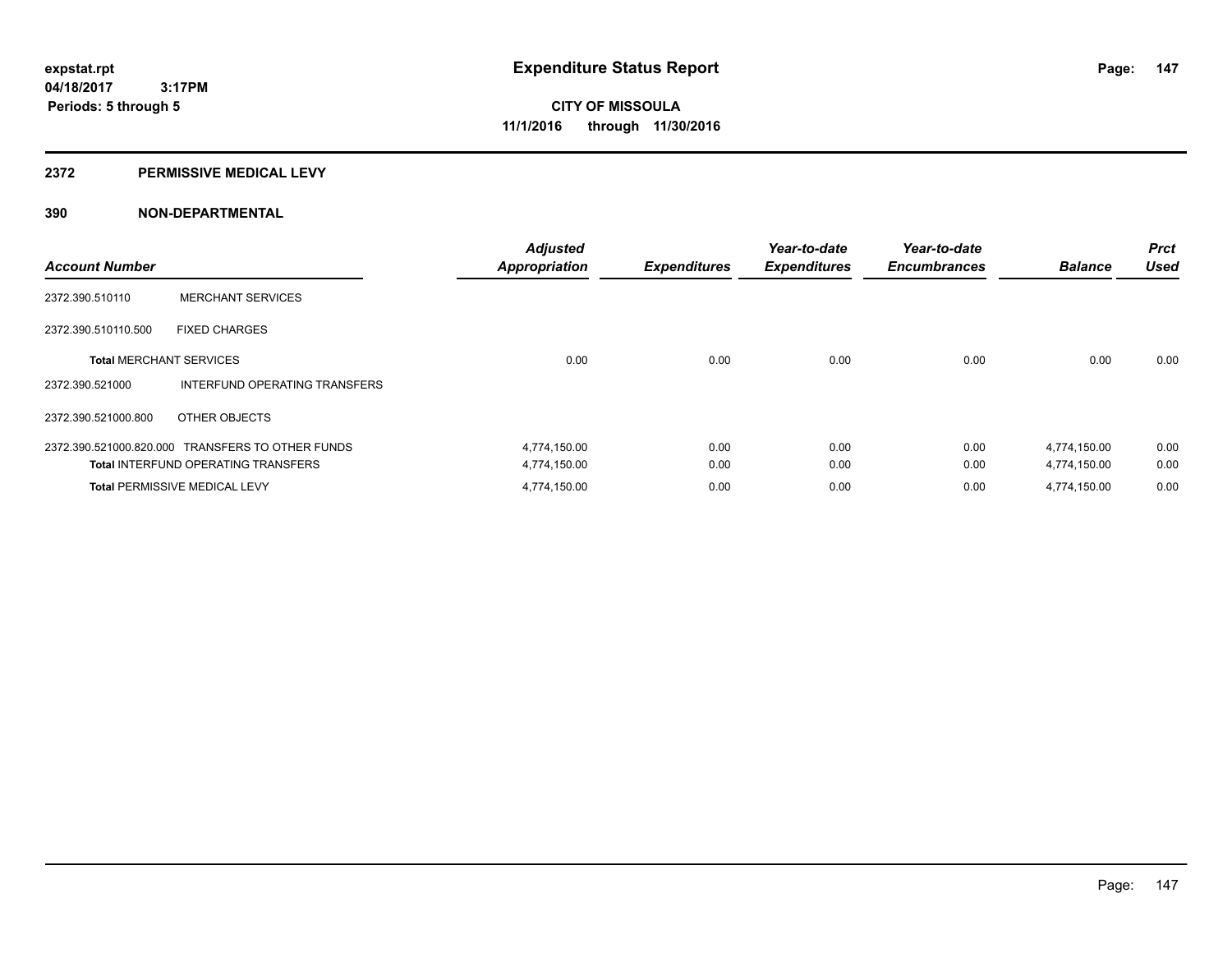**CITY OF MISSOULA 11/1/2016 through 11/30/2016**

# **2389 CABLE TELEVISION FRANCHISE FUND**

| <b>Account Number</b>            |                                                  | <b>Adjusted</b><br><b>Appropriation</b> | <b>Expenditures</b> | Year-to-date<br><b>Expenditures</b> | Year-to-date<br><b>Encumbrances</b> | <b>Balance</b> | <b>Prct</b><br><b>Used</b> |
|----------------------------------|--------------------------------------------------|-----------------------------------------|---------------------|-------------------------------------|-------------------------------------|----------------|----------------------------|
|                                  |                                                  |                                         |                     |                                     |                                     |                |                            |
| 2389.390.411810                  | <b>CABLE TV FRANCHISE</b>                        |                                         |                     |                                     |                                     |                |                            |
| 2389.390.411810.300              | PURCHASED SERVICES                               |                                         |                     |                                     |                                     |                |                            |
|                                  | 2389.390.411810.350.000 PROFESSIONAL SERVICES    | 20,288.00                               | 0.00                | 0.00                                | 0.00                                | 20,288.00      | 0.00                       |
| 2389.390.411810.370.000 TRAVEL   |                                                  | 1.000.00                                | 0.00                | 0.00                                | 0.00                                | 1.000.00       | 0.00                       |
| 2389.390.411810.380.000 TRAINING |                                                  | 1,000.00                                | 0.00                | 0.00                                | 0.00                                | 1,000.00       | 0.00                       |
|                                  | <b>Total PURCHASED SERVICES</b>                  | 22,288.00                               | 0.00                | 0.00                                | 0.00                                | 22,288.00      | 0.00                       |
| 2389.390.411810.700              | <b>GRANTS &amp; CONTRIBUTIONS</b>                |                                         |                     |                                     |                                     |                |                            |
|                                  | 2389.390.411810.700.000 GRANTS & CONTRIBUTIONS   | 390,000.00                              | 120,000.00          | 120,000.00                          | 0.00                                | 270,000.00     | 30.77                      |
|                                  | <b>Total GRANTS &amp; CONTRIBUTIONS</b>          | 390,000.00                              | 120,000.00          | 120,000.00                          | 0.00                                | 270,000.00     | 30.77                      |
| 2389.390.411810.800              | OTHER OBJECTS                                    |                                         |                     |                                     |                                     |                |                            |
|                                  | 2389.390.411810.820.000 TRANSFERS TO OTHER FUNDS | 301,433.00                              | 0.00                | 0.00                                | 0.00                                | 301,433.00     | 0.00                       |
| <b>Total OTHER OBJECTS</b>       |                                                  | 301,433.00                              | 0.00                | 0.00                                | 0.00                                | 301,433.00     | 0.00                       |
| 2389.390.411810.900              | <b>CAPITAL OUTLAY</b>                            |                                         |                     |                                     |                                     |                |                            |
|                                  | 2389.390.411810.940.000 MACHINERY & EQUIPMENT    | 37.567.00                               | 0.00                | 0.00                                | 0.00                                | 37,567.00      | 0.00                       |
| <b>Total CAPITAL OUTLAY</b>      |                                                  | 37,567.00                               | 0.00                | 0.00                                | 0.00                                | 37,567.00      | 0.00                       |
| <b>Total CABLE TV FRANCHISE</b>  |                                                  | 751,288.00                              | 120,000.00          | 120,000.00                          | 0.00                                | 631,288.00     | 15.97                      |
| 2389.390.510110                  | <b>MERCHANT SERVICES</b>                         |                                         |                     |                                     |                                     |                |                            |
| 2389.390.510110.500              | <b>FIXED CHARGES</b>                             |                                         |                     |                                     |                                     |                |                            |
| <b>Total MERCHANT SERVICES</b>   |                                                  | 0.00                                    | 0.00                | 0.00                                | 0.00                                | 0.00           | 0.00                       |
|                                  | <b>Total CABLE TELEVISION FRANCHISE FUND</b>     | 751,288.00                              | 120,000.00          | 120,000.00                          | 0.00                                | 631,288.00     | 15.97                      |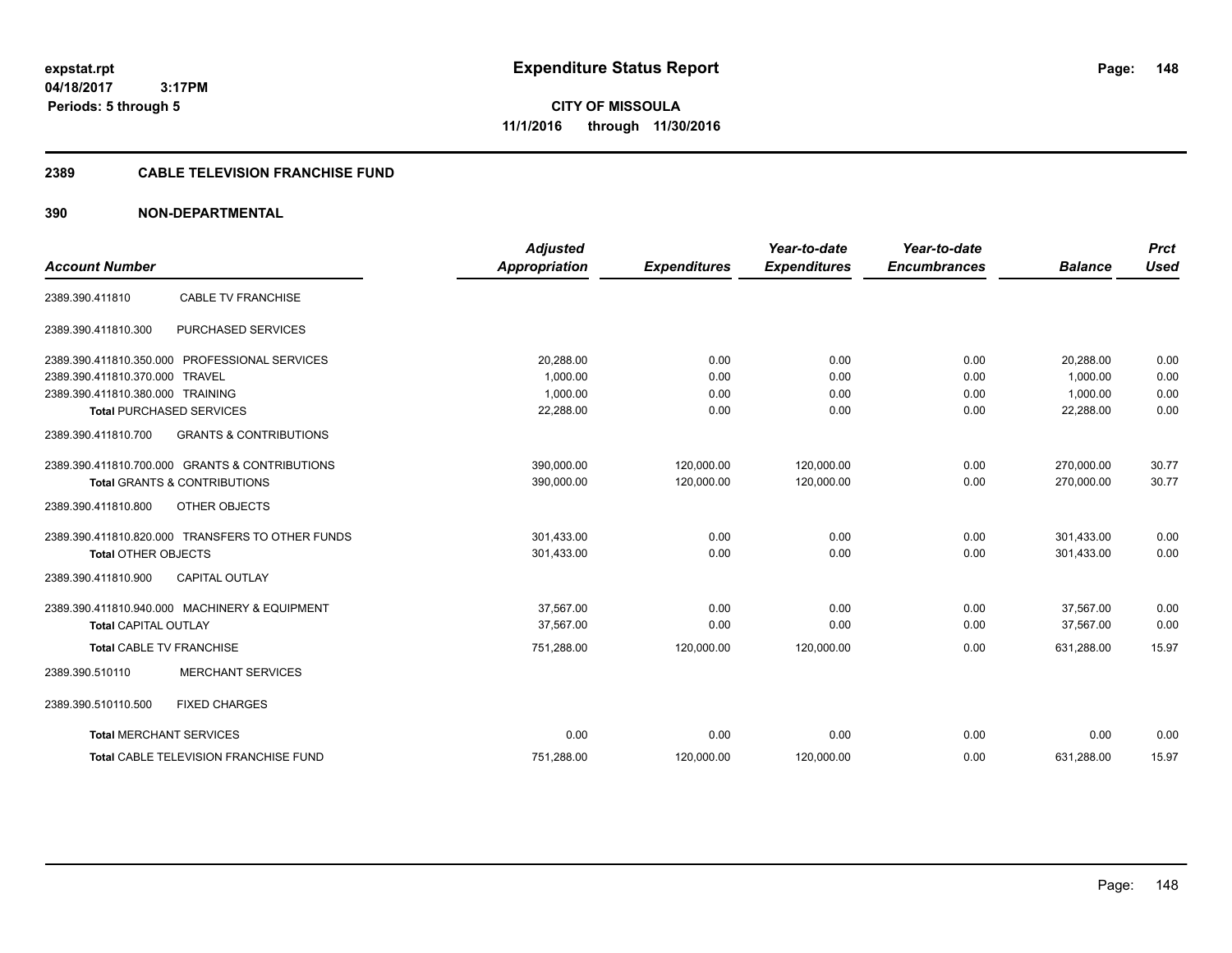**CITY OF MISSOULA 11/1/2016 through 11/30/2016**

# **2390 DRUG FORFEITURE FUND**

|                                        |                                                  | <b>Adjusted</b> |                     | Year-to-date        | Year-to-date        |                | <b>Prct</b> |
|----------------------------------------|--------------------------------------------------|-----------------|---------------------|---------------------|---------------------|----------------|-------------|
| <b>Account Number</b>                  |                                                  | Appropriation   | <b>Expenditures</b> | <b>Expenditures</b> | <b>Encumbrances</b> | <b>Balance</b> | <b>Used</b> |
| 2390.290.420142                        | <b>NARCOTICS</b>                                 |                 |                     |                     |                     |                |             |
| 2390.290.420142.100                    | PERSONAL SERVICES                                |                 |                     |                     |                     |                |             |
| <b>Total PERSONAL SERVICES</b>         |                                                  | 0.00            | 0.00                | 0.00                | 0.00                | 0.00           | 0.00        |
| 2390.290.420142.200                    | <b>SUPPLIES</b>                                  |                 |                     |                     |                     |                |             |
|                                        | 2390.290.420142.220.000 OPERATING SUPPLIES       | 3,000.00        | 702.49              | 1,491.84            | 0.00                | 1,508.16       | 49.73       |
|                                        | 2390.290.420142.230.000 REPAIR/MAINTENANCE       | 3,000.00        | 0.00                | 0.00                | 0.00                | 3,000.00       | 0.00        |
| 2390.290.420142.231.000 GASOLINE       |                                                  | 500.00          | 0.00                | 0.00                | 0.00                | 500.00         | 0.00        |
| <b>Total SUPPLIES</b>                  |                                                  | 6,500.00        | 702.49              | 1,491.84            | 0.00                | 5,008.16       | 22.95       |
| 2390.290.420142.300                    | <b>PURCHASED SERVICES</b>                        |                 |                     |                     |                     |                |             |
| 2390.290.420142.310.000 COMMUNICATIONS |                                                  | 500.00          | 0.00                | 0.00                | 0.00                | 500.00         | 0.00        |
|                                        | 2390.290.420142.320.000 PRINTING & DUPLICATING   | 300.00          | 0.00                | 0.00                | 0.00                | 300.00         | 0.00        |
|                                        | 2390.290.420142.360.000 REPAIR & MAINTENANCE     | 500.00          | 0.00                | 0.00                | 0.00                | 500.00         | 0.00        |
| 2390.290.420142.370.000 TRAVEL         |                                                  | 2,000.00        | 1,500.00            | 1,500.00            | 0.00                | 500.00         | 75.00       |
| 2390.290.420142.380.000 TRAINING       |                                                  | 1,500.00        | 0.00                | 0.00                | 0.00                | 1,500.00       | 0.00        |
|                                        | 2390.290.420142.390.000 OTHER PURCHASED SERVICES | 500.00          | 0.00                | 0.00                | 0.00                | 500.00         | 0.00        |
| <b>Total PURCHASED SERVICES</b>        |                                                  | 5,300.00        | 1,500.00            | 1,500.00            | 0.00                | 3,800.00       | 28.30       |
| 2390.290.420142.500                    | <b>FIXED CHARGES</b>                             |                 |                     |                     |                     |                |             |
| 2390.290.420142.500.000 FIXED CHARGES  |                                                  | 1,000.00        | 0.00                | 0.00                | 0.00                | 1,000.00       | 0.00        |
| <b>Total FIXED CHARGES</b>             |                                                  | 1,000.00        | 0.00                | 0.00                | 0.00                | 1,000.00       | 0.00        |
| 2390.290.420142.700                    | <b>GRANTS &amp; CONTRIBUTIONS</b>                |                 |                     |                     |                     |                |             |
|                                        | <b>Total GRANTS &amp; CONTRIBUTIONS</b>          | 0.00            | 0.00                | 0.00                | 0.00                | 0.00           | 0.00        |
| 2390.290.420142.800                    | OTHER OBJECTS                                    |                 |                     |                     |                     |                |             |
| <b>Total OTHER OBJECTS</b>             |                                                  | 0.00            | 0.00                | 0.00                | 0.00                | 0.00           | 0.00        |
| 2390.290.420142.900                    | <b>CAPITAL OUTLAY</b>                            |                 |                     |                     |                     |                |             |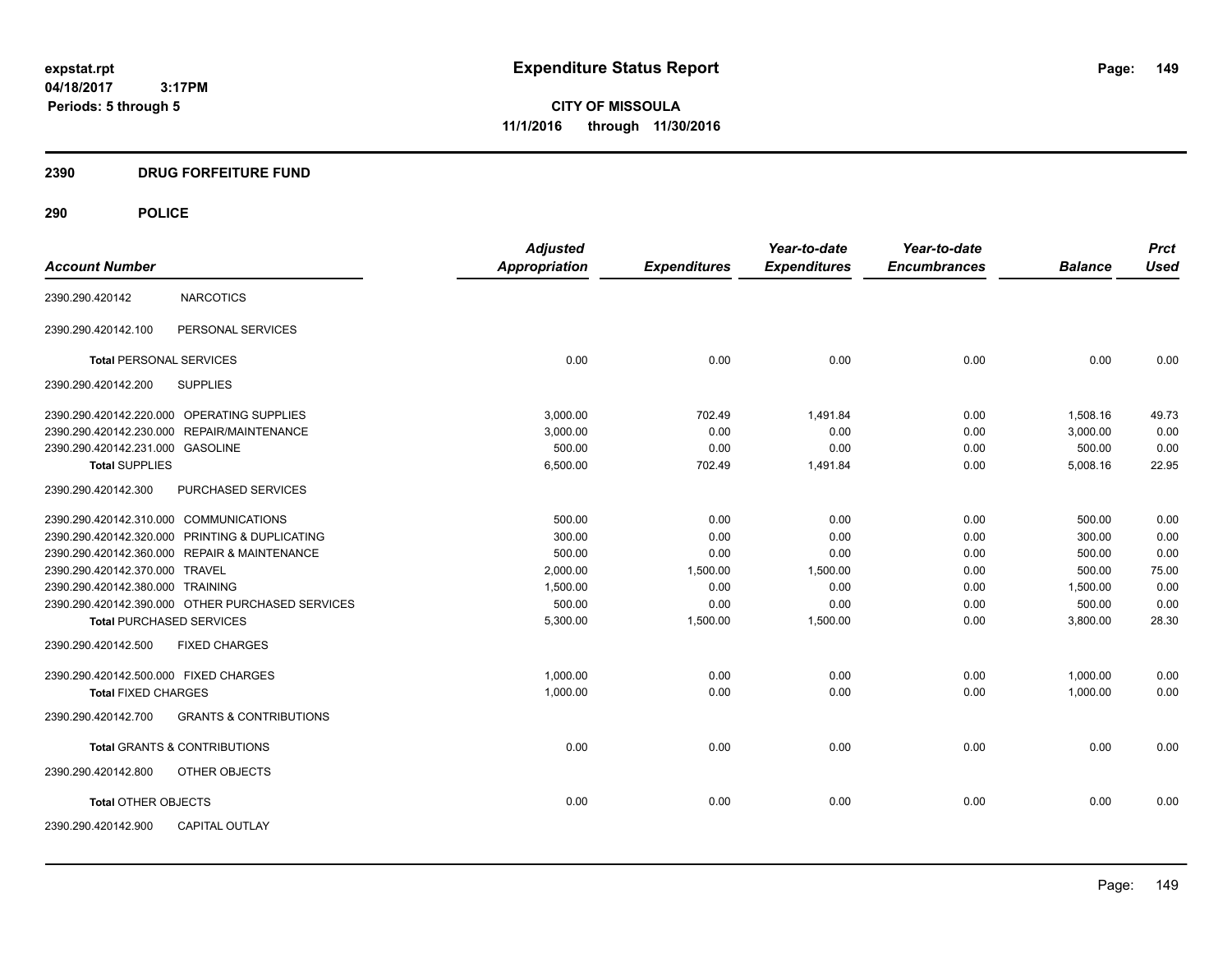**CITY OF MISSOULA 11/1/2016 through 11/30/2016**

# **2390 DRUG FORFEITURE FUND**

| <b>Account Number</b>                         | <b>Adjusted</b><br><b>Appropriation</b> | <b>Expenditures</b> | Year-to-date<br><b>Expenditures</b> | Year-to-date<br><b>Encumbrances</b> | <b>Balance</b> | <b>Prct</b><br><b>Used</b> |
|-----------------------------------------------|-----------------------------------------|---------------------|-------------------------------------|-------------------------------------|----------------|----------------------------|
| 2390.290.420142.940.000 MACHINERY & EQUIPMENT | 5.000.00                                | 0.00                | 0.00                                | 0.00                                | 5,000.00       | 0.00                       |
| <b>Total CAPITAL OUTLAY</b>                   | 5,000.00                                | 0.00                | 0.00                                | 0.00                                | 5,000.00       | 0.00                       |
| <b>Total NARCOTICS</b>                        | 17,800.00                               | 2.202.49            | 2,991.84                            | 0.00                                | 14,808.16      | 16.81                      |
| <b>MERCHANT SERVICES</b><br>2390.290.510110   |                                         |                     |                                     |                                     |                |                            |
| 2390.290.510110.500<br><b>FIXED CHARGES</b>   |                                         |                     |                                     |                                     |                |                            |
| <b>Total MERCHANT SERVICES</b>                | 0.00                                    | 0.00                | 0.00                                | 0.00                                | 0.00           | 0.00                       |
| <b>Total DRUG FORFEITURE FUND</b>             | 17,800.00                               | 2.202.49            | 2.991.84                            | 0.00                                | 14.808.16      | 16.81                      |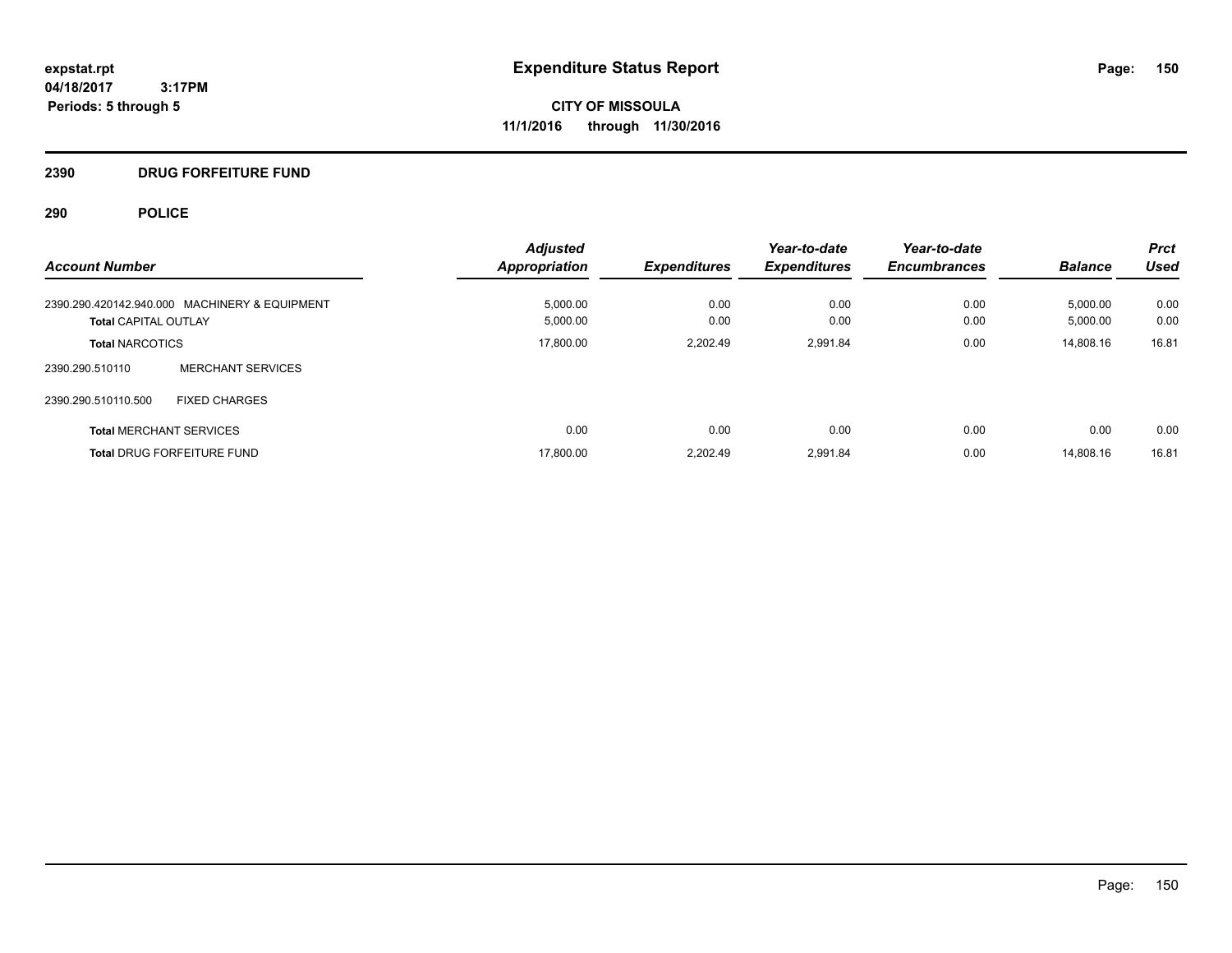**CITY OF MISSOULA 11/1/2016 through 11/30/2016**

### **2394 BUILDING INSPECTION FUND**

# **310 BUILDING INSPECTION**

| <b>Account Number</b>                     |                                                         | <b>Adjusted</b><br><b>Appropriation</b> | <b>Expenditures</b> | Year-to-date<br><b>Expenditures</b> | Year-to-date<br><b>Encumbrances</b> | <b>Balance</b> | <b>Prct</b><br><b>Used</b> |
|-------------------------------------------|---------------------------------------------------------|-----------------------------------------|---------------------|-------------------------------------|-------------------------------------|----------------|----------------------------|
|                                           |                                                         |                                         |                     |                                     |                                     |                |                            |
| 2394.310.420500                           | PROTECTIVE INSPECTIONS                                  |                                         |                     |                                     |                                     |                |                            |
| 2394.310.420500.100                       | PERSONAL SERVICES                                       |                                         |                     |                                     |                                     |                |                            |
|                                           | 2394.310.420500.110.000 SALARIES AND WAGES              | 692,907.00                              | 40,934.69           | 219,559.05                          | 0.00                                | 473,347.95     | 31.69                      |
|                                           | 2394.310.420500.120.000 OVERTIME/TERMINATION            | 500.00                                  | 0.00                | 0.00                                | 0.00                                | 500.00         | 0.00                       |
| 2394.310.420500.130.000 OTHER             |                                                         | 19,912.00                               | 0.00                | 0.00                                | 0.00                                | 19,912.00      | 0.00                       |
|                                           | 2394.310.420500.140.000 EMPLOYER CONTRIBUTIONS          | 240,012.00                              | 15,486.87           | 86,977.56                           | 0.00                                | 153,034.44     | 36.24                      |
|                                           | 2394.310.420500.141.000 STATE RETIREMENT CONTRIBUTIONS  | 0.00                                    | 40.93               | 219.56                              | 0.00                                | $-219.56$      | 0.00                       |
| <b>Total PERSONAL SERVICES</b>            |                                                         | 953,331.00                              | 56,462.49           | 306,756.17                          | 0.00                                | 646,574.83     | 32.18                      |
| 2394.310.420500.200                       | <b>SUPPLIES</b>                                         |                                         |                     |                                     |                                     |                |                            |
| 2394.310.420500.210.000 OFFICE SUPPLIES   |                                                         | 2,200.00                                | 85.98               | 3,588.24                            | 0.00                                | $-1,388.24$    | 163.10                     |
| 2394.310.420500.210.300 OFFICE SUPPLIES   |                                                         | 5,500.00                                | 0.00                | 0.00                                | 0.00                                | 5,500.00       | 0.00                       |
| 2394.310.420500.220.000                   | OPERATING SUPPLIES                                      | 0.00                                    | 0.00                | 1,922.30                            | 0.00                                | $-1,922.30$    | 0.00                       |
|                                           | 2394.310.420500.230.000 REPAIR/MAINTENANCE              | 3,000.00                                | 11.00               | 268.54                              | 0.00                                | 2,731.46       | 8.95                       |
| 2394.310.420500.231.000 GASOLINE          |                                                         | 11,475.00                               | 462.24              | 1,365.97                            | 0.00                                | 10,109.03      | 11.90                      |
|                                           | 2394.310.420500.250.000 SUPPLIES FOR RESALE             | 500.00                                  | 0.00                | 0.00                                | 0.00                                | 500.00         | 0.00                       |
| <b>Total SUPPLIES</b>                     |                                                         | 22.675.00                               | 559.22              | 7,145.05                            | 0.00                                | 15.529.95      | 31.51                      |
| 2394.310.420500.300                       | <b>PURCHASED SERVICES</b>                               |                                         |                     |                                     |                                     |                |                            |
| 2394.310.420500.310.000 COMMUNICATIONS    |                                                         | 1,000.00                                | 1.86                | 222.88                              | 0.00                                | 777.12         | 22.29                      |
|                                           | 2394.310.420500.320.000 PRINTING & DUPLICATING          | 7,600.00                                | 66.80               | 68.80                               | 0.00                                | 7,531.20       | 0.91                       |
|                                           | 2394.310.420500.330.000 PUBLICITY, SUBSCRIPTIONS & DUES | 2,100.00                                | 0.00                | 11,405.00                           | 0.00                                | $-9,305.00$    | 543.10                     |
| 2394.310.420500.344.000 TELEPHONE SERVICE |                                                         | 13,548.00                               | 790.32              | 3.695.74                            | 0.00                                | 9.852.26       | 27.28                      |
|                                           | 2394.310.420500.350.000 PROFESSIONAL SERVICES           | 14,600.00                               | 3,450.00            | 6,477.19                            | 0.00                                | 8,122.81       | 44.36                      |
|                                           | 2394.310.420500.360.000 REPAIR & MAINTENANCE            | 33,378.00                               | 756.59              | 756.59                              | 0.00                                | 32,621.41      | 2.27                       |
| 2394.310.420500.370.000 TRAVEL            |                                                         | 5,025.00                                | 0.00                | 866.22                              | 0.00                                | 4,158.78       | 17.24                      |
| 2394.310.420500.380.000 TRAINING          |                                                         | 6,500.00                                | 0.00                | 115.00                              | 0.00                                | 6,385.00       | 1.77                       |
| <b>Total PURCHASED SERVICES</b>           |                                                         | 83,751.00                               | 5,065.57            | 23,607.42                           | 0.00                                | 60,143.58      | 28.19                      |

2394.310.420500.500 FIXED CHARGES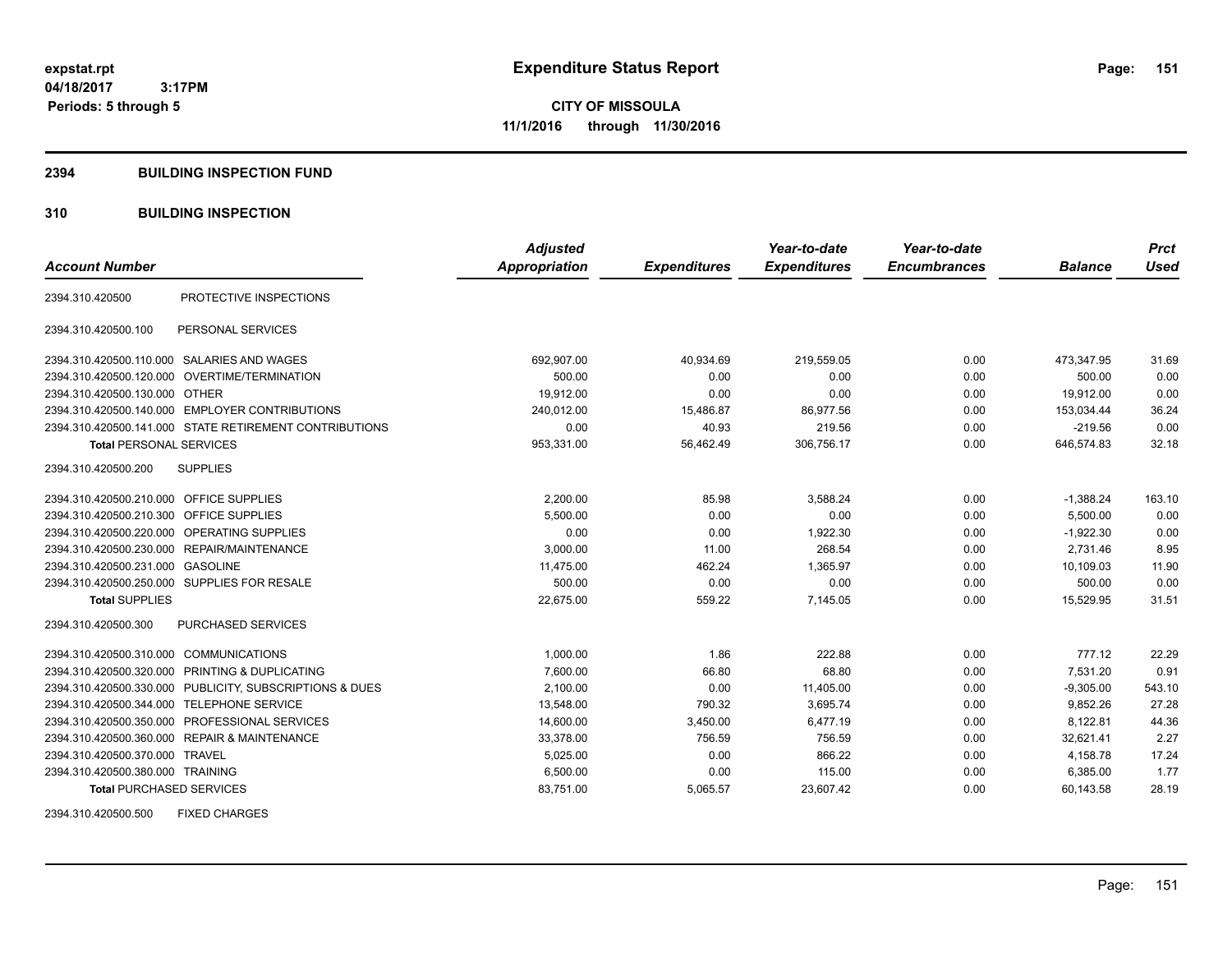## **2394 BUILDING INSPECTION FUND**

# **310 BUILDING INSPECTION**

| <b>Account Number</b>                      |                                                | <b>Adjusted</b><br><b>Appropriation</b> | <b>Expenditures</b> | Year-to-date<br><b>Expenditures</b> | Year-to-date<br><b>Encumbrances</b> | <b>Balance</b> | <b>Prct</b><br><b>Used</b> |
|--------------------------------------------|------------------------------------------------|-----------------------------------------|---------------------|-------------------------------------|-------------------------------------|----------------|----------------------------|
| 2394.310.420500.500.000 FIXED CHARGES      |                                                | 363,860.00                              | 0.00                | 0.00                                | 0.00                                | 363,860.00     | 0.00                       |
| <b>Total FIXED CHARGES</b>                 |                                                | 363,860.00                              | 0.00                | 0.00                                | 0.00                                | 363,860.00     | 0.00                       |
| 2394.310.420500.600                        | <b>DEBT SERVICE</b>                            |                                         |                     |                                     |                                     |                |                            |
| <b>Total DEBT SERVICE</b>                  |                                                | 0.00                                    | 0.00                | 0.00                                | 0.00                                | 0.00           | 0.00                       |
| 2394.310.420500.900                        | <b>CAPITAL OUTLAY</b>                          |                                         |                     |                                     |                                     |                |                            |
| <b>Total CAPITAL OUTLAY</b>                |                                                | 0.00                                    | 0.00                | 0.00                                | 0.00                                | 0.00           | 0.00                       |
| <b>Total PROTECTIVE INSPECTIONS</b>        |                                                | 1,423,617.00                            | 62,087.28           | 337,508.64                          | 0.00                                | 1,086,108.36   | 23.71                      |
| 2394.310.510110                            | <b>MERCHANT SERVICES</b>                       |                                         |                     |                                     |                                     |                |                            |
| 2394.310.510110.500                        | <b>FIXED CHARGES</b>                           |                                         |                     |                                     |                                     |                |                            |
|                                            | 2394.310.510110.550.000 MERCHANT SERVICE FEES  | 15.400.00                               | 0.00                | 0.00                                | 0.00                                | 15.400.00      | 0.00                       |
| <b>Total MERCHANT SERVICES</b>             |                                                | 15,400.00                               | 0.00                | 0.00                                | 0.00                                | 15.400.00      | 0.00                       |
| 2394.310.510306                            | <b>SALARY RESERVE</b>                          |                                         |                     |                                     |                                     |                |                            |
| 2394.310.510306.100                        | PERSONAL SERVICES                              |                                         |                     |                                     |                                     |                |                            |
| 2394.310.510306.110.000 SALARIES AND WAGES |                                                | 7,721.00                                | 0.00                | 0.00                                | 0.00                                | 7,721.00       | 0.00                       |
|                                            | 2394.310.510306.140.000 EMPLOYER CONTRIBUTIONS | 1,998.00                                | 0.00                | 0.00                                | 0.00                                | 1,998.00       | 0.00                       |
| <b>Total SALARY RESERVE</b>                |                                                | 9,719.00                                | 0.00                | 0.00                                | 0.00                                | 9,719.00       | 0.00                       |
|                                            | <b>Total BUILDING INSPECTION FUND</b>          | 1,448,736.00                            | 62,087.28           | 337,508.64                          | 0.00                                | 1,111,227.36   | 23.30                      |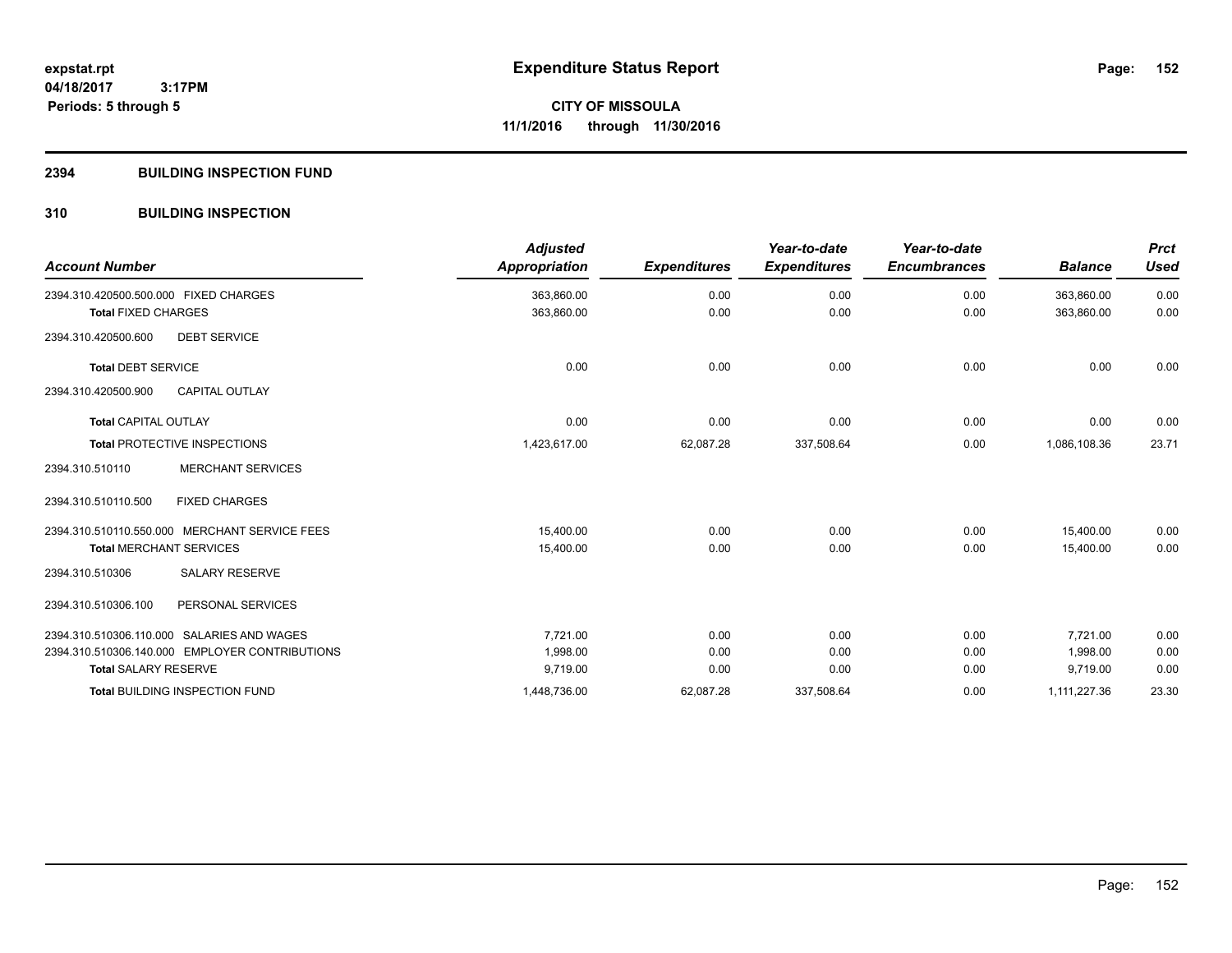**CITY OF MISSOULA 11/1/2016 through 11/30/2016**

# **2395 CITY GRANTS & PROGRAM INCOME FUND**

|                             |                                               | <b>Adjusted</b>      |                     | Year-to-date        | Year-to-date        |                | <b>Prct</b> |
|-----------------------------|-----------------------------------------------|----------------------|---------------------|---------------------|---------------------|----------------|-------------|
| <b>Account Number</b>       |                                               | <b>Appropriation</b> | <b>Expenditures</b> | <b>Expenditures</b> | <b>Encumbrances</b> | <b>Balance</b> | <b>Used</b> |
| 2395.390.470200             | <b>HOUSING REHAB</b>                          |                      |                     |                     |                     |                |             |
| 2395.390.470200.700         | <b>GRANTS &amp; CONTRIBUTIONS</b>             |                      |                     |                     |                     |                |             |
|                             | <b>Total GRANTS &amp; CONTRIBUTIONS</b>       | 0.00                 | 0.00                | 0.00                | 0.00                | 0.00           | 0.00        |
| 2395.390.470200.800         | OTHER OBJECTS                                 |                      |                     |                     |                     |                |             |
| <b>Total HOUSING REHAB</b>  |                                               | 0.00                 | 0.00                | 0.00                | 0.00                | 0.00           | 0.00        |
| 2395.390.470210             | <b>ADMINISTRATION</b>                         |                      |                     |                     |                     |                |             |
| 2395.390.470210.300         | PURCHASED SERVICES                            |                      |                     |                     |                     |                |             |
|                             | 2395.390.470210.350.000 PROFESSIONAL SERVICES | 2,105.00             | 0.00                | 0.00                | 0.00                | 2,105.00       | 0.00        |
|                             | <b>Total PURCHASED SERVICES</b>               | 2,105.00             | 0.00                | 0.00                | 0.00                | 2,105.00       | 0.00        |
| 2395.390.470210.800         | OTHER OBJECTS                                 |                      |                     |                     |                     |                |             |
| <b>Total OTHER OBJECTS</b>  |                                               | 0.00                 | 0.00                | 0.00                | 0.00                | 0.00           | 0.00        |
| <b>Total ADMINISTRATION</b> |                                               | 2,105.00             | 0.00                | 0.00                | 0.00                | 2,105.00       | 0.00        |
| 2395.390.470220             | PROPERTY ACQUISITION                          |                      |                     |                     |                     |                |             |
| 2395.390.470220.300         | PURCHASED SERVICES                            |                      |                     |                     |                     |                |             |
|                             | <b>Total PROPERTY ACQUISITION</b>             | 0.00                 | 0.00                | 0.00                | 0.00                | 0.00           | 0.00        |
| 2395.390.470300             | ECONOMIC DEVELOPMENT                          |                      |                     |                     |                     |                |             |
| 2395.390.470300.700         | <b>GRANTS &amp; CONTRIBUTIONS</b>             |                      |                     |                     |                     |                |             |
|                             | Total ECONOMIC DEVELOPMENT                    | 0.00                 | 0.00                | 0.00                | 0.00                | 0.00           | 0.00        |
| 2395.390.510110             | <b>MERCHANT SERVICES</b>                      |                      |                     |                     |                     |                |             |
| 2395.390.510110.500         | <b>FIXED CHARGES</b>                          |                      |                     |                     |                     |                |             |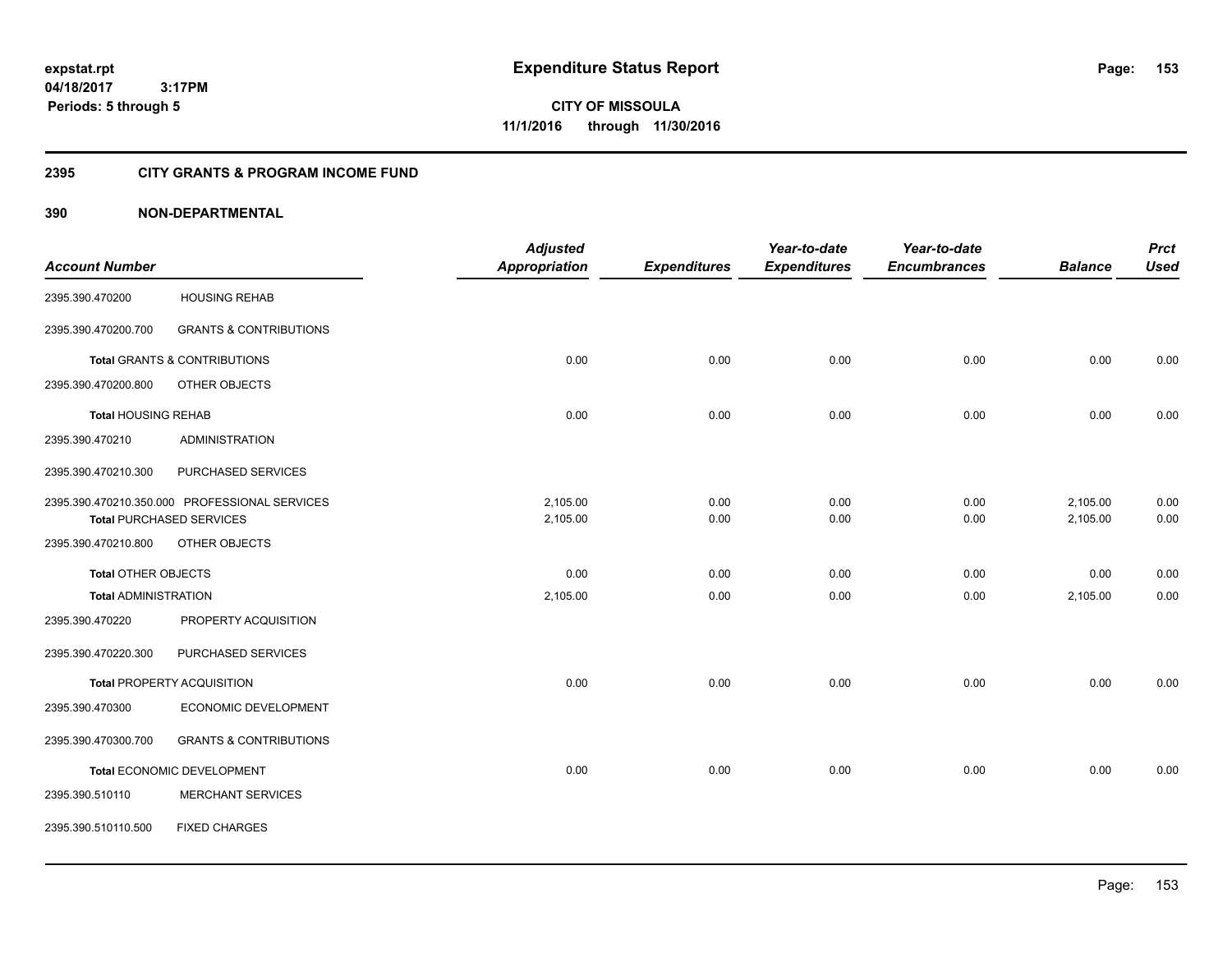**CITY OF MISSOULA 11/1/2016 through 11/30/2016**

# **2395 CITY GRANTS & PROGRAM INCOME FUND**

| <b>Account Number</b>                              | <b>Adjusted</b><br>Appropriation | <b>Expenditures</b> | Year-to-date<br><b>Expenditures</b> | Year-to-date<br><b>Encumbrances</b> | Balance  | Prct<br>Used |
|----------------------------------------------------|----------------------------------|---------------------|-------------------------------------|-------------------------------------|----------|--------------|
| <b>Total MERCHANT SERVICES</b>                     | 0.00                             | 0.00                | 0.00                                | 0.00                                | 0.00     | 0.00         |
| <b>Total CITY GRANTS &amp; PROGRAM INCOME FUND</b> | 2,105.00                         | 0.00                | 0.00                                | 0.00                                | 2.105.00 | 0.00         |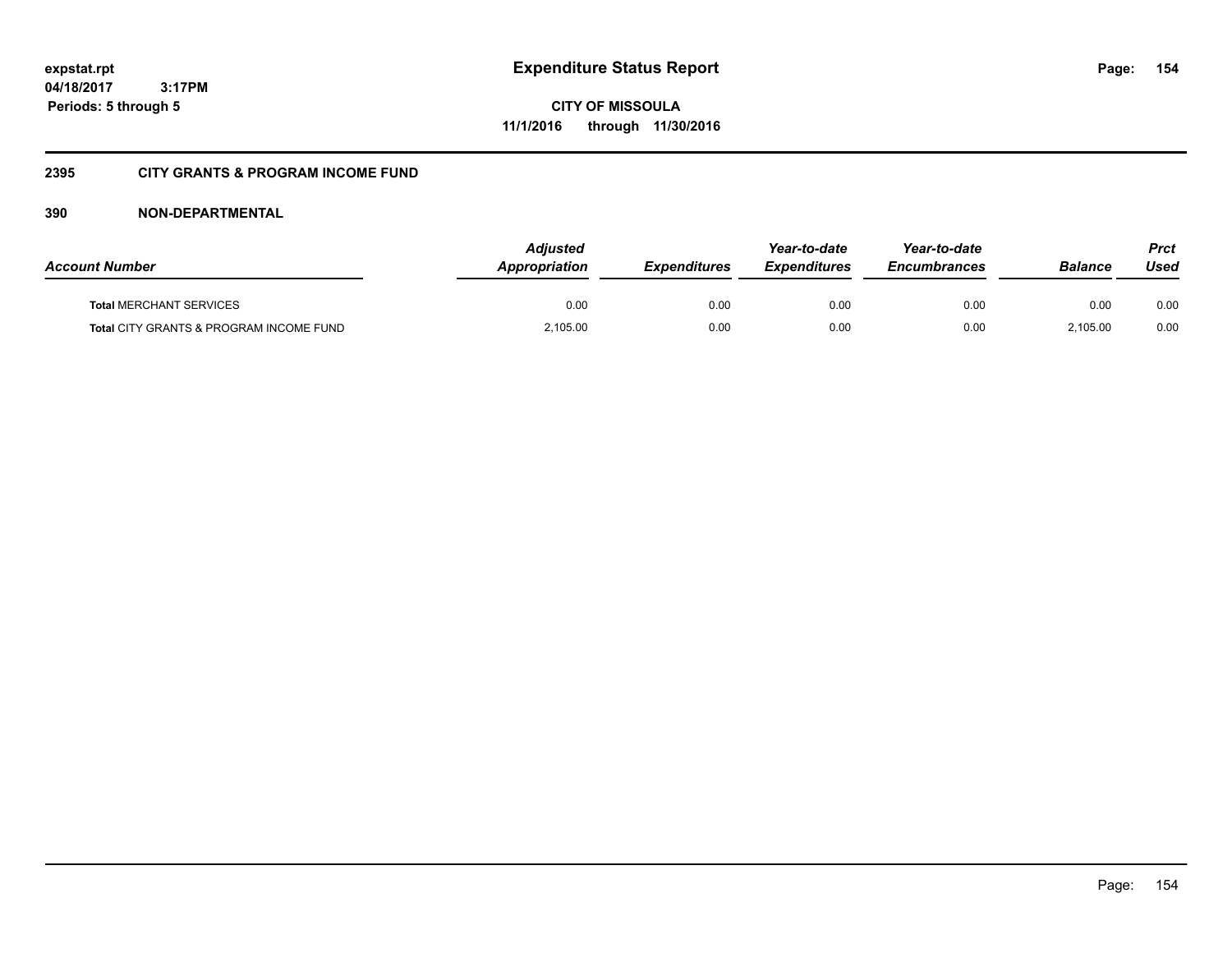**155**

**04/18/2017 3:17PM Periods: 5 through 5**

**CITY OF MISSOULA 11/1/2016 through 11/30/2016**

# **2396 ENERGY EFFICIENCY REVOLVING LOAN FUND**

| <b>Account Number</b> |                                             | <b>Adjusted</b><br><b>Appropriation</b> | <i><b>Expenditures</b></i> | Year-to-date<br><i><b>Expenditures</b></i> | Year-to-date<br><b>Encumbrances</b> | <b>Balance</b> | <b>Prct</b><br>Used |
|-----------------------|---------------------------------------------|-----------------------------------------|----------------------------|--------------------------------------------|-------------------------------------|----------------|---------------------|
| 2396.390.510001       | EECBG REVOLVING LOAN FUND                   |                                         |                            |                                            |                                     |                |                     |
| 2396.390.510001.700   | <b>GRANTS &amp; CONTRIBUTIONS</b>           |                                         |                            |                                            |                                     |                |                     |
|                       | Total ENERGY EFFICIENCY REVOLVING LOAN FUND | 0.00                                    | 0.00                       | 0.00                                       | 0.00                                | 0.00           | 0.00                |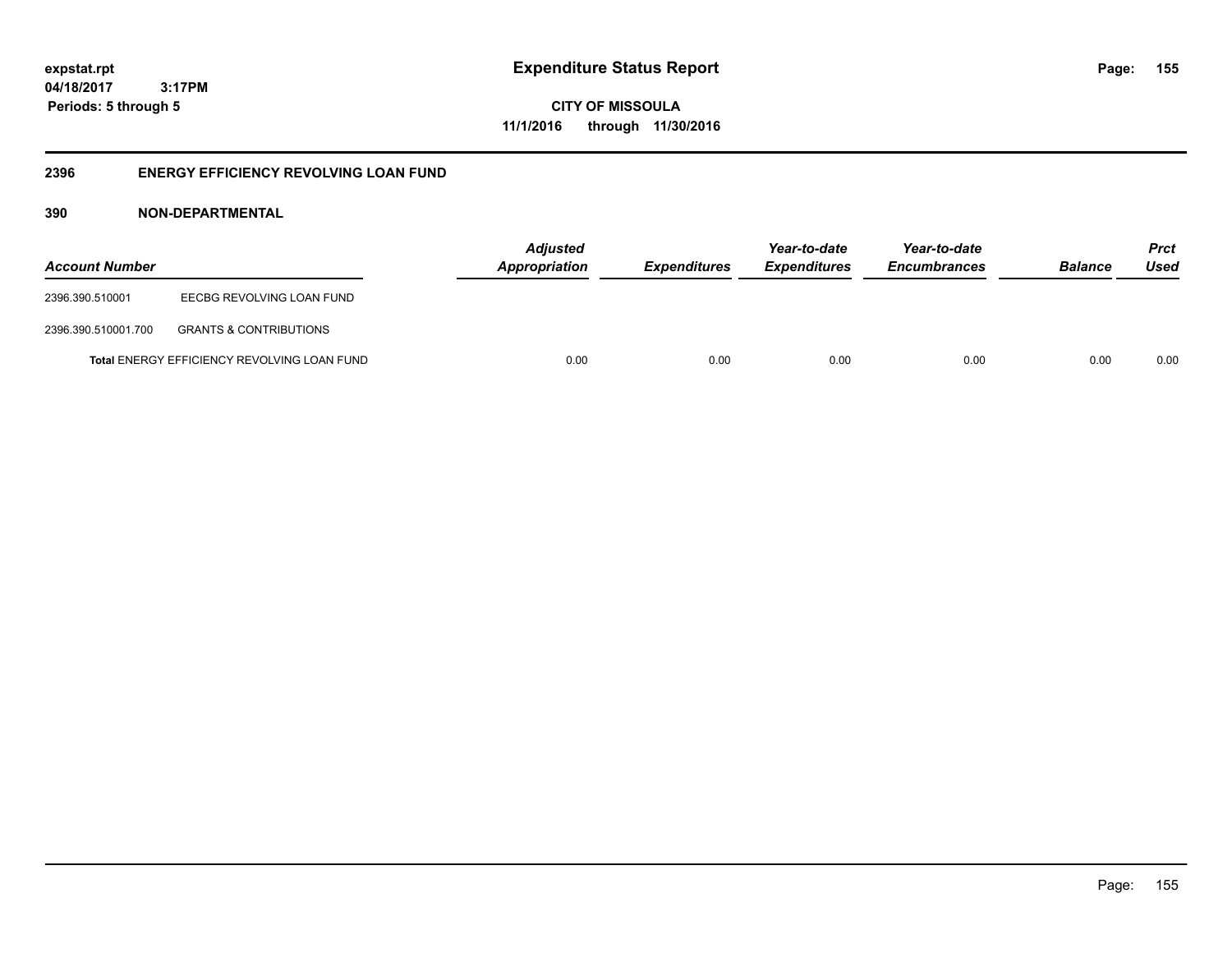**expstat.rpt Expenditure Status Report** 

**04/18/2017 3:17PM Periods: 5 through 5**

**CITY OF MISSOULA 11/1/2016 through 11/30/2016**

# **2399 DANGEROUS BUILDING DEMOLITION & REPAIR F**

# **310 BUILDING INSPECTION**

| <b>Account Number</b>                                              |                                                           | <b>Adjusted</b><br><b>Appropriation</b> | <b>Expenditures</b> | Year-to-date<br><b>Expenditures</b> | Year-to-date<br><b>Encumbrances</b> | <b>Balance</b>         | <b>Prct</b><br><b>Used</b> |
|--------------------------------------------------------------------|-----------------------------------------------------------|-----------------------------------------|---------------------|-------------------------------------|-------------------------------------|------------------------|----------------------------|
| 2399.310.420510                                                    | ADMINISTRATION                                            |                                         |                     |                                     |                                     |                        |                            |
| 2399.310.420510.800                                                | OTHER OBJECTS                                             |                                         |                     |                                     |                                     |                        |                            |
| 2399.310.420510.845.000 CONTINGENCY<br><b>Total ADMINISTRATION</b> |                                                           | 15,000.00<br>15,000.00                  | 0.00<br>0.00        | 0.00<br>0.00                        | 0.00<br>0.00                        | 15,000.00<br>15,000.00 | 0.00<br>0.00               |
| 2399.310.510110                                                    | <b>MERCHANT SERVICES</b>                                  |                                         |                     |                                     |                                     |                        |                            |
| 2399.310.510110.500                                                | <b>FIXED CHARGES</b>                                      |                                         |                     |                                     |                                     |                        |                            |
| <b>Total MERCHANT SERVICES</b>                                     |                                                           | 0.00                                    | 0.00                | 0.00                                | 0.00                                | 0.00                   | 0.00                       |
|                                                                    | <b>Total DANGEROUS BUILDING DEMOLITION &amp; REPAIR F</b> | 15,000.00                               | 0.00                | 0.00                                | 0.00                                | 15,000.00              | 0.00                       |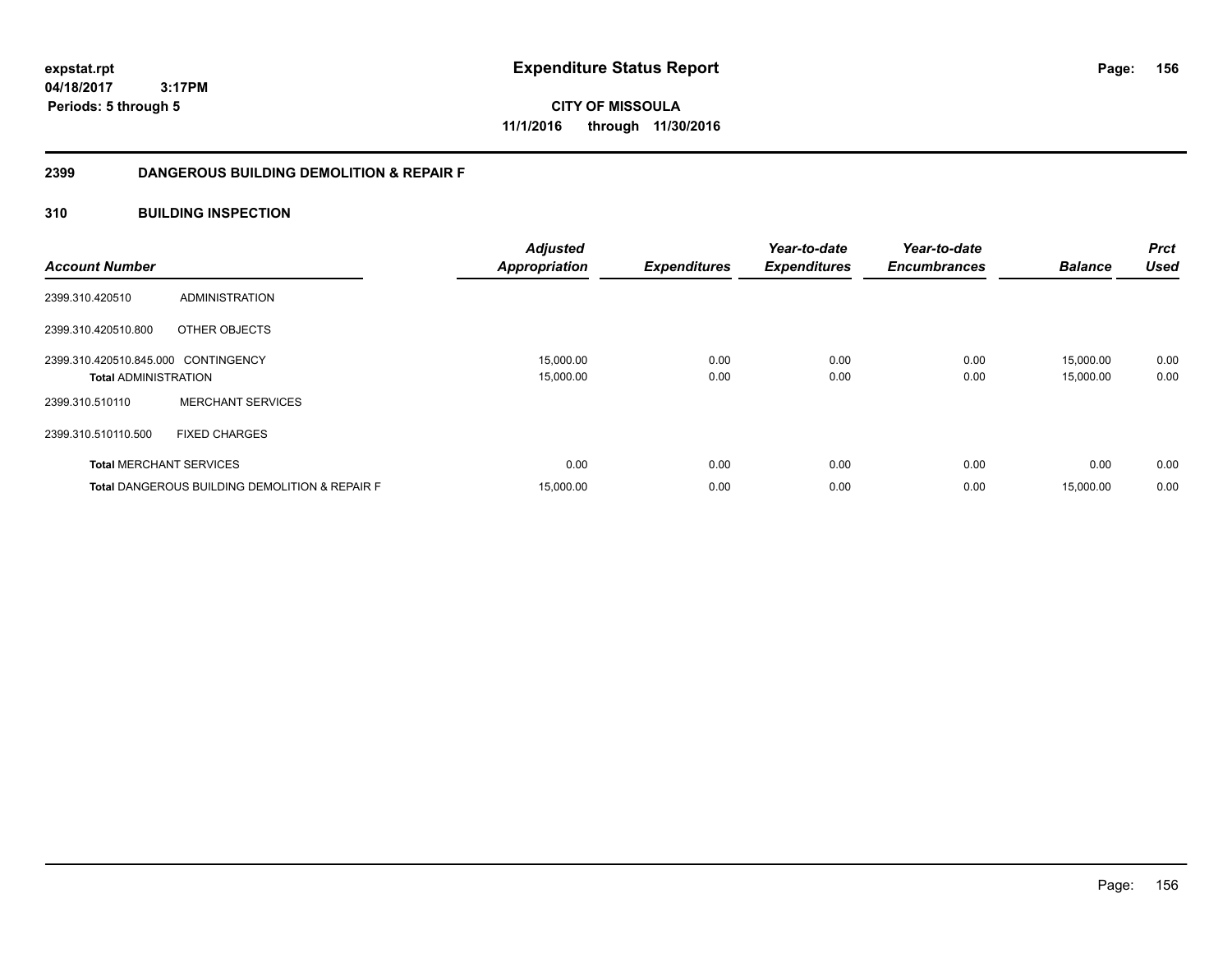# **CITY OF MISSOULA 11/1/2016 through 11/30/2016**

## **2400 STREET LIGHTING ASSESSMENTS FUND**

# **280 PUBLIC WORKS OPERATIONS**

| <b>Account Number</b>          |                                                   | <b>Adjusted</b><br>Appropriation | <b>Expenditures</b> | Year-to-date<br><b>Expenditures</b> | Year-to-date<br><b>Encumbrances</b> | <b>Balance</b> | <b>Prct</b><br><b>Used</b> |
|--------------------------------|---------------------------------------------------|----------------------------------|---------------------|-------------------------------------|-------------------------------------|----------------|----------------------------|
| 2400.280.430263                | <b>STREET LIGHTING</b>                            |                                  |                     |                                     |                                     |                |                            |
| 2400.280.430263.300            | PURCHASED SERVICES                                |                                  |                     |                                     |                                     |                |                            |
|                                | 2400.280.430263.341.000 ELECTRICITY & NATURAL GAS | 307,084.00                       | 27,486.81           | 109,436.34                          | 0.00                                | 197,647.66     | 35.64                      |
|                                | 2400.280.430263.350.000 PROFESSIONAL SERVICES     | 10,193.00                        | 0.00                | 0.00                                | 0.00                                | 10,193.00      | 0.00                       |
| <b>Total STREET LIGHTING</b>   |                                                   | 317,277.00                       | 27,486.81           | 109,436.34                          | 0.00                                | 207,840.66     | 34.49                      |
| 2400.280.510110                | <b>MERCHANT SERVICES</b>                          |                                  |                     |                                     |                                     |                |                            |
| 2400.280.510110.500            | <b>FIXED CHARGES</b>                              |                                  |                     |                                     |                                     |                |                            |
| <b>Total FIXED CHARGES</b>     |                                                   | 0.00                             | 0.00                | 0.00                                | 0.00                                | 0.00           | 0.00                       |
| <b>Total MERCHANT SERVICES</b> |                                                   | 0.00                             | 0.00                | 0.00                                | 0.00                                | 0.00           | 0.00                       |
|                                | <b>Total STREET LIGHTING ASSESSMENTS FUND</b>     | 317,277.00                       | 27,486.81           | 109,436.34                          | 0.00                                | 207,840.66     | 34.49                      |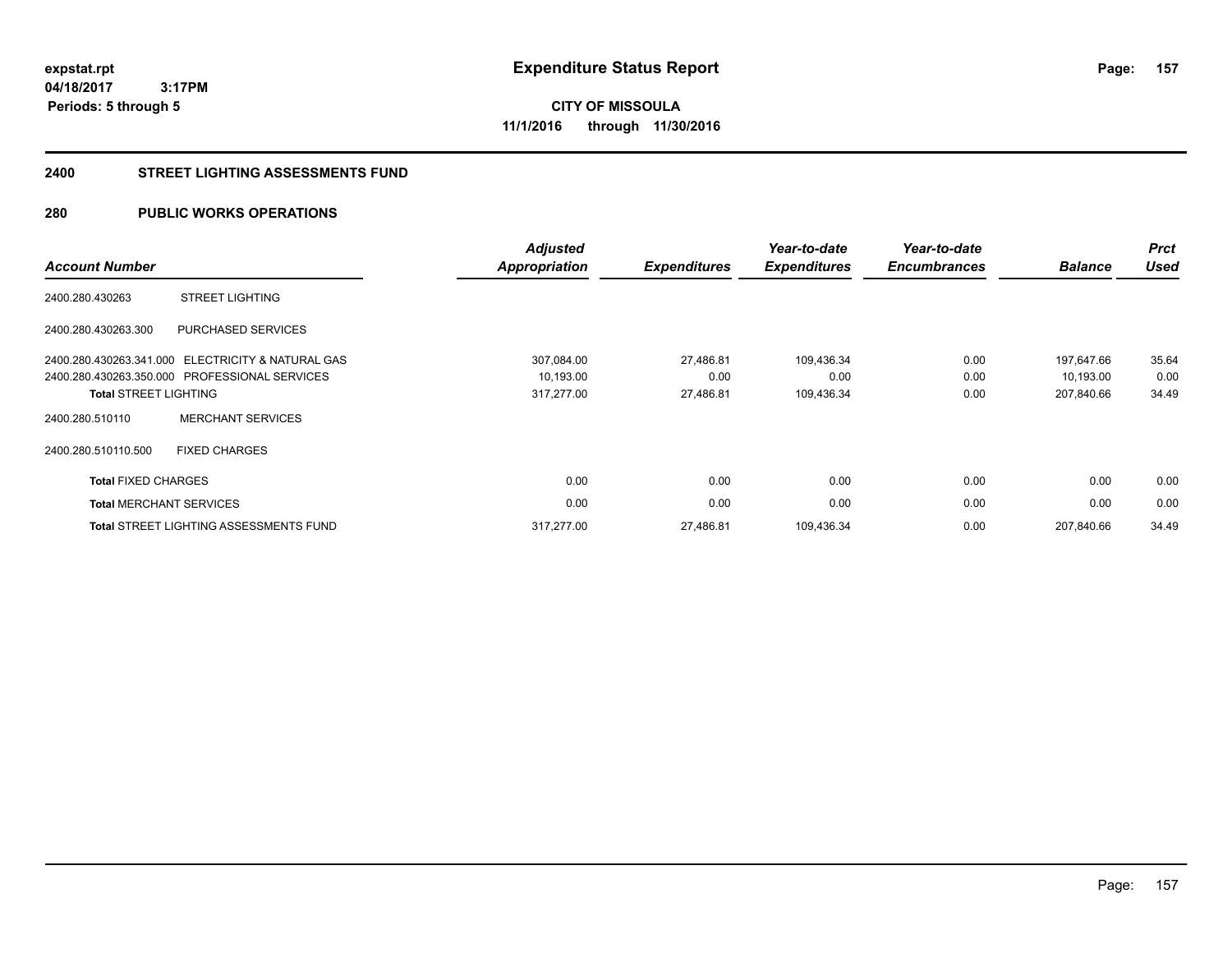**CITY OF MISSOULA 11/1/2016 through 11/30/2016**

# **2500 STREET MAINTENANCE ASSESSMENT FUND**

|                                 |                                                  | <b>Adjusted</b>      |                     | Year-to-date        | Year-to-date        |                | <b>Prct</b> |
|---------------------------------|--------------------------------------------------|----------------------|---------------------|---------------------|---------------------|----------------|-------------|
| <b>Account Number</b>           |                                                  | <b>Appropriation</b> | <b>Expenditures</b> | <b>Expenditures</b> | <b>Encumbrances</b> | <b>Balance</b> | <b>Used</b> |
| 2500.390.510110                 | <b>MERCHANT SERVICES</b>                         |                      |                     |                     |                     |                |             |
| 2500.390.510110.500             | <b>FIXED CHARGES</b>                             |                      |                     |                     |                     |                |             |
| <b>Total MERCHANT SERVICES</b>  |                                                  | 0.00                 | 0.00                | 0.00                | 0.00                | 0.00           | 0.00        |
| 2500.390.521000                 | INTERFUND OPERATING TRANSFERS                    |                      |                     |                     |                     |                |             |
| 2500.390.521000.300             | PURCHASED SERVICES                               |                      |                     |                     |                     |                |             |
| 2500.390.521000.345.000 GARBAGE |                                                  | 21,580.00            | 1,332.59            | 9,379.67            | 0.00                | 12,200.33      | 43.46       |
|                                 | <b>Total PURCHASED SERVICES</b>                  | 21,580.00            | 1,332.59            | 9,379.67            | 0.00                | 12,200.33      | 43.46       |
| 2500.390.521000.800             | OTHER OBJECTS                                    |                      |                     |                     |                     |                |             |
|                                 | 2500.390.521000.820.000 TRANSFERS TO OTHER FUNDS | 41,200.00            | 0.00                | 0.00                | 0.00                | 41,200.00      | 0.00        |
| <b>Total OTHER OBJECTS</b>      |                                                  | 41,200.00            | 0.00                | 0.00                | 0.00                | 41,200.00      | 0.00        |
|                                 | <b>Total STREET MAINTENANCE ASSESSMENT FUND</b>  | 62,780.00            | 1,332.59            | 9,379.67            | 0.00                | 53,400.33      | 14.94       |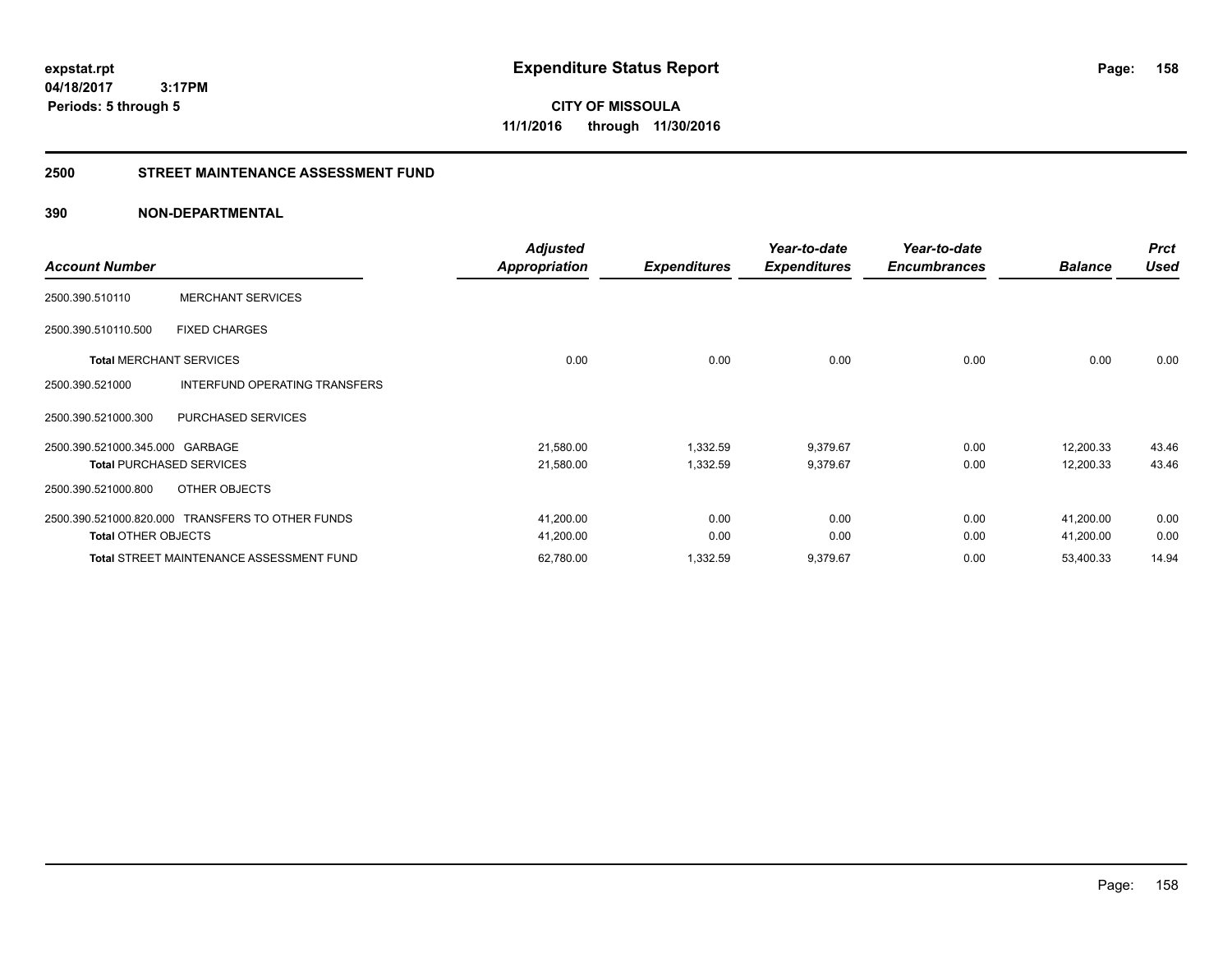# **2512 ROAD DISTRICT #1**

|                                                        | <b>Adjusted</b> |                     | Year-to-date        | Year-to-date        |                | <b>Prct</b> |
|--------------------------------------------------------|-----------------|---------------------|---------------------|---------------------|----------------|-------------|
| <b>Account Number</b>                                  | Appropriation   | <b>Expenditures</b> | <b>Expenditures</b> | <b>Encumbrances</b> | <b>Balance</b> | <b>Used</b> |
| PUBLIC WORKS ADMINISTRATION<br>2512.320.430100         |                 |                     |                     |                     |                |             |
| 2512.320.430100.100<br>PERSONAL SERVICES               |                 |                     |                     |                     |                |             |
| 2512.320.430100.110.000 SALARIES AND WAGES             | 23,585.00       | 1,270.31            | 6,700.66            | 0.00                | 16,884.34      | 28.41       |
| 2512.320.430100.130.000 OTHER                          | 17,790.00       | 0.00                | 0.00                | 0.00                | 17,790.00      | 0.00        |
| 2512.320.430100.140.000 EMPLOYER CONTRIBUTIONS         | 9,824.00        | 223.98              | 1,181.58            | 0.00                | 8.642.42       | 12.03       |
| 2512.320.430100.141.000 STATE RETIREMENT CONTRIBUTIONS | 0.00            | 1.27                | 6.70                | 0.00                | $-6.70$        | 0.00        |
| <b>Total PERSONAL SERVICES</b>                         | 51,199.00       | 1,495.56            | 7,888.94            | 0.00                | 43,310.06      | 15.41       |
| <b>SUPPLIES</b><br>2512.320.430100.200                 |                 |                     |                     |                     |                |             |
| 2512.320.430100.210.000 OFFICE SUPPLIES                | 6,185.00        | 0.00                | 0.00                | 0.00                | 6,185.00       | 0.00        |
| <b>Total SUPPLIES</b>                                  | 6,185.00        | 0.00                | 0.00                | 0.00                | 6,185.00       | 0.00        |
| 2512.320.430100.300<br>PURCHASED SERVICES              |                 |                     |                     |                     |                |             |
| 2512.320.430100.350.000 PROFESSIONAL SERVICES          | 19,500.00       | 0.00                | 7,584.50            | 0.00                | 11,915.50      | 38.89       |
| 2512.320.430100.370.000 TRAVEL                         | 1,450.00        | 1,338.68            | 1,403.48            | 0.00                | 46.52          | 96.79       |
| 2512.320.430100.380.000 TRAINING                       | 350.00          | 0.00                | 0.00                | 0.00                | 350.00         | 0.00        |
| <b>Total PURCHASED SERVICES</b>                        | 21,300.00       | 1,338.68            | 8,987.98            | 0.00                | 12,312.02      | 42.20       |
| <b>FIXED CHARGES</b><br>2512.320.430100.500            |                 |                     |                     |                     |                |             |
| 2512.320.430100.500.000 FIXED CHARGES                  | 105,199.00      | 0.00                | 0.00                | 0.00                | 105,199.00     | 0.00        |
| <b>Total FIXED CHARGES</b>                             | 105,199.00      | 0.00                | 0.00                | 0.00                | 105,199.00     | 0.00        |
| 2512.320.430100.800<br>OTHER OBJECTS                   |                 |                     |                     |                     |                |             |
| 2512.320.430100.845.000 CONTINGENCY                    | 0.00            | 0.00                | 9,507.97            | 0.00                | $-9,507.97$    | 0.00        |
| <b>Total OTHER OBJECTS</b>                             | 0.00            | 0.00                | 9,507.97            | 0.00                | $-9,507.97$    | 0.00        |
| <b>Total PUBLIC WORKS ADMINISTRATION</b>               | 183,883.00      | 2,834.24            | 26,384.89           | 0.00                | 157,498.11     | 14.35       |
| <b>FACILITY</b><br>2512.320.430220                     |                 |                     |                     |                     |                |             |
| <b>SUPPLIES</b><br>2512.320.430220.200                 |                 |                     |                     |                     |                |             |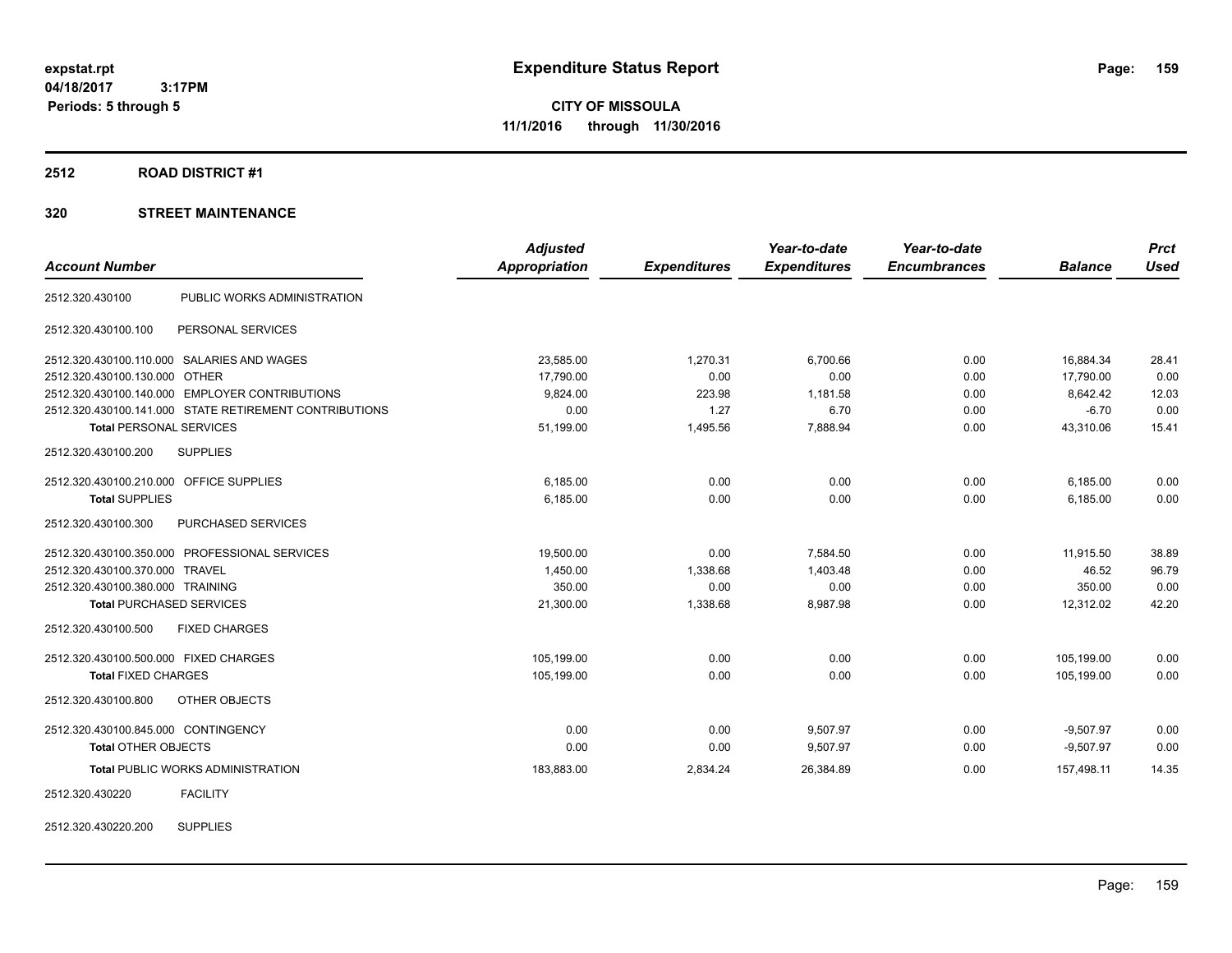#### **2512 ROAD DISTRICT #1**

|                                 |                                                           | <b>Adjusted</b>      |                     | Year-to-date        | Year-to-date        |                | <b>Prct</b> |
|---------------------------------|-----------------------------------------------------------|----------------------|---------------------|---------------------|---------------------|----------------|-------------|
| <b>Account Number</b>           |                                                           | <b>Appropriation</b> | <b>Expenditures</b> | <b>Expenditures</b> | <b>Encumbrances</b> | <b>Balance</b> | <b>Used</b> |
| <b>Total SUPPLIES</b>           |                                                           | 0.00                 | 0.00                | 0.00                | 0.00                | 0.00           | 0.00        |
| 2512.320.430220.300             | PURCHASED SERVICES                                        |                      |                     |                     |                     |                |             |
| <b>Total FACILITY</b>           |                                                           | 0.00                 | 0.00                | 0.00                | 0.00                | 0.00           | 0.00        |
| 2512.320.430230                 | <b>STREET RESTORATION</b>                                 |                      |                     |                     |                     |                |             |
| 2512.320.430230.200             | <b>SUPPLIES</b>                                           |                      |                     |                     |                     |                |             |
|                                 | 2512.320.430230.220.000 STREET RESTORATION/OPERATING SUPP | 1.401.00             | 3,304.44            | 14,906.52           | 0.00                | $-13,505.52$   | 1,063.99    |
|                                 | 2512.320.430230.230.000 STREET RESTORATION/MAINT & REPAIR | 31,739.00            | 4,868.63            | 19,379.30           | 0.00                | 12,359.70      | 61.06       |
| <b>Total SUPPLIES</b>           |                                                           | 33,140.00            | 8,173.07            | 34,285.82           | 0.00                | $-1,145.82$    | 103.46      |
| 2512.320.430230.400             | <b>BUILDING MATERIALS</b>                                 |                      |                     |                     |                     |                |             |
|                                 | 2512.320.430230.400.000 BUILDING MATERIALS                | 215,418.00           | 73,500.70           | 199,291.32          | 0.00                | 16,126.68      | 92.51       |
| <b>Total BUILDING MATERIALS</b> |                                                           | 215,418.00           | 73,500.70           | 199,291.32          | 0.00                | 16,126.68      | 92.51       |
| 2512.320.430230.800             | OTHER OBJECTS                                             |                      |                     |                     |                     |                |             |
| <b>Total OTHER OBJECTS</b>      |                                                           | 0.00                 | 0.00                | 0.00                | 0.00                | 0.00           | 0.00        |
| 2512.320.430230.900             | <b>CAPITAL OUTLAY</b>                                     |                      |                     |                     |                     |                |             |
| <b>Total CAPITAL OUTLAY</b>     |                                                           | 0.00                 | 0.00                | 0.00                | 0.00                | 0.00           | 0.00        |
|                                 | <b>Total STREET RESTORATION</b>                           | 248,558.00           | 81,673.77           | 233,577.14          | 0.00                | 14,980.86      | 93.97       |
| 2512.320.430233                 | <b>CLARK FORK LN IMPROVEMENTS</b>                         |                      |                     |                     |                     |                |             |
| 2512.320.430233.900             | CAPITAL OUTLAY                                            |                      |                     |                     |                     |                |             |
|                                 | Total CLARK FORK LN IMPROVEMENTS                          | 0.00                 | 0.00                | 0.00                | 0.00                | 0.00           | 0.00        |
| 2512.320.430234                 | <b>CURB &amp; GUTTERS</b>                                 |                      |                     |                     |                     |                |             |
| 2512.320.430234.900             | CAPITAL OUTLAY                                            |                      |                     |                     |                     |                |             |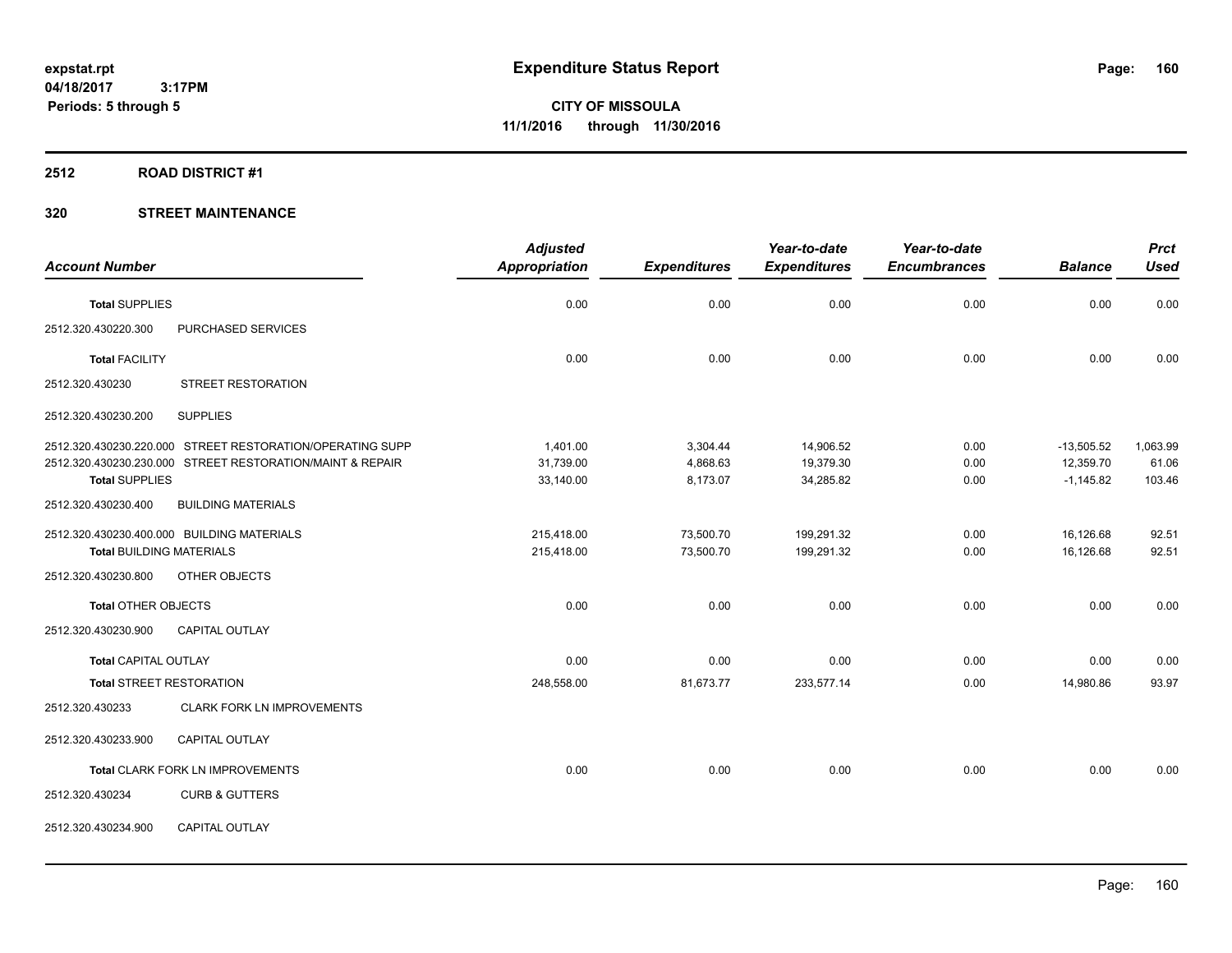## **2512 ROAD DISTRICT #1**

|                                                     | <b>Adjusted</b>      |                     | Year-to-date        | Year-to-date        |                | <b>Prct</b> |
|-----------------------------------------------------|----------------------|---------------------|---------------------|---------------------|----------------|-------------|
| <b>Account Number</b>                               | <b>Appropriation</b> | <b>Expenditures</b> | <b>Expenditures</b> | <b>Encumbrances</b> | <b>Balance</b> | <b>Used</b> |
| 2512.320.430234.930.000 ADA SIDEWALK ASSISTANCE     | 60,000.00            | 31,950.50           | 65,651.43           | 0.00                | $-5,651.43$    | 109.42      |
| <b>Total CURB &amp; GUTTERS</b>                     | 60,000.00            | 31,950.50           | 65,651.43           | 0.00                | $-5,651.43$    | 109.42      |
| <b>STREET MAINTENANCE</b><br>2512.320.430240        |                      |                     |                     |                     |                |             |
| 2512.320.430240.100<br>PERSONAL SERVICES            |                      |                     |                     |                     |                |             |
| 2512.320.430240.110.000 SALARIES AND WAGES          | 62,738.00            | 0.00                | 0.00                | 0.00                | 62,738.00      | 0.00        |
| 2512.320.430240.140.000 EMPLOYER CONTRIBUTIONS      | 23,920.00            | 0.00                | 0.00                | 0.00                | 23,920.00      | 0.00        |
| <b>Total PERSONAL SERVICES</b>                      | 86,658.00            | 0.00                | 0.00                | 0.00                | 86,658.00      | 0.00        |
| 2512.320.430240.200<br><b>SUPPLIES</b>              |                      |                     |                     |                     |                |             |
| 2512.320.430240.220.000 STREET MAINT/OPER SUPPLIES  | 1.401.00             | 0.00                | 0.00                | 0.00                | 1,401.00       | 0.00        |
| 2512.320.430240.230.000 STREET MAINT/REPAIR & MAINT | 17,045.00            | 5,562.25            | 18,516.58           | 0.00                | $-1,471.58$    | 108.63      |
| 2512.320.430240.240.000 OTHER SUPPLIES              | 549.00               | 0.00                | 0.00                | 0.00                | 549.00         | 0.00        |
| <b>Total SUPPLIES</b>                               | 18,995.00            | 5,562.25            | 18,516.58           | 0.00                | 478.42         | 97.48       |
| 2512.320.430240.400<br><b>BUILDING MATERIALS</b>    |                      |                     |                     |                     |                |             |
| 2512.320.430240.400.000 BUILDING MATERIALS          | 59,783.00            | 7,565.61            | 36,102.92           | 0.00                | 23,680.08      | 60.39       |
| <b>Total BUILDING MATERIALS</b>                     | 59,783.00            | 7,565.61            | 36,102.92           | 0.00                | 23,680.08      | 60.39       |
| <b>Total STREET MAINTENANCE</b>                     | 165,436.00           | 13,127.86           | 54,619.50           | 0.00                | 110.816.50     | 33.02       |
| 2512.320.430247<br>TRANSFER CENTER IMPROVEMENTS     |                      |                     |                     |                     |                |             |
| CAPITAL OUTLAY<br>2512.320.430247.900               |                      |                     |                     |                     |                |             |
| <b>Total TRANSFER CENTER IMPROVEMENTS</b>           | 0.00                 | 0.00                | 0.00                | 0.00                | 0.00           | 0.00        |
| 2512.320.430251<br>ICE & SNOW REMOVAL               |                      |                     |                     |                     |                |             |
| 2512.320.430251.100<br>PERSONAL SERVICES            |                      |                     |                     |                     |                |             |
| 2512.320.430251.110.000 SALARIES AND WAGES          | 11,367.00            | 0.00                | 0.00                | 0.00                | 11,367.00      | 0.00        |
|                                                     |                      |                     |                     |                     |                |             |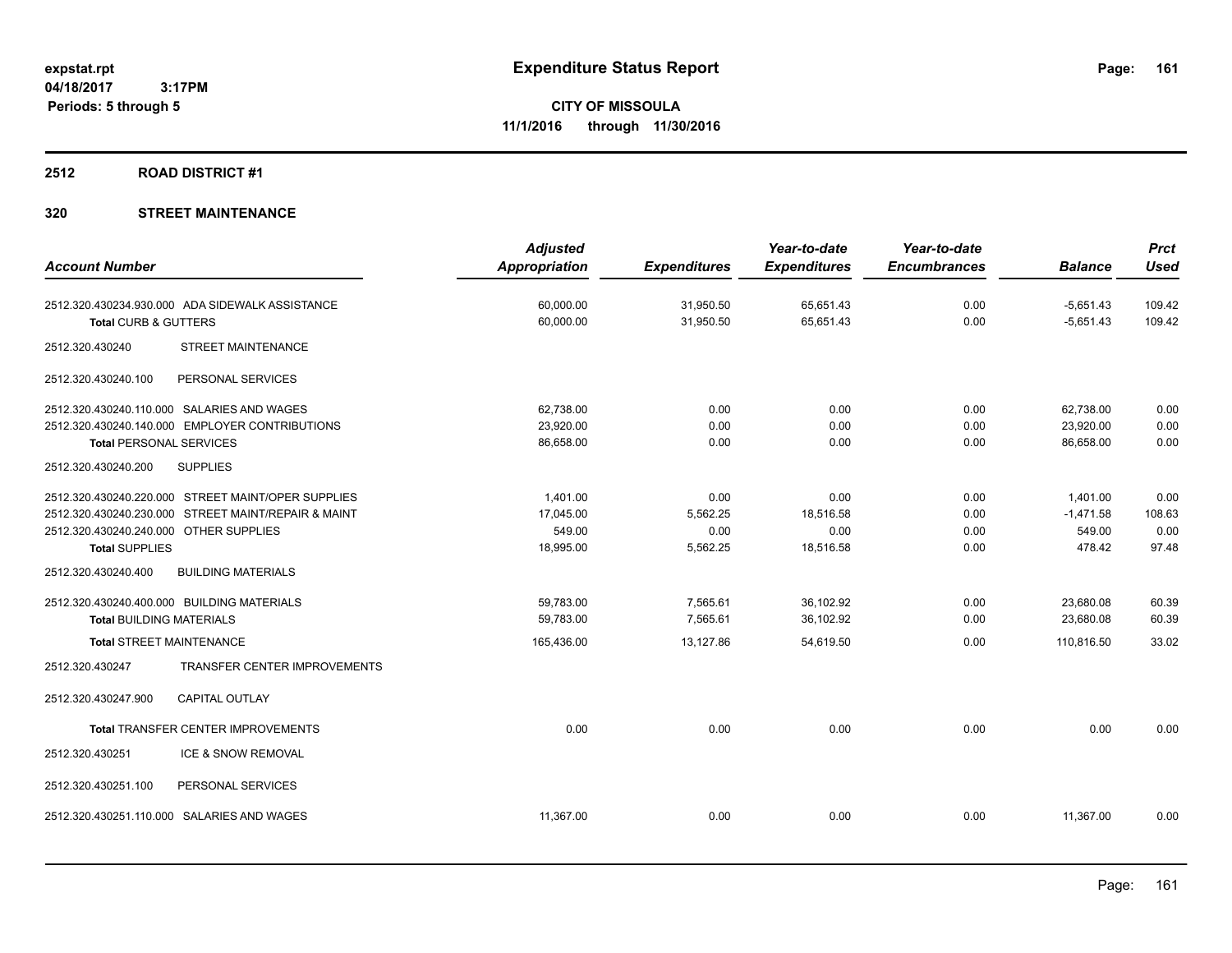## **2512 ROAD DISTRICT #1**

| <b>Account Number</b>                                         | <b>Adjusted</b><br><b>Appropriation</b> | <b>Expenditures</b> | Year-to-date<br><b>Expenditures</b> | Year-to-date<br><b>Encumbrances</b> | <b>Balance</b> | <b>Prct</b><br><b>Used</b> |
|---------------------------------------------------------------|-----------------------------------------|---------------------|-------------------------------------|-------------------------------------|----------------|----------------------------|
| 2512.320.430251.140.000 EMPLOYER CONTRIBUTIONS                | 4,333.00                                | 0.00                | 0.00                                | 0.00                                | 4,333.00       | 0.00                       |
| <b>Total PERSONAL SERVICES</b>                                | 15,700.00                               | 0.00                | 0.00                                | 0.00                                | 15,700.00      | 0.00                       |
| <b>SUPPLIES</b><br>2512.320.430251.200                        |                                         |                     |                                     |                                     |                |                            |
| 2512.320.430251.220.000 OPERATING SUPPLIES                    | 86,343.00                               | 22,493.27           | 22,493.27                           | 0.00                                | 63,849.73      | 26.05                      |
| 2512.320.430251.230.000 SNOW/ICE CTRL REPAIR & MAINT          | 12,544.00                               | 1,556.56            | 3,753.07                            | 0.00                                | 8.790.93       | 29.92                      |
| <b>Total SUPPLIES</b>                                         | 98,887.00                               | 24,049.83           | 26,246.34                           | 0.00                                | 72,640.66      | 26.54                      |
| Total ICE & SNOW REMOVAL                                      | 114,587.00                              | 24,049.83           | 26,246.34                           | 0.00                                | 88.340.66      | 22.91                      |
| 2512.320.430252<br><b>STREET CLEANING</b>                     |                                         |                     |                                     |                                     |                |                            |
| <b>SUPPLIES</b><br>2512.320.430252.200                        |                                         |                     |                                     |                                     |                |                            |
| 2512.320.430252.220.000 STREET CLEANING/OPERATING SUPPLIES    | 1,869.00                                | 0.00                | 292.00                              | 0.00                                | 1,577.00       | 15.62                      |
| 2512.320.430252.230.000 STREET CLEANING/REPAIR & MAINT        | 22,285.00                               | 0.00                | 9,109.87                            | 0.00                                | 13,175.13      | 40.88                      |
| <b>Total SUPPLIES</b>                                         | 24,154.00                               | 0.00                | 9,401.87                            | 0.00                                | 14,752.13      | 38.92                      |
| 2512.320.430252.500<br><b>FIXED CHARGES</b>                   |                                         |                     |                                     |                                     |                |                            |
| 2512.320.430252.500.000 FIXED CHARGES                         | 10,000.00                               | 0.00                | 0.00                                | 0.00                                | 10,000.00      | 0.00                       |
| <b>Total FIXED CHARGES</b>                                    | 10,000.00                               | 0.00                | 0.00                                | 0.00                                | 10,000.00      | 0.00                       |
| <b>Total STREET CLEANING</b>                                  | 34,154.00                               | 0.00                | 9,401.87                            | 0.00                                | 24,752.13      | 27.53                      |
| <b>SIDEWALKS</b><br>2512.320.430262                           |                                         |                     |                                     |                                     |                |                            |
| 2512.320.430262.300<br>PURCHASED SERVICES                     |                                         |                     |                                     |                                     |                |                            |
| 2512.320.430262.350.000 SIDEWALK & CURB-PROFESSIONAL SERVICES | 20.000.00                               | 0.00                | 0.00                                | 0.00                                | 20,000.00      | 0.00                       |
| <b>Total PURCHASED SERVICES</b>                               | 20,000.00                               | 0.00                | 0.00                                | 0.00                                | 20.000.00      | 0.00                       |
| 2512.320.430262.600<br><b>DEBT SERVICE</b>                    |                                         |                     |                                     |                                     |                |                            |
| 2512.320.430262.610.000 PRINCIPAL                             | 51,755.00                               | 0.00                | 0.00                                | 0.00                                | 51,755.00      | 0.00                       |
| <b>Total DEBT SERVICE</b>                                     | 51,755.00                               | 0.00                | 0.00                                | 0.00                                | 51,755.00      | 0.00                       |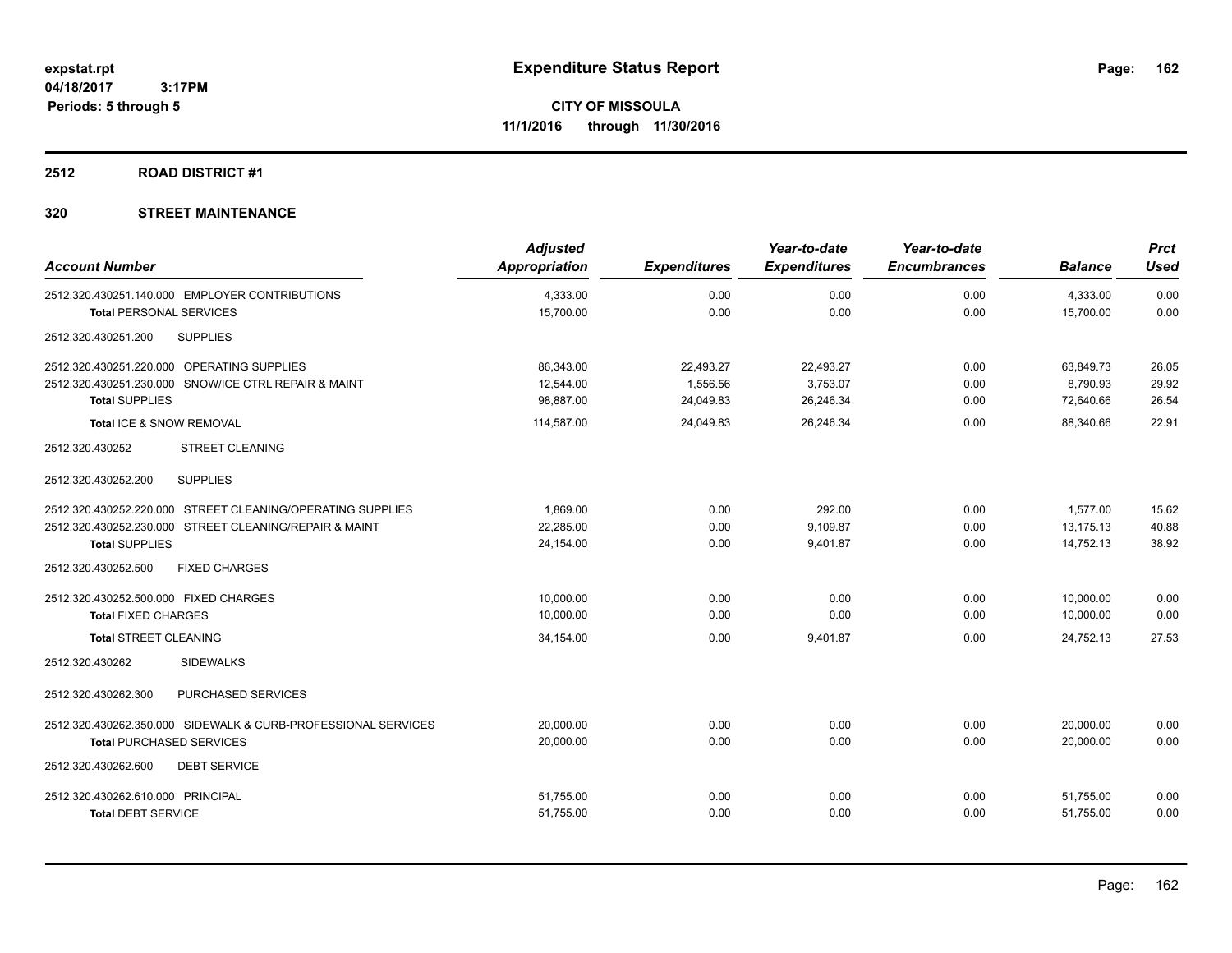### **2512 ROAD DISTRICT #1**

|                                                               | <b>Adjusted</b>      |                     | Year-to-date        | Year-to-date        |                | <b>Prct</b> |
|---------------------------------------------------------------|----------------------|---------------------|---------------------|---------------------|----------------|-------------|
| <b>Account Number</b>                                         | <b>Appropriation</b> | <b>Expenditures</b> | <b>Expenditures</b> | <b>Encumbrances</b> | <b>Balance</b> | <b>Used</b> |
| <b>CAPITAL OUTLAY</b><br>2512.320.430262.900                  |                      |                     |                     |                     |                |             |
| 2512.320.430262.930.000 SIDEWALK & CURB-MPROVEMENTS           | 465,480.00           | 0.00                | 0.00                | 0.00                | 465,480.00     | 0.00        |
| <b>Total CAPITAL OUTLAY</b>                                   | 465,480.00           | 0.00                | 0.00                | 0.00                | 465,480.00     | 0.00        |
| <b>Total SIDEWALKS</b>                                        | 537,235.00           | 0.00                | 0.00                | 0.00                | 537,235.00     | 0.00        |
| <b>TRAFFIC SIGNAL MAINTENANCE</b><br>2512.320.430264          |                      |                     |                     |                     |                |             |
| 2512.320.430264.700<br><b>GRANTS &amp; CONTRIBUTIONS</b>      |                      |                     |                     |                     |                |             |
| 2512.320.430264.700.000 GRANTS & CONTRIBUTIONS                | 20,907.00            | 0.00                | 0.00                | 0.00                | 20,907.00      | 0.00        |
| <b>Total GRANTS &amp; CONTRIBUTIONS</b>                       | 20,907.00            | 0.00                | 0.00                | 0.00                | 20,907.00      | 0.00        |
| 2512.320.430264.900<br><b>CAPITAL OUTLAY</b>                  |                      |                     |                     |                     |                |             |
| 2512.320.430264.930.000 IMPROVEMENTS                          | 0.00                 | 0.00                | 22,313.75           | 0.00                | $-22,313.75$   | 0.00        |
| <b>Total CAPITAL OUTLAY</b>                                   | 0.00                 | 0.00                | 22,313.75           | 0.00                | $-22,313.75$   | 0.00        |
| Total TRAFFIC SIGNAL MAINTENANCE                              | 20,907.00            | 0.00                | 22,313.75           | 0.00                | $-1,406.75$    | 106.73      |
| 2512.320.430265<br><b>SIGNING &amp; STRIPING</b>              |                      |                     |                     |                     |                |             |
| 2512.320.430265.100<br>PERSONAL SERVICES                      |                      |                     |                     |                     |                |             |
| 2512.320.430265.110.000 SALARIES AND WAGES                    | 19,043.00            | 0.00                | 0.00                | 0.00                | 19,043.00      | 0.00        |
| 2512.320.430265.140.000 EMPLOYER CONTRIBUTIONS                | 7.287.00             | 0.00                | 0.00                | 0.00                | 7,287.00       | 0.00        |
| <b>Total PERSONAL SERVICES</b>                                | 26,330.00            | 0.00                | 0.00                | 0.00                | 26,330.00      | 0.00        |
| 2512.320.430265.200<br><b>SUPPLIES</b>                        |                      |                     |                     |                     |                |             |
| 2512.320.430265.230.000 SIGNING & STRIPING-REPAIR/MAINTENANCE | 8,865.00             | 0.00                | 0.00                | 0.00                | 8,865.00       | 0.00        |
| 2512.320.430265.231.000 SIGNING & STRIPING/GASOLINE           | 1,135.00             | 0.00                | 0.00                | 0.00                | 1,135.00       | 0.00        |
| <b>Total SUPPLIES</b>                                         | 10,000.00            | 0.00                | 0.00                | 0.00                | 10,000.00      | 0.00        |
| <b>Total SIGNING &amp; STRIPING</b>                           | 36,330.00            | 0.00                | 0.00                | 0.00                | 36,330.00      | 0.00        |
| 2512.320.430270<br><b>COMMUNICATIONS MAINTENANCE</b>          |                      |                     |                     |                     |                |             |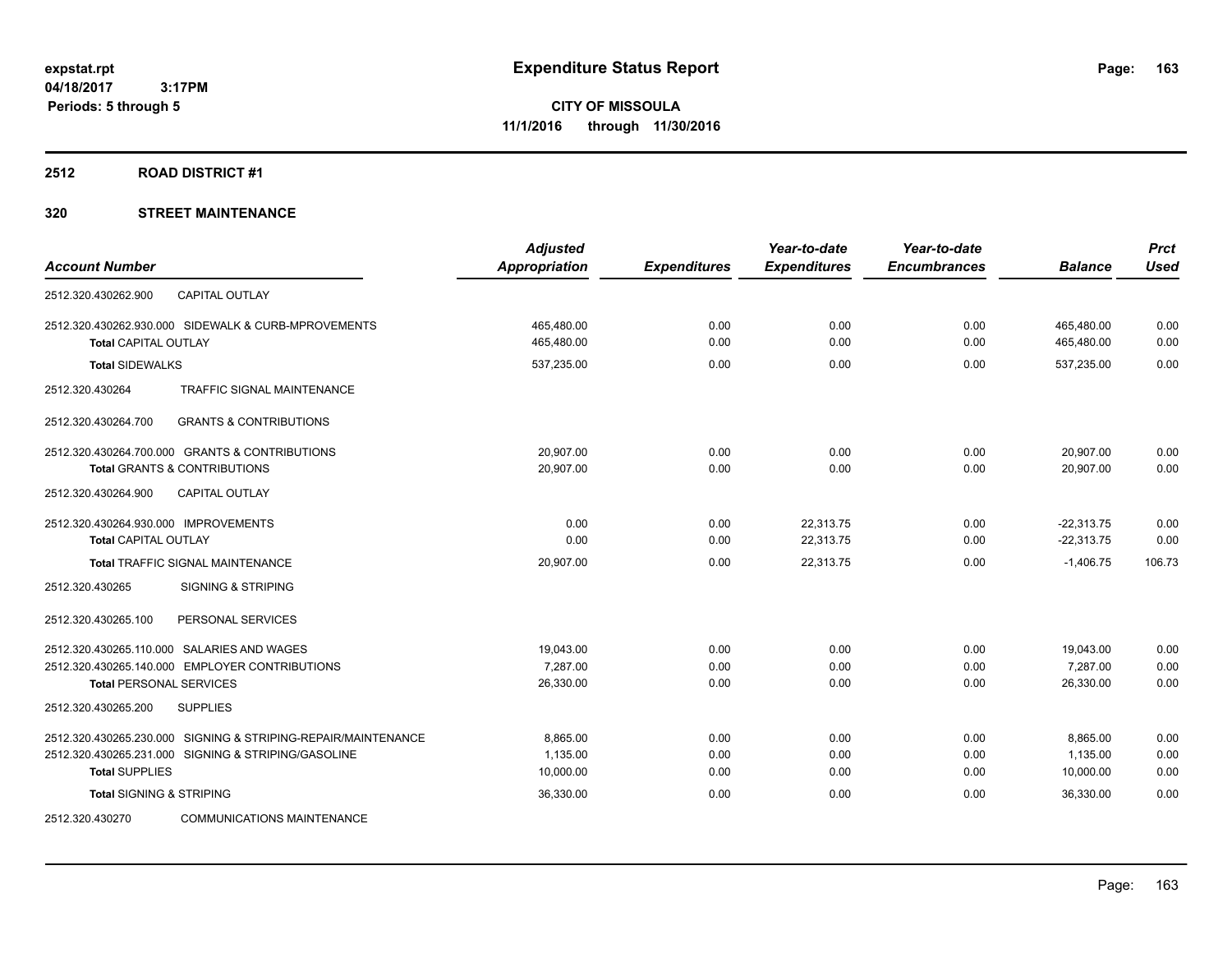### **2512 ROAD DISTRICT #1**

|                                  |                                                         | <b>Adjusted</b>      |                     | Year-to-date        | Year-to-date        |                | <b>Prct</b> |
|----------------------------------|---------------------------------------------------------|----------------------|---------------------|---------------------|---------------------|----------------|-------------|
| <b>Account Number</b>            |                                                         | <b>Appropriation</b> | <b>Expenditures</b> | <b>Expenditures</b> | <b>Encumbrances</b> | <b>Balance</b> | <b>Used</b> |
| 2512.320.430270.100              | PERSONAL SERVICES                                       |                      |                     |                     |                     |                |             |
| <b>Total PERSONAL SERVICES</b>   |                                                         | 0.00                 | 0.00                | 0.00                | 0.00                | 0.00           | 0.00        |
| 2512.320.430270.900              | <b>CAPITAL OUTLAY</b>                                   |                      |                     |                     |                     |                |             |
|                                  | <b>Total COMMUNICATIONS MAINTENANCE</b>                 | 0.00                 | 0.00                | 0.00                | 0.00                | 0.00           | 0.00        |
| 2512.320.431200                  | FLOOD CONTROL                                           |                      |                     |                     |                     |                |             |
| 2512.320.431200.100              | PERSONAL SERVICES                                       |                      |                     |                     |                     |                |             |
| <b>Total PERSONAL SERVICES</b>   |                                                         | 0.00                 | 0.00                | 0.00                | 0.00                | 0.00           | 0.00        |
| 2512.320.431200.200              | <b>SUPPLIES</b>                                         |                      |                     |                     |                     |                |             |
| <b>Total SUPPLIES</b>            |                                                         | 0.00                 | 0.00                | 0.00                | 0.00                | 0.00           | 0.00        |
| 2512.320.431200.300              | PURCHASED SERVICES                                      |                      |                     |                     |                     |                |             |
| 2512.320.431200.380.000 TRAINING |                                                         | 0.00                 | 0.00                | 100.00              | 0.00                | $-100.00$      | 0.00        |
|                                  | <b>Total PURCHASED SERVICES</b>                         | 0.00                 | 0.00                | 100.00              | 0.00                | $-100.00$      | 0.00        |
| 2512.320.431200.900              | CAPITAL OUTLAY                                          |                      |                     |                     |                     |                |             |
|                                  | 2512.320.431200.930.000 FLOOD CONTROL MAINT/MPROVEMENTS | 30,000.00            | 0.00                | 2,556.69            | 0.00                | 27,443.31      | 8.52        |
| <b>Total CAPITAL OUTLAY</b>      |                                                         | 30,000.00            | 0.00                | 2,556.69            | 0.00                | 27,443.31      | 8.52        |
| Total FLOOD CONTROL              |                                                         | 30,000.00            | 0.00                | 2,656.69            | 0.00                | 27,343.31      | 8.86        |
| 2512.320.460434                  | <b>GREENWAYS &amp; HORTICULTURE</b>                     |                      |                     |                     |                     |                |             |
| 2512.320.460434.200              | <b>SUPPLIES</b>                                         |                      |                     |                     |                     |                |             |
|                                  | 2512.320.460434.230.000 ADOPT A TRAFFIC CIRCLE          | 2,500.00             | 155.29              | 367.24              | 0.00                | 2,132.76       | 14.69       |
|                                  | <b>Total GREENWAYS &amp; HORTICULTURE</b>               | 2,500.00             | 155.29              | 367.24              | 0.00                | 2,132.76       | 14.69       |
| 2512.320.490504                  | <b>DEBT SERVICE</b>                                     |                      |                     |                     |                     |                |             |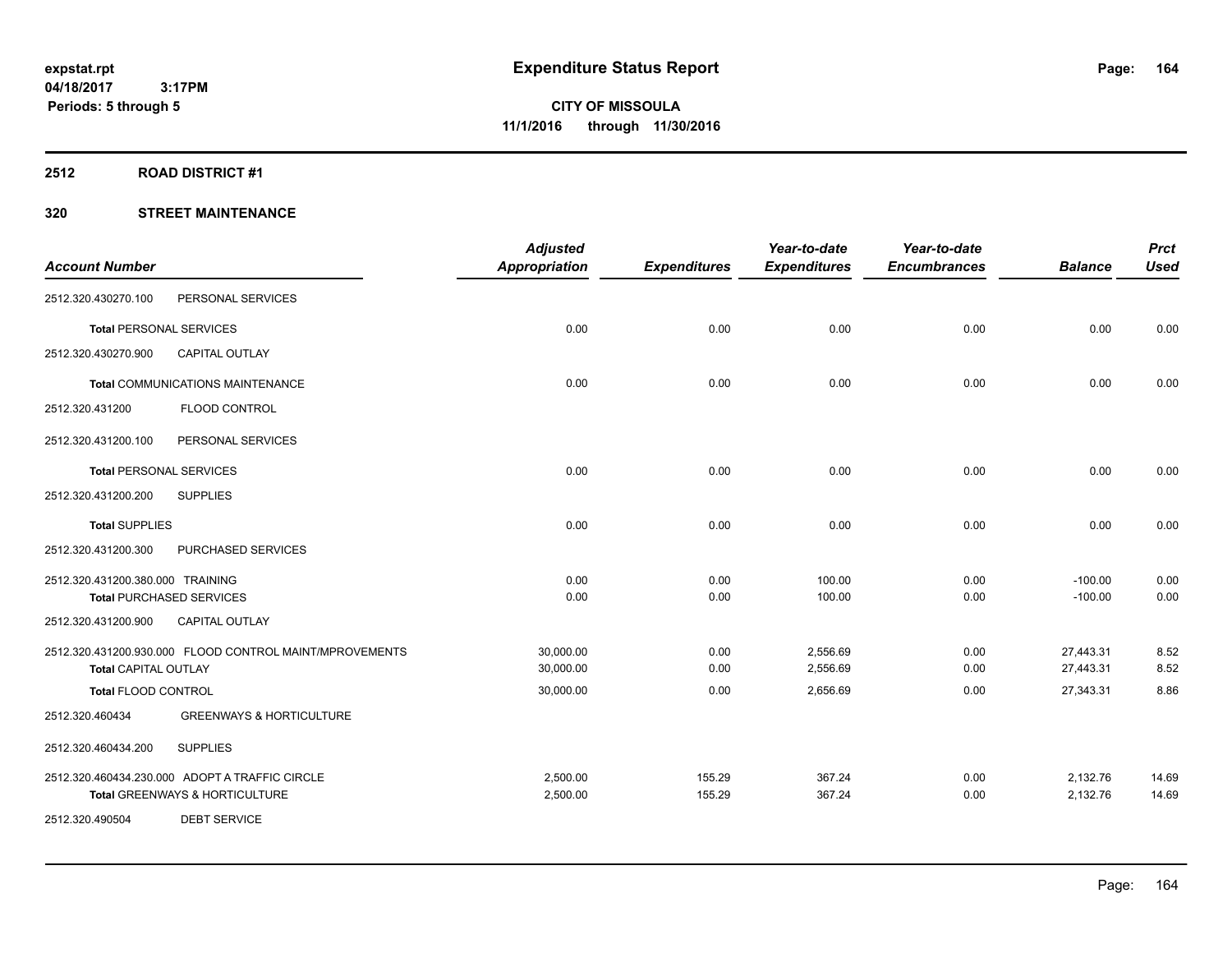### **2512 ROAD DISTRICT #1**

| <b>Account Number</b>                           | <b>Adjusted</b><br>Appropriation | <b>Expenditures</b> | Year-to-date<br><b>Expenditures</b> | Year-to-date<br><b>Encumbrances</b> | <b>Balance</b> | <b>Prct</b><br><b>Used</b> |
|-------------------------------------------------|----------------------------------|---------------------|-------------------------------------|-------------------------------------|----------------|----------------------------|
| <b>DEBT SERVICE</b><br>2512.320.490504.600      |                                  |                     |                                     |                                     |                |                            |
| 2512.320.490504.610.000 PRINCIPAL               | 516,398.00                       | 61,992.81           | 161,389.46                          | 0.00                                | 355,008.54     | 31.25                      |
| 2512.320.490504.620.000 INTEREST / SERVICE FEES | 51,053.00                        | 5,602.34            | 24,986.44                           | 0.00                                | 26,066.56      | 48.94                      |
| <b>Total DEBT SERVICE</b>                       | 567,451.00                       | 67,595.15           | 186,375.90                          | 0.00                                | 381,075.10     | 32.84                      |
| <b>MERCHANT SERVICES</b><br>2512.320.510110     |                                  |                     |                                     |                                     |                |                            |
| <b>FIXED CHARGES</b><br>2512.320.510110.500     |                                  |                     |                                     |                                     |                |                            |
| <b>Total MERCHANT SERVICES</b>                  | 0.00                             | 0.00                | 0.00                                | 0.00                                | 0.00           | 0.00                       |
| <b>JUDGMENT &amp; LOSSES</b><br>2512.320.510200 |                                  |                     |                                     |                                     |                |                            |
| 2512.320.510200.500<br><b>FIXED CHARGES</b>     |                                  |                     |                                     |                                     |                |                            |
| 2512.320.510200.500.000 FIXED CHARGES           | 91,949.00                        | 0.00                | 0.00                                | 0.00                                | 91,949.00      | 0.00                       |
| <b>Total FIXED CHARGES</b>                      | 91,949.00                        | 0.00                | 0.00                                | 0.00                                | 91,949.00      | 0.00                       |
| Total JUDGMENT & LOSSES                         | 91,949.00                        | 0.00                | 0.00                                | 0.00                                | 91,949.00      | 0.00                       |
| <b>Total STREET MAINTENANCE</b>                 | 2,092,990.00                     | 221,386.64          | 627,594.75                          | 0.00                                | 1,465,395.25   | 29.99                      |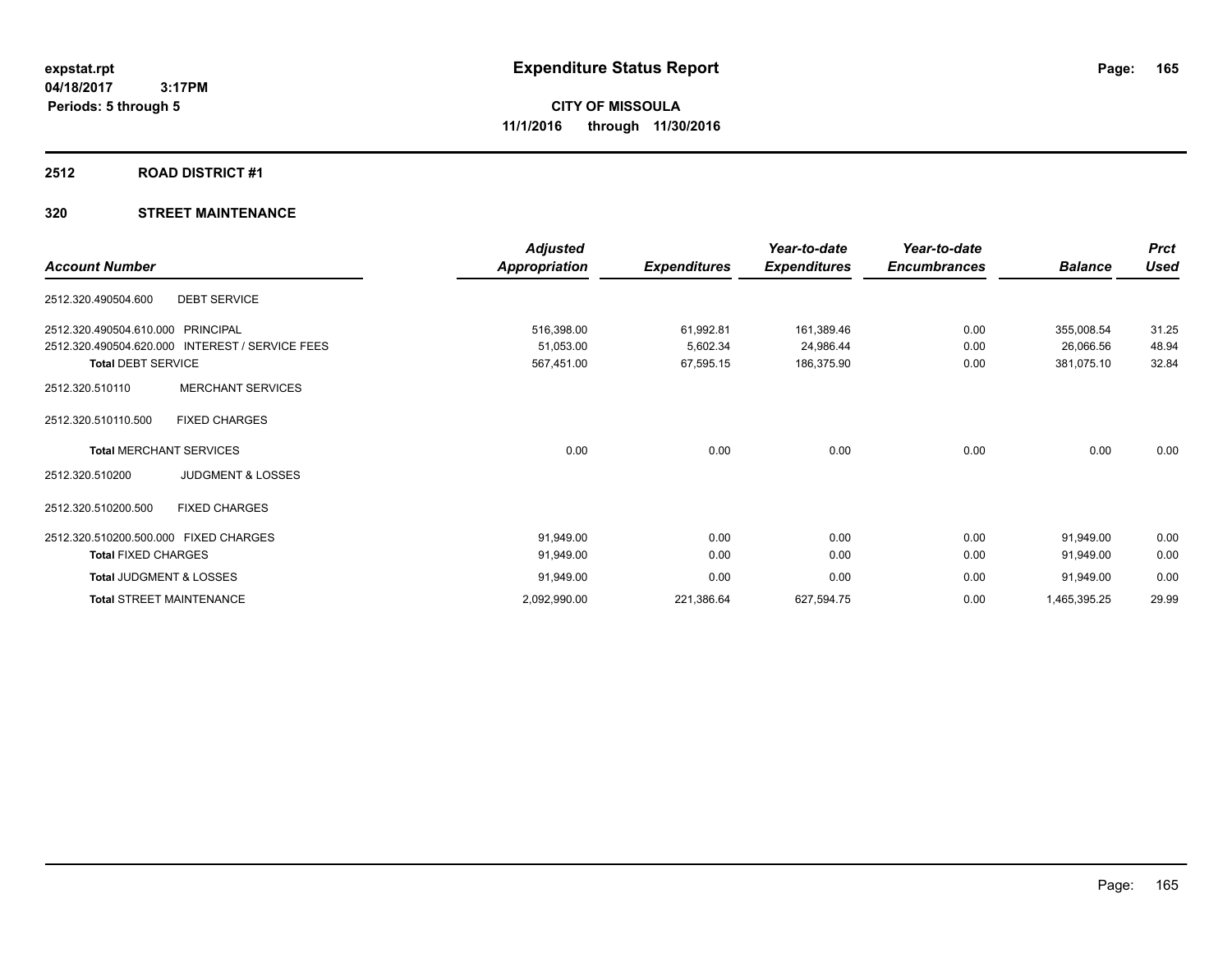**CITY OF MISSOULA 11/1/2016 through 11/30/2016**

**2512 ROAD DISTRICT #1**

| <b>Account Number</b>         |                              | <b>Adjusted</b><br><b>Appropriation</b> | <b>Expenditures</b> | Year-to-date<br><b>Expenditures</b> | Year-to-date<br><b>Encumbrances</b> | <b>Balance</b> | <b>Prct</b><br><b>Used</b> |
|-------------------------------|------------------------------|-----------------------------------------|---------------------|-------------------------------------|-------------------------------------|----------------|----------------------------|
| 2512.390.510200               | <b>JUDGMENT &amp; LOSSES</b> |                                         |                     |                                     |                                     |                |                            |
| 2512.390.510200.500           | <b>FIXED CHARGES</b>         |                                         |                     |                                     |                                     |                |                            |
| <b>Total NON-DEPARTMENTAL</b> |                              | 0.00                                    | 0.00                | 0.00                                | 0.00                                | 0.00           | 0.00                       |
| <b>Total ROAD DISTRICT #1</b> |                              | 2,092,990.00                            | 221,386.64          | 627,594.75                          | 0.00                                | 1,465,395.25   | 29.99                      |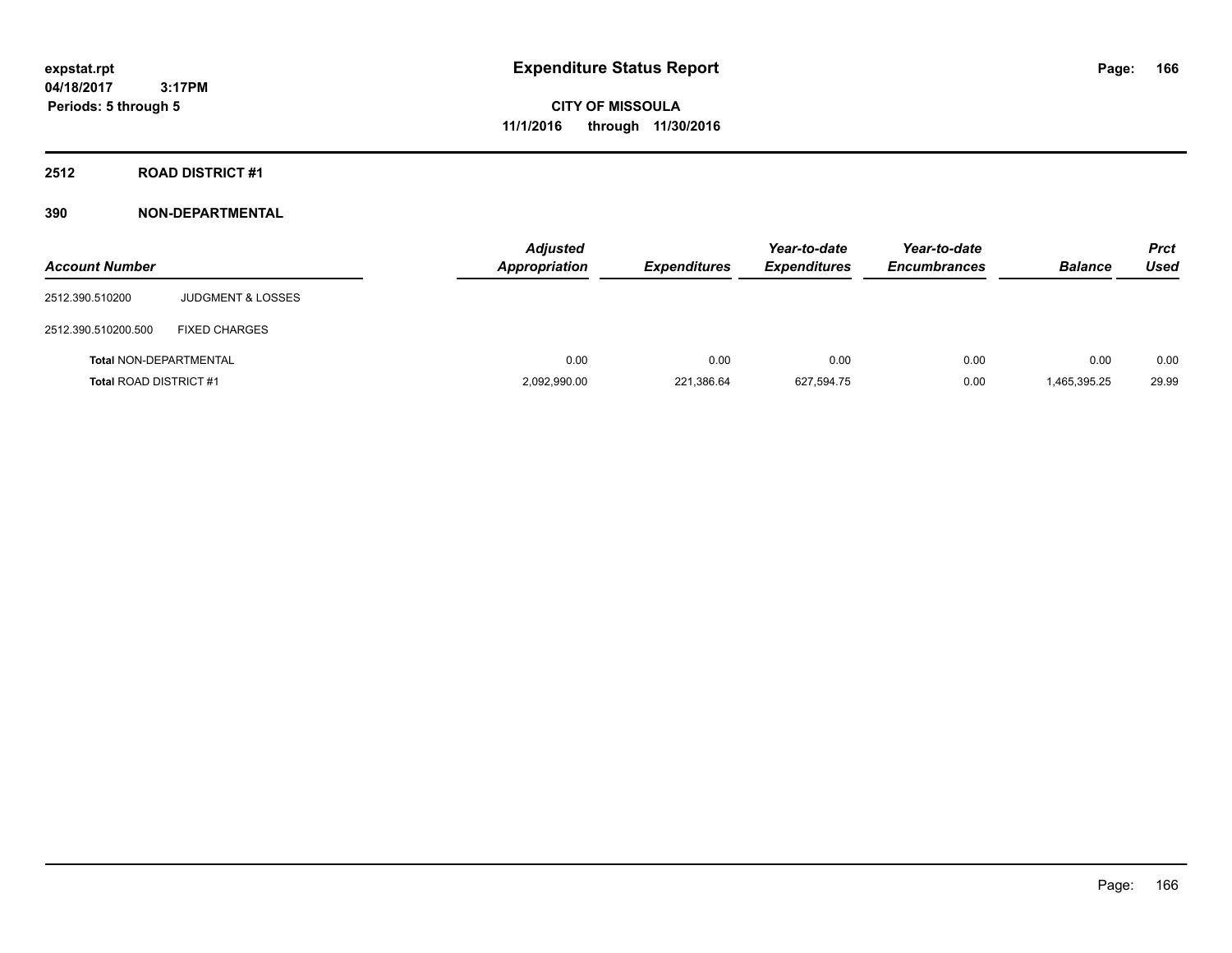**CITY OF MISSOULA 11/1/2016 through 11/30/2016**

### **2513 PARK DISTRICT #1**

|                                  |                                                         | <b>Adjusted</b>      |                     | Year-to-date        | Year-to-date        |                | <b>Prct</b> |
|----------------------------------|---------------------------------------------------------|----------------------|---------------------|---------------------|---------------------|----------------|-------------|
| <b>Account Number</b>            |                                                         | <b>Appropriation</b> | <b>Expenditures</b> | <b>Expenditures</b> | <b>Encumbrances</b> | <b>Balance</b> | <b>Used</b> |
| 2513.370.460400                  | PARKS ASSET MANAGEMENT                                  |                      |                     |                     |                     |                |             |
| 2513.370.460400.300              | PURCHASED SERVICES                                      |                      |                     |                     |                     |                |             |
|                                  | <b>Total PURCHASED SERVICES</b>                         | 0.00                 | 0.00                | 0.00                | 0.00                | 0.00           | 0.00        |
| 2513.370.460400.900              | <b>CAPITAL OUTLAY</b>                                   |                      |                     |                     |                     |                |             |
|                                  | 2513.370.460400.930.000 RENOVATE REPLACE IMPROVE        | 30,000.00            | 0.00                | 17,430.25           | 0.00                | 12,569.75      | 58.10       |
|                                  | 2513.370.460400.940.000 MACHINERY & EQUIPMENT           | 40,000.00            | 0.00                | 0.00                | 0.00                | 40,000.00      | 0.00        |
|                                  | <b>Total PARKS ASSET MANAGEMENT</b>                     | 70,000.00            | 0.00                | 17,430.25           | 0.00                | 52,569.75      | 24.90       |
| 2513.370.460432                  | PARK ADMIN                                              |                      |                     |                     |                     |                |             |
| 2513.370.460432.100              | PERSONAL SERVICES                                       |                      |                     |                     |                     |                |             |
|                                  | 2513.370.460432.110.000 SALARIES AND WAGES              | 48,827.00            | 0.00                | 0.00                | 0.00                | 48,827.00      | 0.00        |
|                                  | 2513.370.460432.140.000 EMPLOYER CONTRIBUTIONS          | 16,865.00            | 0.00                | 0.00                | 0.00                | 16,865.00      | 0.00        |
|                                  | 2513.370.460432.141.000 STATE RETIREMENT CONTRIBUTIONS  | 0.00                 | 12.60               | 78.02               | 0.00                | $-78.02$       | 0.00        |
| <b>Total PERSONAL SERVICES</b>   |                                                         | 65,692.00            | 12.60               | 78.02               | 0.00                | 65,613.98      | 0.12        |
| 2513.370.460432.200              | <b>SUPPLIES</b>                                         |                      |                     |                     |                     |                |             |
|                                  | 2513.370.460432.220.000 OPERATING SUPPLIES              | 3,665.00             | 0.00                | 0.00                | 0.00                | 3,665.00       | 0.00        |
| <b>Total SUPPLIES</b>            |                                                         | 3,665.00             | 0.00                | 0.00                | 0.00                | 3,665.00       | 0.00        |
| 2513.370.460432.300              | PURCHASED SERVICES                                      |                      |                     |                     |                     |                |             |
|                                  | 2513.370.460432.330.000 PUBLICITY, SUBSCRIPTIONS & DUES | 3,000.00             | 0.00                | 0.00                | 0.00                | 3,000.00       | 0.00        |
|                                  | 2513.370.460432.344.000 TELEPHONE SERVICE               | 360.00               | 0.00                | 0.00                | 0.00                | 360.00         | 0.00        |
|                                  | 2513.370.460432.350.000 PROFESSIONAL SERVICES           | 14,000.00            | 1,130.37            | 4,635.47            | 0.00                | 9,364.53       | 33.11       |
|                                  | 2513.370.460432.360.000 REPAIR & MAINTENANCE            | 3,000.00             | 0.00                | 0.00                | 0.00                | 3,000.00       | 0.00        |
| 2513.370.460432.370.000 TRAVEL   |                                                         | 500.00               | 0.00                | 0.00                | 0.00                | 500.00         | 0.00        |
| 2513.370.460432.380.000 TRAINING |                                                         | 700.00               | 0.00                | 0.00                | 0.00                | 700.00         | 0.00        |
|                                  | <b>Total PURCHASED SERVICES</b>                         | 21,560.00            | 1,130.37            | 4,635.47            | 0.00                | 16,924.53      | 21.50       |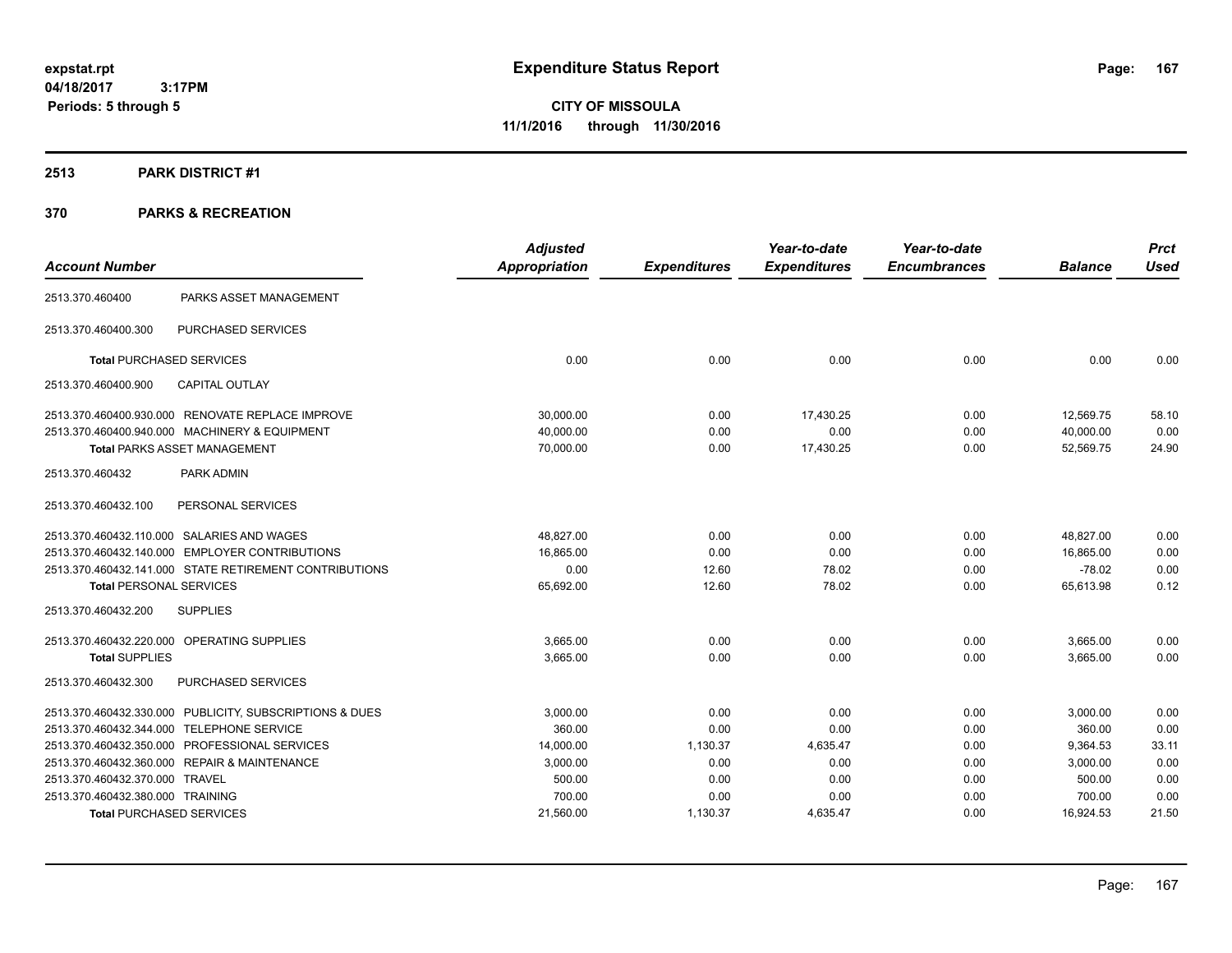### **2513 PARK DISTRICT #1**

|                                                             | <b>Adjusted</b>      |                     | Year-to-date        | Year-to-date        |                | <b>Prct</b> |
|-------------------------------------------------------------|----------------------|---------------------|---------------------|---------------------|----------------|-------------|
| <b>Account Number</b>                                       | <b>Appropriation</b> | <b>Expenditures</b> | <b>Expenditures</b> | <b>Encumbrances</b> | <b>Balance</b> | <b>Used</b> |
| <b>DEBT SERVICE</b><br>2513.370.460432.600                  |                      |                     |                     |                     |                |             |
| <b>Total DEBT SERVICE</b>                                   | 0.00                 | 0.00                | 0.00                | 0.00                | 0.00           | 0.00        |
| 2513.370.460432.700<br><b>GRANTS &amp; CONTRIBUTIONS</b>    |                      |                     |                     |                     |                |             |
| 2513.370.460432.700.000 GRANTS & CONTRIBUTIONS              | 5,000.00             | 0.00                | 0.00                | 0.00                | 5,000.00       | 0.00        |
| <b>Total GRANTS &amp; CONTRIBUTIONS</b>                     | 5,000.00             | 0.00                | 0.00                | 0.00                | 5,000.00       | 0.00        |
| <b>CAPITAL OUTLAY</b><br>2513.370.460432.900                |                      |                     |                     |                     |                |             |
| <b>Total CAPITAL OUTLAY</b>                                 | 0.00                 | 0.00                | 0.00                | 0.00                | 0.00           | 0.00        |
| <b>Total PARK ADMIN</b>                                     | 95,917.00            | 1,142.97            | 4,713.49            | 0.00                | 91,203.51      | 4.91        |
| 2513.370.460434<br><b>GREENWAYS &amp; HORTICULTURE</b>      |                      |                     |                     |                     |                |             |
| PERSONAL SERVICES<br>2513.370.460434.100                    |                      |                     |                     |                     |                |             |
| 2513.370.460434.110.000 GREENWAYS & HORTCULTURE             | 38,216.00            | 2,346.08            | 20,200.34           | 0.00                | 18,015.66      | 52.86       |
| 2513.370.460434.140.000 GREENWAYS & HORTICLTURE-EMPL CONTRI | 8,624.00             | 1,315.76            | 9,927.93            | 0.00                | $-1,303.93$    | 115.12      |
| <b>Total PERSONAL SERVICES</b>                              | 46,840.00            | 3,661.84            | 30,128.27           | 0.00                | 16,711.73      | 64.32       |
| <b>SUPPLIES</b><br>2513.370.460434.200                      |                      |                     |                     |                     |                |             |
| 2513.370.460434.220.000 OPERATING SUPPLIES                  | 3,373.00             | 619.38              | 1.684.47            | 0.00                | 1,688.53       | 49.94       |
| 2513.370.460434.230.000 REPAIR/MAINTENANCE                  | 7,134.00             | 0.00                | 0.00                | 0.00                | 7,134.00       | 0.00        |
| 2513.370.460434.231.000 GASOLINE                            | 2.000.00             | 0.00                | 399.96              | 0.00                | 1.600.04       | 20.00       |
| <b>Total SUPPLIES</b>                                       | 12,507.00            | 619.38              | 2,084.43            | 0.00                | 10,422.57      | 16.67       |
| 2513.370.460434.300<br>PURCHASED SERVICES                   |                      |                     |                     |                     |                |             |
| 2513.370.460434.341.000 ELECTRICITY & NATURAL GAS           | 322.00               | 0.00                | 92.77               | 0.00                | 229.23         | 28.81       |
| 2513.370.460434.343.000 WATER CHARGES                       | 310.00               | 0.00                | 300.05              | 0.00                | 9.95           | 96.79       |
| 2513.370.460434.345.000 GARBAGE                             | 141.00               | 0.00                | 0.00                | 0.00                | 141.00         | 0.00        |
| 2513.370.460434.350.000 PROFESSIONAL SERVICES               | 5,000.00             | 0.00                | 5,084.50            | 0.00                | $-84.50$       | 101.69      |
| 2513.370.460434.360.000 REPAIR & MAINTENANCE                | 2,589.00             | 0.00                | 302.60              | 0.00                | 2,286.40       | 11.69       |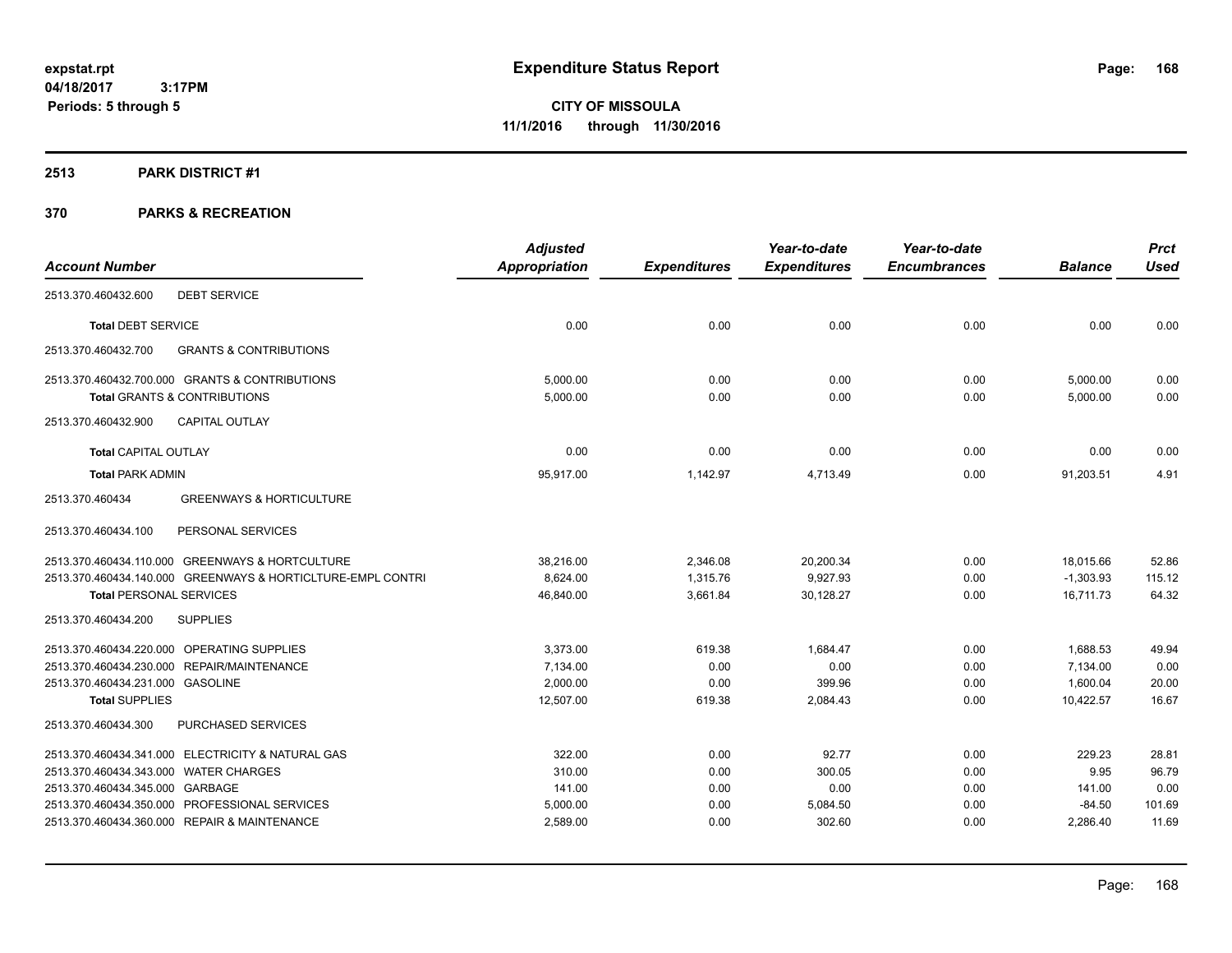### **2513 PARK DISTRICT #1**

| <b>Account Number</b>                          | <b>Adjusted</b><br><b>Appropriation</b> | <b>Expenditures</b> | Year-to-date<br><b>Expenditures</b> | Year-to-date<br><b>Encumbrances</b> | <b>Balance</b> | <b>Prct</b><br><b>Used</b> |
|------------------------------------------------|-----------------------------------------|---------------------|-------------------------------------|-------------------------------------|----------------|----------------------------|
| 2513.370.460434.380.000 TRAINING               | 95.00                                   | 0.00                | 0.00                                | 0.00                                | 95.00          | 0.00                       |
| <b>Total PURCHASED SERVICES</b>                | 8,457.00                                | 0.00                | 5,779.92                            | 0.00                                | 2,677.08       | 68.34                      |
| <b>Total GREENWAYS &amp; HORTICULTURE</b>      | 67,804.00                               | 4,281.22            | 37,992.62                           | 0.00                                | 29,811.38      | 56.03                      |
| 2513.370.460439<br><b>URBAN FORESTRY</b>       |                                         |                     |                                     |                                     |                |                            |
| 2513.370.460439.100<br>PERSONAL SERVICES       |                                         |                     |                                     |                                     |                |                            |
| 2513.370.460439.110.000 SALARIES AND WAGES     | 66,189.00                               | 5,635.40            | 26,136.57                           | 0.00                                | 40,052.43      | 39.49                      |
| 2513.370.460439.140.000 EMPLOYER CONTRIBUTIONS | 34,906.00                               | 3,095.90            | 13,019.10                           | 0.00                                | 21,886.90      | 37.30                      |
| <b>Total PERSONAL SERVICES</b>                 | 101,095.00                              | 8,731.30            | 39,155.67                           | 0.00                                | 61,939.33      | 38.73                      |
| 2513.370.460439.200<br><b>SUPPLIES</b>         |                                         |                     |                                     |                                     |                |                            |
| 2513.370.460439.220.000 OPERATING SUPPLIES     | 24,352.00                               | 167.03              | 882.45                              | 0.00                                | 23,469.55      | 3.62                       |
| 2513.370.460439.230.000 REPAIR/MAINTENANCE     | 4,252.00                                | 0.00                | 19.98                               | 0.00                                | 4,232.02       | 0.47                       |
| <b>Total SUPPLIES</b>                          | 28,604.00                               | 167.03              | 902.43                              | 0.00                                | 27,701.57      | 3.15                       |
| 2513.370.460439.300<br>PURCHASED SERVICES      |                                         |                     |                                     |                                     |                |                            |
| 2513.370.460439.344.000 TELEPHONE SERVICE      | 240.00                                  | 0.00                | 0.00                                | 0.00                                | 240.00         | 0.00                       |
| 2513.370.460439.350.000 PROFESSIONAL SERVICES  | 2,660.00                                | 769.74              | 7,963.66                            | 0.00                                | $-5,303.66$    | 299.39                     |
| 2513.370.460439.360.000 REPAIR & MAINTENANCE   | 60,000.00                               | 0.00                | 0.00                                | 0.00                                | 60,000.00      | 0.00                       |
| 2513.370.460439.380.000 TRAINING               | 150.00                                  | 0.00                | 0.00                                | 0.00                                | 150.00         | 0.00                       |
| <b>Total PURCHASED SERVICES</b>                | 63,050.00                               | 769.74              | 7,963.66                            | 0.00                                | 55,086.34      | 12.63                      |
| <b>Total URBAN FORESTRY</b>                    | 192,749.00                              | 9,668.07            | 48,021.76                           | 0.00                                | 144,727.24     | 24.91                      |
| <b>RECREATION MORE</b><br>2513.370.460470      |                                         |                     |                                     |                                     |                |                            |
| PERSONAL SERVICES<br>2513.370.460470.100       |                                         |                     |                                     |                                     |                |                            |
| 2513.370.460470.110.000 SALARIES AND WAGES     | 5,108.00                                | 0.00                | 0.00                                | 0.00                                | 5,108.00       | 0.00                       |
| 2513.370.460470.140.000 EMPLOYER CONTRIBUTIONS | 2,018.00                                | 0.00                | 0.00                                | 0.00                                | 2,018.00       | 0.00                       |
| <b>Total PERSONAL SERVICES</b>                 | 7,126.00                                | 0.00                | 0.00                                | 0.00                                | 7,126.00       | 0.00                       |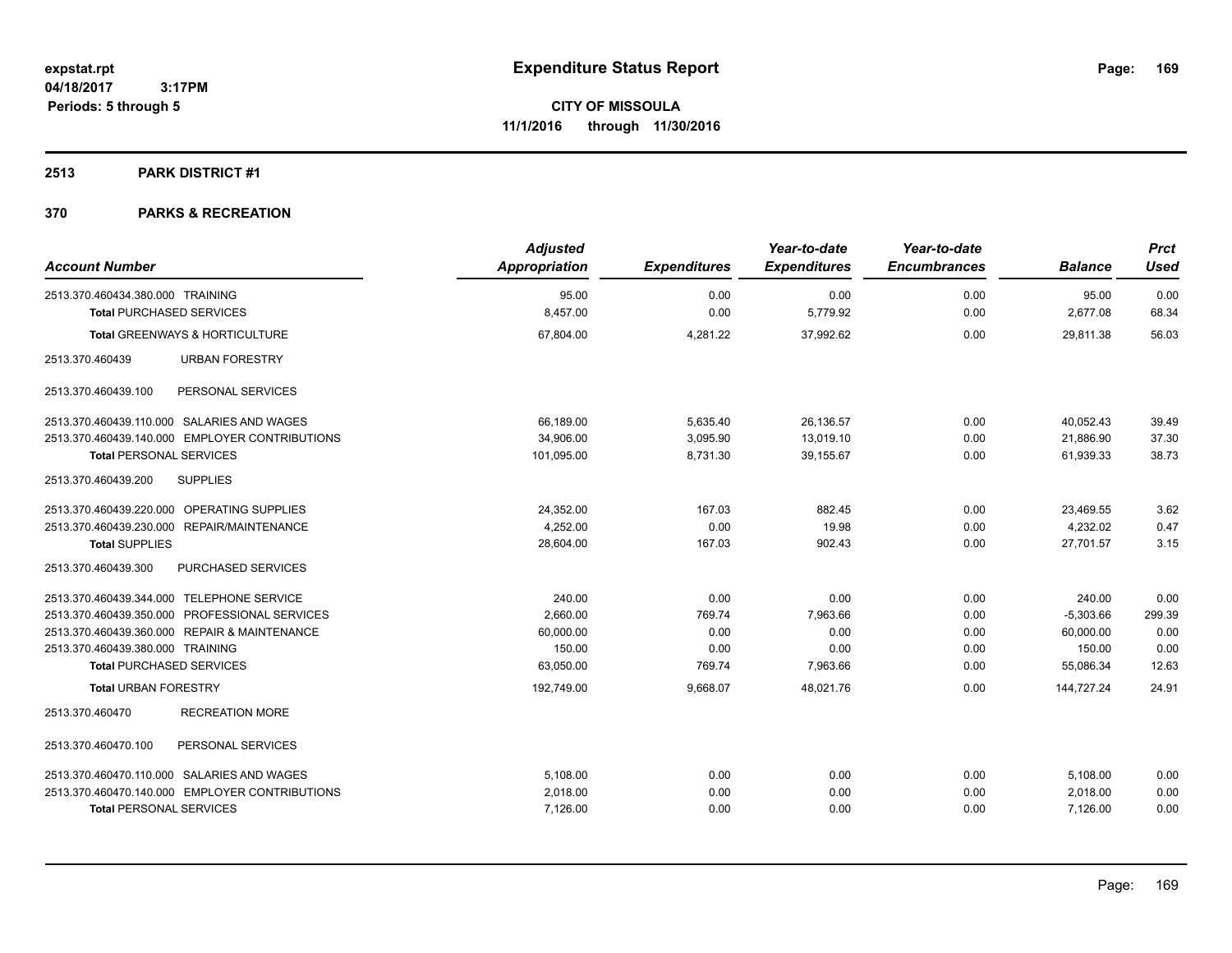#### **2513 PARK DISTRICT #1**

| <b>Account Number</b>        |                                                        | <b>Adjusted</b><br><b>Appropriation</b> | <b>Expenditures</b> | Year-to-date<br><b>Expenditures</b> | Year-to-date<br><b>Encumbrances</b> | <b>Balance</b> | <b>Prct</b><br><b>Used</b> |
|------------------------------|--------------------------------------------------------|-----------------------------------------|---------------------|-------------------------------------|-------------------------------------|----------------|----------------------------|
|                              |                                                        |                                         |                     |                                     |                                     |                |                            |
| 2513.370.460470.200          | <b>SUPPLIES</b>                                        |                                         |                     |                                     |                                     |                |                            |
| <b>Total SUPPLIES</b>        |                                                        | 0.00                                    | 0.00                | 0.00                                | 0.00                                | 0.00           | 0.00                       |
| 2513.370.460470.300          | PURCHASED SERVICES                                     |                                         |                     |                                     |                                     |                |                            |
|                              | 2513.370.460470.360.000 REPAIR & MAINTENANCE           | 3.000.00                                | 1,089.26            | 1,394.47                            | 0.00                                | 1,605.53       | 46.48                      |
|                              | <b>Total PURCHASED SERVICES</b>                        | 3,000.00                                | 1,089.26            | 1,394.47                            | 0.00                                | 1,605.53       | 46.48                      |
| <b>Total RECREATION MORE</b> |                                                        | 10,126.00                               | 1,089.26            | 1,394.47                            | 0.00                                | 8,731.53       | 13.77                      |
| 2513.370.460474              | <b>SPRAY DECKS</b>                                     |                                         |                     |                                     |                                     |                |                            |
| 2513.370.460474.200          | <b>SUPPLIES</b>                                        |                                         |                     |                                     |                                     |                |                            |
|                              | 2513.370.460474.230.000 SPRAY DECKS/REPAIR/MAINTENANCE | 1,600.00                                | 0.00                | 0.00                                | 0.00                                | 1,600.00       | 0.00                       |
| <b>Total SUPPLIES</b>        |                                                        | 1,600.00                                | 0.00                | 0.00                                | 0.00                                | 1,600.00       | 0.00                       |
| 2513.370.460474.300          | PURCHASED SERVICES                                     |                                         |                     |                                     |                                     |                |                            |
|                              | 2513.370.460474.341.000 ELECTRICITY & NATURAL GAS      | 2.184.00                                | 0.00                | 0.00                                | 0.00                                | 2,184.00       | 0.00                       |
|                              | 2513.370.460474.360.000 REPAIR & MAINTENANCE           | 6.300.00                                | 0.00                | 0.00                                | 0.00                                | 6,300.00       | 0.00                       |
|                              | <b>Total PURCHASED SERVICES</b>                        | 8,484.00                                | 0.00                | 0.00                                | 0.00                                | 8,484.00       | 0.00                       |
| <b>Total SPRAY DECKS</b>     |                                                        | 10,084.00                               | 0.00                | 0.00                                | 0.00                                | 10.084.00      | 0.00                       |
| 2513.370.460477              | <b>GRILL VAN</b>                                       |                                         |                     |                                     |                                     |                |                            |
| 2513.370.460477.200          | <b>SUPPLIES</b>                                        |                                         |                     |                                     |                                     |                |                            |
| <b>Total SUPPLIES</b>        |                                                        | 0.00                                    | 0.00                | 0.00                                | 0.00                                | 0.00           | 0.00                       |
| 2513.370.460477.300          | PURCHASED SERVICES                                     |                                         |                     |                                     |                                     |                |                            |
| <b>Total GRILL VAN</b>       |                                                        | 0.00                                    | 0.00                | 0.00                                | 0.00                                | 0.00           | 0.00                       |
| 2513.370.460484              | <b>CONSERVATION LANDS MGMT</b>                         |                                         |                     |                                     |                                     |                |                            |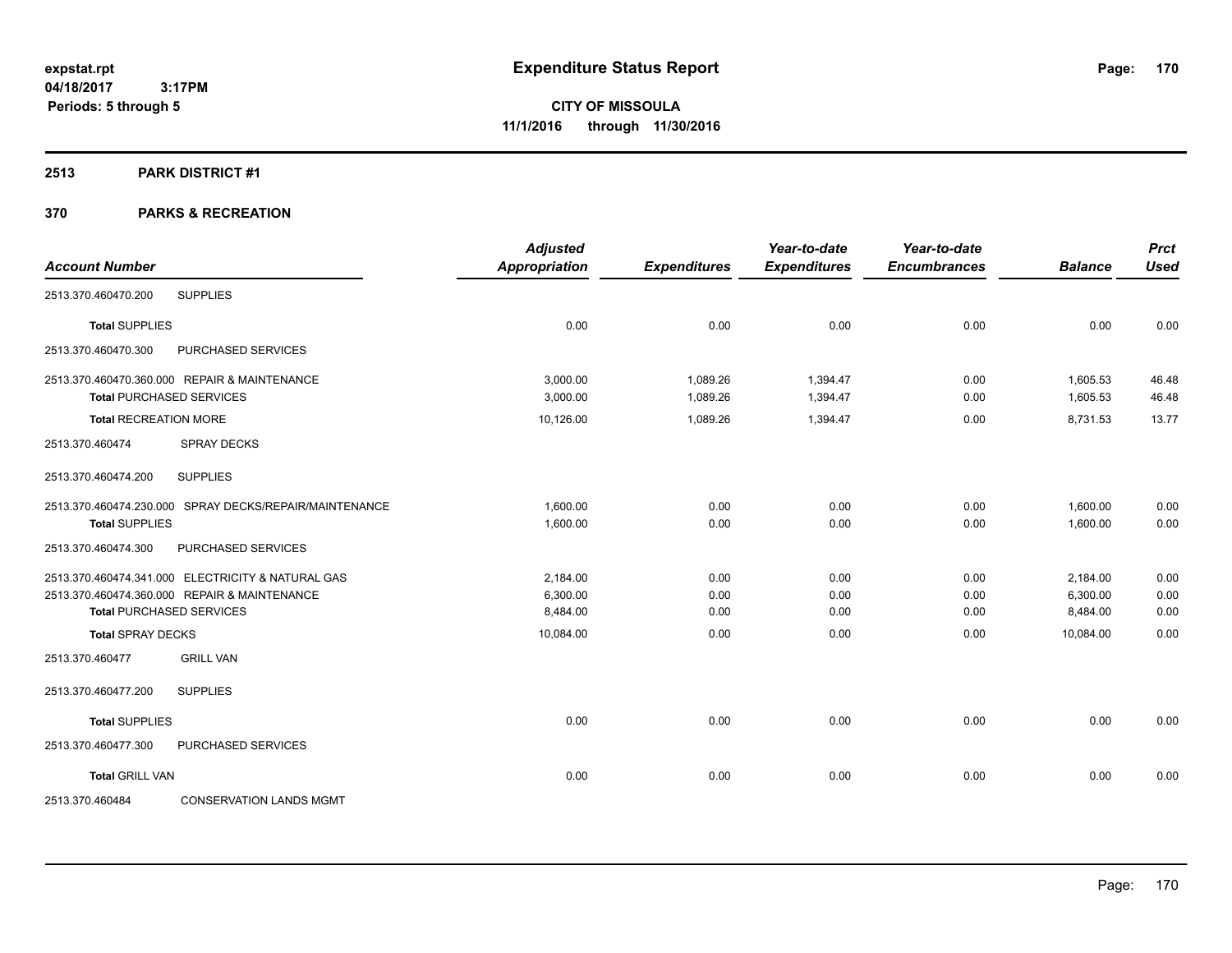#### **2513 PARK DISTRICT #1**

|                                                               | <b>Adjusted</b>      |                     | Year-to-date        | Year-to-date        |                | <b>Prct</b> |
|---------------------------------------------------------------|----------------------|---------------------|---------------------|---------------------|----------------|-------------|
| <b>Account Number</b>                                         | <b>Appropriation</b> | <b>Expenditures</b> | <b>Expenditures</b> | <b>Encumbrances</b> | <b>Balance</b> | <b>Used</b> |
| 2513.370.460484.100<br>PERSONAL SERVICES                      |                      |                     |                     |                     |                |             |
| 2513.370.460484.110.000 CONSRVTN LAND MGMT/WAGES              | 30.450.00            | 4,619.05            | 29,953.74           | 0.00                | 496.26         | 98.37       |
| 2513.370.460484.120.000 OVERTIME/TERMINATION                  | 0.00                 | 0.00                | 20.10               | 0.00                | $-20.10$       | 0.00        |
| 2513.370.460484.140.000 CONSRVTN LAND MGMT/EMP CONTRIBUTIONS  | 15,062.00            | 1,825.23            | 9,797.50            | 0.00                | 5,264.50       | 65.05       |
| <b>Total PERSONAL SERVICES</b>                                | 45,512.00            | 6,444.28            | 39,771.34           | 0.00                | 5,740.66       | 87.39       |
| <b>SUPPLIES</b><br>2513.370.460484.200                        |                      |                     |                     |                     |                |             |
| 2513.370.460484.220.000 OPERATING SUPPLIES                    | 6.000.00             | 2,282.26            | 11,537.02           | 0.00                | $-5.537.02$    | 192.28      |
| 2513.370.460484.230.000 REPAIR/MAINTENANCE                    | 8,000.00             | 4,421.73            | 8,499.27            | 0.00                | $-499.27$      | 106.24      |
| <b>Total SUPPLIES</b>                                         | 14,000.00            | 6,703.99            | 20,036.29           | 0.00                | $-6,036.29$    | 143.12      |
| 2513.370.460484.300<br>PURCHASED SERVICES                     |                      |                     |                     |                     |                |             |
| 2513.370.460484.350.000 PROFESSIONAL SERVICES                 | 44,127.00            | 90.00               | 14,839.75           | 0.00                | 29,287.25      | 33.63       |
| <b>Total PURCHASED SERVICES</b>                               | 44,127.00            | 90.00               | 14,839.75           | 0.00                | 29,287.25      | 33.63       |
| <b>Total CONSERVATION LANDS MGMT</b>                          | 103,639.00           | 13,238.27           | 74.647.38           | 0.00                | 28.991.62      | 72.03       |
| <b>SAFETY &amp; TRAINING</b><br>2513.370.460485               |                      |                     |                     |                     |                |             |
| PERSONAL SERVICES<br>2513.370.460485.100                      |                      |                     |                     |                     |                |             |
| <b>Total PERSONAL SERVICES</b>                                | 0.00                 | 0.00                | 0.00                | 0.00                | 0.00           | 0.00        |
| 2513.370.460485.300<br><b>PURCHASED SERVICES</b>              |                      |                     |                     |                     |                |             |
| <b>Total SAFETY &amp; TRAINING</b>                            | 0.00                 | 0.00                | 0.00                | 0.00                | 0.00           | 0.00        |
| PARK MAINTENANCE ROUTINE<br>2513.370.460501                   |                      |                     |                     |                     |                |             |
| PERSONAL SERVICES<br>2513.370.460501.100                      |                      |                     |                     |                     |                |             |
| 2513.370.460501.110.000 PARK MAINT ROUTINE/SALARIES AND WAGES | 39,986.00            | 0.00                | 1,733.54            | 0.00                | 38.252.46      | 4.34        |
| 2513.370.460501.140.000 PARK MAINT ROUTINE/WAGES              | 10,588.00            | 0.00                | 244.32              | 0.00                | 10,343.68      | 2.31        |
| <b>Total PERSONAL SERVICES</b>                                | 50,574.00            | 0.00                | 1.977.86            | 0.00                | 48,596.14      | 3.91        |
|                                                               |                      |                     |                     |                     |                |             |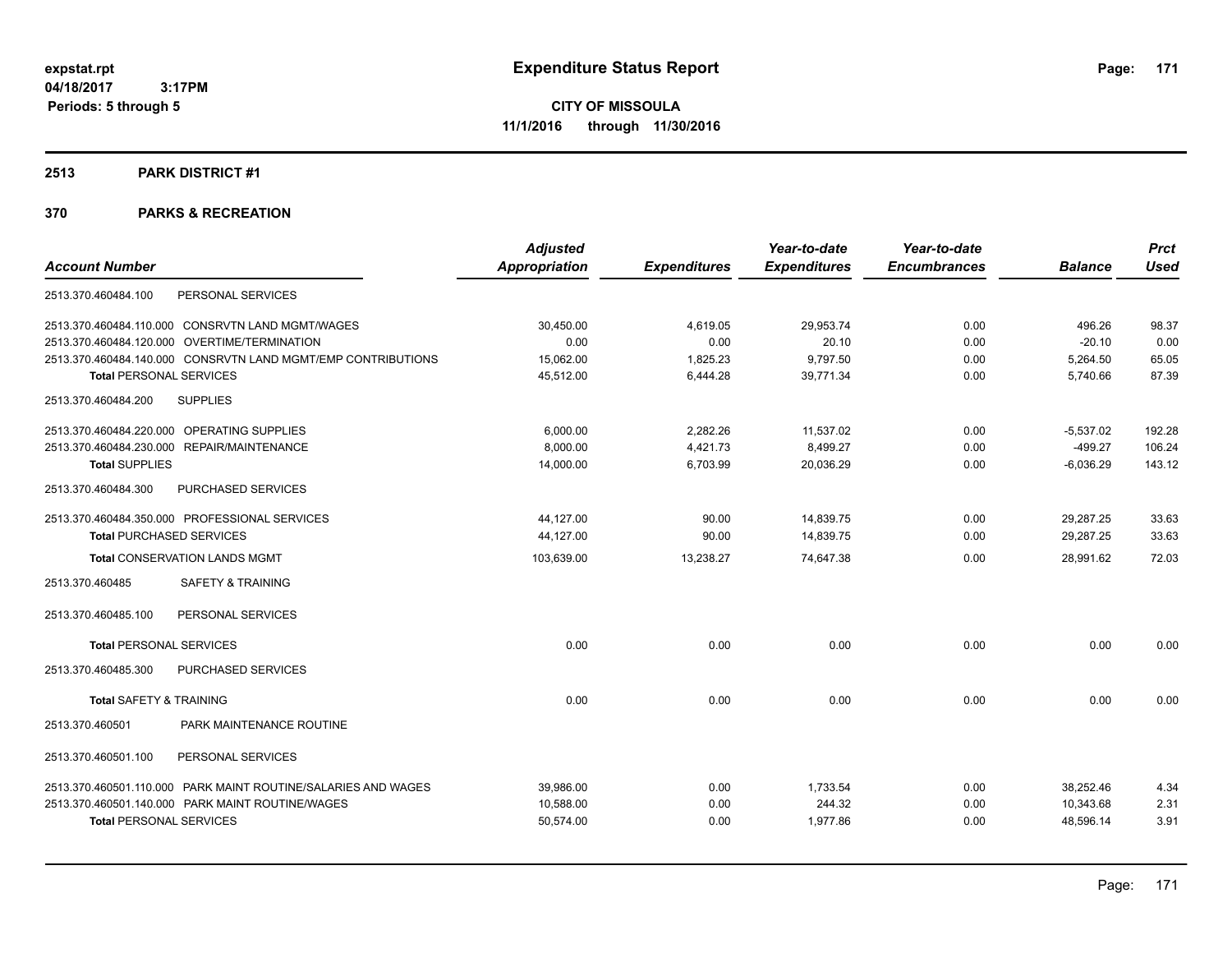#### **2513 PARK DISTRICT #1**

|                                              |                                                   | <b>Adjusted</b>      |                     | Year-to-date        | Year-to-date        |                | <b>Prct</b> |
|----------------------------------------------|---------------------------------------------------|----------------------|---------------------|---------------------|---------------------|----------------|-------------|
| <b>Account Number</b>                        |                                                   | <b>Appropriation</b> | <b>Expenditures</b> | <b>Expenditures</b> | <b>Encumbrances</b> | <b>Balance</b> | <b>Used</b> |
| 2513.370.460501.200                          | <b>SUPPLIES</b>                                   |                      |                     |                     |                     |                |             |
| 2513.370.460501.220.000 OPERATING SUPPLIES   |                                                   | 41,566.00            | 9,708.95            | 40,552.28           | 0.00                | 1,013.72       | 97.56       |
| 2513.370.460501.230.000 REPAIR/MAINTENANCE   |                                                   | 77,899.00            | 1,264.35            | 21,817.18           | 0.00                | 56,081.82      | 28.01       |
| 2513.370.460501.231.000 GASOLINE             |                                                   | 8,144.00             | 0.00                | 8,164.00            | 0.00                | $-20.00$       | 100.25      |
| <b>Total SUPPLIES</b>                        |                                                   | 127,609.00           | 10,973.30           | 70,533.46           | 0.00                | 57,075.54      | 55.27       |
| 2513.370.460501.300                          | PURCHASED SERVICES                                |                      |                     |                     |                     |                |             |
|                                              | 2513.370.460501.341.000 ELECTRICITY & NATURAL GAS | 41,260.00            | 0.00                | 26,184.75           | 0.00                | 15,075.25      | 63.46       |
| 2513.370.460501.343.000 WATER CHARGES        |                                                   | 7,375.00             | 0.00                | 7,298.38            | 0.00                | 76.62          | 98.96       |
| 2513.370.460501.344.000 TELEPHONE SERVICE    |                                                   | 60.00                | 0.00                | 0.00                | 0.00                | 60.00          | 0.00        |
| 2513.370.460501.345.000 GARBAGE              |                                                   | 3,072.00             | 268.30              | 2,142.69            | 0.00                | 929.31         | 69.75       |
|                                              | 2513.370.460501.350.000 PROFESSIONAL SERVICES     | 11,557.00            | 0.00                | 3,414.97            | 0.00                | 8,142.03       | 29.55       |
| 2513.370.460501.360.000 REPAIR & MAINTENANCE |                                                   | 56,076.00            | 9,883.46            | 36,021.65           | 0.00                | 20,054.35      | 64.24       |
| 2513.370.460501.380.000 TRAINING             |                                                   | 38.00                | 0.00                | 0.00                | 0.00                | 38.00          | 0.00        |
| <b>Total PURCHASED SERVICES</b>              |                                                   | 119,438.00           | 10,151.76           | 75,062.44           | 0.00                | 44,375.56      | 62.85       |
|                                              | <b>Total PARK MAINTENANCE ROUTINE</b>             | 297,621.00           | 21,125.06           | 147,573.76          | 0.00                | 150,047.24     | 49.58       |
| 2513.370.460503                              | SPORTS FACILITIES MAINTENANCE                     |                      |                     |                     |                     |                |             |
| 2513.370.460503.200                          | <b>SUPPLIES</b>                                   |                      |                     |                     |                     |                |             |
|                                              | <b>Total SPORTS FACILITIES MAINTENANCE</b>        | 0.00                 | 0.00                | 0.00                | 0.00                | 0.00           | 0.00        |
| 2513.370.460506                              | <b>CARAS PARK IMPROVEMENTS</b>                    |                      |                     |                     |                     |                |             |
| 2513.370.460506.900                          | <b>CAPITAL OUTLAY</b>                             |                      |                     |                     |                     |                |             |
|                                              | <b>Total CARAS PARK IMPROVEMENTS</b>              | 0.00                 | 0.00                | 0.00                | 0.00                | 0.00           | 0.00        |
| 2513.370.490504                              | <b>DEBT SERVICE</b>                               |                      |                     |                     |                     |                |             |
| 2513.370.490504.600                          | <b>DEBT SERVICE</b>                               |                      |                     |                     |                     |                |             |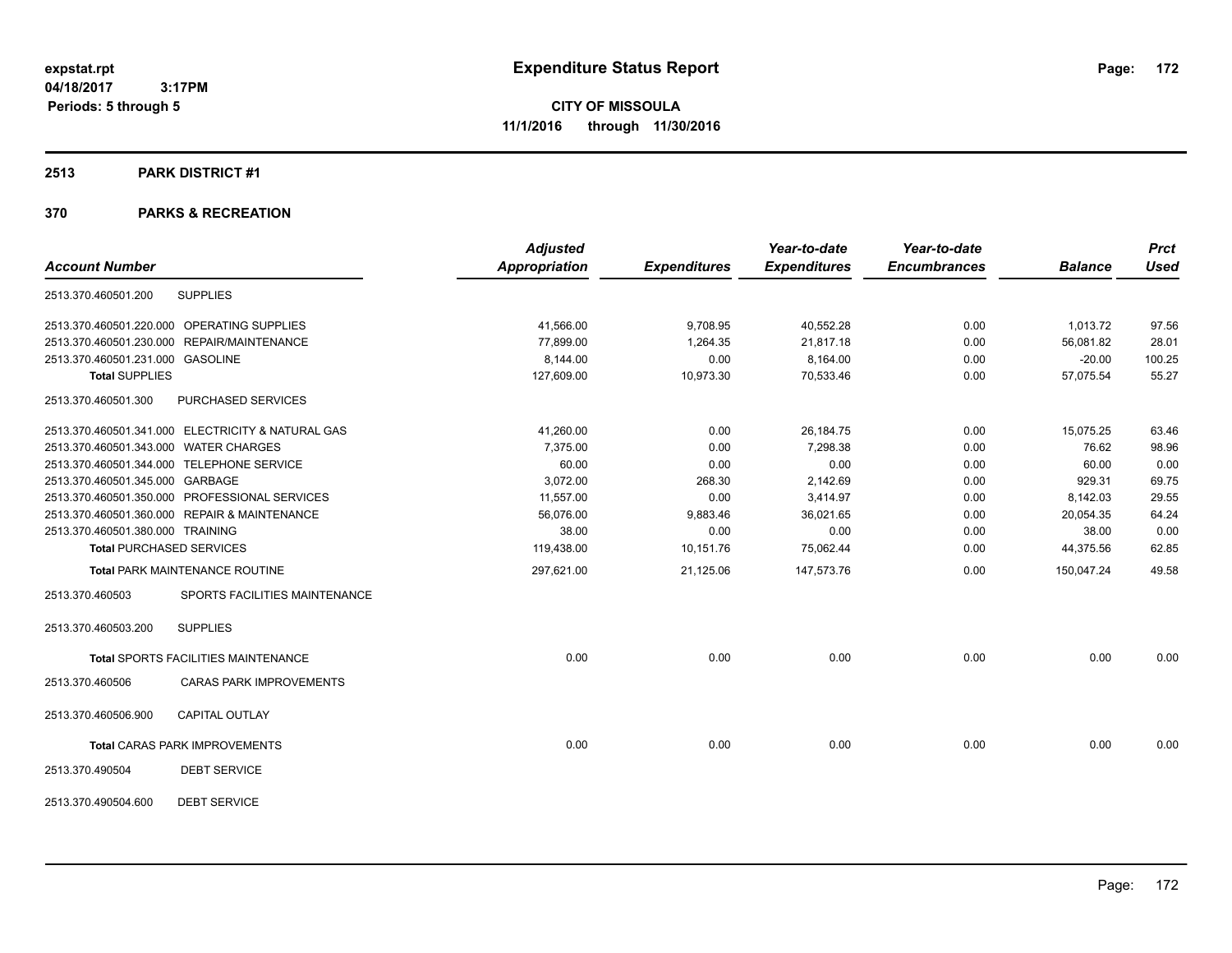### **2513 PARK DISTRICT #1**

| <b>Account Number</b>         |                                                  | <b>Adjusted</b><br>Appropriation | <b>Expenditures</b> | Year-to-date<br><b>Expenditures</b> | Year-to-date<br><b>Encumbrances</b> | <b>Balance</b> | <b>Prct</b><br><b>Used</b> |
|-------------------------------|--------------------------------------------------|----------------------------------|---------------------|-------------------------------------|-------------------------------------|----------------|----------------------------|
| 2513.370.490504.610.000       | <b>PRINCIPAL</b>                                 | 294,977.00                       | 36,462.10           | 204,683.72                          | 0.00                                | 90,293.28      | 69.39                      |
|                               | 2513.370.490504.620.000 INTEREST / SERVICE FEES  | 6,569.00                         | 2,175.65            | 5,724.48                            | 0.00                                | 844.52         | 87.14                      |
| <b>Total DEBT SERVICE</b>     |                                                  | 301,546.00                       | 38,637.75           | 210,408.20                          | 0.00                                | 91,137.80      | 69.78                      |
| 2513.370.510110               | <b>MERCHANT SERVICES</b>                         |                                  |                     |                                     |                                     |                |                            |
| 2513.370.510110.500           | <b>FIXED CHARGES</b>                             |                                  |                     |                                     |                                     |                |                            |
|                               | <b>Total MERCHANT SERVICES</b>                   | 0.00                             | 0.00                | 0.00                                | 0.00                                | 0.00           | 0.00                       |
| 2513.370.521003               | FORT MISSOULA REGIONAL PARK SUBSIDY              |                                  |                     |                                     |                                     |                |                            |
| 2513.370.521003.800           | OTHER OBJECTS                                    |                                  |                     |                                     |                                     |                |                            |
|                               | 2513.370.521003.820.000 TRANSFERS TO OTHER FUNDS | 163,214.00                       | 0.00                | 0.00                                | 0.00                                | 163,214.00     | 0.00                       |
|                               | <b>Total FORT MISSOULA REGIONAL PARK SUBSIDY</b> | 163,214.00                       | 0.00                | 0.00                                | 0.00                                | 163,214.00     | 0.00                       |
| <b>Total PARK DISTRICT #1</b> |                                                  | 1,312,700.00                     | 89,182.60           | 542,181.93                          | 0.00                                | 770.518.07     | 41.30                      |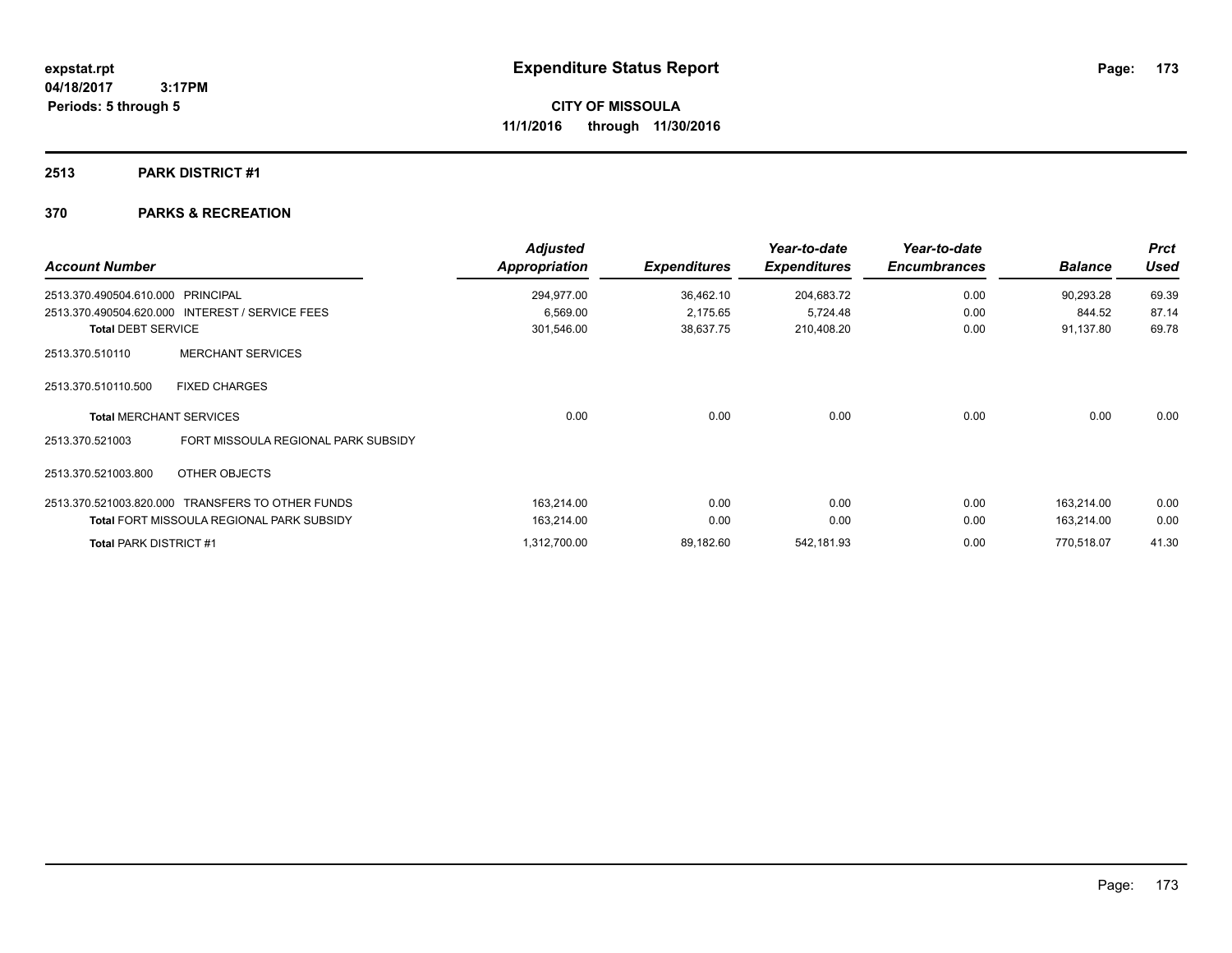#### **2820 STATE GAS TAX FUND**

# **280 PUBLIC WORKS OPERATIONS**

| <b>Account Number</b>                                               |                                                  | <b>Adjusted</b><br><b>Appropriation</b> | <b>Expenditures</b>  | Year-to-date<br><b>Expenditures</b> | Year-to-date<br><b>Encumbrances</b> | <b>Balance</b>           | <b>Prct</b><br><b>Used</b> |
|---------------------------------------------------------------------|--------------------------------------------------|-----------------------------------------|----------------------|-------------------------------------|-------------------------------------|--------------------------|----------------------------|
| 2820.280.430230                                                     | <b>STREET RESTORATION</b>                        |                                         |                      |                                     |                                     |                          |                            |
| 2820.280.430230.300                                                 | PURCHASED SERVICES                               |                                         |                      |                                     |                                     |                          |                            |
|                                                                     | <b>Total PURCHASED SERVICES</b>                  | 0.00                                    | 0.00                 | 0.00                                | 0.00                                | 0.00                     | 0.00                       |
| 2820.280.430230.500                                                 | <b>FIXED CHARGES</b>                             |                                         |                      |                                     |                                     |                          |                            |
| <b>Total FIXED CHARGES</b>                                          |                                                  | 0.00                                    | 0.00                 | 0.00                                | 0.00                                | 0.00                     | 0.00                       |
| 2820.280.430230.800                                                 | OTHER OBJECTS                                    |                                         |                      |                                     |                                     |                          |                            |
| <b>Total OTHER OBJECTS</b>                                          | 2820.280.430230.820.000 TRANSFERS TO OTHER FUNDS | 564,000.00<br>564,000.00                | 0.00<br>0.00         | 0.00<br>0.00                        | 0.00<br>0.00                        | 564,000.00<br>564,000.00 | 0.00<br>0.00               |
| 2820.280.430230.900                                                 | <b>CAPITAL OUTLAY</b>                            |                                         |                      |                                     |                                     |                          |                            |
| 2820.280.430230.930.000 IMPROVEMENTS<br><b>Total CAPITAL OUTLAY</b> |                                                  | 391,200.00<br>391,200.00                | 1,800.53<br>1,800.53 | 133,258.67<br>133,258.67            | 0.00<br>0.00                        | 257,941.33<br>257,941.33 | 34.06<br>34.06             |
|                                                                     | <b>Total STREET RESTORATION</b>                  | 955,200.00                              | 1,800.53             | 133,258.67                          | 0.00                                | 821,941.33               | 13.95                      |
| 2820.280.510110                                                     | <b>MERCHANT SERVICES</b>                         |                                         |                      |                                     |                                     |                          |                            |
| 2820.280.510110.500                                                 | <b>FIXED CHARGES</b>                             |                                         |                      |                                     |                                     |                          |                            |
| <b>Total FIXED CHARGES</b>                                          |                                                  | 0.00                                    | 0.00                 | 0.00                                | 0.00                                | 0.00                     | 0.00                       |
|                                                                     | <b>Total MERCHANT SERVICES</b>                   | 0.00                                    | 0.00                 | 0.00                                | 0.00                                | 0.00                     | 0.00                       |
|                                                                     | <b>Total STATE GAS TAX FUND</b>                  | 955,200.00                              | 1,800.53             | 133,258.67                          | 0.00                                | 821,941.33               | 13.95                      |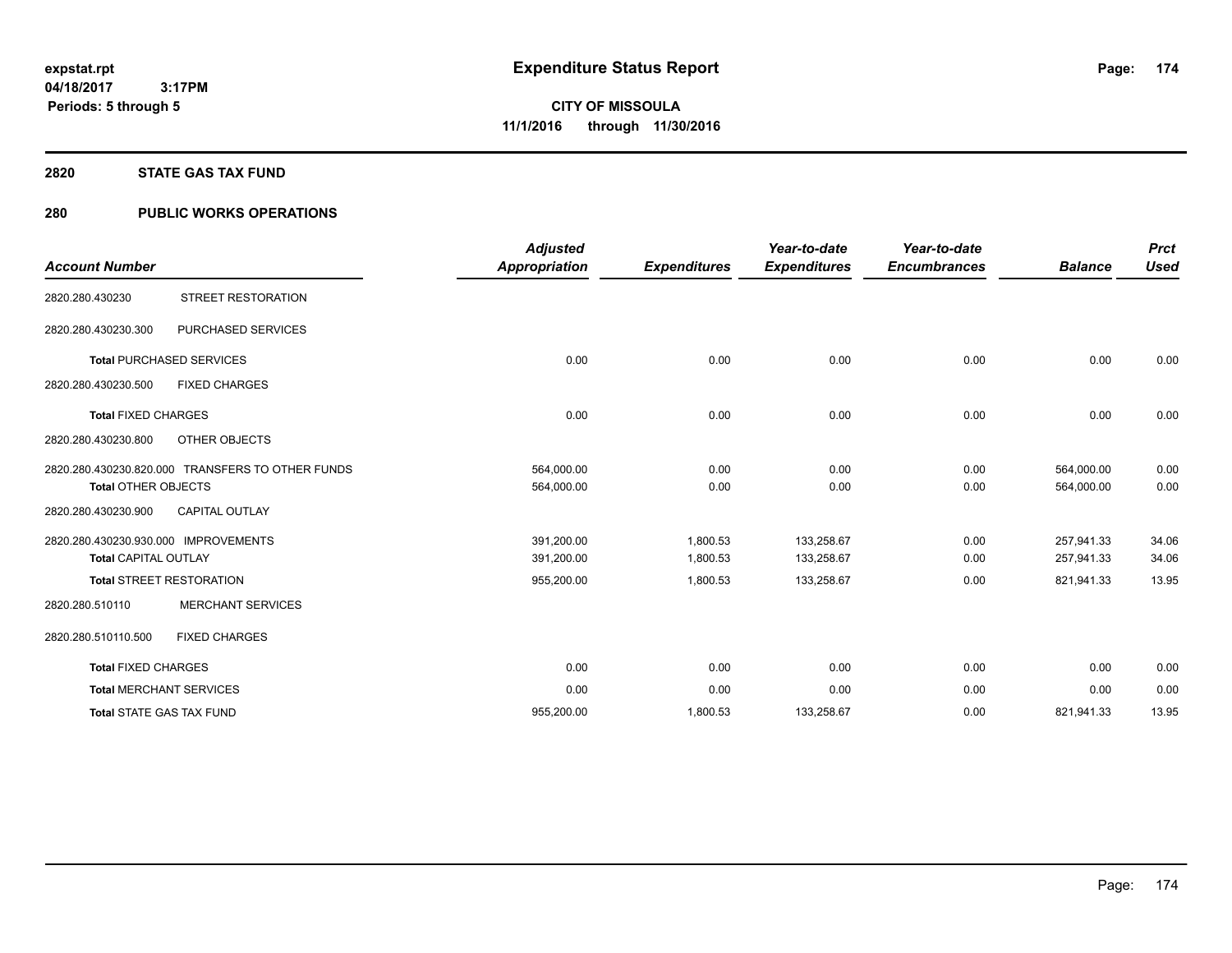# **2917 CRIME VICTIM SURCHARGE**

| <b>Account Number</b> |                                     | Adjusted<br>Appropriation | <b>Expenditures</b> | Year-to-date<br><b>Expenditures</b> | Year-to-date<br><b>Encumbrances</b> | <b>Balance</b> | <b>Prct</b><br><b>Used</b> |
|-----------------------|-------------------------------------|---------------------------|---------------------|-------------------------------------|-------------------------------------|----------------|----------------------------|
| 2917.390.510110       | <b>MERCHANT SERVICES</b>            |                           |                     |                                     |                                     |                |                            |
| 2917.390.510110.500   | <b>FIXED CHARGES</b>                |                           |                     |                                     |                                     |                |                            |
|                       | <b>Total CRIME VICTIM SURCHARGE</b> | 0.00                      | 0.00                | 0.00                                | 0.00                                | 0.00           | 0.00                       |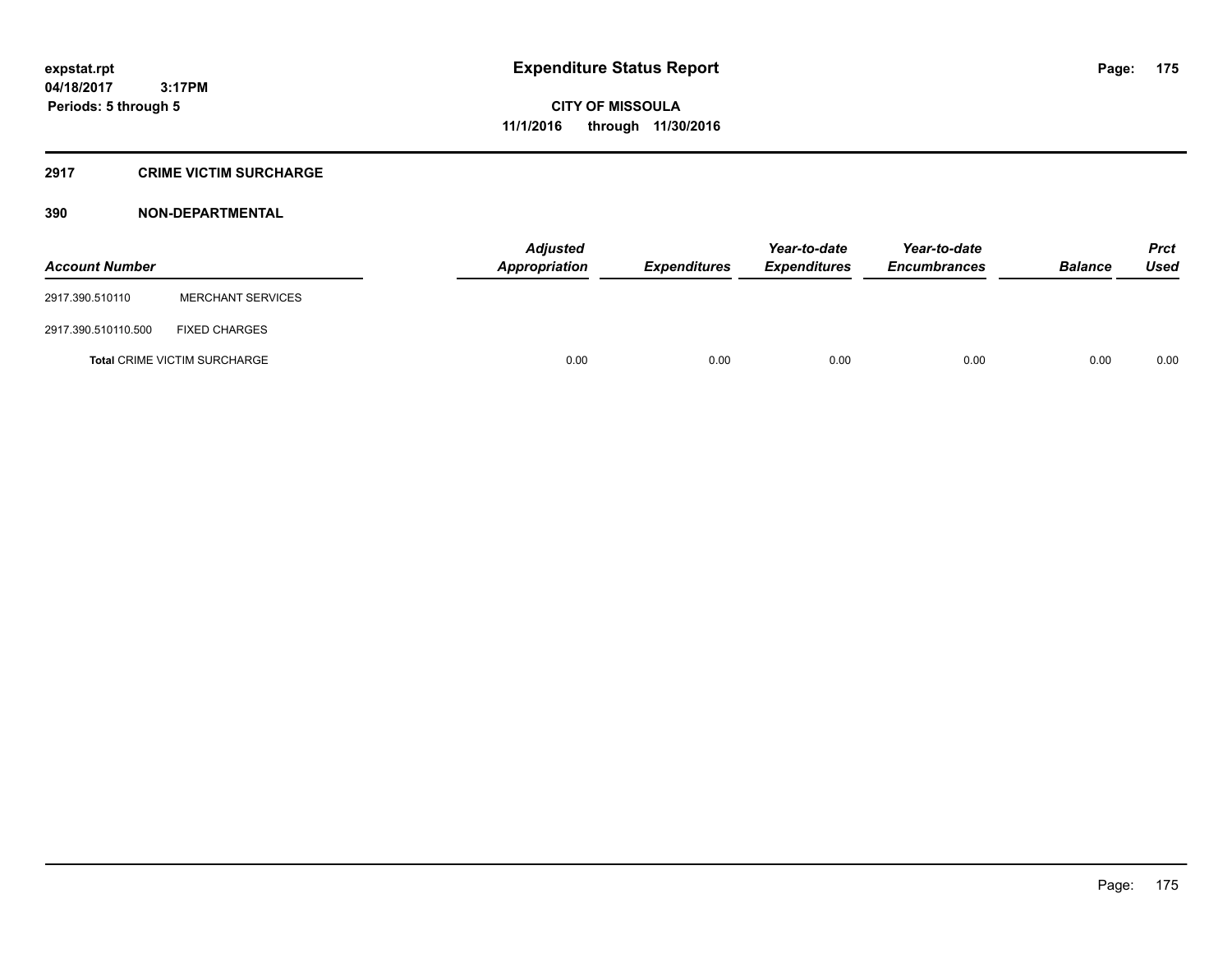**expstat.rpt Expenditure Status Report** 

**04/18/2017 3:17PM Periods: 5 through 5**

**CITY OF MISSOULA 11/1/2016 through 11/30/2016**

# **2918 LAW ENFORCEMENT BLOCK GRANT FUND**

| <b>Account Number</b> |                                   | <b>Adjusted</b><br>Appropriation | <b>Expenditures</b> | Year-to-date<br><b>Expenditures</b> | Year-to-date<br><b>Encumbrances</b> | <b>Balance</b> | <b>Prct</b><br><b>Used</b> |
|-----------------------|-----------------------------------|----------------------------------|---------------------|-------------------------------------|-------------------------------------|----------------|----------------------------|
| 2918.290.420170       | <b>JAG VIII GRANT</b>             |                                  |                     |                                     |                                     |                |                            |
| 2918.290.420170.200   | <b>SUPPLIES</b>                   |                                  |                     |                                     |                                     |                |                            |
| <b>Total SUPPLIES</b> |                                   | 0.00                             | 0.00                | 0.00                                | 0.00                                | 0.00           | 0.00                       |
| 2918.290.420170.300   | PURCHASED SERVICES                |                                  |                     |                                     |                                     |                |                            |
|                       | <b>Total PURCHASED SERVICES</b>   | 0.00                             | 0.00                | 0.00                                | 0.00                                | 0.00           | 0.00                       |
| 2918.290.420170.900   | CAPITAL OUTLAY                    |                                  |                     |                                     |                                     |                |                            |
| Total JAG VIII GRANT  |                                   | 0.00                             | 0.00                | 0.00                                | 0.00                                | 0.00           | 0.00                       |
| 2918.290.420171       | <b>JAG IX GRANT</b>               |                                  |                     |                                     |                                     |                |                            |
| 2918.290.420171.200   | <b>SUPPLIES</b>                   |                                  |                     |                                     |                                     |                |                            |
| <b>Total SUPPLIES</b> |                                   | 0.00                             | 0.00                | 0.00                                | 0.00                                | 0.00           | 0.00                       |
| 2918.290.420171.300   | PURCHASED SERVICES                |                                  |                     |                                     |                                     |                |                            |
|                       | <b>Total PURCHASED SERVICES</b>   | 0.00                             | 0.00                | 0.00                                | 0.00                                | 0.00           | 0.00                       |
| 2918.290.420171.700   | <b>GRANTS &amp; CONTRIBUTIONS</b> |                                  |                     |                                     |                                     |                |                            |
| Total JAG IX GRANT    |                                   | 0.00                             | 0.00                | 0.00                                | 0.00                                | 0.00           | 0.00                       |
| 2918.290.420172       | <b>JAG XII</b>                    |                                  |                     |                                     |                                     |                |                            |
| 2918.290.420172.300   | PURCHASED SERVICES                |                                  |                     |                                     |                                     |                |                            |
|                       | <b>Total PURCHASED SERVICES</b>   | 0.00                             | 0.00                | 0.00                                | 0.00                                | 0.00           | 0.00                       |
| 2918.290.420172.900   | CAPITAL OUTLAY                    |                                  |                     |                                     |                                     |                |                            |
| <b>Total JAG XII</b>  |                                   | 0.00                             | 0.00                | 0.00                                | 0.00                                | 0.00           | 0.00                       |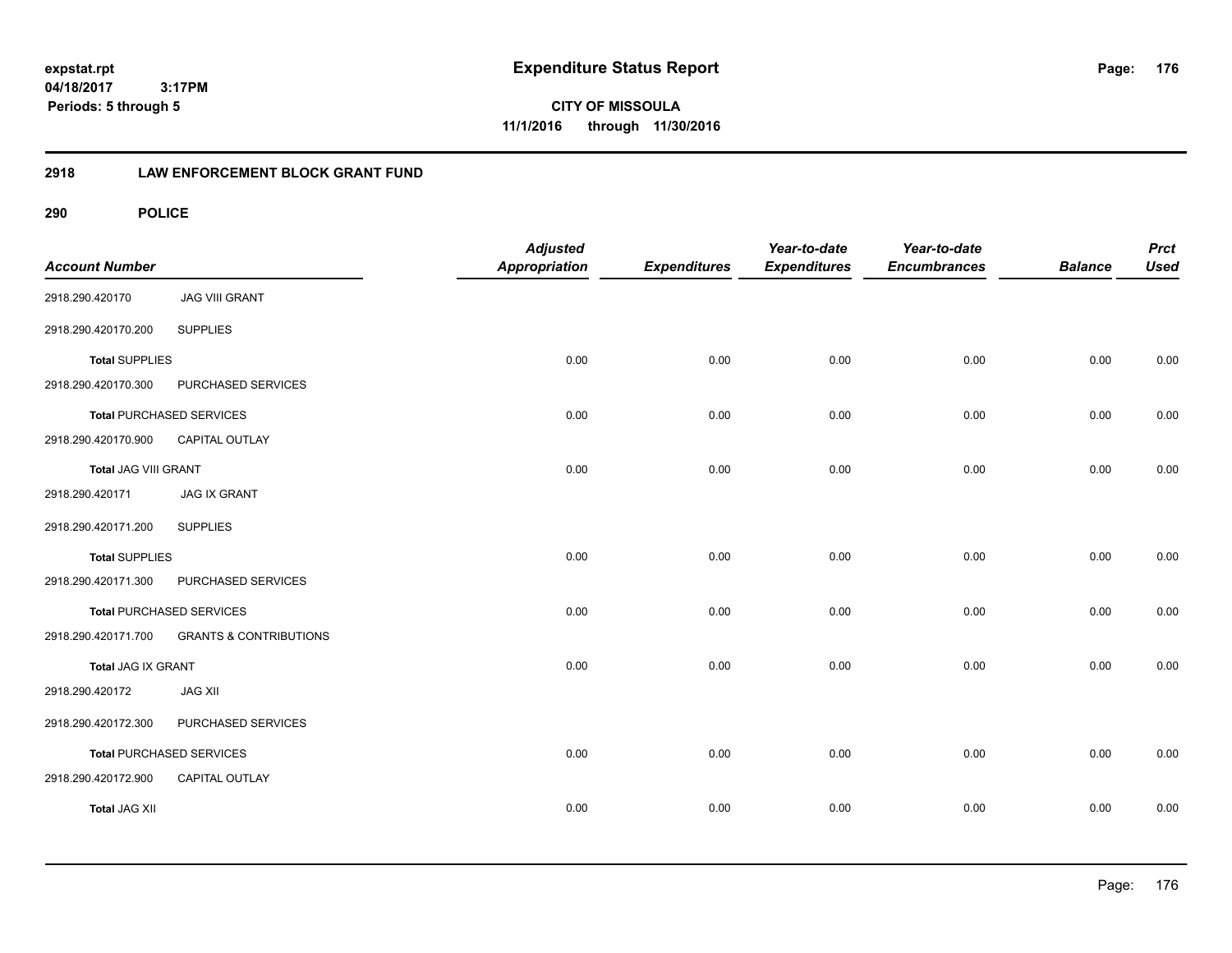**CITY OF MISSOULA 11/1/2016 through 11/30/2016**

# **2918 LAW ENFORCEMENT BLOCK GRANT FUND**

| <b>Account Number</b>       |                                                           | <b>Adjusted</b><br><b>Appropriation</b> | <b>Expenditures</b>    | Year-to-date<br><b>Expenditures</b> | Year-to-date<br><b>Encumbrances</b> | <b>Balance</b>         | <b>Prct</b><br><b>Used</b> |
|-----------------------------|-----------------------------------------------------------|-----------------------------------------|------------------------|-------------------------------------|-------------------------------------|------------------------|----------------------------|
| 2918.290.420173             | <b>JAG XI</b>                                             |                                         |                        |                                     |                                     |                        |                            |
| 2918.290.420173.200         | <b>SUPPLIES</b>                                           |                                         |                        |                                     |                                     |                        |                            |
| <b>Total SUPPLIES</b>       |                                                           | 0.00                                    | 0.00                   | 0.00                                | 0.00                                | 0.00                   | 0.00                       |
| 2918.290.420173.300         | PURCHASED SERVICES                                        |                                         |                        |                                     |                                     |                        |                            |
|                             | <b>Total PURCHASED SERVICES</b>                           | 0.00                                    | 0.00                   | 0.00                                | 0.00                                | 0.00                   | 0.00                       |
| 2918.290.420173.700         | <b>GRANTS &amp; CONTRIBUTIONS</b>                         |                                         |                        |                                     |                                     |                        |                            |
|                             | Total GRANTS & CONTRIBUTIONS                              | 0.00                                    | 0.00                   | 0.00                                | 0.00                                | 0.00                   | 0.00                       |
| 2918.290.420173.900         | <b>CAPITAL OUTLAY</b>                                     |                                         |                        |                                     |                                     |                        |                            |
| <b>Total JAG XI</b>         |                                                           | 0.00                                    | 0.00                   | 0.00                                | 0.00                                | 0.00                   | 0.00                       |
| 2918.290.420174             | <b>JAG V GRANT</b>                                        |                                         |                        |                                     |                                     |                        |                            |
| 2918.290.420174.200         | <b>SUPPLIES</b>                                           |                                         |                        |                                     |                                     |                        |                            |
| <b>Total SUPPLIES</b>       | 2918.290.420174.220.000 OPERATING SUPPLIES-JAG V          | 43,124.00<br>43,124.00                  | 22,012.35<br>22,012.35 | 22,012.35<br>22,012.35              | 0.00<br>0.00                        | 21,111.65<br>21,111.65 | 51.04<br>51.04             |
| 2918.290.420174.300         | PURCHASED SERVICES                                        |                                         |                        |                                     |                                     |                        |                            |
|                             | <b>Total PURCHASED SERVICES</b>                           | 0.00                                    | 0.00                   | 0.00                                | 0.00                                | 0.00                   | 0.00                       |
| 2918.290.420174.700         | <b>GRANTS &amp; CONTRIBUTIONS</b>                         |                                         |                        |                                     |                                     |                        |                            |
|                             | 2918.290.420174.700.000 JAG V / GRANTS & CONTRIBUTIONS    | 17,249.00                               | 0.00                   | 0.00                                | 0.00                                | 17,249.00              | 0.00                       |
| 2918.290.420174.900         | <b>Total GRANTS &amp; CONTRIBUTIONS</b><br>CAPITAL OUTLAY | 17,249.00                               | 0.00                   | 0.00                                | 0.00                                | 17,249.00              | 0.00                       |
|                             |                                                           |                                         |                        |                                     |                                     |                        |                            |
| <b>Total CAPITAL OUTLAY</b> |                                                           | 0.00                                    | 0.00                   | 0.00                                | 0.00                                | 0.00                   | 0.00                       |
| Total JAG V GRANT           |                                                           | 60,373.00                               | 22,012.35              | 22,012.35                           | 0.00                                | 38,360.65              | 36.46                      |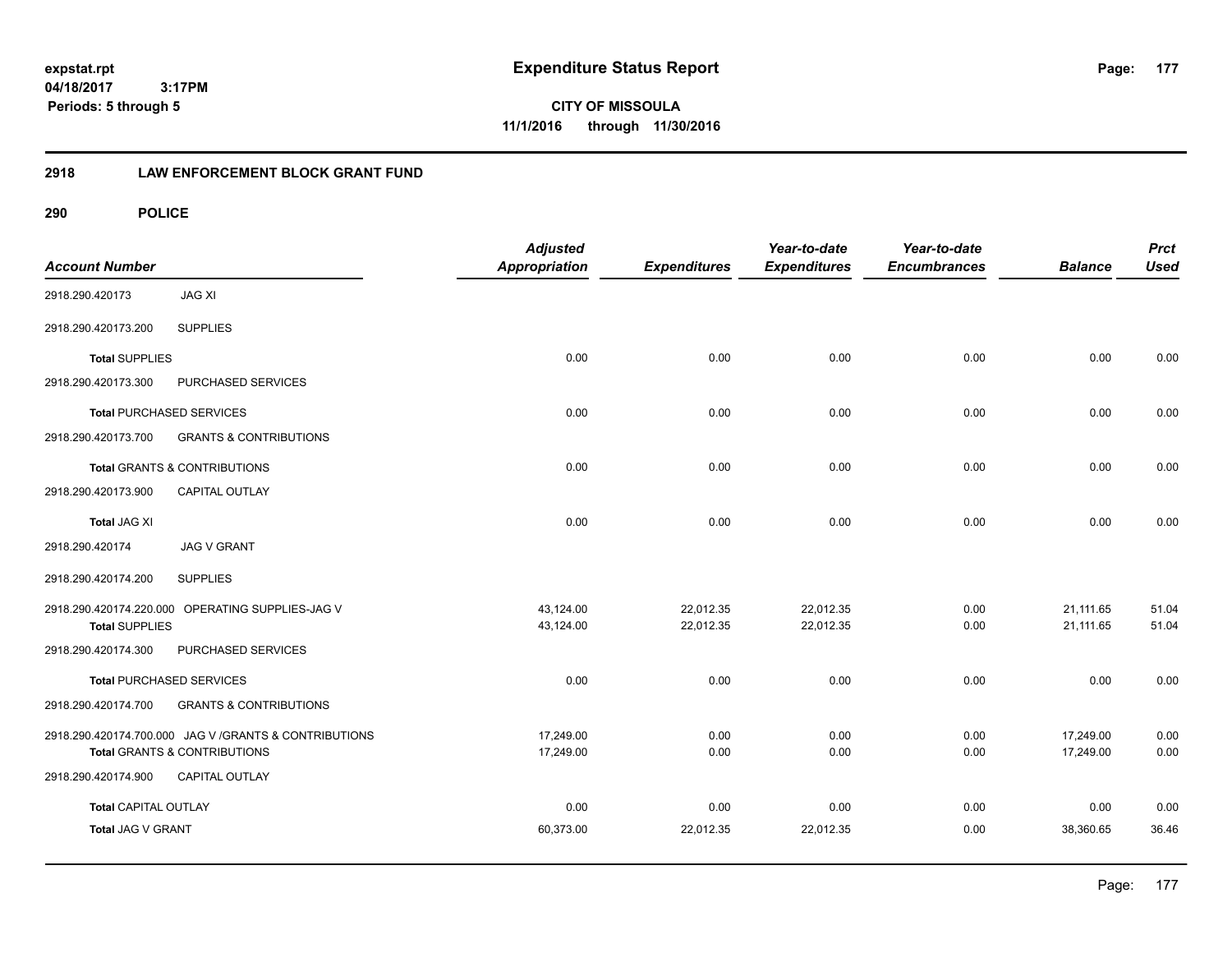**CITY OF MISSOULA 11/1/2016 through 11/30/2016**

# **2918 LAW ENFORCEMENT BLOCK GRANT FUND**

| <b>Account Number</b>          |                                   | <b>Adjusted</b><br><b>Appropriation</b> | <b>Expenditures</b> | Year-to-date<br><b>Expenditures</b> | Year-to-date<br><b>Encumbrances</b> | <b>Balance</b> | <b>Prct</b><br><b>Used</b> |
|--------------------------------|-----------------------------------|-----------------------------------------|---------------------|-------------------------------------|-------------------------------------|----------------|----------------------------|
| 2918.290.420175                | <b>JAG X GRANT</b>                |                                         |                     |                                     |                                     |                |                            |
| 2918.290.420175.200            | <b>SUPPLIES</b>                   |                                         |                     |                                     |                                     |                |                            |
| <b>Total SUPPLIES</b>          |                                   | 0.00                                    | 0.00                | 0.00                                | 0.00                                | 0.00           | 0.00                       |
| 2918.290.420175.300            | PURCHASED SERVICES                |                                         |                     |                                     |                                     |                |                            |
| <b>Total JAG X GRANT</b>       |                                   | 0.00                                    | 0.00                | 0.00                                | 0.00                                | 0.00           | 0.00                       |
| 2918.290.420176                | <b>JAG VII GRANT</b>              |                                         |                     |                                     |                                     |                |                            |
| 2918.290.420176.100            | PERSONAL SERVICES                 |                                         |                     |                                     |                                     |                |                            |
| <b>Total PERSONAL SERVICES</b> |                                   | 0.00                                    | 0.00                | 0.00                                | 0.00                                | 0.00           | 0.00                       |
| 2918.290.420176.200            | <b>SUPPLIES</b>                   |                                         |                     |                                     |                                     |                |                            |
| <b>Total SUPPLIES</b>          |                                   | 0.00                                    | 0.00                | 0.00                                | 0.00                                | 0.00           | 0.00                       |
| 2918.290.420176.300            | PURCHASED SERVICES                |                                         |                     |                                     |                                     |                |                            |
|                                | <b>Total PURCHASED SERVICES</b>   | 0.00                                    | 0.00                | 0.00                                | 0.00                                | 0.00           | 0.00                       |
| 2918.290.420176.700            | <b>GRANTS &amp; CONTRIBUTIONS</b> |                                         |                     |                                     |                                     |                |                            |
|                                | Total GRANTS & CONTRIBUTIONS      | 0.00                                    | 0.00                | 0.00                                | 0.00                                | 0.00           | 0.00                       |
| 2918.290.420176.900            | CAPITAL OUTLAY                    |                                         |                     |                                     |                                     |                |                            |
| <b>Total JAG VII GRANT</b>     |                                   | 0.00                                    | 0.00                | 0.00                                | 0.00                                | 0.00           | 0.00                       |
| 2918.290.420177                | <b>SMART POLICING</b>             |                                         |                     |                                     |                                     |                |                            |
| 2918.290.420177.700            | <b>GRANTS &amp; CONTRIBUTIONS</b> |                                         |                     |                                     |                                     |                |                            |
| <b>Total SMART POLICING</b>    |                                   | 0.00                                    | 0.00                | 0.00                                | 0.00                                | 0.00           | 0.00                       |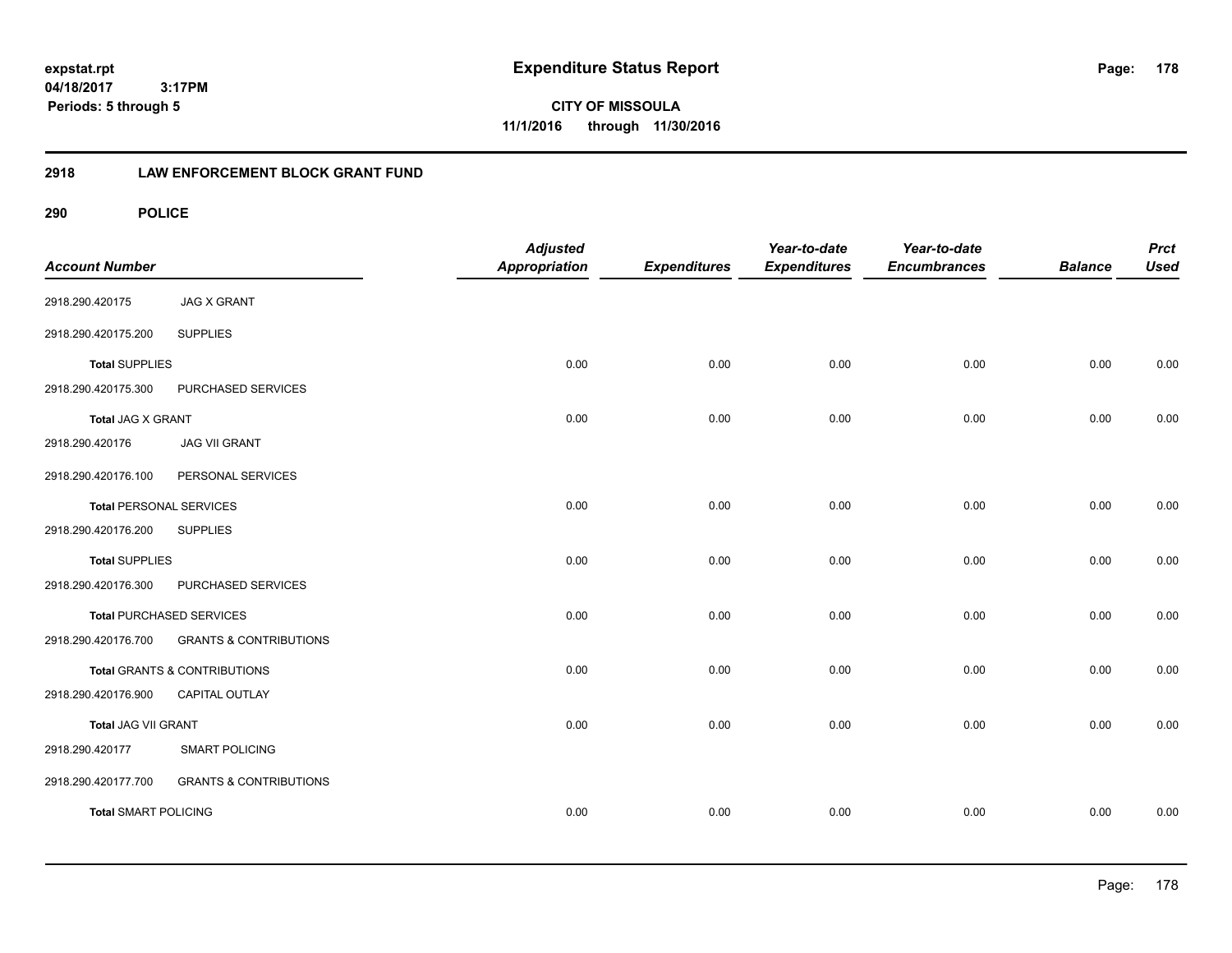**CITY OF MISSOULA 11/1/2016 through 11/30/2016**

# **2918 LAW ENFORCEMENT BLOCK GRANT FUND**

| <b>Account Number</b>          |                                                                  | <b>Adjusted</b><br><b>Appropriation</b> | <b>Expenditures</b> | Year-to-date<br><b>Expenditures</b> | Year-to-date<br><b>Encumbrances</b> | <b>Balance</b> | <b>Prct</b><br><b>Used</b> |
|--------------------------------|------------------------------------------------------------------|-----------------------------------------|---------------------|-------------------------------------|-------------------------------------|----------------|----------------------------|
| 2918.290.420178                | COPS HIRING FY2011                                               |                                         |                     |                                     |                                     |                |                            |
| 2918.290.420178.100            | PERSONAL SERVICES                                                |                                         |                     |                                     |                                     |                |                            |
| <b>Total PERSONAL SERVICES</b> |                                                                  | 0.00                                    | 0.00                | 0.00                                | 0.00                                | 0.00           | 0.00                       |
| 2918.290.420178.200            | <b>SUPPLIES</b>                                                  |                                         |                     |                                     |                                     |                |                            |
| <b>Total SUPPLIES</b>          |                                                                  | 0.00                                    | 0.00                | 0.00                                | 0.00                                | 0.00           | 0.00                       |
| 2918.290.420178.300            | PURCHASED SERVICES                                               |                                         |                     |                                     |                                     |                |                            |
|                                | <b>Total PURCHASED SERVICES</b>                                  | 0.00                                    | 0.00                | 0.00                                | 0.00                                | 0.00           | 0.00                       |
| 2918.290.420178.900            | <b>CAPITAL OUTLAY</b>                                            |                                         |                     |                                     |                                     |                |                            |
| Total COPS HIRING FY2011       |                                                                  | 0.00                                    | 0.00                | 0.00                                | 0.00                                | 0.00           | 0.00                       |
| 2918.290.420179                | FY14 COPS HIRING GRANT                                           |                                         |                     |                                     |                                     |                |                            |
| 2918.290.420179.100            | PERSONAL SERVICES                                                |                                         |                     |                                     |                                     |                |                            |
|                                | 2918.290.420179.110.000 FY14COPS HIRING GRANT SALARIES AND WAGES | 29,390.00                               | 0.00                | 0.00                                | 0.00                                | 29,390.00      | 0.00                       |
|                                | 2918.290.420179.140.000 EMPLOYER CONTRIBUTIONS                   | 10,610.00                               | 0.00                | 0.00                                | 0.00                                | 10,610.00      | 0.00                       |
|                                | Total FY14 COPS HIRING GRANT                                     | 40,000.00                               | 0.00                | 0.00                                | 0.00                                | 40,000.00      | 0.00                       |
| 2918.290.420190                | LAW ENFORCEMENT BLOCK GRANT                                      |                                         |                     |                                     |                                     |                |                            |
| 2918.290.420190.900            | CAPITAL OUTLAY                                                   |                                         |                     |                                     |                                     |                |                            |
|                                | Total LAW ENFORCEMENT BLOCK GRANT                                | 0.00                                    | 0.00                | 0.00                                | 0.00                                | 0.00           | 0.00                       |
| 2918.290.510110                | <b>MERCHANT SERVICES</b>                                         |                                         |                     |                                     |                                     |                |                            |
| 2918.290.510110.500            | <b>FIXED CHARGES</b>                                             |                                         |                     |                                     |                                     |                |                            |
| <b>Total MERCHANT SERVICES</b> |                                                                  | 0.00                                    | 0.00                | 0.00                                | 0.00                                | 0.00           | 0.00                       |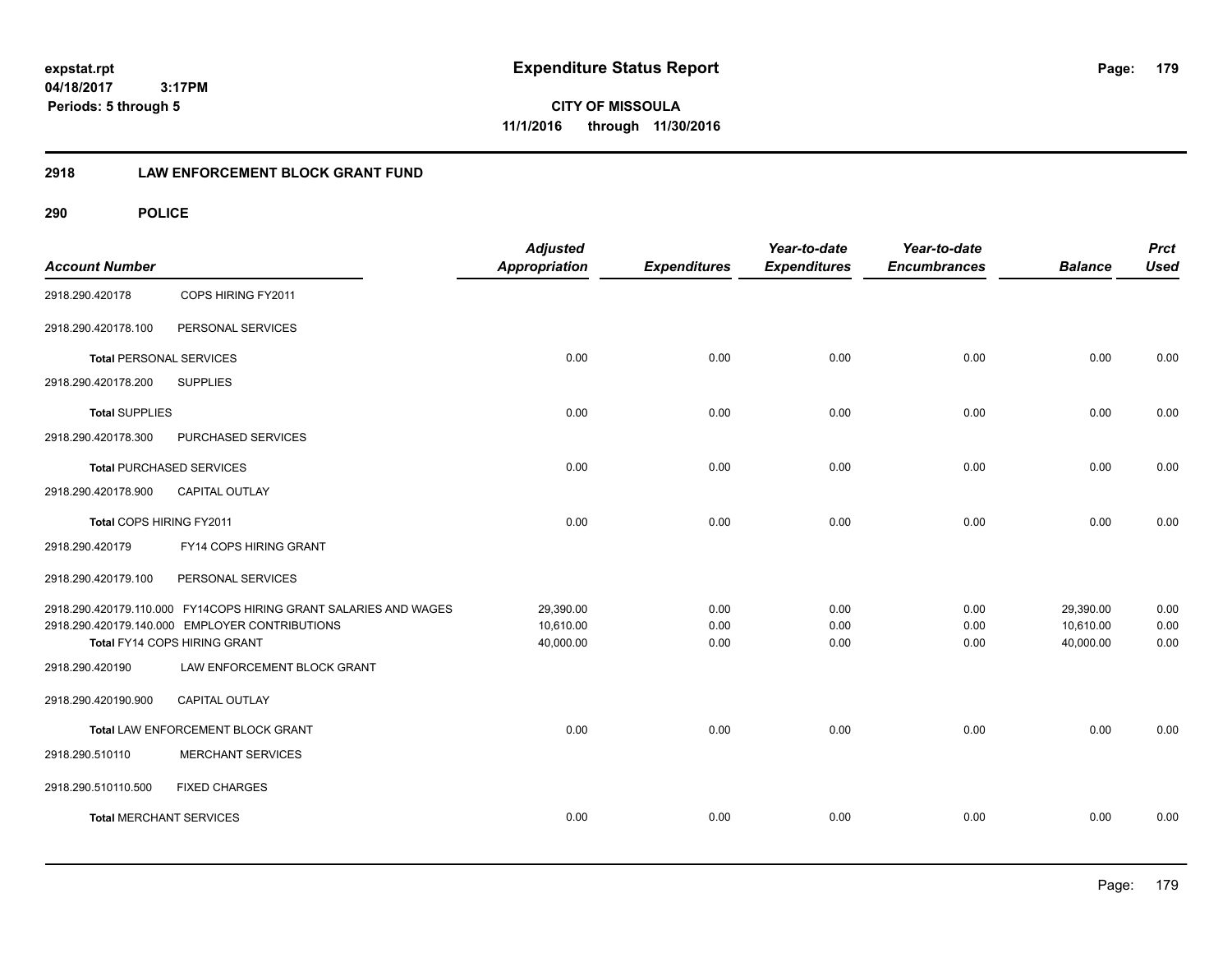**04/18/2017 CITY OF MISSOULA 3:17PM expstat.rpt Expenditure Status Report Page: 11/1/2016 through 11/30/2016 Periods: 5 through 5**

# **2918 LAW ENFORCEMENT BLOCK GRANT FUND Total** POLICE 100,373.00 22,012.35 22,012.35 0.00 78,360.65 21.93 **390 NON-DEPARTMENTAL** *Prct Balance Used Year-to-date Encumbrances Year-to-date Expenditures Expenditures Adjusted Account Number Appropriation* 2918.390.420172 JAG XII 2918.390.420172.300 PURCHASED SERVICES **Total** JAG XII 0.00 0.00 0.00 0.00 0.00 0.00 2918.390.420191 COPS TECHNOLOGY 2918.390.420191.500 FIXED CHARGES **Total** COPS TECHNOLOGY 0.00 0.00 0.00 0.00 0.00 0.00 2918.390.510110 MERCHANT SERVICES 2918.390.510110.500 FIXED CHARGES **Total** NON-DEPARTMENTAL 0.00 0.00 0.00 0.00 0.00 0.00 **Total** LAW ENFORCEMENT BLOCK GRANT FUND 100,373.00 22,012.35 22,012.35 0.00 78,360.65 21.93

**180**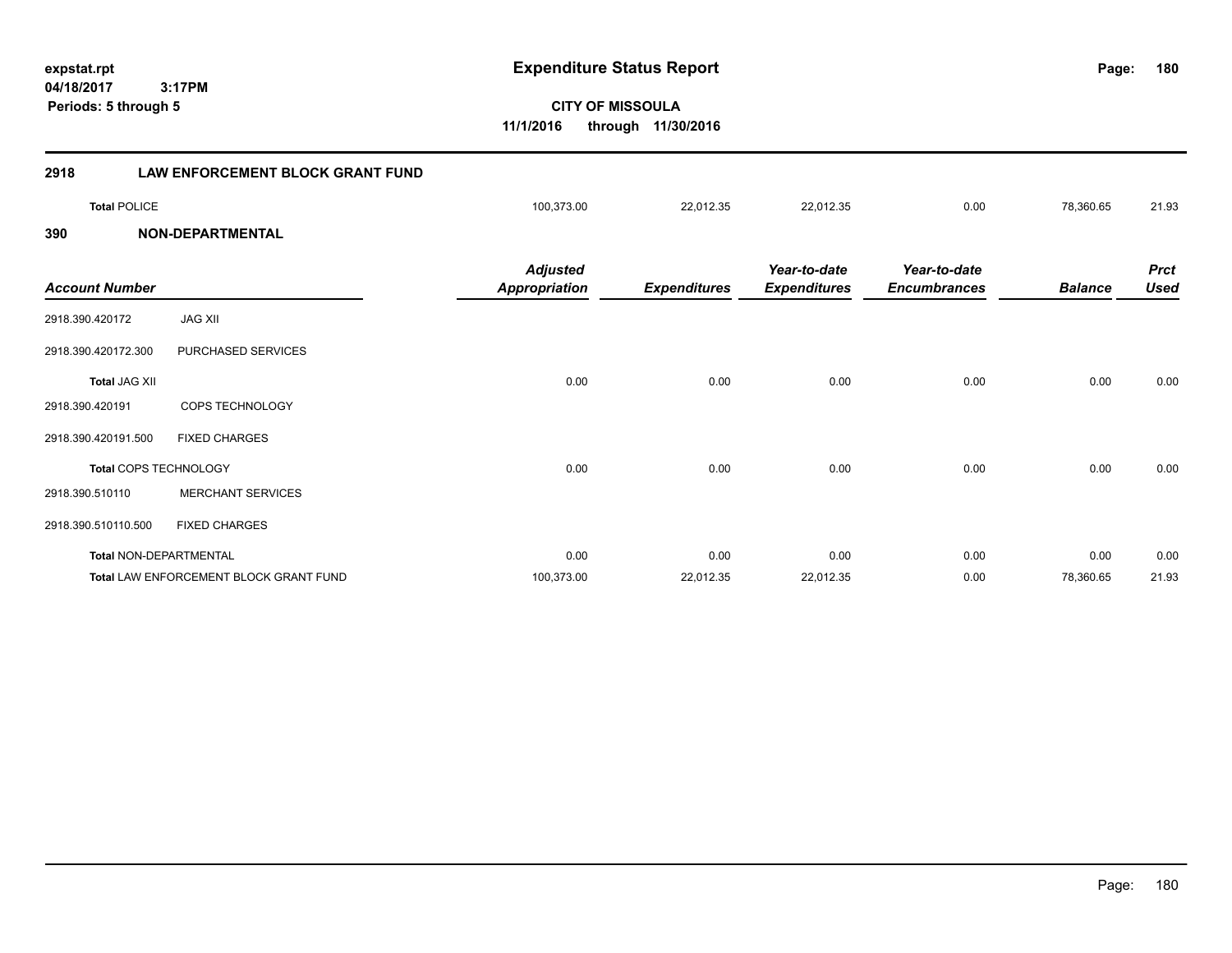**CITY OF MISSOULA 11/1/2016 through 11/30/2016**

# **2919 HIDTA FUND**

# **290 POLICE**

| <b>Account Number</b>                                    | <b>Adjusted</b><br>Appropriation | <b>Expenditures</b> | Year-to-date<br><b>Expenditures</b> | Year-to-date<br><b>Encumbrances</b> | <b>Balance</b> | <b>Prct</b><br><b>Used</b> |
|----------------------------------------------------------|----------------------------------|---------------------|-------------------------------------|-------------------------------------|----------------|----------------------------|
|                                                          |                                  |                     |                                     |                                     |                |                            |
| <b>HIDTA STATE FORFEITURES</b><br>2919.290.420142        |                                  |                     |                                     |                                     |                |                            |
| PERSONAL SERVICES<br>2919.290.420142.100                 |                                  |                     |                                     |                                     |                |                            |
| 2919.290.420142.120.000 OVERTIME/TERMINATION             | 15.000.00                        | 0.00                | 0.00                                | 0.00                                | 15,000.00      | 0.00                       |
| 2919.290.420142.140.000 EMPLOYER CONTRIBUTIONS           | 1,350.00                         | 0.00                | 0.00                                | 0.00                                | 1,350.00       | 0.00                       |
| <b>Total PERSONAL SERVICES</b>                           | 16,350.00                        | 0.00                | 0.00                                | 0.00                                | 16,350.00      | 0.00                       |
| 2919.290.420142.200<br><b>SUPPLIES</b>                   |                                  |                     |                                     |                                     |                |                            |
| 2919.290.420142.210.000 OFFICE SUPPLIES                  | 500.00                           | 0.00                | 0.00                                | 0.00                                | 500.00         | 0.00                       |
| <b>OPERATING SUPPLIES</b><br>2919.290.420142.220.000     | 500.00                           | 0.00                | 116.39                              | 0.00                                | 383.61         | 23.28                      |
| <b>Total SUPPLIES</b>                                    | 1,000.00                         | 0.00                | 116.39                              | 0.00                                | 883.61         | 11.64                      |
| 2919.290.420142.300<br>PURCHASED SERVICES                |                                  |                     |                                     |                                     |                |                            |
| 2919.290.420142.341.000 ELECTRICITY & NATURAL GAS        | 4,600.00                         | 0.00                | 0.00                                | 0.00                                | 4,600.00       | 0.00                       |
| 2919.290.420142.344.000 TELEPHONE SERVICE                | 250.00                           | 0.00                | 0.00                                | 0.00                                | 250.00         | 0.00                       |
| 2919.290.420142.350.000 PROFESSIONAL SERVICES            | 4.000.00                         | 67.50               | 376.00                              | 0.00                                | 3.624.00       | 9.40                       |
| 2919.290.420142.350.011 TOWING/PROFESSIONAL SERVICES     | 0.00                             | 495.00              | 870.00                              | 0.00                                | $-870.00$      | 0.00                       |
| 2919.290.420142.360.000 REPAIR & MAINTENANCE             | 1,200.00                         | 0.00                | 0.00                                | 0.00                                | 1,200.00       | 0.00                       |
| 2919.290.420142.370.000 TRAVEL                           | 1,500.00                         | 1,346.68            | 1.346.68                            | 0.00                                | 153.32         | 89.78                      |
| 2919.290.420142.380.000 TRAINING                         | 1,500.00                         | 410.00              | 410.00                              | 0.00                                | 1,090.00       | 27.33                      |
| 2919.290.420142.390.000 OTHER PURCHASED SERVICES         | 200.00                           | 0.00                | 0.00                                | 0.00                                | 200.00         | 0.00                       |
| <b>Total PURCHASED SERVICES</b>                          | 13,250.00                        | 2,319.18            | 3,002.68                            | 0.00                                | 10,247.32      | 22.66                      |
| <b>FIXED CHARGES</b><br>2919.290.420142.500              |                                  |                     |                                     |                                     |                |                            |
| 2919.290.420142.500.000 FIXED CHARGES                    | 45,000.00                        | 3,439.74            | 10,319.22                           | 0.00                                | 34,680.78      | 22.93                      |
| <b>Total FIXED CHARGES</b>                               | 45,000.00                        | 3,439.74            | 10,319.22                           | 0.00                                | 34,680.78      | 22.93                      |
| <b>GRANTS &amp; CONTRIBUTIONS</b><br>2919.290.420142.700 |                                  |                     |                                     |                                     |                |                            |
| 2919.290.420142.700.000 HIDTA STATE FORFEITURE           | 65,000.00                        | 168.25              | 727.74                              | 0.00                                | 64.272.26      | 1.12                       |
| 2919.290.420142.700.002 STATE/GRANTS & CONTRIBUTIONS     | 0.00                             | 0.00                | 15,099.00                           | 0.00                                | $-15,099.00$   | 0.00                       |
| <b>Total GRANTS &amp; CONTRIBUTIONS</b>                  | 65,000.00                        | 168.25              | 15,826.74                           | 0.00                                | 49,173.26      | 24.35                      |
|                                                          |                                  |                     |                                     |                                     |                |                            |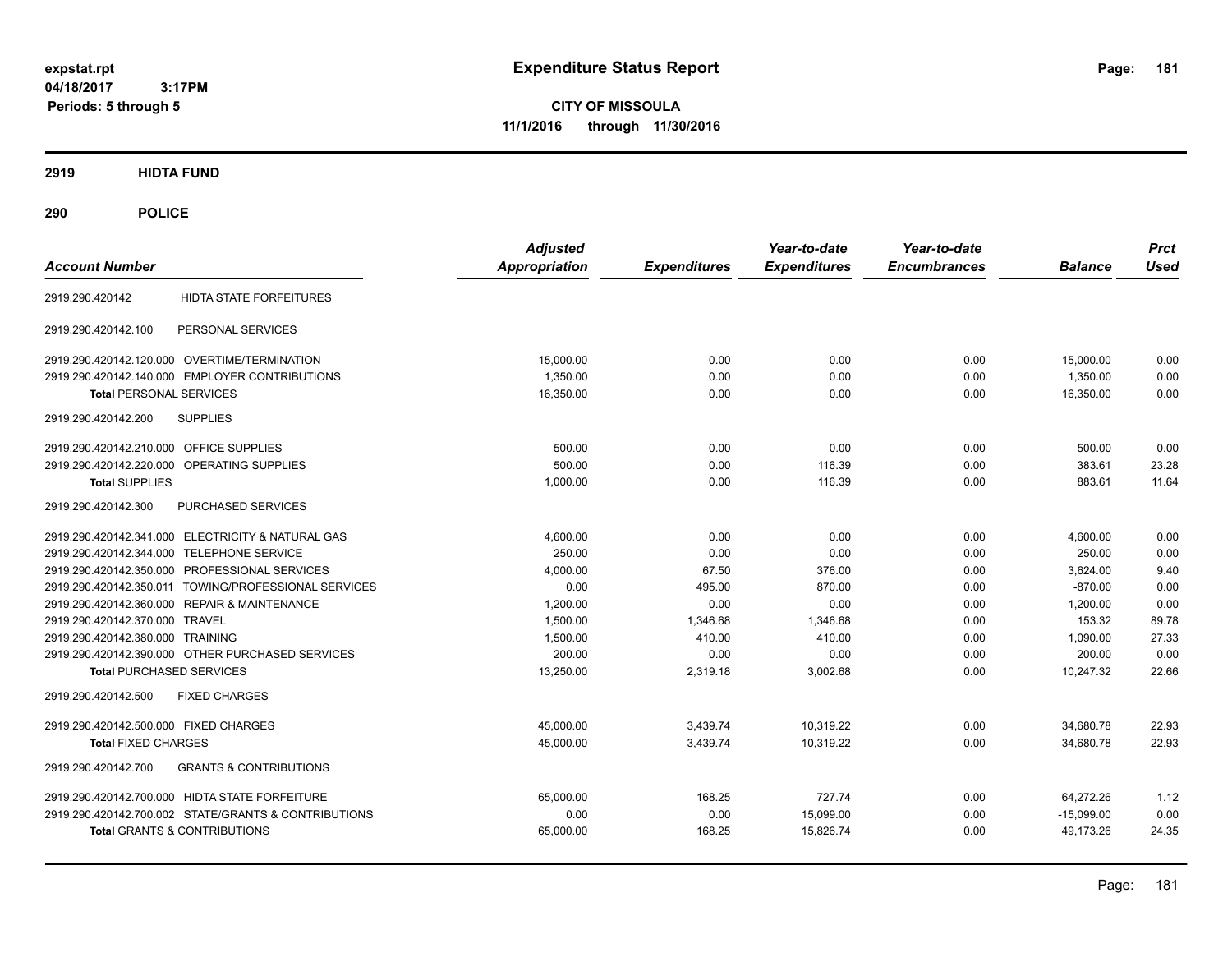**CITY OF MISSOULA 11/1/2016 through 11/30/2016**

**2919 HIDTA FUND**

# **290 POLICE**

| <b>Account Number</b>          |                                      | <b>Adjusted</b><br><b>Appropriation</b> | <b>Expenditures</b> | Year-to-date<br><b>Expenditures</b> | Year-to-date<br><b>Encumbrances</b> | <b>Balance</b> | <b>Prct</b><br><b>Used</b> |
|--------------------------------|--------------------------------------|-----------------------------------------|---------------------|-------------------------------------|-------------------------------------|----------------|----------------------------|
| 2919.290.420142.900            | <b>CAPITAL OUTLAY</b>                |                                         |                     |                                     |                                     |                |                            |
| <b>Total CAPITAL OUTLAY</b>    |                                      | 0.00                                    | 0.00                | 0.00                                | 0.00                                | 0.00           | 0.00                       |
|                                | <b>Total HIDTA STATE FORFEITURES</b> | 140,600.00                              | 5,927.17            | 29,265.03                           | 0.00                                | 111.334.97     | 20.81                      |
| 2919.290.510110                | <b>MERCHANT SERVICES</b>             |                                         |                     |                                     |                                     |                |                            |
| 2919.290.510110.500            | <b>FIXED CHARGES</b>                 |                                         |                     |                                     |                                     |                |                            |
| <b>Total MERCHANT SERVICES</b> |                                      | 0.00                                    | 0.00                | 0.00                                | 0.00                                | 0.00           | 0.00                       |
| <b>Total HIDTA FUND</b>        |                                      | 140.600.00                              | 5,927.17            | 29,265.03                           | 0.00                                | 111.334.97     | 20.81                      |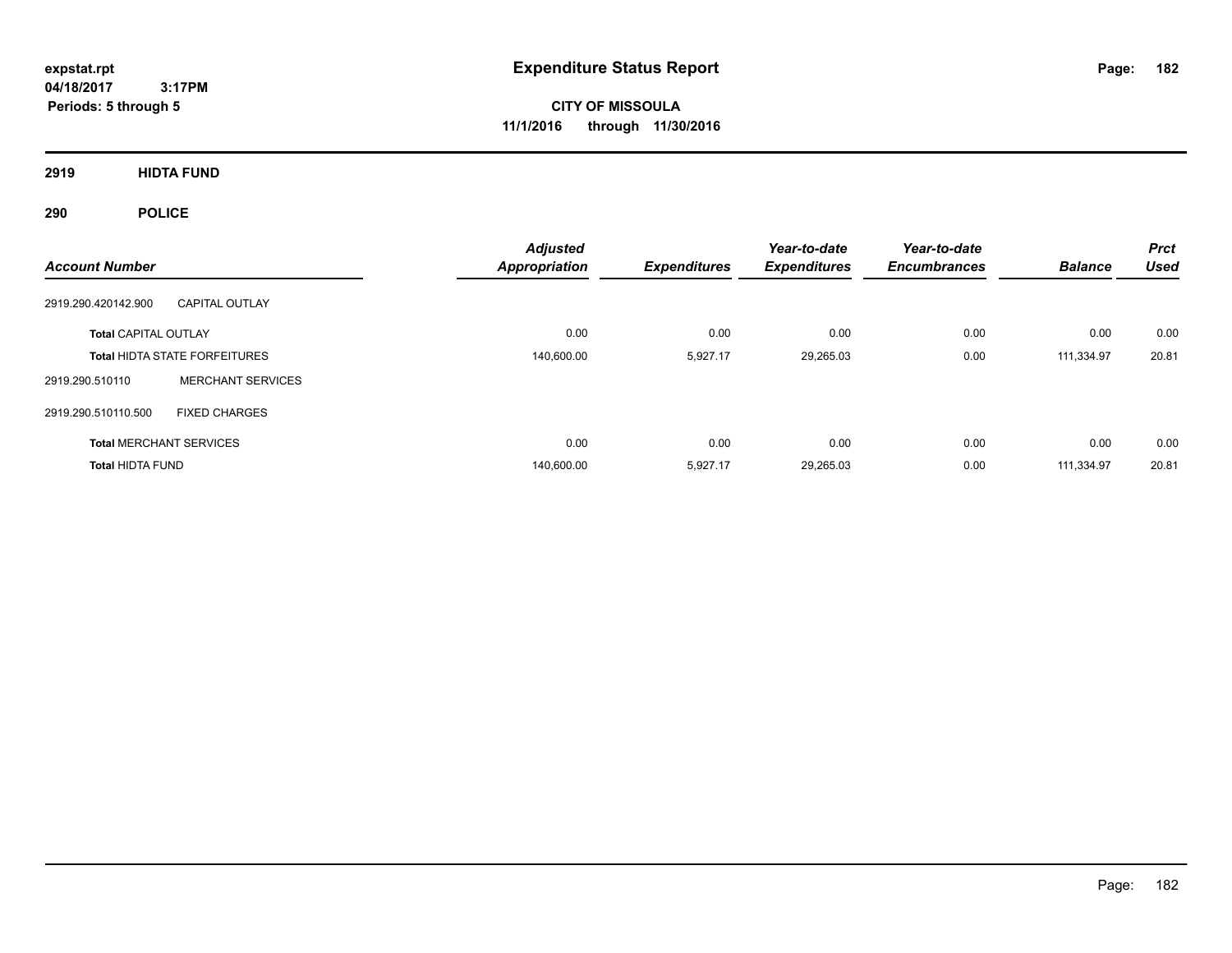**CITY OF MISSOULA 11/1/2016 through 11/30/2016**

## **2939 CDBG PROGRAM INCOME ACCOUNT**

| <b>Account Number</b>      |                                                                                  | <b>Adjusted</b><br><b>Appropriation</b> | <b>Expenditures</b> | Year-to-date<br><b>Expenditures</b> | Year-to-date<br><b>Encumbrances</b> | <b>Balance</b>         | <b>Prct</b><br><b>Used</b> |
|----------------------------|----------------------------------------------------------------------------------|-----------------------------------------|---------------------|-------------------------------------|-------------------------------------|------------------------|----------------------------|
| 2939.400.470000            | HOUSING & COMMUNITY DEVELOPMENT                                                  |                                         |                     |                                     |                                     |                        |                            |
| 2939.400.470000.300        | <b>PURCHASED SERVICES</b>                                                        |                                         |                     |                                     |                                     |                        |                            |
|                            | 2939.400.470000.350.000 PROFESSIONAL SERVICES<br><b>Total PURCHASED SERVICES</b> | 14,383.00<br>14,383.00                  | 0.00<br>0.00        | 0.00<br>0.00                        | 0.00<br>0.00                        | 14,383.00<br>14,383.00 | 0.00<br>0.00               |
| 2939.400.470000.800        | OTHER OBJECTS                                                                    |                                         |                     |                                     |                                     |                        |                            |
| <b>Total OTHER OBJECTS</b> |                                                                                  | 0.00                                    | 0.00                | 0.00                                | 0.00                                | 0.00                   | 0.00                       |
|                            | <b>Total HOUSING &amp; COMMUNITY DEVELOPMENT</b>                                 | 14,383.00                               | 0.00                | 0.00                                | 0.00                                | 14,383.00              | 0.00                       |
| 2939.400.510110            | <b>MERCHANT SERVICES</b>                                                         |                                         |                     |                                     |                                     |                        |                            |
| 2939.400.510110.500        | <b>FIXED CHARGES</b>                                                             |                                         |                     |                                     |                                     |                        |                            |
|                            | <b>Total MERCHANT SERVICES</b>                                                   | 0.00                                    | 0.00                | 0.00                                | 0.00                                | 0.00                   | 0.00                       |
|                            | Total CDBG PROGRAM INCOME ACCOUNT                                                | 14,383.00                               | 0.00                | 0.00                                | 0.00                                | 14,383.00              | 0.00                       |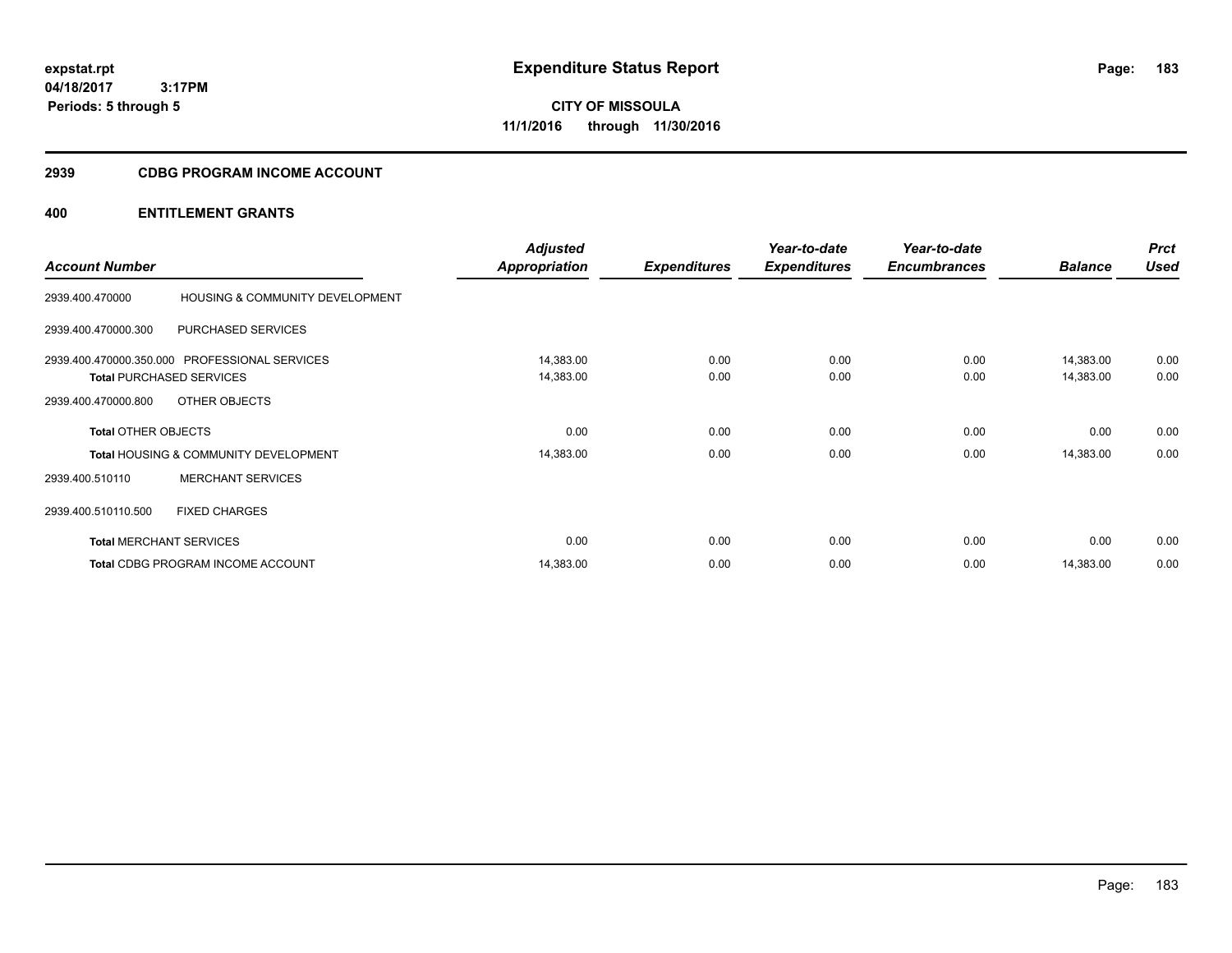**CITY OF MISSOULA 11/1/2016 through 11/30/2016**

**2940 CDBG FUND**

| <b>Account Number</b>         |                         | <b>Adjusted</b><br><b>Appropriation</b> | Expenditures | Year-to-date<br><b>Expenditures</b> | Year-to-date<br><b>Encumbrances</b> | <b>Balance</b> | <b>Prct</b><br>Used |
|-------------------------------|-------------------------|-----------------------------------------|--------------|-------------------------------------|-------------------------------------|----------------|---------------------|
| 2940.390.331010               | *** Title Not Found *** |                                         |              |                                     |                                     |                |                     |
| 2940.390.331010.300           | PURCHASED SERVICES      |                                         |              |                                     |                                     |                |                     |
| <b>Total NON-DEPARTMENTAL</b> |                         | 0.00                                    | 0.00         | 0.00                                | 0.00                                | 0.00           | 0.00                |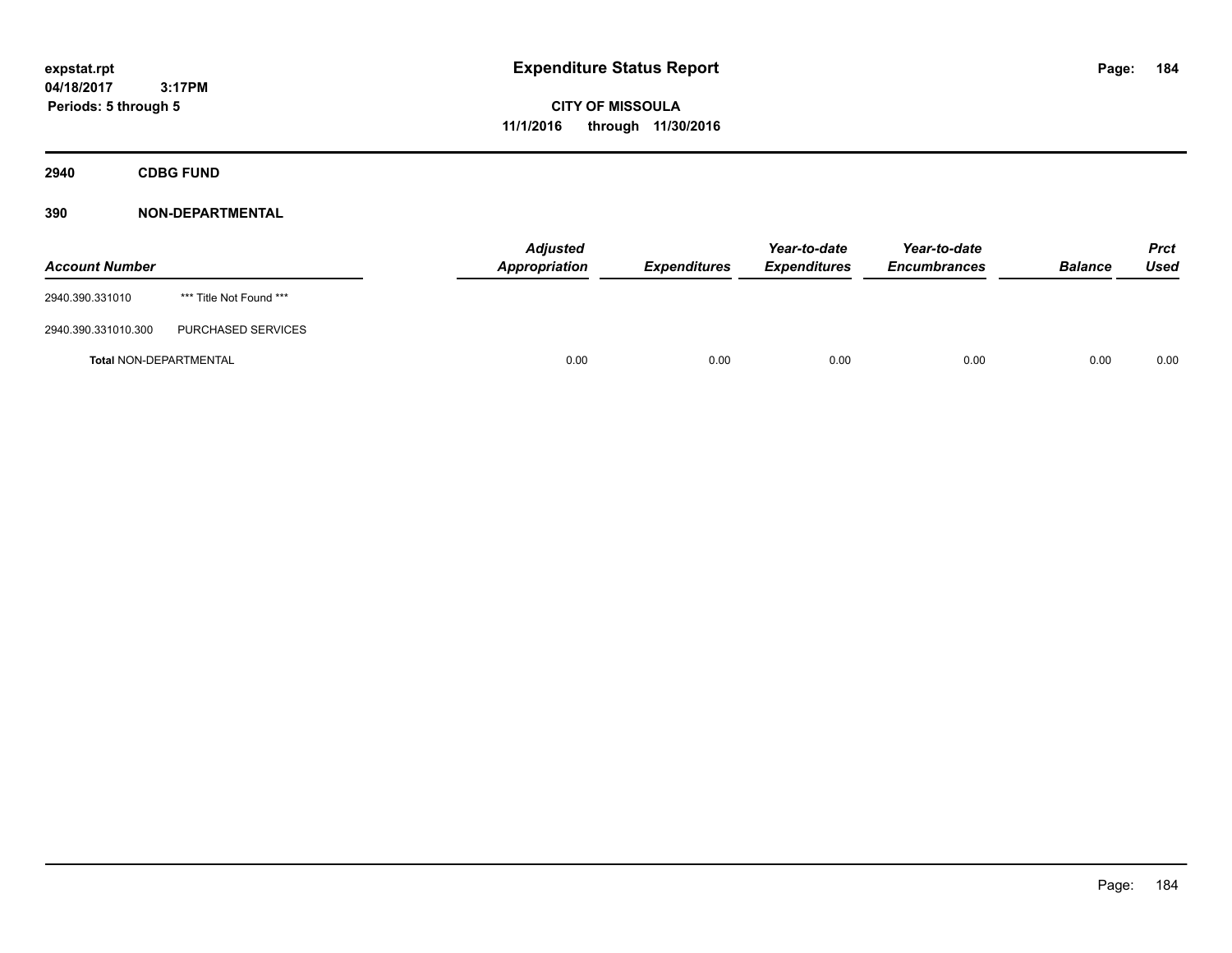**CITY OF MISSOULA 11/1/2016 through 11/30/2016**

**2940 CDBG FUND**

| <b>Account Number</b>                        |                                                                                             | <b>Adjusted</b><br><b>Appropriation</b> | <b>Expenditures</b>  | Year-to-date<br><b>Expenditures</b> | Year-to-date<br><b>Encumbrances</b> | <b>Balance</b>               | <b>Prct</b><br>Used |
|----------------------------------------------|---------------------------------------------------------------------------------------------|-----------------------------------------|----------------------|-------------------------------------|-------------------------------------|------------------------------|---------------------|
| 2940.400.470000                              | HOUSING & COMMUNITY DEVELOPMENT                                                             |                                         |                      |                                     |                                     |                              |                     |
| 2940.400.470000.700                          | <b>GRANTS &amp; CONTRIBUTIONS</b>                                                           |                                         |                      |                                     |                                     |                              |                     |
|                                              | 2940.400.470000.700.000 TBD/GRANTS & CONTRIBUTIONS<br>Total HOUSING & COMMUNITY DEVELOPMENT | 690,143.00<br>690,143.00                | 0.00<br>0.00         | 0.00<br>0.00                        | 0.00<br>0.00                        | 690,143.00<br>690,143.00     | 0.00<br>0.00        |
| 2940.400.470001                              | <b>FAIR HOUSING STUDY</b>                                                                   |                                         |                      |                                     |                                     |                              |                     |
| 2940.400.470001.700                          | <b>GRANTS &amp; CONTRIBUTIONS</b>                                                           |                                         |                      |                                     |                                     |                              |                     |
| <b>Total FAIR HOUSING STUDY</b>              |                                                                                             | 0.00                                    | 0.00                 | 0.00                                | 0.00                                | 0.00                         | 0.00                |
| 2940.400.470291                              | <b>YWCA</b>                                                                                 |                                         |                      |                                     |                                     |                              |                     |
| 2940.400.470291.700                          | <b>GRANTS &amp; CONTRIBUTIONS</b>                                                           |                                         |                      |                                     |                                     |                              |                     |
| 2940.400.470291.700.000<br><b>Total YWCA</b> | FY13 YWCA                                                                                   | 0.00<br>0.00                            | 0.00<br>0.00         | 13,650.00<br>13,650.00              | 0.00<br>0.00                        | $-13,650.00$<br>$-13,650.00$ | 0.00<br>0.00        |
| 2940.400.470292                              | FY12 homeWORD                                                                               |                                         |                      |                                     |                                     |                              |                     |
| 2940.400.470292.700                          | <b>GRANTS &amp; CONTRIBUTIONS</b>                                                           |                                         |                      |                                     |                                     |                              |                     |
| Total FY12 homeWORD                          | 2940.400.470292.700.000 FY13 homeWORD/GRANTS & CONTRIBUTIONS                                | 0.00<br>0.00                            | 2,765.00<br>2,765.00 | 2,765.00<br>2,765.00                | 0.00<br>0.00                        | $-2,765.00$<br>$-2,765.00$   | 0.00<br>0.00        |
| 2940.400.470293                              | MISSOULA FOOD BANK                                                                          |                                         |                      |                                     |                                     |                              |                     |
| 2940.400.470293.700                          | <b>GRANTS &amp; CONTRIBUTIONS</b>                                                           |                                         |                      |                                     |                                     |                              |                     |
| <b>Total MISSOULA FOOD BANK</b>              | 2940.400.470293.700.000 FY13 MSLA FOOD BANK                                                 | 0.00<br>0.00                            | 0.00<br>0.00         | 3,850.40<br>3,850.40                | 0.00<br>0.00                        | $-3,850.40$<br>$-3,850.40$   | 0.00<br>0.00        |
| 2940.400.470294                              | FY12 WORD                                                                                   |                                         |                      |                                     |                                     |                              |                     |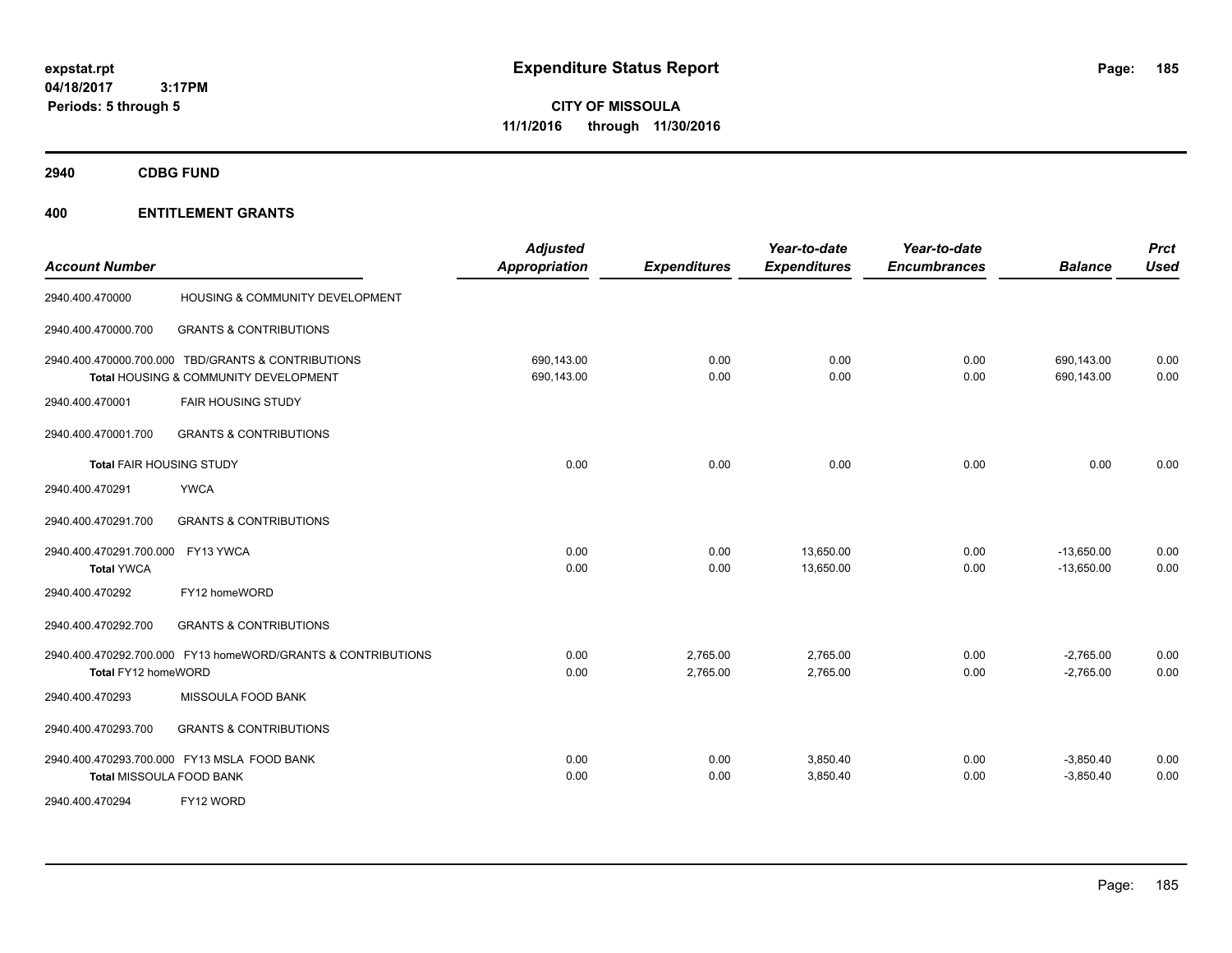**CITY OF MISSOULA 11/1/2016 through 11/30/2016**

**2940 CDBG FUND**

|                                   |                                                  | <b>Adjusted</b>      |                     | Year-to-date        | Year-to-date        |                | <b>Prct</b> |
|-----------------------------------|--------------------------------------------------|----------------------|---------------------|---------------------|---------------------|----------------|-------------|
| <b>Account Number</b>             |                                                  | <b>Appropriation</b> | <b>Expenditures</b> | <b>Expenditures</b> | <b>Encumbrances</b> | <b>Balance</b> | <b>Used</b> |
| 2940.400.470294.700               | <b>GRANTS &amp; CONTRIBUTIONS</b>                |                      |                     |                     |                     |                |             |
| 2940.400.470294.700.000 FY13 WORD |                                                  | 0.00                 | 3,869.41            | 5,850.70            | 0.00                | $-5,850.70$    | 0.00        |
| Total FY12 WORD                   |                                                  | 0.00                 | 3,869.41            | 5,850.70            | 0.00                | $-5,850.70$    | 0.00        |
| 2940.400.470296                   | MISSOULA AGING SERVICES                          |                      |                     |                     |                     |                |             |
| 2940.400.470296.700               | <b>GRANTS &amp; CONTRIBUTIONS</b>                |                      |                     |                     |                     |                |             |
|                                   | 2940.400.470296.700.000 GRANTS & CONTRIBUTIONS   | 0.00                 | 0.00                | 3,000.00            | 0.00                | $-3,000.00$    | 0.00        |
|                                   | Total MISSOULA AGING SERVICES                    | 0.00                 | 0.00                | 3,000.00            | 0.00                | $-3,000.00$    | 0.00        |
| 2940.400.470298                   | FY12 RAMP                                        |                      |                     |                     |                     |                |             |
| 2940.400.470298.700               | <b>GRANTS &amp; CONTRIBUTIONS</b>                |                      |                     |                     |                     |                |             |
| 2940.400.470298.700.000 FY13 RAMP |                                                  | 0.00                 | 2,646.11            | 7,764.75            | 0.00                | $-7,764.75$    | 0.00        |
| Total FY12 RAMP                   |                                                  | 0.00                 | 2,646.11            | 7,764.75            | 0.00                | $-7.764.75$    | 0.00        |
| 2940.400.470313                   | MISSOULA SENIOR CENTER                           |                      |                     |                     |                     |                |             |
| 2940.400.470313.700               | <b>GRANTS &amp; CONTRIBUTIONS</b>                |                      |                     |                     |                     |                |             |
|                                   | <b>Total MISSOULA SENIOR CENTER</b>              | 0.00                 | 0.00                | 0.00                | 0.00                | 0.00           | 0.00        |
| 2940.400.470315                   | MISSOULA PARKS & REC                             |                      |                     |                     |                     |                |             |
| 2940.400.470315.700               | <b>GRANTS &amp; CONTRIBUTIONS</b>                |                      |                     |                     |                     |                |             |
|                                   | <b>Total GRANTS &amp; CONTRIBUTIONS</b>          | 0.00                 | 0.00                | 0.00                | 0.00                | 0.00           | 0.00        |
| 2940.400.470315.800               | OTHER OBJECTS                                    |                      |                     |                     |                     |                |             |
|                                   | 2940.400.470315.820.000 TRANSFERS TO OTHER FUNDS | 0.00                 | 0.00                | 90,303.40           | 0.00                | $-90,303.40$   | 0.00        |
|                                   | Total MISSOULA PARKS & REC                       | 0.00                 | 0.00                | 90,303.40           | 0.00                | $-90,303.40$   | 0.00        |
| 2940.400.470318                   | FY12 POVERELLO FACILITY REPAIRS                  |                      |                     |                     |                     |                |             |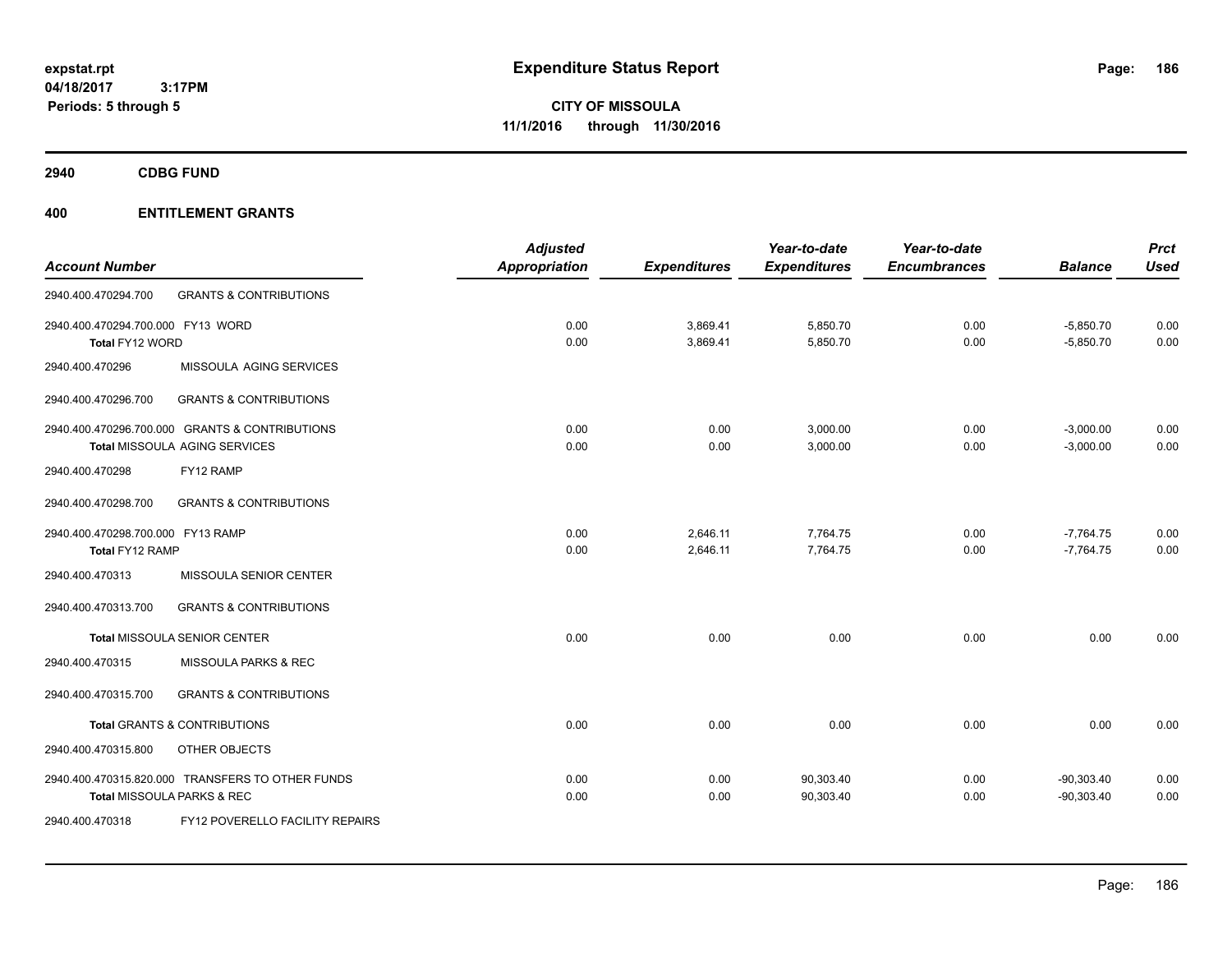**CITY OF MISSOULA 11/1/2016 through 11/30/2016**

**2940 CDBG FUND**

|                       |                                                  | <b>Adjusted</b>      |                     | Year-to-date        | Year-to-date        |                | <b>Prct</b> |
|-----------------------|--------------------------------------------------|----------------------|---------------------|---------------------|---------------------|----------------|-------------|
| <b>Account Number</b> |                                                  | <b>Appropriation</b> | <b>Expenditures</b> | <b>Expenditures</b> | <b>Encumbrances</b> | <b>Balance</b> | <b>Used</b> |
| 2940.400.470318.700   | <b>GRANTS &amp; CONTRIBUTIONS</b>                |                      |                     |                     |                     |                |             |
|                       | Total FY12 POVERELLO FACILITY REPAIRS            | 0.00                 | 0.00                | 0.00                | 0.00                | 0.00           | 0.00        |
| 2940.400.470335       | <b>GRANT &amp; COMMUNITY PROGRAMS</b>            |                      |                     |                     |                     |                |             |
| 2940.400.470335.300   | PURCHASED SERVICES                               |                      |                     |                     |                     |                |             |
|                       | <b>Total PURCHASED SERVICES</b>                  | 0.00                 | 0.00                | 0.00                | 0.00                | 0.00           | 0.00        |
| 2940.400.470335.700   | <b>GRANTS &amp; CONTRIBUTIONS</b>                |                      |                     |                     |                     |                |             |
|                       | Total GRANT & COMMUNITY PROGRAMS                 | 0.00                 | 0.00                | 0.00                | 0.00                | 0.00           | 0.00        |
| 2940.400.470372       | WESTERN MT MENTAL HEALTH CENTER                  |                      |                     |                     |                     |                |             |
| 2940.400.470372.700   | <b>GRANTS &amp; CONTRIBUTIONS</b>                |                      |                     |                     |                     |                |             |
|                       | Total WESTERN MT MENTAL HEALTH CENTER            | 0.00                 | 0.00                | 0.00                | 0.00                | 0.00           | 0.00        |
| 2940.400.470397       | FY12 GARDEN CITY HARVEST                         |                      |                     |                     |                     |                |             |
| 2940.400.470397.700   | <b>GRANTS &amp; CONTRIBUTIONS</b>                |                      |                     |                     |                     |                |             |
|                       | 2940.400.470397.700.000 FY13 GARDEN CITY HARVEST | 0.00                 | 12,000.00           | 12,000.00           | 0.00                | $-12,000.00$   | 0.00        |
|                       | Total FY12 GARDEN CITY HARVEST                   | 0.00                 | 12,000.00           | 12,000.00           | 0.00                | $-12,000.00$   | 0.00        |
| 2940.400.470403       | FY12 PARKS & RECREATION GRANTS                   |                      |                     |                     |                     |                |             |
| 2940.400.470403.700   | <b>GRANTS &amp; CONTRIBUTIONS</b>                |                      |                     |                     |                     |                |             |
|                       | Total FY12 PARKS & RECREATION GRANTS             | 0.00                 | 0.00                | 0.00                | 0.00                | 0.00           | 0.00        |
| 2940.400.470409       | NMCDC FRONT STREET                               |                      |                     |                     |                     |                |             |
| 2940.400.470409.700   | <b>GRANTS &amp; CONTRIBUTIONS</b>                |                      |                     |                     |                     |                |             |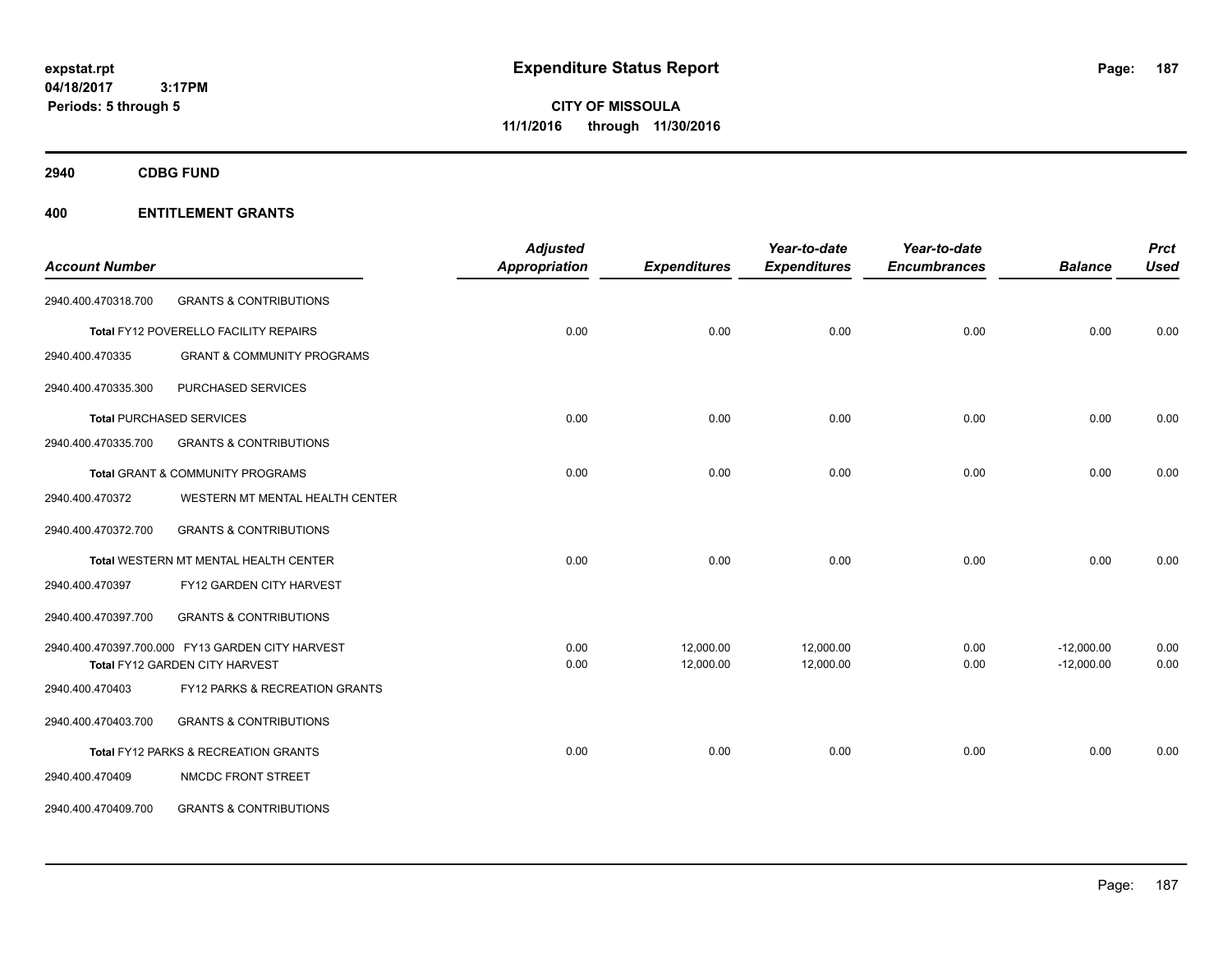**2940 CDBG FUND**

| <b>Account Number</b>  |                                         | <b>Adjusted</b><br><b>Appropriation</b> | <b>Expenditures</b> | Year-to-date<br><b>Expenditures</b> | Year-to-date<br><b>Encumbrances</b> | <b>Balance</b> | <b>Prct</b><br><b>Used</b> |
|------------------------|-----------------------------------------|-----------------------------------------|---------------------|-------------------------------------|-------------------------------------|----------------|----------------------------|
|                        | <b>Total NMCDC FRONT STREET</b>         | 0.00                                    | 0.00                | 0.00                                | 0.00                                | 0.00           | 0.00                       |
| 2940.400.470439        | <b>FY16 HOMEWORD SWEETGRASS</b>         |                                         |                     |                                     |                                     |                |                            |
| 2940.400.470439.700    | <b>GRANTS &amp; CONTRIBUTIONS</b>       |                                         |                     |                                     |                                     |                |                            |
|                        | Total FY16 HOMEWORD SWEETGRASS          | 0.00                                    | 0.00                | 0.00                                | 0.00                                | 0.00           | 0.00                       |
| 2940.400.470440        | FY10 DIST XI HRS/RESIDENCES REHAB       |                                         |                     |                                     |                                     |                |                            |
| 2940.400.470440.700    | <b>GRANTS &amp; CONTRIBUTIONS</b>       |                                         |                     |                                     |                                     |                |                            |
|                        | Total FY10 DIST XI HRS/RESIDENCES REHAB | 0.00                                    | 0.00                | 0.00                                | 0.00                                | 0.00           | 0.00                       |
| 2940.400.510110        | <b>MERCHANT SERVICES</b>                |                                         |                     |                                     |                                     |                |                            |
| 2940.400.510110.500    | <b>FIXED CHARGES</b>                    |                                         |                     |                                     |                                     |                |                            |
|                        | <b>Total MERCHANT SERVICES</b>          | 0.00                                    | 0.00                | 0.00                                | 0.00                                | 0.00           | 0.00                       |
| 2940.400.521000        | INTERFUND OPERATING TRANSFERS           |                                         |                     |                                     |                                     |                |                            |
| 2940.400.521000.800    | OTHER OBJECTS                           |                                         |                     |                                     |                                     |                |                            |
|                        | Total INTERFUND OPERATING TRANSFERS     | 0.00                                    | 0.00                | 0.00                                | 0.00                                | 0.00           | 0.00                       |
| <b>Total CDBG FUND</b> |                                         | 690,143.00                              | 21,280.52           | 139,184.25                          | 0.00                                | 550,958.75     | 20.17                      |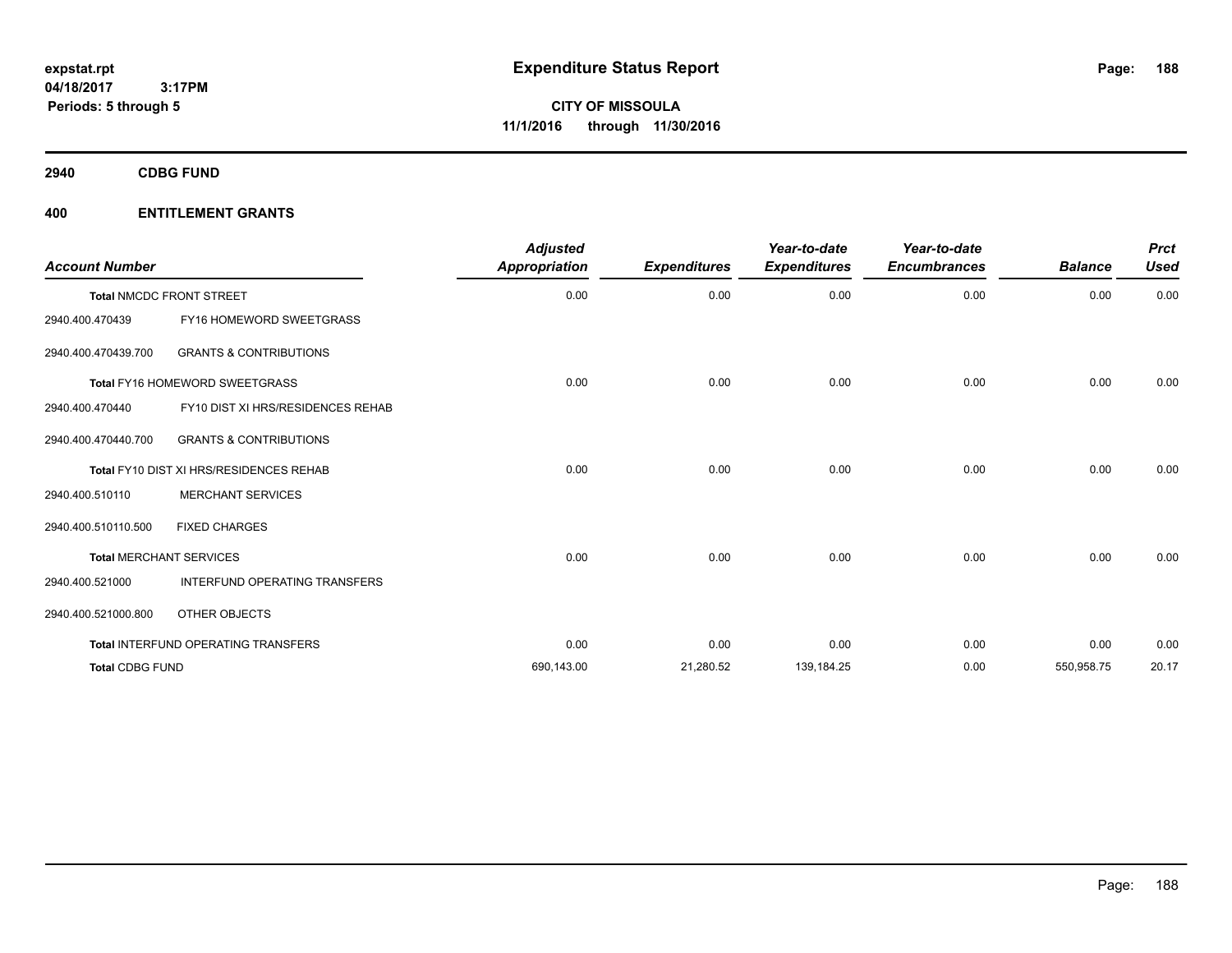**CITY OF MISSOULA 11/1/2016 through 11/30/2016**

**2941 HOME FUND**

| <b>Account Number</b>         |                         | <b>Adjusted</b><br>Appropriation | <b>Expenditures</b> | Year-to-date<br><i><b>Expenditures</b></i> | Year-to-date<br><b>Encumbrances</b> | <b>Balance</b> | <b>Prct</b><br>Used |
|-------------------------------|-------------------------|----------------------------------|---------------------|--------------------------------------------|-------------------------------------|----------------|---------------------|
| 2941.390.330000               | *** Title Not Found *** |                                  |                     |                                            |                                     |                |                     |
| 2941.390.330000.300           | PURCHASED SERVICES      |                                  |                     |                                            |                                     |                |                     |
| <b>Total NON-DEPARTMENTAL</b> |                         | 0.00                             | 0.00                | 0.00                                       | 0.00                                | 0.00           | 0.00                |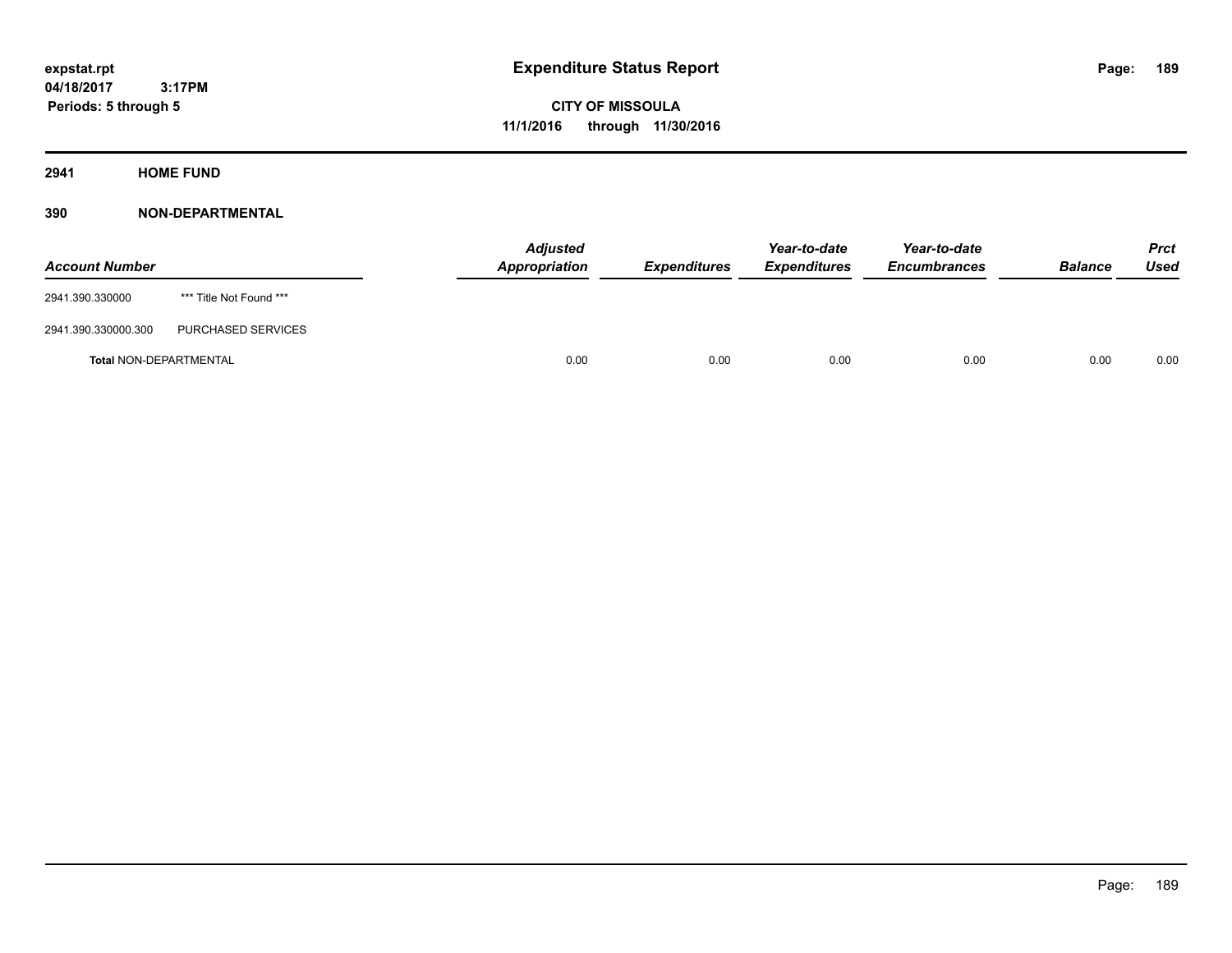## **2941 HOME FUND**

| <b>Account Number</b>  |                                                   | <b>Adjusted</b><br><b>Appropriation</b> | <b>Expenditures</b> | Year-to-date<br><b>Expenditures</b> | Year-to-date<br><b>Encumbrances</b> | <b>Balance</b> | <b>Prct</b><br><b>Used</b> |
|------------------------|---------------------------------------------------|-----------------------------------------|---------------------|-------------------------------------|-------------------------------------|----------------|----------------------------|
| 2941.400.470335        | <b>GRANT &amp; COMMUNITY PROGRAMS</b>             |                                         |                     |                                     |                                     |                |                            |
| 2941.400.470335.300    | PURCHASED SERVICES                                |                                         |                     |                                     |                                     |                |                            |
|                        | <b>Total PURCHASED SERVICES</b>                   | 0.00                                    | 0.00                | 0.00                                | 0.00                                | 0.00           | 0.00                       |
| 2941.400.470335.800    | OTHER OBJECTS                                     |                                         |                     |                                     |                                     |                |                            |
|                        | Total GRANT & COMMUNITY PROGRAMS                  | 0.00                                    | 0.00                | 0.00                                | 0.00                                | 0.00           | 0.00                       |
| 2941.400.470385        | FY16 DISTRICT XI HRC TBRA                         |                                         |                     |                                     |                                     |                |                            |
| 2941.400.470385.700    | <b>GRANTS &amp; CONTRIBUTIONS</b>                 |                                         |                     |                                     |                                     |                |                            |
|                        | 2941.400.470385.700.000 FY16 DISTRICT XI HRC TBRA | 0.00                                    | 0.00                | 1,212.31                            | 0.00                                | $-1,212.31$    | 0.00                       |
|                        | Total FY16 DISTRICT XI HRC TBRA                   | 0.00                                    | 0.00                | 1,212.31                            | 0.00                                | $-1,212.31$    | 0.00                       |
| 2941.400.470405        | HOME PROGRAM INCOME                               |                                         |                     |                                     |                                     |                |                            |
| 2941.400.470405.700    | <b>GRANTS &amp; CONTRIBUTIONS</b>                 |                                         |                     |                                     |                                     |                |                            |
|                        | 2941.400.470405.700.000 HOME PROGRAM INCOME       | 495,248.00                              | 0.00                | 0.00                                | 0.00                                | 495,248.00     | 0.00                       |
|                        | Total HOME PROGRAM INCOME                         | 495,248.00                              | 0.00                | 0.00                                | 0.00                                | 495,248.00     | 0.00                       |
| 2941.400.470407        | FY12 DIST XI HRC                                  |                                         |                     |                                     |                                     |                |                            |
| 2941.400.470407.700    | <b>GRANTS &amp; CONTRIBUTIONS</b>                 |                                         |                     |                                     |                                     |                |                            |
| Total FY12 DIST XI HRC |                                                   | 0.00                                    | 0.00                | 0.00                                | 0.00                                | 0.00           | 0.00                       |
| 2941.400.470439        | HOMEWORD SWEETGRASS                               |                                         |                     |                                     |                                     |                |                            |
| 2941.400.470439.700    | <b>GRANTS &amp; CONTRIBUTIONS</b>                 |                                         |                     |                                     |                                     |                |                            |
|                        | Total HOMEWORD SWEETGRASS                         | 0.00                                    | 0.00                | 0.00                                | 0.00                                | 0.00           | 0.00                       |
| 2941.400.470500        | <b>HOME GRANTS</b>                                |                                         |                     |                                     |                                     |                |                            |
|                        |                                                   |                                         |                     |                                     |                                     |                |                            |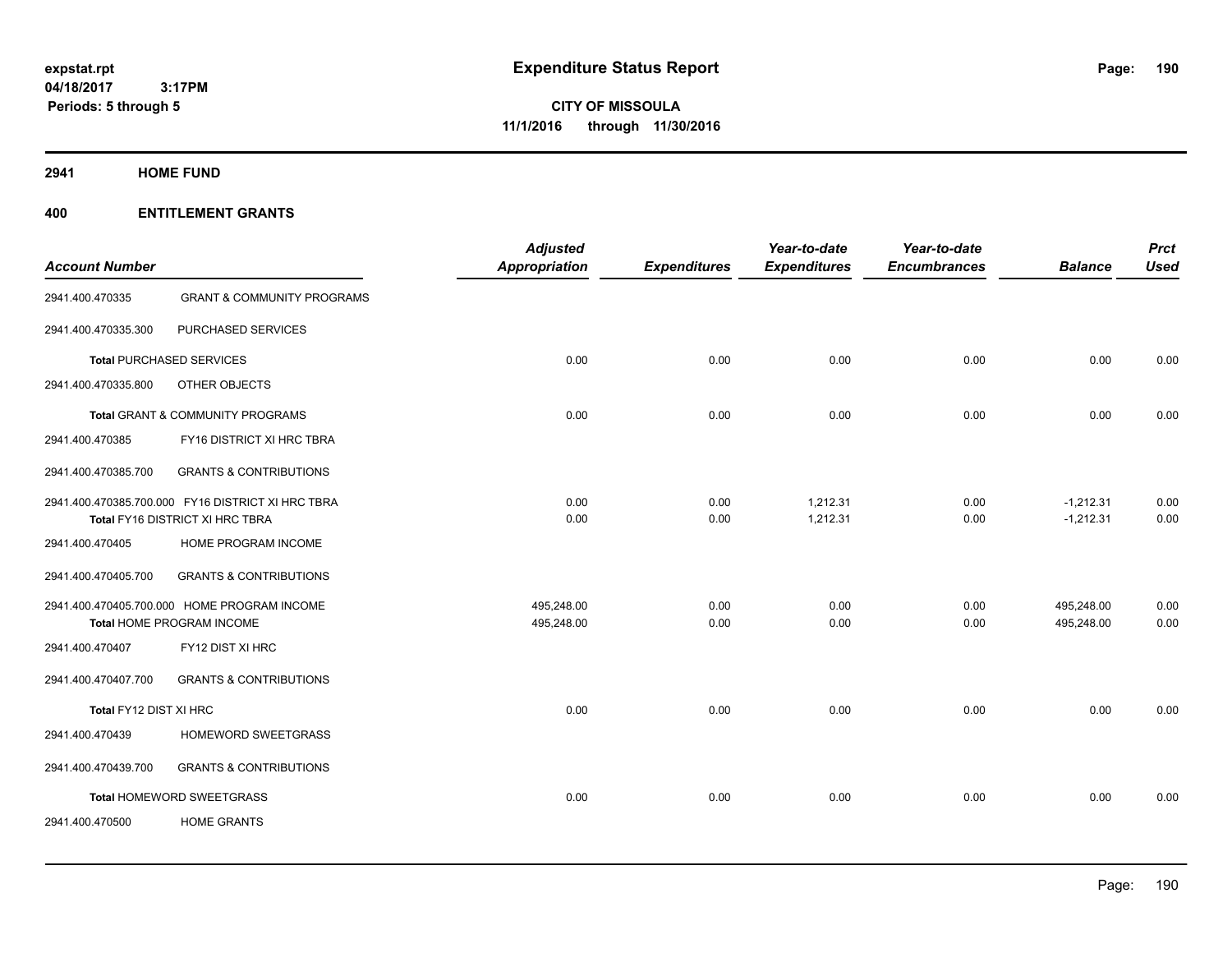**Periods: 5 through 5**

**CITY OF MISSOULA 11/1/2016 through 11/30/2016**

**2941 HOME FUND**

| <b>Account Number</b>             |                                     | <b>Adjusted</b><br><b>Appropriation</b> | <b>Expenditures</b> | Year-to-date<br><b>Expenditures</b> | Year-to-date<br><b>Encumbrances</b> | <b>Balance</b> | <b>Prct</b><br><b>Used</b> |
|-----------------------------------|-------------------------------------|-----------------------------------------|---------------------|-------------------------------------|-------------------------------------|----------------|----------------------------|
| 2941.400.470500.700               | <b>GRANTS &amp; CONTRIBUTIONS</b>   |                                         |                     |                                     |                                     |                |                            |
| <b>Total HOME GRANTS</b>          |                                     | 0.00                                    | 0.00                | 0.00                                | 0.00                                | 0.00           | 0.00                       |
| 2941.400.470520                   | FY16 WORD TBRA                      |                                         |                     |                                     |                                     |                |                            |
| 2941.400.470520.700               | <b>GRANTS &amp; CONTRIBUTIONS</b>   |                                         |                     |                                     |                                     |                |                            |
| 2941.400.470520.700.000 WORD TBRA |                                     | 0.00                                    | 2,556.96            | 5,456.24                            | 0.00                                | $-5,456.24$    | 0.00                       |
| Total FY16 WORD TBRA              |                                     | 0.00                                    | 2,556.96            | 5,456.24                            | 0.00                                | $-5,456.24$    | 0.00                       |
| 2941.400.510110                   | <b>MERCHANT SERVICES</b>            |                                         |                     |                                     |                                     |                |                            |
| 2941.400.510110.500               | <b>FIXED CHARGES</b>                |                                         |                     |                                     |                                     |                |                            |
|                                   | <b>Total MERCHANT SERVICES</b>      | 0.00                                    | 0.00                | 0.00                                | 0.00                                | 0.00           | 0.00                       |
| 2941.400.521000                   | INTERFUND OPERATING TRANSFERS       |                                         |                     |                                     |                                     |                |                            |
| 2941.400.521000.800               | OTHER OBJECTS                       |                                         |                     |                                     |                                     |                |                            |
|                                   | Total INTERFUND OPERATING TRANSFERS | 0.00                                    | 0.00                | 0.00                                | 0.00                                | 0.00           | 0.00                       |
| <b>Total HOME FUND</b>            |                                     | 495.248.00                              | 2,556.96            | 6,668.55                            | 0.00                                | 488,579.45     | 1.35                       |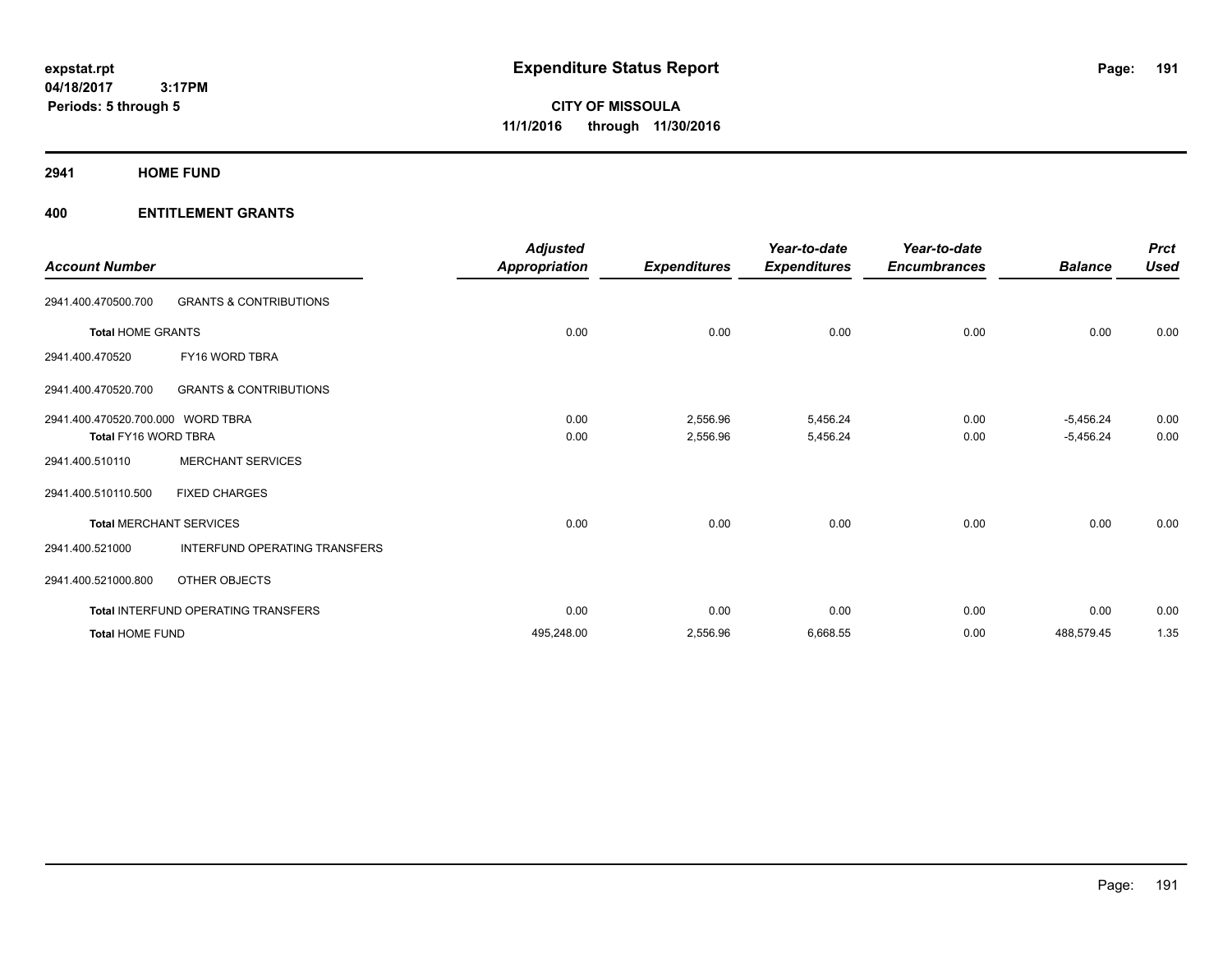# **2943 CITY HOME PROGRAM INCOME**

| <b>Account Number</b>                                    | <b>Adjusted</b><br><b>Appropriation</b> | <b>Expenditures</b> | Year-to-date<br><b>Expenditures</b> | Year-to-date<br><b>Encumbrances</b> | <b>Balance</b> | <b>Prct</b><br><b>Used</b> |
|----------------------------------------------------------|-----------------------------------------|---------------------|-------------------------------------|-------------------------------------|----------------|----------------------------|
|                                                          |                                         |                     |                                     |                                     |                |                            |
| *** Title Not Found ***<br>2943.400.470405               |                                         |                     |                                     |                                     |                |                            |
| PURCHASED SERVICES<br>2943.400.470405.300                |                                         |                     |                                     |                                     |                |                            |
| 2943.400.470405.350.000 PROFESSIONAL SERVICES            | 25.000.00                               | 0.00                | 0.00                                | 0.00                                | 25.000.00      | 0.00                       |
| <b>Total PURCHASED SERVICES</b>                          | 25,000.00                               | 0.00                | 0.00                                | 0.00                                | 25.000.00      | 0.00                       |
| 2943.400.470405.700<br><b>GRANTS &amp; CONTRIBUTIONS</b> |                                         |                     |                                     |                                     |                |                            |
| <b>Total GRANTS &amp; CONTRIBUTIONS</b>                  | 0.00                                    | 0.00                | 0.00                                | 0.00                                | 0.00           | 0.00                       |
| <b>Total CITY HOME PROGRAM INCOME</b>                    | 25,000.00                               | 0.00                | 0.00                                | 0.00                                | 25.000.00      | 0.00                       |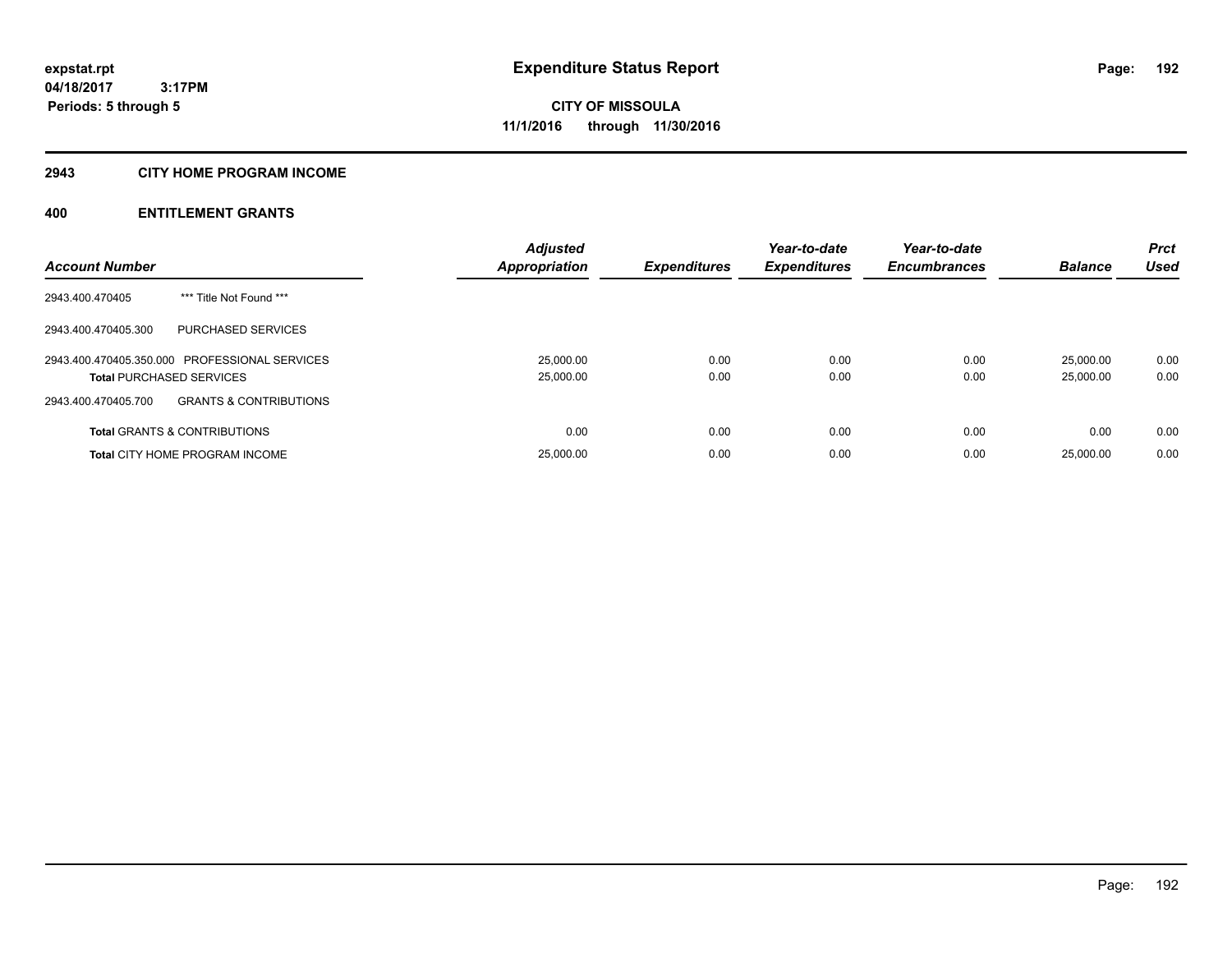**CITY OF MISSOULA 11/1/2016 through 11/30/2016**

#### **2955 TRANSPORTATION**

# **250 DEVELOPMENT SERVICES**

|                                                         | <b>Adjusted</b> |                     | Year-to-date        | Year-to-date        |                | <b>Prct</b> |
|---------------------------------------------------------|-----------------|---------------------|---------------------|---------------------|----------------|-------------|
| <b>Account Number</b>                                   | Appropriation   | <b>Expenditures</b> | <b>Expenditures</b> | <b>Encumbrances</b> | <b>Balance</b> | <b>Used</b> |
| <b>TRANSPORTATION</b><br>2955.250.411070                |                 |                     |                     |                     |                |             |
| PERSONAL SERVICES<br>2955.250.411070.100                |                 |                     |                     |                     |                |             |
| 2955.250.411070.110.000 SALARIES AND WAGES              | 249,730.00      | 19,195.39           | 102,163.85          | 0.00                | 147,566.15     | 40.91       |
| 2955.250.411070.140.000 EMPLOYER CONTRIBUTIONS          | 81.632.00       | 6.667.60            | 37,685.99           | 0.00                | 43.946.01      | 46.17       |
| 2955.250.411070.141.000 STATE RETIREMENT CONTRIBUTIONS  | 0.00            | 30.79               | 166.19              | 0.00                | $-166.19$      | 0.00        |
| <b>Total PERSONAL SERVICES</b>                          | 331,362.00      | 25,893.78           | 140,016.03          | 0.00                | 191,345.97     | 42.25       |
| 2955.250.411070.200<br><b>SUPPLIES</b>                  |                 |                     |                     |                     |                |             |
| 2955.250.411070.210.000 OFFICE SUPPLIES                 | 6,000.00        | 58.98               | 778.08              | 0.00                | 5,221.92       | 12.97       |
| 2955.250.411070.220.000 OPERATING SUPPLIES              | 1,300.00        | 646.50              | 1,042.83            | 0.00                | 257.17         | 80.22       |
| 2955.250.411070.240.000 OTHER SUPPLIES                  | 360.00          | 0.00                | 0.00                | 0.00                | 360.00         | 0.00        |
| <b>Total SUPPLIES</b>                                   | 7,660.00        | 705.48              | 1,820.91            | 0.00                | 5,839.09       | 23.77       |
| <b>PURCHASED SERVICES</b><br>2955.250.411070.300        |                 |                     |                     |                     |                |             |
| 2955.250.411070.310.000 COMMUNICATIONS                  | 500.00          | 0.00                | 5.29                | 0.00                | 494.71         | 1.06        |
| 2955.250.411070.320.000 PRINTING & DUPLICATING          | 5,000.00        | 24.74               | 37.04               | 0.00                | 4,962.96       | 0.74        |
| 2955.250.411070.330.000 PUBLICITY, SUBSCRIPTIONS & DUES | 3,000.00        | 507.00              | 958.00              | 0.00                | 2.042.00       | 31.93       |
| 2955.250.411070.344.000 TELEPHONE SERVICE               | 500.00          | 17.31               | 79.21               | 0.00                | 420.79         | 15.84       |
| 2955.250.411070.350.000 PROFESSIONAL SERVICES           | 50,000.00       | 5,962.26            | 10,790.39           | 0.00                | 39,209.61      | 21.58       |
| 2955.250.411070.360.000 REPAIR & MAINTENANCE            | 8,900.00        | 111.73              | 337.08              | 0.00                | 8.562.92       | 3.79        |
| 2955.250.411070.370.000 TRAVEL                          | 9,000.00        | 207.34              | 276.29              | 0.00                | 8,723.71       | 3.07        |
| 2955.250.411070.380.000 TRAINING                        | 5,500.00        | 0.00                | 275.00              | 0.00                | 5,225.00       | 5.00        |
| 2955.250.411070.390.000 OTHER PURCHASED SERVICES        | 0.00            | 0.00                | 2,497.17            | 0.00                | $-2.497.17$    | 0.00        |
| <b>Total PURCHASED SERVICES</b>                         | 82,400.00       | 6,830.38            | 15,255.47           | 0.00                | 67,144.53      | 18.51       |
| 2955.250.411070.500<br><b>FIXED CHARGES</b>             |                 |                     |                     |                     |                |             |
| 2955.250.411070.500.000 FIXED CHARGES                   | 24,000.00       | 0.00                | 0.00                | 0.00                | 24,000.00      | 0.00        |
| <b>Total FIXED CHARGES</b>                              | 24,000.00       | 0.00                | 0.00                | 0.00                | 24,000.00      | 0.00        |
|                                                         |                 |                     |                     |                     |                |             |

2955.250.411070.700 GRANTS & CONTRIBUTIONS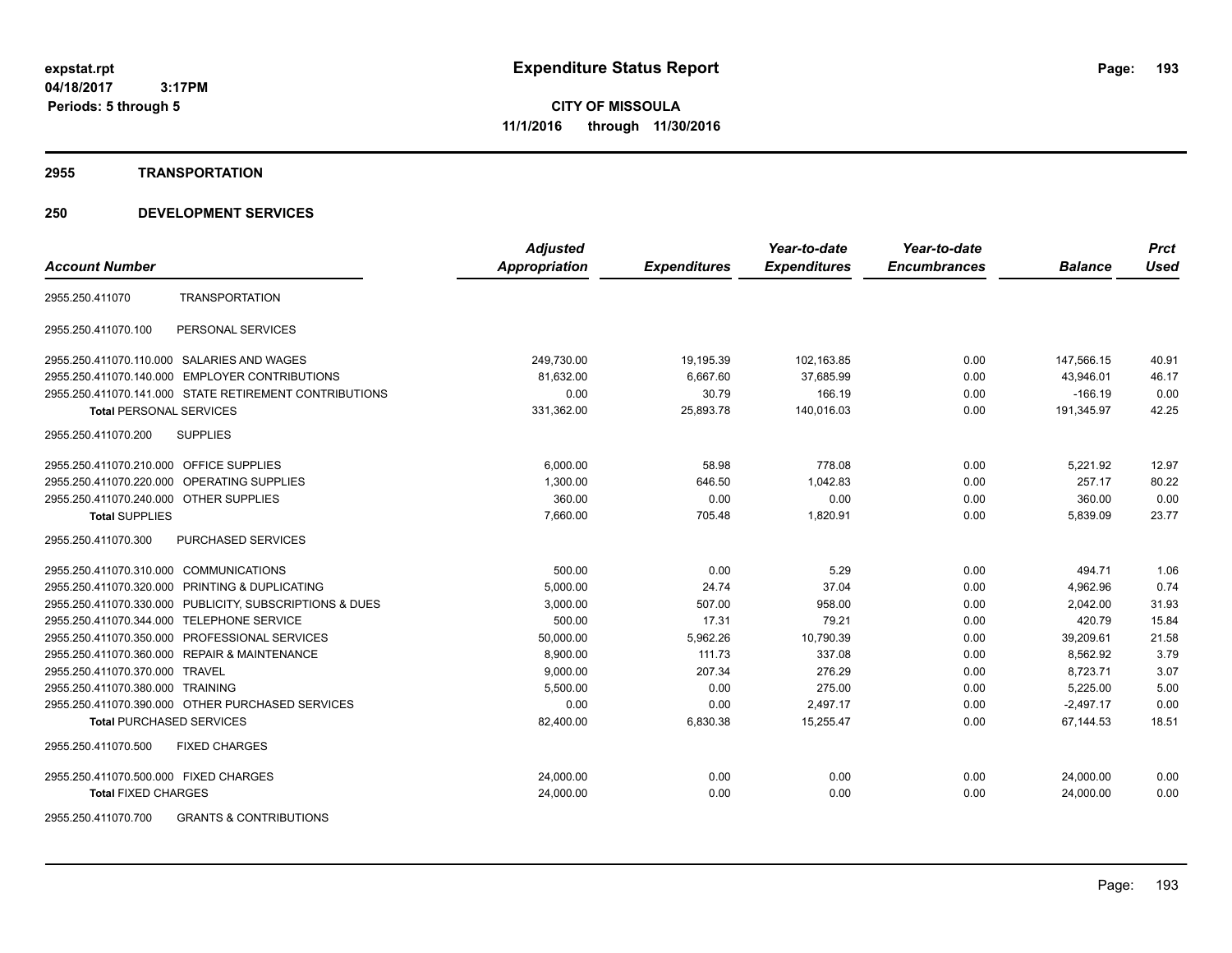**2955 TRANSPORTATION**

# **250 DEVELOPMENT SERVICES**

| <b>Account Number</b>                      |                                                                                           | <b>Adjusted</b><br>Appropriation | <b>Expenditures</b> | Year-to-date<br><b>Expenditures</b> | Year-to-date<br><b>Encumbrances</b> | <b>Balance</b>           | <b>Prct</b><br><b>Used</b> |
|--------------------------------------------|-------------------------------------------------------------------------------------------|----------------------------------|---------------------|-------------------------------------|-------------------------------------|--------------------------|----------------------------|
|                                            | 2955.250.411070.700.000 GRANTS & CONTRIBUTIONS<br><b>Total GRANTS &amp; CONTRIBUTIONS</b> | 144,228.00<br>144,228.00         | 0.00<br>0.00        | 0.00<br>0.00                        | 0.00<br>0.00                        | 144,228.00<br>144,228.00 | 0.00<br>0.00               |
| 2955.250.411070.800                        | OTHER OBJECTS                                                                             |                                  |                     |                                     |                                     |                          |                            |
| 2955.250.411070.845.000 CONTINGENCY        |                                                                                           | 207,937.00                       | 0.00                | 0.00                                | 0.00                                | 207,937.00               | 0.00                       |
| <b>Total OTHER OBJECTS</b>                 |                                                                                           | 207,937.00                       | 0.00                | 0.00                                | 0.00                                | 207,937.00               | 0.00                       |
| <b>Total TRANSPORTATION</b>                |                                                                                           | 797,587.00                       | 33,429.64           | 157,092.41                          | 0.00                                | 640,494.59               | 19.70                      |
| 2955.250.411079                            | <b>BIKE/PED MDT</b>                                                                       |                                  |                     |                                     |                                     |                          |                            |
| 2955.250.411079.200                        | <b>SUPPLIES</b>                                                                           |                                  |                     |                                     |                                     |                          |                            |
| <b>Total SUPPLIES</b>                      |                                                                                           | 0.00                             | 0.00                | 0.00                                | 0.00                                | 0.00                     | 0.00                       |
| 2955.250.411079.300                        | PURCHASED SERVICES                                                                        |                                  |                     |                                     |                                     |                          |                            |
| <b>Total BIKE/PED MDT</b>                  |                                                                                           | 0.00                             | 0.00                | 0.00                                | 0.00                                | 0.00                     | 0.00                       |
| 2955.250.411080                            | <b>MIM MDT</b>                                                                            |                                  |                     |                                     |                                     |                          |                            |
| 2955.250.411080.100                        | PERSONAL SERVICES                                                                         |                                  |                     |                                     |                                     |                          |                            |
|                                            | 2955.250.411080.110.000 CMAQ/MIM-SALARIES AND WAGES                                       | 161,379.00                       | 7,762.40            | 43,691.85                           | 0.00                                | 117,687.15               | 27.07                      |
|                                            | 2955.250.411080.120.000 OVERTIME/TERMINATION                                              | 0.00                             | 0.00                | 969.58                              | 0.00                                | $-969.58$                | 0.00                       |
|                                            | 2955.250.411080.140.000 EMPLOYER CONTRIBUTIONS                                            | 66,158.00                        | 3,594.78            | 17,878.68                           | 0.00                                | 48,279.32                | 27.02                      |
| <b>Total PERSONAL SERVICES</b>             |                                                                                           | 227,537.00                       | 11,357.18           | 62,540.11                           | 0.00                                | 164,996.89               | 27.49                      |
| 2955.250.411080.200                        | <b>SUPPLIES</b>                                                                           |                                  |                     |                                     |                                     |                          |                            |
| 2955.250.411080.210.000 OFFICE SUPPLIES    |                                                                                           | 1,000.00                         | 68.78               | 252.63                              | 0.00                                | 747.37                   | 25.26                      |
| 2955.250.411080.220.000 OPERATING SUPPLIES |                                                                                           | 35,000.00                        | 100.60              | 6,921.75                            | 0.00                                | 28,078.25                | 19.78                      |
| <b>Total SUPPLIES</b>                      |                                                                                           | 36,000.00                        | 169.38              | 7,174.38                            | 0.00                                | 28.825.62                | 19.93                      |
| 2955.250.411080.300                        | <b>PURCHASED SERVICES</b>                                                                 |                                  |                     |                                     |                                     |                          |                            |
| 2955.250.411080.310.000 COMMUNICATIONS     |                                                                                           | 1,200.00                         | 292.45              | 880.60                              | 0.00                                | 319.40                   | 73.38                      |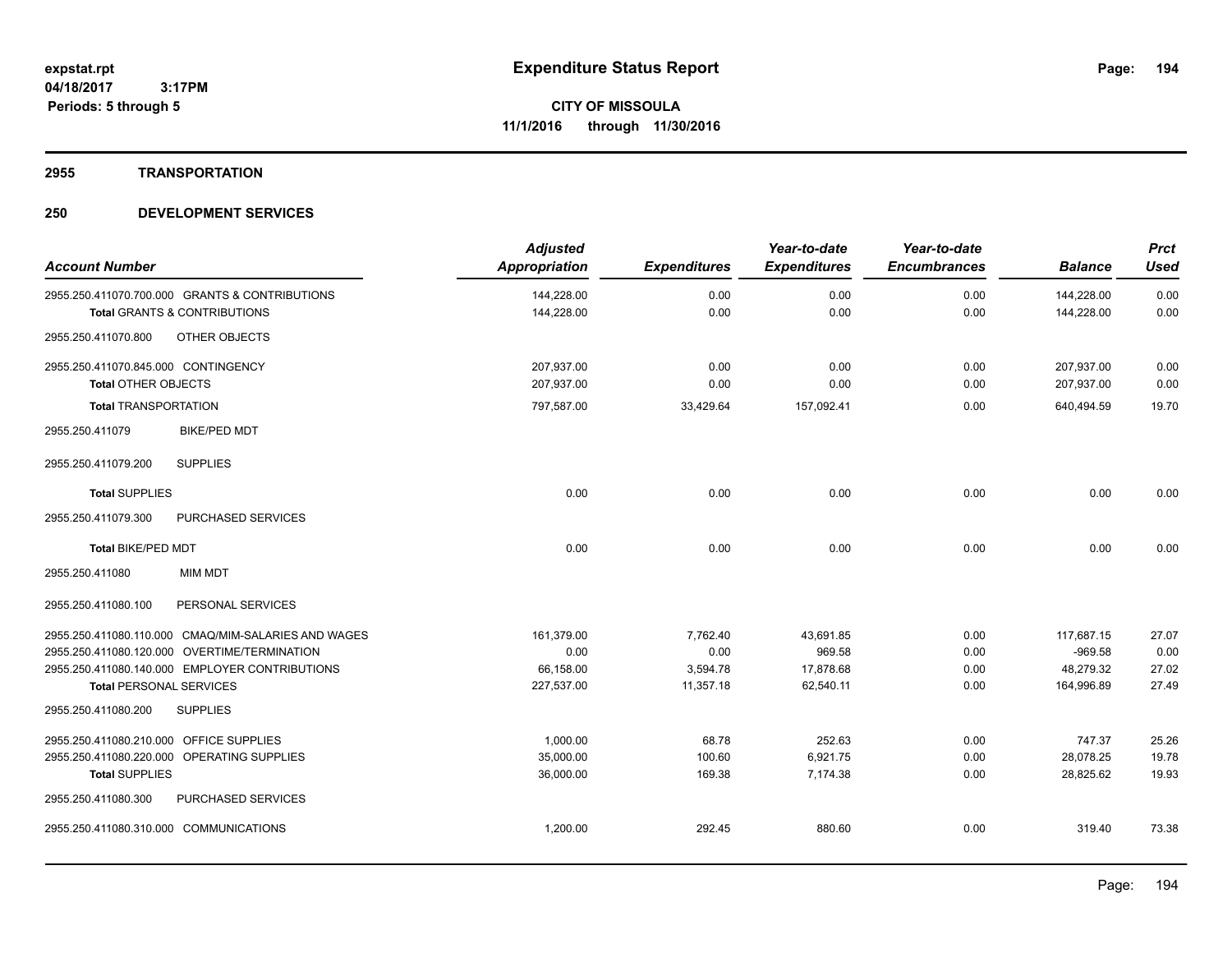#### **2955 TRANSPORTATION**

# **250 DEVELOPMENT SERVICES**

|                                                          | <b>Adjusted</b>      |                     | Year-to-date        | Year-to-date        |                | <b>Prct</b> |
|----------------------------------------------------------|----------------------|---------------------|---------------------|---------------------|----------------|-------------|
| <b>Account Number</b>                                    | <b>Appropriation</b> | <b>Expenditures</b> | <b>Expenditures</b> | <b>Encumbrances</b> | <b>Balance</b> | <b>Used</b> |
| 2955.250.411080.320.000 PRINTING & DUPLICATING           | 5,000.00             | 96.24               | 3,244.63            | 0.00                | 1,755.37       | 64.89       |
| 2955.250.411080.330.000 PUBLICITY, SUBSCRIPTIONS & DUES  | 25,000.00            | 5,623.22            | 14,710.57           | 0.00                | 10,289.43      | 58.84       |
| 2955.250.411080.344.000 TELEPHONE SERVICE                | 50.00                | 3.42                | 6.92                | 0.00                | 43.08          | 13.84       |
| 2955.250.411080.350.000 PROFESSIONAL SERVICES            | 14,207.00            | 200.00              | 3,303.74            | 0.00                | 10,903.26      | 23.25       |
| 2955.250.411080.360.000 REPAIR & MAINTENANCE             | 0.00                 | 0.00                | 12.00               | 0.00                | $-12.00$       | 0.00        |
| 2955.250.411080.370.000 TRAVEL                           | 3,000.00             | 0.00                | 1,374.31            | 0.00                | 1,625.69       | 45.81       |
| 2955.250.411080.380.000 TRAINING                         | 5,000.00             | 24.00               | 1,899.82            | 0.00                | 3,100.18       | 38.00       |
| 2955.250.411080.390.000 OTHER PURCHASED SERVICES         | 20,000.00            | 1,097.50            | 3,015.00            | 0.00                | 16,985.00      | 15.08       |
| <b>Total PURCHASED SERVICES</b>                          | 73,457.00            | 7,336.83            | 28,447.59           | 0.00                | 45,009.41      | 38.73       |
| <b>FIXED CHARGES</b><br>2955.250.411080.500              |                      |                     |                     |                     |                |             |
| 2955.250.411080.500.000 FIXED CHARGES                    | 10,000.00            | 0.00                | 0.00                | 0.00                | 10,000.00      | 0.00        |
| <b>Total FIXED CHARGES</b>                               | 10,000.00            | 0.00                | 0.00                | 0.00                | 10,000.00      | 0.00        |
| 2955.250.411080.700<br><b>GRANTS &amp; CONTRIBUTIONS</b> |                      |                     |                     |                     |                |             |
| 2955.250.411080.700.000 GRANTS & CONTRIBUTIONS           | 2,500.00             | 0.00                | 500.00              | 0.00                | 2,000.00       | 20.00       |
| <b>Total GRANTS &amp; CONTRIBUTIONS</b>                  | 2,500.00             | 0.00                | 500.00              | 0.00                | 2,000.00       | 20.00       |
| 2955.250.411080.800<br>OTHER OBJECTS                     |                      |                     |                     |                     |                |             |
| <b>Total OTHER OBJECTS</b>                               | 0.00                 | 0.00                | 0.00                | 0.00                | 0.00           | 0.00        |
| <b>Total MIM MDT</b>                                     | 349,494.00           | 18,863.39           | 98,662.08           | 0.00                | 250,831.92     | 28.23       |
| <b>BIKE-PED PROGRAM</b><br>2955.250.430255               |                      |                     |                     |                     |                |             |
| PERSONAL SERVICES<br>2955.250.430255.100                 |                      |                     |                     |                     |                |             |
| 2955.250.430255.110.000 SALARIES AND WAGES               | 49.884.00            | 3,837.17            | 20,330.33           | 0.00                | 29,553.67      | 40.76       |
| 2955.250.430255.140.000 EMPLOYER CONTRIBUTIONS           | 17,600.00            | 1,421.43            | 8,022.14            | 0.00                | 9,577.86       | 45.58       |
| <b>Total PERSONAL SERVICES</b>                           | 67,484.00            | 5,258.60            | 28,352.47           | 0.00                | 39,131.53      | 42.01       |
| 2955.250.430255.200<br><b>SUPPLIES</b>                   |                      |                     |                     |                     |                |             |
| 2955.250.430255.210.000 OFFICE SUPPLIES                  | 1,000.00             | 100.20              | 100.24              | 0.00                | 899.76         | 10.02       |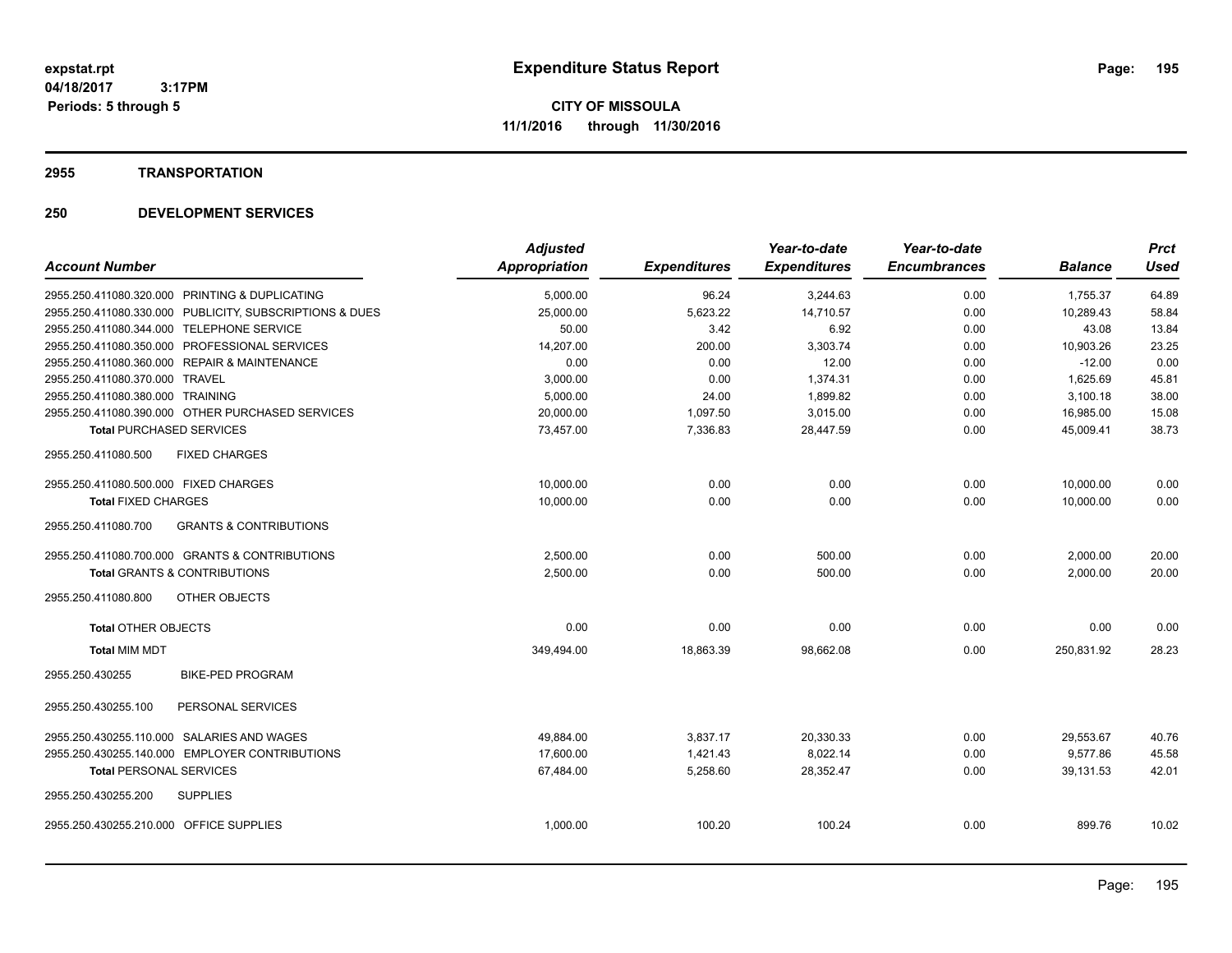**Periods: 5 through 5**

**CITY OF MISSOULA 11/1/2016 through 11/30/2016**

#### **2955 TRANSPORTATION**

# **250 DEVELOPMENT SERVICES**

 **3:17PM**

| <b>Account Number</b>                  |                                                         | <b>Adjusted</b>      |                     | Year-to-date        | Year-to-date<br><b>Encumbrances</b> |                | <b>Prct</b> |
|----------------------------------------|---------------------------------------------------------|----------------------|---------------------|---------------------|-------------------------------------|----------------|-------------|
|                                        |                                                         | <b>Appropriation</b> | <b>Expenditures</b> | <b>Expenditures</b> |                                     | <b>Balance</b> | <b>Used</b> |
| <b>Total SUPPLIES</b>                  |                                                         | 1,000.00             | 100.20              | 100.24              | 0.00                                | 899.76         | 10.02       |
| 2955.250.430255.300                    | PURCHASED SERVICES                                      |                      |                     |                     |                                     |                |             |
| 2955.250.430255.310.000 COMMUNICATIONS |                                                         | 0.00                 | 0.00                | 23.52               | 0.00                                | $-23.52$       | 0.00        |
|                                        | 2955.250.430255.320.000 PRINTING & DUPLICATING          | 125.00               | 233.64              | 346.96              | 0.00                                | $-221.96$      | 277.57      |
|                                        | 2955.250.430255.330.000 PUBLICITY, SUBSCRIPTIONS & DUES | 395.00               | 0.00                | 0.00                | 0.00                                | 395.00         | 0.00        |
|                                        | 2955.250.430255.344.000 TELEPHONE SERVICE               | 29.00                | 5.17                | 14.50               | 0.00                                | 14.50          | 50.00       |
|                                        | 2955.250.430255.350.000 PROFESSIONAL SERVICES           | 4,004.00             | 0.00                | 0.00                | 0.00                                | 4,004.00       | 0.00        |
| 2955.250.430255.370.000 TRAVEL         |                                                         | 1,200.00             | 0.00                | 1,677.43            | 0.00                                | $-477.43$      | 139.79      |
| 2955.250.430255.380.000 TRAINING       |                                                         | 800.00               | 0.00                | 685.00              | 0.00                                | 115.00         | 85.63       |
|                                        | 2955.250.430255.390.000 OTHER PURCHASED SERVICES        | 4,500.00             | 0.00                | 0.00                | 0.00                                | 4,500.00       | 0.00        |
| <b>Total PURCHASED SERVICES</b>        |                                                         | 11,053.00            | 238.81              | 2,747.41            | 0.00                                | 8,305.59       | 24.86       |
| 2955.250.430255.500                    | <b>FIXED CHARGES</b>                                    |                      |                     |                     |                                     |                |             |
| 2955.250.430255.500.000 FIXED CHARGES  |                                                         | 4,592.00             | 1,049.33            | 1.049.33            | 0.00                                | 3,542.67       | 22.85       |
| <b>Total FIXED CHARGES</b>             |                                                         | 4,592.00             | 1,049.33            | 1,049.33            | 0.00                                | 3,542.67       | 22.85       |
| 2955.250.430255.900                    | <b>CAPITAL OUTLAY</b>                                   |                      |                     |                     |                                     |                |             |
| <b>Total CAPITAL OUTLAY</b>            |                                                         | 0.00                 | 0.00                | 0.00                | 0.00                                | 0.00           | 0.00        |
| Total BIKE-PED PROGRAM                 |                                                         | 84,129.00            | 6,646.94            | 32,249.45           | 0.00                                | 51,879.55      | 38.33       |
| 2955.250.430257                        | BICYCLE COMMUTER NETWORK                                |                      |                     |                     |                                     |                |             |
| 2955.250.430257.200                    | <b>SUPPLIES</b>                                         |                      |                     |                     |                                     |                |             |
| <b>Total SUPPLIES</b>                  |                                                         | 0.00                 | 0.00                | 0.00                | 0.00                                | 0.00           | 0.00        |
| 2955.250.430257.300                    | PURCHASED SERVICES                                      |                      |                     |                     |                                     |                |             |
| <b>Total PURCHASED SERVICES</b>        |                                                         | 0.00                 | 0.00                | 0.00                | 0.00                                | 0.00           | 0.00        |
| 2955.250.430257.900                    | <b>CAPITAL OUTLAY</b>                                   |                      |                     |                     |                                     |                |             |
|                                        | <b>Total BICYCLE COMMUTER NETWORK</b>                   | 0.00                 | 0.00                | 0.00                | 0.00                                | 0.00           | 0.00        |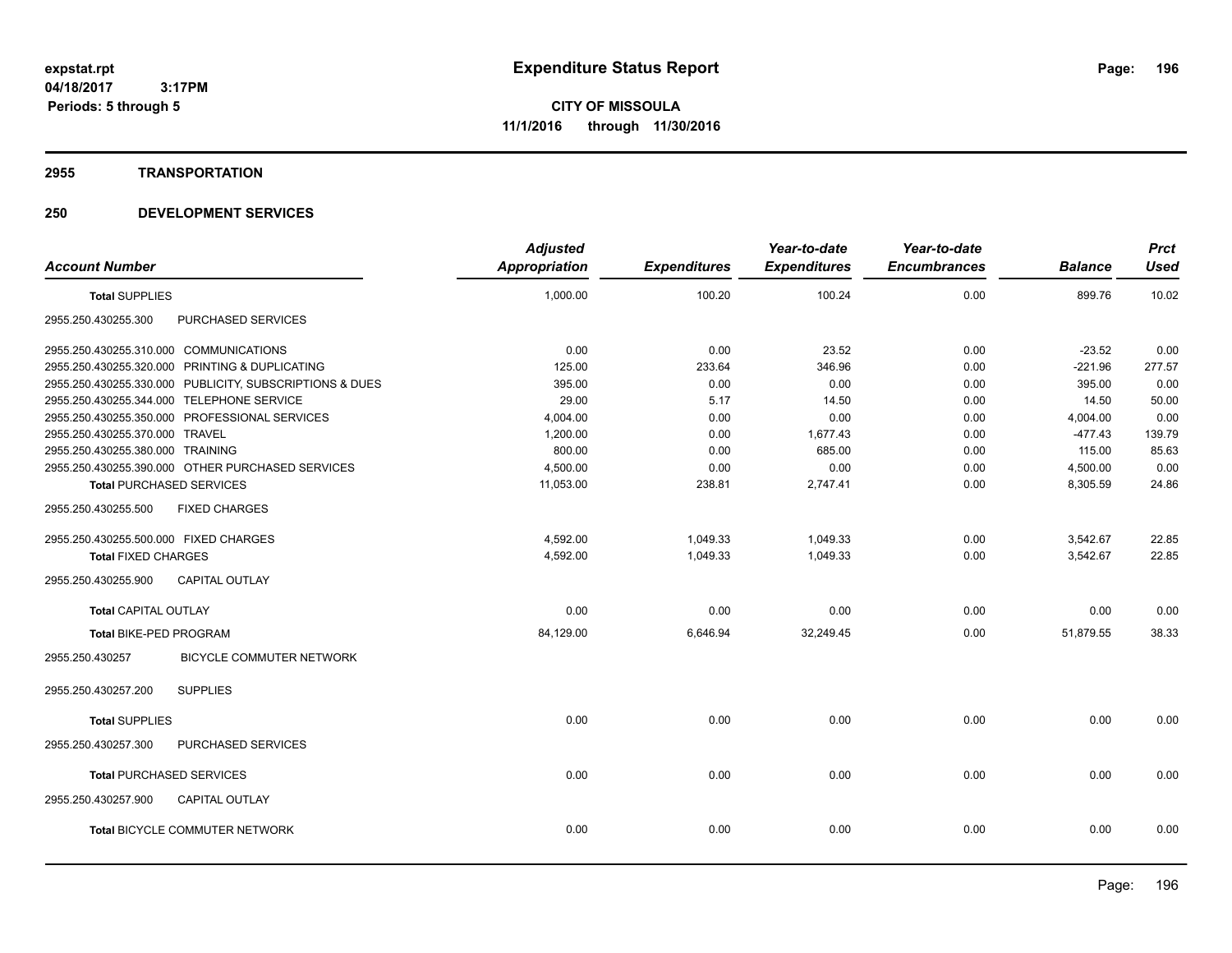#### **2955 TRANSPORTATION**

# **250 DEVELOPMENT SERVICES**

| <b>Account Number</b>       |                                            | <b>Adjusted</b><br><b>Appropriation</b> | <b>Expenditures</b> | Year-to-date<br><b>Expenditures</b> | Year-to-date<br><b>Encumbrances</b> | <b>Balance</b> | <b>Prct</b><br><b>Used</b> |
|-----------------------------|--------------------------------------------|-----------------------------------------|---------------------|-------------------------------------|-------------------------------------|----------------|----------------------------|
| 2955.250.430267             | <b>CMAQ GRANT</b>                          |                                         |                     |                                     |                                     |                |                            |
| 2955.250.430267.200         | <b>SUPPLIES</b>                            |                                         |                     |                                     |                                     |                |                            |
| <b>Total CMAQ GRANT</b>     |                                            | 0.00                                    | 0.00                | 0.00                                | 0.00                                | 0.00           | 0.00                       |
| 2955.250.510110             | <b>MERCHANT SERVICES</b>                   |                                         |                     |                                     |                                     |                |                            |
| 2955.250.510110.500         | <b>FIXED CHARGES</b>                       |                                         |                     |                                     |                                     |                |                            |
|                             | <b>Total MERCHANT SERVICES</b>             | 0.00                                    | 0.00                | 0.00                                | 0.00                                | 0.00           | 0.00                       |
| 2955.250.510306             | SALARY RESERVE                             |                                         |                     |                                     |                                     |                |                            |
| 2955.250.510306.100         | PERSONAL SERVICES                          |                                         |                     |                                     |                                     |                |                            |
| <b>Total SALARY RESERVE</b> |                                            | 0.00                                    | 0.00                | 0.00                                | 0.00                                | 0.00           | 0.00                       |
| 2955.250.521000             | INTERFUND OPERATING TRANSFERS              |                                         |                     |                                     |                                     |                |                            |
| 2955.250.521000.800         | OTHER OBJECTS                              |                                         |                     |                                     |                                     |                |                            |
|                             | <b>Total INTERFUND OPERATING TRANSFERS</b> | 0.00                                    | 0.00                | 0.00                                | 0.00                                | 0.00           | 0.00                       |
| <b>Total TRANSPORTATION</b> |                                            | 1,231,210.00                            | 58,939.97           | 288,003.94                          | 0.00                                | 943,206.06     | 23.39                      |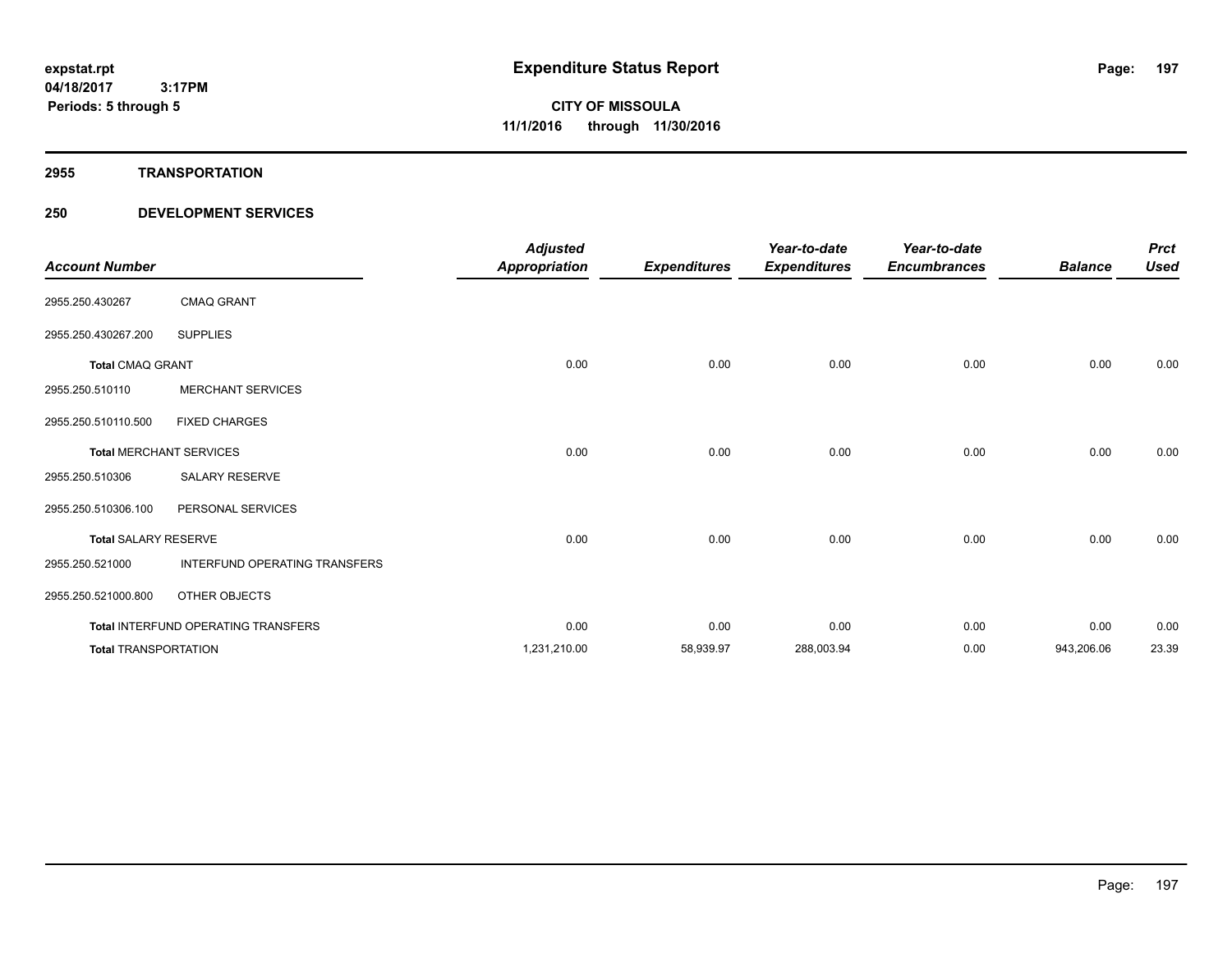# **2987 FEDERAL TRANSPORTATION FUND**

# **370 PARKS & RECREATION**

| <b>Account Number</b>               |                                                | <b>Adjusted</b><br><b>Appropriation</b> | <b>Expenditures</b> | Year-to-date<br><b>Expenditures</b> | Year-to-date<br><b>Encumbrances</b> | <b>Balance</b> | <b>Prct</b><br><b>Used</b> |
|-------------------------------------|------------------------------------------------|-----------------------------------------|---------------------|-------------------------------------|-------------------------------------|----------------|----------------------------|
| 2987.370.430258                     | *** Title Not Found ***                        |                                         |                     |                                     |                                     |                |                            |
| 2987.370.430258.100                 | PERSONAL SERVICES                              |                                         |                     |                                     |                                     |                |                            |
|                                     | 2987.370.430258.140.000 EMPLOYER CONTRIBUTIONS | 0.00                                    | 0.00                | 0.48                                | 0.00                                | $-0.48$        | 0.00                       |
| Total *** Title Not Found ***       |                                                | 0.00                                    | 0.00                | 0.48                                | 0.00                                | $-0.48$        | 0.00                       |
| 2987.370.510110                     | <b>MERCHANT SERVICES</b>                       |                                         |                     |                                     |                                     |                |                            |
| 2987.370.510110.500                 | <b>FIXED CHARGES</b>                           |                                         |                     |                                     |                                     |                |                            |
| <b>Total MERCHANT SERVICES</b>      |                                                | 0.00                                    | 0.00                | 0.00                                | 0.00                                | 0.00           | 0.00                       |
| <b>Total PARKS &amp; RECREATION</b> |                                                | 0.00                                    | 0.00                | 0.48                                | 0.00                                | $-0.48$        | 0.00                       |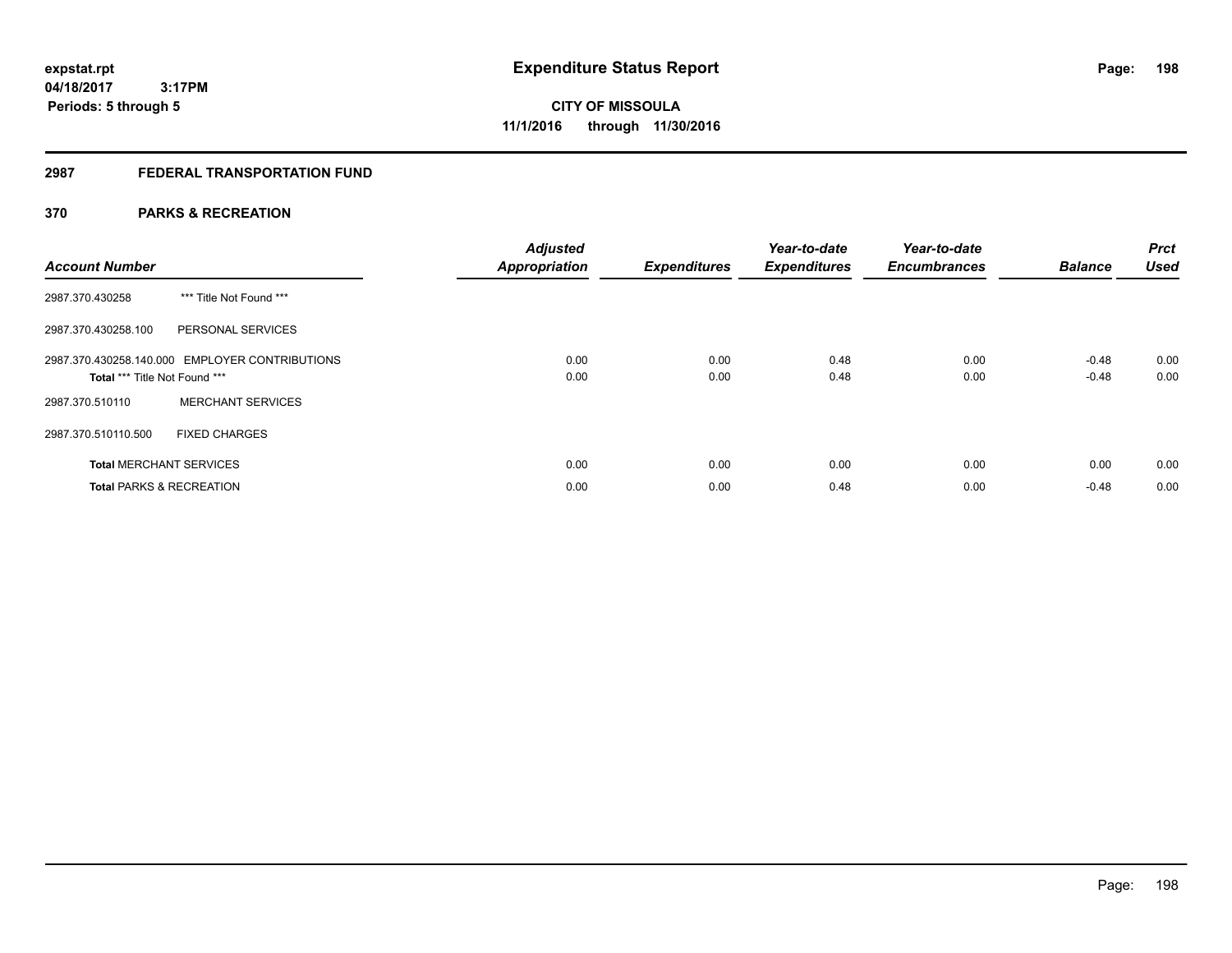# **2987 FEDERAL TRANSPORTATION FUND**

|                                |                                        | <b>Adjusted</b>      |                     | Year-to-date        | Year-to-date        |                | <b>Prct</b> |
|--------------------------------|----------------------------------------|----------------------|---------------------|---------------------|---------------------|----------------|-------------|
| <b>Account Number</b>          |                                        | <b>Appropriation</b> | <b>Expenditures</b> | <b>Expenditures</b> | <b>Encumbrances</b> | <b>Balance</b> | <b>Used</b> |
| 2987.390.430233                | *** Title Not Found ***                |                      |                     |                     |                     |                |             |
| 2987.390.430233.900            | <b>CAPITAL OUTLAY</b>                  |                      |                     |                     |                     |                |             |
| Total *** Title Not Found ***  |                                        | 0.00                 | 0.00                | 0.00                | 0.00                | 0.00           | 0.00        |
| 2987.390.430256                | SAFE ROUTES TO SCHOOLS                 |                      |                     |                     |                     |                |             |
| 2987.390.430256.900            | CAPITAL OUTLAY                         |                      |                     |                     |                     |                |             |
|                                | Total SAFE ROUTES TO SCHOOLS           | 0.00                 | 0.00                | 0.00                | 0.00                | 0.00           | 0.00        |
| 2987.390.430257                | BICYCLE COMMUTER NETWORK               |                      |                     |                     |                     |                |             |
| 2987.390.430257.900            | CAPITAL OUTLAY                         |                      |                     |                     |                     |                |             |
|                                | Total BICYCLE COMMUTER NETWORK         | 0.00                 | 0.00                | 0.00                | 0.00                | 0.00           | 0.00        |
| 2987.390.430258                | <b>GRANT CREEK TRAIL BCN</b>           |                      |                     |                     |                     |                |             |
| 2987.390.430258.100            | PERSONAL SERVICES                      |                      |                     |                     |                     |                |             |
| <b>Total PERSONAL SERVICES</b> |                                        | 0.00                 | 0.00                | 0.00                | 0.00                | 0.00           | 0.00        |
| 2987.390.430258.900            | <b>CAPITAL OUTLAY</b>                  |                      |                     |                     |                     |                |             |
|                                | Total GRANT CREEK TRAIL BCN            | 0.00                 | 0.00                | 0.00                | 0.00                | 0.00           | 0.00        |
| 2987.390.430259                | RTLSNK CR/BRDWAY CROSSING              |                      |                     |                     |                     |                |             |
| 2987.390.430259.900            | CAPITAL OUTLAY                         |                      |                     |                     |                     |                |             |
|                                | <b>Total RTLSNK CR/BRDWAY CROSSING</b> | 0.00                 | 0.00                | 0.00                | 0.00                | 0.00           | 0.00        |
| 2987.390.430262                | MASTER SIDEWALK PLAN                   |                      |                     |                     |                     |                |             |
| 2987.390.430262.900            | CAPITAL OUTLAY                         |                      |                     |                     |                     |                |             |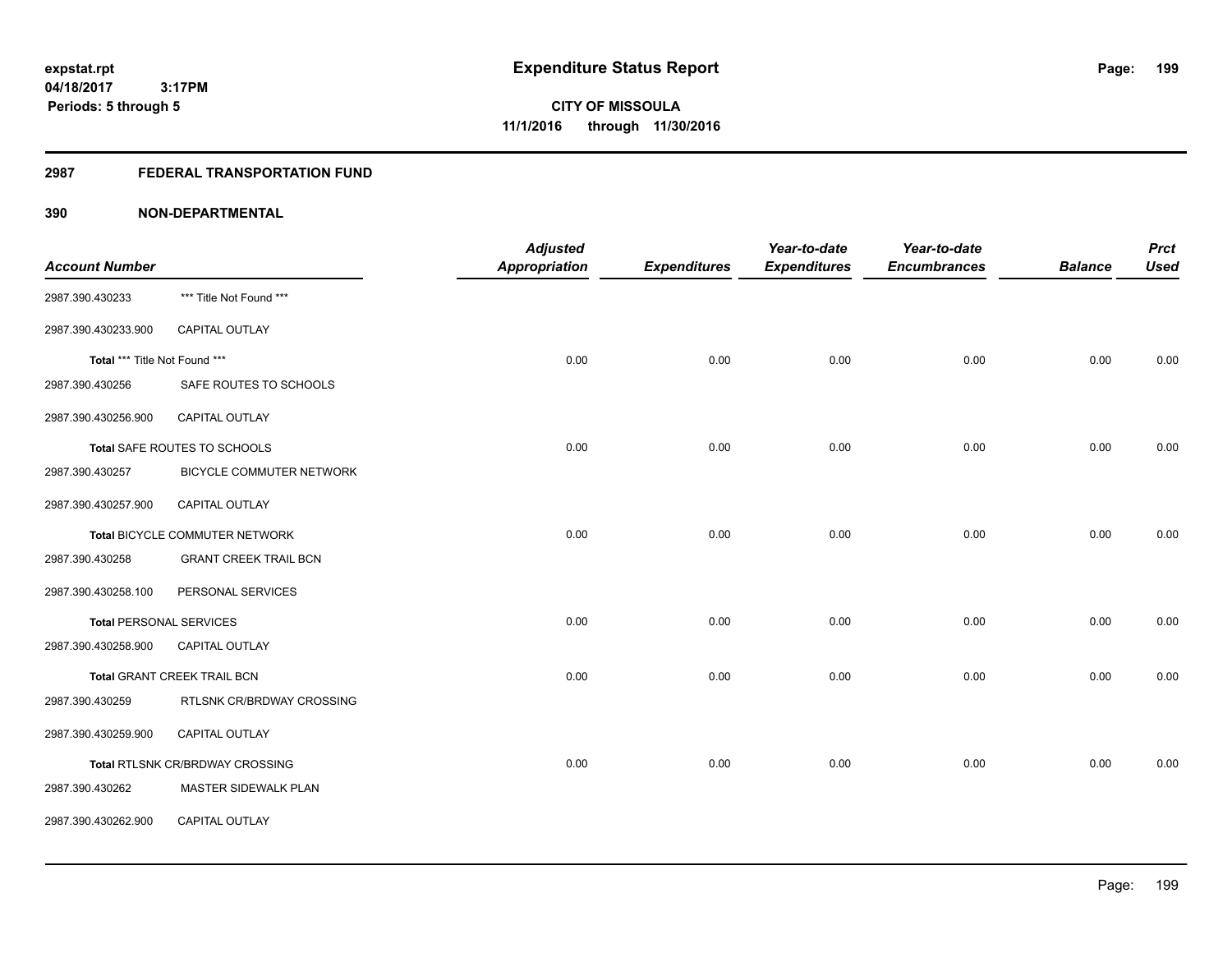#### **2987 FEDERAL TRANSPORTATION FUND**

| <b>Account Number</b>      |                                            | <b>Adjusted</b><br><b>Appropriation</b> | <b>Expenditures</b> | Year-to-date<br><b>Expenditures</b> | Year-to-date<br><b>Encumbrances</b> | <b>Balance</b> | <b>Prct</b><br><b>Used</b> |
|----------------------------|--------------------------------------------|-----------------------------------------|---------------------|-------------------------------------|-------------------------------------|----------------|----------------------------|
|                            | <b>Total MASTER SIDEWALK PLAN</b>          | 0.00                                    | 0.00                | 0.00                                | 0.00                                | 0.00           | 0.00                       |
| 2987.390.430271            | HIGGINS HILL/BECKWITH RECONSTRUCTION       |                                         |                     |                                     |                                     |                |                            |
| 2987.390.430271.900        | <b>CAPITAL OUTLAY</b>                      |                                         |                     |                                     |                                     |                |                            |
|                            | Total HIGGINS HILL/BECKWITH RECONSTRUCTION | 0.00                                    | 0.00                | 0.00                                | 0.00                                | 0.00           | 0.00                       |
| 2987.390.430272            | SIGNALIZATION                              |                                         |                     |                                     |                                     |                |                            |
| 2987.390.430272.900        | CAPITAL OUTLAY                             |                                         |                     |                                     |                                     |                |                            |
| <b>Total SIGNALIZATION</b> |                                            | 0.00                                    | 0.00                | 0.00                                | 0.00                                | 0.00           | 0.00                       |
| 2987.390.430276            | RUSSELL S 3RD IMPROVEMENTS                 |                                         |                     |                                     |                                     |                |                            |
| 2987.390.430276.900        | <b>CAPITAL OUTLAY</b>                      |                                         |                     |                                     |                                     |                |                            |
|                            | Total RUSSELL S 3RD IMPROVEMENTS           | 0.00                                    | 0.00                | 0.00                                | 0.00                                | 0.00           | 0.00                       |
| 2987.390.430278            | LOLO ST-BRIDGE TO DUNCAN S/C               |                                         |                     |                                     |                                     |                |                            |
| 2987.390.430278.900        | CAPITAL OUTLAY                             |                                         |                     |                                     |                                     |                |                            |
|                            | Total LOLO ST-BRIDGE TO DUNCAN S/C         | 0.00                                    | 0.00                | 0.00                                | 0.00                                | 0.00           | 0.00                       |
| 2987.390.430279            | E BROADWAY IMPROV/MISSOULA COLLEGE         |                                         |                     |                                     |                                     |                |                            |
| 2987.390.430279.900        | CAPITAL OUTLAY                             |                                         |                     |                                     |                                     |                |                            |
|                            | Total E BROADWAY IMPROV/MISSOULA COLLEGE   | 0.00                                    | 0.00                | 0.00                                | 0.00                                | 0.00           | 0.00                       |
| 2987.390.460405            | PLAYFAIR PARK - MINOR IMPROVEMENTS         |                                         |                     |                                     |                                     |                |                            |
| 2987.390.460405.900        | <b>CAPITAL OUTLAY</b>                      |                                         |                     |                                     |                                     |                |                            |
|                            | Total PLAYFAIR PARK - MINOR IMPROVEMENTS   | 0.00                                    | 0.00                | 0.00                                | 0.00                                | 0.00           | 0.00                       |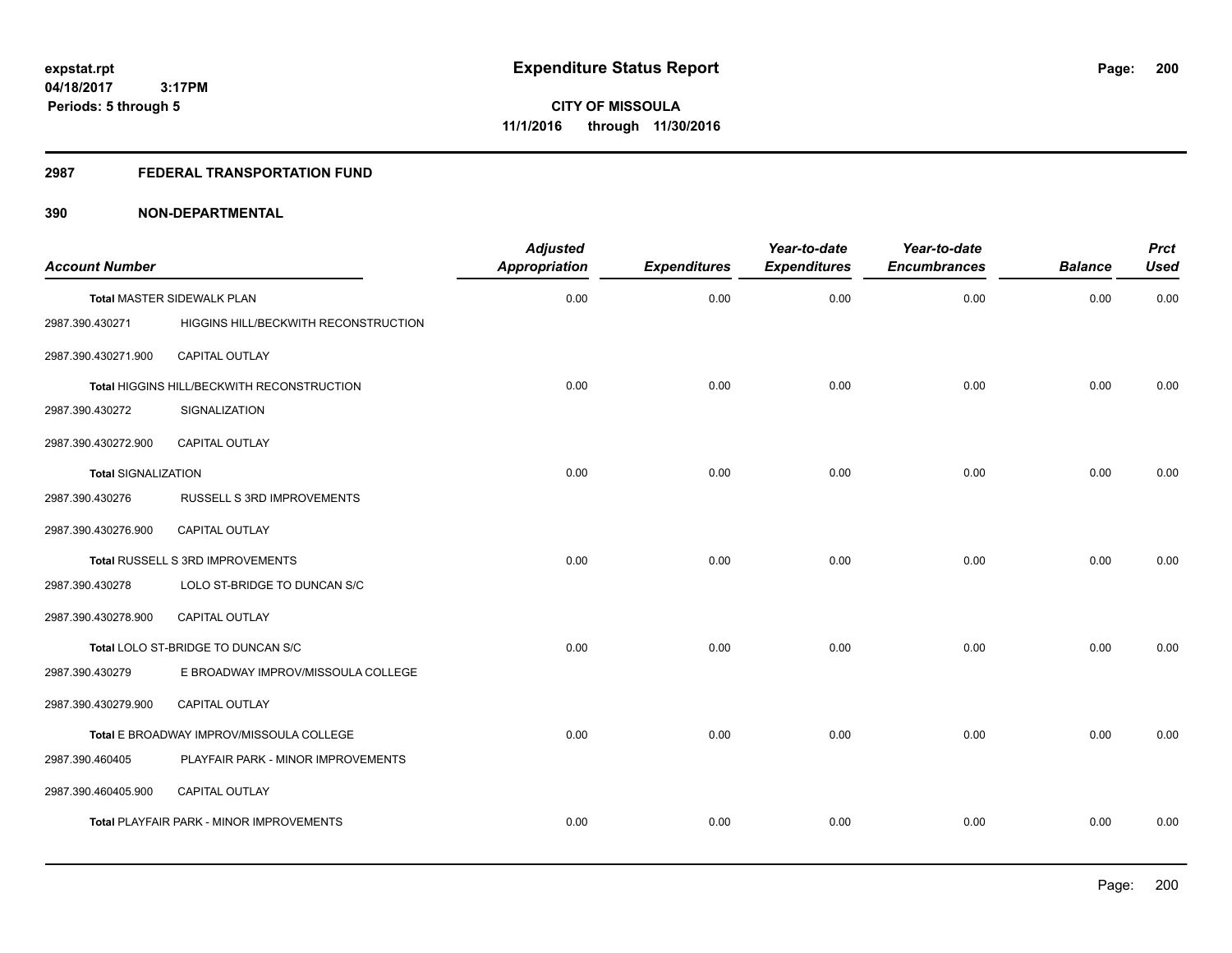# **2987 FEDERAL TRANSPORTATION FUND**

|                                 |                                           | <b>Adjusted</b>      |                     | Year-to-date        | Year-to-date        |                | <b>Prct</b> |
|---------------------------------|-------------------------------------------|----------------------|---------------------|---------------------|---------------------|----------------|-------------|
| <b>Account Number</b>           |                                           | <b>Appropriation</b> | <b>Expenditures</b> | <b>Expenditures</b> | <b>Encumbrances</b> | <b>Balance</b> | <b>Used</b> |
| 2987.390.460415                 | SOUTH HILLS TRAIL SYSTEM                  |                      |                     |                     |                     |                |             |
| 2987.390.460415.900             | <b>CAPITAL OUTLAY</b>                     |                      |                     |                     |                     |                |             |
|                                 | Total SOUTH HILLS TRAIL SYSTEM            | 0.00                 | 0.00                | 0.00                | 0.00                | 0.00           | 0.00        |
| 2987.390.460435                 | SILVER PARK MILL SITE                     |                      |                     |                     |                     |                |             |
| 2987.390.460435.900             | <b>CAPITAL OUTLAY</b>                     |                      |                     |                     |                     |                |             |
|                                 | Total SILVER PARK MILL SITE               | 0.00                 | 0.00                | 0.00                | 0.00                | 0.00           | 0.00        |
| 2987.390.460509                 | <b>KIM WILLIAMS TRAIL</b>                 |                      |                     |                     |                     |                |             |
| 2987.390.460509.900             | <b>CAPITAL OUTLAY</b>                     |                      |                     |                     |                     |                |             |
|                                 | 2987.390.460509.930.000 KIM WILLIAMS EAST | 371,738.00           | 24,520.32           | 61,778.88           | 0.00                | 309,959.12     | 16.62       |
| <b>Total KIM WILLIAMS TRAIL</b> |                                           | 371,738.00           | 24,520.32           | 61,778.88           | 0.00                | 309,959.12     | 16.62       |
| 2987.390.510000                 | <b>MISCELLANEOUS</b>                      |                      |                     |                     |                     |                |             |
| 2987.390.510000.800             | OTHER OBJECTS                             |                      |                     |                     |                     |                |             |
| <b>Total MISCELLANEOUS</b>      |                                           | 0.00                 | 0.00                | 0.00                | 0.00                | 0.00           | 0.00        |
| 2987.390.510110                 | <b>MERCHANT SERVICES</b>                  |                      |                     |                     |                     |                |             |
| 2987.390.510110.500             | <b>FIXED CHARGES</b>                      |                      |                     |                     |                     |                |             |
|                                 | <b>Total MERCHANT SERVICES</b>            | 0.00                 | 0.00                | 0.00                | 0.00                | 0.00           | 0.00        |
| Total NON-DEPARTMENTAL          |                                           | 371,738.00           | 24,520.32           | 61,778.88           | 0.00                | 309,959.12     | 16.62       |
|                                 | <b>Total FEDERAL TRANSPORTATION FUND</b>  | 371,738.00           | 24,520.32           | 61,779.36           | 0.00                | 309,958.64     | 16.62       |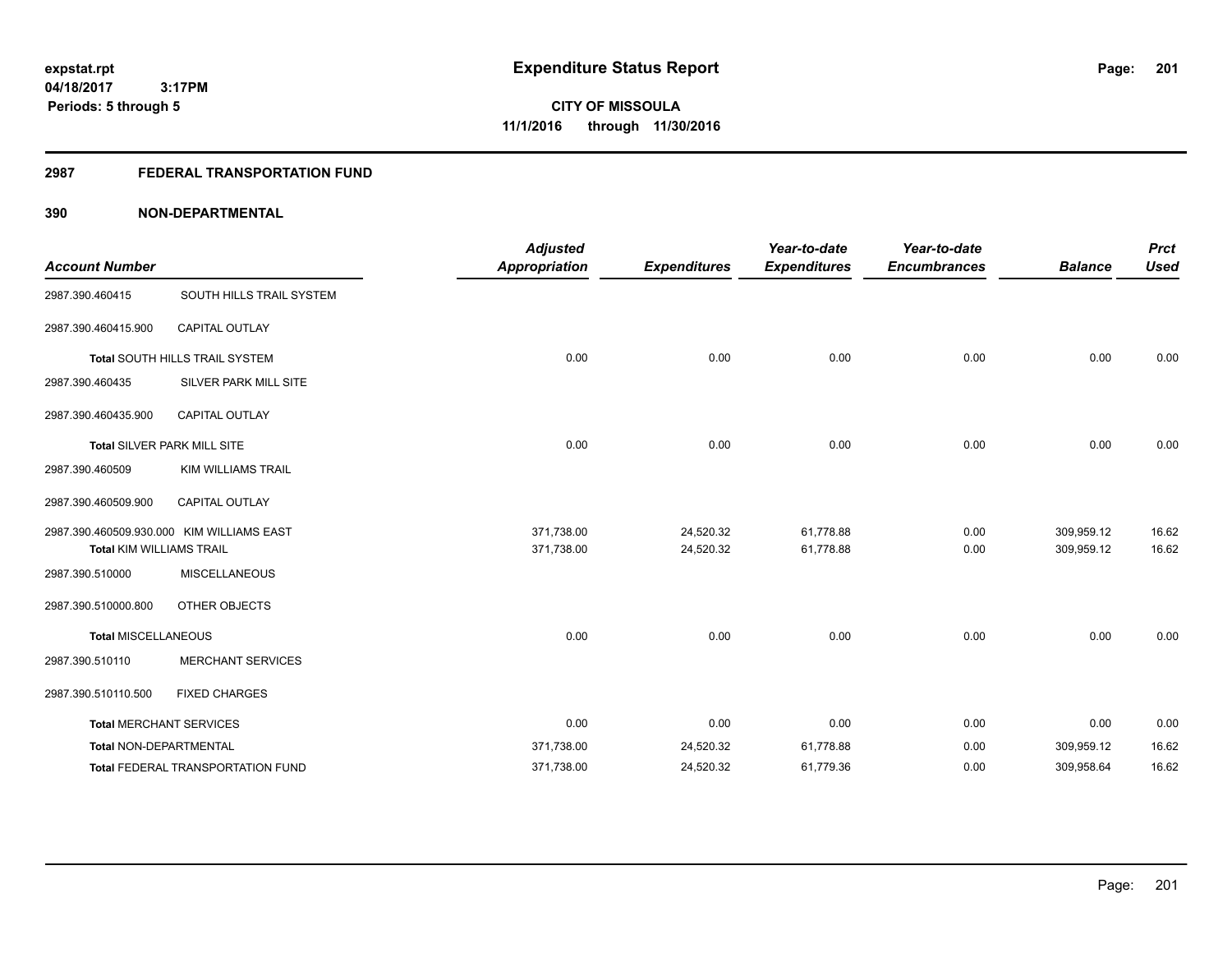# **2988 GRANTS & DONATIONS FUND**

# **223 CITY CLERK**

| <b>Account Number</b>      |                          | <b>Adjusted</b><br><b>Appropriation</b> | <b>Expenditures</b> | Year-to-date<br><b>Expenditures</b> | Year-to-date<br><b>Encumbrances</b> | <b>Balance</b> | <b>Prct</b><br><b>Used</b> |
|----------------------------|--------------------------|-----------------------------------------|---------------------|-------------------------------------|-------------------------------------|----------------|----------------------------|
| 2988.223.420000            | <b>PUBLIC SAFETY</b>     |                                         |                     |                                     |                                     |                |                            |
| 2988.223.420000.200        | <b>SUPPLIES</b>          |                                         |                     |                                     |                                     |                |                            |
| <b>Total PUBLIC SAFETY</b> |                          | 0.00                                    | 0.00                | 0.00                                | 0.00                                | 0.00           | 0.00                       |
| 2988.223.510110            | <b>MERCHANT SERVICES</b> |                                         |                     |                                     |                                     |                |                            |
| 2988.223.510110.500        | <b>FIXED CHARGES</b>     |                                         |                     |                                     |                                     |                |                            |
| <b>Total CITY CLERK</b>    |                          | 0.00                                    | 0.00                | 0.00                                | 0.00                                | 0.00           | 0.00                       |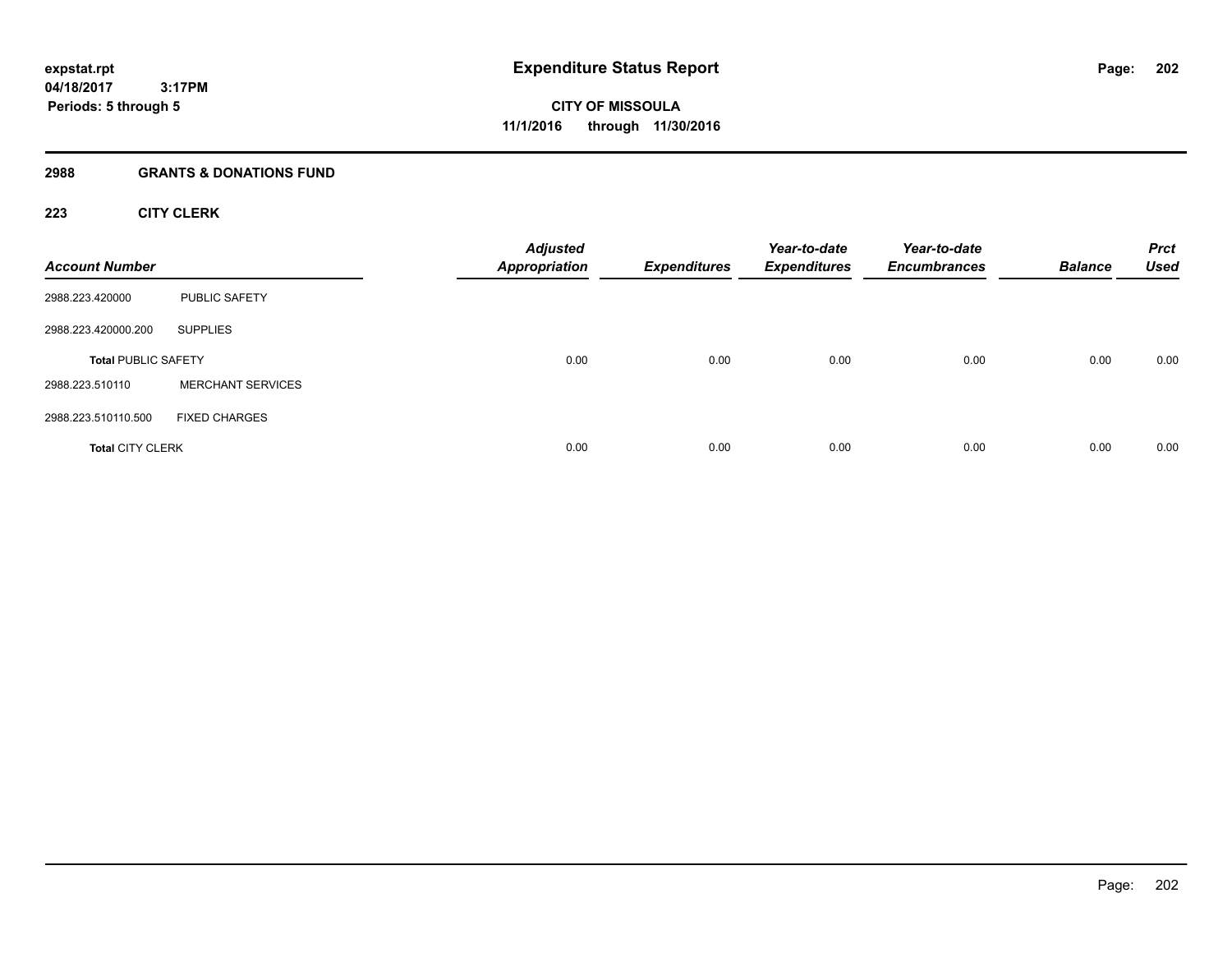# **2988 GRANTS & DONATIONS FUND**

# **270 CITY ATTORNEY**

| <b>Account Number</b>      |                                | <b>Adjusted</b><br><b>Appropriation</b> | <b>Expenditures</b> | Year-to-date<br><b>Expenditures</b> | Year-to-date<br><b>Encumbrances</b> | <b>Balance</b> | <b>Prct</b><br>Used |
|----------------------------|--------------------------------|-----------------------------------------|---------------------|-------------------------------------|-------------------------------------|----------------|---------------------|
| 2988.270.411121            | DV ACCOUNTABILITY GRANT        |                                         |                     |                                     |                                     |                |                     |
| 2988.270.411121.100        | PERSONAL SERVICES              |                                         |                     |                                     |                                     |                |                     |
|                            | <b>Total PERSONAL SERVICES</b> | 0.00                                    | 0.00                | 0.00                                | 0.00                                | 0.00           | 0.00                |
| 2988.270.411121.300        | PURCHASED SERVICES             |                                         |                     |                                     |                                     |                |                     |
| <b>Total CITY ATTORNEY</b> |                                | 0.00                                    | 0.00                | 0.00                                | 0.00                                | 0.00           | 0.00                |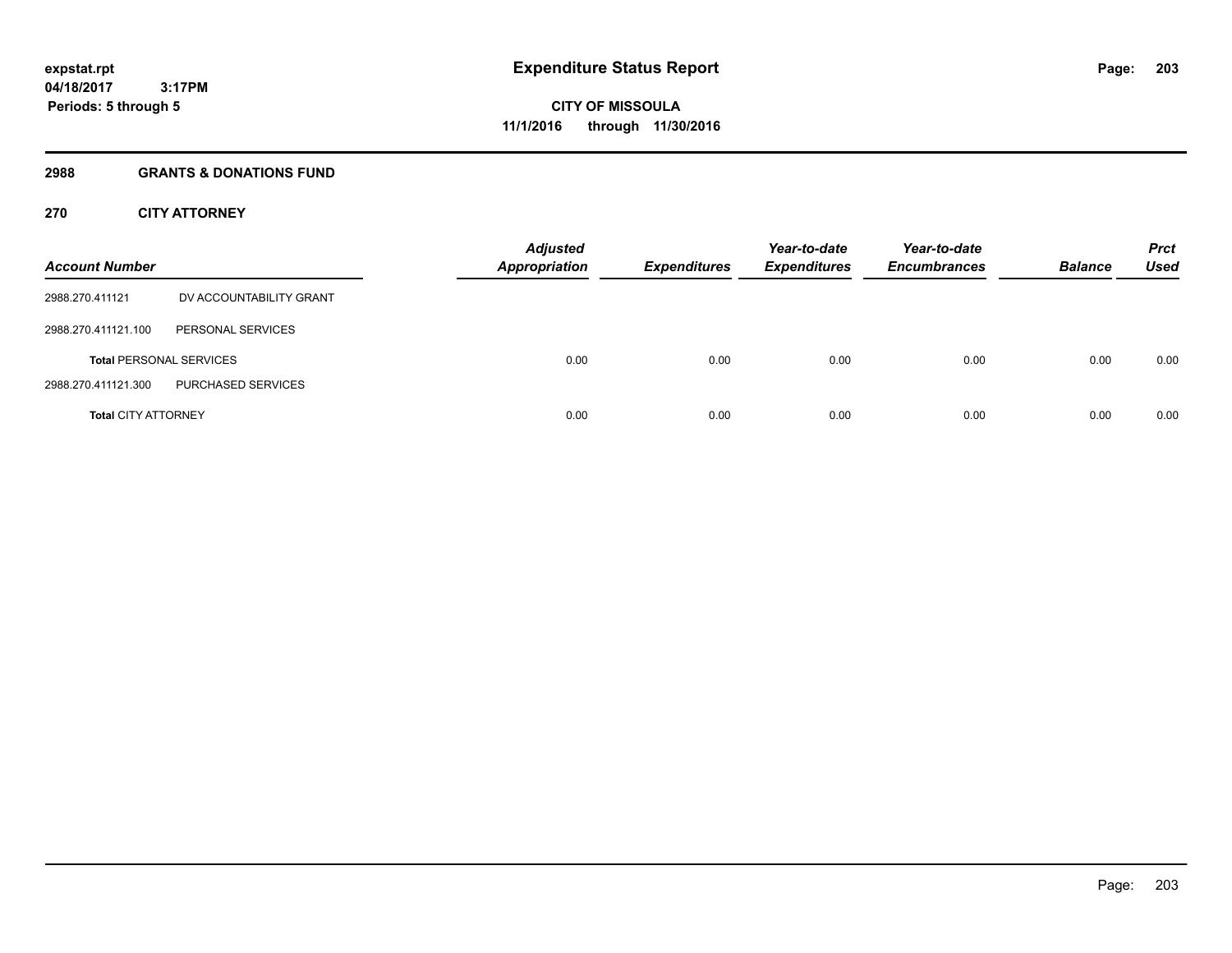#### **2988 GRANTS & DONATIONS FUND**

# **290 POLICE**

| <b>Account Number</b> |                                | <b>Adjusted</b><br><b>Appropriation</b> | <b>Expenditures</b> | Year-to-date<br><b>Expenditures</b> | Year-to-date<br><b>Encumbrances</b> | <b>Balance</b> | <b>Prct</b><br><b>Used</b> |
|-----------------------|--------------------------------|-----------------------------------------|---------------------|-------------------------------------|-------------------------------------|----------------|----------------------------|
| 2988.290.420161       | <b>ICAC GOOGLE</b>             |                                         |                     |                                     |                                     |                |                            |
| 2988.290.420161.100   | PERSONAL SERVICES              |                                         |                     |                                     |                                     |                |                            |
|                       | <b>Total PERSONAL SERVICES</b> | 0.00                                    | 0.00                | 0.00                                | 0.00                                | 0.00           | 0.00                       |
| 2988.290.420161.900   | <b>CAPITAL OUTLAY</b>          |                                         |                     |                                     |                                     |                |                            |
| Total ICAC GOOGLE     |                                | 0.00                                    | 0.00                | 0.00                                | 0.00                                | 0.00           | 0.00                       |
| 2988.290.420186       | FY15 HITDA                     |                                         |                     |                                     |                                     |                |                            |
| 2988.290.420186.200   | <b>SUPPLIES</b>                |                                         |                     |                                     |                                     |                |                            |
| <b>Total SUPPLIES</b> |                                | 0.00                                    | 0.00                | 0.00                                | 0.00                                | 0.00           | 0.00                       |
| 2988.290.420186.300   | PURCHASED SERVICES             |                                         |                     |                                     |                                     |                |                            |
| Total FY15 HITDA      |                                | 0.00                                    | 0.00                | 0.00                                | 0.00                                | 0.00           | 0.00                       |
| 2988.290.420190       | LAW ENFORCEMENT BLOCK GRANT    |                                         |                     |                                     |                                     |                |                            |
| 2988.290.420190.100   | PERSONAL SERVICES              |                                         |                     |                                     |                                     |                |                            |
| <b>Total POLICE</b>   |                                | 0.00                                    | 0.00                | 0.00                                | 0.00                                | 0.00           | 0.00                       |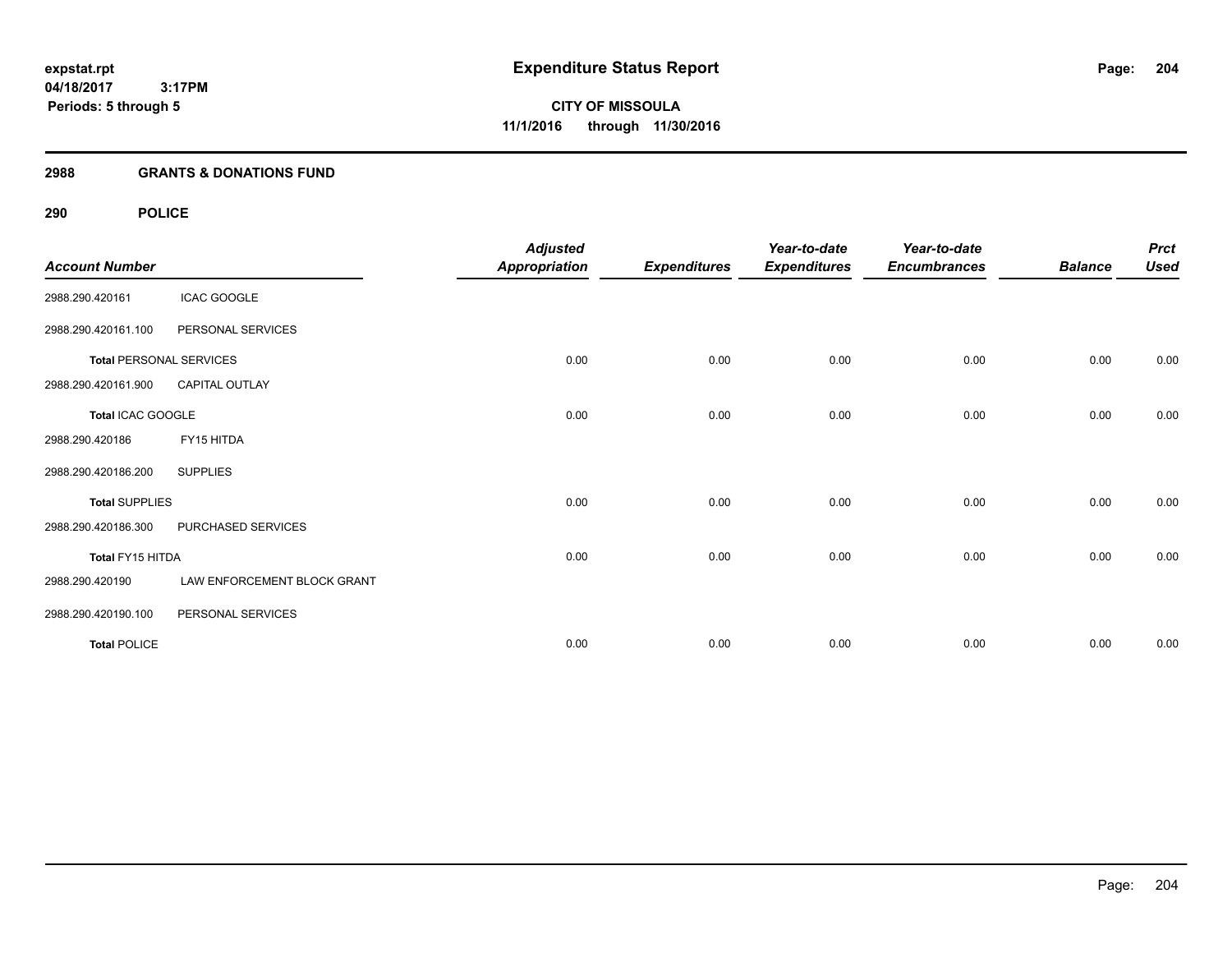**205**

**04/18/2017 3:17PM Periods: 5 through 5**

**CITY OF MISSOULA 11/1/2016 through 11/30/2016**

# **2988 GRANTS & DONATIONS FUND**

**300 FIRE**

| <b>Account Number</b>  |                         | <b>Adjusted</b><br><b>Appropriation</b> | <b>Expenditures</b> | Year-to-date<br><b>Expenditures</b> | Year-to-date<br><b>Encumbrances</b> | <b>Balance</b> | <b>Prct</b><br><b>Used</b> |
|------------------------|-------------------------|-----------------------------------------|---------------------|-------------------------------------|-------------------------------------|----------------|----------------------------|
| 2988.300.420731        | <b>AFG GRANT</b>        |                                         |                     |                                     |                                     |                |                            |
| 2988.300.420731.900    | <b>CAPITAL OUTLAY</b>   |                                         |                     |                                     |                                     |                |                            |
| <b>Total AFG GRANT</b> |                         | 0.00                                    | 0.00                | 0.00                                | 0.00                                | 0.00           | 0.00                       |
| 2988.300.720731        | *** Title Not Found *** |                                         |                     |                                     |                                     |                |                            |
| 2988.300.720731.900    | <b>CAPITAL OUTLAY</b>   |                                         |                     |                                     |                                     |                |                            |
| <b>Total FIRE</b>      |                         | 0.00                                    | 0.00                | 0.00                                | 0.00                                | 0.00           | 0.00                       |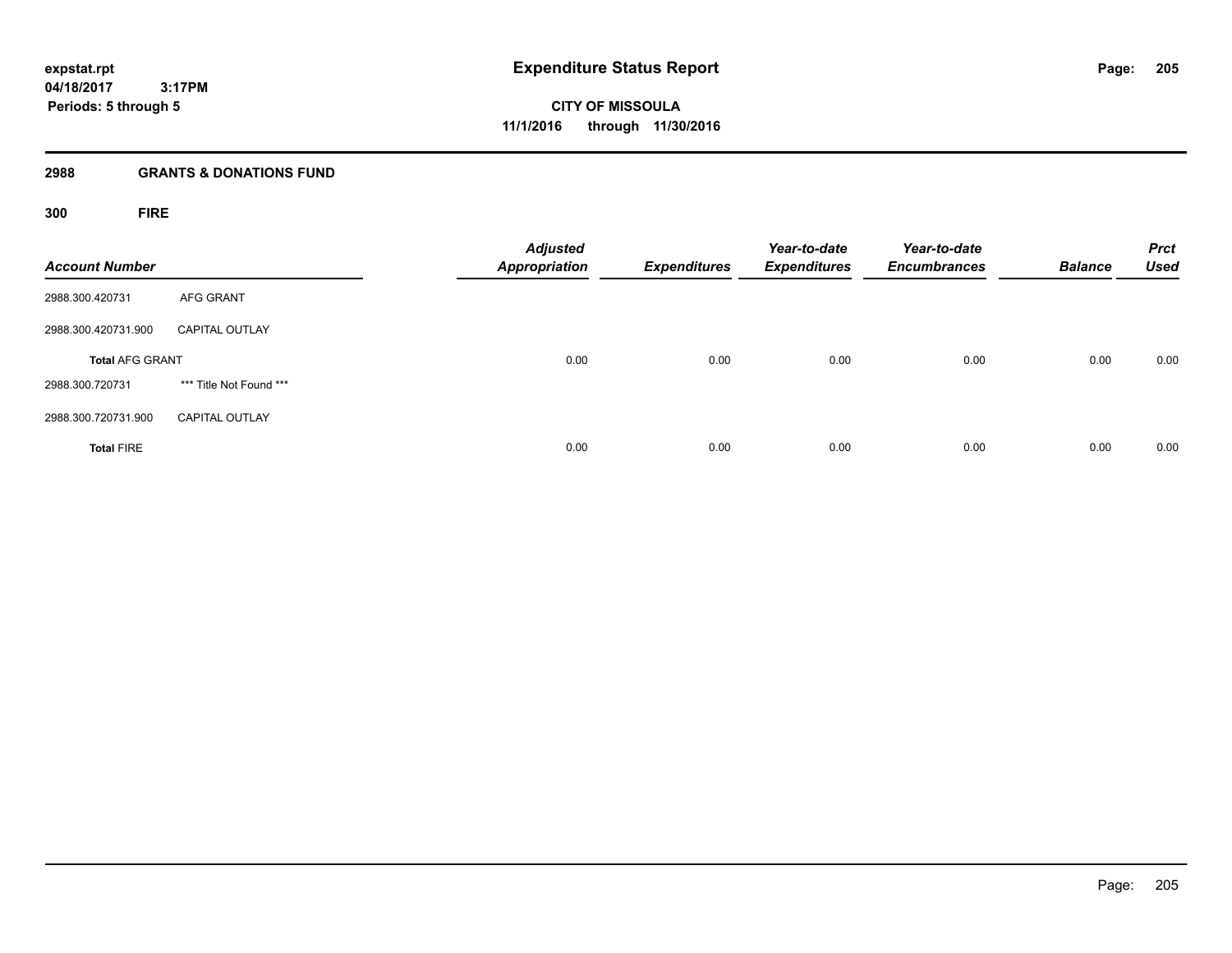#### **2988 GRANTS & DONATIONS FUND**

|                            |                                                | <b>Adjusted</b>      |                     | Year-to-date        | Year-to-date        |                | <b>Prct</b> |
|----------------------------|------------------------------------------------|----------------------|---------------------|---------------------|---------------------|----------------|-------------|
| <b>Account Number</b>      |                                                | <b>Appropriation</b> | <b>Expenditures</b> | <b>Expenditures</b> | <b>Encumbrances</b> | <b>Balance</b> | <b>Used</b> |
| 2988.390.410105            | WAPIKIYA HOMEOWNERS ASSN GRANT                 |                      |                     |                     |                     |                |             |
| 2988.390.410105.200        | <b>SUPPLIES</b>                                |                      |                     |                     |                     |                |             |
|                            | Total WAPIKIYA HOMEOWNERS ASSN GRANT           | 0.00                 | 0.00                | 0.00                | 0.00                | 0.00           | 0.00        |
| 2988.390.420000            | <b>MISC GRANTS</b>                             |                      |                     |                     |                     |                |             |
| 2988.390.420000.700        | <b>GRANTS &amp; CONTRIBUTIONS</b>              |                      |                     |                     |                     |                |             |
|                            | 2988.390.420000.700.000 GRANTS & CONTRIBUTIONS | 20,260.00            | 0.00                | 0.00                | 0.00                | 20,260.00      | 0.00        |
|                            | <b>Total GRANTS &amp; CONTRIBUTIONS</b>        | 20,260.00            | 0.00                | 0.00                | 0.00                | 20,260.00      | 0.00        |
| 2988.390.420000.800        | OTHER OBJECTS                                  |                      |                     |                     |                     |                |             |
| <b>Total OTHER OBJECTS</b> |                                                | 0.00                 | 0.00                | 0.00                | 0.00                | 0.00           | 0.00        |
| <b>Total MISC GRANTS</b>   |                                                | 20,260.00            | 0.00                | 0.00                | 0.00                | 20,260.00      | 0.00        |
| 2988.390.420110            | COPS TECHNOLOGY GRANT(D0J)                     |                      |                     |                     |                     |                |             |
| 2988.390.420110.900        | CAPITAL OUTLAY                                 |                      |                     |                     |                     |                |             |
|                            | Total COPS TECHNOLOGY GRANT(D0J)               | 0.00                 | 0.00                | 0.00                | 0.00                | 0.00           | 0.00        |
| 2988.390.420112            | COPS TECH GRANT X2 \$750,000                   |                      |                     |                     |                     |                |             |
| 2988.390.420112.300        | PURCHASED SERVICES                             |                      |                     |                     |                     |                |             |
|                            | <b>Total PURCHASED SERVICES</b>                | 0.00                 | 0.00                | 0.00                | 0.00                | 0.00           | 0.00        |
| 2988.390.420112.900        | CAPITAL OUTLAY                                 |                      |                     |                     |                     |                |             |
|                            | Total COPS TECH GRANT X2 \$750,000             | 0.00                 | 0.00                | 0.00                | 0.00                | 0.00           | 0.00        |
| 2988.390.420143            | ANTI-GRAFFITI PROJECT                          |                      |                     |                     |                     |                |             |
| 2988.390.420143.200        | <b>SUPPLIES</b>                                |                      |                     |                     |                     |                |             |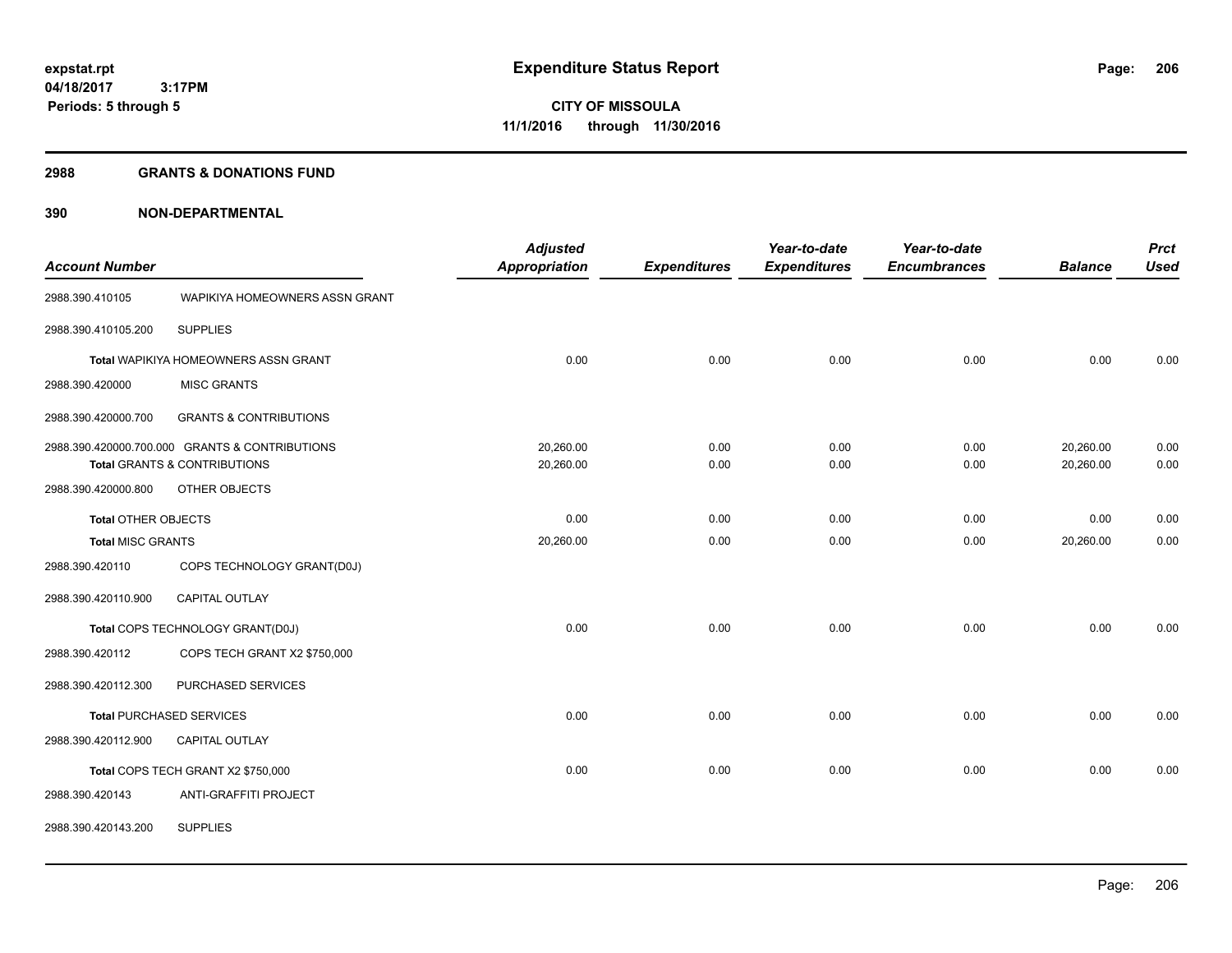## **2988 GRANTS & DONATIONS FUND**

|                                |                                    | <b>Adjusted</b>      |                     | Year-to-date        | Year-to-date        |                | <b>Prct</b> |
|--------------------------------|------------------------------------|----------------------|---------------------|---------------------|---------------------|----------------|-------------|
| <b>Account Number</b>          |                                    | <b>Appropriation</b> | <b>Expenditures</b> | <b>Expenditures</b> | <b>Encumbrances</b> | <b>Balance</b> | <b>Used</b> |
|                                | Total ANTI-GRAFFITI PROJECT        | 0.00                 | 0.00                | 0.00                | 0.00                | 0.00           | 0.00        |
| 2988.390.420144                | <b>BIAS CRIME CONTROL CAMPAIGN</b> |                      |                     |                     |                     |                |             |
| 2988.390.420144.300            | PURCHASED SERVICES                 |                      |                     |                     |                     |                |             |
|                                | Total BIAS CRIME CONTROL CAMPAIGN  | 0.00                 | 0.00                | 0.00                | 0.00                | 0.00           | 0.00        |
| 2988.390.420145                | FY10 UNDERAGE DRINKING             |                      |                     |                     |                     |                |             |
| 2988.390.420145.100            | PERSONAL SERVICES                  |                      |                     |                     |                     |                |             |
| <b>Total PERSONAL SERVICES</b> |                                    | 0.00                 | 0.00                | 0.00                | 0.00                | 0.00           | 0.00        |
| 2988.390.420145.300            | PURCHASED SERVICES                 |                      |                     |                     |                     |                |             |
|                                | Total FY10 UNDERAGE DRINKING       | 0.00                 | 0.00                | 0.00                | 0.00                | 0.00           | 0.00        |
| 2988.390.420150                | TRAFFIC POLICING-UNIFORM           |                      |                     |                     |                     |                |             |
| 2988.390.420150.900            | CAPITAL OUTLAY                     |                      |                     |                     |                     |                |             |
|                                | Total TRAFFIC POLICING-UNIFORM     | 0.00                 | 0.00                | 0.00                | 0.00                | 0.00           | 0.00        |
| 2988.390.420160                | FY09 POLICE ICAC FEDERAL GRANT     |                      |                     |                     |                     |                |             |
| 2988.390.420160.100            | PERSONAL SERVICES                  |                      |                     |                     |                     |                |             |
| <b>Total PERSONAL SERVICES</b> |                                    | 0.00                 | 0.00                | 0.00                | 0.00                | 0.00           | 0.00        |
| 2988.390.420160.200            | <b>SUPPLIES</b>                    |                      |                     |                     |                     |                |             |
| <b>Total SUPPLIES</b>          |                                    | 0.00                 | 0.00                | 0.00                | 0.00                | 0.00           | 0.00        |
| 2988.390.420160.300            | PURCHASED SERVICES                 |                      |                     |                     |                     |                |             |
|                                | <b>Total PURCHASED SERVICES</b>    | 0.00                 | 0.00                | 0.00                | 0.00                | 0.00           | 0.00        |
|                                |                                    |                      |                     |                     |                     |                |             |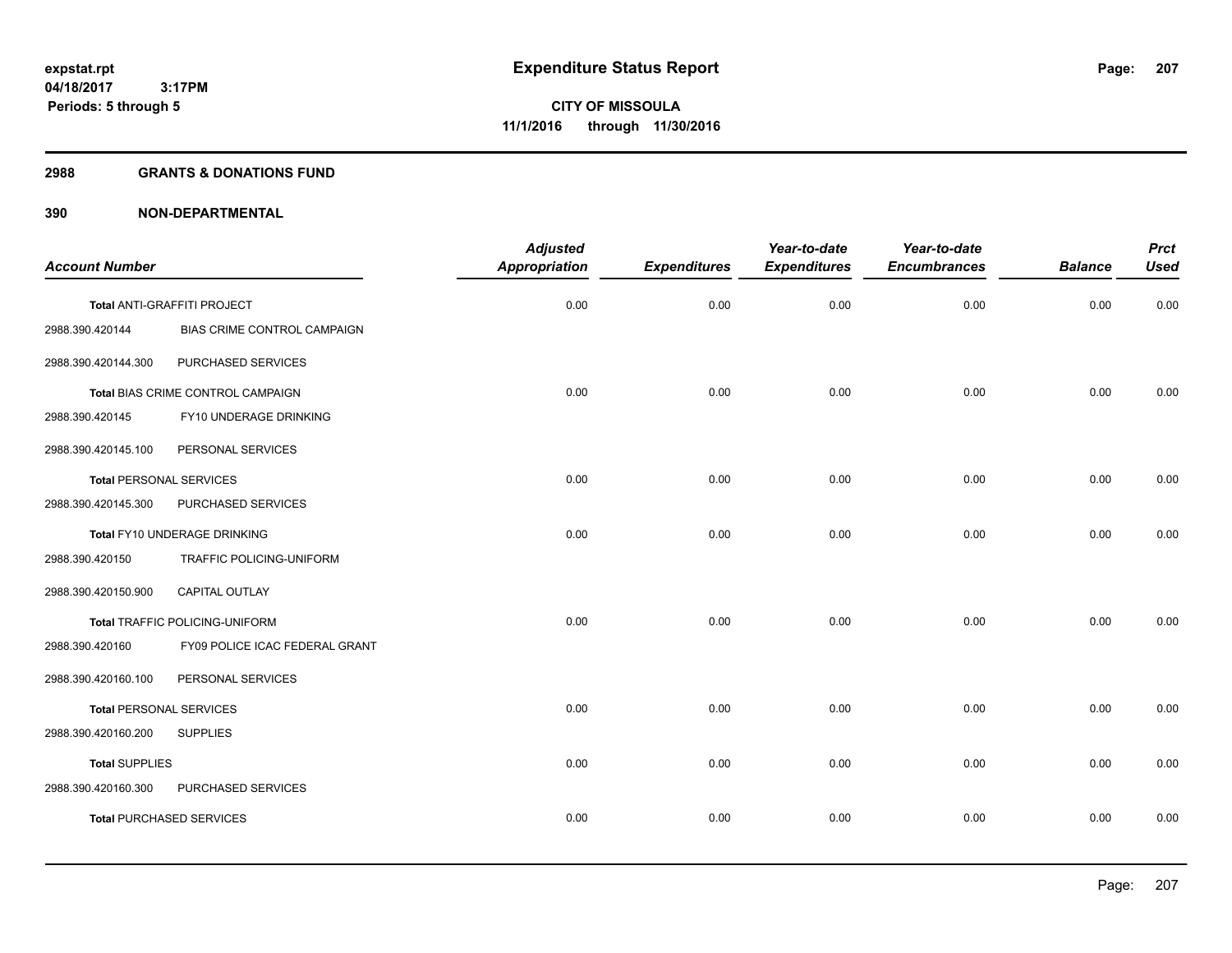#### **2988 GRANTS & DONATIONS FUND**

|                                 |                                                           | <b>Adjusted</b>      |                     | Year-to-date        | Year-to-date        |                | <b>Prct</b> |
|---------------------------------|-----------------------------------------------------------|----------------------|---------------------|---------------------|---------------------|----------------|-------------|
| <b>Account Number</b>           |                                                           | <b>Appropriation</b> | <b>Expenditures</b> | <b>Expenditures</b> | <b>Encumbrances</b> | <b>Balance</b> | <b>Used</b> |
| 2988.390.420160.400             | <b>BUILDING MATERIALS</b>                                 |                      |                     |                     |                     |                |             |
| <b>Total BUILDING MATERIALS</b> |                                                           | 0.00                 | 0.00                | 0.00                | 0.00                | 0.00           | 0.00        |
| 2988.390.420160.500             | <b>FIXED CHARGES</b>                                      |                      |                     |                     |                     |                |             |
| <b>Total FIXED CHARGES</b>      |                                                           | 0.00                 | 0.00                | 0.00                | 0.00                | 0.00           | 0.00        |
| 2988.390.420160.800             | OTHER OBJECTS                                             |                      |                     |                     |                     |                |             |
| <b>Total OTHER OBJECTS</b>      |                                                           | 0.00                 | 0.00                | 0.00                | 0.00                | 0.00           | 0.00        |
| 2988.390.420160.900             | <b>CAPITAL OUTLAY</b>                                     |                      |                     |                     |                     |                |             |
|                                 | Total FY09 POLICE ICAC FEDERAL GRANT                      | 0.00                 | 0.00                | 0.00                | 0.00                | 0.00           | 0.00        |
| 2988.390.420161                 | FY09 POLICE TRAINING SIMULATOR GRANT                      |                      |                     |                     |                     |                |             |
| 2988.390.420161.100             | PERSONAL SERVICES                                         |                      |                     |                     |                     |                |             |
|                                 | 2988.390.420161.110.000 ICAC GOOGLE-SALARIES AND WAGES    | 0.00                 | 0.00                | 4,260.60            | 0.00                | $-4,260.60$    | 0.00        |
|                                 | 2988.390.420161.115.000 SALARIES/HEALTH INSURANCE BENEFIT | 0.00                 | 0.00                | 210.60              | 0.00                | $-210.60$      | 0.00        |
|                                 | 2988.390.420161.140.000 EMPLOYER CONTRIBUTIONS            | 0.00                 | 0.00                | 1,155.83            | 0.00                | $-1,155.83$    | 0.00        |
|                                 | 2988.390.420161.141.000 STATE RETIREMENT CONTRIBUTIONS    | 0.00                 | 0.00                | 4.26                | 0.00                | $-4.26$        | 0.00        |
| <b>Total PERSONAL SERVICES</b>  |                                                           | 0.00                 | 0.00                | 5,631.29            | 0.00                | $-5,631.29$    | 0.00        |
| 2988.390.420161.200             | <b>SUPPLIES</b>                                           |                      |                     |                     |                     |                |             |
| <b>Total SUPPLIES</b>           |                                                           | 0.00                 | 0.00                | 0.00                | 0.00                | 0.00           | 0.00        |
|                                 | <b>Total FY09 POLICE TRAINING SIMULATOR GRANT</b>         | 0.00                 | 0.00                | 5,631.29            | 0.00                | $-5.631.29$    | 0.00        |
| 2988.390.420180                 | <b>BULLETPROOF VEST PROGRAM</b>                           |                      |                     |                     |                     |                |             |
| 2988.390.420180.200             | <b>SUPPLIES</b>                                           |                      |                     |                     |                     |                |             |
|                                 | <b>Total BULLETPROOF VEST PROGRAM</b>                     | 0.00                 | 0.00                | 0.00                | 0.00                | 0.00           | 0.00        |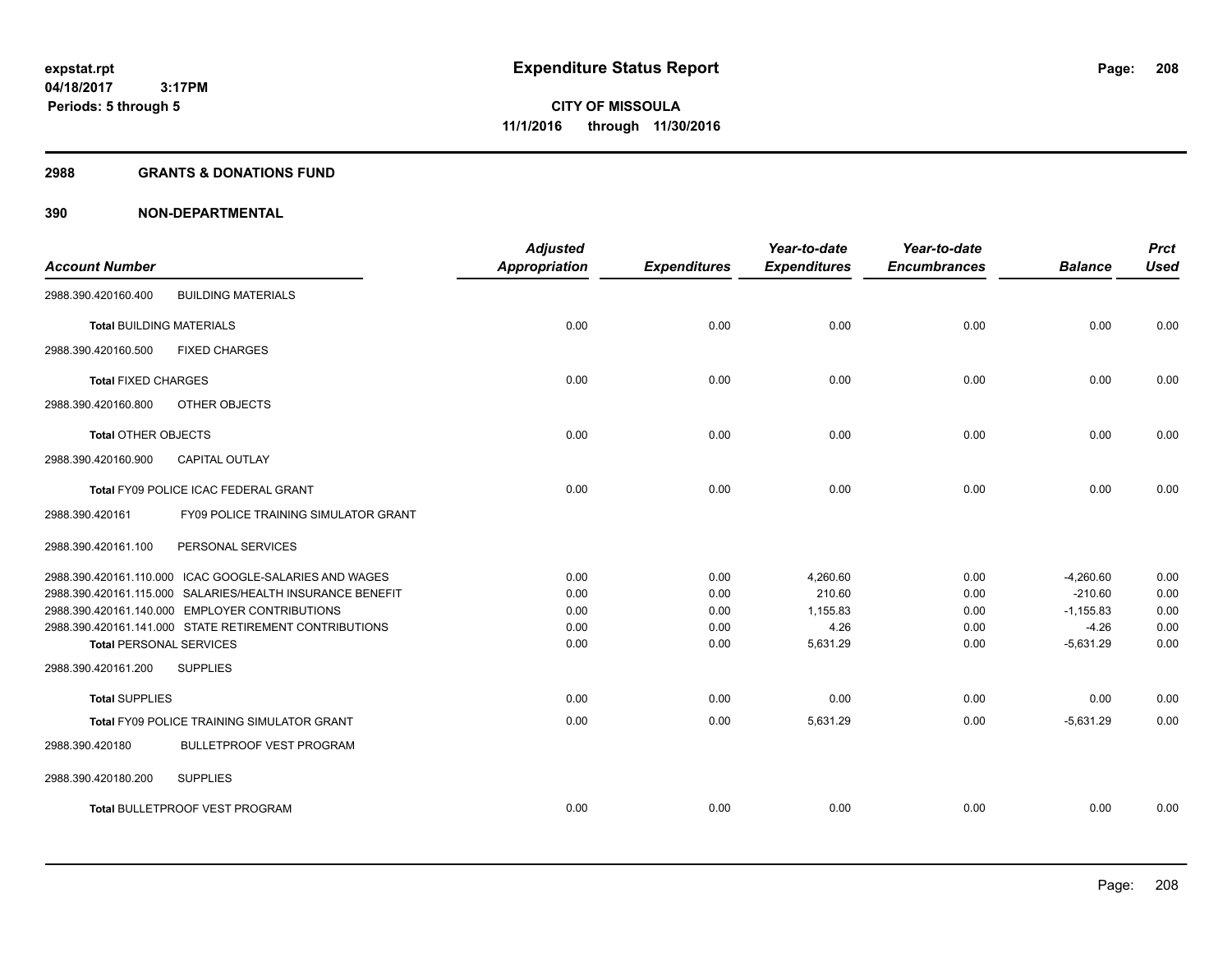#### **2988 GRANTS & DONATIONS FUND**

|                                                           | <b>Adjusted</b>      |                     | Year-to-date        | Year-to-date        |                | <b>Prct</b> |
|-----------------------------------------------------------|----------------------|---------------------|---------------------|---------------------|----------------|-------------|
| <b>Account Number</b>                                     | <b>Appropriation</b> | <b>Expenditures</b> | <b>Expenditures</b> | <b>Encumbrances</b> | <b>Balance</b> | <b>Used</b> |
| FY16 HIDTA<br>2988.390.420181                             |                      |                     |                     |                     |                |             |
| 2988.390.420181.100<br>PERSONAL SERVICES                  |                      |                     |                     |                     |                |             |
| 2988.390.420181.120.000 FY12 HIDTA-OVERTIME/TERMINATION   | 0.00                 | 0.00                | 282.33              | 0.00                | $-282.33$      | 0.00        |
| 2988.390.420181.140.000 FY12 HIDTA-EMPLOYER CONTRIBUTIONS | 0.00                 | 0.00                | 19.14               | 0.00                | $-19.14$       | 0.00        |
| <b>Total PERSONAL SERVICES</b>                            | 0.00                 | 0.00                | 301.47              | 0.00                | $-301.47$      | 0.00        |
| <b>SUPPLIES</b><br>2988.390.420181.200                    |                      |                     |                     |                     |                |             |
| <b>Total SUPPLIES</b>                                     | 0.00                 | 0.00                | 0.00                | 0.00                | 0.00           | 0.00        |
| PURCHASED SERVICES<br>2988.390.420181.300                 |                      |                     |                     |                     |                |             |
| 2988.390.420181.350.000 FY12 HIDTA-PROFESSIONAL SERVICES  | 0.00                 | $-51.00$            | 0.00                | 0.00                | 0.00           | 0.00        |
| <b>Total PURCHASED SERVICES</b>                           | 0.00                 | $-51.00$            | 0.00                | 0.00                | 0.00           | 0.00        |
| 2988.390.420181.500<br><b>FIXED CHARGES</b>               |                      |                     |                     |                     |                |             |
| 2988.390.420181.500.000 FACILITY LEASE-FIXED CHARGES      | 0.00                 | $-5,669.70$         | 0.00                | 0.00                | 0.00           | 0.00        |
| <b>Total FIXED CHARGES</b>                                | 0.00                 | $-5,669.70$         | 0.00                | 0.00                | 0.00           | 0.00        |
| CAPITAL OUTLAY<br>2988.390.420181.900                     |                      |                     |                     |                     |                |             |
| <b>Total CAPITAL OUTLAY</b>                               | 0.00                 | 0.00                | 0.00                | 0.00                | 0.00           | 0.00        |
| <b>Total FY16 HIDTA</b>                                   | 0.00                 | $-5,720.70$         | 301.47              | 0.00                | $-301.47$      | 0.00        |
| <b>DUI TASK FORCE GRANT</b><br>2988.390.420184            |                      |                     |                     |                     |                |             |
| PERSONAL SERVICES<br>2988.390.420184.100                  |                      |                     |                     |                     |                |             |
| <b>Total PERSONAL SERVICES</b>                            | 0.00                 | 0.00                | 0.00                | 0.00                | 0.00           | 0.00        |
| 2988.390.420184.200<br><b>SUPPLIES</b>                    |                      |                     |                     |                     |                |             |
| <b>Total DUI TASK FORCE GRANT</b>                         | 0.00                 | 0.00                | 0.00                | 0.00                | 0.00           | 0.00        |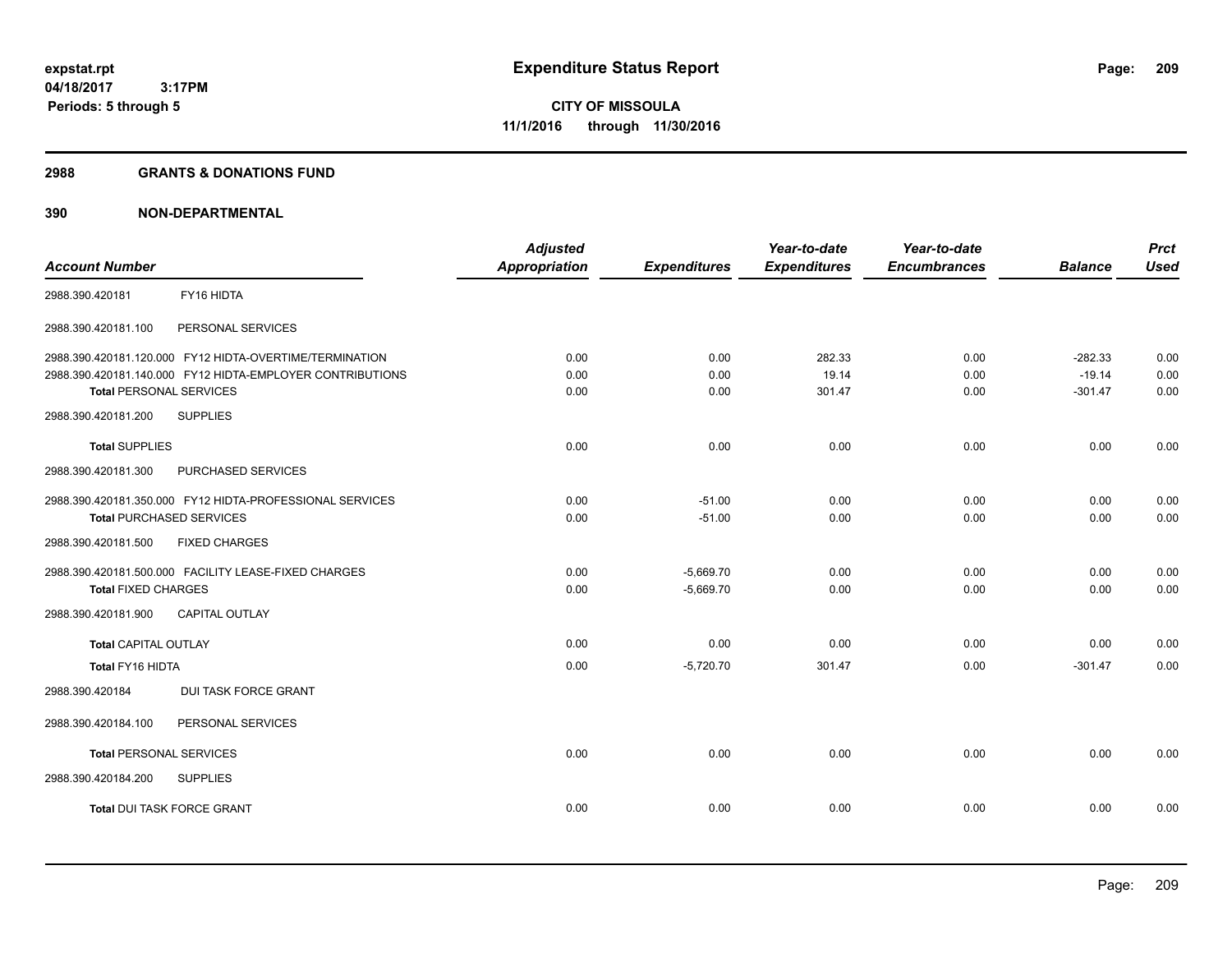#### **2988 GRANTS & DONATIONS FUND**

|                                                              | <b>Adjusted</b>                                                                                                                          |                                      | Year-to-date                        | Year-to-date                           |                                     | <b>Prct</b><br><b>Used</b>              |
|--------------------------------------------------------------|------------------------------------------------------------------------------------------------------------------------------------------|--------------------------------------|-------------------------------------|----------------------------------------|-------------------------------------|-----------------------------------------|
|                                                              |                                                                                                                                          |                                      |                                     |                                        |                                     |                                         |
|                                                              |                                                                                                                                          |                                      |                                     |                                        |                                     |                                         |
| PERSONAL SERVICES                                            |                                                                                                                                          |                                      |                                     |                                        |                                     |                                         |
| <b>Total PERSONAL SERVICES</b>                               | 0.00                                                                                                                                     | 0.00                                 | 0.00                                | 0.00                                   | 0.00                                | 0.00                                    |
| <b>SUPPLIES</b>                                              |                                                                                                                                          |                                      |                                     |                                        |                                     |                                         |
| Total DUI - COPS IN SHOPS                                    | 0.00                                                                                                                                     | 0.00                                 | 0.00                                | 0.00                                   | 0.00                                | 0.00                                    |
| FY15 HITDA                                                   |                                                                                                                                          |                                      |                                     |                                        |                                     |                                         |
| PERSONAL SERVICES                                            |                                                                                                                                          |                                      |                                     |                                        |                                     |                                         |
| <b>Total PERSONAL SERVICES</b>                               | 0.00                                                                                                                                     | 0.00                                 | 0.00                                | 0.00                                   | 0.00                                | 0.00                                    |
| <b>SUPPLIES</b>                                              |                                                                                                                                          |                                      |                                     |                                        |                                     |                                         |
|                                                              | 0.00                                                                                                                                     | 0.00                                 | 0.00                                | 0.00                                   | 0.00                                | 0.00                                    |
| PURCHASED SERVICES                                           |                                                                                                                                          |                                      |                                     |                                        |                                     |                                         |
| <b>Total PURCHASED SERVICES</b>                              | 0.00                                                                                                                                     | 0.00                                 | 0.00                                | 0.00                                   | 0.00                                | 0.00                                    |
| <b>FIXED CHARGES</b>                                         |                                                                                                                                          |                                      |                                     |                                        |                                     |                                         |
|                                                              | 0.00                                                                                                                                     | 0.00                                 | 0.00                                | 0.00                                   | 0.00                                | 0.00                                    |
| STATE OT SEAT BELT GRANT                                     |                                                                                                                                          |                                      |                                     |                                        |                                     |                                         |
| PERSONAL SERVICES                                            |                                                                                                                                          |                                      |                                     |                                        |                                     |                                         |
| 2988.390.420190.120.000 OVERTIME/TERMINATION - MDOT/SEATBELT | 0.00                                                                                                                                     | 0.00                                 | 393.49                              | 0.00                                   | $-393.49$                           | 0.00                                    |
|                                                              |                                                                                                                                          |                                      |                                     |                                        |                                     | 0.00<br>0.00                            |
|                                                              |                                                                                                                                          |                                      |                                     |                                        |                                     |                                         |
|                                                              | DUI - COPS IN SHOPS<br>2988.390.420190.140.000 EMPLOYER CONTRIBUTIONS-MDOT/SEATBELT<br><b>Total PERSONAL SERVICES</b><br><b>SUPPLIES</b> | <b>Appropriation</b><br>0.00<br>0.00 | <b>Expenditures</b><br>0.00<br>0.00 | <b>Expenditures</b><br>25.64<br>419.13 | <b>Encumbrances</b><br>0.00<br>0.00 | <b>Balance</b><br>$-25.64$<br>$-419.13$ |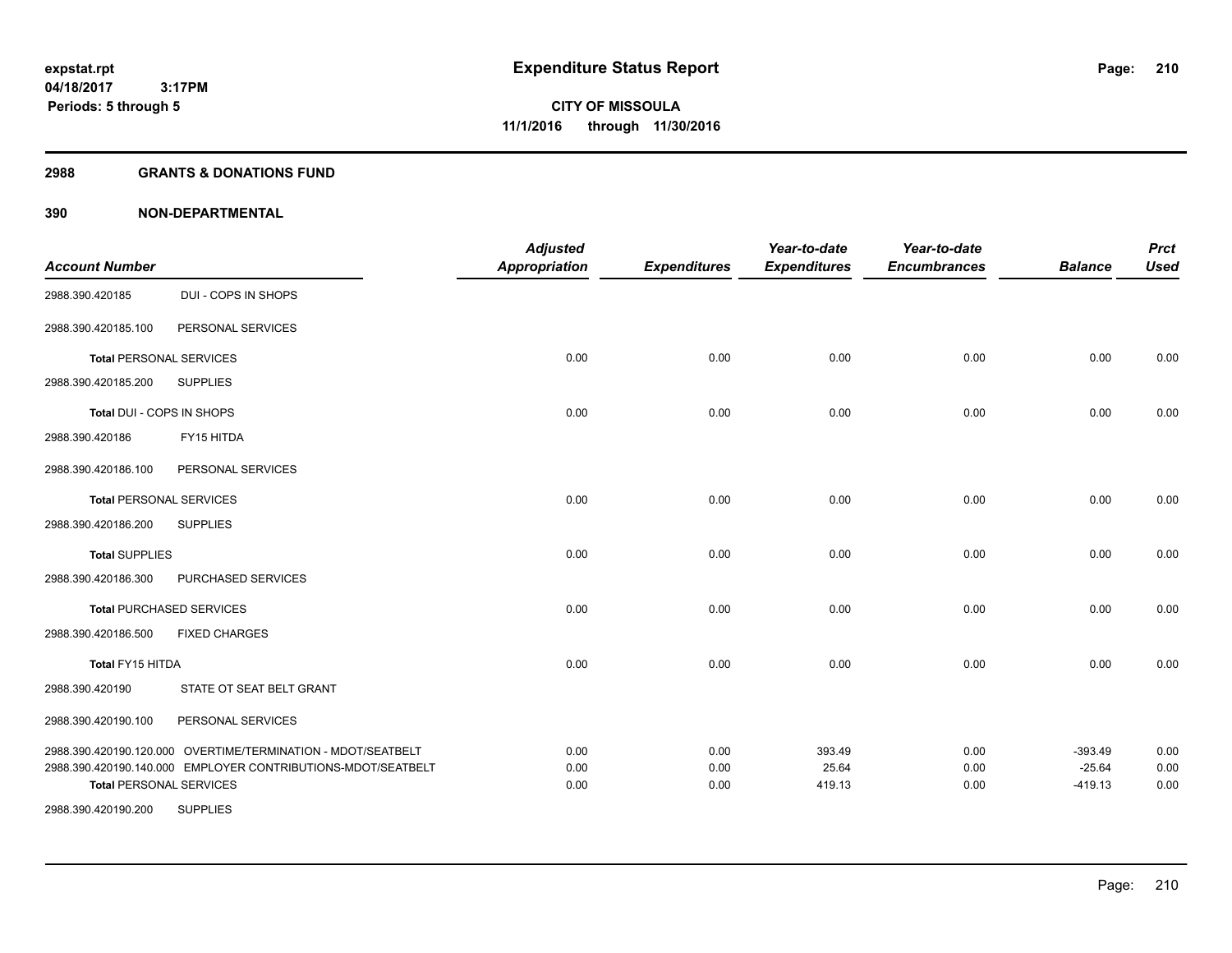#### **2988 GRANTS & DONATIONS FUND**

| <b>Account Number</b>          |                                 | <b>Adjusted</b><br><b>Appropriation</b> | <b>Expenditures</b> | Year-to-date<br><b>Expenditures</b> | Year-to-date<br><b>Encumbrances</b> | <b>Balance</b> | <b>Prct</b><br><b>Used</b> |
|--------------------------------|---------------------------------|-----------------------------------------|---------------------|-------------------------------------|-------------------------------------|----------------|----------------------------|
| <b>Total SUPPLIES</b>          |                                 | 0.00                                    | 0.00                | 0.00                                | 0.00                                | 0.00           | 0.00                       |
| 2988.390.420190.300            | PURCHASED SERVICES              |                                         |                     |                                     |                                     |                |                            |
|                                | <b>Total PURCHASED SERVICES</b> | 0.00                                    | 0.00                | 0.00                                | 0.00                                | 0.00           | 0.00                       |
|                                | Total STATE OT SEAT BELT GRANT  | 0.00                                    | 0.00                | 419.13                              | 0.00                                | $-419.13$      | 0.00                       |
| 2988.390.420191                | HIDTA INITIATIVE                |                                         |                     |                                     |                                     |                |                            |
| 2988.390.420191.100            | PERSONAL SERVICES               |                                         |                     |                                     |                                     |                |                            |
| <b>Total HIDTA INITIATIVE</b>  |                                 | 0.00                                    | 0.00                | 0.00                                | 0.00                                | 0.00           | 0.00                       |
| 2988.390.420192                | UNDERAGE DRINKING GRANT         |                                         |                     |                                     |                                     |                |                            |
| 2988.390.420192.100            | PERSONAL SERVICES               |                                         |                     |                                     |                                     |                |                            |
|                                | Total UNDERAGE DRINKING GRANT   | 0.00                                    | 0.00                | 0.00                                | 0.00                                | 0.00           | 0.00                       |
| 2988.390.420193                | FY13 HIDTA                      |                                         |                     |                                     |                                     |                |                            |
| 2988.390.420193.100            | PERSONAL SERVICES               |                                         |                     |                                     |                                     |                |                            |
| <b>Total PERSONAL SERVICES</b> |                                 | 0.00                                    | 0.00                | 0.00                                | 0.00                                | 0.00           | 0.00                       |
| 2988.390.420193.200            | <b>SUPPLIES</b>                 |                                         |                     |                                     |                                     |                |                            |
| <b>Total SUPPLIES</b>          |                                 | 0.00                                    | 0.00                | 0.00                                | 0.00                                | 0.00           | 0.00                       |
| 2988.390.420193.300            | PURCHASED SERVICES              |                                         |                     |                                     |                                     |                |                            |
|                                | <b>Total PURCHASED SERVICES</b> | 0.00                                    | 0.00                | 0.00                                | 0.00                                | 0.00           | 0.00                       |
| 2988.390.420193.500            | <b>FIXED CHARGES</b>            |                                         |                     |                                     |                                     |                |                            |
| Total FY13 HIDTA               |                                 | 0.00                                    | 0.00                | 0.00                                | 0.00                                | 0.00           | 0.00                       |
| 2988.390.420194                | UNDERAGE DRINKING GRANT         |                                         |                     |                                     |                                     |                |                            |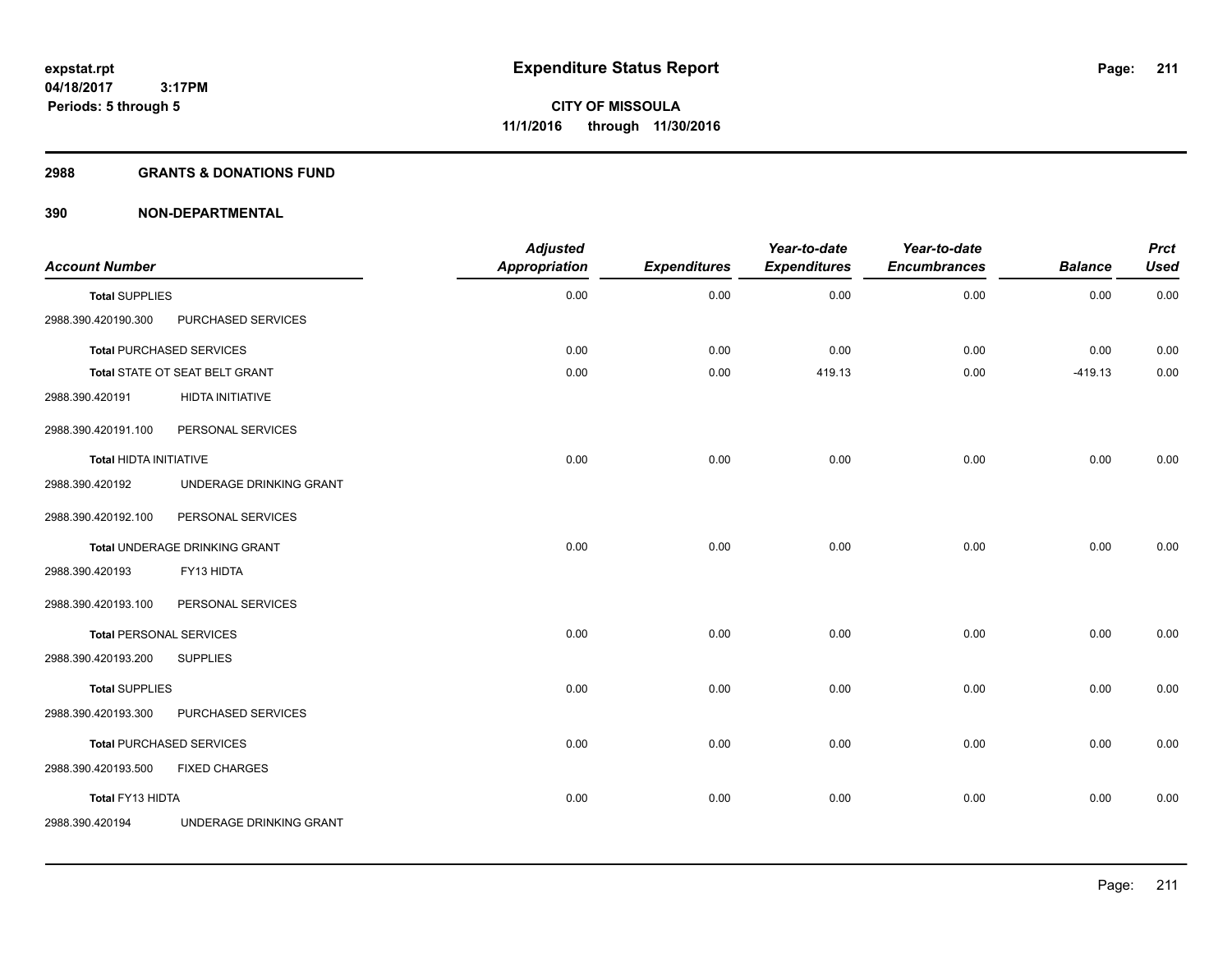#### **2988 GRANTS & DONATIONS FUND**

| <b>Account Number</b> |                                 | <b>Adjusted</b><br><b>Appropriation</b> | <b>Expenditures</b> | Year-to-date<br><b>Expenditures</b> | Year-to-date<br><b>Encumbrances</b> | <b>Balance</b> | <b>Prct</b><br><b>Used</b> |
|-----------------------|---------------------------------|-----------------------------------------|---------------------|-------------------------------------|-------------------------------------|----------------|----------------------------|
| 2988.390.420194.100   | PERSONAL SERVICES               |                                         |                     |                                     |                                     |                |                            |
|                       | Total UNDERAGE DRINKING GRANT   | 0.00                                    | 0.00                | 0.00                                | 0.00                                | 0.00           | 0.00                       |
| 2988.390.420195       | FY09 HIDTA                      |                                         |                     |                                     |                                     |                |                            |
| 2988.390.420195.100   | PERSONAL SERVICES               |                                         |                     |                                     |                                     |                |                            |
|                       | <b>Total PERSONAL SERVICES</b>  | 0.00                                    | 0.00                | 0.00                                | 0.00                                | 0.00           | 0.00                       |
| 2988.390.420195.200   | <b>SUPPLIES</b>                 |                                         |                     |                                     |                                     |                |                            |
| <b>Total SUPPLIES</b> |                                 | 0.00                                    | 0.00                | 0.00                                | 0.00                                | 0.00           | 0.00                       |
| 2988.390.420195.300   | PURCHASED SERVICES              |                                         |                     |                                     |                                     |                |                            |
|                       | <b>Total PURCHASED SERVICES</b> | 0.00                                    | 0.00                | 0.00                                | 0.00                                | 0.00           | 0.00                       |
| 2988.390.420195.500   | <b>FIXED CHARGES</b>            |                                         |                     |                                     |                                     |                |                            |
| Total FY09 HIDTA      |                                 | 0.00                                    | 0.00                | 0.00                                | 0.00                                | 0.00           | 0.00                       |
| 2988.390.420196       | <b>HIDTA 2010</b>               |                                         |                     |                                     |                                     |                |                            |
| 2988.390.420196.100   | PERSONAL SERVICES               |                                         |                     |                                     |                                     |                |                            |
|                       | <b>Total PERSONAL SERVICES</b>  | 0.00                                    | 0.00                | 0.00                                | 0.00                                | 0.00           | 0.00                       |
| 2988.390.420196.200   | <b>SUPPLIES</b>                 |                                         |                     |                                     |                                     |                |                            |
| <b>Total SUPPLIES</b> |                                 | 0.00                                    | 0.00                | 0.00                                | 0.00                                | 0.00           | 0.00                       |
| 2988.390.420196.300   | PURCHASED SERVICES              |                                         |                     |                                     |                                     |                |                            |
|                       | <b>Total PURCHASED SERVICES</b> | 0.00                                    | 0.00                | 0.00                                | 0.00                                | 0.00           | 0.00                       |
| 2988.390.420196.500   | <b>FIXED CHARGES</b>            |                                         |                     |                                     |                                     |                |                            |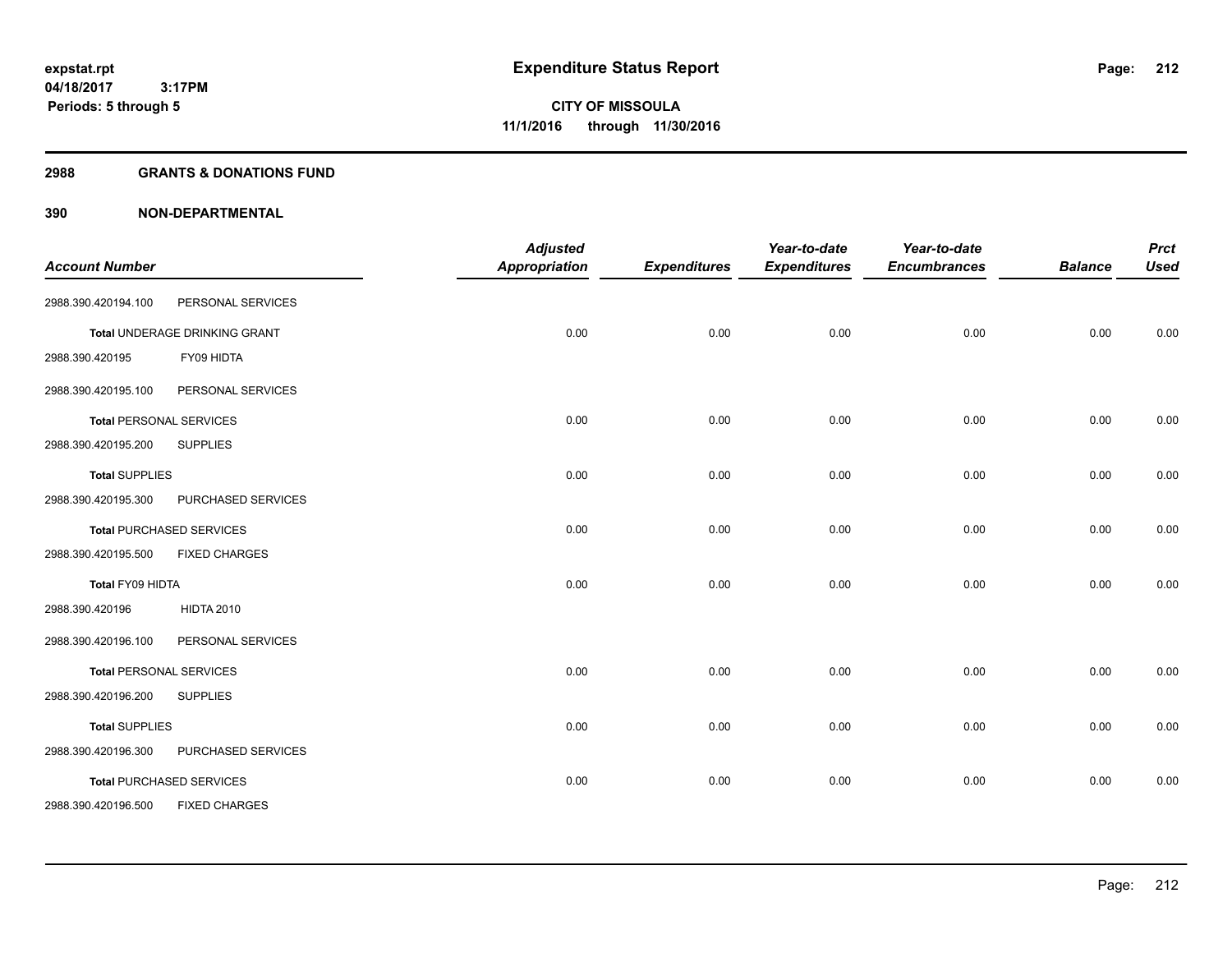#### **2988 GRANTS & DONATIONS FUND**

| <b>Account Number</b>       |                                                               | <b>Adjusted</b><br><b>Appropriation</b> | <b>Expenditures</b> | Year-to-date<br><b>Expenditures</b> | Year-to-date<br><b>Encumbrances</b> | <b>Balance</b>       | <b>Prct</b><br><b>Used</b> |
|-----------------------------|---------------------------------------------------------------|-----------------------------------------|---------------------|-------------------------------------|-------------------------------------|----------------------|----------------------------|
| <b>Total FIXED CHARGES</b>  |                                                               | 0.00                                    | 0.00                | 0.00                                | 0.00                                | 0.00                 | 0.00                       |
| 2988.390.420196.900         | <b>CAPITAL OUTLAY</b>                                         |                                         |                     |                                     |                                     |                      |                            |
| Total HIDTA 2010            |                                                               | 0.00                                    | 0.00                | 0.00                                | 0.00                                | 0.00                 | 0.00                       |
| 2988.390.420432             | <b>FIRE EXPLORERS</b>                                         |                                         |                     |                                     |                                     |                      |                            |
| 2988.390.420432.700         | <b>GRANTS &amp; CONTRIBUTIONS</b>                             |                                         |                     |                                     |                                     |                      |                            |
| <b>Total FIRE EXPLORERS</b> | 2988.390.420432.700.000 FIRE EXPLORERS/GRANTS & CONTRIBUTIONS | 1,650.00<br>1,650.00                    | 0.00<br>0.00        | 0.00<br>0.00                        | 0.00<br>0.00                        | 1,650.00<br>1,650.00 | 0.00<br>0.00               |
| 2988.390.420433             | <b>COMBAT CHALLENGE</b>                                       |                                         |                     |                                     |                                     |                      |                            |
| 2988.390.420433.200         | <b>SUPPLIES</b>                                               |                                         |                     |                                     |                                     |                      |                            |
| <b>Total SUPPLIES</b>       |                                                               | 0.00                                    | 0.00                | 0.00                                | 0.00                                | 0.00                 | 0.00                       |
| 2988.390.420433.300         | PURCHASED SERVICES                                            |                                         |                     |                                     |                                     |                      |                            |
|                             | <b>Total PURCHASED SERVICES</b>                               | 0.00                                    | 0.00                | 0.00                                | 0.00                                | 0.00                 | 0.00                       |
| 2988.390.420433.700         | <b>GRANTS &amp; CONTRIBUTIONS</b>                             |                                         |                     |                                     |                                     |                      |                            |
| Total COMBAT CHALLENGE      |                                                               | 0.00                                    | 0.00                | 0.00                                | 0.00                                | 0.00                 | 0.00                       |
| 2988.390.430100             | <b>GREEN BLOCKS PILOT PROJECT</b>                             |                                         |                     |                                     |                                     |                      |                            |
| 2988.390.430100.300         | PURCHASED SERVICES                                            |                                         |                     |                                     |                                     |                      |                            |
|                             | <b>Total PURCHASED SERVICES</b>                               | 0.00                                    | 0.00                | 0.00                                | 0.00                                | 0.00                 | 0.00                       |
| 2988.390.430100.700         | <b>GRANTS &amp; CONTRIBUTIONS</b>                             |                                         |                     |                                     |                                     |                      |                            |
|                             | Total GREEN BLOCKS PILOT PROJECT                              | 0.00                                    | 0.00                | 0.00                                | 0.00                                | 0.00                 | 0.00                       |
| 2988.390.430230             | STREET RESTORATION                                            |                                         |                     |                                     |                                     |                      |                            |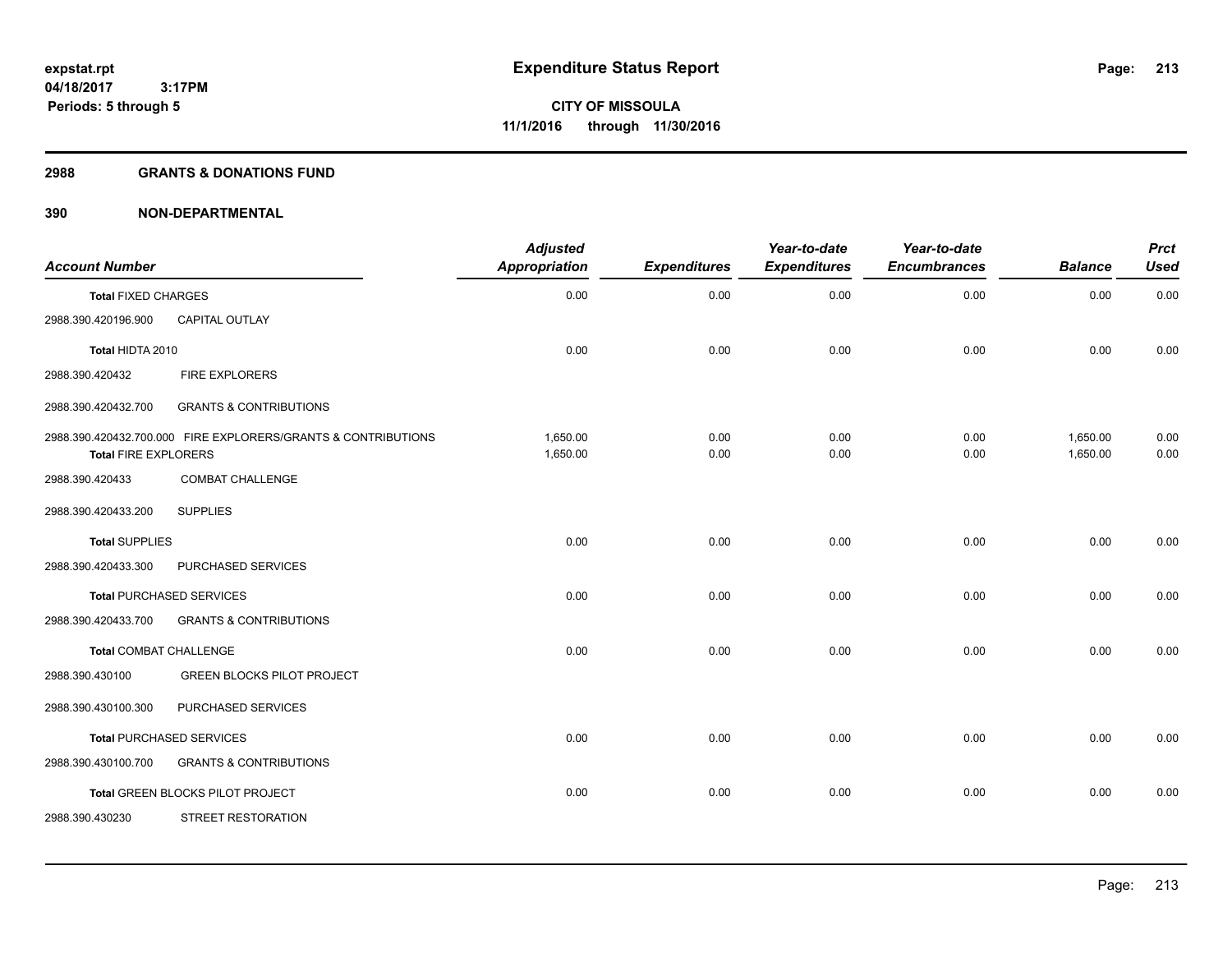#### **2988 GRANTS & DONATIONS FUND**

| <b>Account Number</b>                |                                                                                            | <b>Adjusted</b><br><b>Appropriation</b> | <b>Expenditures</b>  | Year-to-date<br><b>Expenditures</b> | Year-to-date<br><b>Encumbrances</b> | <b>Balance</b>           | <b>Prct</b><br><b>Used</b> |
|--------------------------------------|--------------------------------------------------------------------------------------------|-----------------------------------------|----------------------|-------------------------------------|-------------------------------------|--------------------------|----------------------------|
| 2988.390.430230.900                  | <b>CAPITAL OUTLAY</b>                                                                      |                                         |                      |                                     |                                     |                          |                            |
| 2988.390.430230.930.000 IMPROVEMENTS | <b>Total STREET RESTORATION</b>                                                            | 24,822.00<br>24,822.00                  | 0.00<br>0.00         | 0.00<br>0.00                        | 0.00<br>0.00                        | 24,822.00<br>24,822.00   | 0.00<br>0.00               |
| 2988.390.430243                      | SCHILLING ST FOOT BRIDGE                                                                   |                                         |                      |                                     |                                     |                          |                            |
| 2988.390.430243.200                  | <b>SUPPLIES</b>                                                                            |                                         |                      |                                     |                                     |                          |                            |
|                                      | Total SCHILLING ST FOOT BRIDGE                                                             | 0.00                                    | 0.00                 | 0.00                                | 0.00                                | 0.00                     | 0.00                       |
| 2988.390.430300                      | <b>EECBG</b>                                                                               |                                         |                      |                                     |                                     |                          |                            |
| 2988.390.430300.300                  | PURCHASED SERVICES                                                                         |                                         |                      |                                     |                                     |                          |                            |
| <b>Total EECBG</b>                   |                                                                                            | 0.00                                    | 0.00                 | 0.00                                | 0.00                                | 0.00                     | 0.00                       |
| 2988.390.470404                      | <b>BROWNFIELDS CLEANUP RLF</b>                                                             |                                         |                      |                                     |                                     |                          |                            |
| 2988.390.470404.300                  | PURCHASED SERVICES                                                                         |                                         |                      |                                     |                                     |                          |                            |
|                                      | <b>Total PURCHASED SERVICES</b>                                                            | 0.00                                    | 0.00                 | 0.00                                | 0.00                                | 0.00                     | 0.00                       |
| 2988.390.470404.700                  | <b>GRANTS &amp; CONTRIBUTIONS</b>                                                          |                                         |                      |                                     |                                     |                          |                            |
|                                      | 2988.390.470404.700.000 BROWNSFIELD RLF CLEANUP<br><b>Total GRANTS &amp; CONTRIBUTIONS</b> | 509,603.00<br>509,603.00                | 5,387.50<br>5,387.50 | 5,726.25<br>5,726.25                | 0.00<br>0.00                        | 503,876.75<br>503,876.75 | 1.12<br>1.12               |
| 2988.390.470404.800                  | OTHER OBJECTS                                                                              |                                         |                      |                                     |                                     |                          |                            |
| <b>Total OTHER OBJECTS</b>           |                                                                                            | 0.00                                    | 0.00                 | 0.00                                | 0.00                                | 0.00                     | 0.00                       |
|                                      | Total BROWNFIELDS CLEANUP RLF                                                              | 509,603.00                              | 5,387.50             | 5,726.25                            | 0.00                                | 503,876.75               | 1.12                       |
| 2988.390.470405                      | <b>BROWNFIELDS ASSESSMENT</b>                                                              |                                         |                      |                                     |                                     |                          |                            |
| 2988.390.470405.300                  | PURCHASED SERVICES                                                                         |                                         |                      |                                     |                                     |                          |                            |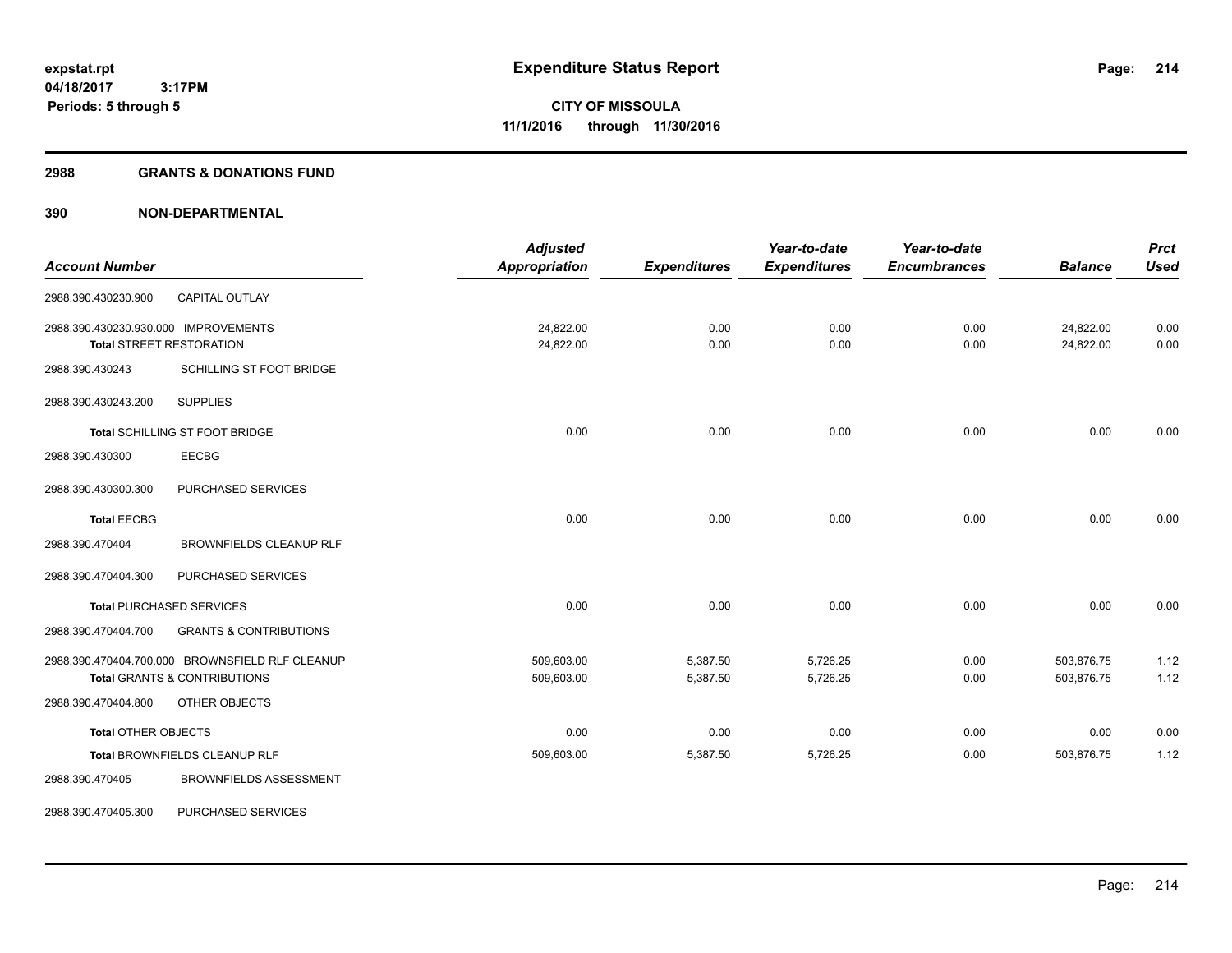#### **2988 GRANTS & DONATIONS FUND**

| <b>Account Number</b>                                        | <b>Adjusted</b><br><b>Appropriation</b> | <b>Expenditures</b> | Year-to-date<br><b>Expenditures</b> | Year-to-date<br><b>Encumbrances</b> | <b>Balance</b> | <b>Prct</b><br>Used |
|--------------------------------------------------------------|-----------------------------------------|---------------------|-------------------------------------|-------------------------------------|----------------|---------------------|
| <b>Total PURCHASED SERVICES</b>                              | 0.00                                    | 0.00                | 0.00                                | 0.00                                | 0.00           | 0.00                |
| <b>GRANTS &amp; CONTRIBUTIONS</b><br>2988.390.470405.700     |                                         |                     |                                     |                                     |                |                     |
| 2988.390.470405.700.000 BROWNFIELDS AREA WIDE PLANNING GRANT | 378.075.00                              | 1.135.00            | 32.655.14                           | 0.00                                | 345.419.86     | 8.64                |
| <b>Total GRANTS &amp; CONTRIBUTIONS</b>                      | 378,075.00                              | 1,135.00            | 32,655.14                           | 0.00                                | 345.419.86     | 8.64                |
| OTHER OBJECTS<br>2988.390.470405.800                         |                                         |                     |                                     |                                     |                |                     |
| <b>Total OTHER OBJECTS</b>                                   | 0.00                                    | 0.00                | 0.00                                | 0.00                                | 0.00           | 0.00                |
| <b>Total BROWNFIELDS ASSESSMENT</b>                          | 378.075.00                              | 1,135.00            | 32,655.14                           | 0.00                                | 345.419.86     | 8.64                |
| <b>Total NON-DEPARTMENTAL</b>                                | 934.410.00                              | 801.80              | 44.733.28                           | 0.00                                | 889.676.72     | 4.79                |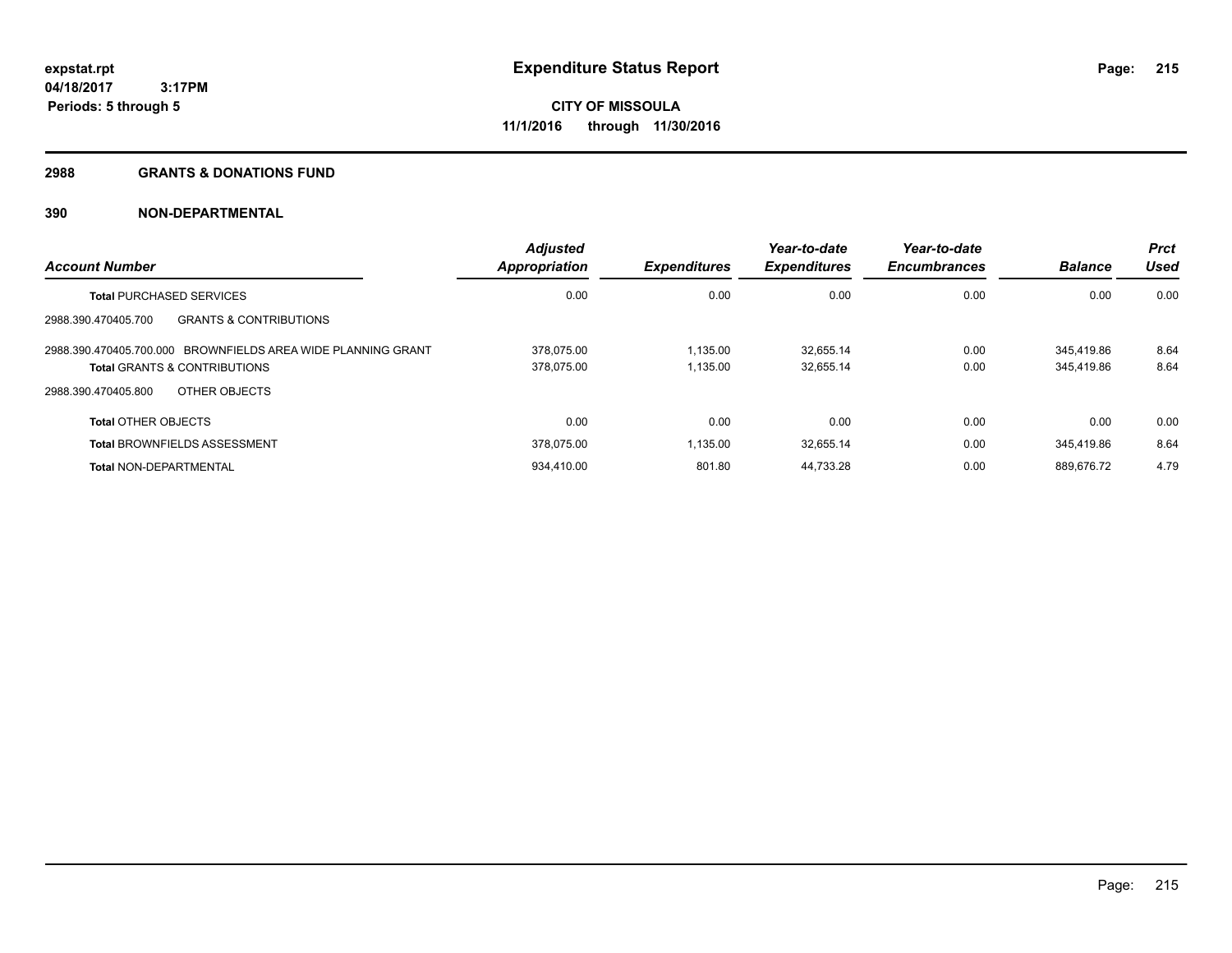# **2988 GRANTS & DONATIONS FUND**

| <b>Account Number</b>           |                                          | <b>Adjusted</b><br><b>Appropriation</b> | <b>Expenditures</b> | Year-to-date<br><b>Expenditures</b> | Year-to-date<br><b>Encumbrances</b> | <b>Balance</b> | <b>Prct</b><br>Used |
|---------------------------------|------------------------------------------|-----------------------------------------|---------------------|-------------------------------------|-------------------------------------|----------------|---------------------|
| 2988.400.470322                 | RIVERTOP RENEWABLES/BSTFG                |                                         |                     |                                     |                                     |                |                     |
| 2988.400.470322.700             | <b>GRANTS &amp; CONTRIBUTIONS</b>        |                                         |                     |                                     |                                     |                |                     |
| <b>Total ENTITLEMENT GRANTS</b> |                                          | 0.00                                    | 0.00                | 0.00                                | 0.00                                | 0.00           | 0.00                |
|                                 | <b>Total GRANTS &amp; DONATIONS FUND</b> | 934.410.00                              | 801.80              | 44.733.28                           | 0.00                                | 889.676.72     | 4.79                |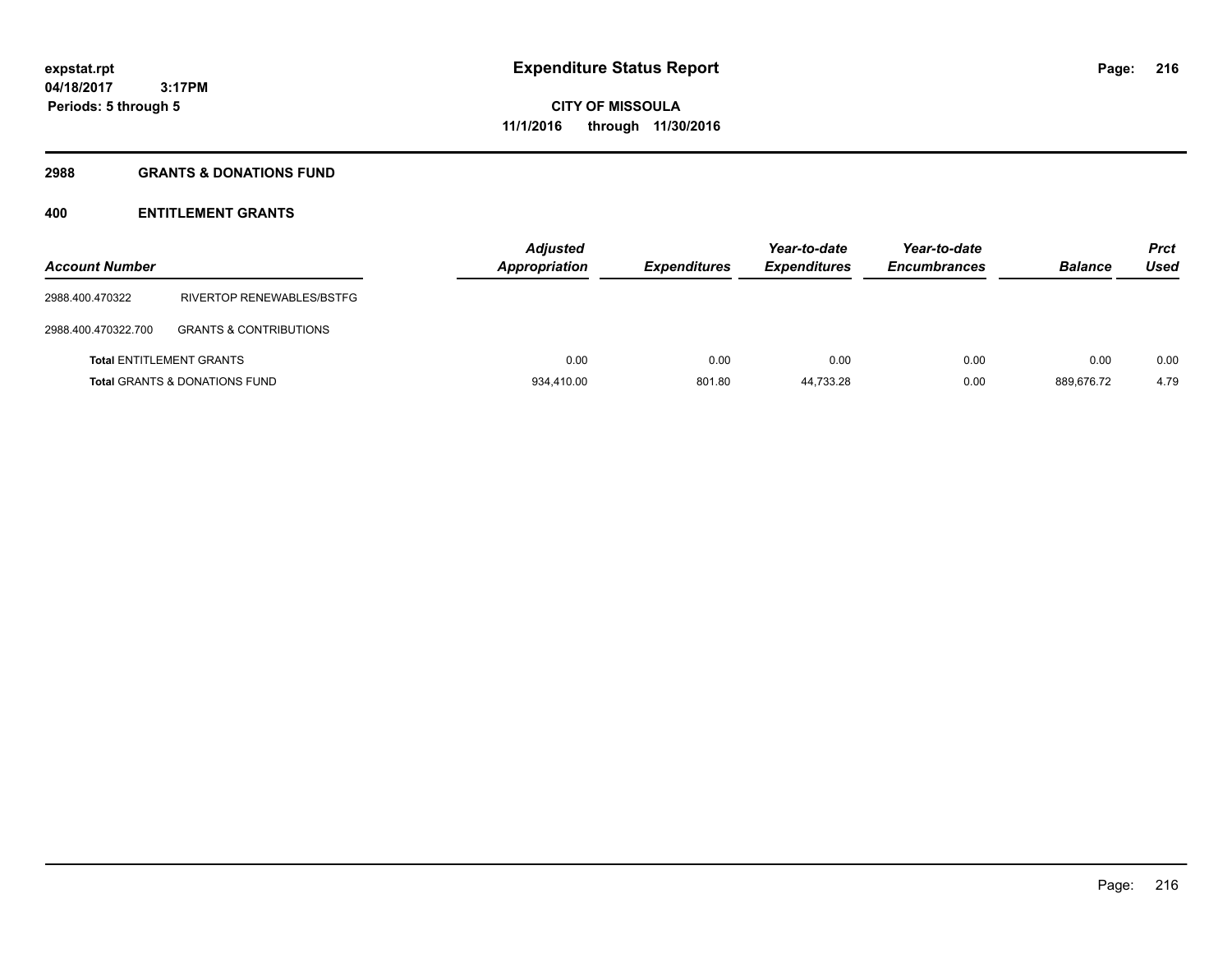**CITY OF MISSOULA 11/1/2016 through 11/30/2016**

#### **2989 POLICE GRANTS & DONATIONS**

|                                         |                                                | <b>Adjusted</b>      |                     | Year-to-date        | Year-to-date        |                | <b>Prct</b> |
|-----------------------------------------|------------------------------------------------|----------------------|---------------------|---------------------|---------------------|----------------|-------------|
| <b>Account Number</b>                   |                                                | <b>Appropriation</b> | <b>Expenditures</b> | <b>Expenditures</b> | <b>Encumbrances</b> | <b>Balance</b> | <b>Used</b> |
| 2989.290.420000                         | <b>PUBLIC SAFETY</b>                           |                      |                     |                     |                     |                |             |
| 2989.290.420000.700                     | <b>GRANTS &amp; CONTRIBUTIONS</b>              |                      |                     |                     |                     |                |             |
|                                         | 2989.290.420000.700.000 GRANTS & CONTRIBUTIONS | 20,000.00            | 0.00                | 0.00                | 0.00                | 20,000.00      | 0.00        |
| <b>Total PUBLIC SAFETY</b>              |                                                | 20,000.00            | 0.00                | 0.00                | 0.00                | 20,000.00      | 0.00        |
| 2989.290.420143                         | <b>ANTI-GRAFFITI</b>                           |                      |                     |                     |                     |                |             |
| 2989.290.420143.200                     | <b>SUPPLIES</b>                                |                      |                     |                     |                     |                |             |
| 2989.290.420143.210.000 OFFICE SUPPLIES |                                                | 5,000.00             | 0.00                | 439.97              | 0.00                | 4,560.03       | 8.80        |
| <b>Total ANTI-GRAFFITI</b>              |                                                | 5,000.00             | 0.00                | 439.97              | 0.00                | 4,560.03       | 8.80        |
| 2989.290.420144                         | <b>BIAS CRIME CAMPAIGN</b>                     |                      |                     |                     |                     |                |             |
| 2989.290.420144.300                     | PURCHASED SERVICES                             |                      |                     |                     |                     |                |             |
|                                         | 2989.290.420144.350.000 PROFESSIONAL SERVICES  | 10,903.00            | 0.00                | 0.00                | 0.00                | 10,903.00      | 0.00        |
| <b>Total BIAS CRIME CAMPAIGN</b>        |                                                | 10,903.00            | 0.00                | 0.00                | 0.00                | 10,903.00      | 0.00        |
| 2989.290.420150                         | STATE EQUIPMENT GRANT                          |                      |                     |                     |                     |                |             |
| 2989.290.420150.200                     | <b>SUPPLIES</b>                                |                      |                     |                     |                     |                |             |
|                                         | 2989.290.420150.220.000 OPERATING SUPPLIES     | 44,100.00            | 0.00                | 0.00                | 0.00                | 44,100.00      | 0.00        |
|                                         | Total STATE EQUIPMENT GRANT                    | 44,100.00            | 0.00                | 0.00                | 0.00                | 44,100.00      | 0.00        |
| 2989.290.420160                         | <b>ICAC</b>                                    |                      |                     |                     |                     |                |             |
| 2989.290.420160.100                     | PERSONAL SERVICES                              |                      |                     |                     |                     |                |             |
|                                         | 2989.290.420160.110.000 SALARIES AND WAGES     | 82,418.00            | 0.00                | 0.00                | 0.00                | 82,418.00      | 0.00        |
|                                         | 2989.290.420160.120.000 OVERTIME/TERMINATION   | 8,000.00             | 0.00                | 634.20              | 0.00                | 7,365.80       | 7.93        |
|                                         | 2989.290.420160.140.000 EMPLOYER CONTRIBUTIONS | 9,453.00             | 0.00                | 43.10               | 0.00                | 9,409.90       | 0.46        |
| <b>Total PERSONAL SERVICES</b>          |                                                | 99,871.00            | 0.00                | 677.30              | 0.00                | 99,193.70      | 0.68        |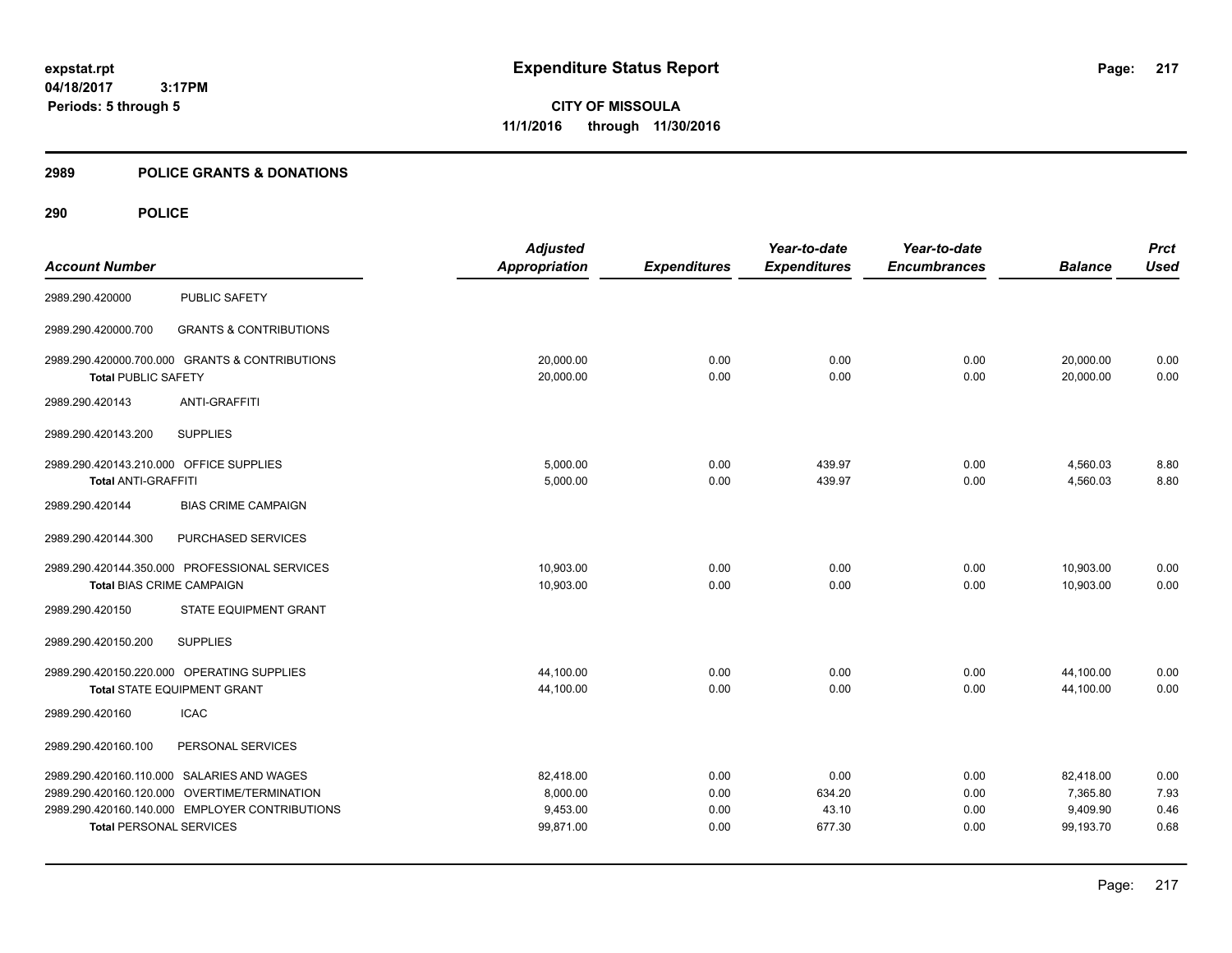**CITY OF MISSOULA 11/1/2016 through 11/30/2016**

#### **2989 POLICE GRANTS & DONATIONS**

|                                                           | <b>Adjusted</b>      |                     | Year-to-date        | Year-to-date        |                | <b>Prct</b> |
|-----------------------------------------------------------|----------------------|---------------------|---------------------|---------------------|----------------|-------------|
| <b>Account Number</b>                                     | <b>Appropriation</b> | <b>Expenditures</b> | <b>Expenditures</b> | <b>Encumbrances</b> | <b>Balance</b> | <b>Used</b> |
| PURCHASED SERVICES<br>2989.290.420160.300                 |                      |                     |                     |                     |                |             |
| 2989.290.420160.350.000 PROFESSIONAL SERVICES             | 540.00               | 229.95              | 459.88              | 0.00                | 80.12          | 85.16       |
| 2989.290.420160.370.000 TRAVEL                            | 5,000.00             | 0.00                | 2,040.84            | 0.00                | 2,959.16       | 40.82       |
| <b>Total PURCHASED SERVICES</b>                           | 5.540.00             | 229.95              | 2,500.72            | 0.00                | 3.039.28       | 45.14       |
| <b>Total ICAC</b>                                         | 105,411.00           | 229.95              | 3.178.02            | 0.00                | 102.232.98     | 3.01        |
| 2989.290.420161<br><b>ICAC GOOGLE</b>                     |                      |                     |                     |                     |                |             |
| PERSONAL SERVICES<br>2989.290.420161.100                  |                      |                     |                     |                     |                |             |
| 2989.290.420161.110.000 SALARIES AND WAGES                | 0.00                 | 5,271.46            | 24,005.35           | 0.00                | $-24,005.35$   | 0.00        |
| 2989.290.420161.115.000 SALARIES/HEALTH INSURANCE BENEFIT | 0.00                 | 702.00              | 3,159.00            | 0.00                | $-3,159.00$    | 0.00        |
| 2989.290.420161.120.000 OVERTIME/TERMINATION              | 0.00                 | 0.00                | 929.97              | 0.00                | $-929.97$      | 0.00        |
| 2989.290.420161.130.000 OTHER                             | 0.00                 | 0.00                | 700.00              | 0.00                | $-700.00$      | 0.00        |
| 2989.290.420161.133.000 EDUCATION COMPENSATION            | 0.00                 | 20.00               | 90.00               | 0.00                | $-90.00$       | 0.00        |
| 2989.290.420161.140.000 EMPLOYER CONTRIBUTIONS            | 0.00                 | 1,270.62            | 6,056.20            | 0.00                | $-6,056.20$    | 0.00        |
| Total ICAC GOOGLE                                         | 0.00                 | 7,264.08            | 34,940.52           | 0.00                | $-34,940.52$   | 0.00        |
| <b>BULLETPROOF VEST PROGRAM</b><br>2989.290.420180        |                      |                     |                     |                     |                |             |
| <b>SUPPLIES</b><br>2989.290.420180.200                    |                      |                     |                     |                     |                |             |
| 2989.290.420180.220.000 OPERATING SUPPLIES                | 10,500.00            | 1,494.50            | 2,224.00            | 0.00                | 8,276.00       | 21.18       |
| Total BULLETPROOF VEST PROGRAM                            | 10,500.00            | 1,494.50            | 2,224.00            | 0.00                | 8,276.00       | 21.18       |
| 2016 HIDTA<br>2989.290.420181                             |                      |                     |                     |                     |                |             |
| 2989.290.420181.100<br>PERSONAL SERVICES                  |                      |                     |                     |                     |                |             |
| 2989.290.420181.120.000 OVERTIME/TERMINATION              | 25,000.00            | 3,309.67            | 10,076.13           | 0.00                | 14,923.87      | 40.30       |
| 2989.290.420181.140.000 EMPLOYER CONTRIBUTIONS            | 2,250.00             | 212.06              | 653.73              | 0.00                | 1,596.27       | 29.05       |
| <b>Total PERSONAL SERVICES</b>                            | 27,250.00            | 3,521.73            | 10,729.86           | 0.00                | 16,520.14      | 39.38       |
| 2989.290.420181.200<br><b>SUPPLIES</b>                    |                      |                     |                     |                     |                |             |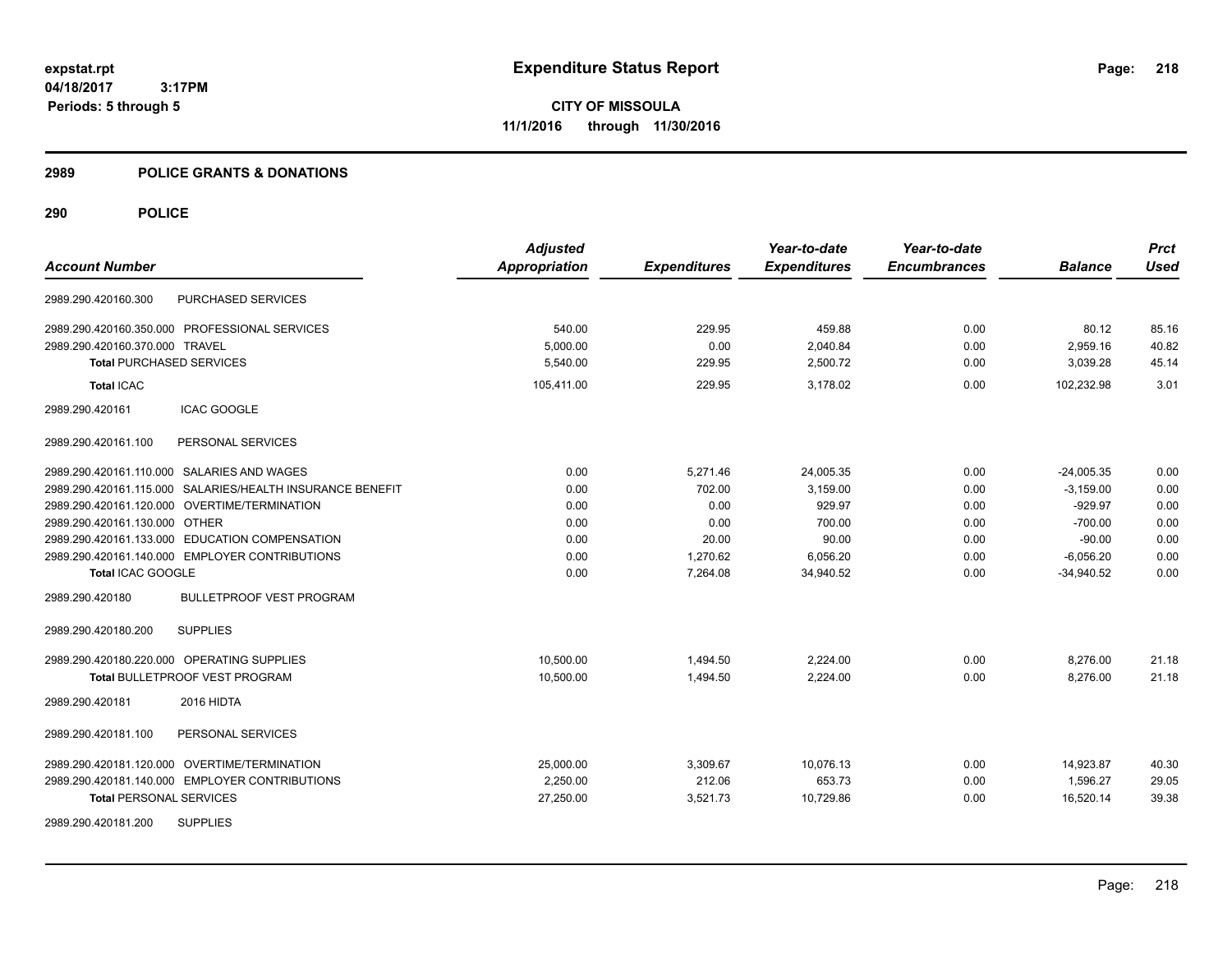#### **2989 POLICE GRANTS & DONATIONS**

|                                                | <b>Adjusted</b> |                     | Year-to-date        | Year-to-date        |                | <b>Prct</b> |
|------------------------------------------------|-----------------|---------------------|---------------------|---------------------|----------------|-------------|
| <b>Account Number</b>                          | Appropriation   | <b>Expenditures</b> | <b>Expenditures</b> | <b>Encumbrances</b> | <b>Balance</b> | <b>Used</b> |
| 2989.290.420181.210.000 OFFICE SUPPLIES        | 688.00          | 0.00                | 261.25              | 0.00                | 426.75         | 37.97       |
| 2989.290.420181.220.000 OPERATING SUPPLIES     | 23,525.00       | 874.99              | 1.079.97            | 0.00                | 22.445.03      | 4.59        |
| 2989.290.420181.220.032 OPERATING SUPPLIES     | 0.00            | 10,000.00           | 10,000.00           | 0.00                | $-10,000.00$   | 0.00        |
| <b>Total SUPPLIES</b>                          | 24,213.00       | 10,874.99           | 11,341.22           | 0.00                | 12,871.78      | 46.84       |
| PURCHASED SERVICES<br>2989.290.420181.300      |                 |                     |                     |                     |                |             |
| 2989.290.420181.344.000 TELEPHONE SERVICE      | 5.006.00        | 619.63              | 1,431.85            | 0.00                | 3,574.15       | 28.60       |
| 2989.290.420181.350.000 PROFESSIONAL SERVICES  | 39,100.00       | 902.00              | 3,014.00            | 0.00                | 36,086.00      | 7.71        |
| 2989.290.420181.350.039 PROFESSIONAL SERVICES  | 0.00            | 0.00                | 16,095.03           | 0.00                | $-16,095.03$   | 0.00        |
| 2989.290.420181.350.040 PROFESSIONAL SERVICES  | 0.00            | 4,508.60            | 5,347.89            | 0.00                | $-5,347.89$    | 0.00        |
| 2989.290.420181.360.000 REPAIR & MAINTENANCE   | 1,500.00        | 0.00                | 0.00                | 0.00                | 1,500.00       | 0.00        |
| 2989.290.420181.370.000 TRAVEL                 | 1,143.00        | 0.00                | 0.00                | 0.00                | 1,143.00       | 0.00        |
| <b>Total PURCHASED SERVICES</b>                | 46,749.00       | 6,030.23            | 25,888.77           | 0.00                | 20,860.23      | 55.38       |
| <b>FIXED CHARGES</b><br>2989.290.420181.500    |                 |                     |                     |                     |                |             |
| 2989.290.420181.500.000 FIXED CHARGES          | 40.399.00       | 17,009.10           | 34,018.20           | 0.00                | 6,380.80       | 84.21       |
| <b>Total FIXED CHARGES</b>                     | 40,399.00       | 17,009.10           | 34,018.20           | 0.00                | 6,380.80       | 84.21       |
| Total 2016 HIDTA                               | 138,611.00      | 37,436.05           | 81,978.05           | 0.00                | 56,632.95      | 59.14       |
| <b>DUI TASK FORCES</b><br>2989.290.420184      |                 |                     |                     |                     |                |             |
| PERSONAL SERVICES<br>2989.290.420184.100       |                 |                     |                     |                     |                |             |
| 2989.290.420184.120.000 OVERTIME/TERMINATION   | 4,300.00        | 0.00                | 0.00                | 0.00                | 4,300.00       | 0.00        |
| 2989.290.420184.140.000 EMPLOYER CONTRIBUTIONS | 700.00          | 0.00                | 0.00                | 0.00                | 700.00         | 0.00        |
| <b>Total DUI TASK FORCES</b>                   | 5,000.00        | 0.00                | 0.00                | 0.00                | 5,000.00       | 0.00        |
| STATE OT SEAT BELT GRANT<br>2989.290.420190    |                 |                     |                     |                     |                |             |
| PERSONAL SERVICES<br>2989.290.420190.100       |                 |                     |                     |                     |                |             |
| 2989.290.420190.110.000 SALARIES AND WAGES     | 5,000.00        | 0.00                | 0.00                | 0.00                | 5,000.00       | 0.00        |
| 2989.290.420190.110.113 SALARIES AND WAGES     | 0.00            | 248.53              | 3,365.54            | 0.00                | $-3.365.54$    | 0.00        |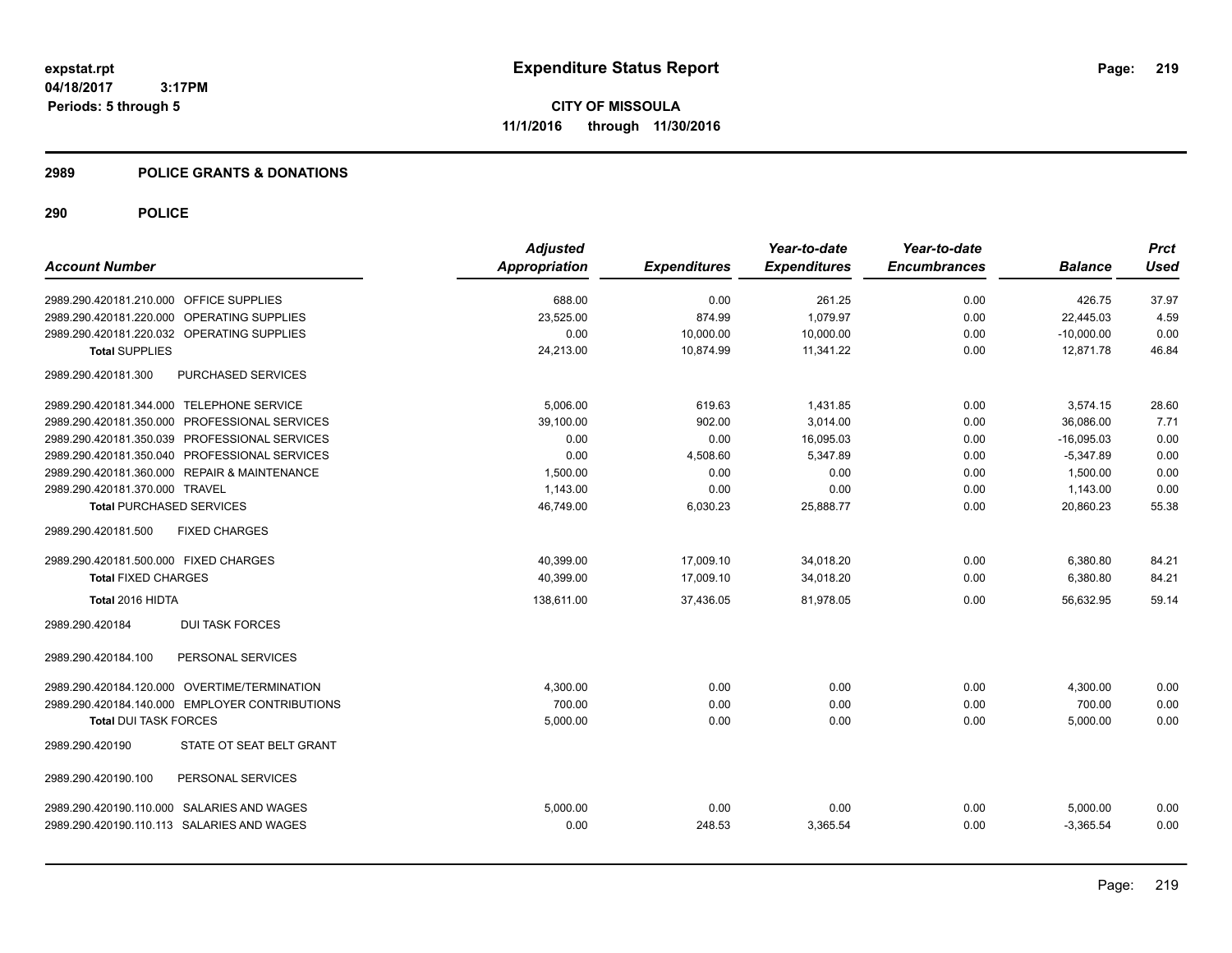#### **2989 POLICE GRANTS & DONATIONS**

| <b>Account Number</b>                          | <b>Adjusted</b><br><b>Appropriation</b> | <b>Expenditures</b> | Year-to-date<br><b>Expenditures</b> | Year-to-date<br><b>Encumbrances</b> | <b>Balance</b> | <b>Prct</b><br><b>Used</b> |
|------------------------------------------------|-----------------------------------------|---------------------|-------------------------------------|-------------------------------------|----------------|----------------------------|
| 2989.290.420190.120.000 OVERTIME/TERMINATION   | 45,400.00                               | 2,022.21            | 13,408.95                           | 0.00                                | 31,991.05      | 29.54                      |
| 2989.290.420190.120.113 OVERTIME/TERMINATION   | 0.00                                    | 0.00                | 93.20                               | 0.00                                | $-93.20$       | 0.00                       |
| 2989.290.420190.140.000 EMPLOYER CONTRIBUTIONS | 3,200.00                                | 150.65              | 1,110.68                            | 0.00                                | 2,089.32       | 34.71                      |
| <b>Total PERSONAL SERVICES</b>                 | 53,600.00                               | 2,421.39            | 17,978.37                           | 0.00                                | 35,621.63      | 33.54                      |
| PURCHASED SERVICES<br>2989.290.420190.300      |                                         |                     |                                     |                                     |                |                            |
| 2989.290.420190.370.000 TRAVEL                 | 0.00                                    | 0.00                | 1,531.80                            | 0.00                                | $-1,531.80$    | 0.00                       |
| <b>Total PURCHASED SERVICES</b>                | 0.00                                    | 0.00                | 1,531.80                            | 0.00                                | $-1,531.80$    | 0.00                       |
| <b>Total STATE OT SEAT BELT GRANT</b>          | 53,600.00                               | 2,421.39            | 19,510.17                           | 0.00                                | 34,089.83      | 36.40                      |
| <b>COPS TECHNOLOGY</b><br>2989.290.420191      |                                         |                     |                                     |                                     |                |                            |
| 2989.290.420191.100<br>PERSONAL SERVICES       |                                         |                     |                                     |                                     |                |                            |
| <b>Total COPS TECHNOLOGY</b>                   | 0.00                                    | 0.00                | 0.00                                | 0.00                                | 0.00           | 0.00                       |
| 2989.290.420195<br>2017 HIDTA                  |                                         |                     |                                     |                                     |                |                            |
| 2989.290.420195.100<br>PERSONAL SERVICES       |                                         |                     |                                     |                                     |                |                            |
| 2989.290.420195.120.000 OVERTIME/TERMINATION   | 25,000.00                               | 0.00                | 0.00                                | 0.00                                | 25,000.00      | 0.00                       |
| 2989.290.420195.140.000 EMPLOYER CONTRIBUTIONS | 2,250.00                                | 0.00                | 0.00                                | 0.00                                | 2,250.00       | 0.00                       |
| <b>Total PERSONAL SERVICES</b>                 | 27,250.00                               | 0.00                | 0.00                                | 0.00                                | 27,250.00      | 0.00                       |
| 2989.290.420195.200<br><b>SUPPLIES</b>         |                                         |                     |                                     |                                     |                |                            |
| 2989.290.420195.210.000 OFFICE SUPPLIES        | 688.00                                  | 0.00                | 0.00                                | 0.00                                | 688.00         | 0.00                       |
| 2989.290.420195.220.000 OPERATING SUPPLIES     | 23,525.00                               | 0.00                | 0.00                                | 0.00                                | 23,525.00      | 0.00                       |
| <b>Total SUPPLIES</b>                          | 24,213.00                               | 0.00                | 0.00                                | 0.00                                | 24,213.00      | 0.00                       |
| 2989.290.420195.300<br>PURCHASED SERVICES      |                                         |                     |                                     |                                     |                |                            |
| 2989.290.420195.344.000 TELEPHONE SERVICE      | 5,006.00                                | 0.00                | 0.00                                | 0.00                                | 5,006.00       | 0.00                       |
| 2989.290.420195.350.000 PROFESSIONAL SERVICES  | 39,100.00                               | 0.00                | 0.00                                | 0.00                                | 39,100.00      | 0.00                       |
| 2989.290.420195.360.000 REPAIR & MAINTENANCE   | 1,500.00                                | 0.00                | 0.00                                | 0.00                                | 1,500.00       | 0.00                       |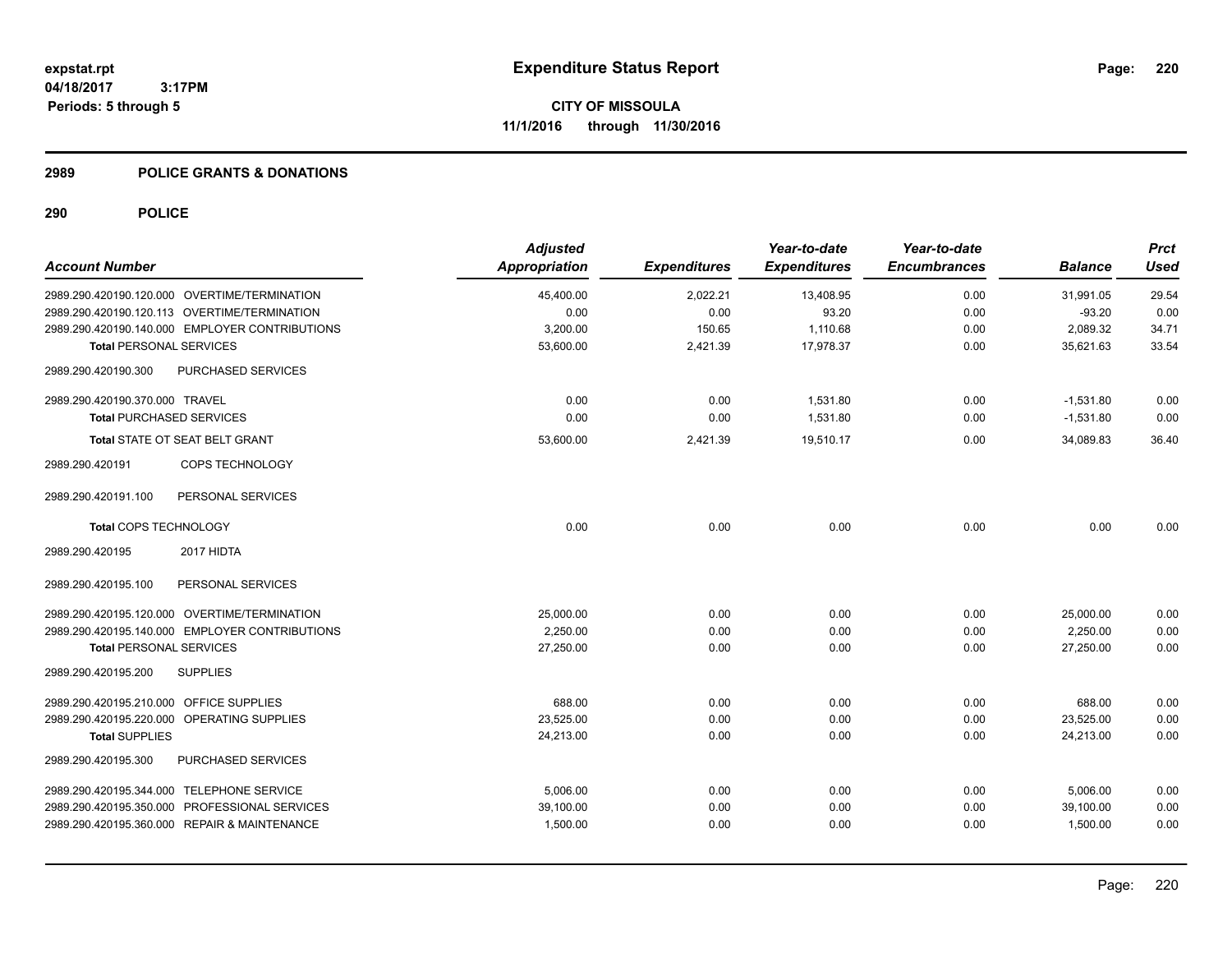#### **2989 POLICE GRANTS & DONATIONS**

|                                             | <b>Adjusted</b> |                     | Year-to-date        | Year-to-date        |                | <b>Prct</b> |
|---------------------------------------------|-----------------|---------------------|---------------------|---------------------|----------------|-------------|
| <b>Account Number</b>                       | Appropriation   | <b>Expenditures</b> | <b>Expenditures</b> | <b>Encumbrances</b> | <b>Balance</b> | <b>Used</b> |
| 2989.290.420195.370.000 TRAVEL              | 1.143.00        | 0.00                | 0.00                | 0.00                | 1.143.00       | 0.00        |
| <b>Total PURCHASED SERVICES</b>             | 46,749.00       | 0.00                | 0.00                | 0.00                | 46.749.00      | 0.00        |
| 2989.290.420195.500<br><b>FIXED CHARGES</b> |                 |                     |                     |                     |                |             |
| 2989.290.420195.500.000 FIXED CHARGES       | 42.419.00       | 0.00                | 0.00                | 0.00                | 42.419.00      | 0.00        |
| <b>Total FIXED CHARGES</b>                  | 42,419.00       | 0.00                | 0.00                | 0.00                | 42.419.00      | 0.00        |
| Total 2017 HIDTA                            | 140,631.00      | 0.00                | 0.00                | 0.00                | 140.631.00     | 0.00        |
| <b>Total POLICE GRANTS &amp; DONATIONS</b>  | 533,756.00      | 48.845.97           | 142.270.73          | 0.00                | 391.485.27     | 26.65       |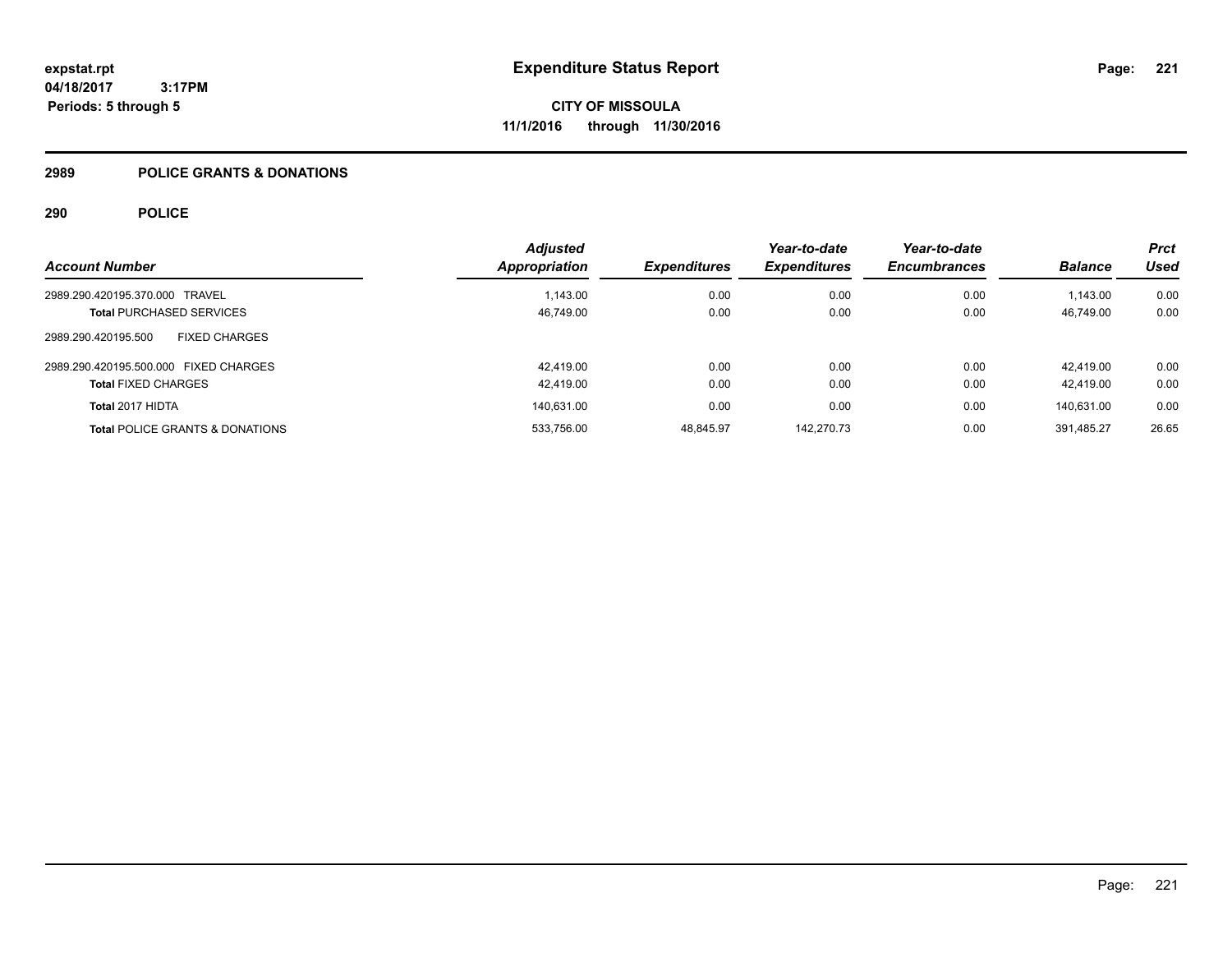**Periods: 5 through 5**

**CITY OF MISSOULA 11/1/2016 through 11/30/2016**

**3000 SID REVOLVING FUND**

| <b>Account Number</b>           |                                                  | <b>Adjusted</b><br><b>Appropriation</b> | <b>Expenditures</b> | Year-to-date<br><b>Expenditures</b> | Year-to-date<br><b>Encumbrances</b> | <b>Balance</b> | <b>Prct</b><br><b>Used</b> |
|---------------------------------|--------------------------------------------------|-----------------------------------------|---------------------|-------------------------------------|-------------------------------------|----------------|----------------------------|
| 3000.390.510110                 | <b>MERCHANT SERVICES</b>                         |                                         |                     |                                     |                                     |                |                            |
| 3000.390.510110.500             | <b>FIXED CHARGES</b>                             |                                         |                     |                                     |                                     |                |                            |
| <b>Total MERCHANT SERVICES</b>  |                                                  | 0.00                                    | 0.00                | 0.00                                | 0.00                                | 0.00           | 0.00                       |
| 3000.390.521000                 | INTERFUND OPERATING TRANSFERS                    |                                         |                     |                                     |                                     |                |                            |
| 3000.390.521000.800             | OTHER OBJECTS                                    |                                         |                     |                                     |                                     |                |                            |
|                                 | 3000.390.521000.820.000 TRANSFERS TO OTHER FUNDS | 100,000.00                              | 0.00                | 0.00                                | 0.00                                | 100.000.00     | 0.00                       |
|                                 | <b>Total INTERFUND OPERATING TRANSFERS</b>       | 100,000.00                              | 0.00                | 0.00                                | 0.00                                | 100,000.00     | 0.00                       |
| <b>Total SID REVOLVING FUND</b> |                                                  | 100.000.00                              | 0.00                | 0.00                                | 0.00                                | 100.000.00     | 0.00                       |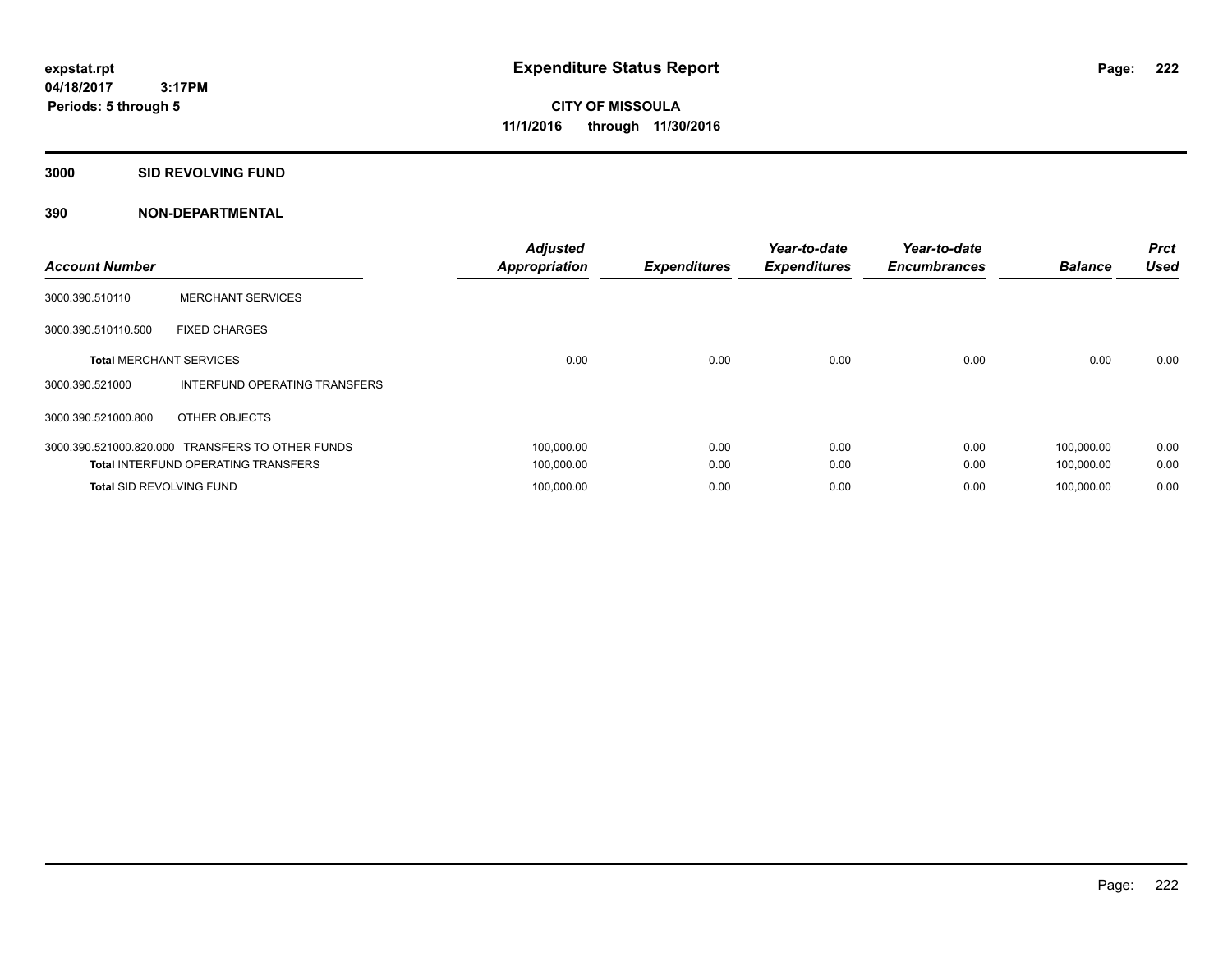**CITY OF MISSOULA 11/1/2016 through 11/30/2016**

**3005 SID REBATES**

| <b>Account Number</b>    |                          | <b>Adjusted</b><br>Appropriation | Expenditures | Year-to-date<br><b>Expenditures</b> | Year-to-date<br><b>Encumbrances</b> | <b>Balance</b> | <b>Prct</b><br>Used |
|--------------------------|--------------------------|----------------------------------|--------------|-------------------------------------|-------------------------------------|----------------|---------------------|
| 3005.390.510110          | <b>MERCHANT SERVICES</b> |                                  |              |                                     |                                     |                |                     |
| 3005.390.510110.500      | <b>FIXED CHARGES</b>     |                                  |              |                                     |                                     |                |                     |
| <b>Total SID REBATES</b> |                          | 0.00                             | 0.00         | 0.00                                | 0.00                                | 0.00           | 0.00                |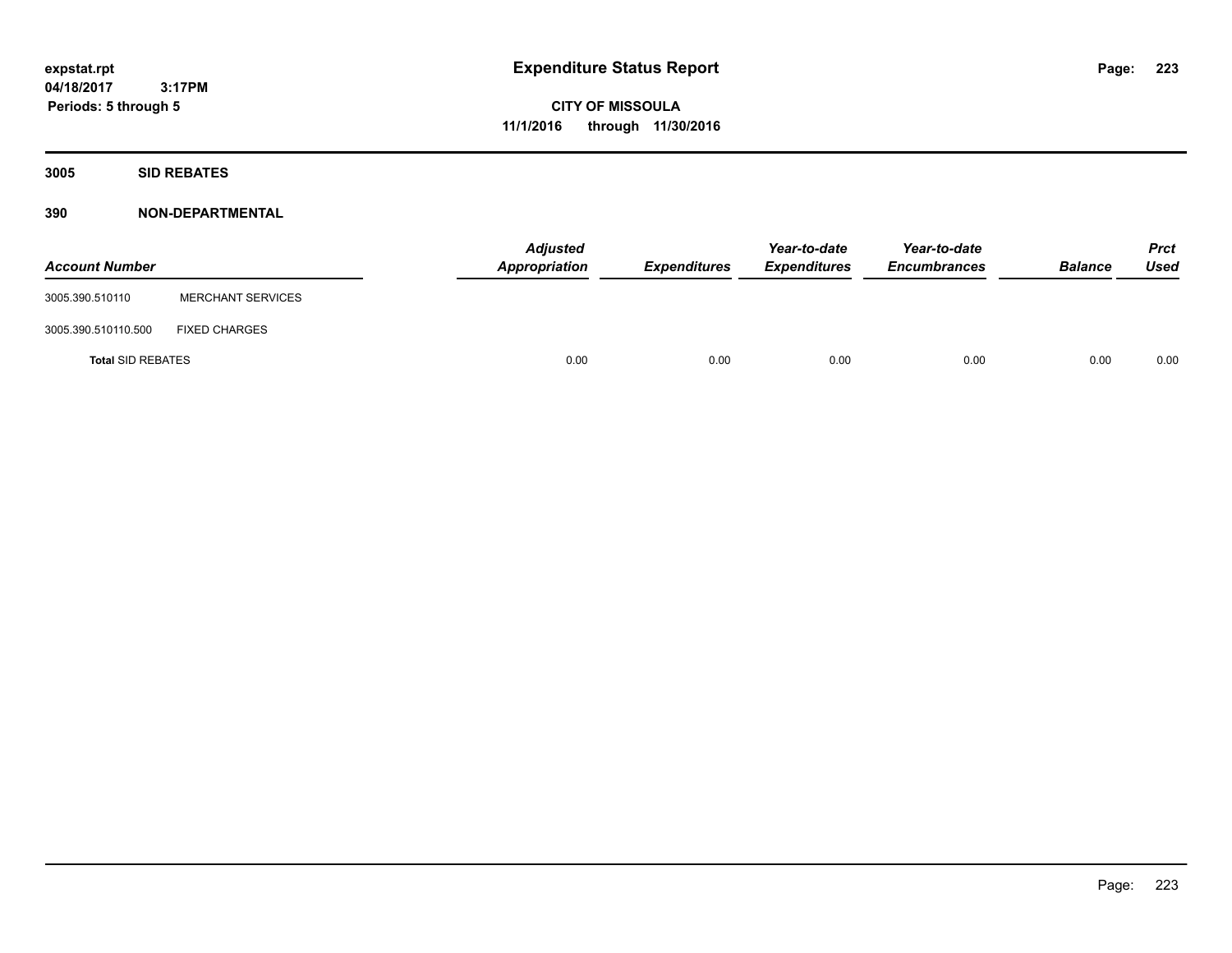**CITY OF MISSOULA 11/1/2016 through 11/30/2016**

## **3065 1998 PUBLIC SAFETY G O BONDS FUND**

**000 \*\*\* Title Not Found \*\*\***

| <b>Account Number</b>         |                         | <b>Adjusted</b><br>Appropriation | <b>Expenditures</b> | Year-to-date<br><b>Expenditures</b> | Year-to-date<br><b>Encumbrances</b> | <b>Balance</b> | <b>Prct</b><br>Used |
|-------------------------------|-------------------------|----------------------------------|---------------------|-------------------------------------|-------------------------------------|----------------|---------------------|
| 3065.000.520100               | *** Title Not Found *** |                                  |                     |                                     |                                     |                |                     |
| 3065.000.520100.800           | OTHER OBJECTS           |                                  |                     |                                     |                                     |                |                     |
| Total *** Title Not Found *** |                         | 0.00                             | 0.00                | 0.00                                | 0.00                                | 0.00           | 0.00                |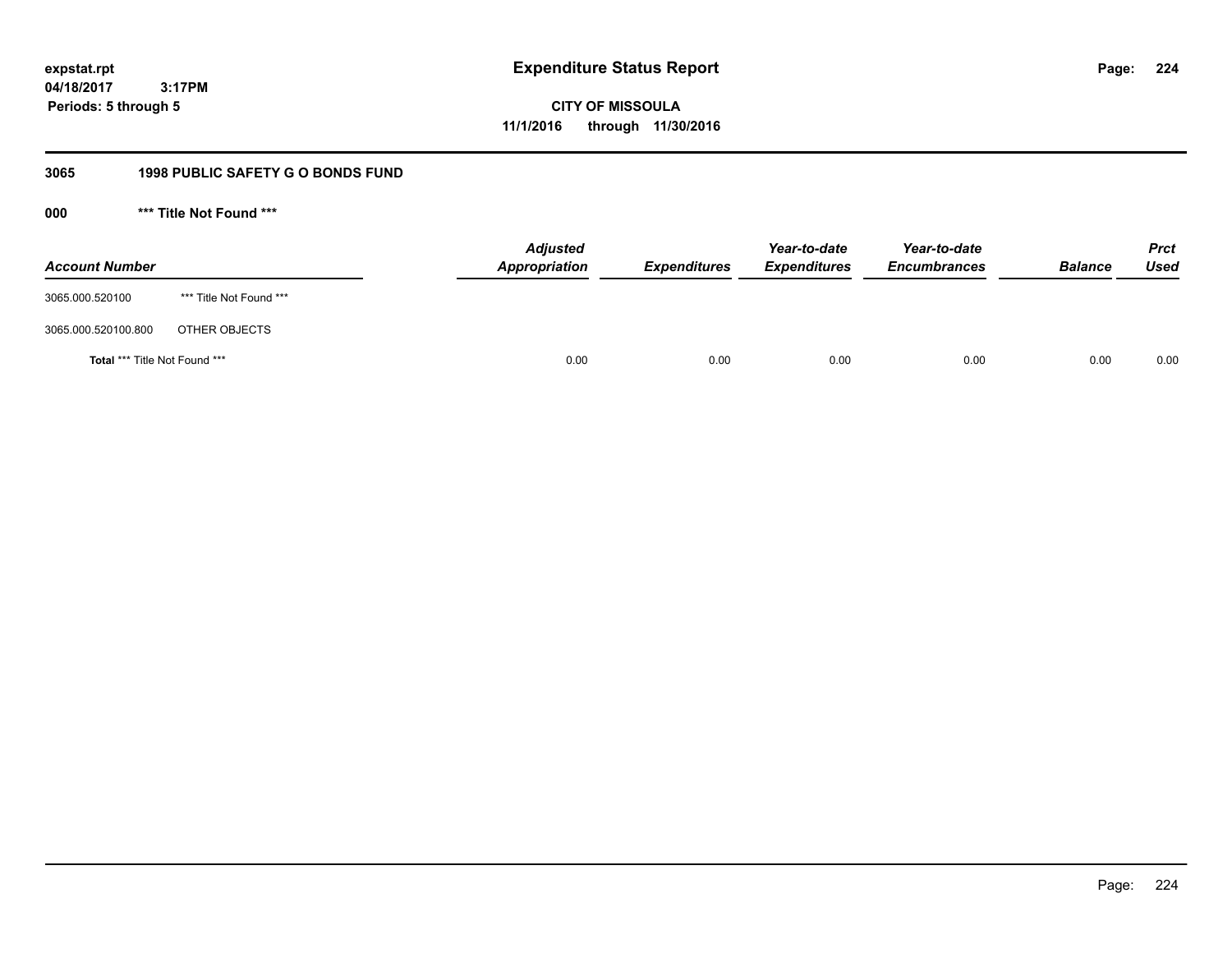**CITY OF MISSOULA 11/1/2016 through 11/30/2016**

## **3065 1998 PUBLIC SAFETY G O BONDS FUND**

| <b>Account Number</b>          |                                         | <b>Adjusted</b><br><b>Appropriation</b> | <b>Expenditures</b> | Year-to-date<br><b>Expenditures</b> | Year-to-date<br><b>Encumbrances</b> | <b>Balance</b> | <b>Prct</b><br>Used |
|--------------------------------|-----------------------------------------|-----------------------------------------|---------------------|-------------------------------------|-------------------------------------|----------------|---------------------|
| 3065.390.510110                | <b>MERCHANT SERVICES</b>                |                                         |                     |                                     |                                     |                |                     |
| 3065.390.510110.500            | <b>FIXED CHARGES</b>                    |                                         |                     |                                     |                                     |                |                     |
| <b>Total MERCHANT SERVICES</b> |                                         | 0.00                                    | 0.00                | 0.00                                | 0.00                                | 0.00           | 0.00                |
|                                | Total 1998 PUBLIC SAFETY G O BONDS FUND | 0.00                                    | 0.00                | 0.00                                | 0.00                                | 0.00           | 0.00                |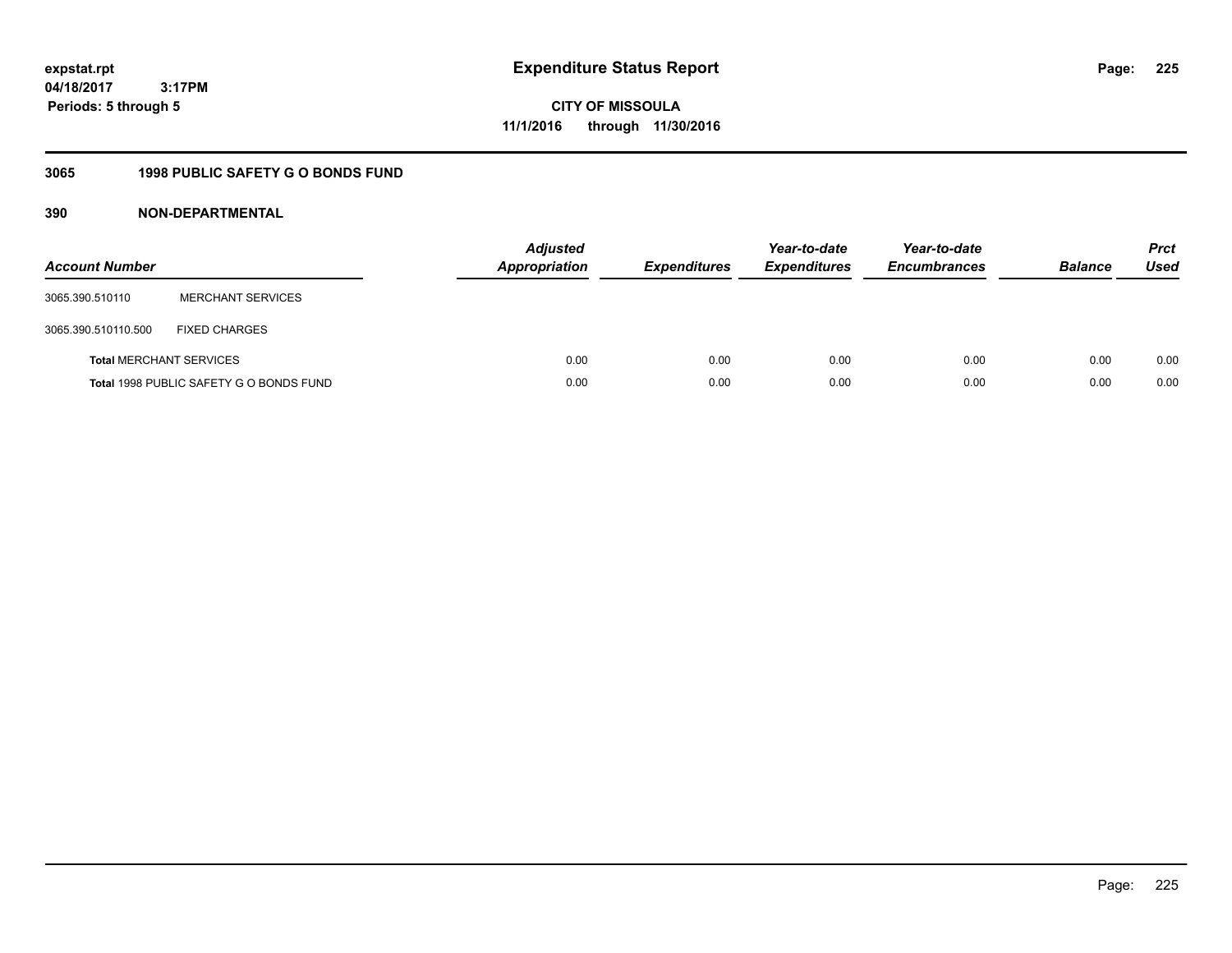### **3070 1996 OPEN SPACE GO BONDS**

| <b>Account Number</b> |                                | <b>Adjusted</b><br><b>Appropriation</b> | <b>Expenditures</b> | Year-to-date<br><b>Expenditures</b> | Year-to-date<br><b>Encumbrances</b> | <b>Balance</b> | <b>Prct</b><br><b>Used</b> |
|-----------------------|--------------------------------|-----------------------------------------|---------------------|-------------------------------------|-------------------------------------|----------------|----------------------------|
| 3070.390.490100       | <b>GO BONDS</b>                |                                         |                     |                                     |                                     |                |                            |
| 3070.390.490100.800   | OTHER OBJECTS                  |                                         |                     |                                     |                                     |                |                            |
| <b>Total GO BONDS</b> |                                | 0.00                                    | 0.00                | 0.00                                | 0.00                                | 0.00           | 0.00                       |
| 3070.390.510110       | <b>MERCHANT SERVICES</b>       |                                         |                     |                                     |                                     |                |                            |
| 3070.390.510110.500   | <b>FIXED CHARGES</b>           |                                         |                     |                                     |                                     |                |                            |
|                       | <b>Total MERCHANT SERVICES</b> | 0.00                                    | 0.00                | 0.00                                | 0.00                                | 0.00           | 0.00                       |
|                       | Total 1996 OPEN SPACE GO BONDS | 0.00                                    | 0.00                | 0.00                                | 0.00                                | 0.00           | 0.00                       |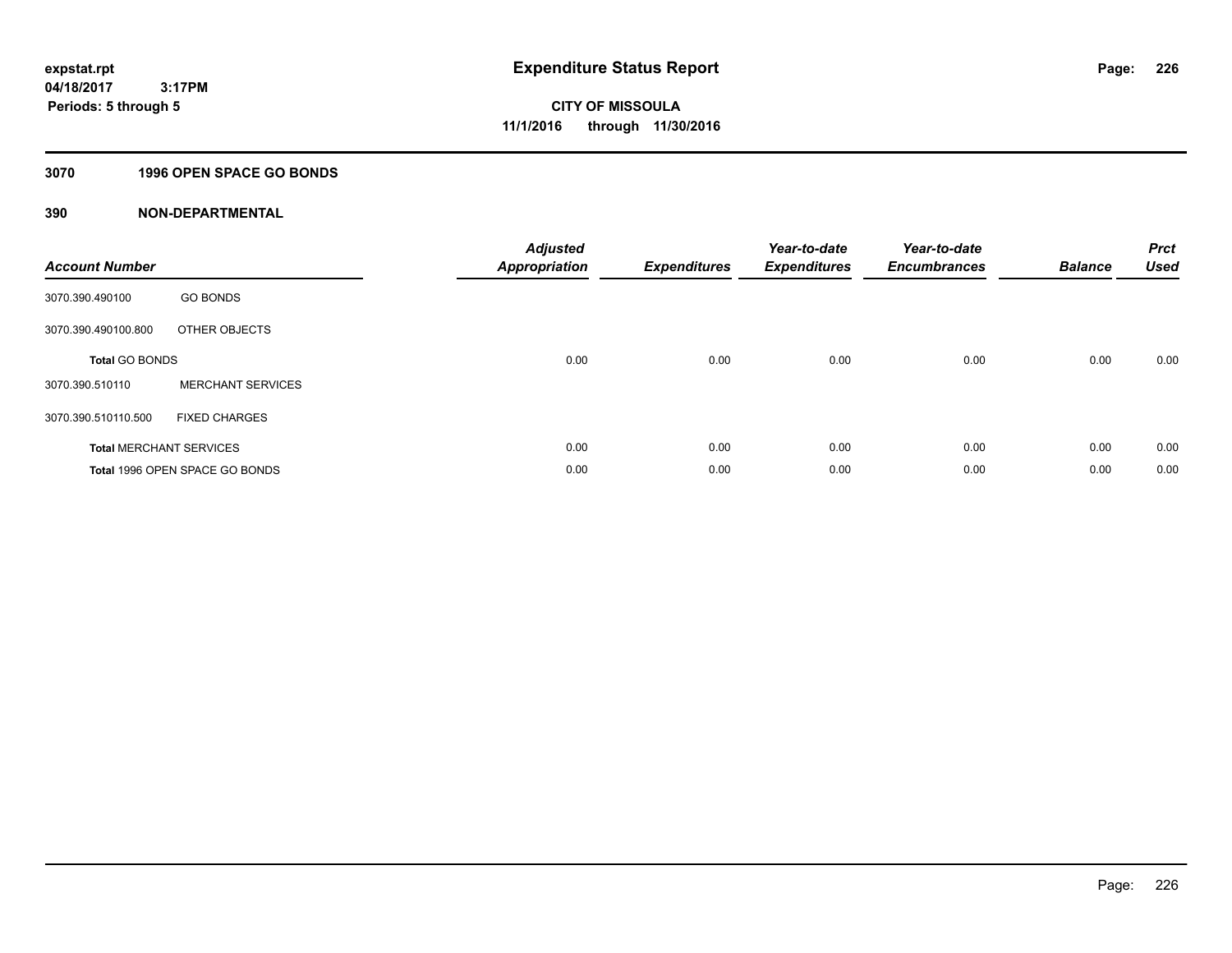## **3075 1997 OPEN SPACE G O BOND FUND**

| <b>Account Number</b> |                                     | <b>Adjusted</b><br><b>Appropriation</b> | <b>Expenditures</b> | Year-to-date<br><b>Expenditures</b> | Year-to-date<br><b>Encumbrances</b> | <b>Balance</b> | <b>Prct</b><br><b>Used</b> |
|-----------------------|-------------------------------------|-----------------------------------------|---------------------|-------------------------------------|-------------------------------------|----------------|----------------------------|
| 3075.390.490100       | <b>GO BONDS</b>                     |                                         |                     |                                     |                                     |                |                            |
| 3075.390.490100.800   | OTHER OBJECTS                       |                                         |                     |                                     |                                     |                |                            |
| <b>Total GO BONDS</b> |                                     | 0.00                                    | 0.00                | 0.00                                | 0.00                                | 0.00           | 0.00                       |
| 3075.390.510110       | <b>MERCHANT SERVICES</b>            |                                         |                     |                                     |                                     |                |                            |
| 3075.390.510110.500   | <b>FIXED CHARGES</b>                |                                         |                     |                                     |                                     |                |                            |
|                       | <b>Total MERCHANT SERVICES</b>      | 0.00                                    | 0.00                | 0.00                                | 0.00                                | 0.00           | 0.00                       |
|                       | Total 1997 OPEN SPACE G O BOND FUND | 0.00                                    | 0.00                | 0.00                                | 0.00                                | 0.00           | 0.00                       |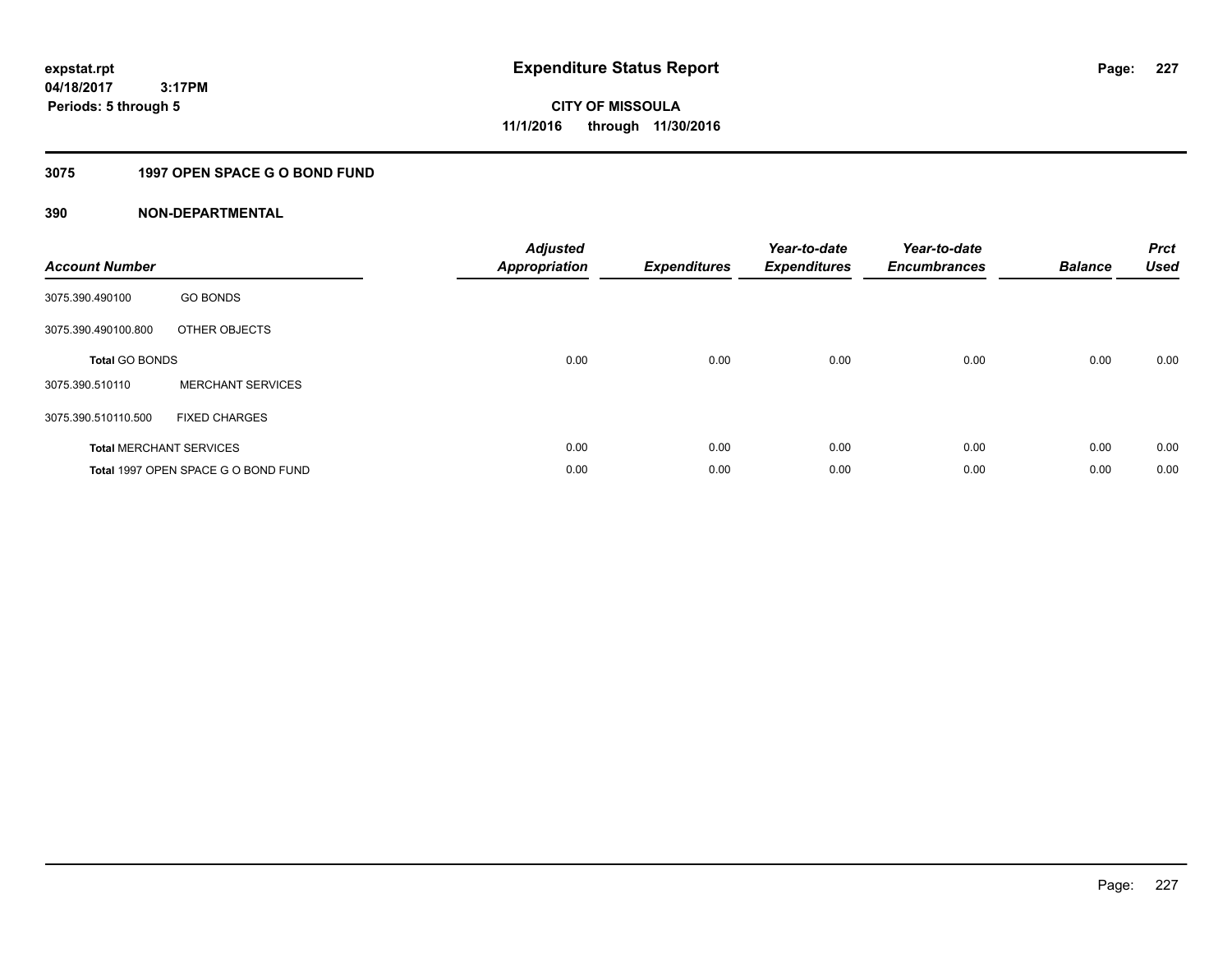**expstat.rpt Expenditure Status Report** 

**04/18/2017 3:17PM Periods: 5 through 5**

**CITY OF MISSOULA 11/1/2016 through 11/30/2016**

### **3080 1994 FIRE EQUIP/CITY HALLS REFUND BOND F**

| <b>Account Number</b>     |                                                | <b>Adjusted</b><br><b>Appropriation</b> | <b>Expenditures</b> | Year-to-date<br><b>Expenditures</b> | Year-to-date<br><b>Encumbrances</b> | <b>Balance</b> | <b>Prct</b><br><b>Used</b> |
|---------------------------|------------------------------------------------|-----------------------------------------|---------------------|-------------------------------------|-------------------------------------|----------------|----------------------------|
| 3080.390.490100           | <b>GO BONDS</b>                                |                                         |                     |                                     |                                     |                |                            |
| 3080.390.490100.600       | <b>DEBT SERVICE</b>                            |                                         |                     |                                     |                                     |                |                            |
| <b>Total DEBT SERVICE</b> |                                                | 0.00                                    | 0.00                | 0.00                                | 0.00                                | 0.00           | 0.00                       |
| 3080.390.490100.800       | OTHER OBJECTS                                  |                                         |                     |                                     |                                     |                |                            |
| <b>Total GO BONDS</b>     |                                                | 0.00                                    | 0.00                | 0.00                                | 0.00                                | 0.00           | 0.00                       |
| 3080.390.510110           | <b>MERCHANT SERVICES</b>                       |                                         |                     |                                     |                                     |                |                            |
| 3080.390.510110.500       | <b>FIXED CHARGES</b>                           |                                         |                     |                                     |                                     |                |                            |
|                           | <b>Total MERCHANT SERVICES</b>                 | 0.00                                    | 0.00                | 0.00                                | 0.00                                | 0.00           | 0.00                       |
|                           | Total 1994 FIRE EQUIP/CITY HALLS REFUND BOND F | 0.00                                    | 0.00                | 0.00                                | 0.00                                | 0.00           | 0.00                       |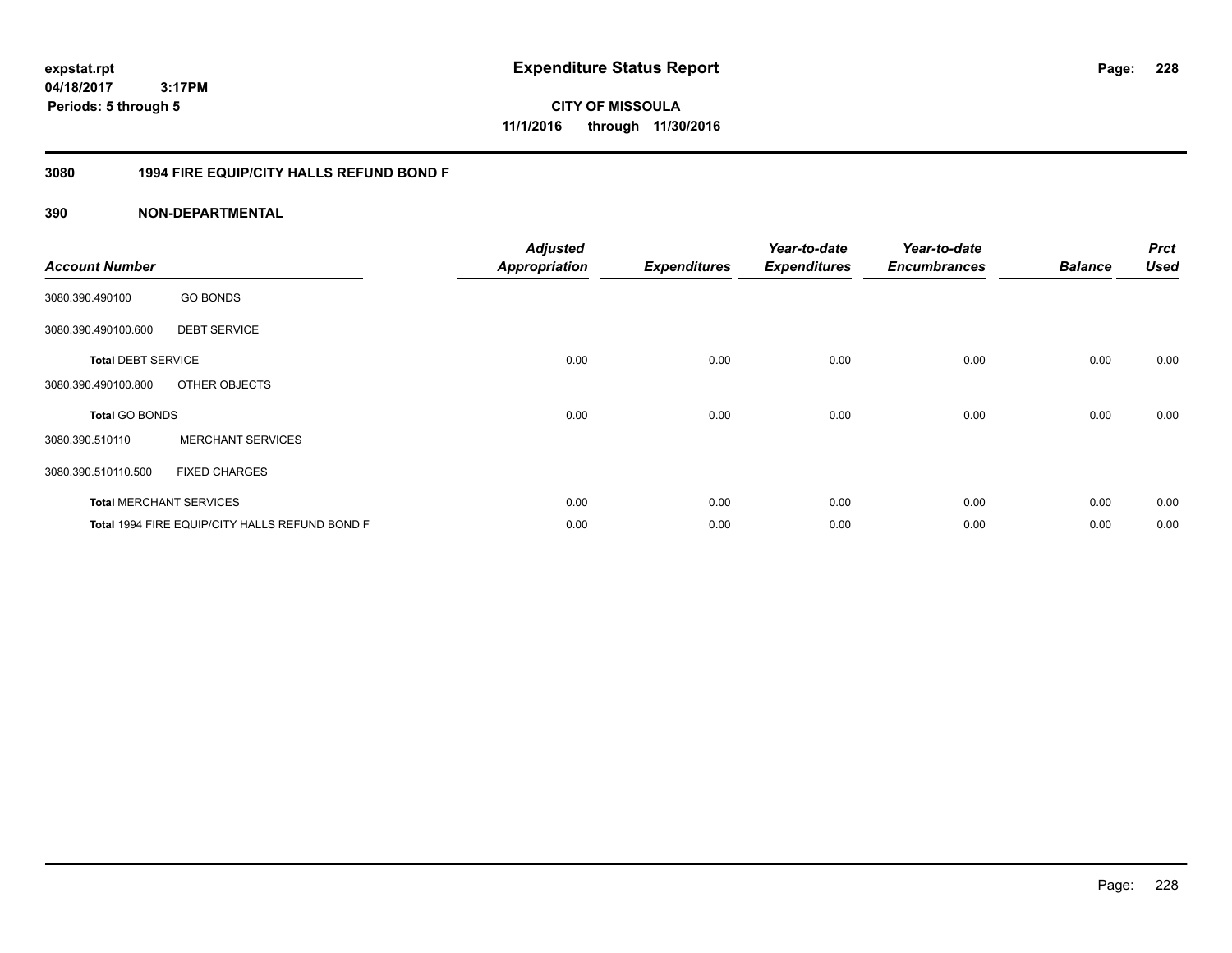## **3085 1993 FIRE STATION G O BOND FUND**

| <b>Account Number</b> |                                       | <b>Adjusted</b><br><b>Appropriation</b> | <b>Expenditures</b> | Year-to-date<br><b>Expenditures</b> | Year-to-date<br><b>Encumbrances</b> | <b>Balance</b> | <b>Prct</b><br><b>Used</b> |
|-----------------------|---------------------------------------|-----------------------------------------|---------------------|-------------------------------------|-------------------------------------|----------------|----------------------------|
| 3085.390.490100       | <b>GO BONDS</b>                       |                                         |                     |                                     |                                     |                |                            |
| 3085.390.490100.800   | OTHER OBJECTS                         |                                         |                     |                                     |                                     |                |                            |
| <b>Total GO BONDS</b> |                                       | 0.00                                    | 0.00                | 0.00                                | 0.00                                | 0.00           | 0.00                       |
| 3085.390.510110       | <b>MERCHANT SERVICES</b>              |                                         |                     |                                     |                                     |                |                            |
| 3085.390.510110.500   | <b>FIXED CHARGES</b>                  |                                         |                     |                                     |                                     |                |                            |
|                       | <b>Total MERCHANT SERVICES</b>        | 0.00                                    | 0.00                | 0.00                                | 0.00                                | 0.00           | 0.00                       |
|                       | Total 1993 FIRE STATION G O BOND FUND | 0.00                                    | 0.00                | 0.00                                | 0.00                                | 0.00           | 0.00                       |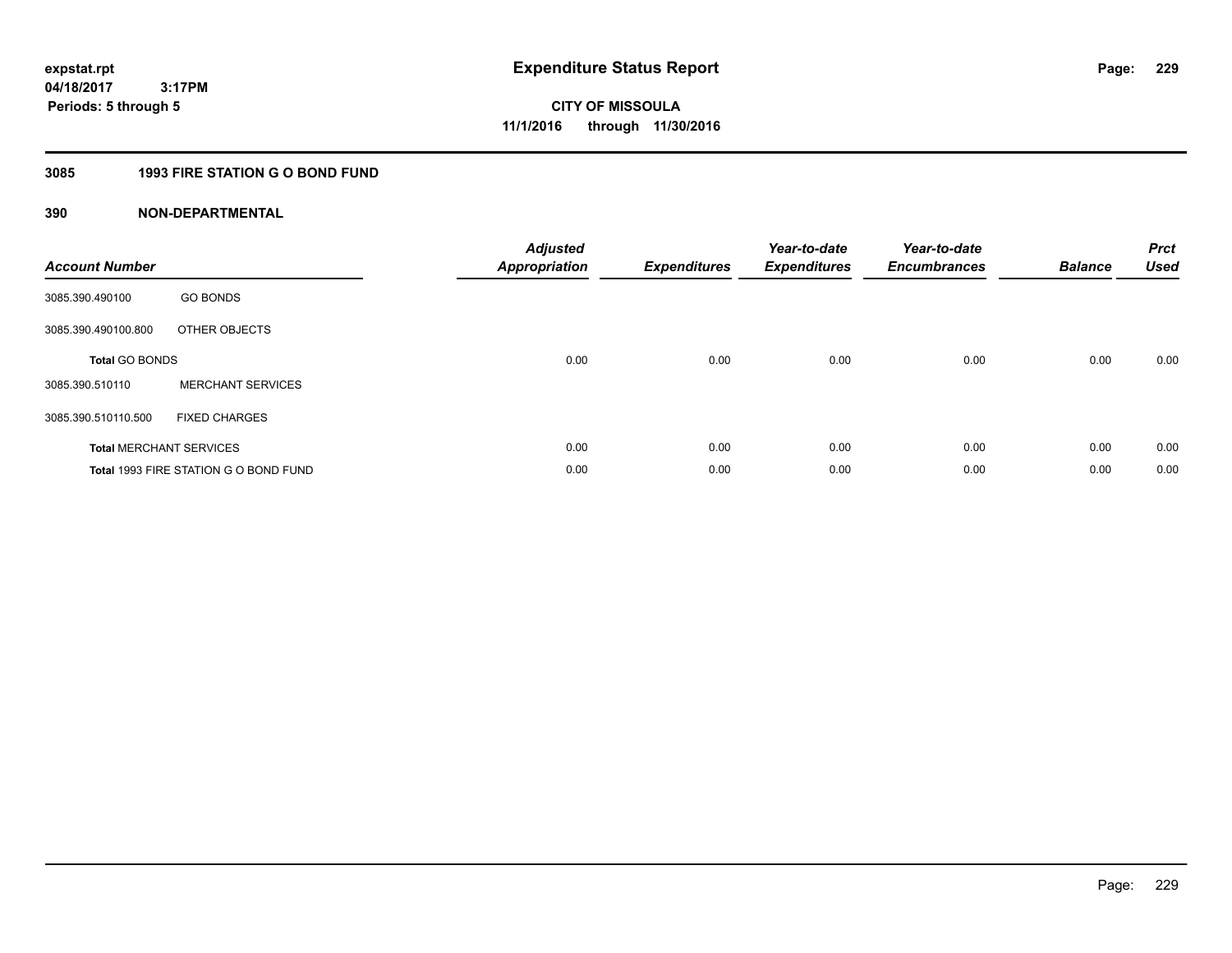### **3090 2004 AQUATICS BOND**

| <b>Account Number</b>     |                                | <b>Adjusted</b><br><b>Appropriation</b> | <b>Expenditures</b> | Year-to-date<br><b>Expenditures</b> | Year-to-date<br><b>Encumbrances</b> | <b>Balance</b> | <b>Prct</b><br><b>Used</b> |
|---------------------------|--------------------------------|-----------------------------------------|---------------------|-------------------------------------|-------------------------------------|----------------|----------------------------|
| 3090.390.490100           | <b>GO BONDS</b>                |                                         |                     |                                     |                                     |                |                            |
| 3090.390.490100.600       | <b>DEBT SERVICE</b>            |                                         |                     |                                     |                                     |                |                            |
| <b>Total DEBT SERVICE</b> |                                | 0.00                                    | 0.00                | 0.00                                | 0.00                                | 0.00           | 0.00                       |
| 3090.390.490100.800       | OTHER OBJECTS                  |                                         |                     |                                     |                                     |                |                            |
| <b>Total GO BONDS</b>     |                                | 0.00                                    | 0.00                | 0.00                                | 0.00                                | 0.00           | 0.00                       |
| 3090.390.510110           | <b>MERCHANT SERVICES</b>       |                                         |                     |                                     |                                     |                |                            |
| 3090.390.510110.500       | <b>FIXED CHARGES</b>           |                                         |                     |                                     |                                     |                |                            |
|                           | <b>Total MERCHANT SERVICES</b> | 0.00                                    | 0.00                | 0.00                                | 0.00                                | 0.00           | 0.00                       |
| Total 2004 AQUATICS BOND  |                                | 0.00                                    | 0.00                | 0.00                                | 0.00                                | 0.00           | 0.00                       |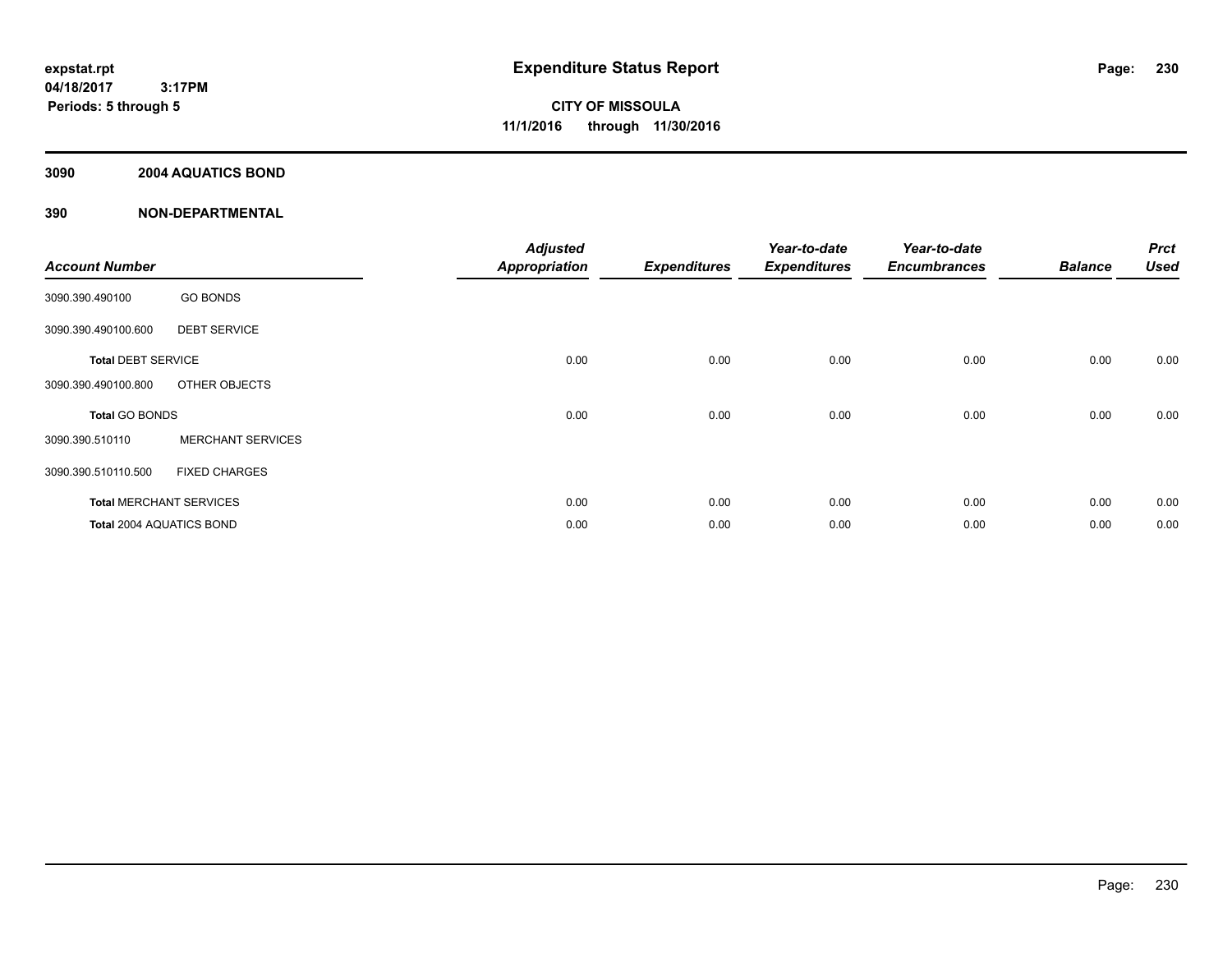**CITY OF MISSOULA 11/1/2016 through 11/30/2016**

### **3091 SERIES 2012A AQUATICS REFUNDING BOND**

|                                                           | <b>Adjusted</b>      |                     | Year-to-date        | Year-to-date        |                | <b>Prct</b> |
|-----------------------------------------------------------|----------------------|---------------------|---------------------|---------------------|----------------|-------------|
| <b>Account Number</b>                                     | <b>Appropriation</b> | <b>Expenditures</b> | <b>Expenditures</b> | <b>Encumbrances</b> | <b>Balance</b> | <b>Used</b> |
| <b>GO BONDS</b><br>3091.390.490100                        |                      |                     |                     |                     |                |             |
| <b>DEBT SERVICE</b><br>3091.390.490100.600                |                      |                     |                     |                     |                |             |
| 3091.390.490100.610.000 PRINCIPAL                         | 515,000.00           | 0.00                | 0.00                | 0.00                | 515,000.00     | 0.00        |
| 3091.390.490100.620.000<br><b>INTEREST / SERVICE FEES</b> | 78,435.00            | 0.00                | 350.00              | 0.00                | 78,085.00      | 0.45        |
| <b>Total DEBT SERVICE</b>                                 | 593,435.00           | 0.00                | 350.00              | 0.00                | 593,085.00     | 0.06        |
| OTHER OBJECTS<br>3091.390.490100.800                      |                      |                     |                     |                     |                |             |
| <b>Total OTHER OBJECTS</b>                                | 0.00                 | 0.00                | 0.00                | 0.00                | 0.00           | 0.00        |
| <b>Total GO BONDS</b>                                     | 593,435.00           | 0.00                | 350.00              | 0.00                | 593,085.00     | 0.06        |
| <b>MERCHANT SERVICES</b><br>3091.390.510110               |                      |                     |                     |                     |                |             |
| 3091.390.510110.500<br><b>FIXED CHARGES</b>               |                      |                     |                     |                     |                |             |
| 3091.390.510110.550.000 MERCHANT SERVICE FEES             | 350.00               | 0.00                | 0.00                | 0.00                | 350.00         | 0.00        |
| <b>Total MERCHANT SERVICES</b>                            | 350.00               | 0.00                | 0.00                | 0.00                | 350.00         | 0.00        |
| Total SERIES 2012A AQUATICS REFUNDING BOND                | 593,785.00           | 0.00                | 350.00              | 0.00                | 593,435.00     | 0.06        |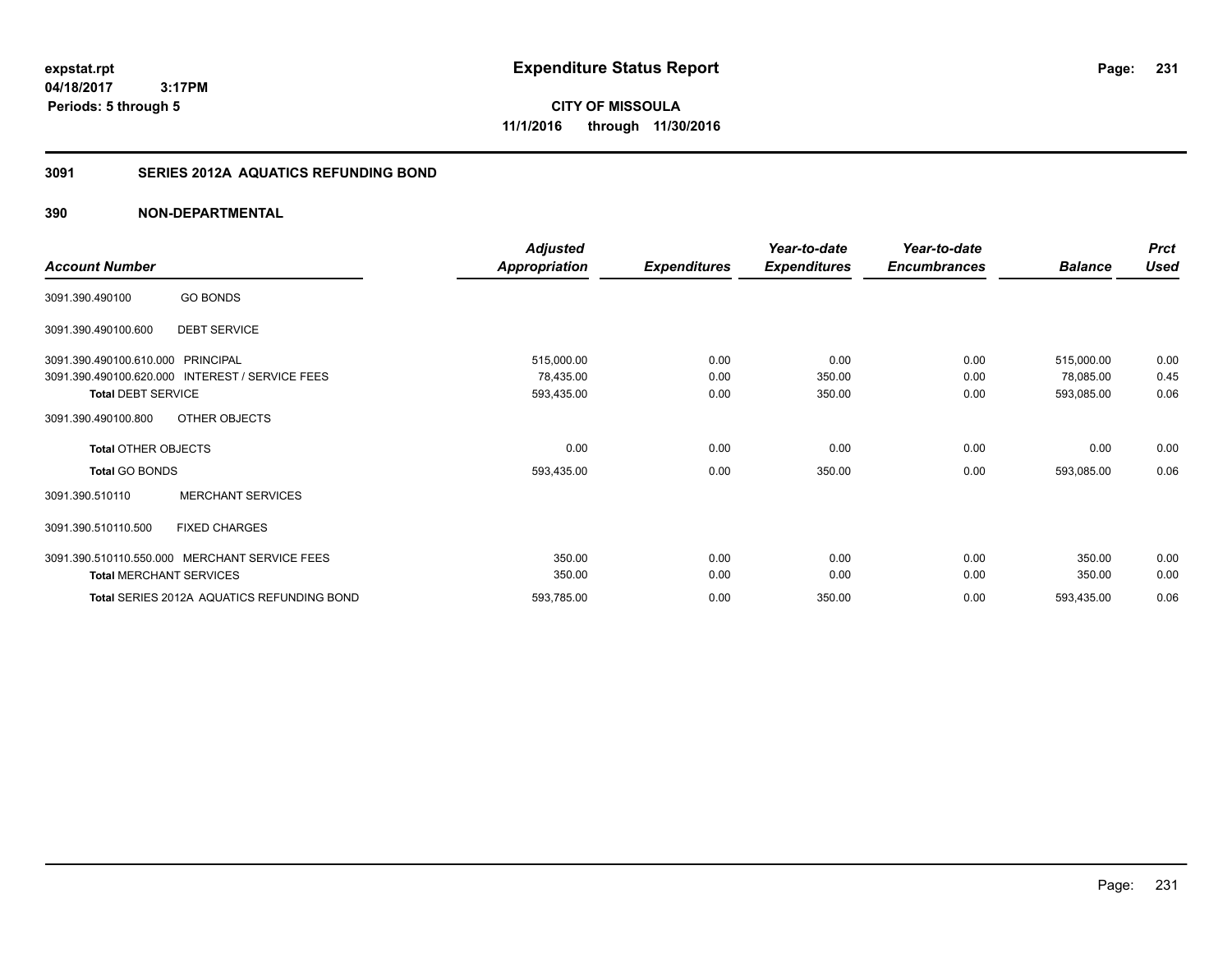**232**

**04/18/2017 3:17PM Periods: 5 through 5**

**CITY OF MISSOULA 11/1/2016 through 11/30/2016**

### **3092 Series 2013A GO REFUNDING BONDS**

|                                   |                                                 | Adjusted             |                     | Year-to-date        | Year-to-date        |                | <b>Prct</b> |
|-----------------------------------|-------------------------------------------------|----------------------|---------------------|---------------------|---------------------|----------------|-------------|
| <b>Account Number</b>             |                                                 | <b>Appropriation</b> | <b>Expenditures</b> | <b>Expenditures</b> | <b>Encumbrances</b> | <b>Balance</b> | <b>Used</b> |
| 3092.390.490100                   | <b>GO BONDS</b>                                 |                      |                     |                     |                     |                |             |
| 3092.390.490100.600               | <b>DEBT SERVICE</b>                             |                      |                     |                     |                     |                |             |
| 3092.390.490100.610.000 PRINCIPAL |                                                 | 575,000.00           | 0.00                | 0.00                | 0.00                | 575,000.00     | 0.00        |
|                                   | 3092.390.490100.620.000 INTEREST / SERVICE FEES | 95,120.00            | 0.00                | 0.00                | 0.00                | 95,120.00      | 0.00        |
| <b>Total GO BONDS</b>             |                                                 | 670,120.00           | 0.00                | 0.00                | 0.00                | 670,120.00     | 0.00        |
| 3092.390.510110                   | <b>MERCHANT SERVICES</b>                        |                      |                     |                     |                     |                |             |
| 3092.390.510110.500               | <b>FIXED CHARGES</b>                            |                      |                     |                     |                     |                |             |
|                                   | 3092.390.510110.550.000 MERCHANT SERVICE FEES   | 350.00               | 0.00                | 0.00                | 0.00                | 350.00         | 0.00        |
| <b>Total MERCHANT SERVICES</b>    |                                                 | 350.00               | 0.00                | 0.00                | 0.00                | 350.00         | 0.00        |
| 3092.390.521000                   | INTERFUND OPERATING TRANSFERS                   |                      |                     |                     |                     |                |             |
| 3092.390.521000.800               | OTHER OBJECTS                                   |                      |                     |                     |                     |                |             |
|                                   | Total INTERFUND OPERATING TRANSFERS             | 0.00                 | 0.00                | 0.00                | 0.00                | 0.00           | 0.00        |
|                                   | <b>Total Series 2013A GO REFUNDING BONDS</b>    | 670,470.00           | 0.00                | 0.00                | 0.00                | 670,470.00     | 0.00        |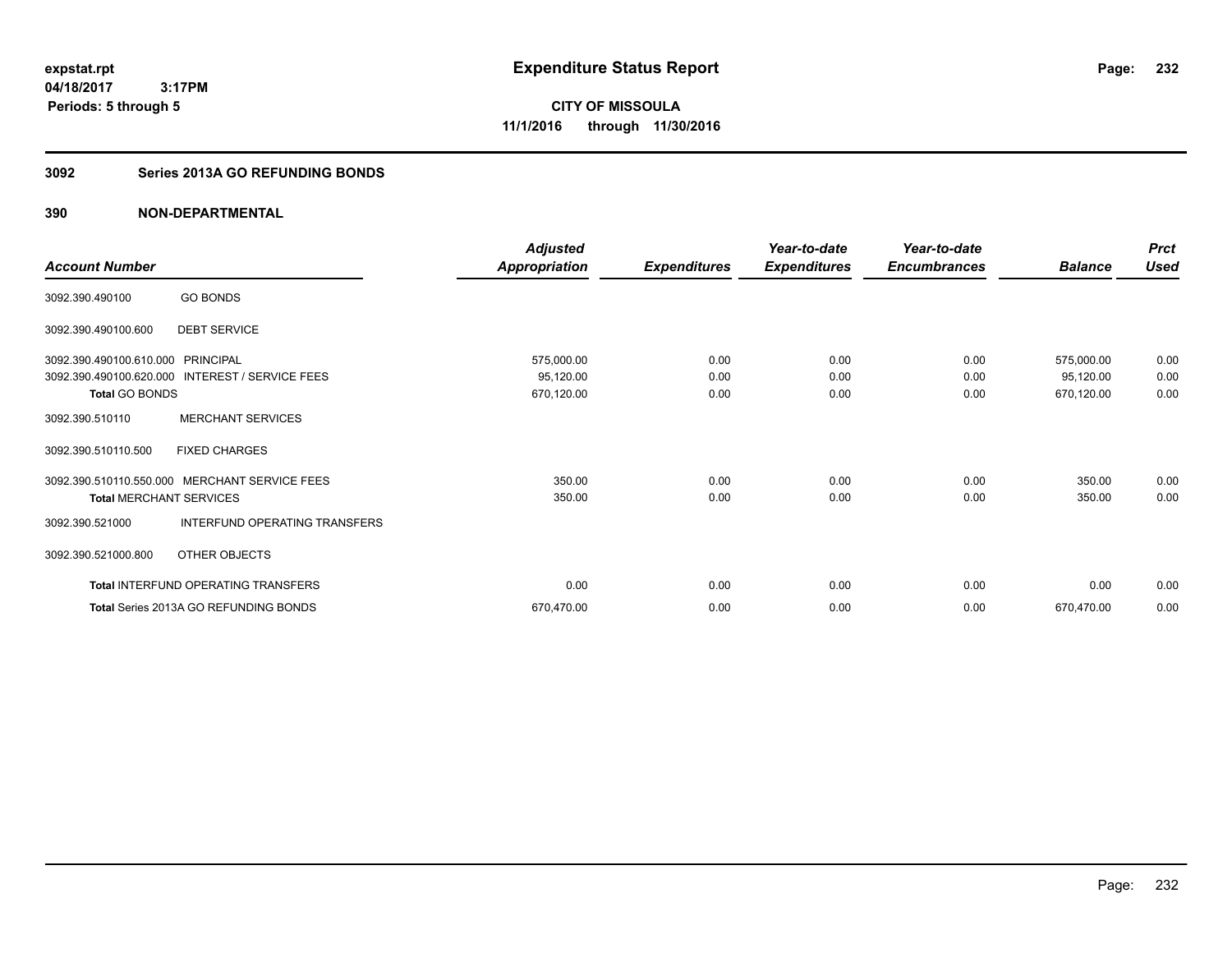**CITY OF MISSOULA 11/1/2016 through 11/30/2016**

#### **3095 2004 REFUNDING BONDS DEBT SERVICE**

| <b>Account Number</b> |                                                | <b>Adjusted</b><br>Appropriation | <b>Expenditures</b> | Year-to-date<br><b>Expenditures</b> | Year-to-date<br><b>Encumbrances</b> | <b>Balance</b> | <b>Prct</b><br><b>Used</b> |
|-----------------------|------------------------------------------------|----------------------------------|---------------------|-------------------------------------|-------------------------------------|----------------|----------------------------|
| 3095.390.490100       | <b>GO BONDS</b>                                |                                  |                     |                                     |                                     |                |                            |
| 3095.390.490100.600   | <b>DEBT SERVICE</b>                            |                                  |                     |                                     |                                     |                |                            |
| <b>Total GO BONDS</b> |                                                | 0.00                             | 0.00                | 0.00                                | 0.00                                | 0.00           | 0.00                       |
| 3095.390.510110       | <b>MERCHANT SERVICES</b>                       |                                  |                     |                                     |                                     |                |                            |
| 3095.390.510110.500   | <b>FIXED CHARGES</b>                           |                                  |                     |                                     |                                     |                |                            |
|                       | <b>Total MERCHANT SERVICES</b>                 | 0.00                             | 0.00                | 0.00                                | 0.00                                | 0.00           | 0.00                       |
|                       | <b>Total 2004 REFUNDING BONDS DEBT SERVICE</b> | 0.00                             | 0.00                | 0.00                                | 0.00                                | 0.00           | 0.00                       |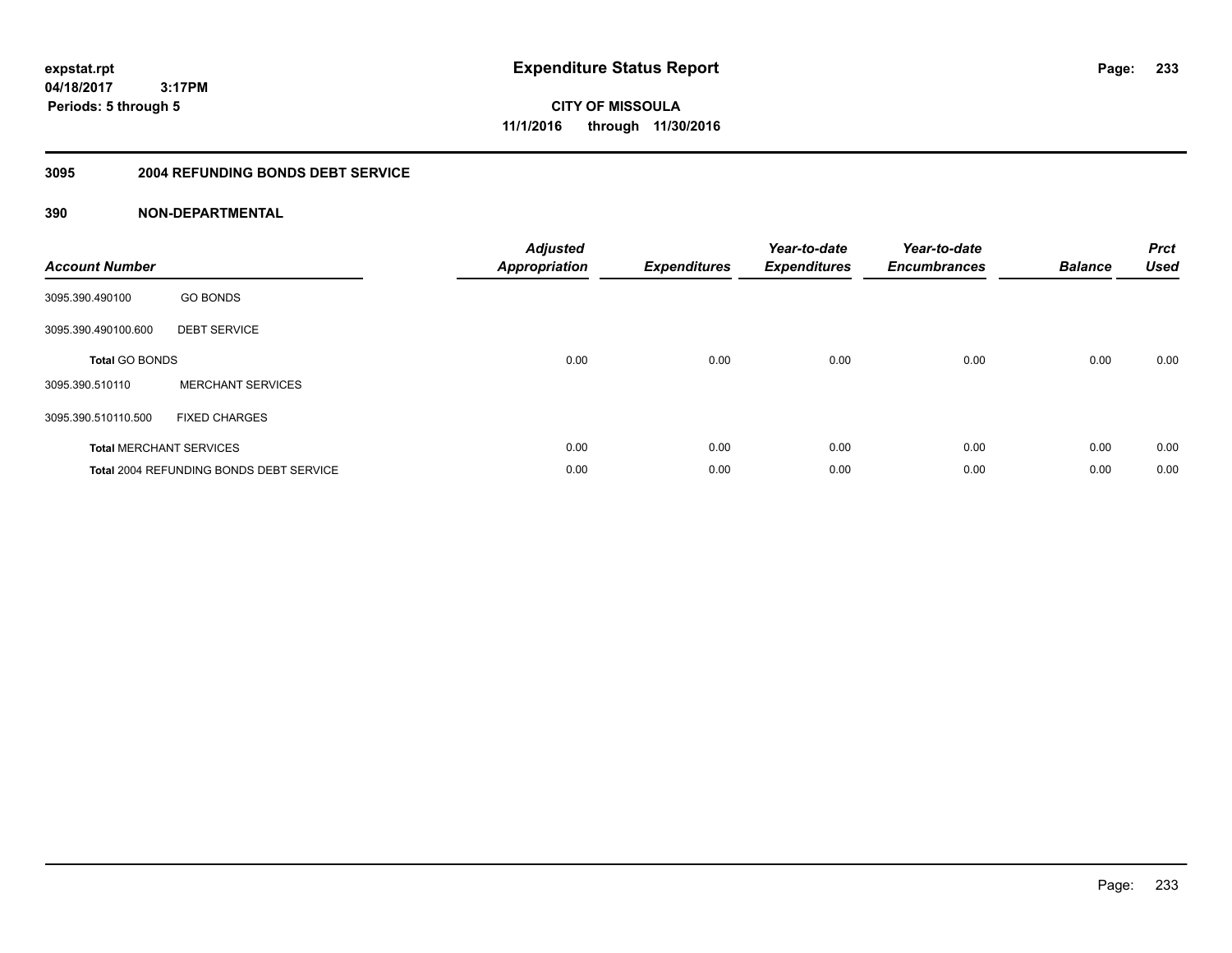### **3096 NEW FIRE STATION GO BOND**

|                                |                                                 | <b>Adjusted</b>      |                     | Year-to-date        | Year-to-date        |                | <b>Prct</b> |
|--------------------------------|-------------------------------------------------|----------------------|---------------------|---------------------|---------------------|----------------|-------------|
| <b>Account Number</b>          |                                                 | <b>Appropriation</b> | <b>Expenditures</b> | <b>Expenditures</b> | <b>Encumbrances</b> | <b>Balance</b> | <b>Used</b> |
| 3096.390.490100                | <b>GO BONDS</b>                                 |                      |                     |                     |                     |                |             |
| 3096.390.490100.600            | <b>DEBT SERVICE</b>                             |                      |                     |                     |                     |                |             |
|                                | 3096.390.490100.620.000 INTEREST / SERVICE FEES | 0.00                 | 0.00                | 350.00              | 0.00                | $-350.00$      | 0.00        |
| <b>Total DEBT SERVICE</b>      |                                                 | 0.00                 | 0.00                | 350.00              | 0.00                | $-350.00$      | 0.00        |
| 3096.390.490100.800            | OTHER OBJECTS                                   |                      |                     |                     |                     |                |             |
| <b>Total OTHER OBJECTS</b>     |                                                 | 0.00                 | 0.00                | 0.00                | 0.00                | 0.00           | 0.00        |
| <b>Total GO BONDS</b>          |                                                 | 0.00                 | 0.00                | 350.00              | 0.00                | $-350.00$      | 0.00        |
| 3096.390.510110                | <b>MERCHANT SERVICES</b>                        |                      |                     |                     |                     |                |             |
| 3096.390.510110.500            | <b>FIXED CHARGES</b>                            |                      |                     |                     |                     |                |             |
| <b>Total MERCHANT SERVICES</b> |                                                 | 0.00                 | 0.00                | 0.00                | 0.00                | 0.00           | 0.00        |
|                                | <b>Total NEW FIRE STATION GO BOND</b>           | 0.00                 | 0.00                | 350.00              | 0.00                | $-350.00$      | 0.00        |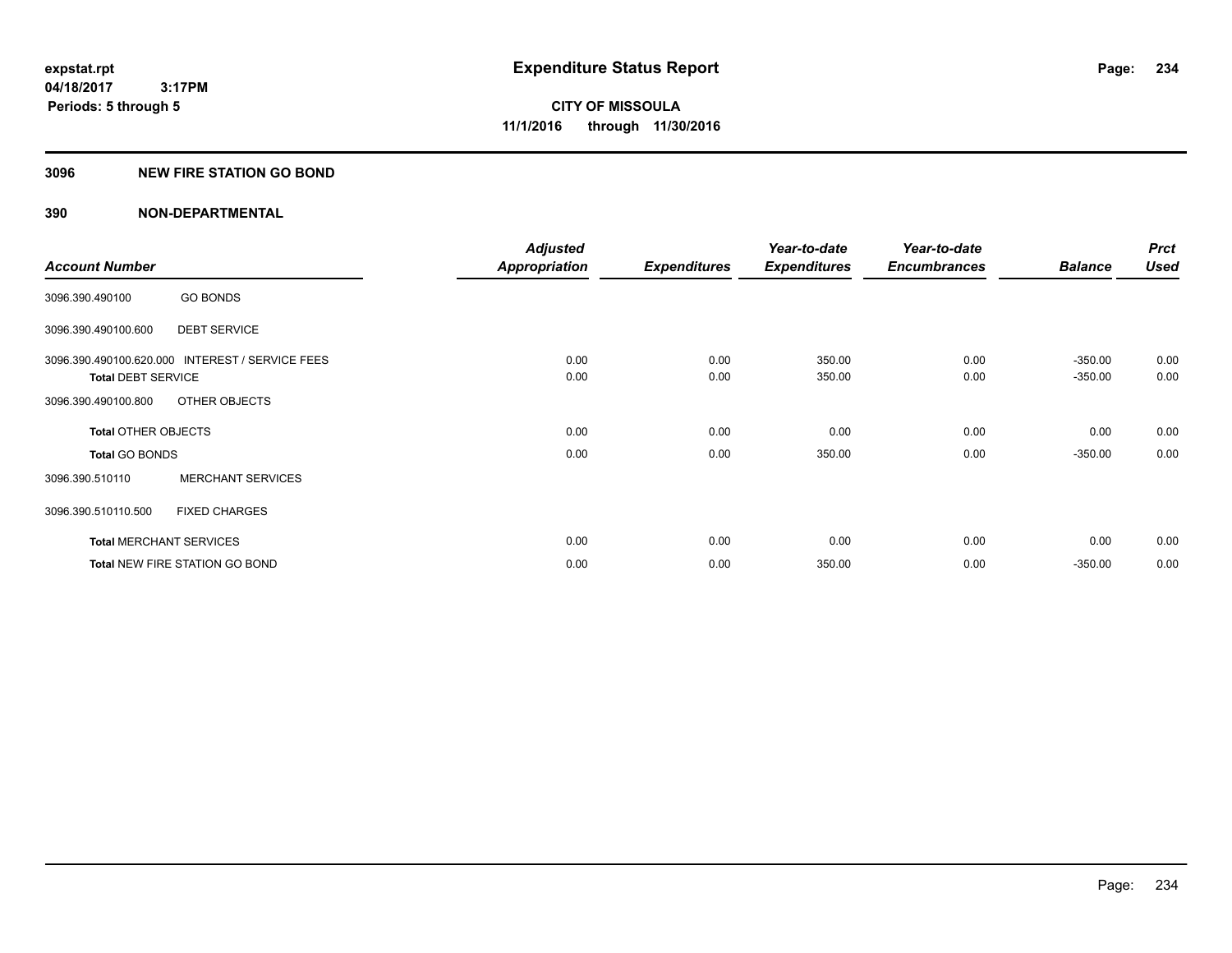#### **3097 2007 REFUNDING BONDS**

| <b>Account Number</b>      |                                | <b>Adjusted</b><br><b>Appropriation</b> | <b>Expenditures</b> | Year-to-date<br><b>Expenditures</b> | Year-to-date<br><b>Encumbrances</b> | <b>Balance</b> | <b>Prct</b><br><b>Used</b> |
|----------------------------|--------------------------------|-----------------------------------------|---------------------|-------------------------------------|-------------------------------------|----------------|----------------------------|
| 3097.390.490100            | <b>GO BONDS</b>                |                                         |                     |                                     |                                     |                |                            |
| 3097.390.490100.600        | <b>DEBT SERVICE</b>            |                                         |                     |                                     |                                     |                |                            |
| <b>Total GO BONDS</b>      |                                | 0.00                                    | 0.00                | 0.00                                | 0.00                                | 0.00           | 0.00                       |
| 3097.390.490500            | <b>DEBT PAYMENTS</b>           |                                         |                     |                                     |                                     |                |                            |
| 3097.390.490500.500        | <b>FIXED CHARGES</b>           |                                         |                     |                                     |                                     |                |                            |
| <b>Total DEBT PAYMENTS</b> |                                | 0.00                                    | 0.00                | 0.00                                | 0.00                                | 0.00           | 0.00                       |
| 3097.390.510110            | <b>MERCHANT SERVICES</b>       |                                         |                     |                                     |                                     |                |                            |
| 3097.390.510110.500        | <b>FIXED CHARGES</b>           |                                         |                     |                                     |                                     |                |                            |
|                            | <b>Total MERCHANT SERVICES</b> | 0.00                                    | 0.00                | 0.00                                | 0.00                                | 0.00           | 0.00                       |
|                            | Total 2007 REFUNDING BONDS     | 0.00                                    | 0.00                | 0.00                                | 0.00                                | 0.00           | 0.00                       |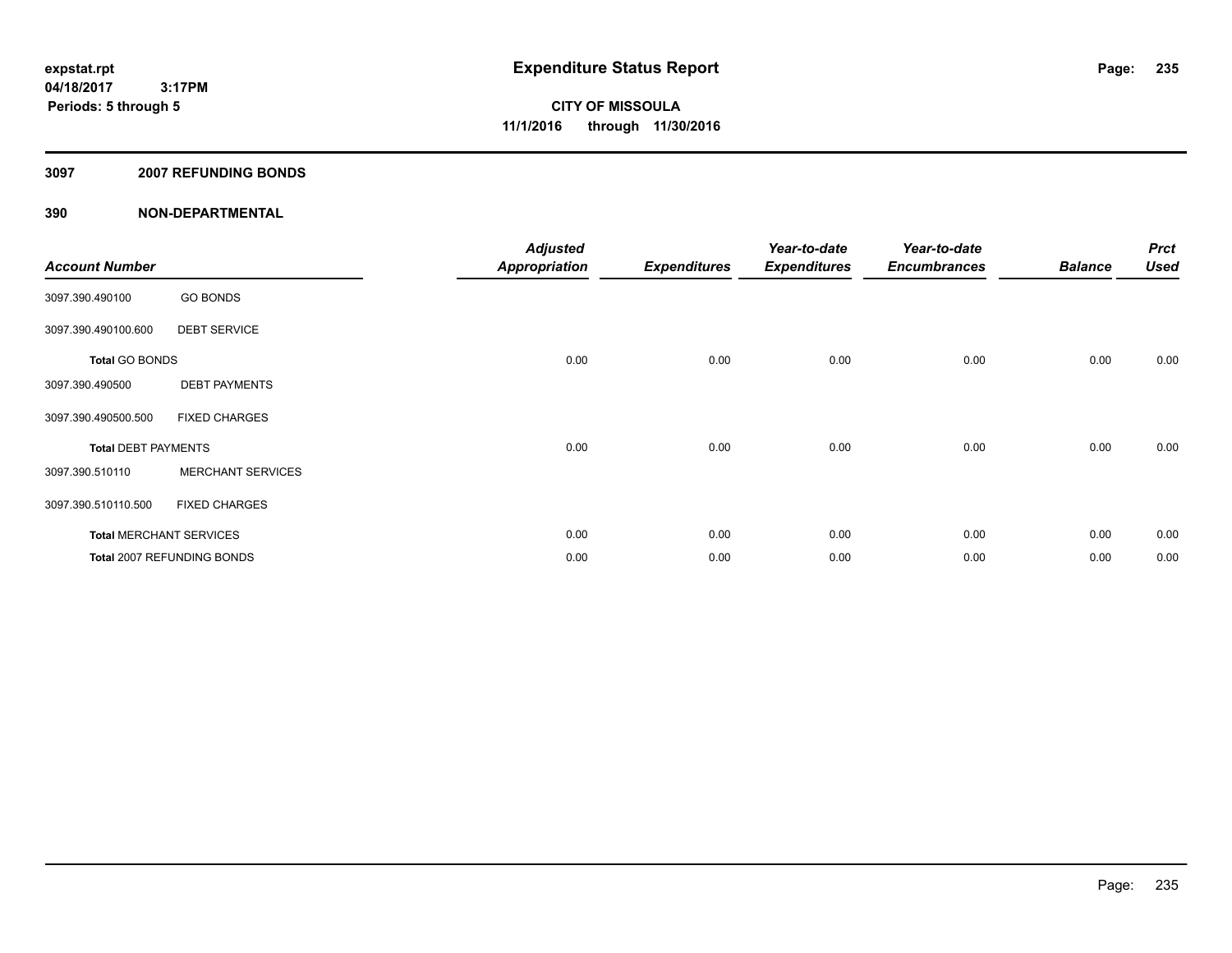**CITY OF MISSOULA 11/1/2016 through 11/30/2016**

### **3100 SIDEWALK & CURB WARRANTS FUND**

| <b>Account Number</b>          |                                                | <b>Adjusted</b><br><b>Appropriation</b> | <b>Expenditures</b> | Year-to-date<br><b>Expenditures</b> | Year-to-date<br><b>Encumbrances</b> | <b>Balance</b> | <b>Prct</b><br><b>Used</b> |
|--------------------------------|------------------------------------------------|-----------------------------------------|---------------------|-------------------------------------|-------------------------------------|----------------|----------------------------|
| 3100.390.490300                | SPECIAL IMPROVEMENTS BONDS                     |                                         |                     |                                     |                                     |                |                            |
| 3100.390.490300.600            | <b>DEBT SERVICE</b>                            |                                         |                     |                                     |                                     |                |                            |
|                                | <b>Total SPECIAL IMPROVEMENTS BONDS</b>        | 0.00                                    | 0.00                | 0.00                                | 0.00                                | 0.00           | 0.00                       |
| 3100.390.510110                | <b>MERCHANT SERVICES</b>                       |                                         |                     |                                     |                                     |                |                            |
| 3100.390.510110.500            | <b>FIXED CHARGES</b>                           |                                         |                     |                                     |                                     |                |                            |
| <b>Total MERCHANT SERVICES</b> |                                                | 0.00                                    | 0.00                | 0.00                                | 0.00                                | 0.00           | 0.00                       |
| 3100.390.521000                | INTERFUND OPERATING TRANSFERS                  |                                         |                     |                                     |                                     |                |                            |
| 3100.390.521000.800            | OTHER OBJECTS                                  |                                         |                     |                                     |                                     |                |                            |
|                                | Total INTERFUND OPERATING TRANSFERS            | 0.00                                    | 0.00                | 0.00                                | 0.00                                | 0.00           | 0.00                       |
|                                | <b>Total SIDEWALK &amp; CURB WARRANTS FUND</b> | 0.00                                    | 0.00                | 0.00                                | 0.00                                | 0.00           | 0.00                       |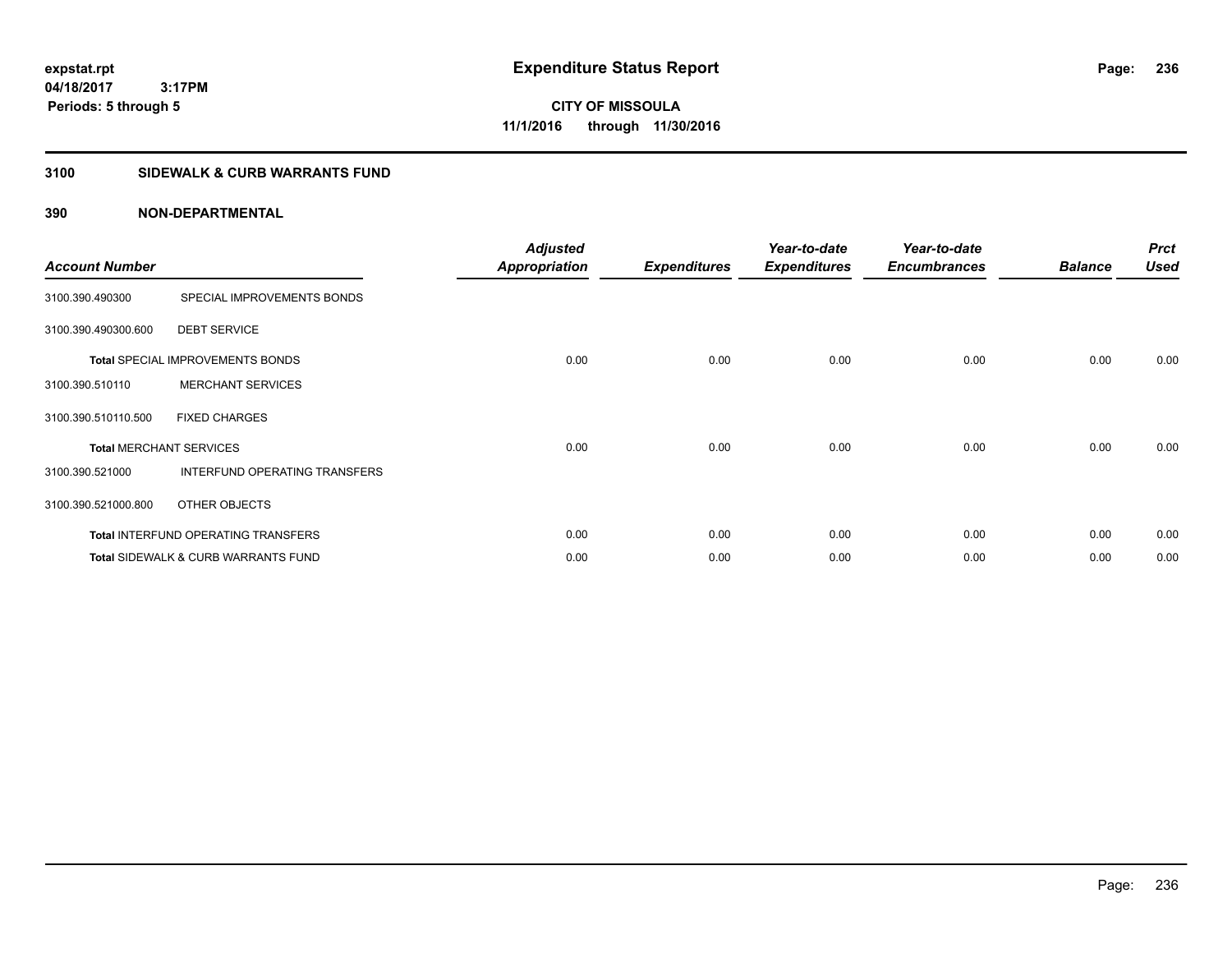**CITY OF MISSOULA 11/1/2016 through 11/30/2016**

### **3200 FY99 SIDEWALK & CURB DEBT SERVICE FUND**

| <b>Account Number</b>     |                                              | <b>Adjusted</b><br><b>Appropriation</b> | <b>Expenditures</b> | Year-to-date<br><b>Expenditures</b> | Year-to-date<br><b>Encumbrances</b> | <b>Balance</b> | <b>Prct</b><br><b>Used</b> |
|---------------------------|----------------------------------------------|-----------------------------------------|---------------------|-------------------------------------|-------------------------------------|----------------|----------------------------|
| 3200.390.490300           | SPECIAL IMPROVEMENTS BONDS                   |                                         |                     |                                     |                                     |                |                            |
| 3200.390.490300.600       | <b>DEBT SERVICE</b>                          |                                         |                     |                                     |                                     |                |                            |
|                           | <b>Total SPECIAL IMPROVEMENTS BONDS</b>      | 0.00                                    | 0.00                | 0.00                                | 0.00                                | 0.00           | 0.00                       |
| 3200.390.510100           | SPECIAL ASSESSMENTS                          |                                         |                     |                                     |                                     |                |                            |
| 3200.390.510100.600       | <b>DEBT SERVICE</b>                          |                                         |                     |                                     |                                     |                |                            |
| <b>Total DEBT SERVICE</b> |                                              | 0.00                                    | 0.00                | 0.00                                | 0.00                                | 0.00           | 0.00                       |
| 3200.390.510100.800       | OTHER OBJECTS                                |                                         |                     |                                     |                                     |                |                            |
|                           | <b>Total SPECIAL ASSESSMENTS</b>             | 0.00                                    | 0.00                | 0.00                                | 0.00                                | 0.00           | 0.00                       |
| 3200.390.510110           | <b>MERCHANT SERVICES</b>                     |                                         |                     |                                     |                                     |                |                            |
| 3200.390.510110.500       | <b>FIXED CHARGES</b>                         |                                         |                     |                                     |                                     |                |                            |
|                           | <b>Total MERCHANT SERVICES</b>               | 0.00                                    | 0.00                | 0.00                                | 0.00                                | 0.00           | 0.00                       |
|                           | Total FY99 SIDEWALK & CURB DEBT SERVICE FUND | 0.00                                    | 0.00                | 0.00                                | 0.00                                | 0.00           | 0.00                       |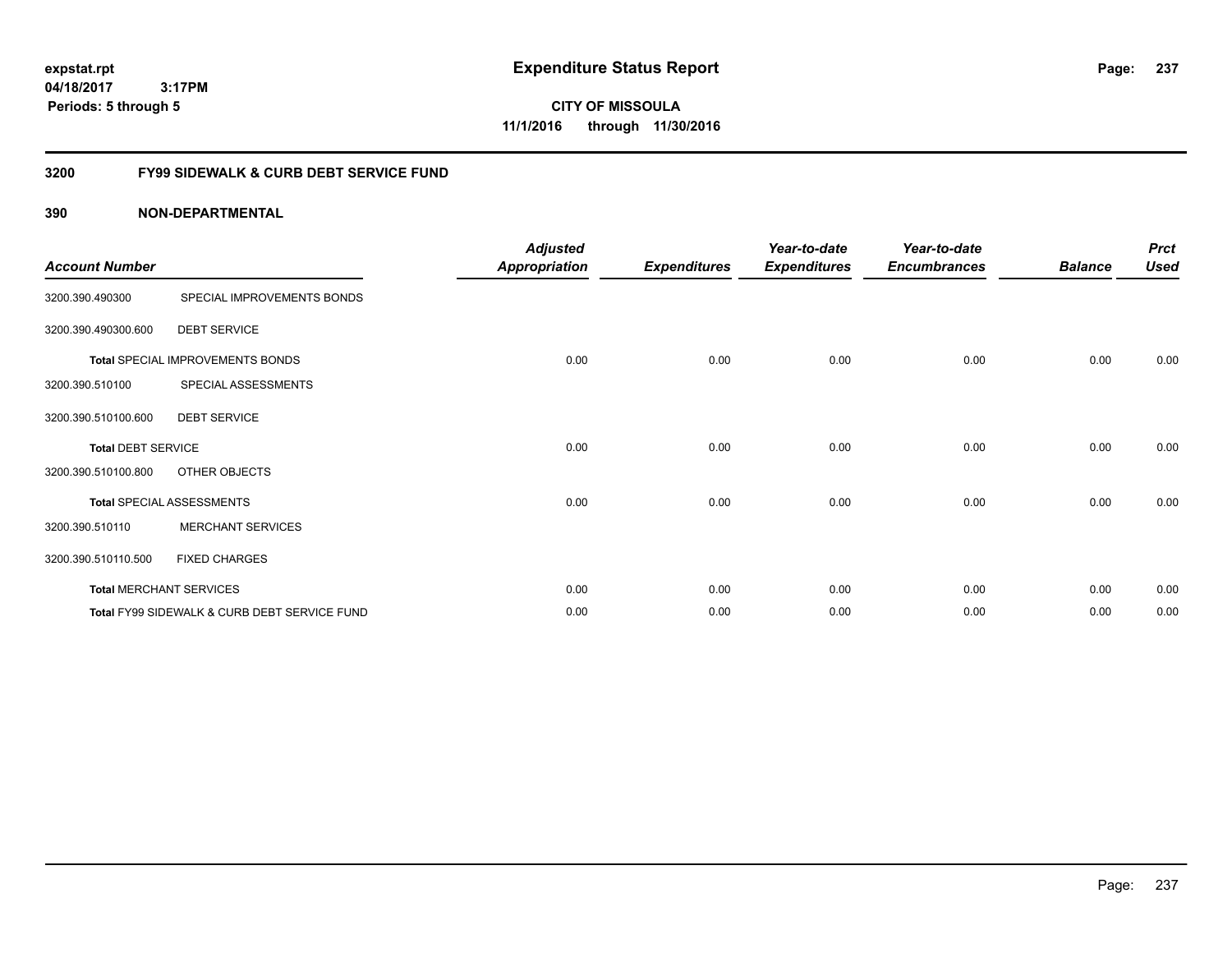**CITY OF MISSOULA 11/1/2016 through 11/30/2016**

### **3300 FY00 SIDEWALK & CURB DEBT SERVICE FUND**

| <b>Account Number</b> |                                              | <b>Adjusted</b><br><b>Appropriation</b> | <b>Expenditures</b> | Year-to-date<br><b>Expenditures</b> | Year-to-date<br><b>Encumbrances</b> | <b>Balance</b> | <b>Prct</b><br><b>Used</b> |
|-----------------------|----------------------------------------------|-----------------------------------------|---------------------|-------------------------------------|-------------------------------------|----------------|----------------------------|
| 3300.390.510100       | SPECIAL ASSESSMENTS                          |                                         |                     |                                     |                                     |                |                            |
| 3300.390.510100.600   | <b>DEBT SERVICE</b>                          |                                         |                     |                                     |                                     |                |                            |
|                       | <b>Total SPECIAL ASSESSMENTS</b>             | 0.00                                    | 0.00                | 0.00                                | 0.00                                | 0.00           | 0.00                       |
| 3300.390.510110       | <b>MERCHANT SERVICES</b>                     |                                         |                     |                                     |                                     |                |                            |
| 3300.390.510110.500   | <b>FIXED CHARGES</b>                         |                                         |                     |                                     |                                     |                |                            |
|                       | <b>Total MERCHANT SERVICES</b>               | 0.00                                    | 0.00                | 0.00                                | 0.00                                | 0.00           | 0.00                       |
|                       | Total FY00 SIDEWALK & CURB DEBT SERVICE FUND | 0.00                                    | 0.00                | 0.00                                | 0.00                                | 0.00           | 0.00                       |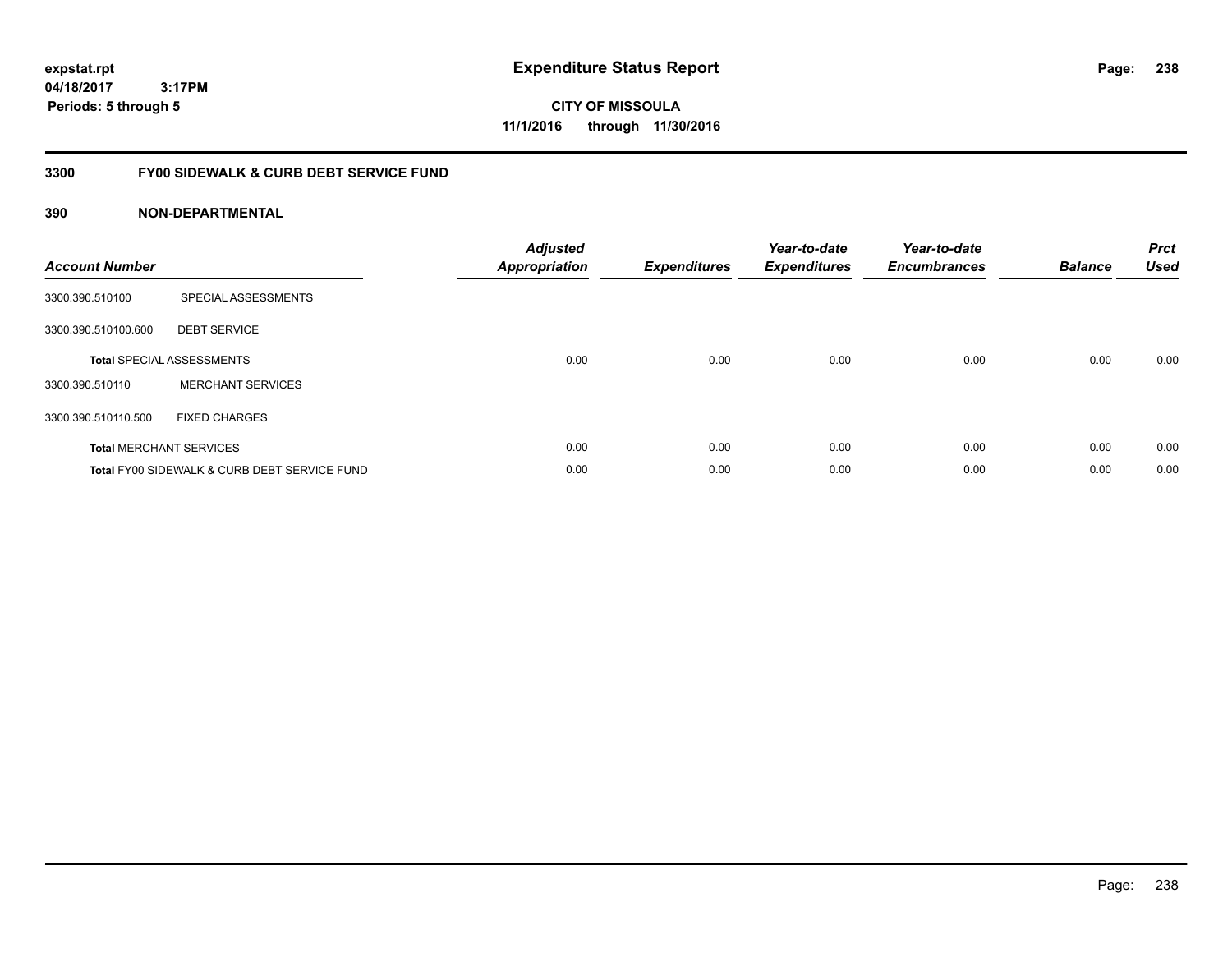**3305 JUDGMENT LEVIES**

| <b>Account Number</b>        |                     | <b>Adjusted</b><br>Appropriation | <b>Expenditures</b> | Year-to-date<br><b>Expenditures</b> | Year-to-date<br><b>Encumbrances</b> | <b>Balance</b> | <b>Prct</b><br><b>Used</b> |
|------------------------------|---------------------|----------------------------------|---------------------|-------------------------------------|-------------------------------------|----------------|----------------------------|
| 3305.390.490550              | JUDGMENT LEVY DEBT  |                                  |                     |                                     |                                     |                |                            |
| 3305.390.490550.600          | <b>DEBT SERVICE</b> |                                  |                     |                                     |                                     |                |                            |
| <b>Total DEBT SERVICE</b>    |                     | 0.00                             | 0.00                | 0.00                                | 0.00                                | 0.00           | 0.00                       |
| 3305.390.490550.800          | OTHER OBJECTS       |                                  |                     |                                     |                                     |                |                            |
| <b>Total JUDGMENT LEVIES</b> |                     | 0.00                             | 0.00                | 0.00                                | 0.00                                | 0.00           | 0.00                       |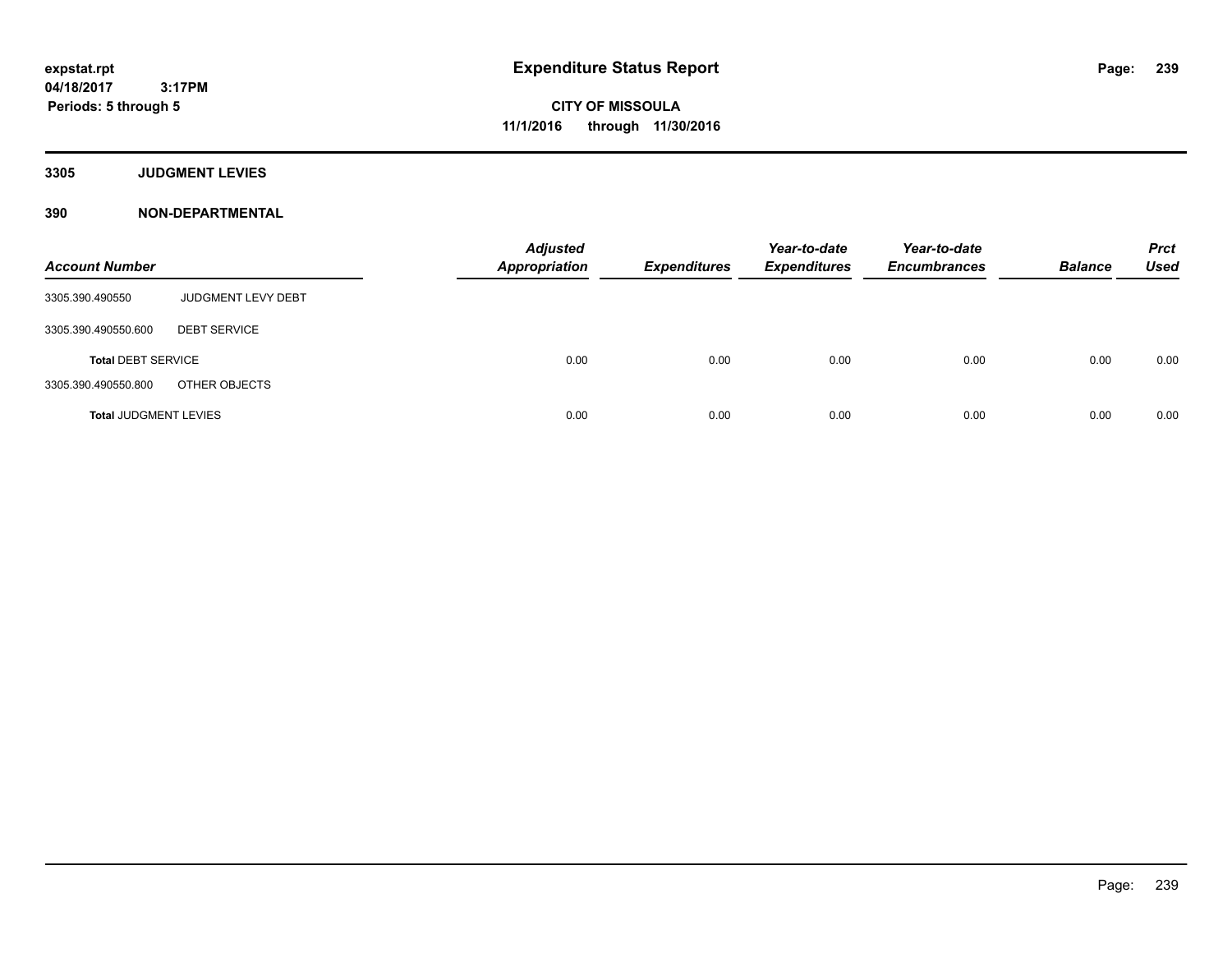**CITY OF MISSOULA 11/1/2016 through 11/30/2016**

### **3400 FY01 SIDEWALK & CURB DEBT SERVICE FUND**

**000 \*\*\* Title Not Found \*\*\***

| <b>Account Number</b>         |                         | <b>Adjusted</b><br>Appropriation | <b>Expenditures</b> | Year-to-date<br><b>Expenditures</b> | Year-to-date<br><b>Encumbrances</b> | <b>Balance</b> | Prct<br><b>Used</b> |
|-------------------------------|-------------------------|----------------------------------|---------------------|-------------------------------------|-------------------------------------|----------------|---------------------|
| 3400.000.520100               | *** Title Not Found *** |                                  |                     |                                     |                                     |                |                     |
| 3400.000.520100.800           | OTHER OBJECTS           |                                  |                     |                                     |                                     |                |                     |
| Total *** Title Not Found *** |                         | 0.00                             | 0.00                | 0.00                                | 0.00                                | 0.00           | 0.00                |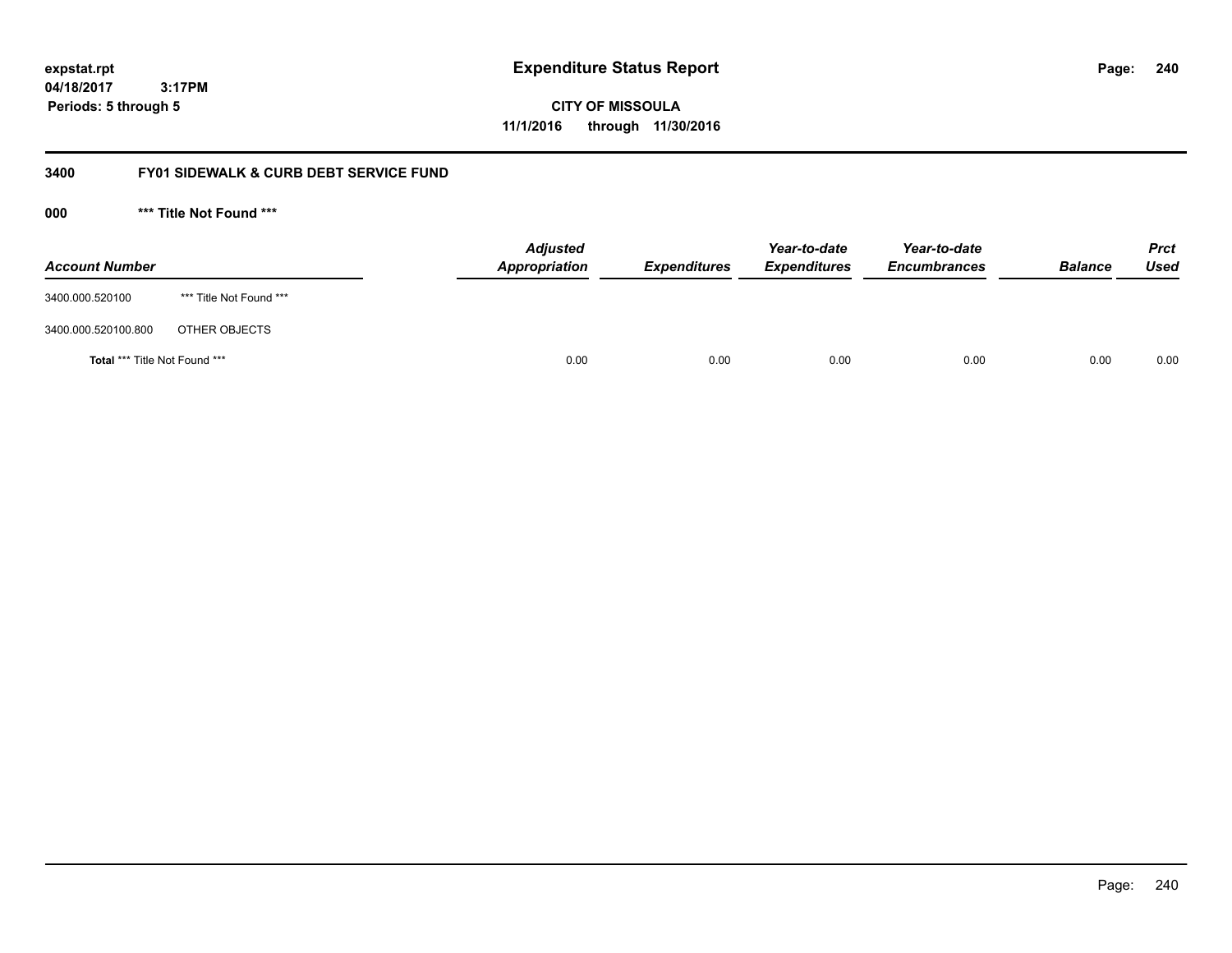**CITY OF MISSOULA 11/1/2016 through 11/30/2016**

### **3400 FY01 SIDEWALK & CURB DEBT SERVICE FUND**

| <b>Account Number</b>     |                                              | <b>Adjusted</b><br><b>Appropriation</b> | <b>Expenditures</b> | Year-to-date<br><b>Expenditures</b> | Year-to-date<br><b>Encumbrances</b> | <b>Balance</b> | <b>Prct</b><br><b>Used</b> |
|---------------------------|----------------------------------------------|-----------------------------------------|---------------------|-------------------------------------|-------------------------------------|----------------|----------------------------|
| 3400.390.510100           | SPECIAL ASSESSMENTS                          |                                         |                     |                                     |                                     |                |                            |
| 3400.390.510100.600       | <b>DEBT SERVICE</b>                          |                                         |                     |                                     |                                     |                |                            |
| <b>Total DEBT SERVICE</b> |                                              | 0.00                                    | 0.00                | 0.00                                | 0.00                                | 0.00           | 0.00                       |
| 3400.390.510100.800       | OTHER OBJECTS                                |                                         |                     |                                     |                                     |                |                            |
|                           | <b>Total SPECIAL ASSESSMENTS</b>             | 0.00                                    | 0.00                | 0.00                                | 0.00                                | 0.00           | 0.00                       |
| 3400.390.510110           | <b>MERCHANT SERVICES</b>                     |                                         |                     |                                     |                                     |                |                            |
| 3400.390.510110.500       | <b>FIXED CHARGES</b>                         |                                         |                     |                                     |                                     |                |                            |
|                           | Total FY01 SIDEWALK & CURB DEBT SERVICE FUND | 0.00                                    | 0.00                | 0.00                                | 0.00                                | 0.00           | 0.00                       |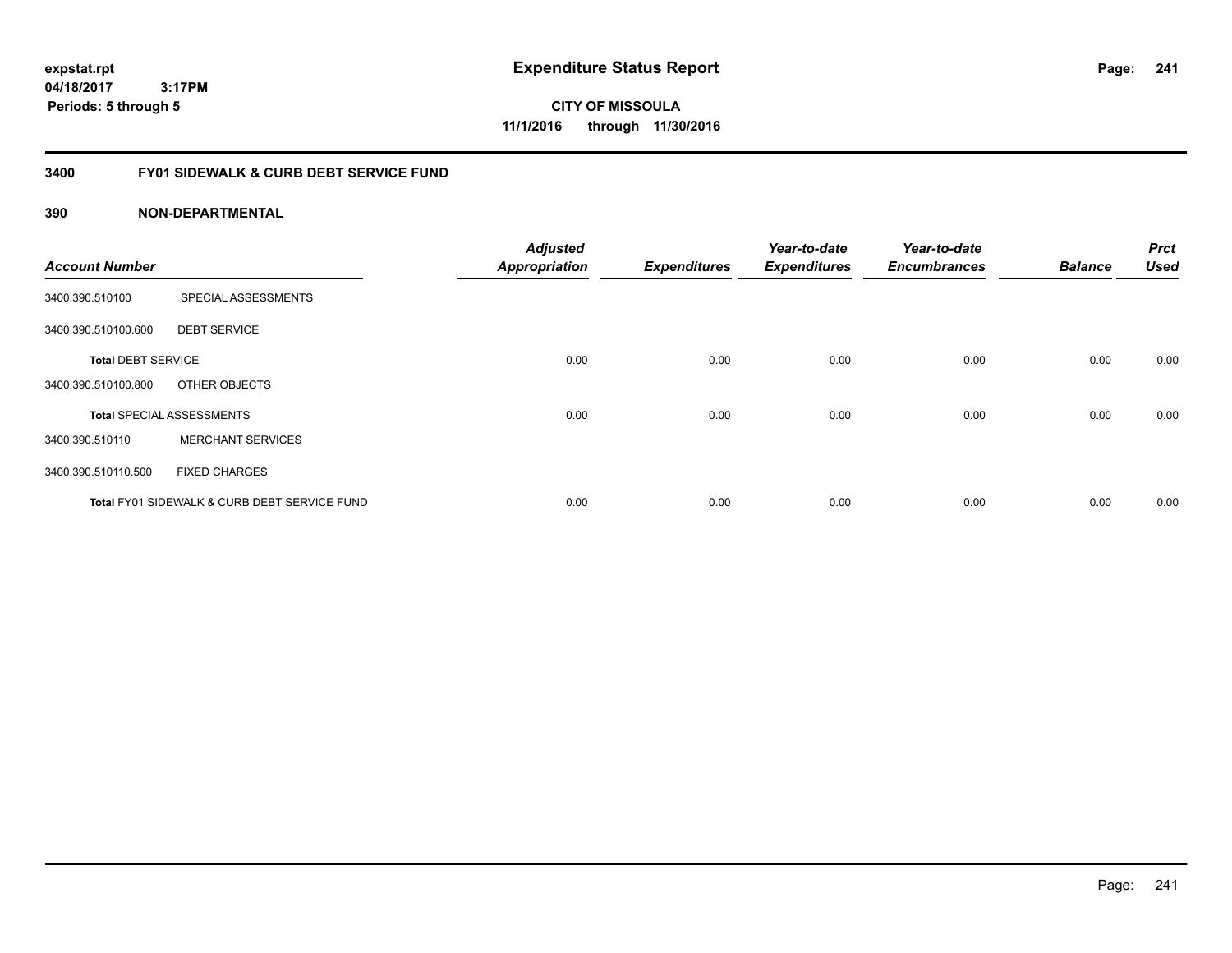**CITY OF MISSOULA 11/1/2016 through 11/30/2016**

### **3410 FY02 SIDEWALK & CURB DEBT SERVICE FUND**

**000 \*\*\* Title Not Found \*\*\***

| <b>Account Number</b>         |                         | <b>Adjusted</b><br>Appropriation | <b>Expenditures</b> | Year-to-date<br><b>Expenditures</b> | Year-to-date<br><b>Encumbrances</b> | <b>Balance</b> | <b>Prct</b><br><b>Used</b> |
|-------------------------------|-------------------------|----------------------------------|---------------------|-------------------------------------|-------------------------------------|----------------|----------------------------|
| 3410.000.520100               | *** Title Not Found *** |                                  |                     |                                     |                                     |                |                            |
| 3410.000.520100.800           | OTHER OBJECTS           |                                  |                     |                                     |                                     |                |                            |
| Total *** Title Not Found *** |                         | 0.00                             | 0.00                | 0.00                                | 0.00                                | 0.00           | 0.00                       |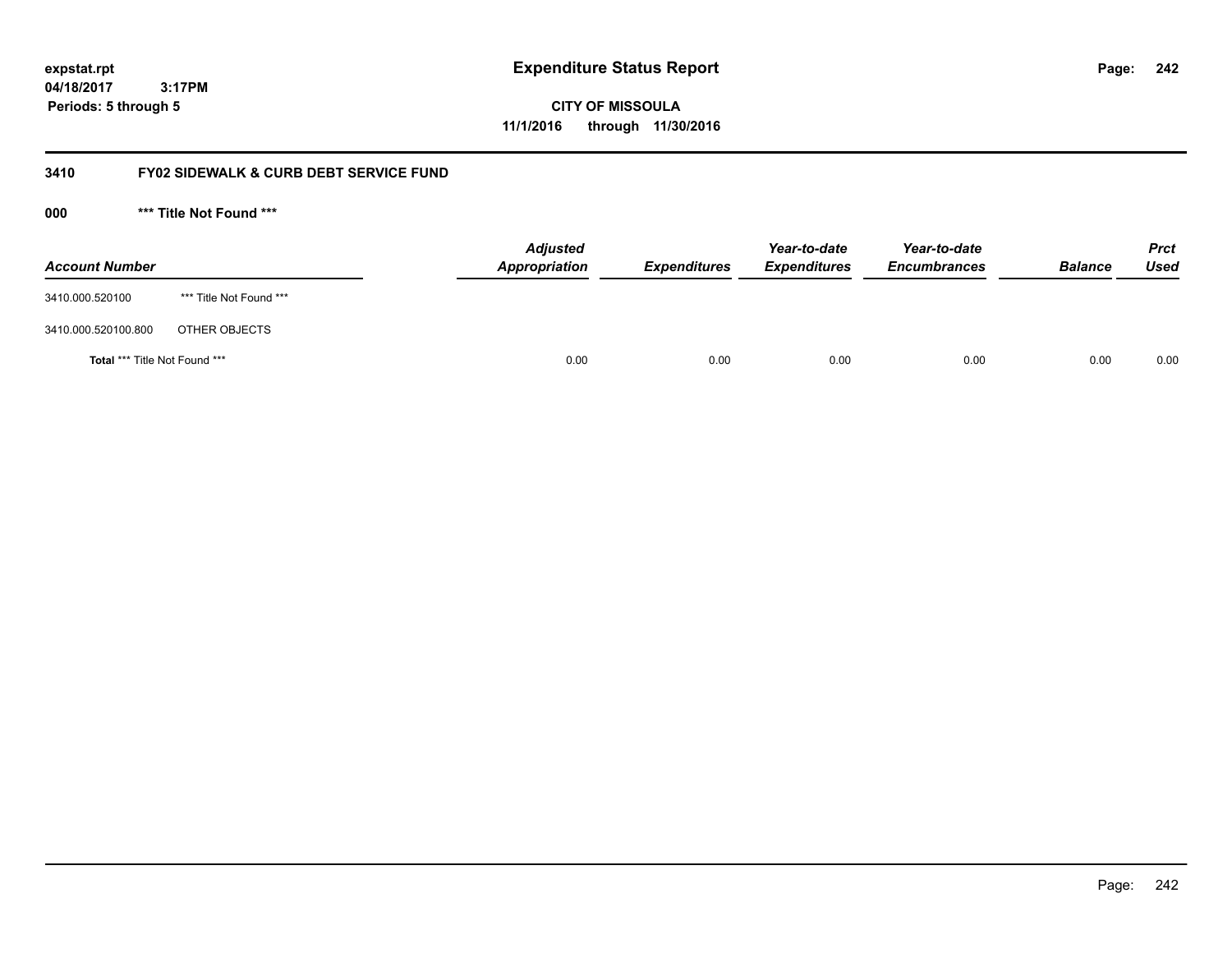**CITY OF MISSOULA 11/1/2016 through 11/30/2016**

### **3410 FY02 SIDEWALK & CURB DEBT SERVICE FUND**

| <b>Account Number</b> |                                              | <b>Adjusted</b><br><b>Appropriation</b> | <b>Expenditures</b> | Year-to-date<br><b>Expenditures</b> | Year-to-date<br><b>Encumbrances</b> | <b>Balance</b> | <b>Prct</b><br><b>Used</b> |
|-----------------------|----------------------------------------------|-----------------------------------------|---------------------|-------------------------------------|-------------------------------------|----------------|----------------------------|
| 3410.390.510100       | SPECIAL ASSESSMENTS                          |                                         |                     |                                     |                                     |                |                            |
| 3410.390.510100.600   | <b>DEBT SERVICE</b>                          |                                         |                     |                                     |                                     |                |                            |
|                       | <b>Total SPECIAL ASSESSMENTS</b>             | 0.00                                    | 0.00                | 0.00                                | 0.00                                | 0.00           | 0.00                       |
| 3410.390.510110       | <b>MERCHANT SERVICES</b>                     |                                         |                     |                                     |                                     |                |                            |
| 3410.390.510110.500   | <b>FIXED CHARGES</b>                         |                                         |                     |                                     |                                     |                |                            |
|                       | <b>Total MERCHANT SERVICES</b>               | 0.00                                    | 0.00                | 0.00                                | 0.00                                | 0.00           | 0.00                       |
|                       | Total FY02 SIDEWALK & CURB DEBT SERVICE FUND | 0.00                                    | 0.00                | 0.00                                | 0.00                                | 0.00           | 0.00                       |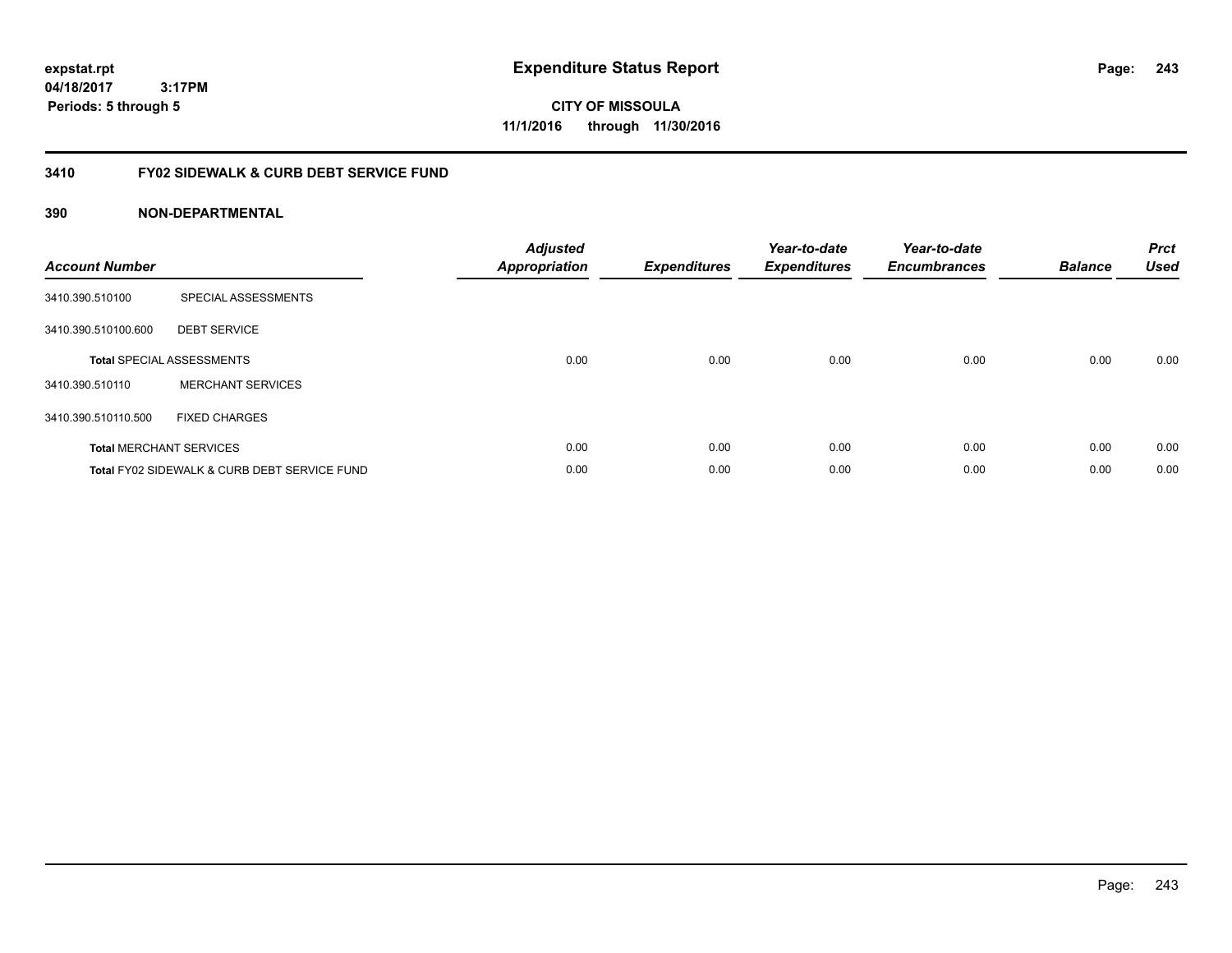**expstat.rpt Expenditure Status Report** 

**04/18/2017 3:17PM Periods: 5 through 5**

**CITY OF MISSOULA 11/1/2016 through 11/30/2016**

### **3420 FY03 SIDEWALK & CURB DEBT SERVICE**

| <b>Account Number</b> |                                                                                     | <b>Adjusted</b><br><b>Appropriation</b> | <b>Expenditures</b> | Year-to-date<br><b>Expenditures</b> | Year-to-date<br><b>Encumbrances</b> | <b>Balance</b>         | <b>Prct</b><br><b>Used</b> |
|-----------------------|-------------------------------------------------------------------------------------|-----------------------------------------|---------------------|-------------------------------------|-------------------------------------|------------------------|----------------------------|
| 3420.390.510100       | SPECIAL ASSESSMENTS                                                                 |                                         |                     |                                     |                                     |                        |                            |
| 3420.390.510100.600   | <b>DEBT SERVICE</b>                                                                 |                                         |                     |                                     |                                     |                        |                            |
|                       | 3420.390.510100.620.000 INTEREST / SERVICE FEES<br><b>Total SPECIAL ASSESSMENTS</b> | 0.00<br>0.00                            | 0.00<br>0.00        | 350.00<br>350.00                    | 0.00<br>0.00                        | $-350.00$<br>$-350.00$ | 0.00<br>0.00               |
| 3420.390.510110       | <b>MERCHANT SERVICES</b>                                                            |                                         |                     |                                     |                                     |                        |                            |
| 3420.390.510110.500   | <b>FIXED CHARGES</b>                                                                |                                         |                     |                                     |                                     |                        |                            |
|                       | <b>Total MERCHANT SERVICES</b>                                                      | 0.00                                    | 0.00                | 0.00                                | 0.00                                | 0.00                   | 0.00                       |
|                       | <b>Total FY03 SIDEWALK &amp; CURB DEBT SERVICE</b>                                  | 0.00                                    | 0.00                | 350.00                              | 0.00                                | $-350.00$              | 0.00                       |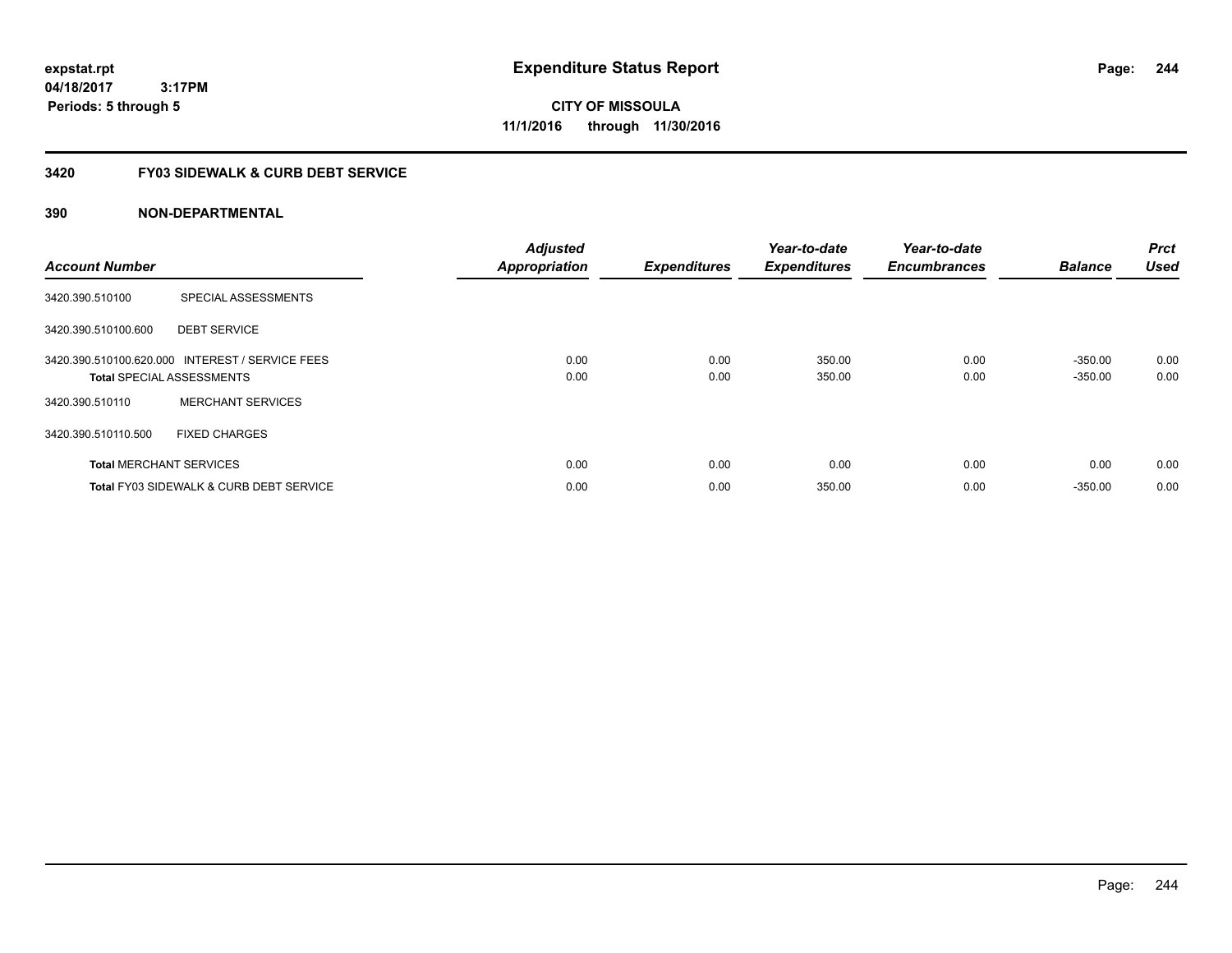**CITY OF MISSOULA 11/1/2016 through 11/30/2016**

### **3430 FY04 SIDEWALK CURB DEBT SERVICE**

| <b>Account Number</b> |                                                                                     | <b>Adjusted</b><br><b>Appropriation</b> | <b>Expenditures</b> | Year-to-date<br><b>Expenditures</b> | Year-to-date<br><b>Encumbrances</b> | <b>Balance</b>         | <b>Prct</b><br><b>Used</b> |
|-----------------------|-------------------------------------------------------------------------------------|-----------------------------------------|---------------------|-------------------------------------|-------------------------------------|------------------------|----------------------------|
| 3430.390.510100       | SPECIAL ASSESSMENTS                                                                 |                                         |                     |                                     |                                     |                        |                            |
| 3430.390.510100.600   | <b>DEBT SERVICE</b>                                                                 |                                         |                     |                                     |                                     |                        |                            |
|                       | 3430.390.510100.620.000 INTEREST / SERVICE FEES<br><b>Total SPECIAL ASSESSMENTS</b> | 0.00<br>0.00                            | 0.00<br>0.00        | 350.00<br>350.00                    | 0.00<br>0.00                        | $-350.00$<br>$-350.00$ | 0.00<br>0.00               |
| 3430.390.510110       | <b>MERCHANT SERVICES</b>                                                            |                                         |                     |                                     |                                     |                        |                            |
| 3430.390.510110.500   | <b>FIXED CHARGES</b>                                                                |                                         |                     |                                     |                                     |                        |                            |
|                       | <b>Total MERCHANT SERVICES</b>                                                      | 0.00                                    | 0.00                | 0.00                                | 0.00                                | 0.00                   | 0.00                       |
|                       | <b>Total FY04 SIDEWALK CURB DEBT SERVICE</b>                                        | 0.00                                    | 0.00                | 350.00                              | 0.00                                | $-350.00$              | 0.00                       |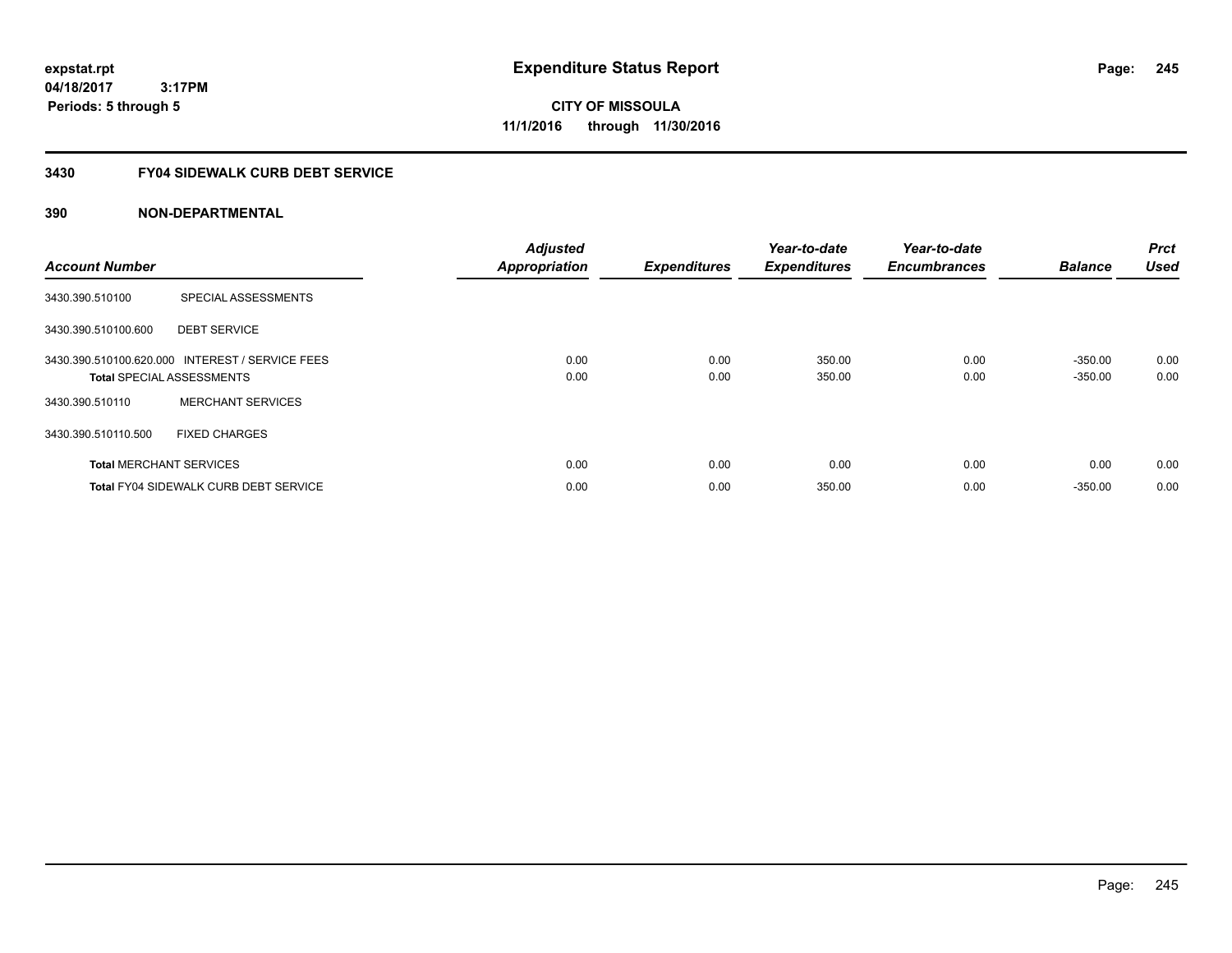#### **3440 FY05 SIDEWALK AND CURB**

|                                   |                                                 | <b>Adjusted</b>      |                     | Year-to-date        | Year-to-date        |                | <b>Prct</b> |
|-----------------------------------|-------------------------------------------------|----------------------|---------------------|---------------------|---------------------|----------------|-------------|
| <b>Account Number</b>             |                                                 | <b>Appropriation</b> | <b>Expenditures</b> | <b>Expenditures</b> | <b>Encumbrances</b> | <b>Balance</b> | <b>Used</b> |
| 3440.390.510100                   | SPECIAL ASSESSMENTS                             |                      |                     |                     |                     |                |             |
| 3440.390.510100.600               | <b>DEBT SERVICE</b>                             |                      |                     |                     |                     |                |             |
| 3440.390.510100.610.000 PRINCIPAL |                                                 | 35,000.00            | 0.00                | 0.00                | 0.00                | 35,000.00      | 0.00        |
|                                   | 3440.390.510100.620.000 INTEREST / SERVICE FEES | 1,628.00             | 0.00                | 350.00              | 0.00                | 1,278.00       | 21.50       |
|                                   | <b>Total SPECIAL ASSESSMENTS</b>                | 36,628.00            | 0.00                | 350.00              | 0.00                | 36,278.00      | 0.96        |
| 3440.390.510110                   | <b>MERCHANT SERVICES</b>                        |                      |                     |                     |                     |                |             |
| 3440.390.510110.500               | <b>FIXED CHARGES</b>                            |                      |                     |                     |                     |                |             |
| <b>Total MERCHANT SERVICES</b>    |                                                 | 0.00                 | 0.00                | 0.00                | 0.00                | 0.00           | 0.00        |
|                                   | <b>Total FY05 SIDEWALK AND CURB</b>             | 36,628.00            | 0.00                | 350.00              | 0.00                | 36.278.00      | 0.96        |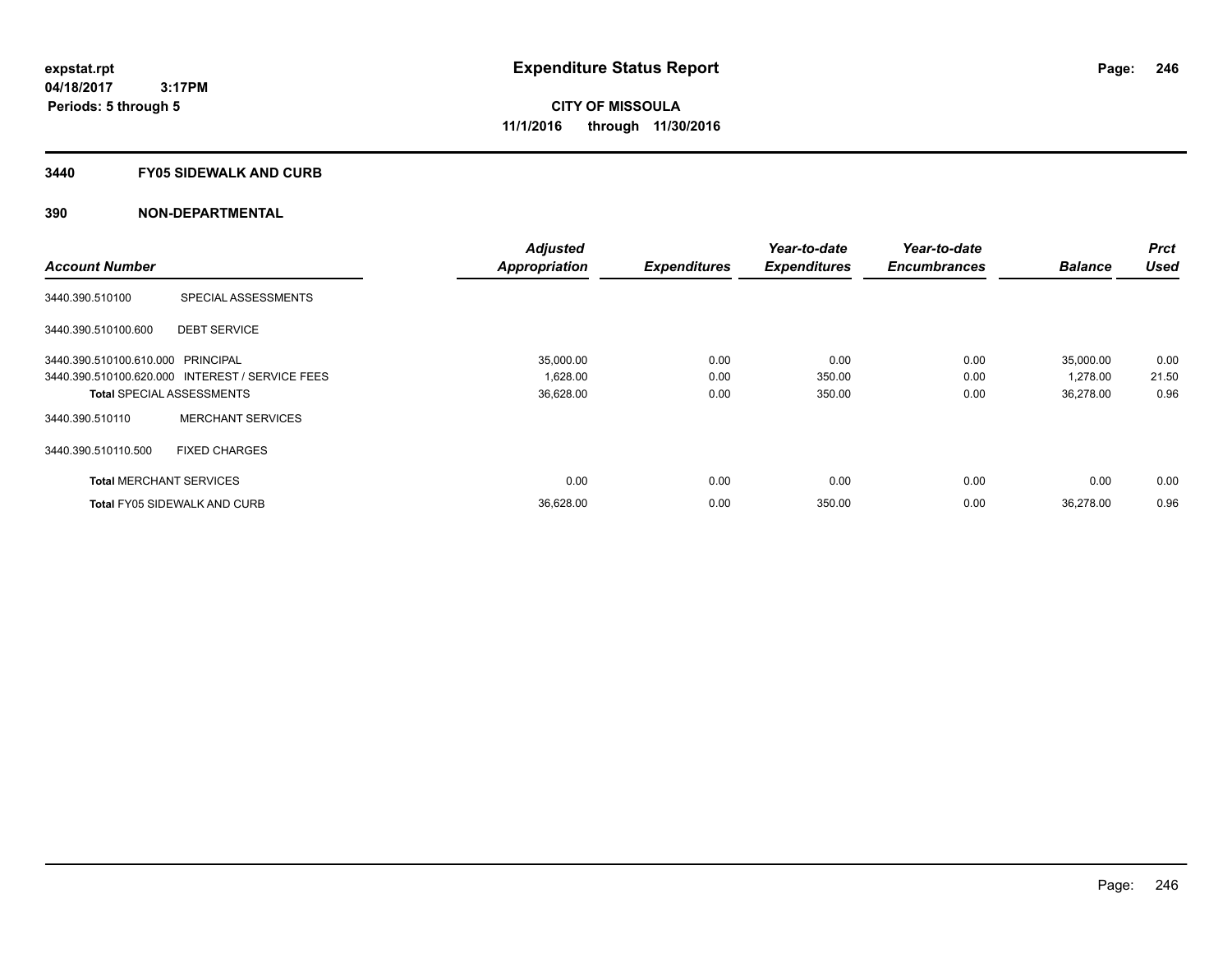#### **3450 FY06 SIDEWALK AND CURB**

| <b>Account Number</b>                           | <b>Adjusted</b><br><b>Appropriation</b> | <b>Expenditures</b> | Year-to-date<br><b>Expenditures</b> | Year-to-date<br><b>Encumbrances</b> | <b>Balance</b> | <b>Prct</b><br><b>Used</b> |
|-------------------------------------------------|-----------------------------------------|---------------------|-------------------------------------|-------------------------------------|----------------|----------------------------|
|                                                 |                                         |                     |                                     |                                     |                |                            |
| SPECIAL ASSESSMENTS<br>3450.390.510100          |                                         |                     |                                     |                                     |                |                            |
| <b>DEBT SERVICE</b><br>3450.390.510100.600      |                                         |                     |                                     |                                     |                |                            |
| 3450.390.510100.610.000 PRINCIPAL               | 25,000.00                               | 0.00                | 0.00                                | 0.00                                | 25,000.00      | 0.00                       |
| 3450.390.510100.620.000 INTEREST / SERVICE FEES | 2,125.00                                | 0.00                | 0.00                                | 0.00                                | 2,125.00       | 0.00                       |
| <b>Total SPECIAL ASSESSMENTS</b>                | 27,125.00                               | 0.00                | 0.00                                | 0.00                                | 27,125.00      | 0.00                       |
| <b>MERCHANT SERVICES</b><br>3450.390.510110     |                                         |                     |                                     |                                     |                |                            |
| <b>FIXED CHARGES</b><br>3450.390.510110.500     |                                         |                     |                                     |                                     |                |                            |
| 3450.390.510110.550.000 MERCHANT SERVICE FEES   | 350.00                                  | 0.00                | 0.00                                | 0.00                                | 350.00         | 0.00                       |
| <b>Total MERCHANT SERVICES</b>                  | 350.00                                  | 0.00                | 0.00                                | 0.00                                | 350.00         | 0.00                       |
| <b>Total FY06 SIDEWALK AND CURB</b>             | 27,475.00                               | 0.00                | 0.00                                | 0.00                                | 27.475.00      | 0.00                       |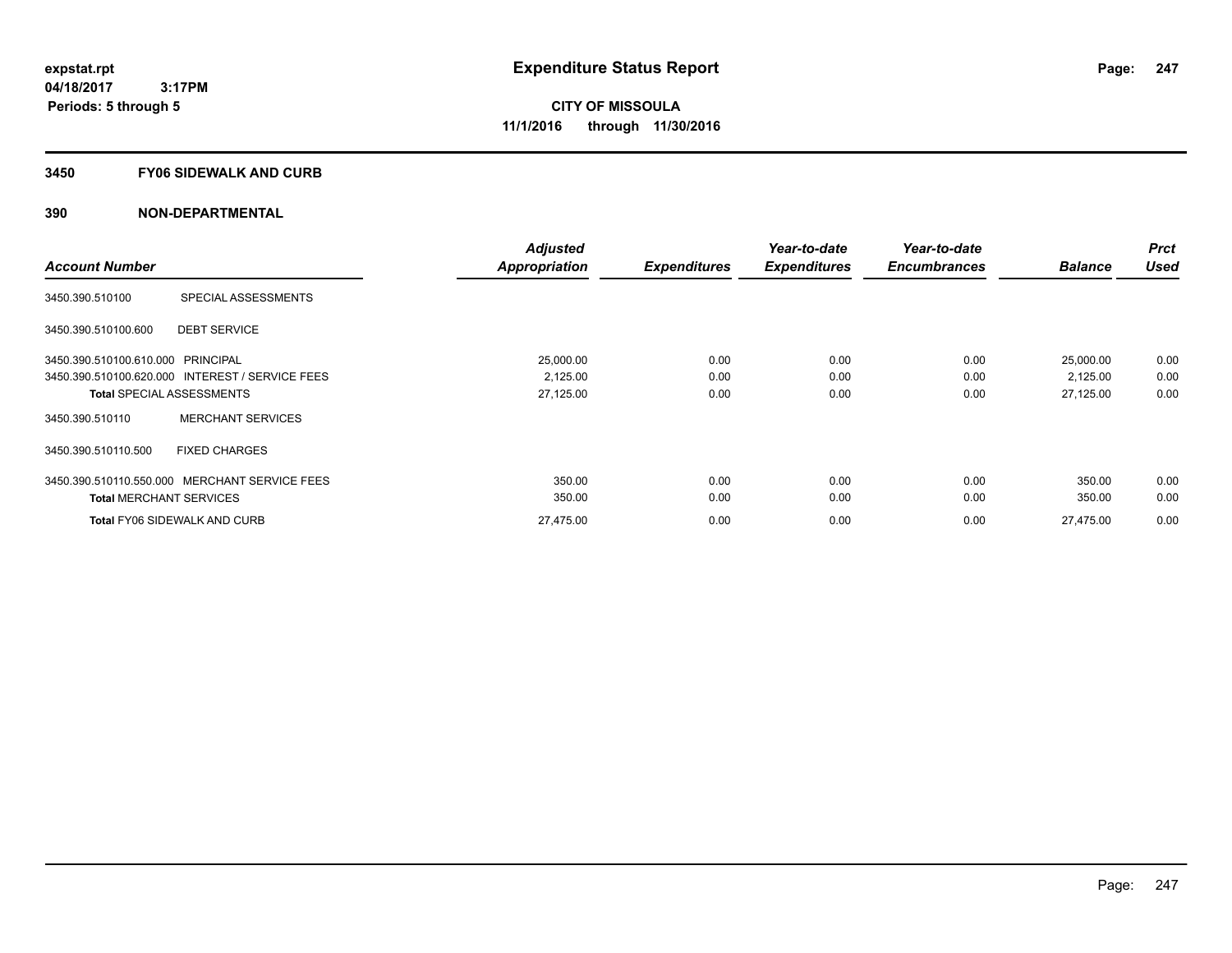### **3460 FY07 SIDEWALK AND CURB DEBT**

|                                   |                                                 | <b>Adjusted</b>      |                     | Year-to-date        | Year-to-date        |                | <b>Prct</b> |
|-----------------------------------|-------------------------------------------------|----------------------|---------------------|---------------------|---------------------|----------------|-------------|
| <b>Account Number</b>             |                                                 | <b>Appropriation</b> | <b>Expenditures</b> | <b>Expenditures</b> | <b>Encumbrances</b> | <b>Balance</b> | <b>Used</b> |
| 3460.390.510100                   | SPECIAL ASSESSMENTS                             |                      |                     |                     |                     |                |             |
| 3460.390.510100.600               | <b>DEBT SERVICE</b>                             |                      |                     |                     |                     |                |             |
| 3460.390.510100.610.000 PRINCIPAL |                                                 | 45,000.00            | 0.00                | 0.00                | 0.00                | 45,000.00      | 0.00        |
|                                   | 3460.390.510100.620.000 INTEREST / SERVICE FEES | 11,480.00            | 0.00                | 350.00              | 0.00                | 11,130.00      | 3.05        |
|                                   | <b>Total SPECIAL ASSESSMENTS</b>                | 56,480.00            | 0.00                | 350.00              | 0.00                | 56,130.00      | 0.62        |
| 3460.390.510110                   | <b>MERCHANT SERVICES</b>                        |                      |                     |                     |                     |                |             |
| 3460.390.510110.500               | <b>FIXED CHARGES</b>                            |                      |                     |                     |                     |                |             |
|                                   | 3460.390.510110.550.000 MERCHANT SERVICE FEES   | 350.00               | 0.00                | 0.00                | 0.00                | 350.00         | 0.00        |
| <b>Total FIXED CHARGES</b>        |                                                 | 350.00               | 0.00                | 0.00                | 0.00                | 350.00         | 0.00        |
| <b>Total MERCHANT SERVICES</b>    |                                                 | 350.00               | 0.00                | 0.00                | 0.00                | 350.00         | 0.00        |
|                                   | <b>Total FY07 SIDEWALK AND CURB DEBT</b>        | 56,830.00            | 0.00                | 350.00              | 0.00                | 56,480.00      | 0.62        |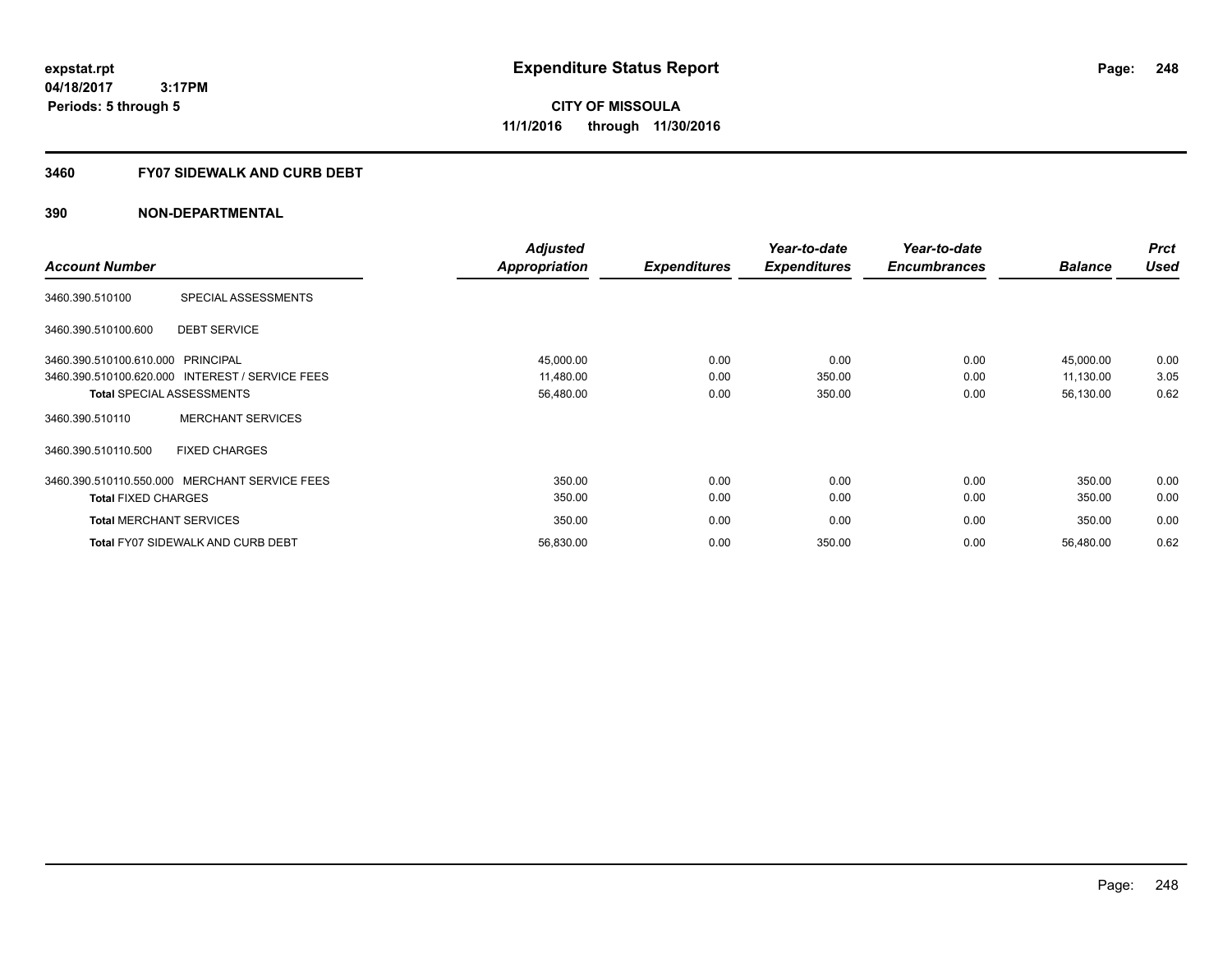**Periods: 5 through 5**

**CITY OF MISSOULA 11/1/2016 through 11/30/2016**

#### **3461 SERIES 2008A SIDEWALK AND CURB**

### **280 PUBLIC WORKS OPERATIONS**

 **3:17PM**

| <b>Account Number</b>          |                                      | <b>Adjusted</b><br><b>Appropriation</b> | <b>Expenditures</b> | Year-to-date<br><b>Expenditures</b> | Year-to-date<br><b>Encumbrances</b> | <b>Balance</b> | <b>Prct</b><br><b>Used</b> |
|--------------------------------|--------------------------------------|-----------------------------------------|---------------------|-------------------------------------|-------------------------------------|----------------|----------------------------|
| 3461.280.510110                | <b>MERCHANT SERVICES</b>             |                                         |                     |                                     |                                     |                |                            |
| 3461.280.510110.500            | <b>FIXED CHARGES</b>                 |                                         |                     |                                     |                                     |                |                            |
| <b>Total MERCHANT SERVICES</b> |                                      | 0.00                                    | 0.00                | 0.00                                | 0.00                                | 0.00           | 0.00                       |
| 3461.280.521000                | INTERFUND OPERATING TRANSFERS        |                                         |                     |                                     |                                     |                |                            |
| 3461.280.521000.800            | OTHER OBJECTS                        |                                         |                     |                                     |                                     |                |                            |
|                                | <b>Total PUBLIC WORKS OPERATIONS</b> | 0.00                                    | 0.00                | 0.00                                | 0.00                                | 0.00           | 0.00                       |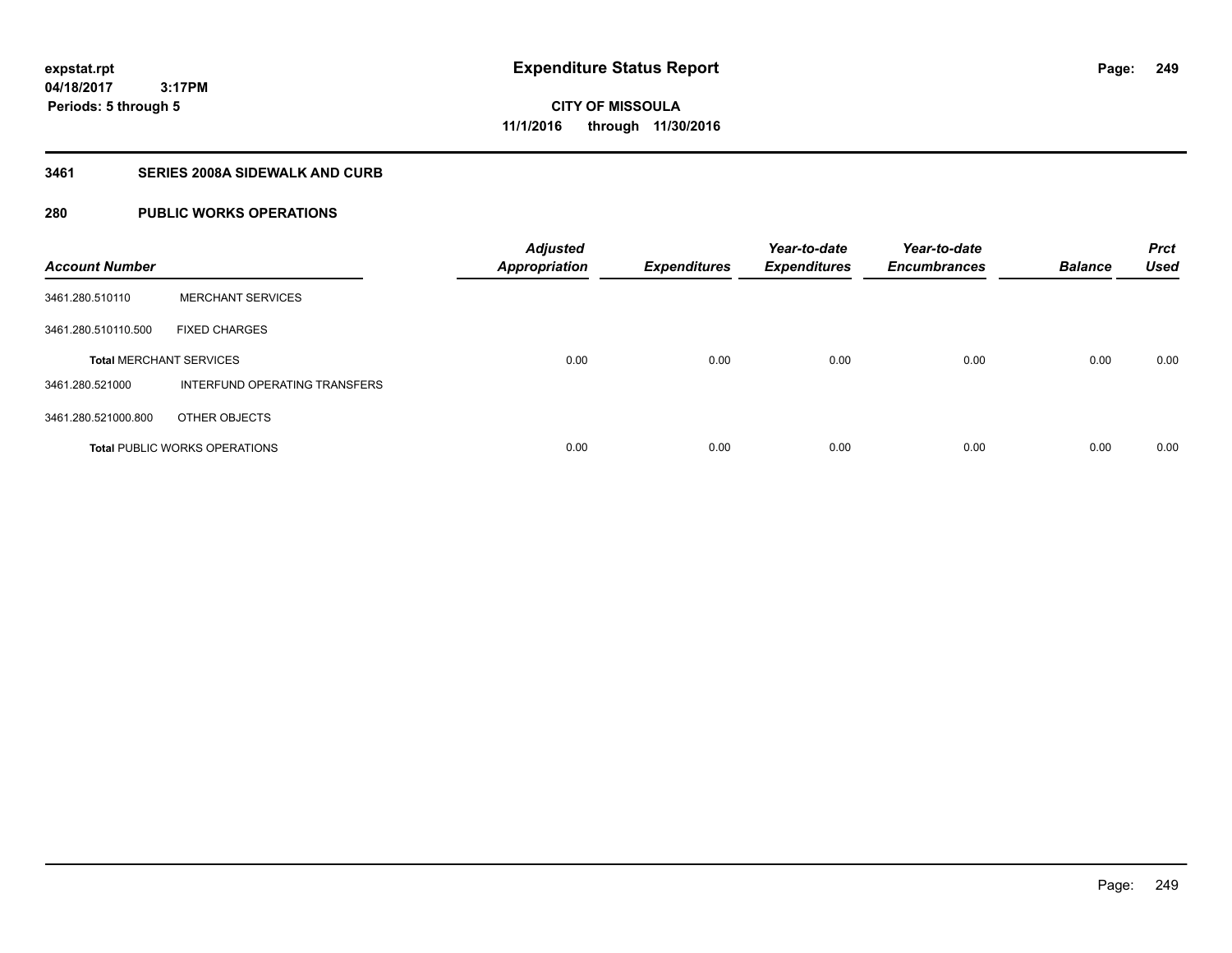**250**

**04/18/2017 3:17PM Periods: 5 through 5**

**CITY OF MISSOULA 11/1/2016 through 11/30/2016**

### **3461 SERIES 2008A SIDEWALK AND CURB**

|                                   |                                                 | <b>Adjusted</b>      |                     | Year-to-date        | Year-to-date        |                | <b>Prct</b> |
|-----------------------------------|-------------------------------------------------|----------------------|---------------------|---------------------|---------------------|----------------|-------------|
| <b>Account Number</b>             |                                                 | <b>Appropriation</b> | <b>Expenditures</b> | <b>Expenditures</b> | <b>Encumbrances</b> | <b>Balance</b> | <b>Used</b> |
| 3461.390.510100                   | SPECIAL ASSESSMENTS                             |                      |                     |                     |                     |                |             |
| 3461.390.510100.600               | <b>DEBT SERVICE</b>                             |                      |                     |                     |                     |                |             |
| 3461.390.510100.610.000 PRINCIPAL |                                                 | 20,000.00            | 0.00                | 0.00                | 0.00                | 20,000.00      | 0.00        |
|                                   | 3461.390.510100.620.000 INTEREST / SERVICE FEES | 7,488.00             | 0.00                | 0.00                | 0.00                | 7,488.00       | 0.00        |
| <b>Total SPECIAL ASSESSMENTS</b>  |                                                 | 27,488.00            | 0.00                | 0.00                | 0.00                | 27,488.00      | 0.00        |
| 3461.390.510110                   | <b>MERCHANT SERVICES</b>                        |                      |                     |                     |                     |                |             |
| 3461.390.510110.500               | <b>FIXED CHARGES</b>                            |                      |                     |                     |                     |                |             |
| 3461.390.510110.550.000           | <b>MERCHANT SERVICE FEES</b>                    | 350.00               | 0.00                | 0.00                | 0.00                | 350.00         | 0.00        |
| <b>Total MERCHANT SERVICES</b>    |                                                 | 350.00               | 0.00                | 0.00                | 0.00                | 350.00         | 0.00        |
| 3461.390.521000                   | INTERFUND OPERATING TRANSFERS                   |                      |                     |                     |                     |                |             |
| 3461.390.521000.800               | OTHER OBJECTS                                   |                      |                     |                     |                     |                |             |
|                                   | Total INTERFUND OPERATING TRANSFERS             | 0.00                 | 0.00                | 0.00                | 0.00                | 0.00           | 0.00        |
|                                   | <b>Total SERIES 2008A SIDEWALK AND CURB</b>     | 27,838.00            | 0.00                | 0.00                | 0.00                | 27,838.00      | 0.00        |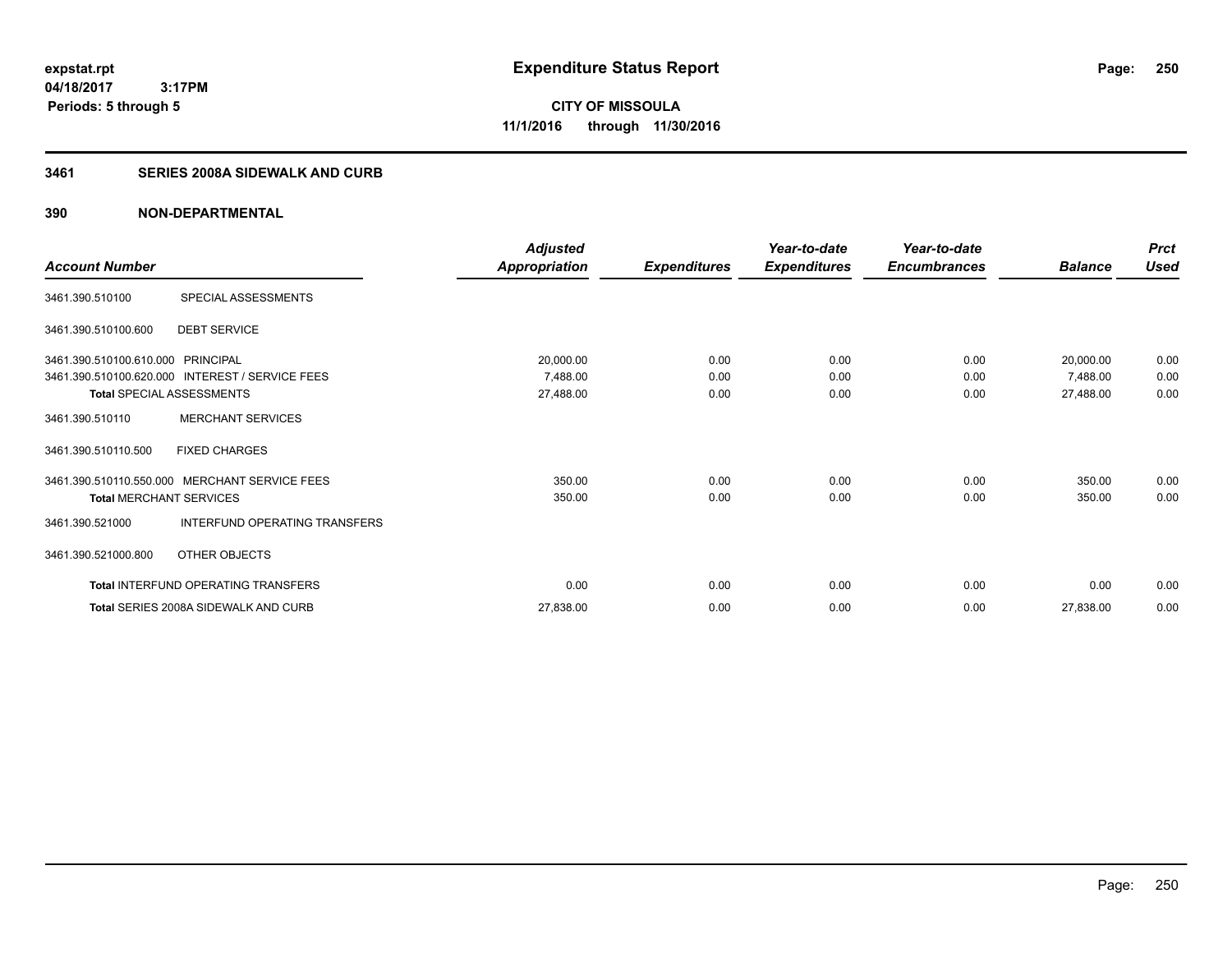**CITY OF MISSOULA 11/1/2016 through 11/30/2016**

#### **3462 SERIES 2009 SIDEWALK AND CURB**

|                                                                |                                                                                       | Adjusted                            |                      | Year-to-date             | Year-to-date         |                                     | <b>Prct</b>          |
|----------------------------------------------------------------|---------------------------------------------------------------------------------------|-------------------------------------|----------------------|--------------------------|----------------------|-------------------------------------|----------------------|
| <b>Account Number</b>                                          |                                                                                       | <b>Appropriation</b>                | <b>Expenditures</b>  | <b>Expenditures</b>      | <b>Encumbrances</b>  | <b>Balance</b>                      | <b>Used</b>          |
| 3462.390.510100                                                | SPECIAL ASSESSMENTS                                                                   |                                     |                      |                          |                      |                                     |                      |
| 3462.390.510100.600                                            | <b>DEBT SERVICE</b>                                                                   |                                     |                      |                          |                      |                                     |                      |
| 3462.390.510100.610.000 PRINCIPAL<br>Total SPECIAL ASSESSMENTS | 3462.390.510100.620.000 INTEREST / SERVICE FEES                                       | 50,000.00<br>13,068.00<br>63,068.00 | 0.00<br>0.00<br>0.00 | 0.00<br>300.00<br>300.00 | 0.00<br>0.00<br>0.00 | 50,000.00<br>12,768.00<br>62,768.00 | 0.00<br>2.30<br>0.48 |
| 3462.390.510110                                                | <b>MERCHANT SERVICES</b>                                                              |                                     |                      |                          |                      |                                     |                      |
| 3462.390.510110.500                                            | <b>FIXED CHARGES</b>                                                                  |                                     |                      |                          |                      |                                     |                      |
| <b>Total MERCHANT SERVICES</b><br>3462.390.521000              | 3462.390.510110.550.000 MERCHANT SERVICE FEES<br><b>INTERFUND OPERATING TRANSFERS</b> | 300.00<br>300.00                    | 0.00<br>0.00         | 0.00<br>0.00             | 0.00<br>0.00         | 300.00<br>300.00                    | 0.00<br>0.00         |
| 3462.390.521000.800                                            | OTHER OBJECTS                                                                         |                                     |                      |                          |                      |                                     |                      |
|                                                                | Total INTERFUND OPERATING TRANSFERS                                                   | 0.00                                | 0.00                 | 0.00                     | 0.00                 | 0.00                                | 0.00                 |
|                                                                | Total SERIES 2009 SIDEWALK AND CURB                                                   | 63,368.00                           | 0.00                 | 300.00                   | 0.00                 | 63,068.00                           | 0.47                 |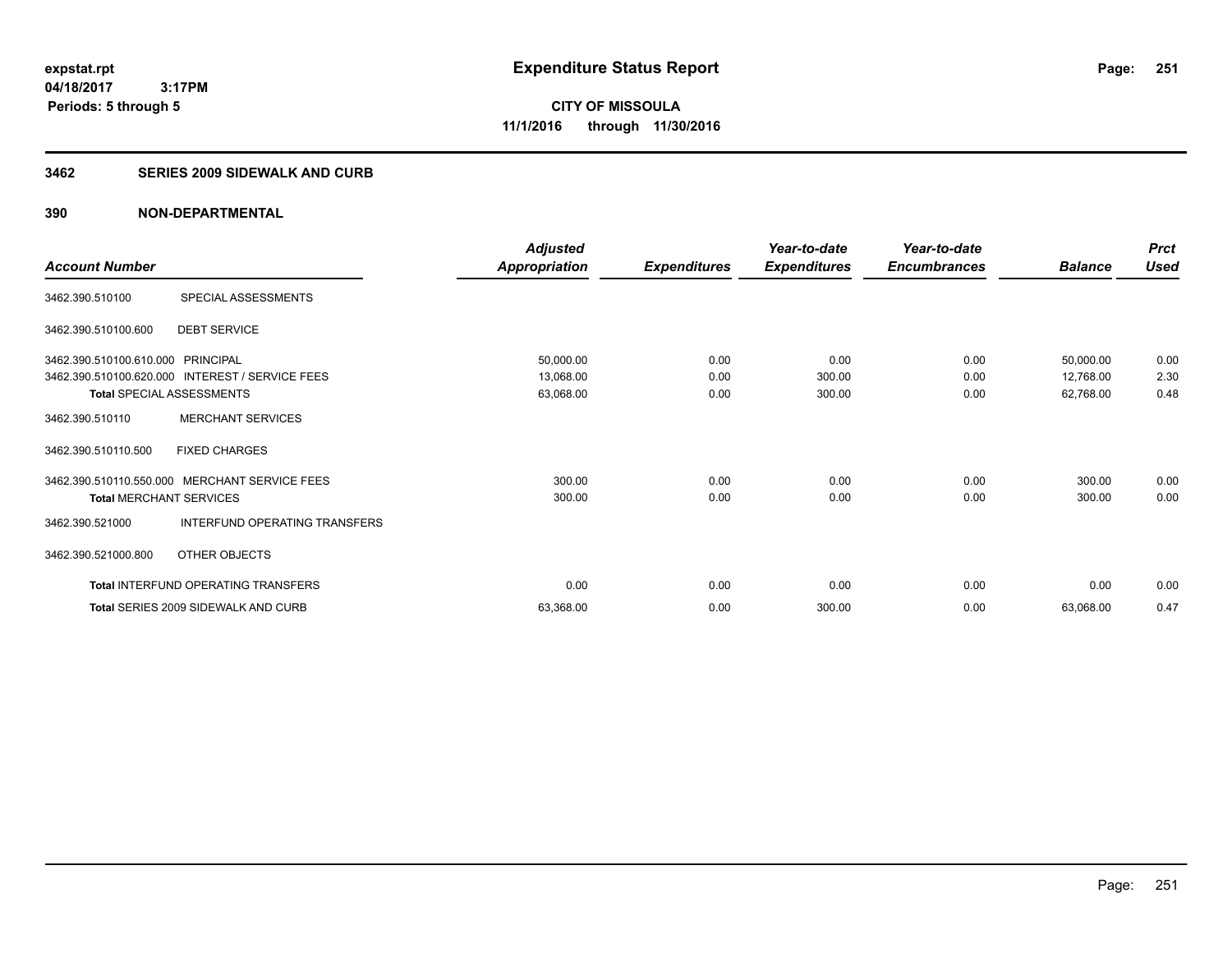**CITY OF MISSOULA 11/1/2016 through 11/30/2016**

#### **3463 SERIES 2010 SIDEWALK AND CURB**

|                                   |                                                 | <b>Adjusted</b>      |                     | Year-to-date        | Year-to-date        |                | <b>Prct</b> |
|-----------------------------------|-------------------------------------------------|----------------------|---------------------|---------------------|---------------------|----------------|-------------|
| <b>Account Number</b>             |                                                 | <b>Appropriation</b> | <b>Expenditures</b> | <b>Expenditures</b> | <b>Encumbrances</b> | <b>Balance</b> | <b>Used</b> |
| 3463.390.510100                   | SPECIAL ASSESSMENTS                             |                      |                     |                     |                     |                |             |
| 3463.390.510100.600               | <b>DEBT SERVICE</b>                             |                      |                     |                     |                     |                |             |
| 3463.390.510100.610.000 PRINCIPAL |                                                 | 75,000.00            | 0.00                | 0.00                | 0.00                | 75,000.00      | 0.00        |
|                                   | 3463.390.510100.620.000 INTEREST / SERVICE FEES | 21,500.00            | 0.00                | 350.00              | 0.00                | 21,150.00      | 1.63        |
|                                   | <b>Total SPECIAL ASSESSMENTS</b>                | 96,500.00            | 0.00                | 350.00              | 0.00                | 96,150.00      | 0.36        |
| 3463.390.510110                   | <b>MERCHANT SERVICES</b>                        |                      |                     |                     |                     |                |             |
| 3463.390.510110.500               | <b>FIXED CHARGES</b>                            |                      |                     |                     |                     |                |             |
|                                   | 3463.390.510110.550.000 MERCHANT SERVICE FEES   | 350.00               | 0.00                | 0.00                | 0.00                | 350.00         | 0.00        |
| <b>Total MERCHANT SERVICES</b>    |                                                 | 350.00               | 0.00                | 0.00                | 0.00                | 350.00         | 0.00        |
|                                   | <b>Total SERIES 2010 SIDEWALK AND CURB</b>      | 96,850.00            | 0.00                | 350.00              | 0.00                | 96,500.00      | 0.36        |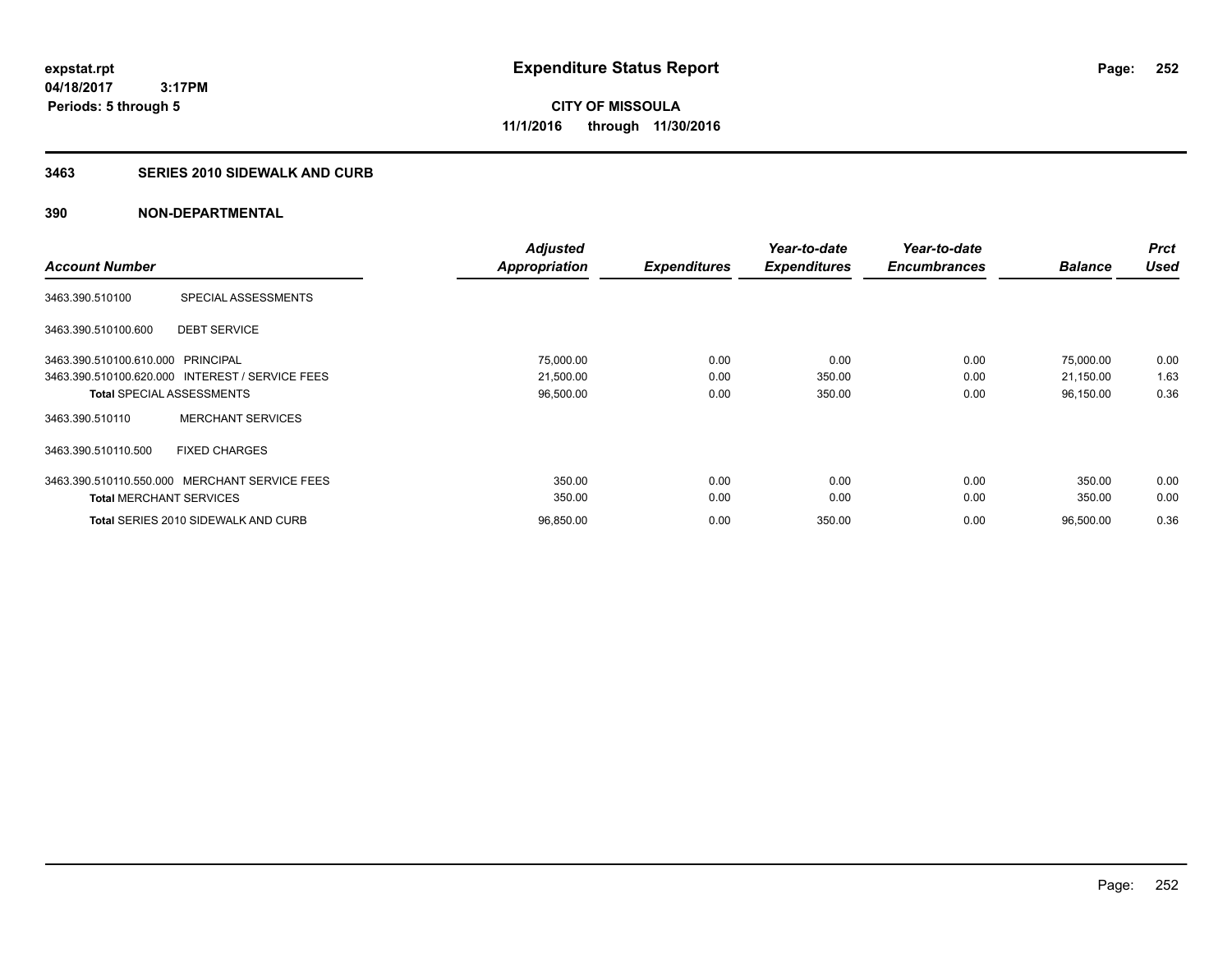#### **3464 FY12 S/C DEBT SERVICE**

| <b>Account Number</b>             |                                                 | <b>Adjusted</b>      |                     | Year-to-date        | Year-to-date<br><b>Encumbrances</b> | <b>Balance</b> | <b>Prct</b><br><b>Used</b> |
|-----------------------------------|-------------------------------------------------|----------------------|---------------------|---------------------|-------------------------------------|----------------|----------------------------|
|                                   |                                                 | <b>Appropriation</b> | <b>Expenditures</b> | <b>Expenditures</b> |                                     |                |                            |
| 3464.390.510100                   | SPECIAL ASSESSMENTS                             |                      |                     |                     |                                     |                |                            |
| 3464.390.510100.600               | <b>DEBT SERVICE</b>                             |                      |                     |                     |                                     |                |                            |
| 3464.390.510100.610.000 PRINCIPAL |                                                 | 50,000.00            | 0.00                | 0.00                | 0.00                                | 50,000.00      | 0.00                       |
|                                   | 3464.390.510100.620.000 INTEREST / SERVICE FEES | 20,560.00            | 0.00                | 350.00              | 0.00                                | 20,210.00      | 1.70                       |
|                                   | <b>Total SPECIAL ASSESSMENTS</b>                | 70,560.00            | 0.00                | 350.00              | 0.00                                | 70,210.00      | 0.50                       |
| 3464.390.510110                   | <b>MERCHANT SERVICES</b>                        |                      |                     |                     |                                     |                |                            |
| 3464.390.510110.500               | <b>FIXED CHARGES</b>                            |                      |                     |                     |                                     |                |                            |
|                                   | 3464.390.510110.550.000 MERCHANT SERVICE FEES   | 350.00               | 0.00                | 0.00                | 0.00                                | 350.00         | 0.00                       |
| <b>Total MERCHANT SERVICES</b>    |                                                 | 350.00               | 0.00                | 0.00                | 0.00                                | 350.00         | 0.00                       |
|                                   | Total FY12 S/C DEBT SERVICE                     | 70,910.00            | 0.00                | 350.00              | 0.00                                | 70,560.00      | 0.49                       |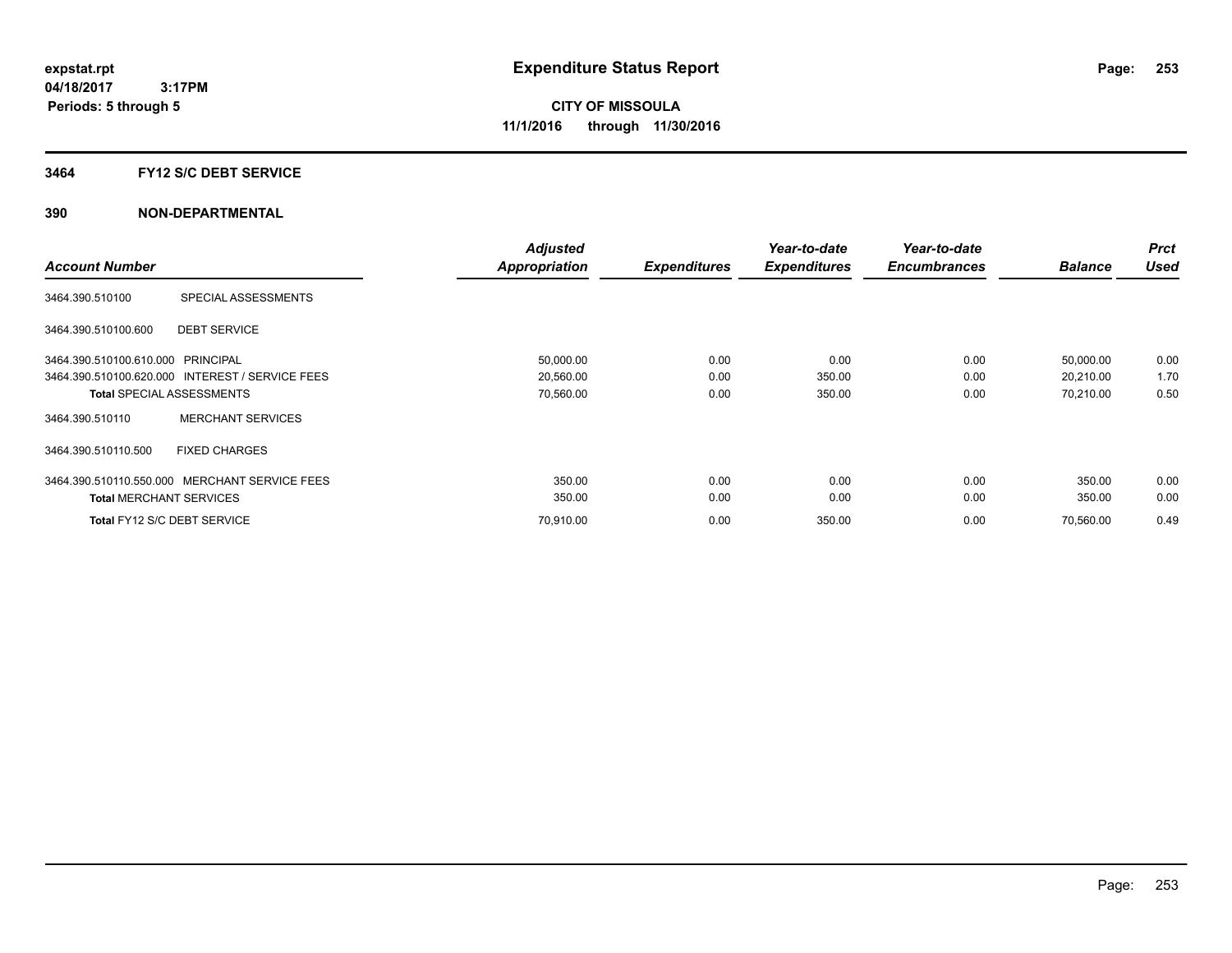**04/18/2017 3:17PM Periods: 5 through 5**

**CITY OF MISSOULA 11/1/2016 through 11/30/2016**

# **3465 FY13 SIDEWALK/CURB DEBT SERVICE**

|                                   |                                                 | <b>Adjusted</b>      |                     | Year-to-date        | Year-to-date        |                | <b>Prct</b> |
|-----------------------------------|-------------------------------------------------|----------------------|---------------------|---------------------|---------------------|----------------|-------------|
| <b>Account Number</b>             |                                                 | <b>Appropriation</b> | <b>Expenditures</b> | <b>Expenditures</b> | <b>Encumbrances</b> | <b>Balance</b> | <b>Used</b> |
| 3465.390.510100                   | SPECIAL ASSESSMENTS                             |                      |                     |                     |                     |                |             |
| 3465.390.510100.600               | <b>DEBT SERVICE</b>                             |                      |                     |                     |                     |                |             |
| 3465.390.510100.610.000 PRINCIPAL |                                                 | 29,000.00            | 0.00                | 0.00                | 0.00                | 29,000.00      | 0.00        |
|                                   | 3465.390.510100.620.000 INTEREST / SERVICE FEES | 10,067.00            | 0.00                | 0.00                | 0.00                | 10,067.00      | 0.00        |
| <b>Total SPECIAL ASSESSMENTS</b>  |                                                 | 39,067.00            | 0.00                | 0.00                | 0.00                | 39,067.00      | 0.00        |
| 3465.390.510110                   | <b>MERCHANT SERVICES</b>                        |                      |                     |                     |                     |                |             |
| 3465.390.510110.500               | <b>FIXED CHARGES</b>                            |                      |                     |                     |                     |                |             |
| <b>Total MERCHANT SERVICES</b>    |                                                 | 0.00                 | 0.00                | 0.00                | 0.00                | 0.00           | 0.00        |
|                                   | <b>Total FY13 SIDEWALK/CURB DEBT SERVICE</b>    | 39,067.00            | 0.00                | 0.00                | 0.00                | 39,067.00      | 0.00        |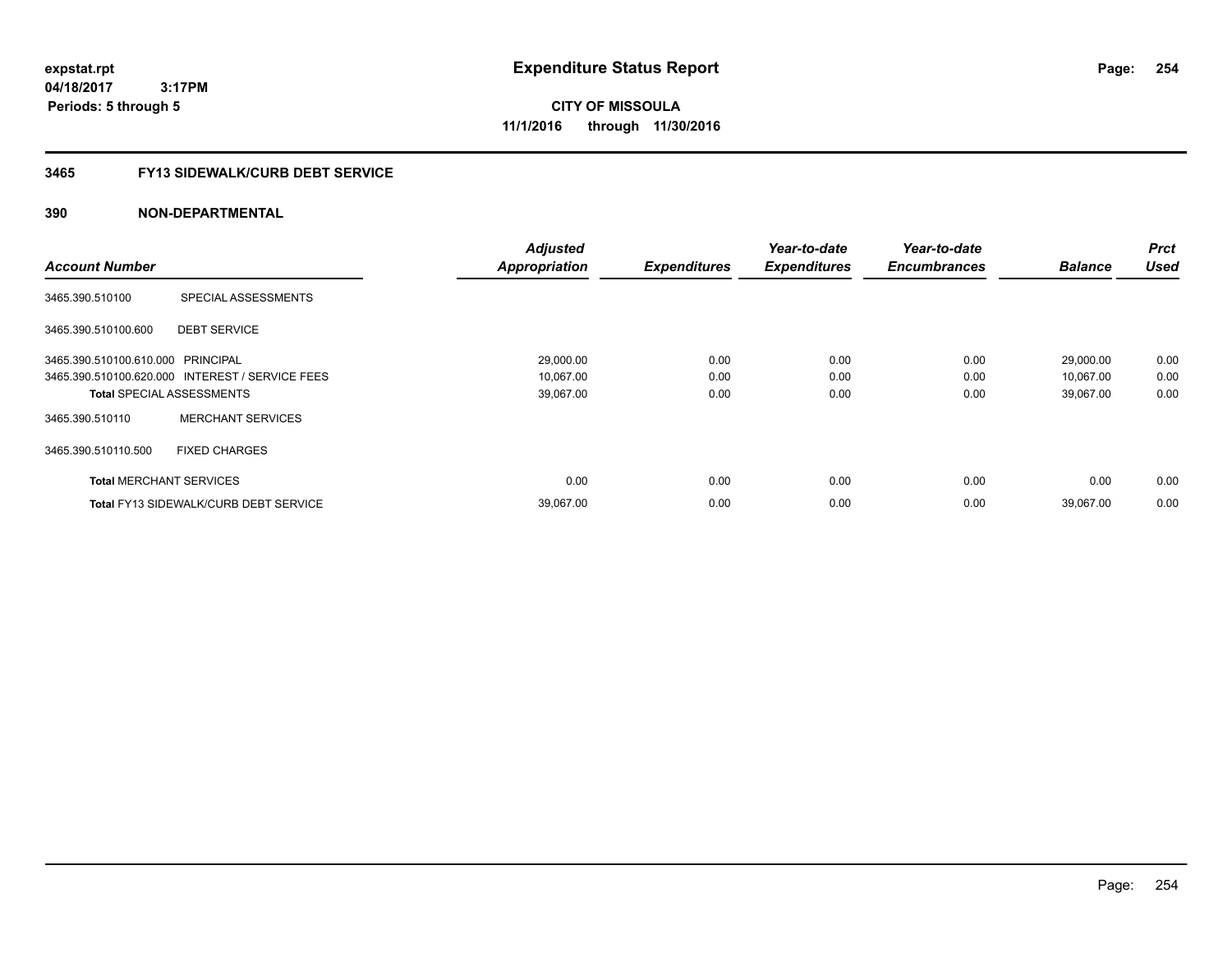**04/18/2017 3:17PM Periods: 5 through 5**

# **CITY OF MISSOULA 11/1/2016 through 11/30/2016**

# **3466 FY15 SIDEWALK/CURB DEBT SERVICE**

|                                   |                                                 | <b>Adjusted</b>      |                     | Year-to-date        | Year-to-date        |                | <b>Prct</b> |
|-----------------------------------|-------------------------------------------------|----------------------|---------------------|---------------------|---------------------|----------------|-------------|
| <b>Account Number</b>             |                                                 | <b>Appropriation</b> | <b>Expenditures</b> | <b>Expenditures</b> | <b>Encumbrances</b> | <b>Balance</b> | <b>Used</b> |
| 3466.390.510100                   | SPECIAL ASSESSMENTS                             |                      |                     |                     |                     |                |             |
| 3466.390.510100.300               | PURCHASED SERVICES                              |                      |                     |                     |                     |                |             |
|                                   | <b>Total PURCHASED SERVICES</b>                 | 0.00                 | 0.00                | 0.00                | 0.00                | 0.00           | 0.00        |
| 3466.390.510100.600               | <b>DEBT SERVICE</b>                             |                      |                     |                     |                     |                |             |
| 3466.390.510100.610.000 PRINCIPAL |                                                 | 33,000.00            | 0.00                | 0.00                | 0.00                | 33,000.00      | 0.00        |
|                                   | 3466.390.510100.620.000 INTEREST / SERVICE FEES | 24,525.00            | 0.00                | 0.00                | 0.00                | 24,525.00      | 0.00        |
|                                   | <b>Total SPECIAL ASSESSMENTS</b>                | 57,525.00            | 0.00                | 0.00                | 0.00                | 57,525.00      | 0.00        |
| 3466.390.510110                   | <b>MERCHANT SERVICES</b>                        |                      |                     |                     |                     |                |             |
| 3466.390.510110.500               | <b>FIXED CHARGES</b>                            |                      |                     |                     |                     |                |             |
|                                   | <b>Total MERCHANT SERVICES</b>                  | 0.00                 | 0.00                | 0.00                | 0.00                | 0.00           | 0.00        |
|                                   | <b>Total FY15 SIDEWALK/CURB DEBT SERVICE</b>    | 57,525.00            | 0.00                | 0.00                | 0.00                | 57,525.00      | 0.00        |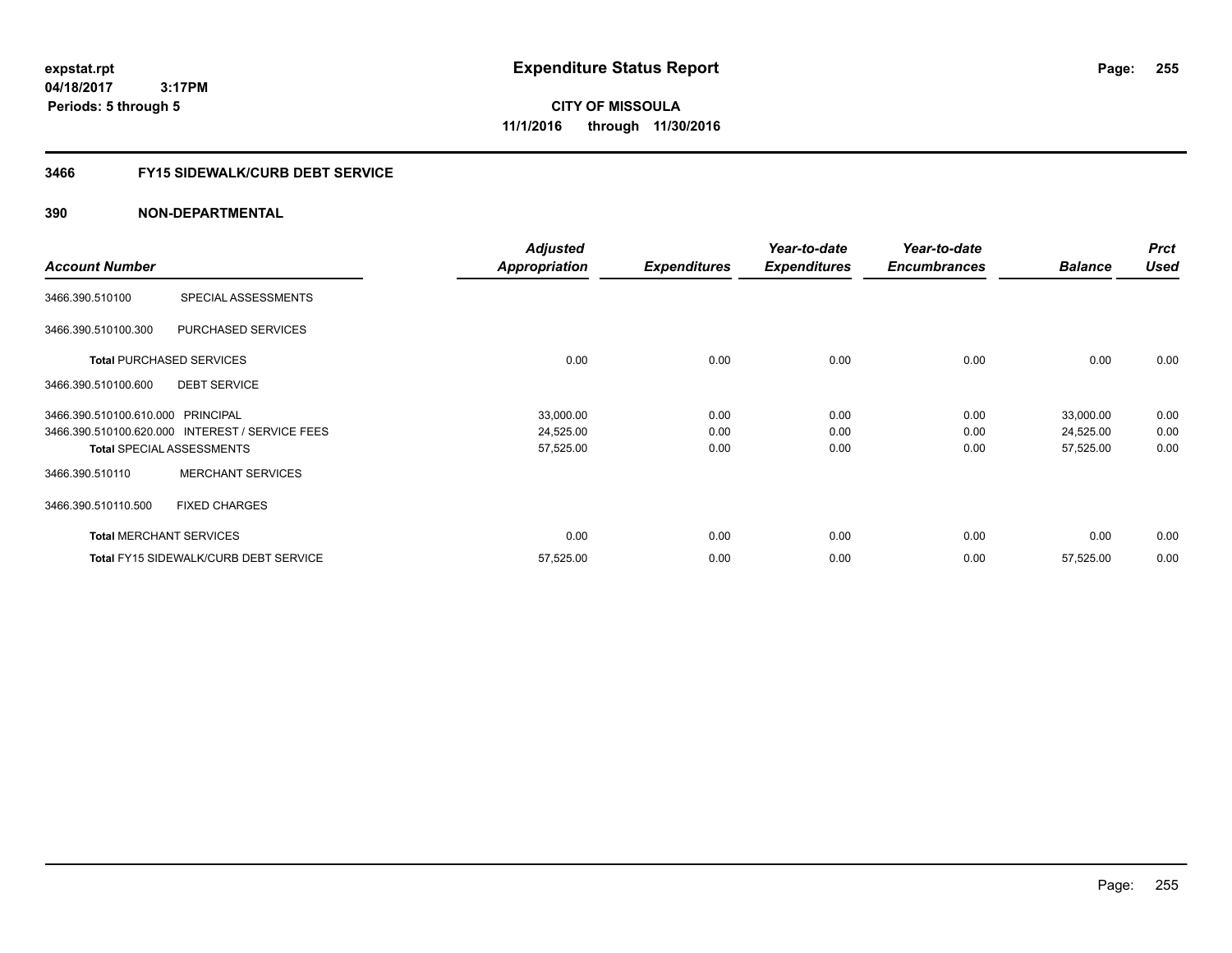**256**

**04/18/2017 3:17PM Periods: 5 through 5**

**CITY OF MISSOULA 11/1/2016 through 11/30/2016**

#### **3467 FY16 SIDEWALK/CURB DEBT SERVICE**

|                                |                                                 | <b>Adjusted</b>      |                     | Year-to-date         | Year-to-date        |                            | <b>Prct</b>  |
|--------------------------------|-------------------------------------------------|----------------------|---------------------|----------------------|---------------------|----------------------------|--------------|
| <b>Account Number</b>          |                                                 | <b>Appropriation</b> | <b>Expenditures</b> | <b>Expenditures</b>  | <b>Encumbrances</b> | <b>Balance</b>             | <b>Used</b>  |
| 3467.390.510000                | <b>MISCELLANEOUS</b>                            |                      |                     |                      |                     |                            |              |
| 3467.390.510000.600            | <b>DEBT SERVICE</b>                             |                      |                     |                      |                     |                            |              |
| <b>Total MISCELLANEOUS</b>     | 3467.390.510000.620.000 INTEREST / SERVICE FEES | 0.00<br>0.00         | 0.00<br>0.00        | 7,950.00<br>7,950.00 | 0.00<br>0.00        | $-7,950.00$<br>$-7,950.00$ | 0.00<br>0.00 |
| 3467.390.510100                | SPECIAL ASSESSMENTS                             |                      |                     |                      |                     |                            |              |
| 3467.390.510100.300            | PURCHASED SERVICES                              |                      |                     |                      |                     |                            |              |
|                                | <b>Total PURCHASED SERVICES</b>                 | 0.00                 | 0.00                | 0.00                 | 0.00                | 0.00                       | 0.00         |
| 3467.390.510100.600            | <b>DEBT SERVICE</b>                             |                      |                     |                      |                     |                            |              |
|                                | 3467.390.510100.620.000 INTEREST / SERVICE FEES | 0.00                 | 0.00                | 3.500.00             | 0.00                | $-3,500.00$                | 0.00         |
|                                | <b>Total SPECIAL ASSESSMENTS</b>                | 0.00                 | 0.00                | 3,500.00             | 0.00                | $-3,500.00$                | 0.00         |
| 3467.390.510110                | <b>MERCHANT SERVICES</b>                        |                      |                     |                      |                     |                            |              |
| 3467.390.510110.500            | <b>FIXED CHARGES</b>                            |                      |                     |                      |                     |                            |              |
| <b>Total MERCHANT SERVICES</b> |                                                 | 0.00                 | 0.00                | 0.00                 | 0.00                | 0.00                       | 0.00         |
|                                | Total FY16 SIDEWALK/CURB DEBT SERVICE           | 0.00                 | 0.00                | 11,450.00            | 0.00                | $-11,450.00$               | 0.00         |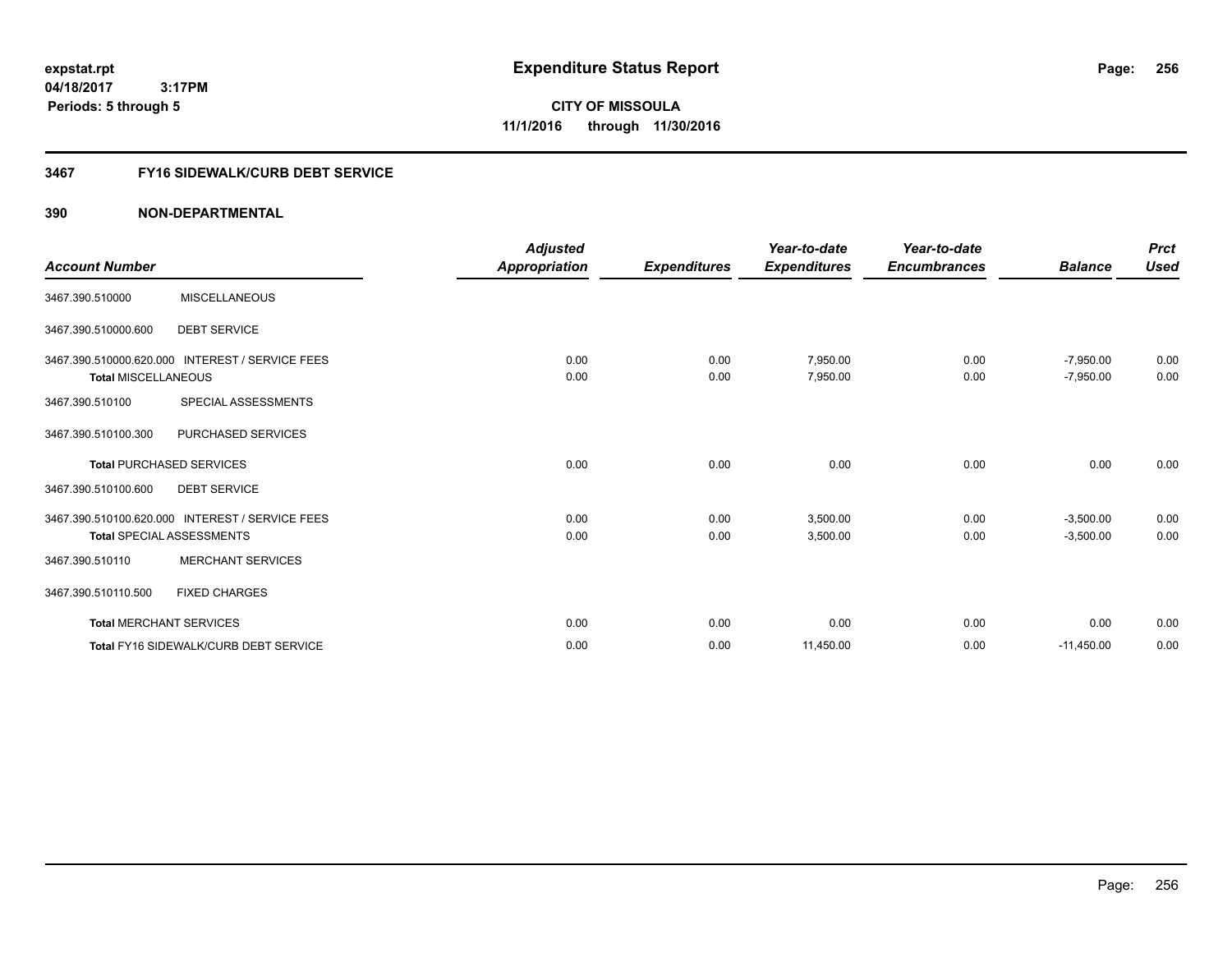# **3491 SID 491 DEBT SERVICE FUND**

| <b>Account Number</b> |                                 | <b>Adjusted</b><br><b>Appropriation</b> | <b>Expenditures</b> | Year-to-date<br><b>Expenditures</b> | Year-to-date<br><b>Encumbrances</b> | <b>Balance</b> | <b>Prct</b><br><b>Used</b> |
|-----------------------|---------------------------------|-----------------------------------------|---------------------|-------------------------------------|-------------------------------------|----------------|----------------------------|
| 3491.390.510100       | SPECIAL ASSESSMENTS             |                                         |                     |                                     |                                     |                |                            |
| 3491.390.510100.600   | <b>DEBT SERVICE</b>             |                                         |                     |                                     |                                     |                |                            |
|                       | Total SID 491 DEBT SERVICE FUND | 0.00                                    | 0.00                | 0.00                                | 0.00                                | 0.00           | 0.00                       |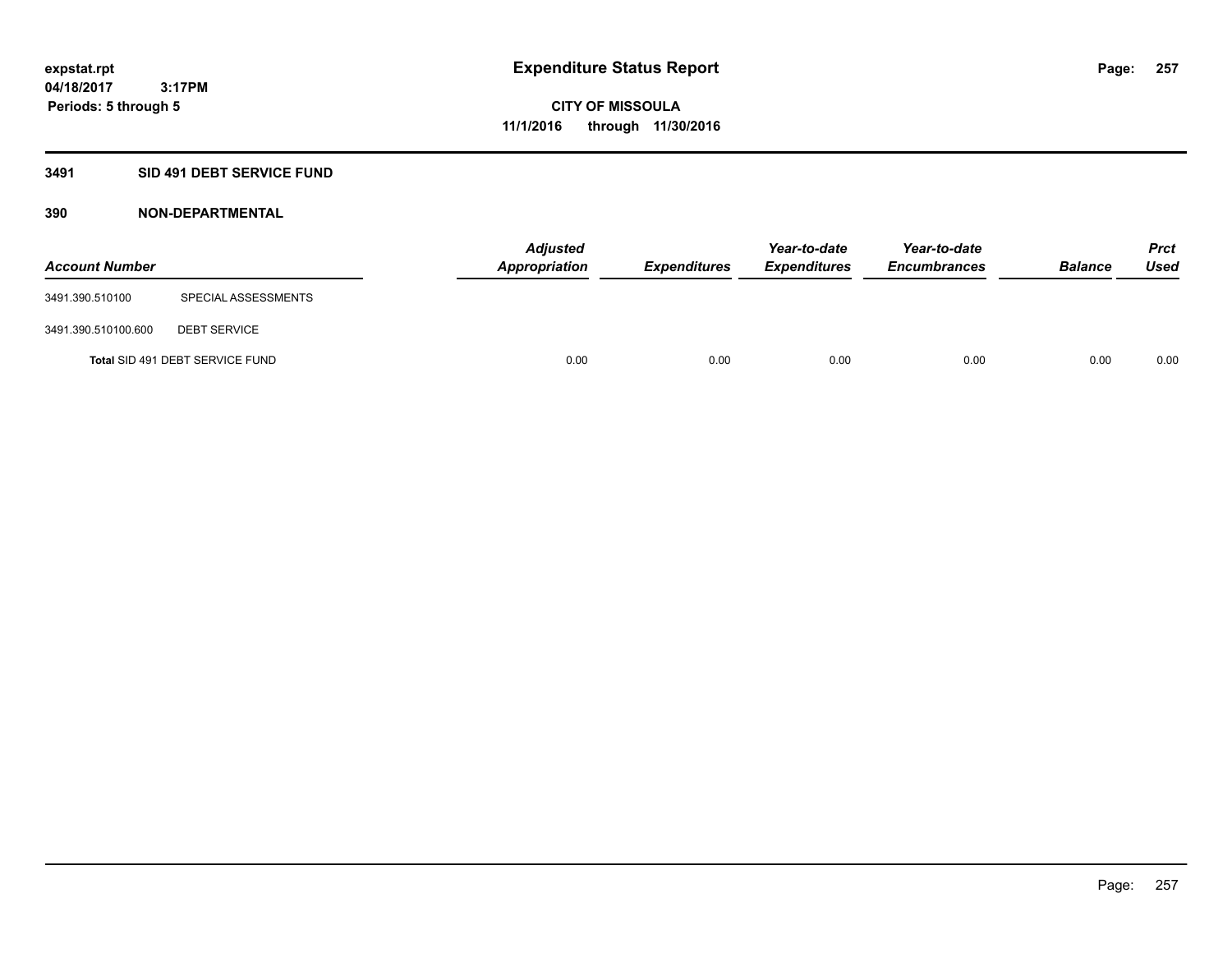#### **3495 SID 495 DEBT SERVICE FUND**

| <b>Account Number</b>         |                         | <b>Adjusted</b><br>Appropriation | <b>Expenditures</b> | Year-to-date<br><b>Expenditures</b> | Year-to-date<br><b>Encumbrances</b> | <b>Balance</b> | <b>Prct</b><br>Used |
|-------------------------------|-------------------------|----------------------------------|---------------------|-------------------------------------|-------------------------------------|----------------|---------------------|
| 3495.000.520100               | *** Title Not Found *** |                                  |                     |                                     |                                     |                |                     |
| 3495.000.520100.800           | OTHER OBJECTS           |                                  |                     |                                     |                                     |                |                     |
| Total *** Title Not Found *** |                         | 0.00                             | 0.00                | 0.00                                | 0.00                                | 0.00           | 0.00                |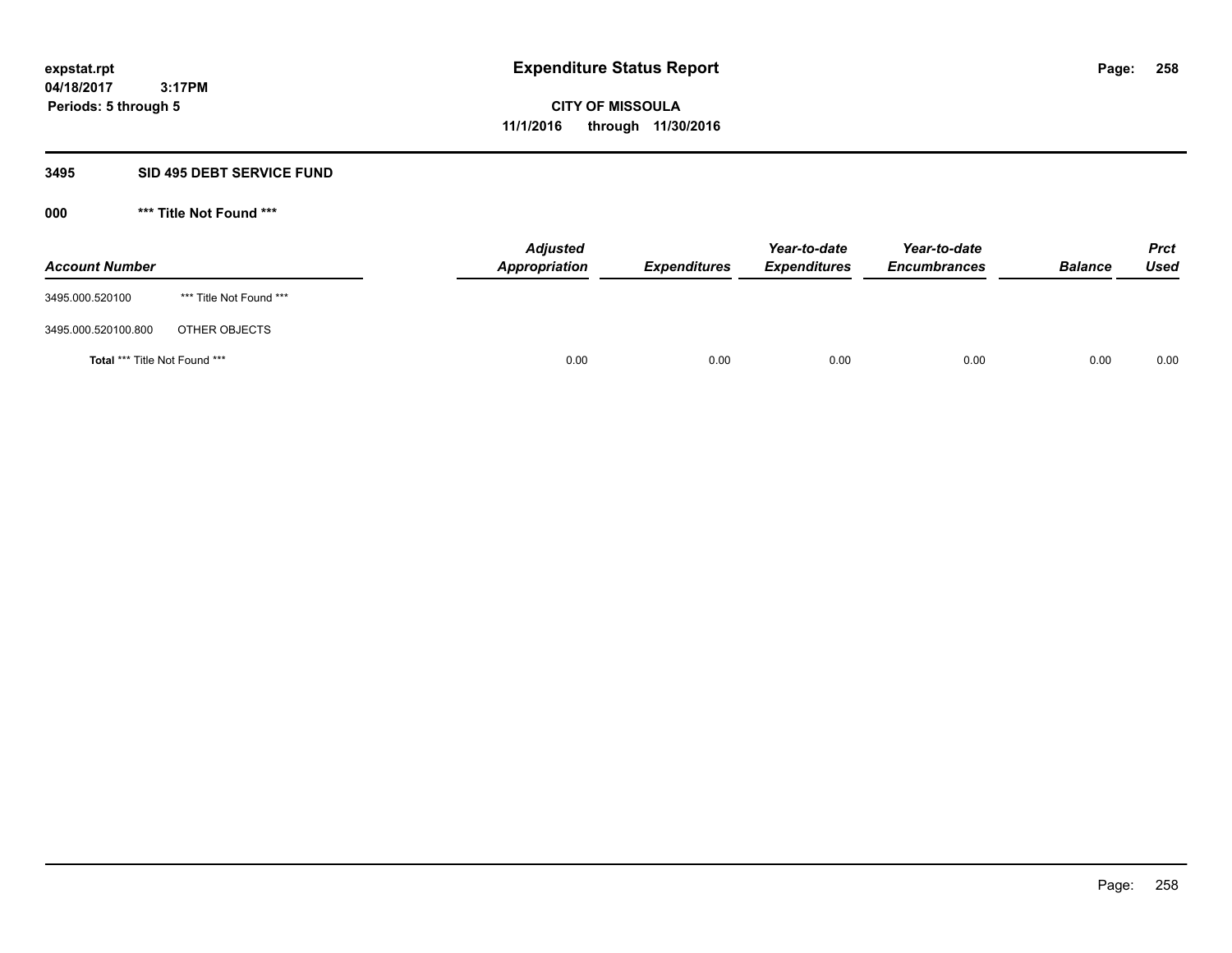# **3495 SID 495 DEBT SERVICE FUND**

| <b>Account Number</b> |                                  | <b>Adjusted</b><br><b>Appropriation</b> | <b>Expenditures</b> | Year-to-date<br><b>Expenditures</b> | Year-to-date<br><b>Encumbrances</b> | <b>Balance</b> | <b>Prct</b><br><b>Used</b> |
|-----------------------|----------------------------------|-----------------------------------------|---------------------|-------------------------------------|-------------------------------------|----------------|----------------------------|
| 3495.390.510100       | SPECIAL ASSESSMENTS              |                                         |                     |                                     |                                     |                |                            |
| 3495.390.510100.800   | OTHER OBJECTS                    |                                         |                     |                                     |                                     |                |                            |
|                       | <b>Total SPECIAL ASSESSMENTS</b> | 0.00                                    | 0.00                | 0.00                                | 0.00                                | 0.00           | 0.00                       |
| 3495.390.510110       | <b>MERCHANT SERVICES</b>         |                                         |                     |                                     |                                     |                |                            |
| 3495.390.510110.500   | <b>FIXED CHARGES</b>             |                                         |                     |                                     |                                     |                |                            |
|                       | Total SID 495 DEBT SERVICE FUND  | 0.00                                    | 0.00                | 0.00                                | 0.00                                | 0.00           | 0.00                       |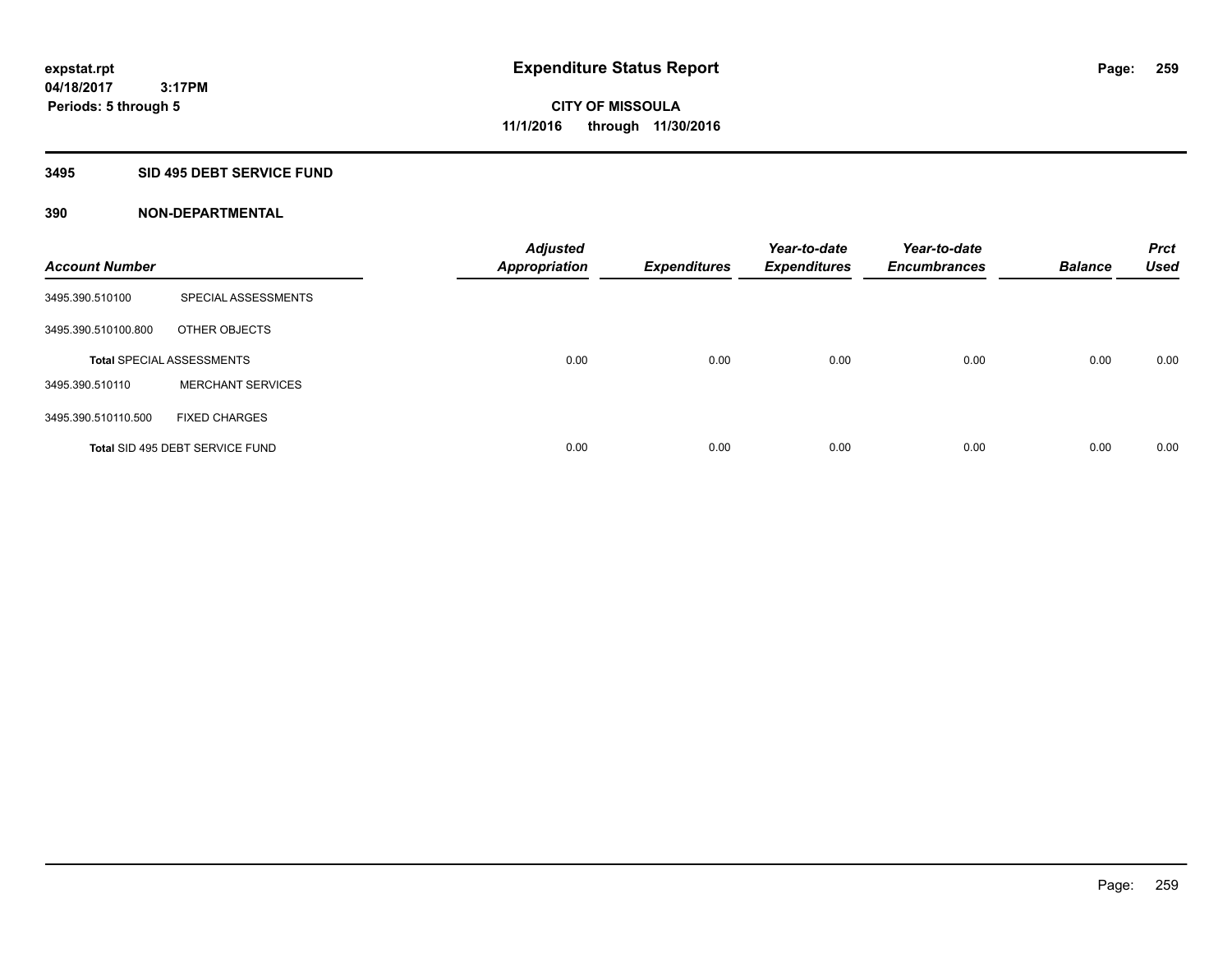#### **3497 SID 497 DEBT SERVICE FUND**

| <b>Account Number</b>                |                         | <b>Adjusted</b><br>Appropriation | <b>Expenditures</b> | Year-to-date<br><b>Expenditures</b> | Year-to-date<br><b>Encumbrances</b> | <b>Balance</b> | <b>Prct</b><br><b>Used</b> |
|--------------------------------------|-------------------------|----------------------------------|---------------------|-------------------------------------|-------------------------------------|----------------|----------------------------|
| 3497.000.520100                      | *** Title Not Found *** |                                  |                     |                                     |                                     |                |                            |
| 3497.000.520100.800                  | OTHER OBJECTS           |                                  |                     |                                     |                                     |                |                            |
| <b>Total *** Title Not Found ***</b> |                         | 0.00                             | 0.00                | 0.00                                | 0.00                                | 0.00           | 0.00                       |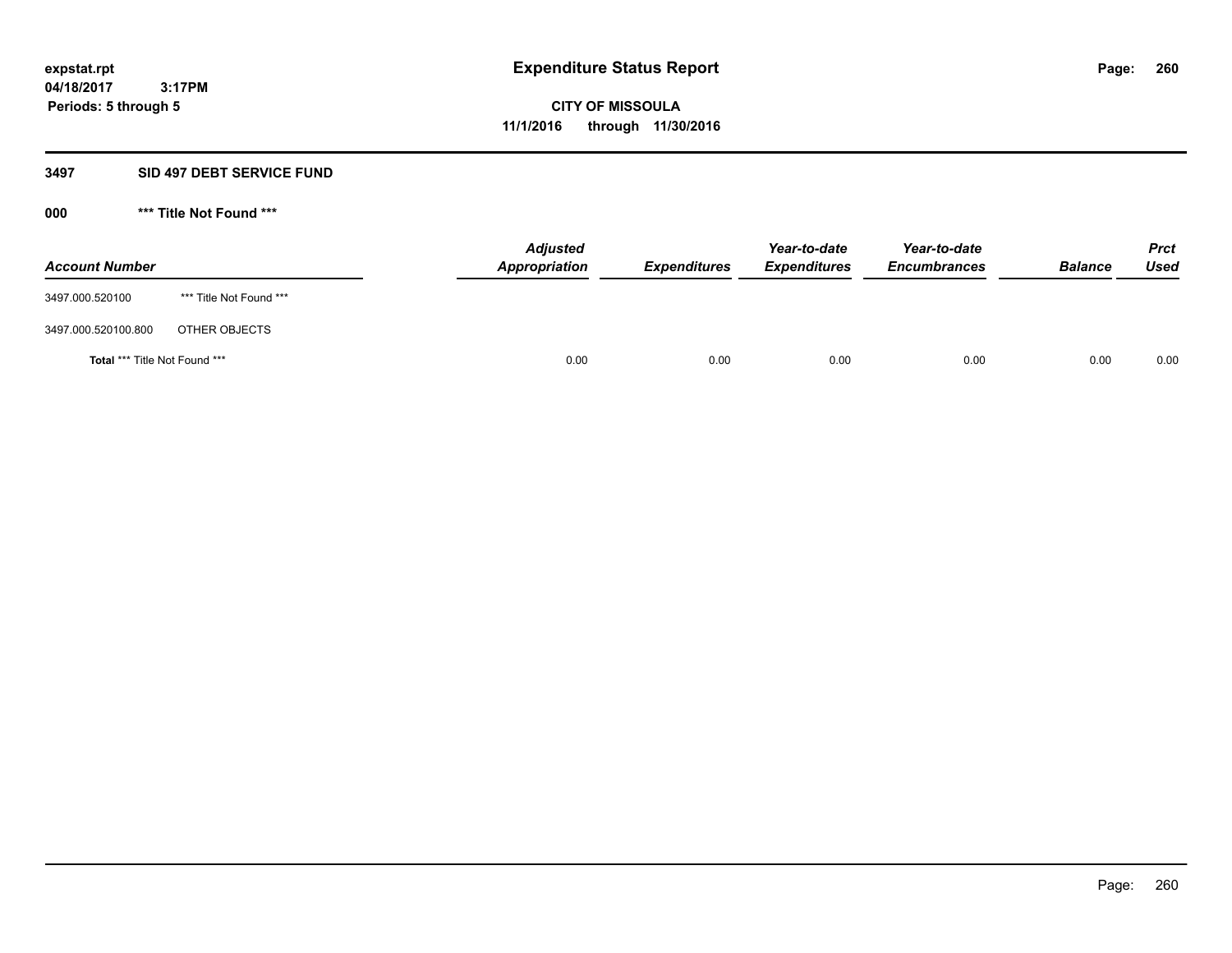#### **3497 SID 497 DEBT SERVICE FUND**

|                            |                                  | <b>Adjusted</b>      |                     | Year-to-date        | Year-to-date        |                | <b>Prct</b> |
|----------------------------|----------------------------------|----------------------|---------------------|---------------------|---------------------|----------------|-------------|
| <b>Account Number</b>      |                                  | <b>Appropriation</b> | <b>Expenditures</b> | <b>Expenditures</b> | <b>Encumbrances</b> | <b>Balance</b> | <b>Used</b> |
| 3497.390.510000            | <b>MISCELLANEOUS</b>             |                      |                     |                     |                     |                |             |
| 3497.390.510000.800        | OTHER OBJECTS                    |                      |                     |                     |                     |                |             |
| <b>Total MISCELLANEOUS</b> |                                  | 0.00                 | 0.00                | 0.00                | 0.00                | 0.00           | 0.00        |
| 3497.390.510100            | SPECIAL ASSESSMENTS              |                      |                     |                     |                     |                |             |
| 3497.390.510100.600        | <b>DEBT SERVICE</b>              |                      |                     |                     |                     |                |             |
| <b>Total DEBT SERVICE</b>  |                                  | 0.00                 | 0.00                | 0.00                | 0.00                | 0.00           | 0.00        |
| 3497.390.510100.800        | OTHER OBJECTS                    |                      |                     |                     |                     |                |             |
|                            | <b>Total SPECIAL ASSESSMENTS</b> | 0.00                 | 0.00                | 0.00                | 0.00                | 0.00           | 0.00        |
| 3497.390.510110            | <b>MERCHANT SERVICES</b>         |                      |                     |                     |                     |                |             |
| 3497.390.510110.500        | <b>FIXED CHARGES</b>             |                      |                     |                     |                     |                |             |
|                            | Total SID 497 DEBT SERVICE FUND  | 0.00                 | 0.00                | 0.00                | 0.00                | 0.00           | 0.00        |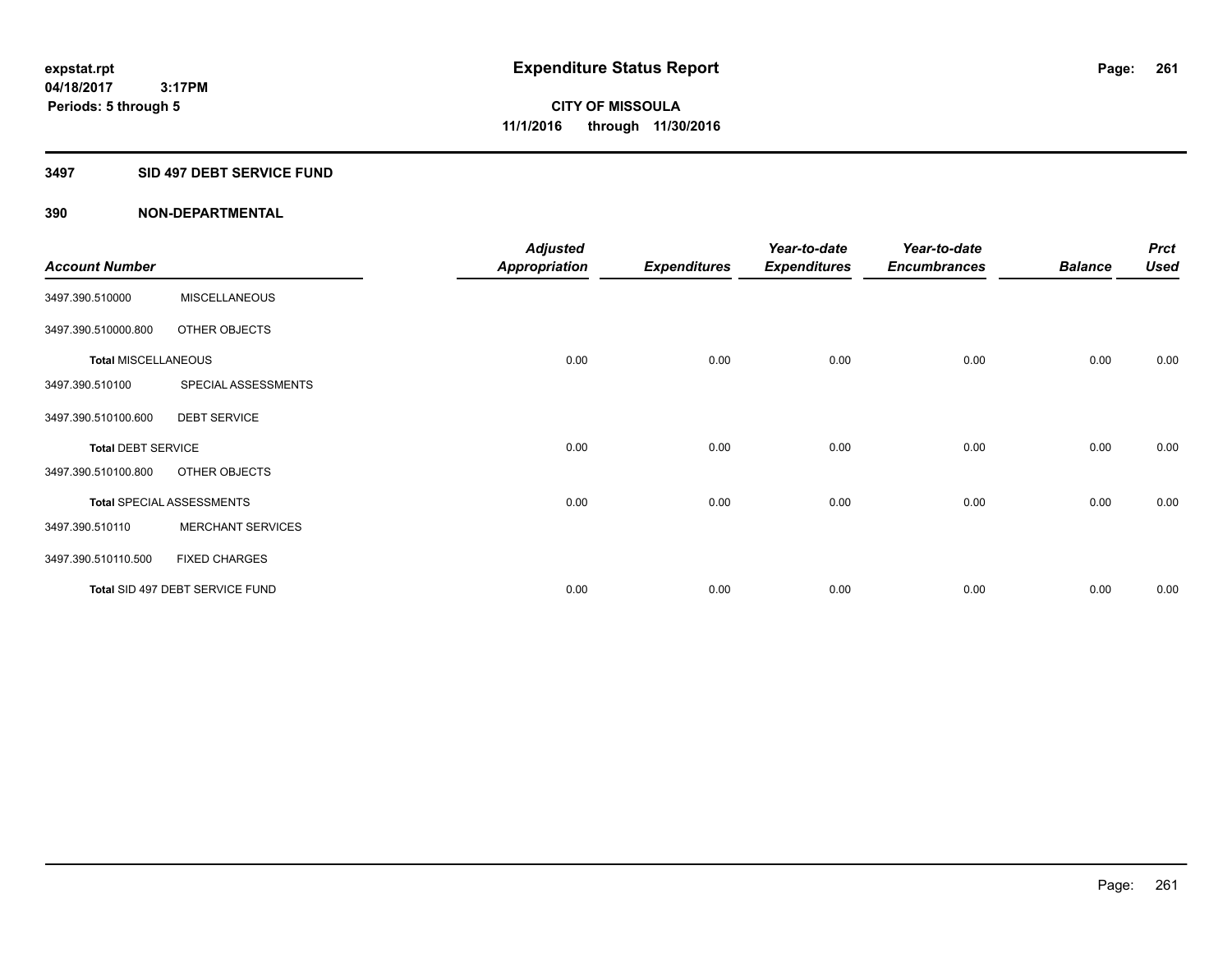#### **3498 SID 498 DEBT SERVICE FUND**

| <b>Account Number</b>                |                         | <b>Adjusted</b><br><b>Appropriation</b> | <b>Expenditures</b> | Year-to-date<br><b>Expenditures</b> | Year-to-date<br><b>Encumbrances</b> | <b>Balance</b> | <b>Prct</b><br><b>Used</b> |
|--------------------------------------|-------------------------|-----------------------------------------|---------------------|-------------------------------------|-------------------------------------|----------------|----------------------------|
| 3498.000.520100                      | *** Title Not Found *** |                                         |                     |                                     |                                     |                |                            |
| 3498.000.520100.800                  | OTHER OBJECTS           |                                         |                     |                                     |                                     |                |                            |
| <b>Total *** Title Not Found ***</b> |                         | 0.00                                    | 0.00                | 0.00                                | 0.00                                | 0.00           | 0.00                       |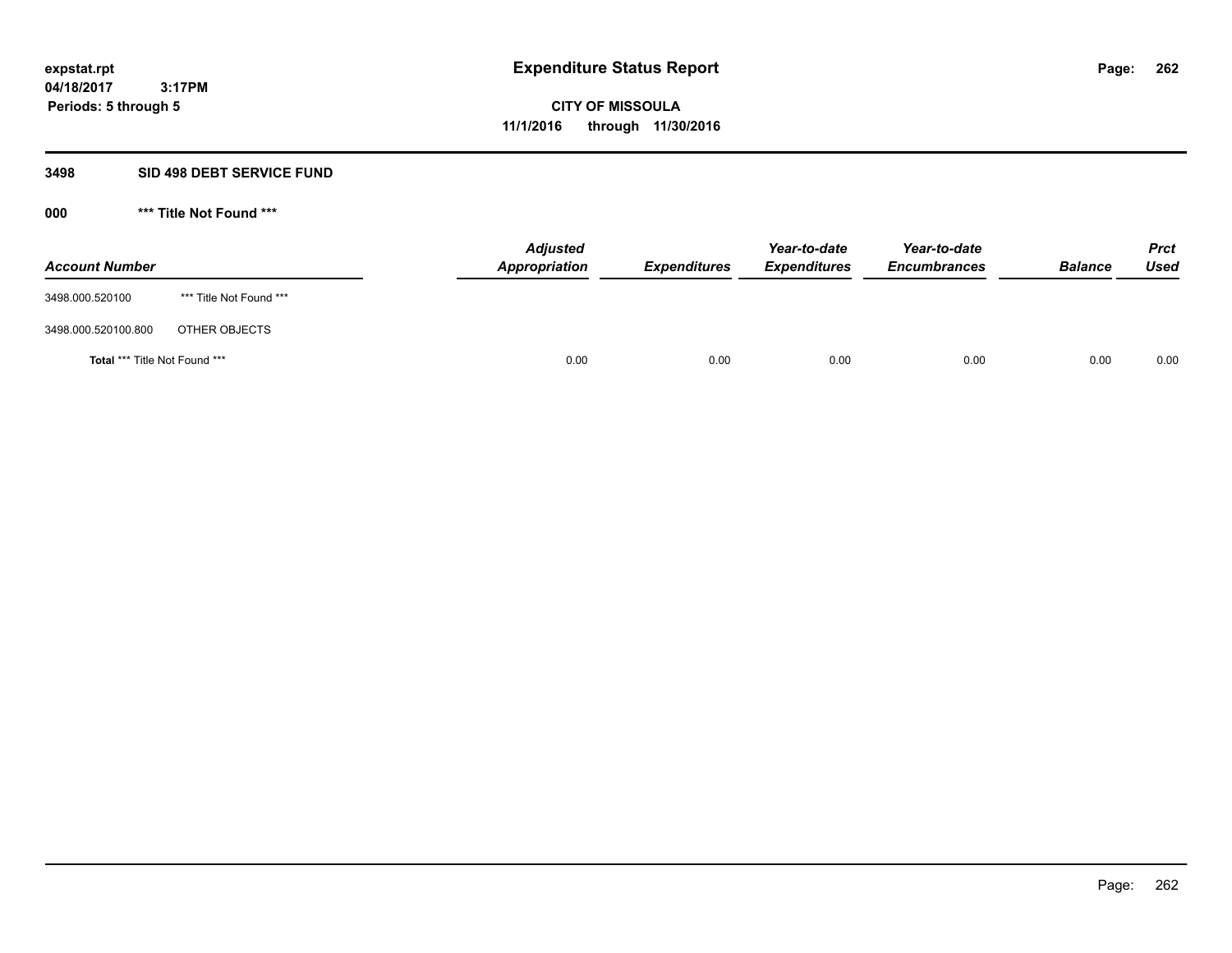#### **3498 SID 498 DEBT SERVICE FUND**

| <b>Account Number</b> |                                  | <b>Adjusted</b><br>Appropriation | <b>Expenditures</b> | Year-to-date<br><b>Expenditures</b> | Year-to-date<br><b>Encumbrances</b> | <b>Balance</b> | <b>Prct</b><br><b>Used</b> |
|-----------------------|----------------------------------|----------------------------------|---------------------|-------------------------------------|-------------------------------------|----------------|----------------------------|
| 3498.390.510100       | SPECIAL ASSESSMENTS              |                                  |                     |                                     |                                     |                |                            |
| 3498.390.510100.600   | <b>DEBT SERVICE</b>              |                                  |                     |                                     |                                     |                |                            |
|                       | <b>Total SPECIAL ASSESSMENTS</b> | 0.00                             | 0.00                | 0.00                                | 0.00                                | 0.00           | 0.00                       |
| 3498.390.510110       | <b>MERCHANT SERVICES</b>         |                                  |                     |                                     |                                     |                |                            |
| 3498.390.510110.500   | <b>FIXED CHARGES</b>             |                                  |                     |                                     |                                     |                |                            |
|                       | <b>Total MERCHANT SERVICES</b>   | 0.00                             | 0.00                | 0.00                                | 0.00                                | 0.00           | 0.00                       |
|                       | Total SID 498 DEBT SERVICE FUND  | 0.00                             | 0.00                | 0.00                                | 0.00                                | 0.00           | 0.00                       |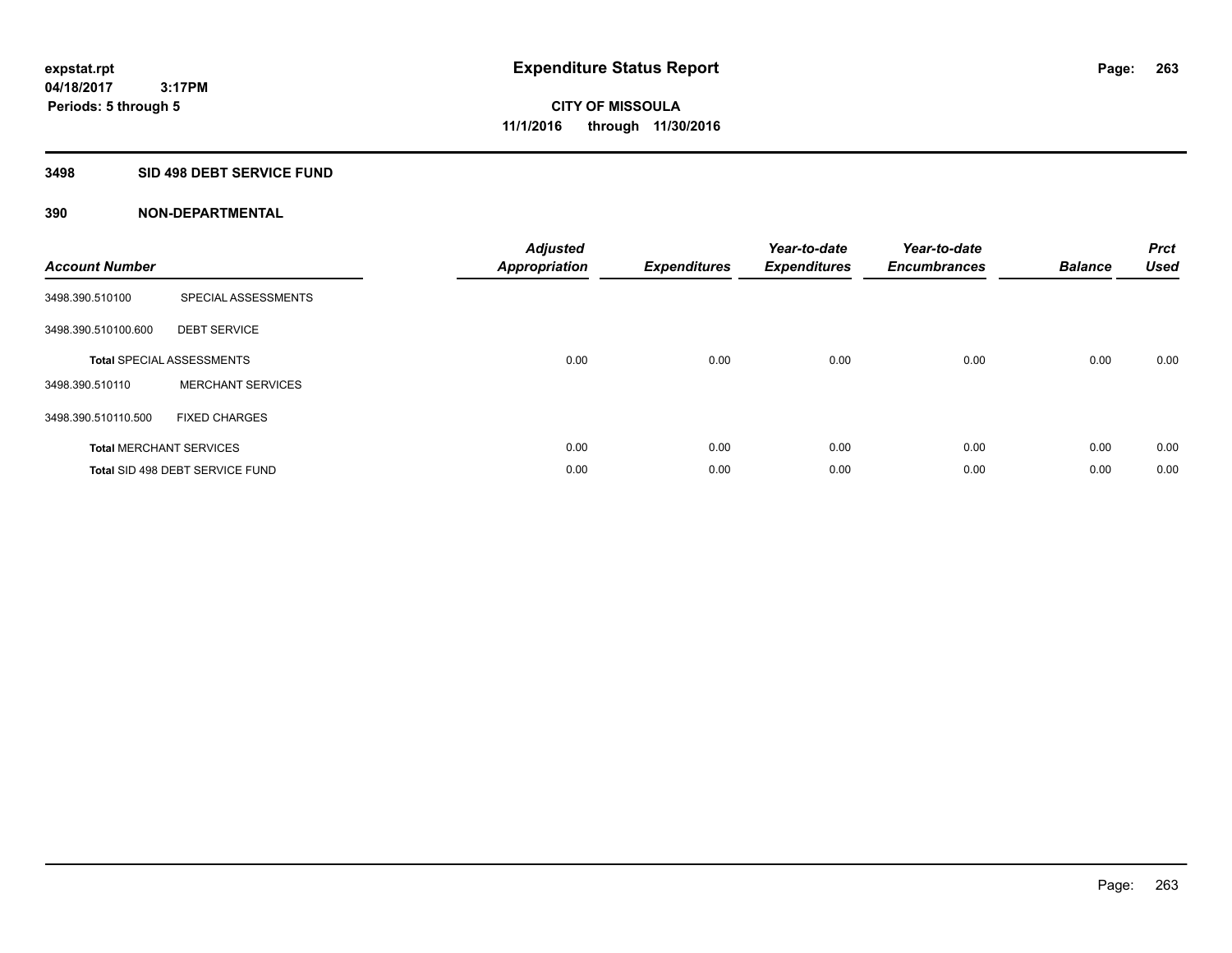#### **3500 SID 500 DEBT SERVICE FUND**

| <b>Account Number</b>     |                                 | <b>Adjusted</b><br><b>Appropriation</b> | <b>Expenditures</b> | Year-to-date<br><b>Expenditures</b> | Year-to-date<br><b>Encumbrances</b> | <b>Balance</b> | <b>Prct</b><br><b>Used</b> |
|---------------------------|---------------------------------|-----------------------------------------|---------------------|-------------------------------------|-------------------------------------|----------------|----------------------------|
| 3500.390.510100           | SPECIAL ASSESSMENTS             |                                         |                     |                                     |                                     |                |                            |
| 3500.390.510100.600       | <b>DEBT SERVICE</b>             |                                         |                     |                                     |                                     |                |                            |
| <b>Total DEBT SERVICE</b> |                                 | 0.00                                    | 0.00                | 0.00                                | 0.00                                | 0.00           | 0.00                       |
| 3500.390.510100.800       | OTHER OBJECTS                   |                                         |                     |                                     |                                     |                |                            |
|                           | Total SID 500 DEBT SERVICE FUND | 0.00                                    | 0.00                | 0.00                                | 0.00                                | 0.00           | 0.00                       |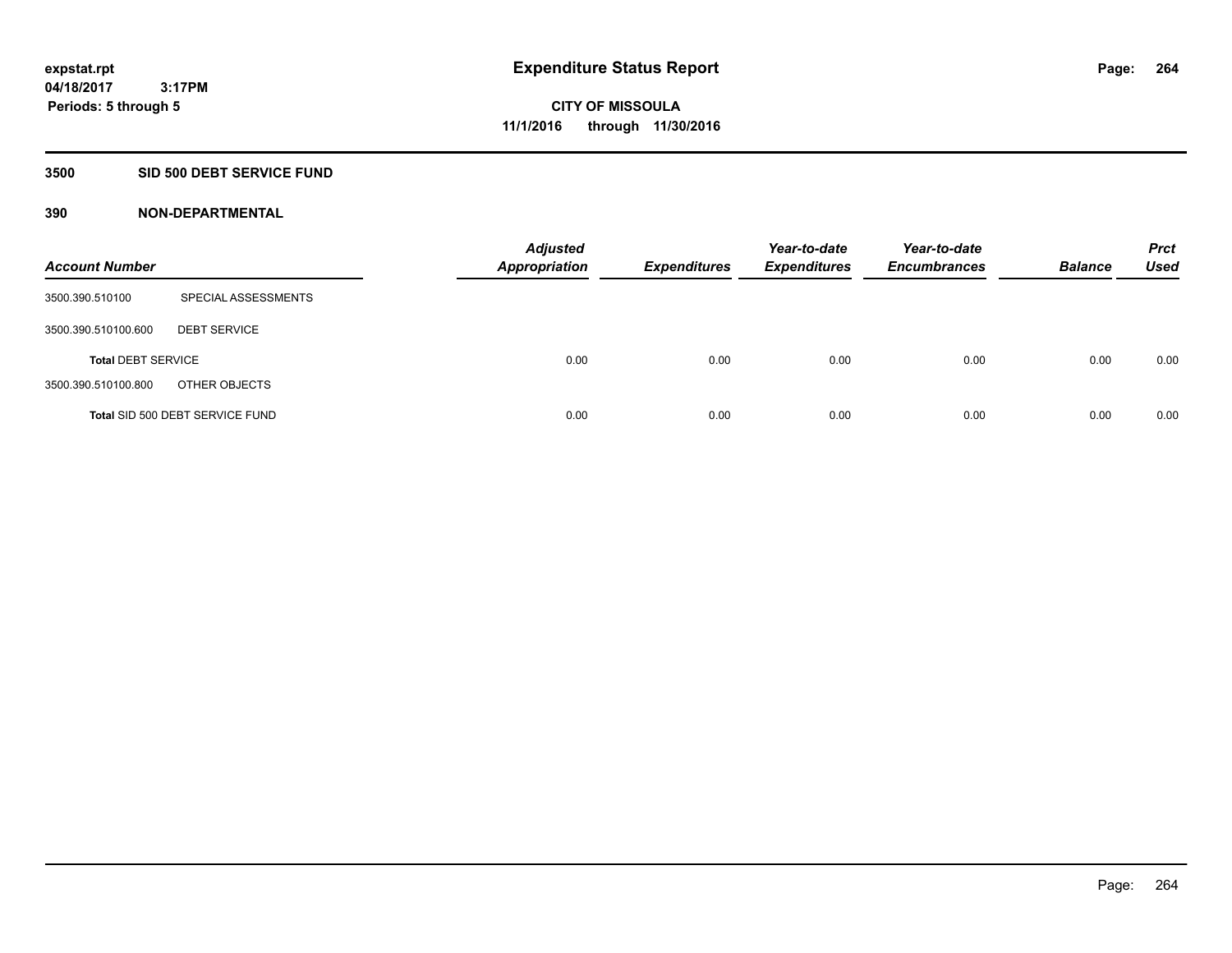#### **3501 SID 501 DEBT SERVICE FUND**

| <b>Account Number</b>                |                         | <b>Adjusted</b><br><b>Appropriation</b> | <b>Expenditures</b> | Year-to-date<br><b>Expenditures</b> | Year-to-date<br><b>Encumbrances</b> | <b>Balance</b> | <b>Prct</b><br><b>Used</b> |
|--------------------------------------|-------------------------|-----------------------------------------|---------------------|-------------------------------------|-------------------------------------|----------------|----------------------------|
| 3501.000.520100                      | *** Title Not Found *** |                                         |                     |                                     |                                     |                |                            |
| 3501.000.520100.800                  | OTHER OBJECTS           |                                         |                     |                                     |                                     |                |                            |
| <b>Total *** Title Not Found ***</b> |                         | 0.00                                    | 0.00                | 0.00                                | 0.00                                | 0.00           | 0.00                       |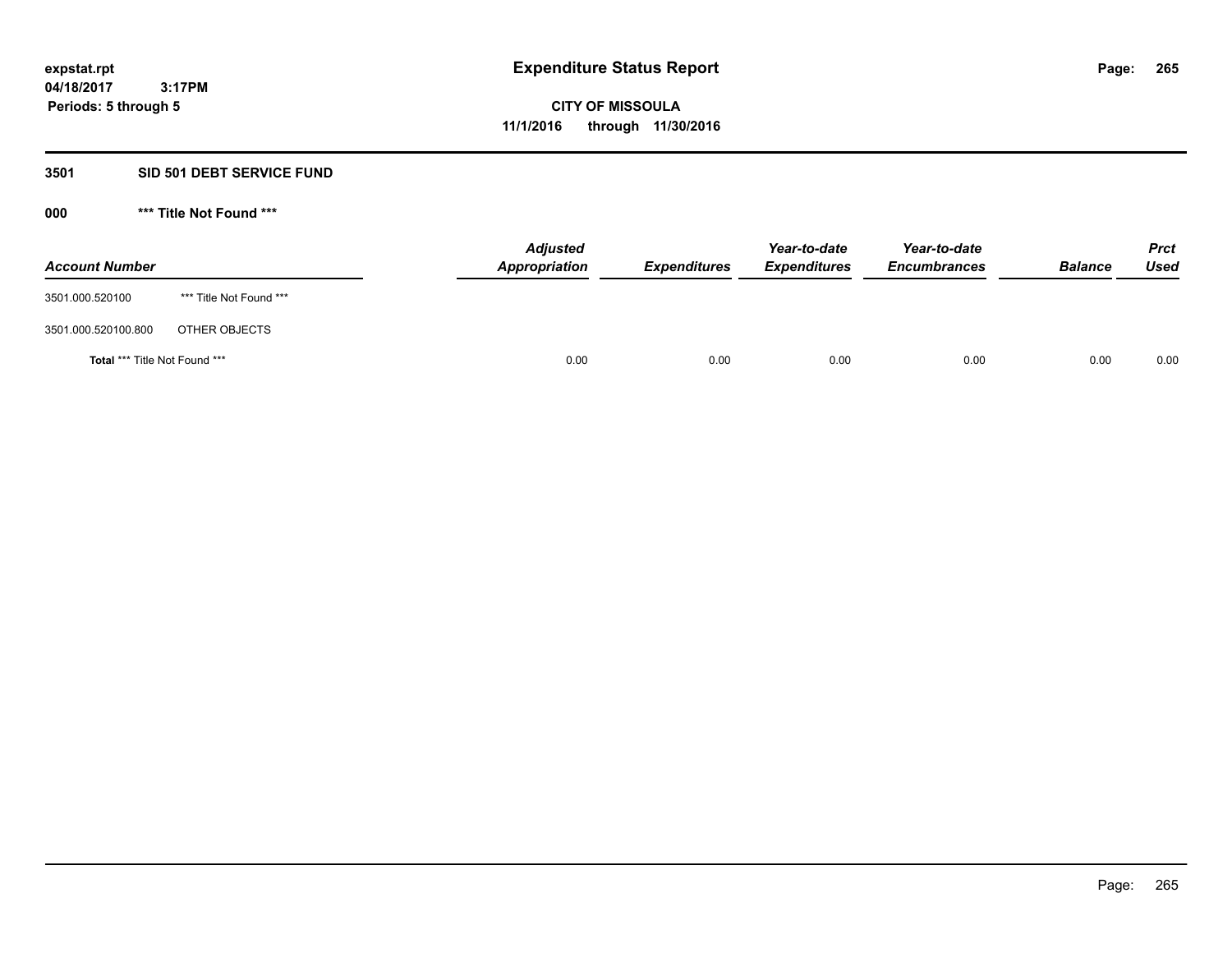# **3501 SID 501 DEBT SERVICE FUND**

| <b>Account Number</b> |                                  | <b>Adjusted</b><br><b>Appropriation</b> | <b>Expenditures</b> | Year-to-date<br><b>Expenditures</b> | Year-to-date<br><b>Encumbrances</b> | <b>Balance</b> | <b>Prct</b><br><b>Used</b> |
|-----------------------|----------------------------------|-----------------------------------------|---------------------|-------------------------------------|-------------------------------------|----------------|----------------------------|
| 3501.390.510100       | SPECIAL ASSESSMENTS              |                                         |                     |                                     |                                     |                |                            |
| 3501.390.510100.600   | <b>DEBT SERVICE</b>              |                                         |                     |                                     |                                     |                |                            |
|                       | <b>Total SPECIAL ASSESSMENTS</b> | 0.00                                    | 0.00                | 0.00                                | 0.00                                | 0.00           | 0.00                       |
| 3501.390.510110       | <b>MERCHANT SERVICES</b>         |                                         |                     |                                     |                                     |                |                            |
| 3501.390.510110.500   | <b>FIXED CHARGES</b>             |                                         |                     |                                     |                                     |                |                            |
|                       | Total SID 501 DEBT SERVICE FUND  | 0.00                                    | 0.00                | 0.00                                | 0.00                                | 0.00           | 0.00                       |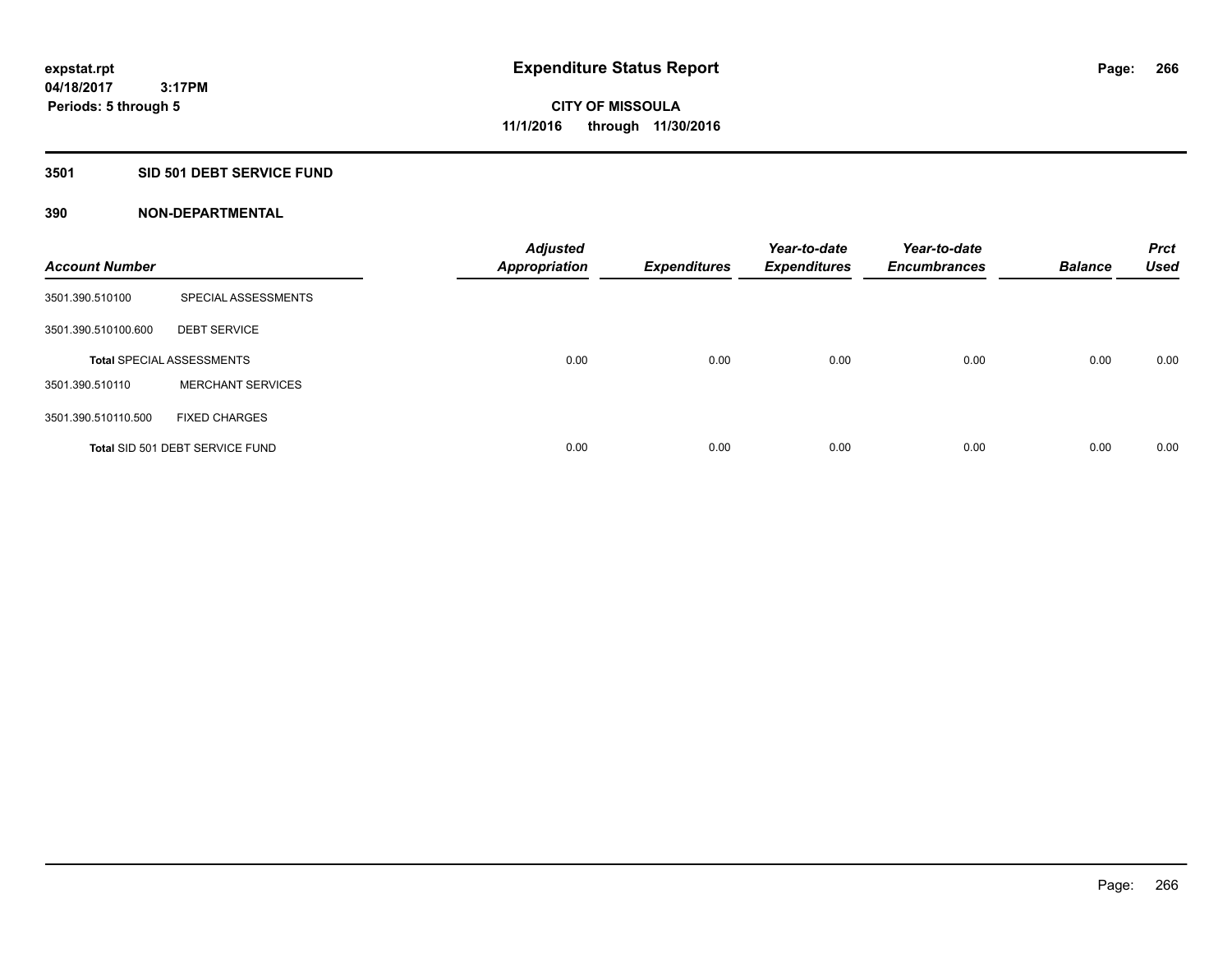#### **3503 SID 503 DEBT SERVICE FUND**

| <b>Account Number</b>                |                         | <b>Adjusted</b><br>Appropriation | <b>Expenditures</b> | Year-to-date<br><b>Expenditures</b> | Year-to-date<br><b>Encumbrances</b> | <b>Balance</b> | <b>Prct</b><br><b>Used</b> |
|--------------------------------------|-------------------------|----------------------------------|---------------------|-------------------------------------|-------------------------------------|----------------|----------------------------|
| 3503.000.520100                      | *** Title Not Found *** |                                  |                     |                                     |                                     |                |                            |
| 3503.000.520100.800                  | OTHER OBJECTS           |                                  |                     |                                     |                                     |                |                            |
| <b>Total *** Title Not Found ***</b> |                         | 0.00                             | 0.00                | 0.00                                | 0.00                                | 0.00           | 0.00                       |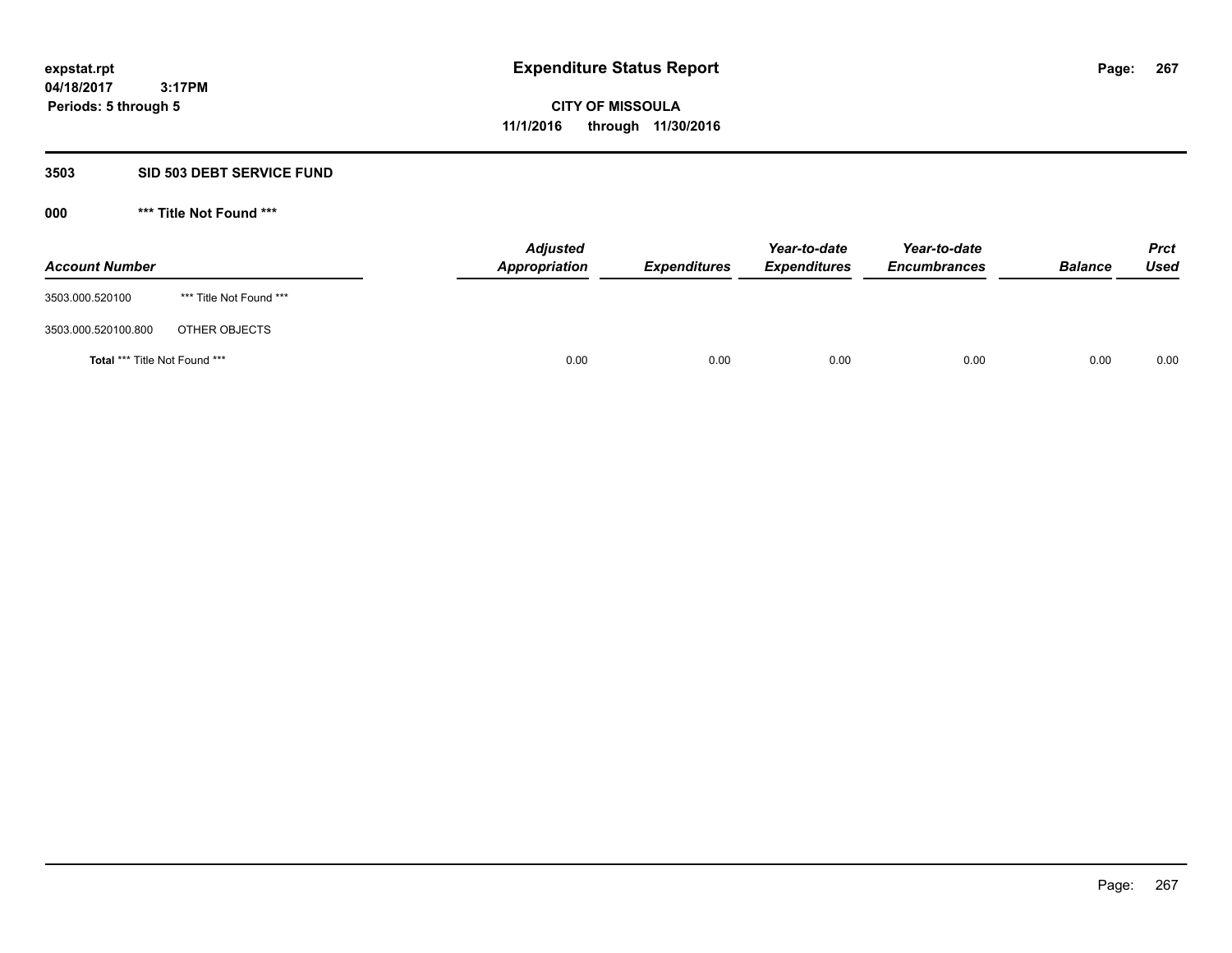#### **3503 SID 503 DEBT SERVICE FUND**

| <b>Account Number</b> |                                  | <b>Adjusted</b><br><b>Appropriation</b> | <b>Expenditures</b> | Year-to-date<br><b>Expenditures</b> | Year-to-date<br><b>Encumbrances</b> | <b>Balance</b> | <b>Prct</b><br><b>Used</b> |
|-----------------------|----------------------------------|-----------------------------------------|---------------------|-------------------------------------|-------------------------------------|----------------|----------------------------|
| 3503.390.510100       | SPECIAL ASSESSMENTS              |                                         |                     |                                     |                                     |                |                            |
| 3503.390.510100.600   | <b>DEBT SERVICE</b>              |                                         |                     |                                     |                                     |                |                            |
|                       | <b>Total SPECIAL ASSESSMENTS</b> | 0.00                                    | 0.00                | 0.00                                | 0.00                                | 0.00           | 0.00                       |
| 3503.390.510110       | <b>MERCHANT SERVICES</b>         |                                         |                     |                                     |                                     |                |                            |
| 3503.390.510110.500   | <b>FIXED CHARGES</b>             |                                         |                     |                                     |                                     |                |                            |
|                       | Total SID 503 DEBT SERVICE FUND  | 0.00                                    | 0.00                | 0.00                                | 0.00                                | 0.00           | 0.00                       |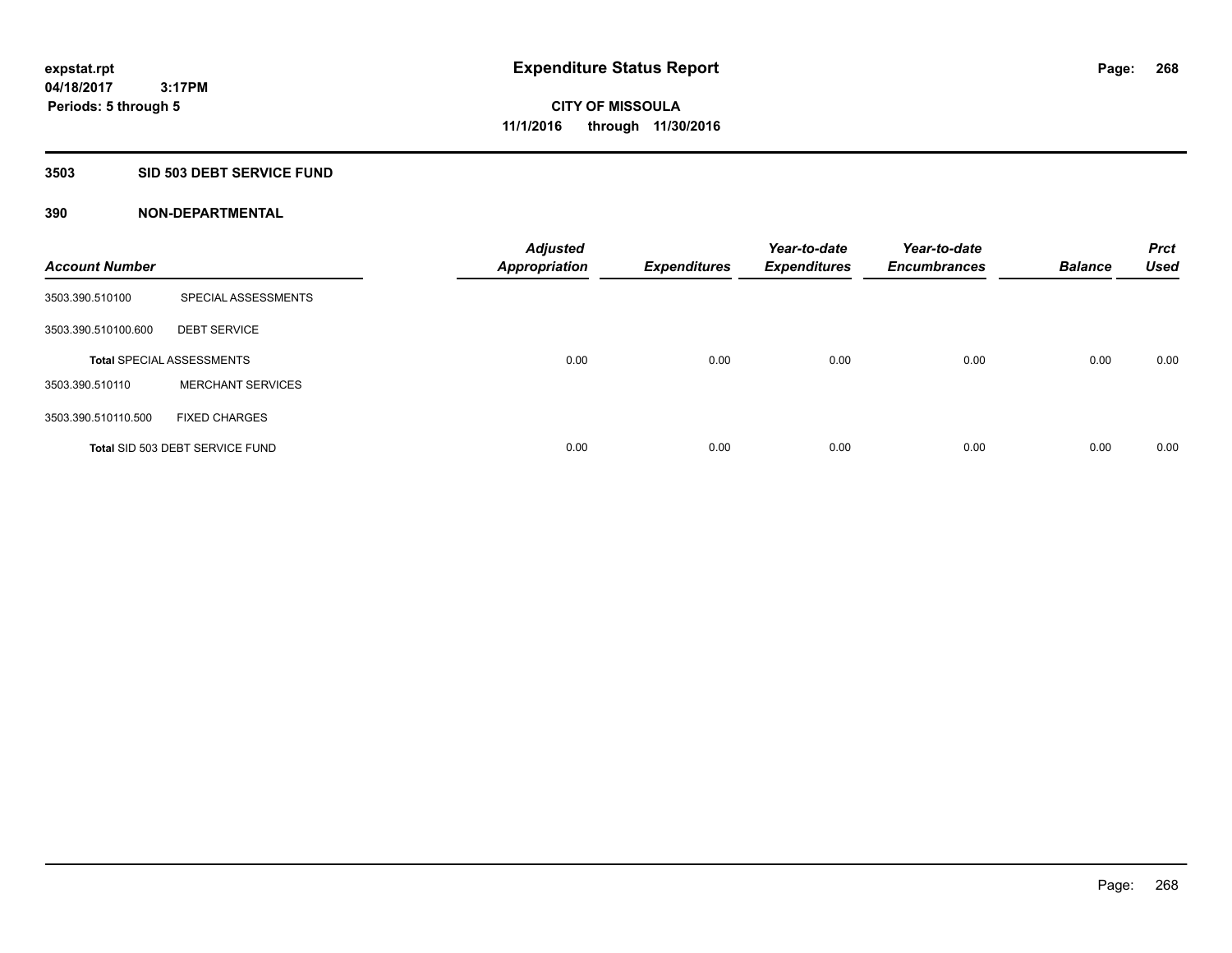#### **3505 SID 505 DEBT SERVICE FUND**

| <b>Account Number</b>         |                         | <b>Adjusted</b><br>Appropriation | <b>Expenditures</b> | Year-to-date<br><b>Expenditures</b> | Year-to-date<br><b>Encumbrances</b> | <b>Balance</b> | <b>Prct</b><br>Used |
|-------------------------------|-------------------------|----------------------------------|---------------------|-------------------------------------|-------------------------------------|----------------|---------------------|
| 3505.000.520100               | *** Title Not Found *** |                                  |                     |                                     |                                     |                |                     |
| 3505.000.520100.800           | OTHER OBJECTS           |                                  |                     |                                     |                                     |                |                     |
| Total *** Title Not Found *** |                         | 0.00                             | 0.00                | 0.00                                | 0.00                                | 0.00           | 0.00                |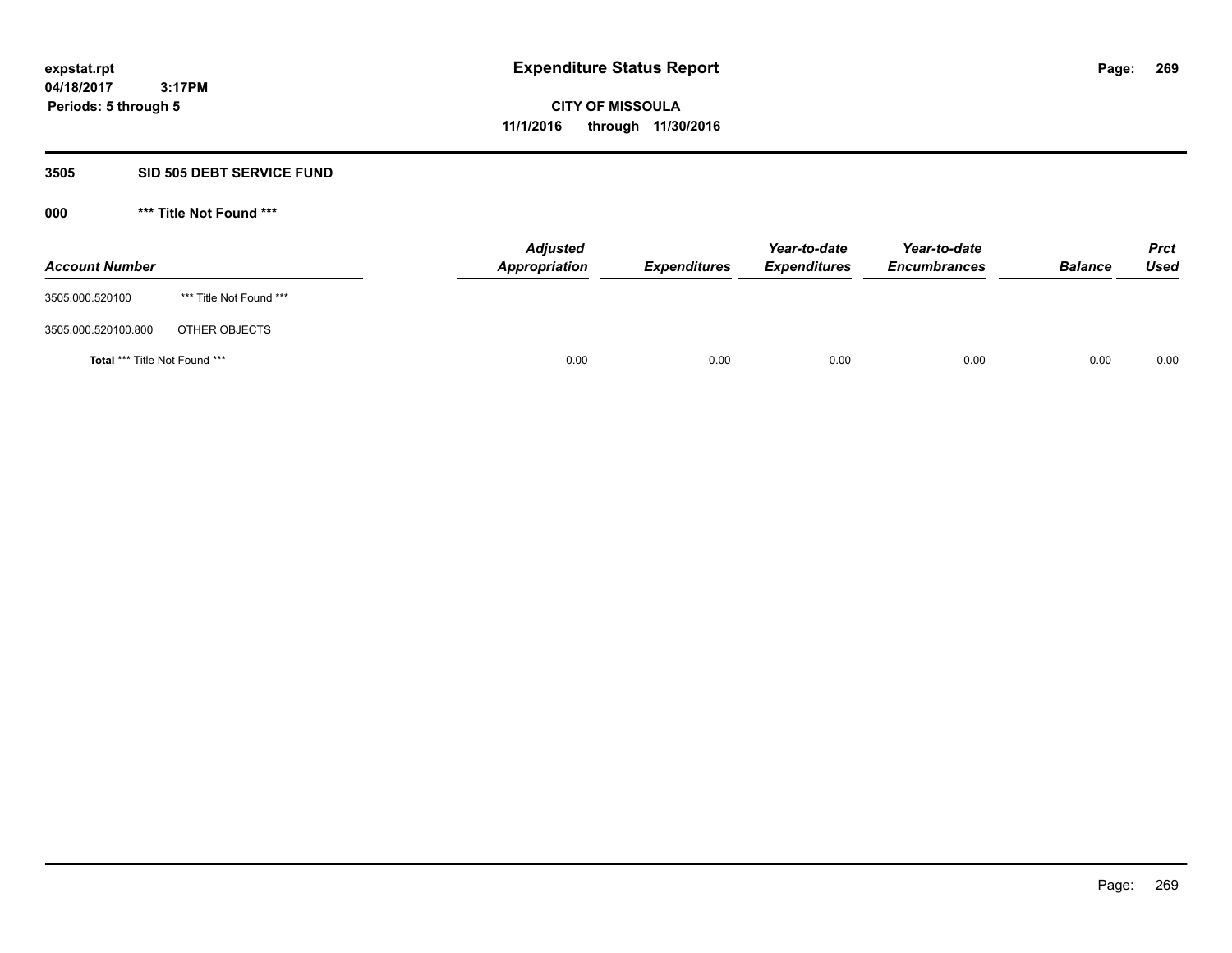#### **3505 SID 505 DEBT SERVICE FUND**

| <b>Account Number</b> |                                  | <b>Adjusted</b><br><b>Appropriation</b> | <b>Expenditures</b> | Year-to-date<br><b>Expenditures</b> | Year-to-date<br><b>Encumbrances</b> | <b>Balance</b> | <b>Prct</b><br><b>Used</b> |
|-----------------------|----------------------------------|-----------------------------------------|---------------------|-------------------------------------|-------------------------------------|----------------|----------------------------|
| 3505.390.510100       | SPECIAL ASSESSMENTS              |                                         |                     |                                     |                                     |                |                            |
| 3505.390.510100.600   | <b>DEBT SERVICE</b>              |                                         |                     |                                     |                                     |                |                            |
|                       | <b>Total SPECIAL ASSESSMENTS</b> | 0.00                                    | 0.00                | 0.00                                | 0.00                                | 0.00           | 0.00                       |
| 3505.390.510110       | <b>MERCHANT SERVICES</b>         |                                         |                     |                                     |                                     |                |                            |
| 3505.390.510110.500   | <b>FIXED CHARGES</b>             |                                         |                     |                                     |                                     |                |                            |
|                       | Total SID 505 DEBT SERVICE FUND  | 0.00                                    | 0.00                | 0.00                                | 0.00                                | 0.00           | 0.00                       |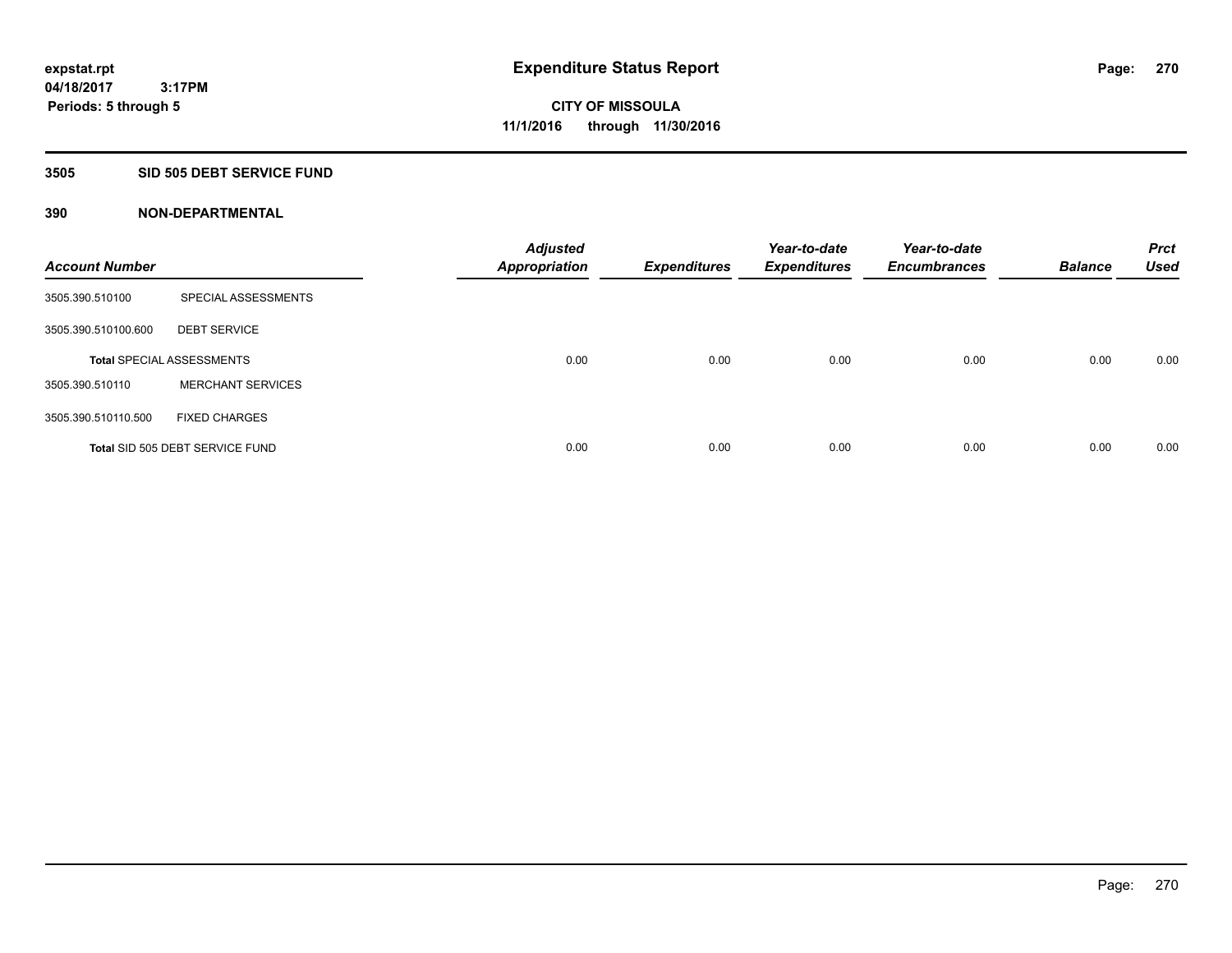#### **3506 SID 506 DEBT SERVICE FUND**

| <b>Account Number</b>         |                         | <b>Adjusted</b><br>Appropriation | <b>Expenditures</b> | Year-to-date<br><b>Expenditures</b> | Year-to-date<br><b>Encumbrances</b> | <b>Balance</b> | <b>Prct</b><br>Used |
|-------------------------------|-------------------------|----------------------------------|---------------------|-------------------------------------|-------------------------------------|----------------|---------------------|
| 3506.000.520100               | *** Title Not Found *** |                                  |                     |                                     |                                     |                |                     |
| 3506.000.520100.800           | OTHER OBJECTS           |                                  |                     |                                     |                                     |                |                     |
| Total *** Title Not Found *** |                         | 0.00                             | 0.00                | 0.00                                | 0.00                                | 0.00           | 0.00                |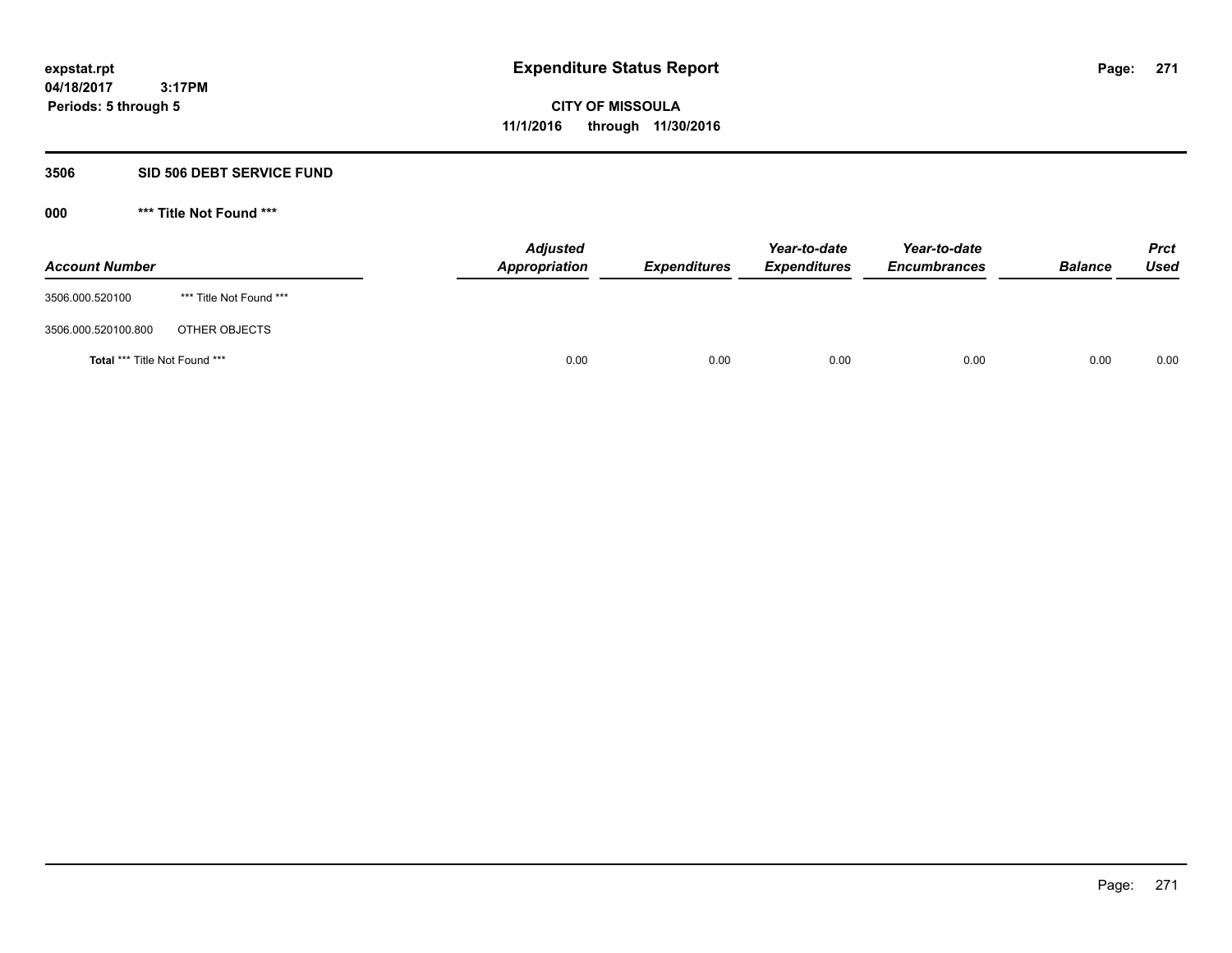# **3506 SID 506 DEBT SERVICE FUND**

| <b>Account Number</b> |                                  | <b>Adjusted</b><br><b>Appropriation</b> | <b>Expenditures</b> | Year-to-date<br><b>Expenditures</b> | Year-to-date<br><b>Encumbrances</b> | <b>Balance</b> | <b>Prct</b><br><b>Used</b> |
|-----------------------|----------------------------------|-----------------------------------------|---------------------|-------------------------------------|-------------------------------------|----------------|----------------------------|
| 3506.390.510100       | SPECIAL ASSESSMENTS              |                                         |                     |                                     |                                     |                |                            |
| 3506.390.510100.600   | <b>DEBT SERVICE</b>              |                                         |                     |                                     |                                     |                |                            |
|                       | <b>Total SPECIAL ASSESSMENTS</b> | 0.00                                    | 0.00                | 0.00                                | 0.00                                | 0.00           | 0.00                       |
| 3506.390.510110       | <b>MERCHANT SERVICES</b>         |                                         |                     |                                     |                                     |                |                            |
| 3506.390.510110.500   | <b>FIXED CHARGES</b>             |                                         |                     |                                     |                                     |                |                            |
|                       | Total SID 506 DEBT SERVICE FUND  | 0.00                                    | 0.00                | 0.00                                | 0.00                                | 0.00           | 0.00                       |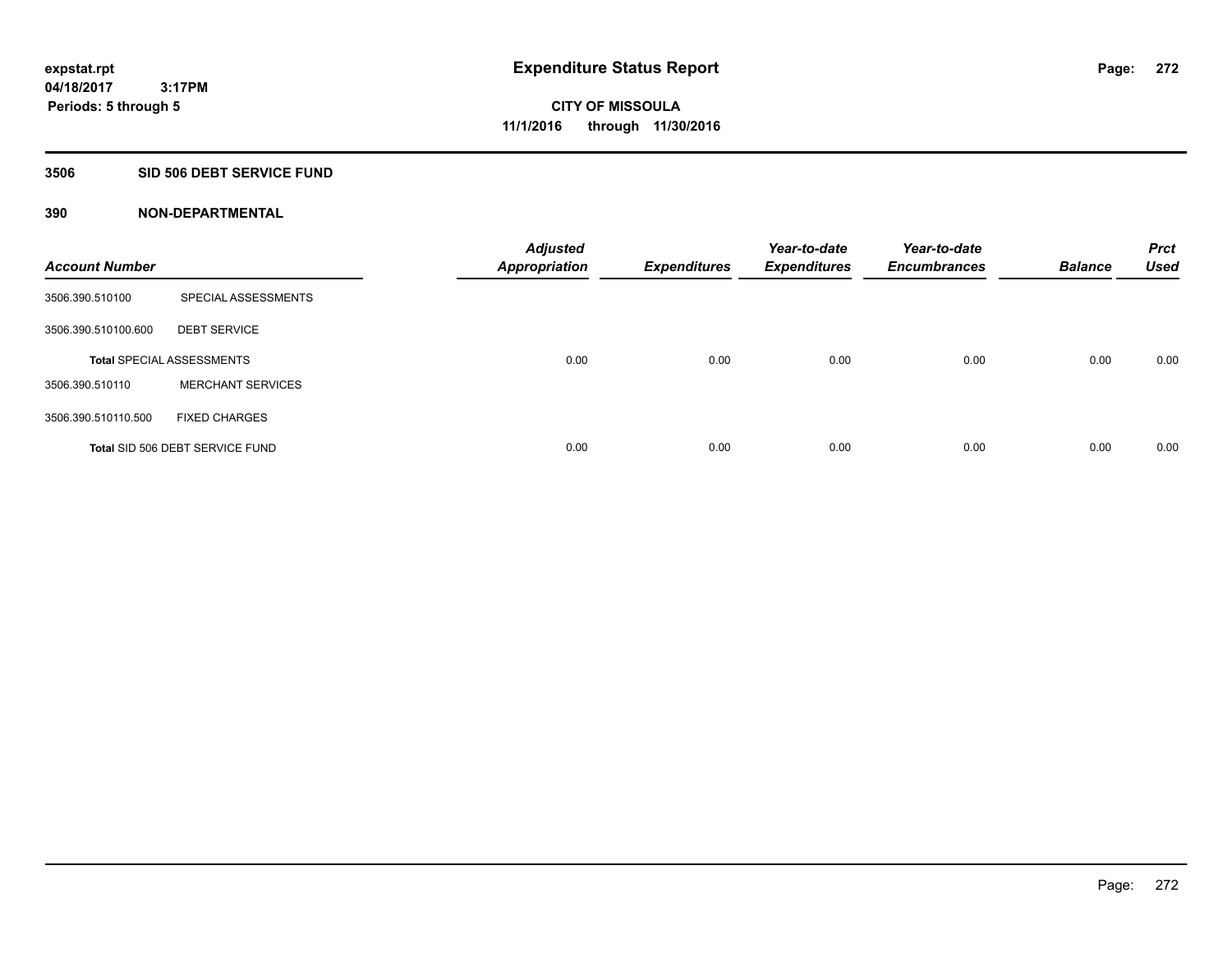#### **3507 SID 507 DEBT SERVICE FUND**

| <b>Account Number</b>                |                         | <b>Adjusted</b><br><b>Appropriation</b> | <b>Expenditures</b> | Year-to-date<br><b>Expenditures</b> | Year-to-date<br><b>Encumbrances</b> | <b>Balance</b> | <b>Prct</b><br><b>Used</b> |
|--------------------------------------|-------------------------|-----------------------------------------|---------------------|-------------------------------------|-------------------------------------|----------------|----------------------------|
| 3507.000.520100                      | *** Title Not Found *** |                                         |                     |                                     |                                     |                |                            |
| 3507.000.520100.800                  | OTHER OBJECTS           |                                         |                     |                                     |                                     |                |                            |
| <b>Total *** Title Not Found ***</b> |                         | 0.00                                    | 0.00                | 0.00                                | 0.00                                | 0.00           | 0.00                       |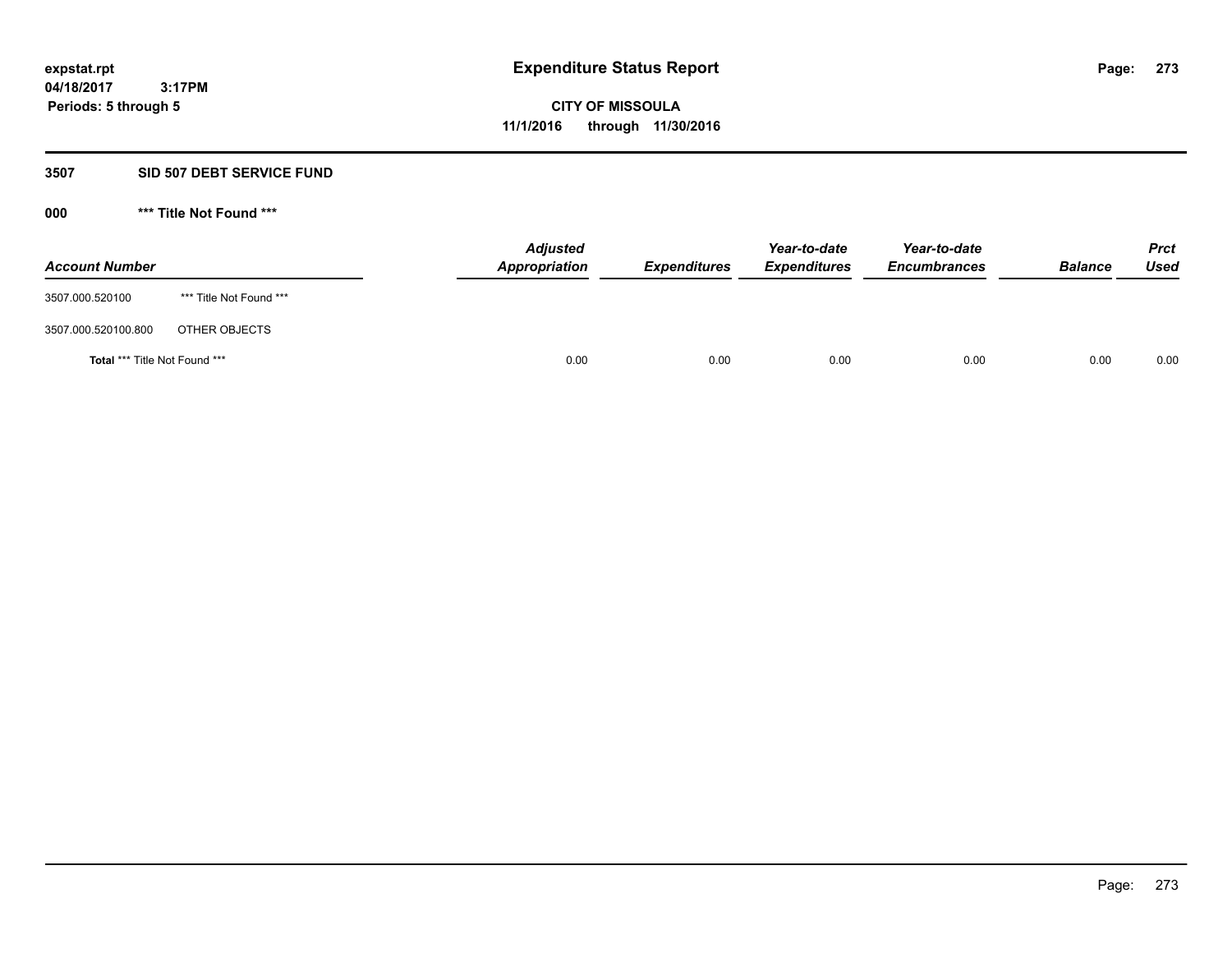# **3507 SID 507 DEBT SERVICE FUND**

| <b>Account Number</b> |                                 | <b>Adjusted</b><br>Appropriation | <b>Expenditures</b> | Year-to-date<br><b>Expenditures</b> | Year-to-date<br><b>Encumbrances</b> | <b>Balance</b> | <b>Prct</b><br><b>Used</b> |
|-----------------------|---------------------------------|----------------------------------|---------------------|-------------------------------------|-------------------------------------|----------------|----------------------------|
| 3507.390.510110       | <b>MERCHANT SERVICES</b>        |                                  |                     |                                     |                                     |                |                            |
| 3507.390.510110.500   | <b>FIXED CHARGES</b>            |                                  |                     |                                     |                                     |                |                            |
|                       | Total SID 507 DEBT SERVICE FUND | 0.00                             | 0.00                | 0.00                                | 0.00                                | 0.00           | 0.00                       |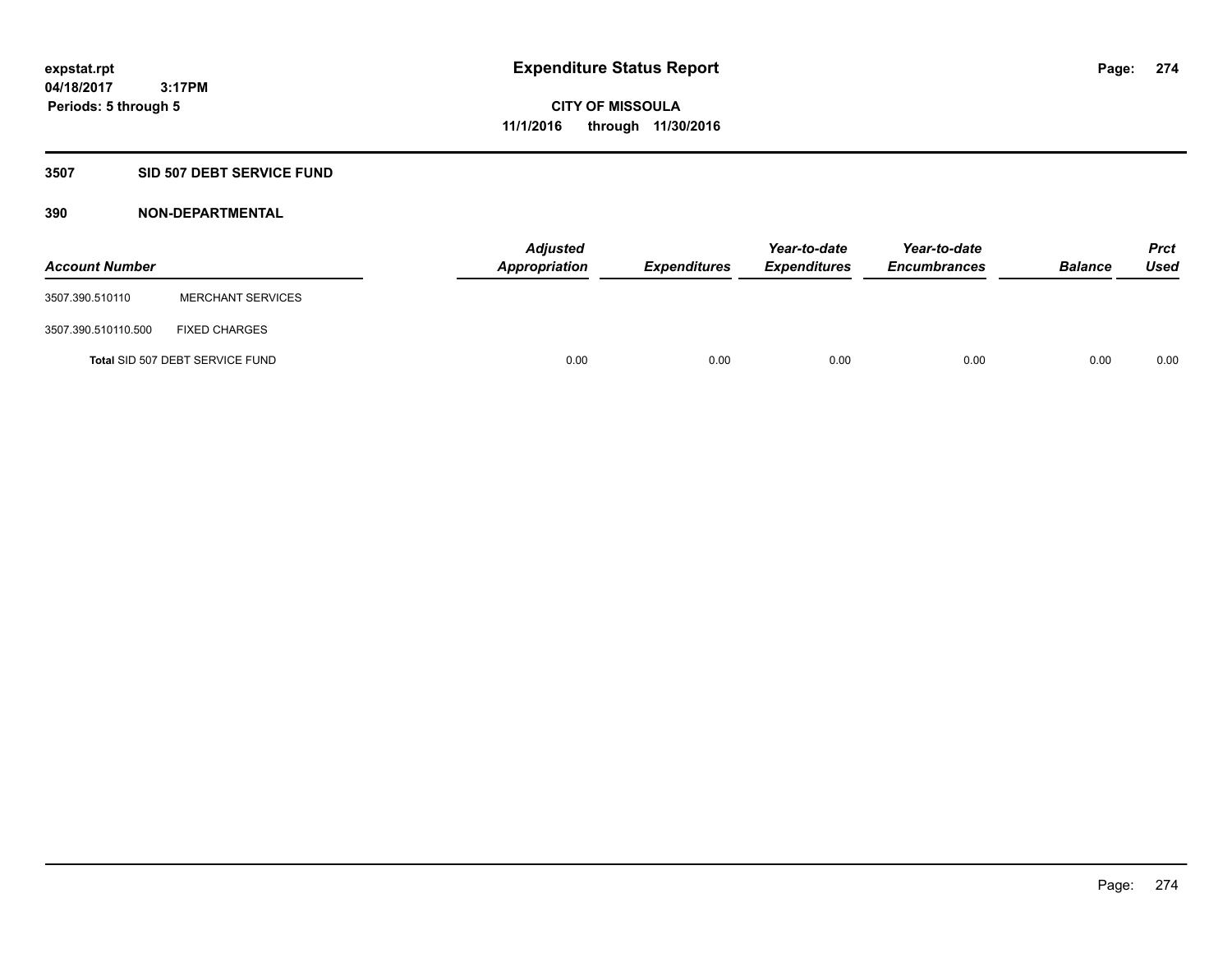#### **3508 SID 508 DEBT SERVICE FUND**

| <b>Account Number</b>                |                         | <b>Adjusted</b><br>Appropriation | <b>Expenditures</b> | Year-to-date<br><b>Expenditures</b> | Year-to-date<br><b>Encumbrances</b> | <b>Balance</b> | <b>Prct</b><br><b>Used</b> |
|--------------------------------------|-------------------------|----------------------------------|---------------------|-------------------------------------|-------------------------------------|----------------|----------------------------|
| 3508.000.520100                      | *** Title Not Found *** |                                  |                     |                                     |                                     |                |                            |
| 3508.000.520100.800                  | OTHER OBJECTS           |                                  |                     |                                     |                                     |                |                            |
| <b>Total *** Title Not Found ***</b> |                         | 0.00                             | 0.00                | 0.00                                | 0.00                                | 0.00           | 0.00                       |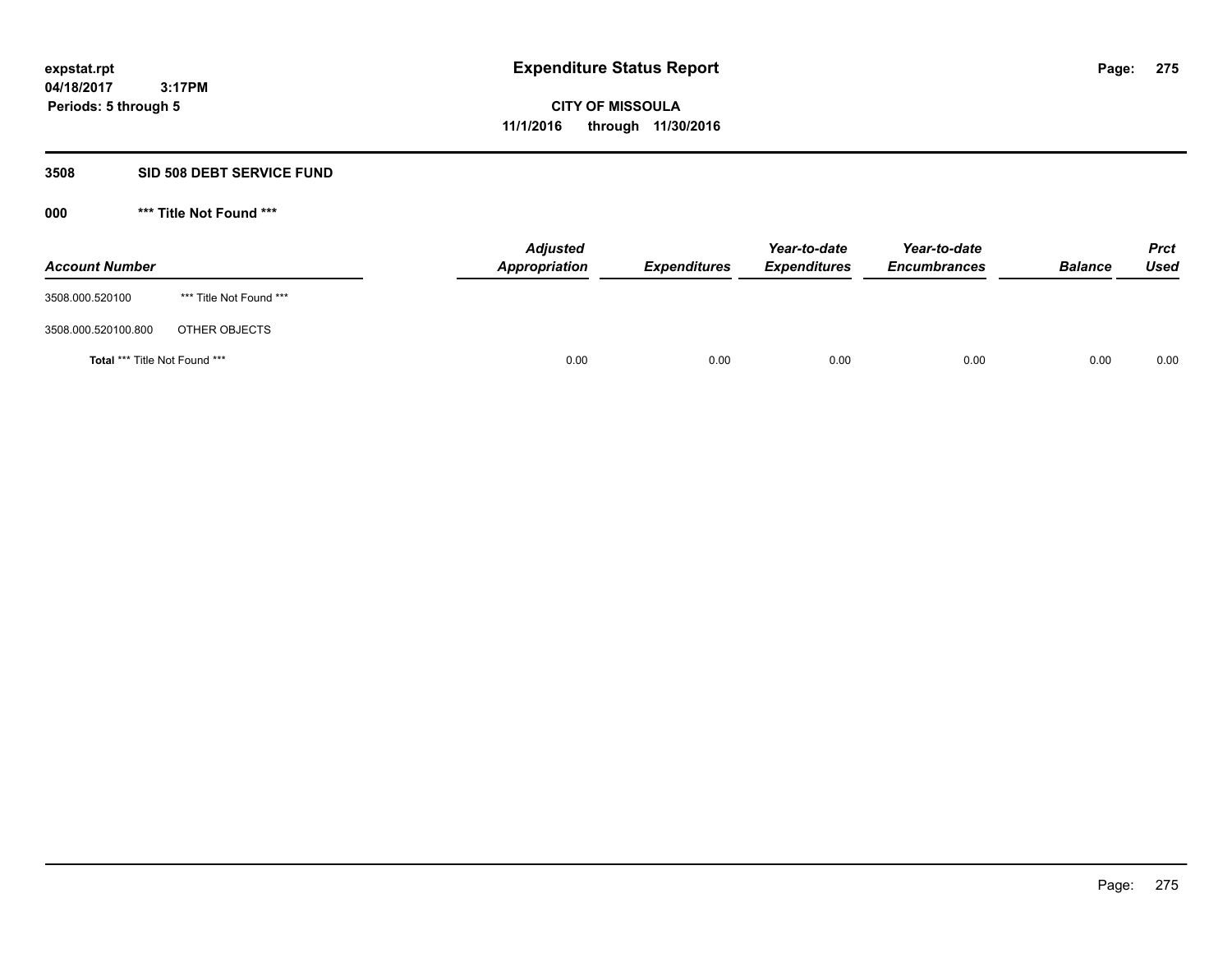# **3508 SID 508 DEBT SERVICE FUND**

| <b>Account Number</b> |                                 | <b>Adjusted</b><br>Appropriation | <b>Expenditures</b> | Year-to-date<br><b>Expenditures</b> | Year-to-date<br><b>Encumbrances</b> | <b>Balance</b> | <b>Prct</b><br><b>Used</b> |
|-----------------------|---------------------------------|----------------------------------|---------------------|-------------------------------------|-------------------------------------|----------------|----------------------------|
| 3508.390.510110       | <b>MERCHANT SERVICES</b>        |                                  |                     |                                     |                                     |                |                            |
| 3508.390.510110.500   | <b>FIXED CHARGES</b>            |                                  |                     |                                     |                                     |                |                            |
|                       | Total SID 508 DEBT SERVICE FUND | 0.00                             | 0.00                | 0.00                                | 0.00                                | 0.00           | 0.00                       |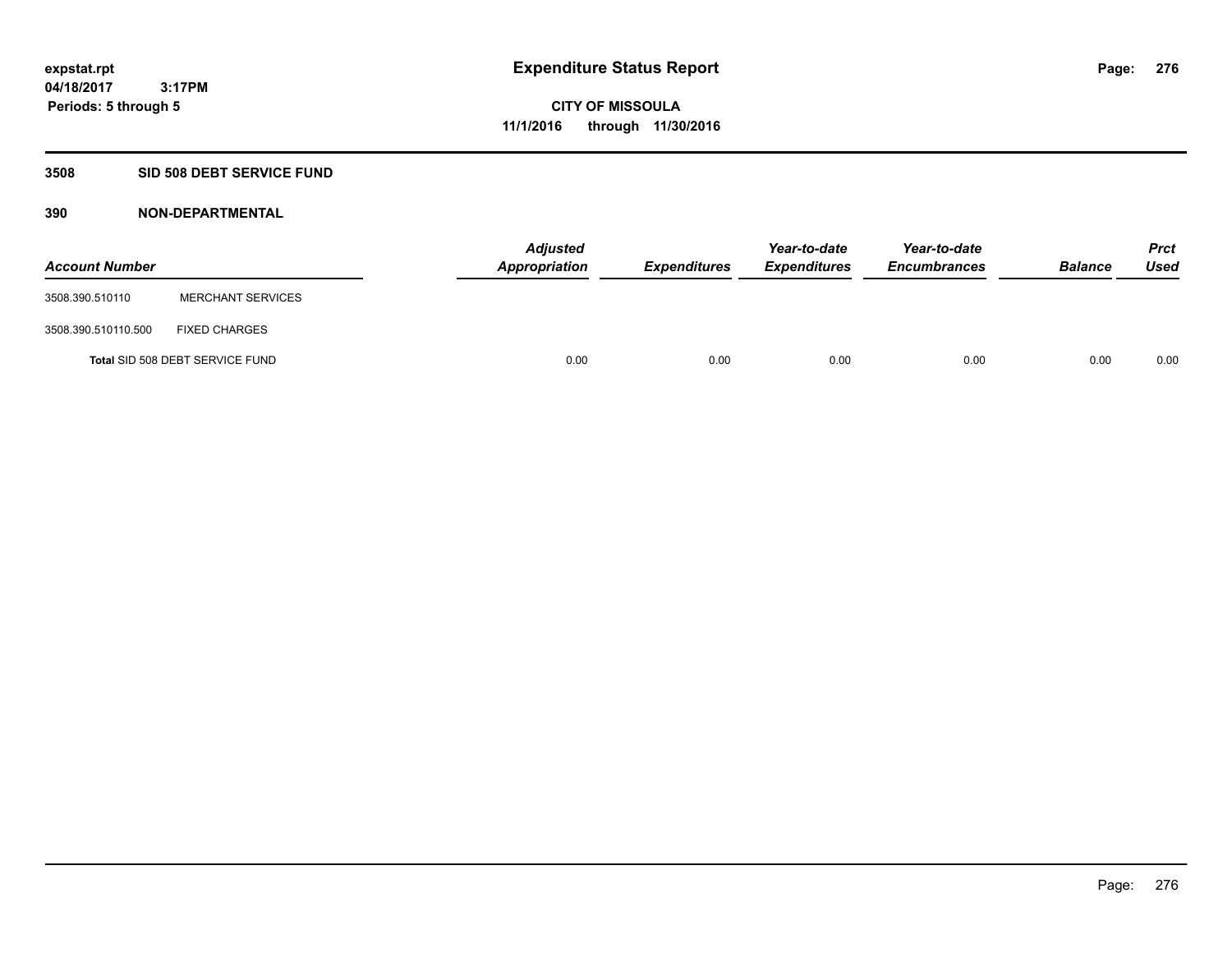# **3510 SID 510 DEBT SERVICE FUND**

| <b>Account Number</b>         |                         | <b>Adjusted</b><br>Appropriation | <b>Expenditures</b> | Year-to-date<br><b>Expenditures</b> | Year-to-date<br><b>Encumbrances</b> | <b>Balance</b> | <b>Prct</b><br>Used |
|-------------------------------|-------------------------|----------------------------------|---------------------|-------------------------------------|-------------------------------------|----------------|---------------------|
| 3510.000.520100               | *** Title Not Found *** |                                  |                     |                                     |                                     |                |                     |
| 3510.000.520100.800           | OTHER OBJECTS           |                                  |                     |                                     |                                     |                |                     |
| Total *** Title Not Found *** |                         | 0.00                             | 0.00                | 0.00                                | 0.00                                | 0.00           | 0.00                |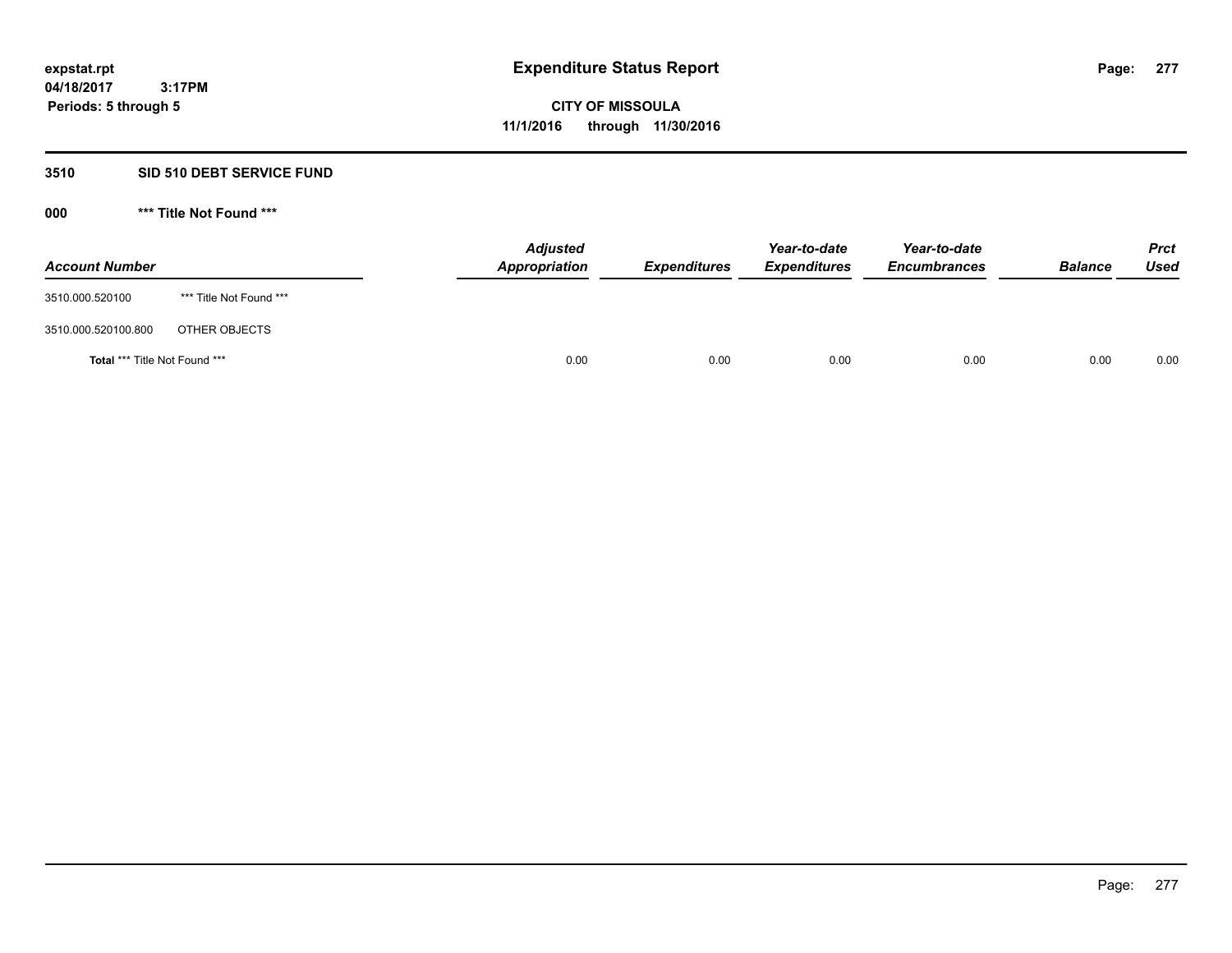#### **3510 SID 510 DEBT SERVICE FUND**

| <b>Account Number</b> |                                  | <b>Adjusted</b><br><b>Appropriation</b> | <b>Expenditures</b> | Year-to-date<br><b>Expenditures</b> | Year-to-date<br><b>Encumbrances</b> | <b>Balance</b> | <b>Prct</b><br><b>Used</b> |
|-----------------------|----------------------------------|-----------------------------------------|---------------------|-------------------------------------|-------------------------------------|----------------|----------------------------|
| 3510.390.510100       | SPECIAL ASSESSMENTS              |                                         |                     |                                     |                                     |                |                            |
| 3510.390.510100.600   | <b>DEBT SERVICE</b>              |                                         |                     |                                     |                                     |                |                            |
|                       | <b>Total SPECIAL ASSESSMENTS</b> | 0.00                                    | 0.00                | 0.00                                | 0.00                                | 0.00           | 0.00                       |
| 3510.390.510110       | <b>MERCHANT SERVICES</b>         |                                         |                     |                                     |                                     |                |                            |
| 3510.390.510110.500   | <b>FIXED CHARGES</b>             |                                         |                     |                                     |                                     |                |                            |
|                       | Total SID 510 DEBT SERVICE FUND  | 0.00                                    | 0.00                | 0.00                                | 0.00                                | 0.00           | 0.00                       |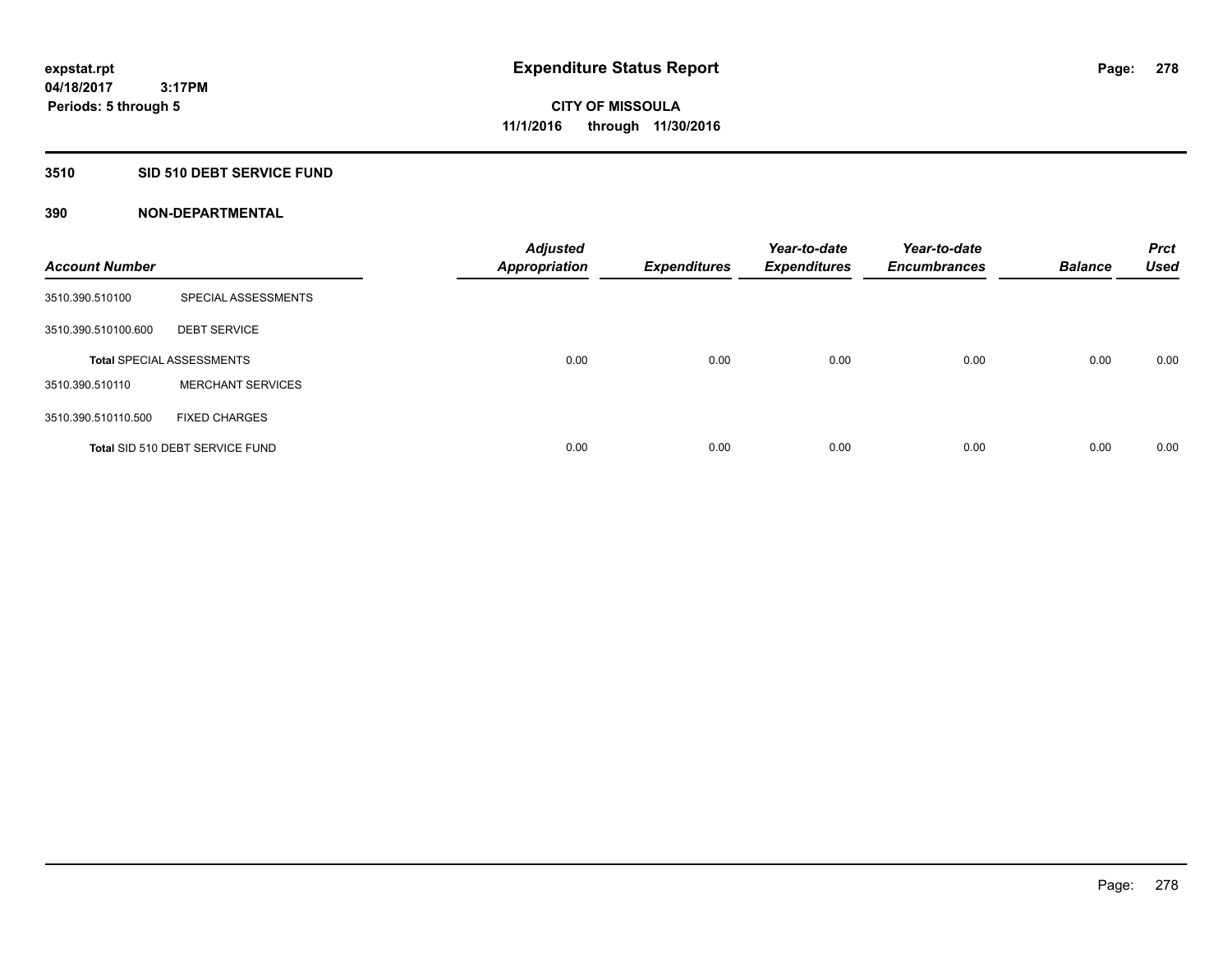# **3511 SID 511 DEBT SERVICE FUND**

| <b>Account Number</b>                |                         | <b>Adjusted</b><br>Appropriation | <b>Expenditures</b> | Year-to-date<br><b>Expenditures</b> | Year-to-date<br><b>Encumbrances</b> | <b>Balance</b> | <b>Prct</b><br><b>Used</b> |
|--------------------------------------|-------------------------|----------------------------------|---------------------|-------------------------------------|-------------------------------------|----------------|----------------------------|
| 3511.000.520100                      | *** Title Not Found *** |                                  |                     |                                     |                                     |                |                            |
| 3511.000.520100.800                  | OTHER OBJECTS           |                                  |                     |                                     |                                     |                |                            |
| <b>Total *** Title Not Found ***</b> |                         | 0.00                             | 0.00                | 0.00                                | 0.00                                | 0.00           | 0.00                       |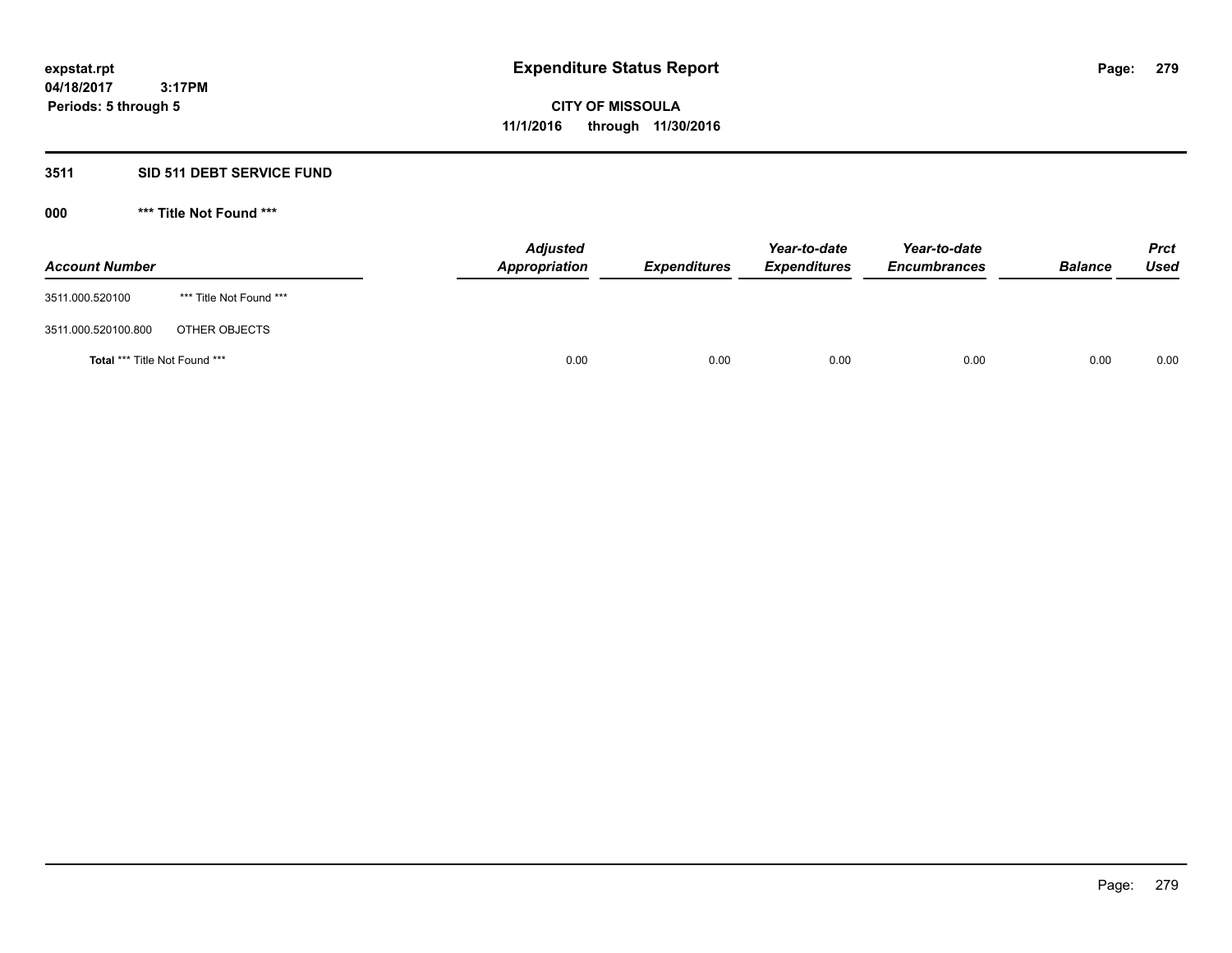# **3511 SID 511 DEBT SERVICE FUND**

| <b>Account Number</b> |                                  | <b>Adjusted</b><br><b>Appropriation</b> | <b>Expenditures</b> | Year-to-date<br><b>Expenditures</b> | Year-to-date<br><b>Encumbrances</b> | <b>Balance</b> | <b>Prct</b><br><b>Used</b> |
|-----------------------|----------------------------------|-----------------------------------------|---------------------|-------------------------------------|-------------------------------------|----------------|----------------------------|
| 3511.390.510100       | SPECIAL ASSESSMENTS              |                                         |                     |                                     |                                     |                |                            |
| 3511.390.510100.600   | <b>DEBT SERVICE</b>              |                                         |                     |                                     |                                     |                |                            |
|                       | <b>Total SPECIAL ASSESSMENTS</b> | 0.00                                    | 0.00                | 0.00                                | 0.00                                | 0.00           | 0.00                       |
| 3511.390.510110       | <b>MERCHANT SERVICES</b>         |                                         |                     |                                     |                                     |                |                            |
| 3511.390.510110.500   | <b>FIXED CHARGES</b>             |                                         |                     |                                     |                                     |                |                            |
|                       | <b>Total MERCHANT SERVICES</b>   | 0.00                                    | 0.00                | 0.00                                | 0.00                                | 0.00           | 0.00                       |
|                       | Total SID 511 DEBT SERVICE FUND  | 0.00                                    | 0.00                | 0.00                                | 0.00                                | 0.00           | 0.00                       |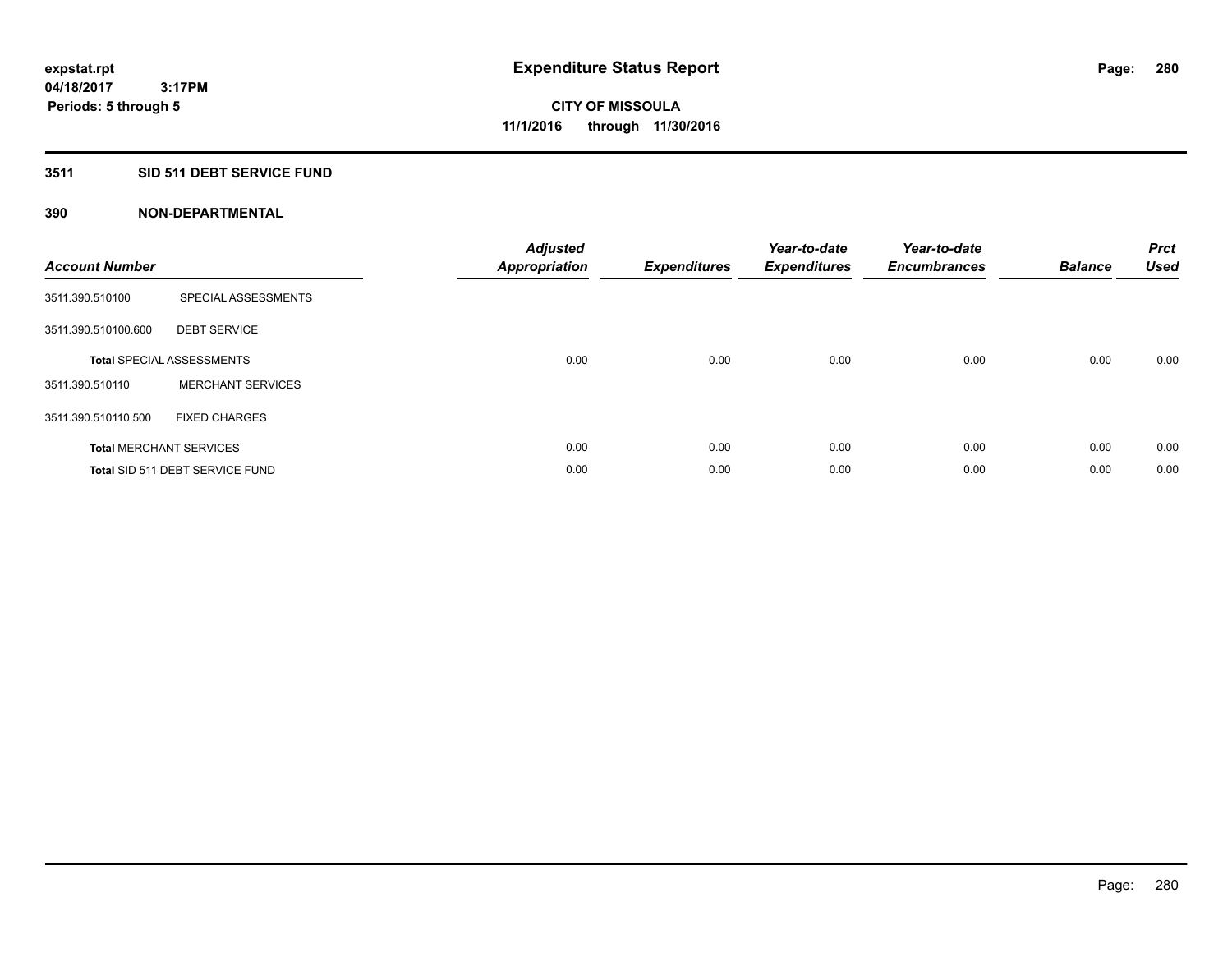#### **3512 SID 512 DEBT SERVICE FUND**

|                                   |                                                 | <b>Adjusted</b>      |                     | Year-to-date        | Year-to-date        |                | <b>Prct</b> |
|-----------------------------------|-------------------------------------------------|----------------------|---------------------|---------------------|---------------------|----------------|-------------|
| <b>Account Number</b>             |                                                 | <b>Appropriation</b> | <b>Expenditures</b> | <b>Expenditures</b> | <b>Encumbrances</b> | <b>Balance</b> | <b>Used</b> |
| 3512.390.510100                   | SPECIAL ASSESSMENTS                             |                      |                     |                     |                     |                |             |
| 3512.390.510100.600               | <b>DEBT SERVICE</b>                             |                      |                     |                     |                     |                |             |
| 3512.390.510100.610.000 PRINCIPAL |                                                 | 19,780.00            | 0.00                | 0.00                | 0.00                | 19,780.00      | 0.00        |
|                                   | 3512.390.510100.620.000 INTEREST / SERVICE FEES | 1.807.00             | 0.00                | 350.00              | 0.00                | 1.457.00       | 19.37       |
|                                   | <b>Total SPECIAL ASSESSMENTS</b>                | 21,587.00            | 0.00                | 350.00              | 0.00                | 21,237.00      | 1.62        |
| 3512.390.510110                   | <b>MERCHANT SERVICES</b>                        |                      |                     |                     |                     |                |             |
| 3512.390.510110.500               | <b>FIXED CHARGES</b>                            |                      |                     |                     |                     |                |             |
|                                   | 3512.390.510110.550.000 MERCHANT SERVICE FEES   | 350.00               | 0.00                | 0.00                | 0.00                | 350.00         | 0.00        |
| <b>Total FIXED CHARGES</b>        |                                                 | 350.00               | 0.00                | 0.00                | 0.00                | 350.00         | 0.00        |
| <b>Total MERCHANT SERVICES</b>    |                                                 | 350.00               | 0.00                | 0.00                | 0.00                | 350.00         | 0.00        |
|                                   | Total SID 512 DEBT SERVICE FUND                 | 21,937.00            | 0.00                | 350.00              | 0.00                | 21,587.00      | 1.60        |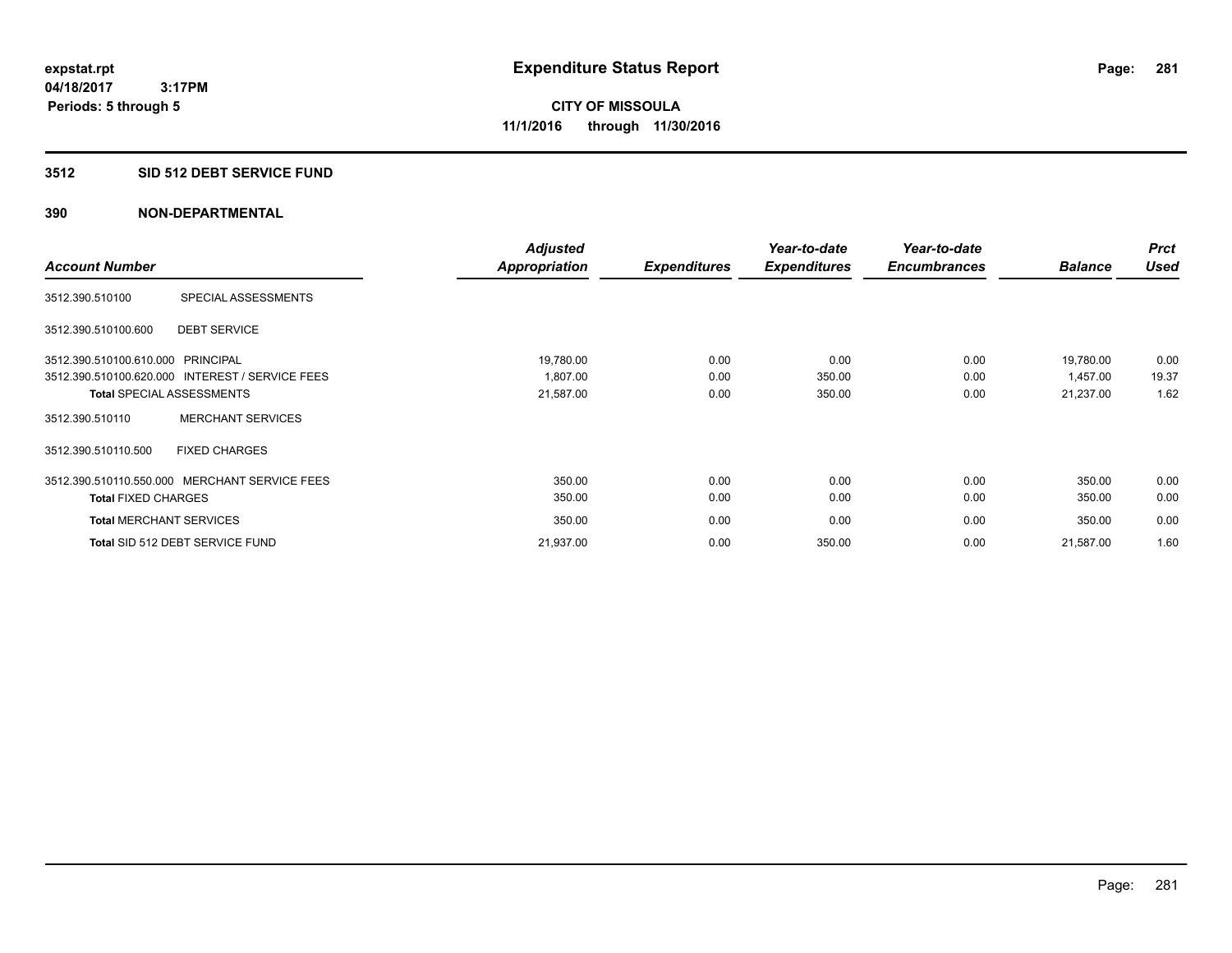# **3513 SID 513 DEBT SERVICE FUND**

# **280 PUBLIC WORKS OPERATIONS**

| <b>Account Number</b>          |                                      | <b>Adjusted</b><br><b>Appropriation</b> | <b>Expenditures</b> | Year-to-date<br><b>Expenditures</b> | Year-to-date<br><b>Encumbrances</b> | <b>Balance</b> | <b>Prct</b><br><b>Used</b> |
|--------------------------------|--------------------------------------|-----------------------------------------|---------------------|-------------------------------------|-------------------------------------|----------------|----------------------------|
| 3513.280.510110                | <b>MERCHANT SERVICES</b>             |                                         |                     |                                     |                                     |                |                            |
| 3513.280.510110.500            | <b>FIXED CHARGES</b>                 |                                         |                     |                                     |                                     |                |                            |
| <b>Total MERCHANT SERVICES</b> |                                      | 0.00                                    | 0.00                | 0.00                                | 0.00                                | 0.00           | 0.00                       |
| 3513.280.521000                | INTERFUND OPERATING TRANSFERS        |                                         |                     |                                     |                                     |                |                            |
| 3513.280.521000.800            | OTHER OBJECTS                        |                                         |                     |                                     |                                     |                |                            |
|                                | <b>Total PUBLIC WORKS OPERATIONS</b> | 0.00                                    | 0.00                | 0.00                                | 0.00                                | 0.00           | 0.00                       |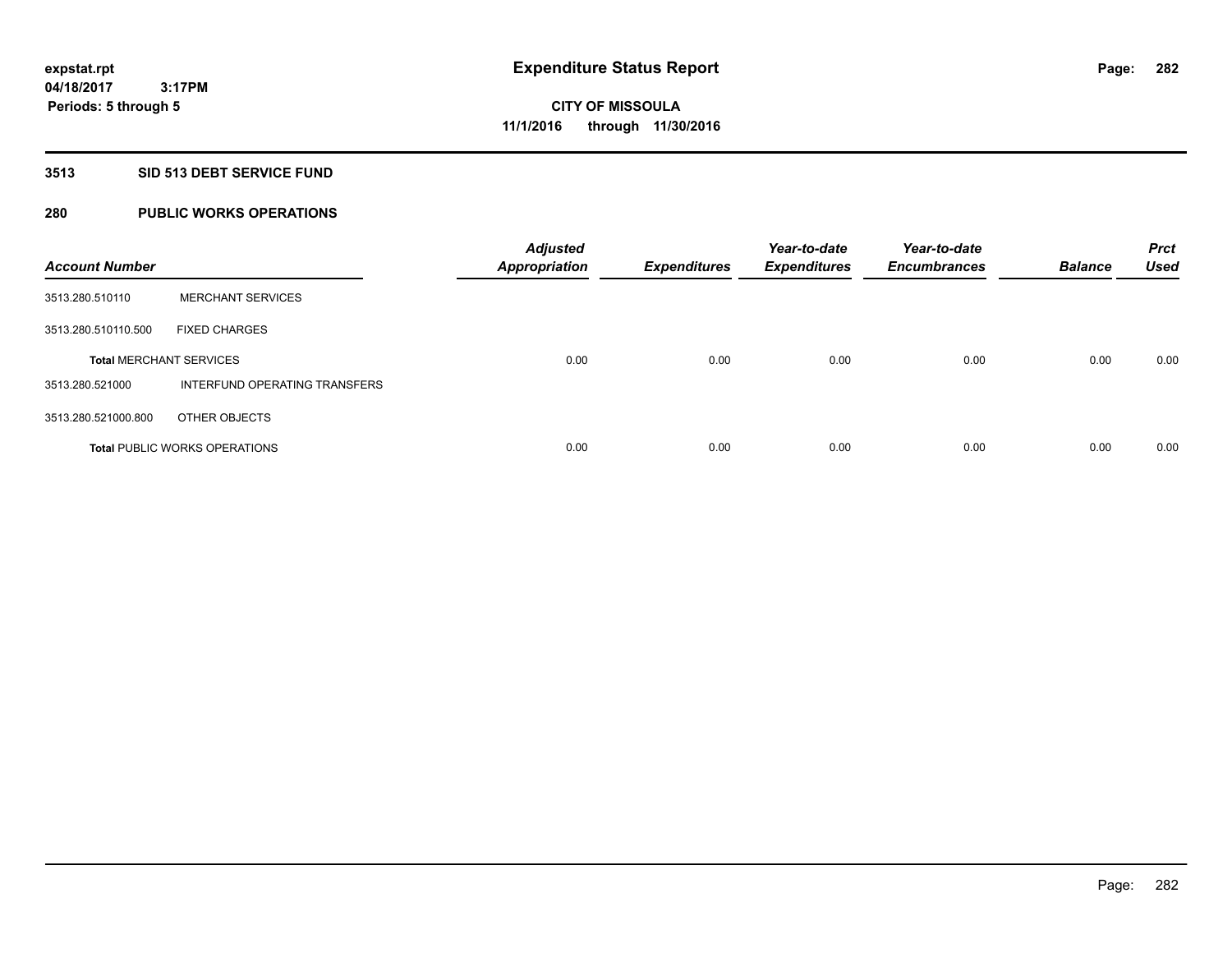# **3513 SID 513 DEBT SERVICE FUND**

|                                |                                  | <b>Adjusted</b>      |                     | Year-to-date        | Year-to-date        |                | <b>Prct</b> |
|--------------------------------|----------------------------------|----------------------|---------------------|---------------------|---------------------|----------------|-------------|
| <b>Account Number</b>          |                                  | <b>Appropriation</b> | <b>Expenditures</b> | <b>Expenditures</b> | <b>Encumbrances</b> | <b>Balance</b> | <b>Used</b> |
| 3513.390.510100                | SPECIAL ASSESSMENTS              |                      |                     |                     |                     |                |             |
| 3513.390.510100.600            | <b>DEBT SERVICE</b>              |                      |                     |                     |                     |                |             |
| <b>Total DEBT SERVICE</b>      |                                  | 0.00                 | 0.00                | 0.00                | 0.00                | 0.00           | 0.00        |
| 3513.390.510100.800            | OTHER OBJECTS                    |                      |                     |                     |                     |                |             |
|                                | <b>Total SPECIAL ASSESSMENTS</b> | 0.00                 | 0.00                | 0.00                | 0.00                | 0.00           | 0.00        |
| 3513.390.510110                | <b>MERCHANT SERVICES</b>         |                      |                     |                     |                     |                |             |
| 3513.390.510110.500            | <b>FIXED CHARGES</b>             |                      |                     |                     |                     |                |             |
| <b>Total MERCHANT SERVICES</b> |                                  | 0.00                 | 0.00                | 0.00                | 0.00                | 0.00           | 0.00        |
| 3513.390.521000                | INTERFUND OPERATING TRANSFERS    |                      |                     |                     |                     |                |             |
| 3513.390.521000.800            | OTHER OBJECTS                    |                      |                     |                     |                     |                |             |
|                                | Total SID 513 DEBT SERVICE FUND  | 0.00                 | 0.00                | 0.00                | 0.00                | 0.00           | 0.00        |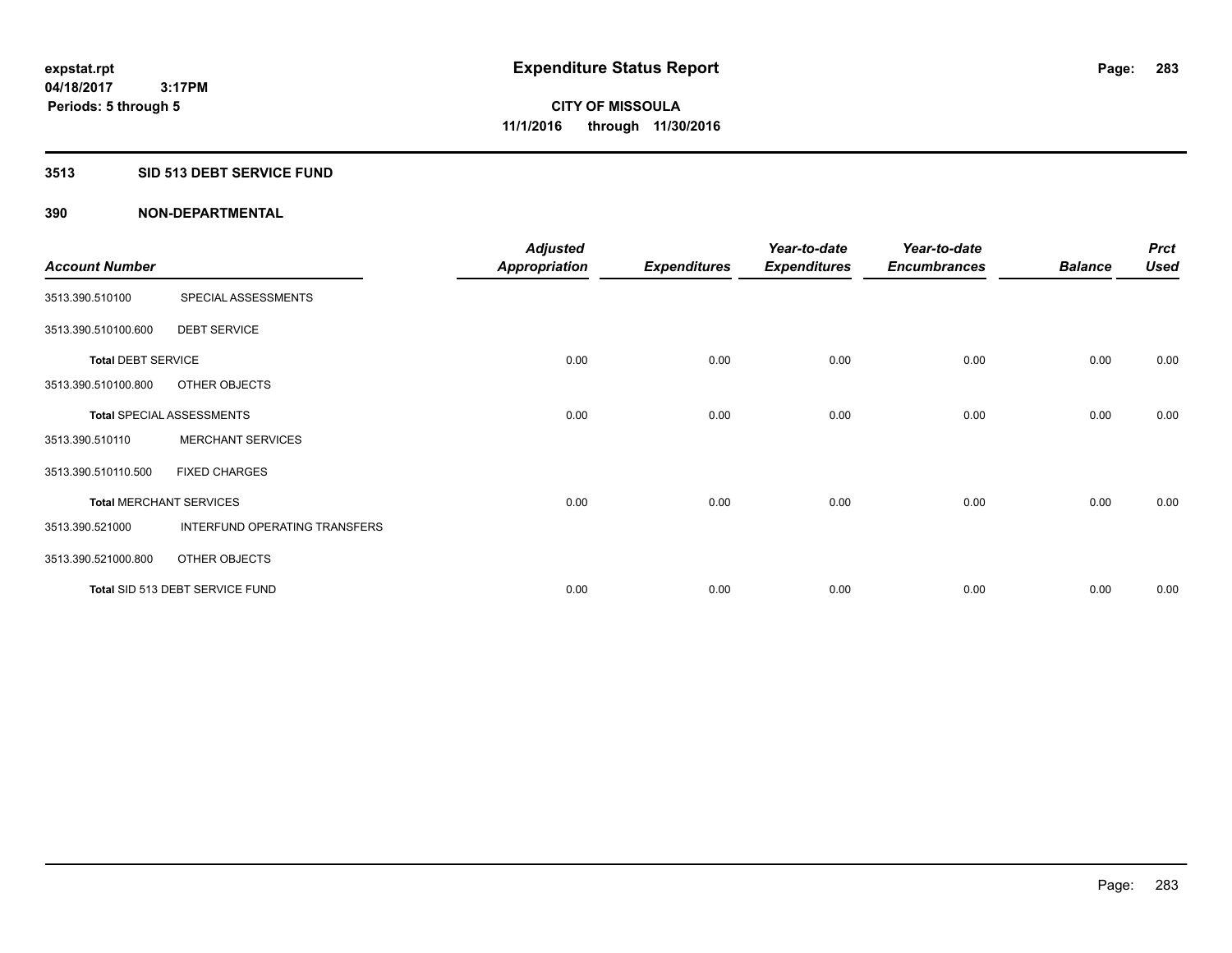# **3514 SID 514 DEBT SERVICE FUND**

| <b>Account Number</b>                |                         | <b>Adjusted</b><br><b>Appropriation</b> | <b>Expenditures</b> | Year-to-date<br><b>Expenditures</b> | Year-to-date<br><b>Encumbrances</b> | <b>Balance</b> | <b>Prct</b><br><b>Used</b> |
|--------------------------------------|-------------------------|-----------------------------------------|---------------------|-------------------------------------|-------------------------------------|----------------|----------------------------|
| 3514.000.520100                      | *** Title Not Found *** |                                         |                     |                                     |                                     |                |                            |
| 3514.000.520100.800                  | OTHER OBJECTS           |                                         |                     |                                     |                                     |                |                            |
| <b>Total *** Title Not Found ***</b> |                         | 0.00                                    | 0.00                | 0.00                                | 0.00                                | 0.00           | 0.00                       |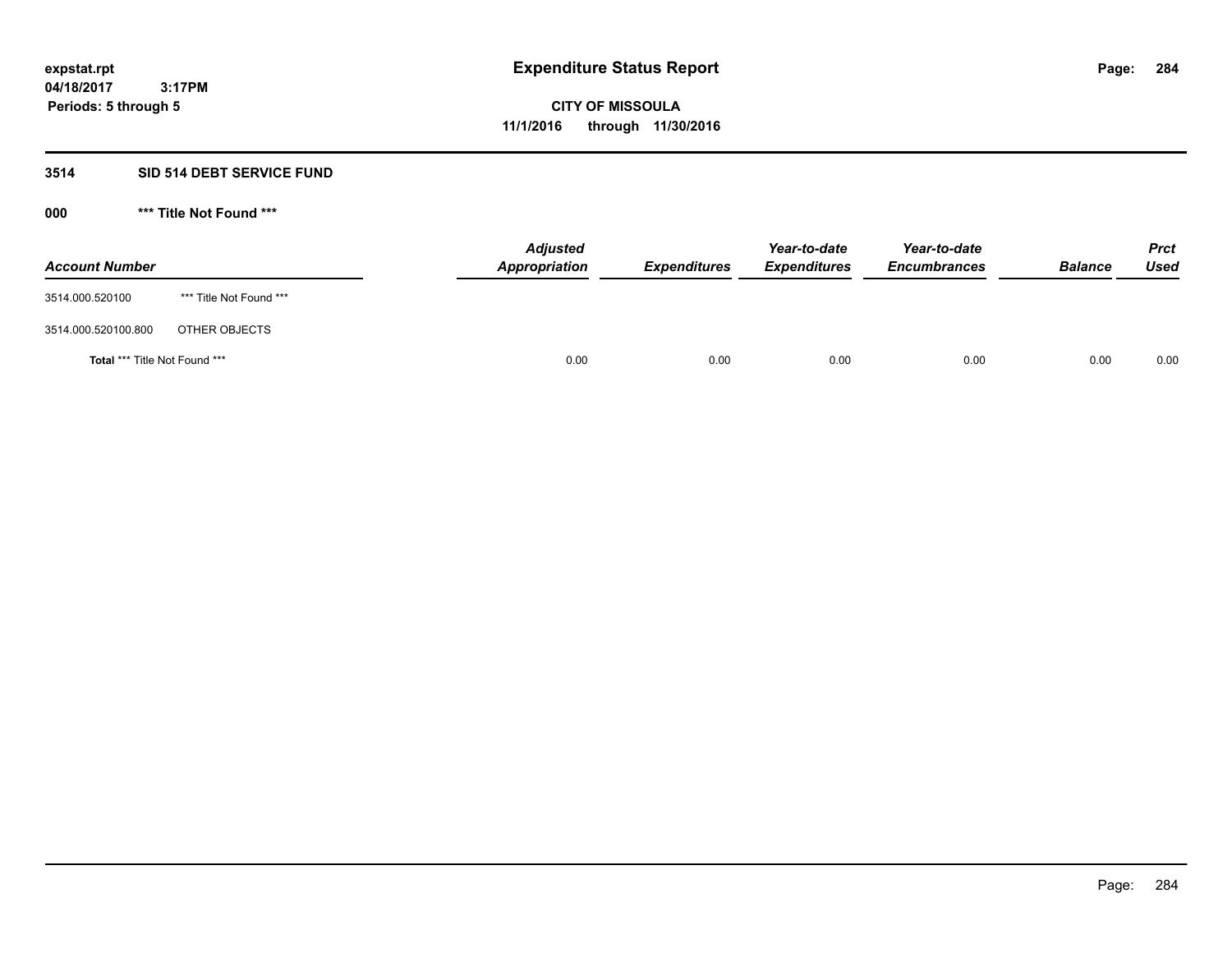# **3514 SID 514 DEBT SERVICE FUND**

| <b>Account Number</b> |                                  | <b>Adjusted</b><br>Appropriation | <b>Expenditures</b> | Year-to-date<br><b>Expenditures</b> | Year-to-date<br><b>Encumbrances</b> | <b>Balance</b> | <b>Prct</b><br><b>Used</b> |
|-----------------------|----------------------------------|----------------------------------|---------------------|-------------------------------------|-------------------------------------|----------------|----------------------------|
| 3514.390.510100       | SPECIAL ASSESSMENTS              |                                  |                     |                                     |                                     |                |                            |
| 3514.390.510100.600   | <b>DEBT SERVICE</b>              |                                  |                     |                                     |                                     |                |                            |
|                       | <b>Total SPECIAL ASSESSMENTS</b> | 0.00                             | 0.00                | 0.00                                | 0.00                                | 0.00           | 0.00                       |
| 3514.390.510110       | <b>MERCHANT SERVICES</b>         |                                  |                     |                                     |                                     |                |                            |
| 3514.390.510110.500   | <b>FIXED CHARGES</b>             |                                  |                     |                                     |                                     |                |                            |
|                       | <b>Total MERCHANT SERVICES</b>   | 0.00                             | 0.00                | 0.00                                | 0.00                                | 0.00           | 0.00                       |
|                       | Total SID 514 DEBT SERVICE FUND  | 0.00                             | 0.00                | 0.00                                | 0.00                                | 0.00           | 0.00                       |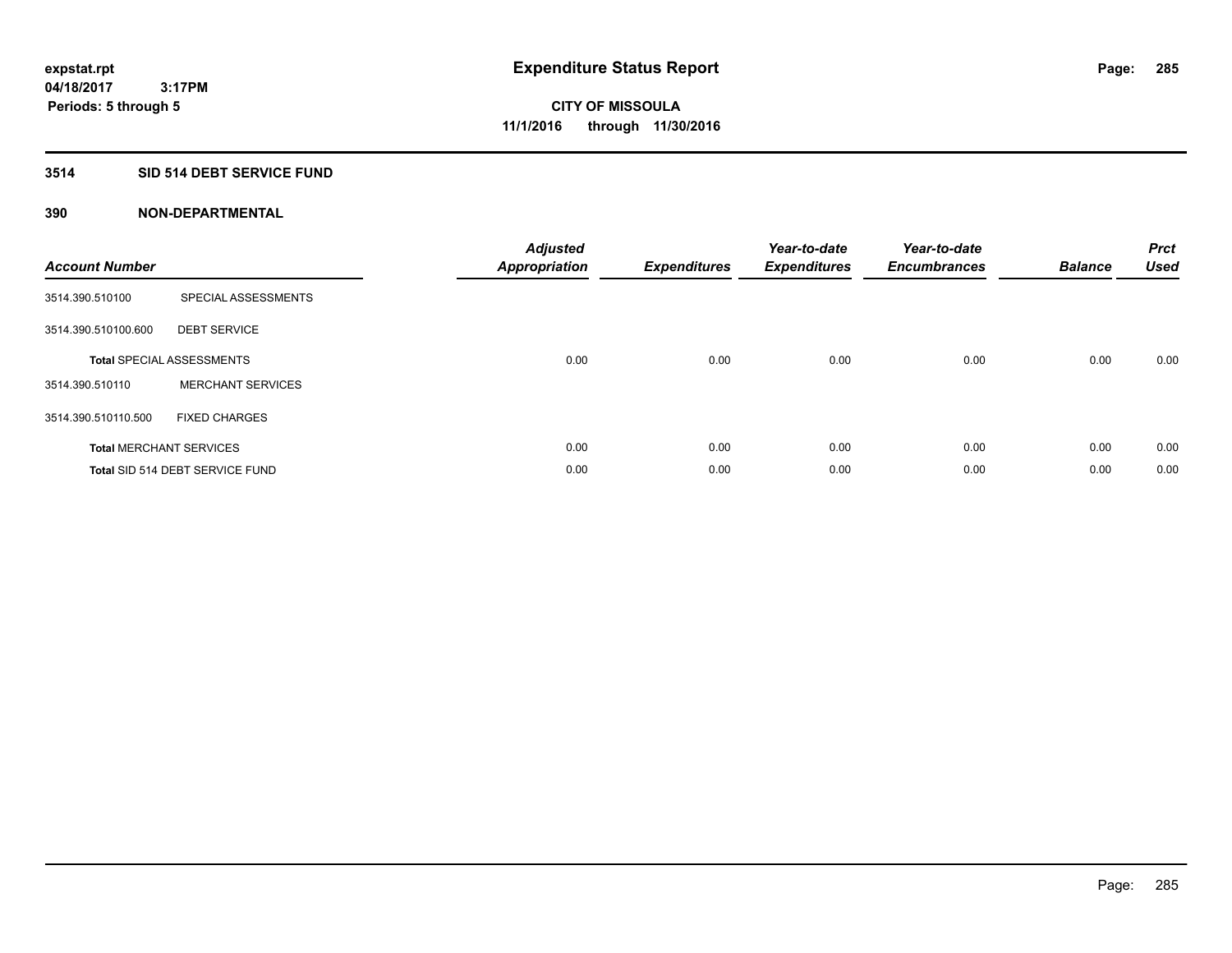# **3515 SID 515 DEBT SERVICE FUND**

| <b>Account Number</b>     |                                  | <b>Adjusted</b>      |                     | Year-to-date        | Year-to-date<br><b>Encumbrances</b> | <b>Balance</b> | <b>Prct</b><br><b>Used</b> |
|---------------------------|----------------------------------|----------------------|---------------------|---------------------|-------------------------------------|----------------|----------------------------|
|                           |                                  | <b>Appropriation</b> | <b>Expenditures</b> | <b>Expenditures</b> |                                     |                |                            |
| 3515.390.510100           | SPECIAL ASSESSMENTS              |                      |                     |                     |                                     |                |                            |
| 3515.390.510100.600       | <b>DEBT SERVICE</b>              |                      |                     |                     |                                     |                |                            |
| <b>Total DEBT SERVICE</b> |                                  | 0.00                 | 0.00                | 0.00                | 0.00                                | 0.00           | 0.00                       |
| 3515.390.510100.800       | OTHER OBJECTS                    |                      |                     |                     |                                     |                |                            |
|                           | <b>Total SPECIAL ASSESSMENTS</b> | 0.00                 | 0.00                | 0.00                | 0.00                                | 0.00           | 0.00                       |
| 3515.390.510110           | <b>MERCHANT SERVICES</b>         |                      |                     |                     |                                     |                |                            |
| 3515.390.510110.500       | <b>FIXED CHARGES</b>             |                      |                     |                     |                                     |                |                            |
|                           | Total SID 515 DEBT SERVICE FUND  | 0.00                 | 0.00                | 0.00                | 0.00                                | 0.00           | 0.00                       |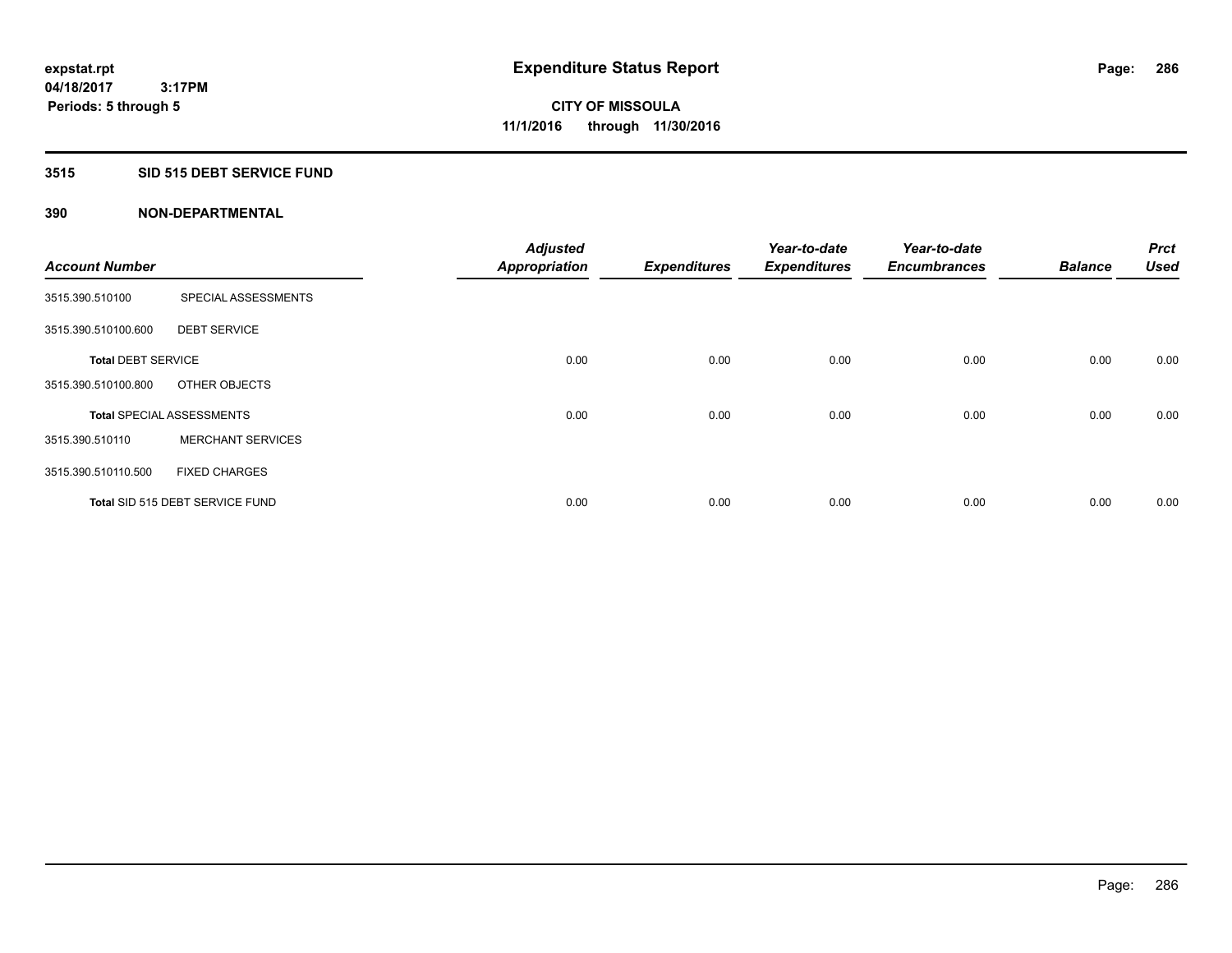#### **3517 SID 517 DEBT SERVICE FUND**

| <b>Account Number</b>                |                         | <b>Adjusted</b><br><b>Appropriation</b> | <b>Expenditures</b> | Year-to-date<br><b>Expenditures</b> | Year-to-date<br><b>Encumbrances</b> | <b>Balance</b> | <b>Prct</b><br><b>Used</b> |
|--------------------------------------|-------------------------|-----------------------------------------|---------------------|-------------------------------------|-------------------------------------|----------------|----------------------------|
| 3517.000.520100                      | *** Title Not Found *** |                                         |                     |                                     |                                     |                |                            |
| 3517.000.520100.800                  | OTHER OBJECTS           |                                         |                     |                                     |                                     |                |                            |
| <b>Total *** Title Not Found ***</b> |                         | 0.00                                    | 0.00                | 0.00                                | 0.00                                | 0.00           | 0.00                       |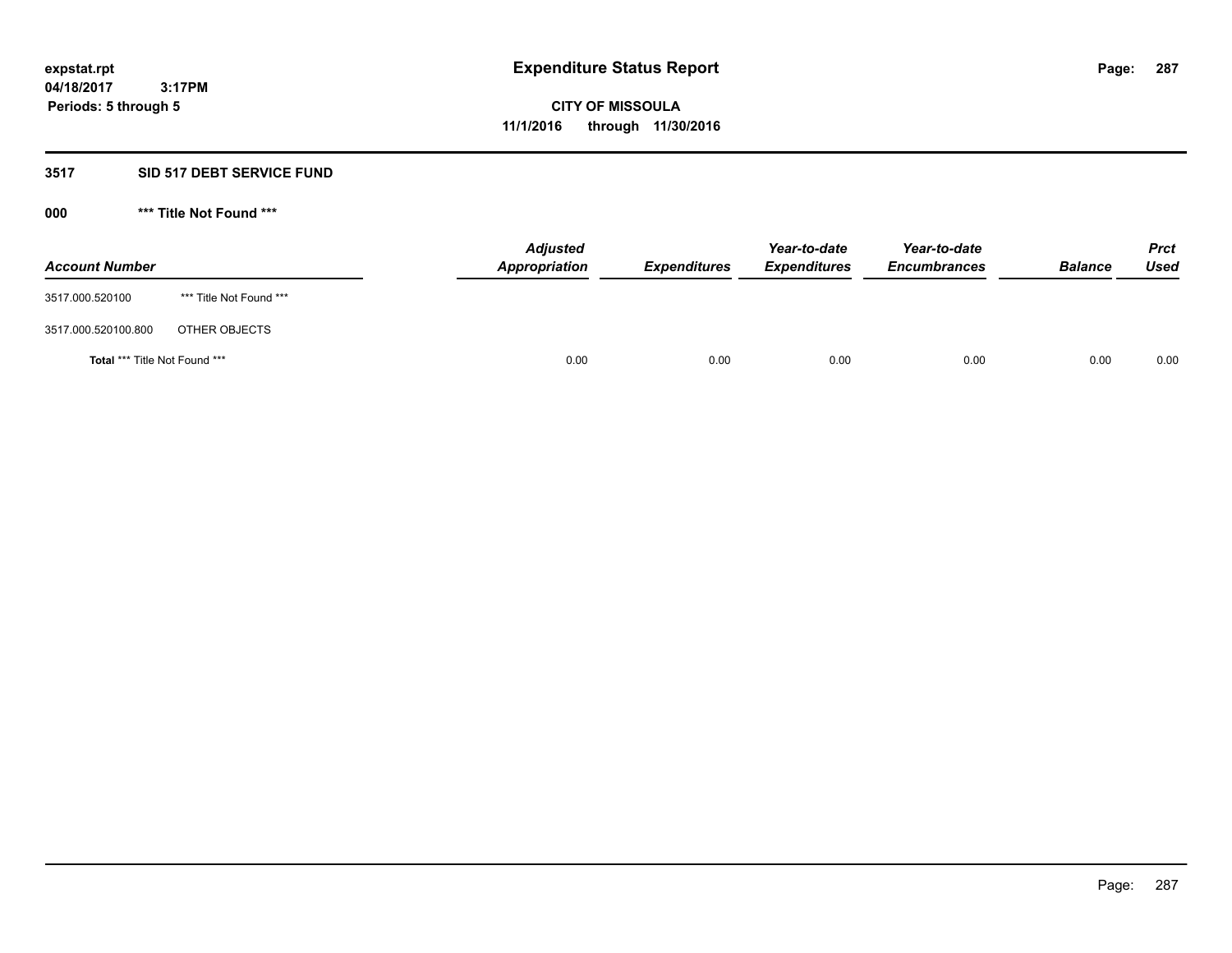# **3517 SID 517 DEBT SERVICE FUND**

| <b>Account Number</b> |                                  | <b>Adjusted</b><br><b>Appropriation</b> | <b>Expenditures</b> | Year-to-date<br><b>Expenditures</b> | Year-to-date<br><b>Encumbrances</b> | <b>Balance</b> | <b>Prct</b><br><b>Used</b> |
|-----------------------|----------------------------------|-----------------------------------------|---------------------|-------------------------------------|-------------------------------------|----------------|----------------------------|
| 3517.390.510100       | SPECIAL ASSESSMENTS              |                                         |                     |                                     |                                     |                |                            |
| 3517.390.510100.600   | <b>DEBT SERVICE</b>              |                                         |                     |                                     |                                     |                |                            |
|                       | <b>Total SPECIAL ASSESSMENTS</b> | 0.00                                    | 0.00                | 0.00                                | 0.00                                | 0.00           | 0.00                       |
| 3517.390.510110       | <b>MERCHANT SERVICES</b>         |                                         |                     |                                     |                                     |                |                            |
| 3517.390.510110.500   | <b>FIXED CHARGES</b>             |                                         |                     |                                     |                                     |                |                            |
|                       | Total SID 517 DEBT SERVICE FUND  | 0.00                                    | 0.00                | 0.00                                | 0.00                                | 0.00           | 0.00                       |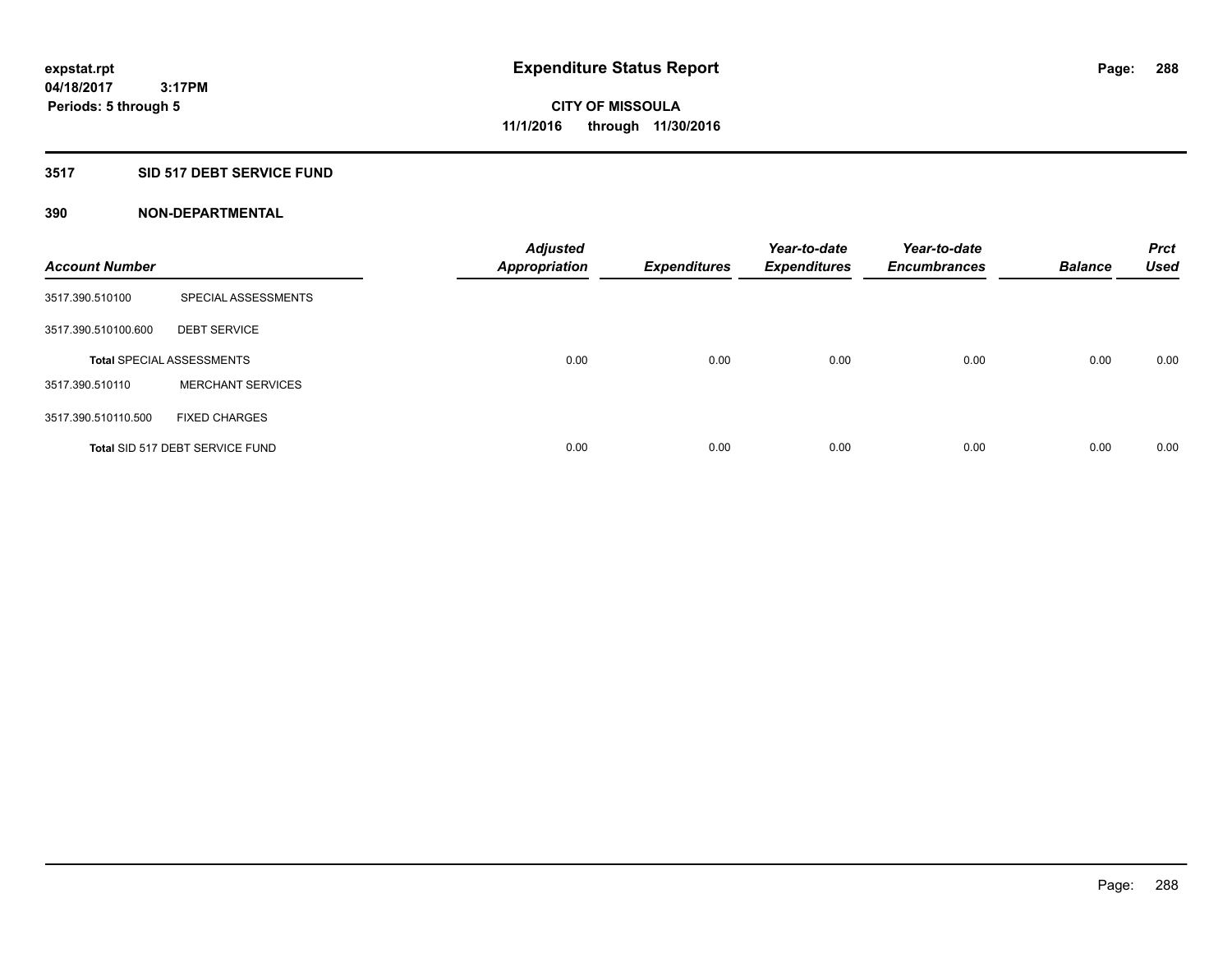## **3518 SID 518 DEBT SERVICE FUND**

**000 \*\*\* Title Not Found \*\*\***

| <b>Account Number</b>                |                         | <b>Adjusted</b><br>Appropriation | <b>Expenditures</b> | Year-to-date<br><b>Expenditures</b> | Year-to-date<br><b>Encumbrances</b> | <b>Balance</b> | <b>Prct</b><br>Used |
|--------------------------------------|-------------------------|----------------------------------|---------------------|-------------------------------------|-------------------------------------|----------------|---------------------|
| 3518.000.520100                      | *** Title Not Found *** |                                  |                     |                                     |                                     |                |                     |
| 3518.000.520100.800                  | OTHER OBJECTS           |                                  |                     |                                     |                                     |                |                     |
| <b>Total *** Title Not Found ***</b> |                         | 0.00                             | 0.00                | 0.00                                | 0.00                                | 0.00           | 0.00                |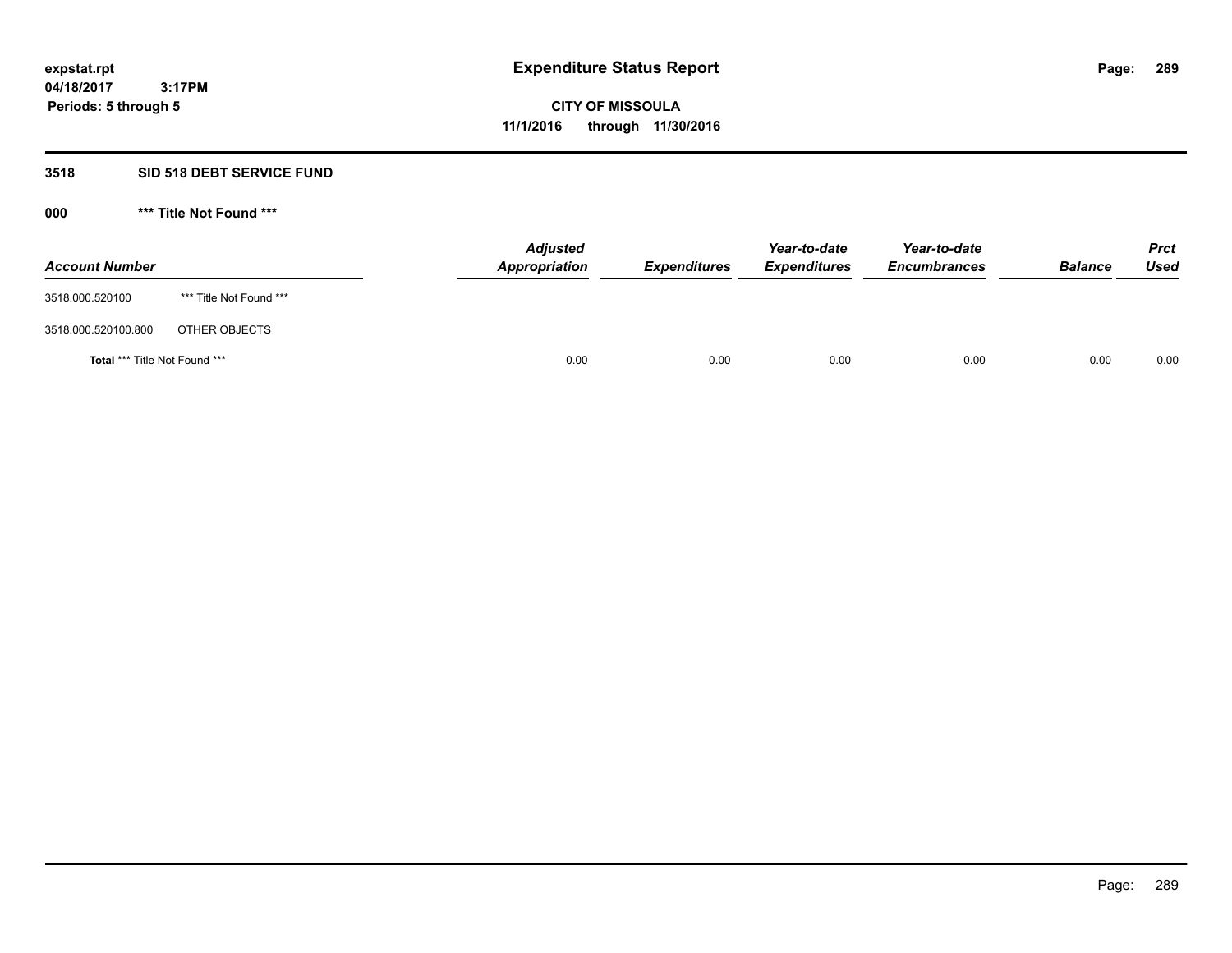## **3518 SID 518 DEBT SERVICE FUND**

| <b>Account Number</b> |                                            | <b>Adjusted</b><br><b>Appropriation</b> | <b>Expenditures</b> | Year-to-date<br><b>Expenditures</b> | Year-to-date<br><b>Encumbrances</b> | <b>Balance</b> | <b>Prct</b><br><b>Used</b> |
|-----------------------|--------------------------------------------|-----------------------------------------|---------------------|-------------------------------------|-------------------------------------|----------------|----------------------------|
| 3518.390.510100       | SPECIAL ASSESSMENTS                        |                                         |                     |                                     |                                     |                |                            |
| 3518.390.510100.600   | <b>DEBT SERVICE</b>                        |                                         |                     |                                     |                                     |                |                            |
|                       | <b>Total SPECIAL ASSESSMENTS</b>           | 0.00                                    | 0.00                | 0.00                                | 0.00                                | 0.00           | 0.00                       |
| 3518.390.510110       | <b>MERCHANT SERVICES</b>                   |                                         |                     |                                     |                                     |                |                            |
| 3518.390.510110.500   | <b>FIXED CHARGES</b>                       |                                         |                     |                                     |                                     |                |                            |
|                       | <b>Total MERCHANT SERVICES</b>             | 0.00                                    | 0.00                | 0.00                                | 0.00                                | 0.00           | 0.00                       |
| 3518.390.521000       | INTERFUND OPERATING TRANSFERS              |                                         |                     |                                     |                                     |                |                            |
| 3518.390.521000.800   | OTHER OBJECTS                              |                                         |                     |                                     |                                     |                |                            |
|                       | <b>Total INTERFUND OPERATING TRANSFERS</b> | 0.00                                    | 0.00                | 0.00                                | 0.00                                | 0.00           | 0.00                       |
|                       | Total SID 518 DEBT SERVICE FUND            | 0.00                                    | 0.00                | 0.00                                | 0.00                                | 0.00           | 0.00                       |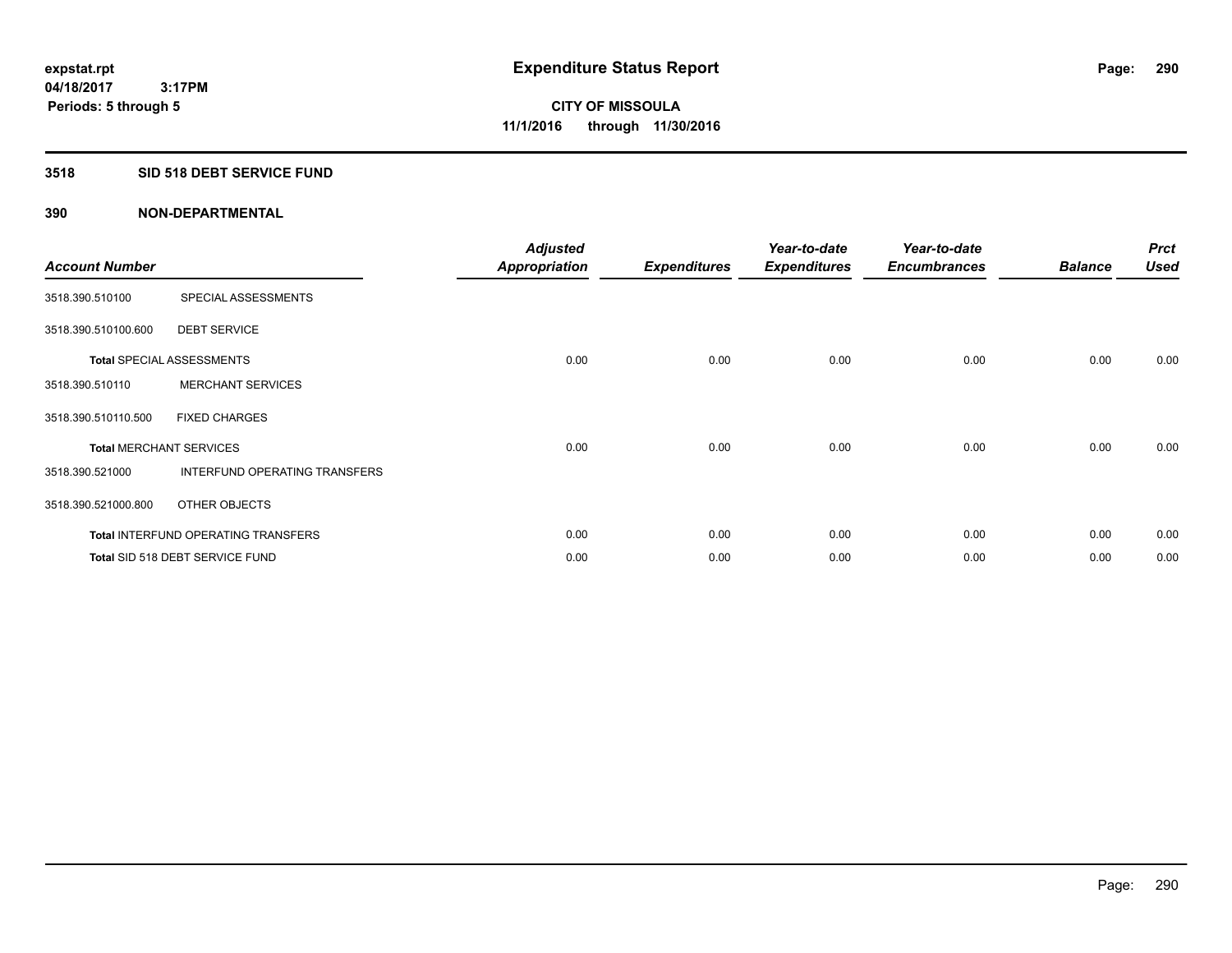#### **3519 SID 519 DEBT SERVICE FUND**

| <b>Account Number</b> |                                            | <b>Adjusted</b><br><b>Appropriation</b> | <b>Expenditures</b> | Year-to-date<br><b>Expenditures</b> | Year-to-date<br><b>Encumbrances</b> | <b>Balance</b> | <b>Prct</b><br><b>Used</b> |
|-----------------------|--------------------------------------------|-----------------------------------------|---------------------|-------------------------------------|-------------------------------------|----------------|----------------------------|
| 3519.390.510100       | SPECIAL ASSESSMENTS                        |                                         |                     |                                     |                                     |                |                            |
| 3519.390.510100.600   | <b>DEBT SERVICE</b>                        |                                         |                     |                                     |                                     |                |                            |
|                       | <b>Total SPECIAL ASSESSMENTS</b>           | 0.00                                    | 0.00                | 0.00                                | 0.00                                | 0.00           | 0.00                       |
| 3519.390.510110       | <b>MERCHANT SERVICES</b>                   |                                         |                     |                                     |                                     |                |                            |
| 3519.390.510110.500   | <b>FIXED CHARGES</b>                       |                                         |                     |                                     |                                     |                |                            |
|                       | <b>Total MERCHANT SERVICES</b>             | 0.00                                    | 0.00                | 0.00                                | 0.00                                | 0.00           | 0.00                       |
| 3519.390.521000       | INTERFUND OPERATING TRANSFERS              |                                         |                     |                                     |                                     |                |                            |
| 3519.390.521000.800   | OTHER OBJECTS                              |                                         |                     |                                     |                                     |                |                            |
|                       | <b>Total INTERFUND OPERATING TRANSFERS</b> | 0.00                                    | 0.00                | 0.00                                | 0.00                                | 0.00           | 0.00                       |
|                       | Total SID 519 DEBT SERVICE FUND            | 0.00                                    | 0.00                | 0.00                                | 0.00                                | 0.00           | 0.00                       |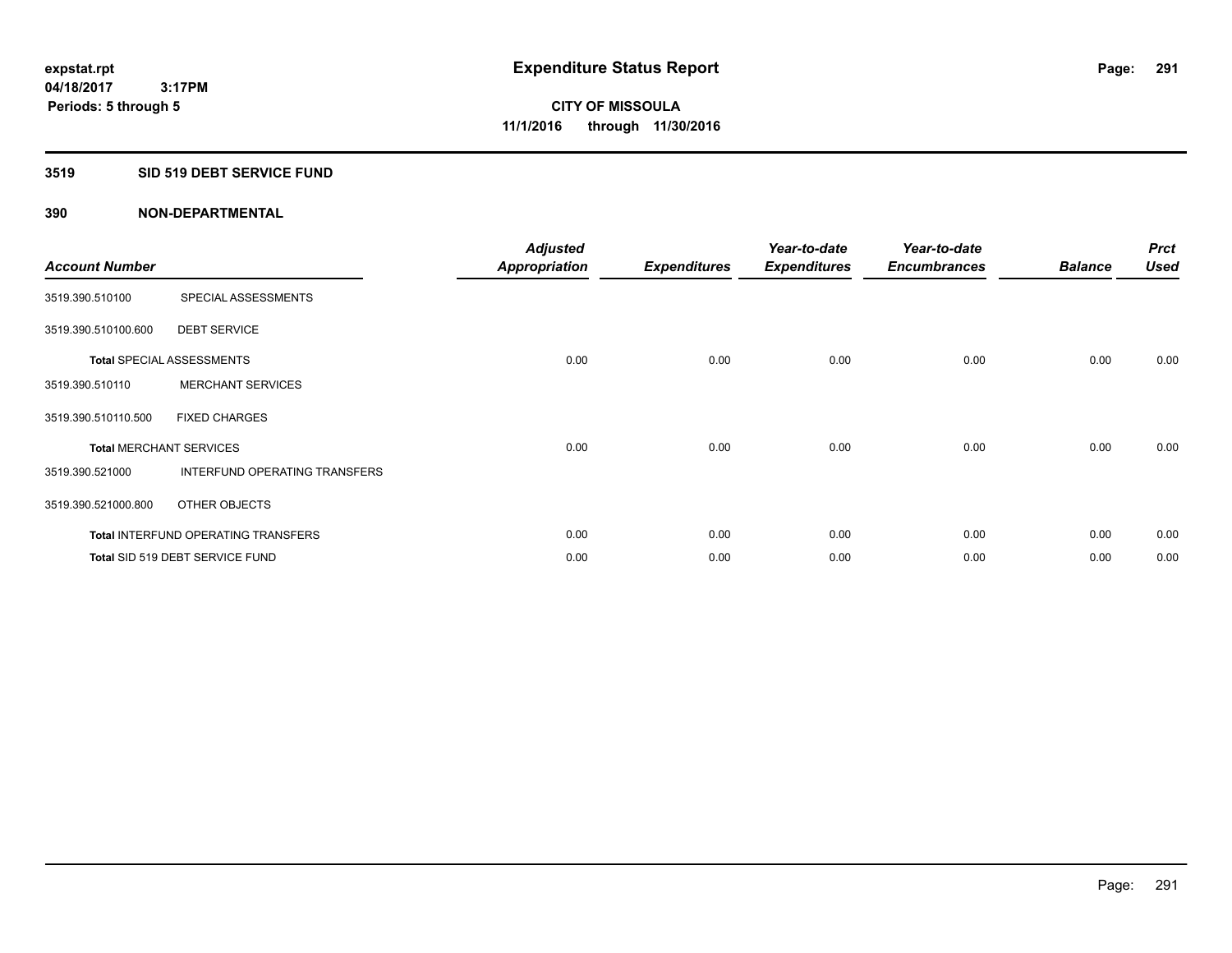#### **3520 SID 520 DEBT SERVICE FUND**

| <b>Account Number</b>             |                                                 | <b>Adjusted</b>      | <b>Expenditures</b> | Year-to-date<br><b>Expenditures</b> | Year-to-date<br><b>Encumbrances</b> | <b>Balance</b> | <b>Prct</b><br><b>Used</b> |
|-----------------------------------|-------------------------------------------------|----------------------|---------------------|-------------------------------------|-------------------------------------|----------------|----------------------------|
|                                   |                                                 | <b>Appropriation</b> |                     |                                     |                                     |                |                            |
| 3520.390.510100                   | SPECIAL ASSESSMENTS                             |                      |                     |                                     |                                     |                |                            |
| 3520.390.510100.600               | <b>DEBT SERVICE</b>                             |                      |                     |                                     |                                     |                |                            |
| 3520.390.510100.610.000 PRINCIPAL |                                                 | 143,000.00           | 0.00                | 0.00                                | 0.00                                | 143,000.00     | 0.00                       |
|                                   | 3520.390.510100.620.000 INTEREST / SERVICE FEES | 16,340.00            | 0.00                | 0.00                                | 0.00                                | 16,340.00      | 0.00                       |
| <b>Total SPECIAL ASSESSMENTS</b>  |                                                 | 159,340.00           | 0.00                | 0.00                                | 0.00                                | 159,340.00     | 0.00                       |
| 3520.390.510110                   | <b>MERCHANT SERVICES</b>                        |                      |                     |                                     |                                     |                |                            |
| 3520.390.510110.500               | <b>FIXED CHARGES</b>                            |                      |                     |                                     |                                     |                |                            |
| <b>Total MERCHANT SERVICES</b>    |                                                 | 0.00                 | 0.00                | 0.00                                | 0.00                                | 0.00           | 0.00                       |
|                                   | Total SID 520 DEBT SERVICE FUND                 | 159,340.00           | 0.00                | 0.00                                | 0.00                                | 159.340.00     | 0.00                       |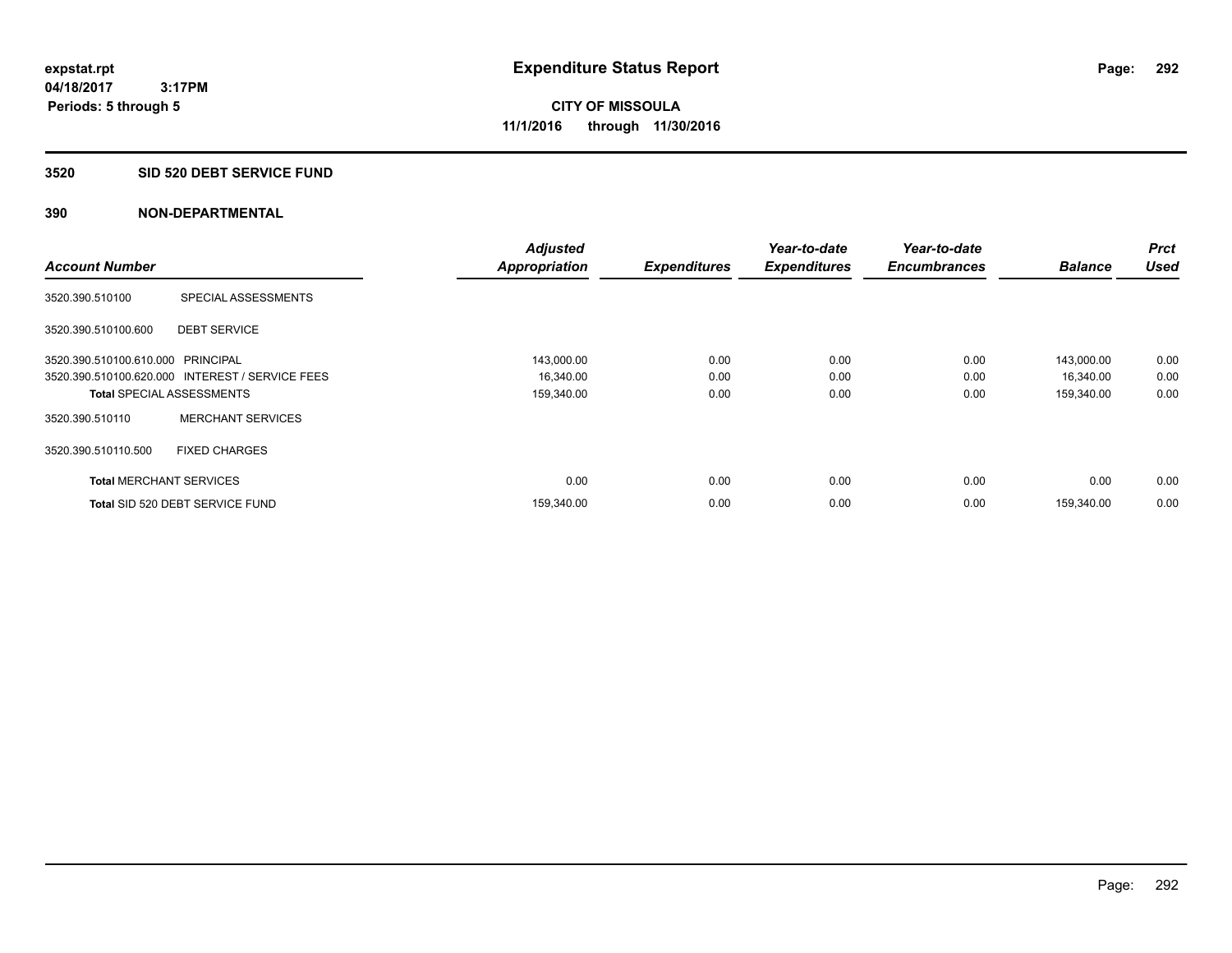## **3521 SID 521 DEBT SERVICE FUND**

|                                   |                                                 | <b>Adjusted</b>      |                     | Year-to-date        | Year-to-date        |                | <b>Prct</b> |
|-----------------------------------|-------------------------------------------------|----------------------|---------------------|---------------------|---------------------|----------------|-------------|
| <b>Account Number</b>             |                                                 | <b>Appropriation</b> | <b>Expenditures</b> | <b>Expenditures</b> | <b>Encumbrances</b> | <b>Balance</b> | <b>Used</b> |
| 3521.390.510100                   | SPECIAL ASSESSMENTS                             |                      |                     |                     |                     |                |             |
| 3521.390.510100.600               | <b>DEBT SERVICE</b>                             |                      |                     |                     |                     |                |             |
| 3521.390.510100.610.000 PRINCIPAL |                                                 | 90.00                | 0.00                | 0.00                | 0.00                | 90.00          | 0.00        |
|                                   | 3521.390.510100.620.000 INTEREST / SERVICE FEES | 8.00                 | 0.00                | 0.00                | 0.00                | 8.00           | 0.00        |
| <b>Total SPECIAL ASSESSMENTS</b>  |                                                 | 98.00                | 0.00                | 0.00                | 0.00                | 98.00          | 0.00        |
| 3521.390.510110                   | <b>MERCHANT SERVICES</b>                        |                      |                     |                     |                     |                |             |
| 3521.390.510110.500               | <b>FIXED CHARGES</b>                            |                      |                     |                     |                     |                |             |
| <b>Total MERCHANT SERVICES</b>    |                                                 | 0.00                 | 0.00                | 0.00                | 0.00                | 0.00           | 0.00        |
|                                   | Total SID 521 DEBT SERVICE FUND                 | 98.00                | 0.00                | 0.00                | 0.00                | 98.00          | 0.00        |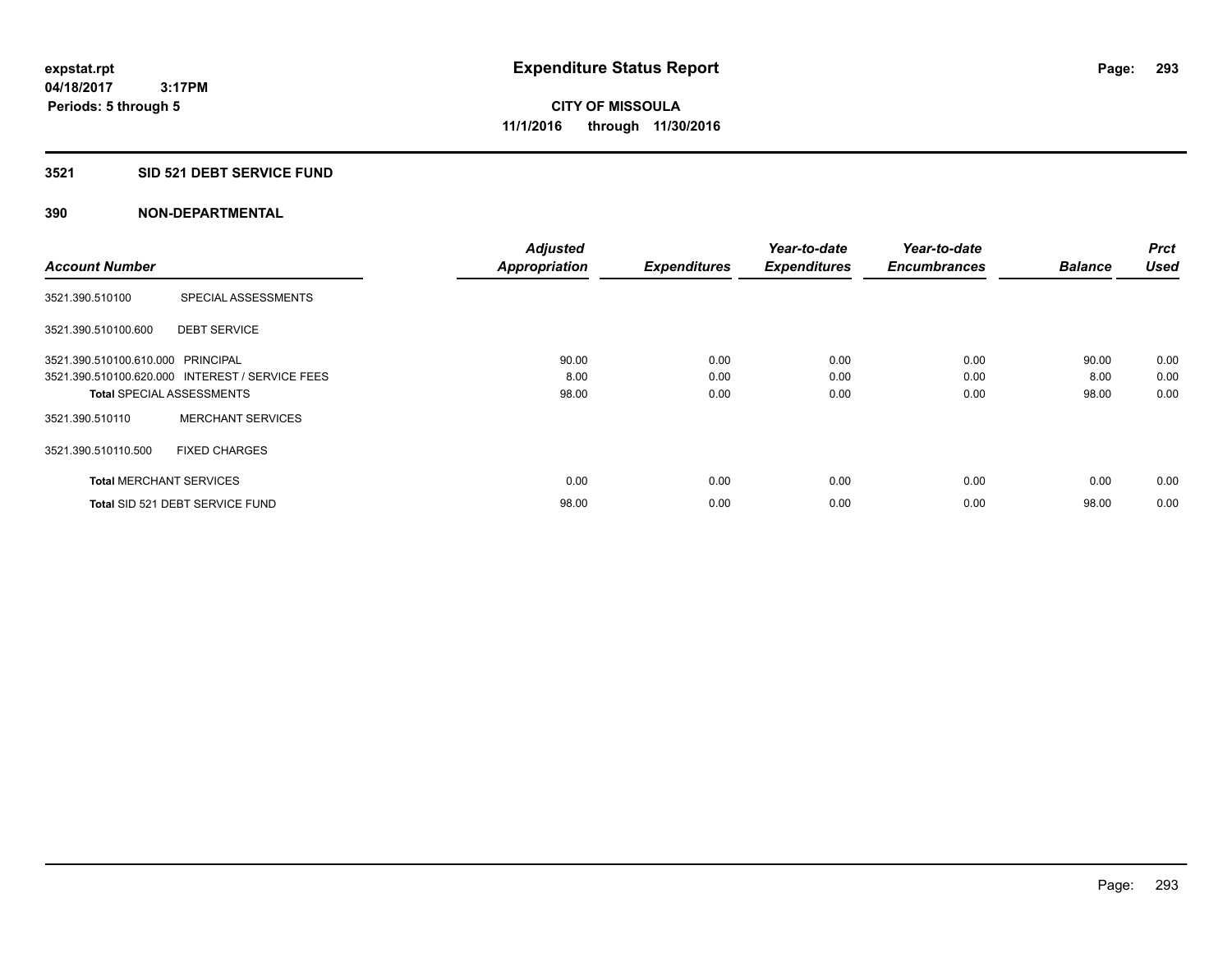### **3522 SID 522 DEBT SERVICE FUND**

|                                   |                                                 | <b>Adjusted</b>      |                     | Year-to-date        | Year-to-date        |                | <b>Prct</b> |
|-----------------------------------|-------------------------------------------------|----------------------|---------------------|---------------------|---------------------|----------------|-------------|
| <b>Account Number</b>             |                                                 | <b>Appropriation</b> | <b>Expenditures</b> | <b>Expenditures</b> | <b>Encumbrances</b> | <b>Balance</b> | <b>Used</b> |
| 3522.390.510100                   | SPECIAL ASSESSMENTS                             |                      |                     |                     |                     |                |             |
| 3522.390.510100.600               | <b>DEBT SERVICE</b>                             |                      |                     |                     |                     |                |             |
| 3522.390.510100.610.000 PRINCIPAL |                                                 | 130.00               | 0.00                | 0.00                | 0.00                | 130.00         | 0.00        |
|                                   | 3522.390.510100.620.000 INTEREST / SERVICE FEES | 12.00                | 0.00                | 0.00                | 0.00                | 12.00          | 0.00        |
| <b>Total SPECIAL ASSESSMENTS</b>  |                                                 | 142.00               | 0.00                | 0.00                | 0.00                | 142.00         | 0.00        |
| 3522.390.510110                   | <b>MERCHANT SERVICES</b>                        |                      |                     |                     |                     |                |             |
| 3522.390.510110.500               | <b>FIXED CHARGES</b>                            |                      |                     |                     |                     |                |             |
| <b>Total MERCHANT SERVICES</b>    |                                                 | 0.00                 | 0.00                | 0.00                | 0.00                | 0.00           | 0.00        |
|                                   | Total SID 522 DEBT SERVICE FUND                 | 142.00               | 0.00                | 0.00                | 0.00                | 142.00         | 0.00        |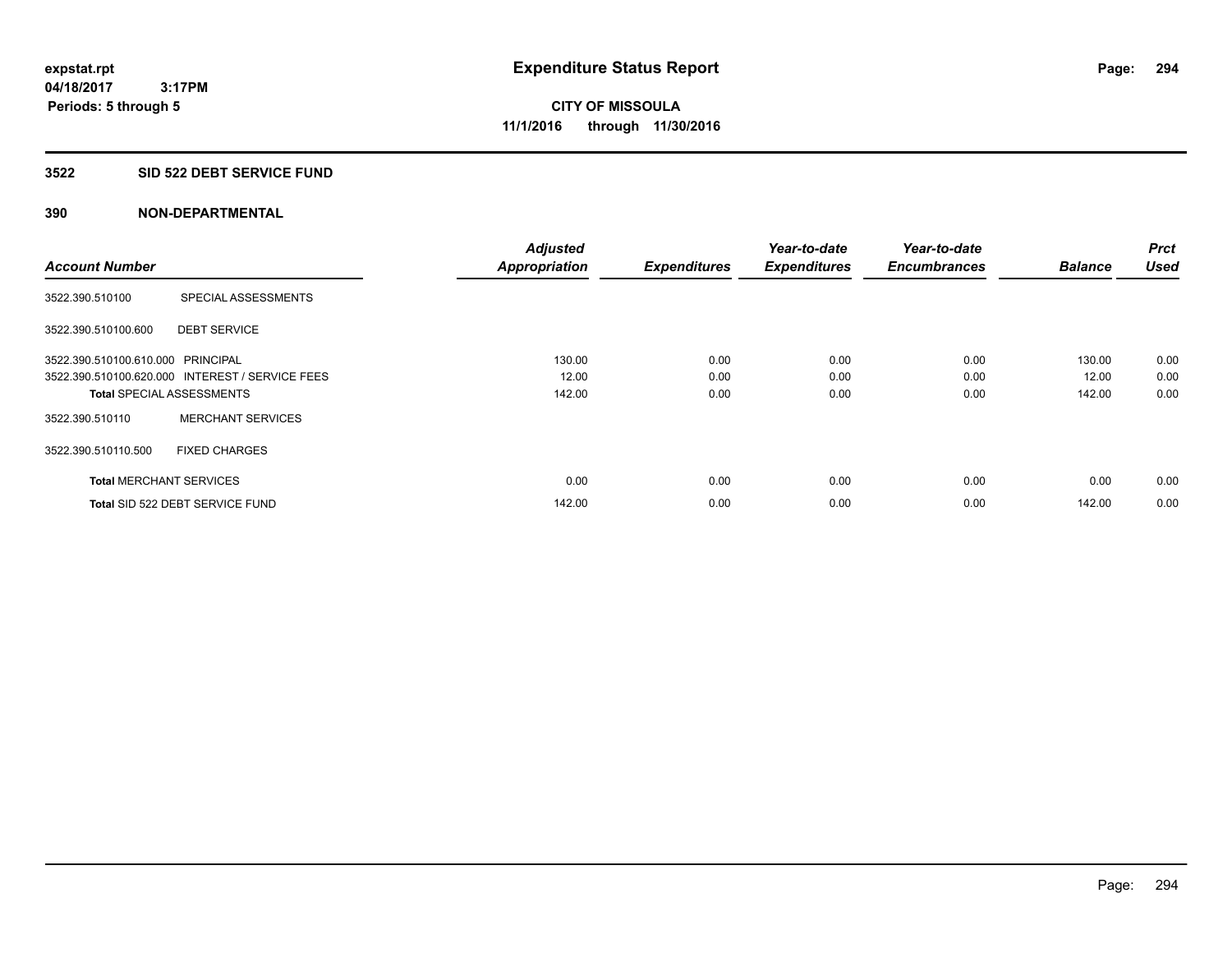### **3524 SID 524 DEBT SERVICE FUND**

| <b>Account Number</b>             |                                                 | <b>Adjusted</b>      |                     | Year-to-date        | Year-to-date<br><b>Encumbrances</b> | <b>Balance</b> | <b>Prct</b><br><b>Used</b> |
|-----------------------------------|-------------------------------------------------|----------------------|---------------------|---------------------|-------------------------------------|----------------|----------------------------|
|                                   |                                                 | <b>Appropriation</b> | <b>Expenditures</b> | <b>Expenditures</b> |                                     |                |                            |
| 3524.390.510100                   | SPECIAL ASSESSMENTS                             |                      |                     |                     |                                     |                |                            |
| 3524.390.510100.600               | <b>DEBT SERVICE</b>                             |                      |                     |                     |                                     |                |                            |
| 3524.390.510100.610.000 PRINCIPAL |                                                 | 234,000.00           | 0.00                | 0.00                | 0.00                                | 234,000.00     | 0.00                       |
|                                   | 3524.390.510100.620.000 INTEREST / SERVICE FEES | 71,600.00            | 0.00                | 0.00                | 0.00                                | 71,600.00      | 0.00                       |
| <b>Total SPECIAL ASSESSMENTS</b>  |                                                 | 305,600.00           | 0.00                | 0.00                | 0.00                                | 305,600.00     | 0.00                       |
| 3524.390.510110                   | <b>MERCHANT SERVICES</b>                        |                      |                     |                     |                                     |                |                            |
| 3524.390.510110.500               | <b>FIXED CHARGES</b>                            |                      |                     |                     |                                     |                |                            |
| <b>Total MERCHANT SERVICES</b>    |                                                 | 0.00                 | 0.00                | 0.00                | 0.00                                | 0.00           | 0.00                       |
|                                   | Total SID 524 DEBT SERVICE FUND                 | 305,600.00           | 0.00                | 0.00                | 0.00                                | 305,600.00     | 0.00                       |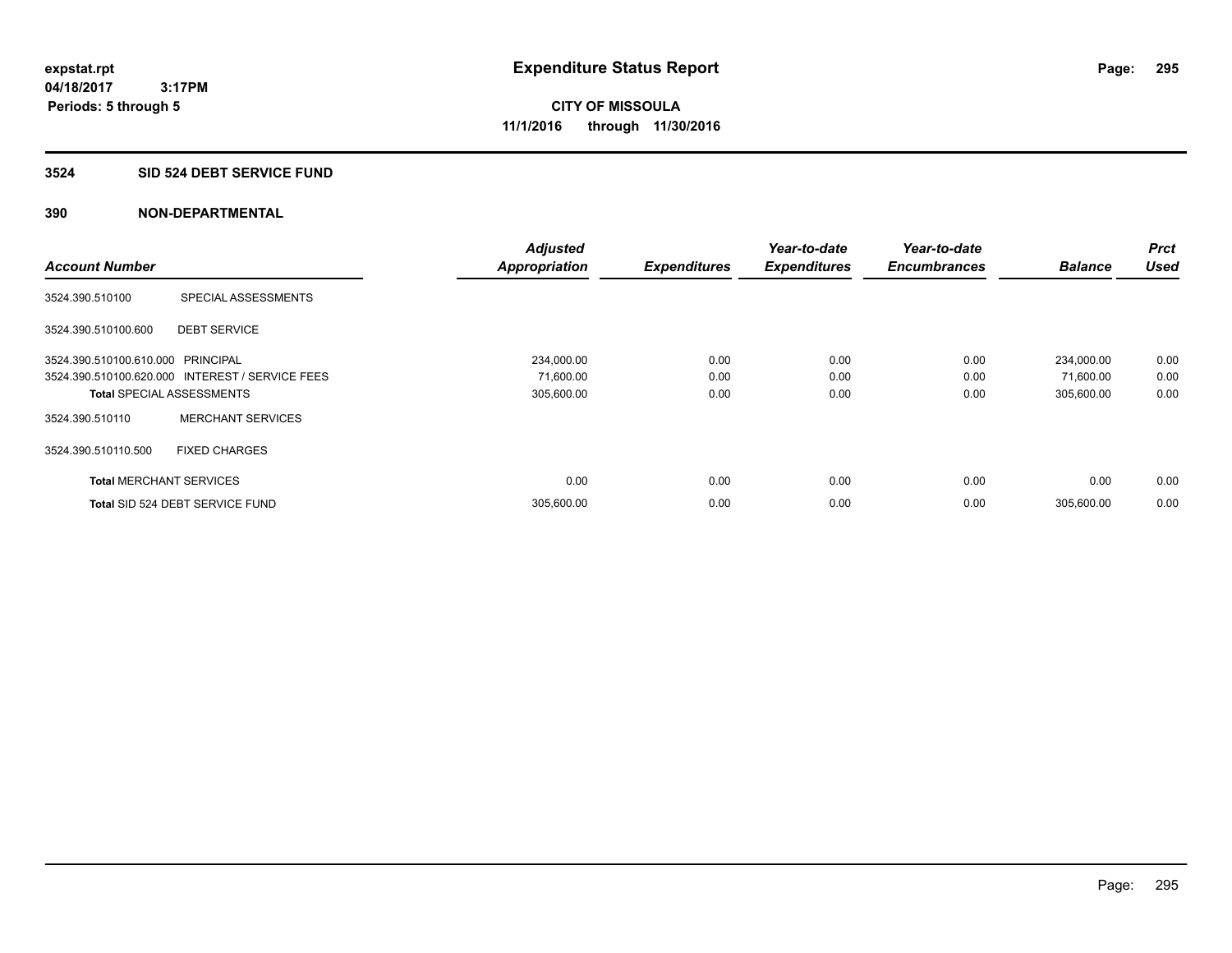#### **3525 SID 525 DEBT SERVICE FUND**

|                                   |                                                 | <b>Adjusted</b>      |                     | Year-to-date        | Year-to-date        |                | <b>Prct</b> |
|-----------------------------------|-------------------------------------------------|----------------------|---------------------|---------------------|---------------------|----------------|-------------|
| <b>Account Number</b>             |                                                 | <b>Appropriation</b> | <b>Expenditures</b> | <b>Expenditures</b> | <b>Encumbrances</b> | <b>Balance</b> | Used        |
| 3525.390.510100                   | SPECIAL ASSESSMENTS                             |                      |                     |                     |                     |                |             |
| 3525.390.510100.600               | <b>DEBT SERVICE</b>                             |                      |                     |                     |                     |                |             |
| 3525.390.510100.610.000 PRINCIPAL |                                                 | 28,000.00            | 0.00                | 0.00                | 0.00                | 28,000.00      | 0.00        |
|                                   | 3525.390.510100.620.000 INTEREST / SERVICE FEES | 4,440.00             | 0.00                | 0.00                | 0.00                | 4,440.00       | 0.00        |
| <b>Total SPECIAL ASSESSMENTS</b>  |                                                 | 32,440.00            | 0.00                | 0.00                | 0.00                | 32,440.00      | 0.00        |
| 3525.390.510110                   | <b>MERCHANT SERVICES</b>                        |                      |                     |                     |                     |                |             |
| 3525.390.510110.500               | <b>FIXED CHARGES</b>                            |                      |                     |                     |                     |                |             |
| <b>Total MERCHANT SERVICES</b>    |                                                 | 0.00                 | 0.00                | 0.00                | 0.00                | 0.00           | 0.00        |
|                                   | Total SID 525 DEBT SERVICE FUND                 | 32,440.00            | 0.00                | 0.00                | 0.00                | 32.440.00      | 0.00        |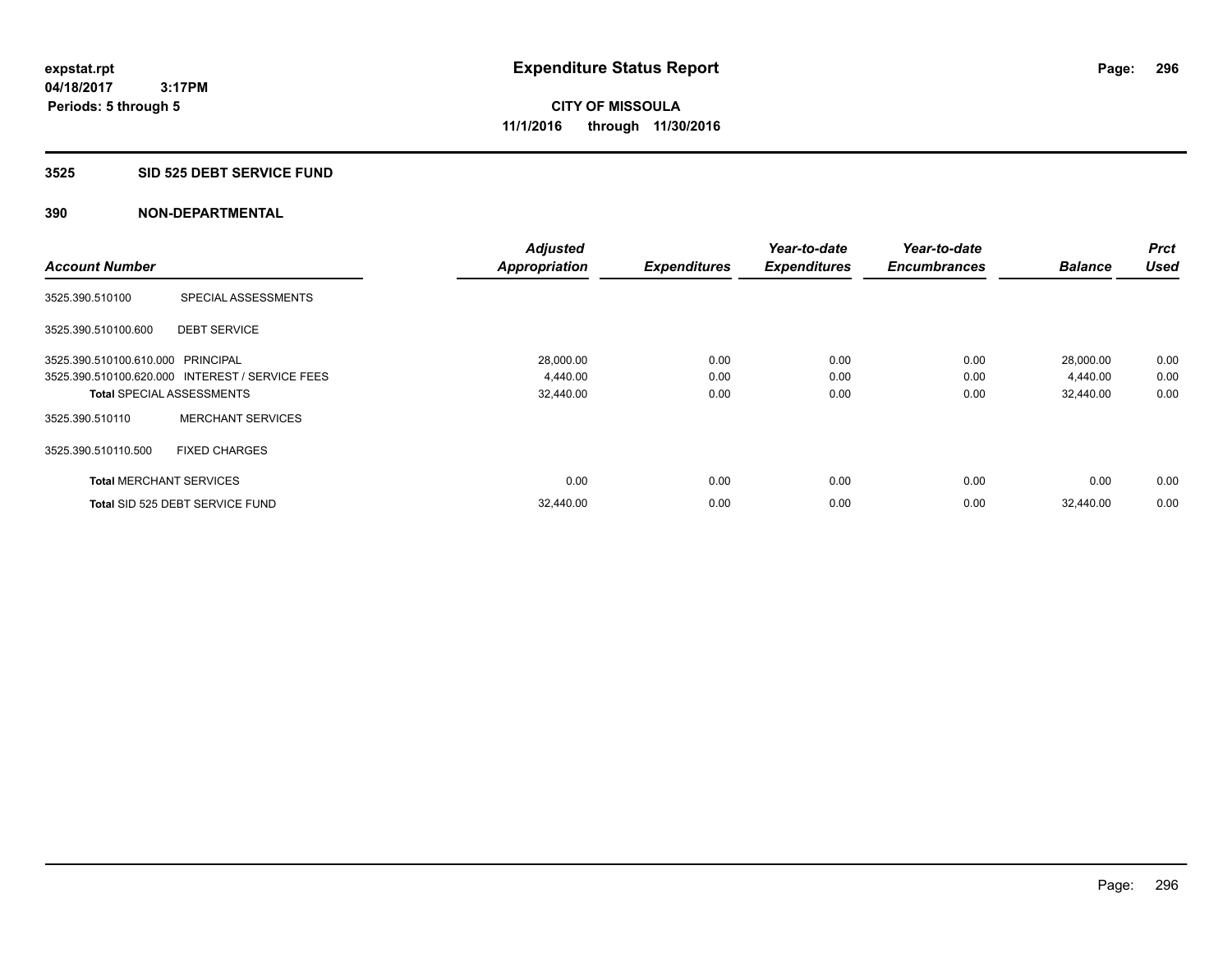#### **3526 SID 526 DEBT SERVICE FUND**

| <b>Account Number</b>             |                                                 | <b>Adjusted</b>      | <b>Expenditures</b> | Year-to-date<br><b>Expenditures</b> | Year-to-date<br><b>Encumbrances</b> | <b>Balance</b> | <b>Prct</b><br><b>Used</b> |
|-----------------------------------|-------------------------------------------------|----------------------|---------------------|-------------------------------------|-------------------------------------|----------------|----------------------------|
|                                   |                                                 | <b>Appropriation</b> |                     |                                     |                                     |                |                            |
| 3526.390.510100                   | SPECIAL ASSESSMENTS                             |                      |                     |                                     |                                     |                |                            |
| 3526.390.510100.600               | <b>DEBT SERVICE</b>                             |                      |                     |                                     |                                     |                |                            |
| 3526.390.510100.610.000 PRINCIPAL |                                                 | 160,000.00           | 0.00                | 0.00                                | 0.00                                | 160,000.00     | 0.00                       |
|                                   | 3526.390.510100.620.000 INTEREST / SERVICE FEES | 33,100.00            | 0.00                | 0.00                                | 0.00                                | 33,100.00      | 0.00                       |
| <b>Total SPECIAL ASSESSMENTS</b>  |                                                 | 193,100.00           | 0.00                | 0.00                                | 0.00                                | 193,100.00     | 0.00                       |
| 3526.390.510110                   | <b>MERCHANT SERVICES</b>                        |                      |                     |                                     |                                     |                |                            |
| 3526.390.510110.500               | <b>FIXED CHARGES</b>                            |                      |                     |                                     |                                     |                |                            |
| <b>Total MERCHANT SERVICES</b>    |                                                 | 0.00                 | 0.00                | 0.00                                | 0.00                                | 0.00           | 0.00                       |
|                                   | Total SID 526 DEBT SERVICE FUND                 | 193,100.00           | 0.00                | 0.00                                | 0.00                                | 193.100.00     | 0.00                       |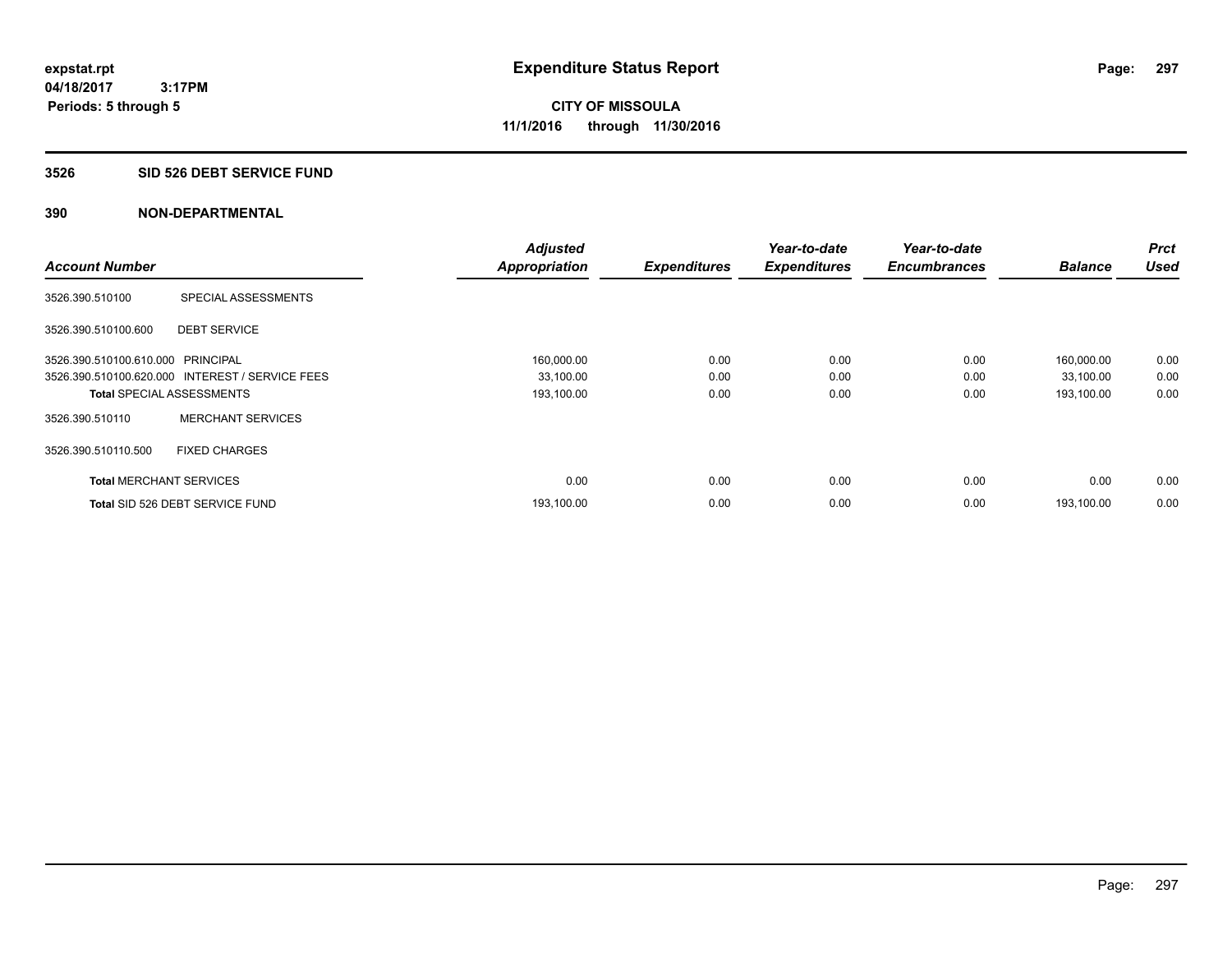#### **3527 SID 527 DEBT SERVICE FUND**

**000 \*\*\* Title Not Found \*\*\***

| <b>Account Number</b>         |                         | <b>Adjusted</b><br>Appropriation | <b>Expenditures</b> | Year-to-date<br><b>Expenditures</b> | Year-to-date<br><b>Encumbrances</b> | <b>Balance</b> | <b>Prct</b><br><b>Used</b> |
|-------------------------------|-------------------------|----------------------------------|---------------------|-------------------------------------|-------------------------------------|----------------|----------------------------|
| 3527.000.520100               | *** Title Not Found *** |                                  |                     |                                     |                                     |                |                            |
| 3527.000.520100.800           | OTHER OBJECTS           |                                  |                     |                                     |                                     |                |                            |
| Total *** Title Not Found *** |                         | 0.00                             | 0.00                | 0.00                                | 0.00                                | 0.00           | 0.00                       |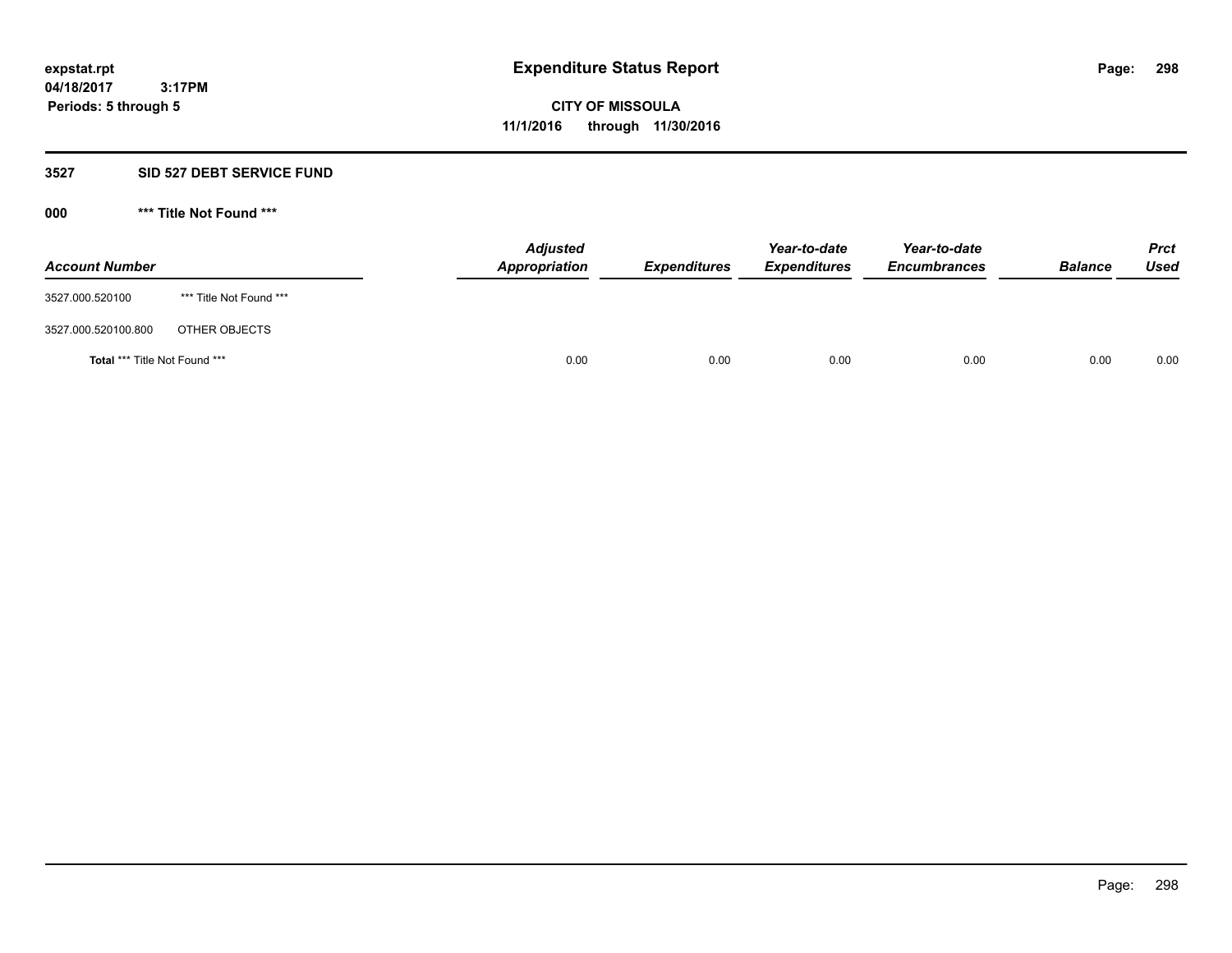### **3527 SID 527 DEBT SERVICE FUND**

| <b>Account Number</b> |                                  | <b>Adjusted</b><br><b>Appropriation</b> | <b>Expenditures</b> | Year-to-date<br><b>Expenditures</b> | Year-to-date<br><b>Encumbrances</b> | <b>Balance</b> | <b>Prct</b><br><b>Used</b> |
|-----------------------|----------------------------------|-----------------------------------------|---------------------|-------------------------------------|-------------------------------------|----------------|----------------------------|
| 3527.390.510100       | SPECIAL ASSESSMENTS              |                                         |                     |                                     |                                     |                |                            |
| 3527.390.510100.600   | <b>DEBT SERVICE</b>              |                                         |                     |                                     |                                     |                |                            |
|                       | <b>Total SPECIAL ASSESSMENTS</b> | 0.00                                    | 0.00                | 0.00                                | 0.00                                | 0.00           | 0.00                       |
| 3527.390.510110       | <b>MERCHANT SERVICES</b>         |                                         |                     |                                     |                                     |                |                            |
| 3527.390.510110.500   | <b>FIXED CHARGES</b>             |                                         |                     |                                     |                                     |                |                            |
|                       | <b>Total MERCHANT SERVICES</b>   | 0.00                                    | 0.00                | 0.00                                | 0.00                                | 0.00           | 0.00                       |
|                       | Total SID 527 DEBT SERVICE FUND  | 0.00                                    | 0.00                | 0.00                                | 0.00                                | 0.00           | 0.00                       |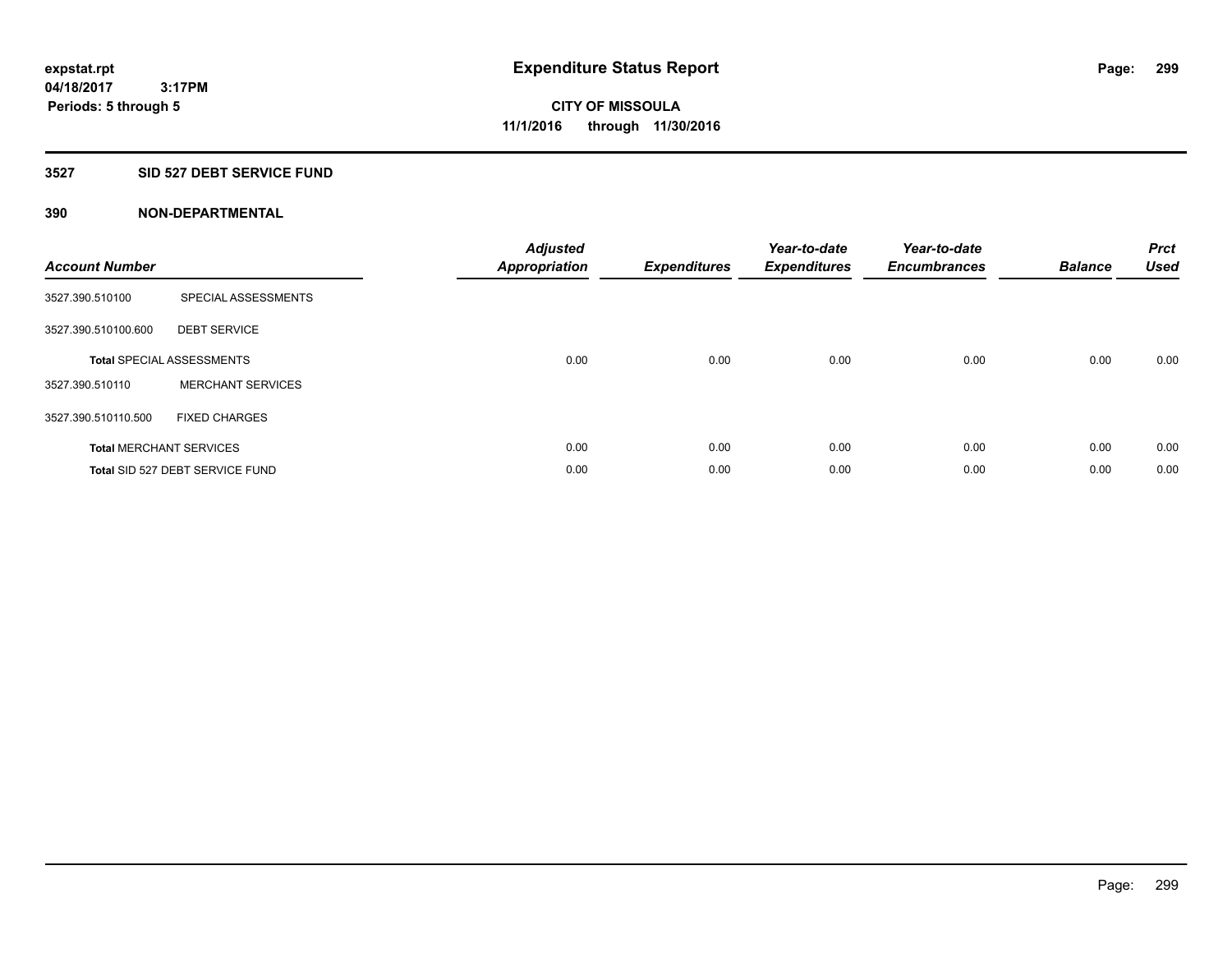## **3530 SID 530 DEBT SERVICE FUND**

| <b>Account Number</b> |                                            | <b>Adjusted</b><br><b>Appropriation</b> | <b>Expenditures</b> | Year-to-date<br><b>Expenditures</b> | Year-to-date<br><b>Encumbrances</b> | <b>Balance</b> | <b>Prct</b><br><b>Used</b> |
|-----------------------|--------------------------------------------|-----------------------------------------|---------------------|-------------------------------------|-------------------------------------|----------------|----------------------------|
| 3530.390.510100       | SPECIAL ASSESSMENTS                        |                                         |                     |                                     |                                     |                |                            |
| 3530.390.510100.600   | <b>DEBT SERVICE</b>                        |                                         |                     |                                     |                                     |                |                            |
|                       | <b>Total SPECIAL ASSESSMENTS</b>           | 0.00                                    | 0.00                | 0.00                                | 0.00                                | 0.00           | 0.00                       |
| 3530.390.510110       | <b>MERCHANT SERVICES</b>                   |                                         |                     |                                     |                                     |                |                            |
| 3530.390.510110.500   | <b>FIXED CHARGES</b>                       |                                         |                     |                                     |                                     |                |                            |
|                       | <b>Total MERCHANT SERVICES</b>             | 0.00                                    | 0.00                | 0.00                                | 0.00                                | 0.00           | 0.00                       |
| 3530.390.521000       | <b>INTERFUND OPERATING TRANSFERS</b>       |                                         |                     |                                     |                                     |                |                            |
| 3530.390.521000.800   | OTHER OBJECTS                              |                                         |                     |                                     |                                     |                |                            |
|                       | <b>Total INTERFUND OPERATING TRANSFERS</b> | 0.00                                    | 0.00                | 0.00                                | 0.00                                | 0.00           | 0.00                       |
|                       | Total SID 530 DEBT SERVICE FUND            | 0.00                                    | 0.00                | 0.00                                | 0.00                                | 0.00           | 0.00                       |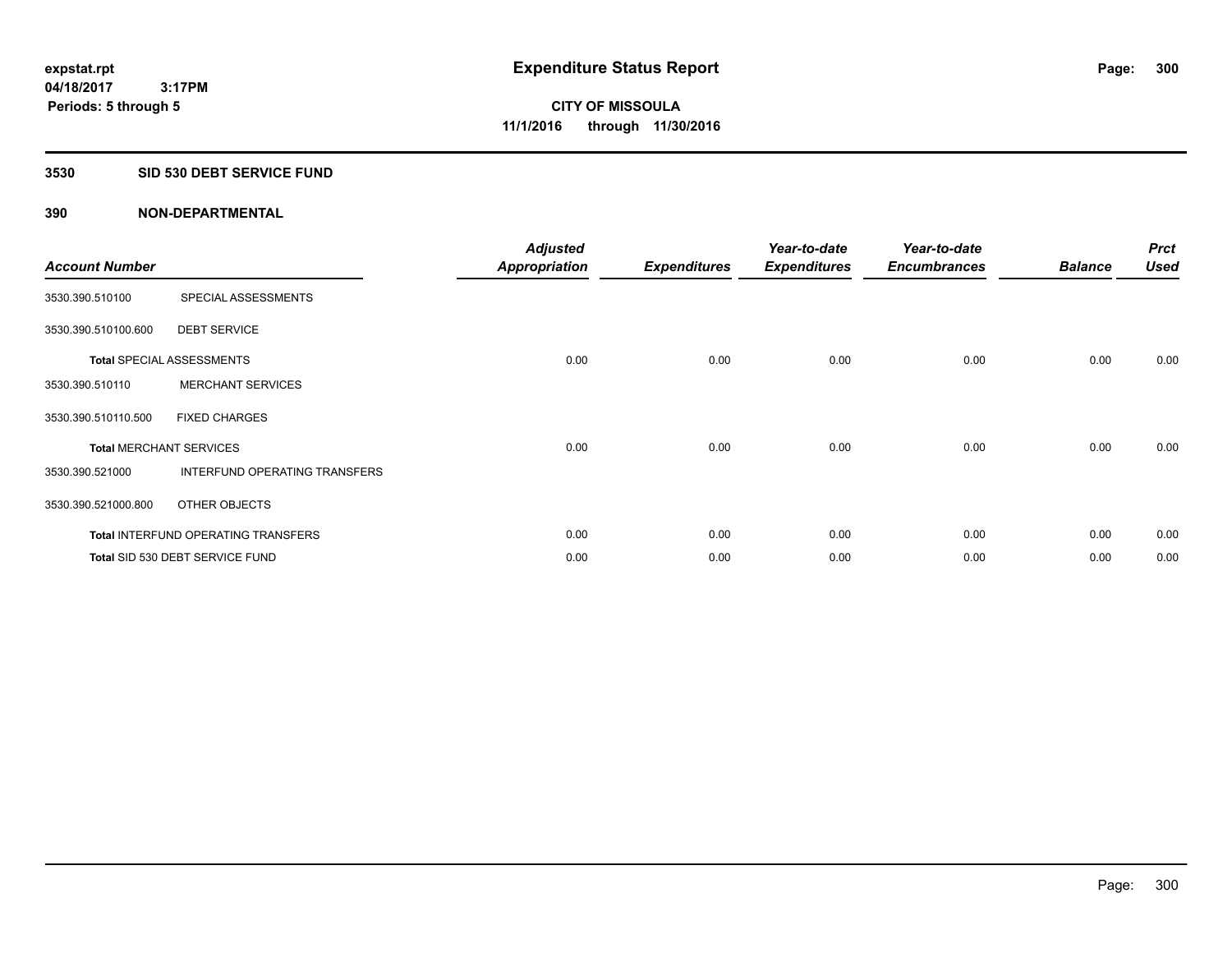### **3531 SID 531 HICKORY ST CALMING**

| <b>Account Number</b> |                                            | <b>Adjusted</b><br>Appropriation | <b>Expenditures</b> | Year-to-date<br><b>Expenditures</b> | Year-to-date<br><b>Encumbrances</b> | <b>Balance</b> | <b>Prct</b><br><b>Used</b> |
|-----------------------|--------------------------------------------|----------------------------------|---------------------|-------------------------------------|-------------------------------------|----------------|----------------------------|
| 3531.390.510110       | <b>MERCHANT SERVICES</b>                   |                                  |                     |                                     |                                     |                |                            |
| 3531.390.510110.500   | <b>FIXED CHARGES</b>                       |                                  |                     |                                     |                                     |                |                            |
|                       | <b>Total MERCHANT SERVICES</b>             | 0.00                             | 0.00                | 0.00                                | 0.00                                | 0.00           | 0.00                       |
| 3531.390.521000       | INTERFUND OPERATING TRANSFERS              |                                  |                     |                                     |                                     |                |                            |
| 3531.390.521000.800   | OTHER OBJECTS                              |                                  |                     |                                     |                                     |                |                            |
|                       | <b>Total INTERFUND OPERATING TRANSFERS</b> | 0.00                             | 0.00                | 0.00                                | 0.00                                | 0.00           | 0.00                       |
|                       | Total SID 531 HICKORY ST CALMING           | 0.00                             | 0.00                | 0.00                                | 0.00                                | 0.00           | 0.00                       |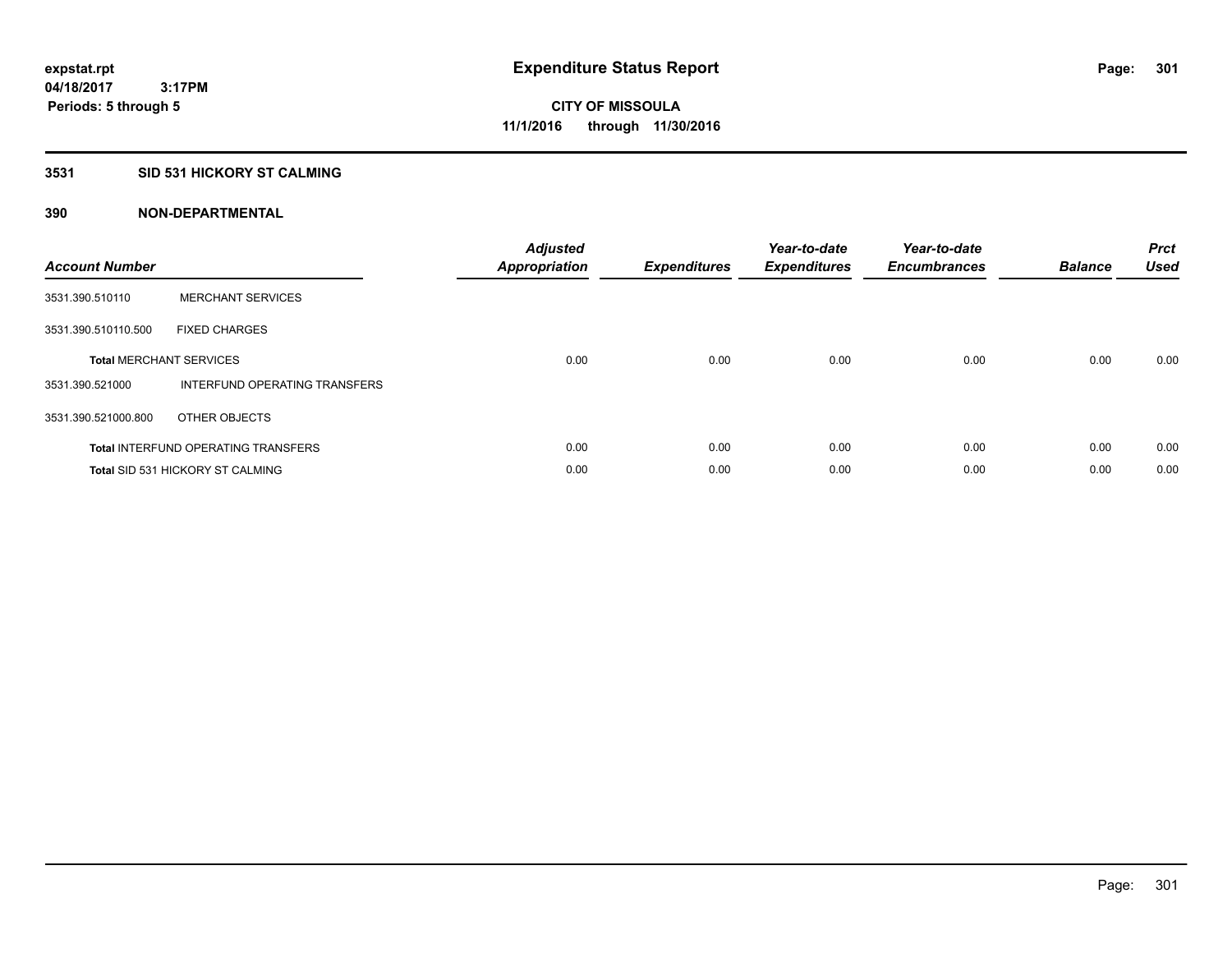#### **3532 SID 532 DEBT SERVICE FUND**

| <b>Account Number</b>          |                                                 | <b>Adjusted</b><br><b>Appropriation</b> | <b>Expenditures</b> | Year-to-date<br><b>Expenditures</b> | Year-to-date<br><b>Encumbrances</b> | <b>Balance</b> | <b>Prct</b><br><b>Used</b> |
|--------------------------------|-------------------------------------------------|-----------------------------------------|---------------------|-------------------------------------|-------------------------------------|----------------|----------------------------|
| 3532.390.510100                | SPECIAL ASSESSMENTS                             |                                         |                     |                                     |                                     |                |                            |
| 3532.390.510100.600            | <b>DEBT SERVICE</b>                             |                                         |                     |                                     |                                     |                |                            |
| 3532.390.510100.610.000        | PRINCIPAL                                       | 30,000.00                               | 0.00                | 0.00                                | 0.00                                | 30,000.00      | 0.00                       |
|                                | 3532.390.510100.620.000 INTEREST / SERVICE FEES | 10,633.00                               | 0.00                | 350.00                              | 0.00                                | 10,283.00      | 3.29                       |
|                                | <b>Total SPECIAL ASSESSMENTS</b>                | 40,633.00                               | 0.00                | 350.00                              | 0.00                                | 40,283.00      | 0.86                       |
| 3532.390.510110                | <b>MERCHANT SERVICES</b>                        |                                         |                     |                                     |                                     |                |                            |
| 3532.390.510110.500            | <b>FIXED CHARGES</b>                            |                                         |                     |                                     |                                     |                |                            |
| <b>Total FIXED CHARGES</b>     |                                                 | 0.00                                    | 0.00                | 0.00                                | 0.00                                | 0.00           | 0.00                       |
| <b>Total MERCHANT SERVICES</b> |                                                 | 0.00                                    | 0.00                | 0.00                                | 0.00                                | 0.00           | 0.00                       |
|                                | Total SID 532 DEBT SERVICE FUND                 | 40,633.00                               | 0.00                | 350.00                              | 0.00                                | 40,283.00      | 0.86                       |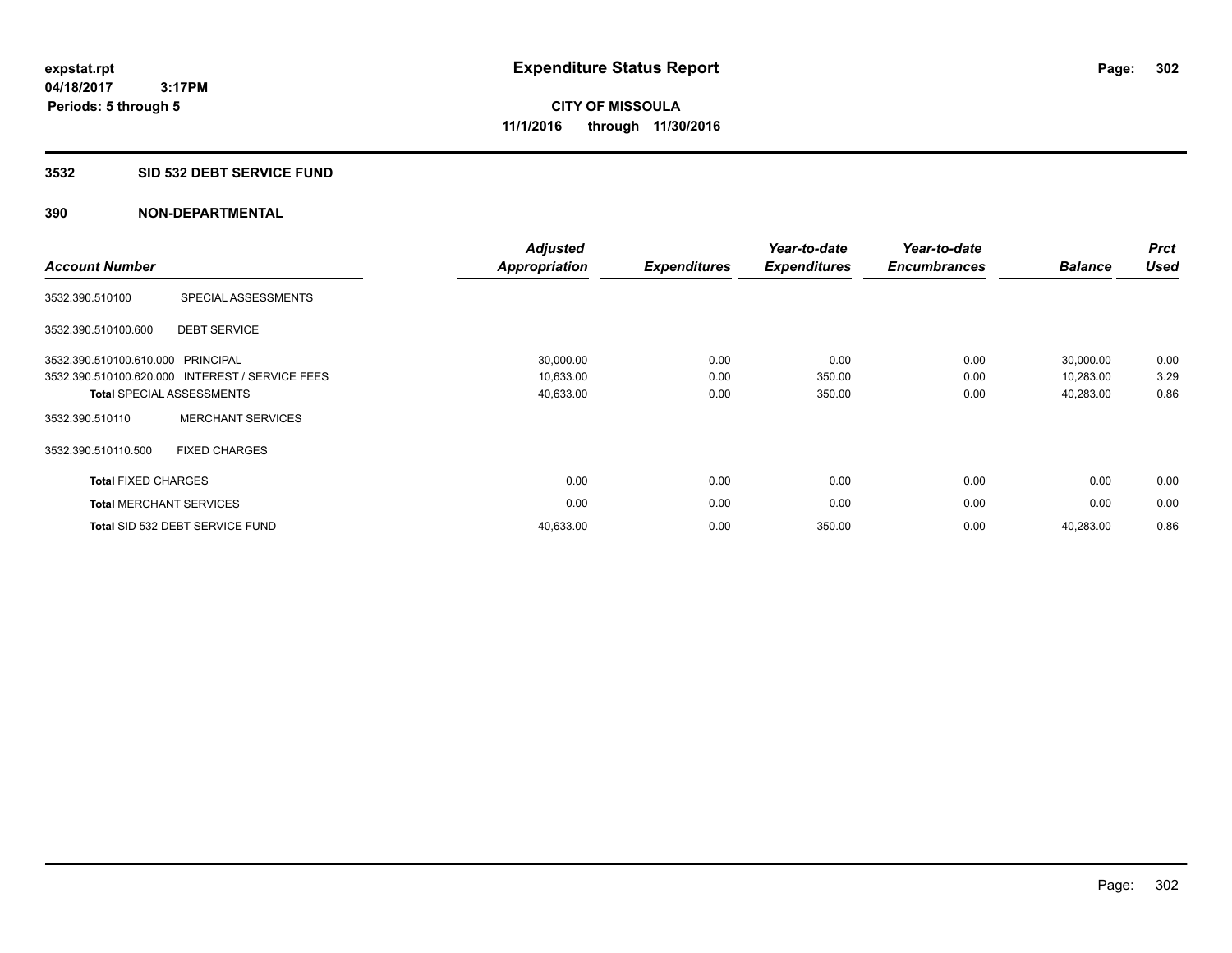**CITY OF MISSOULA 11/1/2016 through 11/30/2016**

## **3533 GILBERT ST SEWER SID DEBT FUND**

### **330 WASTEWATER**

| <b>Account Number</b>   |                          | <b>Adjusted</b><br>Appropriation | <b>Expenditures</b> | Year-to-date<br><b>Expenditures</b> | Year-to-date<br><b>Encumbrances</b> | <b>Balance</b> | <b>Prct</b><br>Used |
|-------------------------|--------------------------|----------------------------------|---------------------|-------------------------------------|-------------------------------------|----------------|---------------------|
| 3533.330.510110         | <b>MERCHANT SERVICES</b> |                                  |                     |                                     |                                     |                |                     |
| 3533.330.510110.500     | <b>FIXED CHARGES</b>     |                                  |                     |                                     |                                     |                |                     |
| <b>Total WASTEWATER</b> |                          | 0.00                             | 0.00                | 0.00                                | 0.00                                | 0.00           | 0.00                |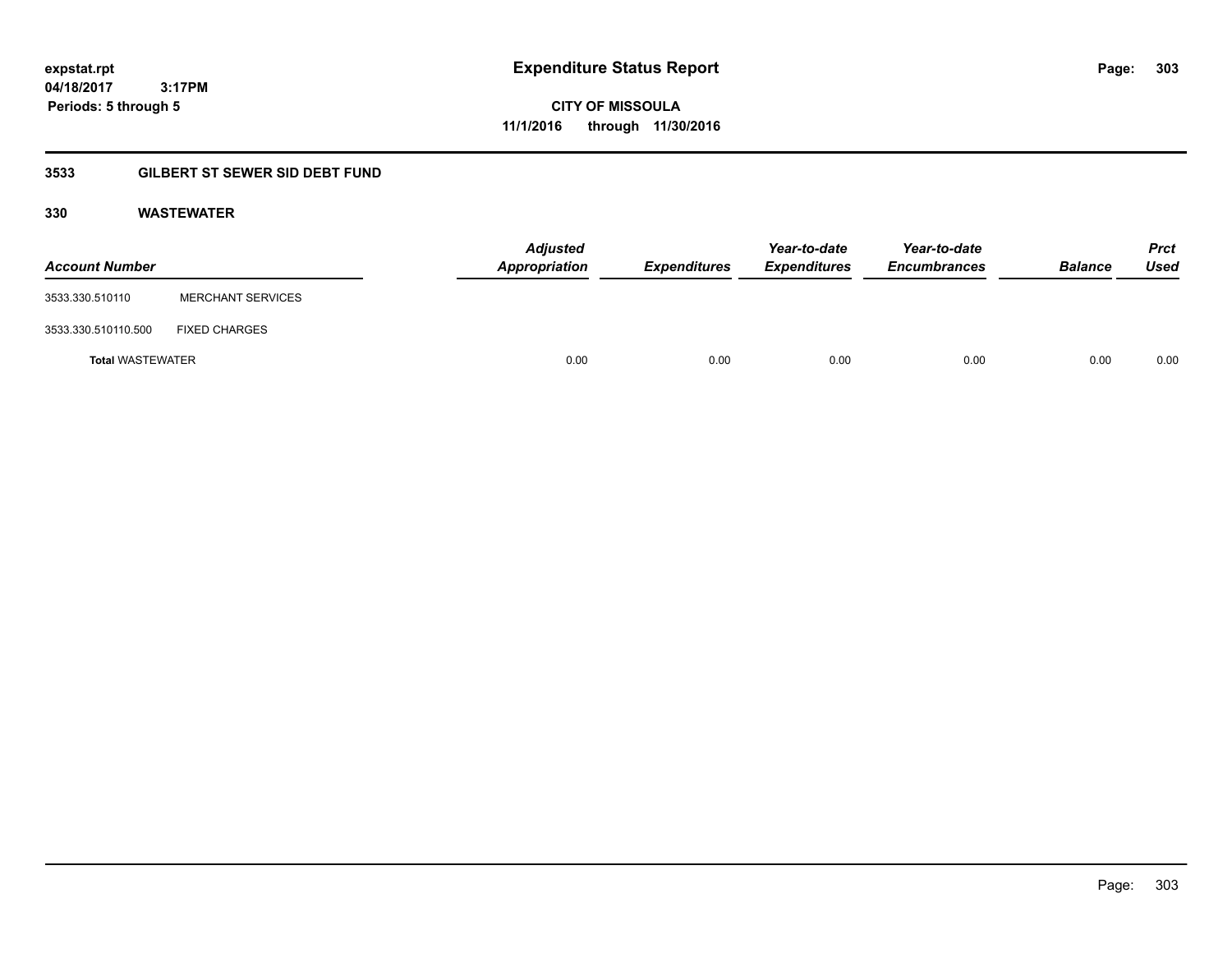# **CITY OF MISSOULA 11/1/2016 through 11/30/2016**

## **3533 GILBERT ST SEWER SID DEBT FUND**

| <b>Account Number</b>             |                                                 | <b>Adjusted</b><br>Appropriation | <b>Expenditures</b> | Year-to-date<br><b>Expenditures</b> | Year-to-date<br><b>Encumbrances</b> | <b>Balance</b> | <b>Prct</b><br><b>Used</b> |
|-----------------------------------|-------------------------------------------------|----------------------------------|---------------------|-------------------------------------|-------------------------------------|----------------|----------------------------|
| 3533.390.510100                   | SPECIAL ASSESSMENTS                             |                                  |                     |                                     |                                     |                |                            |
| 3533.390.510100.500               | <b>FIXED CHARGES</b>                            |                                  |                     |                                     |                                     |                |                            |
| <b>Total FIXED CHARGES</b>        |                                                 | 0.00                             | 0.00                | 0.00                                | 0.00                                | 0.00           | 0.00                       |
| 3533.390.510100.600               | <b>DEBT SERVICE</b>                             |                                  |                     |                                     |                                     |                |                            |
| 3533.390.510100.610.000 PRINCIPAL |                                                 | 12,000.00                        | 0.00                | 0.00                                | 0.00                                | 12,000.00      | 0.00                       |
|                                   | 3533.390.510100.620.000 INTEREST / SERVICE FEES | 4,875.00                         | 0.00                | 0.00                                | 0.00                                | 4,875.00       | 0.00                       |
|                                   | <b>Total SPECIAL ASSESSMENTS</b>                | 16,875.00                        | 0.00                | 0.00                                | 0.00                                | 16,875.00      | 0.00                       |
| 3533.390.510110                   | <b>MERCHANT SERVICES</b>                        |                                  |                     |                                     |                                     |                |                            |
| 3533.390.510110.500               | <b>FIXED CHARGES</b>                            |                                  |                     |                                     |                                     |                |                            |
|                                   | <b>Total MERCHANT SERVICES</b>                  | 0.00                             | 0.00                | 0.00                                | 0.00                                | 0.00           | 0.00                       |
| 3533.390.521000                   | <b>INTERFUND OPERATING TRANSFERS</b>            |                                  |                     |                                     |                                     |                |                            |
| 3533.390.521000.800               | OTHER OBJECTS                                   |                                  |                     |                                     |                                     |                |                            |
|                                   | <b>Total INTERFUND OPERATING TRANSFERS</b>      | 0.00                             | 0.00                | 0.00                                | 0.00                                | 0.00           | 0.00                       |
|                                   | <b>Total GILBERT ST SEWER SID DEBT FUND</b>     | 16,875.00                        | 0.00                | 0.00                                | 0.00                                | 16,875.00      | 0.00                       |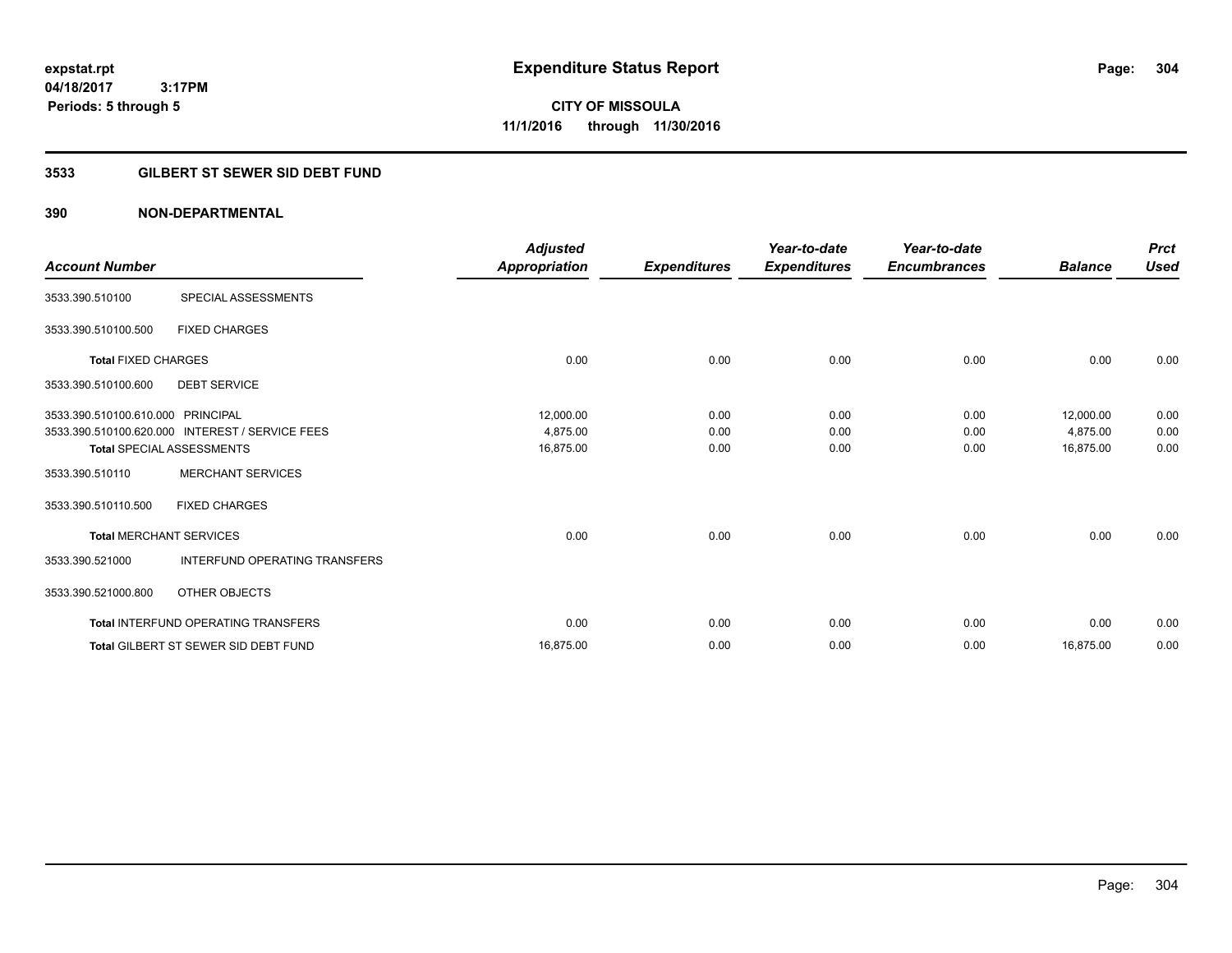## **3534 LINCOLNWOOD SEWER PHASE I**

| <b>Account Number</b>             |                                                 | <b>Adjusted</b><br><b>Appropriation</b> | <b>Expenditures</b> | Year-to-date<br><b>Expenditures</b> | Year-to-date<br><b>Encumbrances</b> | <b>Balance</b> | <b>Prct</b><br><b>Used</b> |
|-----------------------------------|-------------------------------------------------|-----------------------------------------|---------------------|-------------------------------------|-------------------------------------|----------------|----------------------------|
| 3534.390.510100                   | SPECIAL ASSESSMENTS                             |                                         |                     |                                     |                                     |                |                            |
| 3534.390.510100.600               | <b>DEBT SERVICE</b>                             |                                         |                     |                                     |                                     |                |                            |
| 3534.390.510100.610.000 PRINCIPAL |                                                 | 12,000.00                               | 0.00                | 0.00                                | 0.00                                | 12,000.00      | 0.00                       |
|                                   | 3534.390.510100.620.000 INTEREST / SERVICE FEES | 5,513.00                                | 0.00                | 0.00                                | 0.00                                | 5,513.00       | 0.00                       |
|                                   | <b>Total SPECIAL ASSESSMENTS</b>                | 17,513.00                               | 0.00                | 0.00                                | 0.00                                | 17,513.00      | 0.00                       |
| 3534.390.510110                   | <b>MERCHANT SERVICES</b>                        |                                         |                     |                                     |                                     |                |                            |
| 3534.390.510110.500               | <b>FIXED CHARGES</b>                            |                                         |                     |                                     |                                     |                |                            |
| <b>Total FIXED CHARGES</b>        |                                                 | 0.00                                    | 0.00                | 0.00                                | 0.00                                | 0.00           | 0.00                       |
|                                   | <b>Total MERCHANT SERVICES</b>                  | 0.00                                    | 0.00                | 0.00                                | 0.00                                | 0.00           | 0.00                       |
|                                   | <b>Total LINCOLNWOOD SEWER PHASE I</b>          | 17,513.00                               | 0.00                | 0.00                                | 0.00                                | 17,513.00      | 0.00                       |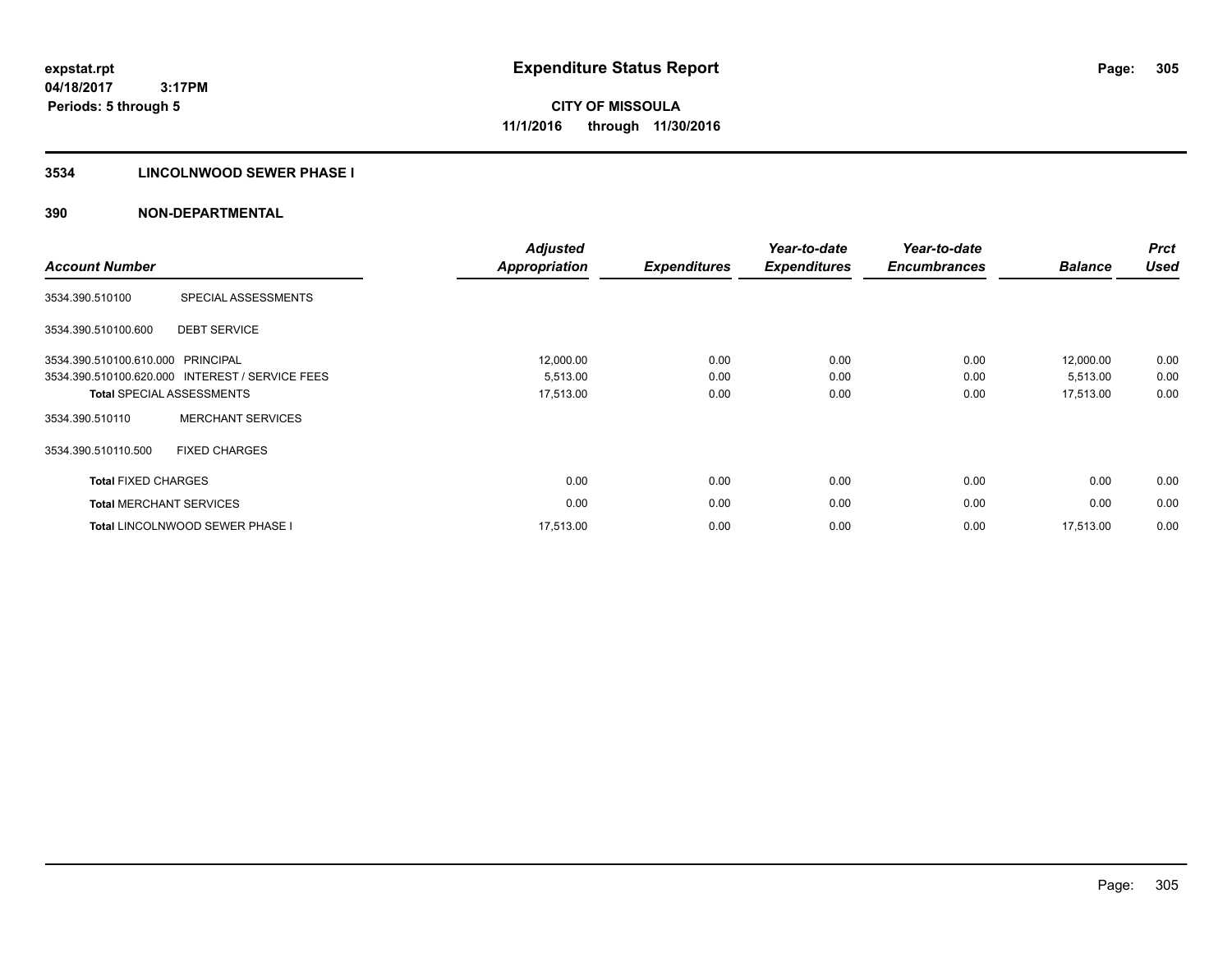## **3535 SLANT STREET TRAFFIC CALMING**

| <b>Account Number</b> |                                            | <b>Adjusted</b><br>Appropriation | <b>Expenditures</b> | Year-to-date<br><b>Expenditures</b> | Year-to-date<br><b>Encumbrances</b> | <b>Balance</b> | <b>Prct</b><br>Used |
|-----------------------|--------------------------------------------|----------------------------------|---------------------|-------------------------------------|-------------------------------------|----------------|---------------------|
| 3535.390.510110       | <b>MERCHANT SERVICES</b>                   |                                  |                     |                                     |                                     |                |                     |
| 3535.390.510110.500   | <b>FIXED CHARGES</b>                       |                                  |                     |                                     |                                     |                |                     |
|                       | <b>Total MERCHANT SERVICES</b>             | 0.00                             | 0.00                | 0.00                                | 0.00                                | 0.00           | 0.00                |
| 3535.390.521000       | INTERFUND OPERATING TRANSFERS              |                                  |                     |                                     |                                     |                |                     |
| 3535.390.521000.800   | OTHER OBJECTS                              |                                  |                     |                                     |                                     |                |                     |
|                       | <b>Total INTERFUND OPERATING TRANSFERS</b> | 0.00                             | 0.00                | 0.00                                | 0.00                                | 0.00           | 0.00                |
|                       | <b>Total SLANT STREET TRAFFIC CALMING</b>  | 0.00                             | 0.00                | 0.00                                | 0.00                                | 0.00           | 0.00                |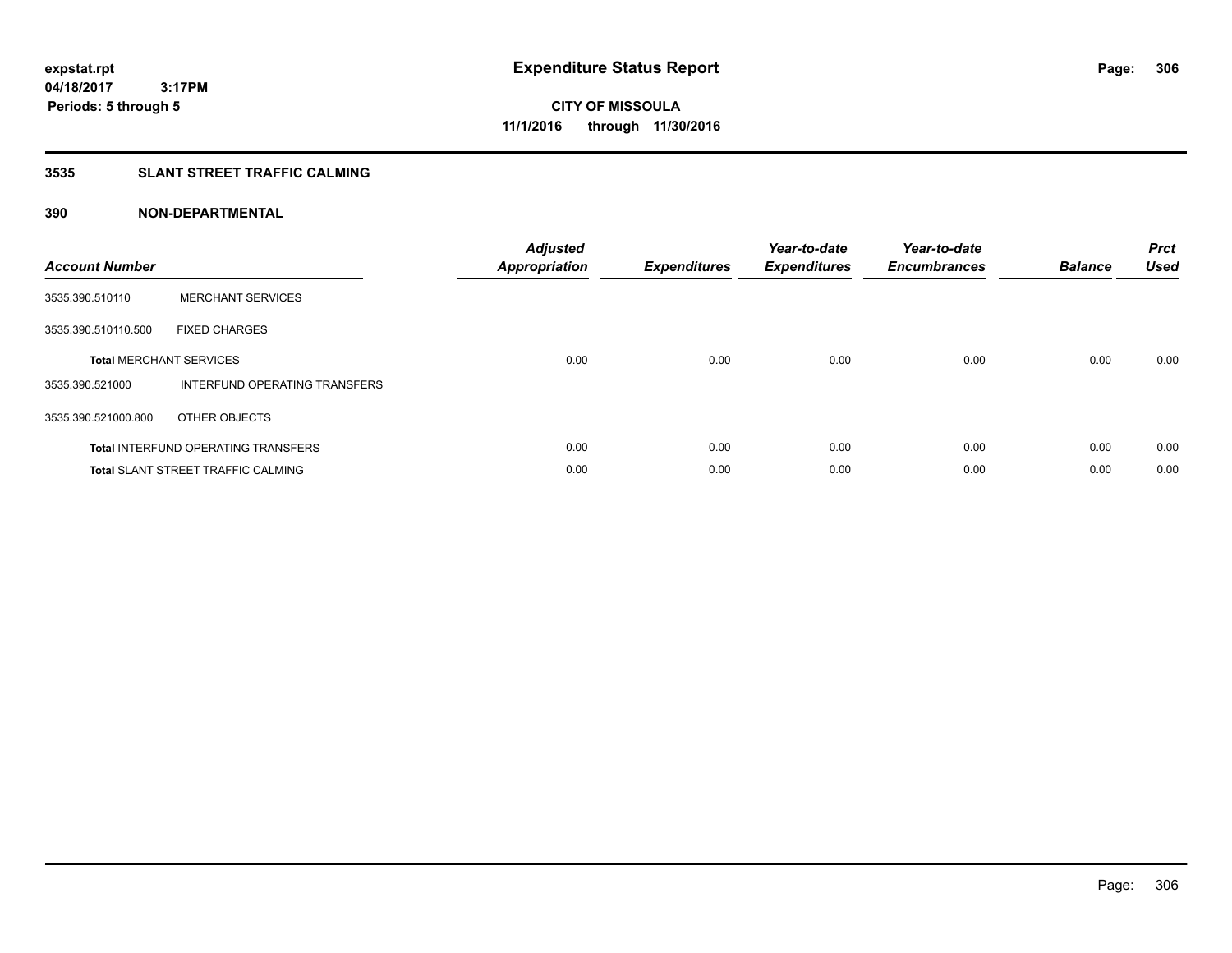## **3536 LINCOLNWOOD SEWER PHASE II**

| <b>Account Number</b>          |                                                 | <b>Adjusted</b><br><b>Appropriation</b> | <b>Expenditures</b> | Year-to-date<br><b>Expenditures</b> | Year-to-date<br><b>Encumbrances</b> | <b>Balance</b> | <b>Prct</b><br><b>Used</b> |
|--------------------------------|-------------------------------------------------|-----------------------------------------|---------------------|-------------------------------------|-------------------------------------|----------------|----------------------------|
| 3536.390.510100                | SPECIAL ASSESSMENTS                             |                                         |                     |                                     |                                     |                |                            |
| 3536.390.510100.600            | <b>DEBT SERVICE</b>                             |                                         |                     |                                     |                                     |                |                            |
| 3536.390.510100.610.000        | PRINCIPAL                                       | 22,000.00                               | 0.00                | 0.00                                | 0.00                                | 22,000.00      | 0.00                       |
|                                | 3536.390.510100.620.000 INTEREST / SERVICE FEES | 9,544.00                                | 0.00                | 0.00                                | 0.00                                | 9,544.00       | 0.00                       |
|                                | <b>Total SPECIAL ASSESSMENTS</b>                | 31,544.00                               | 0.00                | 0.00                                | 0.00                                | 31,544.00      | 0.00                       |
| 3536.390.510110                | <b>MERCHANT SERVICES</b>                        |                                         |                     |                                     |                                     |                |                            |
| 3536.390.510110.500            | <b>FIXED CHARGES</b>                            |                                         |                     |                                     |                                     |                |                            |
| <b>Total FIXED CHARGES</b>     |                                                 | 0.00                                    | 0.00                | 0.00                                | 0.00                                | 0.00           | 0.00                       |
| <b>Total MERCHANT SERVICES</b> |                                                 | 0.00                                    | 0.00                | 0.00                                | 0.00                                | 0.00           | 0.00                       |
|                                | <b>Total LINCOLNWOOD SEWER PHASE II</b>         | 31,544.00                               | 0.00                | 0.00                                | 0.00                                | 31.544.00      | 0.00                       |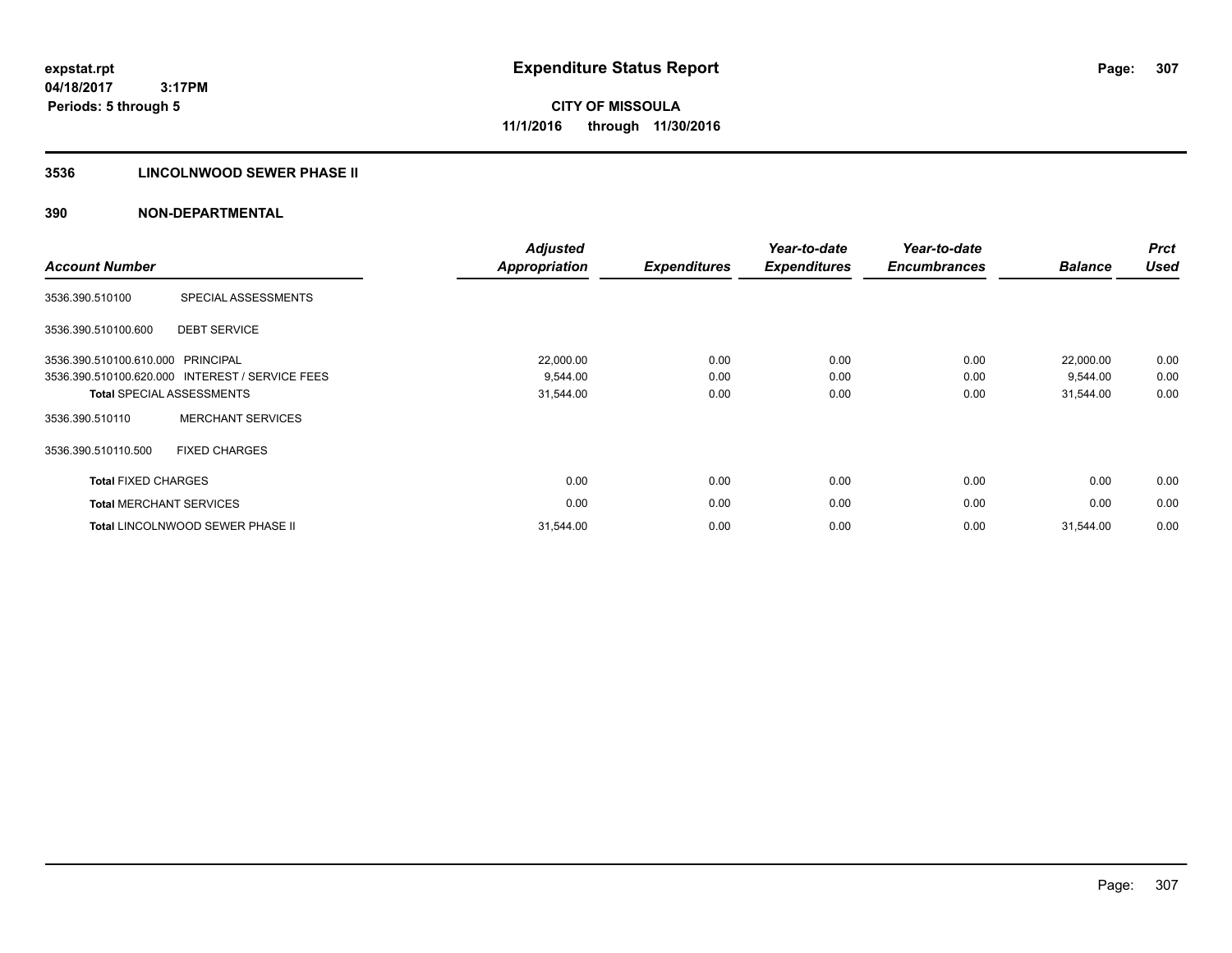## **3539 SOUTH 4TH STREET W TRAFFIC**

| <b>Account Number</b> |                                            | <b>Adjusted</b><br>Appropriation | <b>Expenditures</b> | Year-to-date<br><b>Expenditures</b> | Year-to-date<br><b>Encumbrances</b> | <b>Balance</b> | <b>Prct</b><br><b>Used</b> |
|-----------------------|--------------------------------------------|----------------------------------|---------------------|-------------------------------------|-------------------------------------|----------------|----------------------------|
| 3539.390.510110       | <b>MERCHANT SERVICES</b>                   |                                  |                     |                                     |                                     |                |                            |
| 3539.390.510110.500   | <b>FIXED CHARGES</b>                       |                                  |                     |                                     |                                     |                |                            |
|                       | <b>Total MERCHANT SERVICES</b>             | 0.00                             | 0.00                | 0.00                                | 0.00                                | 0.00           | 0.00                       |
| 3539.390.521000       | INTERFUND OPERATING TRANSFERS              |                                  |                     |                                     |                                     |                |                            |
| 3539.390.521000.800   | OTHER OBJECTS                              |                                  |                     |                                     |                                     |                |                            |
|                       | <b>Total INTERFUND OPERATING TRANSFERS</b> | 0.00                             | 0.00                | 0.00                                | 0.00                                | 0.00           | 0.00                       |
|                       | <b>Total SOUTH 4TH STREET W TRAFFIC</b>    | 0.00                             | 0.00                | 0.00                                | 0.00                                | 0.00           | 0.00                       |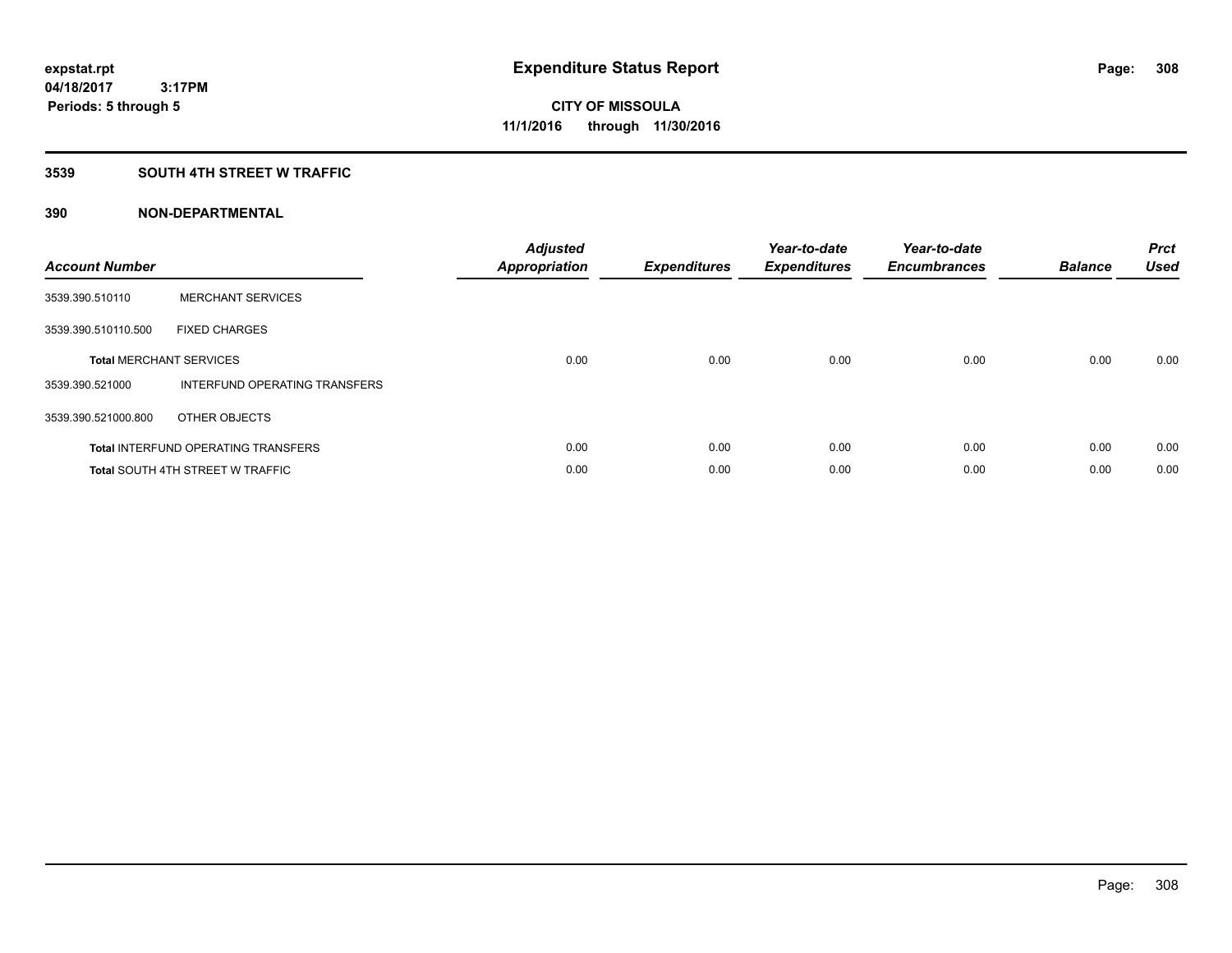#### **3540 SID 540 DEBT SERVICE FUND**

|                                                 | <b>Adjusted</b>      |                     | Year-to-date        | Year-to-date        |                | <b>Prct</b> |
|-------------------------------------------------|----------------------|---------------------|---------------------|---------------------|----------------|-------------|
| <b>Account Number</b>                           | <b>Appropriation</b> | <b>Expenditures</b> | <b>Expenditures</b> | <b>Encumbrances</b> | <b>Balance</b> | <b>Used</b> |
| SPECIAL ASSESSMENTS<br>3540.390.510100          |                      |                     |                     |                     |                |             |
| PURCHASED SERVICES<br>3540.390.510100.300       |                      |                     |                     |                     |                |             |
| <b>Total PURCHASED SERVICES</b>                 | 0.00                 | 0.00                | 0.00                | 0.00                | 0.00           | 0.00        |
| <b>DEBT SERVICE</b><br>3540.390.510100.600      |                      |                     |                     |                     |                |             |
| 3540.390.510100.610.000 PRINCIPAL               | 75,000.00            | 0.00                | 0.00                | 0.00                | 75,000.00      | 0.00        |
| 3540.390.510100.620.000 INTEREST / SERVICE FEES | 45,903.00            | 0.00                | 0.00                | 0.00                | 45,903.00      | 0.00        |
| <b>Total SPECIAL ASSESSMENTS</b>                | 120,903.00           | 0.00                | 0.00                | 0.00                | 120,903.00     | 0.00        |
| <b>MERCHANT SERVICES</b><br>3540.390.510110     |                      |                     |                     |                     |                |             |
| 3540.390.510110.500<br><b>FIXED CHARGES</b>     |                      |                     |                     |                     |                |             |
| 3540.390.510110.550.000 MERCHANT SERVICE FEES   | 350.00               | 0.00                | 0.00                | 0.00                | 350.00         | 0.00        |
| <b>Total MERCHANT SERVICES</b>                  | 350.00               | 0.00                | 0.00                | 0.00                | 350.00         | 0.00        |
| Total SID 540 DEBT SERVICE FUND                 | 121,253.00           | 0.00                | 0.00                | 0.00                | 121,253.00     | 0.00        |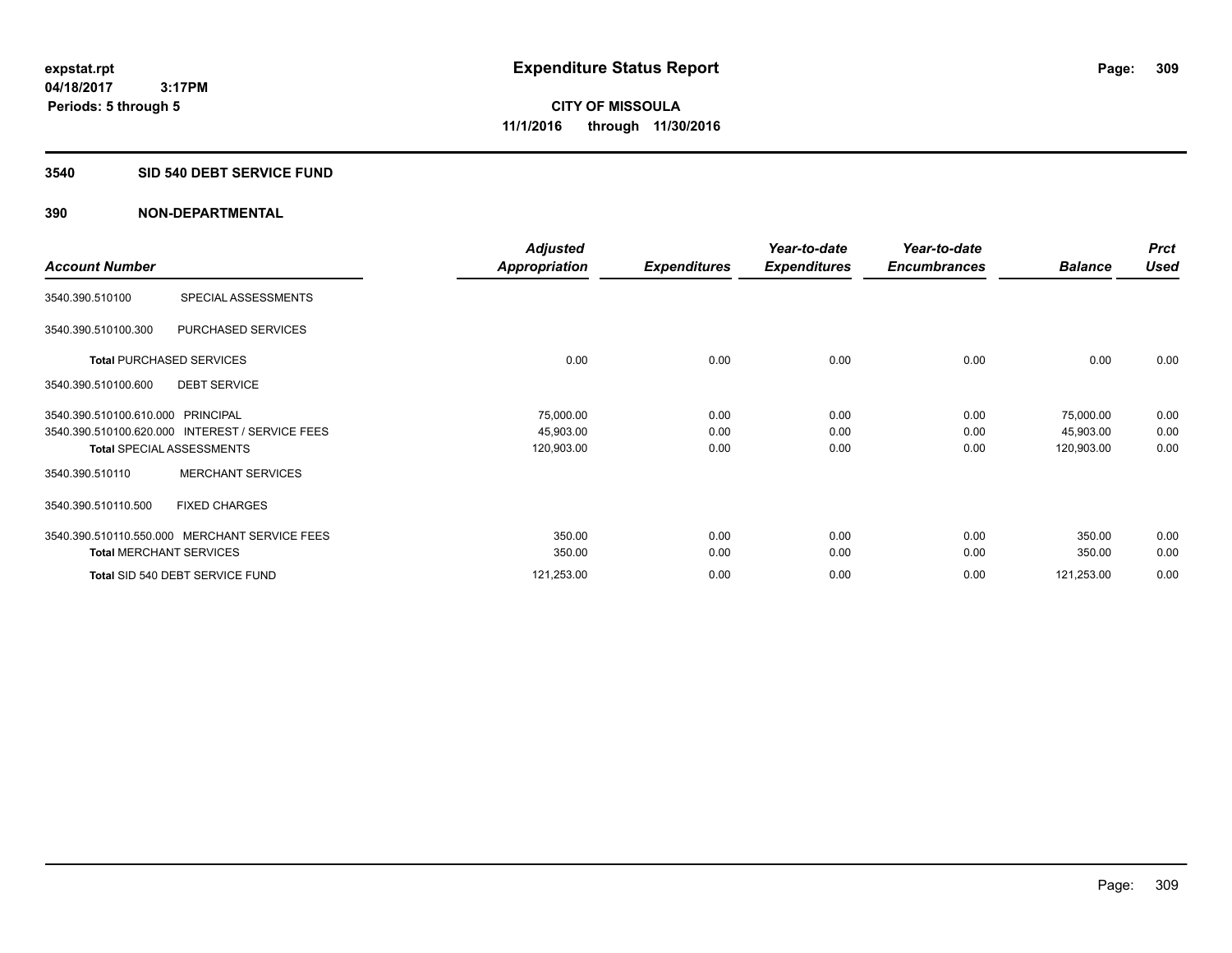### **3541 SID 541 DEBT SERVICE**

| <b>Account Number</b>                     |                              | <b>Adjusted</b><br><b>Appropriation</b> | <b>Expenditures</b> | Year-to-date<br><b>Expenditures</b> | Year-to-date<br><b>Encumbrances</b> | <b>Balance</b> | <b>Prct</b><br><b>Used</b> |
|-------------------------------------------|------------------------------|-----------------------------------------|---------------------|-------------------------------------|-------------------------------------|----------------|----------------------------|
|                                           |                              |                                         |                     |                                     |                                     |                |                            |
| 3541.390.510100                           | SPECIAL ASSESSMENTS          |                                         |                     |                                     |                                     |                |                            |
| 3541.390.510100.600                       | <b>DEBT SERVICE</b>          |                                         |                     |                                     |                                     |                |                            |
| 3541.390.510100.610.000 PRINCIPAL         |                              | 30,000.00                               | 0.00                | 0.00                                | 0.00                                | 30,000.00      | 0.00                       |
| 3541.390.510100.620.000 PINEVIEW PARK/INT |                              | 27,798.00                               | 0.00                | 300.00                              | 0.00                                | 27,498.00      | 1.08                       |
| <b>Total SPECIAL ASSESSMENTS</b>          |                              | 57,798.00                               | 0.00                | 300.00                              | 0.00                                | 57,498.00      | 0.52                       |
| 3541.390.510110                           | <b>MERCHANT SERVICES</b>     |                                         |                     |                                     |                                     |                |                            |
| 3541.390.510110.500                       | <b>FIXED CHARGES</b>         |                                         |                     |                                     |                                     |                |                            |
| 3541.390.510110.550.000                   | <b>MERCHANT SERVICE FEES</b> | 300.00                                  | 0.00                | 0.00                                | 0.00                                | 300.00         | 0.00                       |
| <b>Total MERCHANT SERVICES</b>            |                              | 300.00                                  | 0.00                | 0.00                                | 0.00                                | 300.00         | 0.00                       |
| Total SID 541 DEBT SERVICE                |                              | 58,098.00                               | 0.00                | 300.00                              | 0.00                                | 57,798.00      | 0.52                       |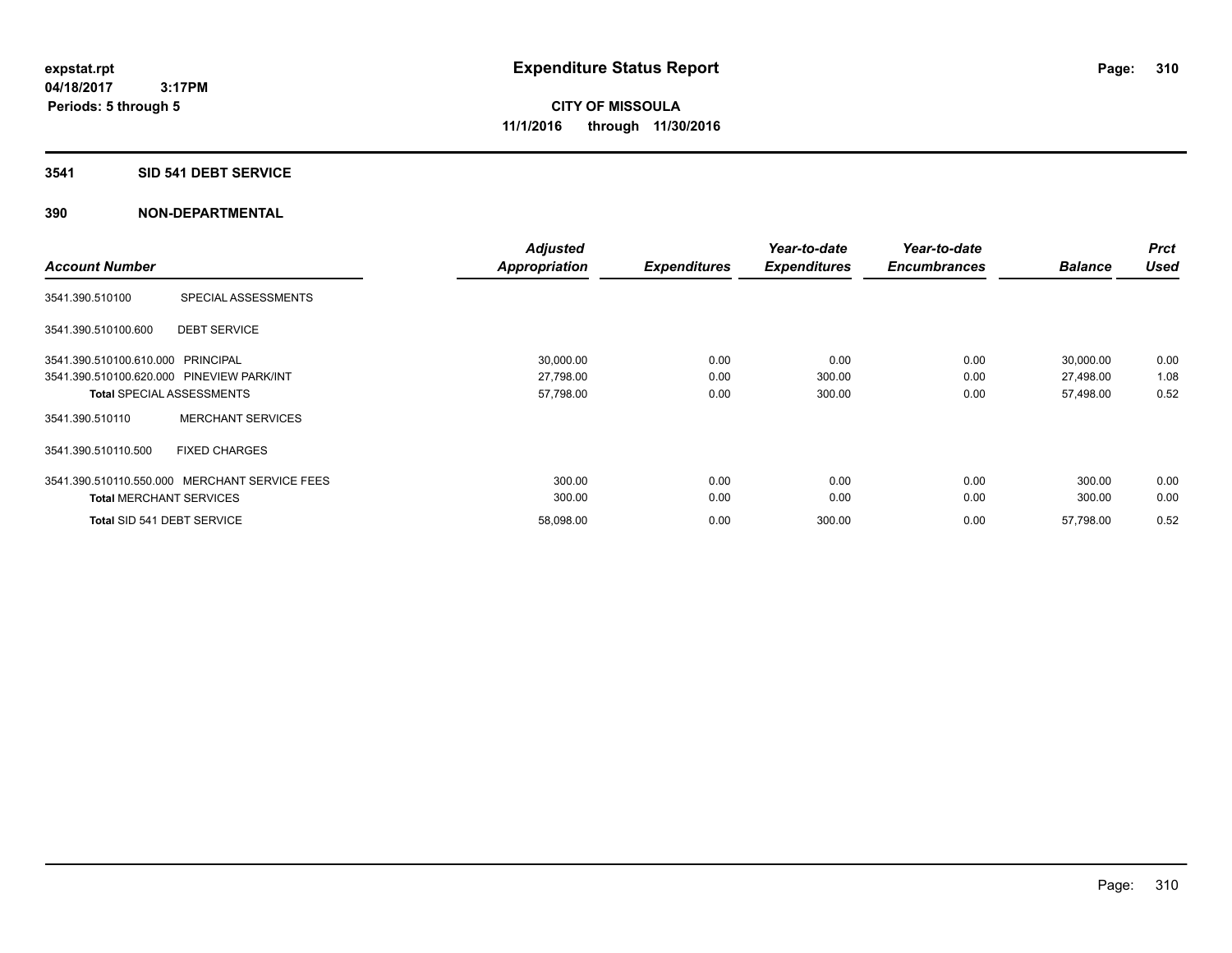#### **3543 SID 543 DEBT SERVICE**

| <b>Account Number</b>      |                                     | <b>Adjusted</b><br><b>Appropriation</b> | <b>Expenditures</b> | Year-to-date<br><b>Expenditures</b> | Year-to-date<br><b>Encumbrances</b> | <b>Balance</b> | <b>Prct</b><br><b>Used</b> |
|----------------------------|-------------------------------------|-----------------------------------------|---------------------|-------------------------------------|-------------------------------------|----------------|----------------------------|
| 3543.390.510000            | <b>MISCELLANEOUS</b>                |                                         |                     |                                     |                                     |                |                            |
| 3543.390.510000.800        | OTHER OBJECTS                       |                                         |                     |                                     |                                     |                |                            |
| <b>Total MISCELLANEOUS</b> |                                     | 0.00                                    | 0.00                | 0.00                                | 0.00                                | 0.00           | 0.00                       |
| 3543.390.510100            | SPECIAL ASSESSMENTS                 |                                         |                     |                                     |                                     |                |                            |
| 3543.390.510100.600        | <b>DEBT SERVICE</b>                 |                                         |                     |                                     |                                     |                |                            |
|                            | <b>Total SPECIAL ASSESSMENTS</b>    | 0.00                                    | 0.00                | 0.00                                | 0.00                                | 0.00           | 0.00                       |
| 3543.390.510110            | <b>MERCHANT SERVICES</b>            |                                         |                     |                                     |                                     |                |                            |
| 3543.390.510110.500        | <b>FIXED CHARGES</b>                |                                         |                     |                                     |                                     |                |                            |
|                            | <b>Total MERCHANT SERVICES</b>      | 0.00                                    | 0.00                | 0.00                                | 0.00                                | 0.00           | 0.00                       |
| 3543.390.521000            | INTERFUND OPERATING TRANSFERS       |                                         |                     |                                     |                                     |                |                            |
| 3543.390.521000.800        | OTHER OBJECTS                       |                                         |                     |                                     |                                     |                |                            |
|                            | Total INTERFUND OPERATING TRANSFERS | 0.00                                    | 0.00                | 0.00                                | 0.00                                | 0.00           | 0.00                       |
|                            | Total SID 543 DEBT SERVICE          | 0.00                                    | 0.00                | 0.00                                | 0.00                                | 0.00           | 0.00                       |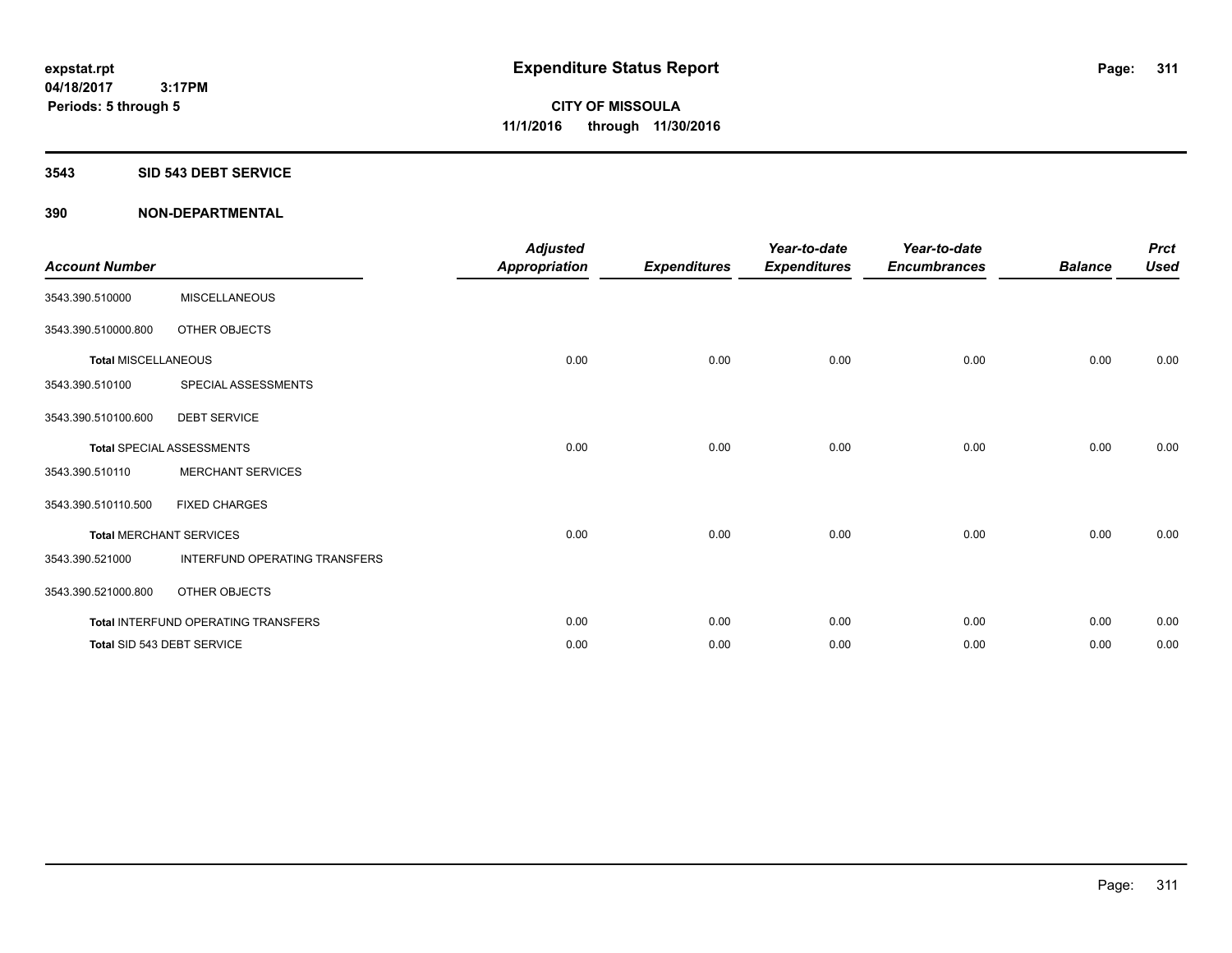**CITY OF MISSOULA 11/1/2016 through 11/30/2016**

### **3544 SID 544 RATTLESNAKE DEBT SERVICE**

| <b>Account Number</b>                      |                                                 | <b>Adjusted</b><br><b>Appropriation</b> | <b>Expenditures</b> | Year-to-date<br><b>Expenditures</b> | Year-to-date<br><b>Encumbrances</b> | <b>Balance</b> | Prct<br><b>Used</b> |
|--------------------------------------------|-------------------------------------------------|-----------------------------------------|---------------------|-------------------------------------|-------------------------------------|----------------|---------------------|
| 3544.390.510100                            | SPECIAL ASSESSMENTS                             |                                         |                     |                                     |                                     |                |                     |
| 3544.390.510100.600                        | <b>DEBT SERVICE</b>                             |                                         |                     |                                     |                                     |                |                     |
| 3544.390.510100.610.000 SID 544C/PRINCIPAL |                                                 | 87.500.00                               | 0.00                | 0.00                                | 0.00                                | 87.500.00      | 0.00                |
|                                            | 3544.390.510100.620.000 INTEREST / SERVICE FEES | 51,996.00                               | 0.00                | 3.100.00                            | 0.00                                | 48.896.00      | 5.96                |
| <b>Total DEBT SERVICE</b>                  |                                                 | 139,496.00                              | 0.00                | 3.100.00                            | 0.00                                | 136.396.00     | 2.22                |
| <b>Total NON-DEPARTMENTAL</b>              |                                                 | 139.496.00                              | 0.00                | 3.100.00                            | 0.00                                | 136.396.00     | 2.22                |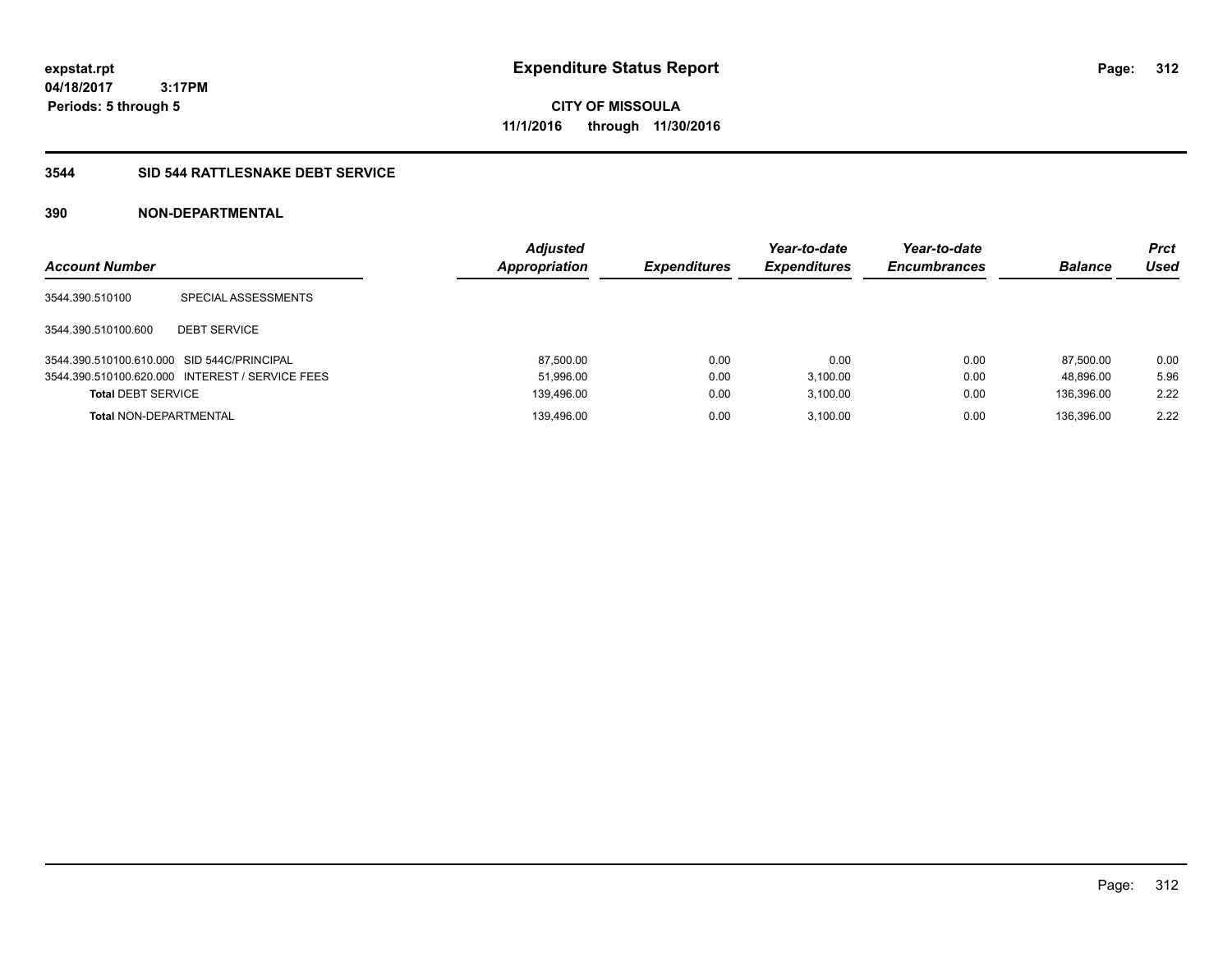**CITY OF MISSOULA 11/1/2016 through 11/30/2016**

### **3544 SID 544 RATTLESNAKE DEBT SERVICE**

### **550 SID 544 PROJECT**

| <b>Account Number</b>        |                     | Adjusted<br>Appropriation | <b>Expenditures</b> | Year-to-date<br><b>Expenditures</b> | Year-to-date<br><b>Encumbrances</b> | <b>Balance</b> | <b>Prct</b><br>Used |
|------------------------------|---------------------|---------------------------|---------------------|-------------------------------------|-------------------------------------|----------------|---------------------|
| 3544.550.510100              | SPECIAL ASSESSMENTS |                           |                     |                                     |                                     |                |                     |
| 3544.550.510100.600          | <b>DEBT SERVICE</b> |                           |                     |                                     |                                     |                |                     |
| <b>Total DEBT SERVICE</b>    |                     | 0.00                      | 0.00                | 0.00                                | 0.00                                | 0.00           | 0.00                |
| <b>Total SID 544 PROJECT</b> |                     | 0.00                      | 0.00                | 0.00                                | 0.00                                | 0.00           | 0.00                |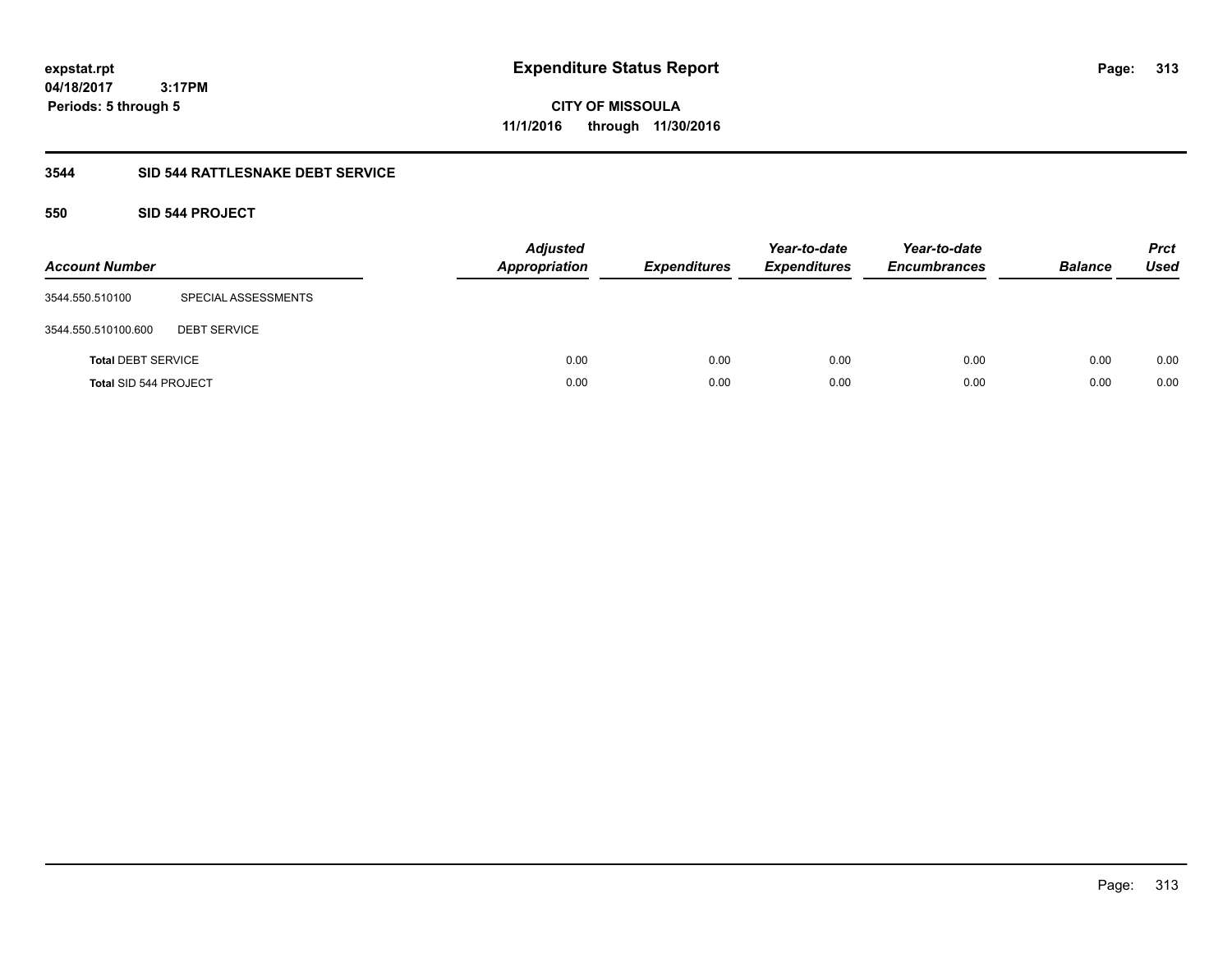**314**

**04/18/2017 3:17PM Periods: 5 through 5**

**CITY OF MISSOULA 11/1/2016 through 11/30/2016**

#### **3544 SID 544 RATTLESNAKE DEBT SERVICE**

## **555 LOLO STREET PROJECT**

| <b>Account Number</b> |                                               | <b>Adjusted</b><br><b>Appropriation</b> | <b>Expenditures</b> | Year-to-date<br><b>Expenditures</b> | Year-to-date<br><b>Encumbrances</b> | <b>Balance</b> | <b>Prct</b><br><b>Used</b> |
|-----------------------|-----------------------------------------------|-----------------------------------------|---------------------|-------------------------------------|-------------------------------------|----------------|----------------------------|
| 3544.555.510100       | SPECIAL ASSESSMENTS                           |                                         |                     |                                     |                                     |                |                            |
| 3544.555.510100.600   | <b>DEBT SERVICE</b>                           |                                         |                     |                                     |                                     |                |                            |
|                       | <b>Total SPECIAL ASSESSMENTS</b>              | 0.00                                    | 0.00                | 0.00                                | 0.00                                | 0.00           | 0.00                       |
| 3544.555.510110       | <b>MERCHANT SERVICES</b>                      |                                         |                     |                                     |                                     |                |                            |
| 3544.555.510110.500   | <b>FIXED CHARGES</b>                          |                                         |                     |                                     |                                     |                |                            |
|                       | <b>Total LOLO STREET PROJECT</b>              | 0.00                                    | 0.00                | 0.00                                | 0.00                                | 0.00           | 0.00                       |
|                       | <b>Total SID 544 RATTLESNAKE DEBT SERVICE</b> | 139,496.00                              | 0.00                | 3,100.00                            | 0.00                                | 136,396.00     | 2.22                       |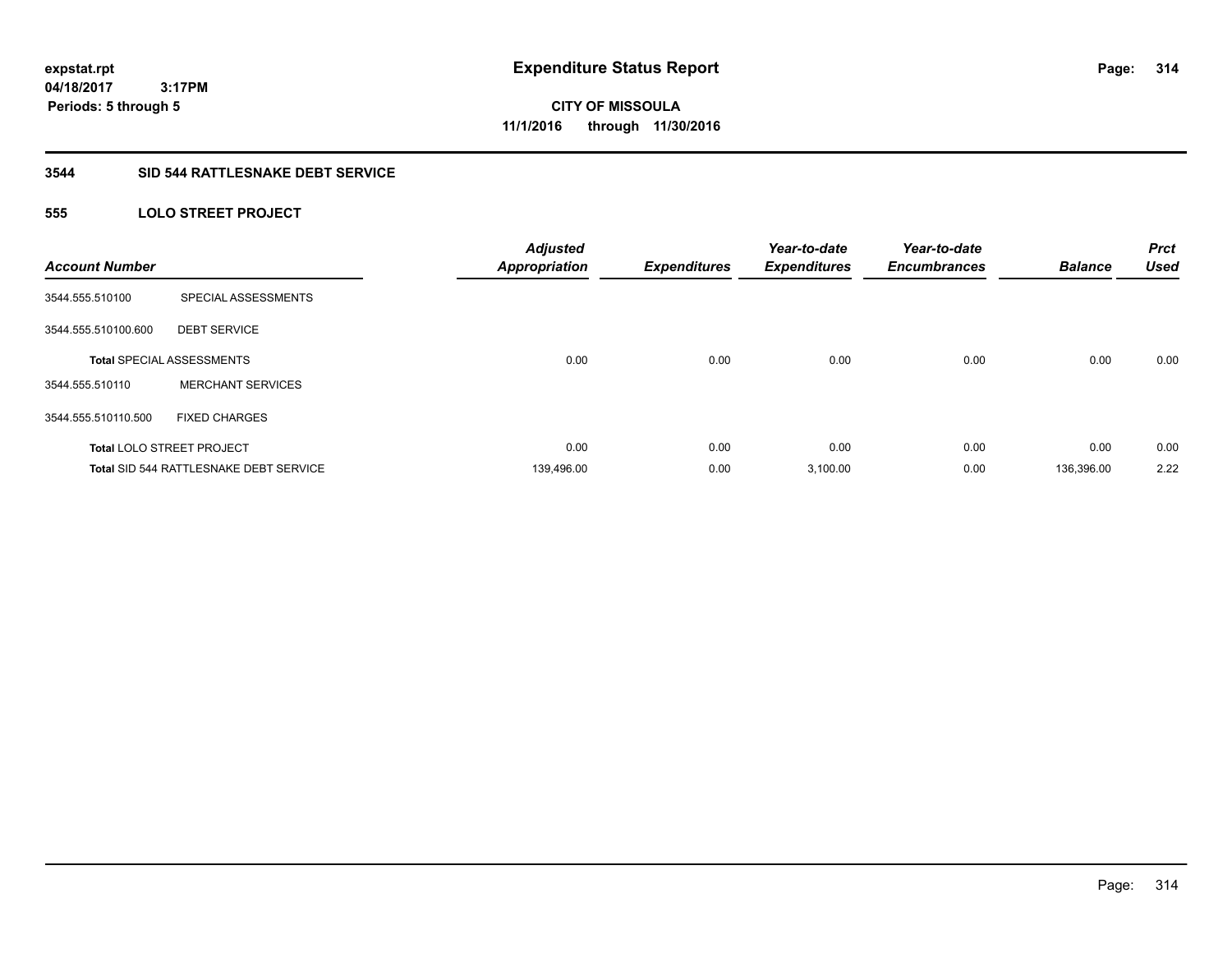#### **3545 SID 545 DEBT SERVICE**

| <b>Account Number</b> |                                     | <b>Adjusted</b><br><b>Appropriation</b> | <b>Expenditures</b> | Year-to-date<br><b>Expenditures</b> | Year-to-date<br><b>Encumbrances</b> | <b>Balance</b> | <b>Prct</b><br><b>Used</b> |
|-----------------------|-------------------------------------|-----------------------------------------|---------------------|-------------------------------------|-------------------------------------|----------------|----------------------------|
| 3545.390.510100       | SPECIAL ASSESSMENTS                 |                                         |                     |                                     |                                     |                |                            |
| 3545.390.510100.600   | <b>DEBT SERVICE</b>                 |                                         |                     |                                     |                                     |                |                            |
|                       | <b>Total SPECIAL ASSESSMENTS</b>    | 0.00                                    | 0.00                | 0.00                                | 0.00                                | 0.00           | 0.00                       |
| 3545.390.510110       | <b>MERCHANT SERVICES</b>            |                                         |                     |                                     |                                     |                |                            |
| 3545.390.510110.500   | <b>FIXED CHARGES</b>                |                                         |                     |                                     |                                     |                |                            |
|                       | <b>Total MERCHANT SERVICES</b>      | 0.00                                    | 0.00                | 0.00                                | 0.00                                | 0.00           | 0.00                       |
| 3545.390.521000       | INTERFUND OPERATING TRANSFERS       |                                         |                     |                                     |                                     |                |                            |
| 3545.390.521000.800   | OTHER OBJECTS                       |                                         |                     |                                     |                                     |                |                            |
|                       | Total INTERFUND OPERATING TRANSFERS | 0.00                                    | 0.00                | 0.00                                | 0.00                                | 0.00           | 0.00                       |
|                       | Total SID 545 DEBT SERVICE          | 0.00                                    | 0.00                | 0.00                                | 0.00                                | 0.00           | 0.00                       |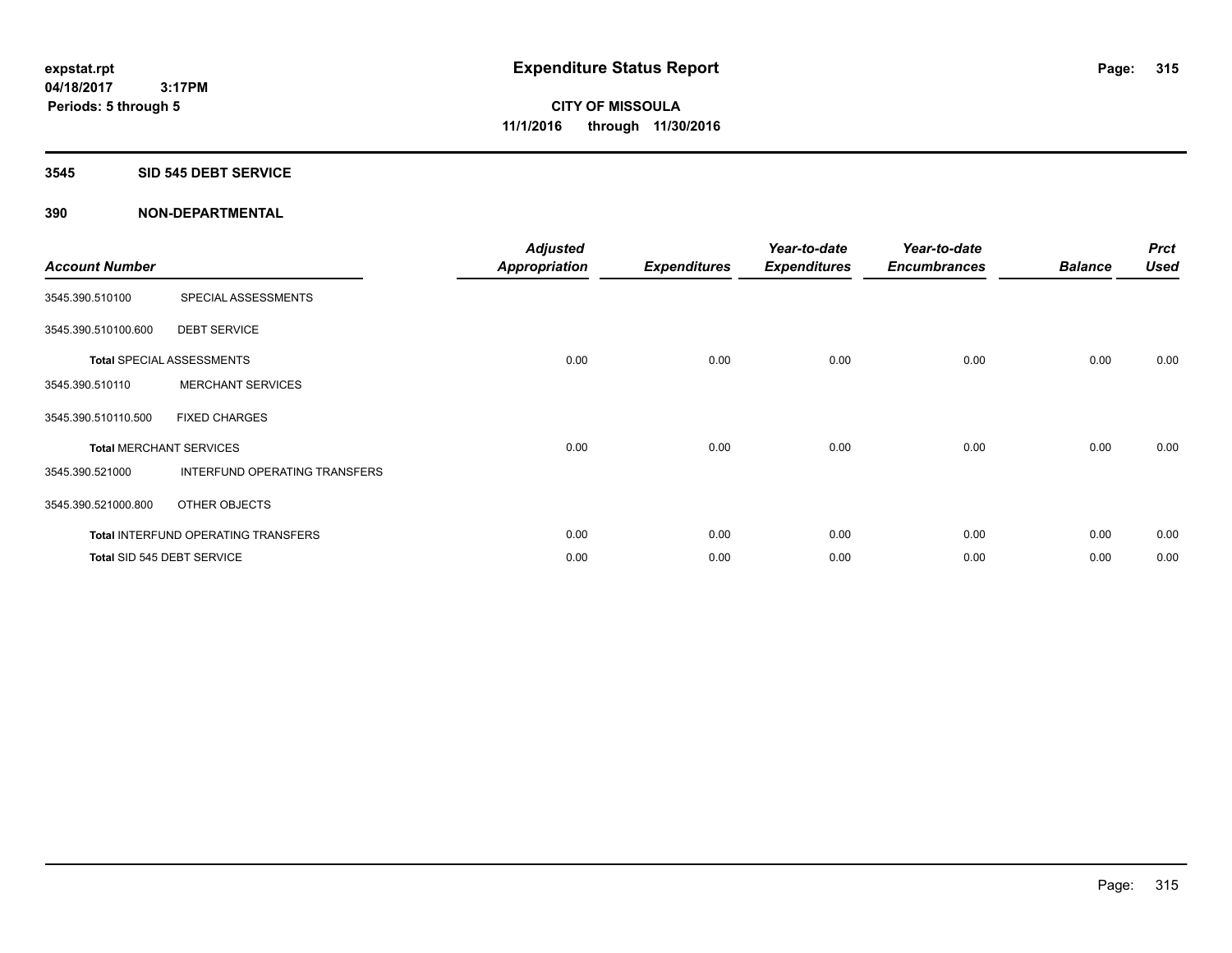#### **3546 SID 546 DEBT SERVICE**

| <b>Account Number</b> |                                            | <b>Adjusted</b><br>Appropriation | <b>Expenditures</b> | Year-to-date<br><b>Expenditures</b> | Year-to-date<br><b>Encumbrances</b> | <b>Balance</b> | <b>Prct</b><br><b>Used</b> |
|-----------------------|--------------------------------------------|----------------------------------|---------------------|-------------------------------------|-------------------------------------|----------------|----------------------------|
| 3546.390.510100       | SPECIAL ASSESSMENTS                        |                                  |                     |                                     |                                     |                |                            |
| 3546.390.510100.600   | <b>DEBT SERVICE</b>                        |                                  |                     |                                     |                                     |                |                            |
|                       | <b>Total SPECIAL ASSESSMENTS</b>           | 0.00                             | 0.00                | 0.00                                | 0.00                                | 0.00           | 0.00                       |
| 3546.390.510110       | <b>MERCHANT SERVICES</b>                   |                                  |                     |                                     |                                     |                |                            |
| 3546.390.510110.500   | <b>FIXED CHARGES</b>                       |                                  |                     |                                     |                                     |                |                            |
|                       | <b>Total MERCHANT SERVICES</b>             | 0.00                             | 0.00                | 0.00                                | 0.00                                | 0.00           | 0.00                       |
| 3546.390.521000       | INTERFUND OPERATING TRANSFERS              |                                  |                     |                                     |                                     |                |                            |
| 3546.390.521000.800   | <b>OTHER OBJECTS</b>                       |                                  |                     |                                     |                                     |                |                            |
|                       | <b>Total INTERFUND OPERATING TRANSFERS</b> | 0.00                             | 0.00                | 0.00                                | 0.00                                | 0.00           | 0.00                       |
|                       | Total SID 546 DEBT SERVICE                 | 0.00                             | 0.00                | 0.00                                | 0.00                                | 0.00           | 0.00                       |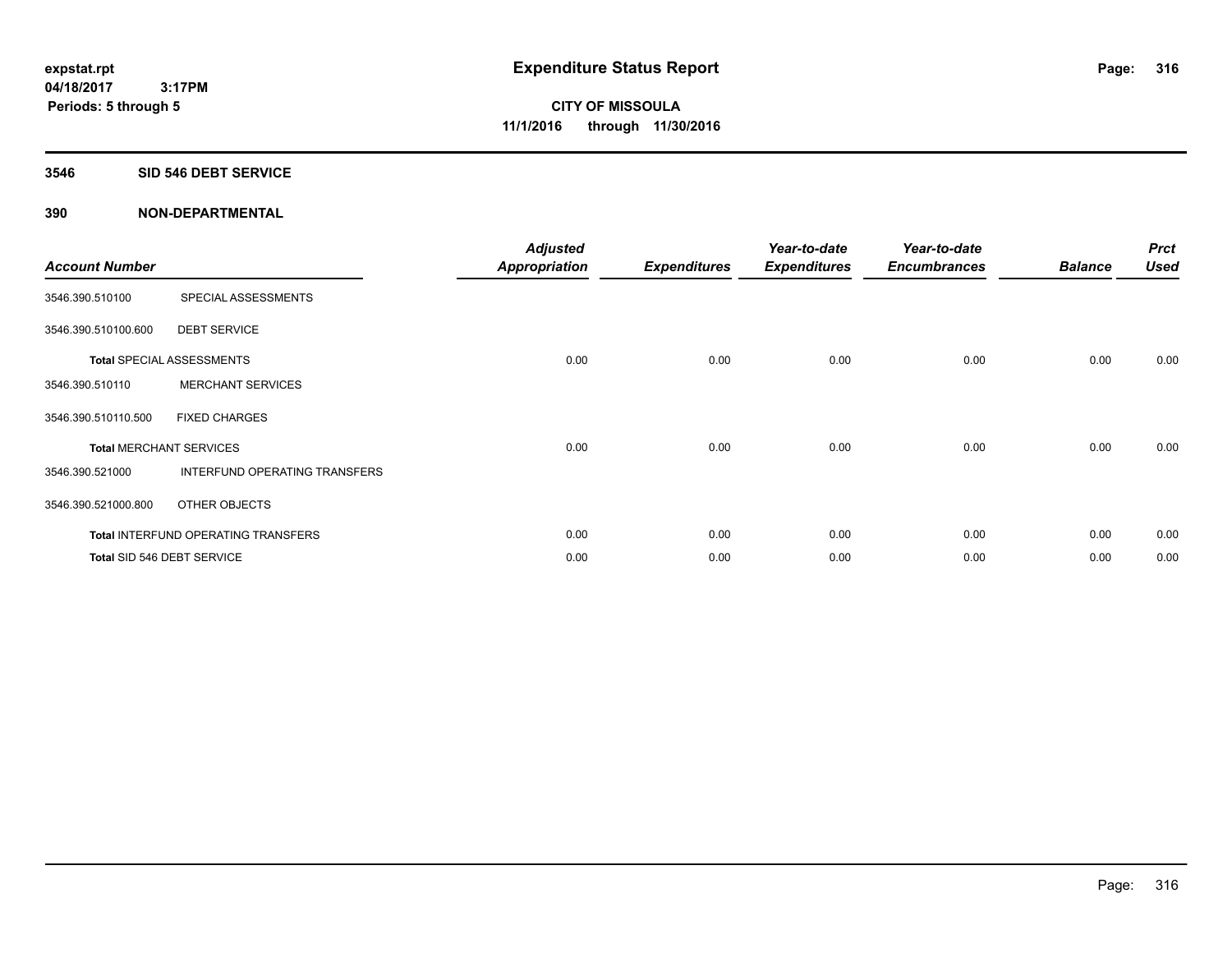## **3548 SID 548-5TH, 6TH & ARTHUR**

|                                                 | <b>Adjusted</b> |                     | Year-to-date        | Year-to-date        |                | <b>Prct</b> |
|-------------------------------------------------|-----------------|---------------------|---------------------|---------------------|----------------|-------------|
| <b>Account Number</b>                           | Appropriation   | <b>Expenditures</b> | <b>Expenditures</b> | <b>Encumbrances</b> | <b>Balance</b> | <b>Used</b> |
| SPECIAL ASSESSMENTS<br>3548.390.510100          |                 |                     |                     |                     |                |             |
| <b>DEBT SERVICE</b><br>3548.390.510100.600      |                 |                     |                     |                     |                |             |
| 3548.390.510100.610.000 SID 544C/PRINCIPAL      | 65,000.00       | 0.00                | 0.00                | 0.00                | 65,000.00      | 0.00        |
| 3548.390.510100.620.000 INTEREST / SERVICE FEES | 44,225.00       | 0.00                | 350.00              | 0.00                | 43,875.00      | 0.79        |
| <b>Total SPECIAL ASSESSMENTS</b>                | 109,225.00      | 0.00                | 350.00              | 0.00                | 108,875.00     | 0.32        |
| <b>MERCHANT SERVICES</b><br>3548.390.510110     |                 |                     |                     |                     |                |             |
| <b>FIXED CHARGES</b><br>3548.390.510110.500     |                 |                     |                     |                     |                |             |
| 3548.390.510110.550.000 MERCHANT SERVICE FEES   | 350.00          | 0.00                | 0.00                | 0.00                | 350.00         | 0.00        |
| <b>Total MERCHANT SERVICES</b>                  | 350.00          | 0.00                | 0.00                | 0.00                | 350.00         | 0.00        |
| Total SID 548-5TH, 6TH & ARTHUR                 | 109,575.00      | 0.00                | 350.00              | 0.00                | 109,225.00     | 0.32        |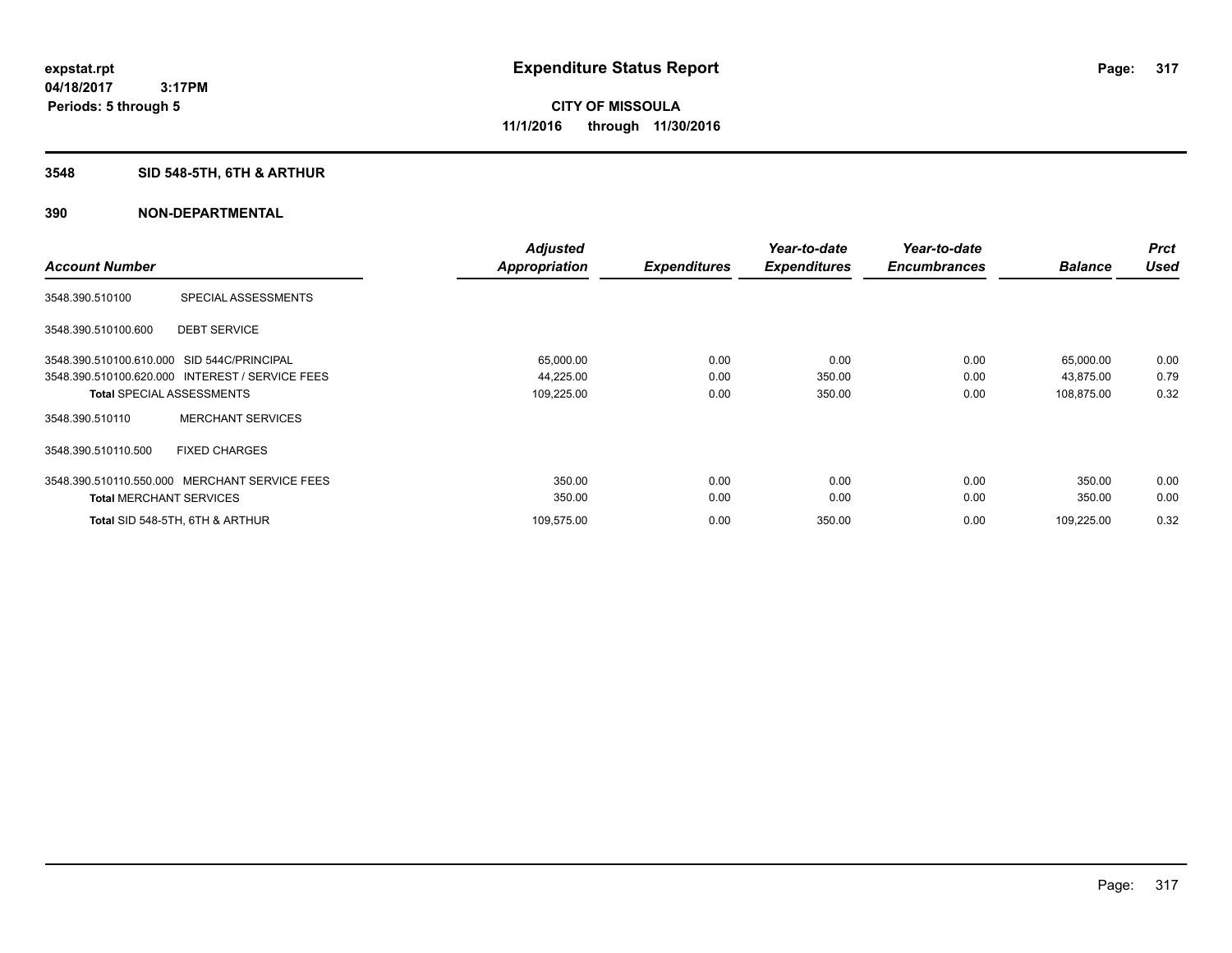## **3549 SID 549 HILLVIEW WAY**

| <b>Account Number</b>            |                                                 | <b>Adjusted</b><br>Appropriation | <b>Expenditures</b> | Year-to-date<br><b>Expenditures</b> | Year-to-date<br><b>Encumbrances</b> | <b>Balance</b>         | <b>Prct</b><br><b>Used</b> |
|----------------------------------|-------------------------------------------------|----------------------------------|---------------------|-------------------------------------|-------------------------------------|------------------------|----------------------------|
| 3549.390.510100                  | SPECIAL ASSESSMENTS                             |                                  |                     |                                     |                                     |                        |                            |
| 3549.390.510100.600              | <b>DEBT SERVICE</b>                             |                                  |                     |                                     |                                     |                        |                            |
| <b>Total SPECIAL ASSESSMENTS</b> | 3549.390.510100.620.000 INTEREST / SERVICE FEES | 0.00<br>0.00                     | 0.00<br>0.00        | 700.00<br>700.00                    | 0.00<br>0.00                        | $-700.00$<br>$-700.00$ | 0.00<br>0.00               |
| Total SID 549 HILLVIEW WAY       |                                                 | 0.00                             | 0.00                | 700.00                              | 0.00                                | $-700.00$              | 0.00                       |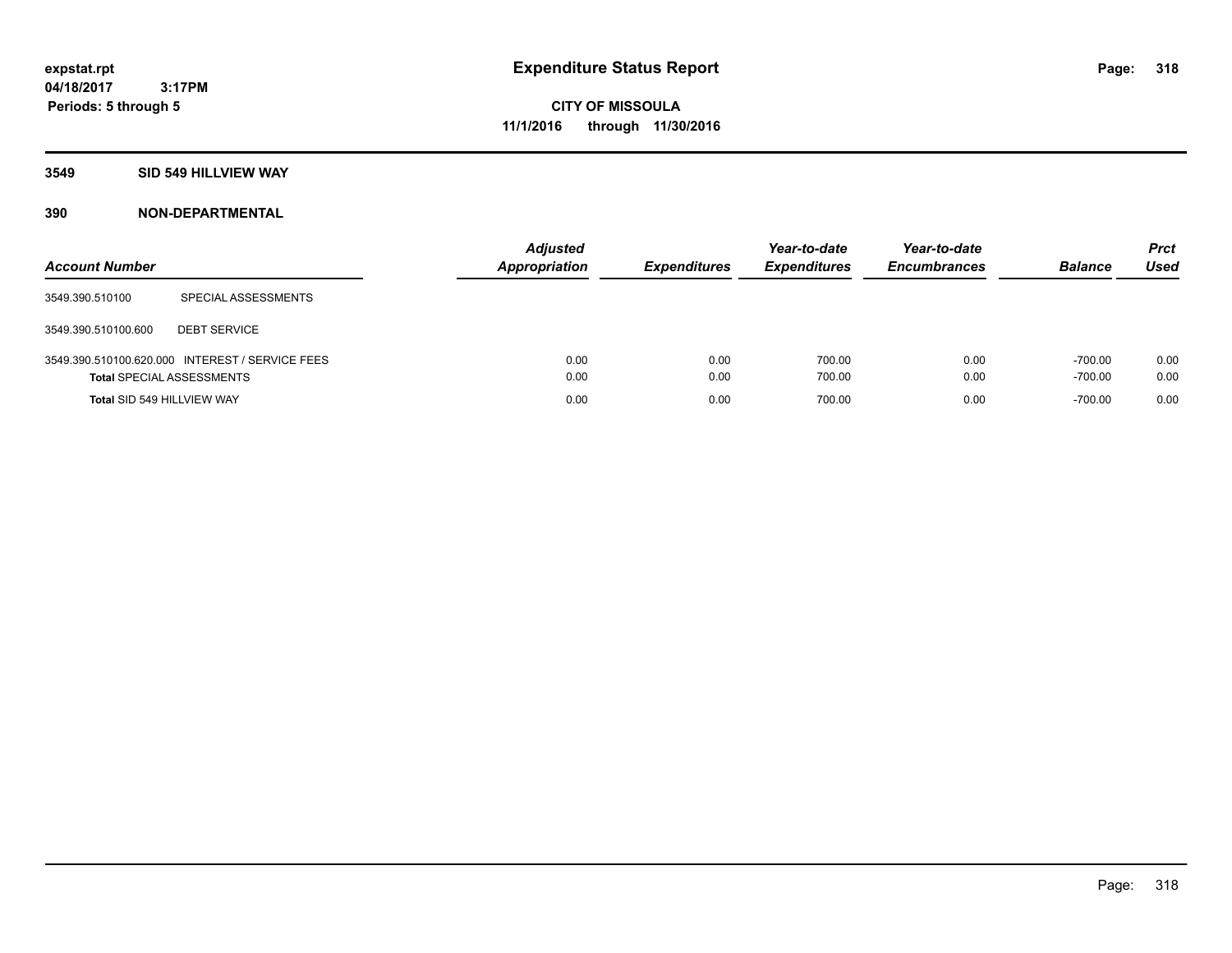**CITY OF MISSOULA 11/1/2016 through 11/30/2016**

#### **4060 CAPITAL IMPROVEMENT PROGRAM FUND**

| <b>Account Number</b>                   |                                                                        | <b>Adjusted</b><br><b>Appropriation</b> | <b>Expenditures</b> | Year-to-date<br><b>Expenditures</b> | Year-to-date<br><b>Encumbrances</b> | <b>Balance</b>         | <b>Prct</b><br><b>Used</b> |
|-----------------------------------------|------------------------------------------------------------------------|-----------------------------------------|---------------------|-------------------------------------|-------------------------------------|------------------------|----------------------------|
| 4060.390.410000                         | <b>GENERAL GOVERNMENT</b>                                              |                                         |                     |                                     |                                     |                        |                            |
| 4060.390.410000.600                     | <b>DEBT SERVICE</b>                                                    |                                         |                     |                                     |                                     |                        |                            |
|                                         | <b>Total GENERAL GOVERNMENT</b>                                        | 0.00                                    | 0.00                | 0.00                                | 0.00                                | 0.00                   | 0.00                       |
| 4060.390.410001                         | SELF HOSTING ACCELA AUTOMATION                                         |                                         |                     |                                     |                                     |                        |                            |
| 4060.390.410001.900                     | CAPITAL OUTLAY                                                         |                                         |                     |                                     |                                     |                        |                            |
|                                         | Total SELF HOSTING ACCELA AUTOMATION                                   | 0.00                                    | 0.00                | 0.00                                | 0.00                                | 0.00                   | 0.00                       |
| 4060.390.410211                         | MAYORS NEIGHBORHOOD OFFICE REMODEL                                     |                                         |                     |                                     |                                     |                        |                            |
| 4060.390.410211.900                     | <b>CAPITAL OUTLAY</b>                                                  |                                         |                     |                                     |                                     |                        |                            |
|                                         | 4060.390.410211.930.000 MAYORS NEIGHBORHOOD OFFICE REMODEL             | 0.00                                    | 1,038.65            | 1,038.65                            | 0.00                                | $-1,038.65$            | 0.00                       |
| 4060.390.410360                         | Total MAYORS NEIGHBORHOOD OFFICE REMODEL<br><b>CITY HALL EXPANSION</b> | 0.00                                    | 1,038.65            | 1,038.65                            | 0.00                                | $-1,038.65$            | 0.00                       |
| 4060.390.410360.800                     | OTHER OBJECTS                                                          |                                         |                     |                                     |                                     |                        |                            |
| Total CITY HALL EXPANSION               |                                                                        | 0.00                                    | 0.00                | 0.00                                | 0.00                                | 0.00                   | 0.00                       |
| 4060.390.410368                         | MUNI COURT EXPANSION DEBT SERVICE                                      |                                         |                     |                                     |                                     |                        |                            |
| 4060.390.410368.600                     | <b>DEBT SERVICE</b>                                                    |                                         |                     |                                     |                                     |                        |                            |
| 4060.390.410368.620.000 INTEREST & FEES | Total MUNI COURT EXPANSION DEBT SERVICE                                | 0.00<br>0.00                            | 0.00<br>0.00        | 350.00<br>350.00                    | 0.00<br>0.00                        | $-350.00$<br>$-350.00$ | 0.00<br>0.00               |
| 4060.390.410560                         | COPIERS/COMPUTER EQUIP                                                 |                                         |                     |                                     |                                     |                        |                            |
| 4060.390.410560.900                     | <b>CAPITAL OUTLAY</b>                                                  |                                         |                     |                                     |                                     |                        |                            |
|                                         | 4060.390.410560.940.000 COPIERS/COMPUTER EQUIP                         | 0.00                                    | 74.99               | 5,875.88                            | 0.00                                | $-5,875.88$            | 0.00                       |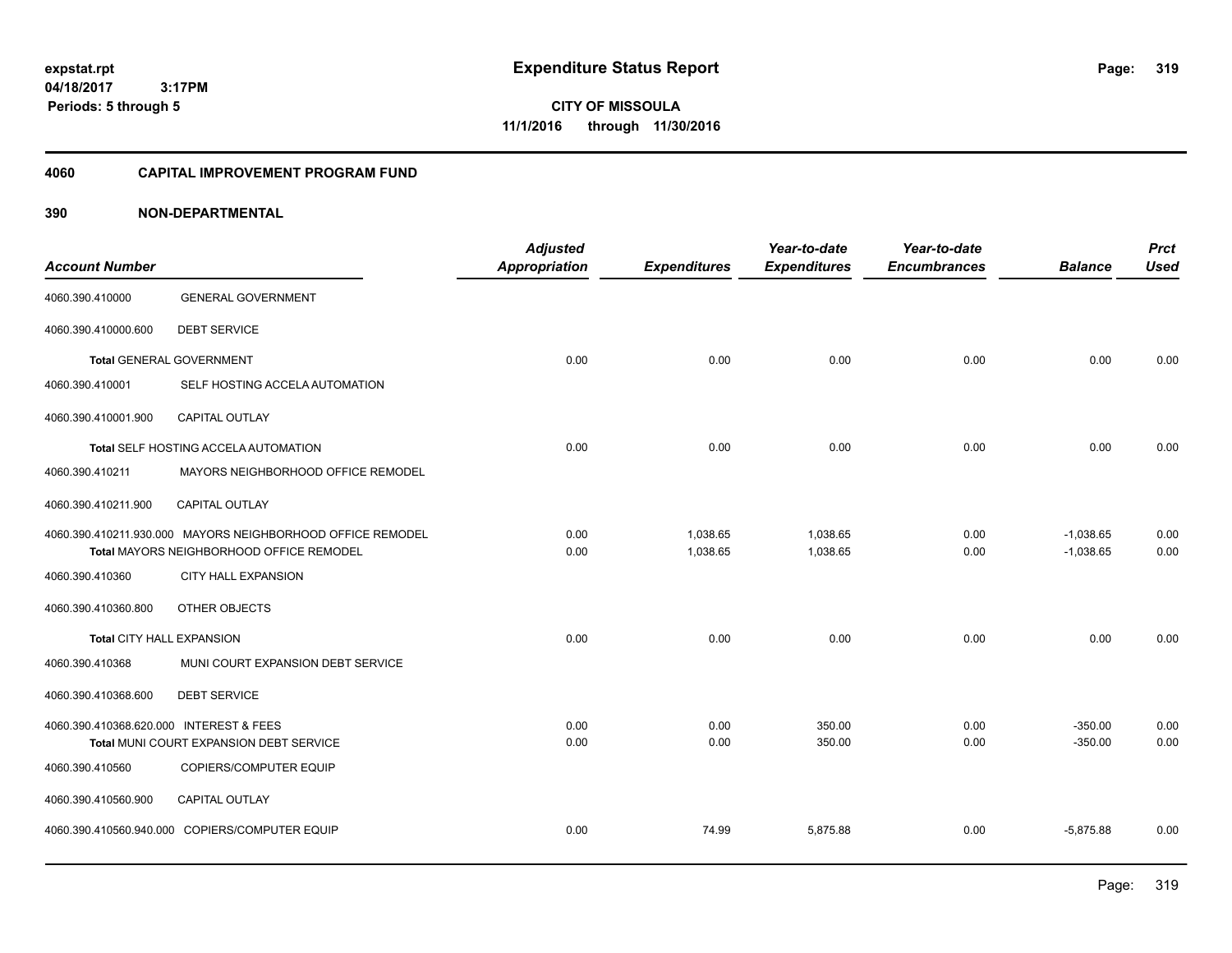**CITY OF MISSOULA 11/1/2016 through 11/30/2016**

#### **4060 CAPITAL IMPROVEMENT PROGRAM FUND**

|                                                                                                                                             | <b>Adjusted</b><br>Appropriation      | <b>Expenditures</b>  | Year-to-date<br><b>Expenditures</b> | Year-to-date<br><b>Encumbrances</b> | <b>Balance</b>                        | <b>Prct</b><br><b>Used</b> |
|---------------------------------------------------------------------------------------------------------------------------------------------|---------------------------------------|----------------------|-------------------------------------|-------------------------------------|---------------------------------------|----------------------------|
| Total COPIERS/COMPUTER EQUIP                                                                                                                | 0.00                                  | 74.99                | 5,875.88                            | 0.00                                | $-5,875.88$                           | 0.00                       |
| <b>CUSTOMER SERVICE REQUEST MODULE</b>                                                                                                      |                                       |                      |                                     |                                     |                                       |                            |
| <b>CAPITAL OUTLAY</b>                                                                                                                       |                                       |                      |                                     |                                     |                                       |                            |
| Total CUSTOMER SERVICE REQUEST MODULE                                                                                                       | 0.00                                  | 0.00                 | 0.00                                | 0.00                                | 0.00                                  | 0.00                       |
| CAFR BUILDER                                                                                                                                |                                       |                      |                                     |                                     |                                       |                            |
| <b>CAPITAL OUTLAY</b>                                                                                                                       |                                       |                      |                                     |                                     |                                       |                            |
| <b>Total CAFR BUILDER</b>                                                                                                                   | 0.00                                  | 0.00                 | 0.00                                | 0.00                                | 0.00                                  | 0.00                       |
| ENERGY CONSERVATION CLIMATE ACTION                                                                                                          |                                       |                      |                                     |                                     |                                       |                            |
| <b>CAPITAL OUTLAY</b>                                                                                                                       |                                       |                      |                                     |                                     |                                       |                            |
| Total ENERGY CONSERVATION CLIMATE ACTION                                                                                                    | 0.00                                  | 0.00                 | 0.00                                | 0.00                                | 0.00                                  | 0.00                       |
| COUNCIL CHAMBERS HVAC                                                                                                                       |                                       |                      |                                     |                                     |                                       |                            |
| CAPITAL OUTLAY                                                                                                                              |                                       |                      |                                     |                                     |                                       |                            |
| <b>Total COUNCIL CHAMBERS HVAC</b>                                                                                                          | 0.00                                  | 0.00                 | 0.00                                | 0.00                                | 0.00                                  | 0.00                       |
| INTERNAL FINANCED EQUIPMENT                                                                                                                 |                                       |                      |                                     |                                     |                                       |                            |
| PURCHASED SERVICES                                                                                                                          |                                       |                      |                                     |                                     |                                       |                            |
| Total PURCHASED SERVICES                                                                                                                    | 0.00                                  | 0.00                 | 0.00                                | 0.00                                | 0.00                                  | 0.00                       |
| <b>DEBT SERVICE</b>                                                                                                                         |                                       |                      |                                     |                                     |                                       |                            |
| 4060.390.411300.610.000 INTERNALLY FINANCED EQUIP/PRINCIPAL<br>4060.390.411300.620.000 INTEREST / SERVICE FEES<br><b>Total DEBT SERVICE</b> | 150,993.00<br>11,183.00<br>162,176.00 | 0.00<br>0.00<br>0.00 | 0.00<br>0.00<br>0.00                | 0.00<br>0.00<br>0.00                | 150,993.00<br>11,183.00<br>162,176.00 | 0.00<br>0.00<br>0.00       |
|                                                                                                                                             |                                       |                      |                                     |                                     |                                       |                            |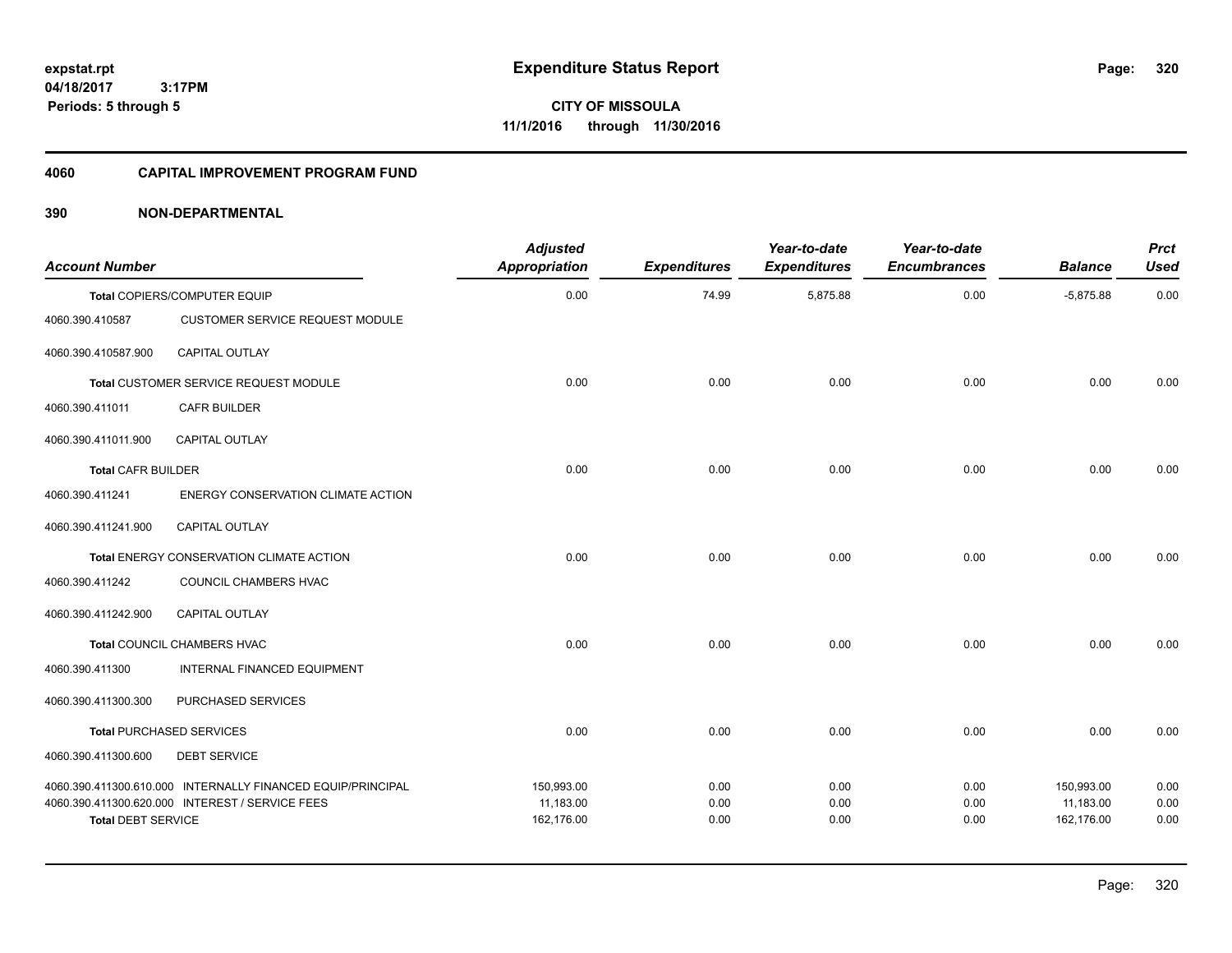**Periods: 5 through 5**

**CITY OF MISSOULA 11/1/2016 through 11/30/2016**

#### **4060 CAPITAL IMPROVEMENT PROGRAM FUND**

### **390 NON-DEPARTMENTAL**

 **3:17PM**

| <b>Account Number</b>                                                                                    | <b>Adjusted</b><br><b>Appropriation</b> | <b>Expenditures</b>    | Year-to-date<br><b>Expenditures</b> | Year-to-date<br><b>Encumbrances</b> | <b>Balance</b>                 | <b>Prct</b><br><b>Used</b> |
|----------------------------------------------------------------------------------------------------------|-----------------------------------------|------------------------|-------------------------------------|-------------------------------------|--------------------------------|----------------------------|
| 4060.390.411300.900<br><b>CAPITAL OUTLAY</b>                                                             |                                         |                        |                                     |                                     |                                |                            |
| 4060.390.411300.940.000 MACHINERY & EQUIPMENT<br><b>Total CAPITAL OUTLAY</b>                             | 0.00<br>0.00                            | 0.00<br>0.00           | 2,671.92<br>2,671.92                | 0.00<br>0.00                        | $-2.671.92$<br>$-2,671.92$     | 0.00<br>0.00               |
| Total INTERNAL FINANCED EQUIPMENT                                                                        | 162,176.00                              | 0.00                   | 2,671.92                            | 0.00                                | 159,504.08                     | 1.65                       |
| 4060.390.411302<br>VOIP/DATA/GIS/STORAGE UPGRADE                                                         |                                         |                        |                                     |                                     |                                |                            |
| <b>CAPITAL OUTLAY</b><br>4060.390.411302.900                                                             |                                         |                        |                                     |                                     |                                |                            |
| Total VOIP/DATA/GIS/STORAGE UPGRADE                                                                      | 0.00                                    | 0.00                   | 0.00                                | 0.00                                | 0.00                           | 0.00                       |
| <b>CIP SOFTWARE</b><br>4060.390.411400                                                                   |                                         |                        |                                     |                                     |                                |                            |
| <b>CAPITAL OUTLAY</b><br>4060.390.411400.900                                                             |                                         |                        |                                     |                                     |                                |                            |
| <b>Total CIP SOFTWARE</b>                                                                                | 0.00                                    | 0.00                   | 0.00                                | 0.00                                | 0.00                           | 0.00                       |
| PUBLIC SAFETY OPERATING/LIGHT VEHICLES<br>4060.390.420001                                                |                                         |                        |                                     |                                     |                                |                            |
| 4060.390.420001.900<br><b>CAPITAL OUTLAY</b>                                                             |                                         |                        |                                     |                                     |                                |                            |
| 4060.390.420001.940.000 PS CORE OPERATING LIGHT VEHICLES<br>Total PUBLIC SAFETY OPERATING/LIGHT VEHICLES | 0.00<br>0.00                            | 46,841.12<br>46,841.12 | 76,323.15<br>76,323.15              | 0.00<br>0.00                        | $-76,323.15$<br>$-76,323.15$   | 0.00<br>0.00               |
| 4060.390.420002<br>PUBLIC SAFETY CORE HEAVY EQUIP                                                        |                                         |                        |                                     |                                     |                                |                            |
| CAPITAL OUTLAY<br>4060.390.420002.900                                                                    |                                         |                        |                                     |                                     |                                |                            |
| 4060.390.420002.940.000 PS CORE HEAVY EQUIPMENT<br>Total PUBLIC SAFETY CORE HEAVY EQUIP                  | 0.00<br>0.00                            | 0.00<br>0.00           | 948,982.00<br>948,982.00            | 0.00<br>0.00                        | $-948,982.00$<br>$-948.982.00$ | 0.00<br>0.00               |
| 4060.390.420120<br><b>FACILITIES</b>                                                                     |                                         |                        |                                     |                                     |                                |                            |
| PURCHASED SERVICES<br>4060.390.420120.300                                                                |                                         |                        |                                     |                                     |                                |                            |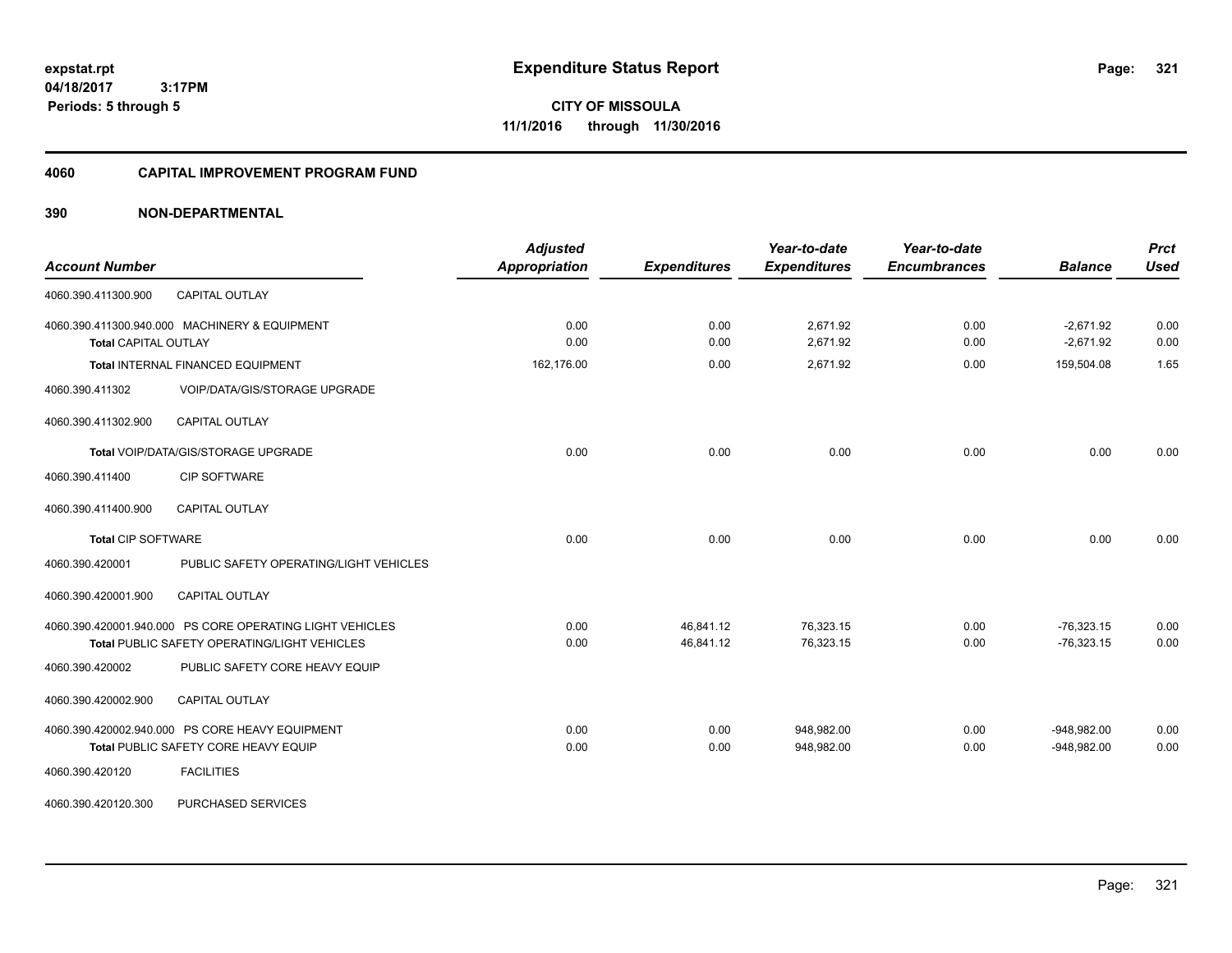**CITY OF MISSOULA 11/1/2016 through 11/30/2016**

#### **4060 CAPITAL IMPROVEMENT PROGRAM FUND**

| <b>Account Number</b>                |                                                               | <b>Adjusted</b><br><b>Appropriation</b> | <b>Expenditures</b> | Year-to-date<br><b>Expenditures</b> | Year-to-date<br><b>Encumbrances</b> | <b>Balance</b> | <b>Prct</b><br><b>Used</b> |
|--------------------------------------|---------------------------------------------------------------|-----------------------------------------|---------------------|-------------------------------------|-------------------------------------|----------------|----------------------------|
|                                      | 4060.390.420120.350.000 POLICE EVIDENCE STORAGE BLDG/PROF SVS | 0.00                                    | 10,307.41           | 18,360.13                           | 0.00                                | $-18,360.13$   | 0.00                       |
|                                      | <b>Total PURCHASED SERVICES</b>                               | 0.00                                    | 10,307.41           | 18,360.13                           | 0.00                                | $-18,360.13$   | 0.00                       |
| 4060.390.420120.900                  | CAPITAL OUTLAY                                                |                                         |                     |                                     |                                     |                |                            |
|                                      | 4060.390.420120.920.000 POLICE EVIDENCE STORAGE BUILDING      | 0.00                                    | 0.00                | 1,792.50                            | 0.00                                | $-1,792.50$    | 0.00                       |
| 4060.390.420120.930.000 IMPROVEMENTS |                                                               | 0.00                                    | 0.00                | 55,147.00                           | 0.00                                | $-55,147.00$   | 0.00                       |
| <b>Total CAPITAL OUTLAY</b>          |                                                               | 0.00                                    | 0.00                | 56,939.50                           | 0.00                                | $-56,939.50$   | 0.00                       |
| <b>Total FACILITIES</b>              |                                                               | 0.00                                    | 10,307.41           | 75,299.63                           | 0.00                                | $-75,299.63$   | 0.00                       |
| 4060.390.420421                      | FIRE STATION IMPROVEMENTS                                     |                                         |                     |                                     |                                     |                |                            |
| 4060.390.420421.900                  | <b>CAPITAL OUTLAY</b>                                         |                                         |                     |                                     |                                     |                |                            |
|                                      | <b>Total FIRE STATION IMPROVEMENTS</b>                        | 0.00                                    | 0.00                | 0.00                                | 0.00                                | 0.00           | 0.00                       |
| 4060.390.420470                      | <b>SEARCH &amp; RESCUE</b>                                    |                                         |                     |                                     |                                     |                |                            |
| 4060.390.420470.900                  | <b>CAPITAL OUTLAY</b>                                         |                                         |                     |                                     |                                     |                |                            |
|                                      | 4060.390.420470.930.000 BOAT RAMP IMPROVEMENTS                | 0.00                                    | 39,560.00           | 42,200.00                           | 0.00                                | $-42,200.00$   | 0.00                       |
| Total SEARCH & RESCUE                |                                                               | 0.00                                    | 39,560.00           | 42,200.00                           | 0.00                                | $-42,200.00$   | 0.00                       |
| 4060.390.420471                      | <b>BOAT RAMP IMPROVEMENTS</b>                                 |                                         |                     |                                     |                                     |                |                            |
| 4060.390.420471.300                  | PURCHASED SERVICES                                            |                                         |                     |                                     |                                     |                |                            |
|                                      | <b>Total PURCHASED SERVICES</b>                               | 0.00                                    | 0.00                | 0.00                                | 0.00                                | 0.00           | 0.00                       |
| 4060.390.420471.900                  | <b>CAPITAL OUTLAY</b>                                         |                                         |                     |                                     |                                     |                |                            |
|                                      | <b>Total BOAT RAMP IMPROVEMENTS</b>                           | 0.00                                    | 0.00                | 0.00                                | 0.00                                | 0.00           | 0.00                       |
| 4060.390.420640                      | <b>SCBA EQUPMENT</b>                                          |                                         |                     |                                     |                                     |                |                            |
| 4060.390.420640.900                  | <b>CAPITAL OUTLAY</b>                                         |                                         |                     |                                     |                                     |                |                            |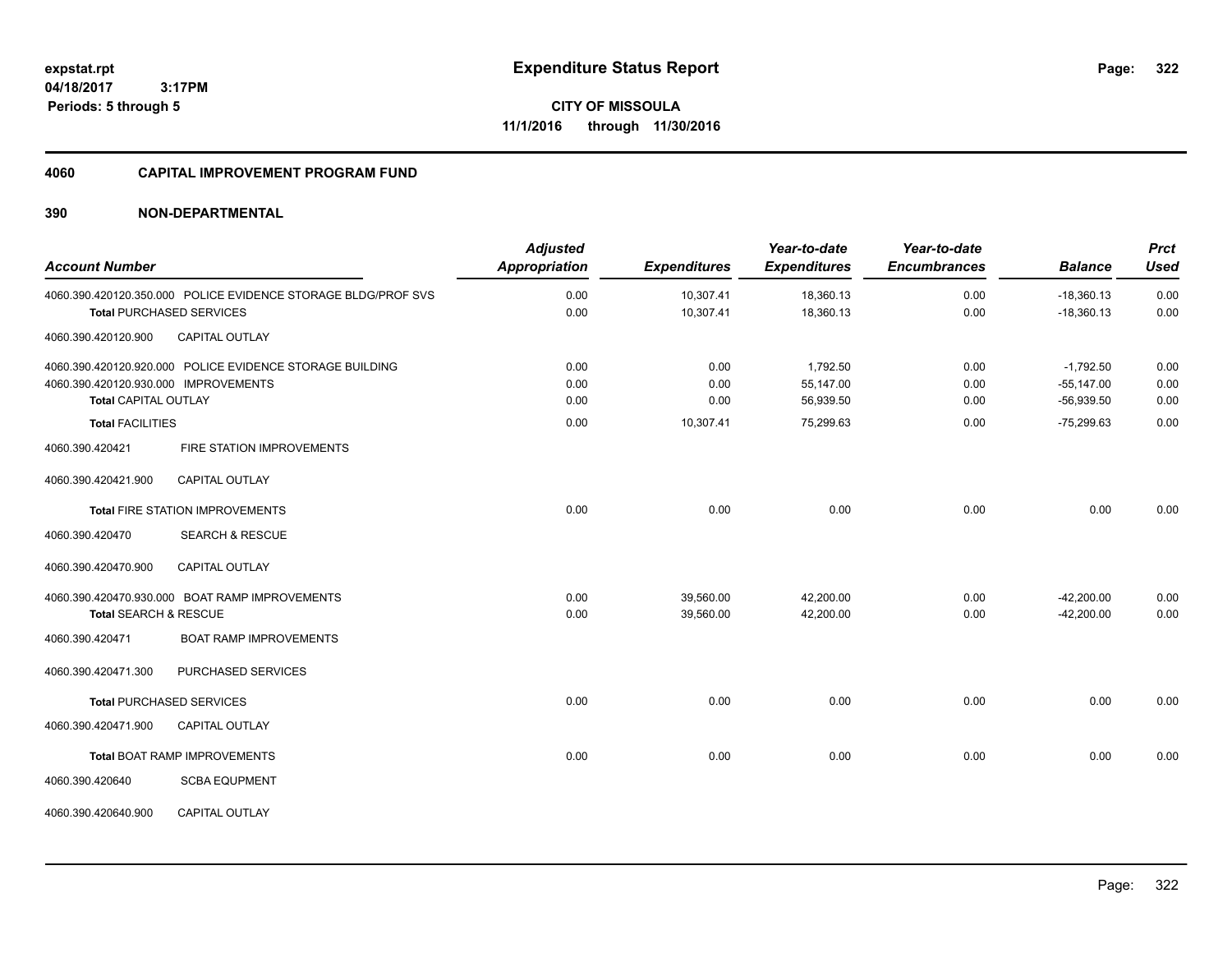**CITY OF MISSOULA 11/1/2016 through 11/30/2016**

#### **4060 CAPITAL IMPROVEMENT PROGRAM FUND**

| <b>Account Number</b>      |                                                                                                    | <b>Adjusted</b><br><b>Appropriation</b> | <b>Expenditures</b> | Year-to-date<br><b>Expenditures</b> | Year-to-date<br><b>Encumbrances</b> | <b>Balance</b>                 | <b>Prct</b><br><b>Used</b> |
|----------------------------|----------------------------------------------------------------------------------------------------|-----------------------------------------|---------------------|-------------------------------------|-------------------------------------|--------------------------------|----------------------------|
| <b>Total SCBA EQUPMENT</b> |                                                                                                    | 0.00                                    | 0.00                | 0.00                                | 0.00                                | 0.00                           | 0.00                       |
| 4060.390.430000            | <b>CITY HALL REMODELS</b>                                                                          |                                         |                     |                                     |                                     |                                |                            |
| 4060.390.430000.900        | CAPITAL OUTLAY                                                                                     |                                         |                     |                                     |                                     |                                |                            |
|                            | 4060.390.430000.930.000 ADA STUDY/IMPLEMENTATION/IMPROVEMENTS<br>Total CITY HALL REMODELS          | 0.00<br>0.00                            | 0.00<br>0.00        | 129,005.33<br>129,005.33            | 0.00<br>0.00                        | $-129,005.33$<br>$-129,005.33$ | 0.00<br>0.00               |
| 4060.390.430001            | PW CORE OPERATING LIGHT VEHICLES                                                                   |                                         |                     |                                     |                                     |                                |                            |
| 4060.390.430001.900        | <b>CAPITAL OUTLAY</b>                                                                              |                                         |                     |                                     |                                     |                                |                            |
|                            | 4060.390.430001.940.000 PW CORE OPERATING LIGHT VEHICLES<br>Total PW CORE OPERATING LIGHT VEHICLES | 0.00<br>0.00                            | 110.00<br>110.00    | 26,217.91<br>26,217.91              | 0.00<br>0.00                        | $-26,217.91$<br>$-26,217.91$   | 0.00<br>0.00               |
| 4060.390.430002            | PW CORE HEAVY EQUIPMENT                                                                            |                                         |                     |                                     |                                     |                                |                            |
| 4060.390.430002.900        | <b>CAPITAL OUTLAY</b>                                                                              |                                         |                     |                                     |                                     |                                |                            |
|                            | 4060.390.430002.940.000 PW CORE HEAVY EQUIPMENT<br>Total PW CORE HEAVY EQUIPMENT                   | 0.00<br>0.00                            | 0.00<br>0.00        | 46,898.65<br>46,898.65              | 0.00<br>0.00                        | $-46,898.65$<br>$-46,898.65$   | 0.00<br>0.00               |
| 4060.390.430004            | <b>TRAFFIC SIGNAL LED CONVERSION</b>                                                               |                                         |                     |                                     |                                     |                                |                            |
| 4060.390.430004.900        | CAPITAL OUTLAY                                                                                     |                                         |                     |                                     |                                     |                                |                            |
|                            | Total TRAFFIC SIGNAL LED CONVERSION                                                                | 0.00                                    | 0.00                | 0.00                                | 0.00                                | 0.00                           | 0.00                       |
| 4060.390.430013            | MAINTENANCE MANAGEMENT SYSTEM                                                                      |                                         |                     |                                     |                                     |                                |                            |
| 4060.390.430013.900        | <b>CAPITAL OUTLAY</b>                                                                              |                                         |                     |                                     |                                     |                                |                            |
|                            | <b>Total MAINTENANCE MANAGEMENT SYSTEM</b>                                                         | 0.00                                    | 0.00                | 0.00                                | 0.00                                | 0.00                           | 0.00                       |
| 4060.390.430221            | CENTRALIZED MAINT, TOOLS & FENCE                                                                   |                                         |                     |                                     |                                     |                                |                            |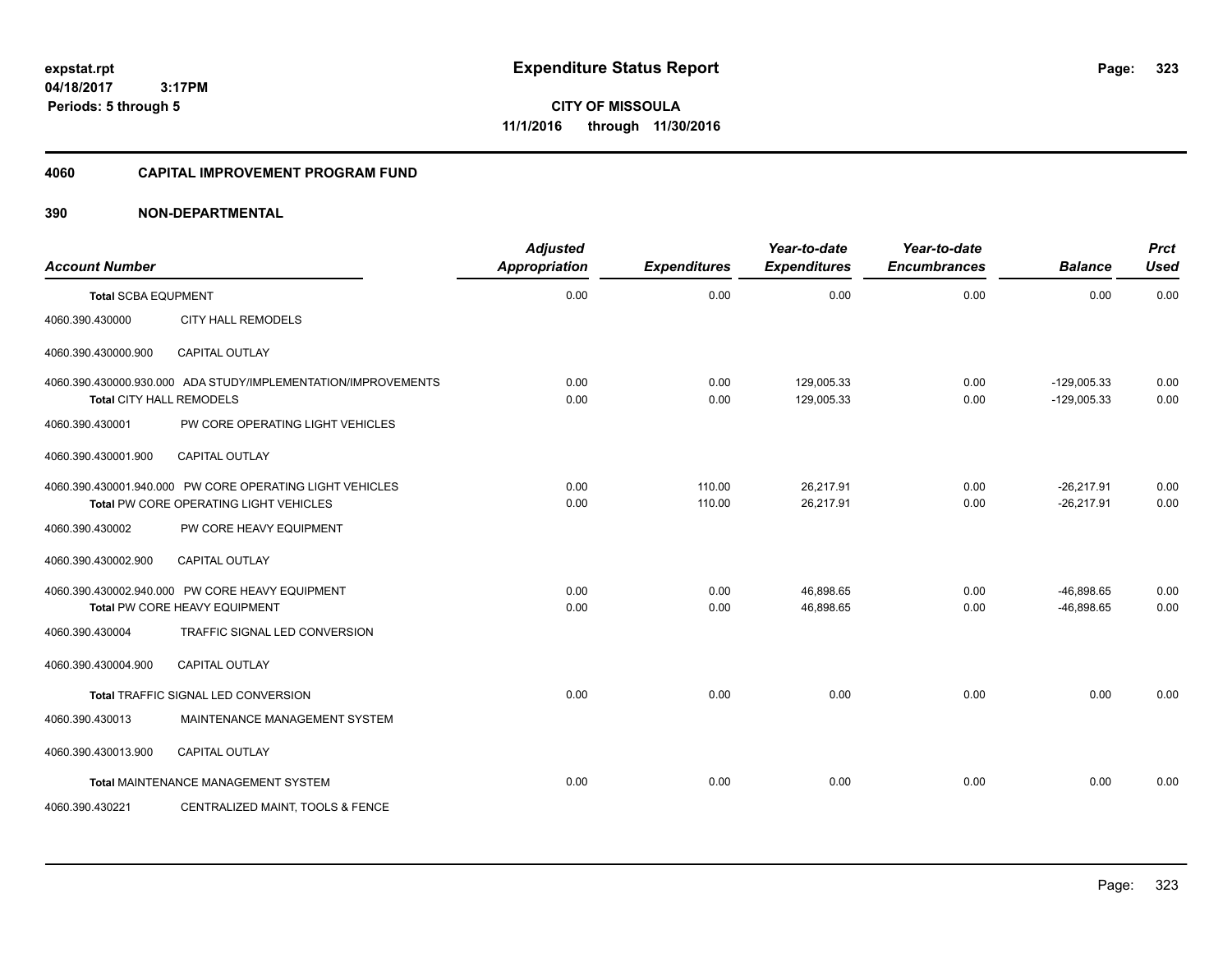**CITY OF MISSOULA 11/1/2016 through 11/30/2016**

### **4060 CAPITAL IMPROVEMENT PROGRAM FUND**

| <b>Account Number</b>        |                                              | <b>Adjusted</b><br><b>Appropriation</b> | <b>Expenditures</b> | Year-to-date<br><b>Expenditures</b> | Year-to-date<br><b>Encumbrances</b> | <b>Balance</b> | <b>Prct</b><br><b>Used</b> |
|------------------------------|----------------------------------------------|-----------------------------------------|---------------------|-------------------------------------|-------------------------------------|----------------|----------------------------|
| 4060.390.430221.900          | <b>CAPITAL OUTLAY</b>                        |                                         |                     |                                     |                                     |                |                            |
|                              | Total CENTRALIZED MAINT, TOOLS & FENCE       | 0.00                                    | 0.00                | 0.00                                | 0.00                                | 0.00           | 0.00                       |
| 4060.390.430266              | <b>TRAFFIC CALMING</b>                       |                                         |                     |                                     |                                     |                |                            |
| 4060.390.430266.900          | <b>CAPITAL OUTLAY</b>                        |                                         |                     |                                     |                                     |                |                            |
| <b>Total TRAFFIC CALMING</b> |                                              | 0.00                                    | 0.00                | 0.00                                | 0.00                                | 0.00           | 0.00                       |
| 4060.390.431401              | <b>GIS-AERIAL PHOTOGRAPHY</b>                |                                         |                     |                                     |                                     |                |                            |
| 4060.390.431401.300          | PURCHASED SERVICES                           |                                         |                     |                                     |                                     |                |                            |
|                              | Total GIS-AERIAL PHOTOGRAPHY                 | 0.00                                    | 0.00                | 0.00                                | 0.00                                | 0.00           | 0.00                       |
| 4060.390.440620              | ANIMAL CONTROL FACILITIES                    |                                         |                     |                                     |                                     |                |                            |
| 4060.390.440620.900          | <b>CAPITAL OUTLAY</b>                        |                                         |                     |                                     |                                     |                |                            |
|                              | Total ANIMAL CONTROL FACILITIES              | 0.00                                    | 0.00                | 0.00                                | 0.00                                | 0.00           | 0.00                       |
| 4060.390.460001              | PARKS CORE EQUIPMENT                         |                                         |                     |                                     |                                     |                |                            |
| 4060.390.460001.900          | <b>CAPITAL OUTLAY</b>                        |                                         |                     |                                     |                                     |                |                            |
|                              | 4060.390.460001.940.000 PARKS CORE EQUIPMENT | 0.00                                    | 34,145.00           | 68,235.00                           | 0.00                                | $-68,235.00$   | 0.00                       |
|                              | <b>Total PARKS CORE EQUIPMENT</b>            | 0.00                                    | 34,145.00           | 68,235.00                           | 0.00                                | $-68,235.00$   | 0.00                       |
| 4060.390.460002              | PARKS CORE HEAVY EQUIPMENT                   |                                         |                     |                                     |                                     |                |                            |
| 4060.390.460002.900          | CAPITAL OUTLAY                               |                                         |                     |                                     |                                     |                |                            |
|                              | Total PARKS CORE HEAVY EQUIPMENT             | 0.00                                    | 0.00                | 0.00                                | 0.00                                | 0.00           | 0.00                       |
| 4060.390.460400              | PARK MAINTENANCE & IMPROVEMENTS              |                                         |                     |                                     |                                     |                |                            |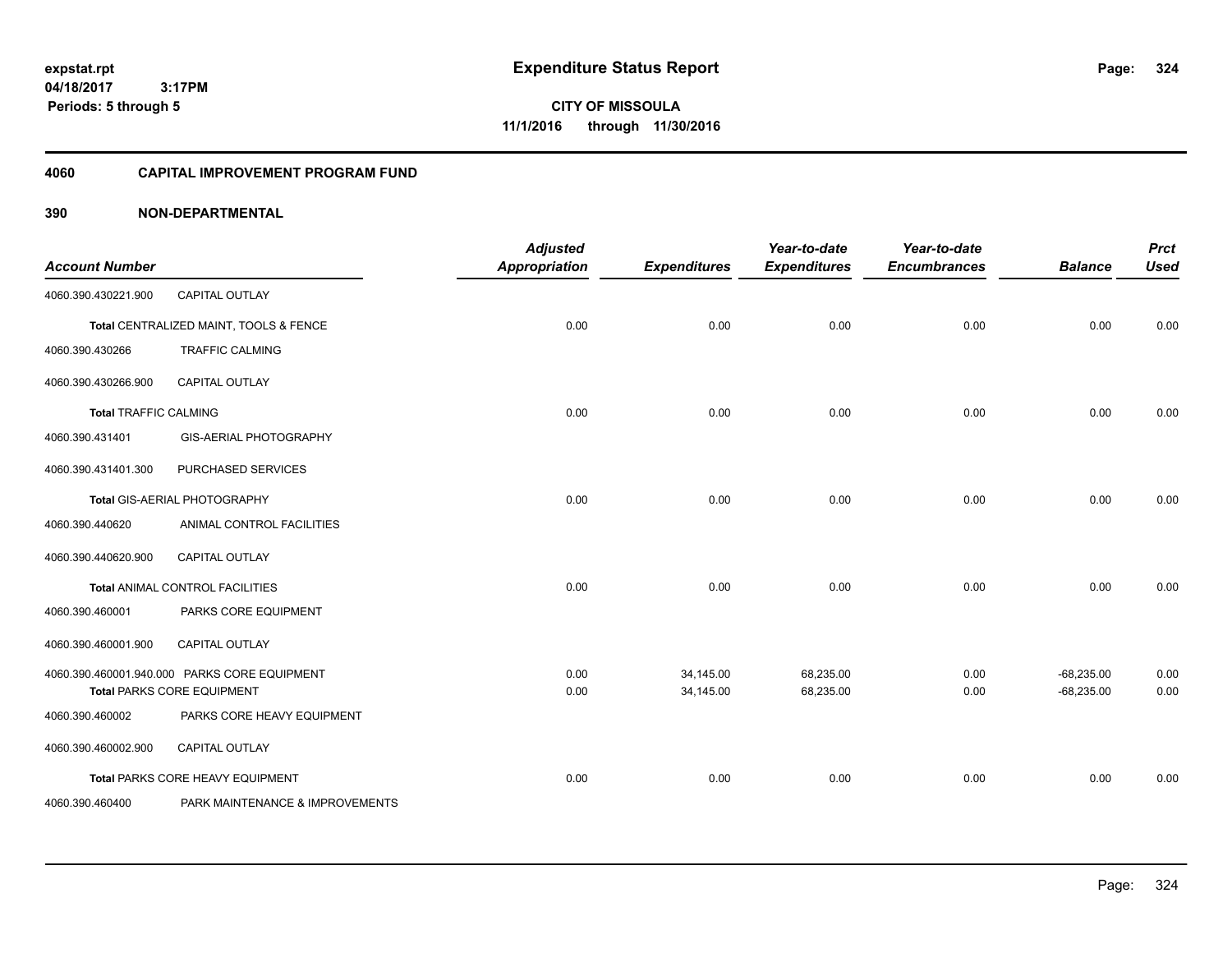**325**

**04/18/2017 3:17PM Periods: 5 through 5**

**CITY OF MISSOULA 11/1/2016 through 11/30/2016**

#### **4060 CAPITAL IMPROVEMENT PROGRAM FUND**

| <b>Account Number</b>                |                                                                                                               | <b>Adjusted</b><br><b>Appropriation</b> | <b>Expenditures</b> | Year-to-date<br><b>Expenditures</b> | Year-to-date<br><b>Encumbrances</b> | <b>Balance</b>         | <b>Prct</b><br><b>Used</b> |
|--------------------------------------|---------------------------------------------------------------------------------------------------------------|-----------------------------------------|---------------------|-------------------------------------|-------------------------------------|------------------------|----------------------------|
| 4060.390.460400.100                  | PERSONAL SERVICES                                                                                             |                                         |                     |                                     |                                     |                        |                            |
| <b>Total PERSONAL SERVICES</b>       |                                                                                                               | 0.00                                    | 0.00                | 0.00                                | 0.00                                | 0.00                   | 0.00                       |
| 4060.390.460400.900                  | <b>CAPITAL OUTLAY</b>                                                                                         |                                         |                     |                                     |                                     |                        |                            |
|                                      | 4060.390.460400.930.000 PARK MAINTENANCE AND IMPROVEMENTS<br><b>Total PARK MAINTENANCE &amp; IMPROVEMENTS</b> | 0.00<br>0.00                            | 0.00<br>0.00        | 731.44<br>731.44                    | 0.00<br>0.00                        | $-731.44$<br>$-731.44$ | 0.00<br>0.00               |
| 4060.390.460439                      | <b>EXISTING PARK EXPANSION</b>                                                                                |                                         |                     |                                     |                                     |                        |                            |
| 4060.390.460439.900                  | <b>CAPITAL OUTLAY</b>                                                                                         |                                         |                     |                                     |                                     |                        |                            |
|                                      | <b>Total EXISTING PARK EXPANSION</b>                                                                          | 0.00                                    | 0.00                | 0.00                                | 0.00                                | 0.00                   | 0.00                       |
| 4060.390.460452                      | <b>ART MUSEUM</b>                                                                                             |                                         |                     |                                     |                                     |                        |                            |
| 4060.390.460452.900                  | CAPITAL OUTLAY                                                                                                |                                         |                     |                                     |                                     |                        |                            |
| 4060.390.460452.930.000 MAM ART PARK |                                                                                                               | 0.00                                    | 199.50              | 377,199.82                          | 0.00                                | $-377,199.82$          | 0.00                       |
| <b>Total ART MUSEUM</b>              |                                                                                                               | 0.00                                    | 199.50              | 377,199.82                          | 0.00                                | $-377,199.82$          | 0.00                       |
| 4060.390.490100                      | AQUATICS GEN FUND DEBT SERVICE                                                                                |                                         |                     |                                     |                                     |                        |                            |
| 4060.390.490100.600                  | <b>DEBT SERVICE</b>                                                                                           |                                         |                     |                                     |                                     |                        |                            |
|                                      | Total AQUATICS GEN FUND DEBT SERVICE                                                                          | 0.00                                    | 0.00                | 0.00                                | 0.00                                | 0.00                   | 0.00                       |
| 4060.390.490101                      | 50 METER POOL DEBT SERVICE                                                                                    |                                         |                     |                                     |                                     |                        |                            |
| 4060.390.490101.300                  | PURCHASED SERVICES                                                                                            |                                         |                     |                                     |                                     |                        |                            |
| <b>Total PURCHASED SERVICES</b>      |                                                                                                               | 0.00                                    | 0.00                | 0.00                                | 0.00                                | 0.00                   | 0.00                       |
| 4060.390.490101.600                  | <b>DEBT SERVICE</b>                                                                                           |                                         |                     |                                     |                                     |                        |                            |
|                                      | 4060.390.490101.610.000 50 METER POOL DEBT SERVICE                                                            | 540,000.00                              | 0.00                | 0.00                                | 0.00                                | 540,000.00             | 0.00                       |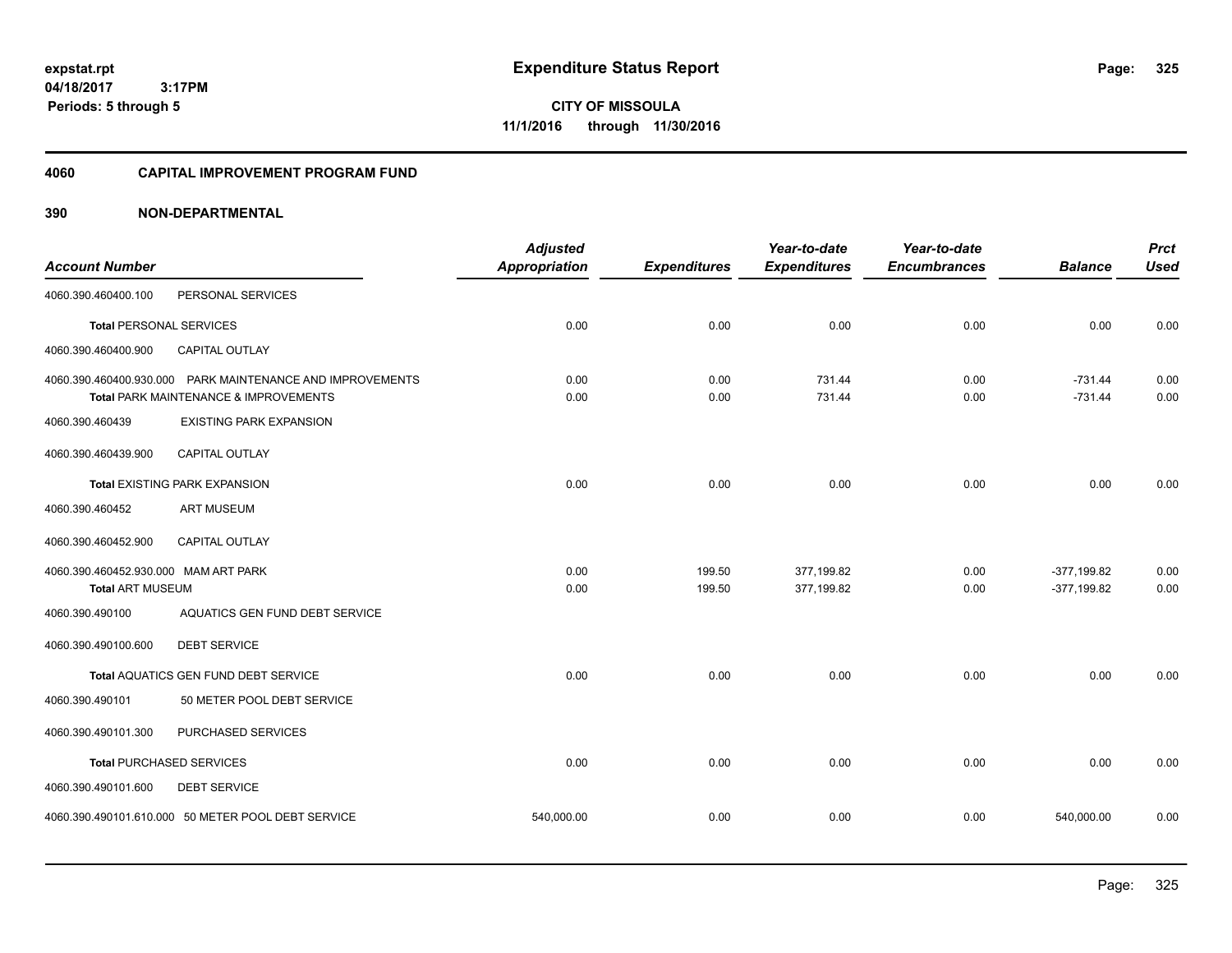**CITY OF MISSOULA 11/1/2016 through 11/30/2016**

#### **4060 CAPITAL IMPROVEMENT PROGRAM FUND**

| <b>Account Number</b>                                                                                                                                                              | <b>Adjusted</b><br><b>Appropriation</b> | <b>Expenditures</b>  | Year-to-date<br><b>Expenditures</b> | Year-to-date<br><b>Encumbrances</b> | <b>Balance</b>                        | <b>Prct</b><br><b>Used</b> |
|------------------------------------------------------------------------------------------------------------------------------------------------------------------------------------|-----------------------------------------|----------------------|-------------------------------------|-------------------------------------|---------------------------------------|----------------------------|
| 4060.390.490101.620.000 50 METER POOL DEBT SERVICE/INTEREST<br>Total 50 METER POOL DEBT SERVICE                                                                                    | 22,495.00<br>562,495.00                 | 0.00<br>0.00         | 0.00<br>0.00                        | 0.00<br>0.00                        | 22,495.00<br>562,495.00               | 0.00<br>0.00               |
| 4060.390.490102<br>2010C ENERGY BONDS DEBT SERVICE                                                                                                                                 |                                         |                      |                                     |                                     |                                       |                            |
| PURCHASED SERVICES<br>4060.390.490102.300                                                                                                                                          |                                         |                      |                                     |                                     |                                       |                            |
| <b>Total PURCHASED SERVICES</b>                                                                                                                                                    | 0.00                                    | 0.00                 | 0.00                                | 0.00                                | 0.00                                  | 0.00                       |
| 4060.390.490102.600<br><b>DEBT SERVICE</b>                                                                                                                                         |                                         |                      |                                     |                                     |                                       |                            |
| 4060.390.490102.610.000 PRINCIPAL-2010C BONDS<br>4060.390.490102.620.000 INTEREST / SERVICE FEES-2010C BONDS<br>Total 2010C ENERGY BONDS DEBT SERVICE                              | 65,000.00<br>21,575.00<br>86,575.00     | 0.00<br>0.00<br>0.00 | 0.00<br>0.00<br>0.00                | 0.00<br>0.00<br>0.00                | 65,000.00<br>21,575.00<br>86.575.00   | 0.00<br>0.00<br>0.00       |
| 2010A REFUNDING DEBT SERVICE<br>4060.390.490103                                                                                                                                    |                                         |                      |                                     |                                     |                                       |                            |
| PURCHASED SERVICES<br>4060.390.490103.300                                                                                                                                          |                                         |                      |                                     |                                     |                                       |                            |
| <b>Total PURCHASED SERVICES</b>                                                                                                                                                    | 0.00                                    | 0.00                 | 0.00                                | 0.00                                | 0.00                                  | 0.00                       |
| 4060.390.490103.600<br><b>DEBT SERVICE</b>                                                                                                                                         |                                         |                      |                                     |                                     |                                       |                            |
| 4060.390.490103.610.000 PRINCIPAL<br>4060.390.490103.620.000 INTEREST / SERVICE FEES<br>Total 2010A REFUNDING DEBT SERVICE<br>FY16A REFUNDING BOND DEBT SERVICE<br>4060.390.490104 | 115,000.00<br>16,513.00<br>131,513.00   | 0.00<br>0.00<br>0.00 | 0.00<br>350.00<br>350.00            | 0.00<br>0.00<br>0.00                | 115,000.00<br>16.163.00<br>131,163.00 | 0.00<br>2.12<br>0.27       |
| PURCHASED SERVICES<br>4060.390.490104.300                                                                                                                                          |                                         |                      |                                     |                                     |                                       |                            |
| <b>Total PURCHASED SERVICES</b><br>4060.390.490104.600<br><b>DEBT SERVICE</b>                                                                                                      | 0.00                                    | 0.00                 | 0.00                                | 0.00                                | 0.00                                  | 0.00                       |
| 4060.390.490104.610.000 FY16A LIMITED OBLG REFUNDING DEBT SVS<br>4060.390.490104.620.000 INTEREST / SERVICE FEES                                                                   | 195,000.00<br>123,450.00                | 0.00<br>0.00         | 0.00<br>0.00                        | 0.00<br>0.00                        | 195,000.00<br>123,450.00              | 0.00<br>0.00               |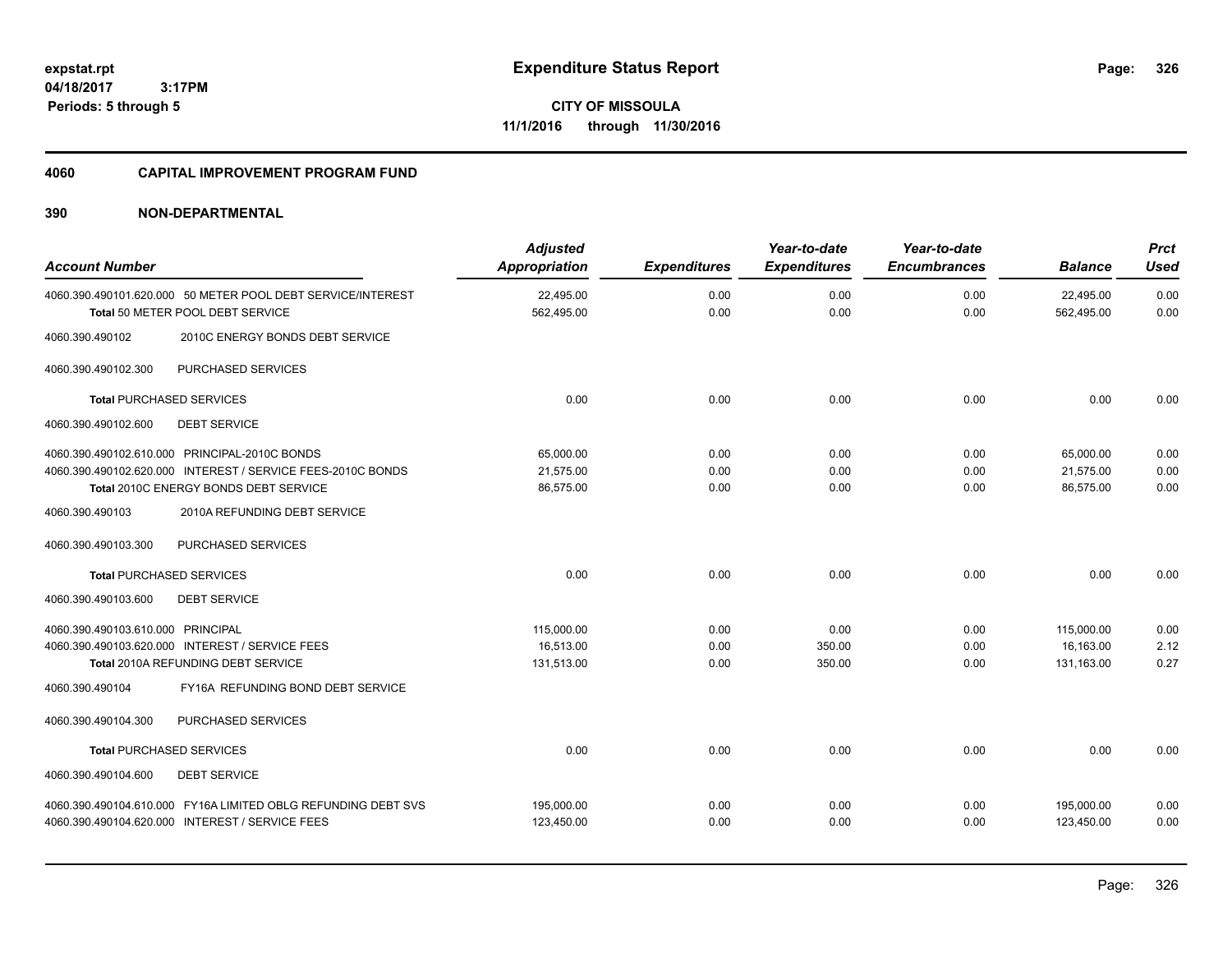**CITY OF MISSOULA 11/1/2016 through 11/30/2016**

#### **4060 CAPITAL IMPROVEMENT PROGRAM FUND**

| <b>Account Number</b>                                |                                                                                                                                                               | <b>Adjusted</b><br><b>Appropriation</b> | <b>Expenditures</b>                | Year-to-date<br><b>Expenditures</b>   | Year-to-date<br><b>Encumbrances</b> | <b>Balance</b>                        | <b>Prct</b><br><b>Used</b> |
|------------------------------------------------------|---------------------------------------------------------------------------------------------------------------------------------------------------------------|-----------------------------------------|------------------------------------|---------------------------------------|-------------------------------------|---------------------------------------|----------------------------|
|                                                      | Total FY16A REFUNDING BOND DEBT SERVICE                                                                                                                       | 318,450.00                              | 0.00                               | 0.00                                  | 0.00                                | 318,450.00                            | 0.00                       |
| 4060.390.490429                                      | 07 FIRE BOND DEBT SVS \$680,000                                                                                                                               |                                         |                                    |                                       |                                     |                                       |                            |
| 4060.390.490429.300                                  | PURCHASED SERVICES                                                                                                                                            |                                         |                                    |                                       |                                     |                                       |                            |
|                                                      | <b>Total PURCHASED SERVICES</b>                                                                                                                               | 0.00                                    | 0.00                               | 0.00                                  | 0.00                                | 0.00                                  | 0.00                       |
| 4060.390.490429.600                                  | <b>DEBT SERVICE</b>                                                                                                                                           |                                         |                                    |                                       |                                     |                                       |                            |
| 4060.390.490429.610.000 PRINCIPAL<br>4060.390.490504 | 4060.390.490429.620.000 INTEREST / SERVICE FEES<br>Total 07 FIRE BOND DEBT SVS \$680,000<br>FY09 FINANCED CORE EQUIPMENT                                      | 420,000.00<br>17,340.00<br>437,340.00   | 0.00<br>0.00<br>0.00               | 0.00<br>350.00<br>350.00              | 0.00<br>0.00<br>0.00                | 420,000.00<br>16,990.00<br>436,990.00 | 0.00<br>2.02<br>0.08       |
| 4060.390.490504.600                                  | <b>DEBT SERVICE</b>                                                                                                                                           |                                         |                                    |                                       |                                     |                                       |                            |
|                                                      | 4060.390.490504.610.000 FY09 CORE FINANCED EQUIP-PRINCIPAL<br>4060.390.490504.620.000 FY09 FINANCED CORE EQUIP-INTEREST<br>Total FY09 FINANCED CORE EQUIPMENT | 457,277.00<br>60,015.00<br>517,292.00   | 67,721.49<br>2,612.28<br>70,333.77 | 148,909.55<br>21,470.10<br>170,379.65 | 0.00<br>0.00<br>0.00                | 308,367.45<br>38,544.90<br>346,912.35 | 32.56<br>35.77<br>32.94    |
| 4060.390.490506                                      | CORE FINANCED EQUIPMENT                                                                                                                                       |                                         |                                    |                                       |                                     |                                       |                            |
| 4060.390.490506.600                                  | <b>DEBT SERVICE</b>                                                                                                                                           |                                         |                                    |                                       |                                     |                                       |                            |
|                                                      | <b>Total CORE FINANCED EQUIPMENT</b>                                                                                                                          | 0.00                                    | 0.00                               | 0.00                                  | 0.00                                | 0.00                                  | 0.00                       |
| 4060.390.510110                                      | <b>MERCHANT SERVICES</b>                                                                                                                                      |                                         |                                    |                                       |                                     |                                       |                            |
| 4060.390.510110.500                                  | <b>FIXED CHARGES</b>                                                                                                                                          |                                         |                                    |                                       |                                     |                                       |                            |
| <b>Total MERCHANT SERVICES</b>                       |                                                                                                                                                               | 0.00                                    | 0.00                               | 0.00                                  | 0.00                                | 0.00                                  | 0.00                       |
| 4060.390.521001                                      | TRANSFER TO CIP                                                                                                                                               |                                         |                                    |                                       |                                     |                                       |                            |
| 4060.390.521001.800                                  | OTHER OBJECTS                                                                                                                                                 |                                         |                                    |                                       |                                     |                                       |                            |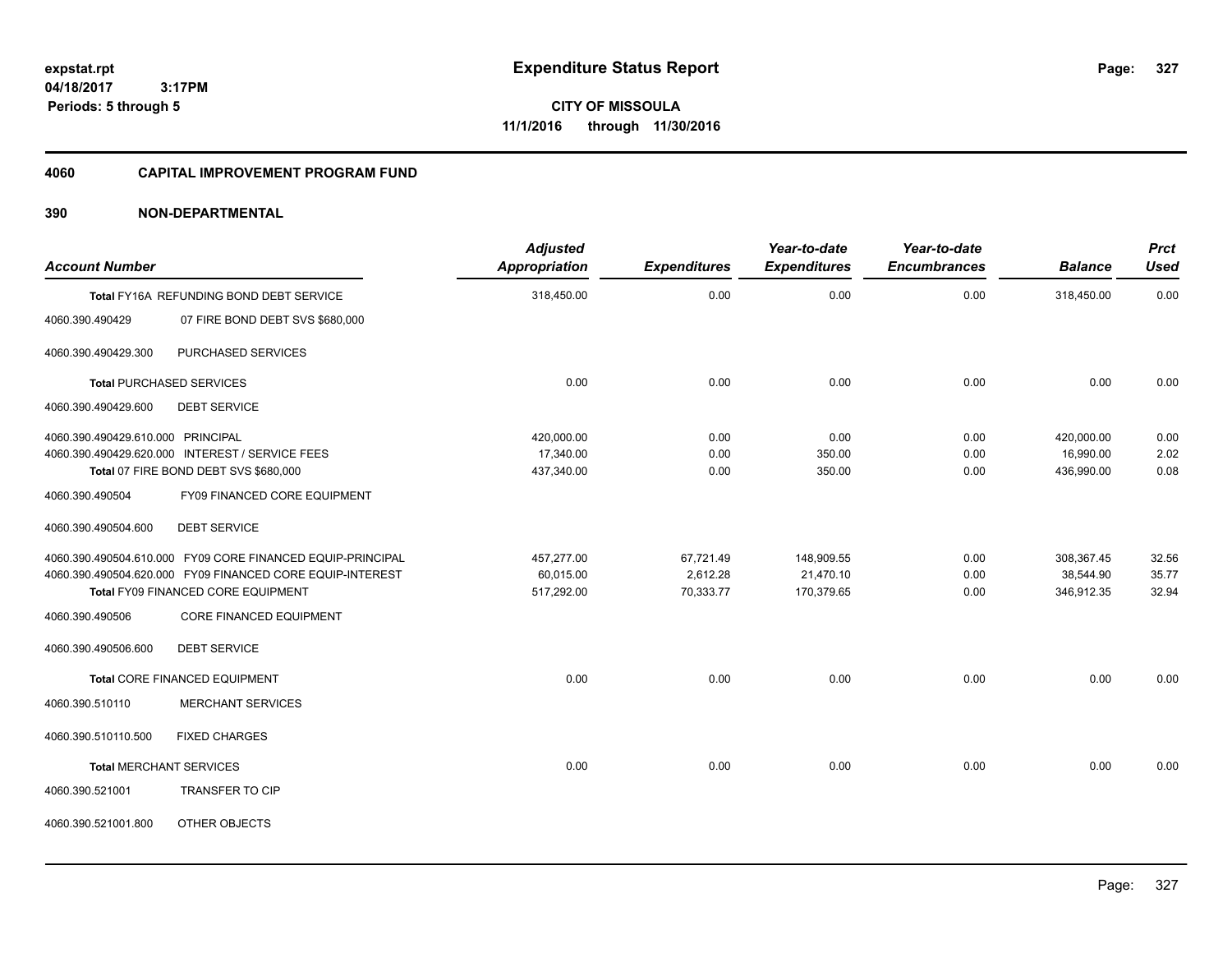**CITY OF MISSOULA 11/1/2016 through 11/30/2016**

#### **4060 CAPITAL IMPROVEMENT PROGRAM FUND**

| <b>Account Number</b>                                                            | <b>Adjusted</b><br>Appropriation | <b>Expenditures</b> | Year-to-date<br><b>Expenditures</b> | Year-to-date<br><b>Encumbrances</b> | <b>Balance</b>           | Prct<br>Used |
|----------------------------------------------------------------------------------|----------------------------------|---------------------|-------------------------------------|-------------------------------------|--------------------------|--------------|
| 4060.390.521001.820.000 TRANSFERS TO OTHER FUNDS<br><b>Total TRANSFER TO CIP</b> | 316,129.00<br>316,129.00         | 0.00<br>0.00        | 0.00<br>0.00                        | 0.00<br>0.00                        | 316.129.00<br>316.129.00 | 0.00<br>0.00 |
| <b>Total CAPITAL IMPROVEMENT PROGRAM FUND</b>                                    | 2,531,970.00                     | 202,610.44          | 1.972.109.03                        | 0.00                                | 559.860.97               | 77.89        |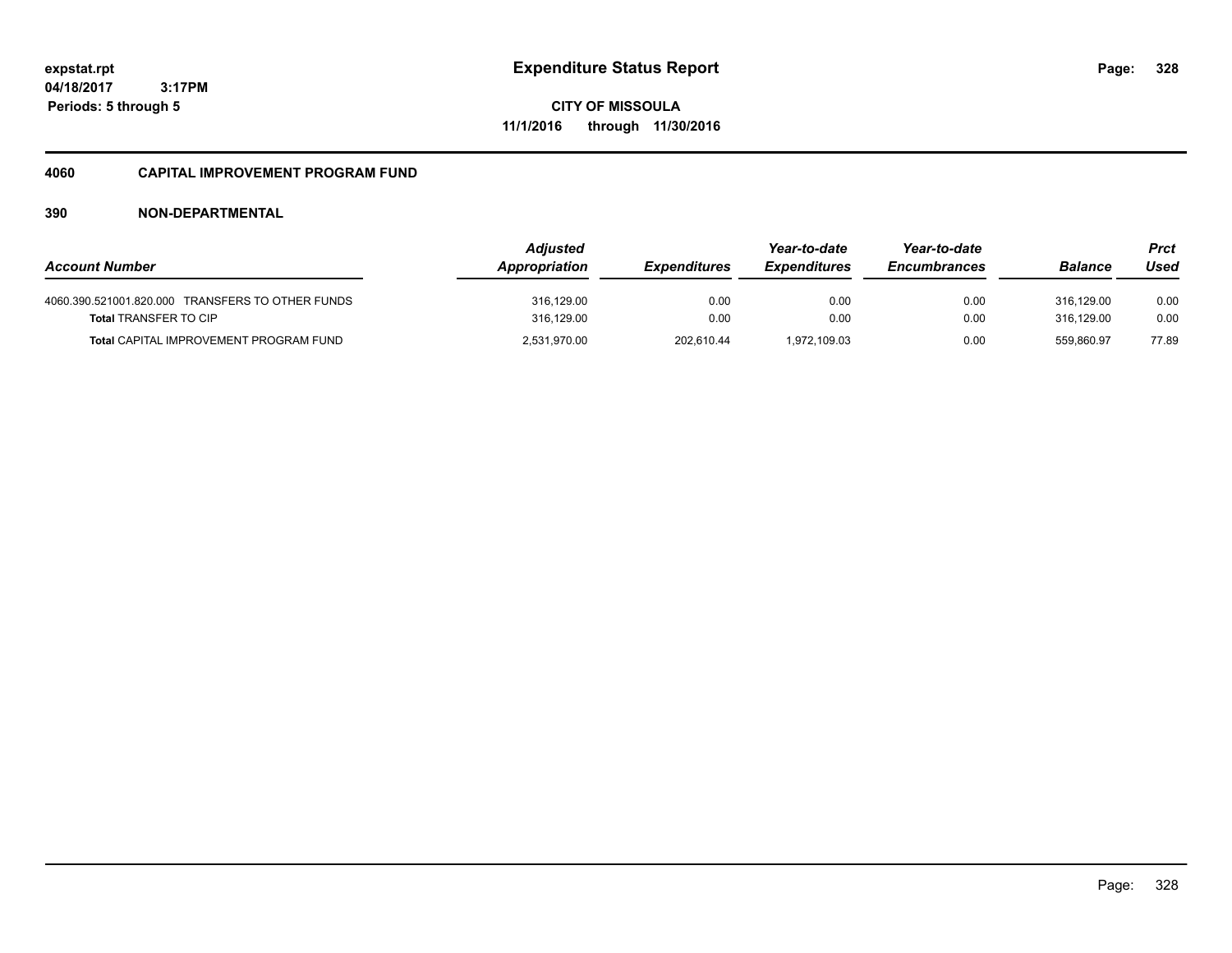**CITY OF MISSOULA 11/1/2016 through 11/30/2016**

### **4130 1997 G O BOND OPEN SPACE PURCHASE FUND**

| <b>Account Number</b>                             |                                              | <b>Adjusted</b><br><b>Appropriation</b> | <b>Expenditures</b> | Year-to-date<br><b>Expenditures</b> | Year-to-date<br><b>Encumbrances</b> | <b>Balance</b>           | <b>Prct</b><br><b>Used</b> |
|---------------------------------------------------|----------------------------------------------|-----------------------------------------|---------------------|-------------------------------------|-------------------------------------|--------------------------|----------------------------|
| 4130.390.460480                                   | VANDALISM                                    |                                         |                     |                                     |                                     |                          |                            |
| 4130.390.460480.800                               | OTHER OBJECTS                                |                                         |                     |                                     |                                     |                          |                            |
| <b>Total OTHER OBJECTS</b>                        |                                              | 0.00                                    | 0.00                | 0.00                                | 0.00                                | 0.00                     | 0.00                       |
| 4130.390.460480.900                               | <b>CAPITAL OUTLAY</b>                        |                                         |                     |                                     |                                     |                          |                            |
| 4130.390.460480.930.000<br><b>Total VANDALISM</b> | <b>IMPROVEMENTS</b>                          | 389,534.00<br>389,534.00                | 0.00<br>0.00        | 0.00<br>0.00                        | 0.00<br>0.00                        | 389,534.00<br>389,534.00 | 0.00<br>0.00               |
| 4130.390.510110                                   | <b>MERCHANT SERVICES</b>                     |                                         |                     |                                     |                                     |                          |                            |
| 4130.390.510110.500                               | <b>FIXED CHARGES</b>                         |                                         |                     |                                     |                                     |                          |                            |
|                                                   | <b>Total MERCHANT SERVICES</b>               | 0.00                                    | 0.00                | 0.00                                | 0.00                                | 0.00                     | 0.00                       |
|                                                   | Total 1997 G O BOND OPEN SPACE PURCHASE FUND | 389,534.00                              | 0.00                | 0.00                                | 0.00                                | 389,534.00               | 0.00                       |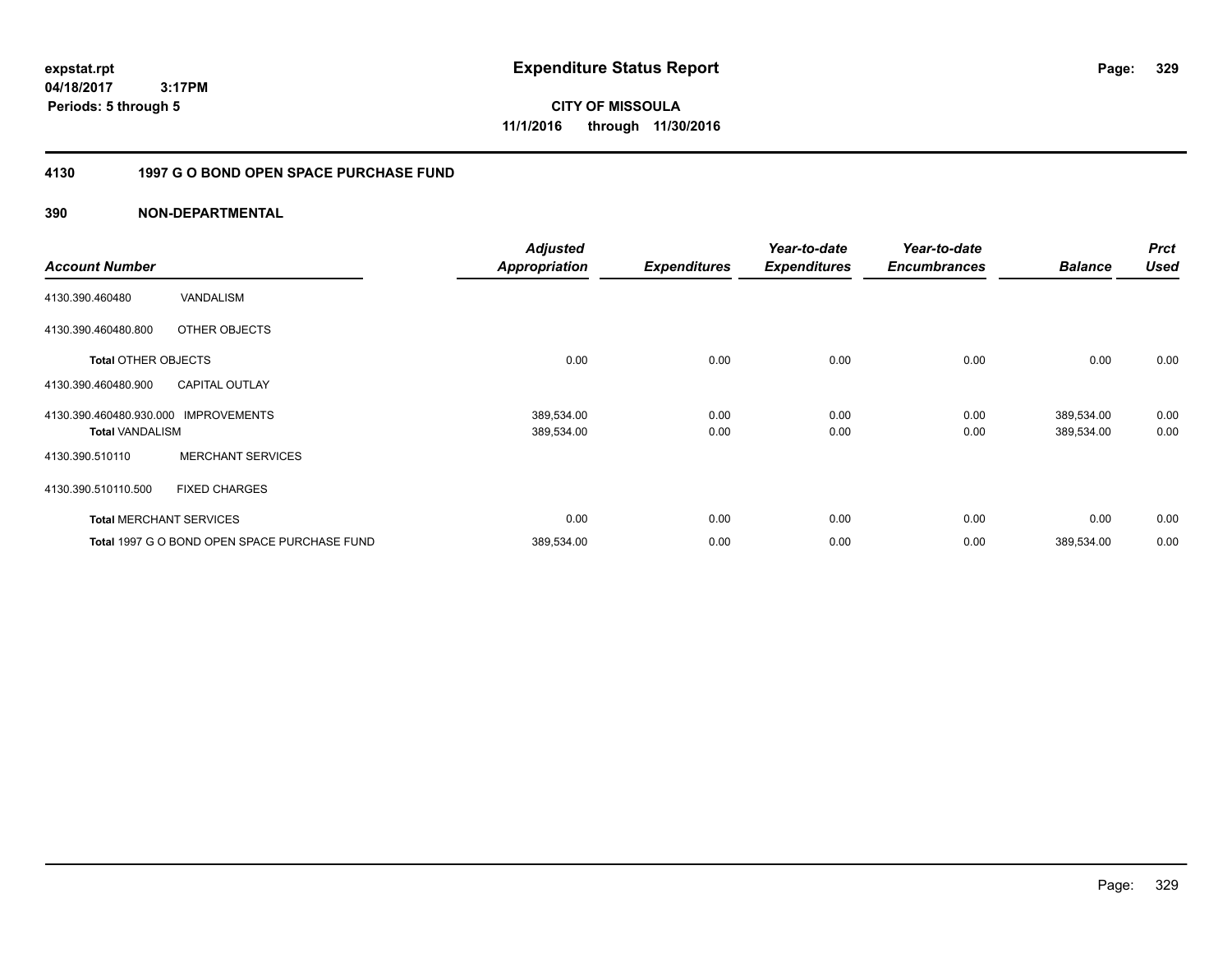#### **4196 NEW FIRE STATION GO BOND**

## **300 FIRE**

| <b>Account Number</b>      |                                       | <b>Adjusted</b><br><b>Appropriation</b> | <b>Expenditures</b> | Year-to-date<br><b>Expenditures</b> | Year-to-date<br><b>Encumbrances</b> | <b>Balance</b> | <b>Prct</b><br><b>Used</b> |
|----------------------------|---------------------------------------|-----------------------------------------|---------------------|-------------------------------------|-------------------------------------|----------------|----------------------------|
| 4196.300.420420            | <b>FACILITY</b>                       |                                         |                     |                                     |                                     |                |                            |
| 4196.300.420420.800        | OTHER OBJECTS                         |                                         |                     |                                     |                                     |                |                            |
| <b>Total OTHER OBJECTS</b> |                                       | 0.00                                    | 0.00                | 0.00                                | 0.00                                | 0.00           | 0.00                       |
| 4196.300.420420.900        | <b>CAPITAL OUTLAY</b>                 |                                         |                     |                                     |                                     |                |                            |
| <b>Total FACILITY</b>      |                                       | 0.00                                    | 0.00                | 0.00                                | 0.00                                | 0.00           | 0.00                       |
| 4196.300.510110            | <b>MERCHANT SERVICES</b>              |                                         |                     |                                     |                                     |                |                            |
| 4196.300.510110.500        | <b>FIXED CHARGES</b>                  |                                         |                     |                                     |                                     |                |                            |
| <b>Total FIXED CHARGES</b> |                                       | 0.00                                    | 0.00                | 0.00                                | 0.00                                | 0.00           | 0.00                       |
|                            | <b>Total NEW FIRE STATION GO BOND</b> | 0.00                                    | 0.00                | 0.00                                | 0.00                                | 0.00           | 0.00                       |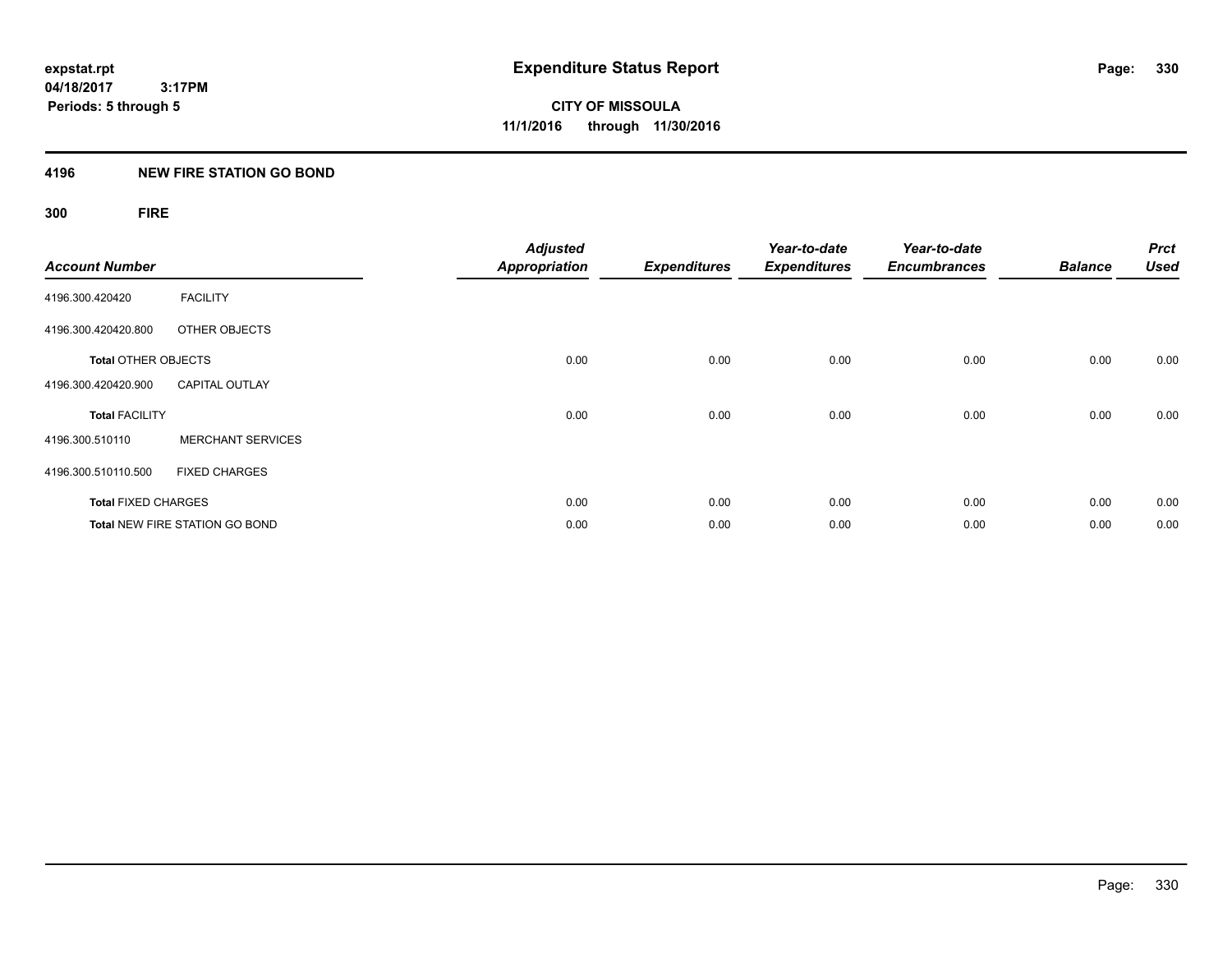**Periods: 5 through 5**

**CITY OF MISSOULA 11/1/2016 through 11/30/2016**

#### **4450 S/C CONSTRUCTION FUND FOR FY06**

### **280 PUBLIC WORKS OPERATIONS**

 **3:17PM**

| <b>Account Number</b> |                                             | <b>Adjusted</b><br>Appropriation | <b>Expenditures</b> | Year-to-date<br><b>Expenditures</b> | Year-to-date<br><b>Encumbrances</b> | <b>Balance</b> | <b>Prct</b><br><b>Used</b> |
|-----------------------|---------------------------------------------|----------------------------------|---------------------|-------------------------------------|-------------------------------------|----------------|----------------------------|
| 4450.280.510110       | <b>MERCHANT SERVICES</b>                    |                                  |                     |                                     |                                     |                |                            |
| 4450.280.510110.500   | <b>FIXED CHARGES</b>                        |                                  |                     |                                     |                                     |                |                            |
|                       | <b>Total MERCHANT SERVICES</b>              | 0.00                             | 0.00                | 0.00                                | 0.00                                | 0.00           | 0.00                       |
| 4450.280.521000       | INTERFUND OPERATING TRANSFERS               |                                  |                     |                                     |                                     |                |                            |
| 4450.280.521000.800   | OTHER OBJECTS                               |                                  |                     |                                     |                                     |                |                            |
|                       | <b>Total INTERFUND OPERATING TRANSFERS</b>  | 0.00                             | 0.00                | 0.00                                | 0.00                                | 0.00           | 0.00                       |
|                       | <b>Total S/C CONSTRUCTION FUND FOR FY06</b> | 0.00                             | 0.00                | 0.00                                | 0.00                                | 0.00           | 0.00                       |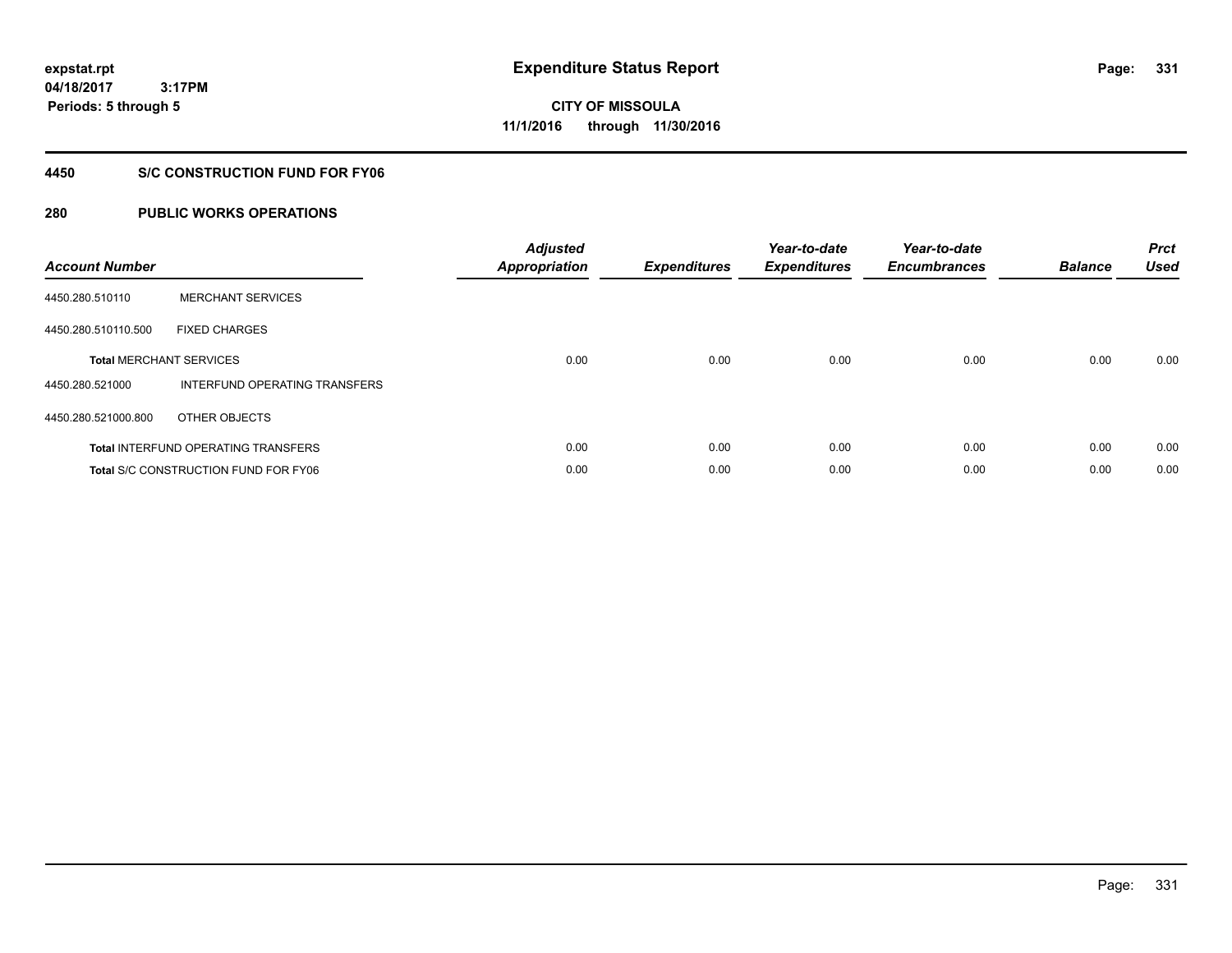#### **4451 FY07 S/C BOND FUND**

| <b>Account Number</b>    |                                            | <b>Adjusted</b><br>Appropriation | <b>Expenditures</b> | Year-to-date<br><b>Expenditures</b> | Year-to-date<br><b>Encumbrances</b> | <b>Balance</b> | <b>Prct</b><br><b>Used</b> |
|--------------------------|--------------------------------------------|----------------------------------|---------------------|-------------------------------------|-------------------------------------|----------------|----------------------------|
| 4451.280.510110          | <b>MERCHANT SERVICES</b>                   |                                  |                     |                                     |                                     |                |                            |
| 4451.280.510110.500      | <b>FIXED CHARGES</b>                       |                                  |                     |                                     |                                     |                |                            |
|                          | <b>Total MERCHANT SERVICES</b>             | 0.00                             | 0.00                | 0.00                                | 0.00                                | 0.00           | 0.00                       |
| 4451.280.521000          | INTERFUND OPERATING TRANSFERS              |                                  |                     |                                     |                                     |                |                            |
| 4451.280.521000.800      | OTHER OBJECTS                              |                                  |                     |                                     |                                     |                |                            |
|                          | <b>Total INTERFUND OPERATING TRANSFERS</b> | 0.00                             | 0.00                | 0.00                                | 0.00                                | 0.00           | 0.00                       |
| Total FY07 S/C BOND FUND |                                            | 0.00                             | 0.00                | 0.00                                | 0.00                                | 0.00           | 0.00                       |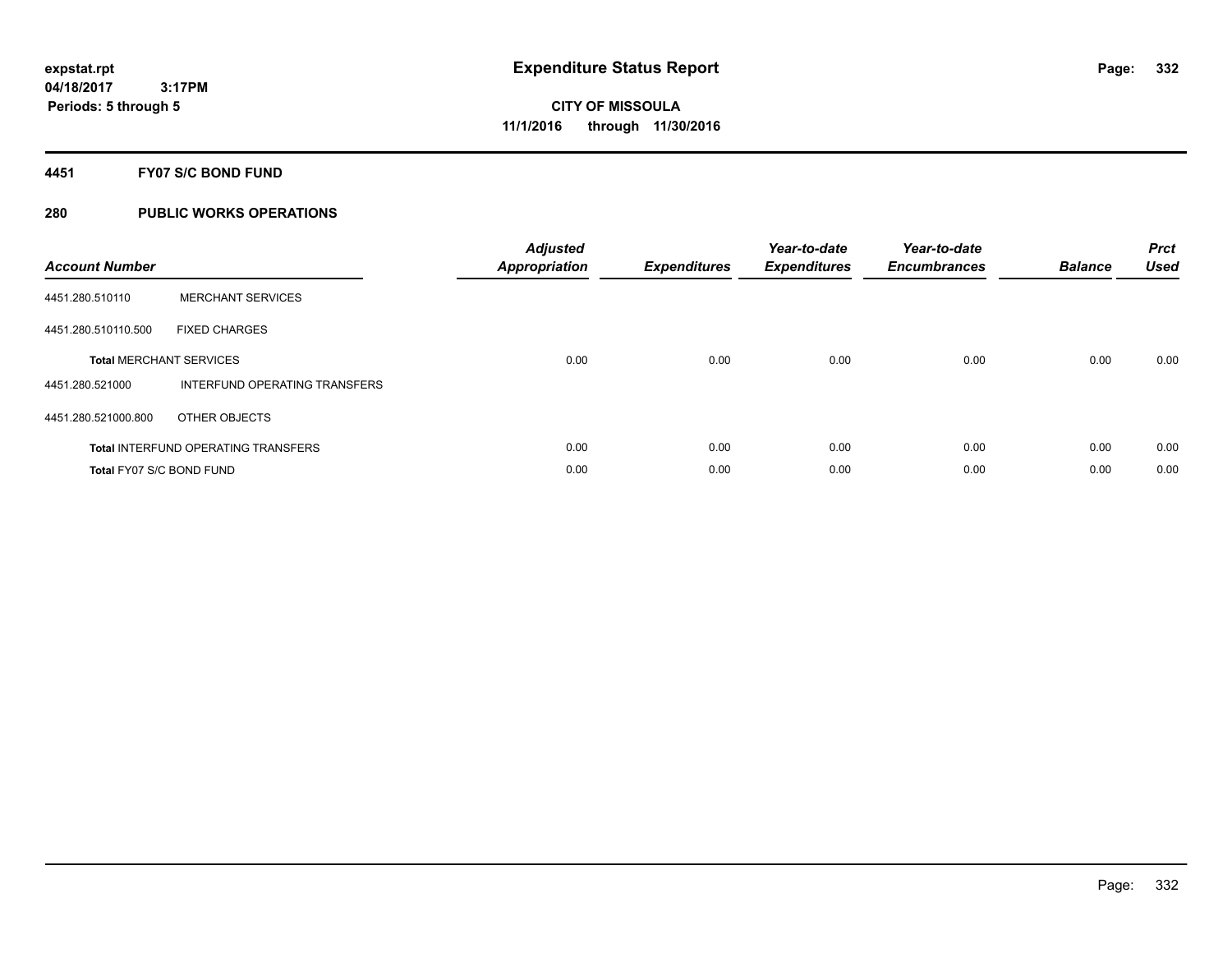**333**

**04/18/2017 3:17PM Periods: 5 through 5**

**CITY OF MISSOULA 11/1/2016 through 11/30/2016**

### **4452 S/C CONSTRUCTION FUND FOR FY 08 BOND SAL**

| <b>Account Number</b>  |                                                       | <b>Adjusted</b><br><b>Appropriation</b> | <b>Expenditures</b> | Year-to-date<br><b>Expenditures</b> | Year-to-date<br><b>Encumbrances</b> | <b>Balance</b> | <b>Prct</b><br><b>Used</b> |
|------------------------|-------------------------------------------------------|-----------------------------------------|---------------------|-------------------------------------|-------------------------------------|----------------|----------------------------|
| 4452.280.430262        | <b>SIDEWALKS</b>                                      |                                         |                     |                                     |                                     |                |                            |
| 4452.280.430262.900    | <b>CAPITAL OUTLAY</b>                                 |                                         |                     |                                     |                                     |                |                            |
| <b>Total SIDEWALKS</b> |                                                       | 0.00                                    | 0.00                | 0.00                                | 0.00                                | 0.00           | 0.00                       |
| 4452.280.510110        | <b>MERCHANT SERVICES</b>                              |                                         |                     |                                     |                                     |                |                            |
| 4452.280.510110.500    | <b>FIXED CHARGES</b>                                  |                                         |                     |                                     |                                     |                |                            |
|                        | <b>Total MERCHANT SERVICES</b>                        | 0.00                                    | 0.00                | 0.00                                | 0.00                                | 0.00           | 0.00                       |
|                        | <b>Total S/C CONSTRUCTION FUND FOR FY 08 BOND SAL</b> | 0.00                                    | 0.00                | 0.00                                | 0.00                                | 0.00           | 0.00                       |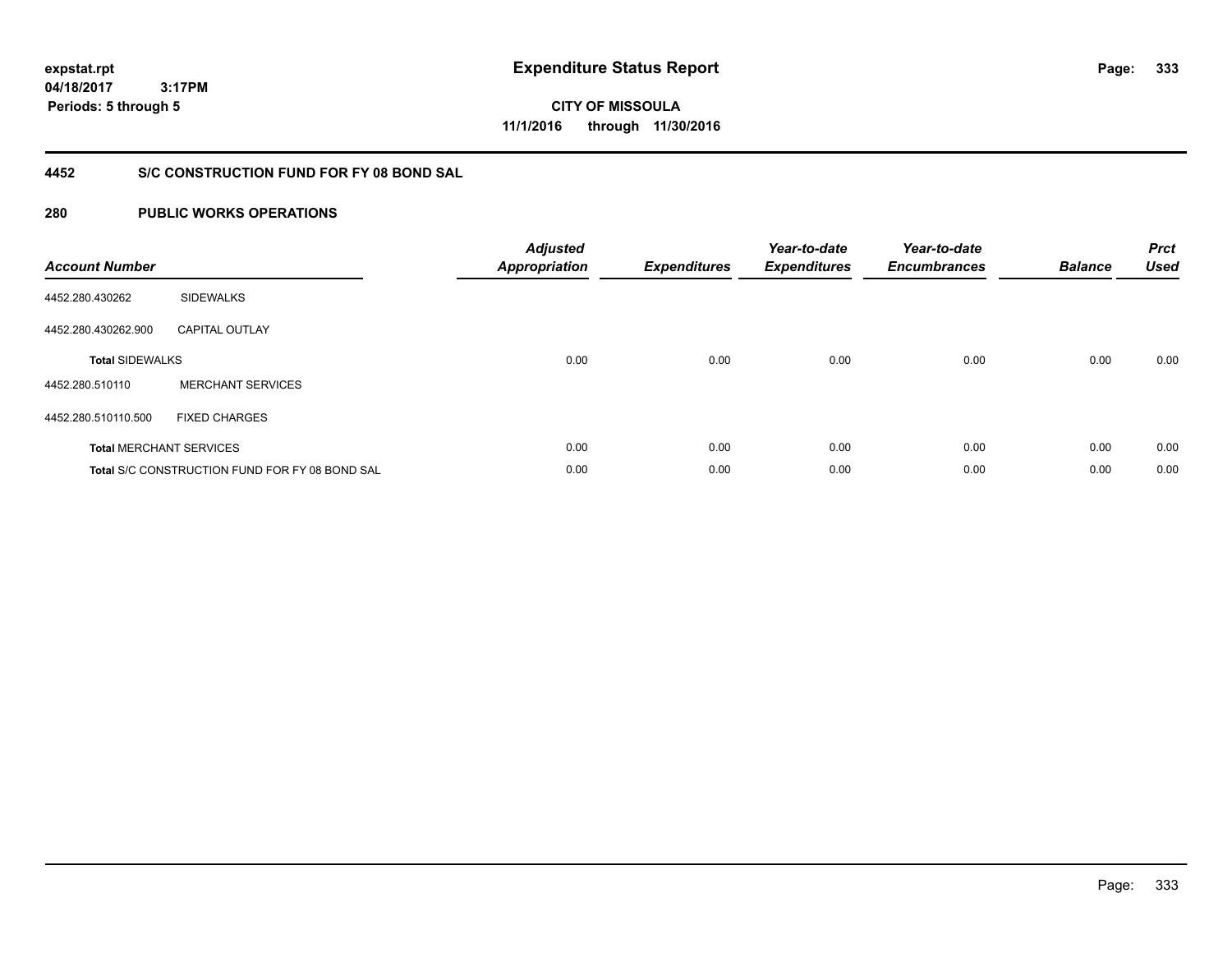# **CITY OF MISSOULA 11/1/2016 through 11/30/2016**

#### **4453 S/C CONSTRUCTION FUND FY09 BOND**

| <b>Account Number</b>  |                                      | <b>Adjusted</b><br><b>Appropriation</b> | <b>Expenditures</b> | Year-to-date<br><b>Expenditures</b> | Year-to-date<br><b>Encumbrances</b> | <b>Balance</b> | <b>Prct</b><br><b>Used</b> |
|------------------------|--------------------------------------|-----------------------------------------|---------------------|-------------------------------------|-------------------------------------|----------------|----------------------------|
| 4453.280.430262        | <b>SIDEWALKS</b>                     |                                         |                     |                                     |                                     |                |                            |
| 4453.280.430262.900    | <b>CAPITAL OUTLAY</b>                |                                         |                     |                                     |                                     |                |                            |
| <b>Total SIDEWALKS</b> |                                      | 0.00                                    | 0.00                | 0.00                                | 0.00                                | 0.00           | 0.00                       |
| 4453.280.510110        | <b>MERCHANT SERVICES</b>             |                                         |                     |                                     |                                     |                |                            |
| 4453.280.510110.500    | <b>FIXED CHARGES</b>                 |                                         |                     |                                     |                                     |                |                            |
|                        | <b>Total MERCHANT SERVICES</b>       | 0.00                                    | 0.00                | 0.00                                | 0.00                                | 0.00           | 0.00                       |
| 4453.280.521000        | INTERFUND OPERATING TRANSFERS        |                                         |                     |                                     |                                     |                |                            |
| 4453.280.521000.800    | OTHER OBJECTS                        |                                         |                     |                                     |                                     |                |                            |
|                        | <b>Total PUBLIC WORKS OPERATIONS</b> | 0.00                                    | 0.00                | 0.00                                | 0.00                                | 0.00           | 0.00                       |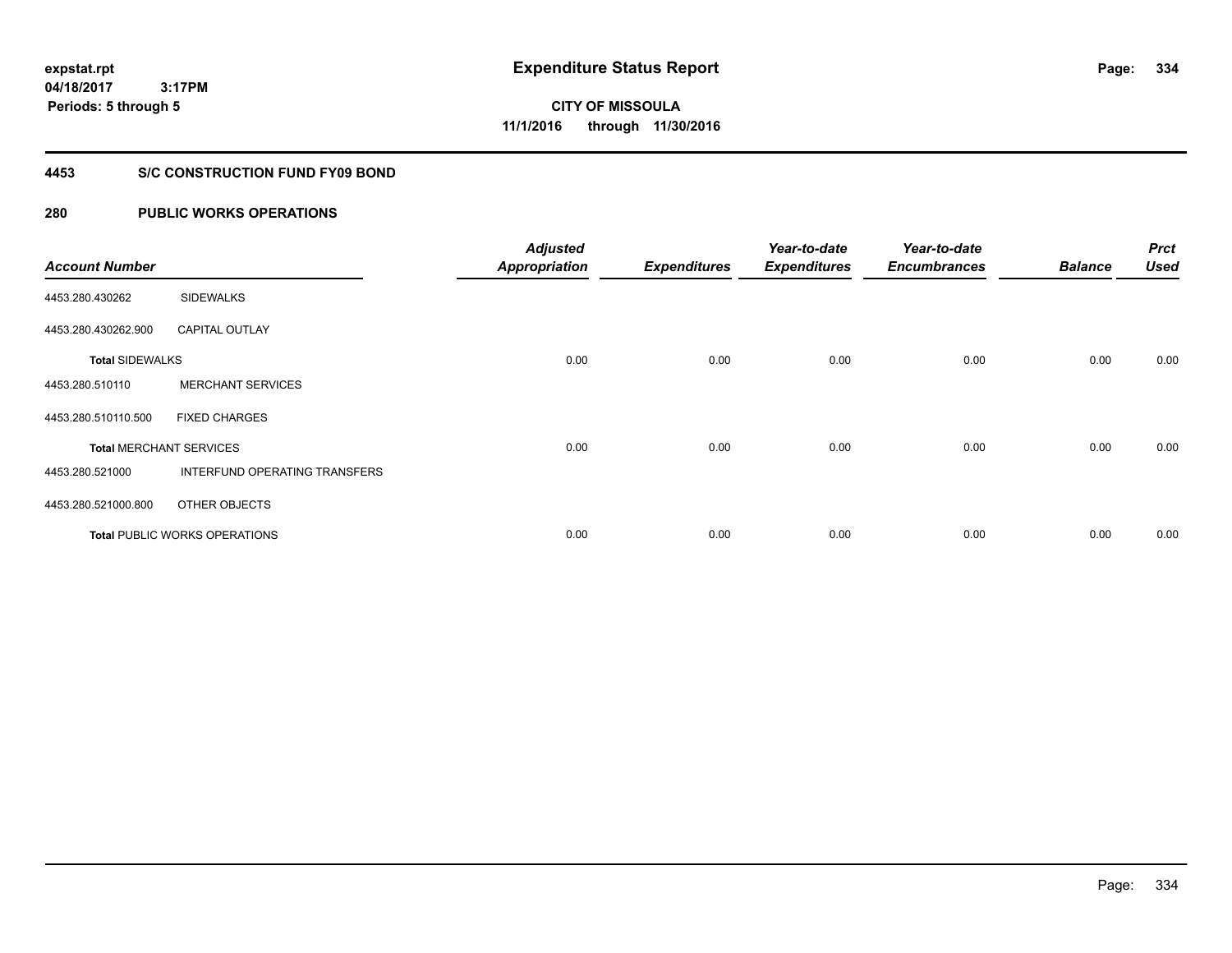**CITY OF MISSOULA 11/1/2016 through 11/30/2016**

### **4453 S/C CONSTRUCTION FUND FY09 BOND**

| <b>Account Number</b>         |                                              | <b>Adjusted</b><br><b>Appropriation</b> | <b>Expenditures</b> | Year-to-date<br><b>Expenditures</b> | Year-to-date<br><b>Encumbrances</b> | <b>Balance</b> | <b>Prct</b><br><b>Used</b> |
|-------------------------------|----------------------------------------------|-----------------------------------------|---------------------|-------------------------------------|-------------------------------------|----------------|----------------------------|
| 4453.390.410710               | *** Title Not Found ***                      |                                         |                     |                                     |                                     |                |                            |
| 4453.390.410710.500           | <b>FIXED CHARGES</b>                         |                                         |                     |                                     |                                     |                |                            |
| Total *** Title Not Found *** |                                              | 0.00                                    | 0.00                | 0.00                                | 0.00                                | 0.00           | 0.00                       |
| 4453.390.510110               | <b>MERCHANT SERVICES</b>                     |                                         |                     |                                     |                                     |                |                            |
| 4453.390.510110.500           | <b>FIXED CHARGES</b>                         |                                         |                     |                                     |                                     |                |                            |
|                               | <b>Total S/C CONSTRUCTION FUND FY09 BOND</b> | 0.00                                    | 0.00                | 0.00                                | 0.00                                | 0.00           | 0.00                       |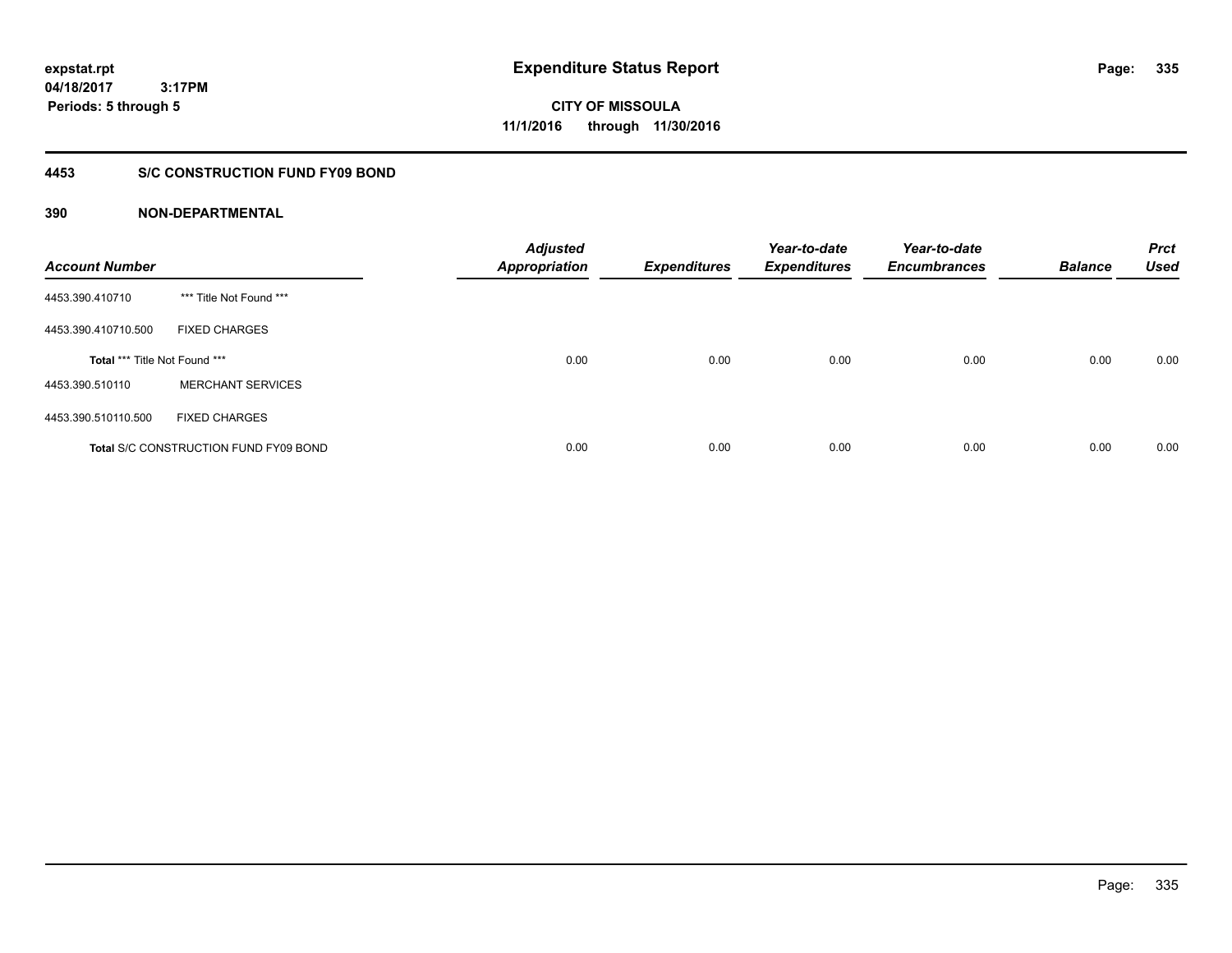# **CITY OF MISSOULA 11/1/2016 through 11/30/2016**

### **4454 S/C CONSTRUCTION FUND FOR FY10**

| <b>Account Number</b>  |                                      | <b>Adjusted</b><br><b>Appropriation</b> | <b>Expenditures</b> | Year-to-date<br><b>Expenditures</b> | Year-to-date<br><b>Encumbrances</b> | <b>Balance</b> | <b>Prct</b><br><b>Used</b> |
|------------------------|--------------------------------------|-----------------------------------------|---------------------|-------------------------------------|-------------------------------------|----------------|----------------------------|
| 4454.280.430262        | <b>SIDEWALKS</b>                     |                                         |                     |                                     |                                     |                |                            |
| 4454.280.430262.900    | <b>CAPITAL OUTLAY</b>                |                                         |                     |                                     |                                     |                |                            |
| <b>Total SIDEWALKS</b> |                                      | 0.00                                    | 0.00                | 0.00                                | 0.00                                | 0.00           | 0.00                       |
| 4454.280.510110        | <b>MERCHANT SERVICES</b>             |                                         |                     |                                     |                                     |                |                            |
| 4454.280.510110.500    | <b>FIXED CHARGES</b>                 |                                         |                     |                                     |                                     |                |                            |
|                        | <b>Total MERCHANT SERVICES</b>       | 0.00                                    | 0.00                | 0.00                                | 0.00                                | 0.00           | 0.00                       |
|                        | Total S/C CONSTRUCTION FUND FOR FY10 | 0.00                                    | 0.00                | 0.00                                | 0.00                                | 0.00           | 0.00                       |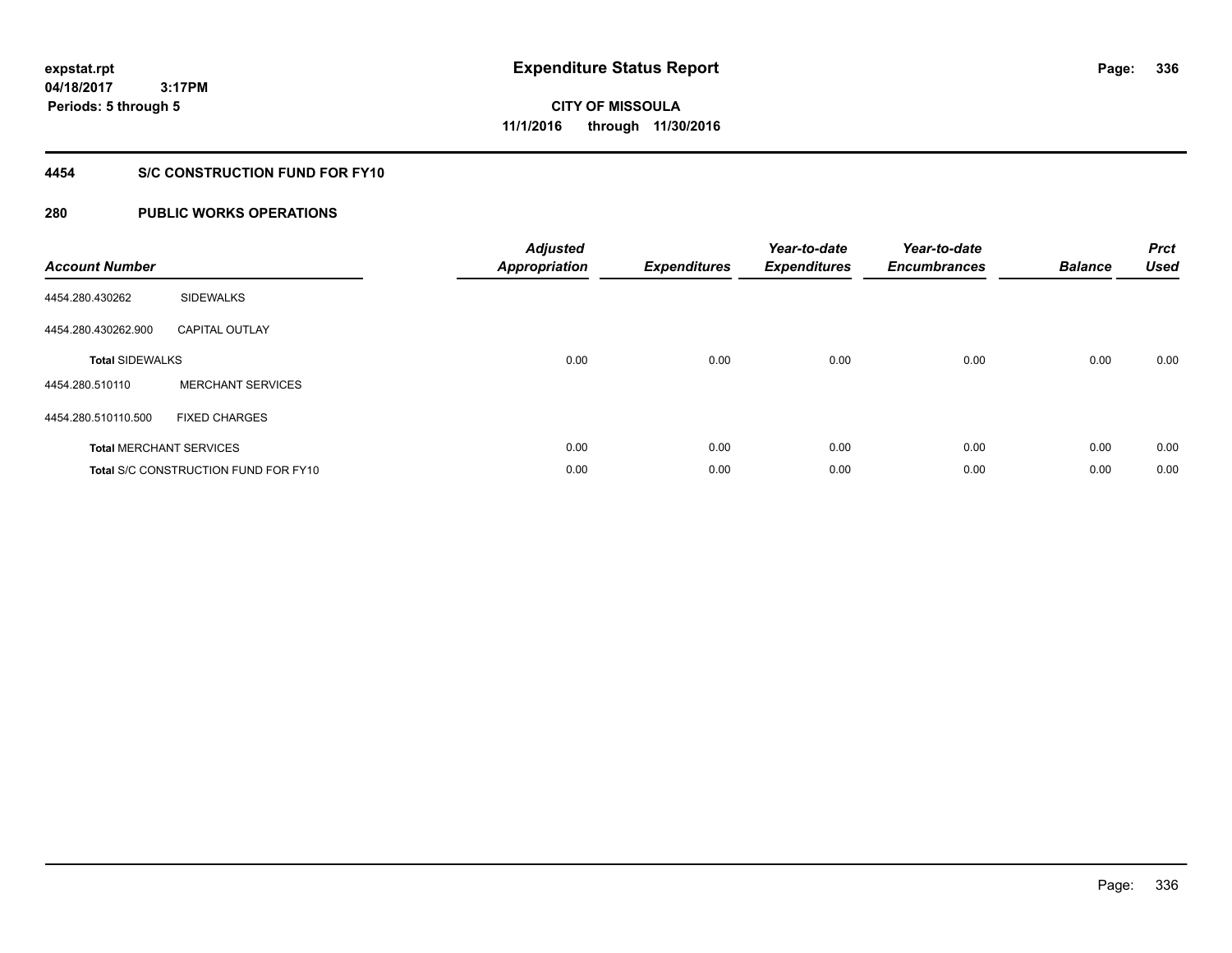### **4455 FY11 S/C CONSTRUCTION FUND**

| <b>Account Number</b>  |                                         | <b>Adjusted</b><br>Appropriation | <b>Expenditures</b> | Year-to-date<br><b>Expenditures</b> | Year-to-date<br><b>Encumbrances</b> | <b>Balance</b> | <b>Prct</b><br><b>Used</b> |
|------------------------|-----------------------------------------|----------------------------------|---------------------|-------------------------------------|-------------------------------------|----------------|----------------------------|
| 4455.280.430262        | <b>SIDEWALKS</b>                        |                                  |                     |                                     |                                     |                |                            |
| 4455.280.430262.900    | <b>CAPITAL OUTLAY</b>                   |                                  |                     |                                     |                                     |                |                            |
| <b>Total SIDEWALKS</b> |                                         | 0.00                             | 0.00                | 0.00                                | 0.00                                | 0.00           | 0.00                       |
| 4455.280.510110        | <b>MERCHANT SERVICES</b>                |                                  |                     |                                     |                                     |                |                            |
| 4455.280.510110.500    | <b>FIXED CHARGES</b>                    |                                  |                     |                                     |                                     |                |                            |
|                        | <b>Total MERCHANT SERVICES</b>          | 0.00                             | 0.00                | 0.00                                | 0.00                                | 0.00           | 0.00                       |
|                        | <b>Total FY11 S/C CONSTRUCTION FUND</b> | 0.00                             | 0.00                | 0.00                                | 0.00                                | 0.00           | 0.00                       |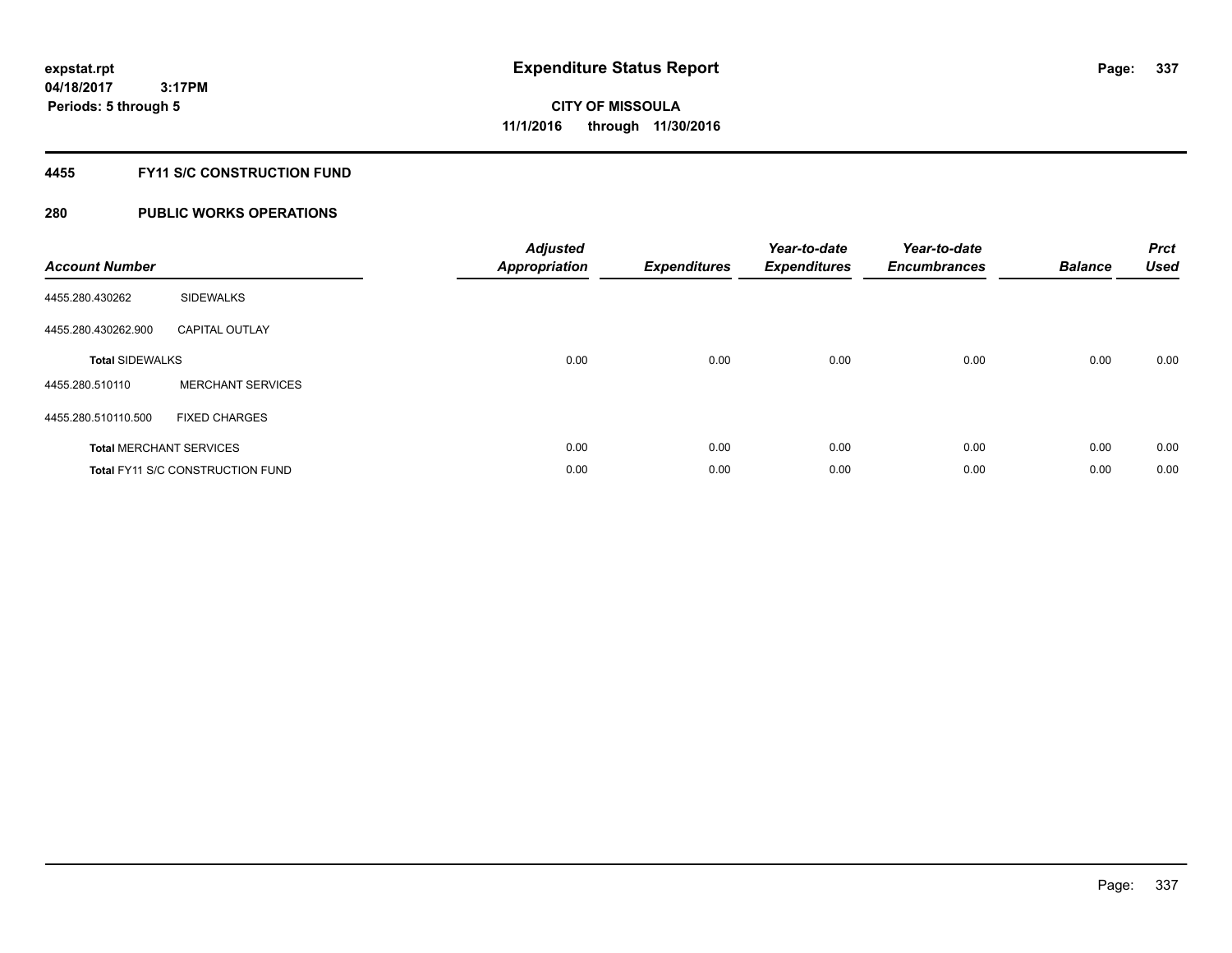### **4456 FY12 S/C CONSTRUCTION FUND**

| <b>Account Number</b>          |                                            | <b>Adjusted</b><br><b>Appropriation</b> | <b>Expenditures</b> | Year-to-date<br><b>Expenditures</b> | Year-to-date<br><b>Encumbrances</b> | <b>Balance</b> | <b>Prct</b><br><b>Used</b> |
|--------------------------------|--------------------------------------------|-----------------------------------------|---------------------|-------------------------------------|-------------------------------------|----------------|----------------------------|
| 4456.280.430262                | <b>SIDEWALKS</b>                           |                                         |                     |                                     |                                     |                |                            |
| 4456.280.430262.900            | <b>CAPITAL OUTLAY</b>                      |                                         |                     |                                     |                                     |                |                            |
| <b>Total SIDEWALKS</b>         |                                            | 0.00                                    | 0.00                | 0.00                                | 0.00                                | 0.00           | 0.00                       |
| 4456.280.510110                | <b>MERCHANT SERVICES</b>                   |                                         |                     |                                     |                                     |                |                            |
| 4456.280.510110.500            | <b>FIXED CHARGES</b>                       |                                         |                     |                                     |                                     |                |                            |
| <b>Total MERCHANT SERVICES</b> |                                            | 0.00                                    | 0.00                | 0.00                                | 0.00                                | 0.00           | 0.00                       |
| 4456.280.521000                | INTERFUND OPERATING TRANSFERS              |                                         |                     |                                     |                                     |                |                            |
| 4456.280.521000.800            | OTHER OBJECTS                              |                                         |                     |                                     |                                     |                |                            |
|                                | <b>Total INTERFUND OPERATING TRANSFERS</b> | 0.00                                    | 0.00                | 0.00                                | 0.00                                | 0.00           | 0.00                       |
|                                | <b>Total FY12 S/C CONSTRUCTION FUND</b>    | 0.00                                    | 0.00                | 0.00                                | 0.00                                | 0.00           | 0.00                       |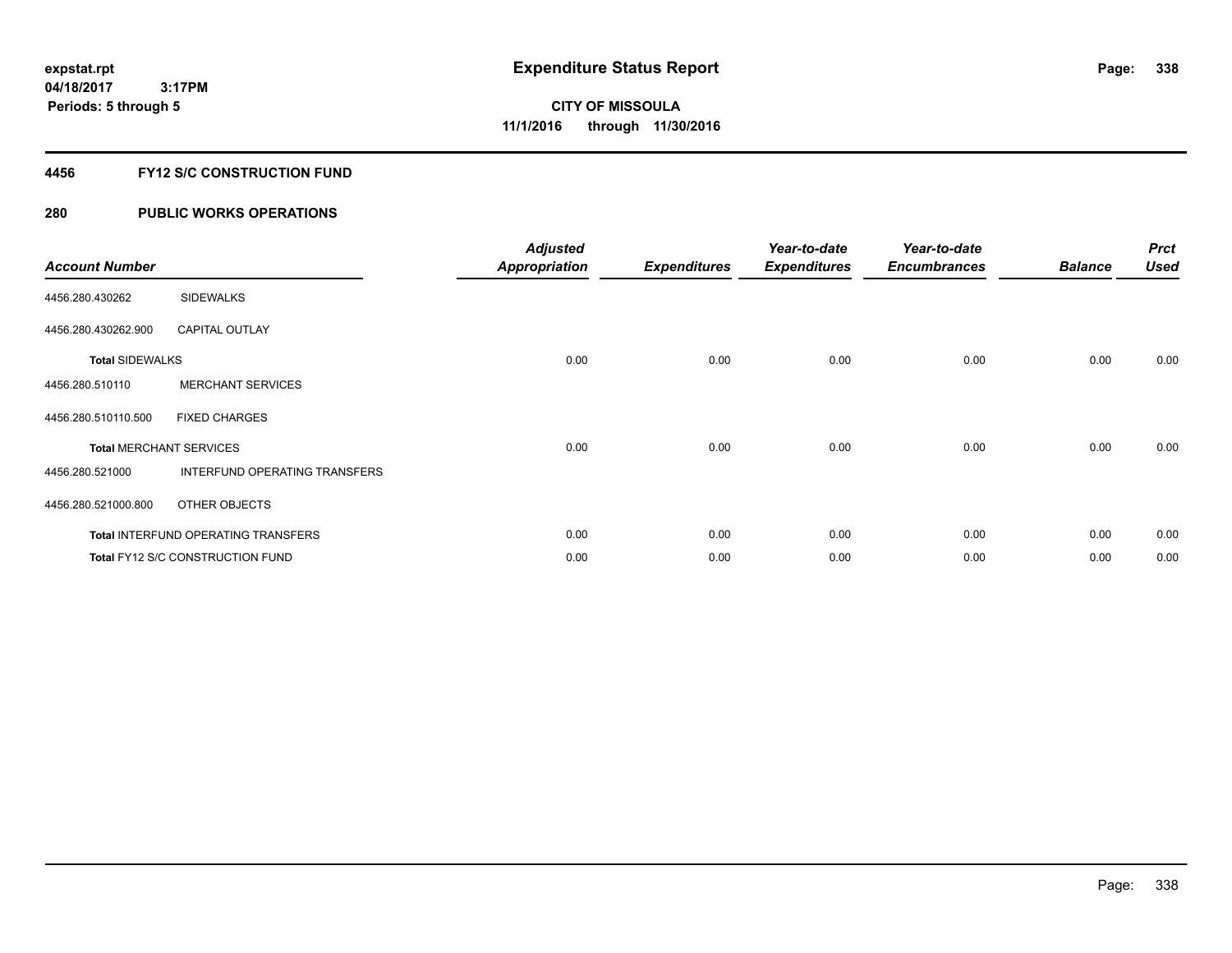**3:17PM Periods: 5 through 5**

**CITY OF MISSOULA 11/1/2016 through 11/30/2016**

#### **4457 FY13 SIDEWALK/CURB CONSTRUCTION**

| <b>Account Number</b>  |                                       | <b>Adjusted</b><br><b>Appropriation</b> | <b>Expenditures</b> | Year-to-date<br><b>Expenditures</b> | Year-to-date<br><b>Encumbrances</b> | <b>Balance</b> | <b>Prct</b><br><b>Used</b> |
|------------------------|---------------------------------------|-----------------------------------------|---------------------|-------------------------------------|-------------------------------------|----------------|----------------------------|
| 4457.280.430262        | <b>SIDEWALKS</b>                      |                                         |                     |                                     |                                     |                |                            |
| 4457.280.430262.300    | PURCHASED SERVICES                    |                                         |                     |                                     |                                     |                |                            |
|                        | <b>Total PURCHASED SERVICES</b>       | 0.00                                    | 0.00                | 0.00                                | 0.00                                | 0.00           | 0.00                       |
| 4457.280.430262.900    | <b>CAPITAL OUTLAY</b>                 |                                         |                     |                                     |                                     |                |                            |
| <b>Total SIDEWALKS</b> |                                       | 0.00                                    | 0.00                | 0.00                                | 0.00                                | 0.00           | 0.00                       |
| 4457.280.510110        | <b>MERCHANT SERVICES</b>              |                                         |                     |                                     |                                     |                |                            |
| 4457.280.510110.500    | <b>FIXED CHARGES</b>                  |                                         |                     |                                     |                                     |                |                            |
|                        | <b>Total MERCHANT SERVICES</b>        | 0.00                                    | 0.00                | 0.00                                | 0.00                                | 0.00           | 0.00                       |
| 4457.280.521000        | INTERFUND OPERATING TRANSFERS         |                                         |                     |                                     |                                     |                |                            |
| 4457.280.521000.800    | OTHER OBJECTS                         |                                         |                     |                                     |                                     |                |                            |
|                        | Total INTERFUND OPERATING TRANSFERS   | 0.00                                    | 0.00                | 0.00                                | 0.00                                | 0.00           | 0.00                       |
|                        | Total FY13 SIDEWALK/CURB CONSTRUCTION | 0.00                                    | 0.00                | 0.00                                | 0.00                                | 0.00           | 0.00                       |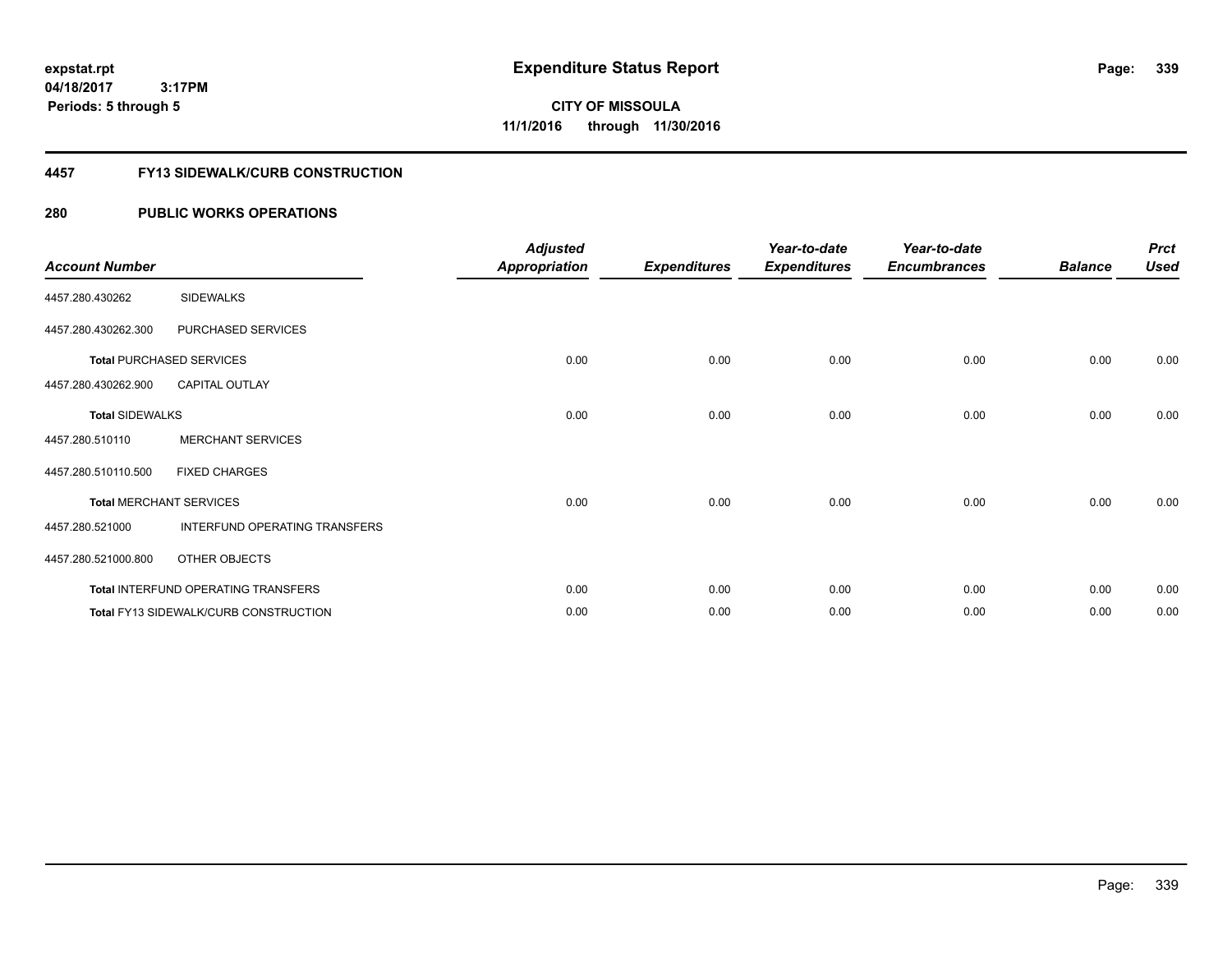**340**

**04/18/2017 3:17PM Periods: 5 through 5**

**CITY OF MISSOULA 11/1/2016 through 11/30/2016**

#### **4458 FY14 SIDEWALK & CURB CONSTRUCTION**

| <b>Account Number</b>  |                                                    | <b>Adjusted</b><br><b>Appropriation</b> | <b>Expenditures</b> | Year-to-date<br><b>Expenditures</b> | Year-to-date<br><b>Encumbrances</b> | <b>Balance</b> | <b>Prct</b><br>Used |
|------------------------|----------------------------------------------------|-----------------------------------------|---------------------|-------------------------------------|-------------------------------------|----------------|---------------------|
| 4458.280.430262        | <b>SIDEWALKS</b>                                   |                                         |                     |                                     |                                     |                |                     |
| 4458.280.430262.900    | <b>CAPITAL OUTLAY</b>                              |                                         |                     |                                     |                                     |                |                     |
| <b>Total SIDEWALKS</b> |                                                    | 0.00                                    | 0.00                | 0.00                                | 0.00                                | 0.00           | 0.00                |
| 4458.280.510110        | <b>MERCHANT SERVICES</b>                           |                                         |                     |                                     |                                     |                |                     |
| 4458.280.510110.500    | <b>FIXED CHARGES</b>                               |                                         |                     |                                     |                                     |                |                     |
|                        | <b>Total MERCHANT SERVICES</b>                     | 0.00                                    | 0.00                | 0.00                                | 0.00                                | 0.00           | 0.00                |
| 4458.280.521000        | INTERFUND OPERATING TRANSFERS                      |                                         |                     |                                     |                                     |                |                     |
| 4458.280.521000.800    | OTHER OBJECTS                                      |                                         |                     |                                     |                                     |                |                     |
|                        | Total INTERFUND OPERATING TRANSFERS                | 0.00                                    | 0.00                | 0.00                                | 0.00                                | 0.00           | 0.00                |
|                        | <b>Total FY14 SIDEWALK &amp; CURB CONSTRUCTION</b> | 0.00                                    | 0.00                | 0.00                                | 0.00                                | 0.00           | 0.00                |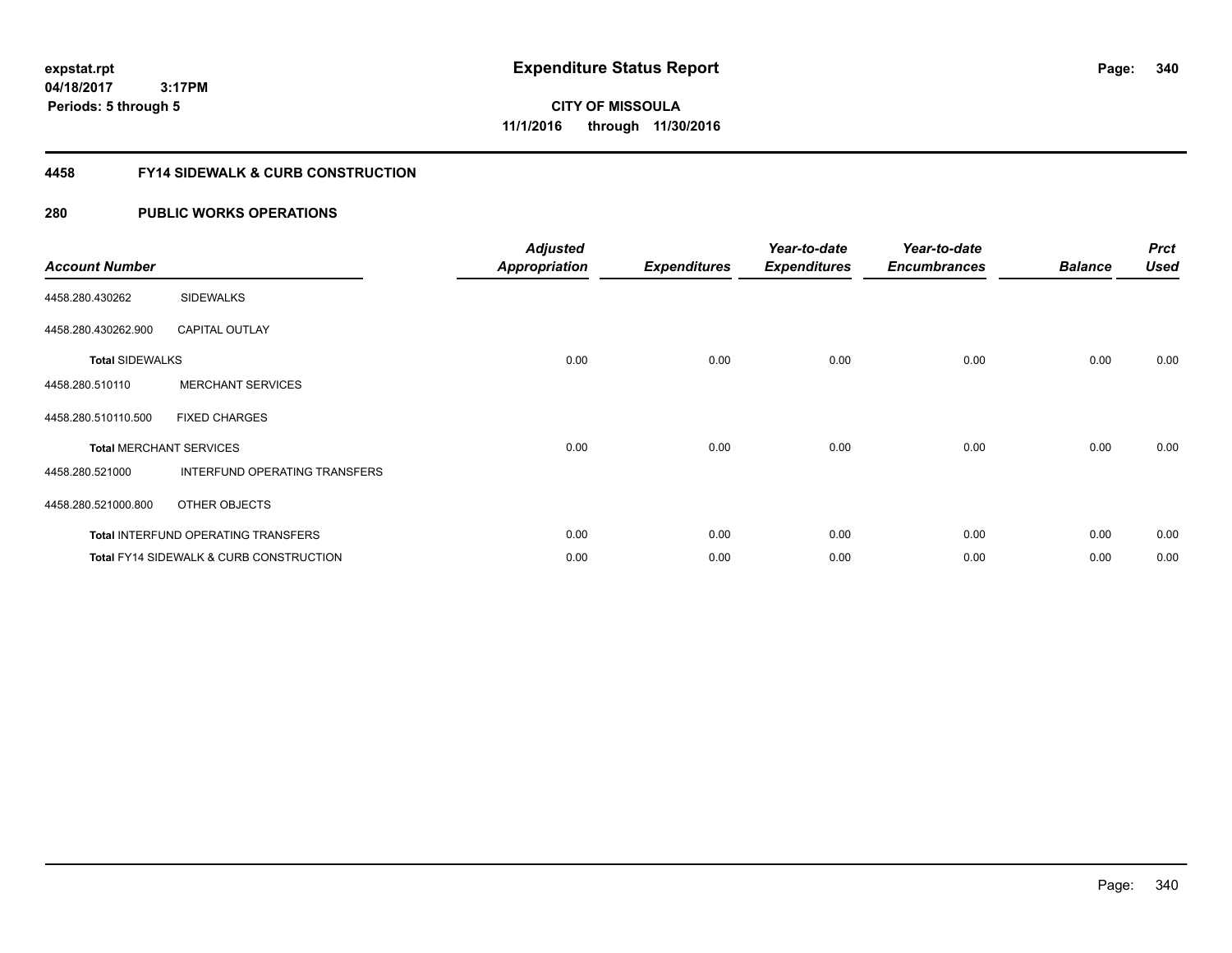**341**

**04/18/2017 3:17PM Periods: 5 through 5**

# **CITY OF MISSOULA 11/1/2016 through 11/30/2016**

#### **4459 FY15 SIDEWALK/CURB CONSTRUCTION**

| <b>Account Number</b>      |                                              | <b>Adjusted</b><br><b>Appropriation</b> | <b>Expenditures</b> | Year-to-date<br><b>Expenditures</b> | Year-to-date<br><b>Encumbrances</b> | <b>Balance</b> | <b>Prct</b><br><b>Used</b> |
|----------------------------|----------------------------------------------|-----------------------------------------|---------------------|-------------------------------------|-------------------------------------|----------------|----------------------------|
| 4459.280.430262            | <b>SIDEWALKS</b>                             |                                         |                     |                                     |                                     |                |                            |
| 4459.280.430262.800        | OTHER OBJECTS                                |                                         |                     |                                     |                                     |                |                            |
| <b>Total OTHER OBJECTS</b> |                                              | 0.00                                    | 0.00                | 0.00                                | 0.00                                | 0.00           | 0.00                       |
| 4459.280.430262.900        | <b>CAPITAL OUTLAY</b>                        |                                         |                     |                                     |                                     |                |                            |
| <b>Total SIDEWALKS</b>     |                                              | 0.00                                    | 0.00                | 0.00                                | 0.00                                | 0.00           | 0.00                       |
| 4459.280.510110            | <b>MERCHANT SERVICES</b>                     |                                         |                     |                                     |                                     |                |                            |
| 4459.280.510110.500        | <b>FIXED CHARGES</b>                         |                                         |                     |                                     |                                     |                |                            |
|                            | <b>Total MERCHANT SERVICES</b>               | 0.00                                    | 0.00                | 0.00                                | 0.00                                | 0.00           | 0.00                       |
|                            | <b>Total FY15 SIDEWALK/CURB CONSTRUCTION</b> | 0.00                                    | 0.00                | 0.00                                | 0.00                                | 0.00           | 0.00                       |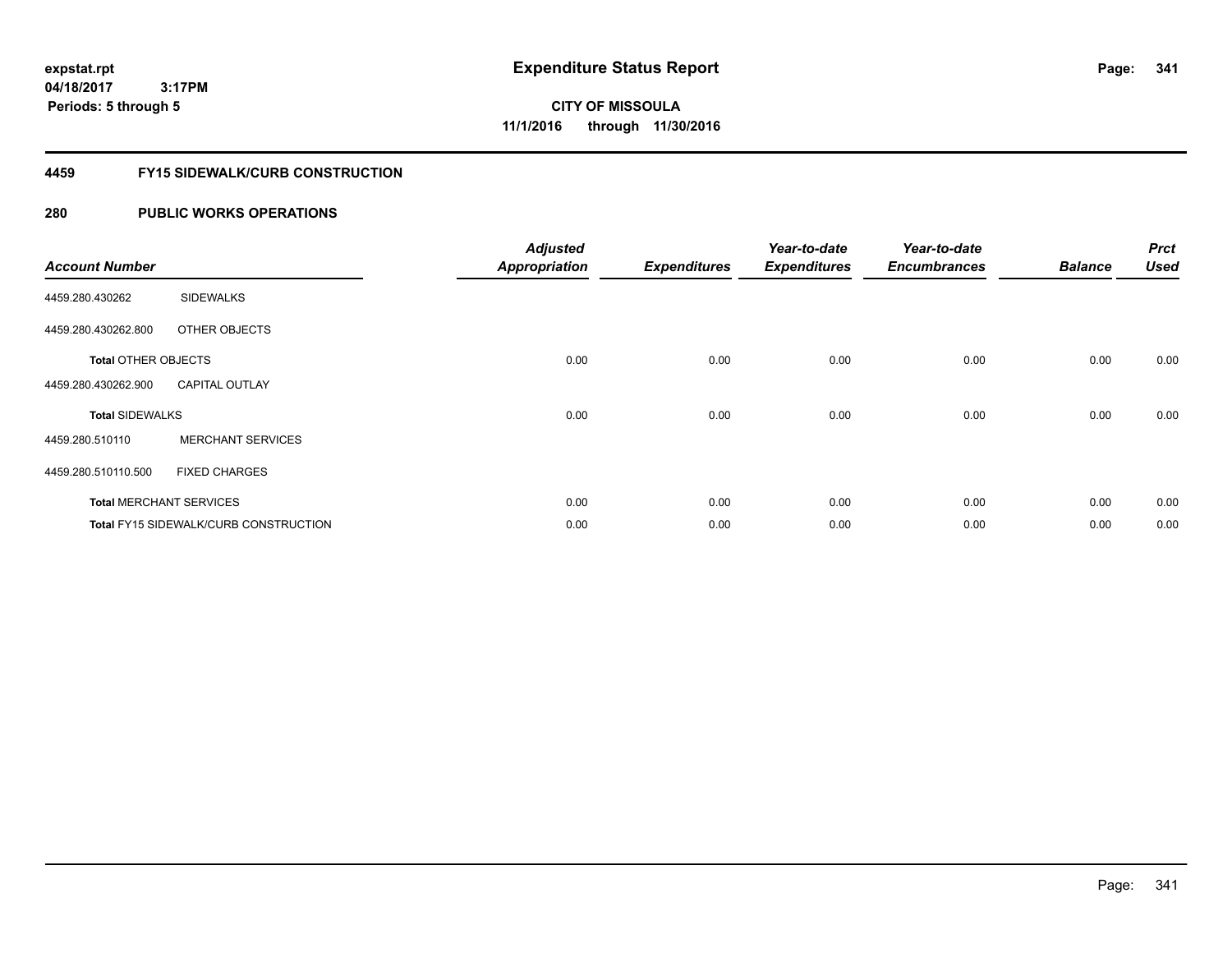**CITY OF MISSOULA 11/1/2016 through 11/30/2016**

#### **4460 FY16 SIDEWALK/CURB CONSTRUCTION**

|                                                  | <b>Adjusted</b> |                     | Year-to-date        | Year-to-date        |                | <b>Prct</b> |
|--------------------------------------------------|-----------------|---------------------|---------------------|---------------------|----------------|-------------|
| <b>Account Number</b>                            | Appropriation   | <b>Expenditures</b> | <b>Expenditures</b> | <b>Encumbrances</b> | <b>Balance</b> | <b>Used</b> |
| <b>SIDEWALKS</b><br>4460.280.430262              |                 |                     |                     |                     |                |             |
| 4460.280.430262.800<br>OTHER OBJECTS             |                 |                     |                     |                     |                |             |
| 4460.280.430262.820.000 TRANSFERS TO OTHER FUNDS | 0.00            | 0.00                | 17,134.25           | 0.00                | $-17,134.25$   | 0.00        |
| <b>Total OTHER OBJECTS</b>                       | 0.00            | 0.00                | 17,134.25           | 0.00                | $-17,134.25$   | 0.00        |
| <b>CAPITAL OUTLAY</b><br>4460.280.430262.900     |                 |                     |                     |                     |                |             |
| 4460.280.430262.930.000 IMPROVEMENTS             | 0.00            | 0.00                | 17,200.00           | 0.00                | $-17,200.00$   | 0.00        |
| <b>Total CAPITAL OUTLAY</b>                      | 0.00            | 0.00                | 17,200.00           | 0.00                | $-17,200.00$   | 0.00        |
| <b>Total SIDEWALKS</b>                           | 0.00            | 0.00                | 34,334.25           | 0.00                | $-34,334.25$   | 0.00        |
| <b>MERCHANT SERVICES</b><br>4460.280.510110      |                 |                     |                     |                     |                |             |
| 4460.280.510110.500<br><b>FIXED CHARGES</b>      |                 |                     |                     |                     |                |             |
| <b>Total MERCHANT SERVICES</b>                   | 0.00            | 0.00                | 0.00                | 0.00                | 0.00           | 0.00        |
| <b>Total FY16 SIDEWALK/CURB CONSTRUCTION</b>     | 0.00            | 0.00                | 34,334.25           | 0.00                | $-34,334.25$   | 0.00        |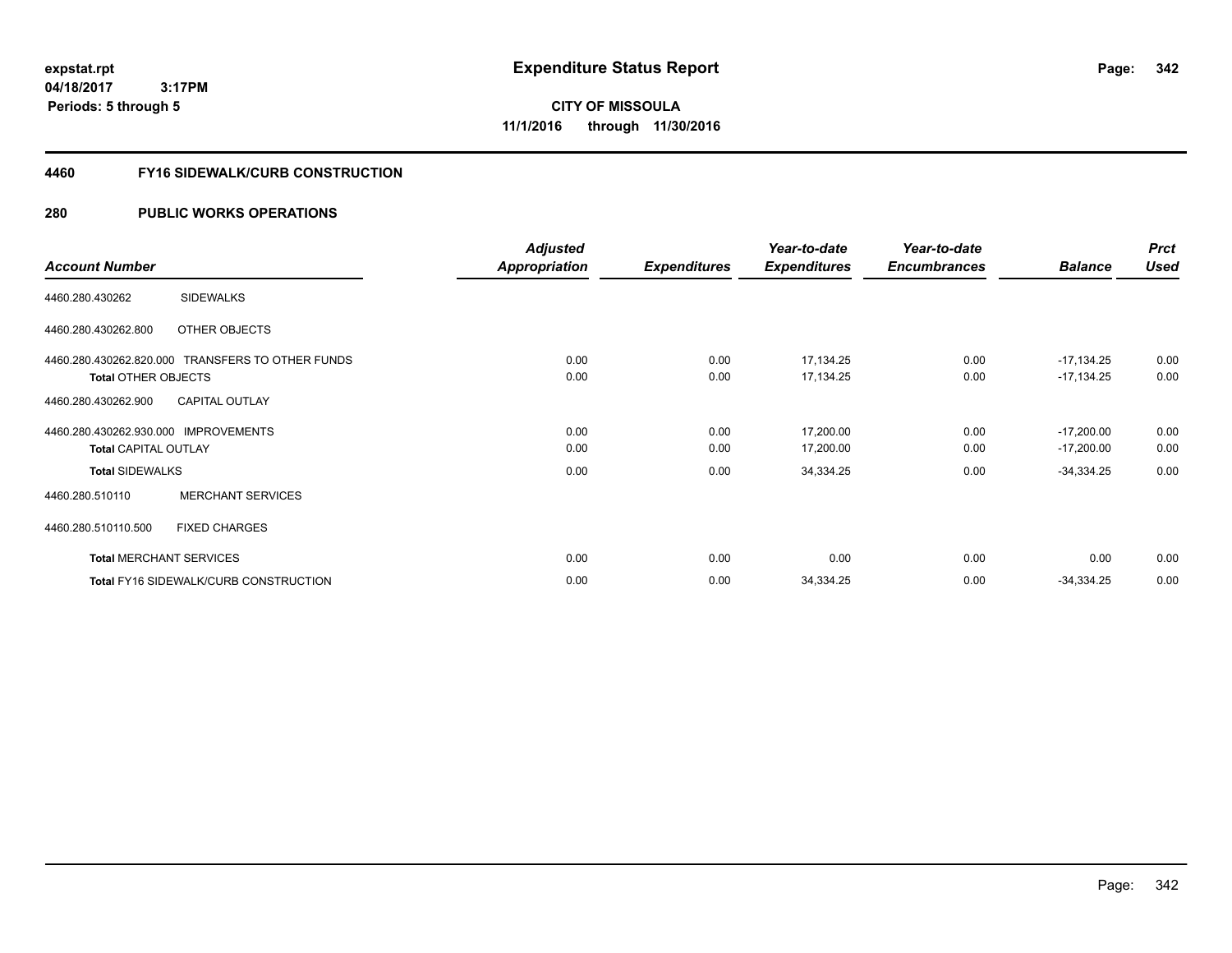**CITY OF MISSOULA 11/1/2016 through 11/30/2016**

#### **4461 FY17 SIDEWALK/CURB CONSTRUCTION**

| <b>Account Number</b>                                          |                                       | <b>Adjusted</b><br><b>Appropriation</b> | <b>Expenditures</b>      | Year-to-date<br><b>Expenditures</b> | Year-to-date<br><b>Encumbrances</b> | <b>Balance</b>             | <b>Prct</b><br><b>Used</b> |
|----------------------------------------------------------------|---------------------------------------|-----------------------------------------|--------------------------|-------------------------------------|-------------------------------------|----------------------------|----------------------------|
| 4461.280.430262                                                | <b>SIDEWALKS</b>                      |                                         |                          |                                     |                                     |                            |                            |
| 4461.280.430262.900                                            | <b>CAPITAL OUTLAY</b>                 |                                         |                          |                                     |                                     |                            |                            |
| 4461.280.430262.930.000 IMPROVEMENTS<br><b>Total SIDEWALKS</b> |                                       | 0.00<br>0.00                            | 181,934.55<br>181.934.55 | 682,562.39<br>682,562.39            | 0.00<br>0.00                        | -682,562.39<br>-682,562.39 | 0.00<br>0.00               |
| 4461.280.510110                                                | <b>MERCHANT SERVICES</b>              |                                         |                          |                                     |                                     |                            |                            |
| 4461.280.510110.500                                            | <b>FIXED CHARGES</b>                  |                                         |                          |                                     |                                     |                            |                            |
|                                                                | <b>Total MERCHANT SERVICES</b>        | 0.00                                    | 0.00                     | 0.00                                | 0.00                                | 0.00                       | 0.00                       |
|                                                                | Total FY17 SIDEWALK/CURB CONSTRUCTION | 0.00                                    | 181,934.55               | 682,562.39                          | 0.00                                | -682,562.39                | 0.00                       |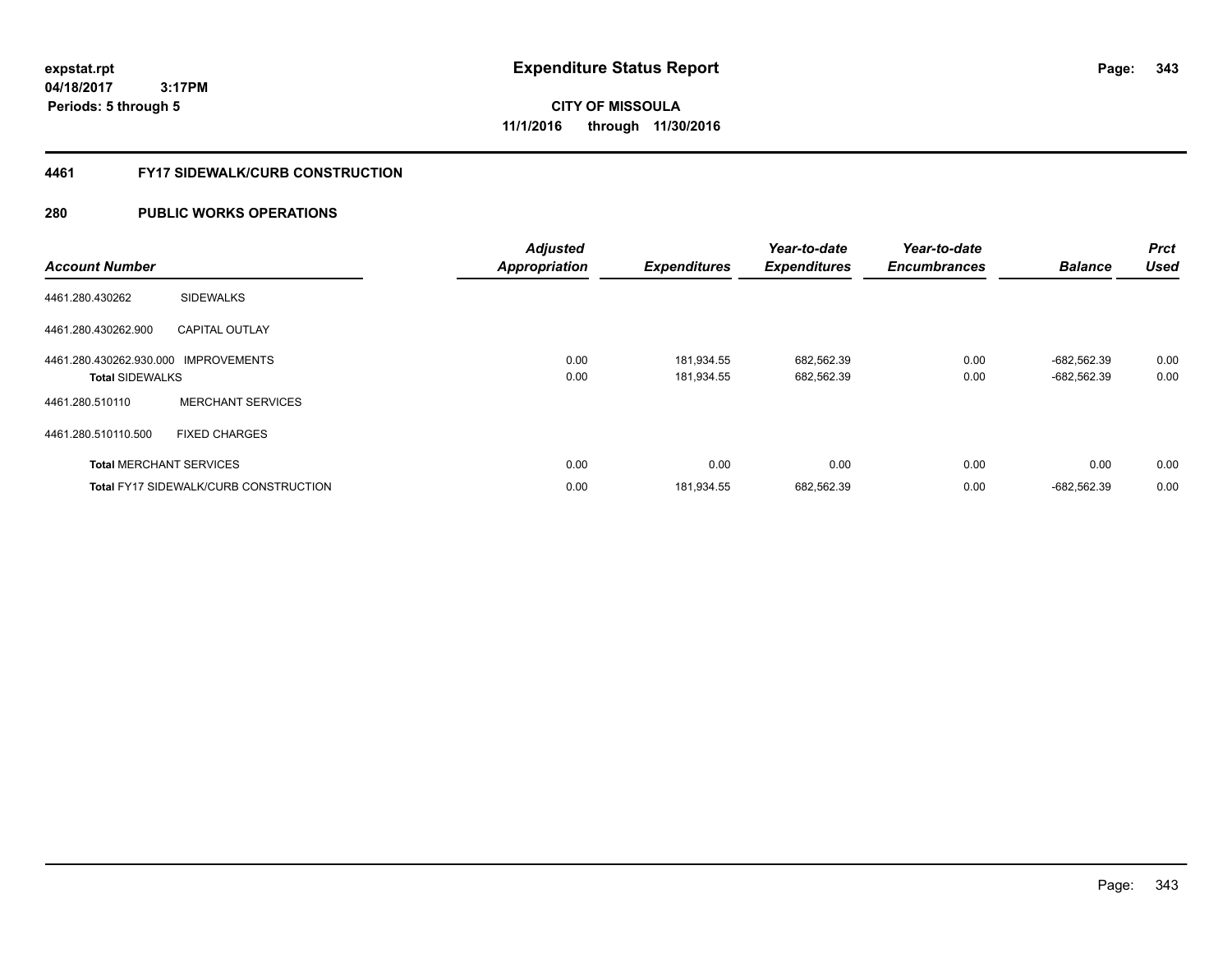#### **4531 SID 531 TRAFFIC CALMING**

## **000 \*\*\* Title Not Found \*\*\***

| <b>Account Number</b>         |                                 | <b>Adjusted</b><br><b>Appropriation</b> | <b>Expenditures</b> | Year-to-date<br><b>Expenditures</b> | Year-to-date<br><b>Encumbrances</b> | <b>Balance</b> | <b>Prct</b><br><b>Used</b> |
|-------------------------------|---------------------------------|-----------------------------------------|---------------------|-------------------------------------|-------------------------------------|----------------|----------------------------|
| 4531.000.410000               | <b>GENERAL GOVERNMENT</b>       |                                         |                     |                                     |                                     |                |                            |
| 4531.000.410000.600           | <b>DEBT SERVICE</b>             |                                         |                     |                                     |                                     |                |                            |
|                               | <b>Total GENERAL GOVERNMENT</b> | 0.00                                    | 0.00                | 0.00                                | 0.00                                | 0.00           | 0.00                       |
| 4531.000.510110               | <b>MERCHANT SERVICES</b>        |                                         |                     |                                     |                                     |                |                            |
| 4531.000.510110.500           | <b>FIXED CHARGES</b>            |                                         |                     |                                     |                                     |                |                            |
| Total *** Title Not Found *** |                                 | 0.00                                    | 0.00                | 0.00                                | 0.00                                | 0.00           | 0.00                       |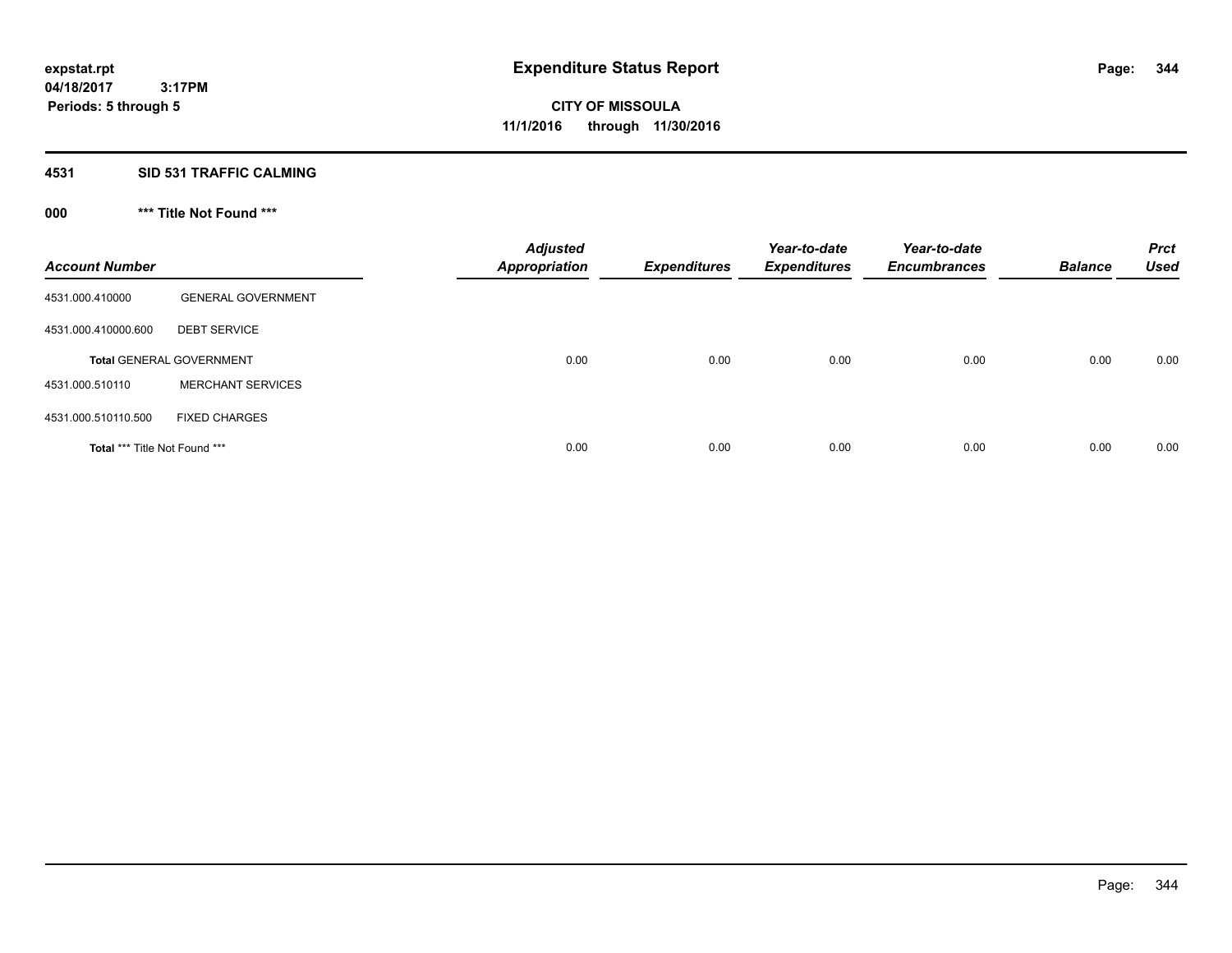#### **4531 SID 531 TRAFFIC CALMING**

| <b>Account Number</b> |                                      | <b>Adjusted</b><br>Appropriation | <b>Expenditures</b> | Year-to-date<br><b>Expenditures</b> | Year-to-date<br><b>Encumbrances</b> | <b>Balance</b> | <b>Prct</b><br><b>Used</b> |
|-----------------------|--------------------------------------|----------------------------------|---------------------|-------------------------------------|-------------------------------------|----------------|----------------------------|
| 4531.390.510100       | SPECIAL ASSESSMENTS                  |                                  |                     |                                     |                                     |                |                            |
| 4531.390.510100.900   | <b>CAPITAL OUTLAY</b>                |                                  |                     |                                     |                                     |                |                            |
|                       | <b>Total SPECIAL ASSESSMENTS</b>     | 0.00                             | 0.00                | 0.00                                | 0.00                                | 0.00           | 0.00                       |
| 4531.390.510110       | <b>MERCHANT SERVICES</b>             |                                  |                     |                                     |                                     |                |                            |
| 4531.390.510110.500   | <b>FIXED CHARGES</b>                 |                                  |                     |                                     |                                     |                |                            |
|                       | <b>Total MERCHANT SERVICES</b>       | 0.00                             | 0.00                | 0.00                                | 0.00                                | 0.00           | 0.00                       |
|                       | <b>Total SID 531 TRAFFIC CALMING</b> | 0.00                             | 0.00                | 0.00                                | 0.00                                | 0.00           | 0.00                       |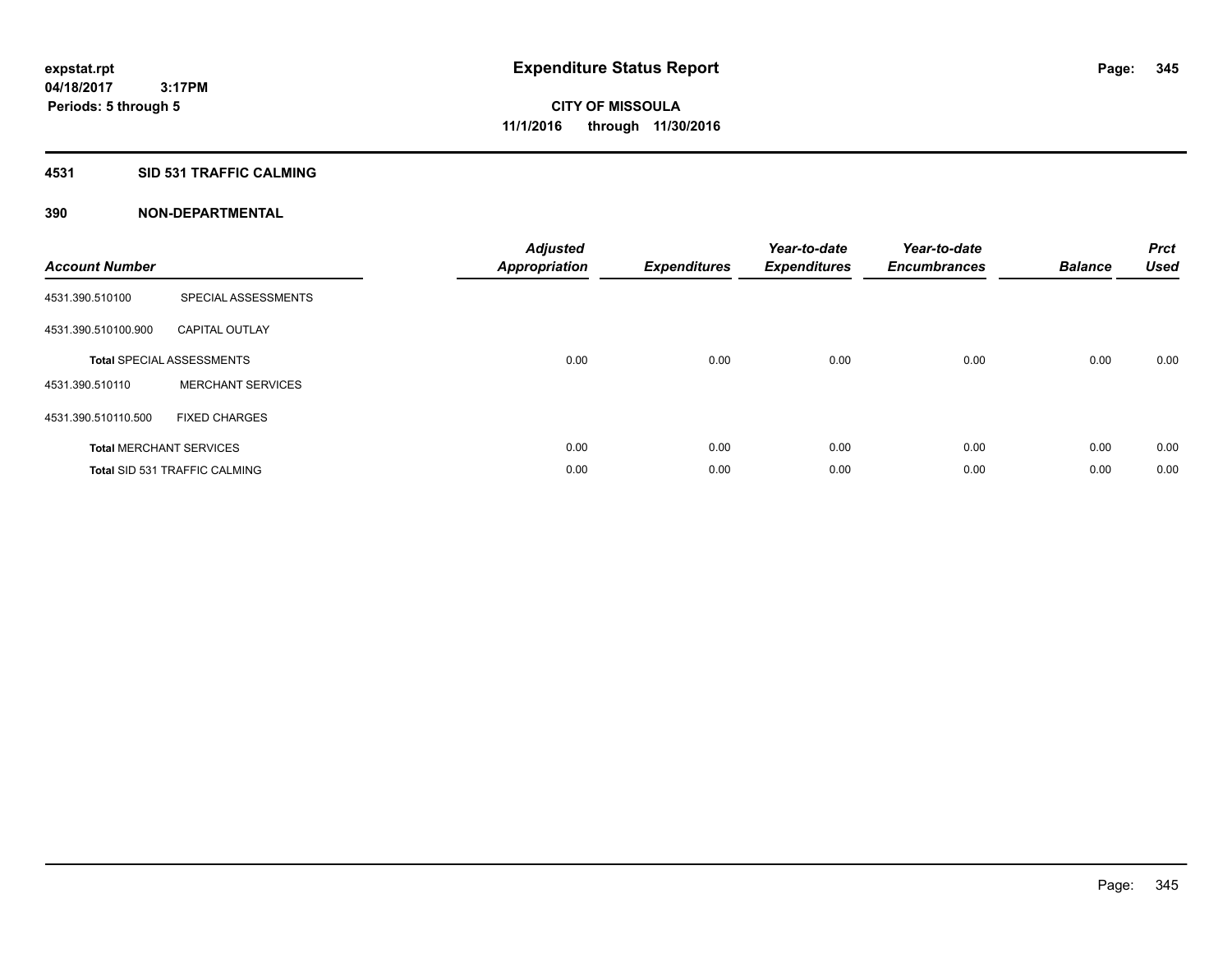#### **4532 MALONEY RANCH SID**

| <b>Account Number</b>          |                                  | <b>Adjusted</b><br><b>Appropriation</b> | <b>Expenditures</b> | Year-to-date<br><b>Expenditures</b> | Year-to-date<br><b>Encumbrances</b> | <b>Balance</b> | <b>Prct</b><br><b>Used</b> |
|--------------------------------|----------------------------------|-----------------------------------------|---------------------|-------------------------------------|-------------------------------------|----------------|----------------------------|
| 4532.390.510100                | SPECIAL ASSESSMENTS              |                                         |                     |                                     |                                     |                |                            |
| 4532.390.510100.900            | <b>CAPITAL OUTLAY</b>            |                                         |                     |                                     |                                     |                |                            |
|                                | <b>Total SPECIAL ASSESSMENTS</b> | 0.00                                    | 0.00                | 0.00                                | 0.00                                | 0.00           | 0.00                       |
| 4532.390.510110                | <b>MERCHANT SERVICES</b>         |                                         |                     |                                     |                                     |                |                            |
| 4532.390.510110.500            | <b>FIXED CHARGES</b>             |                                         |                     |                                     |                                     |                |                            |
| <b>Total FIXED CHARGES</b>     |                                  | 0.00                                    | 0.00                | 0.00                                | 0.00                                | 0.00           | 0.00                       |
|                                | <b>Total MERCHANT SERVICES</b>   | 0.00                                    | 0.00                | 0.00                                | 0.00                                | 0.00           | 0.00                       |
| <b>Total MALONEY RANCH SID</b> |                                  | 0.00                                    | 0.00                | 0.00                                | 0.00                                | 0.00           | 0.00                       |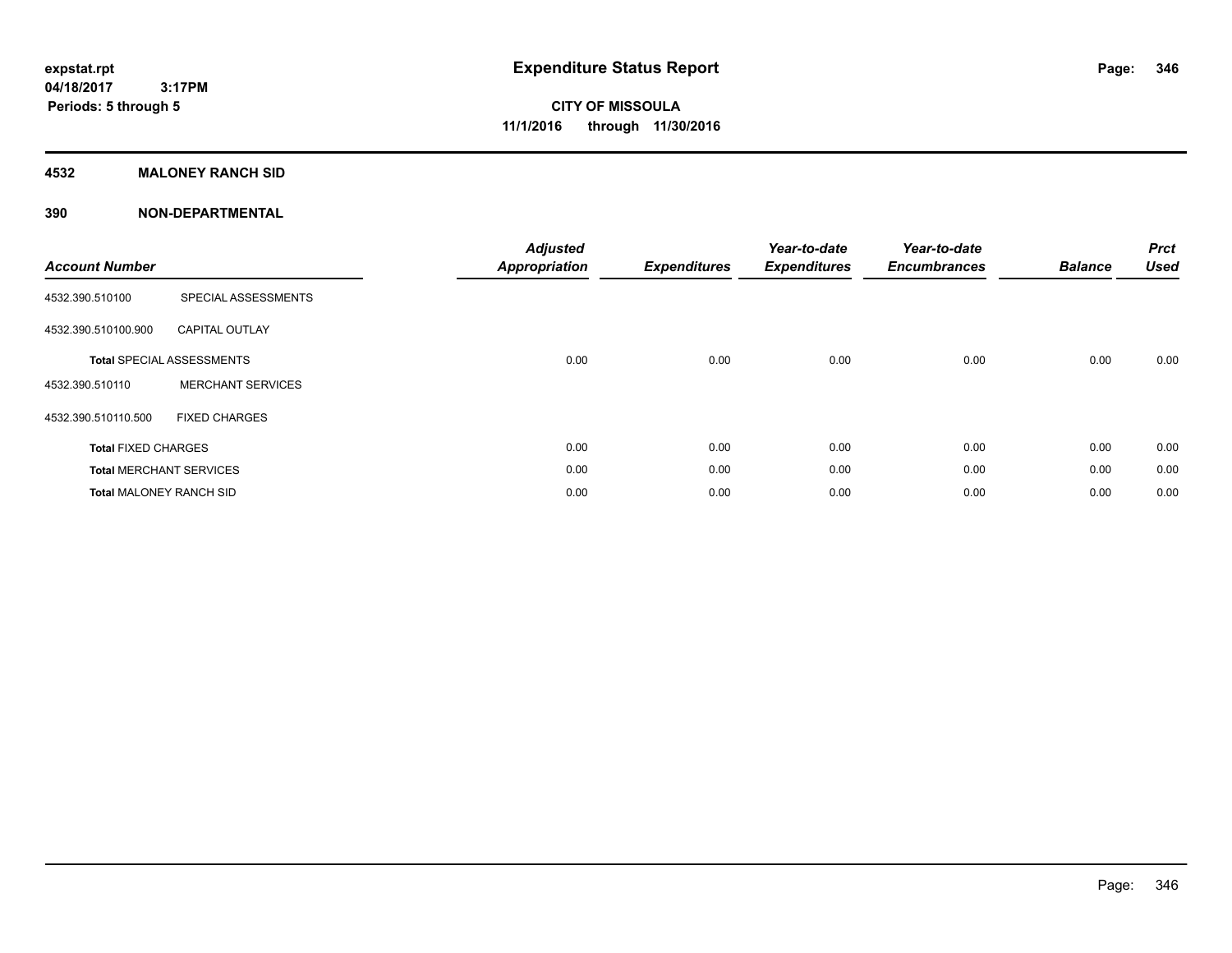#### **4533 RATTLESNAKE SEWER SID**

| <b>Account Number</b>          |                                    | <b>Adjusted</b><br><b>Appropriation</b> | <b>Expenditures</b> | Year-to-date<br><b>Expenditures</b> | Year-to-date<br><b>Encumbrances</b> | <b>Balance</b> | <b>Prct</b><br>Used |
|--------------------------------|------------------------------------|-----------------------------------------|---------------------|-------------------------------------|-------------------------------------|----------------|---------------------|
| 4533.390.510110                | <b>MERCHANT SERVICES</b>           |                                         |                     |                                     |                                     |                |                     |
| 4533.390.510110.500            | <b>FIXED CHARGES</b>               |                                         |                     |                                     |                                     |                |                     |
| <b>Total FIXED CHARGES</b>     |                                    | 0.00                                    | 0.00                | 0.00                                | 0.00                                | 0.00           | 0.00                |
| <b>Total MERCHANT SERVICES</b> |                                    | 0.00                                    | 0.00                | 0.00                                | 0.00                                | 0.00           | 0.00                |
|                                | <b>Total RATTLESNAKE SEWER SID</b> | 0.00                                    | 0.00                | 0.00                                | 0.00                                | 0.00           | 0.00                |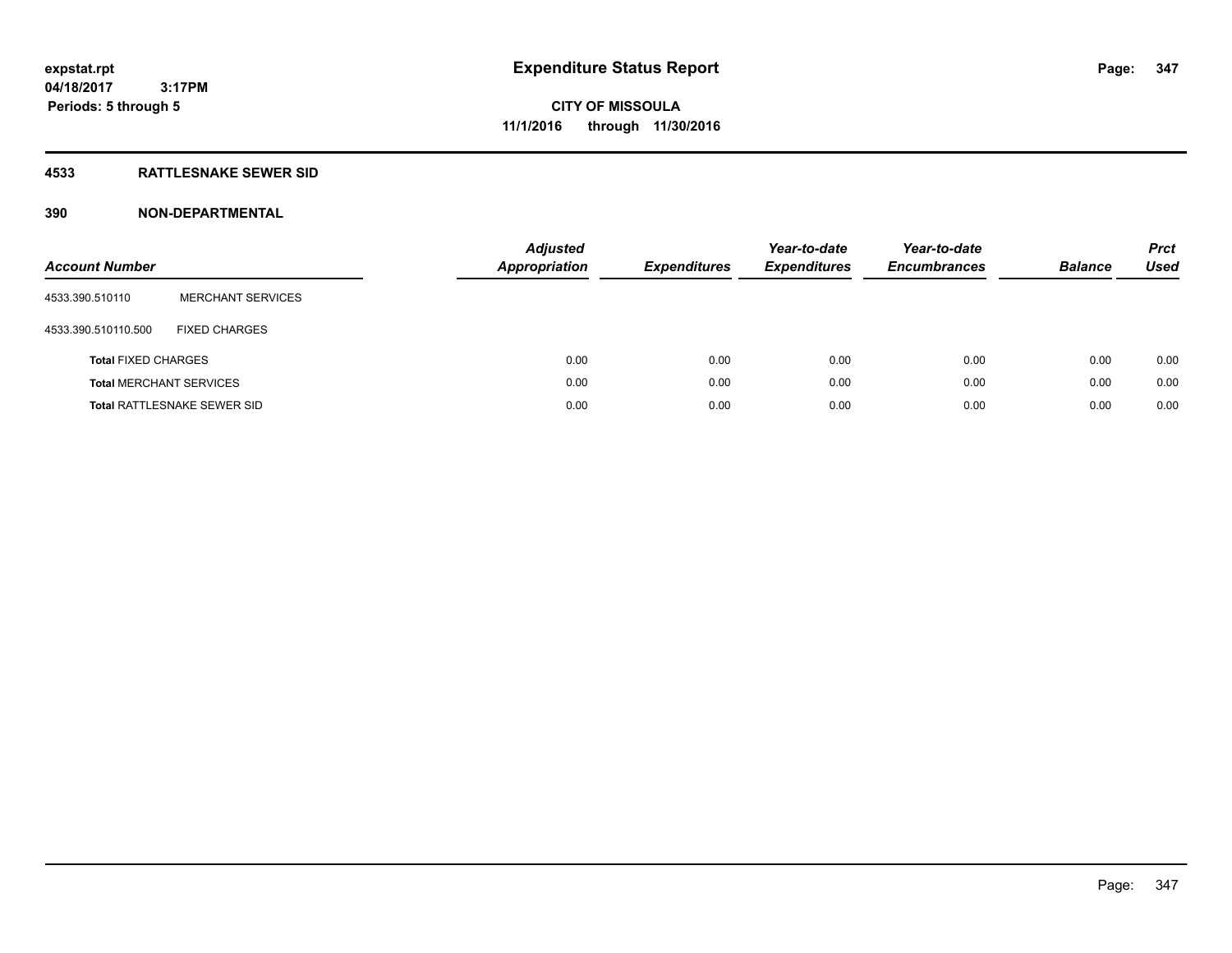#### **4534 SID 534 LINCOLNWOOD**

| <b>Account Number</b>          |                               | <b>Adjusted</b><br><b>Appropriation</b> | <b>Expenditures</b> | Year-to-date<br><b>Expenditures</b> | Year-to-date<br><b>Encumbrances</b> | <b>Balance</b> | <b>Prct</b><br><b>Used</b> |
|--------------------------------|-------------------------------|-----------------------------------------|---------------------|-------------------------------------|-------------------------------------|----------------|----------------------------|
| 4534.390.510110                | <b>MERCHANT SERVICES</b>      |                                         |                     |                                     |                                     |                |                            |
| 4534.390.510110.500            | <b>FIXED CHARGES</b>          |                                         |                     |                                     |                                     |                |                            |
| <b>Total MERCHANT SERVICES</b> |                               | 0.00                                    | 0.00                | 0.00                                | 0.00                                | 0.00           | 0.00                       |
| 4534.390.521000                | INTERFUND OPERATING TRANSFERS |                                         |                     |                                     |                                     |                |                            |
| 4534.390.521000.800            | OTHER OBJECTS                 |                                         |                     |                                     |                                     |                |                            |
| Total SID 534 LINCOLNWOOD      |                               | 0.00                                    | 0.00                | 0.00                                | 0.00                                | 0.00           | 0.00                       |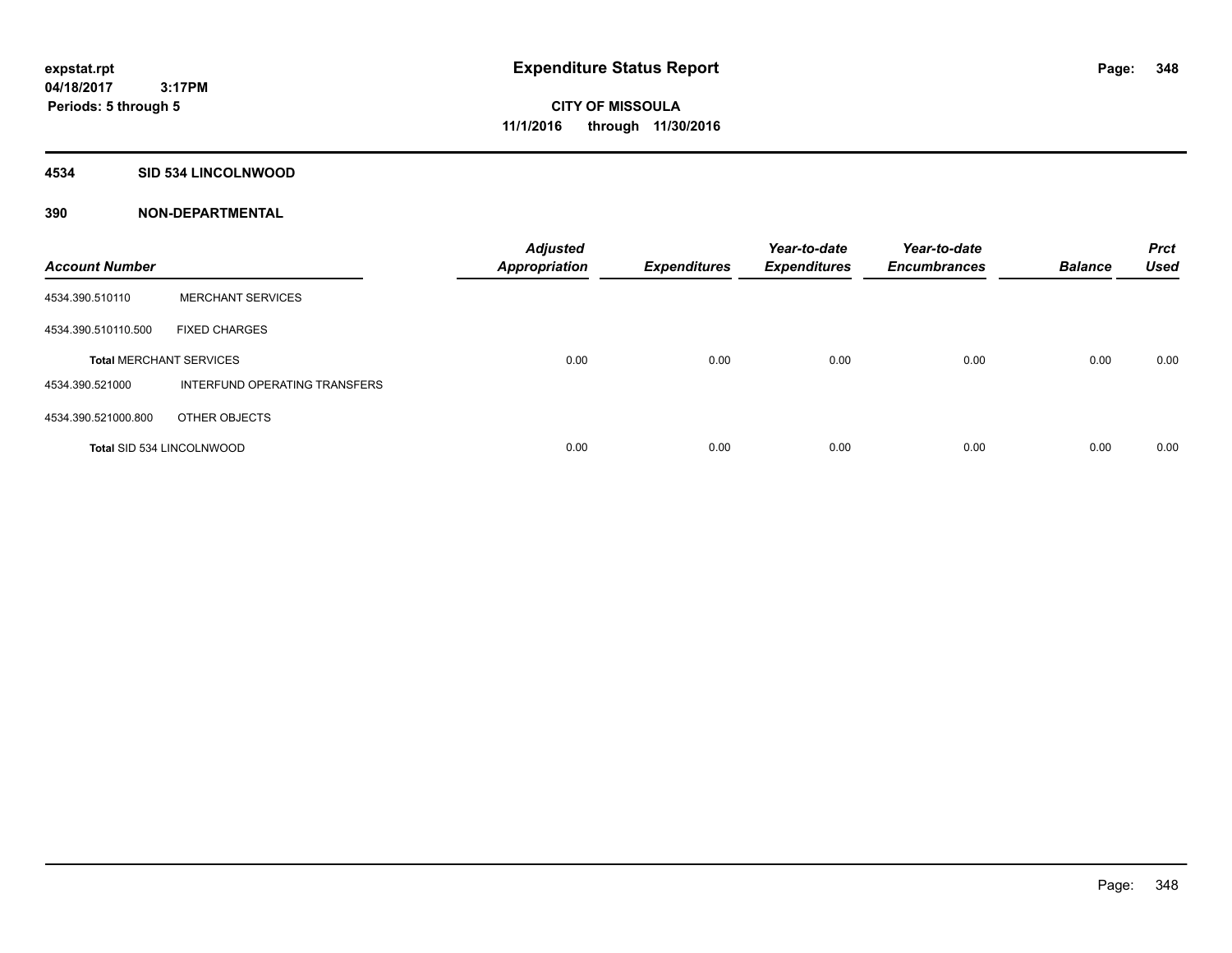#### **4535 SLANT STREET TRAFFIC CALMING**

## **000 \*\*\* Title Not Found \*\*\***

| <b>Account Number</b>      |                                           | <b>Adjusted</b><br>Appropriation | <b>Expenditures</b> | Year-to-date<br><b>Expenditures</b> | Year-to-date<br><b>Encumbrances</b> | <b>Balance</b> | <b>Prct</b><br><b>Used</b> |
|----------------------------|-------------------------------------------|----------------------------------|---------------------|-------------------------------------|-------------------------------------|----------------|----------------------------|
| 4535.000.410000            | <b>GENERAL GOVERNMENT</b>                 |                                  |                     |                                     |                                     |                |                            |
| 4535.000.410000.600        | <b>DEBT SERVICE</b>                       |                                  |                     |                                     |                                     |                |                            |
|                            | <b>Total GENERAL GOVERNMENT</b>           | 0.00                             | 0.00                | 0.00                                | 0.00                                | 0.00           | 0.00                       |
| 4535.000.510110            | <b>MERCHANT SERVICES</b>                  |                                  |                     |                                     |                                     |                |                            |
| 4535.000.510110.500        | <b>FIXED CHARGES</b>                      |                                  |                     |                                     |                                     |                |                            |
| <b>Total FIXED CHARGES</b> |                                           | 0.00                             | 0.00                | 0.00                                | 0.00                                | 0.00           | 0.00                       |
|                            | <b>Total SLANT STREET TRAFFIC CALMING</b> | 0.00                             | 0.00                | 0.00                                | 0.00                                | 0.00           | 0.00                       |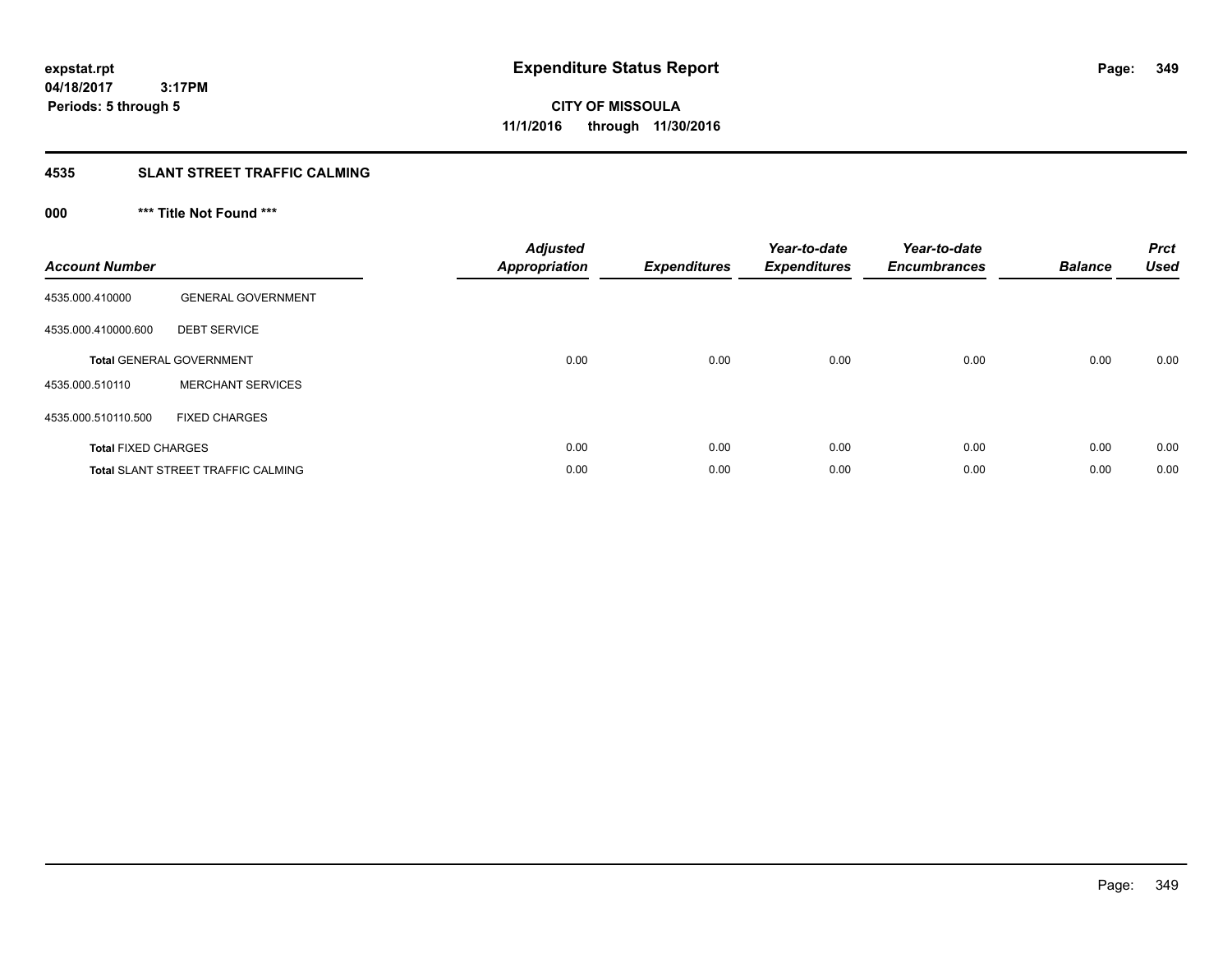### **4536 SID536 LINCOLNWOOD SWR PH2**

| <b>Account Number</b> |                                         | <b>Adjusted</b><br><b>Appropriation</b> | <b>Expenditures</b> | Year-to-date<br><b>Expenditures</b> | Year-to-date<br><b>Encumbrances</b> | <b>Balance</b> | <b>Prct</b><br><b>Used</b> |
|-----------------------|-----------------------------------------|-----------------------------------------|---------------------|-------------------------------------|-------------------------------------|----------------|----------------------------|
| 4536.390.510110       | <b>MERCHANT SERVICES</b>                |                                         |                     |                                     |                                     |                |                            |
| 4536.390.510110.500   | <b>FIXED CHARGES</b>                    |                                         |                     |                                     |                                     |                |                            |
|                       | <b>Total SID536 LINCOLNWOOD SWR PH2</b> | 0.00                                    | 0.00                | 0.00                                | 0.00                                | 0.00           | 0.00                       |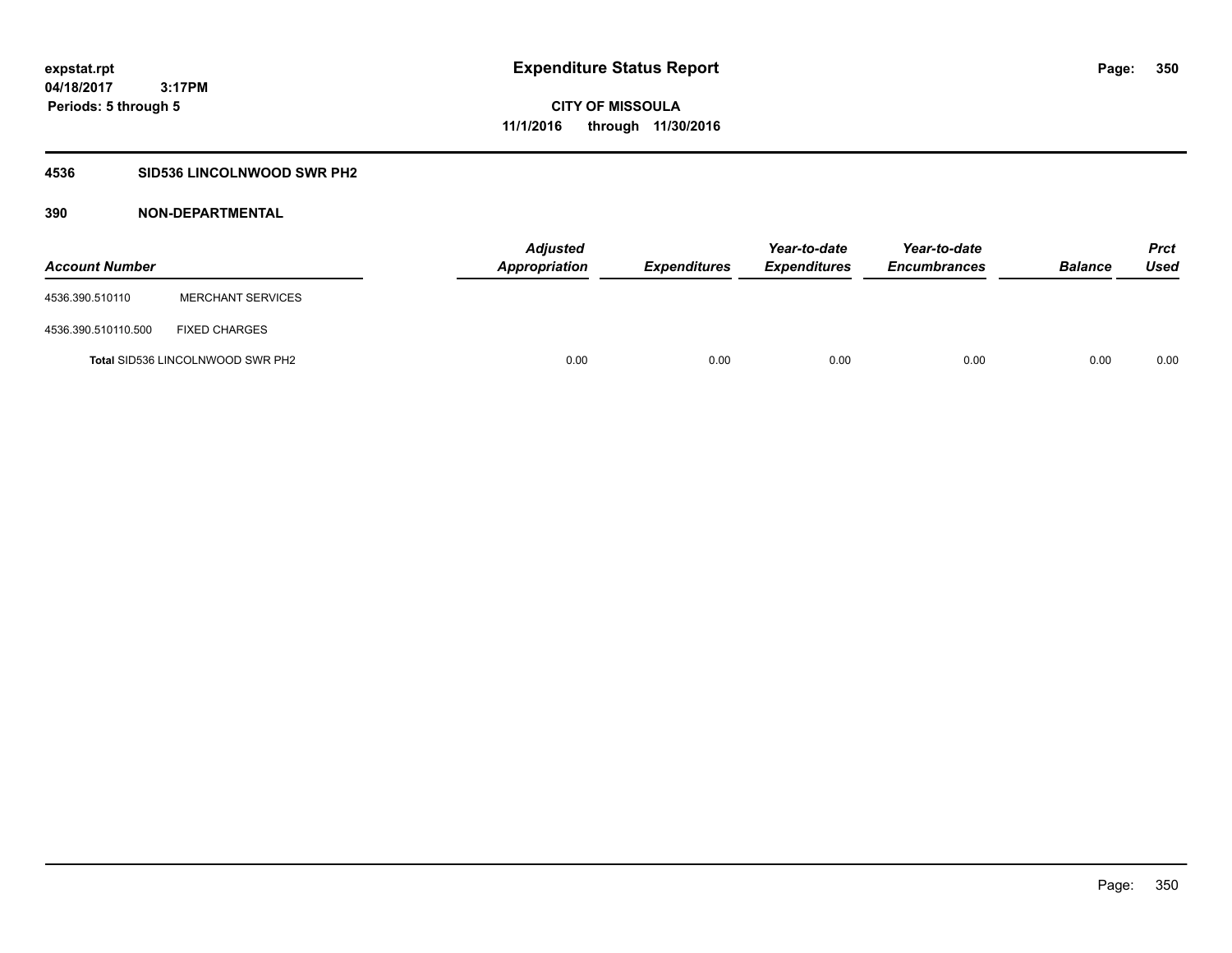**CITY OF MISSOULA 11/1/2016 through 11/30/2016**

**4539 SID 539 4th STREET**

**000 \*\*\* Title Not Found \*\*\***

| <b>Account Number</b>    |                                 | <b>Adjusted</b><br><b>Appropriation</b> | <b>Expenditures</b> | Year-to-date<br><b>Expenditures</b> | Year-to-date<br><b>Encumbrances</b> | <b>Balance</b> | <b>Prct</b><br><b>Used</b> |
|--------------------------|---------------------------------|-----------------------------------------|---------------------|-------------------------------------|-------------------------------------|----------------|----------------------------|
| 4539.000.410000          | <b>GENERAL GOVERNMENT</b>       |                                         |                     |                                     |                                     |                |                            |
| 4539.000.410000.600      | <b>DEBT SERVICE</b>             |                                         |                     |                                     |                                     |                |                            |
|                          | <b>Total GENERAL GOVERNMENT</b> | 0.00                                    | 0.00                | 0.00                                | 0.00                                | 0.00           | 0.00                       |
| 4539.000.510110          | <b>MERCHANT SERVICES</b>        |                                         |                     |                                     |                                     |                |                            |
| 4539.000.510110.500      | <b>FIXED CHARGES</b>            |                                         |                     |                                     |                                     |                |                            |
| Total SID 539 4th STREET |                                 | 0.00                                    | 0.00                | 0.00                                | 0.00                                | 0.00           | 0.00                       |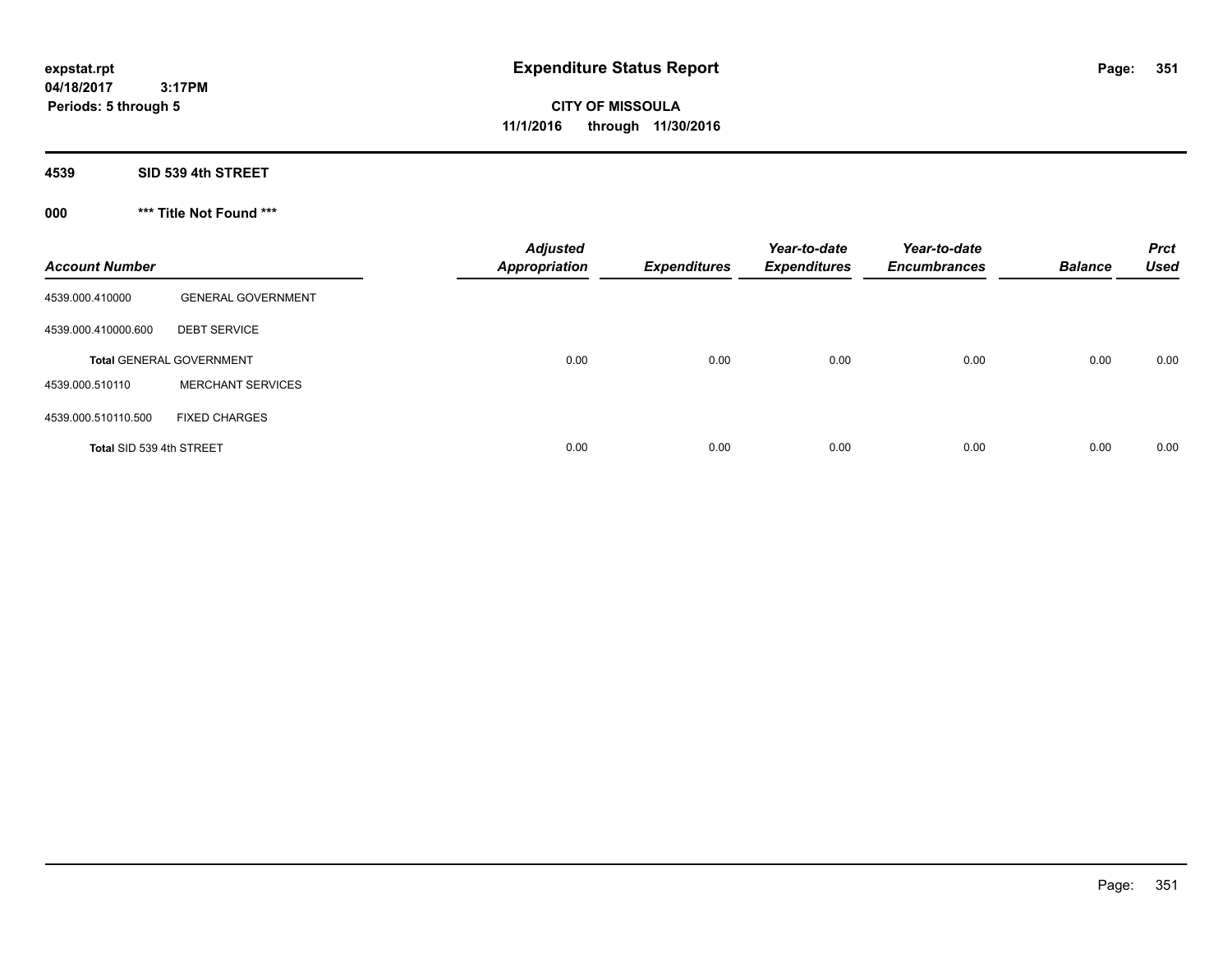#### **4540 SID 540 ENGLAND BLVD**

| <b>Account Number</b>       |                                                                                  | <b>Adjusted</b><br><b>Appropriation</b> | <b>Expenditures</b> | Year-to-date<br><b>Expenditures</b> | Year-to-date<br><b>Encumbrances</b> | <b>Balance</b>         | <b>Prct</b><br><b>Used</b> |
|-----------------------------|----------------------------------------------------------------------------------|-----------------------------------------|---------------------|-------------------------------------|-------------------------------------|------------------------|----------------------------|
| 4540.390.510100             | SPECIAL ASSESSMENTS                                                              |                                         |                     |                                     |                                     |                        |                            |
| 4540.390.510100.300         | PURCHASED SERVICES                                                               |                                         |                     |                                     |                                     |                        |                            |
|                             | 4540.390.510100.350.000 PROFESSIONAL SERVICES<br><b>Total PURCHASED SERVICES</b> | 0.00<br>0.00                            | 0.00<br>0.00        | 891.25<br>891.25                    | 0.00<br>0.00                        | $-891.25$<br>$-891.25$ | 0.00<br>0.00               |
| 4540.390.510100.900         | <b>CAPITAL OUTLAY</b>                                                            |                                         |                     |                                     |                                     |                        |                            |
| <b>Total CAPITAL OUTLAY</b> |                                                                                  | 0.00                                    | 0.00                | 0.00                                | 0.00                                | 0.00                   | 0.00                       |
|                             | <b>Total SPECIAL ASSESSMENTS</b>                                                 | 0.00                                    | 0.00                | 891.25                              | 0.00                                | $-891.25$              | 0.00                       |
| 4540.390.510110             | <b>MERCHANT SERVICES</b>                                                         |                                         |                     |                                     |                                     |                        |                            |
| 4540.390.510110.500         | <b>FIXED CHARGES</b>                                                             |                                         |                     |                                     |                                     |                        |                            |
|                             | <b>Total MERCHANT SERVICES</b>                                                   | 0.00                                    | 0.00                | 0.00                                | 0.00                                | 0.00                   | 0.00                       |
| 4540.390.521000             | INTERFUND OPERATING TRANSFERS                                                    |                                         |                     |                                     |                                     |                        |                            |
| 4540.390.521000.800         | <b>OTHER OBJECTS</b>                                                             |                                         |                     |                                     |                                     |                        |                            |
|                             | <b>Total INTERFUND OPERATING TRANSFERS</b>                                       | 0.00                                    | 0.00                | 0.00                                | 0.00                                | 0.00                   | 0.00                       |
|                             | Total SID 540 ENGLAND BLVD                                                       | 0.00                                    | 0.00                | 891.25                              | 0.00                                | $-891.25$              | 0.00                       |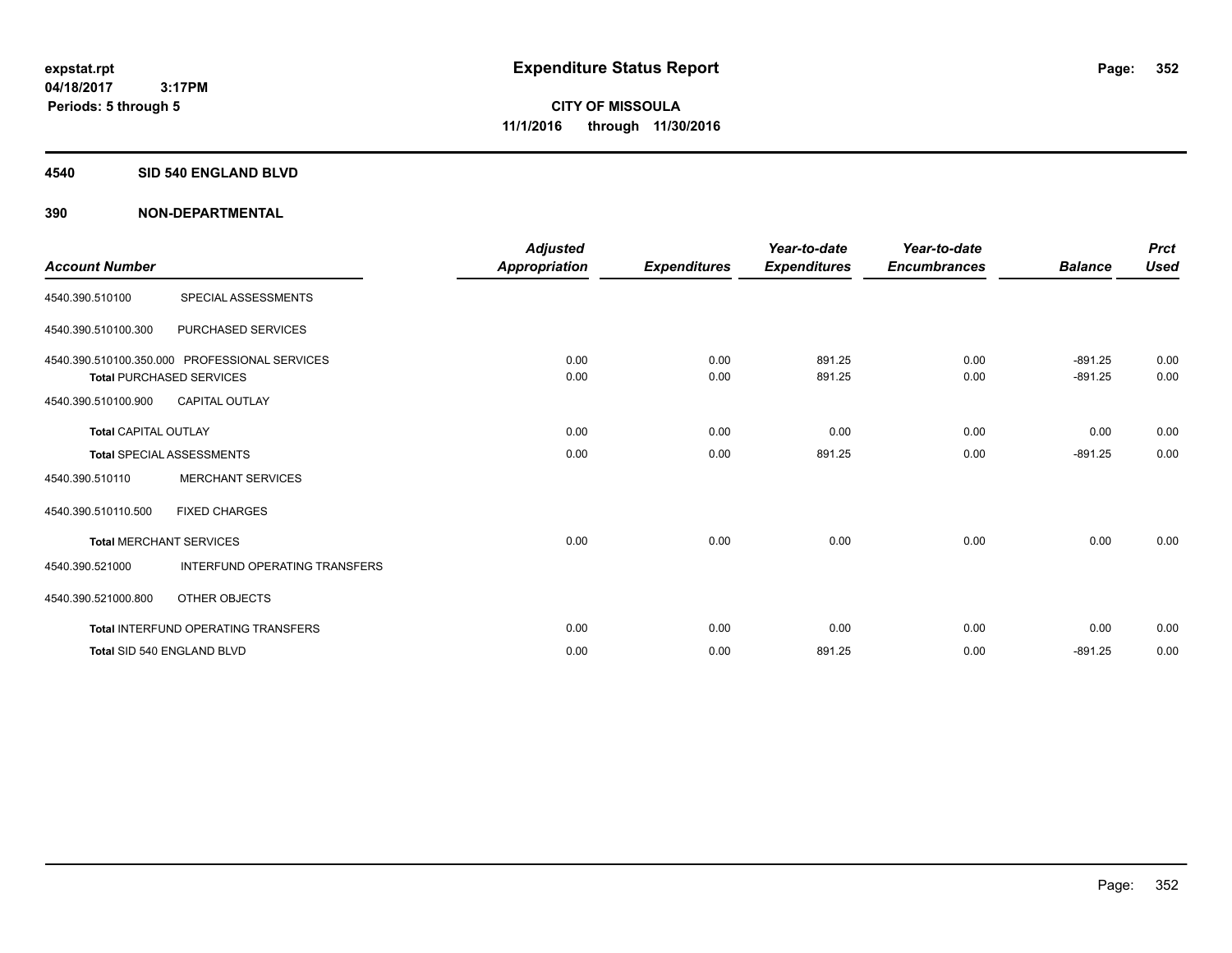### **4541 SID 541 PINEVIEW PARK**

| <b>Account Number</b>         |                                  | <b>Adjusted</b><br>Appropriation | <b>Expenditures</b> | Year-to-date<br><b>Expenditures</b> | Year-to-date<br><b>Encumbrances</b> | <b>Balance</b> | <b>Prct</b><br><b>Used</b> |
|-------------------------------|----------------------------------|----------------------------------|---------------------|-------------------------------------|-------------------------------------|----------------|----------------------------|
| 4541.390.410710               | *** Title Not Found ***          |                                  |                     |                                     |                                     |                |                            |
| 4541.390.410710.500           | <b>FIXED CHARGES</b>             |                                  |                     |                                     |                                     |                |                            |
| Total *** Title Not Found *** |                                  | 0.00                             | 0.00                | 0.00                                | 0.00                                | 0.00           | 0.00                       |
| 4541.390.510100               | SPECIAL ASSESSMENTS              |                                  |                     |                                     |                                     |                |                            |
| 4541.390.510100.900           | <b>CAPITAL OUTLAY</b>            |                                  |                     |                                     |                                     |                |                            |
|                               | <b>Total SPECIAL ASSESSMENTS</b> | 0.00                             | 0.00                | 0.00                                | 0.00                                | 0.00           | 0.00                       |
| 4541.390.510110               | <b>MERCHANT SERVICES</b>         |                                  |                     |                                     |                                     |                |                            |
| 4541.390.510110.500           | <b>FIXED CHARGES</b>             |                                  |                     |                                     |                                     |                |                            |
|                               | <b>Total MERCHANT SERVICES</b>   | 0.00                             | 0.00                | 0.00                                | 0.00                                | 0.00           | 0.00                       |
|                               | Total SID 541 PINEVIEW PARK      | 0.00                             | 0.00                | 0.00                                | 0.00                                | 0.00           | 0.00                       |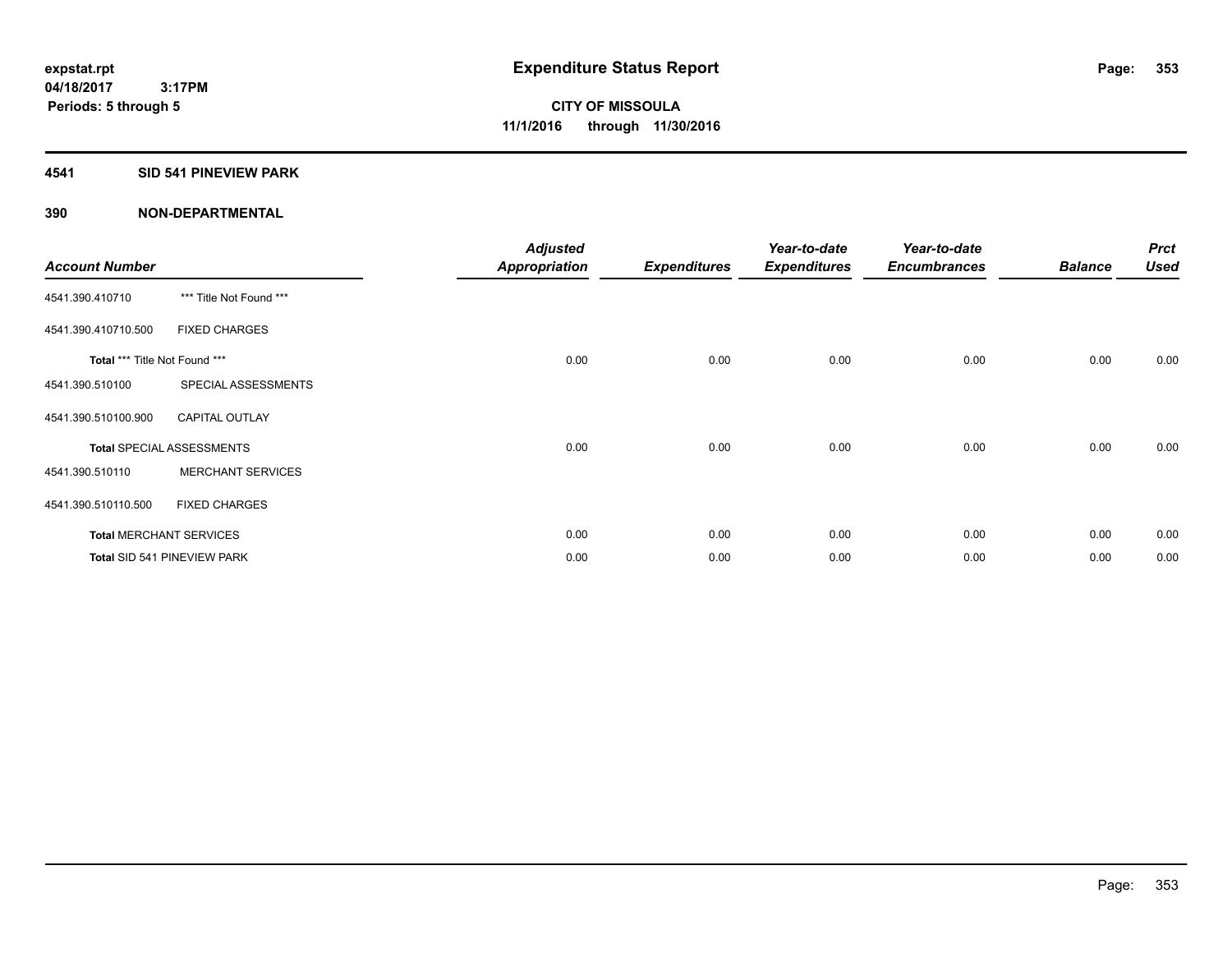### **4542 SID 542 HILLVIEW WAY**

| <b>Account Number</b>      |                                  | <b>Adjusted</b><br><b>Appropriation</b> | <b>Expenditures</b> | Year-to-date<br><b>Expenditures</b> | Year-to-date<br><b>Encumbrances</b> | <b>Balance</b> | <b>Prct</b><br><b>Used</b> |
|----------------------------|----------------------------------|-----------------------------------------|---------------------|-------------------------------------|-------------------------------------|----------------|----------------------------|
| 4542.390.510100            | SPECIAL ASSESSMENTS              |                                         |                     |                                     |                                     |                |                            |
| 4542.390.510100.300        | PURCHASED SERVICES               |                                         |                     |                                     |                                     |                |                            |
|                            | <b>Total SPECIAL ASSESSMENTS</b> | 0.00                                    | 0.00                | 0.00                                | 0.00                                | 0.00           | 0.00                       |
| 4542.390.510110            | <b>MERCHANT SERVICES</b>         |                                         |                     |                                     |                                     |                |                            |
| 4542.390.510110.500        | <b>FIXED CHARGES</b>             |                                         |                     |                                     |                                     |                |                            |
| Total SID 542 HILLVIEW WAY |                                  | 0.00                                    | 0.00                | 0.00                                | 0.00                                | 0.00           | 0.00                       |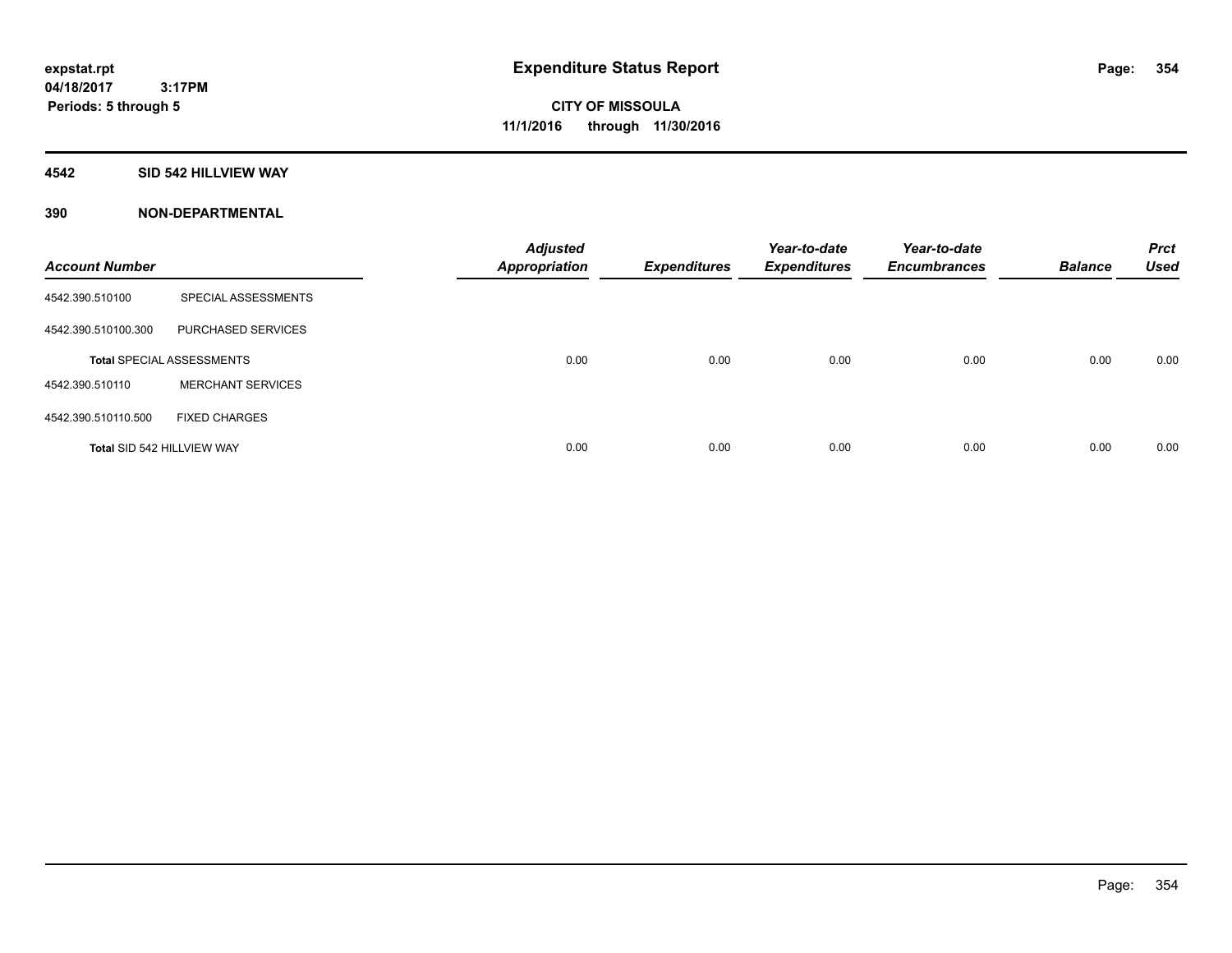#### **4543 SID 543 TRAFFIC CALMING**

## **000 \*\*\* Title Not Found \*\*\***

| <b>Account Number</b>         |                                 | <b>Adjusted</b><br><b>Appropriation</b> | <b>Expenditures</b> | Year-to-date<br><b>Expenditures</b> | Year-to-date<br><b>Encumbrances</b> | <b>Balance</b> | <b>Prct</b><br><b>Used</b> |
|-------------------------------|---------------------------------|-----------------------------------------|---------------------|-------------------------------------|-------------------------------------|----------------|----------------------------|
| 4543.000.410000               | <b>GENERAL GOVERNMENT</b>       |                                         |                     |                                     |                                     |                |                            |
| 4543.000.410000.600           | <b>DEBT SERVICE</b>             |                                         |                     |                                     |                                     |                |                            |
|                               | <b>Total GENERAL GOVERNMENT</b> | 0.00                                    | 0.00                | 0.00                                | 0.00                                | 0.00           | 0.00                       |
| 4543.000.510110               | <b>MERCHANT SERVICES</b>        |                                         |                     |                                     |                                     |                |                            |
| 4543.000.510110.500           | <b>FIXED CHARGES</b>            |                                         |                     |                                     |                                     |                |                            |
| Total *** Title Not Found *** |                                 | 0.00                                    | 0.00                | 0.00                                | 0.00                                | 0.00           | 0.00                       |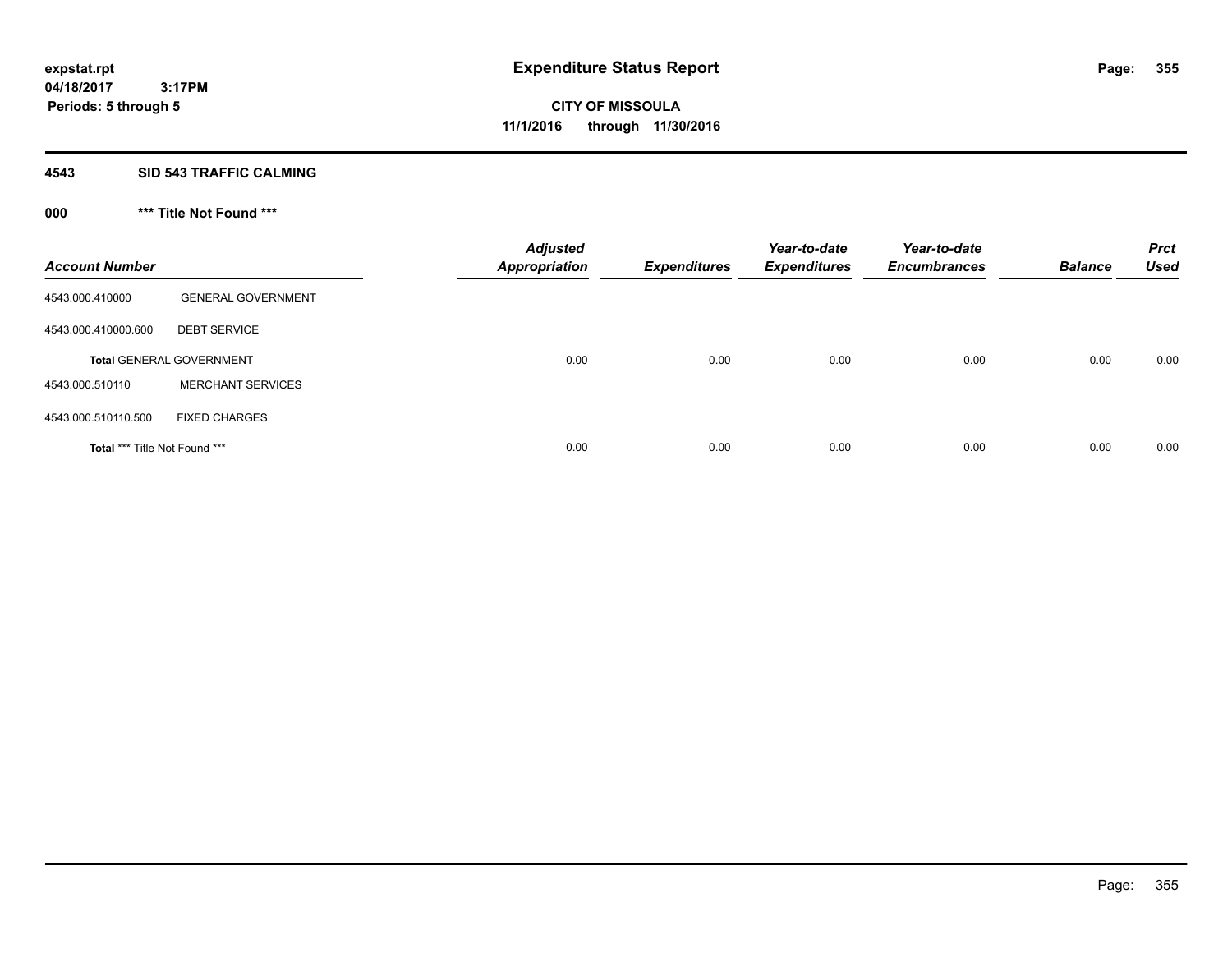#### **4543 SID 543 TRAFFIC CALMING**

|                       |                                      | <b>Adjusted</b>      |                     | Year-to-date        | Year-to-date        |                | <b>Prct</b> |
|-----------------------|--------------------------------------|----------------------|---------------------|---------------------|---------------------|----------------|-------------|
| <b>Account Number</b> |                                      | <b>Appropriation</b> | <b>Expenditures</b> | <b>Expenditures</b> | <b>Encumbrances</b> | <b>Balance</b> | <b>Used</b> |
| 4543.390.510100       | SPECIAL ASSESSMENTS                  |                      |                     |                     |                     |                |             |
| 4543.390.510100.300   | PURCHASED SERVICES                   |                      |                     |                     |                     |                |             |
|                       | <b>Total PURCHASED SERVICES</b>      | 0.00                 | 0.00                | 0.00                | 0.00                | 0.00           | 0.00        |
| 4543.390.510100.900   | <b>CAPITAL OUTLAY</b>                |                      |                     |                     |                     |                |             |
|                       | <b>Total SPECIAL ASSESSMENTS</b>     | 0.00                 | 0.00                | 0.00                | 0.00                | 0.00           | 0.00        |
| 4543.390.510110       | <b>MERCHANT SERVICES</b>             |                      |                     |                     |                     |                |             |
| 4543.390.510110.500   | <b>FIXED CHARGES</b>                 |                      |                     |                     |                     |                |             |
|                       | <b>Total MERCHANT SERVICES</b>       | 0.00                 | 0.00                | 0.00                | 0.00                | 0.00           | 0.00        |
|                       | <b>Total SID 543 TRAFFIC CALMING</b> | 0.00                 | 0.00                | 0.00                | 0.00                | 0.00           | 0.00        |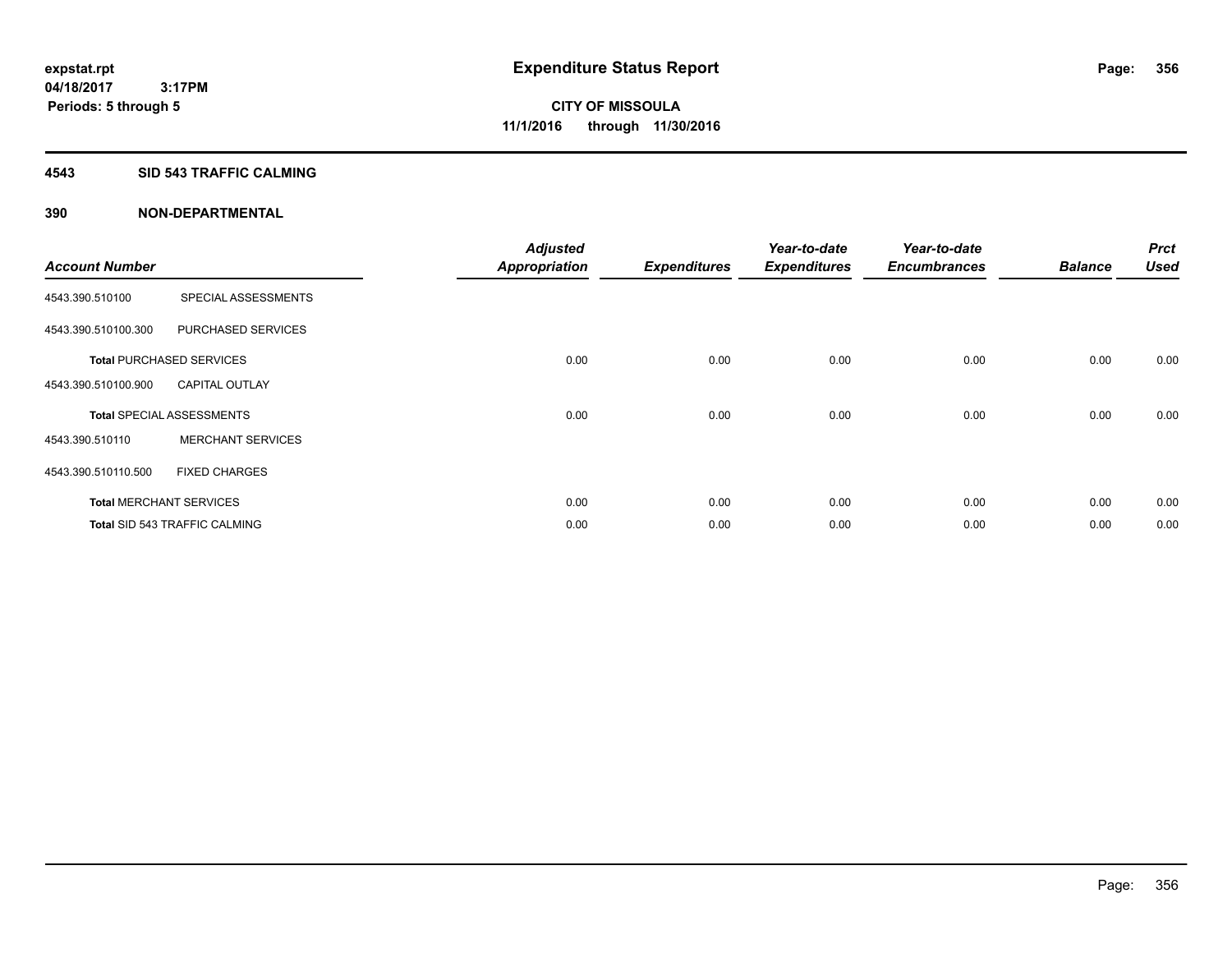### **4544 MILLER CREEK MITIGATION FUND**

| <b>Account Number</b> |                                           | <b>Adjusted</b><br><b>Appropriation</b> | <b>Expenditures</b> | Year-to-date<br><b>Expenditures</b> | Year-to-date<br><b>Encumbrances</b> | <b>Balance</b> | <b>Prct</b><br><b>Used</b> |
|-----------------------|-------------------------------------------|-----------------------------------------|---------------------|-------------------------------------|-------------------------------------|----------------|----------------------------|
| 4544.390.510100       | SPECIAL ASSESSMENTS                       |                                         |                     |                                     |                                     |                |                            |
| 4544.390.510100.900   | <b>CAPITAL OUTLAY</b>                     |                                         |                     |                                     |                                     |                |                            |
|                       | <b>Total SPECIAL ASSESSMENTS</b>          | 0.00                                    | 0.00                | 0.00                                | 0.00                                | 0.00           | 0.00                       |
| 4544.390.510110       | <b>MERCHANT SERVICES</b>                  |                                         |                     |                                     |                                     |                |                            |
| 4544.390.510110.500   | <b>FIXED CHARGES</b>                      |                                         |                     |                                     |                                     |                |                            |
|                       | <b>Total MERCHANT SERVICES</b>            | 0.00                                    | 0.00                | 0.00                                | 0.00                                | 0.00           | 0.00                       |
|                       | <b>Total MILLER CREEK MITIGATION FUND</b> | 0.00                                    | 0.00                | 0.00                                | 0.00                                | 0.00           | 0.00                       |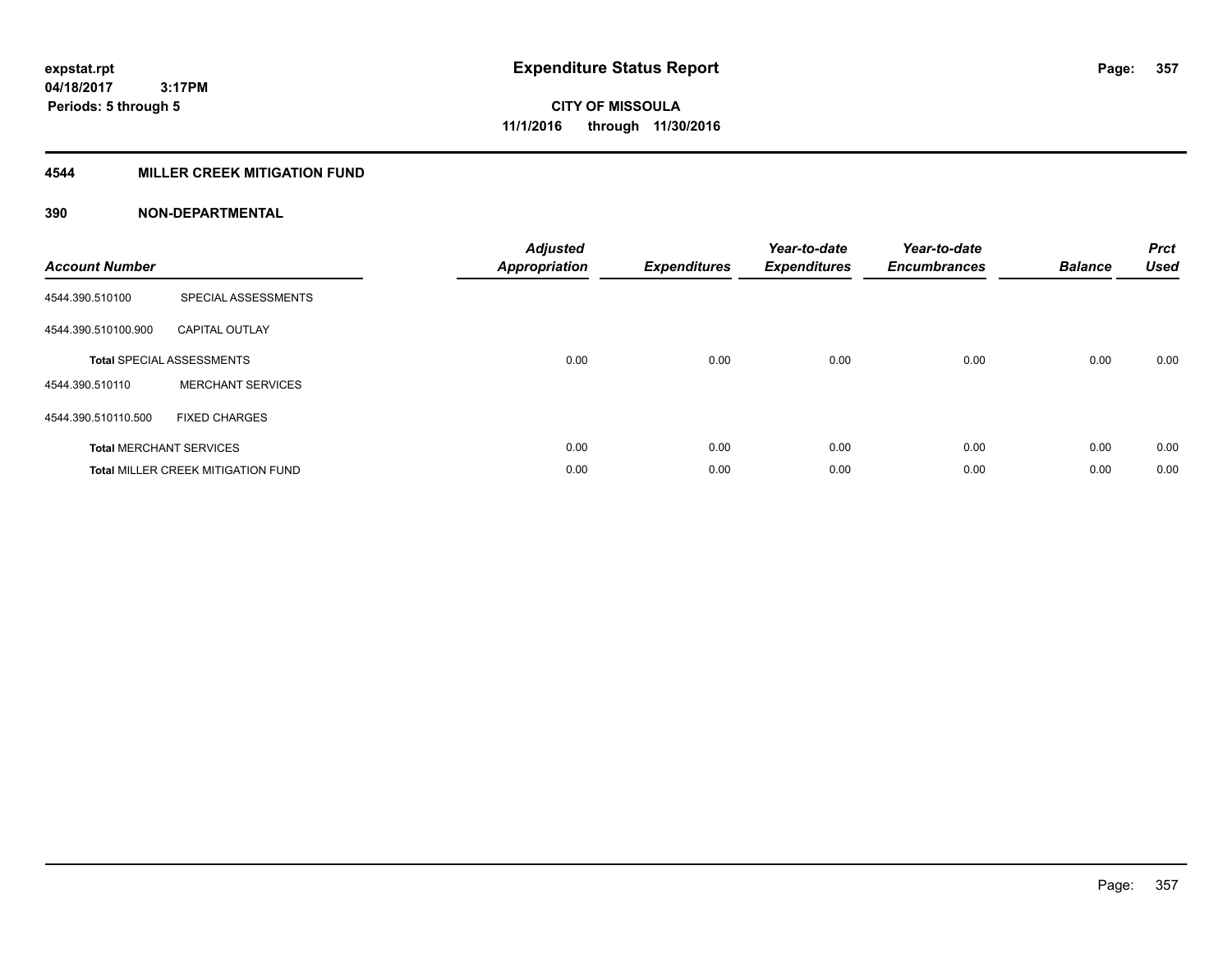**Periods: 5 through 5**

**CITY OF MISSOULA 11/1/2016 through 11/30/2016**

#### **4545 MILLER CREEK TWITE CONSTRUCTION**

#### **390 NON-DEPARTMENTAL**

 **3:17PM**

| <b>Account Number</b> |                                       | <b>Adjusted</b><br><b>Appropriation</b> | <b>Expenditures</b> | Year-to-date<br><b>Expenditures</b> | Year-to-date<br><b>Encumbrances</b> | <b>Balance</b> | <b>Prct</b><br><b>Used</b> |
|-----------------------|---------------------------------------|-----------------------------------------|---------------------|-------------------------------------|-------------------------------------|----------------|----------------------------|
|                       |                                       |                                         |                     |                                     |                                     |                |                            |
| 4545.390.510100       | SPECIAL ASSESSMENTS                   |                                         |                     |                                     |                                     |                |                            |
| 4545.390.510100.300   | PURCHASED SERVICES                    |                                         |                     |                                     |                                     |                |                            |
|                       | <b>Total PURCHASED SERVICES</b>       | 0.00                                    | 0.00                | 0.00                                | 0.00                                | 0.00           | 0.00                       |
| 4545.390.510100.900   | <b>CAPITAL OUTLAY</b>                 |                                         |                     |                                     |                                     |                |                            |
|                       | <b>Total SPECIAL ASSESSMENTS</b>      | 0.00                                    | 0.00                | 0.00                                | 0.00                                | 0.00           | 0.00                       |
| 4545.390.510110       | <b>MERCHANT SERVICES</b>              |                                         |                     |                                     |                                     |                |                            |
| 4545.390.510110.500   | <b>FIXED CHARGES</b>                  |                                         |                     |                                     |                                     |                |                            |
|                       | <b>Total MERCHANT SERVICES</b>        | 0.00                                    | 0.00                | 0.00                                | 0.00                                | 0.00           | 0.00                       |
|                       | Total MILLER CREEK TWITE CONSTRUCTION | 0.00                                    | 0.00                | 0.00                                | 0.00                                | 0.00           | 0.00                       |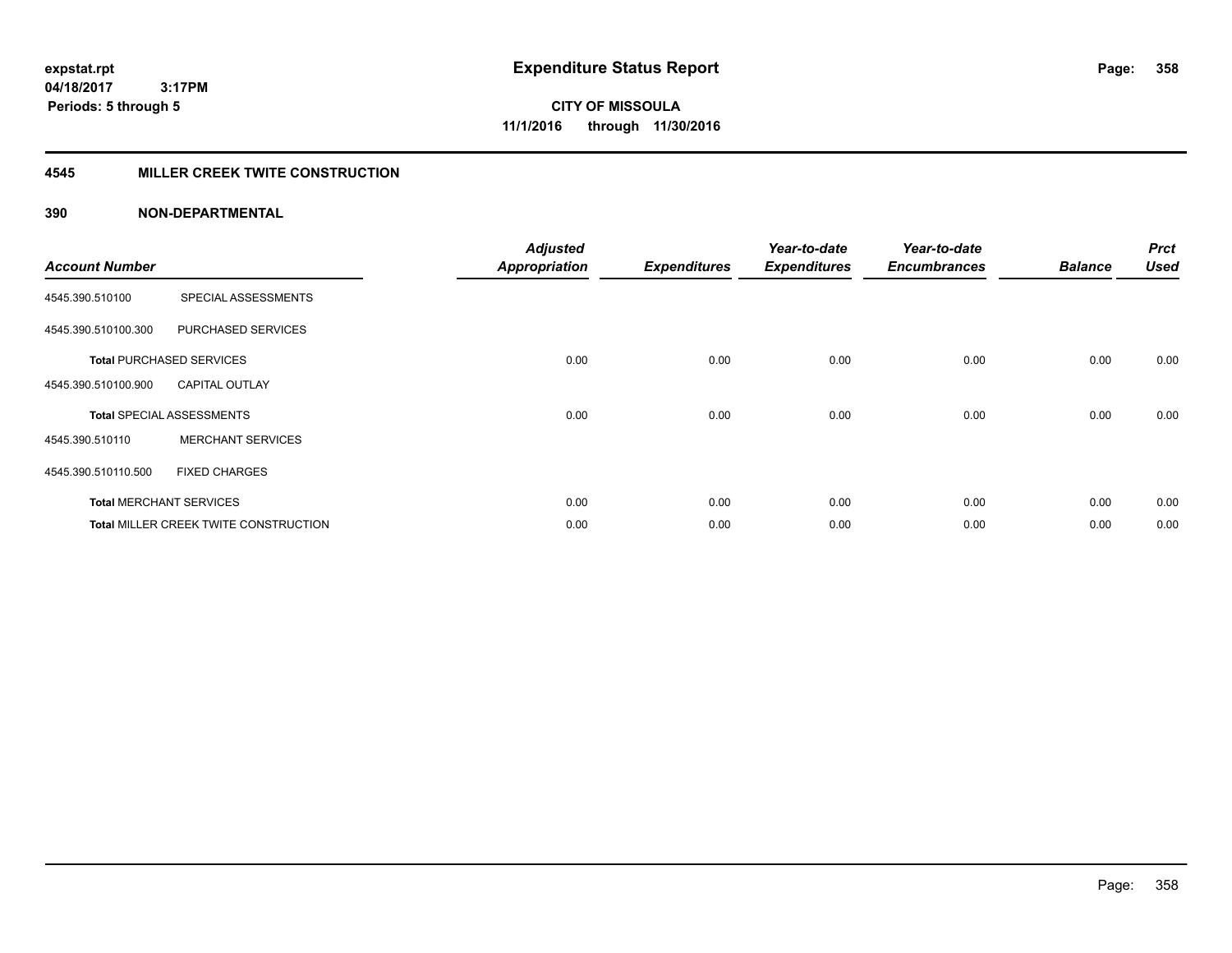**CITY OF MISSOULA 11/1/2016 through 11/30/2016**

### **4546 MILLER CREEK MALOHNEY CONSTRUCTION**

| <b>Account Number</b> |                                          | <b>Adjusted</b><br><b>Appropriation</b> | <b>Expenditures</b> | Year-to-date<br><b>Expenditures</b> | Year-to-date<br><b>Encumbrances</b> | <b>Balance</b> | <b>Prct</b><br><b>Used</b> |
|-----------------------|------------------------------------------|-----------------------------------------|---------------------|-------------------------------------|-------------------------------------|----------------|----------------------------|
| 4546.390.510100       | SPECIAL ASSESSMENTS                      |                                         |                     |                                     |                                     |                |                            |
| 4546.390.510100.300   | PURCHASED SERVICES                       |                                         |                     |                                     |                                     |                |                            |
|                       | <b>Total PURCHASED SERVICES</b>          | 0.00                                    | 0.00                | 0.00                                | 0.00                                | 0.00           | 0.00                       |
| 4546.390.510100.900   | <b>CAPITAL OUTLAY</b>                    |                                         |                     |                                     |                                     |                |                            |
|                       | <b>Total SPECIAL ASSESSMENTS</b>         | 0.00                                    | 0.00                | 0.00                                | 0.00                                | 0.00           | 0.00                       |
| 4546.390.510110       | <b>MERCHANT SERVICES</b>                 |                                         |                     |                                     |                                     |                |                            |
| 4546.390.510110.500   | <b>FIXED CHARGES</b>                     |                                         |                     |                                     |                                     |                |                            |
|                       | <b>Total MERCHANT SERVICES</b>           | 0.00                                    | 0.00                | 0.00                                | 0.00                                | 0.00           | 0.00                       |
|                       | Total MILLER CREEK MALOHNEY CONSTRUCTION | 0.00                                    | 0.00                | 0.00                                | 0.00                                | 0.00           | 0.00                       |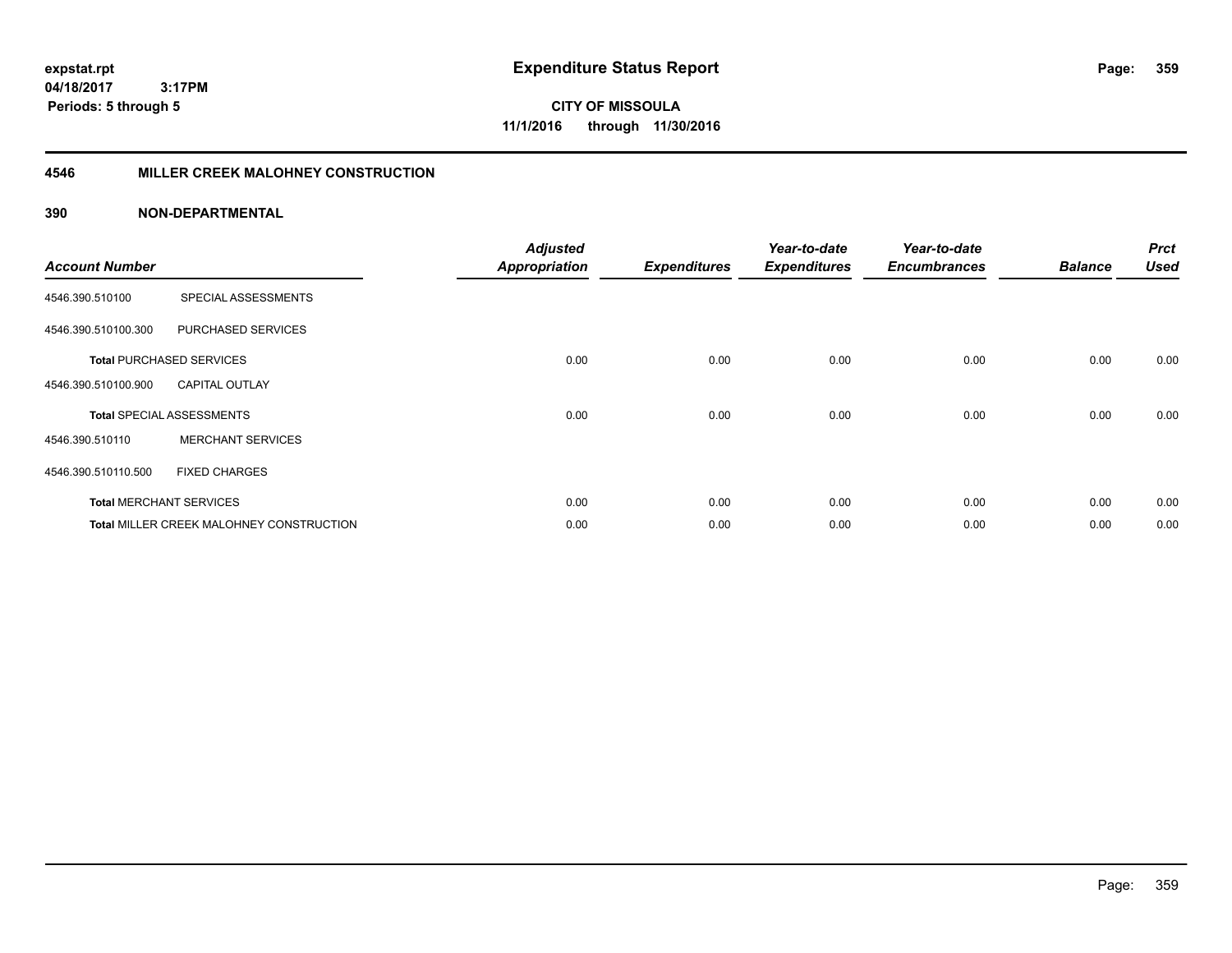**expstat.rpt Expenditure Status Report Page:**

**04/18/2017 3:17PM Periods: 5 through 5**

**CITY OF MISSOULA 11/1/2016 through 11/30/2016**

### **4547 MILLER CREEK MCCARTHY CONSTRUCTION**

| <b>Account Number</b> |                                          | <b>Adjusted</b><br><b>Appropriation</b> | <b>Expenditures</b> | Year-to-date<br><b>Expenditures</b> | Year-to-date<br><b>Encumbrances</b> | <b>Balance</b> | <b>Prct</b><br><b>Used</b> |
|-----------------------|------------------------------------------|-----------------------------------------|---------------------|-------------------------------------|-------------------------------------|----------------|----------------------------|
| 4547.390.510100       | SPECIAL ASSESSMENTS                      |                                         |                     |                                     |                                     |                |                            |
| 4547.390.510100.300   | PURCHASED SERVICES                       |                                         |                     |                                     |                                     |                |                            |
|                       | <b>Total PURCHASED SERVICES</b>          | 0.00                                    | 0.00                | 0.00                                | 0.00                                | 0.00           | 0.00                       |
| 4547.390.510100.900   | <b>CAPITAL OUTLAY</b>                    |                                         |                     |                                     |                                     |                |                            |
|                       | <b>Total SPECIAL ASSESSMENTS</b>         | 0.00                                    | 0.00                | 0.00                                | 0.00                                | 0.00           | 0.00                       |
| 4547.390.510110       | <b>MERCHANT SERVICES</b>                 |                                         |                     |                                     |                                     |                |                            |
| 4547.390.510110.500   | <b>FIXED CHARGES</b>                     |                                         |                     |                                     |                                     |                |                            |
|                       | <b>Total MERCHANT SERVICES</b>           | 0.00                                    | 0.00                | 0.00                                | 0.00                                | 0.00           | 0.00                       |
|                       | Total MILLER CREEK MCCARTHY CONSTRUCTION | 0.00                                    | 0.00                | 0.00                                | 0.00                                | 0.00           | 0.00                       |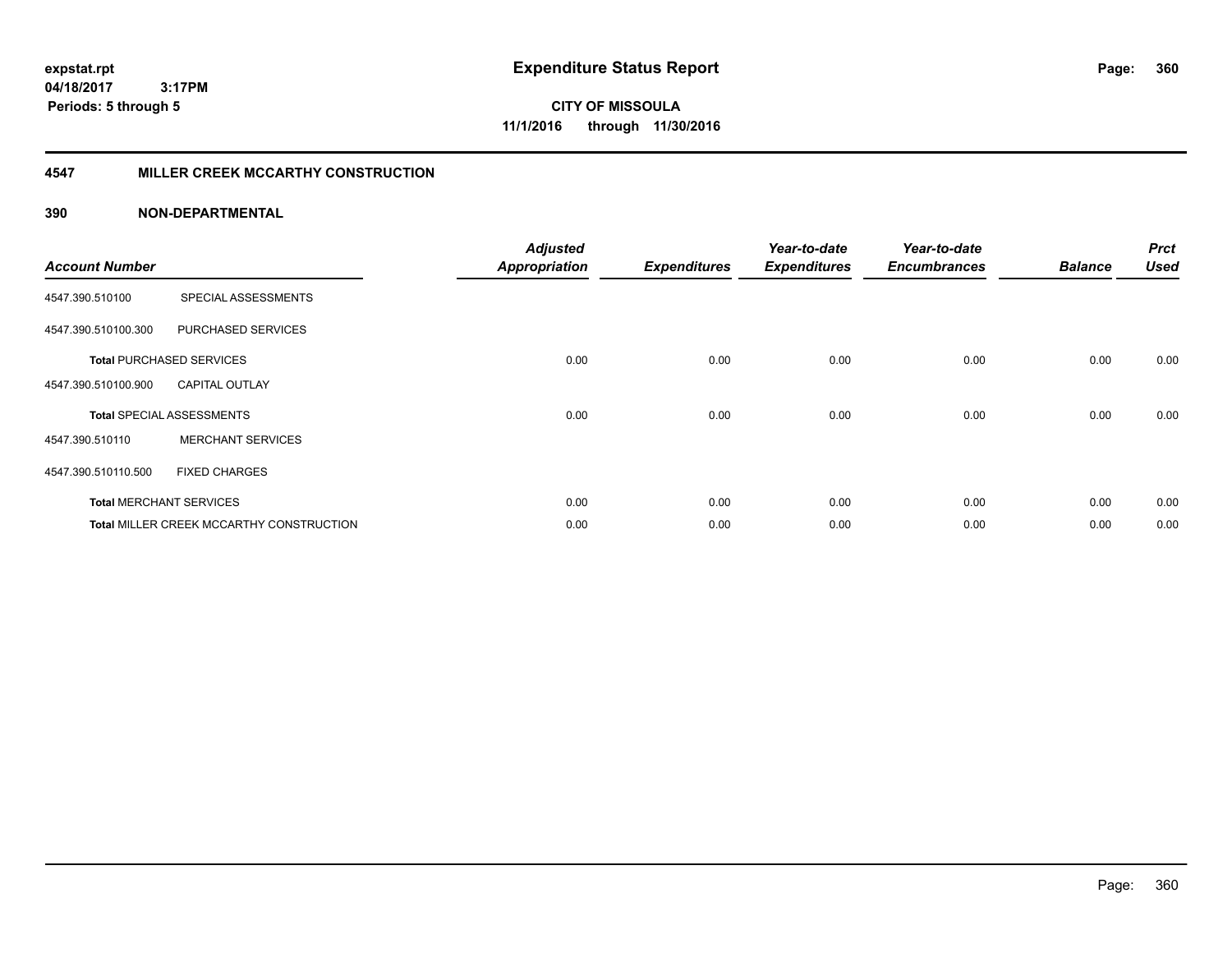**361**

**04/18/2017 3:17PM Periods: 5 through 5**

**CITY OF MISSOULA 11/1/2016 through 11/30/2016**

## **4548 5TH,6TH & ARTHUR ROAD IMPROVEMENTS**

| <b>Account Number</b>                |                                                     | <b>Adjusted</b><br>Appropriation | <b>Expenditures</b> | Year-to-date<br><b>Expenditures</b> | Year-to-date<br><b>Encumbrances</b> | <b>Balance</b> | <b>Prct</b><br><b>Used</b> |
|--------------------------------------|-----------------------------------------------------|----------------------------------|---------------------|-------------------------------------|-------------------------------------|----------------|----------------------------|
| 4548.390.510100                      | SPECIAL ASSESSMENTS                                 |                                  |                     |                                     |                                     |                |                            |
| 4548.390.510100.300                  | PURCHASED SERVICES                                  |                                  |                     |                                     |                                     |                |                            |
|                                      | <b>Total PURCHASED SERVICES</b>                     | 0.00                             | 0.00                | 0.00                                | 0.00                                | 0.00           | 0.00                       |
| 4548.390.510100.900                  | <b>CAPITAL OUTLAY</b>                               |                                  |                     |                                     |                                     |                |                            |
| 4548.390.510100.930.000 IMPROVEMENTS |                                                     | 0.00                             | 0.00                | 4,400.00                            | 0.00                                | $-4,400.00$    | 0.00                       |
|                                      | <b>Total SPECIAL ASSESSMENTS</b>                    | 0.00                             | 0.00                | 4,400.00                            | 0.00                                | $-4,400.00$    | 0.00                       |
| 4548.390.510110                      | <b>MERCHANT SERVICES</b>                            |                                  |                     |                                     |                                     |                |                            |
| 4548.390.510110.500                  | <b>FIXED CHARGES</b>                                |                                  |                     |                                     |                                     |                |                            |
|                                      | <b>Total MERCHANT SERVICES</b>                      | 0.00                             | 0.00                | 0.00                                | 0.00                                | 0.00           | 0.00                       |
| 4548.390.521000                      | INTERFUND OPERATING TRANSFERS                       |                                  |                     |                                     |                                     |                |                            |
| 4548.390.521000.800                  | OTHER OBJECTS                                       |                                  |                     |                                     |                                     |                |                            |
|                                      | Total INTERFUND OPERATING TRANSFERS                 | 0.00                             | 0.00                | 0.00                                | 0.00                                | 0.00           | 0.00                       |
|                                      | <b>Total 5TH.6TH &amp; ARTHUR ROAD IMPROVEMENTS</b> | 0.00                             | 0.00                | 4,400.00                            | 0.00                                | $-4,400.00$    | 0.00                       |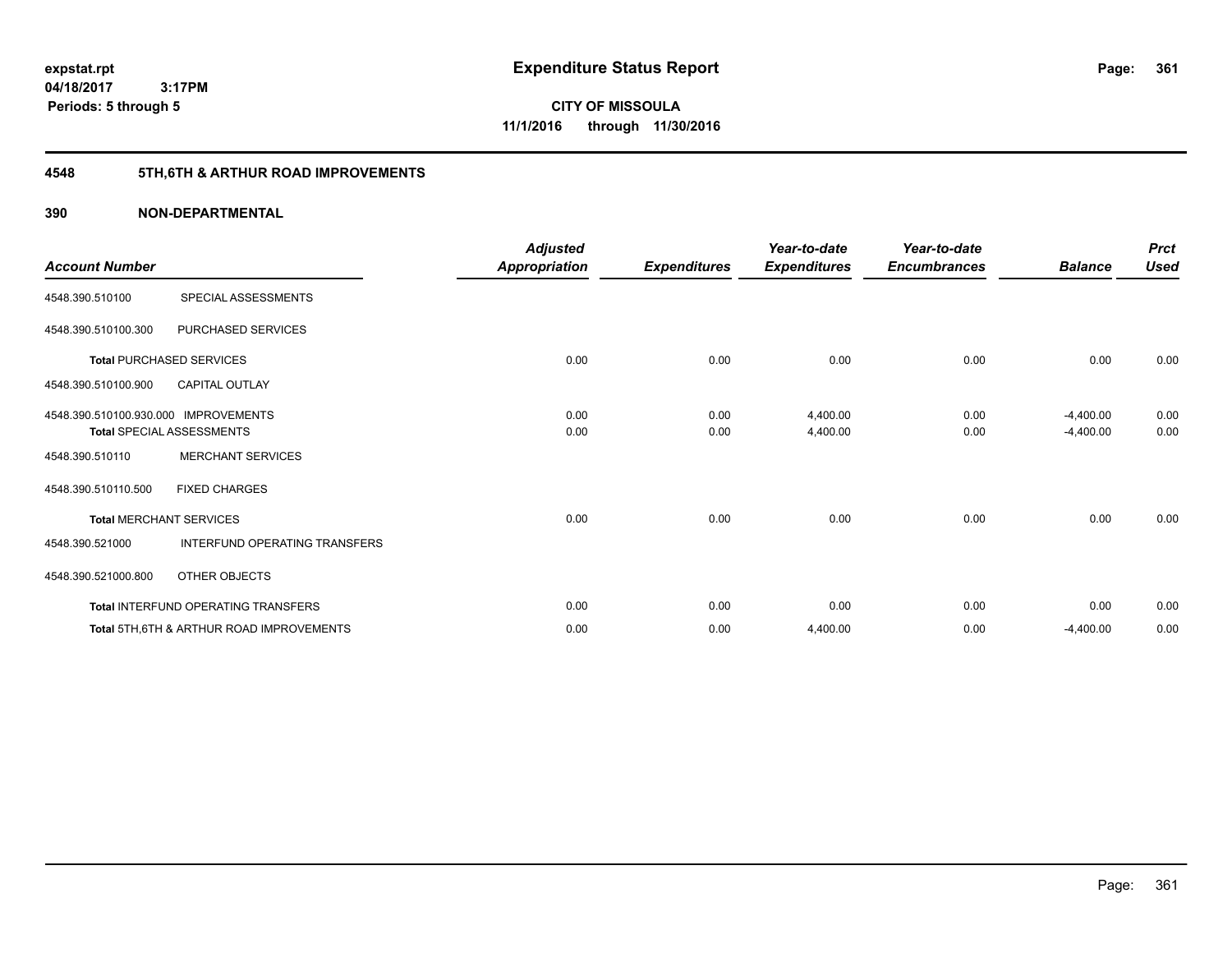#### **4549 SID 549 HILLVIEW WAY**

| <b>Account Number</b>     |                                            | <b>Adjusted</b>      |                     | Year-to-date        | Year-to-date        |                | <b>Prct</b> |
|---------------------------|--------------------------------------------|----------------------|---------------------|---------------------|---------------------|----------------|-------------|
|                           |                                            | <b>Appropriation</b> | <b>Expenditures</b> | <b>Expenditures</b> | <b>Encumbrances</b> | <b>Balance</b> | <b>Used</b> |
| 4549.390.510100           | SPECIAL ASSESSMENTS                        |                      |                     |                     |                     |                |             |
| 4549.390.510100.300       | PURCHASED SERVICES                         |                      |                     |                     |                     |                |             |
|                           | <b>Total PURCHASED SERVICES</b>            | 0.00                 | 0.00                | 0.00                | 0.00                | 0.00           | 0.00        |
| 4549.390.510100.600       | <b>DEBT SERVICE</b>                        |                      |                     |                     |                     |                |             |
| <b>Total DEBT SERVICE</b> |                                            | 0.00                 | 0.00                | 0.00                | 0.00                | 0.00           | 0.00        |
| 4549.390.510100.900       | <b>CAPITAL OUTLAY</b>                      |                      |                     |                     |                     |                |             |
|                           | <b>Total SPECIAL ASSESSMENTS</b>           | 0.00                 | 0.00                | 0.00                | 0.00                | 0.00           | 0.00        |
| 4549.390.510110           | <b>MERCHANT SERVICES</b>                   |                      |                     |                     |                     |                |             |
| 4549.390.510110.500       | <b>FIXED CHARGES</b>                       |                      |                     |                     |                     |                |             |
|                           | <b>Total MERCHANT SERVICES</b>             | 0.00                 | 0.00                | 0.00                | 0.00                | 0.00           | 0.00        |
| 4549.390.521000           | INTERFUND OPERATING TRANSFERS              |                      |                     |                     |                     |                |             |
| 4549.390.521000.800       | OTHER OBJECTS                              |                      |                     |                     |                     |                |             |
|                           | <b>Total INTERFUND OPERATING TRANSFERS</b> | 0.00                 | 0.00                | 0.00                | 0.00                | 0.00           | 0.00        |
|                           | Total SID 549 HILLVIEW WAY                 | 0.00                 | 0.00                | 0.00                | 0.00                | 0.00           | 0.00        |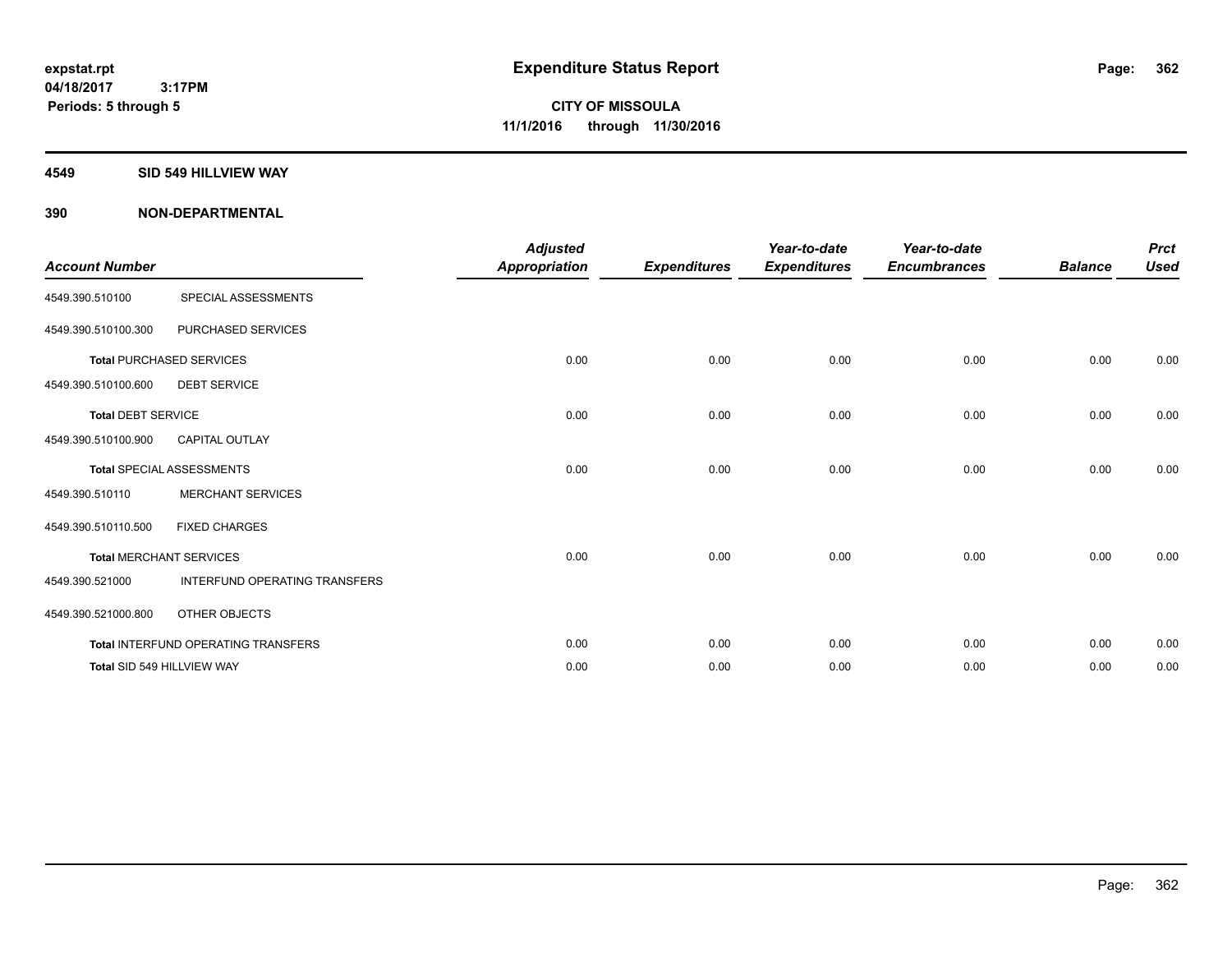**CITY OF MISSOULA 11/1/2016 through 11/30/2016**

### **4745 MALONEY/TWITE MILLER CR \$1.2M CONTRIB**

|                       |                                              | <b>Adjusted</b>      |                     | Year-to-date        | Year-to-date        |                | <b>Prct</b> |
|-----------------------|----------------------------------------------|----------------------|---------------------|---------------------|---------------------|----------------|-------------|
| <b>Account Number</b> |                                              | <b>Appropriation</b> | <b>Expenditures</b> | <b>Expenditures</b> | <b>Encumbrances</b> | <b>Balance</b> | <b>Used</b> |
| 4745.390.510100       | SPECIAL ASSESSMENTS                          |                      |                     |                     |                     |                |             |
| 4745.390.510100.300   | PURCHASED SERVICES                           |                      |                     |                     |                     |                |             |
|                       | <b>Total PURCHASED SERVICES</b>              | 0.00                 | 0.00                | 0.00                | 0.00                | 0.00           | 0.00        |
| 4745.390.510100.800   | OTHER OBJECTS                                |                      |                     |                     |                     |                |             |
| Total OTHER OBJECTS   |                                              | 0.00                 | 0.00                | 0.00                | 0.00                | 0.00           | 0.00        |
| 4745.390.510100.900   | <b>CAPITAL OUTLAY</b>                        |                      |                     |                     |                     |                |             |
|                       | <b>Total SPECIAL ASSESSMENTS</b>             | 0.00                 | 0.00                | 0.00                | 0.00                | 0.00           | 0.00        |
| 4745.390.510110       | <b>MERCHANT SERVICES</b>                     |                      |                     |                     |                     |                |             |
| 4745.390.510110.500   | <b>FIXED CHARGES</b>                         |                      |                     |                     |                     |                |             |
|                       | Total MALONEY/TWITE MILLER CR \$1.2M CONTRIB | 0.00                 | 0.00                | 0.00                | 0.00                | 0.00           | 0.00        |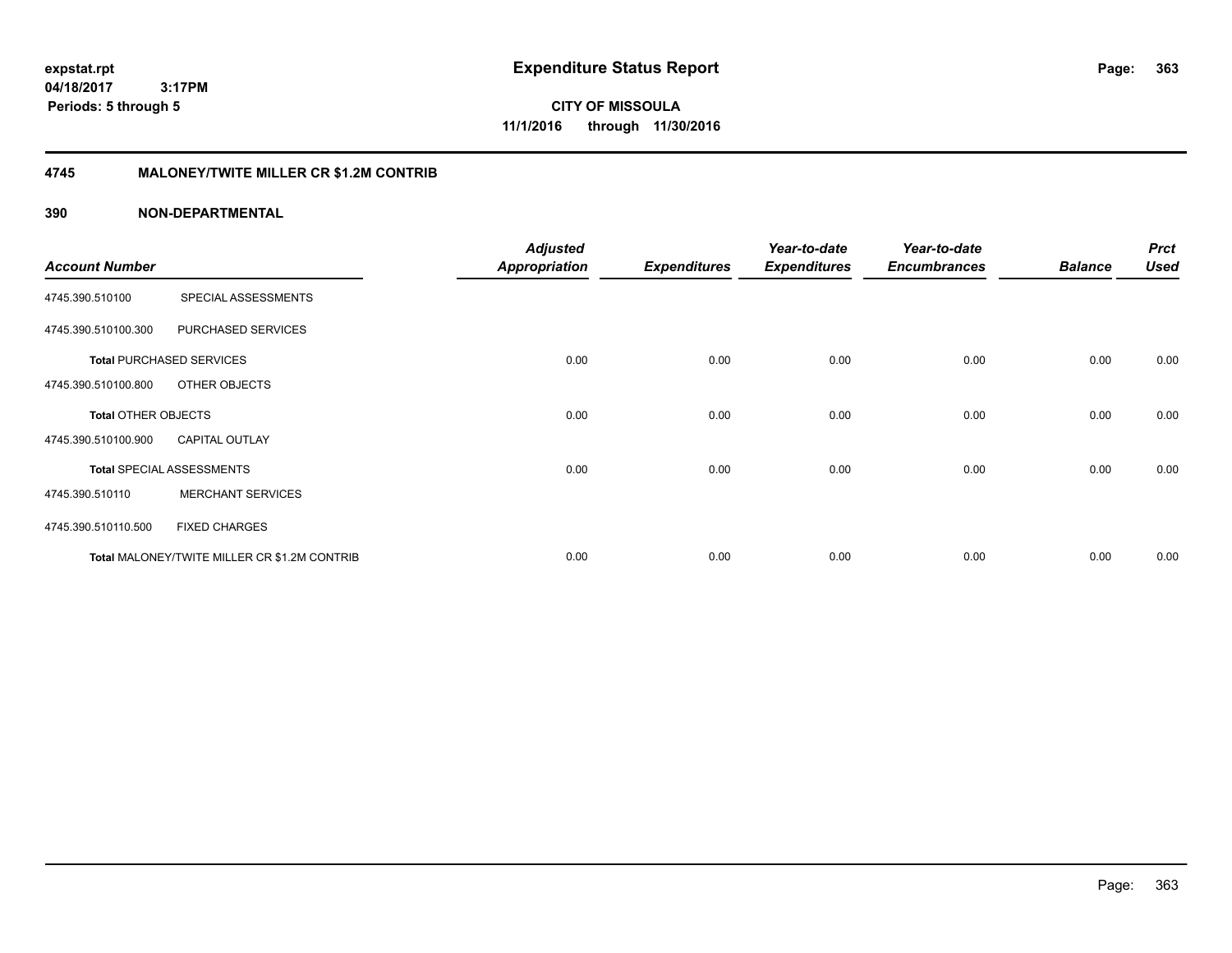### **4941 HILLVIEW WAY CONSTRUCTION**

## **280 PUBLIC WORKS OPERATIONS**

| <b>Account Number</b>                |                                                  | <b>Adjusted</b><br><b>Appropriation</b> | <b>Expenditures</b> | Year-to-date<br><b>Expenditures</b> | Year-to-date<br><b>Encumbrances</b> | <b>Balance</b>  | <b>Prct</b><br><b>Used</b> |
|--------------------------------------|--------------------------------------------------|-----------------------------------------|---------------------|-------------------------------------|-------------------------------------|-----------------|----------------------------|
|                                      |                                                  |                                         |                     |                                     |                                     |                 |                            |
| 4941.280.430034                      | CONSTRUCTION                                     |                                         |                     |                                     |                                     |                 |                            |
| 4941.280.430034.200                  | <b>SUPPLIES</b>                                  |                                         |                     |                                     |                                     |                 |                            |
| <b>Total SUPPLIES</b>                |                                                  | 0.00                                    | 0.00                | 0.00                                | 0.00                                | 0.00            | 0.00                       |
| 4941.280.430034.300                  | PURCHASED SERVICES                               |                                         |                     |                                     |                                     |                 |                            |
|                                      | 4941.280.430034.350.000 PROFESSIONAL SERVICES    | 0.00                                    | 0.00                | 113,657.23                          | 0.00                                | $-113,657.23$   | 0.00                       |
|                                      | <b>Total PURCHASED SERVICES</b>                  | 0.00                                    | 0.00                | 113,657.23                          | 0.00                                | $-113,657.23$   | 0.00                       |
| 4941.280.430034.900                  | CAPITAL OUTLAY                                   |                                         |                     |                                     |                                     |                 |                            |
| 4941.280.430034.930.000 IMPROVEMENTS |                                                  | 0.00                                    | 548.366.12          | 1.989.372.11                        | 0.00                                | $-1.989.372.11$ | 0.00                       |
| <b>Total CAPITAL OUTLAY</b>          |                                                  | 0.00                                    | 548,366.12          | 1,989,372.11                        | 0.00                                | $-1,989,372.11$ | 0.00                       |
| <b>Total CONSTRUCTION</b>            |                                                  | 0.00                                    | 548,366.12          | 2,103,029.34                        | 0.00                                | $-2,103,029.34$ | 0.00                       |
| 4941.280.430262                      | <b>SIDEWALKS</b>                                 |                                         |                     |                                     |                                     |                 |                            |
| 4941.280.430262.800                  | OTHER OBJECTS                                    |                                         |                     |                                     |                                     |                 |                            |
|                                      | 4941.280.430262.820.000 TRANSFERS TO OTHER FUNDS | 0.00                                    | 0.00                | 127,500.00                          | 0.00                                | $-127,500.00$   | 0.00                       |
| <b>Total SIDEWALKS</b>               |                                                  | 0.00                                    | 0.00                | 127,500.00                          | 0.00                                | $-127,500.00$   | 0.00                       |
| 4941.280.510110                      | <b>MERCHANT SERVICES</b>                         |                                         |                     |                                     |                                     |                 |                            |
| 4941.280.510110.500                  | <b>FIXED CHARGES</b>                             |                                         |                     |                                     |                                     |                 |                            |
| <b>Total FIXED CHARGES</b>           |                                                  | 0.00                                    | 0.00                | 0.00                                | 0.00                                | 0.00            | 0.00                       |
| <b>Total MERCHANT SERVICES</b>       |                                                  | 0.00                                    | 0.00                | 0.00                                | 0.00                                | 0.00            | 0.00                       |
|                                      | <b>Total HILLVIEW WAY CONSTRUCTION</b>           | 0.00                                    | 548,366.12          | 2,230,529.34                        | 0.00                                | $-2,230,529.34$ | 0.00                       |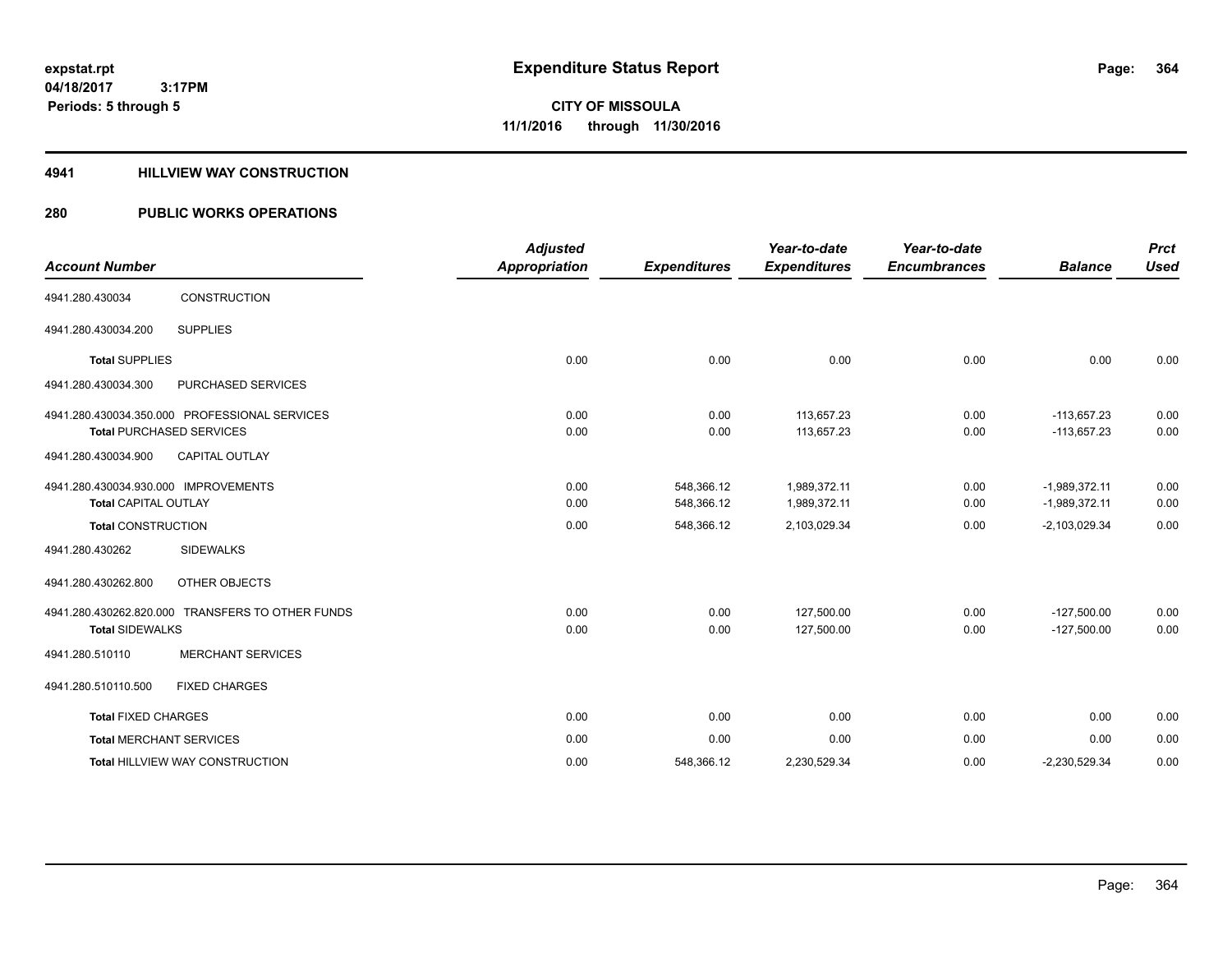**04/18/2017**

 **3:17PM Periods: 5 through 5**

**CITY OF MISSOULA 11/1/2016 through 11/30/2016**

## **4944 RATTLESNAKE SEWER COLLECTION (544)**

**000 \*\*\* Title Not Found \*\*\***

| <b>Account Number</b>                |                          | <b>Adjusted</b><br>Appropriation | <b>Expenditures</b> | Year-to-date<br><b>Expenditures</b> | Year-to-date<br><b>Encumbrances</b> | <b>Balance</b> | <b>Prct</b><br><b>Used</b> |
|--------------------------------------|--------------------------|----------------------------------|---------------------|-------------------------------------|-------------------------------------|----------------|----------------------------|
| 4944.000.510110                      | <b>MERCHANT SERVICES</b> |                                  |                     |                                     |                                     |                |                            |
| 4944.000.510110.500                  | <b>FIXED CHARGES</b>     |                                  |                     |                                     |                                     |                |                            |
| <b>Total *** Title Not Found ***</b> |                          |                                  | 0.00<br>0.00        | 0.00                                | 0.00                                | 0.00           | 0.00                       |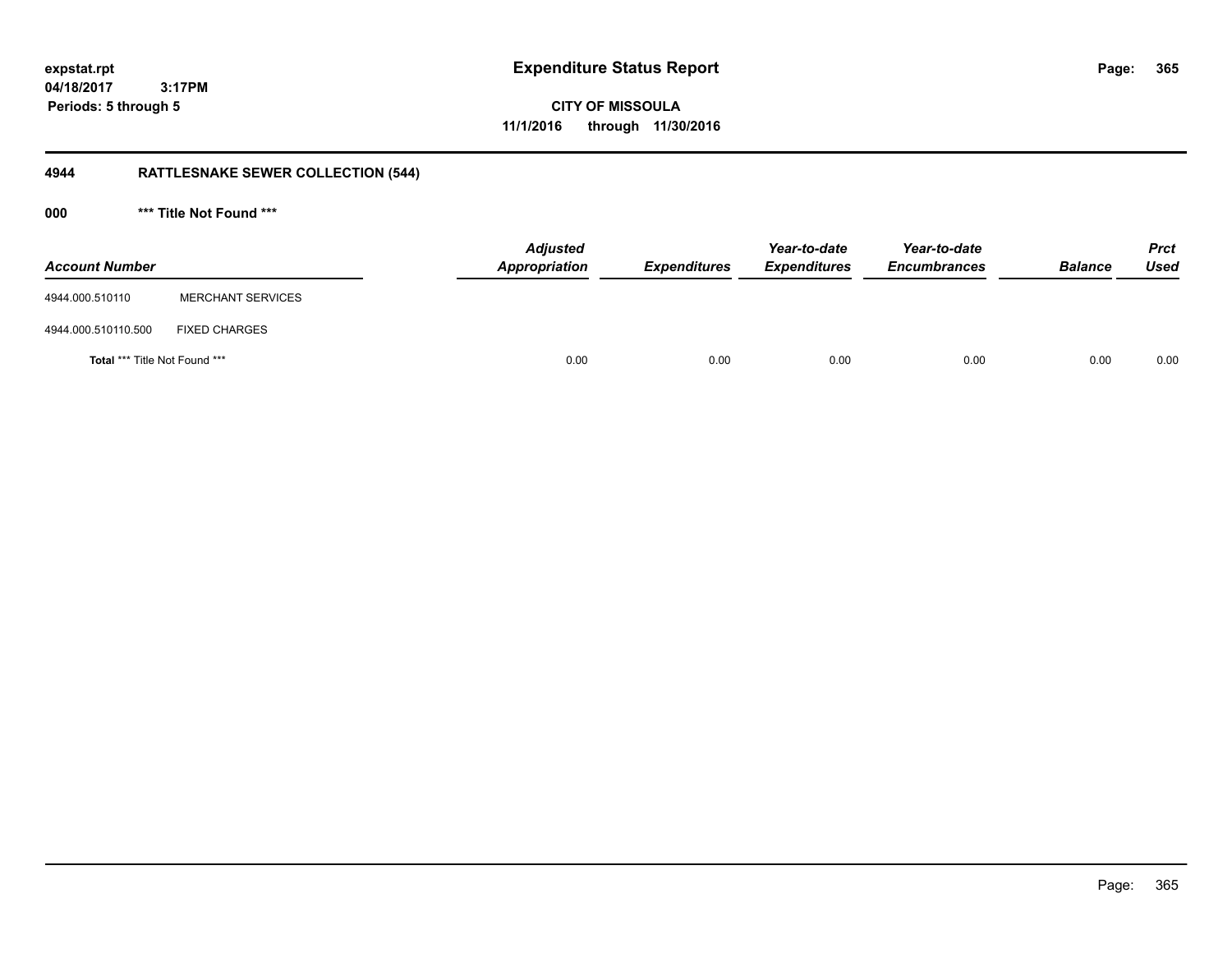**CITY OF MISSOULA 11/1/2016 through 11/30/2016**

## **4944 RATTLESNAKE SEWER COLLECTION (544)**

| <b>Account Number</b>         |                                  | <b>Adjusted</b>      |                     | Year-to-date        | Year-to-date<br><b>Encumbrances</b> | <b>Balance</b> | <b>Prct</b><br><b>Used</b> |
|-------------------------------|----------------------------------|----------------------|---------------------|---------------------|-------------------------------------|----------------|----------------------------|
|                               |                                  | <b>Appropriation</b> | <b>Expenditures</b> | <b>Expenditures</b> |                                     |                |                            |
| 4944.390.510100               | SPECIAL ASSESSMENTS              |                      |                     |                     |                                     |                |                            |
| 4944.390.510100.300           | PURCHASED SERVICES               |                      |                     |                     |                                     |                |                            |
|                               | <b>Total PURCHASED SERVICES</b>  | 0.00                 | 0.00                | 0.00                | 0.00                                | 0.00           | 0.00                       |
| 4944.390.510100.600           | <b>DEBT SERVICE</b>              |                      |                     |                     |                                     |                |                            |
| <b>Total DEBT SERVICE</b>     |                                  | 0.00                 | 0.00                | 0.00                | 0.00                                | 0.00           | 0.00                       |
| 4944.390.510100.900           | <b>CAPITAL OUTLAY</b>            |                      |                     |                     |                                     |                |                            |
|                               | <b>Total SPECIAL ASSESSMENTS</b> | 0.00                 | 0.00                | 0.00                | 0.00                                | 0.00           | 0.00                       |
| 4944.390.510110               | <b>MERCHANT SERVICES</b>         |                      |                     |                     |                                     |                |                            |
| 4944.390.510110.500           | <b>FIXED CHARGES</b>             |                      |                     |                     |                                     |                |                            |
| <b>Total NON-DEPARTMENTAL</b> |                                  | 0.00                 | 0.00                | 0.00                | 0.00                                | 0.00           | 0.00                       |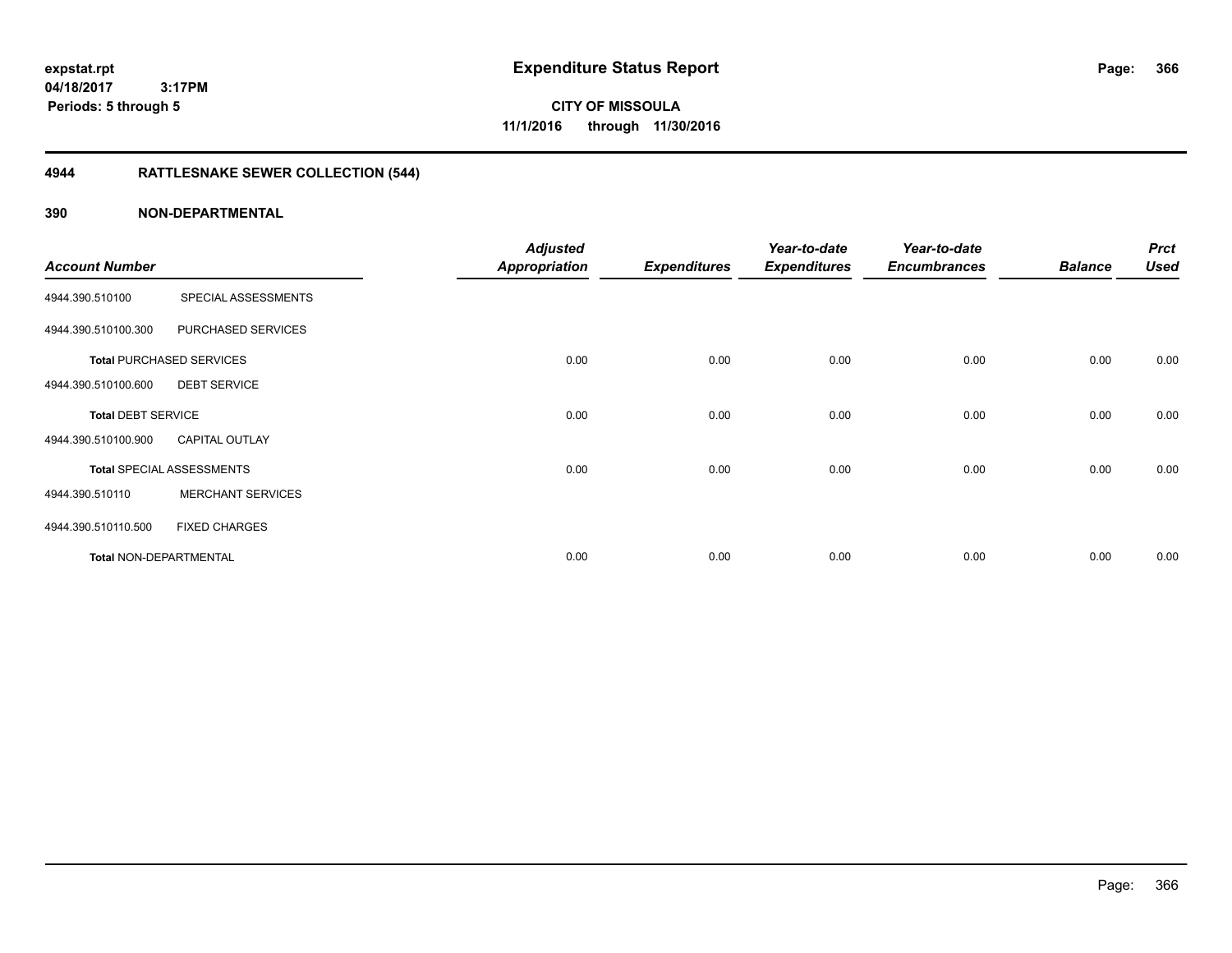**CITY OF MISSOULA 11/1/2016 through 11/30/2016**

## **4944 RATTLESNAKE SEWER COLLECTION (544)**

**550 SID 544 PROJECT**

| <b>Account Number</b>     |                                 | <b>Adjusted</b><br><b>Appropriation</b> | <b>Expenditures</b> | Year-to-date<br><b>Expenditures</b> | Year-to-date<br><b>Encumbrances</b> | <b>Balance</b> | <b>Prct</b><br><b>Used</b> |
|---------------------------|---------------------------------|-----------------------------------------|---------------------|-------------------------------------|-------------------------------------|----------------|----------------------------|
| 4944.550.430680           | <b>ARRA GRANT</b>               |                                         |                     |                                     |                                     |                |                            |
| 4944.550.430680.900       | CAPITAL OUTLAY                  |                                         |                     |                                     |                                     |                |                            |
| <b>Total ARRA GRANT</b>   |                                 | 0.00                                    | 0.00                | 0.00                                | 0.00                                | 0.00           | 0.00                       |
| 4944.550.430681           | ARRA LOAN                       |                                         |                     |                                     |                                     |                |                            |
| 4944.550.430681.900       | CAPITAL OUTLAY                  |                                         |                     |                                     |                                     |                |                            |
| <b>Total ARRA LOAN</b>    |                                 | 0.00                                    | 0.00                | 0.00                                | 0.00                                | 0.00           | 0.00                       |
| 4944.550.430682           | <b>TSEP GRANT</b>               |                                         |                     |                                     |                                     |                |                            |
| 4944.550.430682.900       | CAPITAL OUTLAY                  |                                         |                     |                                     |                                     |                |                            |
| <b>Total TSEP GRANT</b>   |                                 | 0.00                                    | 0.00                | 0.00                                | 0.00                                | 0.00           | 0.00                       |
| 4944.550.430685           | <b>SRF SID</b>                  |                                         |                     |                                     |                                     |                |                            |
| 4944.550.430685.900       | CAPITAL OUTLAY                  |                                         |                     |                                     |                                     |                |                            |
| <b>Total SRF SID</b>      |                                 | 0.00                                    | 0.00                | 0.00                                | 0.00                                | 0.00           | 0.00                       |
| 4944.550.430686           | SRF REV BOND                    |                                         |                     |                                     |                                     |                |                            |
| 4944.550.430686.300       | PURCHASED SERVICES              |                                         |                     |                                     |                                     |                |                            |
|                           | <b>Total PURCHASED SERVICES</b> | 0.00                                    | 0.00                | 0.00                                | 0.00                                | 0.00           | 0.00                       |
| 4944.550.430686.900       | CAPITAL OUTLAY                  |                                         |                     |                                     |                                     |                |                            |
| <b>Total SRF REV BOND</b> |                                 | 0.00                                    | 0.00                | 0.00                                | 0.00                                | 0.00           | 0.00                       |
| 4944.550.430687           | ARRA LOAN SID                   |                                         |                     |                                     |                                     |                |                            |
| 4944.550.430687.900       | CAPITAL OUTLAY                  |                                         |                     |                                     |                                     |                |                            |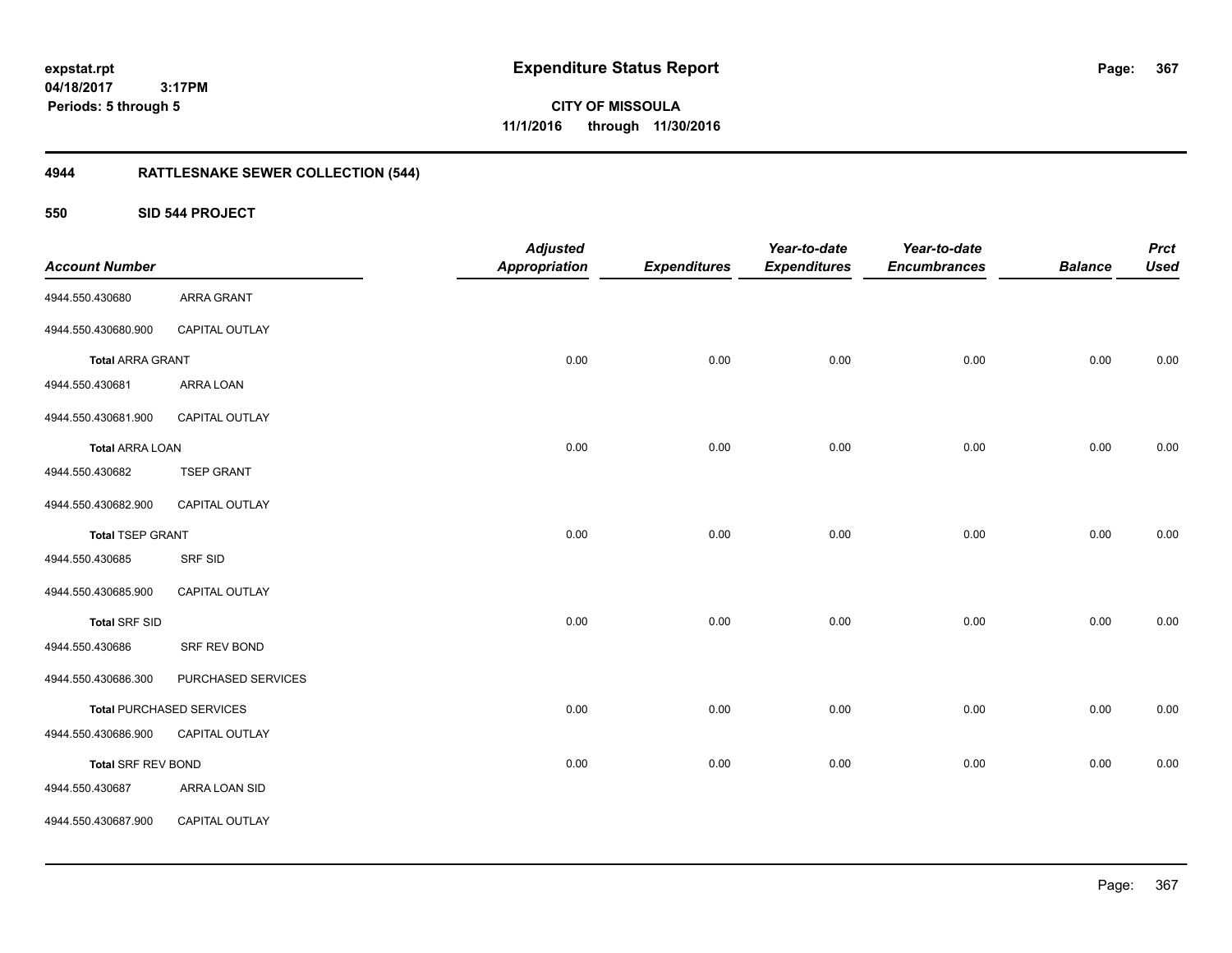**CITY OF MISSOULA 11/1/2016 through 11/30/2016**

## **4944 RATTLESNAKE SEWER COLLECTION (544)**

### **550 SID 544 PROJECT**

| <b>Account Number</b>        |                          | <b>Adjusted</b><br><b>Appropriation</b> | <b>Expenditures</b> | Year-to-date<br><b>Expenditures</b> | Year-to-date<br><b>Encumbrances</b> | <b>Balance</b> | <b>Prct</b><br><b>Used</b> |
|------------------------------|--------------------------|-----------------------------------------|---------------------|-------------------------------------|-------------------------------------|----------------|----------------------------|
| <b>Total ARRA LOAN SID</b>   |                          | 0.00                                    | 0.00                | 0.00                                | 0.00                                | 0.00           | 0.00                       |
| 4944.550.510110              | <b>MERCHANT SERVICES</b> |                                         |                     |                                     |                                     |                |                            |
| 4944.550.510110.500          | <b>FIXED CHARGES</b>     |                                         |                     |                                     |                                     |                |                            |
| <b>Total SID 544 PROJECT</b> |                          | 0.00                                    | 0.00                | 0.00                                | 0.00                                | 0.00           | 0.00                       |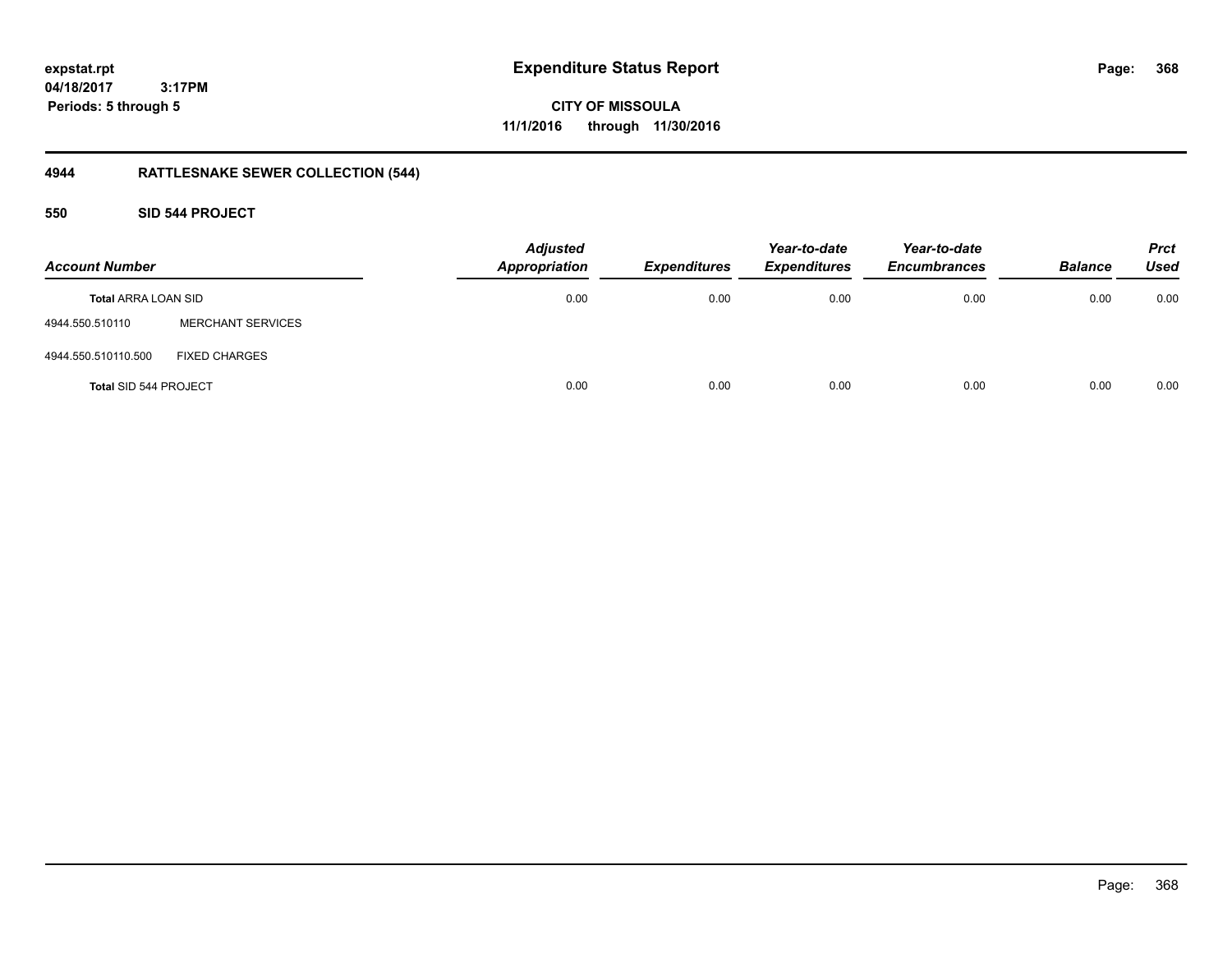## **4944 RATTLESNAKE SEWER COLLECTION (544)**

### **555 LOLO STREET PROJECT**

| <b>Account Number</b>     |                                          | <b>Adjusted</b><br><b>Appropriation</b> | <b>Expenditures</b> | Year-to-date<br><b>Expenditures</b> | Year-to-date<br><b>Encumbrances</b> | <b>Balance</b> | <b>Prct</b><br><b>Used</b> |
|---------------------------|------------------------------------------|-----------------------------------------|---------------------|-------------------------------------|-------------------------------------|----------------|----------------------------|
| 4944.555.430680           | ARRA GRANT                               |                                         |                     |                                     |                                     |                |                            |
| 4944.555.430680.900       | CAPITAL OUTLAY                           |                                         |                     |                                     |                                     |                |                            |
| <b>Total ARRA GRANT</b>   |                                          | 0.00                                    | 0.00                | 0.00                                | 0.00                                | 0.00           | 0.00                       |
| 4944.555.430685           | SRF SID                                  |                                         |                     |                                     |                                     |                |                            |
| 4944.555.430685.900       | <b>CAPITAL OUTLAY</b>                    |                                         |                     |                                     |                                     |                |                            |
| <b>Total SRF SID</b>      |                                          | 0.00                                    | 0.00                | 0.00                                | 0.00                                | 0.00           | 0.00                       |
| 4944.555.430686           | SRF REV BOND                             |                                         |                     |                                     |                                     |                |                            |
| 4944.555.430686.900       | <b>CAPITAL OUTLAY</b>                    |                                         |                     |                                     |                                     |                |                            |
| <b>Total SRF REV BOND</b> |                                          | 0.00                                    | 0.00                | 0.00                                | 0.00                                | 0.00           | 0.00                       |
| 4944.555.510110           | <b>MERCHANT SERVICES</b>                 |                                         |                     |                                     |                                     |                |                            |
| 4944.555.510110.500       | <b>FIXED CHARGES</b>                     |                                         |                     |                                     |                                     |                |                            |
|                           | Total RATTLESNAKE SEWER COLLECTION (544) | 0.00                                    | 0.00                | 0.00                                | 0.00                                | 0.00           | 0.00                       |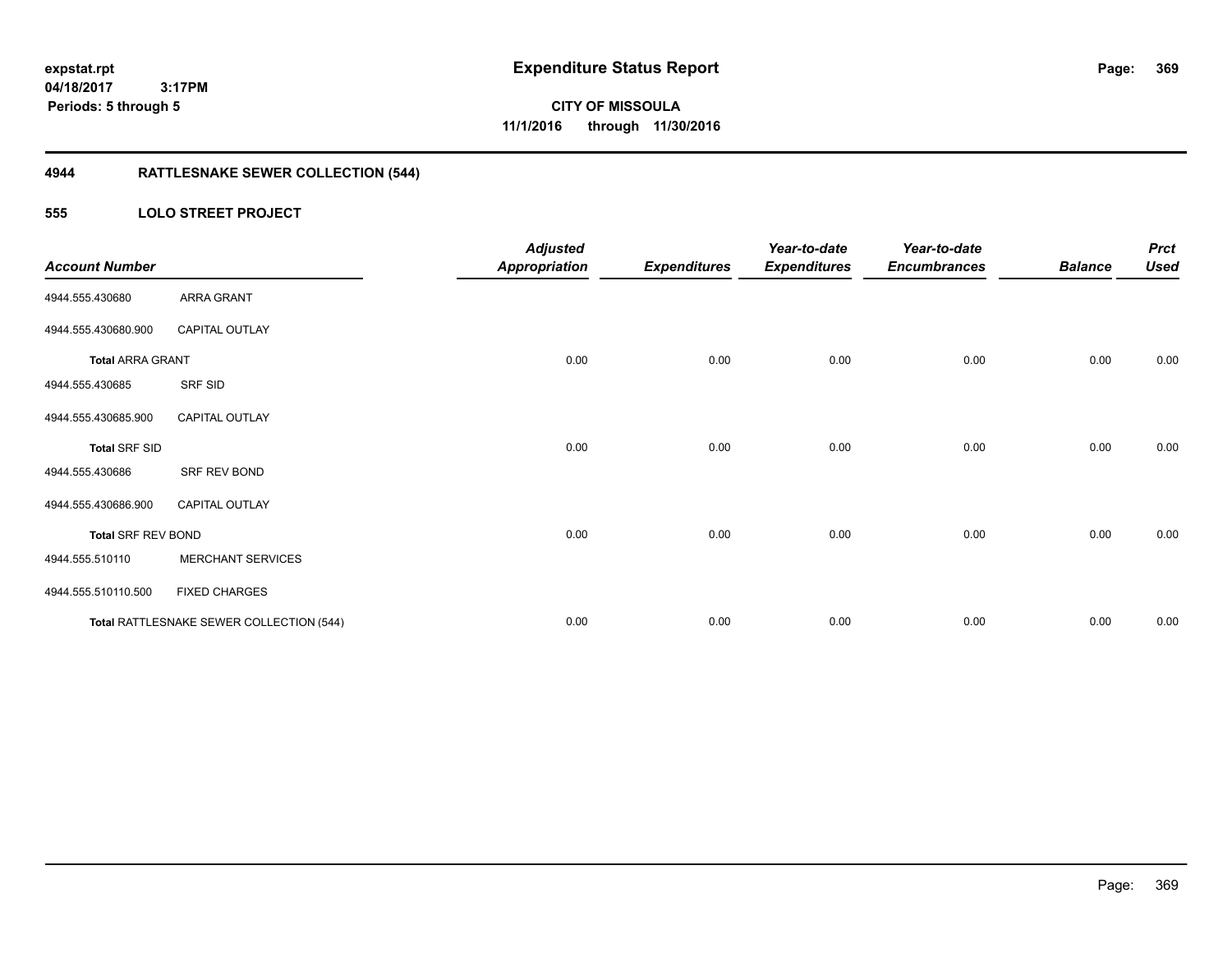### **4945 PHILLIPS ST TRAFFIC CALMING**

## **000 \*\*\* Title Not Found \*\*\***

| <b>Account Number</b> |                                          | <b>Adjusted</b><br><b>Appropriation</b> | <b>Expenditures</b> | Year-to-date<br><b>Expenditures</b> | Year-to-date<br><b>Encumbrances</b> | <b>Balance</b> | <b>Prct</b><br><b>Used</b> |
|-----------------------|------------------------------------------|-----------------------------------------|---------------------|-------------------------------------|-------------------------------------|----------------|----------------------------|
| 4945.000.410000       | <b>GENERAL GOVERNMENT</b>                |                                         |                     |                                     |                                     |                |                            |
| 4945.000.410000.600   | <b>DEBT SERVICE</b>                      |                                         |                     |                                     |                                     |                |                            |
|                       | <b>Total GENERAL GOVERNMENT</b>          | 0.00                                    | 0.00                | 0.00                                | 0.00                                | 0.00           | 0.00                       |
| 4945.000.510110       | <b>MERCHANT SERVICES</b>                 |                                         |                     |                                     |                                     |                |                            |
| 4945.000.510110.500   | <b>FIXED CHARGES</b>                     |                                         |                     |                                     |                                     |                |                            |
|                       | <b>Total MERCHANT SERVICES</b>           | 0.00                                    | 0.00                | 0.00                                | 0.00                                | 0.00           | 0.00                       |
|                       | <b>Total PHILLIPS ST TRAFFIC CALMING</b> | 0.00                                    | 0.00                | 0.00                                | 0.00                                | 0.00           | 0.00                       |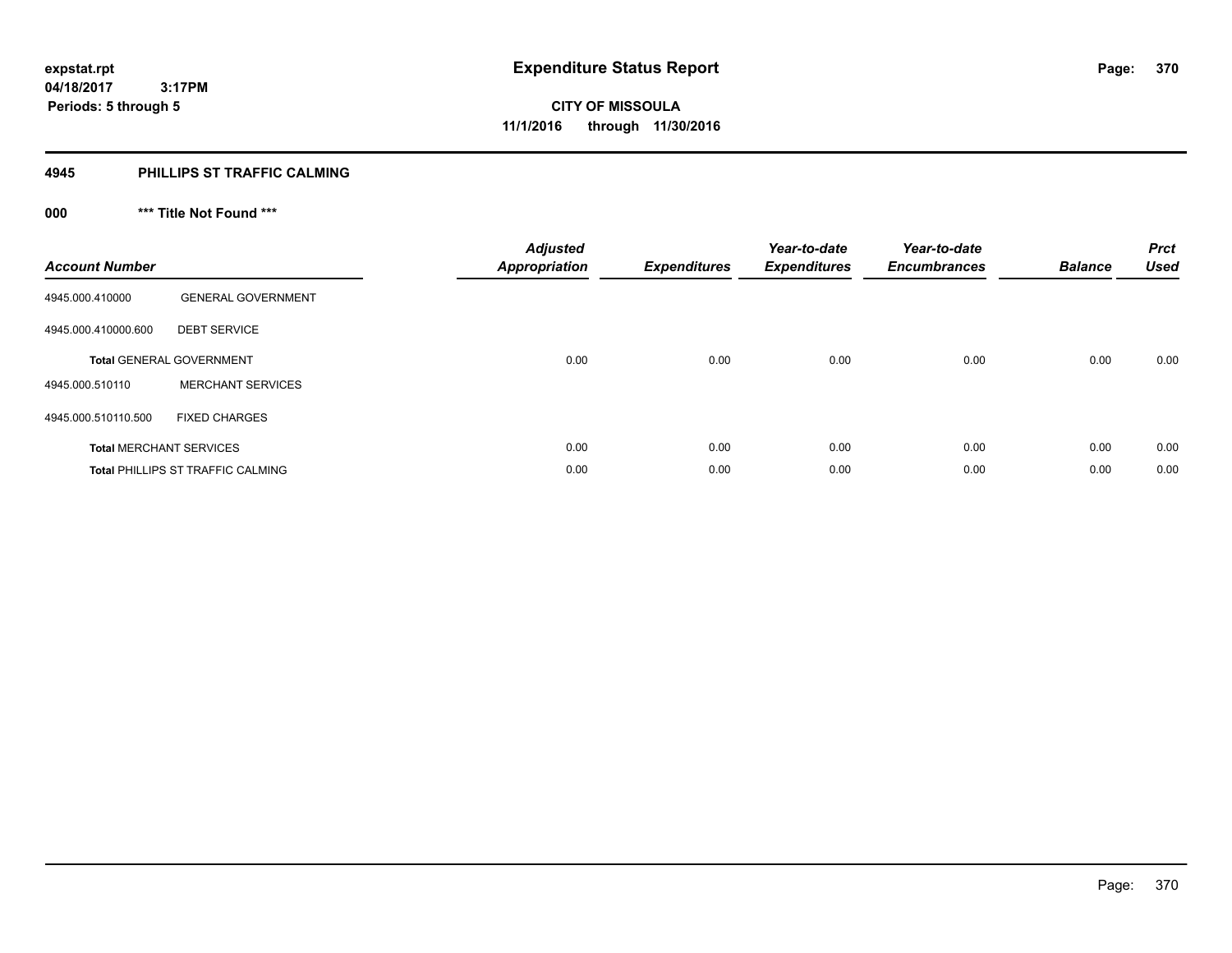**371**

**04/18/2017 3:17PM Periods: 5 through 5**

**CITY OF MISSOULA 11/1/2016 through 11/30/2016**

### **4946 PATTEE CREEK DR. TRAFFIC CALMING**

**000 \*\*\* Title Not Found \*\*\***

| <b>Account Number</b>         |                                 | <b>Adjusted</b><br><b>Appropriation</b> | <b>Expenditures</b> | Year-to-date<br><b>Expenditures</b> | Year-to-date<br><b>Encumbrances</b> | <b>Balance</b> | <b>Prct</b><br><b>Used</b> |
|-------------------------------|---------------------------------|-----------------------------------------|---------------------|-------------------------------------|-------------------------------------|----------------|----------------------------|
| 4946.000.410000               | <b>GENERAL GOVERNMENT</b>       |                                         |                     |                                     |                                     |                |                            |
| 4946.000.410000.600           | <b>DEBT SERVICE</b>             |                                         |                     |                                     |                                     |                |                            |
|                               | <b>Total GENERAL GOVERNMENT</b> | 0.00                                    | 0.00                | 0.00                                | 0.00                                | 0.00           | 0.00                       |
| 4946.000.510110               | <b>MERCHANT SERVICES</b>        |                                         |                     |                                     |                                     |                |                            |
| 4946.000.510110.500           | <b>FIXED CHARGES</b>            |                                         |                     |                                     |                                     |                |                            |
| Total *** Title Not Found *** |                                 | 0.00                                    | 0.00                | 0.00                                | 0.00                                | 0.00           | 0.00                       |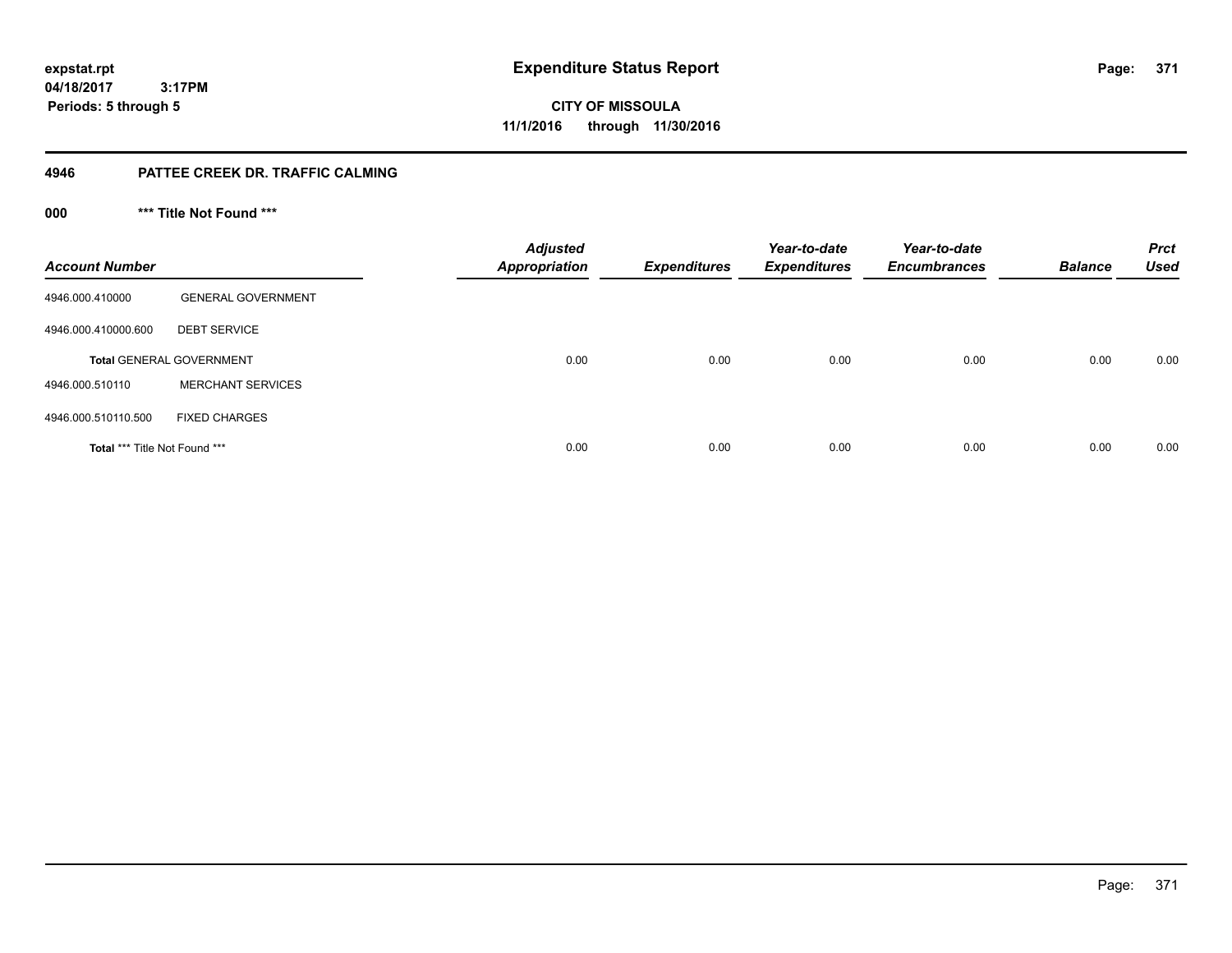**CITY OF MISSOULA 11/1/2016 through 11/30/2016**

### **4946 PATTEE CREEK DR. TRAFFIC CALMING**

| <b>Account Number</b> |                                        | <b>Adjusted</b><br><b>Appropriation</b> | <b>Expenditures</b> | Year-to-date<br><b>Expenditures</b> | Year-to-date<br><b>Encumbrances</b> | <b>Balance</b> | <b>Prct</b><br><b>Used</b> |
|-----------------------|----------------------------------------|-----------------------------------------|---------------------|-------------------------------------|-------------------------------------|----------------|----------------------------|
| 4946.390.510100       | SPECIAL ASSESSMENTS                    |                                         |                     |                                     |                                     |                |                            |
| 4946.390.510100.300   | PURCHASED SERVICES                     |                                         |                     |                                     |                                     |                |                            |
|                       | <b>Total PURCHASED SERVICES</b>        | 0.00                                    | 0.00                | 0.00                                | 0.00                                | 0.00           | 0.00                       |
| 4946.390.510100.900   | <b>CAPITAL OUTLAY</b>                  |                                         |                     |                                     |                                     |                |                            |
|                       | <b>Total SPECIAL ASSESSMENTS</b>       | 0.00                                    | 0.00                | 0.00                                | 0.00                                | 0.00           | 0.00                       |
| 4946.390.510110       | <b>MERCHANT SERVICES</b>               |                                         |                     |                                     |                                     |                |                            |
| 4946.390.510110.500   | <b>FIXED CHARGES</b>                   |                                         |                     |                                     |                                     |                |                            |
|                       | <b>Total MERCHANT SERVICES</b>         | 0.00                                    | 0.00                | 0.00                                | 0.00                                | 0.00           | 0.00                       |
|                       | Total PATTEE CREEK DR. TRAFFIC CALMING | 0.00                                    | 0.00                | 0.00                                | 0.00                                | 0.00           | 0.00                       |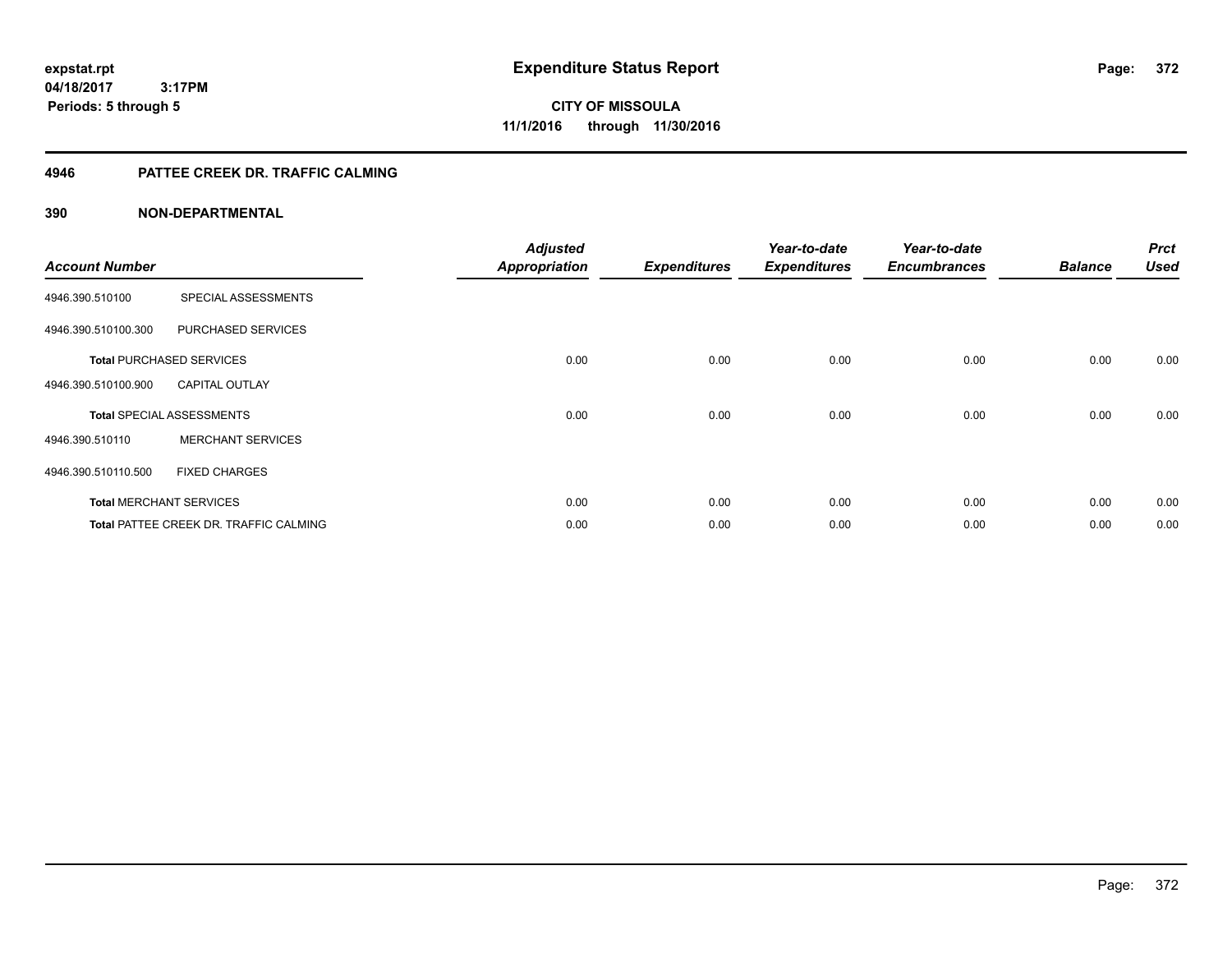**CITY OF MISSOULA 11/1/2016 through 11/30/2016**

### **4948 STORMWATER OUTFALL RETROFITS**

| <b>Account Number</b>       |                                                                                         | <b>Adjusted</b><br><b>Appropriation</b> | <b>Expenditures</b>    | Year-to-date<br><b>Expenditures</b> | Year-to-date<br><b>Encumbrances</b> | <b>Balance</b>               | <b>Prct</b><br><b>Used</b> |
|-----------------------------|-----------------------------------------------------------------------------------------|-----------------------------------------|------------------------|-------------------------------------|-------------------------------------|------------------------------|----------------------------|
| 4948.390.431210             | CARAS PARK STORM WATER RETROFITS                                                        |                                         |                        |                                     |                                     |                              |                            |
| 4948.390.431210.300         | <b>PURCHASED SERVICES</b>                                                               |                                         |                        |                                     |                                     |                              |                            |
|                             | 4948.390.431210.350.000 CARAS PARK OUTFALL RETROFITS<br><b>Total PURCHASED SERVICES</b> | 0.00<br>0.00                            | 17.403.95<br>17,403.95 | 17,403.95<br>17,403.95              | 0.00<br>0.00                        | $-17.403.95$<br>$-17,403.95$ | 0.00<br>0.00               |
| 4948.390.431210.900         | <b>CAPITAL OUTLAY</b>                                                                   |                                         |                        |                                     |                                     |                              |                            |
| <b>Total CAPITAL OUTLAY</b> |                                                                                         | 0.00                                    | 0.00                   | 0.00                                | 0.00                                | 0.00                         | 0.00                       |
|                             | <b>Total CARAS PARK STORM WATER RETROFITS</b>                                           | 0.00                                    | 17,403.95              | 17,403.95                           | 0.00                                | $-17,403.95$                 | 0.00                       |
| 4948.390.431212             | <b>BUCKHOUSE BRIDGE STORM WATER RETROFIT</b>                                            |                                         |                        |                                     |                                     |                              |                            |
| 4948.390.431212.300         | PURCHASED SERVICES                                                                      |                                         |                        |                                     |                                     |                              |                            |
|                             | <b>Total BUCKHOUSE BRIDGE STORM WATER RETROFIT</b>                                      | 0.00                                    | 0.00                   | 0.00                                | 0.00                                | 0.00                         | 0.00                       |
| 4948.390.510110             | <b>MERCHANT SERVICES</b>                                                                |                                         |                        |                                     |                                     |                              |                            |
| 4948.390.510110.500         | <b>FIXED CHARGES</b>                                                                    |                                         |                        |                                     |                                     |                              |                            |
|                             | <b>Total MERCHANT SERVICES</b>                                                          | 0.00                                    | 0.00                   | 0.00                                | 0.00                                | 0.00                         | 0.00                       |
|                             | <b>Total STORMWATER OUTFALL RETROFITS</b>                                               | 0.00                                    | 17,403.95              | 17,403.95                           | 0.00                                | $-17,403.95$                 | 0.00                       |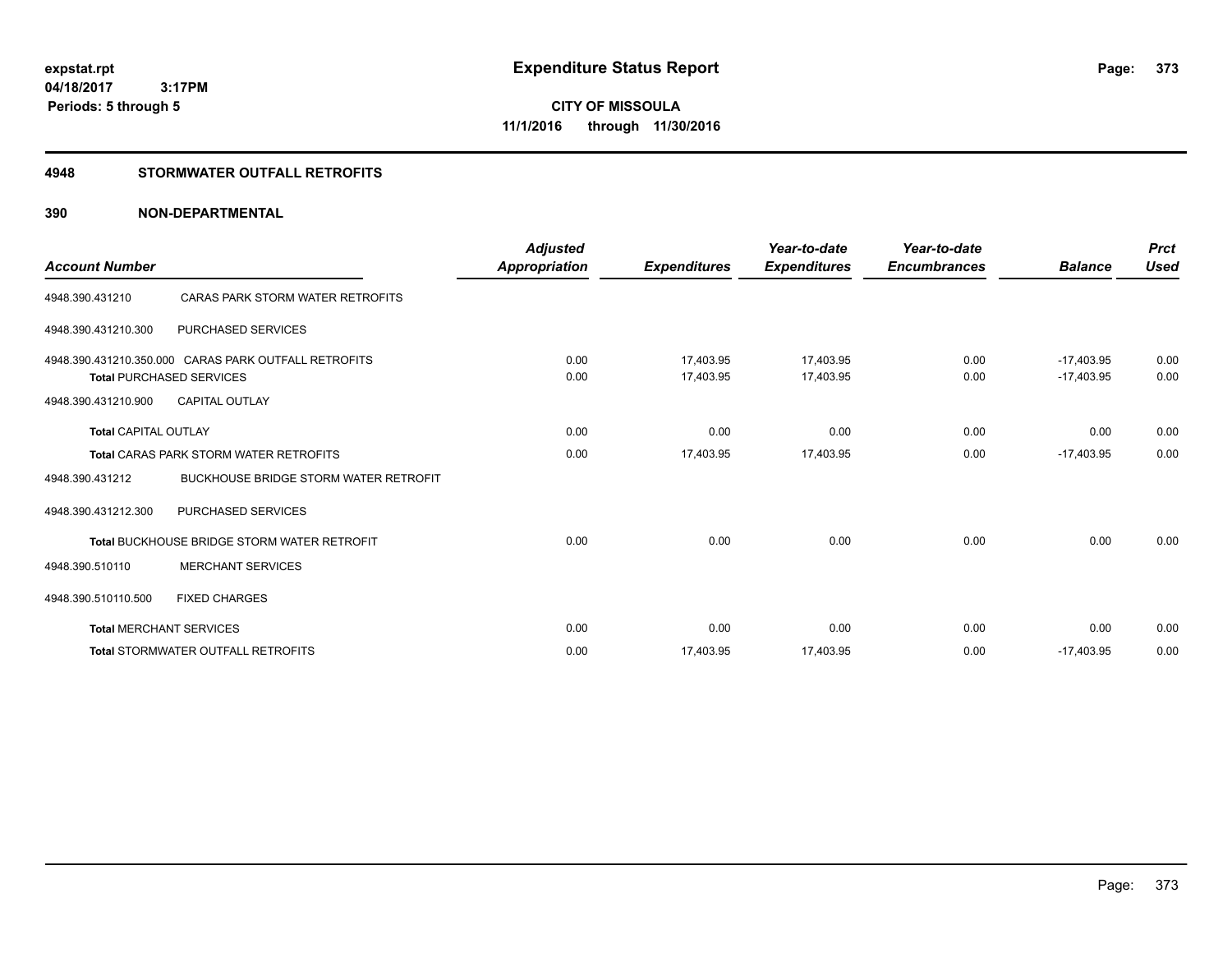#### **4949 WAYFINDING PROJECT**

|                                |                                               | <b>Adjusted</b> |                     | Year-to-date        | Year-to-date        |                | <b>Prct</b> |
|--------------------------------|-----------------------------------------------|-----------------|---------------------|---------------------|---------------------|----------------|-------------|
| <b>Account Number</b>          |                                               | Appropriation   | <b>Expenditures</b> | <b>Expenditures</b> | <b>Encumbrances</b> | <b>Balance</b> | <b>Used</b> |
| 4949.390.430268                | *** Title Not Found ***                       |                 |                     |                     |                     |                |             |
| 4949.390.430268.100            | PERSONAL SERVICES                             |                 |                     |                     |                     |                |             |
| <b>Total PERSONAL SERVICES</b> |                                               | 0.00            | 0.00                | 0.00                | 0.00                | 0.00           | 0.00        |
| 4949.390.430268.200            | <b>SUPPLIES</b>                               |                 |                     |                     |                     |                |             |
| <b>Total SUPPLIES</b>          |                                               | 0.00            | 0.00                | 0.00                | 0.00                | 0.00           | 0.00        |
| 4949.390.430268.300            | PURCHASED SERVICES                            |                 |                     |                     |                     |                |             |
|                                | 4949.390.430268.350.000 PROFESSIONAL SERVICES | 0.00            | 300.00              | 90,695.50           | 0.00                | $-90,695.50$   | 0.00        |
|                                | <b>Total PURCHASED SERVICES</b>               | 0.00            | 300.00              | 90,695.50           | 0.00                | $-90,695.50$   | 0.00        |
| 4949.390.430268.900            | <b>CAPITAL OUTLAY</b>                         |                 |                     |                     |                     |                |             |
| <b>Total CAPITAL OUTLAY</b>    |                                               | 0.00            | 0.00                | 0.00                | 0.00                | 0.00           | 0.00        |
| Total *** Title Not Found ***  |                                               | 0.00            | 300.00              | 90,695.50           | 0.00                | $-90,695.50$   | 0.00        |
| 4949.390.510110                | <b>MERCHANT SERVICES</b>                      |                 |                     |                     |                     |                |             |
| 4949.390.510110.500            | <b>FIXED CHARGES</b>                          |                 |                     |                     |                     |                |             |
|                                | <b>Total MERCHANT SERVICES</b>                | 0.00            | 0.00                | 0.00                | 0.00                | 0.00           | 0.00        |
|                                | <b>Total WAYFINDING PROJECT</b>               | 0.00            | 300.00              | 90,695.50           | 0.00                | $-90,695.50$   | 0.00        |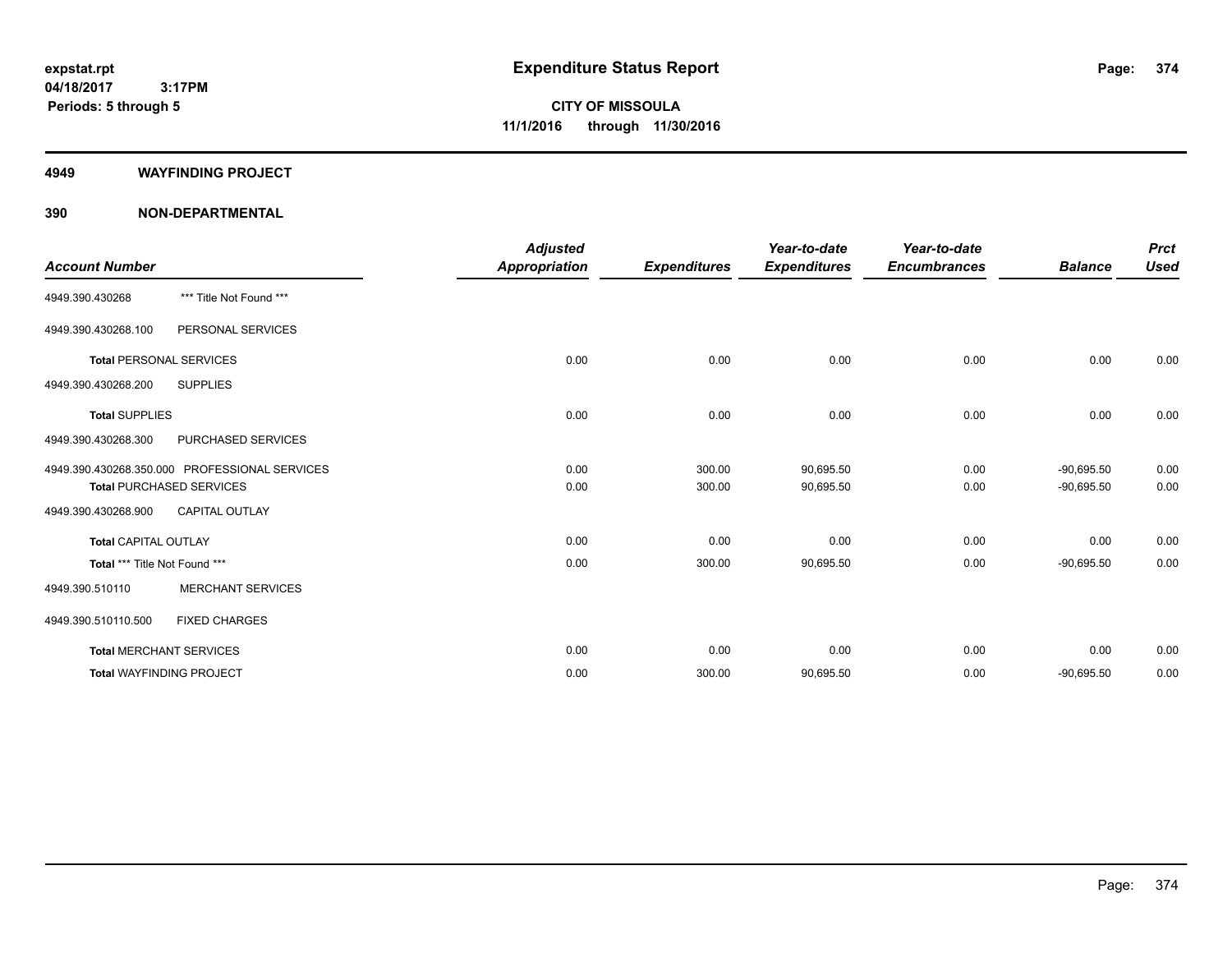#### **4990 ARRA ENHANCEMENTS**

### **500 N HIGGINS STREETSCAPE**

| <b>Account Number</b> |                                         | <b>Adjusted</b><br><b>Appropriation</b> | <b>Expenditures</b> | Year-to-date<br><b>Expenditures</b> | Year-to-date<br><b>Encumbrances</b> | <b>Balance</b> | <b>Prct</b><br><b>Used</b> |
|-----------------------|-----------------------------------------|-----------------------------------------|---------------------|-------------------------------------|-------------------------------------|----------------|----------------------------|
| 4990.500.430030       | PRELIMINARY ENGINEERING                 |                                         |                     |                                     |                                     |                |                            |
| 4990.500.430030.900   | <b>CAPITAL OUTLAY</b>                   |                                         |                     |                                     |                                     |                |                            |
|                       | <b>Total PRELIMINARY ENGINEERING</b>    | 0.00                                    | 0.00                | 0.00                                | 0.00                                | 0.00           | 0.00                       |
| 4990.500.430031       | <b>CONTRUCTION ENGINEERING</b>          |                                         |                     |                                     |                                     |                |                            |
| 4990.500.430031.900   | <b>CAPITAL OUTLAY</b>                   |                                         |                     |                                     |                                     |                |                            |
|                       | <b>Total CONTRUCTION ENGINEERING</b>    | 0.00                                    | 0.00                | 0.00                                | 0.00                                | 0.00           | 0.00                       |
| 4990.500.430032       | CONTRACTOR PAYMENTS-CONTSTRUCTION       |                                         |                     |                                     |                                     |                |                            |
| 4990.500.430032.900   | <b>CAPITAL OUTLAY</b>                   |                                         |                     |                                     |                                     |                |                            |
|                       | Total CONTRACTOR PAYMENTS-CONTSTRUCTION | 0.00                                    | 0.00                | 0.00                                | 0.00                                | 0.00           | 0.00                       |
| 4990.500.510110       | <b>MERCHANT SERVICES</b>                |                                         |                     |                                     |                                     |                |                            |
| 4990.500.510110.500   | <b>FIXED CHARGES</b>                    |                                         |                     |                                     |                                     |                |                            |
|                       | <b>Total N HIGGINS STREETSCAPE</b>      | 0.00                                    | 0.00                | 0.00                                | 0.00                                | 0.00           | 0.00                       |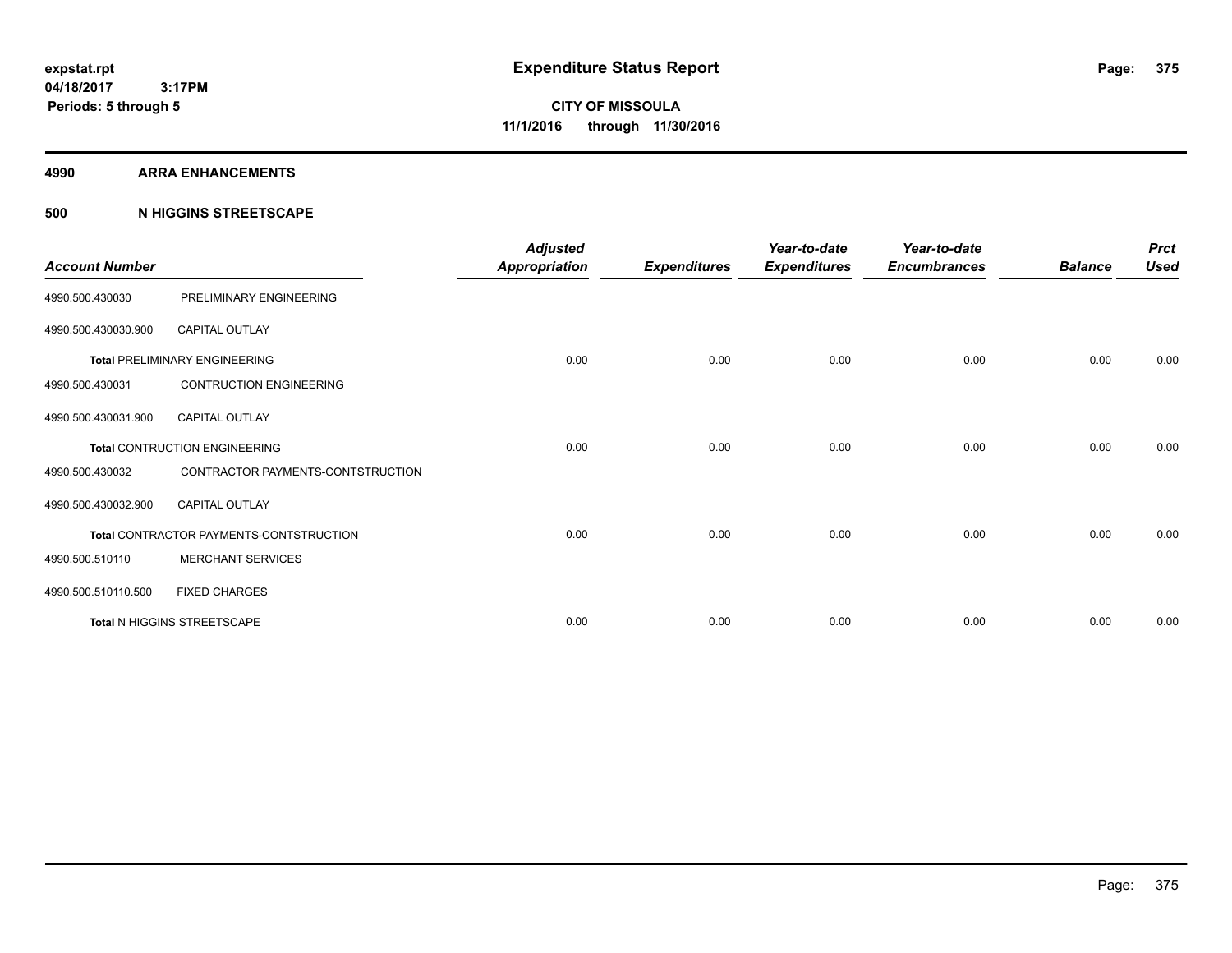**Periods: 5 through 5**

**CITY OF MISSOULA 11/1/2016 through 11/30/2016**

**4990 ARRA ENHANCEMENTS**

**510 CURB RAMPS**

| <b>Account Number</b>   |                                                | <b>Adjusted</b><br><b>Appropriation</b> | <b>Expenditures</b> | Year-to-date<br><b>Expenditures</b> | Year-to-date<br><b>Encumbrances</b> | <b>Balance</b> | <b>Prct</b><br><b>Used</b> |
|-------------------------|------------------------------------------------|-----------------------------------------|---------------------|-------------------------------------|-------------------------------------|----------------|----------------------------|
| 4990.510.430032         | CONTRACTOR PAYMENTS-CONTSTRUCTION              |                                         |                     |                                     |                                     |                |                            |
| 4990.510.430032.900     | <b>CAPITAL OUTLAY</b>                          |                                         |                     |                                     |                                     |                |                            |
|                         | <b>Total CONTRACTOR PAYMENTS-CONTSTRUCTION</b> | 0.00                                    | 0.00                | 0.00                                | 0.00                                | 0.00           | 0.00                       |
| 4990.510.510110         | <b>MERCHANT SERVICES</b>                       |                                         |                     |                                     |                                     |                |                            |
| 4990.510.510110.500     | <b>FIXED CHARGES</b>                           |                                         |                     |                                     |                                     |                |                            |
| <b>Total CURB RAMPS</b> |                                                | 0.00                                    | 0.00                | 0.00                                | 0.00                                | 0.00           | 0.00                       |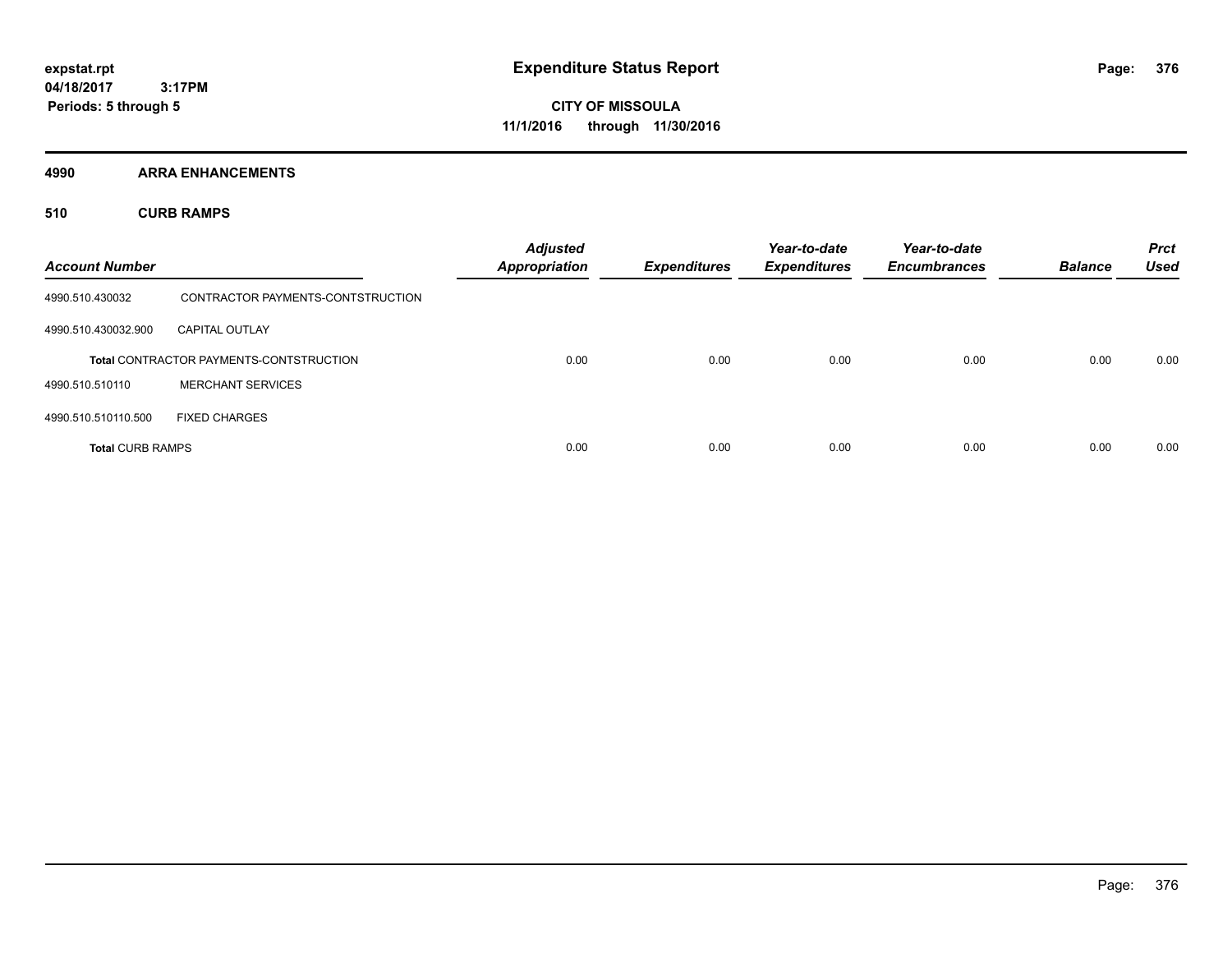**4990 ARRA ENHANCEMENTS**

### **515 RSNAKE GATEWAY GREENOUGH DRIVE**

| <b>Account Number</b> |                                         | <b>Adjusted</b><br><b>Appropriation</b> | <b>Expenditures</b> | Year-to-date<br><b>Expenditures</b> | Year-to-date<br><b>Encumbrances</b> | <b>Balance</b> | <b>Prct</b><br><b>Used</b> |
|-----------------------|-----------------------------------------|-----------------------------------------|---------------------|-------------------------------------|-------------------------------------|----------------|----------------------------|
| 4990.515.430030       | PRELIMINARY ENGINEERING                 |                                         |                     |                                     |                                     |                |                            |
| 4990.515.430030.900   | CAPITAL OUTLAY                          |                                         |                     |                                     |                                     |                |                            |
|                       | <b>Total PRELIMINARY ENGINEERING</b>    | 0.00                                    | 0.00                | 0.00                                | 0.00                                | 0.00           | 0.00                       |
| 4990.515.430031       | <b>CONTRUCTION ENGINEERING</b>          |                                         |                     |                                     |                                     |                |                            |
| 4990.515.430031.900   | <b>CAPITAL OUTLAY</b>                   |                                         |                     |                                     |                                     |                |                            |
|                       | Total CONTRUCTION ENGINEERING           | 0.00                                    | 0.00                | 0.00                                | 0.00                                | 0.00           | 0.00                       |
| 4990.515.430032       | CONTRACTOR PAYMENTS-CONTSTRUCTION       |                                         |                     |                                     |                                     |                |                            |
| 4990.515.430032.900   | <b>CAPITAL OUTLAY</b>                   |                                         |                     |                                     |                                     |                |                            |
|                       | Total CONTRACTOR PAYMENTS-CONTSTRUCTION | 0.00                                    | 0.00                | 0.00                                | 0.00                                | 0.00           | 0.00                       |
| 4990.515.510110       | <b>MERCHANT SERVICES</b>                |                                         |                     |                                     |                                     |                |                            |
| 4990.515.510110.500   | <b>FIXED CHARGES</b>                    |                                         |                     |                                     |                                     |                |                            |
|                       | <b>Total ARRA ENHANCEMENTS</b>          | 0.00                                    | 0.00                | 0.00                                | 0.00                                | 0.00           | 0.00                       |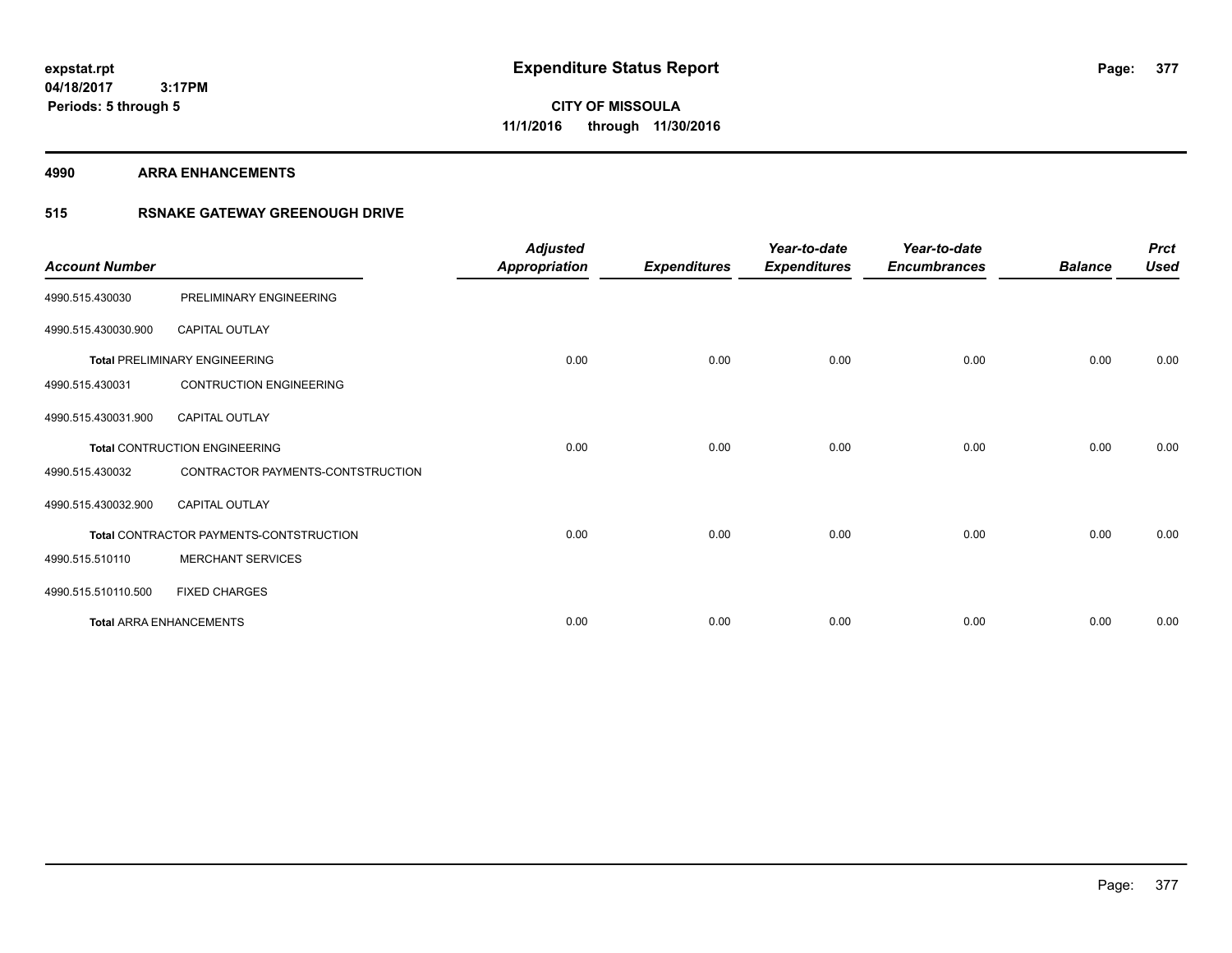**4991 ARRA HB645**

### **500 N HIGGINS STREETSCAPE**

| <b>Account Number</b> |                                    | <b>Adjusted</b><br><b>Appropriation</b> | <b>Expenditures</b> | Year-to-date<br><b>Expenditures</b> | Year-to-date<br><b>Encumbrances</b> | <b>Balance</b> | <b>Prct</b><br><b>Used</b> |
|-----------------------|------------------------------------|-----------------------------------------|---------------------|-------------------------------------|-------------------------------------|----------------|----------------------------|
| 4991.500.430033       | N.HIGGINS/MTN WATER                |                                         |                     |                                     |                                     |                |                            |
| 4991.500.430033.900   | <b>CAPITAL OUTLAY</b>              |                                         |                     |                                     |                                     |                |                            |
|                       | <b>Total N.HIGGINS/MTN WATER</b>   | 0.00                                    | 0.00                | 0.00                                | 0.00                                | 0.00           | 0.00                       |
| 4991.500.510110       | <b>MERCHANT SERVICES</b>           |                                         |                     |                                     |                                     |                |                            |
| 4991.500.510110.500   | <b>FIXED CHARGES</b>               |                                         |                     |                                     |                                     |                |                            |
|                       | <b>Total N HIGGINS STREETSCAPE</b> | 0.00                                    | 0.00                | 0.00                                | 0.00                                | 0.00           | 0.00                       |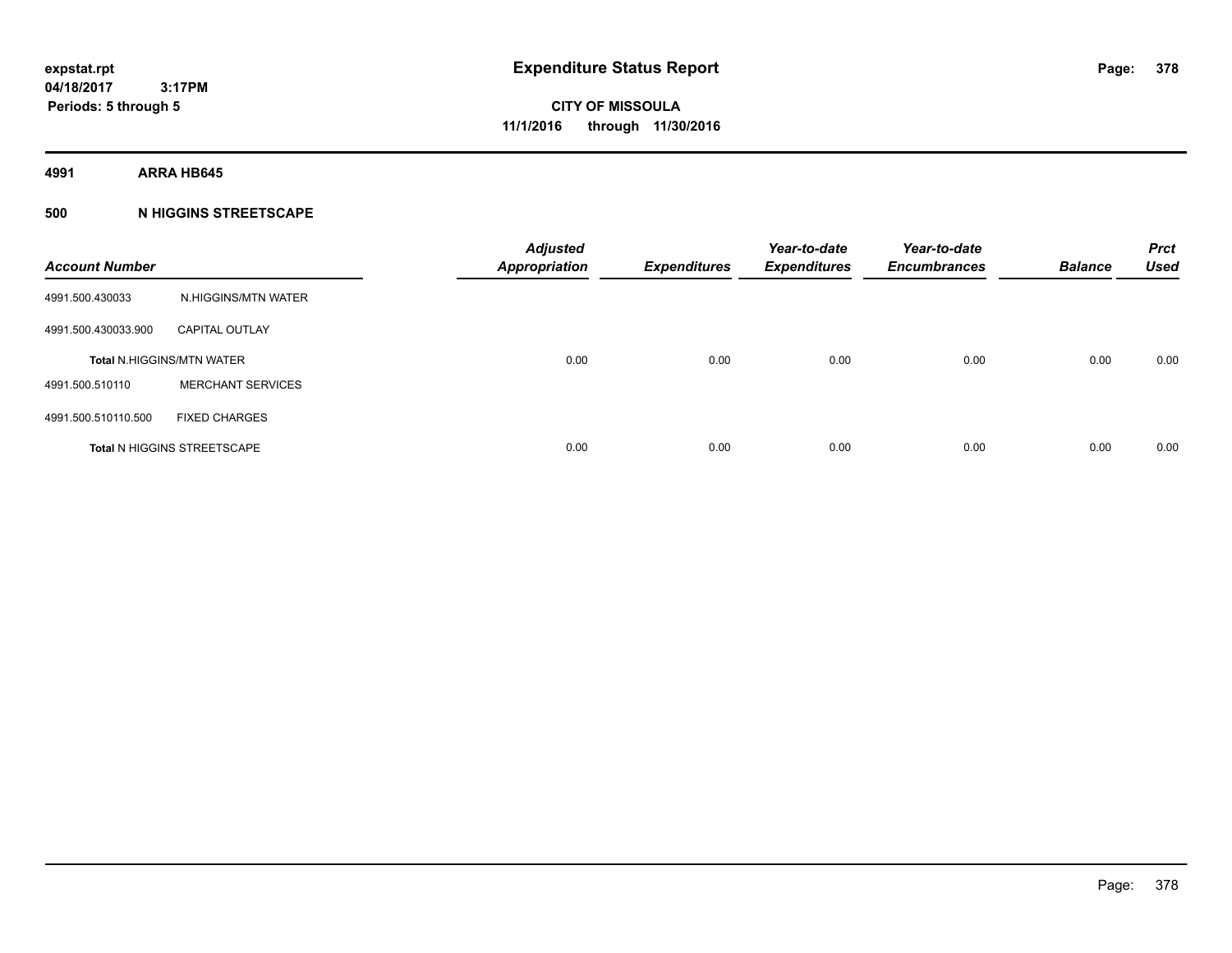**CITY OF MISSOULA 11/1/2016 through 11/30/2016**

**4991 ARRA HB645**

### **520 N HIGGINS PAVING**

| <b>Account Number</b>  |                                                | <b>Adjusted</b><br><b>Appropriation</b> | <b>Expenditures</b> | Year-to-date<br><b>Expenditures</b> | Year-to-date<br><b>Encumbrances</b> | <b>Balance</b> | <b>Prct</b><br><b>Used</b> |
|------------------------|------------------------------------------------|-----------------------------------------|---------------------|-------------------------------------|-------------------------------------|----------------|----------------------------|
| 4991.520.430030        | PRELIMINARY ENGINEERING                        |                                         |                     |                                     |                                     |                |                            |
| 4991.520.430030.900    | <b>CAPITAL OUTLAY</b>                          |                                         |                     |                                     |                                     |                |                            |
|                        | <b>Total PRELIMINARY ENGINEERING</b>           | 0.00                                    | 0.00                | 0.00                                | 0.00                                | 0.00           | 0.00                       |
| 4991.520.430031        | <b>CONTRUCTION ENGINEERING</b>                 |                                         |                     |                                     |                                     |                |                            |
| 4991.520.430031.900    | <b>CAPITAL OUTLAY</b>                          |                                         |                     |                                     |                                     |                |                            |
|                        | <b>Total CONTRUCTION ENGINEERING</b>           | 0.00                                    | 0.00                | 0.00                                | 0.00                                | 0.00           | 0.00                       |
| 4991.520.430032        | CONTRACTOR PAYMENTS-CONTSTRUCTION              |                                         |                     |                                     |                                     |                |                            |
| 4991.520.430032.900    | <b>CAPITAL OUTLAY</b>                          |                                         |                     |                                     |                                     |                |                            |
|                        | <b>Total CONTRACTOR PAYMENTS-CONTSTRUCTION</b> | 0.00                                    | 0.00                | 0.00                                | 0.00                                | 0.00           | 0.00                       |
| 4991.520.510110        | <b>MERCHANT SERVICES</b>                       |                                         |                     |                                     |                                     |                |                            |
| 4991.520.510110.500    | <b>FIXED CHARGES</b>                           |                                         |                     |                                     |                                     |                |                            |
| Total N HIGGINS PAVING |                                                | 0.00                                    | 0.00                | 0.00                                | 0.00                                | 0.00           | 0.00                       |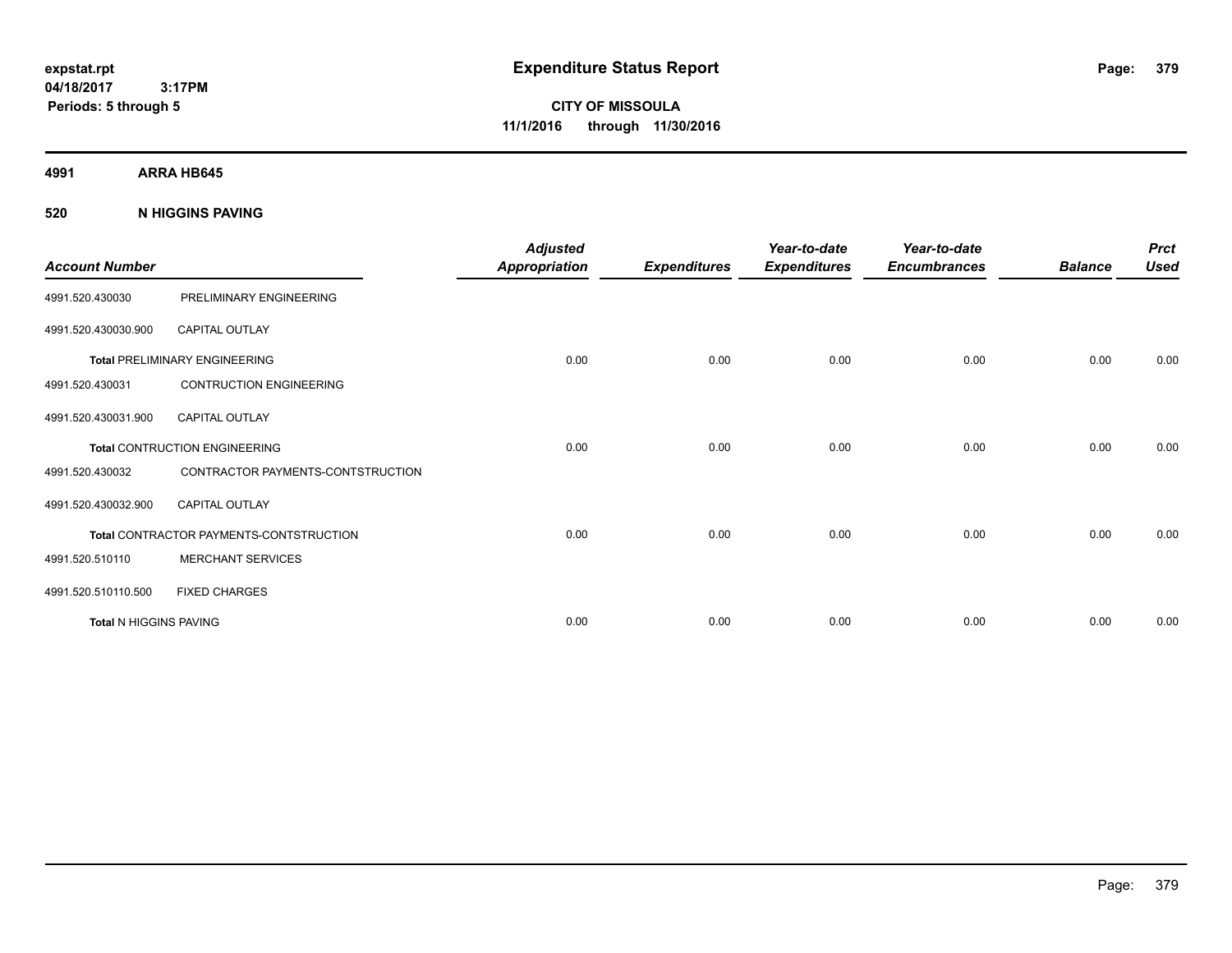**Periods: 5 through 5**

**CITY OF MISSOULA 11/1/2016 through 11/30/2016**

**4991 ARRA HB645**

### **525 BROOKS ST CURB & SW IMPROVEMENTS**

| <b>Account Number</b> |                                         | <b>Adjusted</b><br><b>Appropriation</b> | <b>Expenditures</b> | Year-to-date<br><b>Expenditures</b> | Year-to-date<br><b>Encumbrances</b> | <b>Balance</b> | <b>Prct</b><br><b>Used</b> |
|-----------------------|-----------------------------------------|-----------------------------------------|---------------------|-------------------------------------|-------------------------------------|----------------|----------------------------|
| 4991.525.430030       | PRELIMINARY ENGINEERING                 |                                         |                     |                                     |                                     |                |                            |
| 4991.525.430030.900   | <b>CAPITAL OUTLAY</b>                   |                                         |                     |                                     |                                     |                |                            |
|                       | <b>Total PRELIMINARY ENGINEERING</b>    | 0.00                                    | 0.00                | 0.00                                | 0.00                                | 0.00           | 0.00                       |
| 4991.525.430031       | <b>CONTRUCTION ENGINEERING</b>          |                                         |                     |                                     |                                     |                |                            |
| 4991.525.430031.900   | <b>CAPITAL OUTLAY</b>                   |                                         |                     |                                     |                                     |                |                            |
|                       | <b>Total CONTRUCTION ENGINEERING</b>    | 0.00                                    | 0.00                | 0.00                                | 0.00                                | 0.00           | 0.00                       |
| 4991.525.430032       | CONTRACTOR PAYMENTS-CONTSTRUCTION       |                                         |                     |                                     |                                     |                |                            |
| 4991.525.430032.900   | <b>CAPITAL OUTLAY</b>                   |                                         |                     |                                     |                                     |                |                            |
|                       | Total CONTRACTOR PAYMENTS-CONTSTRUCTION | 0.00                                    | 0.00                | 0.00                                | 0.00                                | 0.00           | 0.00                       |
| 4991.525.510110       | <b>MERCHANT SERVICES</b>                |                                         |                     |                                     |                                     |                |                            |
| 4991.525.510110.500   | <b>FIXED CHARGES</b>                    |                                         |                     |                                     |                                     |                |                            |
|                       | Total BROOKS ST CURB & SW IMPROVEMENTS  | 0.00                                    | 0.00                | 0.00                                | 0.00                                | 0.00           | 0.00                       |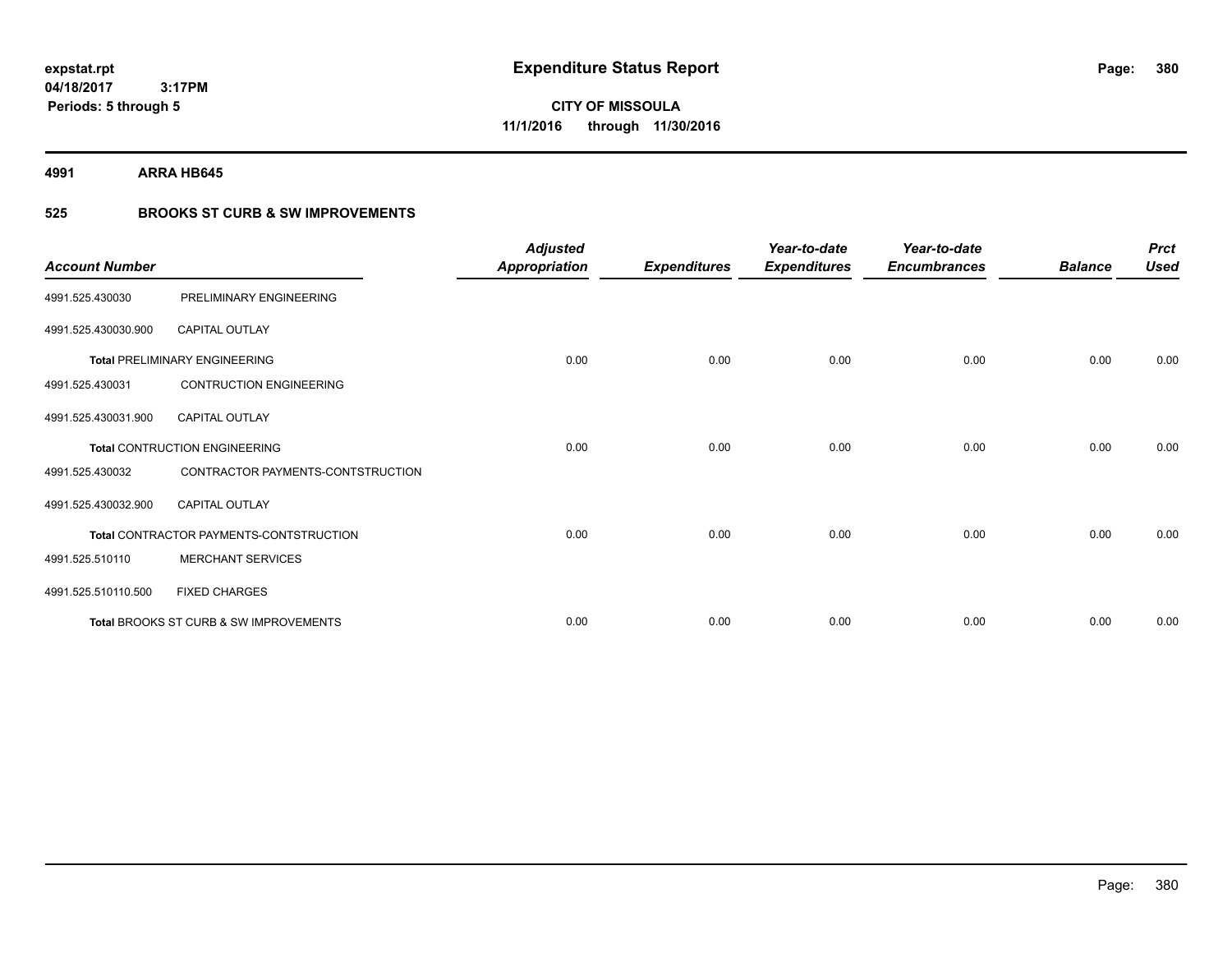**CITY OF MISSOULA 11/1/2016 through 11/30/2016**

**4991 ARRA HB645**

**530 CURB RAMPS**

| <b>Account Number</b>          |                                         | <b>Adjusted</b><br><b>Appropriation</b> | <b>Expenditures</b> | Year-to-date<br><b>Expenditures</b> | Year-to-date<br><b>Encumbrances</b> | <b>Balance</b> | <b>Prct</b><br><b>Used</b> |
|--------------------------------|-----------------------------------------|-----------------------------------------|---------------------|-------------------------------------|-------------------------------------|----------------|----------------------------|
| 4991.530.430030                | PRELIMINARY ENGINEERING                 |                                         |                     |                                     |                                     |                |                            |
| 4991.530.430030.100            | PERSONAL SERVICES                       |                                         |                     |                                     |                                     |                |                            |
| <b>Total PERSONAL SERVICES</b> |                                         | 0.00                                    | 0.00                | 0.00                                | 0.00                                | 0.00           | 0.00                       |
| 4991.530.430030.900            | <b>CAPITAL OUTLAY</b>                   |                                         |                     |                                     |                                     |                |                            |
|                                | <b>Total PRELIMINARY ENGINEERING</b>    | 0.00                                    | 0.00                | 0.00                                | 0.00                                | 0.00           | 0.00                       |
| 4991.530.430031                | <b>CONTRUCTION ENGINEERING</b>          |                                         |                     |                                     |                                     |                |                            |
| 4991.530.430031.900            | <b>CAPITAL OUTLAY</b>                   |                                         |                     |                                     |                                     |                |                            |
|                                | <b>Total CONTRUCTION ENGINEERING</b>    | 0.00                                    | 0.00                | 0.00                                | 0.00                                | 0.00           | 0.00                       |
| 4991.530.430032                | CONTRACTOR PAYMENTS-CONTSTRUCTION       |                                         |                     |                                     |                                     |                |                            |
| 4991.530.430032.900            | <b>CAPITAL OUTLAY</b>                   |                                         |                     |                                     |                                     |                |                            |
|                                | Total CONTRACTOR PAYMENTS-CONTSTRUCTION | 0.00                                    | 0.00                | 0.00                                | 0.00                                | 0.00           | 0.00                       |
| 4991.530.510110                | <b>MERCHANT SERVICES</b>                |                                         |                     |                                     |                                     |                |                            |
| 4991.530.510110.500            | <b>FIXED CHARGES</b>                    |                                         |                     |                                     |                                     |                |                            |
| <b>Total CURB RAMPS</b>        |                                         | 0.00                                    | 0.00                | 0.00                                | 0.00                                | 0.00           | 0.00                       |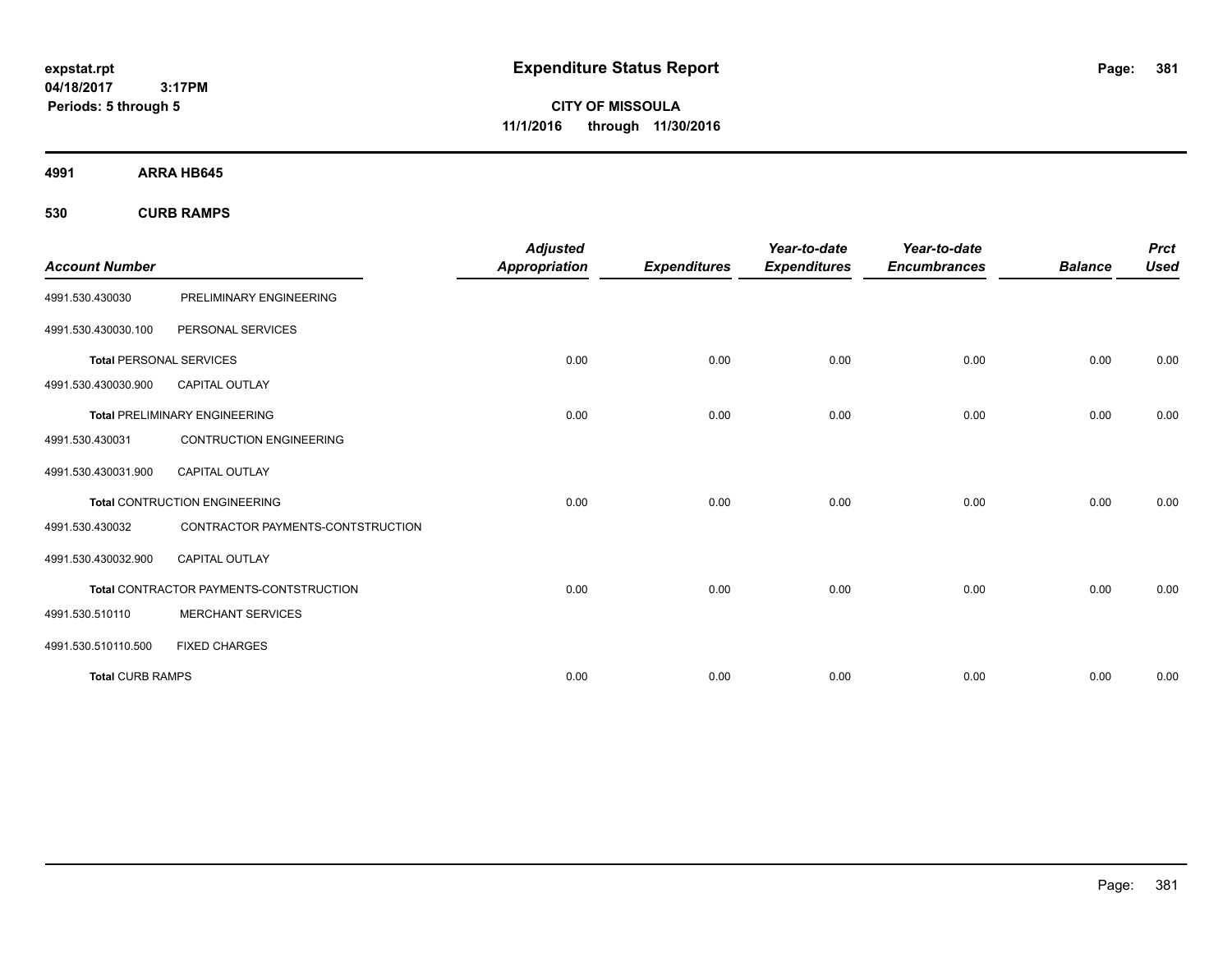**4991 ARRA HB645**

### **535 PARKS PLAYGROUND INSTALLS**

| <b>Account Number</b>          |                                         | <b>Adjusted</b><br>Appropriation | <b>Expenditures</b> | Year-to-date<br><b>Expenditures</b> | Year-to-date<br><b>Encumbrances</b> | <b>Balance</b> | <b>Prct</b><br><b>Used</b> |
|--------------------------------|-----------------------------------------|----------------------------------|---------------------|-------------------------------------|-------------------------------------|----------------|----------------------------|
| 4991.535.430030                | PRELIMINARY ENGINEERING                 |                                  |                     |                                     |                                     |                |                            |
| 4991.535.430030.100            | PERSONAL SERVICES                       |                                  |                     |                                     |                                     |                |                            |
| <b>Total PERSONAL SERVICES</b> |                                         | 0.00                             | 0.00                | 0.00                                | 0.00                                | 0.00           | 0.00                       |
| 4991.535.430030.900            | <b>CAPITAL OUTLAY</b>                   |                                  |                     |                                     |                                     |                |                            |
|                                | <b>Total PRELIMINARY ENGINEERING</b>    | 0.00                             | 0.00                | 0.00                                | 0.00                                | 0.00           | 0.00                       |
| 4991.535.430031                | <b>CONTRUCTION ENGINEERING</b>          |                                  |                     |                                     |                                     |                |                            |
| 4991.535.430031.900            | CAPITAL OUTLAY                          |                                  |                     |                                     |                                     |                |                            |
|                                | <b>Total CONTRUCTION ENGINEERING</b>    | 0.00                             | 0.00                | 0.00                                | 0.00                                | 0.00           | 0.00                       |
| 4991.535.430032                | CONTRACTOR PAYMENTS-CONTSTRUCTION       |                                  |                     |                                     |                                     |                |                            |
| 4991.535.430032.900            | <b>CAPITAL OUTLAY</b>                   |                                  |                     |                                     |                                     |                |                            |
|                                | Total CONTRACTOR PAYMENTS-CONTSTRUCTION | 0.00                             | 0.00                | 0.00                                | 0.00                                | 0.00           | 0.00                       |
| 4991.535.510110                | <b>MERCHANT SERVICES</b>                |                                  |                     |                                     |                                     |                |                            |
| 4991.535.510110.500            | <b>FIXED CHARGES</b>                    |                                  |                     |                                     |                                     |                |                            |
|                                | <b>Total PARKS PLAYGROUND INSTALLS</b>  | 0.00                             | 0.00                | 0.00                                | 0.00                                | 0.00           | 0.00                       |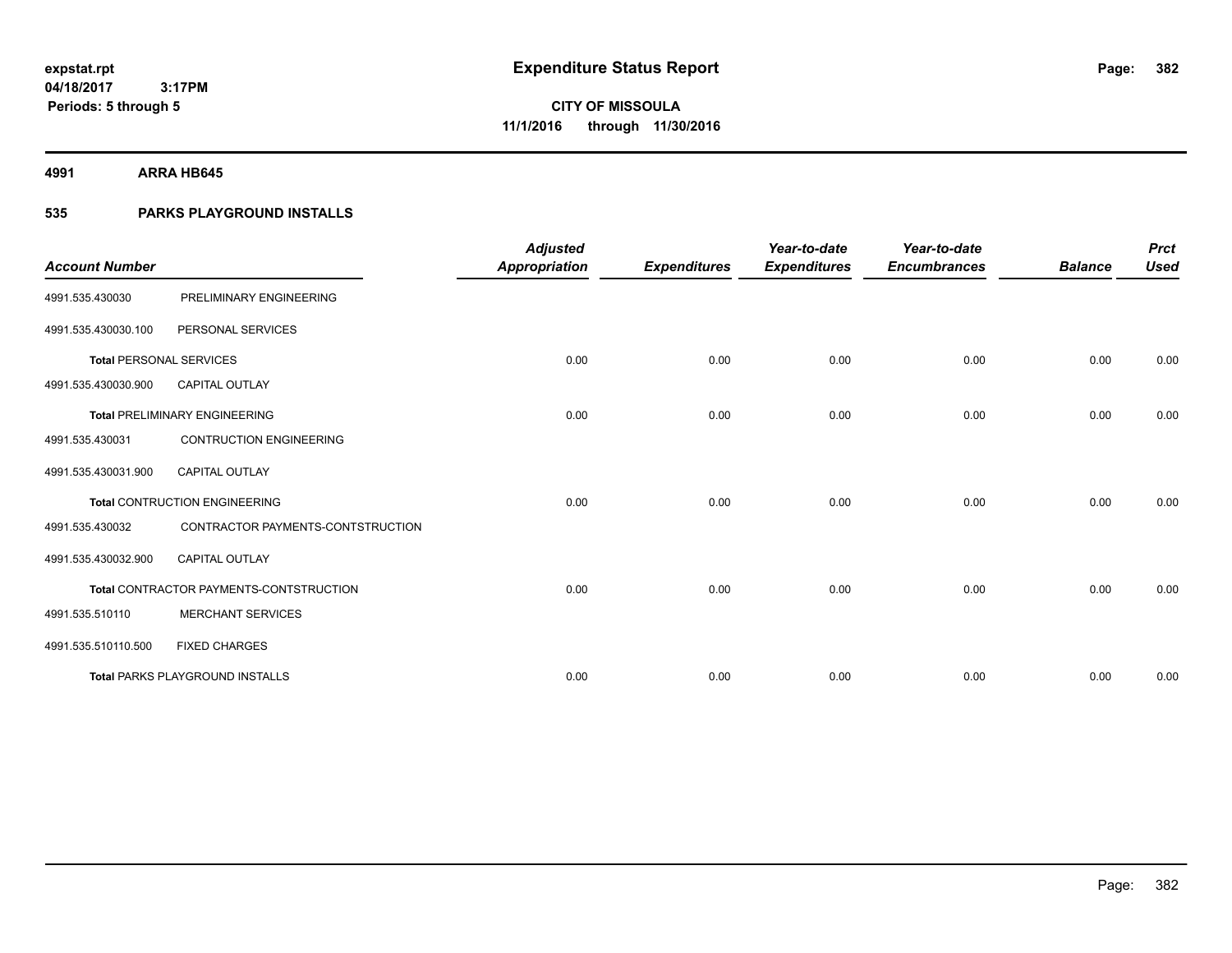**Periods: 5 through 5**

**CITY OF MISSOULA 11/1/2016 through 11/30/2016**

**4991 ARRA HB645**

### **540 GREENOUGH PARK BRIDGE**

 **3:17PM**

| <b>Account Number</b>          |                                         | <b>Adjusted</b><br><b>Appropriation</b> | <b>Expenditures</b> | Year-to-date<br><b>Expenditures</b> | Year-to-date<br><b>Encumbrances</b> | <b>Balance</b> | <b>Prct</b><br><b>Used</b> |
|--------------------------------|-----------------------------------------|-----------------------------------------|---------------------|-------------------------------------|-------------------------------------|----------------|----------------------------|
|                                |                                         |                                         |                     |                                     |                                     |                |                            |
| 4991.540.430030                | PRELIMINARY ENGINEERING                 |                                         |                     |                                     |                                     |                |                            |
| 4991.540.430030.900            | <b>CAPITAL OUTLAY</b>                   |                                         |                     |                                     |                                     |                |                            |
|                                | <b>Total PRELIMINARY ENGINEERING</b>    | 0.00                                    | 0.00                | 0.00                                | 0.00                                | 0.00           | 0.00                       |
| 4991.540.430031                | <b>CONTRUCTION ENGINEERING</b>          |                                         |                     |                                     |                                     |                |                            |
| 4991.540.430031.900            | <b>CAPITAL OUTLAY</b>                   |                                         |                     |                                     |                                     |                |                            |
|                                | <b>Total CONTRUCTION ENGINEERING</b>    | 0.00                                    | 0.00                | 0.00                                | 0.00                                | 0.00           | 0.00                       |
| 4991.540.430032                | CONTRACTOR PAYMENTS-CONTSTRUCTION       |                                         |                     |                                     |                                     |                |                            |
| 4991.540.430032.100            | PERSONAL SERVICES                       |                                         |                     |                                     |                                     |                |                            |
| <b>Total PERSONAL SERVICES</b> |                                         | 0.00                                    | 0.00                | 0.00                                | 0.00                                | 0.00           | 0.00                       |
| 4991.540.430032.900            | <b>CAPITAL OUTLAY</b>                   |                                         |                     |                                     |                                     |                |                            |
|                                | Total CONTRACTOR PAYMENTS-CONTSTRUCTION | 0.00                                    | 0.00                | 0.00                                | 0.00                                | 0.00           | 0.00                       |
| 4991.540.510110                | <b>MERCHANT SERVICES</b>                |                                         |                     |                                     |                                     |                |                            |
| 4991.540.510110.500            | <b>FIXED CHARGES</b>                    |                                         |                     |                                     |                                     |                |                            |
| <b>Total ARRA HB645</b>        |                                         | 0.00                                    | 0.00                | 0.00                                | 0.00                                | 0.00           | 0.00                       |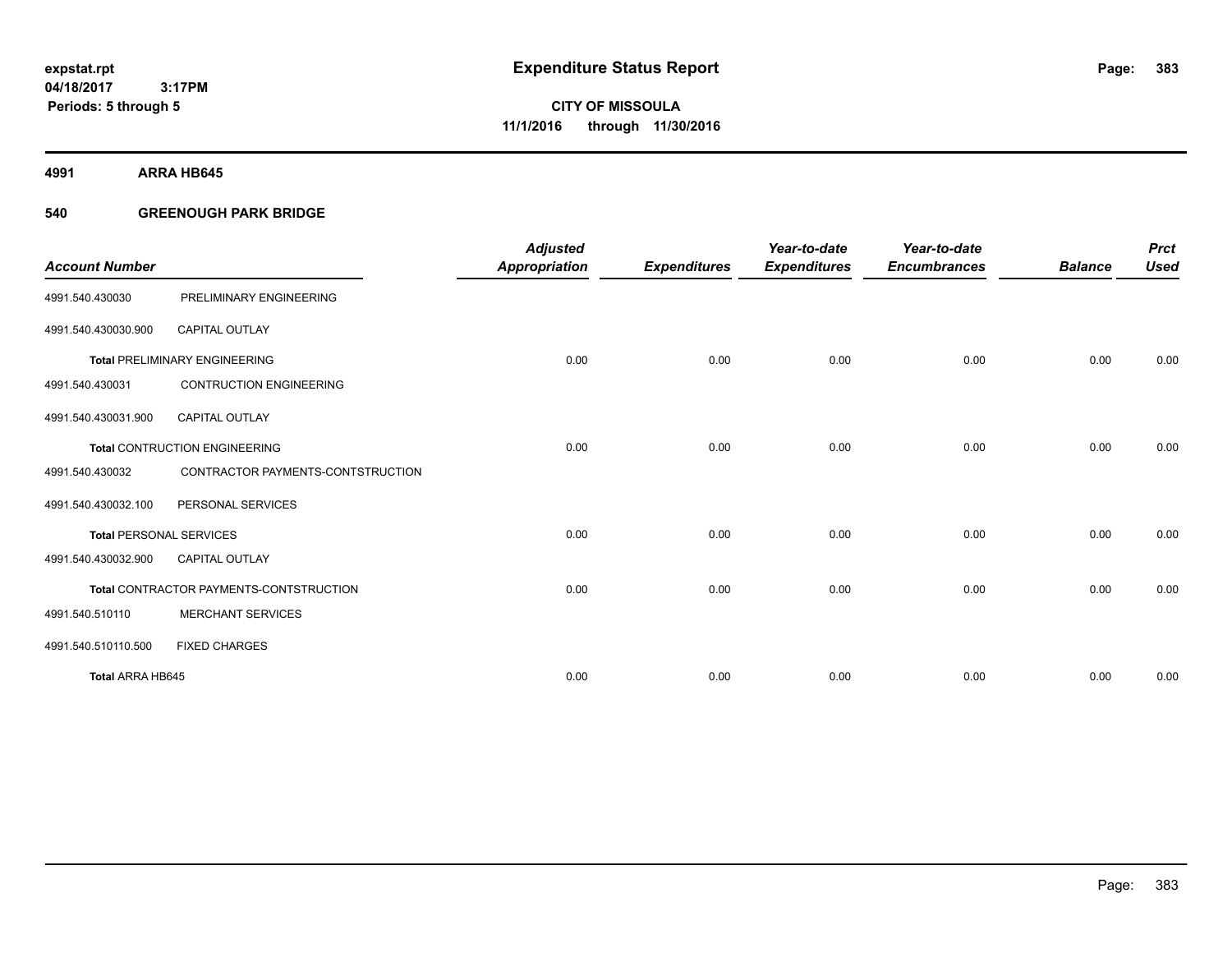#### **4992 WFL MILLER CREEK ROAD**

| <b>Account Number</b> |                                    | <b>Adjusted</b><br><b>Appropriation</b> | <b>Expenditures</b> | Year-to-date<br><b>Expenditures</b> | Year-to-date<br><b>Encumbrances</b> | <b>Balance</b> | <b>Prct</b><br><b>Used</b> |
|-----------------------|------------------------------------|-----------------------------------------|---------------------|-------------------------------------|-------------------------------------|----------------|----------------------------|
| 4992.390.430230       | <b>STREET RESTORATION</b>          |                                         |                     |                                     |                                     |                |                            |
| 4992.390.430230.900   | <b>CAPITAL OUTLAY</b>              |                                         |                     |                                     |                                     |                |                            |
|                       | <b>Total STREET RESTORATION</b>    | 0.00                                    | 0.00                | 0.00                                | 0.00                                | 0.00           | 0.00                       |
| 4992.390.510110       | <b>MERCHANT SERVICES</b>           |                                         |                     |                                     |                                     |                |                            |
| 4992.390.510110.500   | <b>FIXED CHARGES</b>               |                                         |                     |                                     |                                     |                |                            |
|                       | <b>Total WFL MILLER CREEK ROAD</b> | 0.00                                    | 0.00                | 0.00                                | 0.00                                | 0.00           | 0.00                       |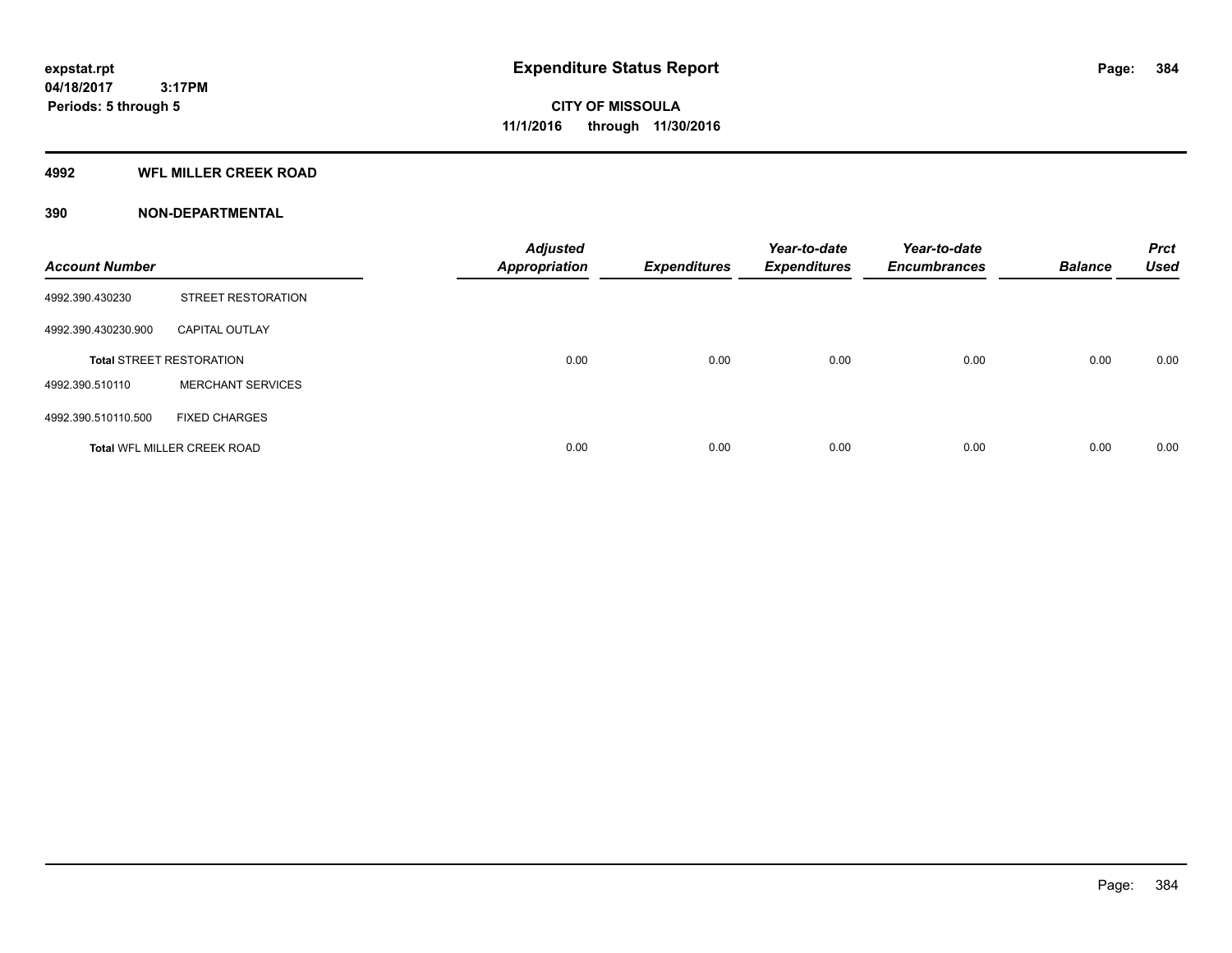#### **4993 WESTERN FEDERAL LANDS**

### **280 PUBLIC WORKS OPERATIONS**

| <b>Account Number</b>          |                                          | <b>Adjusted</b><br><b>Appropriation</b> | <b>Expenditures</b> | Year-to-date<br><b>Expenditures</b> | Year-to-date<br><b>Encumbrances</b> | <b>Balance</b> | <b>Prct</b><br><b>Used</b> |
|--------------------------------|------------------------------------------|-----------------------------------------|---------------------|-------------------------------------|-------------------------------------|----------------|----------------------------|
| 4993.280.430022                | RATTLESNAKE UNIVERSITY CROSSING          |                                         |                     |                                     |                                     |                |                            |
| 4993.280.430022.300            | PURCHASED SERVICES                       |                                         |                     |                                     |                                     |                |                            |
|                                | <b>Total PURCHASED SERVICES</b>          | 0.00                                    | 0.00                | 0.00                                | 0.00                                | 0.00           | 0.00                       |
| 4993.280.430022.900            | <b>CAPITAL OUTLAY</b>                    |                                         |                     |                                     |                                     |                |                            |
|                                | Total RATTLESNAKE UNIVERSITY CROSSING    | 0.00                                    | 0.00                | 0.00                                | 0.00                                | 0.00           | 0.00                       |
| 4993.280.430024                | RUX PH 11/PROJ 2010-022(B)               |                                         |                     |                                     |                                     |                |                            |
| 4993.280.430024.100            | PERSONAL SERVICES                        |                                         |                     |                                     |                                     |                |                            |
| <b>Total PERSONAL SERVICES</b> |                                          | 0.00                                    | 0.00                | 0.00                                | 0.00                                | 0.00           | 0.00                       |
| 4993.280.430024.900            | <b>CAPITAL OUTLAY</b>                    |                                         |                     |                                     |                                     |                |                            |
|                                | Total RUX PH 11/PROJ 2010-022(B)         | 0.00                                    | 0.00                | 0.00                                | 0.00                                | 0.00           | 0.00                       |
| 4993.280.430223                | FACILITY MAINT ENERGY CONSERVATION       |                                         |                     |                                     |                                     |                |                            |
| 4993.280.430223.900            | <b>CAPITAL OUTLAY</b>                    |                                         |                     |                                     |                                     |                |                            |
|                                | Total FACILITY MAINT ENERGY CONSERVATION | 0.00                                    | 0.00                | 0.00                                | 0.00                                | 0.00           | 0.00                       |
| 4993.280.510110                | <b>MERCHANT SERVICES</b>                 |                                         |                     |                                     |                                     |                |                            |
| 4993.280.510110.500            | <b>FIXED CHARGES</b>                     |                                         |                     |                                     |                                     |                |                            |
|                                | <b>Total WESTERN FEDERAL LANDS</b>       | 0.00                                    | 0.00                | 0.00                                | 0.00                                | 0.00           | 0.00                       |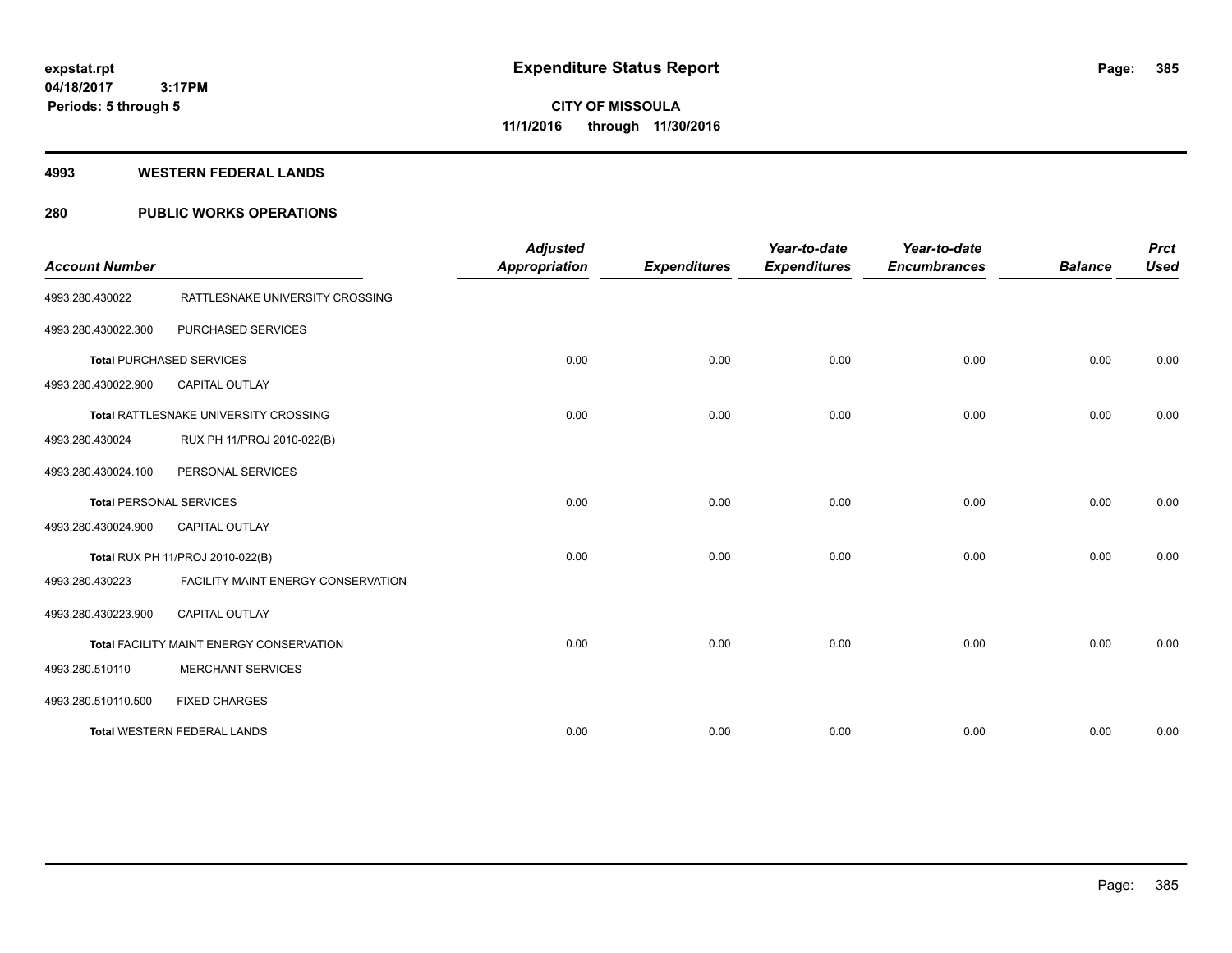**CITY OF MISSOULA 11/1/2016 through 11/30/2016**

**5020 CIVIC STADIUM**

### **395 PARKING COMMISSION**

| <b>Account Number</b>                                                  |                                                 | <b>Adjusted</b><br><b>Appropriation</b> | <b>Expenditures</b> | Year-to-date<br><b>Expenditures</b> | Year-to-date<br><b>Encumbrances</b> | <b>Balance</b>       | <b>Prct</b><br><b>Used</b> |
|------------------------------------------------------------------------|-------------------------------------------------|-----------------------------------------|---------------------|-------------------------------------|-------------------------------------|----------------------|----------------------------|
| 5020.395.460000                                                        | <b>CULTURE &amp; RECREATION</b>                 |                                         |                     |                                     |                                     |                      |                            |
| 5020.395.460000.500                                                    | <b>FIXED CHARGES</b>                            |                                         |                     |                                     |                                     |                      |                            |
|                                                                        | Total CULTURE & RECREATION                      | 0.00                                    | 0.00                | 0.00                                | 0.00                                | 0.00                 | 0.00                       |
| 5020.395.460451                                                        | *** Title Not Found ***                         |                                         |                     |                                     |                                     |                      |                            |
| 5020.395.460451.500                                                    | <b>FIXED CHARGES</b>                            |                                         |                     |                                     |                                     |                      |                            |
| 5020.395.460451.500.000 FIXED CHARGES<br>Total *** Title Not Found *** |                                                 | 3,000.00<br>3,000.00                    | 0.00<br>0.00        | 0.00<br>0.00                        | 0.00<br>0.00                        | 3,000.00<br>3,000.00 | 0.00<br>0.00               |
| 5020.395.490200                                                        | REVENUE BOND DEBT SERVICE                       |                                         |                     |                                     |                                     |                      |                            |
| 5020.395.490200.600                                                    | <b>DEBT SERVICE</b>                             |                                         |                     |                                     |                                     |                      |                            |
| 5020.395.490200.610.000 PRINCIPAL                                      |                                                 | 39,116.00                               | 0.00                | 0.00                                | 0.00                                | 39.116.00            | 0.00                       |
|                                                                        | 5020.395.490200.620.000 INTEREST / SERVICE FEES | 76,607.00                               | 0.00                | 0.00                                | 0.00                                | 76,607.00            | 0.00                       |
|                                                                        | Total REVENUE BOND DEBT SERVICE                 | 115,723.00                              | 0.00                | 0.00                                | 0.00                                | 115,723.00           | 0.00                       |
| 5020.395.510000                                                        | <b>MISCELLANEOUS</b>                            |                                         |                     |                                     |                                     |                      |                            |
| 5020.395.510000.800                                                    | OTHER OBJECTS                                   |                                         |                     |                                     |                                     |                      |                            |
| <b>Total MISCELLANEOUS</b>                                             |                                                 | 0.00                                    | 0.00                | 0.00                                | 0.00                                | 0.00                 | 0.00                       |
| 5020.395.510110                                                        | <b>MERCHANT SERVICES</b>                        |                                         |                     |                                     |                                     |                      |                            |
| 5020.395.510110.500                                                    | <b>FIXED CHARGES</b>                            |                                         |                     |                                     |                                     |                      |                            |
|                                                                        | <b>Total MERCHANT SERVICES</b>                  | 0.00                                    | 0.00                | 0.00                                | 0.00                                | 0.00                 | 0.00                       |
| <b>Total CIVIC STADIUM</b>                                             |                                                 | 118,723.00                              | 0.00                | 0.00                                | 0.00                                | 118,723.00           | 0.00                       |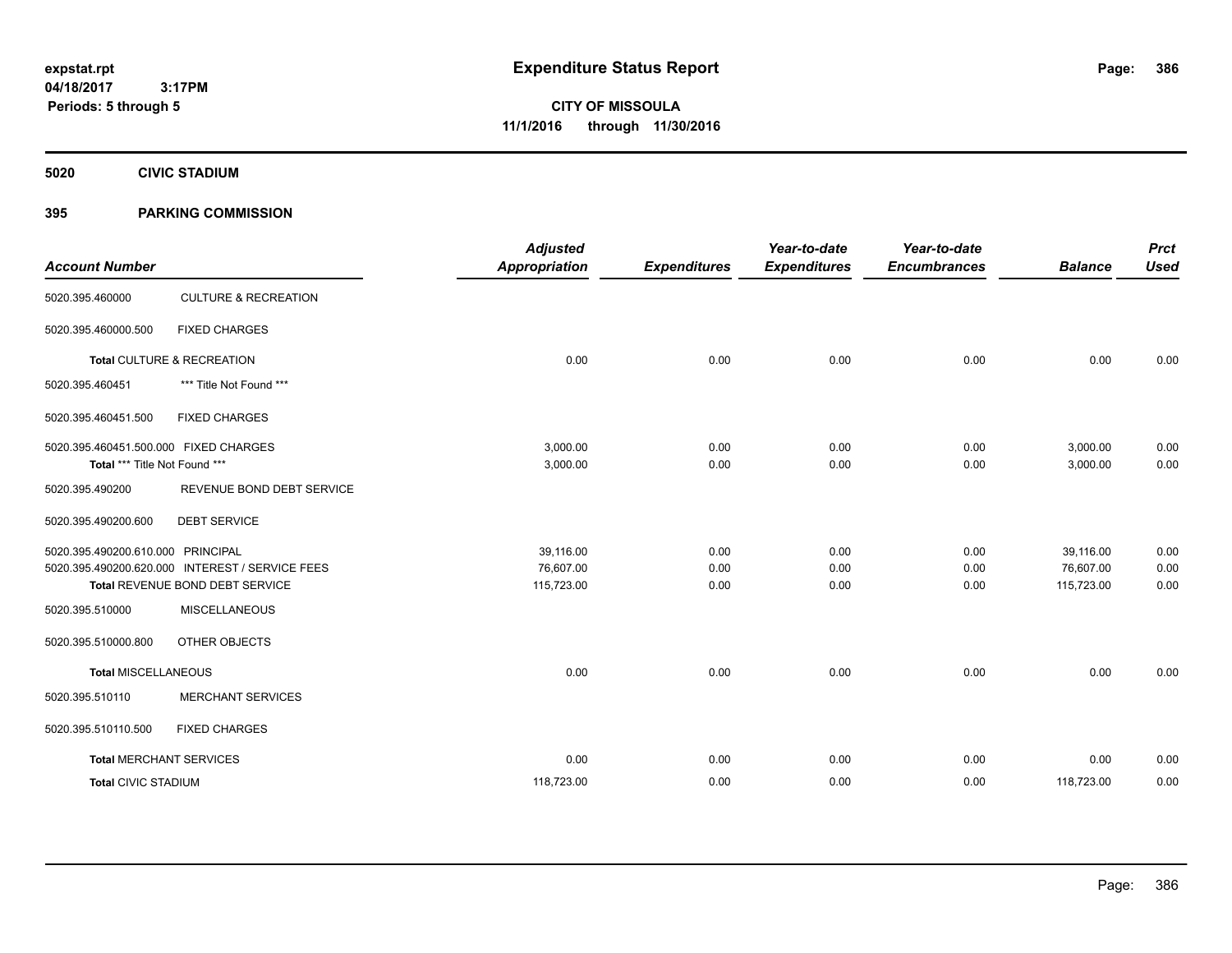**CITY OF MISSOULA 11/1/2016 through 11/30/2016**

**5210 WATER**

| <b>Account Number</b>           |                                                           | <b>Adjusted</b><br><b>Appropriation</b> | <b>Expenditures</b> | Year-to-date<br><b>Expenditures</b> | Year-to-date<br><b>Encumbrances</b> | <b>Balance</b> | <b>Prct</b><br><b>Used</b> |
|---------------------------------|-----------------------------------------------------------|-----------------------------------------|---------------------|-------------------------------------|-------------------------------------|----------------|----------------------------|
| 5210.335.430210                 | <b>ADMINISTRATION</b>                                     |                                         |                     |                                     |                                     |                |                            |
| 5210.335.430210.100             | PERSONAL SERVICES                                         |                                         |                     |                                     |                                     |                |                            |
|                                 | 5210.335.430210.110.000 SALARIES AND WAGES                | 0.00                                    | 239.16              | 1,769.78                            | 0.00                                | $-1,769.78$    | 0.00                       |
|                                 | 5210.335.430210.140.000 EMPLOYER CONTRIBUTIONS            | 0.00                                    | 40.74               | 301.42                              | 0.00                                | $-301.42$      | 0.00                       |
|                                 | 5210.335.430210.141.000 STATE RETIREMENT CONTRIBUTIONS    | 0.00                                    | 0.24                | 1.78                                | 0.00                                | $-1.78$        | 0.00                       |
| <b>Total PERSONAL SERVICES</b>  |                                                           | 0.00                                    | 280.14              | 2,072.98                            | 0.00                                | $-2,072.98$    | 0.00                       |
| 5210.335.430210.500             | <b>FIXED CHARGES</b>                                      |                                         |                     |                                     |                                     |                |                            |
| <b>Total FIXED CHARGES</b>      |                                                           | 0.00                                    | 0.00                | 0.00                                | 0.00                                | 0.00           | 0.00                       |
| 5210.335.430210.900             | <b>CAPITAL OUTLAY</b>                                     |                                         |                     |                                     |                                     |                |                            |
| <b>Total CAPITAL OUTLAY</b>     |                                                           | 0.00                                    | 0.00                | 0.00                                | 0.00                                | 0.00           | 0.00                       |
| <b>Total ADMINISTRATION</b>     |                                                           | 0.00                                    | 280.14              | 2,072.98                            | 0.00                                | $-2,072.98$    | 0.00                       |
| 5210.335.430590                 | OTHER ACTIVITIES                                          |                                         |                     |                                     |                                     |                |                            |
| 5210.335.430590.200             | <b>SUPPLIES</b>                                           |                                         |                     |                                     |                                     |                |                            |
| <b>Total SUPPLIES</b>           |                                                           | 0.00                                    | 0.00                | 0.00                                | 0.00                                | 0.00           | 0.00                       |
| 5210.335.430590.300             | <b>PURCHASED SERVICES</b>                                 |                                         |                     |                                     |                                     |                |                            |
|                                 | 5210.335.430590.350.000 ACQUISITION/PROFESSIONAL SERVICES | 0.00                                    | 42,348.72           | 320,241.14                          | 0.00                                | $-320,241.14$  | 0.00                       |
| <b>Total PURCHASED SERVICES</b> |                                                           | 0.00                                    | 42,348.72           | 320,241.14                          | 0.00                                | $-320,241.14$  | 0.00                       |
| 5210.335.430590.900             | <b>CAPITAL OUTLAY</b>                                     |                                         |                     |                                     |                                     |                |                            |
| <b>Total CAPITAL OUTLAY</b>     |                                                           | 0.00                                    | 0.00                | 0.00                                | 0.00                                | 0.00           | 0.00                       |
| <b>Total OTHER ACTIVITIES</b>   |                                                           | 0.00                                    | 42,348.72           | 320,241.14                          | 0.00                                | $-320,241.14$  | 0.00                       |
| 5210.335.430703                 | *** Title Not Found ***                                   |                                         |                     |                                     |                                     |                |                            |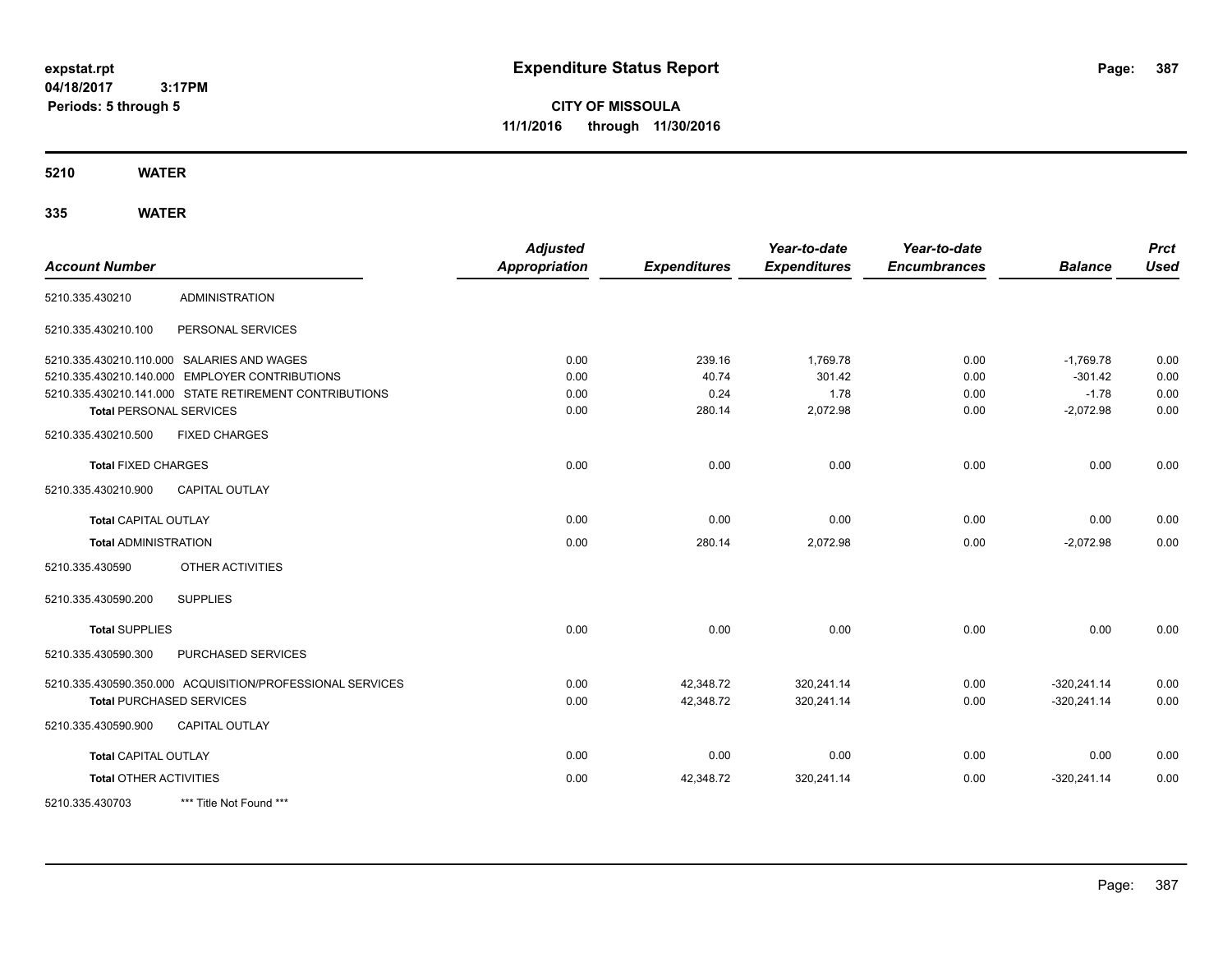# **CITY OF MISSOULA 11/1/2016 through 11/30/2016**

**5210 WATER**

| <b>Account Number</b>          |                          | <b>Adjusted</b><br>Appropriation | <b>Expenditures</b> | Year-to-date<br><b>Expenditures</b> | Year-to-date<br><b>Encumbrances</b> | <b>Balance</b> | <b>Prct</b><br><b>Used</b> |
|--------------------------------|--------------------------|----------------------------------|---------------------|-------------------------------------|-------------------------------------|----------------|----------------------------|
| 5210.335.430703.300            | PURCHASED SERVICES       |                                  |                     |                                     |                                     |                |                            |
| Total *** Title Not Found ***  |                          | 0.00                             | 0.00                | 0.00                                | 0.00                                | 0.00           | 0.00                       |
| 5210.335.510110                | <b>MERCHANT SERVICES</b> |                                  |                     |                                     |                                     |                |                            |
| 5210.335.510110.500            | <b>FIXED CHARGES</b>     |                                  |                     |                                     |                                     |                |                            |
| <b>Total FIXED CHARGES</b>     |                          | 0.00                             | 0.00                | 0.00                                | 0.00                                | 0.00           | 0.00                       |
| <b>Total MERCHANT SERVICES</b> |                          | 0.00                             | 0.00                | 0.00                                | 0.00                                | 0.00           | 0.00                       |
| <b>Total WATER</b>             |                          | 0.00                             | 42,628.86           | 322,314.12                          | 0.00                                | $-322,314.12$  | 0.00                       |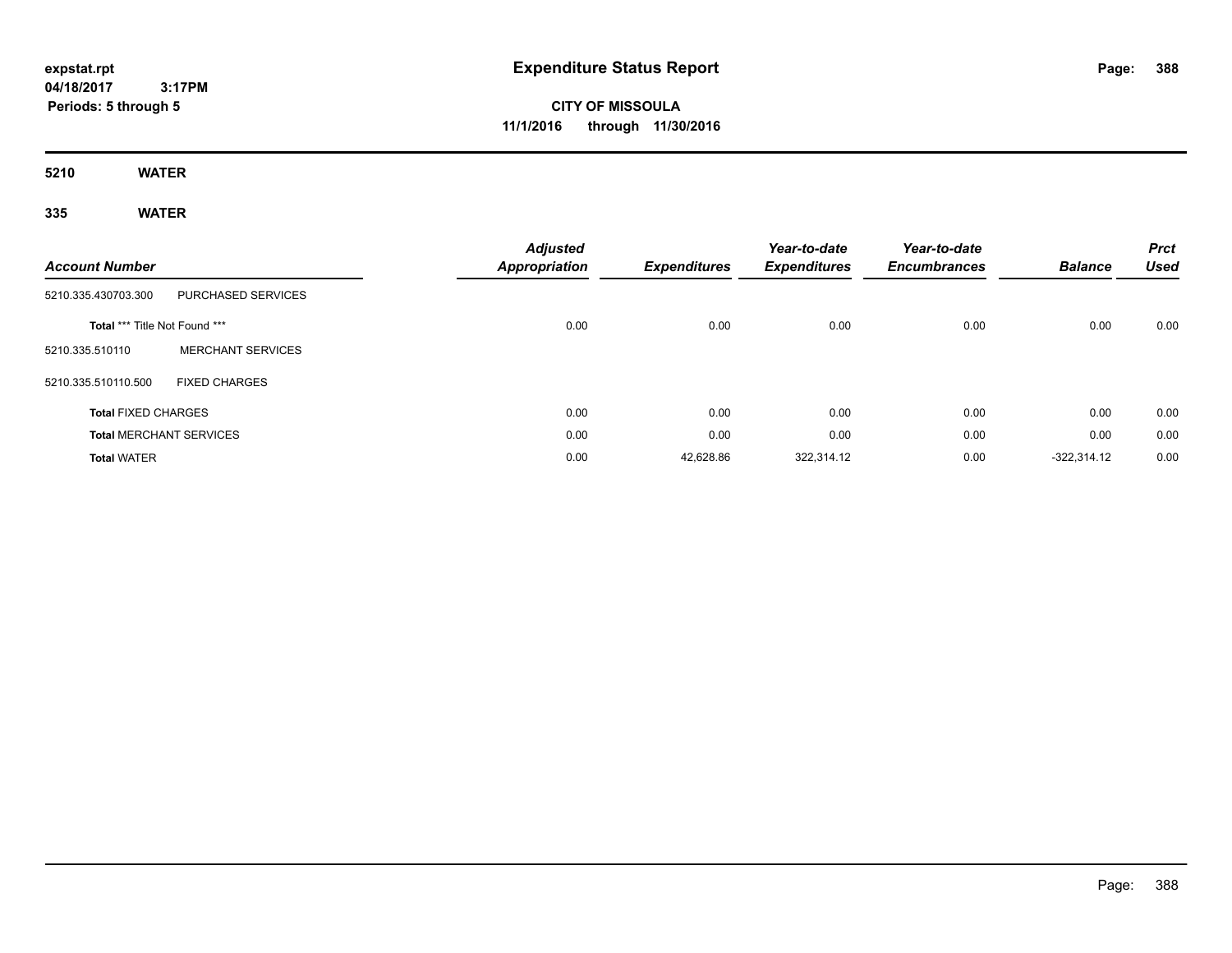**389**

**04/18/2017 3:17PM Periods: 5 through 5**

**CITY OF MISSOULA 11/1/2016 through 11/30/2016**

### **5211 WATER REVENUE COLLECTION & CLEARING**

| <b>Account Number</b>      |                                                      | <b>Adjusted</b><br><b>Appropriation</b> | <b>Expenditures</b> | Year-to-date<br><b>Expenditures</b> | Year-to-date<br><b>Encumbrances</b> | <b>Balance</b> | <b>Prct</b><br><b>Used</b> |
|----------------------------|------------------------------------------------------|-----------------------------------------|---------------------|-------------------------------------|-------------------------------------|----------------|----------------------------|
| 5211.335.510110            | <b>MERCHANT SERVICES</b>                             |                                         |                     |                                     |                                     |                |                            |
| 5211.335.510110.500        | <b>FIXED CHARGES</b>                                 |                                         |                     |                                     |                                     |                |                            |
|                            | <b>Total MERCHANT SERVICES</b>                       | 0.00                                    | 0.00                | 0.00                                | 0.00                                | 0.00           | 0.00                       |
| 5211.335.521000            | INTERFUND OPERATING TRANSFERS                        |                                         |                     |                                     |                                     |                |                            |
| 5211.335.521000.500        | <b>FIXED CHARGES</b>                                 |                                         |                     |                                     |                                     |                |                            |
| <b>Total FIXED CHARGES</b> |                                                      | 0.00                                    | 0.00                | 0.00                                | 0.00                                | 0.00           | 0.00                       |
| 5211.335.521000.800        | OTHER OBJECTS                                        |                                         |                     |                                     |                                     |                |                            |
|                            | <b>Total INTERFUND OPERATING TRANSFERS</b>           | 0.00                                    | 0.00                | 0.00                                | 0.00                                | 0.00           | 0.00                       |
|                            | <b>Total WATER REVENUE COLLECTION &amp; CLEARING</b> | 0.00                                    | 0.00                | 0.00                                | 0.00                                | 0.00           | 0.00                       |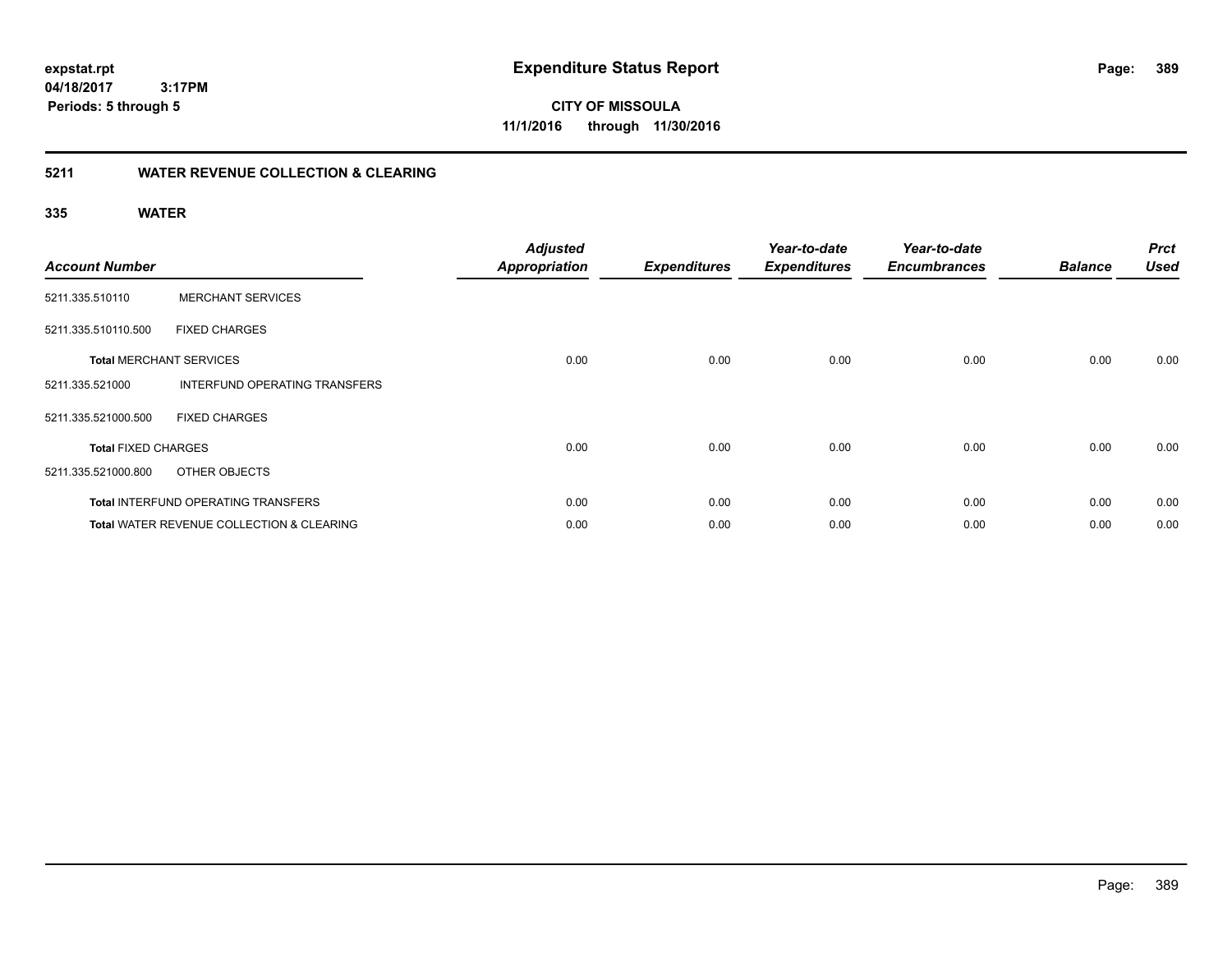**CITY OF MISSOULA 11/1/2016 through 11/30/2016**

**5215 WATER LOAN FUND**

| <b>Account Number</b>        |                                            | <b>Adjusted</b><br>Appropriation | <b>Expenditures</b> | Year-to-date<br><b>Expenditures</b> | Year-to-date<br><b>Encumbrances</b> | <b>Balance</b> | <b>Prct</b><br><b>Used</b> |
|------------------------------|--------------------------------------------|----------------------------------|---------------------|-------------------------------------|-------------------------------------|----------------|----------------------------|
| 5215.335.510110              | <b>MERCHANT SERVICES</b>                   |                                  |                     |                                     |                                     |                |                            |
| 5215.335.510110.500          | <b>FIXED CHARGES</b>                       |                                  |                     |                                     |                                     |                |                            |
|                              | <b>Total MERCHANT SERVICES</b>             | 0.00                             | 0.00                | 0.00                                | 0.00                                | 0.00           | 0.00                       |
| 5215.335.521000              | INTERFUND OPERATING TRANSFERS              |                                  |                     |                                     |                                     |                |                            |
| 5215.335.521000.800          | OTHER OBJECTS                              |                                  |                     |                                     |                                     |                |                            |
|                              | <b>Total INTERFUND OPERATING TRANSFERS</b> | 0.00                             | 0.00                | 0.00                                | 0.00                                | 0.00           | 0.00                       |
| <b>Total WATER LOAN FUND</b> |                                            | 0.00                             | 0.00                | 0.00                                | 0.00                                | 0.00           | 0.00                       |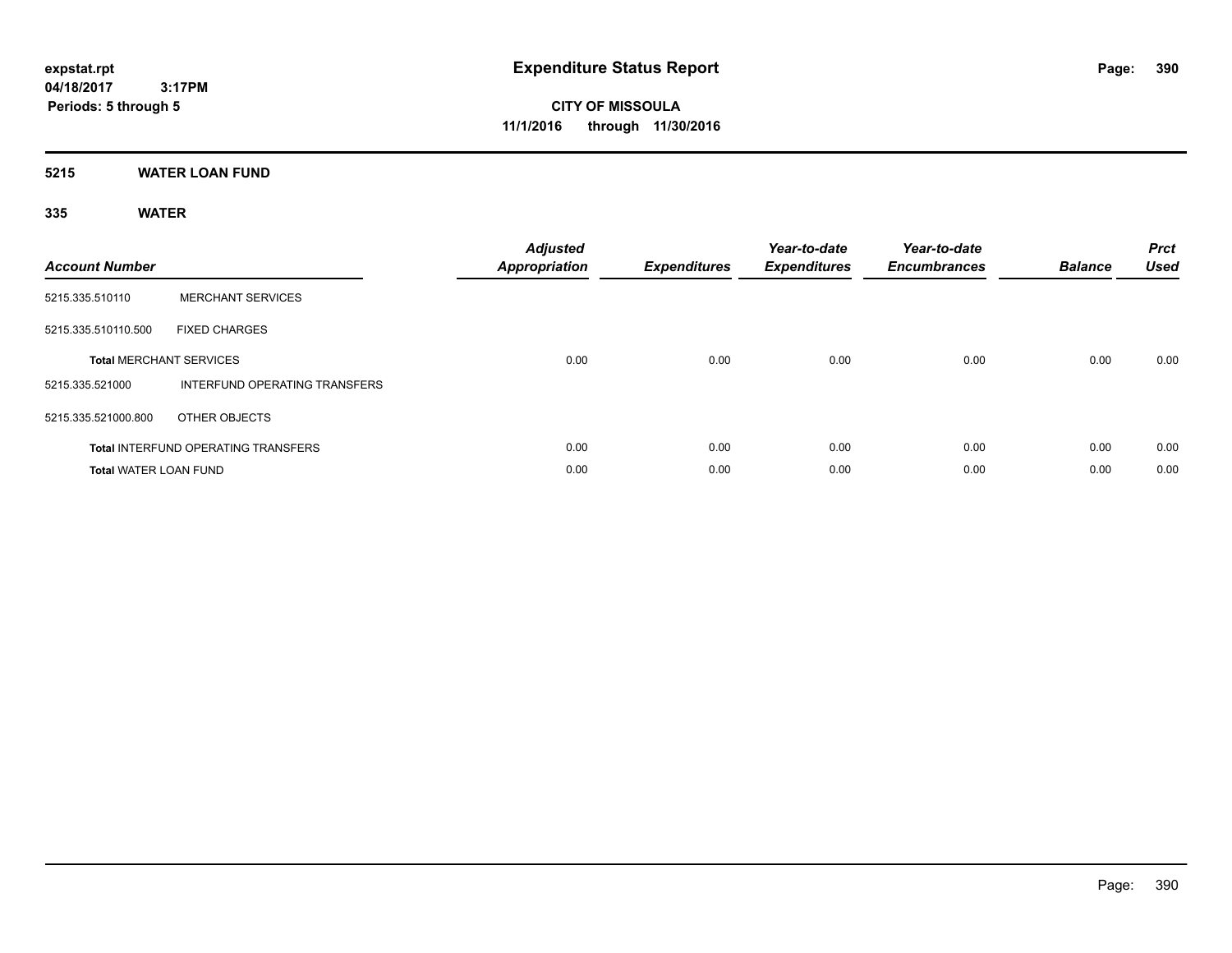**CITY OF MISSOULA 11/1/2016 through 11/30/2016**

**5220 WATER R&D FUND**

| <b>Account Number</b>         |                                     | <b>Adjusted</b><br><b>Appropriation</b> | <b>Expenditures</b> | Year-to-date<br><b>Expenditures</b> | Year-to-date<br><b>Encumbrances</b> | <b>Balance</b> | <b>Prct</b><br><b>Used</b> |
|-------------------------------|-------------------------------------|-----------------------------------------|---------------------|-------------------------------------|-------------------------------------|----------------|----------------------------|
| 5220.335.430510               | *** Title Not Found ***             |                                         |                     |                                     |                                     |                |                            |
| 5220.335.430510.200           | <b>SUPPLIES</b>                     |                                         |                     |                                     |                                     |                |                            |
| Total *** Title Not Found *** |                                     | 0.00                                    | 0.00                | 0.00                                | 0.00                                | 0.00           | 0.00                       |
| 5220.335.490220               | *** Title Not Found ***             |                                         |                     |                                     |                                     |                |                            |
| 5220.335.490220.600           | <b>DEBT SERVICE</b>                 |                                         |                     |                                     |                                     |                |                            |
| Total *** Title Not Found *** |                                     | 0.00                                    | 0.00                | 0.00                                | 0.00                                | 0.00           | 0.00                       |
| 5220.335.490506               | CORE FINANCED EQUIPMENT             |                                         |                     |                                     |                                     |                |                            |
| 5220.335.490506.600           | <b>DEBT SERVICE</b>                 |                                         |                     |                                     |                                     |                |                            |
|                               | Total CORE FINANCED EQUIPMENT       | 0.00                                    | 0.00                | 0.00                                | 0.00                                | 0.00           | 0.00                       |
| 5220.335.510110               | <b>MERCHANT SERVICES</b>            |                                         |                     |                                     |                                     |                |                            |
| 5220.335.510110.500           | <b>FIXED CHARGES</b>                |                                         |                     |                                     |                                     |                |                            |
|                               | <b>Total MERCHANT SERVICES</b>      | 0.00                                    | 0.00                | 0.00                                | 0.00                                | 0.00           | 0.00                       |
| 5220.335.521000               | INTERFUND OPERATING TRANSFERS       |                                         |                     |                                     |                                     |                |                            |
| 5220.335.521000.800           | OTHER OBJECTS                       |                                         |                     |                                     |                                     |                |                            |
|                               | Total INTERFUND OPERATING TRANSFERS | 0.00                                    | 0.00                | 0.00                                | 0.00                                | 0.00           | 0.00                       |
| Total WATER R&D FUND          |                                     | 0.00                                    | 0.00                | 0.00                                | 0.00                                | 0.00           | 0.00                       |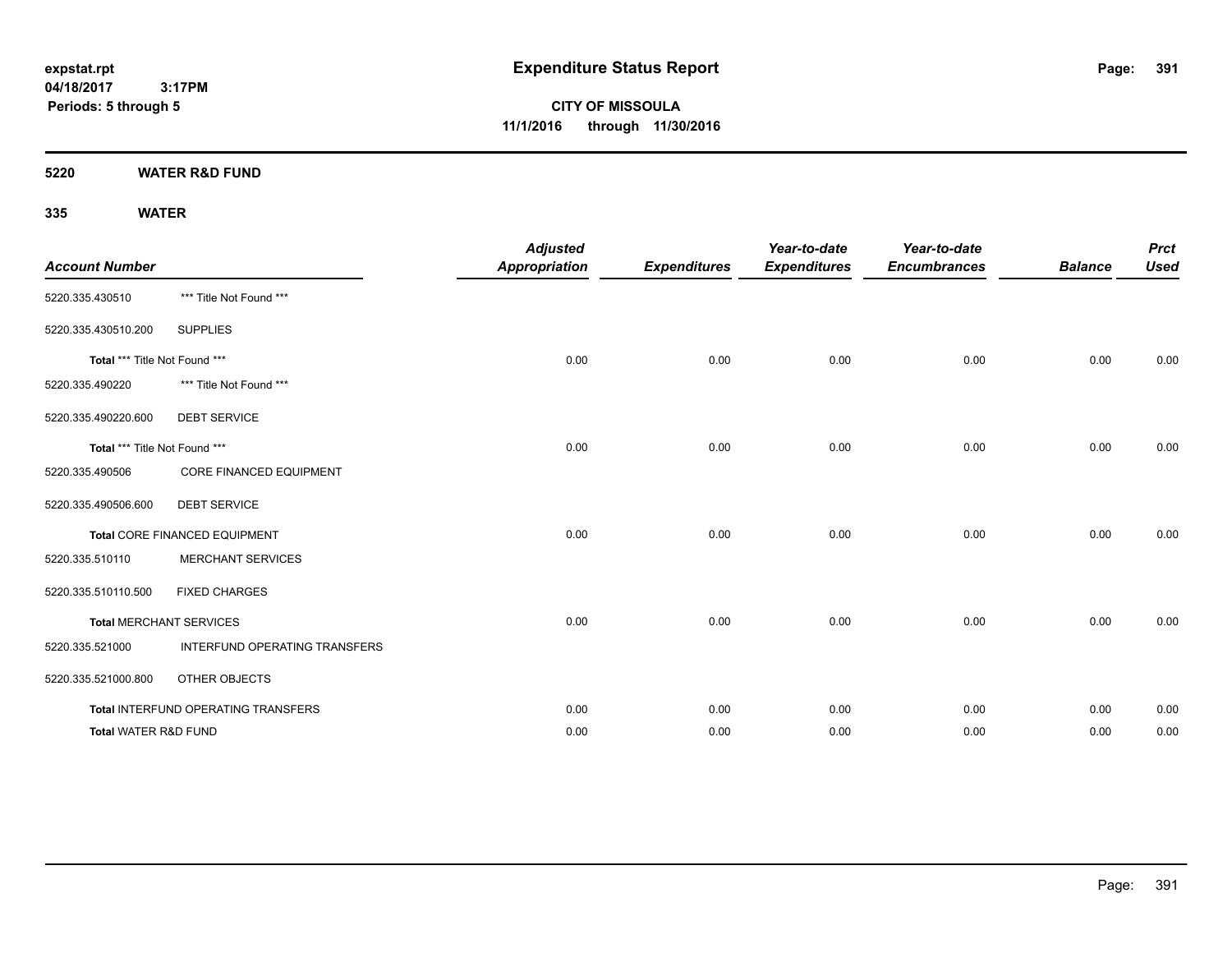### **5240 WATER CONSTRUCTION FUND**

| <b>Account Number</b> |                                      | <b>Adjusted</b><br><b>Appropriation</b> | <b>Expenditures</b> | Year-to-date<br><b>Expenditures</b> | Year-to-date<br><b>Encumbrances</b> | <b>Balance</b> | Prct<br><b>Used</b> |
|-----------------------|--------------------------------------|-----------------------------------------|---------------------|-------------------------------------|-------------------------------------|----------------|---------------------|
| 5240.335.510110       | <b>MERCHANT SERVICES</b>             |                                         |                     |                                     |                                     |                |                     |
| 5240.335.510110.500   | <b>FIXED CHARGES</b>                 |                                         |                     |                                     |                                     |                |                     |
|                       | <b>Total WATER CONSTRUCTION FUND</b> | 0.00                                    | 0.00                | 0.00                                | 0.00                                | 0.00           | 0.00                |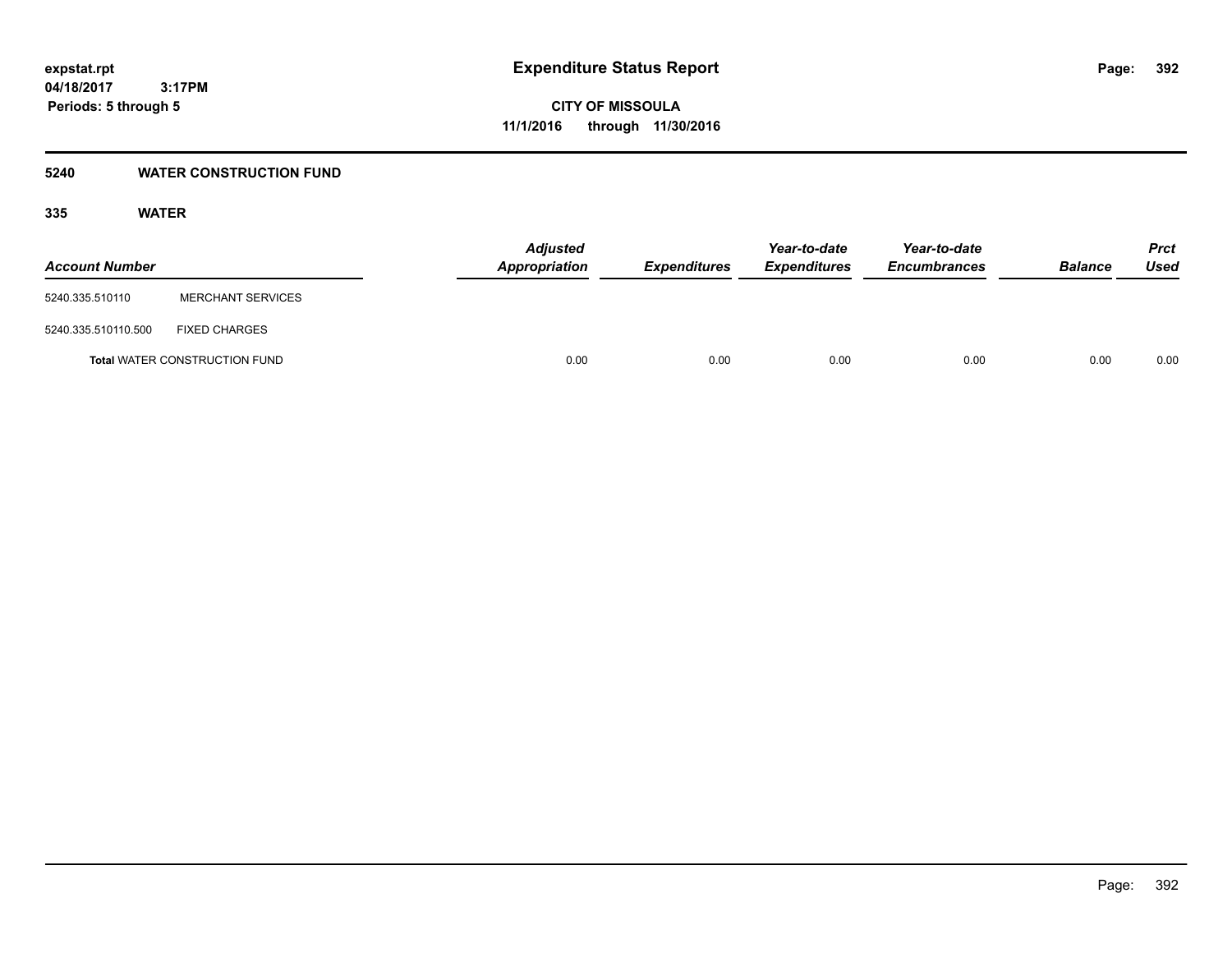#### **5250 WATER PURCHASE LOAN**

| <b>Account Number</b> |                                  | <b>Adjusted</b><br>Appropriation | <b>Expenditures</b> | Year-to-date<br><b>Expenditures</b> | Year-to-date<br><b>Encumbrances</b> | <b>Balance</b> | <b>Prct</b><br><b>Used</b> |
|-----------------------|----------------------------------|----------------------------------|---------------------|-------------------------------------|-------------------------------------|----------------|----------------------------|
| 5250.330.490200       | REVENUE BOND DEBT SERVICE        |                                  |                     |                                     |                                     |                |                            |
| 5250.330.490200.600   | <b>DEBT SERVICE</b>              |                                  |                     |                                     |                                     |                |                            |
|                       | Total REVENUE BOND DEBT SERVICE  | 0.00                             | 0.00                | 0.00                                | 0.00                                | 0.00           | 0.00                       |
| 5250.330.510110       | <b>MERCHANT SERVICES</b>         |                                  |                     |                                     |                                     |                |                            |
| 5250.330.510110.500   | <b>FIXED CHARGES</b>             |                                  |                     |                                     |                                     |                |                            |
|                       | <b>Total MERCHANT SERVICES</b>   | 0.00                             | 0.00                | 0.00                                | 0.00                                | 0.00           | 0.00                       |
|                       | <b>Total WATER PURCHASE LOAN</b> | 0.00                             | 0.00                | 0.00                                | 0.00                                | 0.00           | 0.00                       |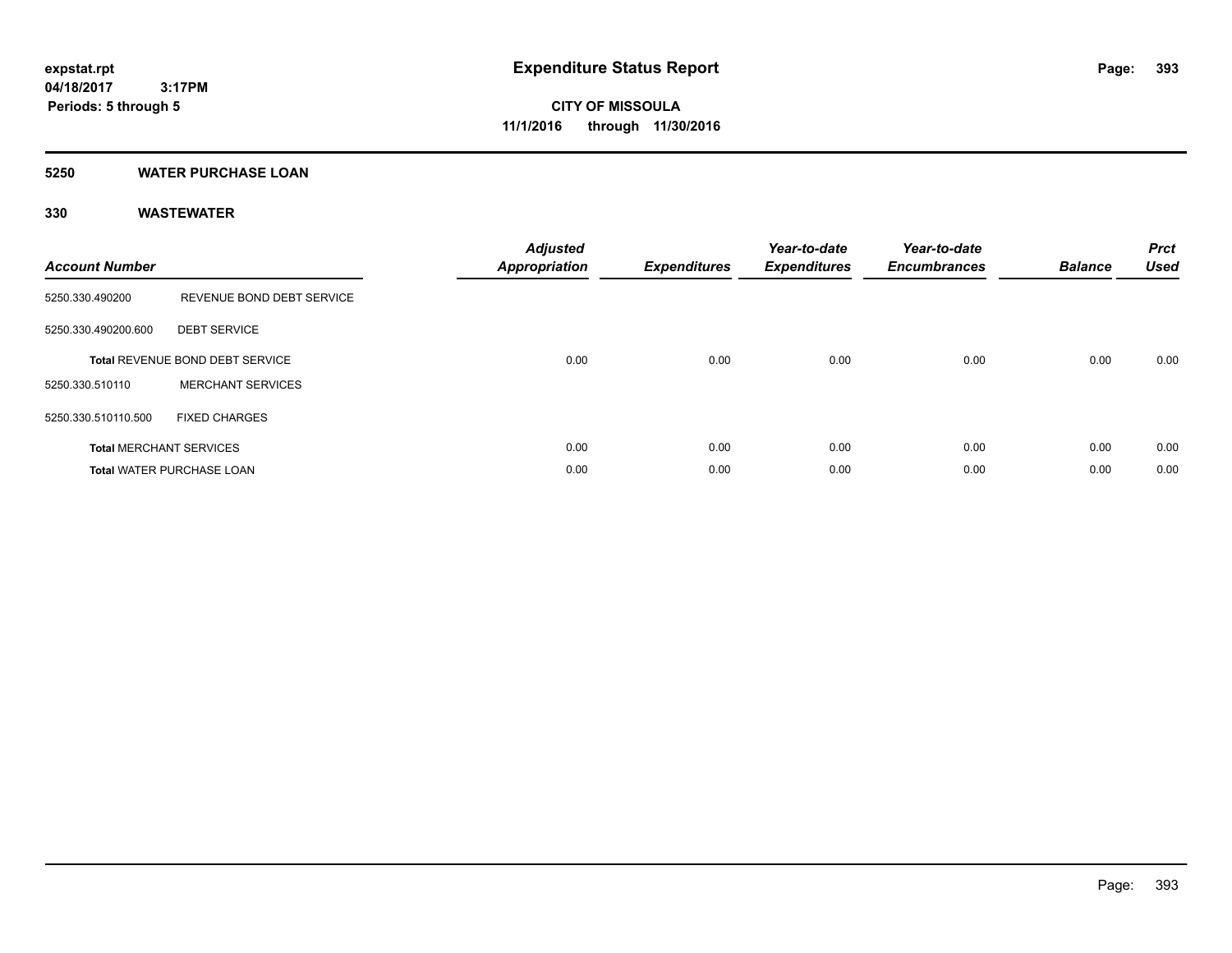### **5310 SEWER OPERATING BUDGET FUND**

|                                         |                                                         | <b>Adjusted</b>      |                     | Year-to-date        | Year-to-date        |                | <b>Prct</b> |
|-----------------------------------------|---------------------------------------------------------|----------------------|---------------------|---------------------|---------------------|----------------|-------------|
| <b>Account Number</b>                   |                                                         | <b>Appropriation</b> | <b>Expenditures</b> | <b>Expenditures</b> | <b>Encumbrances</b> | <b>Balance</b> | <b>Used</b> |
| 5310.330.410400                         | <b>DEPRECIATION</b>                                     |                      |                     |                     |                     |                |             |
| 5310.330.410400.800                     | OTHER OBJECTS                                           |                      |                     |                     |                     |                |             |
| <b>Total DEPRECIATION</b>               |                                                         | 0.00                 | 0.00                | 0.00                | 0.00                | 0.00           | 0.00        |
| 5310.330.430610                         | <b>ADMINISTRATION</b>                                   |                      |                     |                     |                     |                |             |
| 5310.330.430610.100                     | PERSONAL SERVICES                                       |                      |                     |                     |                     |                |             |
|                                         | 5310.330.430610.110.000 SALARIES AND WAGES              | 189,560.00           | 14,003.48           | 76,485.62           | 0.00                | 113,074.38     | 40.35       |
|                                         | 5310.330.430610.120.000 OVERTIME/TERMINATION            | 0.00                 | 0.00                | 2.25                | 0.00                | $-2.25$        | 0.00        |
|                                         | 5310.330.430610.140.000 EMPLOYER CONTRIBUTIONS          | 64,366.00            | 3,952.02            | 22,157.26           | 0.00                | 42,208.74      | 34.42       |
|                                         | 5310.330.430610.145.000 OPEB CONTRIBUTION               | 175.00               | 0.00                | 0.00                | 0.00                | 175.00         | 0.00        |
| <b>Total PERSONAL SERVICES</b>          |                                                         | 254,101.00           | 17,955.50           | 98,645.13           | 0.00                | 155,455.87     | 38.82       |
| 5310.330.430610.200                     | <b>SUPPLIES</b>                                         |                      |                     |                     |                     |                |             |
| 5310.330.430610.210.000 OFFICE SUPPLIES |                                                         | 0.00                 | 25.64               | 823.91              | 0.00                | $-823.91$      | 0.00        |
|                                         | 5310.330.430610.220.000 OPERATING SUPPLIES              | 3,400.00             | 40.75               | 596.49              | 0.00                | 2,803.51       | 17.54       |
|                                         | 5310.330.430610.230.000 REPAIR/MAINTENANCE              | 1,000.00             | 0.00                | 115.55              | 0.00                | 884.45         | 11.56       |
| 5310.330.430610.231.000 GASOLINE        |                                                         | 60,000.00            | 2,547.02            | 9,384.93            | 0.00                | 50,615.07      | 15.64       |
| <b>Total SUPPLIES</b>                   |                                                         | 64,400.00            | 2,613.41            | 10,920.88           | 0.00                | 53,479.12      | 16.96       |
| 5310.330.430610.300                     | <b>PURCHASED SERVICES</b>                               |                      |                     |                     |                     |                |             |
| 5310.330.430610.310.000 COMMUNICATIONS  |                                                         | 86.00                | 3.58                | 3,920.97            | 0.00                | $-3,834.97$    | 4,559.27    |
|                                         | 5310.330.430610.320.000 PRINTING & DUPLICATING          | 8,000.00             | 54.95               | 4,244.08            | 0.00                | 3,755.92       | 53.05       |
|                                         | 5310.330.430610.330.000 PUBLICITY, SUBSCRIPTIONS & DUES | 3,000.00             | 250.00              | 1,559.50            | 0.00                | 1,440.50       | 51.98       |
|                                         | 5310.330.430610.344.000 TELEPHONE SERVICE               | 19.604.00            | 1.205.68            | 10.038.76           | 0.00                | 9.565.24       | 51.21       |
|                                         | 5310.330.430610.350.000 PROFESSIONAL SERVICES           | 38,000.00            | 1,077.02            | 21,914.05           | 0.00                | 16,085.95      | 57.67       |
|                                         | 5310.330.430610.360.000 REPAIR & MAINTENANCE            | 6,952.00             | 626.93              | 3,205.13            | 0.00                | 3,746.87       | 46.10       |
| 5310.330.430610.370.000 TRAVEL          |                                                         | 1,500.00             | 0.00                | 0.00                | 0.00                | 1,500.00       | 0.00        |
| 5310.330.430610.380.000 TRAINING        |                                                         | 1,100.00             | 53.21               | 110.30              | 0.00                | 989.70         | 10.03       |
| <b>Total PURCHASED SERVICES</b>         |                                                         | 78,242.00            | 3,271.37            | 44,992.79           | 0.00                | 33,249.21      | 57.50       |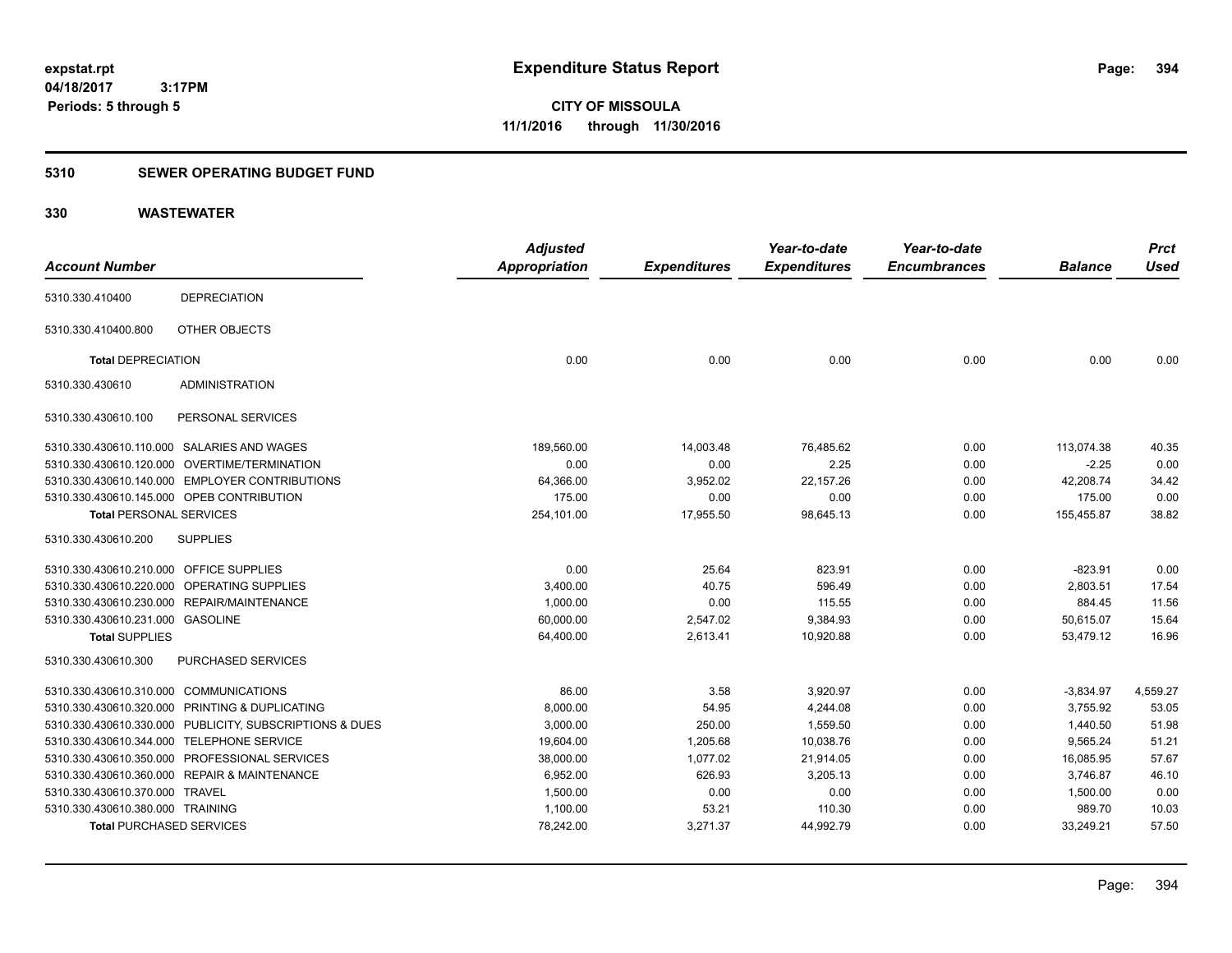#### **5310 SEWER OPERATING BUDGET FUND**

| <b>Account Number</b>                      |                                                        | <b>Adjusted</b><br>Appropriation | <b>Expenditures</b> | Year-to-date<br><b>Expenditures</b> | Year-to-date<br><b>Encumbrances</b> | <b>Balance</b> | <b>Prct</b><br><b>Used</b> |
|--------------------------------------------|--------------------------------------------------------|----------------------------------|---------------------|-------------------------------------|-------------------------------------|----------------|----------------------------|
| 5310.330.430610.500                        | <b>FIXED CHARGES</b>                                   |                                  |                     |                                     |                                     |                |                            |
| 5310.330.430610.500.000 FIXED CHARGES      |                                                        | 1,350,838.00                     | 194.55              | 494.55                              | 0.00                                | 1,350,343.45   | 0.04                       |
| <b>Total FIXED CHARGES</b>                 |                                                        | 1,350,838.00                     | 194.55              | 494.55                              | 0.00                                | 1,350,343.45   | 0.04                       |
| 5310.330.430610.700                        | <b>GRANTS &amp; CONTRIBUTIONS</b>                      |                                  |                     |                                     |                                     |                |                            |
|                                            | 5310.330.430610.700.000 GRANTS & CONTRIBUTIONS         | 1,500.00                         | 0.00                | 0.00                                | 0.00                                | 1,500.00       | 0.00                       |
| <b>Total GRANTS &amp; CONTRIBUTIONS</b>    |                                                        | 1,500.00                         | 0.00                | 0.00                                | 0.00                                | 1,500.00       | 0.00                       |
| 5310.330.430610.800                        | OTHER OBJECTS                                          |                                  |                     |                                     |                                     |                |                            |
| <b>Total OTHER OBJECTS</b>                 |                                                        | 0.00                             | 0.00                | 0.00                                | 0.00                                | 0.00           | 0.00                       |
| 5310.330.430610.900                        | <b>CAPITAL OUTLAY</b>                                  |                                  |                     |                                     |                                     |                |                            |
| <b>Total CAPITAL OUTLAY</b>                |                                                        | 0.00                             | 0.00                | 0.00                                | 0.00                                | 0.00           | 0.00                       |
| <b>Total ADMINISTRATION</b>                |                                                        | 1,749,081.00                     | 24,034.83           | 155,053.35                          | 0.00                                | 1,594,027.65   | 8.86                       |
| 5310.330.430630                            | <b>COLLECTIONS &amp; TRANSMISSIONS</b>                 |                                  |                     |                                     |                                     |                |                            |
| 5310.330.430630.100                        | PERSONAL SERVICES                                      |                                  |                     |                                     |                                     |                |                            |
| 5310.330.430630.110.000 SALARIES AND WAGES |                                                        | 459,648.00                       | 35,983.47           | 190,578.78                          | 0.00                                | 269,069.22     | 41.46                      |
|                                            | 5310.330.430630.120.000 OVERTIME/TERMINATION           | 12,000.00                        | 818.83              | 4,944.17                            | 0.00                                | 7,055.83       | 41.20                      |
| 5310.330.430630.130.000 OTHER              |                                                        | 19,224.00                        | 0.00                | 0.00                                | 0.00                                | 19,224.00      | 0.00                       |
|                                            | 5310.330.430630.140.000 EMPLOYER CONTRIBUTIONS         | 223,931.00                       | 18,125.29           | 100,429.67                          | 0.00                                | 123,501.33     | 44.85                      |
|                                            | 5310.330.430630.141.000 STATE RETIREMENT CONTRIBUTIONS | 501.00                           | 100.97              | 532.36                              | 0.00                                | $-31.36$       | 106.26                     |
| <b>Total PERSONAL SERVICES</b>             |                                                        | 715,304.00                       | 55,028.56           | 296,484.98                          | 0.00                                | 418,819.02     | 41.45                      |
| 5310.330.430630.200                        | <b>SUPPLIES</b>                                        |                                  |                     |                                     |                                     |                |                            |
| 5310.330.430630.220.000 OPERATING SUPPLIES |                                                        | 20,000.00                        | 527.04              | 10,010.72                           | 0.00                                | 9,989.28       | 50.05                      |
| 5310.330.430630.230.000 REPAIR/MAINTENANCE |                                                        | 150,000.00                       | 11,234.55           | 30,176.78                           | 0.00                                | 119,823.22     | 20.12                      |
| 5310.330.430630.240.000 OTHER SUPPLIES     |                                                        | 2,000.00                         | 322.23              | 1,562.10                            | 0.00                                | 437.90         | 78.11                      |
| <b>Total SUPPLIES</b>                      |                                                        | 172,000.00                       | 12.083.82           | 41.749.60                           | 0.00                                | 130,250.40     | 24.27                      |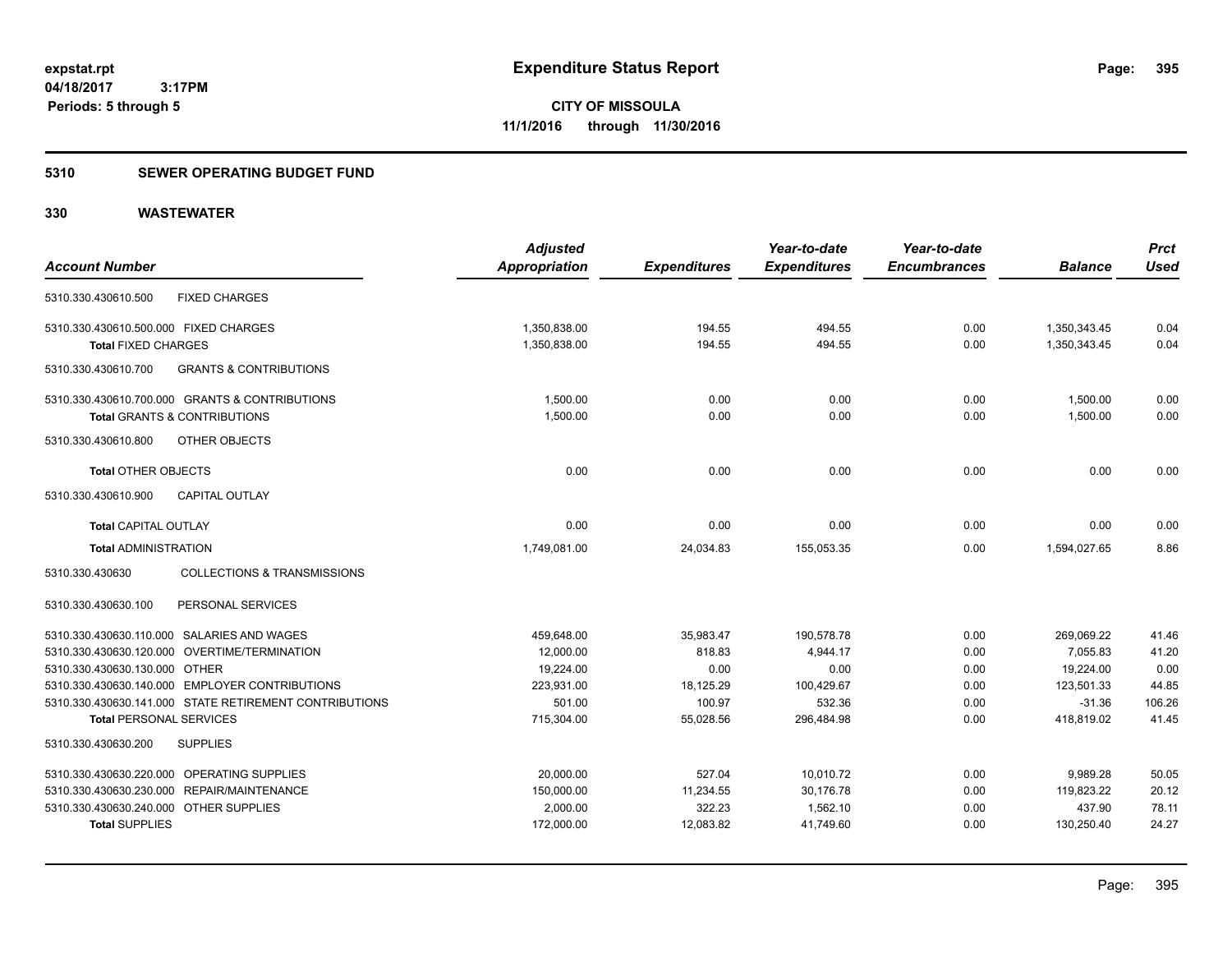**CITY OF MISSOULA 11/1/2016 through 11/30/2016**

#### **5310 SEWER OPERATING BUDGET FUND**

| <b>Account Number</b>                             | <b>Adjusted</b><br>Appropriation | <b>Expenditures</b> | Year-to-date<br><b>Expenditures</b> | Year-to-date<br><b>Encumbrances</b> | <b>Balance</b> | <b>Prct</b><br><b>Used</b> |
|---------------------------------------------------|----------------------------------|---------------------|-------------------------------------|-------------------------------------|----------------|----------------------------|
| PURCHASED SERVICES<br>5310.330.430630.300         |                                  |                     |                                     |                                     |                |                            |
|                                                   |                                  |                     |                                     |                                     |                |                            |
| 5310.330.430630.310.000 COMMUNICATIONS            | 984.00                           | 0.00                | 268.36                              | 0.00                                | 715.64         | 27.27                      |
| 5310.330.430630.341.000 ELECTRICITY & NATURAL GAS | 78,216.00                        | 2,115.83            | 20,496.74                           | 0.00                                | 57,719.26      | 26.21                      |
| 5310.330.430630.343.000 WATER CHARGES             | 6,468.00                         | 370.71              | 1,575.79                            | 0.00                                | 4,892.21       | 24.36                      |
| 5310.330.430630.350.000 PROFESSIONAL SERVICES     | 2,000.00                         | 100.00              | 301.00                              | 0.00                                | 1,699.00       | 15.05                      |
| 5310.330.430630.360.000 REPAIR & MAINTENANCE      | 104,360.00                       | 17,502.79           | 28,880.54                           | 0.00                                | 75,479.46      | 27.67                      |
| 5310.330.430630.370.000 TRAVEL                    | 3,000.00                         | 0.00                | 0.00                                | 0.00                                | 3,000.00       | 0.00                       |
| 5310.330.430630.380.000 TRAINING                  | 2,500.00                         | 0.00                | 0.00                                | 0.00                                | 2,500.00       | 0.00                       |
| <b>Total PURCHASED SERVICES</b>                   | 197,528.00                       | 20,089.33           | 51,522.43                           | 0.00                                | 146,005.57     | 26.08                      |
| <b>FIXED CHARGES</b><br>5310.330.430630.500       |                                  |                     |                                     |                                     |                |                            |
| 5310.330.430630.500.000 FIXED CHARGES             | 60,000.00                        | 0.00                | 0.00                                | 0.00                                | 60,000.00      | 0.00                       |
| <b>Total FIXED CHARGES</b>                        | 60,000.00                        | 0.00                | 0.00                                | 0.00                                | 60,000.00      | 0.00                       |
| <b>CAPITAL OUTLAY</b><br>5310.330.430630.900      |                                  |                     |                                     |                                     |                |                            |
| 5310.330.430630.940.000 MACHINERY & EQUIPMENT     | 0.00                             | 0.00                | 7,858.00                            | 0.00                                | $-7,858.00$    | 0.00                       |
| <b>Total CAPITAL OUTLAY</b>                       | 0.00                             | 0.00                | 7,858.00                            | 0.00                                | $-7,858.00$    | 0.00                       |
| Total COLLECTIONS & TRANSMISSIONS                 | 1,144,832.00                     | 87,201.71           | 397,615.01                          | 0.00                                | 747,216.99     | 34.73                      |
| TREATMENT AND DISPOSAL<br>5310.330.430640         |                                  |                     |                                     |                                     |                |                            |
| PERSONAL SERVICES<br>5310.330.430640.100          |                                  |                     |                                     |                                     |                |                            |
| 5310.330.430640.110.000 SALARIES AND WAGES        | 429,292.00                       | 33,648.13           | 180,205.06                          | 0.00                                | 249.086.94     | 41.98                      |
| 5310.330.430640.120.000 OVERTIME/TERMINATION      | 7,000.00                         | 478.56              | 6,908.85                            | 0.00                                | 91.15          | 98.70                      |
| 5310.330.430640.130.000 OTHER                     | 32,733.00                        | 0.00                | 0.00                                | 0.00                                | 32,733.00      | 0.00                       |
| 5310.330.430640.140.000 EMPLOYER CONTRIBUTIONS    | 195,429.00                       | 13,841.03           | 78,018.00                           | 0.00                                | 117,411.00     | 39.92                      |
| 5310.330.430640.190.000 PENSION EXPENSE           | 470.00                           | 0.00                | 0.00                                | 0.00                                | 470.00         | 0.00                       |
| <b>Total PERSONAL SERVICES</b>                    | 664,924.00                       | 47,967.72           | 265,131.91                          | 0.00                                | 399,792.09     | 39.87                      |
| <b>SUPPLIES</b><br>5310.330.430640.200            |                                  |                     |                                     |                                     |                |                            |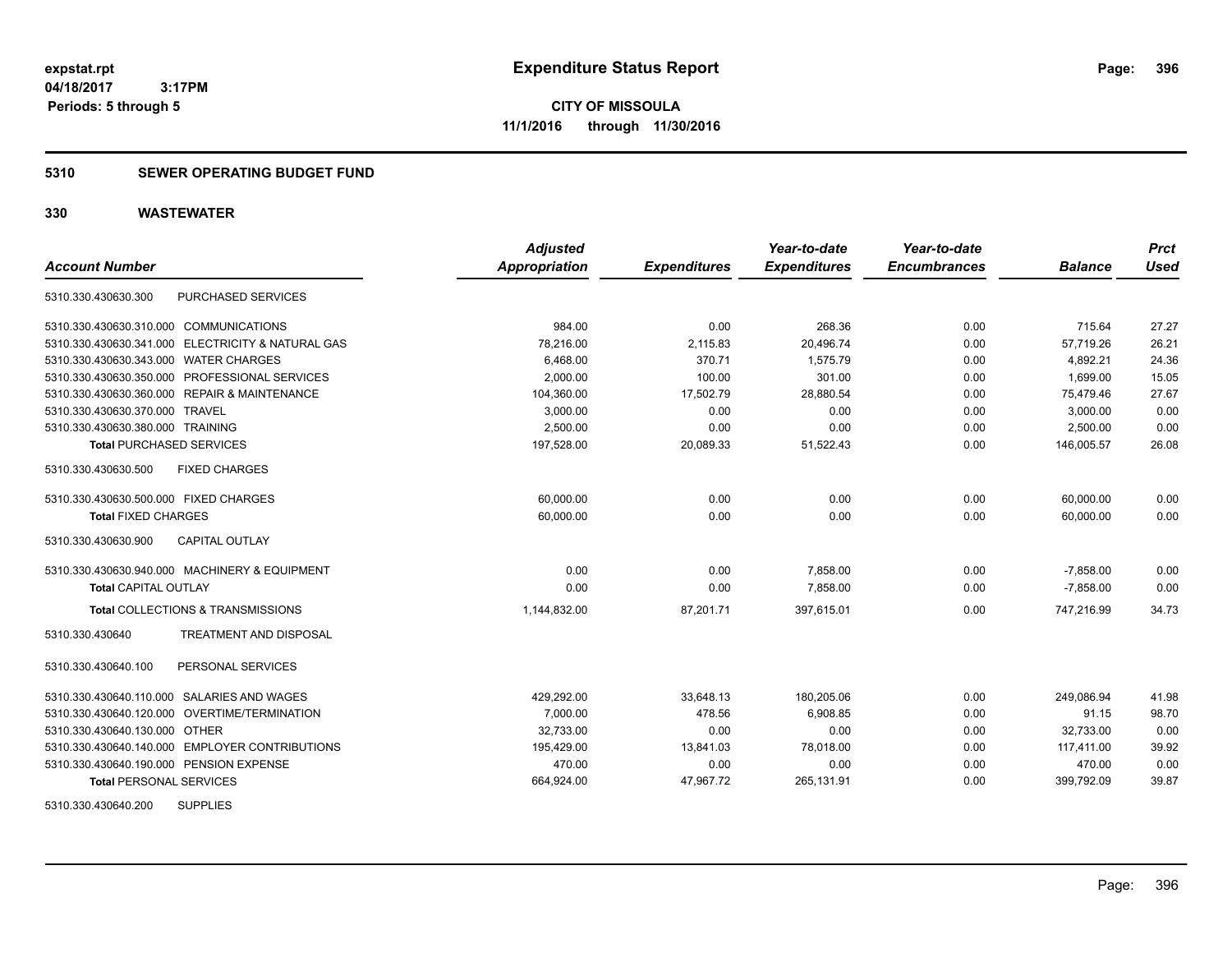**CITY OF MISSOULA 11/1/2016 through 11/30/2016**

# **5310 SEWER OPERATING BUDGET FUND**

| <b>Account Number</b>                             | <b>Adjusted</b><br><b>Appropriation</b> | <b>Expenditures</b> | Year-to-date<br><b>Expenditures</b> | Year-to-date<br><b>Encumbrances</b> | <b>Balance</b> | <b>Prct</b><br><b>Used</b> |
|---------------------------------------------------|-----------------------------------------|---------------------|-------------------------------------|-------------------------------------|----------------|----------------------------|
| 5310.330.430640.210.000 OFFICE SUPPLIES           | 270,170.00                              | 0.00                | 0.00                                | 0.00                                | 270,170.00     | 0.00                       |
| 5310.330.430640.220.000 OPERATING SUPPLIES        | 100.000.00                              | 17,403.96           | 56,697.75                           | 0.00                                | 43,302.25      | 56.70                      |
| 5310.330.430640.230.000 REPAIR/MAINTENANCE        | 0.00                                    | 1.626.27            | 16.779.11                           | 0.00                                | $-16.779.11$   | 0.00                       |
| 5310.330.430640.240.000 OTHER SUPPLIES            | 2,000.00                                | 0.00                | 427.81                              | 0.00                                | 1,572.19       | 21.39                      |
| <b>Total SUPPLIES</b>                             | 372,170.00                              | 19,030.23           | 73,904.67                           | 0.00                                | 298,265.33     | 19.86                      |
| PURCHASED SERVICES<br>5310.330.430640.300         |                                         |                     |                                     |                                     |                |                            |
| 5310.330.430640.310.000 COMMUNICATIONS            | 1,500.00                                | 0.00                | 8.96                                | 0.00                                | 1,491.04       | 0.60                       |
| 5310.330.430640.341.000 ELECTRICITY & NATURAL GAS | 539,563.00                              | 1,425.15            | 139,850.72                          | 0.00                                | 399,712.28     | 25.92                      |
| 5310.330.430640.343.000 WATER CHARGES             | 3,780.00                                | 248.91              | 1,055.77                            | 0.00                                | 2,724.23       | 27.93                      |
| 5310.330.430640.345.000 GARBAGE                   | 21,636.00                               | 3,707.27            | 10.003.12                           | 0.00                                | 11,632.88      | 46.23                      |
| 5310.330.430640.350.000 PROFESSIONAL SERVICES     | 1,000.00                                | 0.00                | 422.08                              | 0.00                                | 577.92         | 42.21                      |
| 5310.330.430640.360.000 REPAIR & MAINTENANCE      | 225,000.00                              | 7,429.10            | 118,536.54                          | 0.00                                | 106,463.46     | 52.68                      |
| 5310.330.430640.370.000 TRAVEL                    | 6,000.00                                | 1,370.86            | 2,825.81                            | 0.00                                | 3,174.19       | 47.10                      |
| 5310.330.430640.380.000 TRAINING                  | 6,000.00                                | 0.00                | 1,250.00                            | 0.00                                | 4,750.00       | 20.83                      |
| 5310.330.430640.390.000 OTHER PURCHASED SERVICES  | 445,887.00                              | 0.00                | 100.981.70                          | 0.00                                | 344,905.30     | 22.65                      |
| <b>Total PURCHASED SERVICES</b>                   | 1,250,366.00                            | 14,181.29           | 374,934.70                          | 0.00                                | 875,431.30     | 29.99                      |
| 5310.330.430640.900<br><b>CAPITAL OUTLAY</b>      |                                         |                     |                                     |                                     |                |                            |
| <b>Total CAPITAL OUTLAY</b>                       | 0.00                                    | 0.00                | 0.00                                | 0.00                                | 0.00           | 0.00                       |
| <b>Total TREATMENT AND DISPOSAL</b>               | 2.287.460.00                            | 81.179.24           | 713.971.28                          | 0.00                                | 1.573.488.72   | 31.21                      |
| <b>LAB &amp; TESTING</b><br>5310.330.430650       |                                         |                     |                                     |                                     |                |                            |
| 5310.330.430650.100<br>PERSONAL SERVICES          |                                         |                     |                                     |                                     |                |                            |
| 5310.330.430650.110.000 SALARIES AND WAGES        | 175.949.00                              | 13,544.70           | 81.292.79                           | 0.00                                | 94.656.21      | 46.20                      |
| 5310.330.430650.140.000 EMPLOYER CONTRIBUTIONS    | 72,869.00                               | 5,368.17            | 32,050.02                           | 0.00                                | 40,818.98      | 43.98                      |
| 5310.330.430650.190.000 PENSION EXPENSE           | 165.00                                  | 0.00                | 0.00                                | 0.00                                | 165.00         | 0.00                       |
| <b>Total PERSONAL SERVICES</b>                    | 248,983.00                              | 18,912.87           | 113,342.81                          | 0.00                                | 135,640.19     | 45.52                      |
| <b>SUPPLIES</b><br>5310.330.430650.200            |                                         |                     |                                     |                                     |                |                            |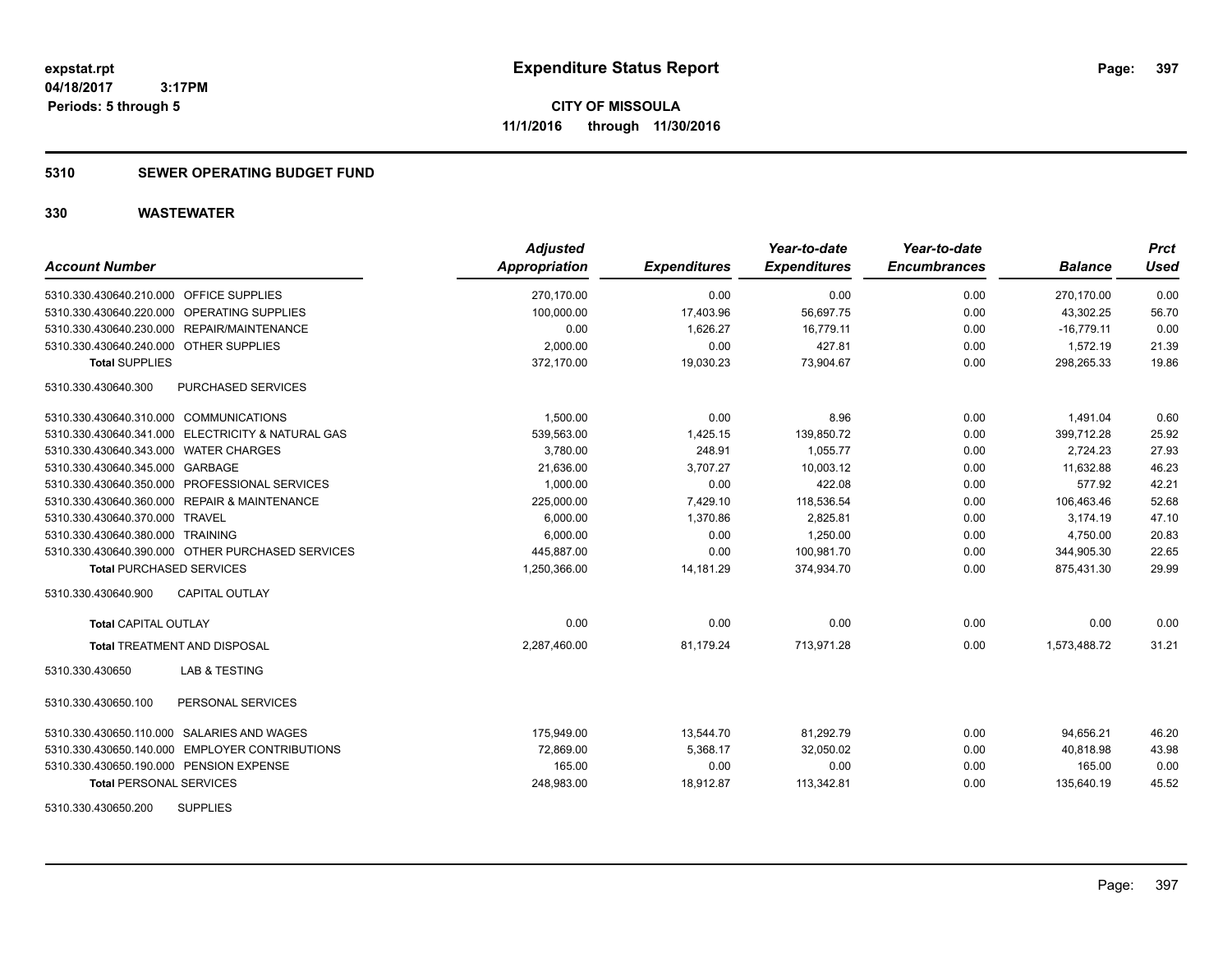# **5310 SEWER OPERATING BUDGET FUND**

| <b>Account Number</b>                          | <b>Adjusted</b><br><b>Appropriation</b> | <b>Expenditures</b> | Year-to-date<br><b>Expenditures</b> | Year-to-date<br><b>Encumbrances</b> | <b>Balance</b> | <b>Prct</b><br><b>Used</b> |
|------------------------------------------------|-----------------------------------------|---------------------|-------------------------------------|-------------------------------------|----------------|----------------------------|
| 5310.330.430650.220.000 OPERATING SUPPLIES     | 23,000.00                               | 1,206.37            | 6,867.90                            | 0.00                                | 16,132.10      | 29.86                      |
| 5310.330.430650.230.000 REPAIR/MAINTENANCE     | 3,000.00                                | 0.00                | 672.69                              | 0.00                                | 2,327.31       | 22.42                      |
| <b>Total SUPPLIES</b>                          | 26,000.00                               | 1,206.37            | 7,540.59                            | 0.00                                | 18,459.41      | 29.00                      |
| 5310.330.430650.300<br>PURCHASED SERVICES      |                                         |                     |                                     |                                     |                |                            |
| 5310.330.430650.310.000 COMMUNICATIONS         | 1,000.00                                | 17.01               | 153.88                              | 0.00                                | 846.12         | 15.39                      |
| 5310.330.430650.350.000 PROFESSIONAL SERVICES  | 37,700.00                               | 2,277.00            | 11,313.00                           | 0.00                                | 26,387.00      | 30.01                      |
| 5310.330.430650.360.000 REPAIR & MAINTENANCE   | 4,000.00                                | 1,434.77            | 2,659.27                            | 0.00                                | 1,340.73       | 66.48                      |
| 5310.330.430650.370.000 TRAVEL                 | 2,000.00                                | 0.00                | 0.00                                | 0.00                                | 2,000.00       | 0.00                       |
| 5310.330.430650.380.000 TRAINING               | 1,000.00                                | 0.00                | 0.00                                | 0.00                                | 1,000.00       | 0.00                       |
| <b>Total PURCHASED SERVICES</b>                | 45,700.00                               | 3,728.78            | 14,126.15                           | 0.00                                | 31,573.85      | 30.91                      |
| <b>CAPITAL OUTLAY</b><br>5310.330.430650.900   |                                         |                     |                                     |                                     |                |                            |
| <b>Total CAPITAL OUTLAY</b>                    | 0.00                                    | 0.00                | 0.00                                | 0.00                                | 0.00           | 0.00                       |
| <b>Total LAB &amp; TESTING</b>                 | 320,683.00                              | 23,848.02           | 135,009.55                          | 0.00                                | 185,673.45     | 42.10                      |
| <b>COMPOST</b><br>5310.330.430660              |                                         |                     |                                     |                                     |                |                            |
| PERSONAL SERVICES<br>5310.330.430660.100       |                                         |                     |                                     |                                     |                |                            |
| 5310.330.430660.110. SALARIES AND WAGES        | 0.00                                    | 3,786.58            | 3,786.58                            | 0.00                                | $-3.786.58$    | 0.00                       |
| 5310.330.430660.120.000 OVERTIME/TERMINATION   | 0.00                                    | 395.61              | 395.61                              | 0.00                                | $-395.61$      | 0.00                       |
| 5310.330.430660.140.000 EMPLOYER CONTRIBUTIONS | 0.00                                    | 928.72              | 928.72                              | 0.00                                | $-928.72$      | 0.00                       |
| <b>Total PERSONAL SERVICES</b>                 | 0.00                                    | 5,110.91            | 5,110.91                            | 0.00                                | $-5,110.91$    | 0.00                       |
| <b>SUPPLIES</b><br>5310.330.430660.200         |                                         |                     |                                     |                                     |                |                            |
| <b>Total SUPPLIES</b>                          | 0.00                                    | 0.00                | 0.00                                | 0.00                                | 0.00           | 0.00                       |
| 5310.330.430660.300<br>PURCHASED SERVICES      |                                         |                     |                                     |                                     |                |                            |
| <b>Total PURCHASED SERVICES</b>                | 0.00                                    | 0.00                | 0.00                                | 0.00                                | 0.00           | 0.00                       |
| <b>DEBT SERVICE</b><br>5310.330.430660.600     |                                         |                     |                                     |                                     |                |                            |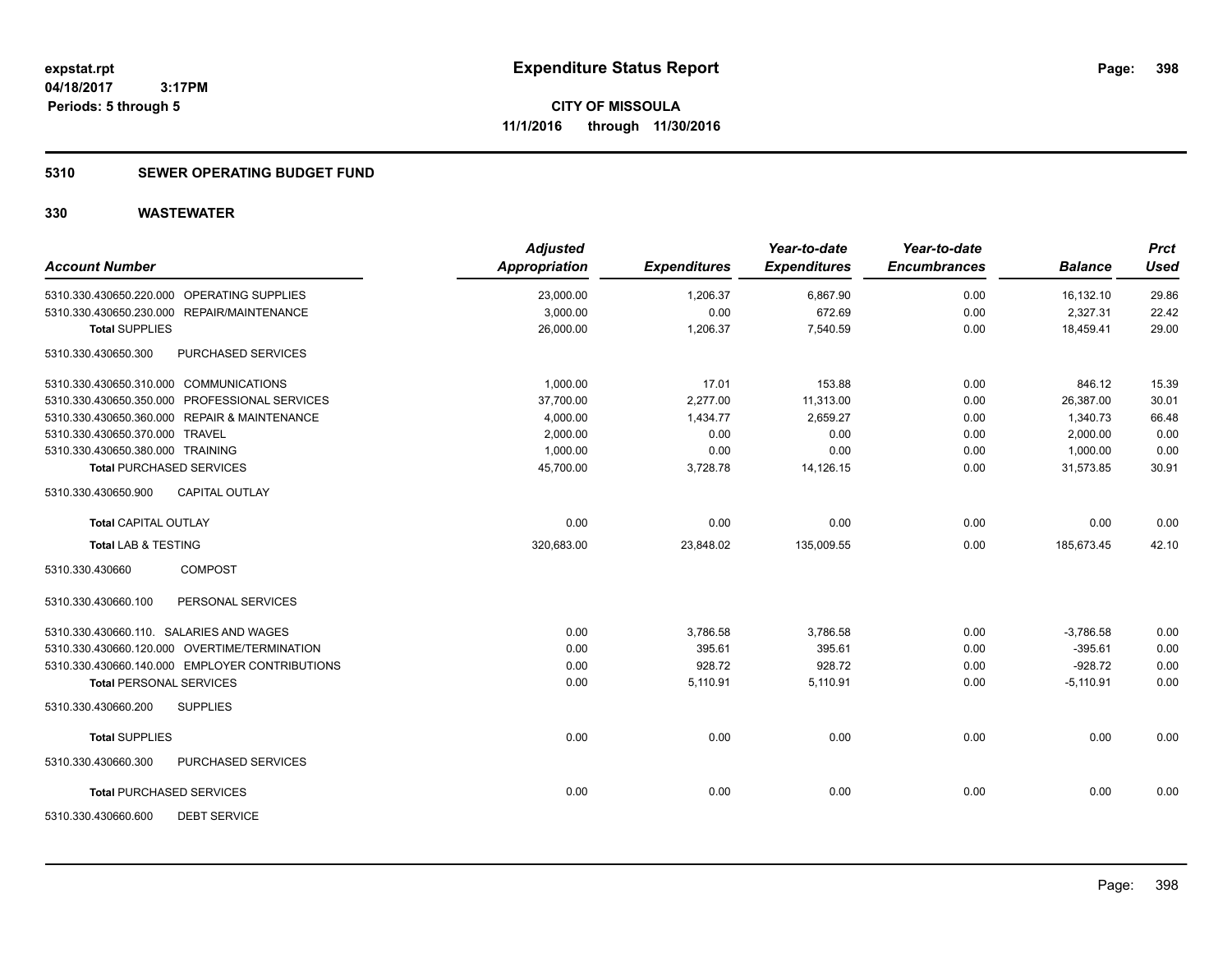# **5310 SEWER OPERATING BUDGET FUND**

| <b>Account Number</b>          |                                                              | <b>Adjusted</b><br><b>Appropriation</b> | <b>Expenditures</b> | Year-to-date<br><b>Expenditures</b> | Year-to-date<br><b>Encumbrances</b> | <b>Balance</b> | <b>Prct</b><br><b>Used</b> |
|--------------------------------|--------------------------------------------------------------|-----------------------------------------|---------------------|-------------------------------------|-------------------------------------|----------------|----------------------------|
| <b>Total DEBT SERVICE</b>      |                                                              | 0.00                                    | 0.00                | 0.00                                | 0.00                                | 0.00           | 0.00                       |
| 5310.330.430660.900            | <b>CAPITAL OUTLAY</b>                                        |                                         |                     |                                     |                                     |                |                            |
| <b>Total CAPITAL OUTLAY</b>    |                                                              | 0.00                                    | 0.00                | 0.00                                | 0.00                                | 0.00           | 0.00                       |
| <b>Total COMPOST</b>           |                                                              | 0.00                                    | 5,110.91            | 5,110.91                            | 0.00                                | $-5,110.91$    | 0.00                       |
| 5310.330.490504                | <b>DEBT SERVICE</b>                                          |                                         |                     |                                     |                                     |                |                            |
| 5310.330.490504.600            | <b>DEBT SERVICE</b>                                          |                                         |                     |                                     |                                     |                |                            |
| <b>Total DEBT SERVICE</b>      |                                                              | 0.00                                    | 0.00                | 0.00                                | 0.00                                | 0.00           | 0.00                       |
| 5310.330.499999                | <b>NEW REQUESTS</b>                                          |                                         |                     |                                     |                                     |                |                            |
| 5310.330.499999.100            | PERSONAL SERVICES                                            |                                         |                     |                                     |                                     |                |                            |
| <b>Total PERSONAL SERVICES</b> |                                                              | 0.00                                    | 0.00                | 0.00                                | 0.00                                | 0.00           | 0.00                       |
| 5310.330.499999.900            | <b>CAPITAL OUTLAY</b>                                        |                                         |                     |                                     |                                     |                |                            |
| <b>Total NEW REQUESTS</b>      |                                                              | 0.00                                    | 0.00                | 0.00                                | 0.00                                | 0.00           | 0.00                       |
| 5310.330.510110                | <b>MERCHANT SERVICES</b>                                     |                                         |                     |                                     |                                     |                |                            |
| 5310.330.510110.500            | <b>FIXED CHARGES</b>                                         |                                         |                     |                                     |                                     |                |                            |
|                                | 5310.330.510110.500.000 MERCHANT SERVICE FEES/FIIXED CHARGES | 45,000.00                               | 0.00                | 0.00                                | 0.00                                | 45,000.00      | 0.00                       |
| <b>Total MERCHANT SERVICES</b> |                                                              | 45,000.00                               | 0.00                | 0.00                                | 0.00                                | 45,000.00      | 0.00                       |
| 5310.330.510306                | <b>SALARY RESERVE</b>                                        |                                         |                     |                                     |                                     |                |                            |
| 5310.330.510306.100            | PERSONAL SERVICES                                            |                                         |                     |                                     |                                     |                |                            |
|                                | 5310.330.510306.140.000 EMPLOYER CONTRIBUTIONS               | 5,400.00                                | 0.00                | 0.00                                | 0.00                                | 5,400.00       | 0.00                       |
| <b>Total SALARY RESERVE</b>    |                                                              | 5,400.00                                | 0.00                | 0.00                                | 0.00                                | 5,400.00       | 0.00                       |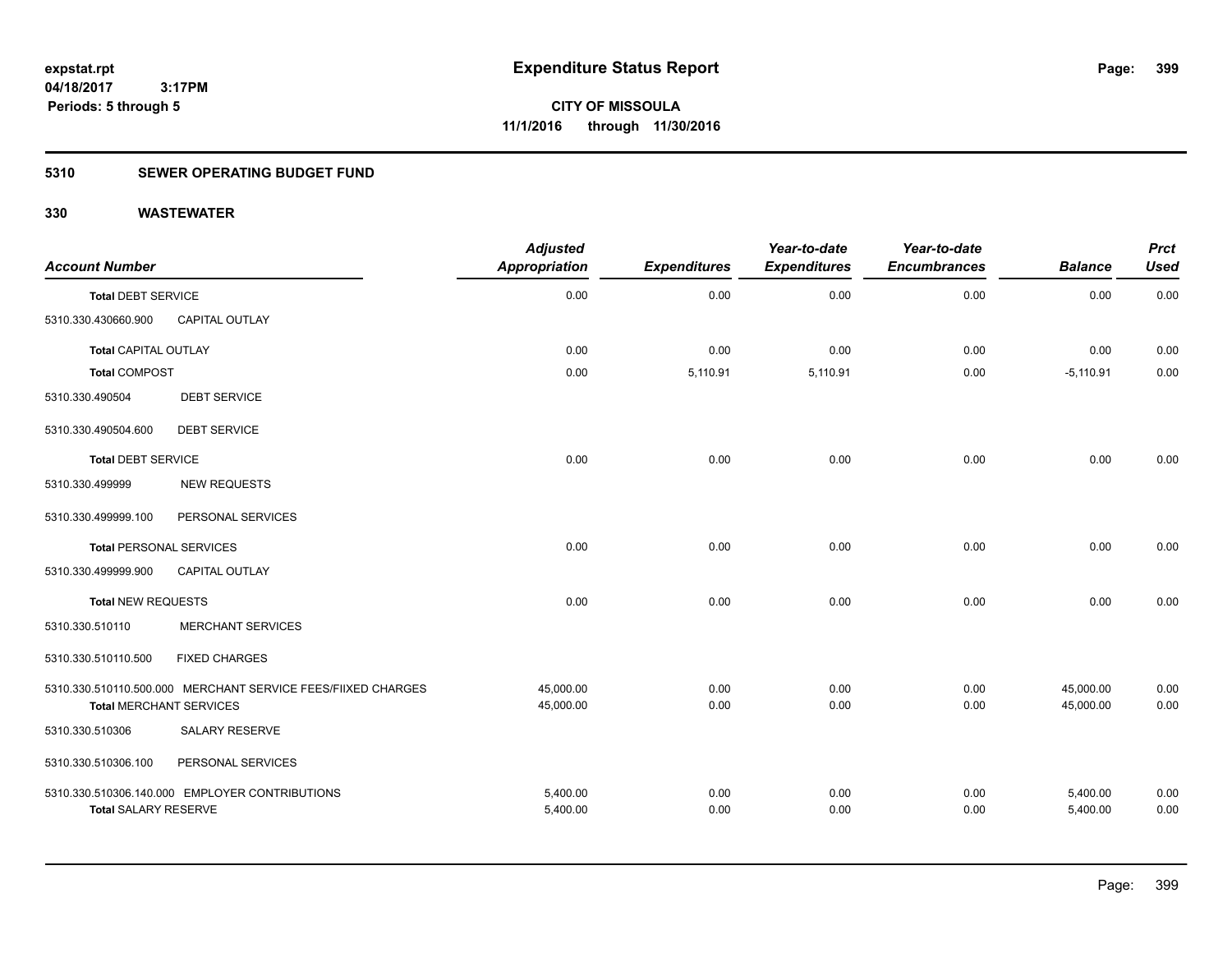# **CITY OF MISSOULA 11/1/2016 through 11/30/2016**

# **5310 SEWER OPERATING BUDGET FUND**

| <b>Account Number</b>   |                                            | <b>Adjusted</b><br>Appropriation | <b>Expenditures</b> | Year-to-date<br><b>Expenditures</b> | Year-to-date<br><b>Encumbrances</b> | <b>Balance</b> | <b>Prct</b><br>Used |
|-------------------------|--------------------------------------------|----------------------------------|---------------------|-------------------------------------|-------------------------------------|----------------|---------------------|
| 5310.330.521000         | INTERFUND OPERATING TRANSFERS              |                                  |                     |                                     |                                     |                |                     |
| 5310.330.521000.800     | OTHER OBJECTS                              |                                  |                     |                                     |                                     |                |                     |
|                         | <b>Total INTERFUND OPERATING TRANSFERS</b> | 0.00                             | 0.00                | 0.00                                | 0.00                                | 0.00           | 0.00                |
| <b>Total WASTEWATER</b> |                                            | 5,552,456.00                     | 221,374.71          | 1,406,760.10                        | 0.00                                | 4,145,695.90   | 25.34               |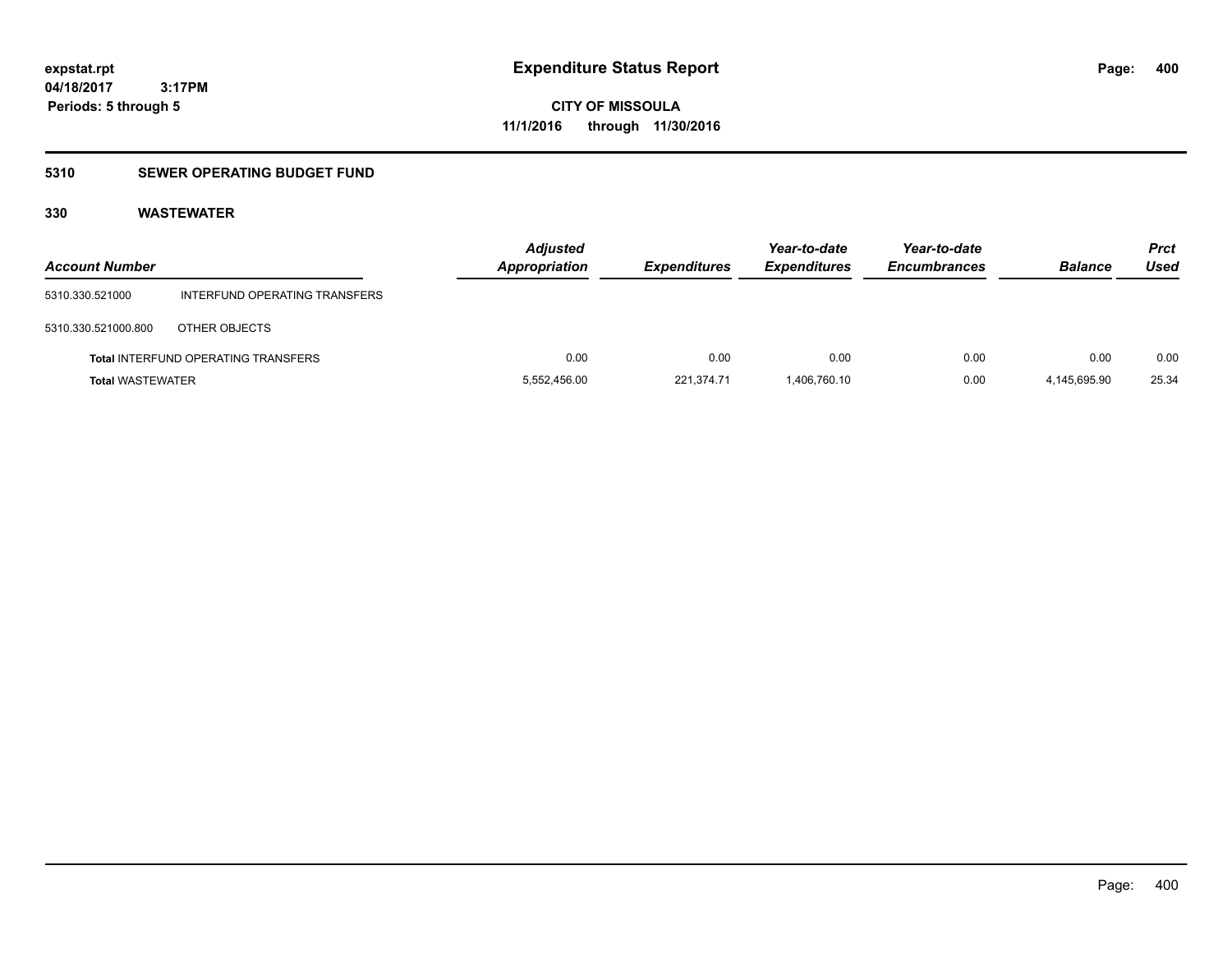**CITY OF MISSOULA 11/1/2016 through 11/30/2016**

# **5310 SEWER OPERATING BUDGET FUND**

# **335 WATER**

| <b>Account Number</b> |                                          | <b>Adjusted</b><br><b>Appropriation</b> | <b>Expenditures</b> | Year-to-date<br><b>Expenditures</b> | Year-to-date<br><b>Encumbrances</b> | <b>Balance</b> | <b>Prct</b><br>Used |
|-----------------------|------------------------------------------|-----------------------------------------|---------------------|-------------------------------------|-------------------------------------|----------------|---------------------|
| 5310.335.430590       | OTHER ACTIVITIES                         |                                         |                     |                                     |                                     |                |                     |
| 5310.335.430590.300   | <b>PURCHASED SERVICES</b>                |                                         |                     |                                     |                                     |                |                     |
| <b>Total WATER</b>    |                                          | 0.00                                    | 0.00                | 0.00                                | 0.00                                | 0.00           | 0.00                |
|                       | <b>Total SEWER OPERATING BUDGET FUND</b> | 5,552,456.00                            | 221,374.71          | 1,406,760.10                        | 0.00                                | 4,145,695.90   | 25.34               |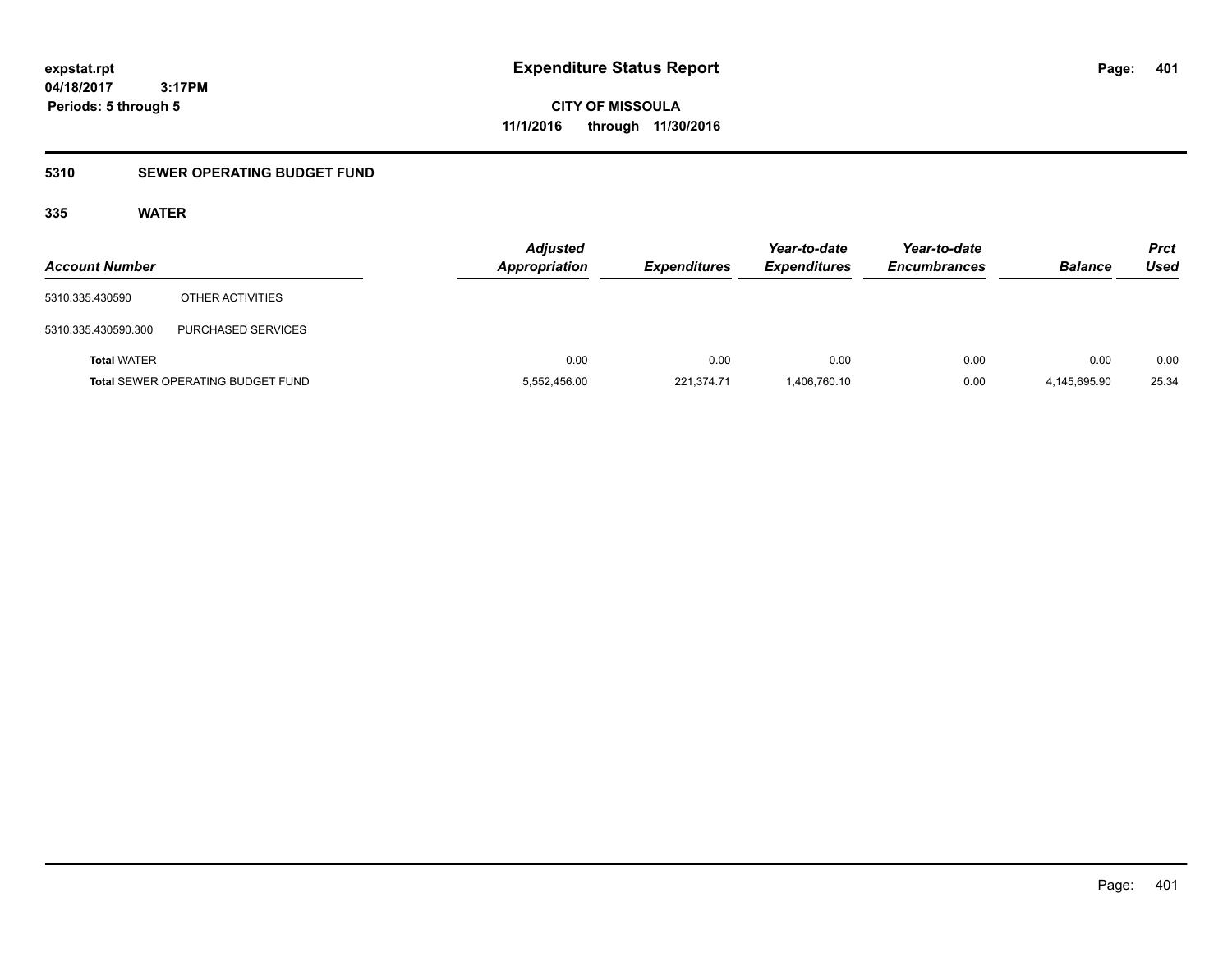**CITY OF MISSOULA 11/1/2016 through 11/30/2016**

# **5311 SEWER REVENUE COLLECTION & CLEARING FUND**

| <b>Account Number</b>      |                                                           | <b>Adjusted</b><br><b>Appropriation</b> | <b>Expenditures</b> | Year-to-date<br><b>Expenditures</b> | Year-to-date<br><b>Encumbrances</b> | <b>Balance</b> | <b>Prct</b><br><b>Used</b> |
|----------------------------|-----------------------------------------------------------|-----------------------------------------|---------------------|-------------------------------------|-------------------------------------|----------------|----------------------------|
| 5311.330.430670            | <b>CUSTOMER ACCOUNTING &amp; COLLECTION</b>               |                                         |                     |                                     |                                     |                |                            |
| 5311.330.430670.800        | <b>OTHER OBJECTS</b>                                      |                                         |                     |                                     |                                     |                |                            |
|                            | Total CUSTOMER ACCOUNTING & COLLECTION                    | 0.00                                    | 0.00                | 0.00                                | 0.00                                | 0.00           | 0.00                       |
| 5311.330.510000            | <b>MISCELLANEOUS</b>                                      |                                         |                     |                                     |                                     |                |                            |
| 5311.330.510000.800        | <b>OTHER OBJECTS</b>                                      |                                         |                     |                                     |                                     |                |                            |
| <b>Total MISCELLANEOUS</b> |                                                           | 0.00                                    | 0.00                | 0.00                                | 0.00                                | 0.00           | 0.00                       |
| 5311.330.510110            | <b>MERCHANT SERVICES</b>                                  |                                         |                     |                                     |                                     |                |                            |
| 5311.330.510110.500        | <b>FIXED CHARGES</b>                                      |                                         |                     |                                     |                                     |                |                            |
|                            | <b>Total MERCHANT SERVICES</b>                            | 0.00                                    | 0.00                | 0.00                                | 0.00                                | 0.00           | 0.00                       |
| 5311.330.521000            | SEWER REVENUE CLEARING                                    |                                         |                     |                                     |                                     |                |                            |
| 5311.330.521000.500        | <b>FIXED CHARGES</b>                                      |                                         |                     |                                     |                                     |                |                            |
| <b>Total FIXED CHARGES</b> |                                                           | 0.00                                    | 0.00                | 0.00                                | 0.00                                | 0.00           | 0.00                       |
| 5311.330.521000.800        | OTHER OBJECTS                                             |                                         |                     |                                     |                                     |                |                            |
|                            | 5311.330.521000.820.000 TRANSFERS TO OTHER FUNDS          | 7,963,568.00                            | 0.00                | 0.00                                | 0.00                                | 7,963,568.00   | 0.00                       |
|                            | Total SEWER REVENUE CLEARING                              | 7,963,568.00                            | 0.00                | 0.00                                | 0.00                                | 7,963,568.00   | 0.00                       |
|                            | <b>Total SEWER REVENUE COLLECTION &amp; CLEARING FUND</b> | 7,963,568.00                            | 0.00                | 0.00                                | 0.00                                | 7,963,568.00   | 0.00                       |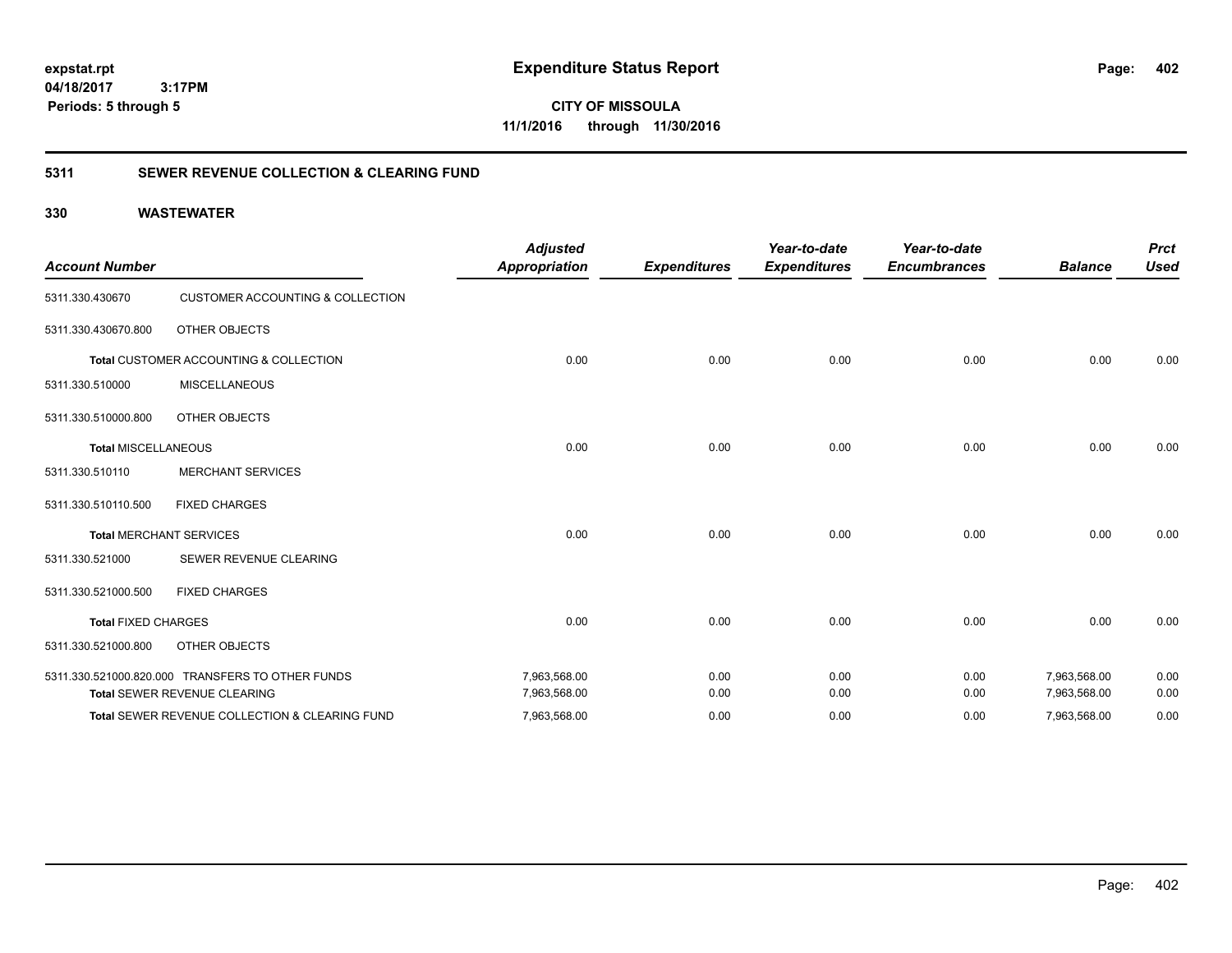### **5315 SEWER LOAN FUND**

| <b>Account Number</b>         |                                                   | <b>Adjusted</b><br><b>Appropriation</b> | <b>Expenditures</b> | Year-to-date<br><b>Expenditures</b> | Year-to-date<br><b>Encumbrances</b> | <b>Balance</b> | <b>Prct</b><br><b>Used</b> |
|-------------------------------|---------------------------------------------------|-----------------------------------------|---------------------|-------------------------------------|-------------------------------------|----------------|----------------------------|
| 5315.330.430607               | *** Title Not Found ***                           |                                         |                     |                                     |                                     |                |                            |
| 5315.330.430607.300           | PURCHASED SERVICES                                |                                         |                     |                                     |                                     |                |                            |
| Total *** Title Not Found *** |                                                   | 0.00                                    | 0.00                | 0.00                                | 0.00                                | 0.00           | 0.00                       |
| 5315.330.430670               | <b>CUSTOMER ACCOUNTING &amp; COLLECTION</b>       |                                         |                     |                                     |                                     |                |                            |
| 5315.330.430670.300           | PURCHASED SERVICES                                |                                         |                     |                                     |                                     |                |                            |
|                               | <b>Total PURCHASED SERVICES</b>                   | 0.00                                    | 0.00                | 0.00                                | 0.00                                | 0.00           | 0.00                       |
| 5315.330.430670.800           | OTHER OBJECTS                                     |                                         |                     |                                     |                                     |                |                            |
|                               | 5315.330.430670.820.000 TRANSFERS TO OTHER FUNDS  | 20,000.00                               | 0.00                | 0.00                                | 0.00                                | 20,000.00      | 0.00                       |
|                               | <b>Total CUSTOMER ACCOUNTING &amp; COLLECTION</b> | 20,000.00                               | 0.00                | 0.00                                | 0.00                                | 20,000.00      | 0.00                       |
| <b>Total SEWER LOAN FUND</b>  |                                                   | 20,000.00                               | 0.00                | 0.00                                | 0.00                                | 20,000.00      | 0.00                       |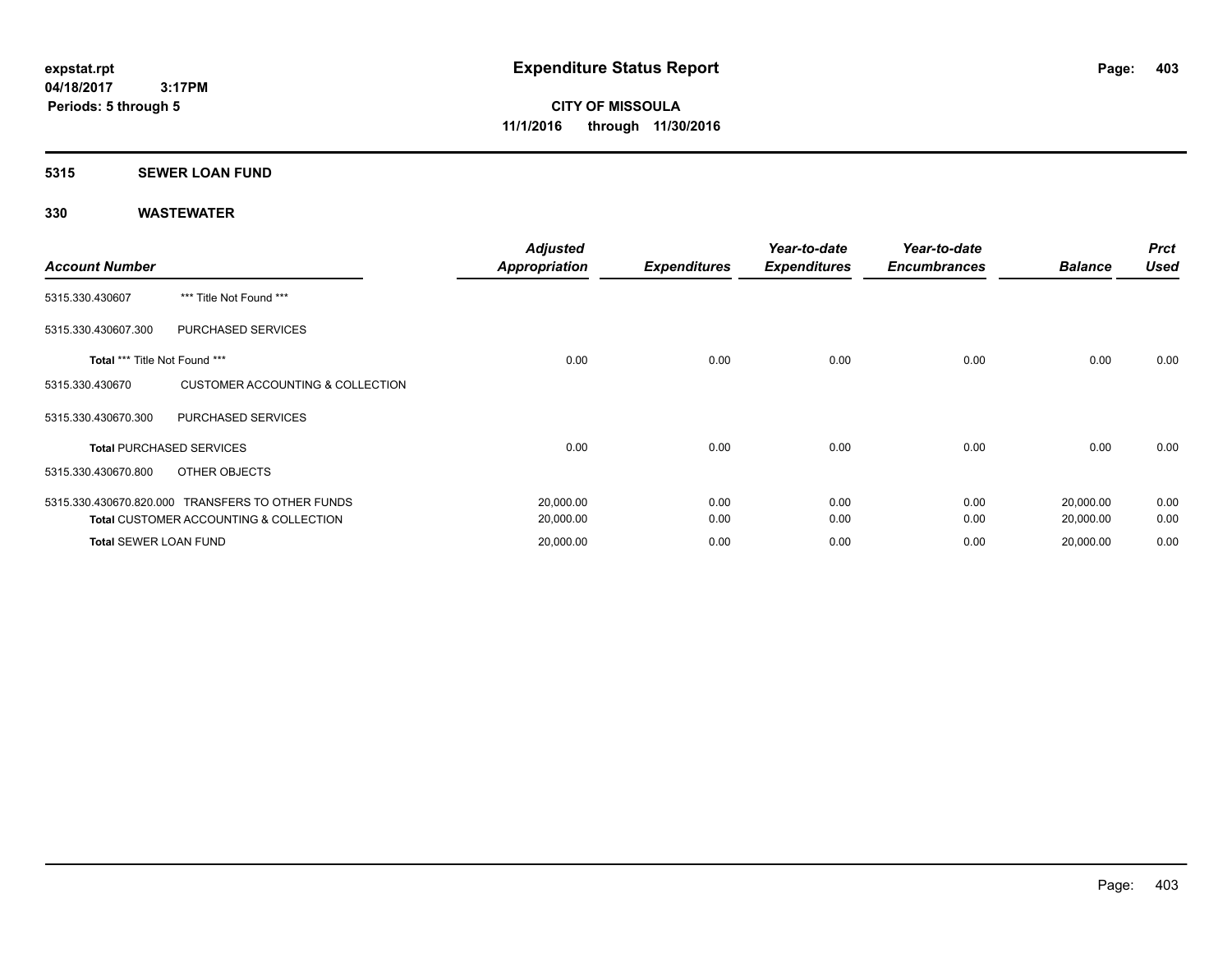**CITY OF MISSOULA 11/1/2016 through 11/30/2016**

# **5320 SEWER REPLACEMENT & DEPRECIATION FUND**

|                                 |                                        | <b>Adjusted</b>      |                     | Year-to-date        | Year-to-date        |                | <b>Prct</b> |
|---------------------------------|----------------------------------------|----------------------|---------------------|---------------------|---------------------|----------------|-------------|
| <b>Account Number</b>           |                                        | <b>Appropriation</b> | <b>Expenditures</b> | <b>Expenditures</b> | <b>Encumbrances</b> | <b>Balance</b> | <b>Used</b> |
| 5320.330.410400                 | <b>DEPRECIATION</b>                    |                      |                     |                     |                     |                |             |
| 5320.330.410400.800             | OTHER OBJECTS                          |                      |                     |                     |                     |                |             |
| <b>Total DEPRECIATION</b>       |                                        | 0.00                 | 0.00                | 0.00                | 0.00                | 0.00           | 0.00        |
| 5320.330.410551                 | <b>FINANCIAL SOFTWARE</b>              |                      |                     |                     |                     |                |             |
| 5320.330.410551.800             | OTHER OBJECTS                          |                      |                     |                     |                     |                |             |
| <b>Total FINANCIAL SOFTWARE</b> |                                        | 0.00                 | 0.00                | 0.00                | 0.00                | 0.00           | 0.00        |
| 5320.330.430613                 | <b>EQUIPMENT-TRUCKS</b>                |                      |                     |                     |                     |                |             |
| 5320.330.430613.900             | <b>CAPITAL OUTLAY</b>                  |                      |                     |                     |                     |                |             |
| <b>Total EQUIPMENT-TRUCKS</b>   |                                        | 0.00                 | 0.00                | 0.00                | 0.00                | 0.00           | 0.00        |
| 5320.330.430614                 | WW DEVELOPMENT FEE RECALCULATION       |                      |                     |                     |                     |                |             |
| 5320.330.430614.300             | PURCHASED SERVICES                     |                      |                     |                     |                     |                |             |
|                                 | Total WW DEVELOPMENT FEE RECALCULATION | 0.00                 | 0.00                | 0.00                | 0.00                | 0.00           | 0.00        |
| 5320.330.430615                 | WWTP OPTIMIZATION STUDY                |                      |                     |                     |                     |                |             |
| 5320.330.430615.300             | PURCHASED SERVICES                     |                      |                     |                     |                     |                |             |
|                                 | Total WWTP OPTIMIZATION STUDY          | 0.00                 | 0.00                | 0.00                | 0.00                | 0.00           | 0.00        |
| 5320.330.430622                 | TREATMENT PLANT SOFTWARE UPGRADE       |                      |                     |                     |                     |                |             |
| 5320.330.430622.900             | <b>CAPITAL OUTLAY</b>                  |                      |                     |                     |                     |                |             |
|                                 | Total TREATMENT PLANT SOFTWARE UPGRADE | 0.00                 | 0.00                | 0.00                | 0.00                | 0.00           | 0.00        |
| 5320.330.430623                 | LATERAL SWR MAIN EXT                   |                      |                     |                     |                     |                |             |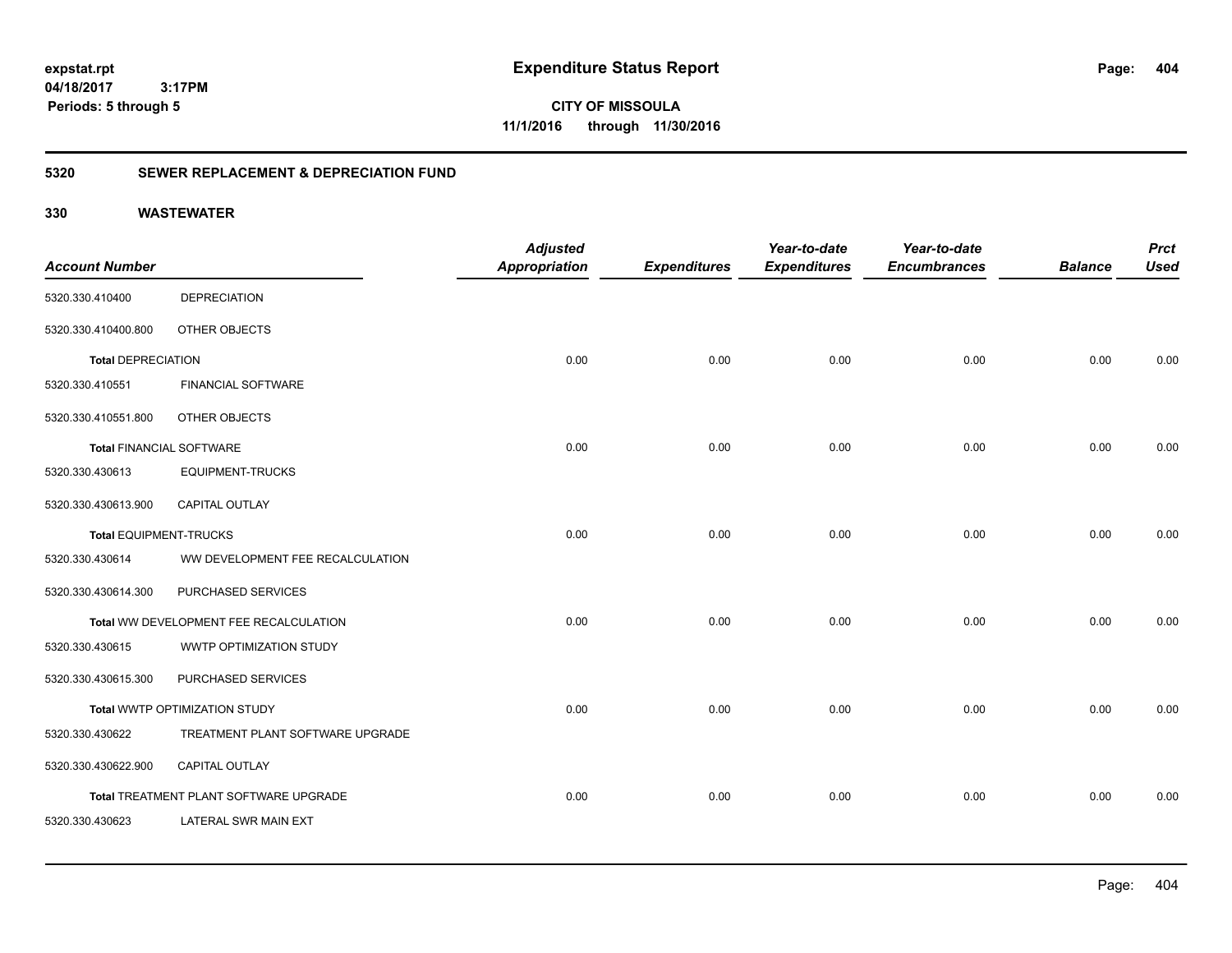**CITY OF MISSOULA 11/1/2016 through 11/30/2016**

# **5320 SEWER REPLACEMENT & DEPRECIATION FUND**

|                                 |                                              | <b>Adjusted</b>      |                     | Year-to-date        | Year-to-date        |                | <b>Prct</b> |
|---------------------------------|----------------------------------------------|----------------------|---------------------|---------------------|---------------------|----------------|-------------|
| <b>Account Number</b>           |                                              | <b>Appropriation</b> | <b>Expenditures</b> | <b>Expenditures</b> | <b>Encumbrances</b> | <b>Balance</b> | <b>Used</b> |
| 5320.330.430623.300             | <b>PURCHASED SERVICES</b>                    |                      |                     |                     |                     |                |             |
|                                 | 5320.330.430623.360.000 REPAIR & MAINTENANCE | 10,000.00            | 0.00                | 0.00                | 0.00                | 10,000.00      | 0.00        |
|                                 | <b>Total PURCHASED SERVICES</b>              | 10,000.00            | 0.00                | 0.00                | 0.00                | 10,000.00      | 0.00        |
| 5320.330.430623.900             | <b>CAPITAL OUTLAY</b>                        |                      |                     |                     |                     |                |             |
| <b>Total CAPITAL OUTLAY</b>     |                                              | 0.00                 | 0.00                | 0.00                | 0.00                | 0.00           | 0.00        |
|                                 | Total LATERAL SWR MAIN EXT                   | 10,000.00            | 0.00                | 0.00                | 0.00                | 10,000.00      | 0.00        |
| 5320.330.430624                 | <b>SEWER LINE REHAB</b>                      |                      |                     |                     |                     |                |             |
| 5320.330.430624.300             | PURCHASED SERVICES                           |                      |                     |                     |                     |                |             |
| <b>Total SEWER LINE REHAB</b>   |                                              | 0.00                 | 0.00                | 0.00                | 0.00                | 0.00           | 0.00        |
| 5320.330.430625                 | SWR MAIN MASTER PLANS                        |                      |                     |                     |                     |                |             |
| 5320.330.430625.300             | PURCHASED SERVICES                           |                      |                     |                     |                     |                |             |
|                                 | <b>Total SWR MAIN MASTER PLANS</b>           | 0.00                 | 0.00                | 0.00                | 0.00                | 0.00           | 0.00        |
| 5320.330.430630                 | <b>MISC PLANT REPAIRS</b>                    |                      |                     |                     |                     |                |             |
| 5320.330.430630.300             | PURCHASED SERVICES                           |                      |                     |                     |                     |                |             |
|                                 | 5320.330.430630.360.000 REPAIR & MAINTENANCE | 200,000.00           | 38,732.45           | 102,888.06          | 0.00                | 97,111.94      | 51.44       |
|                                 | <b>Total PURCHASED SERVICES</b>              | 200,000.00           | 38,732.45           | 102,888.06          | 0.00                | 97,111.94      | 51.44       |
| 5320.330.430630.900             | <b>CAPITAL OUTLAY</b>                        |                      |                     |                     |                     |                |             |
| <b>Total CAPITAL OUTLAY</b>     |                                              | 0.00                 | 0.00                | 0.00                | 0.00                | 0.00           | 0.00        |
| <b>Total MISC PLANT REPAIRS</b> |                                              | 200,000.00           | 38,732.45           | 102,888.06          | 0.00                | 97,111.94      | 51.44       |
| 5320.330.430631                 | <b>MISC SWR MAIN REPAIRS</b>                 |                      |                     |                     |                     |                |             |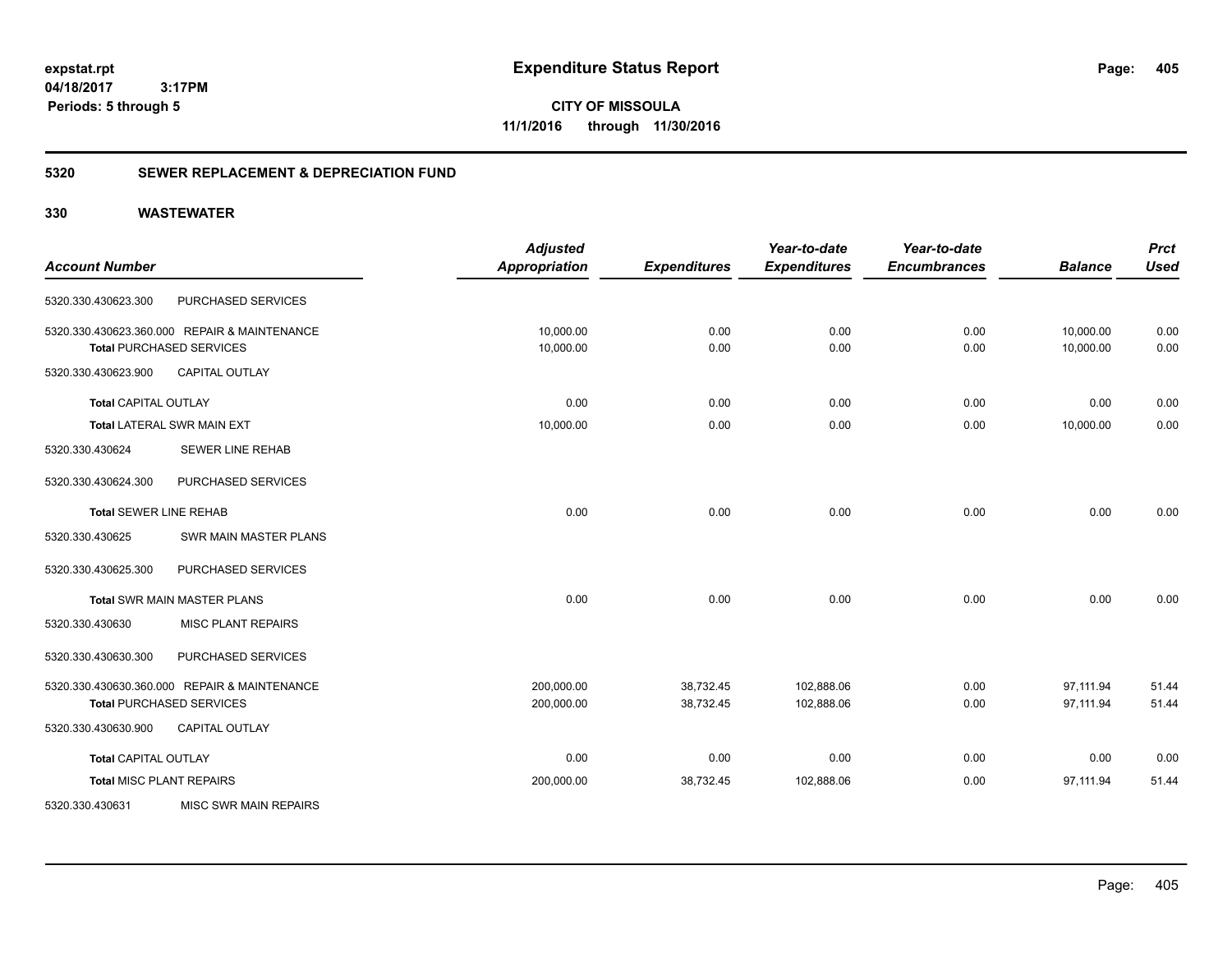**CITY OF MISSOULA 11/1/2016 through 11/30/2016**

# **5320 SEWER REPLACEMENT & DEPRECIATION FUND**

| <b>Account Number</b>      |                                                                                      | <b>Adjusted</b><br><b>Appropriation</b> | <b>Expenditures</b>  | Year-to-date<br><b>Expenditures</b> | Year-to-date<br><b>Encumbrances</b> | <b>Balance</b>           | <b>Prct</b><br><b>Used</b> |
|----------------------------|--------------------------------------------------------------------------------------|-----------------------------------------|----------------------|-------------------------------------|-------------------------------------|--------------------------|----------------------------|
| 5320.330.430631.300        | PURCHASED SERVICES                                                                   |                                         |                      |                                     |                                     |                          |                            |
|                            | 5320.330.430631.360.000 MISC SEWER LINE REPAIR<br><b>Total MISC SWR MAIN REPAIRS</b> | 200,000.00<br>200,000.00                | 3,362.49<br>3,362.49 | 82,191.39<br>82,191.39              | 0.00<br>0.00                        | 117,808.61<br>117,808.61 | 41.10<br>41.10             |
| 5320.330.430632            | <b>DEWATERING SCREW PRESS</b>                                                        |                                         |                      |                                     |                                     |                          |                            |
| 5320.330.430632.800        | OTHER OBJECTS                                                                        |                                         |                      |                                     |                                     |                          |                            |
| <b>Total OTHER OBJECTS</b> |                                                                                      | 0.00                                    | 0.00                 | 0.00                                | 0.00                                | 0.00                     | 0.00                       |
| 5320.330.430632.900        | <b>CAPITAL OUTLAY</b>                                                                |                                         |                      |                                     |                                     |                          |                            |
|                            | <b>Total DEWATERING SCREW PRESS</b>                                                  | 0.00                                    | 0.00                 | 0.00                                | 0.00                                | 0.00                     | 0.00                       |
| 5320.330.430635            | CARAS PARK FORCE MAIN RELOCATION                                                     |                                         |                      |                                     |                                     |                          |                            |
| 5320.330.430635.300        | PURCHASED SERVICES                                                                   |                                         |                      |                                     |                                     |                          |                            |
|                            | <b>Total PURCHASED SERVICES</b>                                                      | 0.00                                    | 0.00                 | 0.00                                | 0.00                                | 0.00                     | 0.00                       |
| 5320.330.430635.900        | CAPITAL OUTLAY                                                                       |                                         |                      |                                     |                                     |                          |                            |
|                            | Total CARAS PARK FORCE MAIN RELOCATION                                               | 0.00                                    | 0.00                 | 0.00                                | 0.00                                | 0.00                     | 0.00                       |
| 5320.330.430637            | SEWAGE LIFT STATION UPGRADE/REHAB                                                    |                                         |                      |                                     |                                     |                          |                            |
| 5320.330.430637.300        | PURCHASED SERVICES                                                                   |                                         |                      |                                     |                                     |                          |                            |
|                            | Total SEWAGE LIFT STATION UPGRADE/REHAB                                              | 0.00                                    | 0.00                 | 0.00                                | 0.00                                | 0.00                     | 0.00                       |
| 5320.330.430643            | WWTP TELEMETRY UPGRADE PROJECT                                                       |                                         |                      |                                     |                                     |                          |                            |
| 5320.330.430643.300        | PURCHASED SERVICES                                                                   |                                         |                      |                                     |                                     |                          |                            |
|                            | <b>Total PURCHASED SERVICES</b>                                                      | 0.00                                    | 0.00                 | 0.00                                | 0.00                                | 0.00                     | 0.00                       |
| 5320.330.430643.900        | <b>CAPITAL OUTLAY</b>                                                                |                                         |                      |                                     |                                     |                          |                            |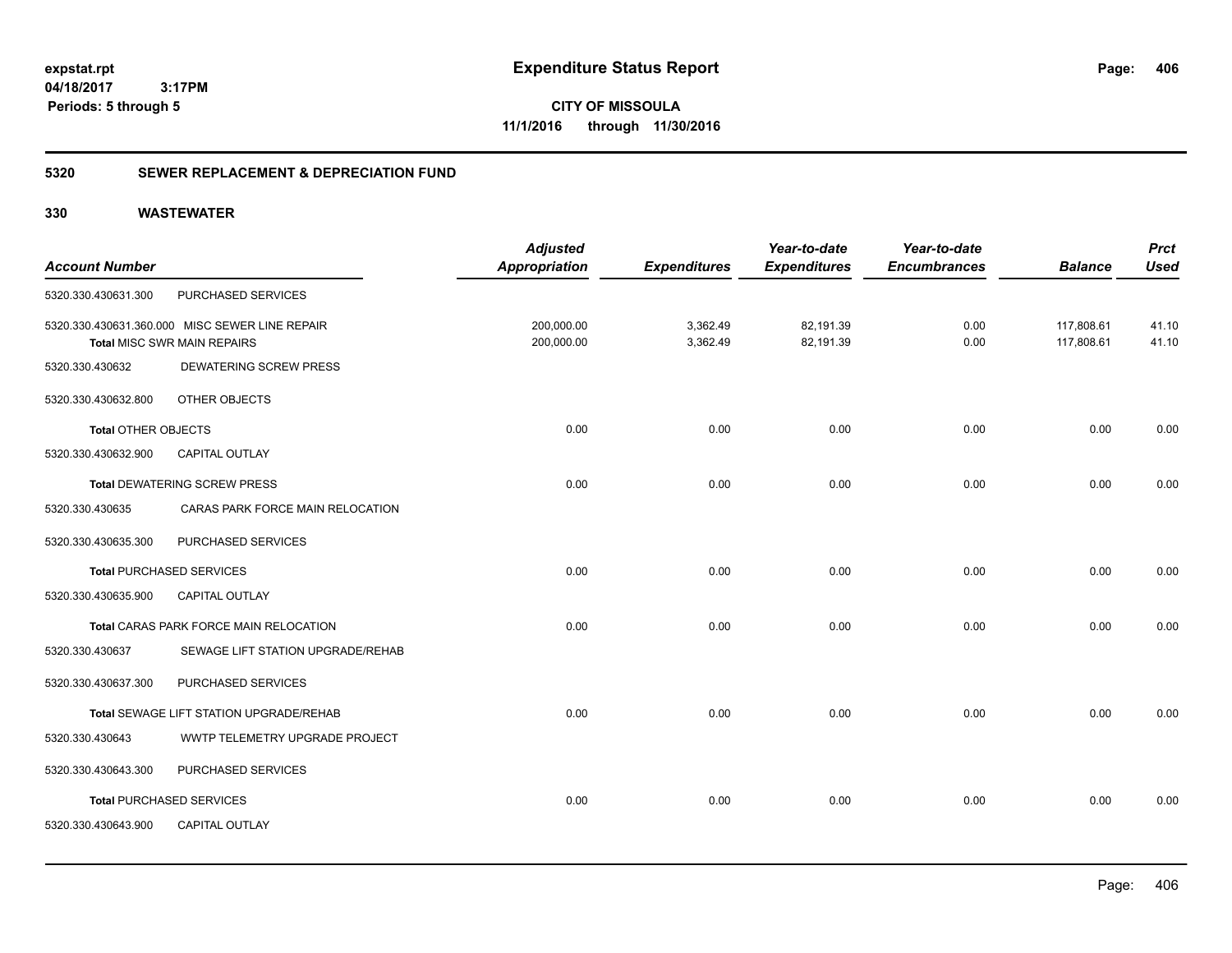**CITY OF MISSOULA 11/1/2016 through 11/30/2016**

# **5320 SEWER REPLACEMENT & DEPRECIATION FUND**

| <b>Account Number</b>          |                                      | <b>Adjusted</b><br><b>Appropriation</b> | <b>Expenditures</b> | Year-to-date<br><b>Expenditures</b> | Year-to-date<br><b>Encumbrances</b> | <b>Balance</b> | <b>Prct</b><br><b>Used</b> |
|--------------------------------|--------------------------------------|-----------------------------------------|---------------------|-------------------------------------|-------------------------------------|----------------|----------------------------|
|                                |                                      |                                         |                     |                                     |                                     |                |                            |
|                                | Total WWTP TELEMETRY UPGRADE PROJECT | 0.00                                    | 0.00                | 0.00                                | 0.00                                | 0.00           | 0.00                       |
| 5320.330.430650                | LAB & TESTING                        |                                         |                     |                                     |                                     |                |                            |
| 5320.330.430650.300            | PURCHASED SERVICES                   |                                         |                     |                                     |                                     |                |                            |
|                                | <b>Total PURCHASED SERVICES</b>      | 0.00                                    | 0.00                | 0.00                                | 0.00                                | 0.00           | 0.00                       |
| 5320.330.430650.900            | CAPITAL OUTLAY                       |                                         |                     |                                     |                                     |                |                            |
| <b>Total LAB &amp; TESTING</b> |                                      | 0.00                                    | 0.00                | 0.00                                | 0.00                                | 0.00           | 0.00                       |
| 5320.330.430651                | TRANSFER TO SEWER LOAN               |                                         |                     |                                     |                                     |                |                            |
| 5320.330.430651.800            | OTHER OBJECTS                        |                                         |                     |                                     |                                     |                |                            |
|                                | Total TRANSFER TO SEWER LOAN         | 0.00                                    | 0.00                | 0.00                                | 0.00                                | 0.00           | 0.00                       |
| 5320.330.430660                | <b>COMPOST</b>                       |                                         |                     |                                     |                                     |                |                            |
| 5320.330.430660.900            | <b>CAPITAL OUTLAY</b>                |                                         |                     |                                     |                                     |                |                            |
| <b>Total COMPOST</b>           |                                      | 0.00                                    | 0.00                | 0.00                                | 0.00                                | 0.00           | 0.00                       |
| 5320.330.430684                | MILLER CREEK SEWER INTERCEPTOR       |                                         |                     |                                     |                                     |                |                            |
| 5320.330.430684.300            | PURCHASED SERVICES                   |                                         |                     |                                     |                                     |                |                            |
|                                | <b>Total PURCHASED SERVICES</b>      | 0.00                                    | 0.00                | 0.00                                | 0.00                                | 0.00           | 0.00                       |
| 5320.330.430684.800            | OTHER OBJECTS                        |                                         |                     |                                     |                                     |                |                            |
|                                | Total MILLER CREEK SEWER INTERCEPTOR | 0.00                                    | 0.00                | 0.00                                | 0.00                                | 0.00           | 0.00                       |
| 5320.330.430689                | FY11 \$1.29M Sewer Bond Construction |                                         |                     |                                     |                                     |                |                            |
| 5320.330.430689.800            | OTHER OBJECTS                        |                                         |                     |                                     |                                     |                |                            |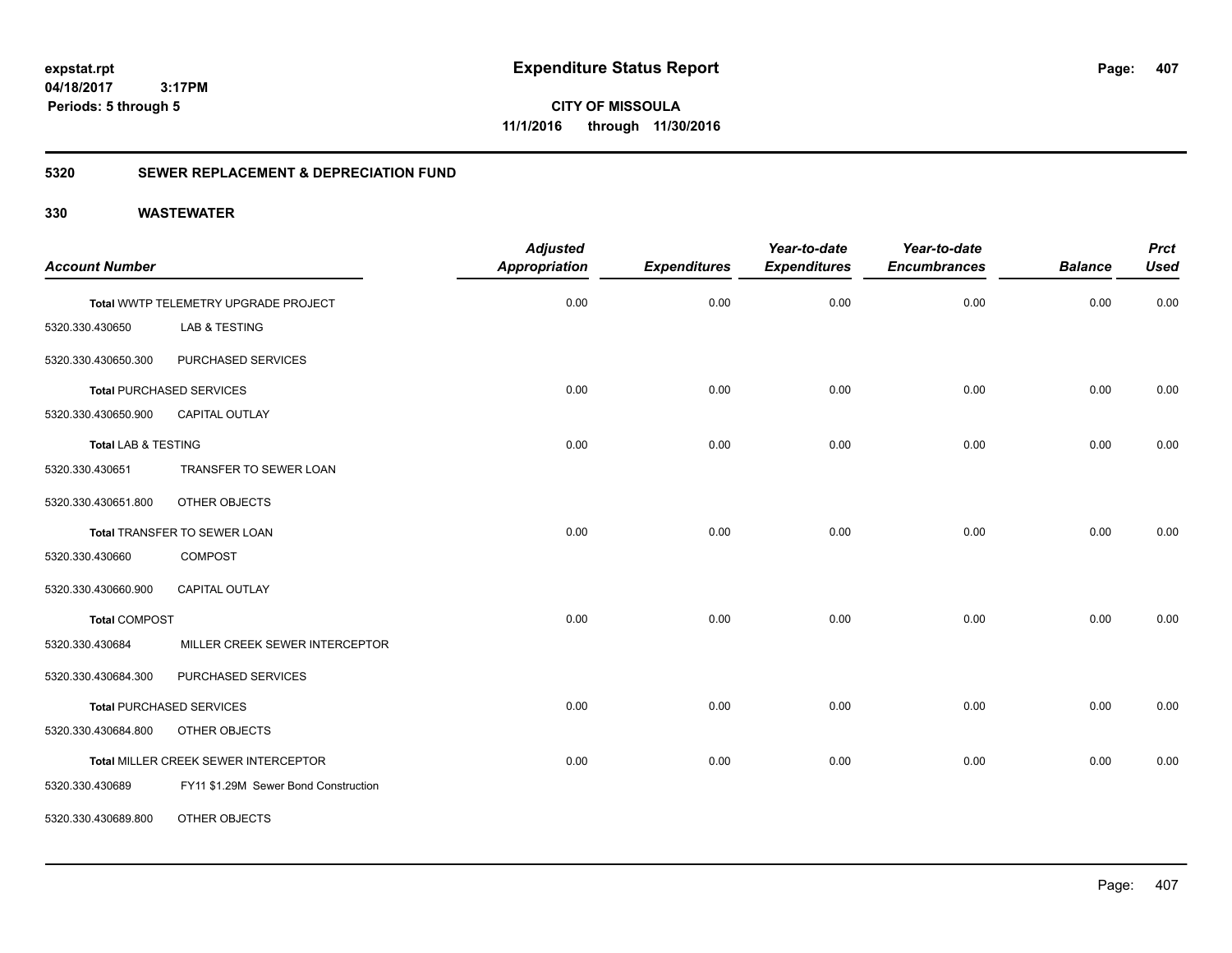**CITY OF MISSOULA 11/1/2016 through 11/30/2016**

# **5320 SEWER REPLACEMENT & DEPRECIATION FUND**

| <b>Account Number</b>            |                                               | <b>Adjusted</b><br><b>Appropriation</b> | <b>Expenditures</b> | Year-to-date<br><b>Expenditures</b> | Year-to-date<br><b>Encumbrances</b> | <b>Balance</b> | <b>Prct</b><br><b>Used</b> |
|----------------------------------|-----------------------------------------------|-----------------------------------------|---------------------|-------------------------------------|-------------------------------------|----------------|----------------------------|
|                                  | Total FY11 \$1.29M Sewer Bond Construction    | 0.00                                    | 0.00                | 0.00                                | 0.00                                | 0.00           | 0.00                       |
| 5320.330.430691                  | HYBRID POPLAR SEWER PROJECT                   |                                         |                     |                                     |                                     |                |                            |
| 5320.330.430691.900              | <b>CAPITAL OUTLAY</b>                         |                                         |                     |                                     |                                     |                |                            |
|                                  | Total HYBRID POPLAR SEWER PROJECT             | 0.00                                    | 0.00                | 0.00                                | 0.00                                | 0.00           | 0.00                       |
| 5320.330.430702                  | COUNTY RSID WYE SEWER PROJECT                 |                                         |                     |                                     |                                     |                |                            |
| 5320.330.430702.300              | PURCHASED SERVICES                            |                                         |                     |                                     |                                     |                |                            |
|                                  | Total COUNTY RSID WYE SEWER PROJECT           | 0.00                                    | 0.00                | 0.00                                | 0.00                                | 0.00           | 0.00                       |
| 5320.330.430703                  | <b>Russell St Re-Route</b>                    |                                         |                     |                                     |                                     |                |                            |
| 5320.330.430703.300              | PURCHASED SERVICES                            |                                         |                     |                                     |                                     |                |                            |
| <b>Total Russell St Re-Route</b> |                                               | 0.00                                    | 0.00                | 0.00                                | 0.00                                | 0.00           | 0.00                       |
| 5320.330.430706                  | <b>RUSSELL ST INTERCEPTOR</b>                 |                                         |                     |                                     |                                     |                |                            |
| 5320.330.430706.300              | PURCHASED SERVICES                            |                                         |                     |                                     |                                     |                |                            |
|                                  | 5320.330.430706.350.000 PROFESSIONAL SERVICES | 0.00                                    | 92.00               | 3,890.00                            | 0.00                                | $-3,890.00$    | 0.00                       |
|                                  | 5320.330.430706.360.000 REPAIR & MAINTENANCE  | 31,500.00                               | 0.00                | 0.00                                | 0.00                                | 31,500.00      | 0.00                       |
|                                  | Total RUSSELL ST INTERCEPTOR                  | 31,500.00                               | 92.00               | 3,890.00                            | 0.00                                | 27,610.00      | 12.35                      |
| 5320.330.430707                  | <b>RUSSELL ST RE-ROUTE</b>                    |                                         |                     |                                     |                                     |                |                            |
| 5320.330.430707.300              | PURCHASED SERVICES                            |                                         |                     |                                     |                                     |                |                            |
|                                  | Total RUSSELL ST RE-ROUTE                     | 0.00                                    | 0.00                | 0.00                                | 0.00                                | 0.00           | 0.00                       |
| 5320.330.470230                  | PW FACILITY                                   |                                         |                     |                                     |                                     |                |                            |
| 5320.330.470230.300              | PURCHASED SERVICES                            |                                         |                     |                                     |                                     |                |                            |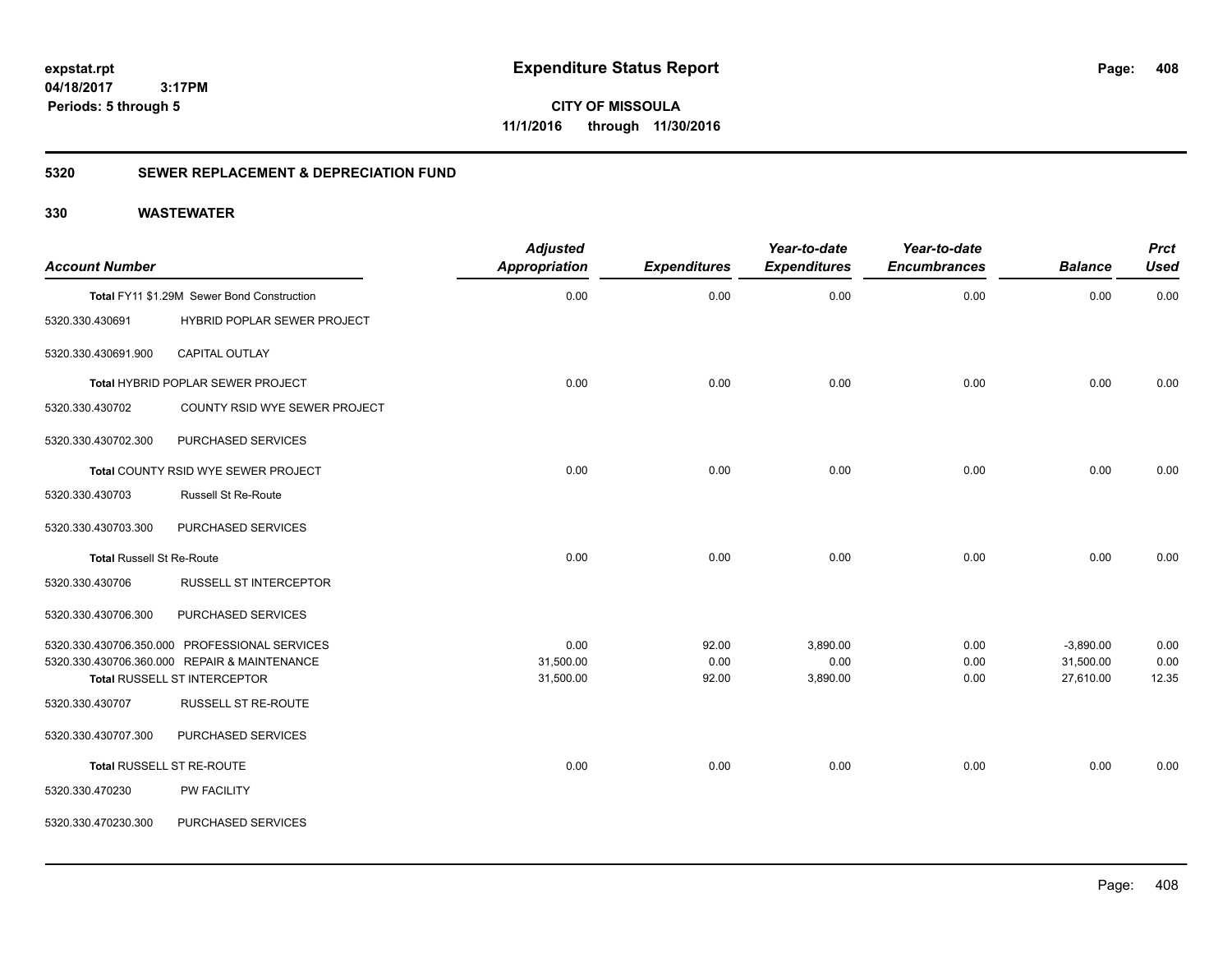**CITY OF MISSOULA 11/1/2016 through 11/30/2016**

# **5320 SEWER REPLACEMENT & DEPRECIATION FUND**

| <b>Account Number</b>                                         | <b>Adjusted</b><br><b>Appropriation</b> | <b>Expenditures</b> | Year-to-date<br><b>Expenditures</b> | Year-to-date<br><b>Encumbrances</b> | <b>Balance</b>               | <b>Prct</b><br><b>Used</b> |
|---------------------------------------------------------------|-----------------------------------------|---------------------|-------------------------------------|-------------------------------------|------------------------------|----------------------------|
| <b>Total PURCHASED SERVICES</b>                               | 0.00                                    | 0.00                | 0.00                                | 0.00                                | 0.00                         | 0.00                       |
| CAPITAL OUTLAY<br>5320.330.470230.900                         |                                         |                     |                                     |                                     |                              |                            |
| 5320.330.470230.920.000 BUILDINGS<br><b>Total PW FACILITY</b> | 1,300,000.00<br>1,300,000.00            | 0.00<br>0.00        | 0.00<br>0.00                        | 0.00<br>0.00                        | 1,300,000.00<br>1,300,000.00 | 0.00<br>0.00               |
| 5320.330.490505<br>ACCELA LOAN DEBT SERVICE                   |                                         |                     |                                     |                                     |                              |                            |
| OTHER OBJECTS<br>5320.330.490505.800                          |                                         |                     |                                     |                                     |                              |                            |
| <b>Total ACCELA LOAN DEBT SERVICE</b>                         | 0.00                                    | 0.00                | 0.00                                | 0.00                                | 0.00                         | 0.00                       |
| CORE FINANCED EQUIPMENT<br>5320.330.490506                    |                                         |                     |                                     |                                     |                              |                            |
| <b>DEBT SERVICE</b><br>5320.330.490506.600                    |                                         |                     |                                     |                                     |                              |                            |
| 5320.330.490506.610.000 FINANCED EQUIPMENT/PRINCIPAL          | 92,749.00                               | 10,418.69           | 44,932.29                           | 0.00                                | 47,816.71                    | 48.45                      |
| 5320.330.490506.620.000 INTEREST / SERVICE FEES               | 2,459.00                                | 401.89              | 2,671.58                            | 0.00                                | $-212.58$                    | 108.64                     |
| Total CORE FINANCED EQUIPMENT                                 | 95,208.00                               | 10,820.58           | 47,603.87                           | 0.00                                | 47,604.13                    | 50.00                      |
| EKO COMPOST PURCHASE<br>5320.330.490508                       |                                         |                     |                                     |                                     |                              |                            |
| <b>DEBT SERVICE</b><br>5320.330.490508.600                    |                                         |                     |                                     |                                     |                              |                            |
| 5320.330.490508.610.000 EKO-PRINCIPAL                         | 0.00                                    | 0.00                | 10.000.00                           | 0.00                                | $-10.000.00$                 | 0.00                       |
| Total EKO COMPOST PURCHASE                                    | 0.00                                    | 0.00                | 10,000.00                           | 0.00                                | $-10,000.00$                 | 0.00                       |
| INTERFUND OPERATING TRANSFERS<br>5320.330.521000              |                                         |                     |                                     |                                     |                              |                            |
| OTHER OBJECTS<br>5320.330.521000.800                          |                                         |                     |                                     |                                     |                              |                            |
| Total INTERFUND OPERATING TRANSFERS                           | 0.00                                    | 0.00                | 0.00                                | 0.00                                | 0.00                         | 0.00                       |
| Total SEWER REPLACEMENT & DEPRECIATION FUND                   | 1,836,708.00                            | 53,007.52           | 246,573.32                          | 0.00                                | 1,590,134.68                 | 13.42                      |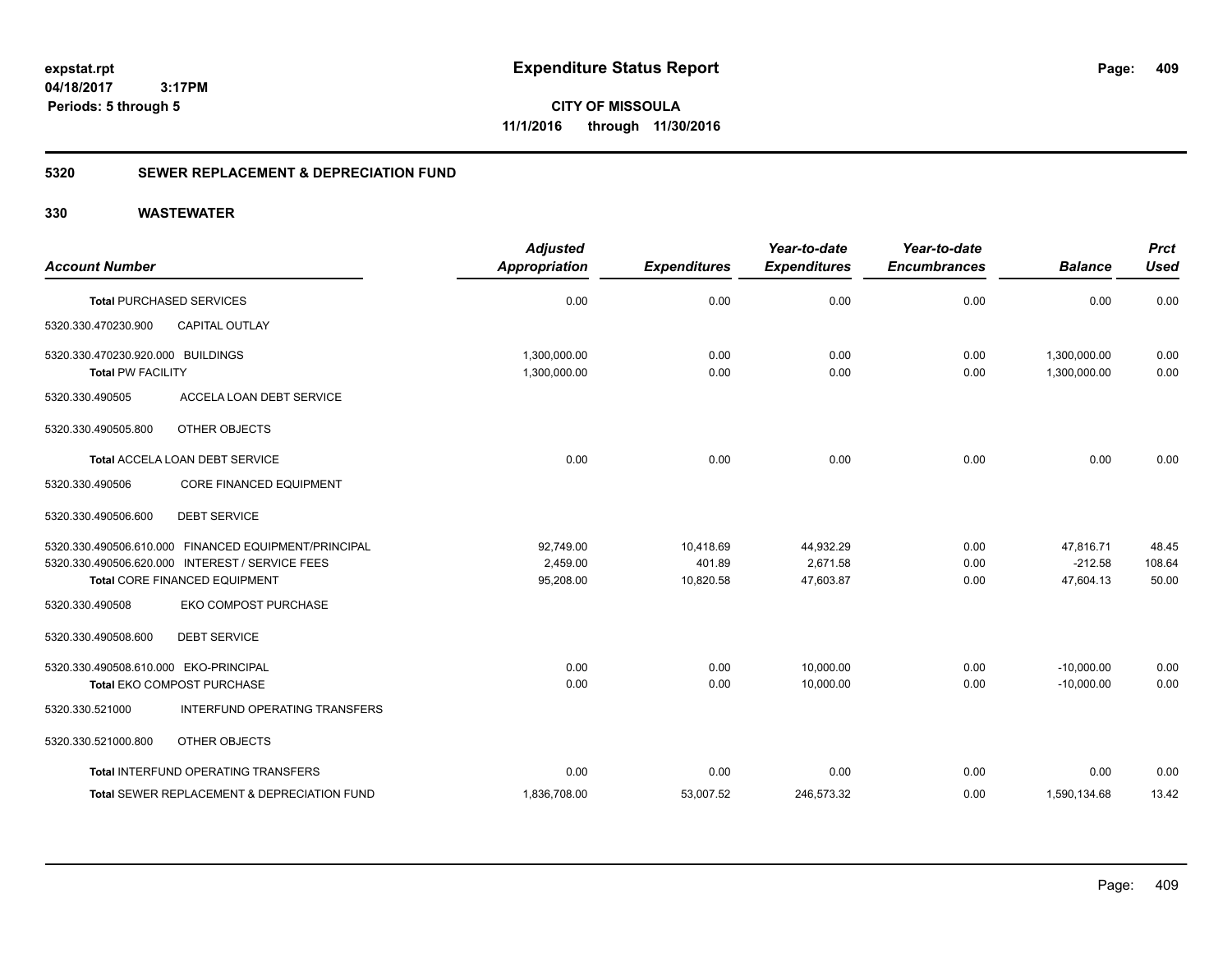# **5325 SEWER DEVELOPMENT FEE FUND**

| <b>Account Number</b>           |                                                                                           | <b>Adjusted</b><br>Appropriation | <b>Expenditures</b>    | Year-to-date<br><b>Expenditures</b> | Year-to-date<br><b>Encumbrances</b> | <b>Balance</b>           | <b>Prct</b><br><b>Used</b> |
|---------------------------------|-------------------------------------------------------------------------------------------|----------------------------------|------------------------|-------------------------------------|-------------------------------------|--------------------------|----------------------------|
| 5325.330.430630                 | COLLECTIONS & TRANSMISSIONS                                                               |                                  |                        |                                     |                                     |                          |                            |
| 5325.330.430630.900             | <b>CAPITAL OUTLAY</b>                                                                     |                                  |                        |                                     |                                     |                          |                            |
|                                 | 5325.330.430630.930.000 OLD HYW 93 SEWER INTERCEPTOR<br>Total COLLECTIONS & TRANSMISSIONS | 923,994.00<br>923,994.00         | 38,115.55<br>38,115.55 | 623,953.02<br>623,953.02            | 0.00<br>0.00                        | 300,040.98<br>300,040.98 | 67.53<br>67.53             |
| 5325.330.430632                 | DEWATERING SCREW PRESS                                                                    |                                  |                        |                                     |                                     |                          |                            |
| 5325.330.430632.300             | PURCHASED SERVICES                                                                        |                                  |                        |                                     |                                     |                          |                            |
| <b>Total PURCHASED SERVICES</b> |                                                                                           | 0.00                             | 0.00                   | 0.00                                | 0.00                                | 0.00                     | 0.00                       |
| 5325.330.430632.900             | <b>CAPITAL OUTLAY</b>                                                                     |                                  |                        |                                     |                                     |                          |                            |
|                                 | Total DEWATERING SCREW PRESS                                                              | 0.00                             | 0.00                   | 0.00                                | 0.00                                | 0.00                     | 0.00                       |
| 5325.330.430636                 | <b>OVERSIZING ASSISTANCE</b>                                                              |                                  |                        |                                     |                                     |                          |                            |
| 5325.330.430636.900             | CAPITAL OUTLAY                                                                            |                                  |                        |                                     |                                     |                          |                            |
|                                 | 5325.330.430636.930.000 OVERSIZING ASSISTANCE<br>Total OVERSIZING ASSISTANCE              | 50,000.00<br>50,000.00           | 7,580.00<br>7,580.00   | 7,580.00<br>7,580.00                | 0.00<br>0.00                        | 42,420.00<br>42,420.00   | 15.16<br>15.16             |
| 5325.330.430637                 | SEWAGE LIFT STATION UPGRADE/REHAB                                                         |                                  |                        |                                     |                                     |                          |                            |
| 5325.330.430637.300             | PURCHASED SERVICES                                                                        |                                  |                        |                                     |                                     |                          |                            |
|                                 | Total SEWAGE LIFT STATION UPGRADE/REHAB                                                   | 0.00                             | 0.00                   | 0.00                                | 0.00                                | 0.00                     | 0.00                       |
| 5325.330.430660                 | <b>COMPOST</b>                                                                            |                                  |                        |                                     |                                     |                          |                            |
| 5325.330.430660.300             | PURCHASED SERVICES                                                                        |                                  |                        |                                     |                                     |                          |                            |
| <b>Total COMPOST</b>            |                                                                                           | 0.00                             | 0.00                   | 0.00                                | 0.00                                | 0.00                     | 0.00                       |
| 5325.330.430663                 | <b>AIRPORT INTECEPTOR</b>                                                                 |                                  |                        |                                     |                                     |                          |                            |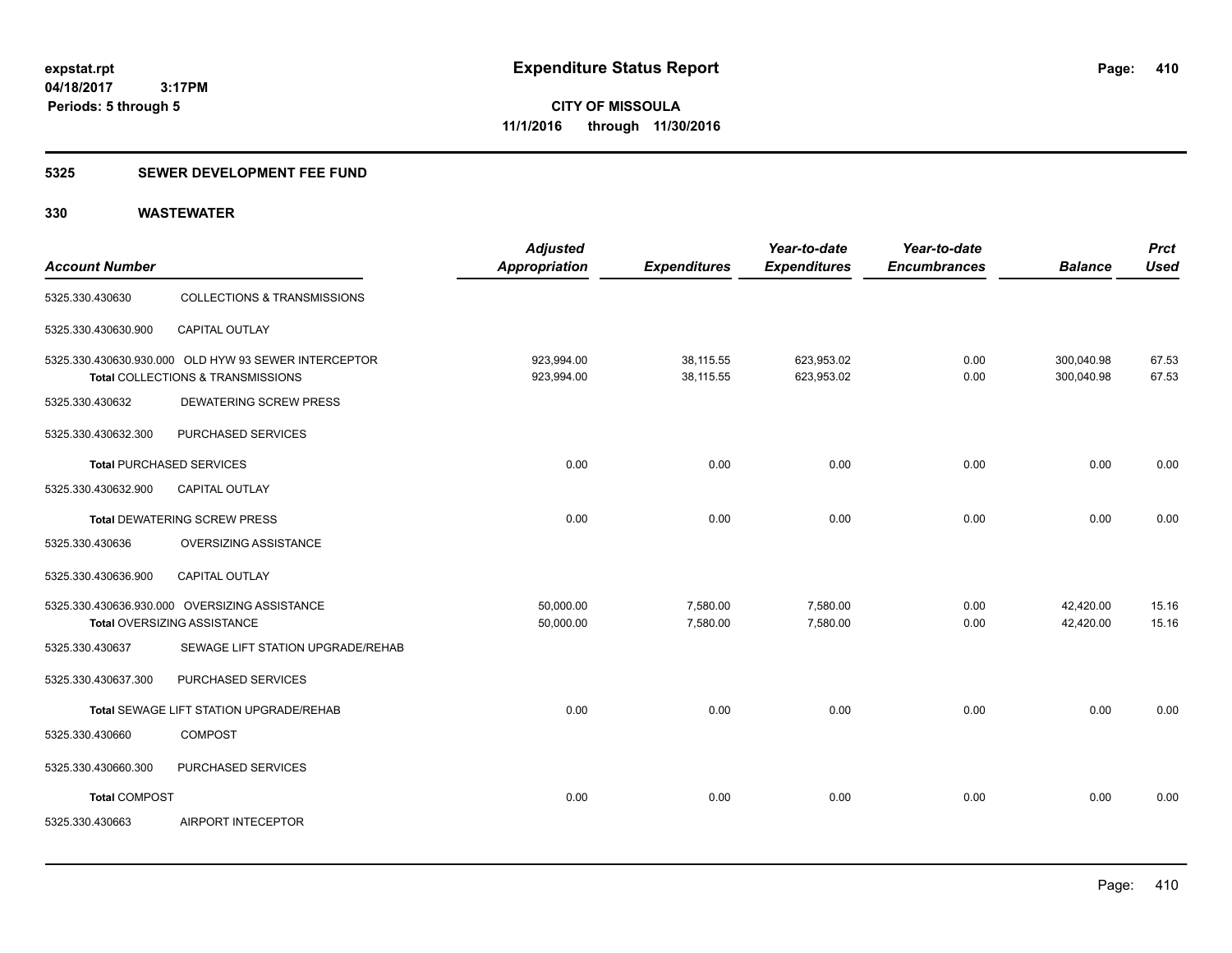# **5325 SEWER DEVELOPMENT FEE FUND**

| <b>Prct</b>                                                                  |
|------------------------------------------------------------------------------|
| <b>Balance</b><br><b>Used</b>                                                |
|                                                                              |
| 0.00<br>0.00                                                                 |
|                                                                              |
| 0.00                                                                         |
|                                                                              |
|                                                                              |
| 0.00                                                                         |
|                                                                              |
| 0.00                                                                         |
|                                                                              |
|                                                                              |
| 0.00                                                                         |
|                                                                              |
|                                                                              |
| 0.00                                                                         |
|                                                                              |
| 0.00                                                                         |
|                                                                              |
| 0.00                                                                         |
| 0.00                                                                         |
| 0.00<br>0.00<br>0.00<br>0.00<br>0.00<br>0.00<br>$-14,082.50$<br>$-14,082.50$ |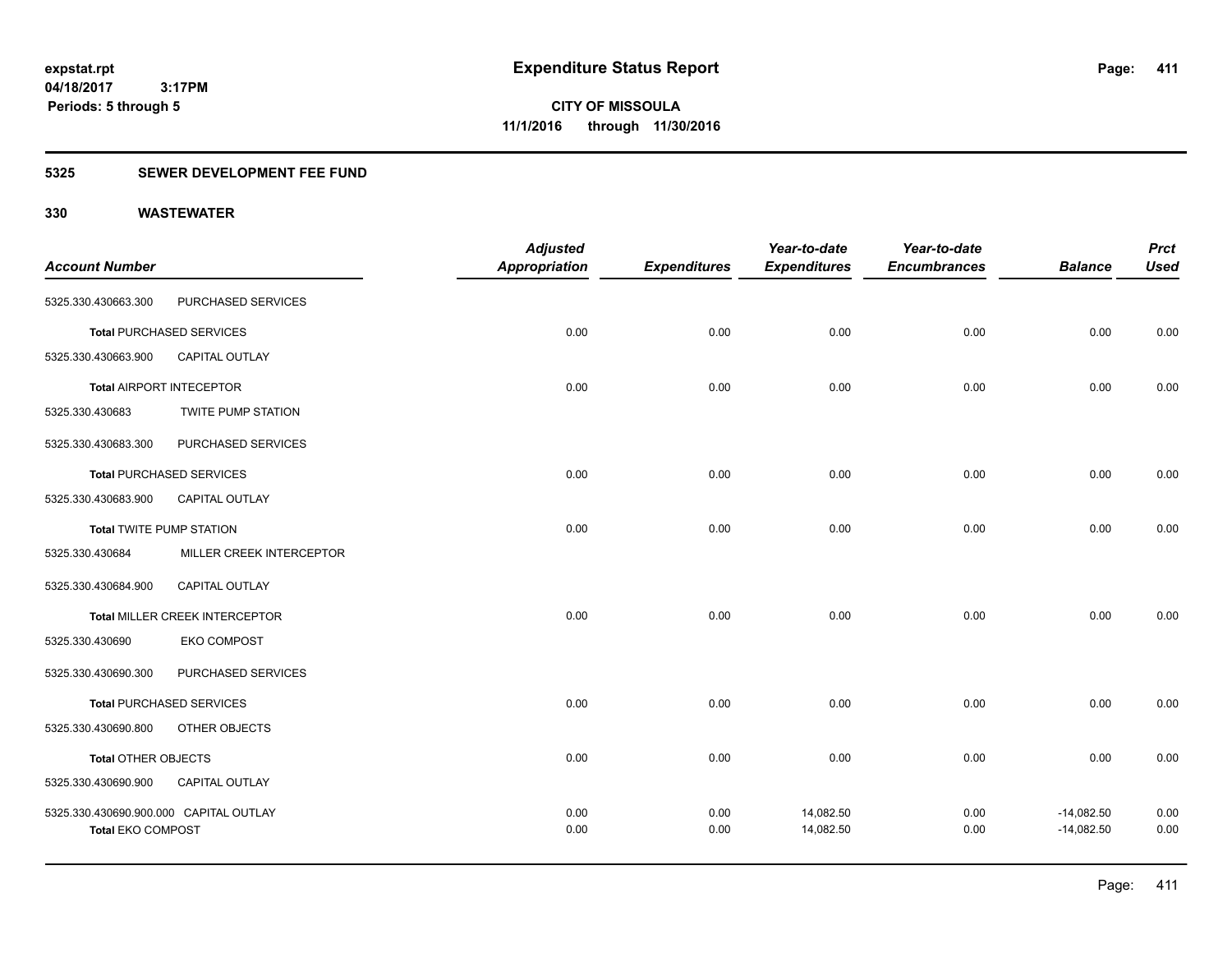**CITY OF MISSOULA 11/1/2016 through 11/30/2016**

# **5325 SEWER DEVELOPMENT FEE FUND**

| <b>Account Number</b>         |                                                                                   | <b>Adjusted</b><br><b>Appropriation</b> | <b>Expenditures</b>  | Year-to-date<br><b>Expenditures</b> | Year-to-date<br><b>Encumbrances</b> | <b>Balance</b>             | <b>Prct</b><br><b>Used</b> |
|-------------------------------|-----------------------------------------------------------------------------------|-----------------------------------------|----------------------|-------------------------------------|-------------------------------------|----------------------------|----------------------------|
| 5325.330.430697               | <b>BROADWAY INTERCEPTOR</b>                                                       |                                         |                      |                                     |                                     |                            |                            |
| 5325.330.430697.900           | CAPITAL OUTLAY                                                                    |                                         |                      |                                     |                                     |                            |                            |
|                               | 5325.330.430697.930.000 BROADWAY INTERCEPTOR<br><b>Total BROADWAY INTERCEPTOR</b> | 145,000.00<br>145,000.00                | 2,562.25<br>2,562.25 | 4,834.75<br>4,834.75                | 0.00<br>0.00                        | 140, 165. 25<br>140,165.25 | 3.33<br>3.33               |
| 5325.330.430706               | RUSSELL ST INTERCEPTOR                                                            |                                         |                      |                                     |                                     |                            |                            |
| 5325.330.430706.300           | PURCHASED SERVICES                                                                |                                         |                      |                                     |                                     |                            |                            |
| Total RUSSELL ST INTERCEPTOR  |                                                                                   | 0.00                                    | 0.00                 | 0.00                                | 0.00                                | 0.00                       | 0.00                       |
| 5325.330.430711               | *** Title Not Found ***                                                           |                                         |                      |                                     |                                     |                            |                            |
| 5325.330.430711.900           | CAPITAL OUTLAY                                                                    |                                         |                      |                                     |                                     |                            |                            |
| Total *** Title Not Found *** |                                                                                   | 0.00                                    | 0.00                 | 0.00                                | 0.00                                | 0.00                       | 0.00                       |
| 5325.330.490508               | EKO COMPOST PURCHASE                                                              |                                         |                      |                                     |                                     |                            |                            |
| 5325.330.490508.300           | PURCHASED SERVICES                                                                |                                         |                      |                                     |                                     |                            |                            |
|                               | <b>Total PURCHASED SERVICES</b>                                                   | 0.00                                    | 0.00                 | 0.00                                | 0.00                                | 0.00                       | 0.00                       |
| 5325.330.490508.600           | <b>DEBT SERVICE</b>                                                               |                                         |                      |                                     |                                     |                            |                            |
| <b>Total DEBT SERVICE</b>     |                                                                                   | 0.00                                    | 0.00                 | 0.00                                | 0.00                                | 0.00                       | 0.00                       |
| 5325.330.490508.900           | <b>CAPITAL OUTLAY</b>                                                             |                                         |                      |                                     |                                     |                            |                            |
|                               | Total EKO COMPOST PURCHASE                                                        | 0.00                                    | 0.00                 | 0.00                                | 0.00                                | 0.00                       | 0.00                       |
| 5325.330.499999               | <b>NEW REQUESTS</b>                                                               |                                         |                      |                                     |                                     |                            |                            |
| 5325.330.499999.900           | <b>CAPITAL OUTLAY</b>                                                             |                                         |                      |                                     |                                     |                            |                            |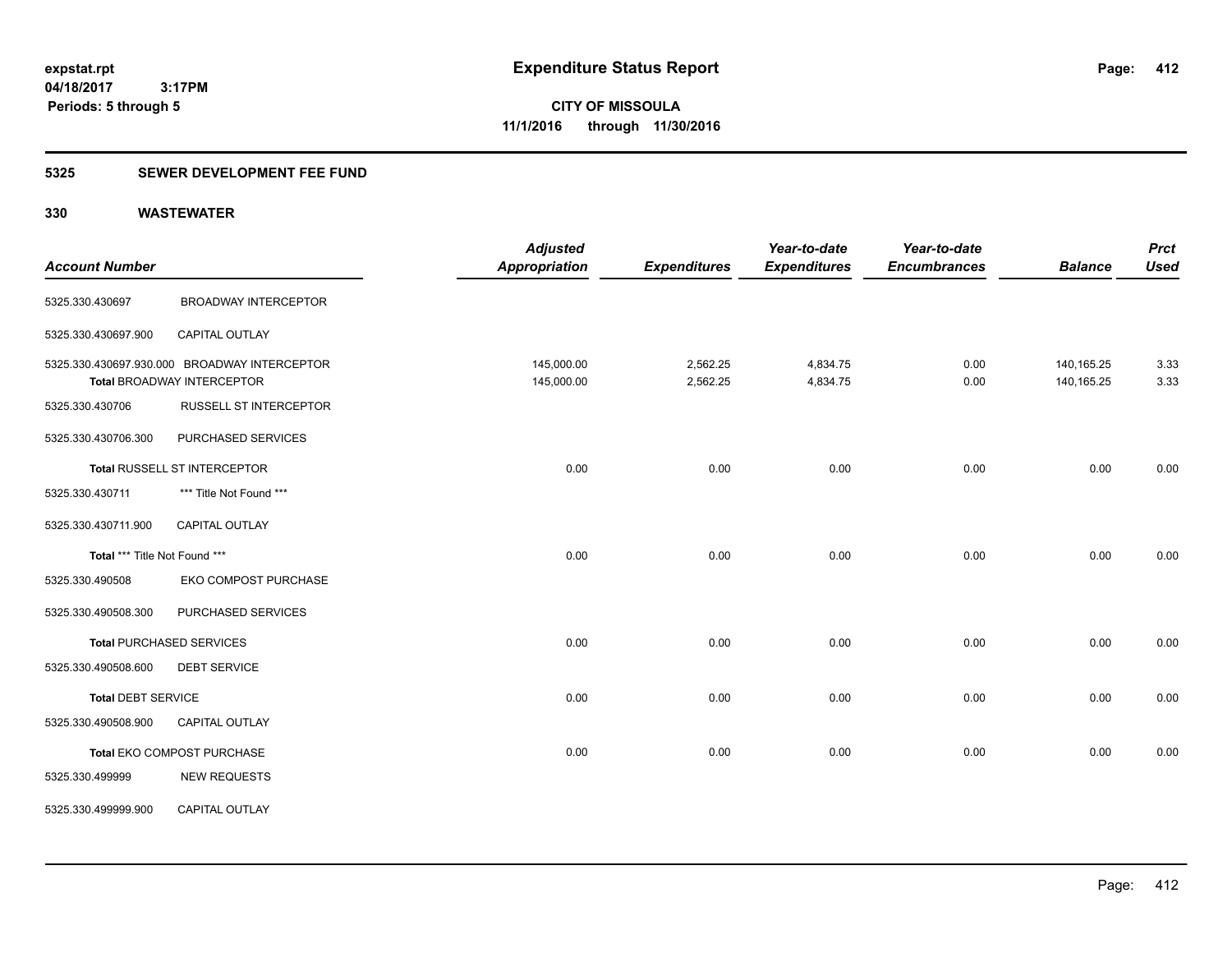# **5325 SEWER DEVELOPMENT FEE FUND**

| <b>Account Number</b>          |                                  | <b>Adjusted</b><br>Appropriation | <b>Expenditures</b> | Year-to-date<br><b>Expenditures</b> | Year-to-date<br><b>Encumbrances</b> | <b>Balance</b> | <b>Prct</b><br>Used |
|--------------------------------|----------------------------------|----------------------------------|---------------------|-------------------------------------|-------------------------------------|----------------|---------------------|
| <b>Total NEW REQUESTS</b>      |                                  | 0.00                             | 0.00                | 0.00                                | 0.00                                | 0.00           | 0.00                |
| 5325.330.510110                | <b>MERCHANT SERVICES</b>         |                                  |                     |                                     |                                     |                |                     |
| 5325.330.510110.500            | <b>FIXED CHARGES</b>             |                                  |                     |                                     |                                     |                |                     |
| <b>Total MERCHANT SERVICES</b> |                                  | 0.00                             | 0.00                | 0.00                                | 0.00                                | 0.00           | 0.00                |
|                                | Total SEWER DEVELOPMENT FEE FUND | 1,118,994.00                     | 48,257.80           | 650,450.27                          | 0.00                                | 468,543.73     | 58.13               |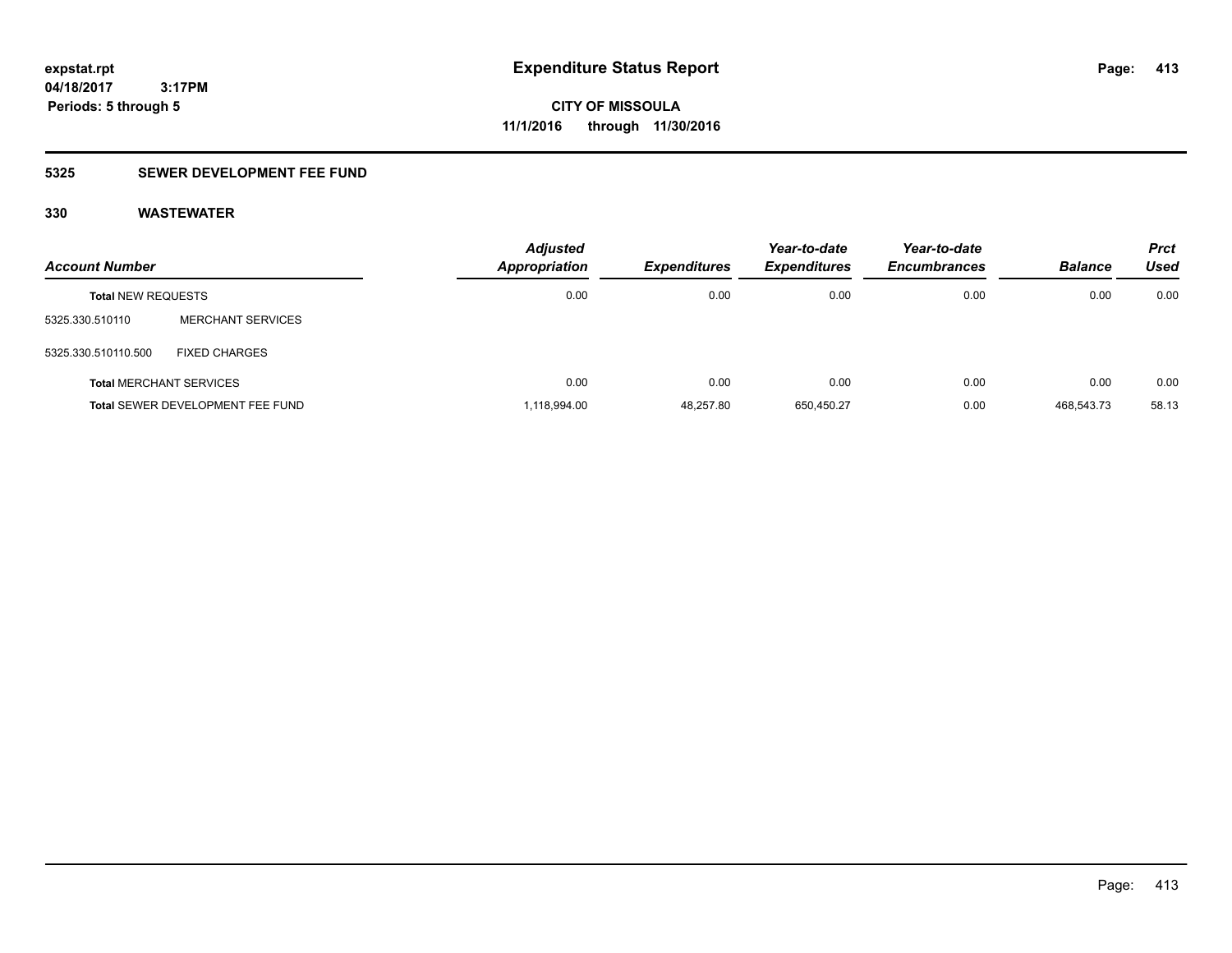# **5340 SEWER CONSTRUCTION FUND**

| <b>Account Number</b>      |                                                                                              | <b>Adjusted</b><br>Appropriation | <b>Expenditures</b> | Year-to-date<br><b>Expenditures</b> | Year-to-date<br><b>Encumbrances</b> | <b>Balance</b>               | <b>Prct</b><br><b>Used</b> |
|----------------------------|----------------------------------------------------------------------------------------------|----------------------------------|---------------------|-------------------------------------|-------------------------------------|------------------------------|----------------------------|
| 5340.330.430620            | <b>FACILITIES</b>                                                                            |                                  |                     |                                     |                                     |                              |                            |
| 5340.330.430620.900        | <b>CAPITAL OUTLAY</b>                                                                        |                                  |                     |                                     |                                     |                              |                            |
| <b>Total FACILITIES</b>    |                                                                                              | 0.00                             | 0.00                | 0.00                                | 0.00                                | 0.00                         | 0.00                       |
| 5340.330.430631            | UV DISINFECTION                                                                              |                                  |                     |                                     |                                     |                              |                            |
| 5340.330.430631.300        | PURCHASED SERVICES                                                                           |                                  |                     |                                     |                                     |                              |                            |
| Total UV DISINFECTION      |                                                                                              | 0.00                             | 0.00                | 0.00                                | 0.00                                | 0.00                         | 0.00                       |
| 5340.330.430632            | <b>DEWATERING SCREW PRESS</b>                                                                |                                  |                     |                                     |                                     |                              |                            |
| 5340.330.430632.800        | OTHER OBJECTS                                                                                |                                  |                     |                                     |                                     |                              |                            |
| <b>Total OTHER OBJECTS</b> |                                                                                              | 0.00                             | 0.00                | 0.00                                | 0.00                                | 0.00                         | 0.00                       |
| 5340.330.430632.900        | CAPITAL OUTLAY                                                                               |                                  |                     |                                     |                                     |                              |                            |
|                            | 5340.330.430632.930.000 SOLIDS DEWATERING SCREW PRESS<br><b>Total DEWATERING SCREW PRESS</b> | 1,179,100.00<br>1,179,100.00     | 0.00<br>0.00        | 0.00<br>0.00                        | 0.00<br>0.00                        | 1,179,100.00<br>1,179,100.00 | 0.00<br>0.00               |
| 5340.330.430682            | RESERVE ST LIFT STATION                                                                      |                                  |                     |                                     |                                     |                              |                            |
| 5340.330.430682.900        | CAPITAL OUTLAY                                                                               |                                  |                     |                                     |                                     |                              |                            |
|                            | 5340.330.430682.930.000 RESERVE ST LIFT STATION<br>Total RESERVE ST LIFT STATION             | 569,000.00<br>569,000.00         | 0.00<br>0.00        | 22,727.37<br>22,727.37              | 0.00<br>0.00                        | 546,272.63<br>546,272.63     | 3.99<br>3.99               |
| 5340.330.430697            | <b>BROADWAY INTERCEPTOR</b>                                                                  |                                  |                     |                                     |                                     |                              |                            |
| 5340.330.430697.300        | PURCHASED SERVICES                                                                           |                                  |                     |                                     |                                     |                              |                            |
|                            | <b>Total BROADWAY INTERCEPTOR</b>                                                            | 0.00                             | 0.00                | 0.00                                | 0.00                                | 0.00                         | 0.00                       |
| 5340.330.430700            | <b>LINDA VISTA BLVD</b>                                                                      |                                  |                     |                                     |                                     |                              |                            |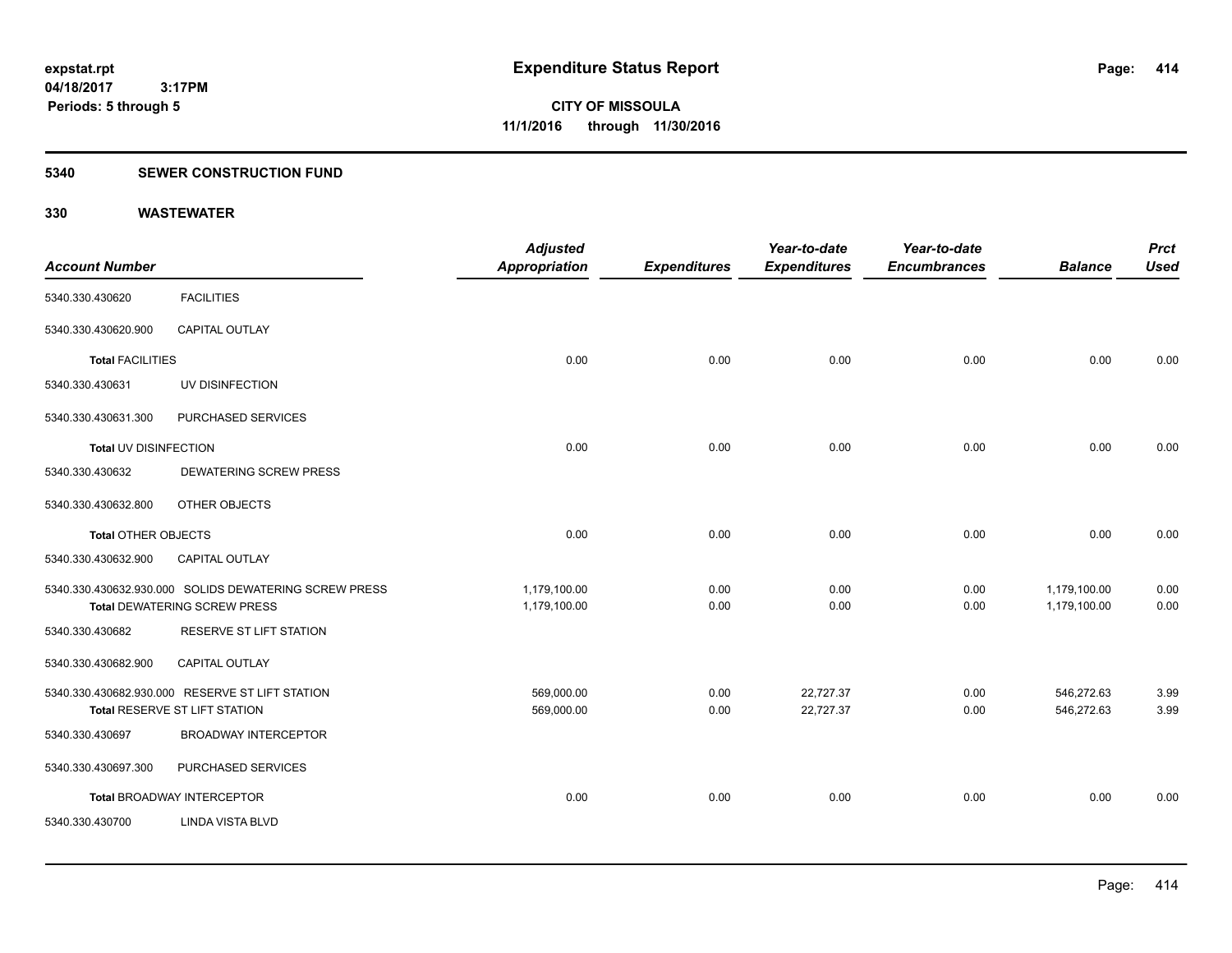### **5340 SEWER CONSTRUCTION FUND**

|                               |                                | <b>Adjusted</b>      |                     | Year-to-date        | Year-to-date        |                | <b>Prct</b> |
|-------------------------------|--------------------------------|----------------------|---------------------|---------------------|---------------------|----------------|-------------|
| <b>Account Number</b>         |                                | <b>Appropriation</b> | <b>Expenditures</b> | <b>Expenditures</b> | <b>Encumbrances</b> | <b>Balance</b> | <b>Used</b> |
| 5340.330.430700.900           | <b>CAPITAL OUTLAY</b>          |                      |                     |                     |                     |                |             |
| 5340.330.430700.930.000       | LINDA VISTA BLVD               | 769,866.00           | 7,440.50            | 530,800.64          | 0.00                | 239,065.36     | 68.95       |
| <b>Total LINDA VISTA BLVD</b> |                                | 769,866.00           | 7,440.50            | 530,800.64          | 0.00                | 239,065.36     | 68.95       |
| 5340.330.430701               | E RESERVE ST COLLECTOR         |                      |                     |                     |                     |                |             |
| 5340.330.430701.800           | OTHER OBJECTS                  |                      |                     |                     |                     |                |             |
| <b>Total OTHER OBJECTS</b>    |                                | 0.00                 | 0.00                | 0.00                | 0.00                | 0.00           | 0.00        |
| 5340.330.430701.900           | <b>CAPITAL OUTLAY</b>          |                      |                     |                     |                     |                |             |
|                               | Total E RESERVE ST COLLECTOR   | 0.00                 | 0.00                | 0.00                | 0.00                | 0.00           | 0.00        |
| 5340.330.510110               | <b>MERCHANT SERVICES</b>       |                      |                     |                     |                     |                |             |
| 5340.330.510110.500           | <b>FIXED CHARGES</b>           |                      |                     |                     |                     |                |             |
|                               | <b>Total MERCHANT SERVICES</b> | 0.00                 | 0.00                | 0.00                | 0.00                | 0.00           | 0.00        |
| <b>Total WASTEWATER</b>       |                                | 2,517,966.00         | 7,440.50            | 553,528.01          | 0.00                | 1,964,437.99   | 21.98       |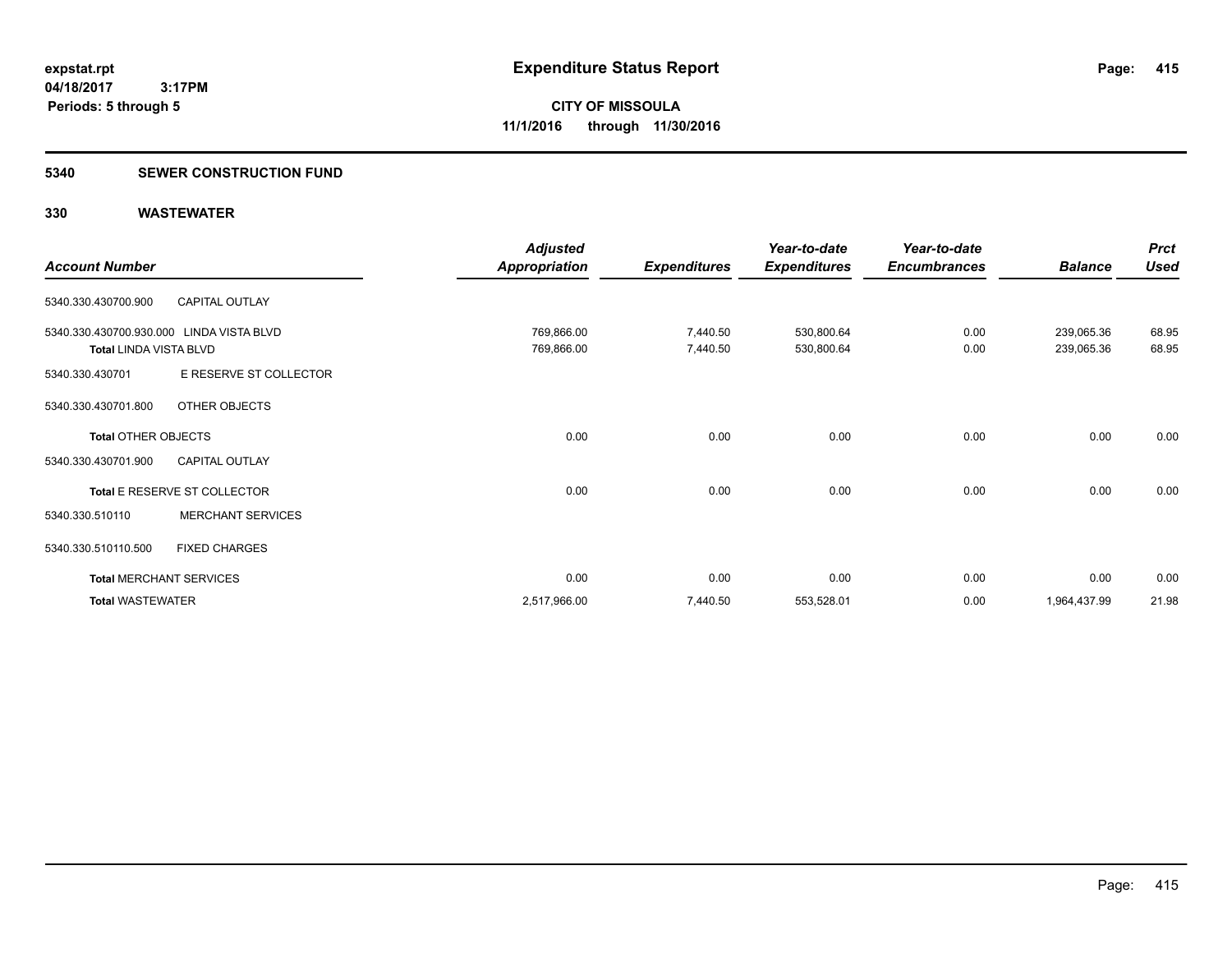# **5340 SEWER CONSTRUCTION FUND**

# **334 STORM WATER**

| <b>Account Number</b>          |                    | <b>Adjusted</b><br><b>Appropriation</b> | <b>Expenditures</b> | Year-to-date<br><b>Expenditures</b> | Year-to-date<br><b>Encumbrances</b> | <b>Balance</b> | <b>Prct</b><br><b>Used</b> |
|--------------------------------|--------------------|-----------------------------------------|---------------------|-------------------------------------|-------------------------------------|----------------|----------------------------|
| 5340.334.430210                | ADMINISTRATION     |                                         |                     |                                     |                                     |                |                            |
| 5340.334.430210.100            | PERSONAL SERVICES  |                                         |                     |                                     |                                     |                |                            |
| <b>Total PERSONAL SERVICES</b> |                    | 0.00                                    | 0.00                | 0.00                                | 0.00                                | 0.00           | 0.00                       |
| 5340.334.430210.200            | <b>SUPPLIES</b>    |                                         |                     |                                     |                                     |                |                            |
| <b>Total SUPPLIES</b>          |                    | 0.00                                    | 0.00                | 0.00                                | 0.00                                | 0.00           | 0.00                       |
| 5340.334.430210.300            | PURCHASED SERVICES |                                         |                     |                                     |                                     |                |                            |
| <b>Total STORM WATER</b>       |                    | 0.00                                    | 0.00                | 0.00                                | 0.00                                | 0.00           | 0.00                       |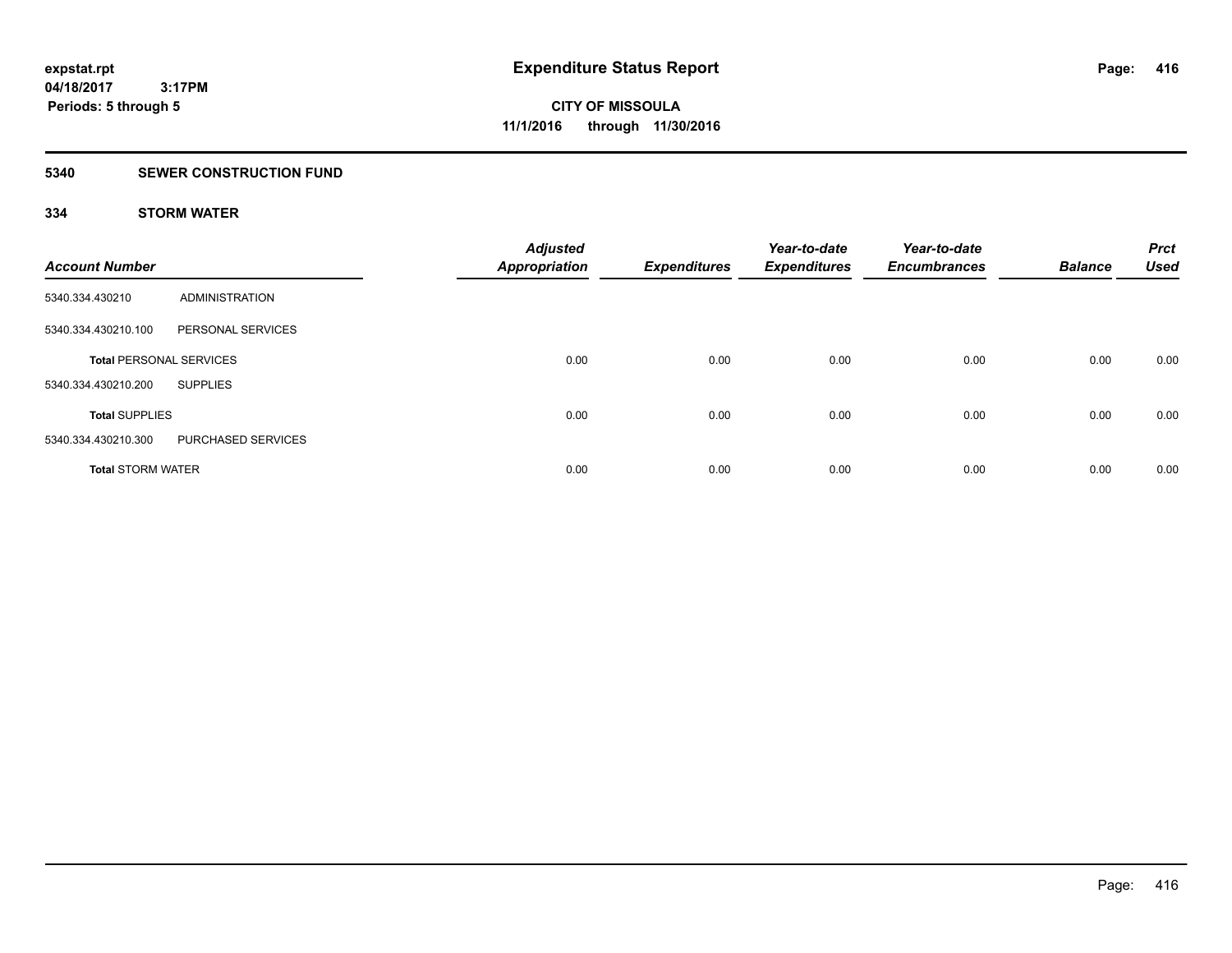# **5340 SEWER CONSTRUCTION FUND**

# **390 NON-DEPARTMENTAL**

| <b>Account Number</b>                |                                      | <b>Adjusted</b><br><b>Appropriation</b> | <b>Expenditures</b> | Year-to-date<br><b>Expenditures</b> | Year-to-date<br><b>Encumbrances</b> | <b>Balance</b> | <b>Prct</b><br>Used |
|--------------------------------------|--------------------------------------|-----------------------------------------|---------------------|-------------------------------------|-------------------------------------|----------------|---------------------|
| 5340.390.430963                      | <b>BIOGAS ELECTRICAL GENERATION</b>  |                                         |                     |                                     |                                     |                |                     |
| 5340.390.430963.900                  | <b>CAPITAL OUTLAY</b>                |                                         |                     |                                     |                                     |                |                     |
| 5340.390.430963.930.000 IMPROVEMENTS |                                      | 0.00                                    | 0.00                | 5.271.10                            | 0.00                                | $-5.271.10$    | 0.00                |
| <b>Total NON-DEPARTMENTAL</b>        |                                      | 0.00                                    | 0.00                | 5.271.10                            | 0.00                                | $-5.271.10$    | 0.00                |
|                                      | <b>Total SEWER CONSTRUCTION FUND</b> | 2,517,966.00                            | 7.440.50            | 558.799.11                          | 0.00                                | 1,959,166.89   | 22.19               |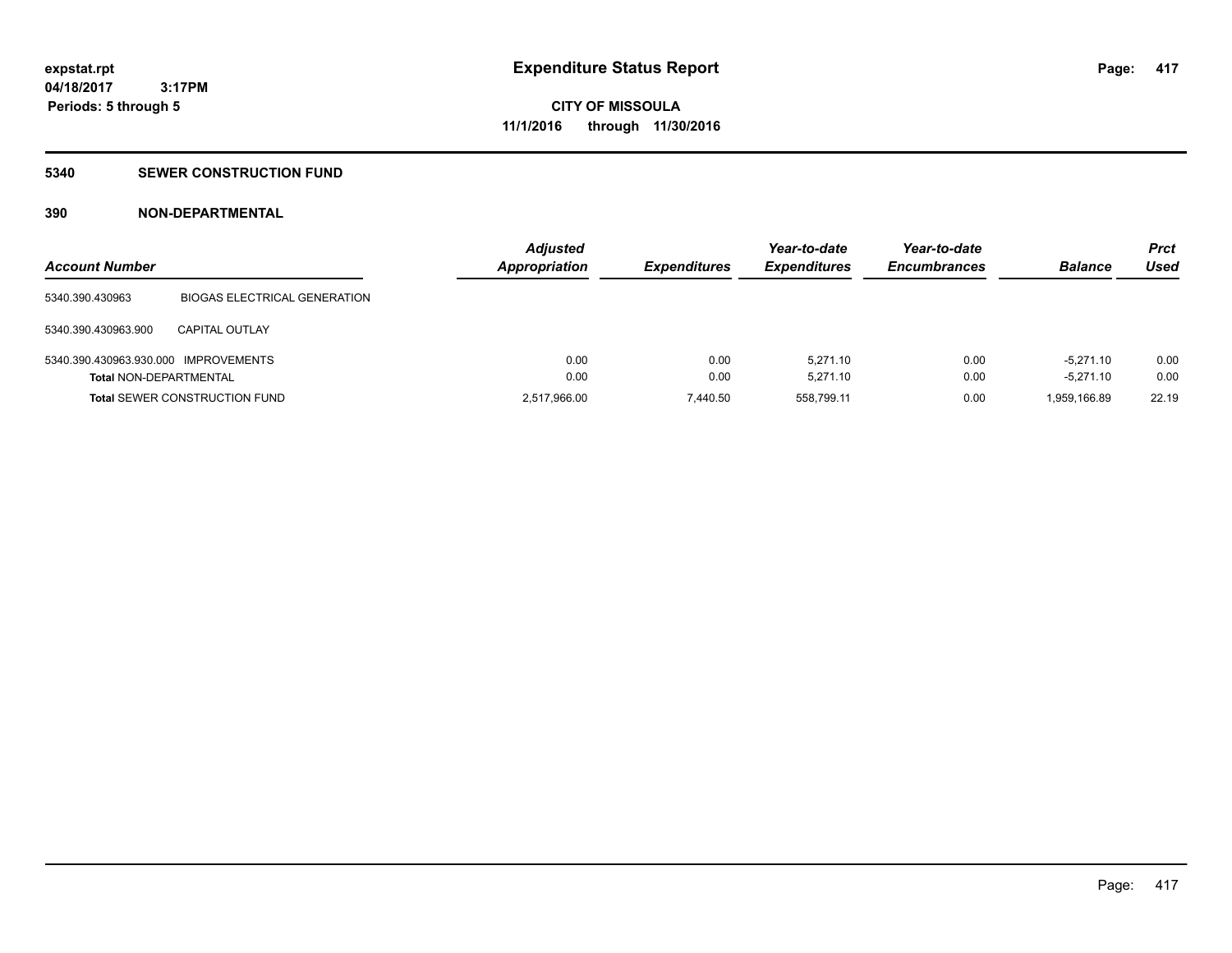**CITY OF MISSOULA 11/1/2016 through 11/30/2016**

# **5360 UNASSIGNED WASTEWATER DEBT SERVICE**

| <b>Account Number</b>             |                                                 | <b>Adjusted</b><br><b>Appropriation</b> | <b>Expenditures</b> | Year-to-date<br><b>Expenditures</b> | Year-to-date<br><b>Encumbrances</b> | <b>Balance</b> | <b>Prct</b><br>Used |
|-----------------------------------|-------------------------------------------------|-----------------------------------------|---------------------|-------------------------------------|-------------------------------------|----------------|---------------------|
| 5360.330.490200                   | REVENUE BOND DEBT SERVICE                       |                                         |                     |                                     |                                     |                |                     |
| 5360.330.490200.600               | <b>DEBT SERVICE</b>                             |                                         |                     |                                     |                                     |                |                     |
| 5360.330.490200.610.000 PRINCIPAL |                                                 | 133,325.00                              | 0.00                | 0.00                                | 0.00                                | 133.325.00     | 0.00                |
|                                   | 5360.330.490200.620.000 INTEREST / SERVICE FEES | 36.913.00                               | 0.00                | 0.00                                | 0.00                                | 36.913.00      | 0.00                |
| <b>Total DEBT SERVICE</b>         |                                                 | 170.238.00                              | 0.00                | 0.00                                | 0.00                                | 170.238.00     | 0.00                |
|                                   | <b>Total REVENUE BOND DEBT SERVICE</b>          | 170,238.00                              | 0.00                | 0.00                                | 0.00                                | 170.238.00     | 0.00                |
|                                   | <b>Total UNASSIGNED WASTEWATER DEBT SERVICE</b> | 170.238.00                              | 0.00                | 0.00                                | 0.00                                | 170.238.00     | 0.00                |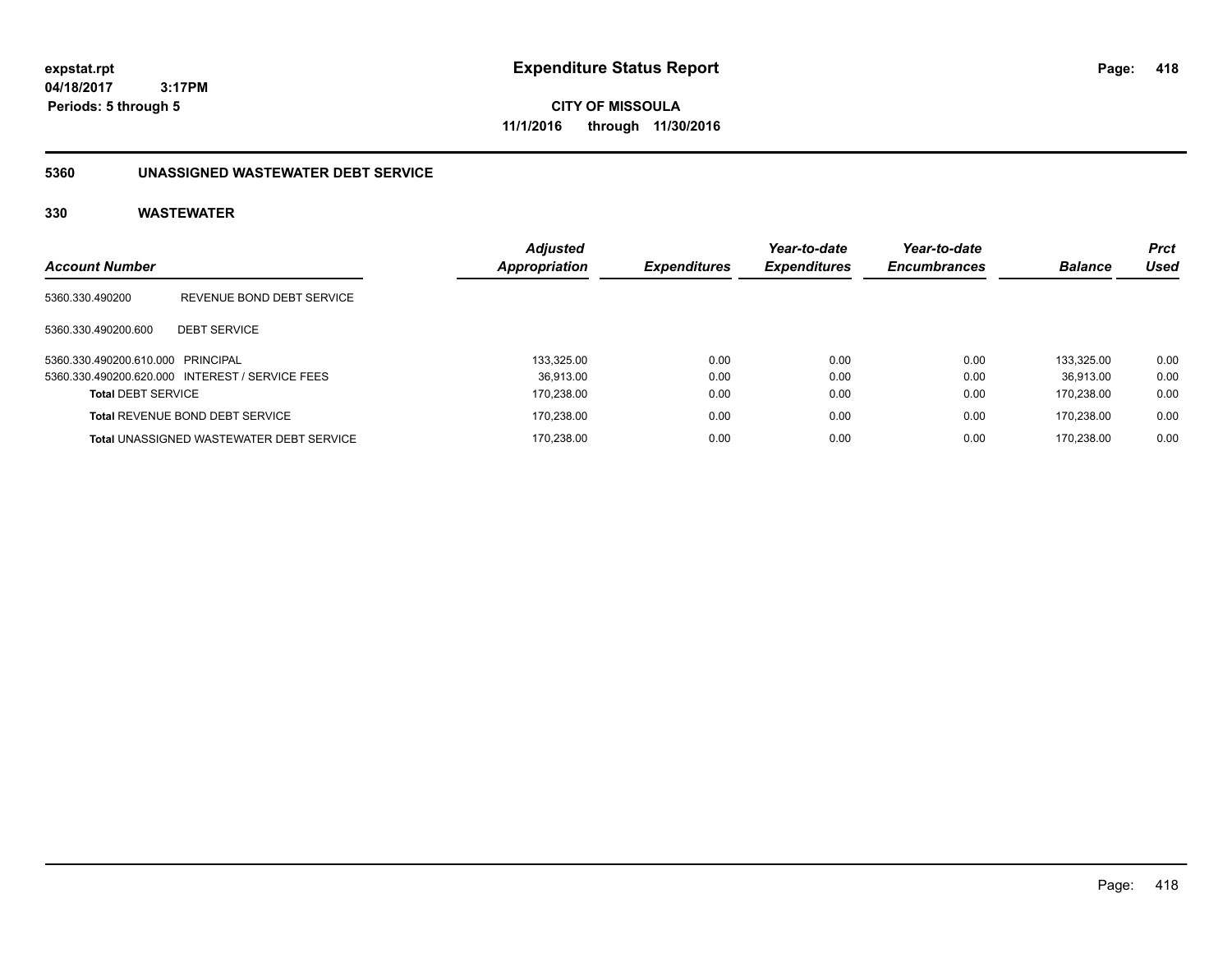**CITY OF MISSOULA 11/1/2016 through 11/30/2016**

# **5361 2001 SEWER REVENUE BONDS-DEBT SERVICE**

| <b>Account Number</b>             |                                                 | <b>Adjusted</b><br><b>Appropriation</b> | <b>Expenditures</b> | Year-to-date<br><b>Expenditures</b> | Year-to-date<br><b>Encumbrances</b> | <b>Balance</b> | <b>Prct</b><br><b>Used</b> |
|-----------------------------------|-------------------------------------------------|-----------------------------------------|---------------------|-------------------------------------|-------------------------------------|----------------|----------------------------|
| 5361.330.490200                   | REVENUE BOND DEBT SERVICE                       |                                         |                     |                                     |                                     |                |                            |
| 5361.330.490200.600               | <b>DEBT SERVICE</b>                             |                                         |                     |                                     |                                     |                |                            |
| 5361.330.490200.610.000 PRINCIPAL |                                                 | 28,000.00                               | 0.00                | 0.00                                | 0.00                                | 28,000.00      | 0.00                       |
|                                   | 5361.330.490200.620.000 INTEREST / SERVICE FEES | 2,480.00                                | 0.00                | 0.00                                | 0.00                                | 2,480.00       | 0.00                       |
|                                   | <b>Total REVENUE BOND DEBT SERVICE</b>          | 30,480.00                               | 0.00                | 0.00                                | 0.00                                | 30.480.00      | 0.00                       |
| 5361.330.510110                   | <b>MERCHANT SERVICES</b>                        |                                         |                     |                                     |                                     |                |                            |
| 5361.330.510110.500               | <b>FIXED CHARGES</b>                            |                                         |                     |                                     |                                     |                |                            |
| <b>Total MERCHANT SERVICES</b>    |                                                 | 0.00                                    | 0.00                | 0.00                                | 0.00                                | 0.00           | 0.00                       |
|                                   | Total 2001 SEWER REVENUE BONDS-DEBT SERVICE     | 30,480.00                               | 0.00                | 0.00                                | 0.00                                | 30.480.00      | 0.00                       |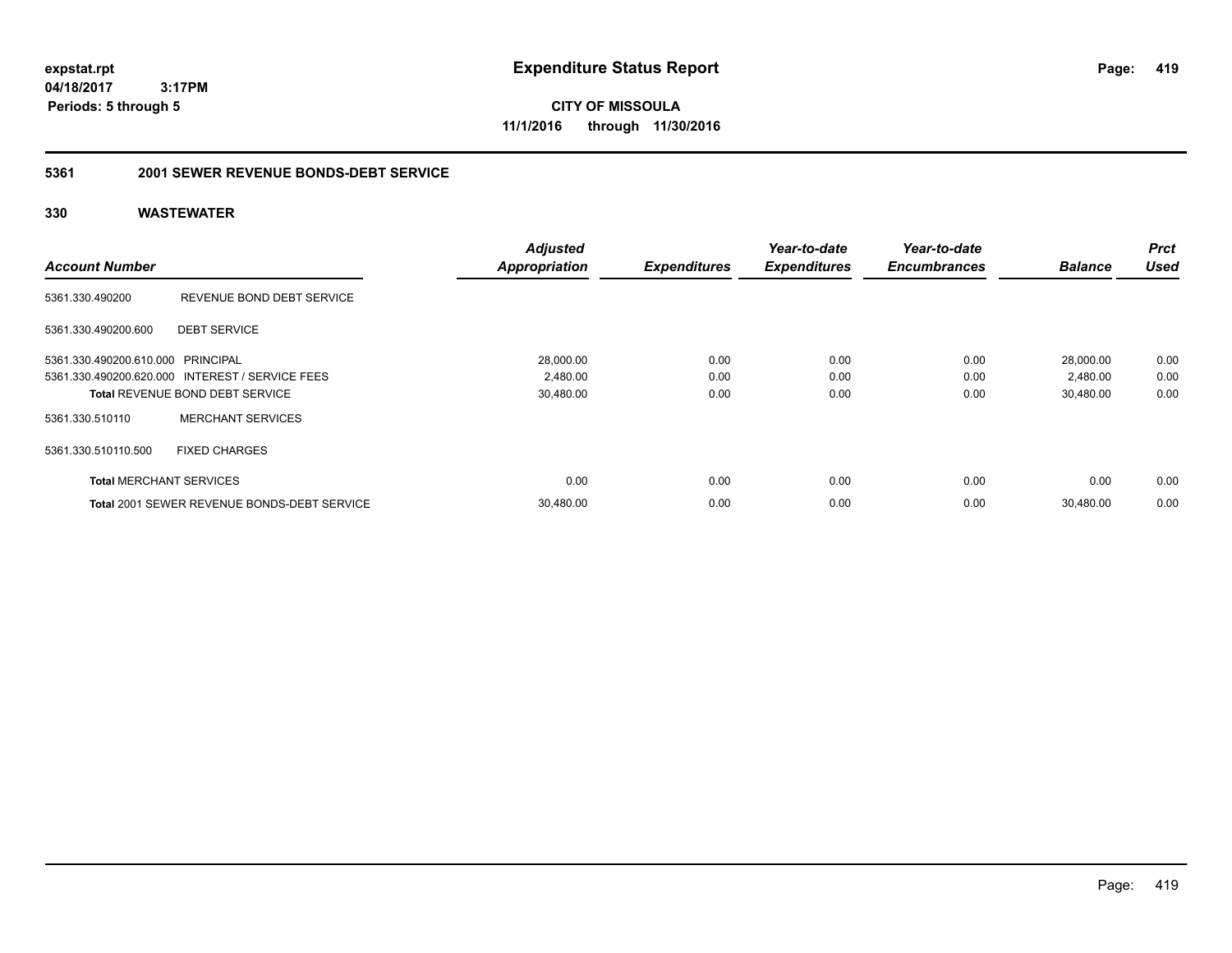**CITY OF MISSOULA 11/1/2016 through 11/30/2016**

# **5362 00 SEWER REVENUE BOND - SERIES B DEBT SE**

|                                   |                                                 | <b>Adjusted</b> |                     | Year-to-date        | Year-to-date        |                | <b>Prct</b> |
|-----------------------------------|-------------------------------------------------|-----------------|---------------------|---------------------|---------------------|----------------|-------------|
| <b>Account Number</b>             |                                                 | Appropriation   | <b>Expenditures</b> | <b>Expenditures</b> | <b>Encumbrances</b> | <b>Balance</b> | <b>Used</b> |
| 5362.330.490200                   | REVENUE BOND DEBT SERVICE                       |                 |                     |                     |                     |                |             |
| 5362.330.490200.600               | <b>DEBT SERVICE</b>                             |                 |                     |                     |                     |                |             |
| 5362.330.490200.610.000 PRINCIPAL |                                                 | 45,000.00       | 0.00                | 0.00                | 0.00                | 45,000.00      | 0.00        |
|                                   | 5362.330.490200.620.000 INTEREST / SERVICE FEES | 3,480.00        | 0.00                | 0.00                | 0.00                | 3,480.00       | 0.00        |
| <b>Total DEBT SERVICE</b>         |                                                 | 48,480.00       | 0.00                | 0.00                | 0.00                | 48,480.00      | 0.00        |
| 5362.330.490200.800               | OTHER OBJECTS                                   |                 |                     |                     |                     |                |             |
| <b>Total OTHER OBJECTS</b>        |                                                 | 0.00            | 0.00                | 0.00                | 0.00                | 0.00           | 0.00        |
|                                   | <b>Total REVENUE BOND DEBT SERVICE</b>          | 48,480.00       | 0.00                | 0.00                | 0.00                | 48,480.00      | 0.00        |
| 5362.330.510110                   | <b>MERCHANT SERVICES</b>                        |                 |                     |                     |                     |                |             |
| 5362.330.510110.500               | <b>FIXED CHARGES</b>                            |                 |                     |                     |                     |                |             |
|                                   | <b>Total MERCHANT SERVICES</b>                  | 0.00            | 0.00                | 0.00                | 0.00                | 0.00           | 0.00        |
|                                   | Total 00 SEWER REVENUE BOND - SERIES B DEBT SE  | 48,480.00       | 0.00                | 0.00                | 0.00                | 48,480.00      | 0.00        |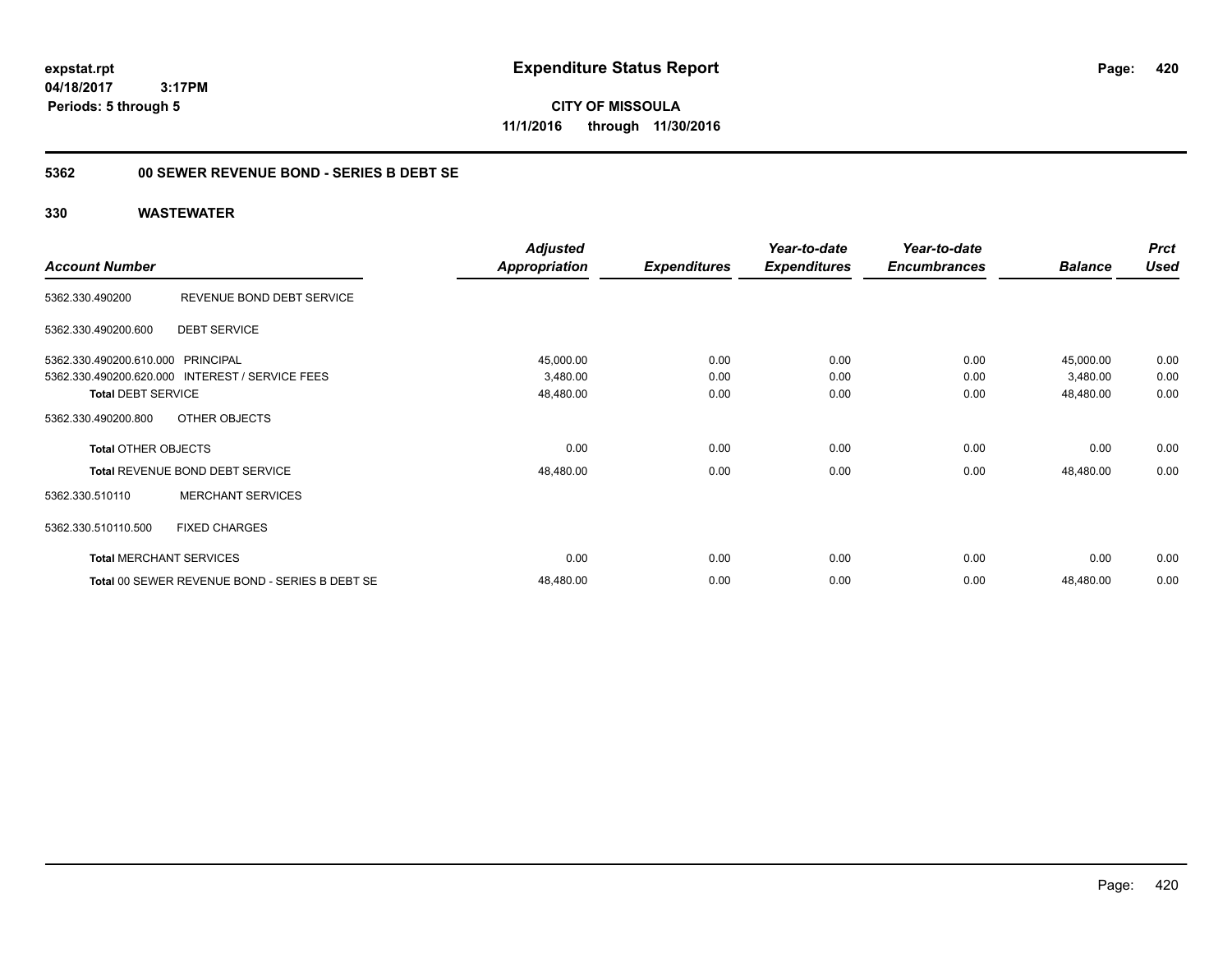**CITY OF MISSOULA 11/1/2016 through 11/30/2016**

# **5363 92 SEWER REVENUE BOND SERIES A DEBT SERV**

| <b>Account Number</b> |                                                       | <b>Adjusted</b><br><b>Appropriation</b> | <b>Expenditures</b> | Year-to-date<br><b>Expenditures</b> | Year-to-date<br><b>Encumbrances</b> | <b>Balance</b> | <b>Prct</b><br><b>Used</b> |
|-----------------------|-------------------------------------------------------|-----------------------------------------|---------------------|-------------------------------------|-------------------------------------|----------------|----------------------------|
| 5363.330.490200       | REVENUE BOND DEBT SERVICE                             |                                         |                     |                                     |                                     |                |                            |
| 5363.330.490200.600   | <b>DEBT SERVICE</b>                                   |                                         |                     |                                     |                                     |                |                            |
|                       | <b>Total REVENUE BOND DEBT SERVICE</b>                | 0.00                                    | 0.00                | 0.00                                | 0.00                                | 0.00           | 0.00                       |
| 5363.330.510110       | <b>MERCHANT SERVICES</b>                              |                                         |                     |                                     |                                     |                |                            |
| 5363.330.510110.500   | <b>FIXED CHARGES</b>                                  |                                         |                     |                                     |                                     |                |                            |
|                       | <b>Total MERCHANT SERVICES</b>                        | 0.00                                    | 0.00                | 0.00                                | 0.00                                | 0.00           | 0.00                       |
|                       | <b>Total 92 SEWER REVENUE BOND SERIES A DEBT SERV</b> | 0.00                                    | 0.00                | 0.00                                | 0.00                                | 0.00           | 0.00                       |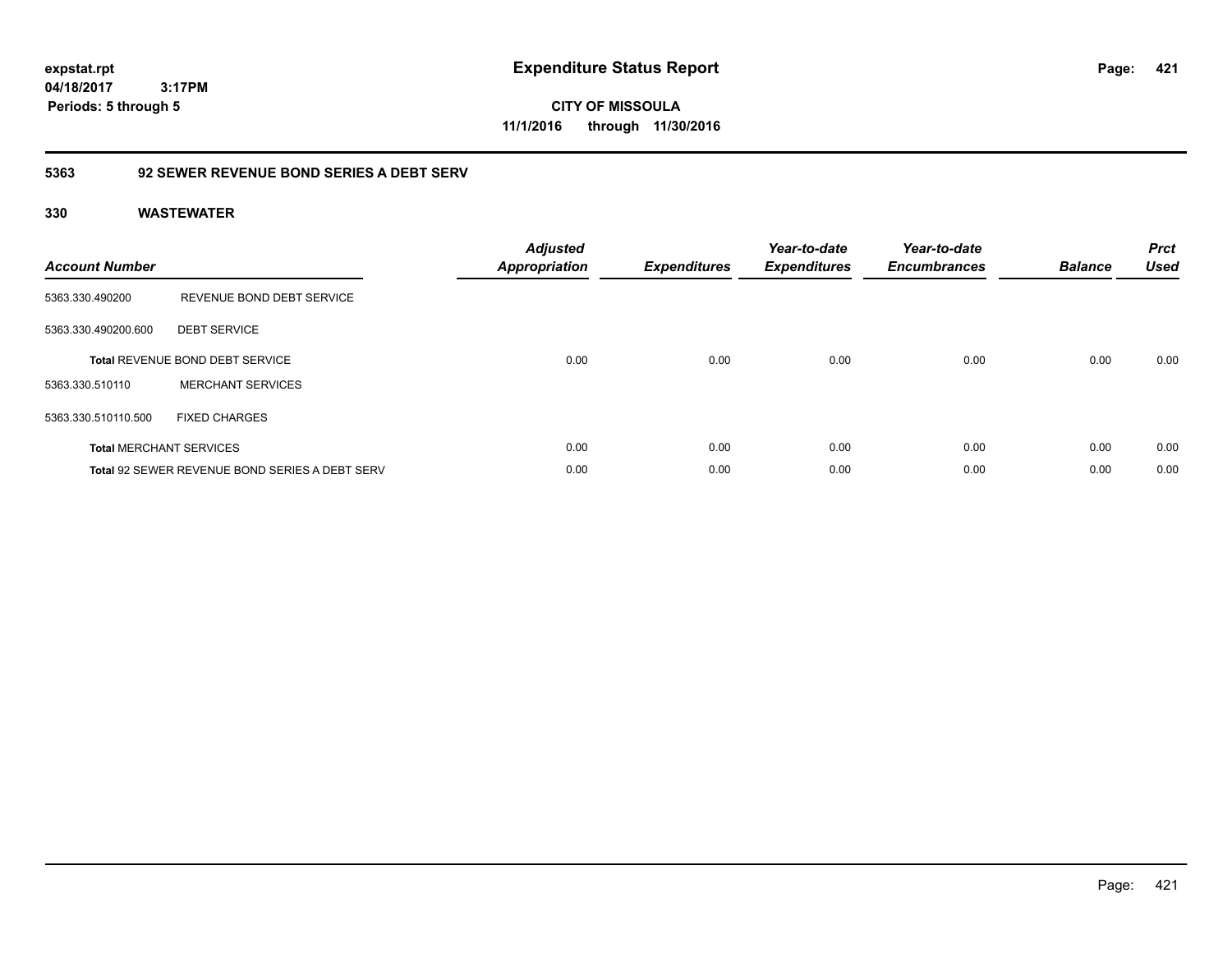**CITY OF MISSOULA 11/1/2016 through 11/30/2016**

# **5364 92 SEWER REVENUE BOND - SERIES B DEBT S**

| <b>Account Number</b> |                                               | <b>Adjusted</b><br>Appropriation | <b>Expenditures</b> | Year-to-date<br><b>Expenditures</b> | Year-to-date<br><b>Encumbrances</b> | <b>Balance</b> | <b>Prct</b><br><b>Used</b> |
|-----------------------|-----------------------------------------------|----------------------------------|---------------------|-------------------------------------|-------------------------------------|----------------|----------------------------|
| 5364.330.490200       | REVENUE BOND DEBT SERVICE                     |                                  |                     |                                     |                                     |                |                            |
| 5364.330.490200.600   | <b>DEBT SERVICE</b>                           |                                  |                     |                                     |                                     |                |                            |
|                       | Total REVENUE BOND DEBT SERVICE               | 0.00                             | 0.00                | 0.00                                | 0.00                                | 0.00           | 0.00                       |
| 5364.330.510110       | <b>MERCHANT SERVICES</b>                      |                                  |                     |                                     |                                     |                |                            |
| 5364.330.510110.500   | <b>FIXED CHARGES</b>                          |                                  |                     |                                     |                                     |                |                            |
|                       | <b>Total MERCHANT SERVICES</b>                | 0.00                             | 0.00                | 0.00                                | 0.00                                | 0.00           | 0.00                       |
|                       | Total 92 SEWER REVENUE BOND - SERIES B DEBT S | 0.00                             | 0.00                | 0.00                                | 0.00                                | 0.00           | 0.00                       |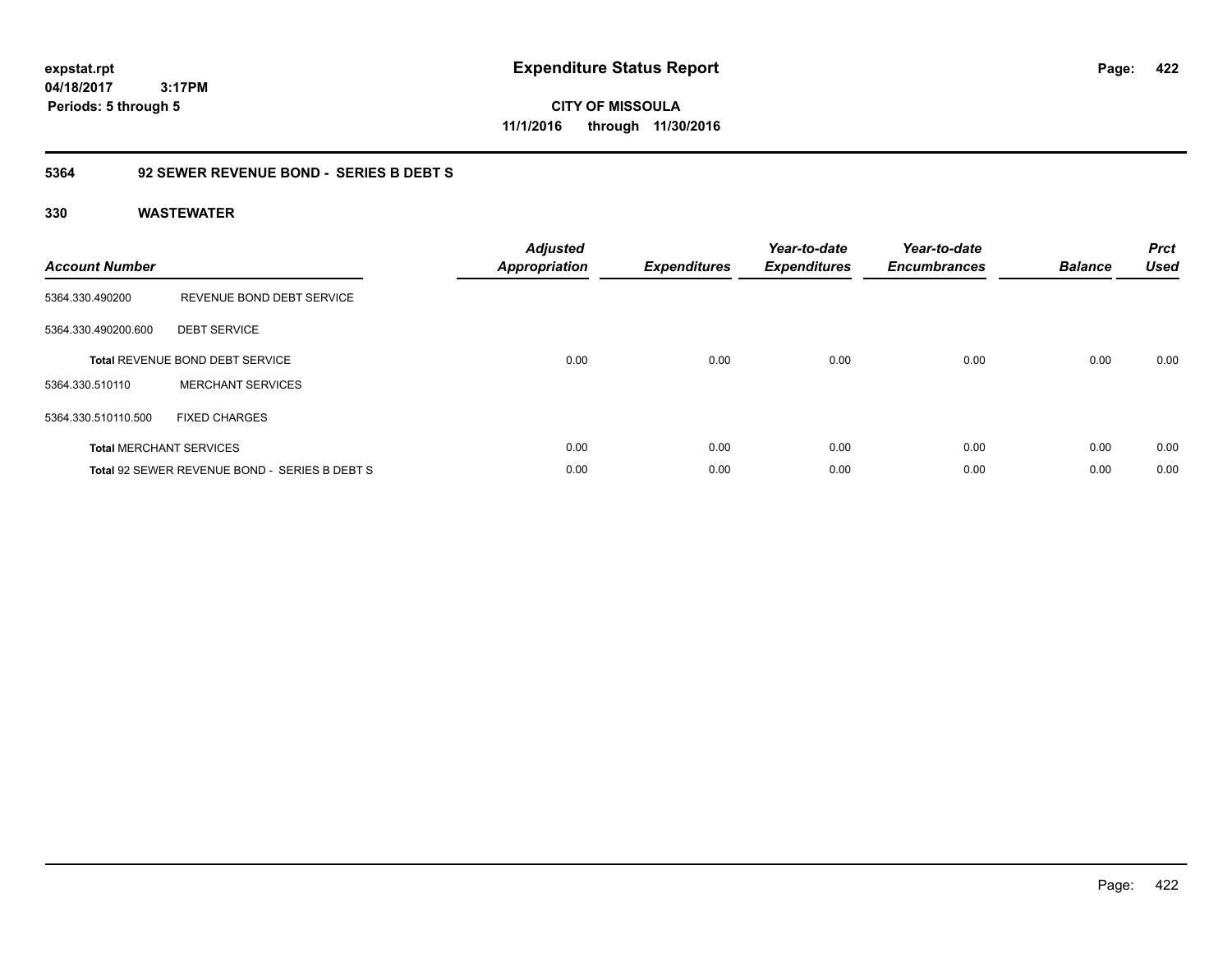**CITY OF MISSOULA 11/1/2016 through 11/30/2016**

# **5365 99 SEWER REVENUE BONDS DEBT SERVICE FUND**

| <b>Account Number</b>             |                                                       | <b>Adjusted</b><br><b>Appropriation</b> | <b>Expenditures</b> | Year-to-date<br><b>Expenditures</b> | Year-to-date<br><b>Encumbrances</b> | <b>Balance</b> | <b>Prct</b><br><b>Used</b> |
|-----------------------------------|-------------------------------------------------------|-----------------------------------------|---------------------|-------------------------------------|-------------------------------------|----------------|----------------------------|
| 5365.330.490200                   | REVENUE BOND DEBT SERVICE                             |                                         |                     |                                     |                                     |                |                            |
| 5365.330.490200.600               | <b>DEBT SERVICE</b>                                   |                                         |                     |                                     |                                     |                |                            |
| 5365.330.490200.610.000 PRINCIPAL |                                                       | 117,000.00                              | 0.00                | 0.00                                | 0.00                                | 117,000.00     | 0.00                       |
|                                   | 5365.330.490200.620.000 INTEREST / SERVICE FEES       | 6,600.00                                | 0.00                | 0.00                                | 0.00                                | 6,600.00       | 0.00                       |
|                                   | <b>Total REVENUE BOND DEBT SERVICE</b>                | 123,600.00                              | 0.00                | 0.00                                | 0.00                                | 123.600.00     | 0.00                       |
| 5365.330.510110                   | <b>MERCHANT SERVICES</b>                              |                                         |                     |                                     |                                     |                |                            |
| 5365.330.510110.500               | <b>FIXED CHARGES</b>                                  |                                         |                     |                                     |                                     |                |                            |
| <b>Total MERCHANT SERVICES</b>    |                                                       | 0.00                                    | 0.00                | 0.00                                | 0.00                                | 0.00           | 0.00                       |
|                                   | <b>Total 99 SEWER REVENUE BONDS DEBT SERVICE FUND</b> | 123,600.00                              | 0.00                | 0.00                                | 0.00                                | 123.600.00     | 0.00                       |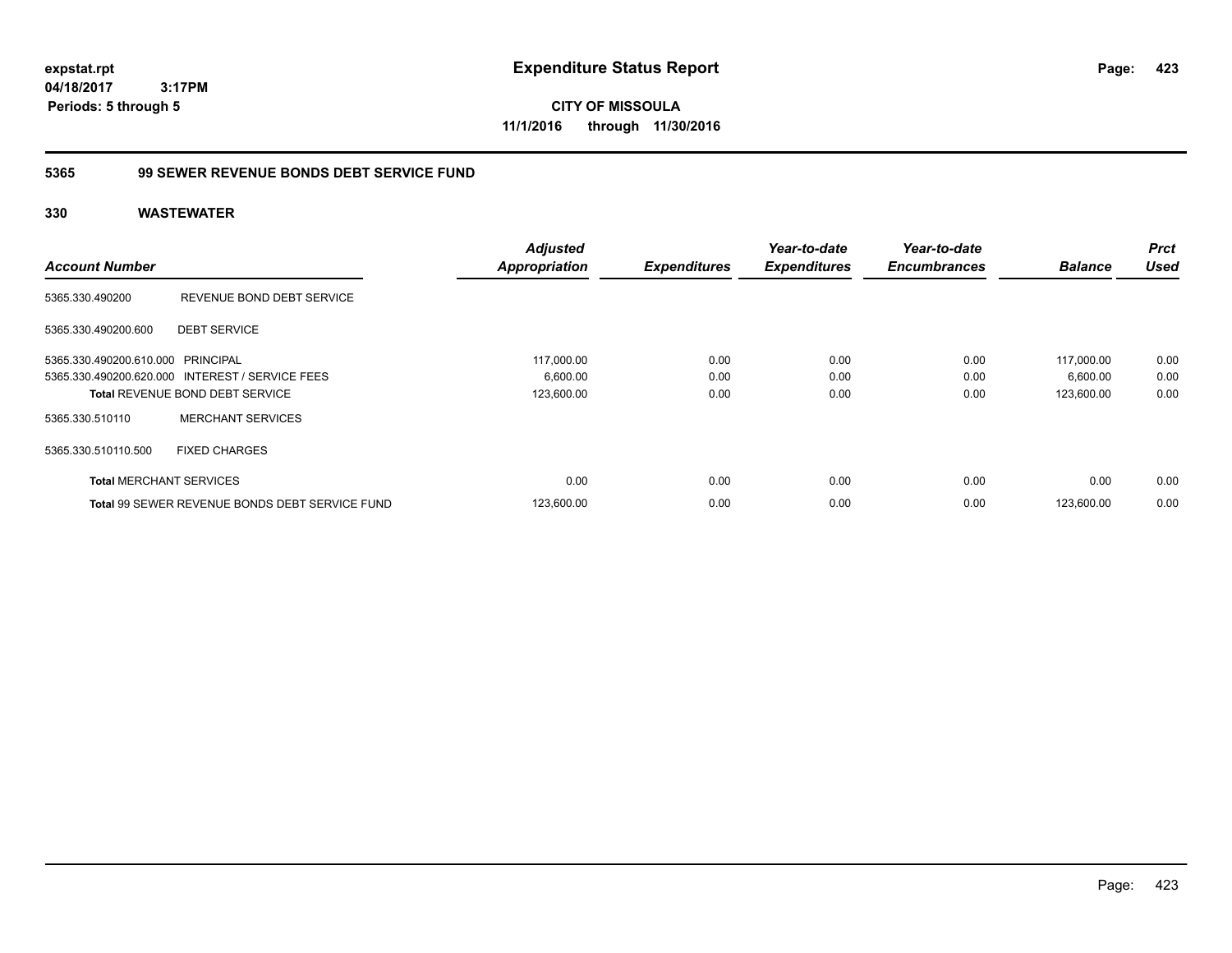**CITY OF MISSOULA 11/1/2016 through 11/30/2016**

# **5366 92 SEWER REVENUE BOND - SERIES A BOND RE**

| <b>Account Number</b>       |                                                | <b>Adjusted</b><br><b>Appropriation</b> | <b>Expenditures</b> | Year-to-date<br><b>Expenditures</b> | Year-to-date<br><b>Encumbrances</b> | <b>Balance</b> | <b>Prct</b><br><b>Used</b> |
|-----------------------------|------------------------------------------------|-----------------------------------------|---------------------|-------------------------------------|-------------------------------------|----------------|----------------------------|
| 5366.330.430610             | <b>ADMINISTRATION</b>                          |                                         |                     |                                     |                                     |                |                            |
| 5366.330.430610.800         | OTHER OBJECTS                                  |                                         |                     |                                     |                                     |                |                            |
| <b>Total ADMINISTRATION</b> |                                                | 0.00                                    | 0.00                | 0.00                                | 0.00                                | 0.00           | 0.00                       |
| 5366.330.510110             | <b>MERCHANT SERVICES</b>                       |                                         |                     |                                     |                                     |                |                            |
| 5366.330.510110.500         | <b>FIXED CHARGES</b>                           |                                         |                     |                                     |                                     |                |                            |
|                             | <b>Total MERCHANT SERVICES</b>                 | 0.00                                    | 0.00                | 0.00                                | 0.00                                | 0.00           | 0.00                       |
|                             | Total 92 SEWER REVENUE BOND - SERIES A BOND RE | 0.00                                    | 0.00                | 0.00                                | 0.00                                | 0.00           | 0.00                       |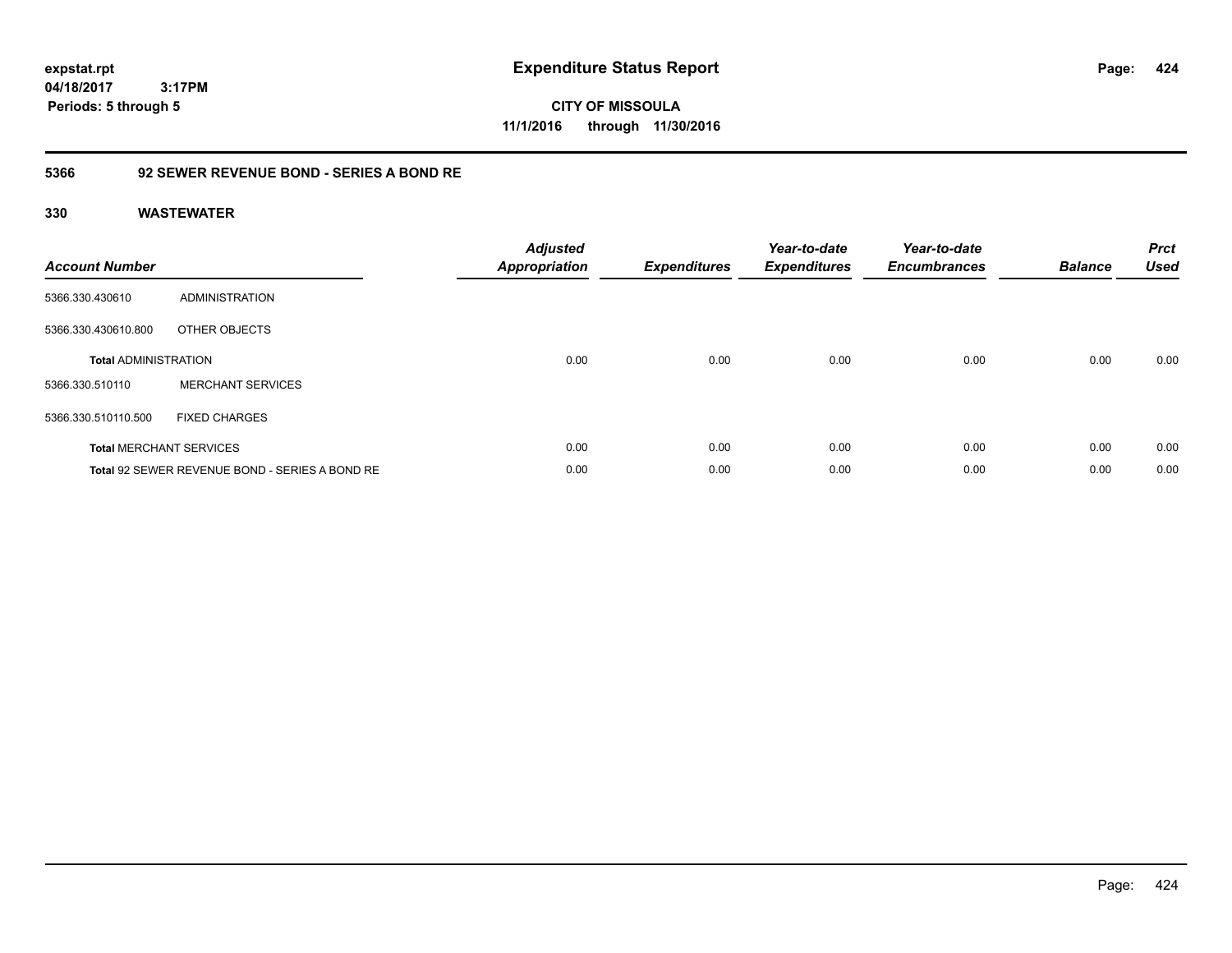**CITY OF MISSOULA 11/1/2016 through 11/30/2016**

# **5367 92 SEWER REVENUE BOND - SERIES B BOND RE**

| <b>Account Number</b>       |                                                | <b>Adjusted</b><br><b>Appropriation</b> | <b>Expenditures</b> | Year-to-date<br><b>Expenditures</b> | Year-to-date<br><b>Encumbrances</b> | <b>Balance</b> | <b>Prct</b><br><b>Used</b> |
|-----------------------------|------------------------------------------------|-----------------------------------------|---------------------|-------------------------------------|-------------------------------------|----------------|----------------------------|
| 5367.330.430610             | <b>ADMINISTRATION</b>                          |                                         |                     |                                     |                                     |                |                            |
| 5367.330.430610.800         | OTHER OBJECTS                                  |                                         |                     |                                     |                                     |                |                            |
| <b>Total ADMINISTRATION</b> |                                                | 0.00                                    | 0.00                | 0.00                                | 0.00                                | 0.00           | 0.00                       |
| 5367.330.510110             | <b>MERCHANT SERVICES</b>                       |                                         |                     |                                     |                                     |                |                            |
| 5367.330.510110.500         | <b>FIXED CHARGES</b>                           |                                         |                     |                                     |                                     |                |                            |
|                             | <b>Total MERCHANT SERVICES</b>                 | 0.00                                    | 0.00                | 0.00                                | 0.00                                | 0.00           | 0.00                       |
|                             | Total 92 SEWER REVENUE BOND - SERIES B BOND RE | 0.00                                    | 0.00                | 0.00                                | 0.00                                | 0.00           | 0.00                       |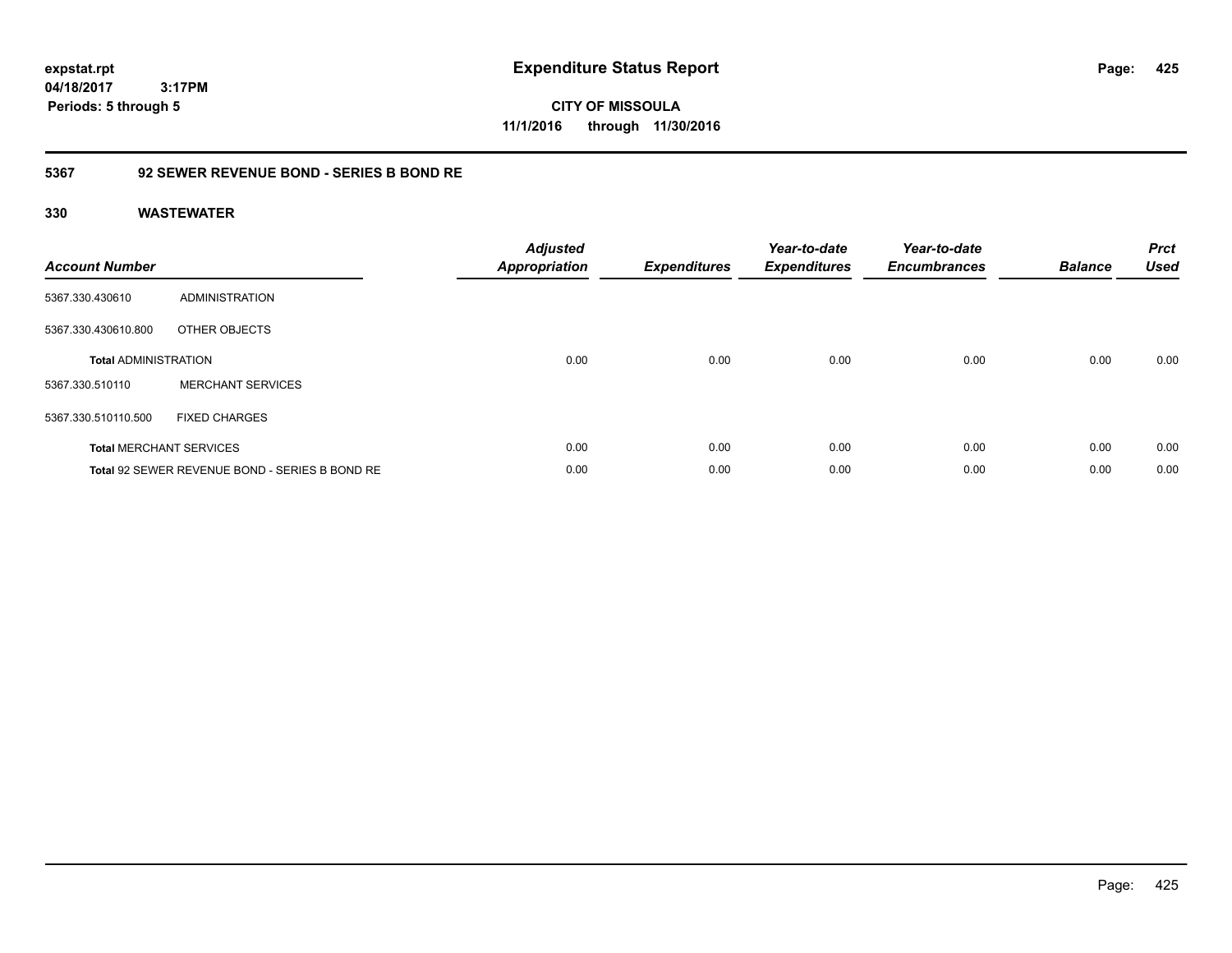**CITY OF MISSOULA 11/1/2016 through 11/30/2016**

# **5368 00 SEWER REVENUE BOND RESERVE FUND**

| <b>Account Number</b>       |                                          | <b>Adjusted</b><br>Appropriation | <b>Expenditures</b> | Year-to-date<br><b>Expenditures</b> | Year-to-date<br><b>Encumbrances</b> | <b>Balance</b> | <b>Prct</b><br><b>Used</b> |
|-----------------------------|------------------------------------------|----------------------------------|---------------------|-------------------------------------|-------------------------------------|----------------|----------------------------|
| 5368.330.430610             | ADMINISTRATION                           |                                  |                     |                                     |                                     |                |                            |
| 5368.330.430610.800         | OTHER OBJECTS                            |                                  |                     |                                     |                                     |                |                            |
| <b>Total ADMINISTRATION</b> |                                          | 0.00                             | 0.00                | 0.00                                | 0.00                                | 0.00           | 0.00                       |
| 5368.330.510110             | <b>MERCHANT SERVICES</b>                 |                                  |                     |                                     |                                     |                |                            |
| 5368.330.510110.500         | <b>FIXED CHARGES</b>                     |                                  |                     |                                     |                                     |                |                            |
|                             | <b>Total MERCHANT SERVICES</b>           | 0.00                             | 0.00                | 0.00                                | 0.00                                | 0.00           | 0.00                       |
|                             | Total 00 SEWER REVENUE BOND RESERVE FUND | 0.00                             | 0.00                | 0.00                                | 0.00                                | 0.00           | 0.00                       |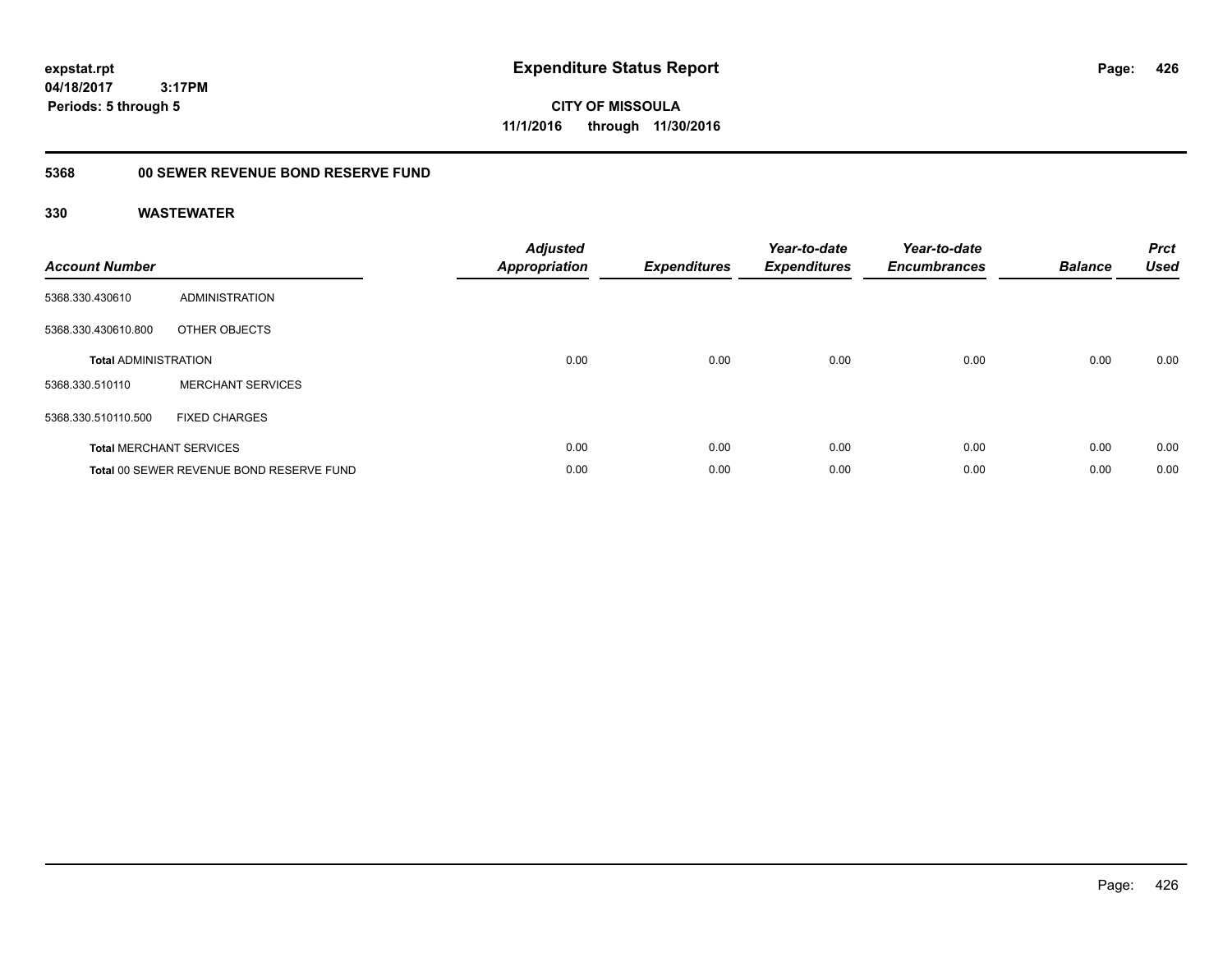# **5369 2001 SEWER REVENUE BOND**

| <b>Account Number</b>          |                                                  | <b>Adjusted</b><br><b>Appropriation</b> | <b>Expenditures</b> | Year-to-date<br><b>Expenditures</b> | Year-to-date<br><b>Encumbrances</b> | <b>Balance</b>   | <b>Prct</b><br><b>Used</b> |
|--------------------------------|--------------------------------------------------|-----------------------------------------|---------------------|-------------------------------------|-------------------------------------|------------------|----------------------------|
| 5369.330.430610                | ADMINISTRATION                                   |                                         |                     |                                     |                                     |                  |                            |
| 5369.330.430610.800            | OTHER OBJECTS                                    |                                         |                     |                                     |                                     |                  |                            |
| <b>Total ADMINISTRATION</b>    | 5369.330.430610.820.000 TRANSFERS TO OTHER FUNDS | 270.00<br>270.00                        | 0.00<br>0.00        | 0.00<br>0.00                        | 0.00<br>0.00                        | 270.00<br>270.00 | 0.00<br>0.00               |
| 5369.330.510110                | <b>MERCHANT SERVICES</b>                         |                                         |                     |                                     |                                     |                  |                            |
| 5369.330.510110.500            | <b>FIXED CHARGES</b>                             |                                         |                     |                                     |                                     |                  |                            |
| <b>Total MERCHANT SERVICES</b> |                                                  | 0.00                                    | 0.00                | 0.00                                | 0.00                                | 0.00             | 0.00                       |
|                                | Total 2001 SEWER REVENUE BOND                    | 270.00                                  | 0.00                | 0.00                                | 0.00                                | 270.00           | 0.00                       |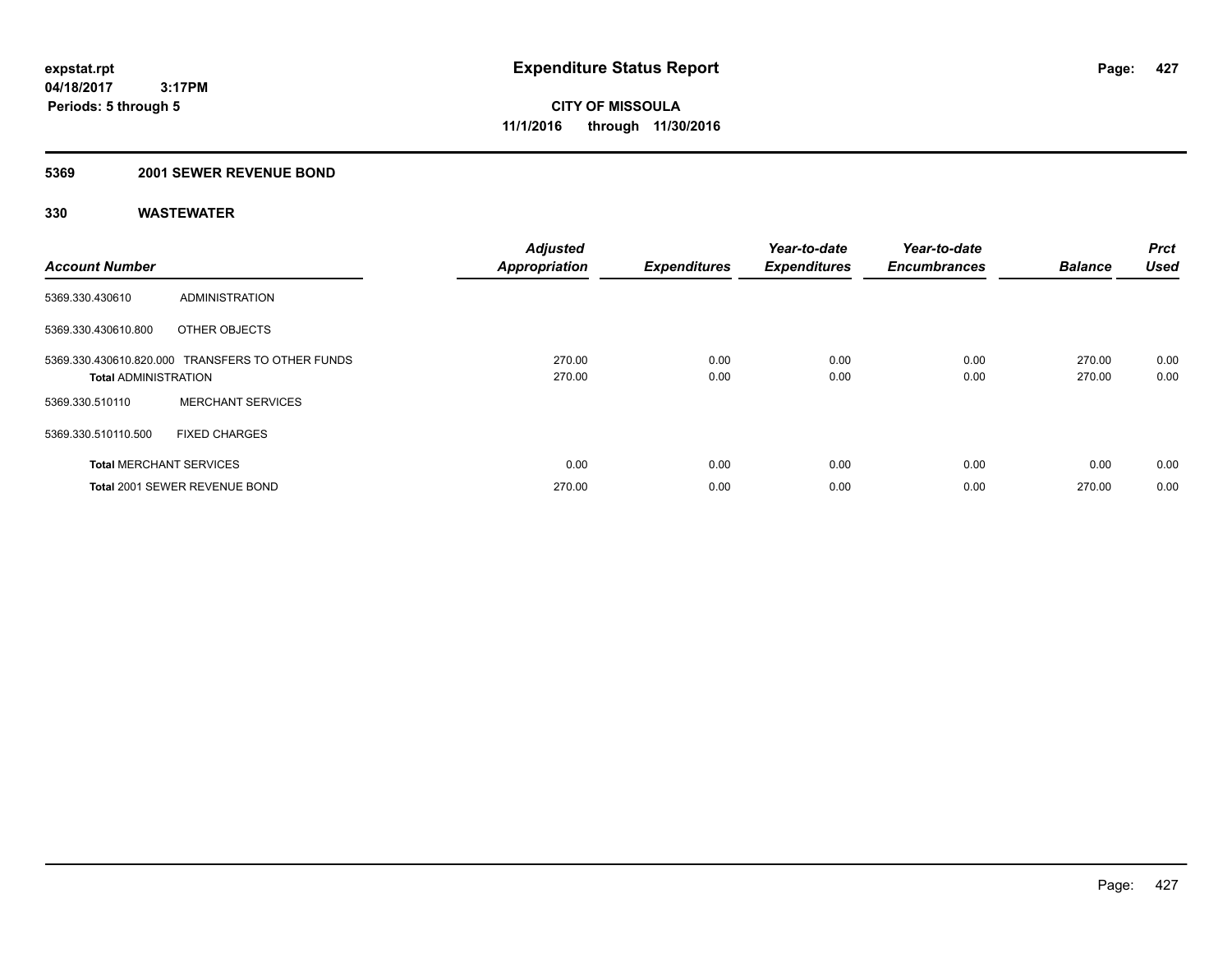**CITY OF MISSOULA 11/1/2016 through 11/30/2016**

# **5370 99 SEWER REVENUE BOND RESERVE FUND**

| <b>Account Number</b>       |                                          | <b>Adjusted</b><br><b>Appropriation</b> | <b>Expenditures</b> | Year-to-date<br><b>Expenditures</b> | Year-to-date<br><b>Encumbrances</b> | <b>Balance</b> | <b>Prct</b><br><b>Used</b> |
|-----------------------------|------------------------------------------|-----------------------------------------|---------------------|-------------------------------------|-------------------------------------|----------------|----------------------------|
| 5370.330.430610             | <b>ADMINISTRATION</b>                    |                                         |                     |                                     |                                     |                |                            |
| 5370.330.430610.800         | OTHER OBJECTS                            |                                         |                     |                                     |                                     |                |                            |
| <b>Total ADMINISTRATION</b> |                                          | 0.00                                    | 0.00                | 0.00                                | 0.00                                | 0.00           | 0.00                       |
| 5370.330.510110             | <b>MERCHANT SERVICES</b>                 |                                         |                     |                                     |                                     |                |                            |
| 5370.330.510110.500         | <b>FIXED CHARGES</b>                     |                                         |                     |                                     |                                     |                |                            |
|                             | <b>Total MERCHANT SERVICES</b>           | 0.00                                    | 0.00                | 0.00                                | 0.00                                | 0.00           | 0.00                       |
|                             | Total 99 SEWER REVENUE BOND RESERVE FUND | 0.00                                    | 0.00                | 0.00                                | 0.00                                | 0.00           | 0.00                       |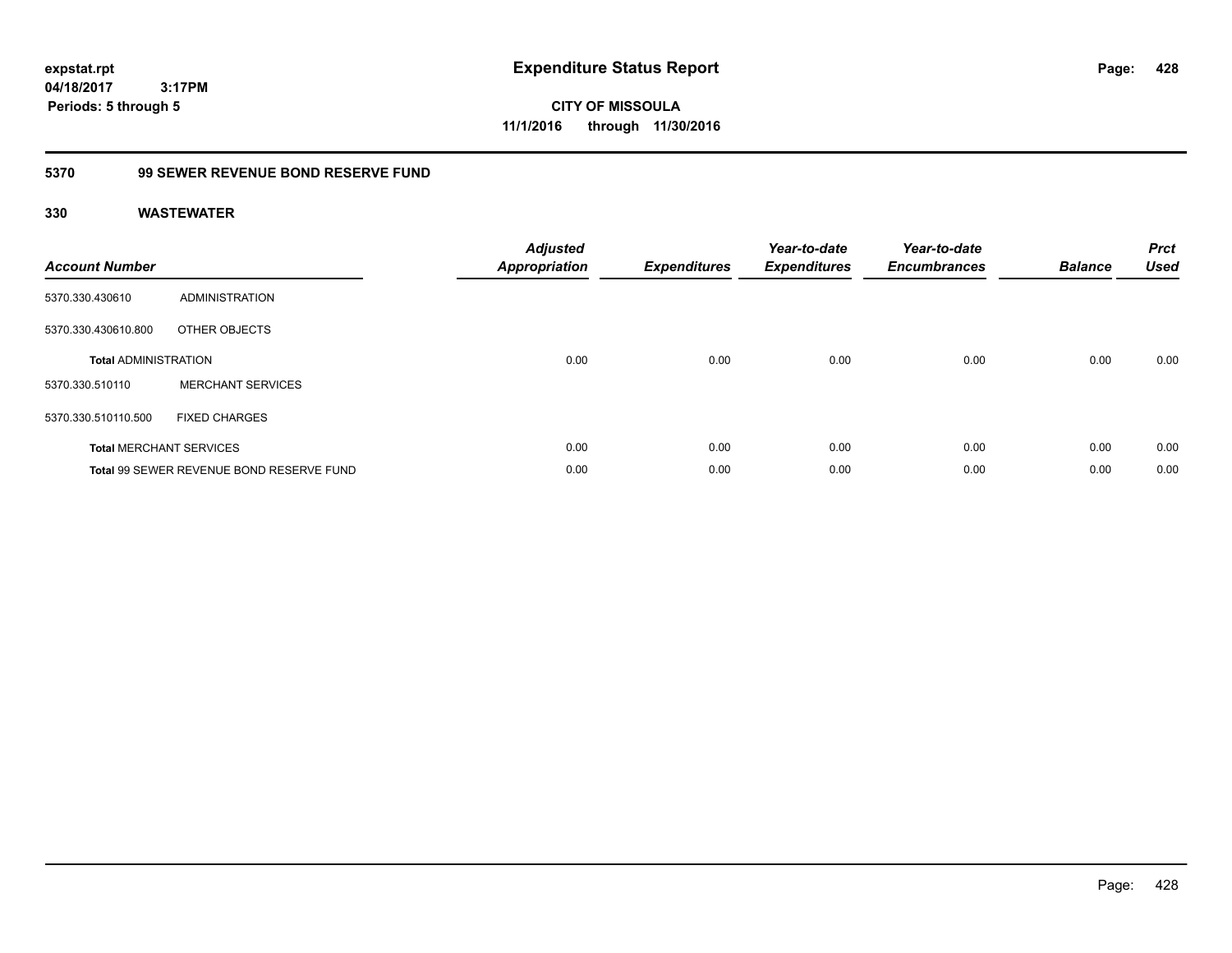**CITY OF MISSOULA 11/1/2016 through 11/30/2016**

### **5371 2002 SEWER BONDS**

|                                   |                                                 | <b>Adjusted</b>      |                     | Year-to-date        | Year-to-date        |                | <b>Prct</b> |
|-----------------------------------|-------------------------------------------------|----------------------|---------------------|---------------------|---------------------|----------------|-------------|
| <b>Account Number</b>             |                                                 | <b>Appropriation</b> | <b>Expenditures</b> | <b>Expenditures</b> | <b>Encumbrances</b> | <b>Balance</b> | <b>Used</b> |
| 5371.330.490200                   | REVENUE BOND DEBT SERVICE                       |                      |                     |                     |                     |                |             |
| 5371.330.490200.600               | <b>DEBT SERVICE</b>                             |                      |                     |                     |                     |                |             |
| 5371.330.490200.610.000 PRINCIPAL |                                                 | 76,000.00            | 0.00                | 0.00                | 0.00                | 76,000.00      | 0.00        |
|                                   | 5371.330.490200.620.000 INTEREST / SERVICE FEES | 8,420.00             | 0.00                | 0.00                | 0.00                | 8,420.00       | 0.00        |
|                                   | <b>Total REVENUE BOND DEBT SERVICE</b>          | 84,420.00            | 0.00                | 0.00                | 0.00                | 84,420.00      | 0.00        |
| 5371.330.510110                   | <b>MERCHANT SERVICES</b>                        |                      |                     |                     |                     |                |             |
| 5371.330.510110.500               | <b>FIXED CHARGES</b>                            |                      |                     |                     |                     |                |             |
| <b>Total MERCHANT SERVICES</b>    |                                                 | 0.00                 | 0.00                | 0.00                | 0.00                | 0.00           | 0.00        |
| Total 2002 SEWER BONDS            |                                                 | 84,420.00            | 0.00                | 0.00                | 0.00                | 84,420.00      | 0.00        |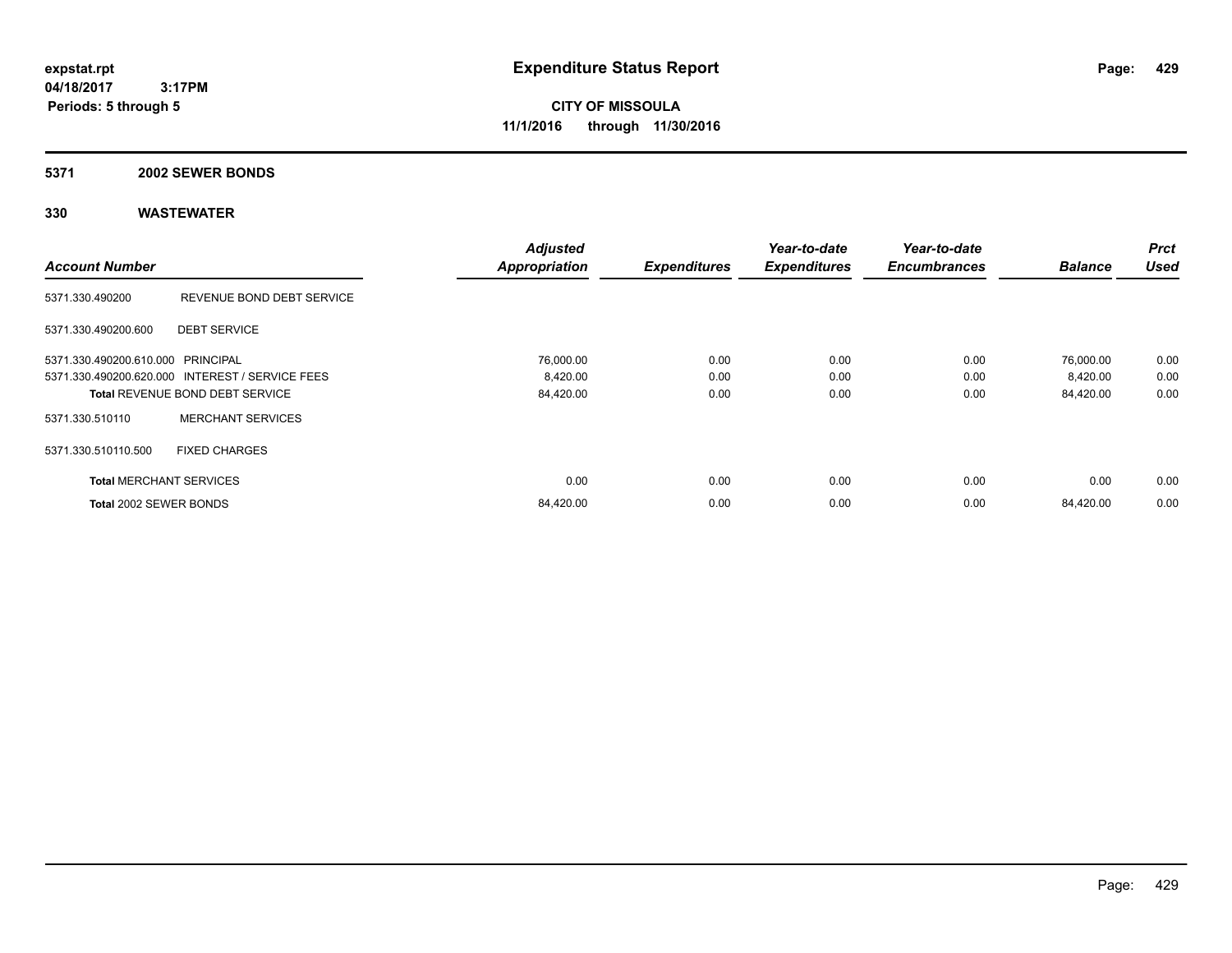# **5372 2002 SEWER REVENUE BOND**

| <b>Account Number</b>       |                                | <b>Adjusted</b><br>Appropriation | <b>Expenditures</b> | Year-to-date<br><b>Expenditures</b> | Year-to-date<br><b>Encumbrances</b> | <b>Balance</b> | <b>Prct</b><br><b>Used</b> |
|-----------------------------|--------------------------------|----------------------------------|---------------------|-------------------------------------|-------------------------------------|----------------|----------------------------|
| 5372.330.430610             | ADMINISTRATION                 |                                  |                     |                                     |                                     |                |                            |
| 5372.330.430610.800         | OTHER OBJECTS                  |                                  |                     |                                     |                                     |                |                            |
| <b>Total ADMINISTRATION</b> |                                | 0.00                             | 0.00                | 0.00                                | 0.00                                | 0.00           | 0.00                       |
| 5372.330.510110             | <b>MERCHANT SERVICES</b>       |                                  |                     |                                     |                                     |                |                            |
| 5372.330.510110.500         | <b>FIXED CHARGES</b>           |                                  |                     |                                     |                                     |                |                            |
|                             | <b>Total MERCHANT SERVICES</b> | 0.00                             | 0.00                | 0.00                                | 0.00                                | 0.00           | 0.00                       |
|                             | Total 2002 SEWER REVENUE BOND  | 0.00                             | 0.00                | 0.00                                | 0.00                                | 0.00           | 0.00                       |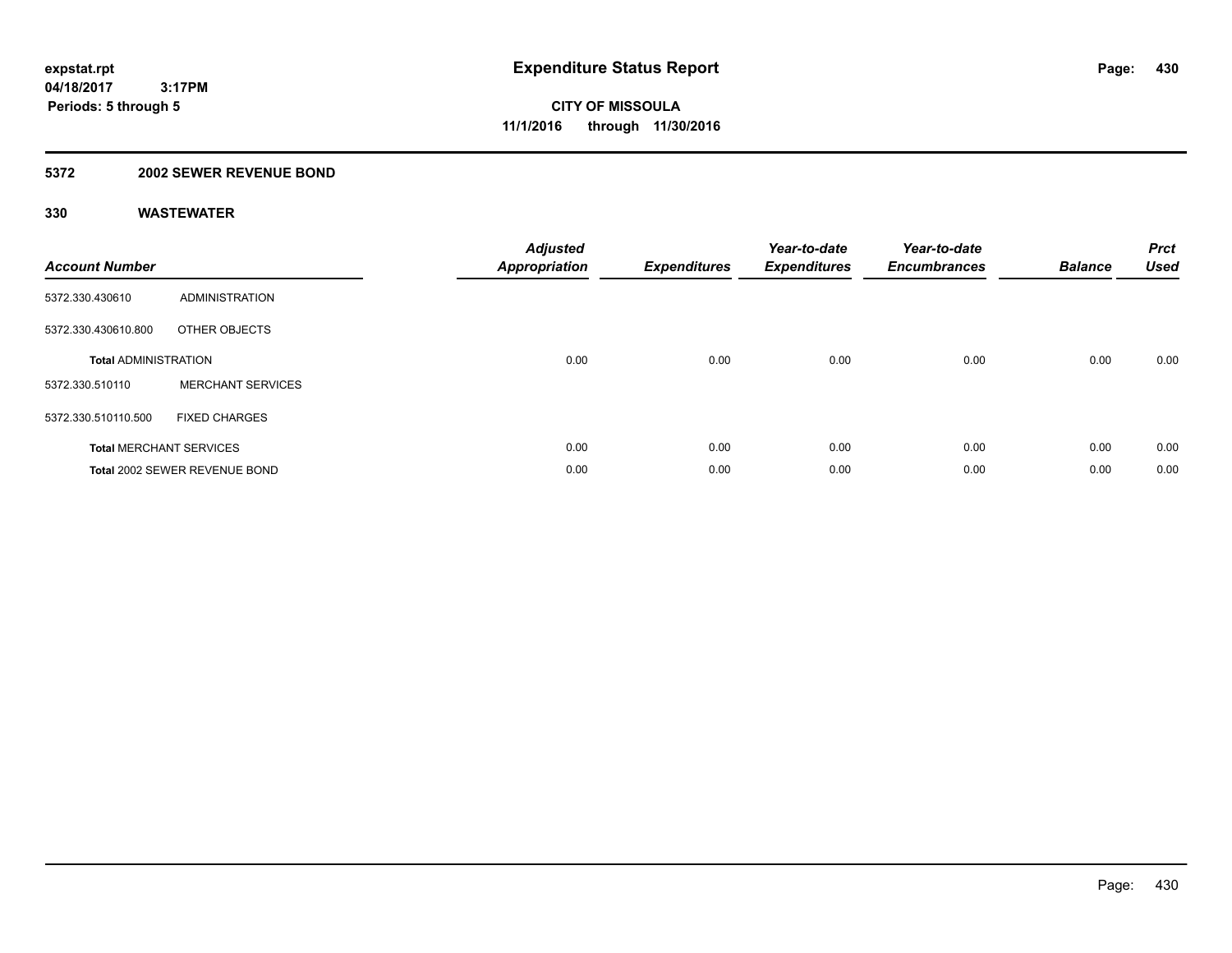**CITY OF MISSOULA 11/1/2016 through 11/30/2016**

# **5373 2002 WWTP UPGRADE REVENUE BOND**

| <b>Account Number</b>             |                                                 | <b>Adjusted</b>      | <b>Expenditures</b> | Year-to-date<br><b>Expenditures</b> | Year-to-date<br><b>Encumbrances</b> | <b>Balance</b> | <b>Prct</b><br><b>Used</b> |
|-----------------------------------|-------------------------------------------------|----------------------|---------------------|-------------------------------------|-------------------------------------|----------------|----------------------------|
|                                   |                                                 | <b>Appropriation</b> |                     |                                     |                                     |                |                            |
| 5373.330.490200                   | REVENUE BOND DEBT SERVICE                       |                      |                     |                                     |                                     |                |                            |
| 5373.330.490200.600               | <b>DEBT SERVICE</b>                             |                      |                     |                                     |                                     |                |                            |
| 5373.330.490200.610.000 PRINCIPAL |                                                 | 295,000.00           | 0.00                | 0.00                                | 0.00                                | 295,000.00     | 0.00                       |
|                                   | 5373.330.490200.620.000 INTEREST / SERVICE FEES | 35,810.00            | 0.00                | 0.00                                | 0.00                                | 35,810.00      | 0.00                       |
|                                   | <b>Total REVENUE BOND DEBT SERVICE</b>          | 330,810.00           | 0.00                | 0.00                                | 0.00                                | 330,810.00     | 0.00                       |
| 5373.330.510110                   | <b>MERCHANT SERVICES</b>                        |                      |                     |                                     |                                     |                |                            |
| 5373.330.510110.500               | <b>FIXED CHARGES</b>                            |                      |                     |                                     |                                     |                |                            |
| <b>Total MERCHANT SERVICES</b>    |                                                 | 0.00                 | 0.00                | 0.00                                | 0.00                                | 0.00           | 0.00                       |
|                                   | Total 2002 WWTP UPGRADE REVENUE BOND            | 330.810.00           | 0.00                | 0.00                                | 0.00                                | 330.810.00     | 0.00                       |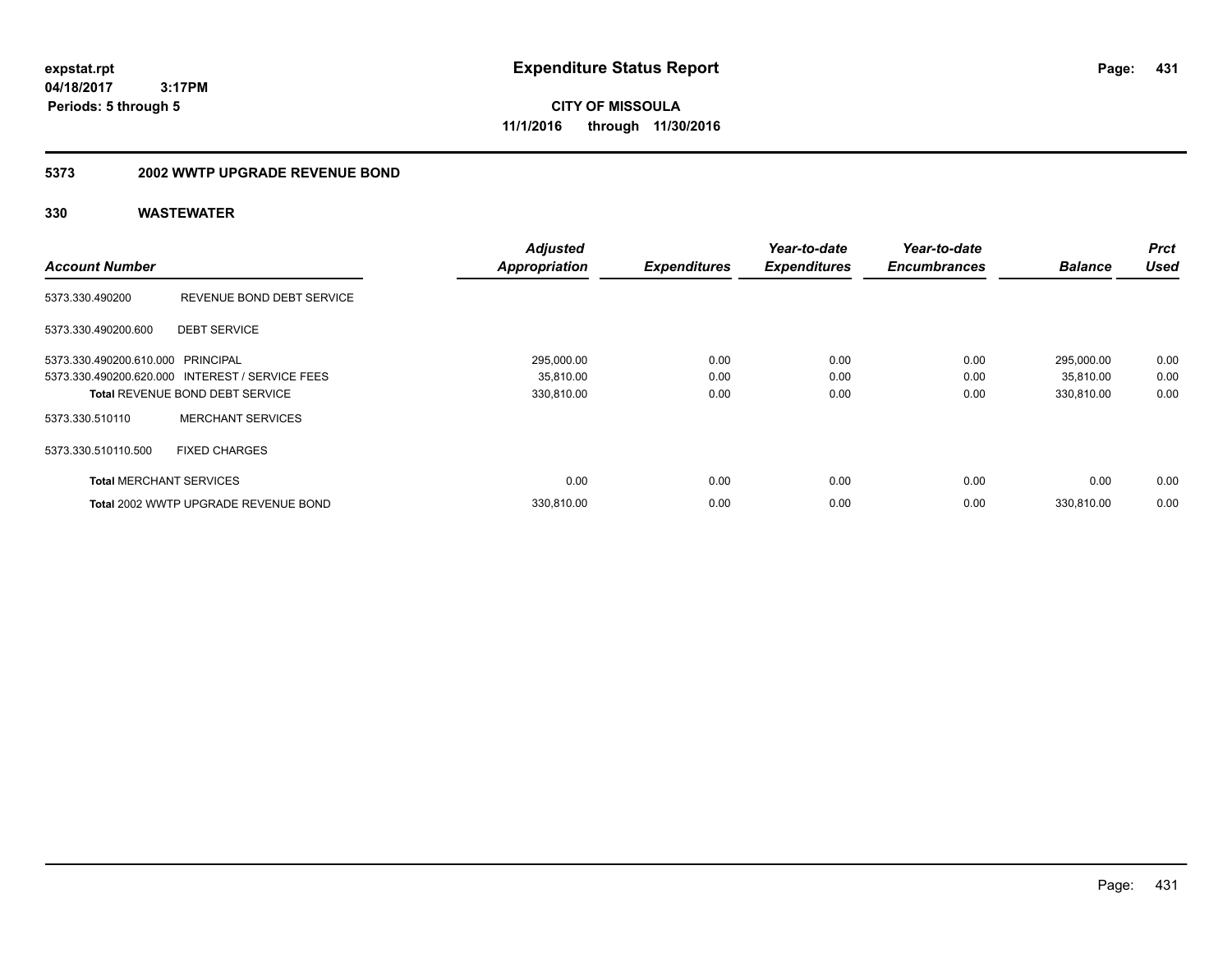# **5374 2002 WWTP UPGRADE RESERVE**

| <b>Account Number</b>       |                                 | <b>Adjusted</b><br><b>Appropriation</b> | <b>Expenditures</b> | Year-to-date<br><b>Expenditures</b> | Year-to-date<br><b>Encumbrances</b> | <b>Balance</b> | <b>Prct</b><br><b>Used</b> |
|-----------------------------|---------------------------------|-----------------------------------------|---------------------|-------------------------------------|-------------------------------------|----------------|----------------------------|
| 5374.330.430610             | <b>ADMINISTRATION</b>           |                                         |                     |                                     |                                     |                |                            |
| 5374.330.430610.800         | OTHER OBJECTS                   |                                         |                     |                                     |                                     |                |                            |
| <b>Total ADMINISTRATION</b> |                                 | 0.00                                    | 0.00                | 0.00                                | 0.00                                | 0.00           | 0.00                       |
| 5374.330.490200             | REVENUE BOND DEBT SERVICE       |                                         |                     |                                     |                                     |                |                            |
| 5374.330.490200.600         | <b>DEBT SERVICE</b>             |                                         |                     |                                     |                                     |                |                            |
|                             | Total REVENUE BOND DEBT SERVICE | 0.00                                    | 0.00                | 0.00                                | 0.00                                | 0.00           | 0.00                       |
| 5374.330.510110             | <b>MERCHANT SERVICES</b>        |                                         |                     |                                     |                                     |                |                            |
| 5374.330.510110.500         | <b>FIXED CHARGES</b>            |                                         |                     |                                     |                                     |                |                            |
|                             | <b>Total MERCHANT SERVICES</b>  | 0.00                                    | 0.00                | 0.00                                | 0.00                                | 0.00           | 0.00                       |
|                             | Total 2002 WWTP UPGRADE RESERVE | 0.00                                    | 0.00                | 0.00                                | 0.00                                | 0.00           | 0.00                       |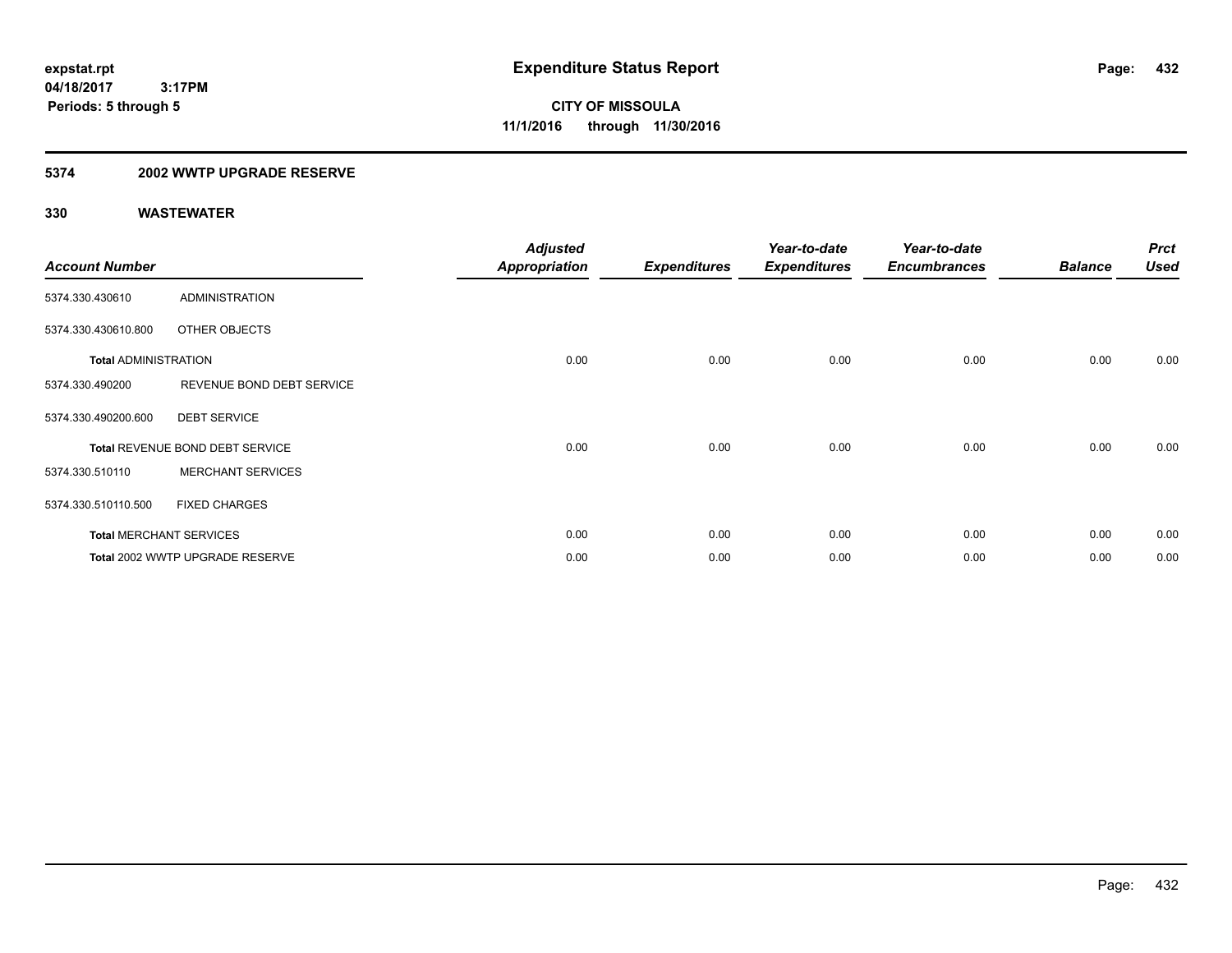# **CITY OF MISSOULA 11/1/2016 through 11/30/2016**

### **5375 2003 WWTP SRF \$3.8M EPA DEBT**

|                                   |                                                 | <b>Adjusted</b>      |                     | Year-to-date        | Year-to-date        |                | <b>Prct</b> |
|-----------------------------------|-------------------------------------------------|----------------------|---------------------|---------------------|---------------------|----------------|-------------|
| <b>Account Number</b>             |                                                 | <b>Appropriation</b> | <b>Expenditures</b> | <b>Expenditures</b> | <b>Encumbrances</b> | <b>Balance</b> | <b>Used</b> |
| 5375.330.490200                   | REVENUE BOND DEBT SERVICE                       |                      |                     |                     |                     |                |             |
| 5375.330.490200.600               | <b>DEBT SERVICE</b>                             |                      |                     |                     |                     |                |             |
| 5375.330.490200.610.000 PRINCIPAL |                                                 | 215,000.00           | 0.00                | 0.00                | 0.00                | 215,000.00     | 0.00        |
|                                   | 5375.330.490200.620.000 INTEREST / SERVICE FEES | 35,156.00            | 0.00                | 0.00                | 0.00                | 35,156.00      | 0.00        |
|                                   | <b>Total REVENUE BOND DEBT SERVICE</b>          | 250,156.00           | 0.00                | 0.00                | 0.00                | 250,156.00     | 0.00        |
| 5375.330.510110                   | <b>MERCHANT SERVICES</b>                        |                      |                     |                     |                     |                |             |
| 5375.330.510110.500               | <b>FIXED CHARGES</b>                            |                      |                     |                     |                     |                |             |
| <b>Total MERCHANT SERVICES</b>    |                                                 | 0.00                 | 0.00                | 0.00                | 0.00                | 0.00           | 0.00        |
|                                   | Total 2003 WWTP SRF \$3.8M EPA DEBT             | 250,156.00           | 0.00                | 0.00                | 0.00                | 250,156.00     | 0.00        |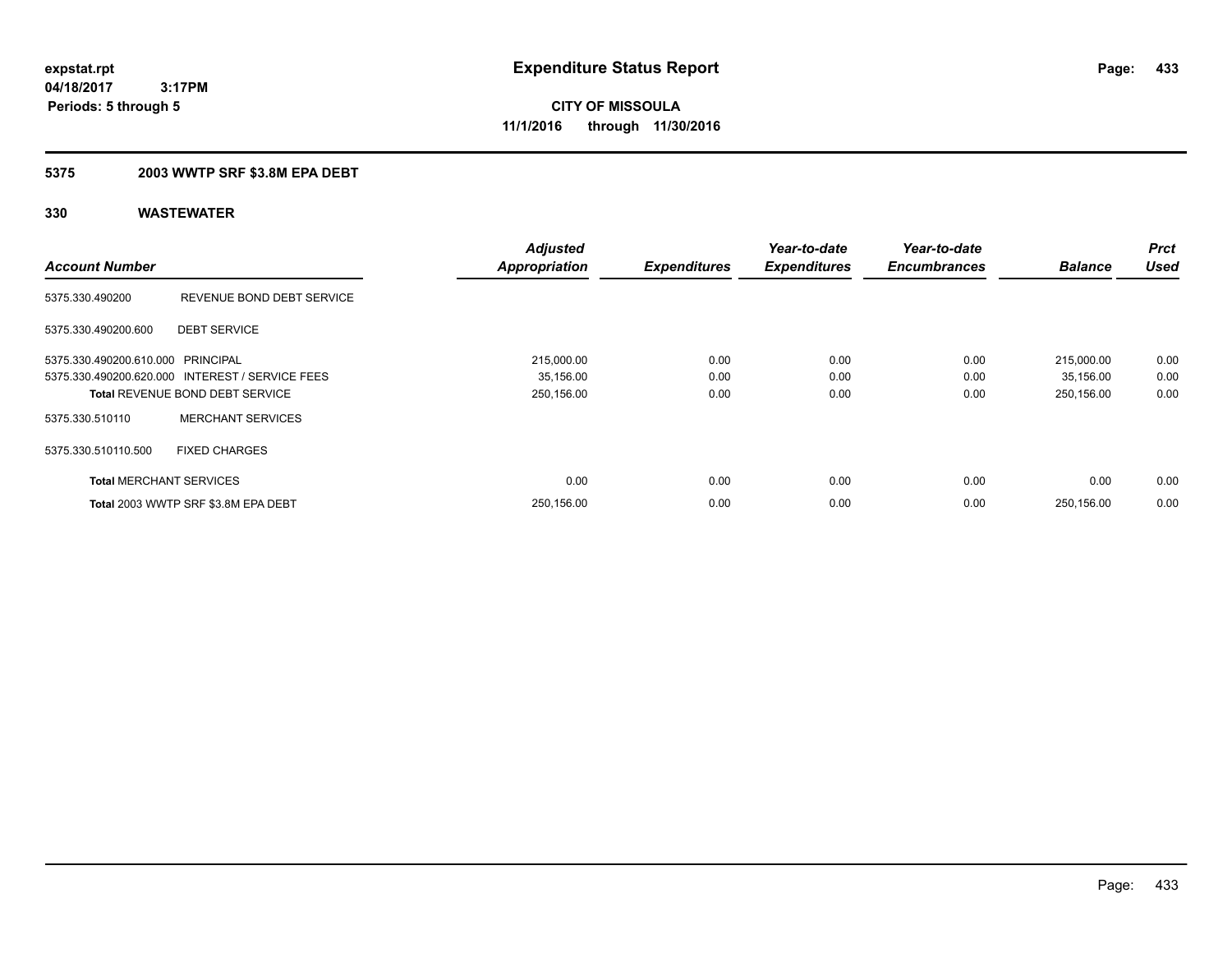**CITY OF MISSOULA 11/1/2016 through 11/30/2016**

### **5376 2003 WWTP SRF \$3.8M EPA RESERVE**

| <b>Account Number</b>       |                                        | <b>Adjusted</b><br><b>Appropriation</b> | <b>Expenditures</b> | Year-to-date<br><b>Expenditures</b> | Year-to-date<br><b>Encumbrances</b> | <b>Balance</b> | <b>Prct</b><br><b>Used</b> |
|-----------------------------|----------------------------------------|-----------------------------------------|---------------------|-------------------------------------|-------------------------------------|----------------|----------------------------|
| 5376.330.430610             | <b>ADMINISTRATION</b>                  |                                         |                     |                                     |                                     |                |                            |
| 5376.330.430610.800         | OTHER OBJECTS                          |                                         |                     |                                     |                                     |                |                            |
| <b>Total ADMINISTRATION</b> |                                        | 0.00                                    | 0.00                | 0.00                                | 0.00                                | 0.00           | 0.00                       |
| 5376.330.510110             | <b>MERCHANT SERVICES</b>               |                                         |                     |                                     |                                     |                |                            |
| 5376.330.510110.500         | <b>FIXED CHARGES</b>                   |                                         |                     |                                     |                                     |                |                            |
|                             | <b>Total MERCHANT SERVICES</b>         | 0.00                                    | 0.00                | 0.00                                | 0.00                                | 0.00           | 0.00                       |
|                             | Total 2003 WWTP SRF \$3.8M EPA RESERVE | 0.00                                    | 0.00                | 0.00                                | 0.00                                | 0.00           | 0.00                       |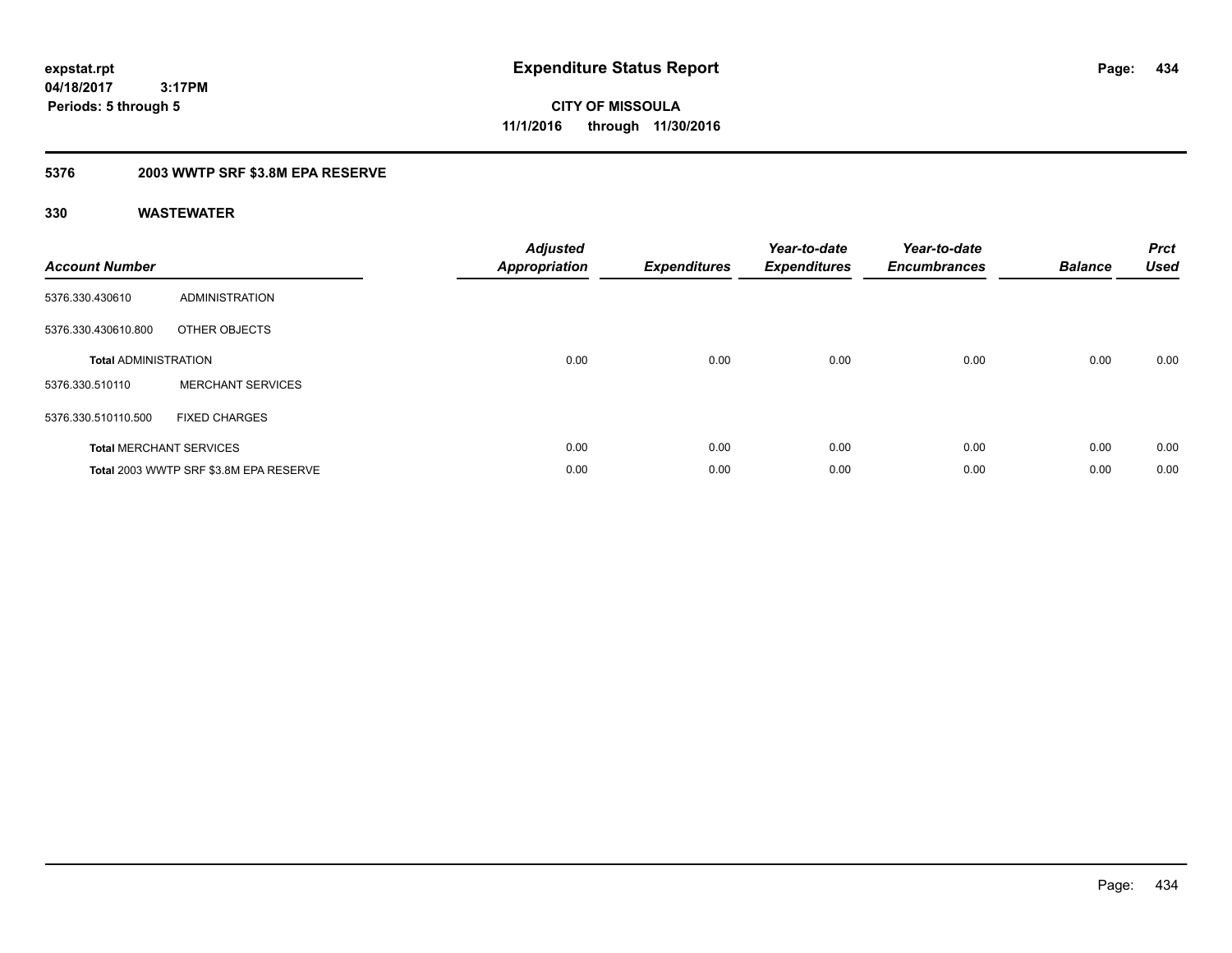**CITY OF MISSOULA 11/1/2016 through 11/30/2016**

## **5377 2004 WWTP \$3.023 LOAN DEBT SERVICE**

| <b>Account Number</b>             |                                                 | <b>Adjusted</b><br><b>Appropriation</b> | <b>Expenditures</b> | Year-to-date<br><b>Expenditures</b> | Year-to-date<br><b>Encumbrances</b> | <b>Balance</b> | <b>Prct</b><br><b>Used</b> |
|-----------------------------------|-------------------------------------------------|-----------------------------------------|---------------------|-------------------------------------|-------------------------------------|----------------|----------------------------|
| 5377.330.490200                   | REVENUE BOND DEBT SERVICE                       |                                         |                     |                                     |                                     |                |                            |
| 5377.330.490200.600               | <b>DEBT SERVICE</b>                             |                                         |                     |                                     |                                     |                |                            |
| 5377.330.490200.610.000 PRINCIPAL |                                                 | 207,000.00                              | 0.00                | 0.00                                | 0.00                                | 207,000.00     | 0.00                       |
|                                   | 5377.330.490200.620.000 INTEREST / SERVICE FEES | 36,416.00                               | 0.00                | 0.00                                | 0.00                                | 36,416.00      | 0.00                       |
|                                   | <b>Total REVENUE BOND DEBT SERVICE</b>          | 243,416.00                              | 0.00                | 0.00                                | 0.00                                | 243,416.00     | 0.00                       |
| 5377.330.510110                   | <b>MERCHANT SERVICES</b>                        |                                         |                     |                                     |                                     |                |                            |
| 5377.330.510110.500               | <b>FIXED CHARGES</b>                            |                                         |                     |                                     |                                     |                |                            |
| <b>Total MERCHANT SERVICES</b>    |                                                 | 0.00                                    | 0.00                | 0.00                                | 0.00                                | 0.00           | 0.00                       |
|                                   | Total 2004 WWTP \$3.023 LOAN DEBT SERVICE       | 243.416.00                              | 0.00                | 0.00                                | 0.00                                | 243.416.00     | 0.00                       |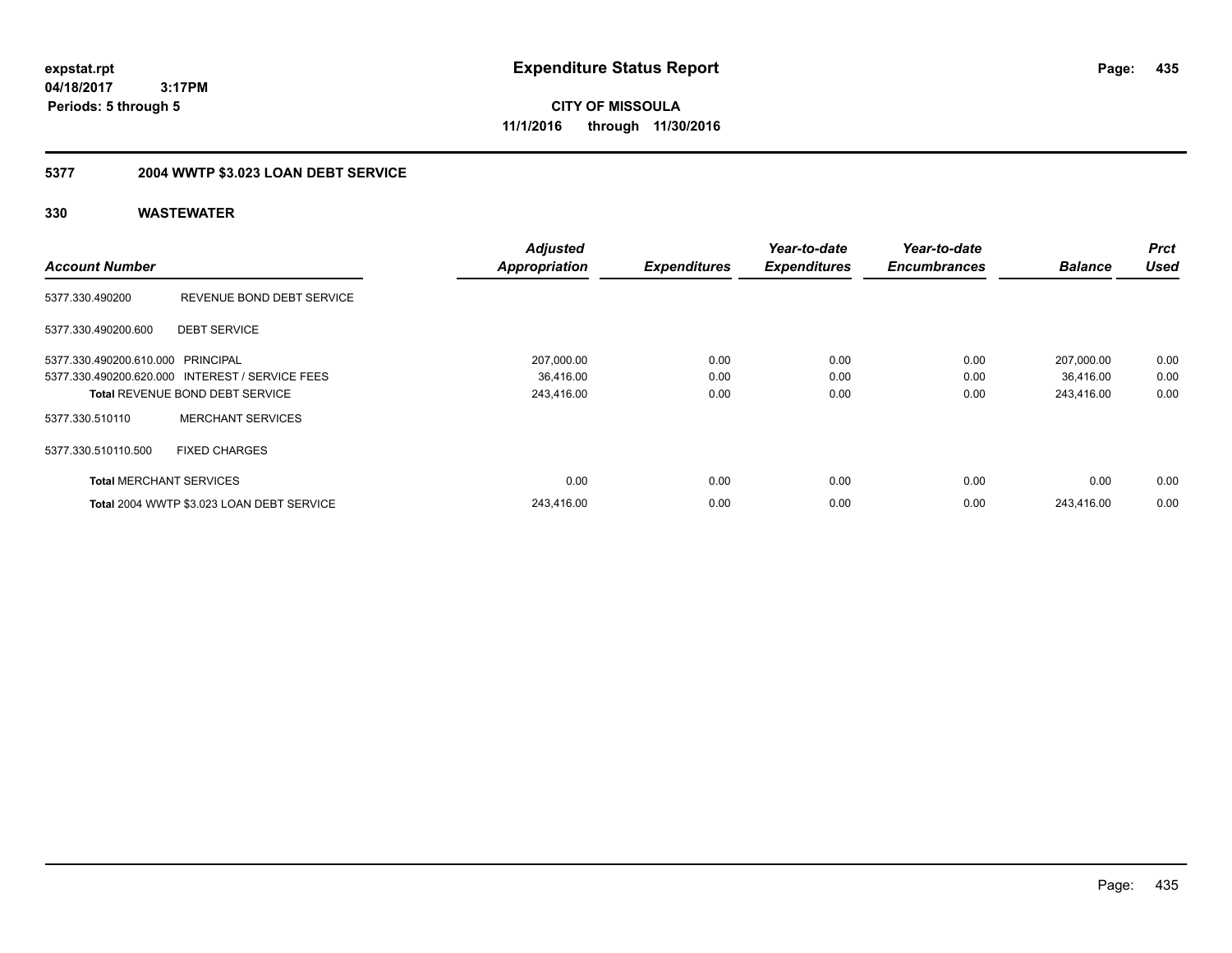## **5378 2004 WWTP \$3.023 LOAN RESERVE**

| <b>Account Number</b>       |                                      | <b>Adjusted</b><br>Appropriation | <b>Expenditures</b> | Year-to-date<br><b>Expenditures</b> | Year-to-date<br><b>Encumbrances</b> | <b>Balance</b> | <b>Prct</b><br><b>Used</b> |
|-----------------------------|--------------------------------------|----------------------------------|---------------------|-------------------------------------|-------------------------------------|----------------|----------------------------|
| 5378.330.430610             | ADMINISTRATION                       |                                  |                     |                                     |                                     |                |                            |
| 5378.330.430610.800         | OTHER OBJECTS                        |                                  |                     |                                     |                                     |                |                            |
| <b>Total ADMINISTRATION</b> |                                      | 0.00                             | 0.00                | 0.00                                | 0.00                                | 0.00           | 0.00                       |
| 5378.330.510110             | <b>MERCHANT SERVICES</b>             |                                  |                     |                                     |                                     |                |                            |
| 5378.330.510110.500         | <b>FIXED CHARGES</b>                 |                                  |                     |                                     |                                     |                |                            |
|                             | <b>Total MERCHANT SERVICES</b>       | 0.00                             | 0.00                | 0.00                                | 0.00                                | 0.00           | 0.00                       |
|                             | Total 2004 WWTP \$3.023 LOAN RESERVE | 0.00                             | 0.00                | 0.00                                | 0.00                                | 0.00           | 0.00                       |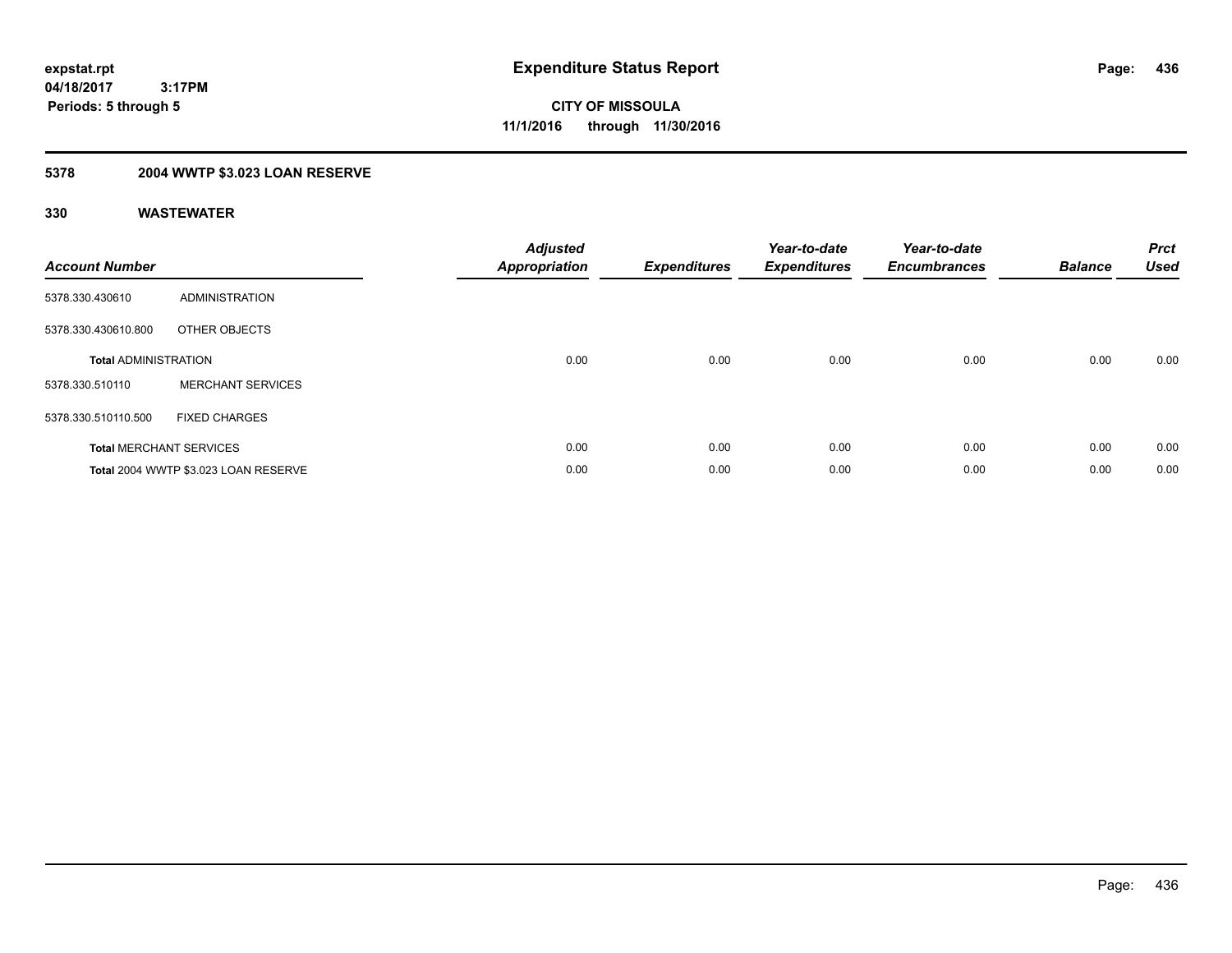**CITY OF MISSOULA 11/1/2016 through 11/30/2016**

### **5379 2005 BRICH/BRDY/LIN/GIL SRF DEBT**

|                                   |                                                 | <b>Adjusted</b>      |                     | Year-to-date        | Year-to-date        |                | <b>Prct</b> |
|-----------------------------------|-------------------------------------------------|----------------------|---------------------|---------------------|---------------------|----------------|-------------|
| <b>Account Number</b>             |                                                 | <b>Appropriation</b> | <b>Expenditures</b> | <b>Expenditures</b> | <b>Encumbrances</b> | <b>Balance</b> | <b>Used</b> |
| 5379.330.430610                   | <b>ADMINISTRATION</b>                           |                      |                     |                     |                     |                |             |
| 5379.330.430610.800               | OTHER OBJECTS                                   |                      |                     |                     |                     |                |             |
| <b>Total ADMINISTRATION</b>       |                                                 | 0.00                 | 0.00                | 0.00                | 0.00                | 0.00           | 0.00        |
| 5379.330.490200                   | REVENUE BOND DEBT SERVICE                       |                      |                     |                     |                     |                |             |
| 5379.330.490200.600               | <b>DEBT SERVICE</b>                             |                      |                     |                     |                     |                |             |
| 5379.330.490200.610.000 PRINCIPAL |                                                 | 90,000.00            | 0.00                | 0.00                | 0.00                | 90,000.00      | 0.00        |
|                                   | 5379.330.490200.620.000 INTEREST / SERVICE FEES | 19,451.00            | 0.00                | 0.00                | 0.00                | 19,451.00      | 0.00        |
|                                   | <b>Total REVENUE BOND DEBT SERVICE</b>          | 109,451.00           | 0.00                | 0.00                | 0.00                | 109,451.00     | 0.00        |
| 5379.330.510110                   | <b>MERCHANT SERVICES</b>                        |                      |                     |                     |                     |                |             |
| 5379.330.510110.500               | <b>FIXED CHARGES</b>                            |                      |                     |                     |                     |                |             |
| <b>Total MERCHANT SERVICES</b>    |                                                 | 0.00                 | 0.00                | 0.00                | 0.00                | 0.00           | 0.00        |
|                                   | Total 2005 BRICH/BRDY/LIN/GIL SRF DEBT          | 109,451.00           | 0.00                | 0.00                | 0.00                | 109,451.00     | 0.00        |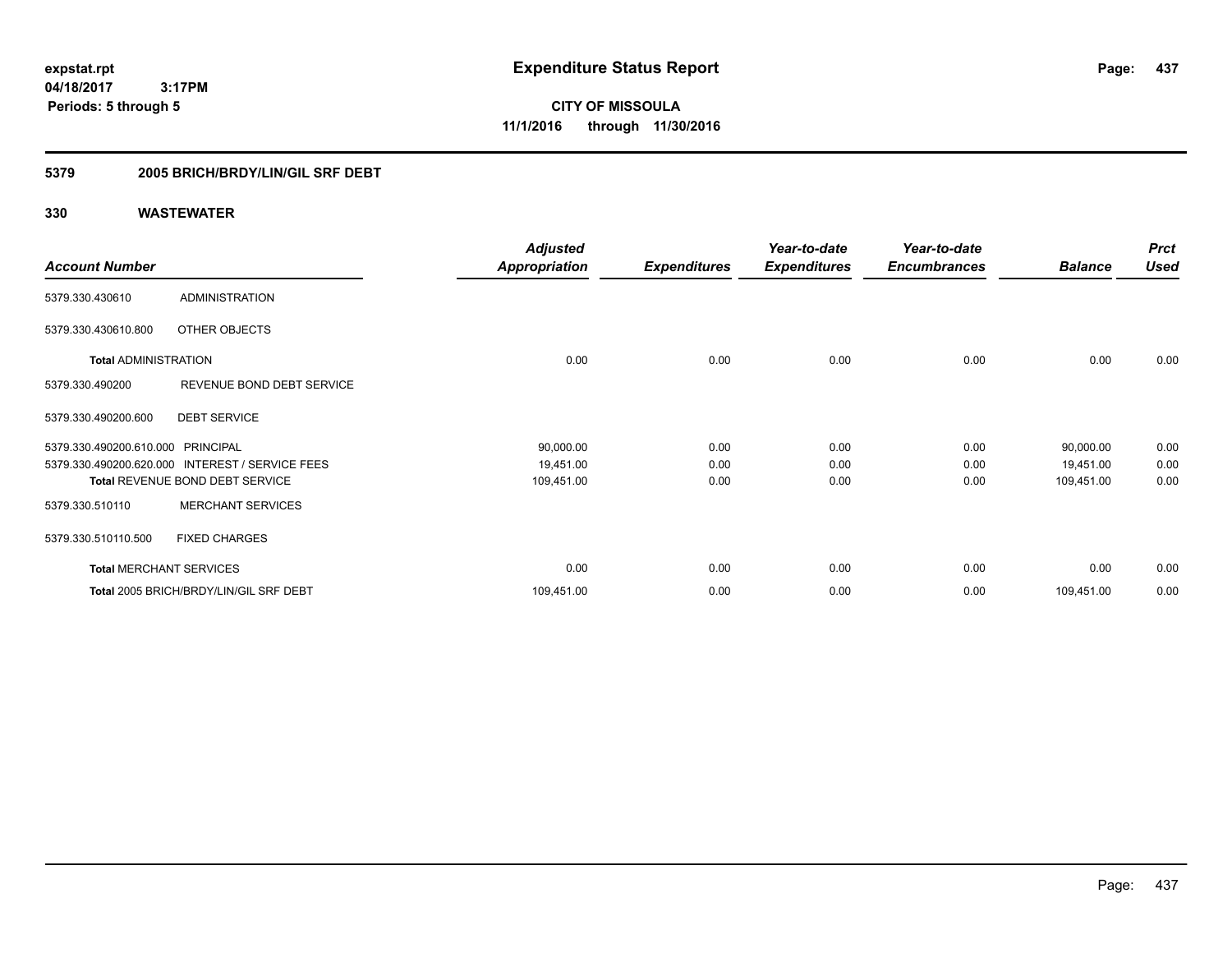**CITY OF MISSOULA 11/1/2016 through 11/30/2016**

### **5380 BRDWY/BIRCH/GILBERT/LINCOLNWOOD**

| <b>Account Number</b>       |                                       | <b>Adjusted</b><br>Appropriation | <b>Expenditures</b> | Year-to-date<br><b>Expenditures</b> | Year-to-date<br><b>Encumbrances</b> | <b>Balance</b> | <b>Prct</b><br><b>Used</b> |
|-----------------------------|---------------------------------------|----------------------------------|---------------------|-------------------------------------|-------------------------------------|----------------|----------------------------|
| 5380.330.430610             | <b>ADMINISTRATION</b>                 |                                  |                     |                                     |                                     |                |                            |
| 5380.330.430610.800         | OTHER OBJECTS                         |                                  |                     |                                     |                                     |                |                            |
| <b>Total ADMINISTRATION</b> |                                       | 0.00                             | 0.00                | 0.00                                | 0.00                                | 0.00           | 0.00                       |
| 5380.330.490200             | REVENUE BOND DEBT SERVICE             |                                  |                     |                                     |                                     |                |                            |
| 5380.330.490200.600         | <b>DEBT SERVICE</b>                   |                                  |                     |                                     |                                     |                |                            |
|                             | Total REVENUE BOND DEBT SERVICE       | 0.00                             | 0.00                | 0.00                                | 0.00                                | 0.00           | 0.00                       |
| 5380.330.510110             | <b>MERCHANT SERVICES</b>              |                                  |                     |                                     |                                     |                |                            |
| 5380.330.510110.500         | <b>FIXED CHARGES</b>                  |                                  |                     |                                     |                                     |                |                            |
|                             | <b>Total MERCHANT SERVICES</b>        | 0.00                             | 0.00                | 0.00                                | 0.00                                | 0.00           | 0.00                       |
|                             | Total BRDWY/BIRCH/GILBERT/LINCOLNWOOD | 0.00                             | 0.00                | 0.00                                | 0.00                                | 0.00           | 0.00                       |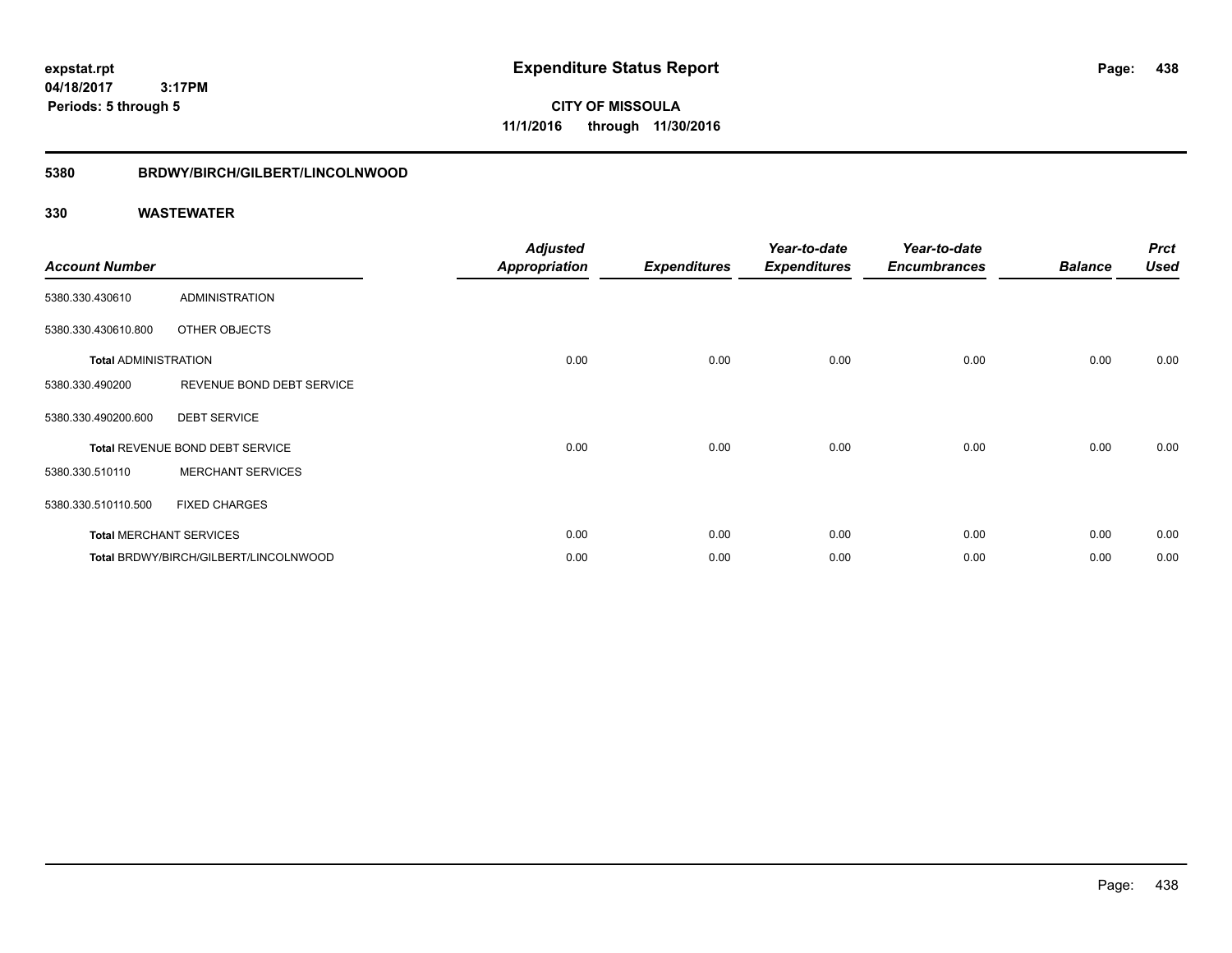### **5381 LINCOLNWOOD PH2 DEBT SERVICE**

| <b>Account Number</b>       |                                    | <b>Adjusted</b><br><b>Appropriation</b> | <b>Expenditures</b> | Year-to-date<br><b>Expenditures</b> | Year-to-date<br><b>Encumbrances</b> | <b>Balance</b> | <b>Prct</b><br><b>Used</b> |
|-----------------------------|------------------------------------|-----------------------------------------|---------------------|-------------------------------------|-------------------------------------|----------------|----------------------------|
| 5381.330.430610             | <b>ADMINISTRATION</b>              |                                         |                     |                                     |                                     |                |                            |
| 5381.330.430610.800         | OTHER OBJECTS                      |                                         |                     |                                     |                                     |                |                            |
| <b>Total ADMINISTRATION</b> |                                    | 0.00                                    | 0.00                | 0.00                                | 0.00                                | 0.00           | 0.00                       |
| 5381.330.490200             | REVENUE BOND DEBT SERVICE          |                                         |                     |                                     |                                     |                |                            |
| 5381.330.490200.600         | <b>DEBT SERVICE</b>                |                                         |                     |                                     |                                     |                |                            |
|                             | Total REVENUE BOND DEBT SERVICE    | 0.00                                    | 0.00                | 0.00                                | 0.00                                | 0.00           | 0.00                       |
| 5381.330.510110             | <b>MERCHANT SERVICES</b>           |                                         |                     |                                     |                                     |                |                            |
| 5381.330.510110.500         | <b>FIXED CHARGES</b>               |                                         |                     |                                     |                                     |                |                            |
|                             | <b>Total MERCHANT SERVICES</b>     | 0.00                                    | 0.00                | 0.00                                | 0.00                                | 0.00           | 0.00                       |
|                             | Total LINCOLNWOOD PH2 DEBT SERVICE | 0.00                                    | 0.00                | 0.00                                | 0.00                                | 0.00           | 0.00                       |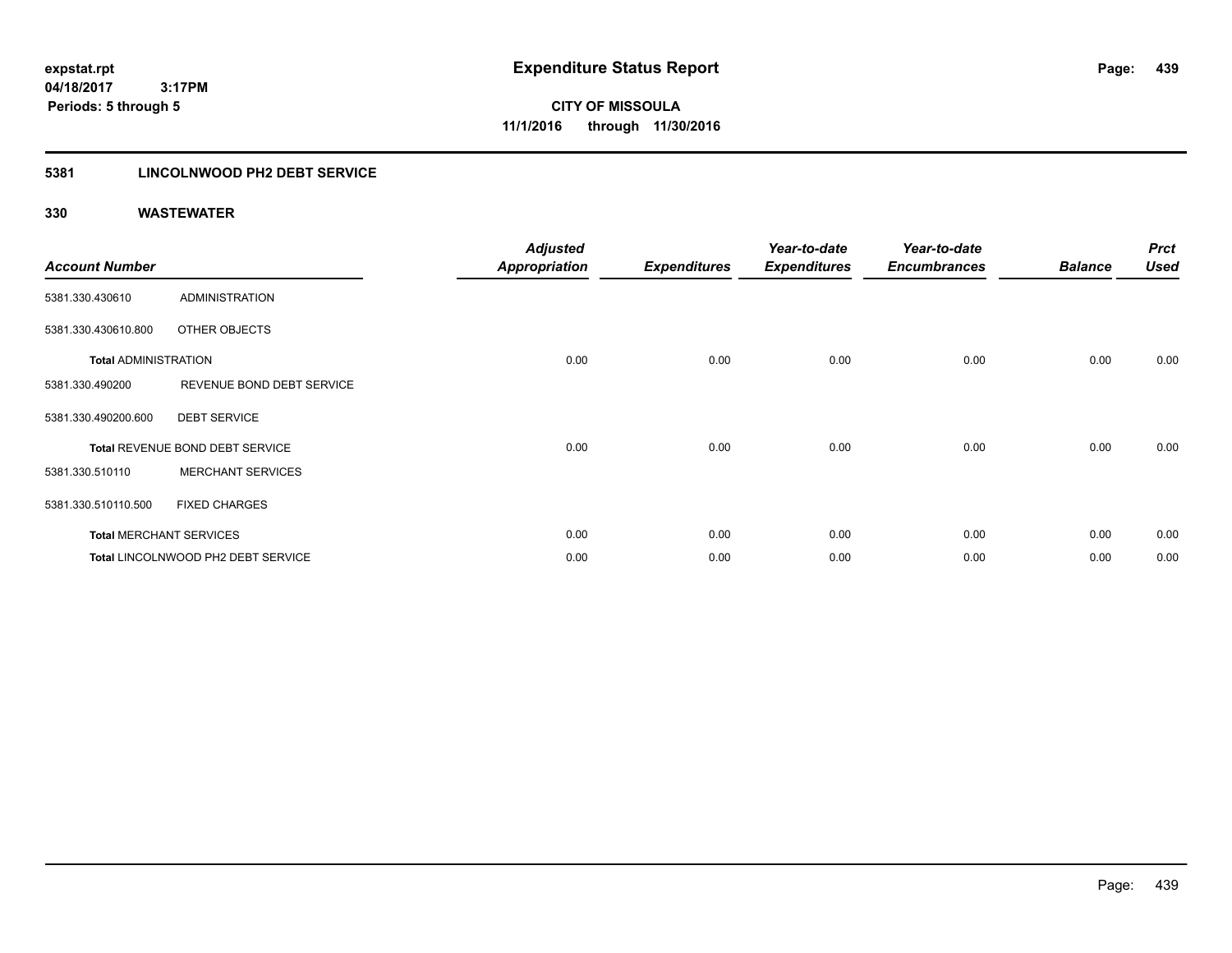**CITY OF MISSOULA 11/1/2016 through 11/30/2016**

### **5382 LINCOLNWOOD PH2 RESERVE FUND**

| <b>Account Number</b>       |                                    | <b>Adjusted</b><br><b>Appropriation</b> | <b>Expenditures</b> | Year-to-date<br><b>Expenditures</b> | Year-to-date<br><b>Encumbrances</b> | <b>Balance</b> | <b>Prct</b><br>Used |
|-----------------------------|------------------------------------|-----------------------------------------|---------------------|-------------------------------------|-------------------------------------|----------------|---------------------|
| 5382.330.430610             | <b>ADMINISTRATION</b>              |                                         |                     |                                     |                                     |                |                     |
| 5382.330.430610.800         | OTHER OBJECTS                      |                                         |                     |                                     |                                     |                |                     |
| <b>Total ADMINISTRATION</b> |                                    | 0.00                                    | 0.00                | 0.00                                | 0.00                                | 0.00           | 0.00                |
| 5382.330.490200             | REVENUE BOND DEBT SERVICE          |                                         |                     |                                     |                                     |                |                     |
| 5382.330.490200.600         | <b>DEBT SERVICE</b>                |                                         |                     |                                     |                                     |                |                     |
|                             | Total REVENUE BOND DEBT SERVICE    | 0.00                                    | 0.00                | 0.00                                | 0.00                                | 0.00           | 0.00                |
| 5382.330.510110             | <b>MERCHANT SERVICES</b>           |                                         |                     |                                     |                                     |                |                     |
| 5382.330.510110.500         | <b>FIXED CHARGES</b>               |                                         |                     |                                     |                                     |                |                     |
|                             | Total LINCOLNWOOD PH2 RESERVE FUND | 0.00                                    | 0.00                | 0.00                                | 0.00                                | 0.00           | 0.00                |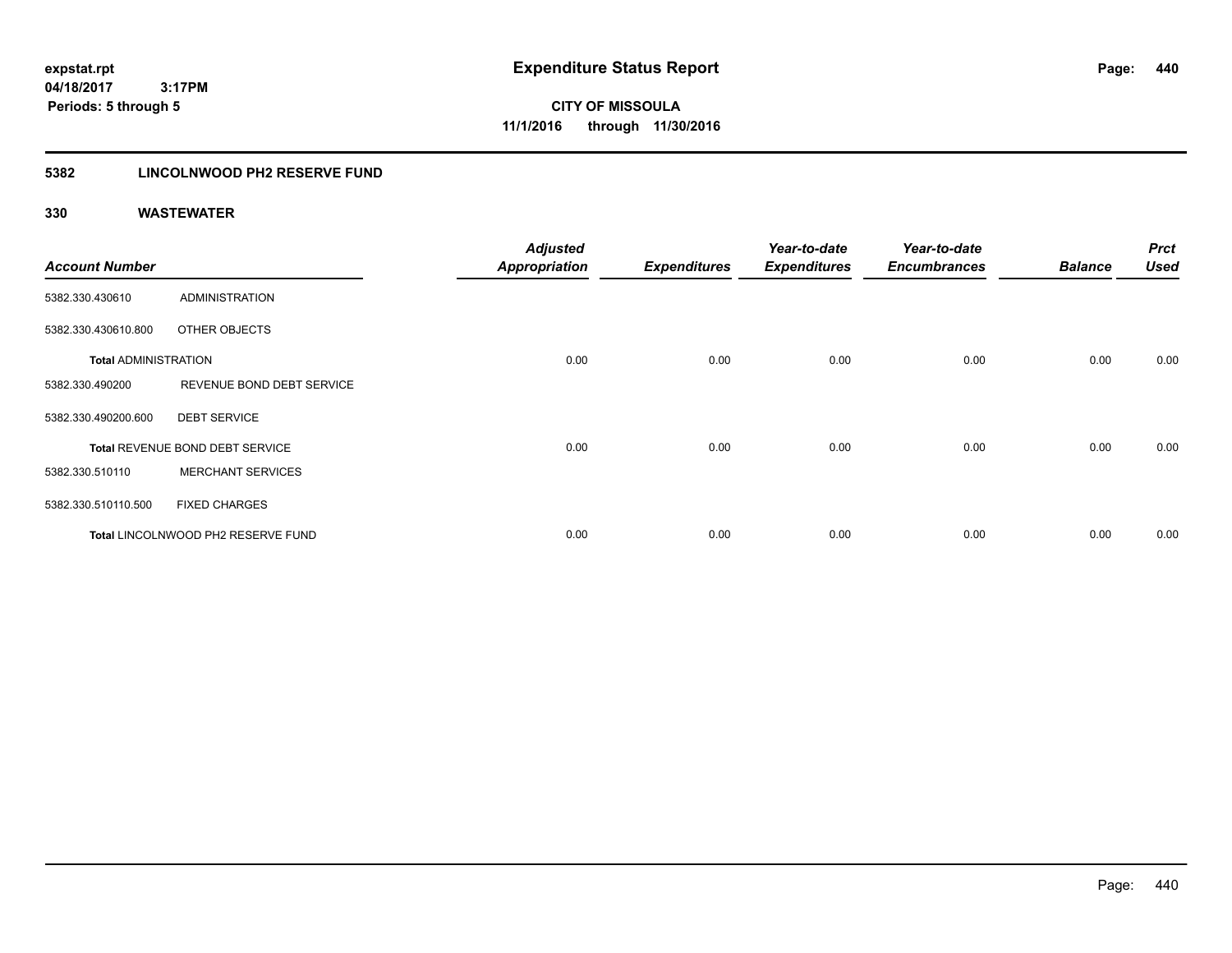**CITY OF MISSOULA 11/1/2016 through 11/30/2016**

### **5383 FY09 RATTLESNAKE SEWER DEBT SVS**

### **550 SID 544 PROJECT**

| <b>Account Number</b>             |                                                 | <b>Adjusted</b><br><b>Appropriation</b> | <b>Expenditures</b> | Year-to-date<br><b>Expenditures</b> | Year-to-date<br><b>Encumbrances</b> | <b>Balance</b> | <b>Prct</b><br><b>Used</b> |
|-----------------------------------|-------------------------------------------------|-----------------------------------------|---------------------|-------------------------------------|-------------------------------------|----------------|----------------------------|
| 5383.550.490200                   | REVENUE BOND DEBT SERVICE                       |                                         |                     |                                     |                                     |                |                            |
| 5383.550.490200.600               | <b>DEBT SERVICE</b>                             |                                         |                     |                                     |                                     |                |                            |
| 5383.550.490200.610.000 PRINCIPAL |                                                 | 20,000.00                               | 0.00                | 0.00                                | 0.00                                | 20,000.00      | 0.00                       |
|                                   | 5383.550.490200.620.000 INTEREST / SERVICE FEES | 10,350.00                               | 0.00                | 0.00                                | 0.00                                | 10,350.00      | 0.00                       |
|                                   | <b>Total REVENUE BOND DEBT SERVICE</b>          | 30,350.00                               | 0.00                | 0.00                                | 0.00                                | 30,350.00      | 0.00                       |
| 5383.550.510110                   | <b>MERCHANT SERVICES</b>                        |                                         |                     |                                     |                                     |                |                            |
| 5383.550.510110.500               | <b>FIXED CHARGES</b>                            |                                         |                     |                                     |                                     |                |                            |
| <b>Total MERCHANT SERVICES</b>    |                                                 | 0.00                                    | 0.00                | 0.00                                | 0.00                                | 0.00           | 0.00                       |
|                                   | <b>Total FY09 RATTLESNAKE SEWER DEBT SVS</b>    | 30,350.00                               | 0.00                | 0.00                                | 0.00                                | 30,350.00      | 0.00                       |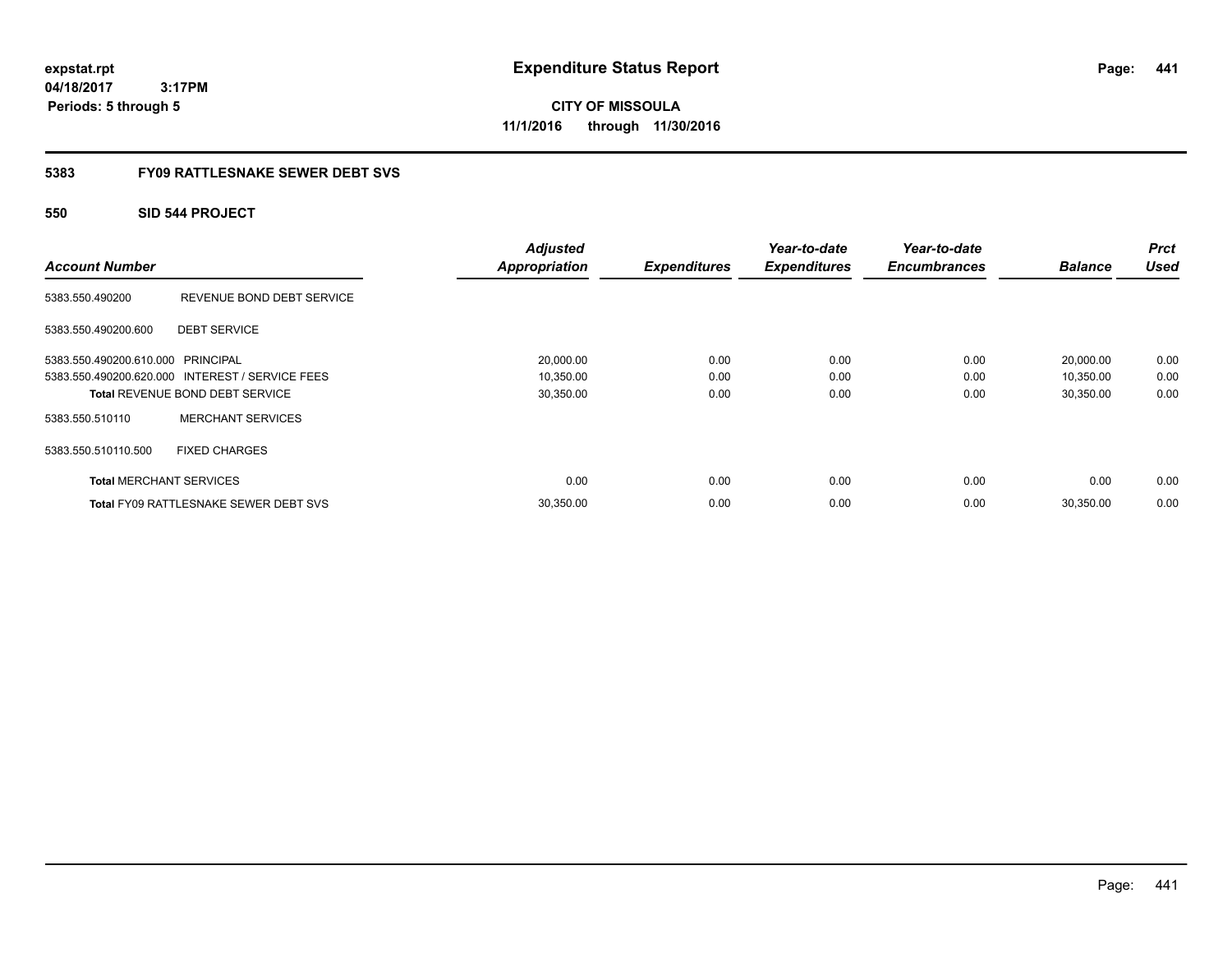### **5384 09 LOLO BOND RESERVE**

| <b>Account Number</b> |                                 | <b>Adjusted</b><br><b>Appropriation</b> | <b>Expenditures</b> | Year-to-date<br><b>Expenditures</b> | Year-to-date<br><b>Encumbrances</b> | <b>Balance</b> | <b>Prct</b><br><b>Used</b> |
|-----------------------|---------------------------------|-----------------------------------------|---------------------|-------------------------------------|-------------------------------------|----------------|----------------------------|
| 5384.330.490200       | REVENUE BOND DEBT SERVICE       |                                         |                     |                                     |                                     |                |                            |
| 5384.330.490200.800   | OTHER OBJECTS                   |                                         |                     |                                     |                                     |                |                            |
|                       | Total REVENUE BOND DEBT SERVICE | 0.00                                    | 0.00                | 0.00                                | 0.00                                | 0.00           | 0.00                       |
| 5384.330.510110       | <b>MERCHANT SERVICES</b>        |                                         |                     |                                     |                                     |                |                            |
| 5384.330.510110.500   | <b>FIXED CHARGES</b>            |                                         |                     |                                     |                                     |                |                            |
|                       | <b>Total MERCHANT SERVICES</b>  | 0.00                                    | 0.00                | 0.00                                | 0.00                                | 0.00           | 0.00                       |
|                       | Total 09 LOLO BOND RESERVE      | 0.00                                    | 0.00                | 0.00                                | 0.00                                | 0.00           | 0.00                       |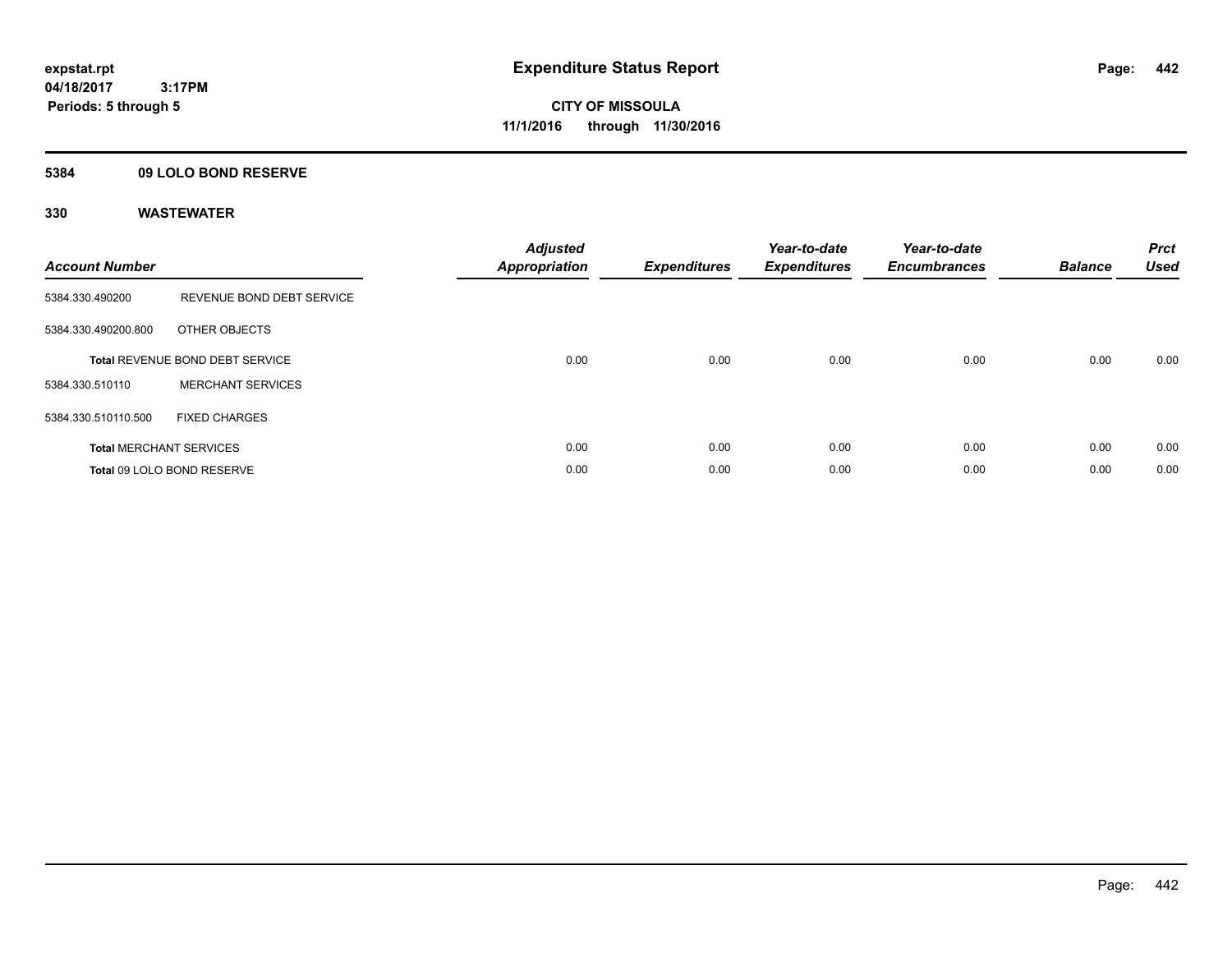**CITY OF MISSOULA 11/1/2016 through 11/30/2016**

### **5385 HEADWORKS 2010 BOND RESERVE**

| <b>Account Number</b>       |                                   | <b>Adjusted</b><br>Appropriation | <b>Expenditures</b> | Year-to-date<br><b>Expenditures</b> | Year-to-date<br><b>Encumbrances</b> | <b>Balance</b> | <b>Prct</b><br><b>Used</b> |
|-----------------------------|-----------------------------------|----------------------------------|---------------------|-------------------------------------|-------------------------------------|----------------|----------------------------|
| 5385.330.430610             | ADMINISTRATION                    |                                  |                     |                                     |                                     |                |                            |
| 5385.330.430610.800         | OTHER OBJECTS                     |                                  |                     |                                     |                                     |                |                            |
| <b>Total ADMINISTRATION</b> |                                   | 0.00                             | 0.00                | 0.00                                | 0.00                                | 0.00           | 0.00                       |
|                             | Total HEADWORKS 2010 BOND RESERVE | 0.00                             | 0.00                | 0.00                                | 0.00                                | 0.00           | 0.00                       |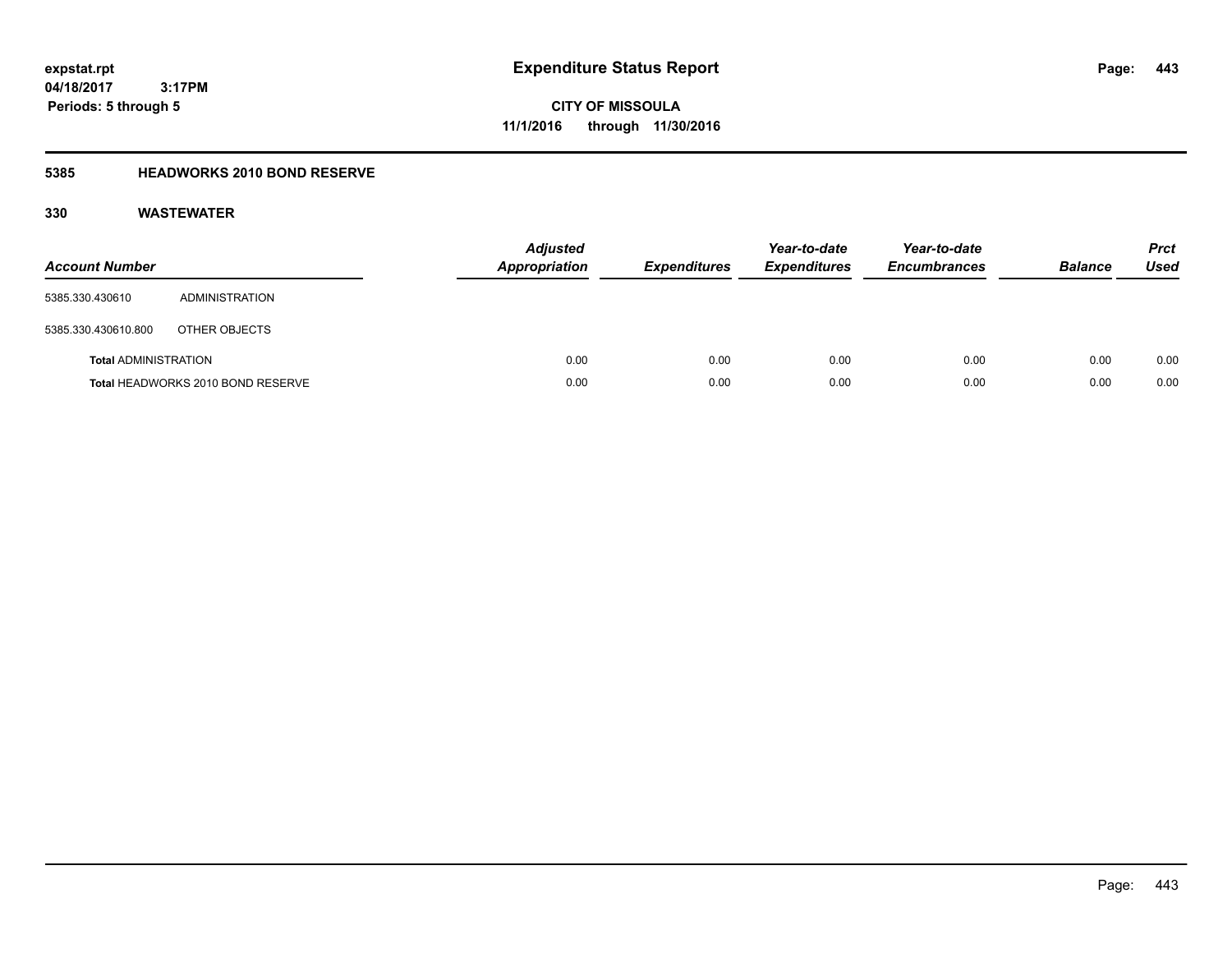**CITY OF MISSOULA 11/1/2016 through 11/30/2016**

### **5386 FY10 HEADWORKS DEBT SERVICE**

|                                   |                                                 | <b>Adjusted</b>      |                     | Year-to-date        | Year-to-date        |                | <b>Prct</b> |
|-----------------------------------|-------------------------------------------------|----------------------|---------------------|---------------------|---------------------|----------------|-------------|
| <b>Account Number</b>             |                                                 | <b>Appropriation</b> | <b>Expenditures</b> | <b>Expenditures</b> | <b>Encumbrances</b> | <b>Balance</b> | <b>Used</b> |
| 5386.330.490200                   | REVENUE BOND DEBT SERVICE                       |                      |                     |                     |                     |                |             |
| 5386.330.490200.600               | <b>DEBT SERVICE</b>                             |                      |                     |                     |                     |                |             |
| 5386.330.490200.610.000 PRINCIPAL |                                                 | 140,000.00           | 0.00                | 0.00                | 0.00                | 140,000.00     | 0.00        |
|                                   | 5386.330.490200.620.000 INTEREST / SERVICE FEES | 558,099.00           | 0.00                | 0.00                | 0.00                | 558,099.00     | 0.00        |
|                                   | <b>Total REVENUE BOND DEBT SERVICE</b>          | 698,099.00           | 0.00                | 0.00                | 0.00                | 698,099.00     | 0.00        |
| 5386.330.510110                   | <b>MERCHANT SERVICES</b>                        |                      |                     |                     |                     |                |             |
| 5386.330.510110.500               | <b>FIXED CHARGES</b>                            |                      |                     |                     |                     |                |             |
| <b>Total MERCHANT SERVICES</b>    |                                                 | 0.00                 | 0.00                | 0.00                | 0.00                | 0.00           | 0.00        |
|                                   | <b>Total FY10 HEADWORKS DEBT SERVICE</b>        | 698,099.00           | 0.00                | 0.00                | 0.00                | 698,099.00     | 0.00        |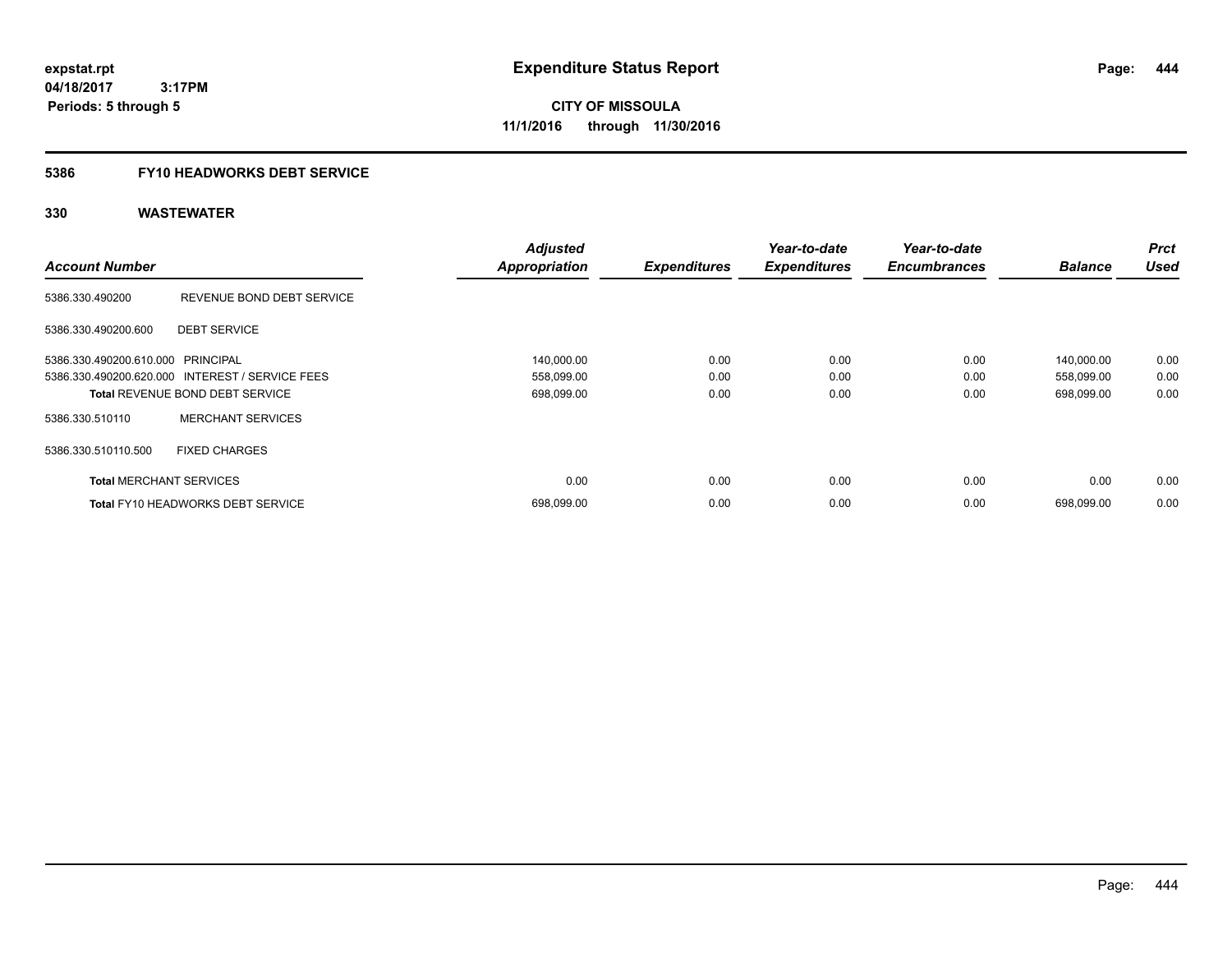**CITY OF MISSOULA 11/1/2016 through 11/30/2016**

### **5387 FY11 SEWER \$1.29M BOND DEBT SERVICE**

|                                   |                                                 | <b>Adjusted</b>      |                     | Year-to-date        | Year-to-date        |                | <b>Prct</b> |
|-----------------------------------|-------------------------------------------------|----------------------|---------------------|---------------------|---------------------|----------------|-------------|
| <b>Account Number</b>             |                                                 | <b>Appropriation</b> | <b>Expenditures</b> | <b>Expenditures</b> | <b>Encumbrances</b> | <b>Balance</b> | <b>Used</b> |
| 5387.330.490200                   | REVENUE BOND DEBT SERVICE                       |                      |                     |                     |                     |                |             |
| 5387.330.490200.600               | <b>DEBT SERVICE</b>                             |                      |                     |                     |                     |                |             |
| 5387.330.490200.610.000 PRINCIPAL |                                                 | 45,000.00            | 0.00                | 0.00                | 0.00                | 45,000.00      | 0.00        |
|                                   | 5387.330.490200.620.000 INTEREST / SERVICE FEES | 55,380.00            | 0.00                | 0.00                | 0.00                | 55,380.00      | 0.00        |
|                                   | <b>Total REVENUE BOND DEBT SERVICE</b>          | 100,380.00           | 0.00                | 0.00                | 0.00                | 100,380.00     | 0.00        |
| 5387.330.510110                   | <b>MERCHANT SERVICES</b>                        |                      |                     |                     |                     |                |             |
| 5387.330.510110.500               | <b>FIXED CHARGES</b>                            |                      |                     |                     |                     |                |             |
| <b>Total MERCHANT SERVICES</b>    |                                                 | 0.00                 | 0.00                | 0.00                | 0.00                | 0.00           | 0.00        |
|                                   | Total FY11 SEWER \$1.29M BOND DEBT SERVICE      | 100,380.00           | 0.00                | 0.00                | 0.00                | 100.380.00     | 0.00        |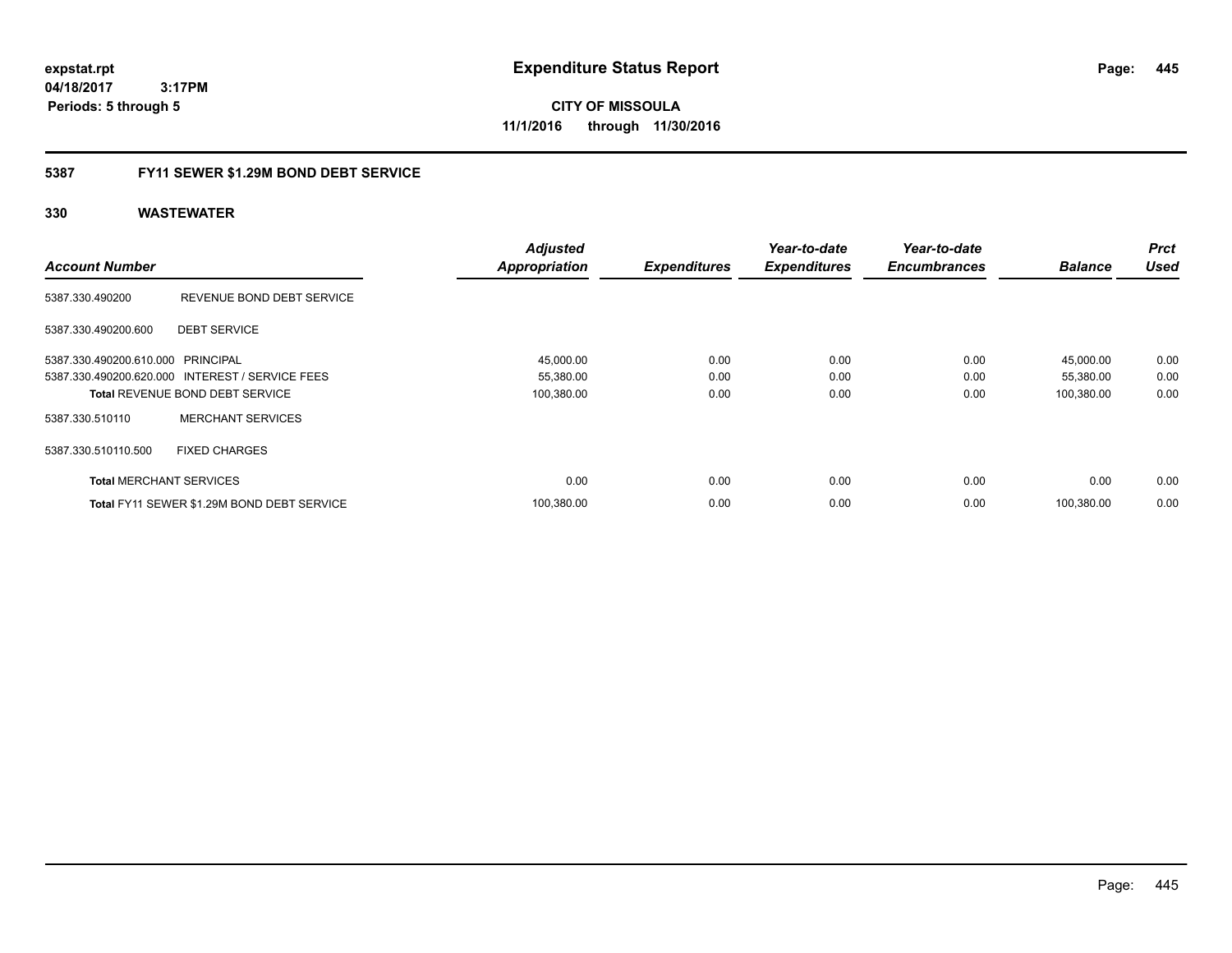**446**

**04/18/2017 3:17PM Periods: 5 through 5**

**CITY OF MISSOULA 11/1/2016 through 11/30/2016**

### **5388 FY11 \$1.29M SEWER BOND RESERVE**

| <b>Account Number</b>       |                                       | <b>Adjusted</b><br><b>Appropriation</b> | <b>Expenditures</b> | Year-to-date<br><b>Expenditures</b> | Year-to-date<br><b>Encumbrances</b> | <b>Balance</b> | <b>Prct</b><br><b>Used</b> |
|-----------------------------|---------------------------------------|-----------------------------------------|---------------------|-------------------------------------|-------------------------------------|----------------|----------------------------|
| 5388.330.430610             | <b>ADMINISTRATION</b>                 |                                         |                     |                                     |                                     |                |                            |
| 5388.330.430610.800         | OTHER OBJECTS                         |                                         |                     |                                     |                                     |                |                            |
| <b>Total ADMINISTRATION</b> |                                       | 0.00                                    | 0.00                | 0.00                                | 0.00                                | 0.00           | 0.00                       |
| 5388.330.510110             | <b>MERCHANT SERVICES</b>              |                                         |                     |                                     |                                     |                |                            |
| 5388.330.510110.500         | <b>FIXED CHARGES</b>                  |                                         |                     |                                     |                                     |                |                            |
|                             | <b>Total MERCHANT SERVICES</b>        | 0.00                                    | 0.00                | 0.00                                | 0.00                                | 0.00           | 0.00                       |
|                             | Total FY11 \$1.29M SEWER BOND RESERVE | 0.00                                    | 0.00                | 0.00                                | 0.00                                | 0.00           | 0.00                       |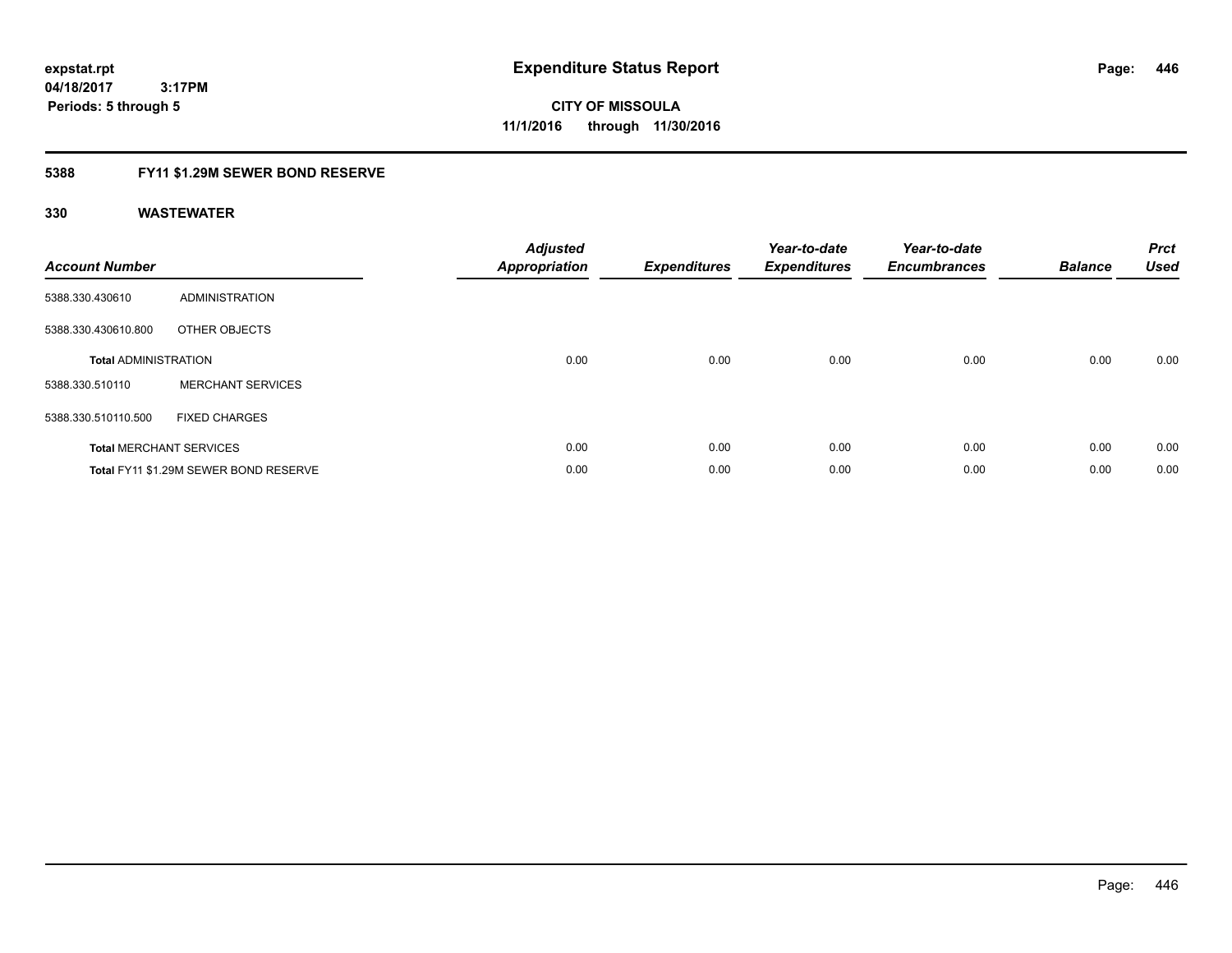**CITY OF MISSOULA 11/1/2016 through 11/30/2016**

### **5389 FY15 SEWER REVENUE BOND DEBT SERVICE**

|                                   |                                                   | <b>Adjusted</b>      |                     | Year-to-date        | Year-to-date        |                | <b>Prct</b><br><b>Used</b> |
|-----------------------------------|---------------------------------------------------|----------------------|---------------------|---------------------|---------------------|----------------|----------------------------|
| <b>Account Number</b>             |                                                   | <b>Appropriation</b> | <b>Expenditures</b> | <b>Expenditures</b> | <b>Encumbrances</b> | <b>Balance</b> |                            |
| 5389.330.490200                   | REVENUE BOND DEBT SERVICE                         |                      |                     |                     |                     |                |                            |
| 5389.330.490200.600               | <b>DEBT SERVICE</b>                               |                      |                     |                     |                     |                |                            |
| 5389.330.490200.610.000 PRINCIPAL |                                                   | 39,000.00            | 0.00                | 0.00                | 0.00                | 39,000.00      | 0.00                       |
|                                   | 5389.330.490200.620.000 INTEREST / SERVICE FEES   | 23,063.00            | 0.00                | 0.00                | 0.00                | 23,063.00      | 0.00                       |
|                                   | <b>Total REVENUE BOND DEBT SERVICE</b>            | 62,063.00            | 0.00                | 0.00                | 0.00                | 62,063.00      | 0.00                       |
| 5389.330.510110                   | <b>MERCHANT SERVICES</b>                          |                      |                     |                     |                     |                |                            |
| 5389.330.510110.500               | <b>FIXED CHARGES</b>                              |                      |                     |                     |                     |                |                            |
| <b>Total MERCHANT SERVICES</b>    |                                                   | 0.00                 | 0.00                | 0.00                | 0.00                | 0.00           | 0.00                       |
|                                   | <b>Total FY15 SEWER REVENUE BOND DEBT SERVICE</b> | 62,063.00            | 0.00                | 0.00                | 0.00                | 62.063.00      | 0.00                       |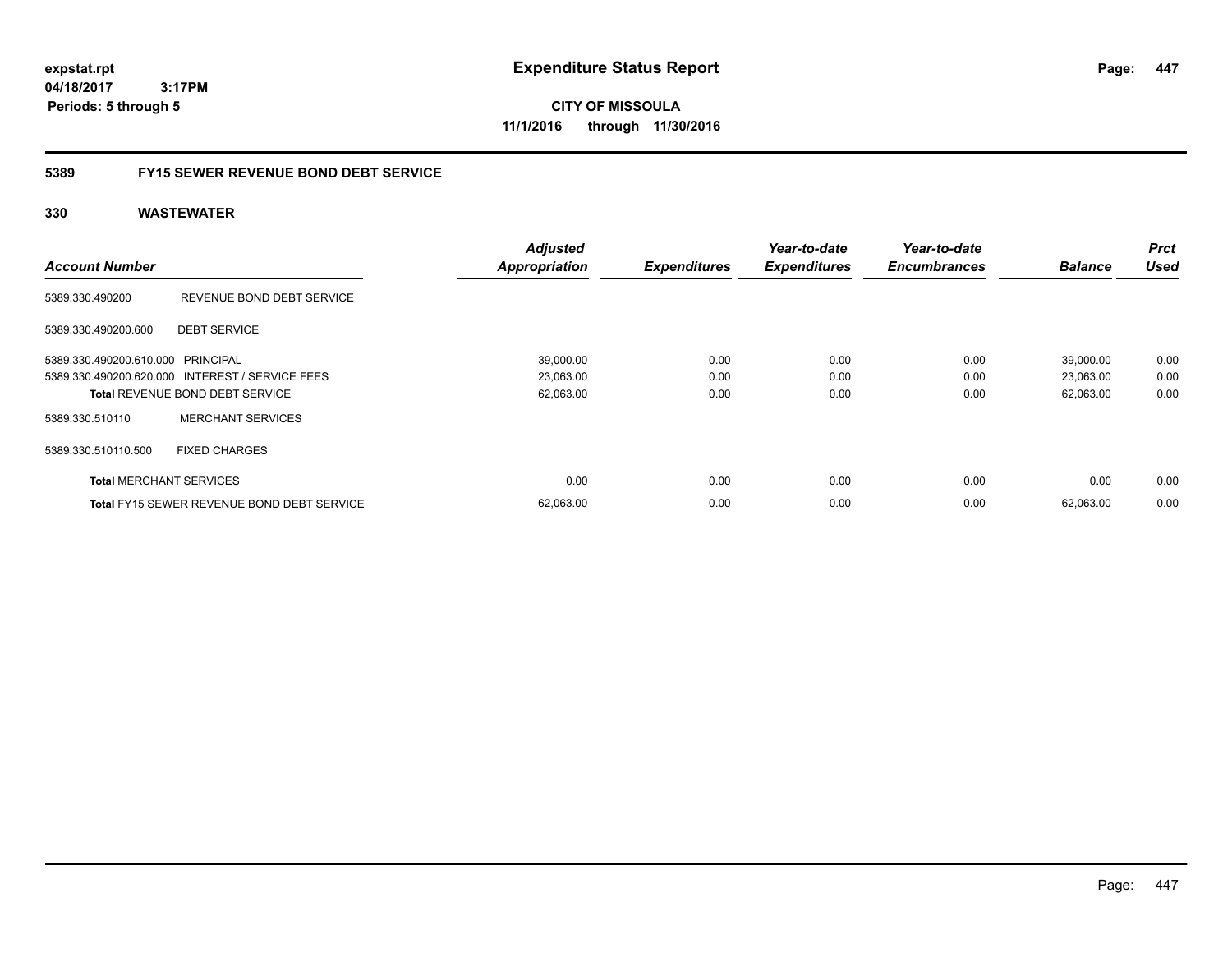**CITY OF MISSOULA 11/1/2016 through 11/30/2016**

### **5390 FY15 SEWER BOND DEBT RESERVE**

| <b>Account Number</b>       |                                           | <b>Adjusted</b><br><b>Appropriation</b> | <b>Expenditures</b> | Year-to-date<br><b>Expenditures</b> | Year-to-date<br><b>Encumbrances</b> | <b>Balance</b> | <b>Prct</b><br><b>Used</b> |
|-----------------------------|-------------------------------------------|-----------------------------------------|---------------------|-------------------------------------|-------------------------------------|----------------|----------------------------|
| 5390.330.430610             | ADMINISTRATION                            |                                         |                     |                                     |                                     |                |                            |
| 5390.330.430610.800         | OTHER OBJECTS                             |                                         |                     |                                     |                                     |                |                            |
| <b>Total ADMINISTRATION</b> |                                           | 0.00                                    | 0.00                | 0.00                                | 0.00                                | 0.00           | 0.00                       |
| 5390.330.510110             | <b>MERCHANT SERVICES</b>                  |                                         |                     |                                     |                                     |                |                            |
| 5390.330.510110.500         | <b>FIXED CHARGES</b>                      |                                         |                     |                                     |                                     |                |                            |
|                             | <b>Total FY15 SEWER BOND DEBT RESERVE</b> | 0.00                                    | 0.00                | 0.00                                | 0.00                                | 0.00           | 0.00                       |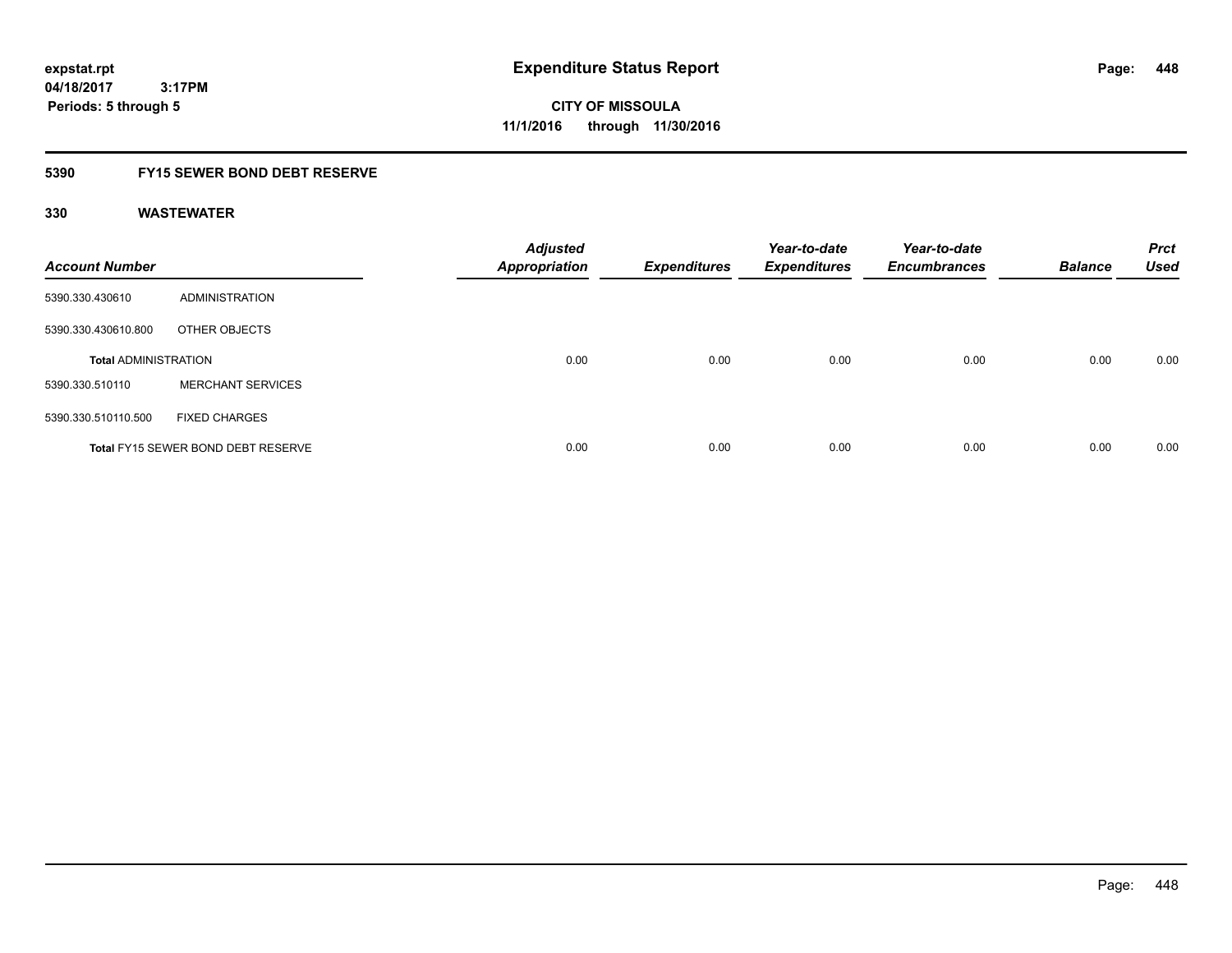### **5450 STORMWATER UTILITIY**

### **334 STORM WATER**

| <b>Account Number</b>       |                                                        | <b>Adjusted</b><br><b>Appropriation</b> | <b>Expenditures</b> | Year-to-date<br><b>Expenditures</b> | Year-to-date<br><b>Encumbrances</b> | <b>Balance</b> | <b>Prct</b><br><b>Used</b> |
|-----------------------------|--------------------------------------------------------|-----------------------------------------|---------------------|-------------------------------------|-------------------------------------|----------------|----------------------------|
| 5450.334.430210             | <b>ADMINISTRATION</b>                                  |                                         |                     |                                     |                                     |                |                            |
| 5450.334.430210.100         | PERSONAL SERVICES                                      |                                         |                     |                                     |                                     |                |                            |
|                             | 5450.334.430210.110.000 SALARIES AND WAGES             | 0.00                                    | 4,739.65            | 7,109.47                            | 0.00                                | $-7,109.47$    | 0.00                       |
|                             | 5450.334.430210.140.000 EMPLOYER CONTRIBUTIONS         | 0.00                                    | 1,577.68            | 1,971.51                            | 0.00                                | $-1,971.51$    | 0.00                       |
|                             | 5450.334.430210.141.000 STATE RETIREMENT CONTRIBUTIONS | 0.00                                    | 4.74                | 7.11                                | 0.00                                | $-7.11$        | 0.00                       |
|                             | <b>Total PERSONAL SERVICES</b>                         | 0.00                                    | 6,322.07            | 9,088.09                            | 0.00                                | $-9,088.09$    | 0.00                       |
| 5450.334.430210.200         | <b>SUPPLIES</b>                                        |                                         |                     |                                     |                                     |                |                            |
|                             | 5450.334.430210.210.000 OFFICE SUPPLIES                | 0.00                                    | 2,896.43            | 2,896.43                            | 0.00                                | $-2,896.43$    | 0.00                       |
| <b>Total SUPPLIES</b>       |                                                        | 0.00                                    | 2,896.43            | 2,896.43                            | 0.00                                | $-2,896.43$    | 0.00                       |
| 5450.334.430210.300         | PURCHASED SERVICES                                     |                                         |                     |                                     |                                     |                |                            |
|                             | <b>Total PURCHASED SERVICES</b>                        | 0.00                                    | 0.00                | 0.00                                | 0.00                                | 0.00           | 0.00                       |
| 5450.334.430210.500         | <b>FIXED CHARGES</b>                                   |                                         |                     |                                     |                                     |                |                            |
| <b>Total FIXED CHARGES</b>  |                                                        | 0.00                                    | 0.00                | 0.00                                | 0.00                                | 0.00           | 0.00                       |
| 5450.334.430210.600         | <b>DEBT SERVICE</b>                                    |                                         |                     |                                     |                                     |                |                            |
| <b>Total DEBT SERVICE</b>   |                                                        | 0.00                                    | 0.00                | 0.00                                | 0.00                                | 0.00           | 0.00                       |
| 5450.334.430210.800         | OTHER OBJECTS                                          |                                         |                     |                                     |                                     |                |                            |
| <b>Total OTHER OBJECTS</b>  |                                                        | 0.00                                    | 0.00                | 0.00                                | 0.00                                | 0.00           | 0.00                       |
| 5450.334.430210.900         | CAPITAL OUTLAY                                         |                                         |                     |                                     |                                     |                |                            |
| <b>Total CAPITAL OUTLAY</b> |                                                        | 0.00                                    | 0.00                | 0.00                                | 0.00                                | 0.00           | 0.00                       |
| <b>Total ADMINISTRATION</b> |                                                        | 0.00                                    | 9,218.50            | 11,984.52                           | 0.00                                | $-11,984.52$   | 0.00                       |
| 5450.334.430610             | <b>ADMINISTRATION</b>                                  |                                         |                     |                                     |                                     |                |                            |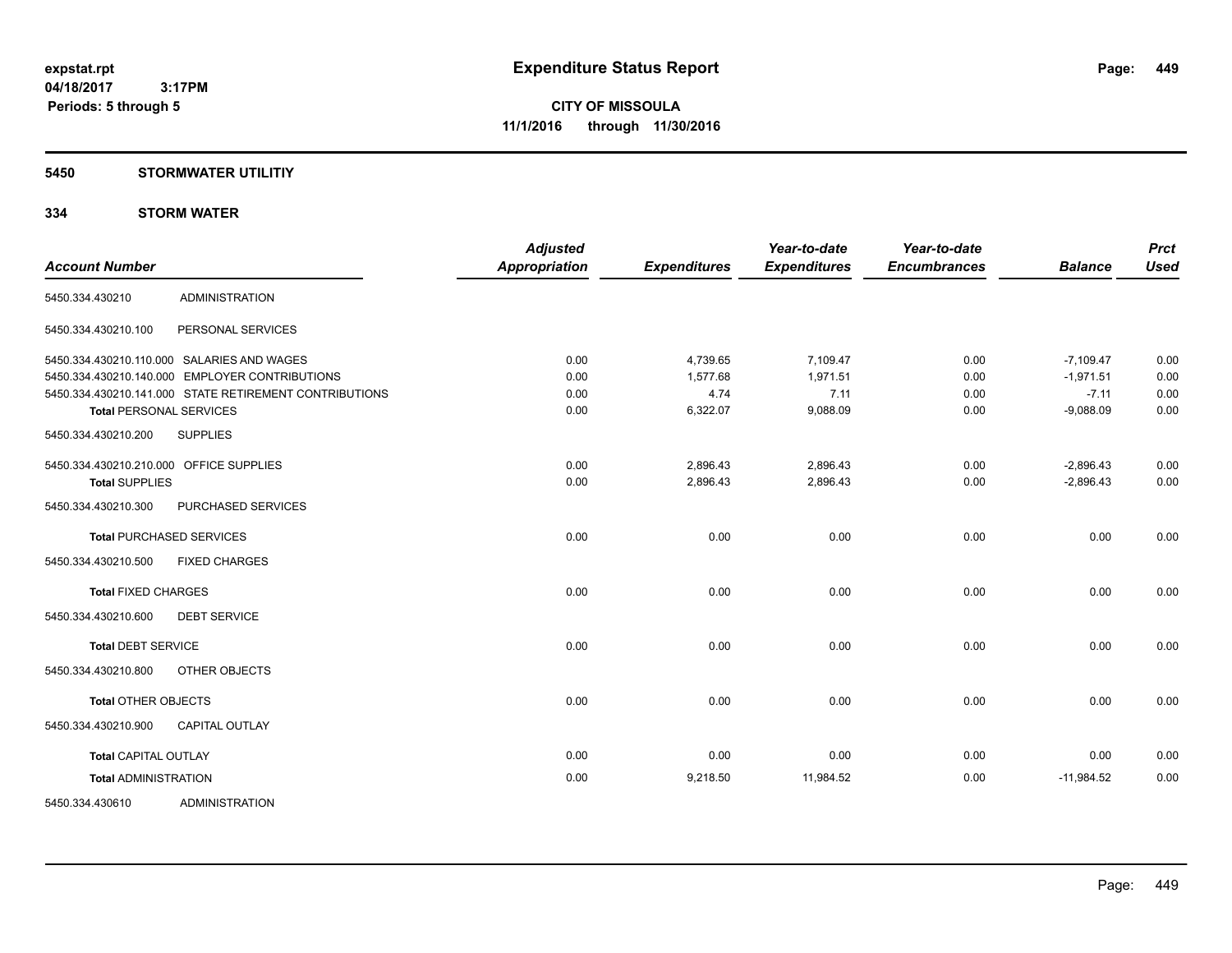### **5450 STORMWATER UTILITIY**

### **334 STORM WATER**

|                                                         | <b>Adjusted</b> |                     | Year-to-date               | Year-to-date        |                | Prct |
|---------------------------------------------------------|-----------------|---------------------|----------------------------|---------------------|----------------|------|
| <b>Account Number</b>                                   | Appropriation   | <b>Expenditures</b> | <i><b>Expenditures</b></i> | <b>Encumbrances</b> | <b>Balance</b> | Used |
| PURCHASED SERVICES<br>5450.334.430610.300               |                 |                     |                            |                     |                |      |
| 5450.334.430610.310.000 COMMUNICATIONS                  | 0.00            | 0.00                | 544.00                     | 0.00                | $-544.00$      | 0.00 |
| 5450.334.430610.330.000 PUBLICITY, SUBSCRIPTIONS & DUES | 0.00            | 0.00                | 5.047.29                   | 0.00                | $-5.047.29$    | 0.00 |
| 5450.334.430610.370.000 TRAVEL                          | 0.00            | 0.00                | 451.19                     | 0.00                | $-451.19$      | 0.00 |
| <b>Total ADMINISTRATION</b>                             | 0.00            | 0.00                | 6.042.48                   | 0.00                | $-6.042.48$    | 0.00 |
| <b>Total STORMWATER UTILITIY</b>                        | 0.00            | 9.218.50            | 18.027.00                  | 0.00                | $-18.027.00$   | 0.00 |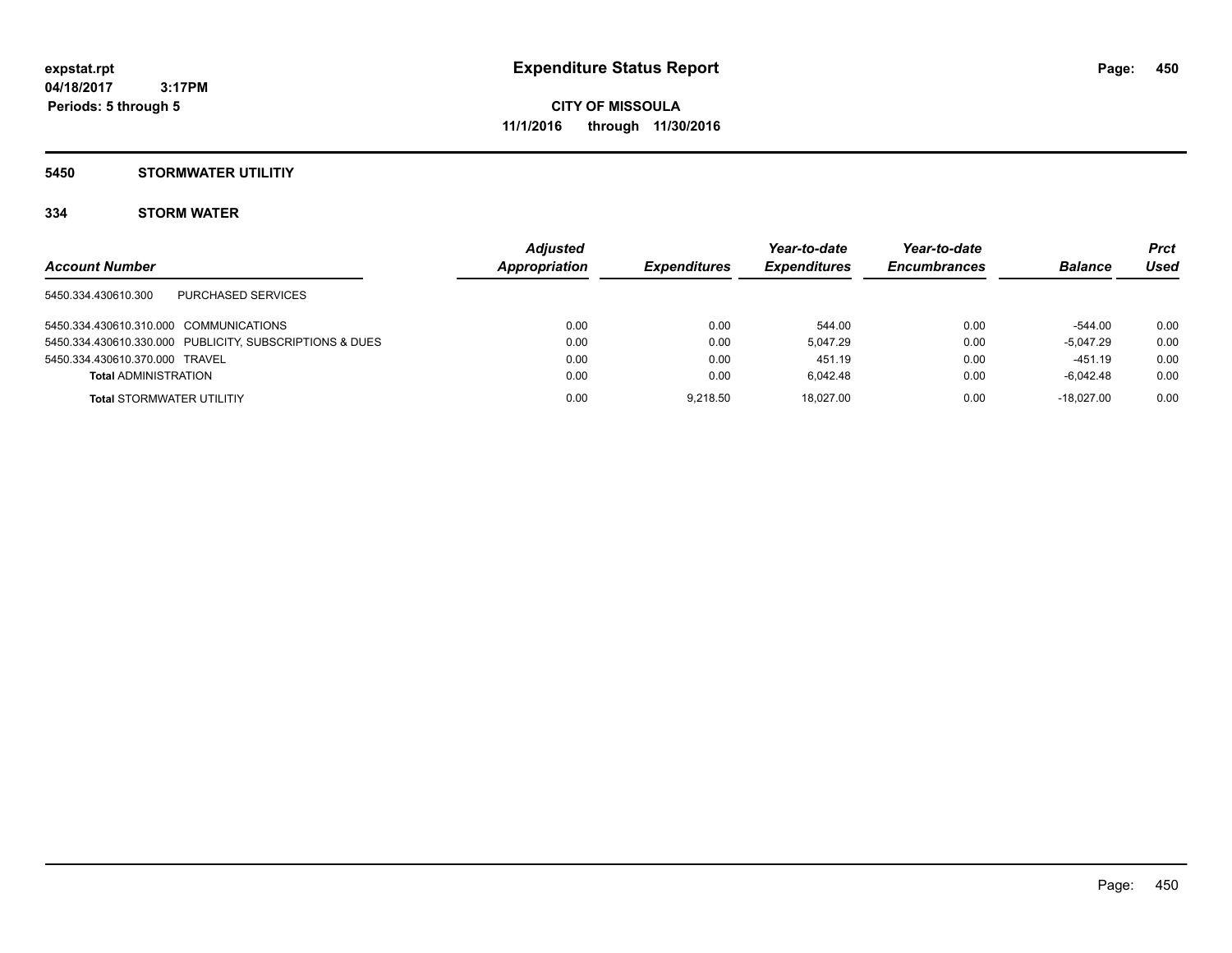**CITY OF MISSOULA 11/1/2016 through 11/30/2016**

**5711 AQUATICS**

| <b>Account Number</b>          |                                                             | <b>Adjusted</b><br>Appropriation | <b>Expenditures</b> | Year-to-date<br><b>Expenditures</b> | Year-to-date<br><b>Encumbrances</b> | <b>Balance</b> | <b>Prct</b><br><b>Used</b> |
|--------------------------------|-------------------------------------------------------------|----------------------------------|---------------------|-------------------------------------|-------------------------------------|----------------|----------------------------|
| 5711.370.460000                | <b>CULTURE &amp; RECREATION</b>                             |                                  |                     |                                     |                                     |                |                            |
| 5711.370.460000.100            | PERSONAL SERVICES                                           |                                  |                     |                                     |                                     |                |                            |
|                                | Total CULTURE & RECREATION                                  | 0.00                             | 0.00                | 0.00                                | 0.00                                | 0.00           | 0.00                       |
| 5711.370.460449                | <b>GRILL VAN</b>                                            |                                  |                     |                                     |                                     |                |                            |
| 5711.370.460449.100            | PERSONAL SERVICES                                           |                                  |                     |                                     |                                     |                |                            |
| <b>Total PERSONAL SERVICES</b> |                                                             | 0.00                             | 0.00                | 0.00                                | 0.00                                | 0.00           | 0.00                       |
| 5711.370.460449.200            | <b>SUPPLIES</b>                                             |                                  |                     |                                     |                                     |                |                            |
| <b>Total SUPPLIES</b>          |                                                             | 0.00                             | 0.00                | 0.00                                | 0.00                                | 0.00           | 0.00                       |
| 5711.370.460449.300            | <b>PURCHASED SERVICES</b>                                   |                                  |                     |                                     |                                     |                |                            |
| <b>Total GRILL VAN</b>         |                                                             | 0.00                             | 0.00                | 0.00                                | 0.00                                | 0.00           | 0.00                       |
| 5711.370.460477                | <b>GRILL VAN</b>                                            |                                  |                     |                                     |                                     |                |                            |
| 5711.370.460477.100            | PERSONAL SERVICES                                           |                                  |                     |                                     |                                     |                |                            |
|                                | 5711.370.460477.110.000 GRILL VAN/SALARIES AND WAGES        | 20,126.00                        | 50.18               | 3,189.82                            | 0.00                                | 16,936.18      | 15.85                      |
|                                | 5711.370.460477.140.000 EMPLOYER CONTRIBUTIONS              | 2.835.00                         | 7.08                | 449.54                              | 0.00                                | 2,385.46       | 15.86                      |
| <b>Total PERSONAL SERVICES</b> |                                                             | 22,961.00                        | 57.26               | 3,639.36                            | 0.00                                | 19,321.64      | 15.85                      |
| 5711.370.460477.200            | <b>SUPPLIES</b>                                             |                                  |                     |                                     |                                     |                |                            |
|                                | 5711.370.460477.240.000 GRILL VAN/OTHER SUPPLIES            | 35,000.00                        | 110.32              | 10,458.58                           | 0.00                                | 24,541.42      | 29.88                      |
| <b>Total SUPPLIES</b>          |                                                             | 35,000.00                        | 110.32              | 10,458.58                           | 0.00                                | 24,541.42      | 29.88                      |
| 5711.370.460477.300            | PURCHASED SERVICES                                          |                                  |                     |                                     |                                     |                |                            |
|                                | 5711.370.460477.341.000 GRILL VAN/ELECTRICITY & NATURAL GAS | 5,000.00                         | 0.00                | 0.00                                | 0.00                                | 5,000.00       | 0.00                       |
|                                | 5711.370.460477.360.000 GRILL VAN/REPAIR & MAINTENANCE      | 2,000.00                         | 0.00                | 0.00                                | 0.00                                | 2,000.00       | 0.00                       |
|                                |                                                             |                                  |                     |                                     |                                     |                |                            |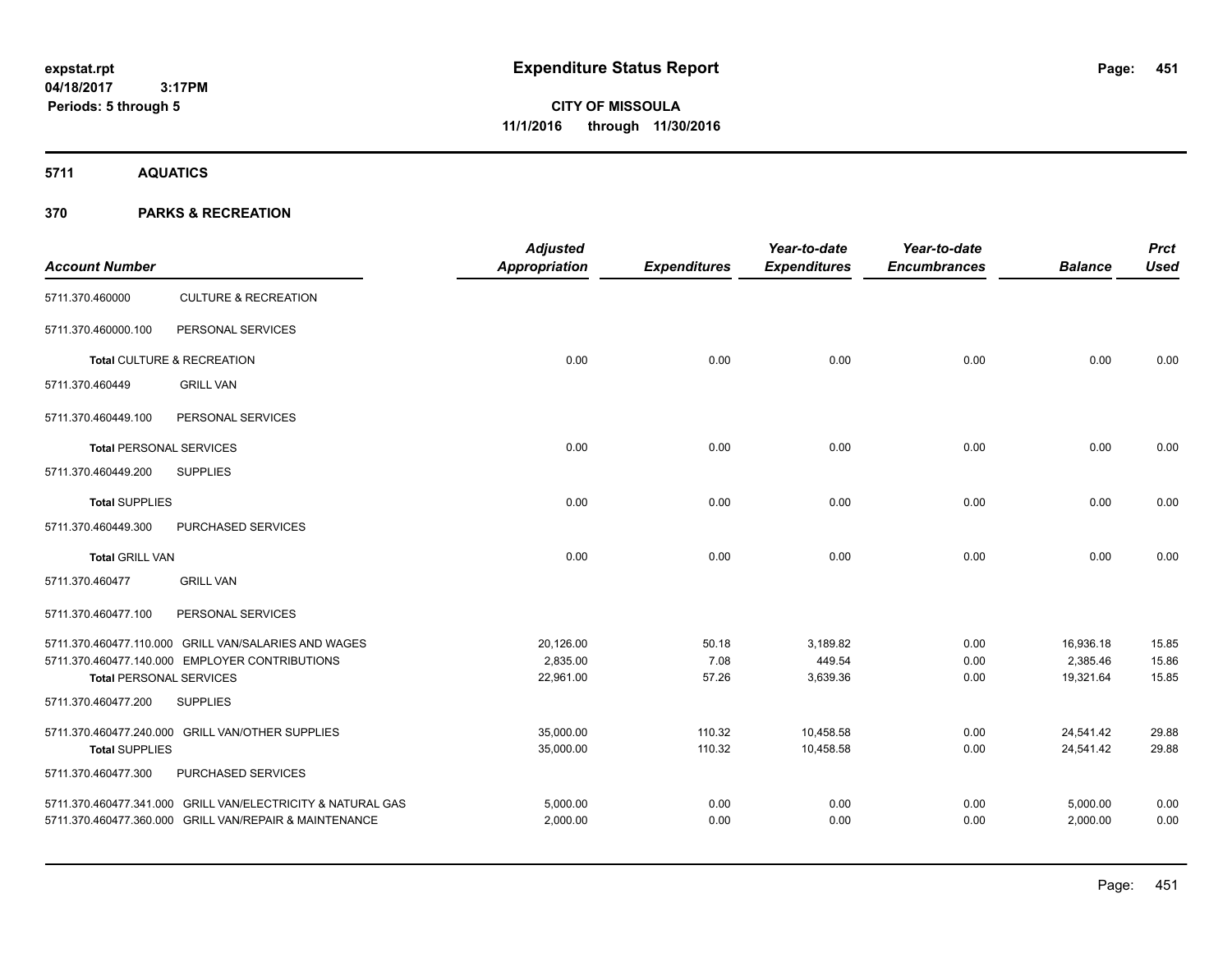**5711 AQUATICS**

| <b>Account Number</b>                   |                                                        | <b>Adjusted</b><br><b>Appropriation</b> | <b>Expenditures</b> | Year-to-date<br><b>Expenditures</b> | Year-to-date<br><b>Encumbrances</b> | <b>Balance</b> | <b>Prct</b><br>Used |
|-----------------------------------------|--------------------------------------------------------|-----------------------------------------|---------------------|-------------------------------------|-------------------------------------|----------------|---------------------|
|                                         | <b>Total PURCHASED SERVICES</b>                        | 7,000.00                                | 0.00                | 0.00                                | 0.00                                | 7,000.00       | 0.00                |
| 5711.370.460477.900                     | CAPITAL OUTLAY                                         |                                         |                     |                                     |                                     |                |                     |
| <b>Total CAPITAL OUTLAY</b>             |                                                        | 0.00                                    | 0.00                | 0.00                                | 0.00                                | 0.00           | 0.00                |
| <b>Total GRILL VAN</b>                  |                                                        | 64,961.00                               | 167.58              | 14,097.94                           | 0.00                                | 50,863.06      | 21.70               |
| 5711.370.460490                         | <b>CURRENTS POOL EXPENSES</b>                          |                                         |                     |                                     |                                     |                |                     |
| 5711.370.460490.100                     | PERSONAL SERVICES                                      |                                         |                     |                                     |                                     |                |                     |
|                                         | 5711.370.460490.110.000 SALARIES AND WAGES             | 312,213.00                              | 20,008.49           | 160,113.19                          | 0.00                                | 152,099.81     | 51.28               |
|                                         | 5711.370.460490.120.000 OVERTIME/TERMINATION           | 500.00                                  | 0.00                | 148.82                              | 0.00                                | 351.18         | 29.76               |
|                                         | 5711.370.460490.140.000 EMPLOYER CONTRIBUTIONS         | 83.778.00                               | 6,196.74            | 46.656.81                           | 0.00                                | 37.121.19      | 55.69               |
|                                         | 5711.370.460490.141.000 STATE RETIREMENT CONTRIBUTIONS | 0.00                                    | 29.92               | 239.96                              | 0.00                                | $-239.96$      | 0.00                |
|                                         | 5711.370.460490.150.000 STATE RETIREMENT               | 135.00                                  | 0.00                | 0.00                                | 0.00                                | 135.00         | 0.00                |
| <b>Total PERSONAL SERVICES</b>          |                                                        | 396,626.00                              | 26,235.15           | 207,158.78                          | 0.00                                | 189,467.22     | 52.23               |
| 5711.370.460490.200                     | <b>SUPPLIES</b>                                        |                                         |                     |                                     |                                     |                |                     |
| 5711.370.460490.210.000 OFFICE SUPPLIES |                                                        | 1,500.00                                | 0.00                | 40.13                               | 0.00                                | 1,459.87       | 2.68                |
|                                         | 5711.370.460490.220.000 OPERATING SUPPLIES             | 8,000.00                                | 54.99               | 1,077.13                            | 0.00                                | 6,922.87       | 13.46               |
|                                         | 5711.370.460490.230.000 REPAIR/MAINTENANCE             | 38,250.00                               | 0.00                | 19.68                               | 0.00                                | 38,230.32      | 0.05                |
|                                         | 5711.370.460490.230.171 REPAIR/MAINTENANCE             | 0.00                                    | 701.73              | 4,563.30                            | 0.00                                | $-4,563.30$    | 0.00                |
|                                         | 5711.370.460490.230.178 REPAIR/MAINTENANCE             | 0.00                                    | 30.35               | 3,726.35                            | 0.00                                | $-3,726.35$    | 0.00                |
|                                         | 5711.370.460490.230.194 REPAIR/MAINTENANCE             | 0.00                                    | 1,267.83            | 2,604.53                            | 0.00                                | $-2,604.53$    | 0.00                |
| 5711.370.460490.240.000 OTHER SUPPLIES  |                                                        | 12,000.00                               | 865.41              | 1,217.20                            | 0.00                                | 10,782.80      | 10.14               |
| 5711.370.460490.240.174 OTHER SUPPLIES  |                                                        | 0.00                                    | 0.00                | 1,312.90                            | 0.00                                | $-1,312.90$    | 0.00                |
| 5711.370.460490.240.175 OTHER SUPPLIES  |                                                        | 0.00                                    | 118.50              | 450.25                              | 0.00                                | $-450.25$      | 0.00                |
| 5711.370.460490.240.180 OTHER SUPPLIES  |                                                        | 0.00                                    | 0.00                | 1.876.44                            | 0.00                                | $-1.876.44$    | 0.00                |
| <b>Total SUPPLIES</b>                   |                                                        | 59,750.00                               | 3,038.81            | 16,887.91                           | 0.00                                | 42,862.09      | 28.26               |
| 5711.370.460490.300                     | <b>PURCHASED SERVICES</b>                              |                                         |                     |                                     |                                     |                |                     |
| 5711.370.460490.310.000 COMMUNICATIONS  |                                                        | 250.00                                  | 0.00                | 0.00                                | 0.00                                | 250.00         | 0.00                |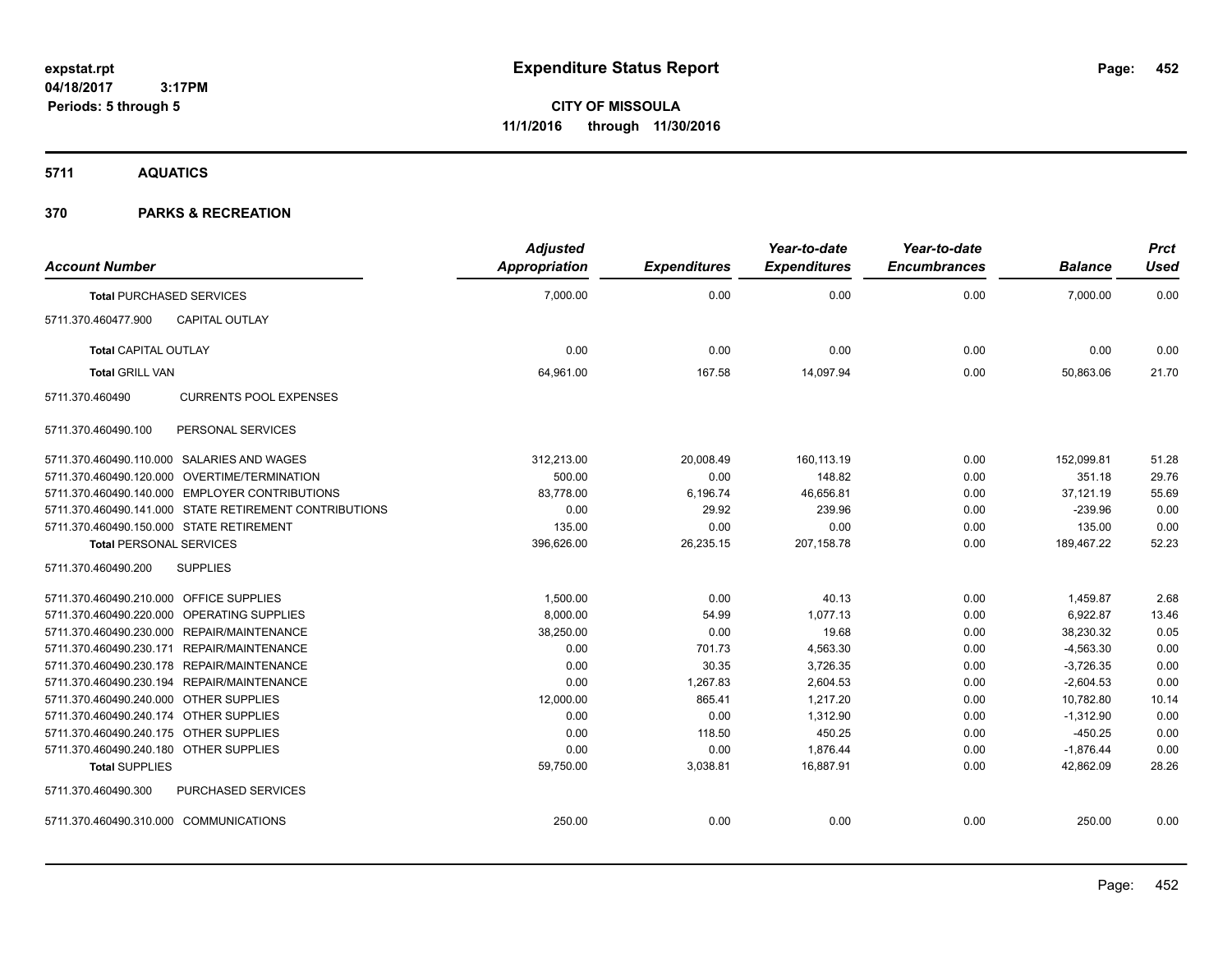**CITY OF MISSOULA 11/1/2016 through 11/30/2016**

**5711 AQUATICS**

| <b>Account Number</b>                                   | <b>Adjusted</b><br>Appropriation | <b>Expenditures</b> | Year-to-date<br><b>Expenditures</b> | Year-to-date<br><b>Encumbrances</b> | <b>Balance</b> | <b>Prct</b><br>Used |
|---------------------------------------------------------|----------------------------------|---------------------|-------------------------------------|-------------------------------------|----------------|---------------------|
| 5711.370.460490.320.000 PRINTING & DUPLICATING          | 6,500.00                         | 0.00                | 0.00                                | 0.00                                | 6,500.00       | 0.00                |
| 5711.370.460490.330.000 PUBLICITY, SUBSCRIPTIONS & DUES | 13,700.00                        | 397.73              | 1,697.19                            | 0.00                                | 12,002.81      | 12.39               |
| 5711.370.460490.340.000 SEWER                           | 5,889.00                         | 0.00                | 2,984.16                            | 0.00                                | 2,904.84       | 50.67               |
| 5711.370.460490.341.000 ELECTRICITY & NATURAL GAS       | 115,000.00                       | 7,750.53            | 22,972.82                           | 0.00                                | 92.027.18      | 19.98               |
| 5711.370.460490.343.000 WATER CHARGES                   | 8.556.00                         | 0.00                | 2.444.75                            | 0.00                                | 6.111.25       | 28.57               |
| 5711.370.460490.344.000 TELEPHONE SERVICE               | 4,059.00                         | 290.75              | 1,600.66                            | 0.00                                | 2,458.34       | 39.43               |
| 5711.370.460490.345.000 GARBAGE                         | 2,000.00                         | 288.05              | 1,042.38                            | 0.00                                | 957.62         | 52.12               |
| 5711.370.460490.350.000 PROFESSIONAL SERVICES           | 22,500.00                        | 1,125.00            | 10,500.00                           | 0.00                                | 12,000.00      | 46.67               |
| 5711.370.460490.360.000 REPAIR & MAINTENANCE            | 4,000.00                         | 33.00               | 9,109.22                            | 0.00                                | $-5,109.22$    | 227.73              |
| 5711.370.460490.370.000 TRAVEL                          | 2,000.00                         | 0.00                | 0.00                                | 0.00                                | 2,000.00       | 0.00                |
| 5711.370.460490.380.000 TRAINING                        | 2,000.00                         | 298.00              | 298.00                              | 0.00                                | 1,702.00       | 14.90               |
| 5711.370.460490.390.000 OTHER PURCHASED SERVICES        | 9,000.00                         | 0.00                | 184.00                              | 0.00                                | 8,816.00       | 2.04                |
| <b>Total PURCHASED SERVICES</b>                         | 195,454.00                       | 10,183.06           | 52,833.18                           | 0.00                                | 142,620.82     | 27.03               |
| 5711.370.460490.500<br><b>FIXED CHARGES</b>             |                                  |                     |                                     |                                     |                |                     |
| <b>Total FIXED CHARGES</b>                              | 0.00                             | 0.00                | 0.00                                | 0.00                                | 0.00           | 0.00                |
| 5711.370.460490.800<br>OTHER OBJECTS                    |                                  |                     |                                     |                                     |                |                     |
| <b>Total OTHER OBJECTS</b>                              | 0.00                             | 0.00                | 0.00                                | 0.00                                | 0.00           | 0.00                |
| 5711.370.460490.900<br><b>CAPITAL OUTLAY</b>            |                                  |                     |                                     |                                     |                |                     |
| <b>Total CAPITAL OUTLAY</b>                             | 0.00                             | 0.00                | 0.00                                | 0.00                                | 0.00           | 0.00                |
| Total CURRENTS POOL EXPENSES                            | 651,830.00                       | 39,457.02           | 276,879.87                          | 0.00                                | 374,950.13     | 42.48               |
| SPLASH POOLS EXPENSES<br>5711.370.460491                |                                  |                     |                                     |                                     |                |                     |
| PERSONAL SERVICES<br>5711.370.460491.100                |                                  |                     |                                     |                                     |                |                     |
| 5711.370.460491.110.000 SALARIES AND WAGES              | 206,663.00                       | 9,856.42            | 122,373.30                          | 0.00                                | 84,289.70      | 59.21               |
| 5711.370.460491.120.000 OVERTIME/TERMINATION            | 500.00                           | 0.00                | 115.75                              | 0.00                                | 384.25         | 23.15               |
| 5711.370.460491.140.000 EMPLOYER CONTRIBUTIONS          | 44,683.00                        | 1,867.99            | 20,478.80                           | 0.00                                | 24,204.20      | 45.83               |
| 5711.370.460491.150.000 STATE RETIREMENT                | 50.00                            | 0.00                | 0.00                                | 0.00                                | 50.00          | 0.00                |
|                                                         |                                  |                     |                                     |                                     |                |                     |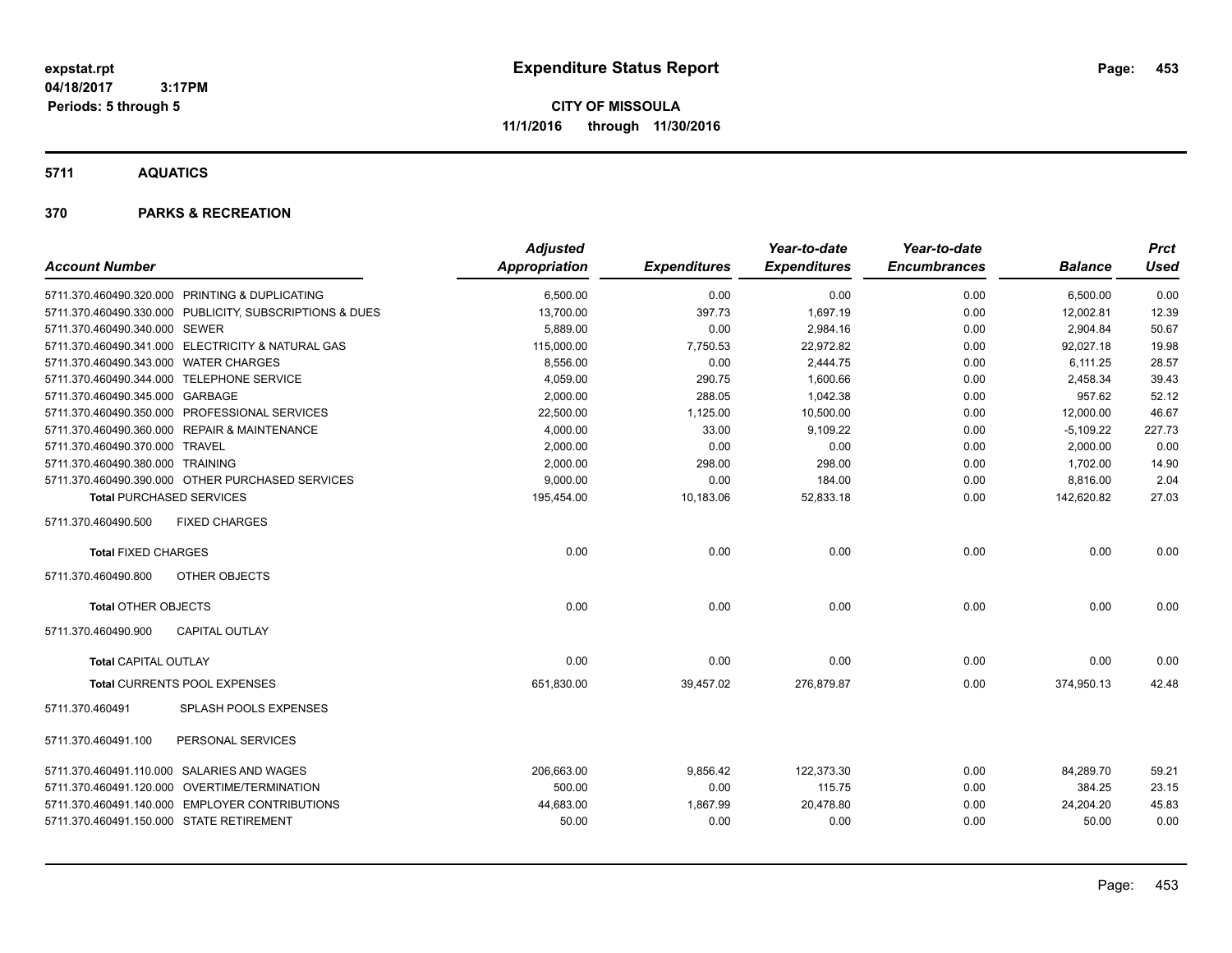**CITY OF MISSOULA 11/1/2016 through 11/30/2016**

**5711 AQUATICS**

| <b>Account Number</b>                                            | <b>Adjusted</b><br>Appropriation | <b>Expenditures</b> | Year-to-date<br><b>Expenditures</b> | Year-to-date<br><b>Encumbrances</b> | <b>Balance</b> | <b>Prct</b><br><b>Used</b> |
|------------------------------------------------------------------|----------------------------------|---------------------|-------------------------------------|-------------------------------------|----------------|----------------------------|
| <b>Total PERSONAL SERVICES</b>                                   | 251,896.00                       | 11,724.41           | 142,967.85                          | 0.00                                | 108,928.15     | 56.76                      |
| <b>SUPPLIES</b><br>5711.370.460491.200                           |                                  |                     |                                     |                                     |                |                            |
| 5711.370.460491.210.000 OFFICE SUPPLIES                          | 500.00                           | 0.00                | 0.00                                | 0.00                                | 500.00         | 0.00                       |
| 5711.370.460491.220.000 OPERATING SUPPLIES                       | 15,000.00                        | 0.00                | 409.40                              | 0.00                                | 14,590.60      | 2.73                       |
| 5711.370.460491.220.174 OPERATING SUPPLIES                       | 0.00                             | 0.00                | 53.15                               | 0.00                                | $-53.15$       | 0.00                       |
| 5711.370.460491.230.000 REPAIR/MAINTENANCE                       | 29,250.00                        | 0.00                | 43.90                               | 0.00                                | 29,206.10      | 0.15                       |
| 5711.370.460491.230.171 REPAIR/MAINTENANCE                       | 0.00                             | 0.00                | 17,199.32                           | 0.00                                | $-17,199.32$   | 0.00                       |
| 5711.370.460491.230.178 REPAIR/MAINTENANCE                       | 0.00                             | 0.00                | 2,127.63                            | 0.00                                | $-2,127.63$    | 0.00                       |
| 5711.370.460491.230.194 REPAIR/MAINTENANCE                       | 0.00                             | $-280.77$           | 440.81                              | 0.00                                | $-440.81$      | 0.00                       |
| 5711.370.460491.240.000 OTHER SUPPLIES                           | 74,000.00                        | 0.00                | 0.00                                | 0.00                                | 74,000.00      | 0.00                       |
| 5711.370.460491.240.174 OTHER SUPPLIES                           | 0.00                             | 0.00                | 30,193.83                           | 0.00                                | $-30, 193.83$  | 0.00                       |
| 5711.370.460491.240.175 OTHER SUPPLIES                           | 0.00                             | 0.00                | 5,328.37                            | 0.00                                | $-5,328.37$    | 0.00                       |
| 5711.370.460491.240.180 OTHER SUPPLIES-MERCHANDISE SALES FRNTDSK | 0.00                             | 0.00                | 825.53                              | 0.00                                | $-825.53$      | 0.00                       |
| <b>Total SUPPLIES</b>                                            | 118,750.00                       | $-280.77$           | 56,621.94                           | 0.00                                | 62,128.06      | 47.68                      |
| PURCHASED SERVICES<br>5711.370.460491.300                        |                                  |                     |                                     |                                     |                |                            |
| 5711.370.460491.310.000 COMMUNICATIONS                           | 250.00                           | 0.00                | 0.00                                | 0.00                                | 250.00         | 0.00                       |
| 5711.370.460491.320.000 PRINTING & DUPLICATING                   | 4,000.00                         | 0.00                | 0.00                                | 0.00                                | 4,000.00       | 0.00                       |
| 5711.370.460491.320.174 PRINTING & DUPLICATING                   | 0.00                             | 0.00                | 32.00                               | 0.00                                | $-32.00$       | 0.00                       |
| 5711.370.460491.330.000 PUBLICITY, SUBSCRIPTIONS & DUES          | 3,500.00                         | 300.00              | 1,058.25                            | 0.00                                | 2,441.75       | 30.24                      |
| 5711.370.460491.340.000 SEWER                                    | 7,206.00                         | 0.00                | 72.03                               | 0.00                                | 7,133.97       | 1.00                       |
| 5711.370.460491.341.000 ELECTRICITY & NATURAL GAS                | 65,000.00                        | 563.36              | 40,331.71                           | 0.00                                | 24,668.29      | 62.05                      |
| 5711.370.460491.343.000 WATER CHARGES                            | 11,088.00                        | 0.00                | 6,323.38                            | 0.00                                | 4,764.62       | 57.03                      |
| 5711.370.460491.344.000 TELEPHONE SERVICE                        | 4,101.00                         | 549.08              | 1,561.26                            | 0.00                                | 2,539.74       | 38.07                      |
| 5711.370.460491.345.000 GARBAGE                                  | 2,031.00                         | 141.62              | 543.53                              | 0.00                                | 1,487.47       | 26.76                      |
| 5711.370.460491.350.000 PROFESSIONAL SERVICES                    | 10,276.00                        | 163.80              | 1,559.80                            | 0.00                                | 8,716.20       | 15.18                      |
| 5711.370.460491.360.000 REPAIR & MAINTENANCE                     | 4,500.00                         | 675.00              | 927.03                              | 0.00                                | 3,572.97       | 20.60                      |
| 5711.370.460491.360.194 REPAIR & MAINTENANCE                     | 0.00                             | 0.00                | 787.20                              | 0.00                                | $-787.20$      | 0.00                       |
| 5711.370.460491.380.000 TRAINING                                 | 3,000.00                         | 0.00                | 0.00                                | 0.00                                | 3,000.00       | 0.00                       |
| 5711.370.460491.390.000 OTHER PURCHASED SERVICES                 | 5,300.00                         | 0.00                | $-326.90$                           | 0.00                                | 5,626.90       | 6.17                       |
| <b>Total PURCHASED SERVICES</b>                                  | 120.252.00                       | 2,392.86            | 52,869.29                           | 0.00                                | 67,382.71      | 43.97                      |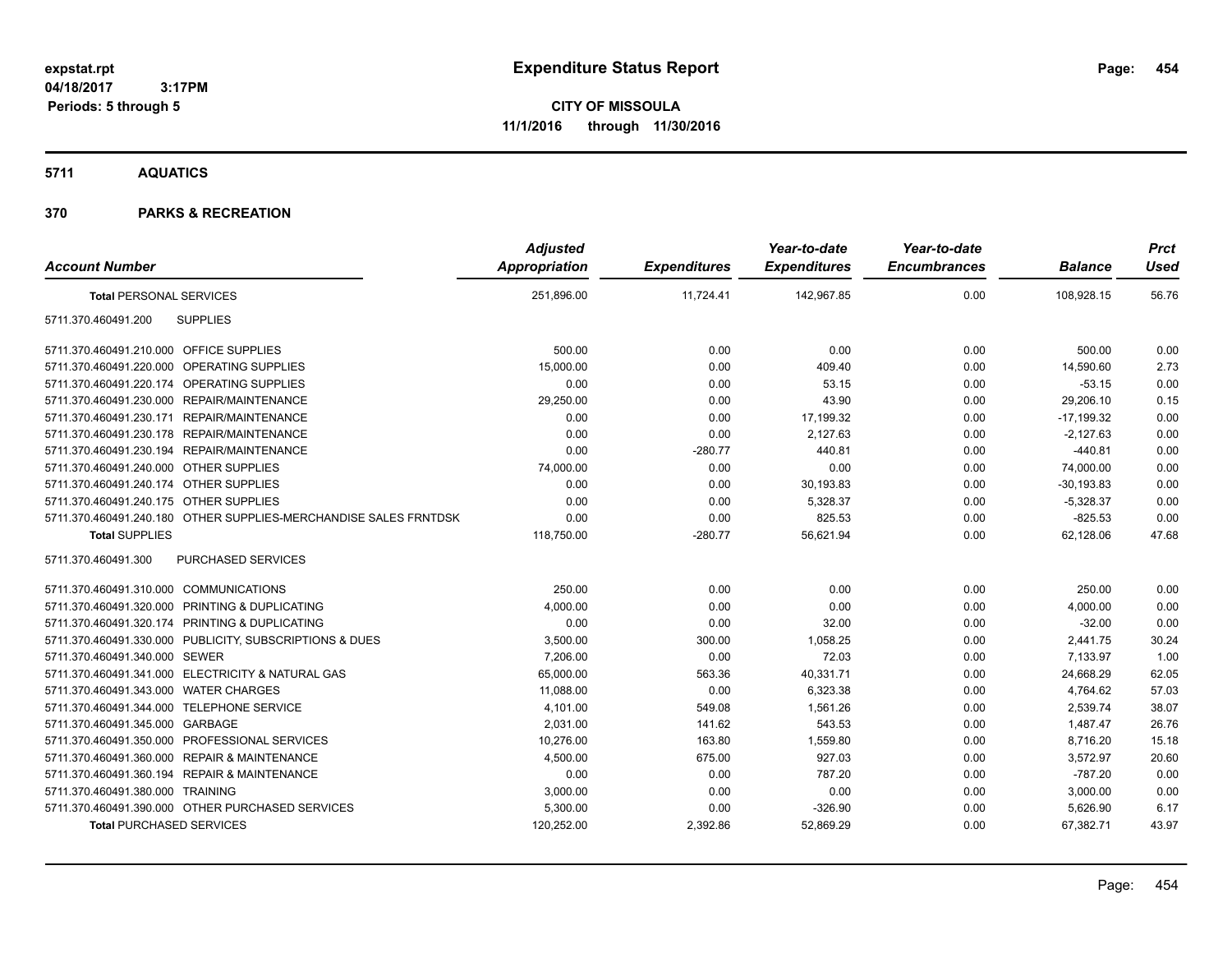**Periods: 5 through 5**

**CITY OF MISSOULA 11/1/2016 through 11/30/2016**

**5711 AQUATICS**

|                                   | <b>Adjusted</b>      |                     | Year-to-date        | Year-to-date        |                | <b>Prct</b> |
|-----------------------------------|----------------------|---------------------|---------------------|---------------------|----------------|-------------|
|                                   | <b>Appropriation</b> | <b>Expenditures</b> | <b>Expenditures</b> | <b>Encumbrances</b> | <b>Balance</b> | <b>Used</b> |
| OTHER OBJECTS                     |                      |                     |                     |                     |                |             |
| <b>Total OTHER OBJECTS</b>        | 0.00                 | 0.00                | 0.00                | 0.00                | 0.00           | 0.00        |
| CAPITAL OUTLAY                    |                      |                     |                     |                     |                |             |
| <b>Total CAPITAL OUTLAY</b>       | 0.00                 | 0.00                | 0.00                | 0.00                | 0.00           | 0.00        |
| Total SPLASH POOLS EXPENSES       | 490,898.00           | 13,836.50           | 252,459.08          | 0.00                | 238,438.92     | 51.43       |
| <b>AQUATICS MAINTENANCE</b>       |                      |                     |                     |                     |                |             |
| PURCHASED SERVICES                |                      |                     |                     |                     |                |             |
| <b>Total PURCHASED SERVICES</b>   | 0.00                 | 0.00                | 0.00                | 0.00                | 0.00           | 0.00        |
| <b>FIXED CHARGES</b>              |                      |                     |                     |                     |                |             |
| <b>Total FIXED CHARGES</b>        | 0.00                 | 0.00                | 0.00                | 0.00                | 0.00           | 0.00        |
| <b>CAPITAL OUTLAY</b>             |                      |                     |                     |                     |                |             |
| 5711.370.460493.920.000 BUILDINGS | 35,000.00            | 0.00                | 0.00                | 0.00                | 35,000.00      | 0.00        |
| <b>Total AQUATICS MAINTENANCE</b> | 35,000.00            | 0.00                | 0.00                | 0.00                | 35,000.00      | 0.00        |
| PARK MEMORIALS                    |                      |                     |                     |                     |                |             |
| <b>SUPPLIES</b>                   |                      |                     |                     |                     |                |             |
| <b>Total SUPPLIES</b>             | 0.00                 | 0.00                | 0.00                | 0.00                | 0.00           | 0.00        |
| PURCHASED SERVICES                |                      |                     |                     |                     |                |             |
| <b>Total PURCHASED SERVICES</b>   | 0.00                 | 0.00                | 0.00                | 0.00                | 0.00           | 0.00        |
| <b>CAPITAL OUTLAY</b>             |                      |                     |                     |                     |                |             |
| <b>Total PARK MEMORIALS</b>       | 0.00                 | 0.00                | 0.00                | 0.00                | 0.00           | 0.00        |
|                                   |                      |                     |                     |                     |                |             |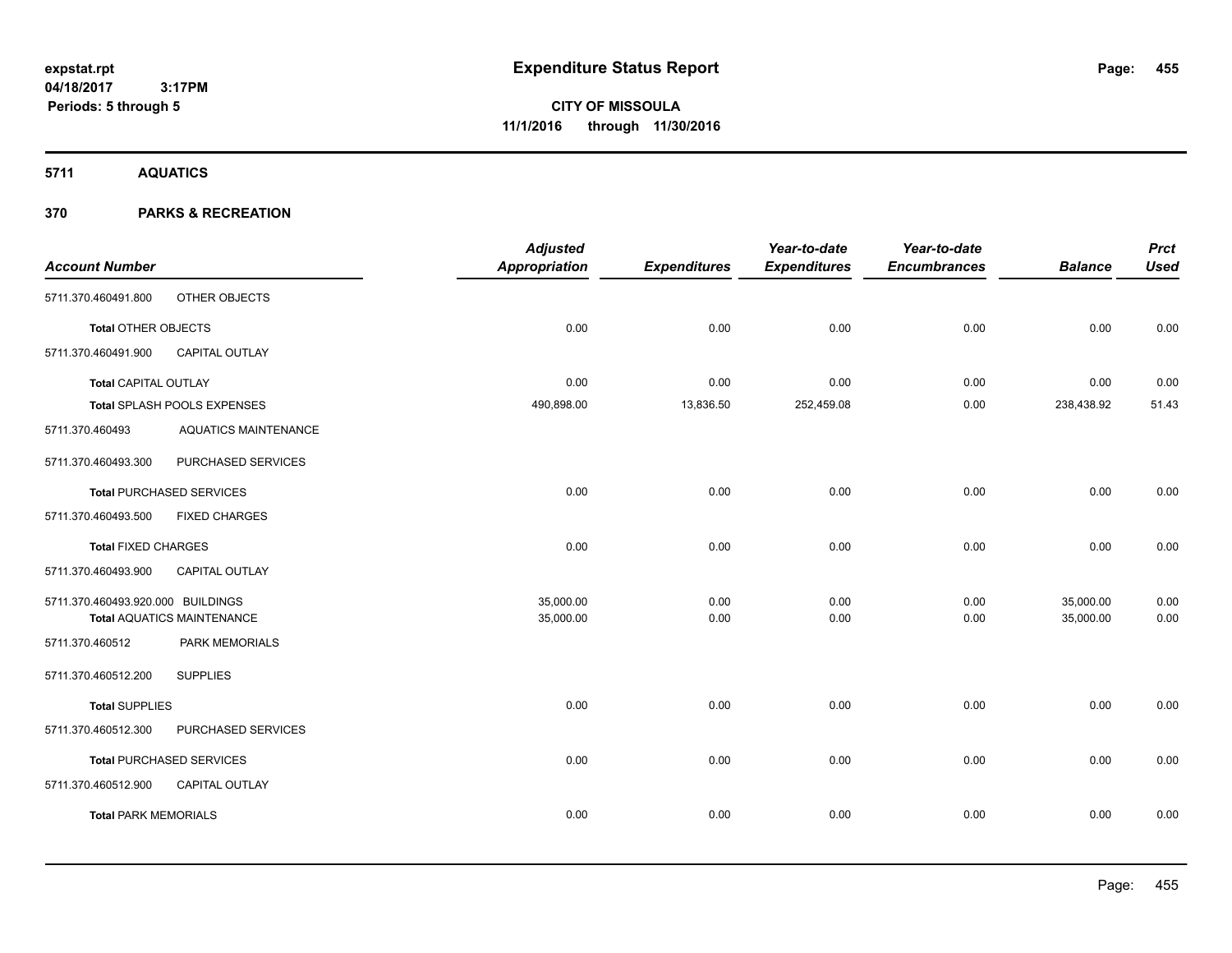**CITY OF MISSOULA 11/1/2016 through 11/30/2016**

**5711 AQUATICS**

|                               |                                                | <b>Adjusted</b> |                     | Year-to-date        | Year-to-date        |                | <b>Prct</b> |
|-------------------------------|------------------------------------------------|-----------------|---------------------|---------------------|---------------------|----------------|-------------|
| <b>Account Number</b>         |                                                | Appropriation   | <b>Expenditures</b> | <b>Expenditures</b> | <b>Encumbrances</b> | <b>Balance</b> | <b>Used</b> |
| 5711.370.460519               | <b>AQUATICS CAPITAL</b>                        |                 |                     |                     |                     |                |             |
| 5711.370.460519.900           | <b>CAPITAL OUTLAY</b>                          |                 |                     |                     |                     |                |             |
| <b>Total AQUATICS CAPITAL</b> |                                                | 0.00            | 0.00                | 0.00                | 0.00                | 0.00           | 0.00        |
| 5711.370.490506               | <b>CORE FINANCED EQUIPMENT</b>                 |                 |                     |                     |                     |                |             |
| 5711.370.490506.600           | <b>DEBT SERVICE</b>                            |                 |                     |                     |                     |                |             |
|                               | Total CORE FINANCED EQUIPMENT                  | 0.00            | 0.00                | 0.00                | 0.00                | 0.00           | 0.00        |
| 5711.370.510110               | <b>MERCHANT SERVICES</b>                       |                 |                     |                     |                     |                |             |
| 5711.370.510110.500           | <b>FIXED CHARGES</b>                           |                 |                     |                     |                     |                |             |
|                               | 5711.370.510110.550.000 MERCHANT SERVICE FEES  | 12,000.00       | 0.00                | 0.00                | 0.00                | 12,000.00      | 0.00        |
|                               | <b>Total MERCHANT SERVICES</b>                 | 12,000.00       | 0.00                | 0.00                | 0.00                | 12,000.00      | 0.00        |
| 5711.370.510306               | <b>SALARY RESERVE</b>                          |                 |                     |                     |                     |                |             |
| 5711.370.510306.100           | PERSONAL SERVICES                              |                 |                     |                     |                     |                |             |
|                               | 5711.370.510306.110.000 SALARIES AND WAGES     | 7,285.00        | 0.00                | 0.00                | 0.00                | 7,285.00       | 0.00        |
|                               | 5711.370.510306.140.000 EMPLOYER CONTRIBUTIONS | 2,445.00        | 0.00                | 0.00                | 0.00                | 2,445.00       | 0.00        |
| <b>Total SALARY RESERVE</b>   |                                                | 9,730.00        | 0.00                | 0.00                | 0.00                | 9,730.00       | 0.00        |
|                               | <b>Total PARKS &amp; RECREATION</b>            | 1,264,419.00    | 53,461.10           | 543,436.89          | 0.00                | 720,982.11     | 42.98       |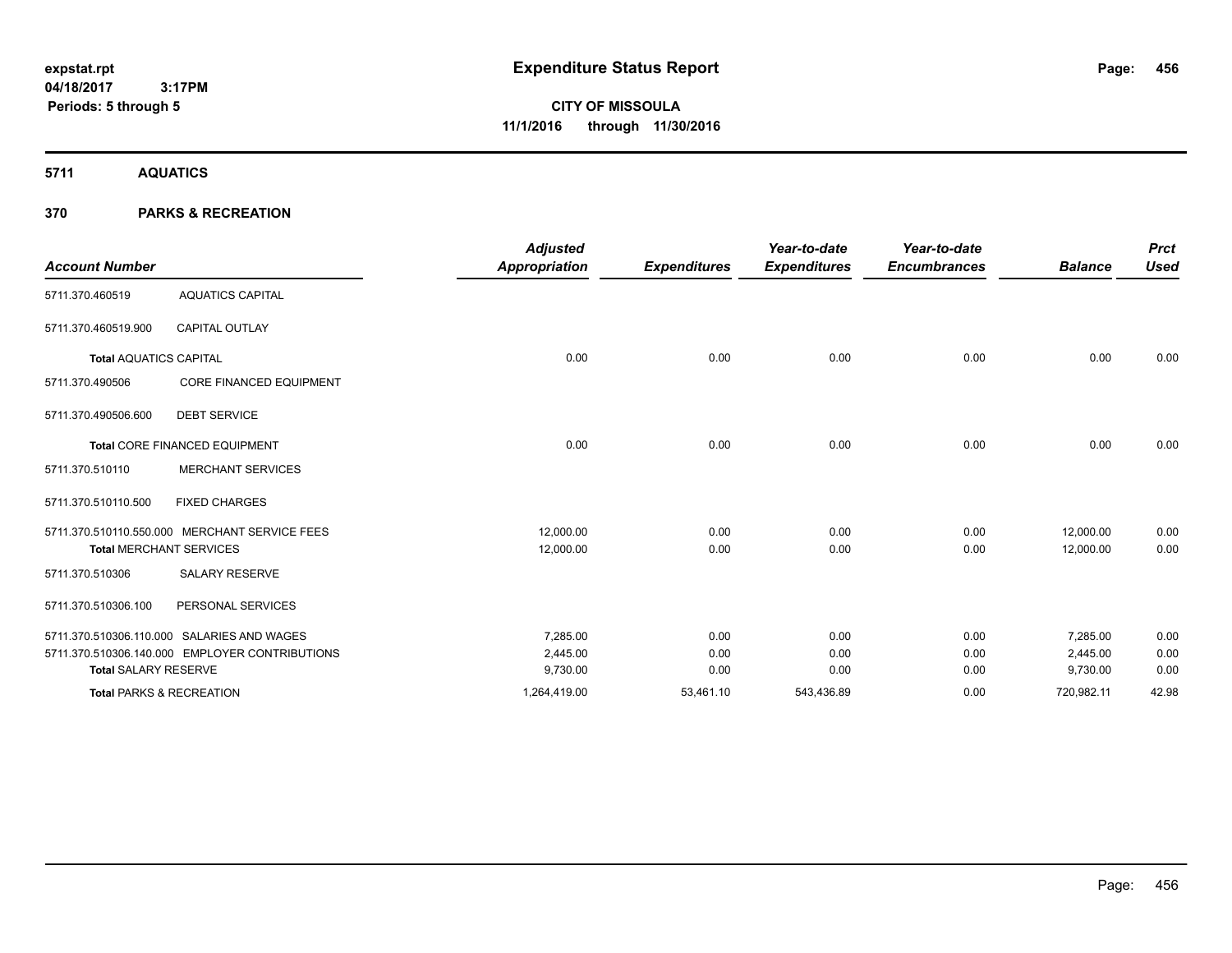# **CITY OF MISSOULA 11/1/2016 through 11/30/2016**

**5711 AQUATICS**

### **390 NON-DEPARTMENTAL**

| <b>Account Number</b>         |                       | <b>Adjusted</b><br><b>Appropriation</b> | <b>Expenditures</b> | Year-to-date<br><b>Expenditures</b> | Year-to-date<br><b>Encumbrances</b> | <b>Balance</b> | <b>Prct</b><br><b>Used</b> |
|-------------------------------|-----------------------|-----------------------------------------|---------------------|-------------------------------------|-------------------------------------|----------------|----------------------------|
| 5711.390.510000               | <b>MISCELLANEOUS</b>  |                                         |                     |                                     |                                     |                |                            |
| 5711.390.510000.800           | OTHER OBJECTS         |                                         |                     |                                     |                                     |                |                            |
| <b>Total OTHER OBJECTS</b>    |                       | 0.00                                    | 0.00                | 0.00                                | 0.00                                | 0.00           | 0.00                       |
| 5711.390.510000.900           | <b>CAPITAL OUTLAY</b> |                                         |                     |                                     |                                     |                |                            |
| <b>Total MISCELLANEOUS</b>    |                       | 0.00                                    | 0.00                | 0.00                                | 0.00                                | 0.00           | 0.00                       |
| <b>Total NON-DEPARTMENTAL</b> |                       | 0.00                                    | 0.00                | 0.00                                | 0.00                                | 0.00           | 0.00                       |
| <b>Total AQUATICS</b>         |                       | 1,264,419.00                            | 53,461.10           | 543,436.89                          | 0.00                                | 720,982.11     | 42.98                      |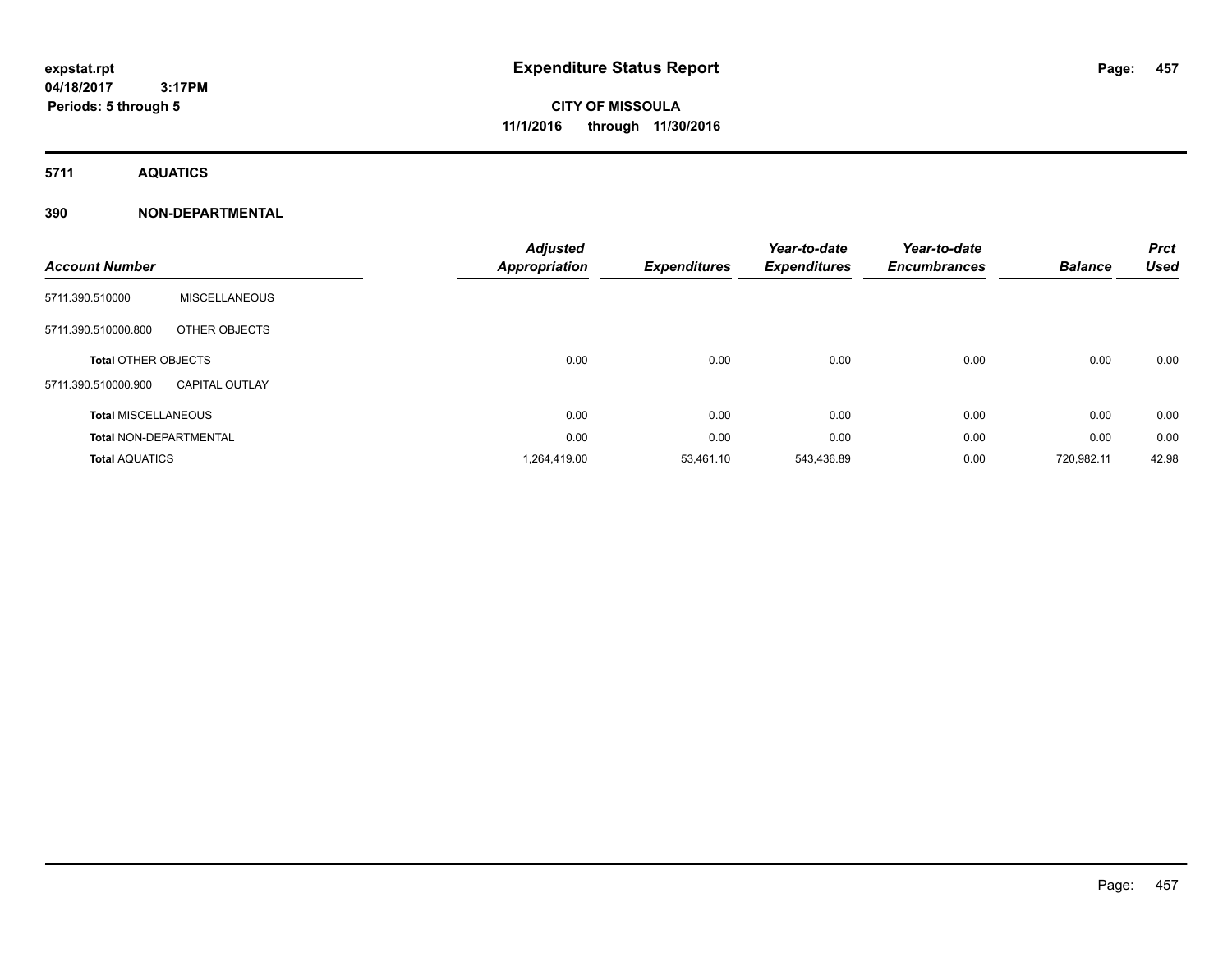### **6050 EMPLOYEE BENEFIT PLAN FUND**

### **390 NON-DEPARTMENTAL**

| <b>Account Number</b>           |                                                          | <b>Adjusted</b><br><b>Appropriation</b> | <b>Expenditures</b> | Year-to-date<br><b>Expenditures</b> | Year-to-date<br><b>Encumbrances</b> | <b>Balance</b> | <b>Prct</b><br><b>Used</b> |
|---------------------------------|----------------------------------------------------------|-----------------------------------------|---------------------|-------------------------------------|-------------------------------------|----------------|----------------------------|
| 6050.390.510110                 | <b>MERCHANT SERVICES</b>                                 |                                         |                     |                                     |                                     |                |                            |
| 6050.390.510110.500             | <b>FIXED CHARGES</b>                                     |                                         |                     |                                     |                                     |                |                            |
| <b>Total MERCHANT SERVICES</b>  |                                                          | 0.00                                    | 0.00                | 0.00                                | 0.00                                | 0.00           | 0.00                       |
| 6050.390.520800                 | <b>EMPLOYEE BENEFITS</b>                                 |                                         |                     |                                     |                                     |                |                            |
| 6050.390.520800.300             | PURCHASED SERVICES                                       |                                         |                     |                                     |                                     |                |                            |
| 6050.390.520800.350.000         | <b>PROFESSIONAL SERVICES</b>                             | 50,340.00                               | 83.13               | 7.583.13                            | 0.00                                | 42.756.87      | 15.06                      |
|                                 | 6050.390.520800.351.000 INSURANCE CLAIMS                 | 5,156,229.00                            | 304.761.25          | 1.678.530.67                        | 0.00                                | 3,477,698.33   | 32.55                      |
|                                 | 6050.390.520800.352.000 HEALTH PROGRAMS                  | 94,500.00                               | 1,480.50            | 6,752.43                            | 0.00                                | 87.747.57      | 7.15                       |
|                                 | 6050.390.520800.353.000 ADMINISTRATION EXPENDITURES      | 757.888.00                              | 58.477.25           | 288.822.10                          | 0.00                                | 469.065.90     | 38.11                      |
|                                 | 6050.390.520800.354.000 TRANSITIONAL REINSURANCE PROGRAM | 78.280.00                               | 14,190.00           | 14,190.00                           | 0.00                                | 64,090.00      | 18.13                      |
| <b>Total PURCHASED SERVICES</b> |                                                          | 6,137,237.00                            | 378,992.13          | 1,995,878.33                        | 0.00                                | 4,141,358.67   | 32.52                      |
| 6050.390.520800.700             | <b>GRANTS &amp; CONTRIBUTIONS</b>                        |                                         |                     |                                     |                                     |                |                            |
|                                 | <b>Total GRANTS &amp; CONTRIBUTIONS</b>                  | 0.00                                    | 0.00                | 0.00                                | 0.00                                | 0.00           | 0.00                       |
| 6050.390.520800.800             | OTHER OBJECTS                                            |                                         |                     |                                     |                                     |                |                            |
| <b>Total OTHER OBJECTS</b>      |                                                          | 0.00                                    | 0.00                | 0.00                                | 0.00                                | 0.00           | 0.00                       |
|                                 | Total EMPLOYEE BENEFIT PLAN FUND                         | 6,137,237.00                            | 378,992.13          | 1,995,878.33                        | 0.00                                | 4,141,358.67   | 32.52                      |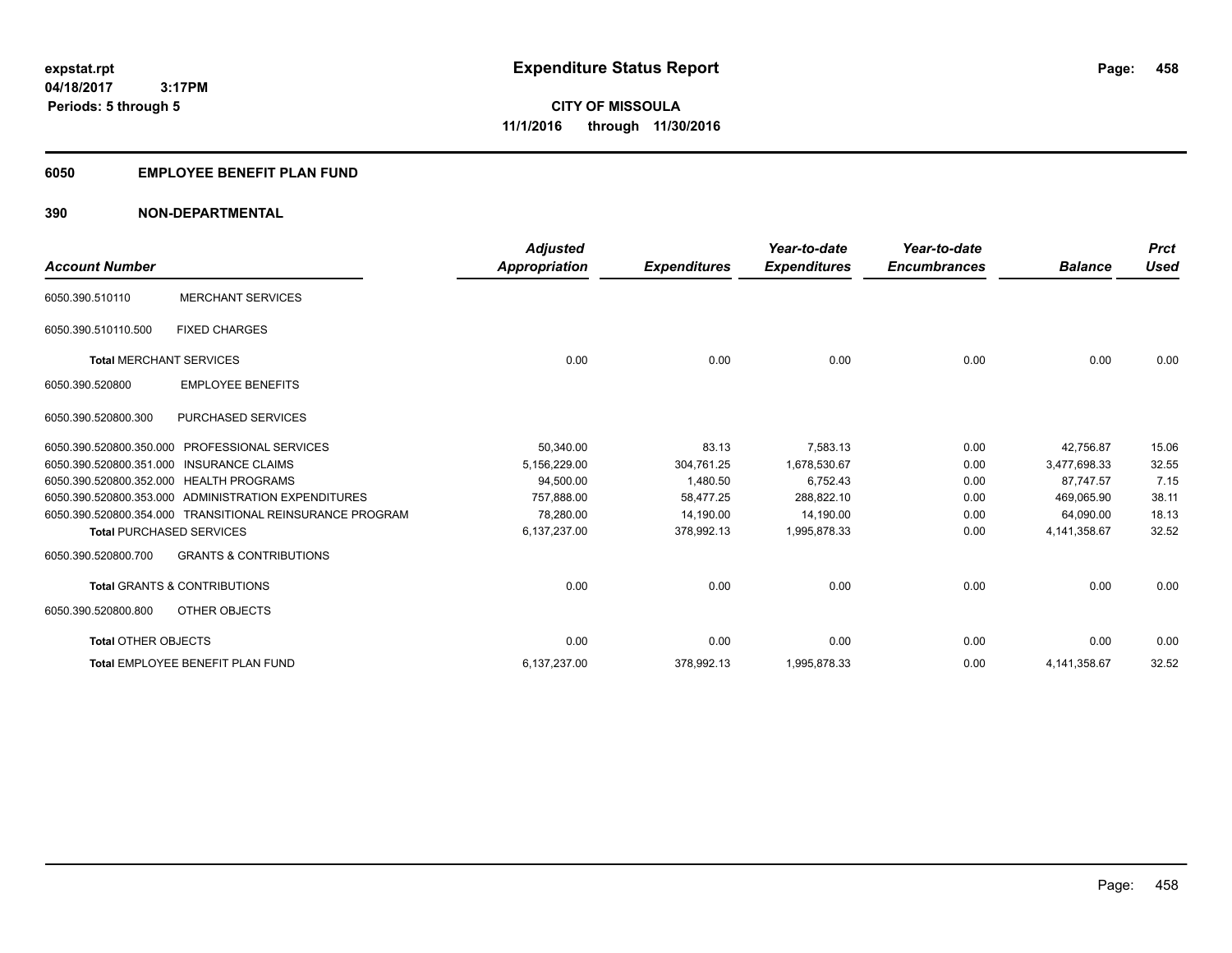**CITY OF MISSOULA 11/1/2016 through 11/30/2016**

#### **7370 PARKING COMMISSION FUND**

|                                           |                                                         | <b>Adjusted</b>      |                     | Year-to-date        | Year-to-date        |                | <b>Prct</b> |
|-------------------------------------------|---------------------------------------------------------|----------------------|---------------------|---------------------|---------------------|----------------|-------------|
| <b>Account Number</b>                     |                                                         | <b>Appropriation</b> | <b>Expenditures</b> | <b>Expenditures</b> | <b>Encumbrances</b> | <b>Balance</b> | <b>Used</b> |
| 7370.395.430266                           | PARKING DIVISION                                        |                      |                     |                     |                     |                |             |
| 7370.395.430266.100                       | PERSONAL SERVICES                                       |                      |                     |                     |                     |                |             |
|                                           | 7370.395.430266.110.000 SALARIES AND WAGES              | 455,965.00           | 34,545.29           | 180,827.67          | 0.00                | 275, 137.33    | 39.66       |
|                                           | 7370.395.430266.120.000 OVERTIME/TERMINATION            | 7,234.00             | 13.53               | 171.79              | 0.00                | 7.062.21       | 2.37        |
|                                           | 7370.395.430266.140.000 EMPLOYER CONTRIBUTIONS          | 202.678.00           | 16,370.04           | 87,625.81           | 0.00                | 115.052.19     | 43.23       |
|                                           | 7370.395.430266.141.000 STATE RETIREMENT CONTRIBUTIONS  | 0.00                 | 34.55               | 180.83              | 0.00                | $-180.83$      | 0.00        |
| <b>Total PERSONAL SERVICES</b>            |                                                         | 665,877.00           | 50,963.41           | 268,806.10          | 0.00                | 397,070.90     | 40.37       |
| 7370.395.430266.200                       | <b>SUPPLIES</b>                                         |                      |                     |                     |                     |                |             |
| 7370.395.430266.210.000 OFFICE SUPPLIES   |                                                         | 5,700.00             | 1,216.46            | 3,148.59            | 0.00                | 2,551.41       | 55.24       |
|                                           | 7370.395.430266.220.000 OPERATING SUPPLIES              | 14,700.00            | 2,123.69            | 2,738.11            | 0.00                | 11.961.89      | 18.63       |
| 7370.395.430266.220.311 CLOTHING SUPPLIES |                                                         | 0.00                 | 466.59              | 1,087.32            | 0.00                | $-1,087.32$    | 0.00        |
|                                           | 7370.395.430266.230.000 REPAIR/MAINTENANCE              | 18,000.00            | 104.91              | 3,006.79            | 0.00                | 14,993.21      | 16.70       |
| 7370.395.430266.231.000 GASOLINE          |                                                         | 7,200.00             | 358.36              | 1,149.92            | 0.00                | 6,050.08       | 15.97       |
| 7370.395.430266.240.000 OTHER SUPPLIES    |                                                         | 0.00                 | 0.00                | 210.81              | 0.00                | $-210.81$      | 0.00        |
| <b>Total SUPPLIES</b>                     |                                                         | 45,600.00            | 4,270.01            | 11,341.54           | 0.00                | 34,258.46      | 24.87       |
| 7370.395.430266.300                       | PURCHASED SERVICES                                      |                      |                     |                     |                     |                |             |
| 7370.395.430266.310.000 COMMUNICATIONS    |                                                         | 17,338.00            | 216.03              | 6,748.81            | 0.00                | 10,589.19      | 38.92       |
|                                           | 7370.395.430266.320.000 PRINTING & DUPLICATING          | 10,000.00            | 0.00                | 3,754.22            | 0.00                | 6,245.78       | 37.54       |
|                                           | 7370.395.430266.330.000 PUBLICITY, SUBSCRIPTIONS & DUES | 5,000.00             | 0.00                | 290.00              | 0.00                | 4,710.00       | 5.80        |
| 7370.395.430266.340.000                   | <b>SEWER</b>                                            | 141.00               | 0.00                | 72.03               | 0.00                | 68.97          | 51.09       |
|                                           | 7370.395.430266.341.000 ELECTRICITY & NATURAL GAS       | 37,898.00            | 3,060.41            | 11,261.02           | 0.00                | 26,636.98      | 29.71       |
| 7370.395.430266.343.000                   | <b>WATER CHARGES</b>                                    | 4,000.00             | 357.86              | 1,511.14            | 0.00                | 2,488.86       | 37.78       |
|                                           | 7370.395.430266.343.717 MARKET ON FRONT WATER CHARGES   | 0.00                 | 188.73              | 787.27              | 0.00                | $-787.27$      | 0.00        |
| 7370.395.430266.344.000 TELEPHONE SERVICE |                                                         | 6,300.00             | 18.09               | 1,573.88            | 0.00                | 4,726.12       | 24.98       |
| 7370.395.430266.345.000 GARBAGE           |                                                         | 3,744.00             | 292.56              | 1,447.57            | 0.00                | 2,296.43       | 38.66       |
| 7370.395.430266.345.717 GARBAGE           |                                                         | 0.00                 | 139.03              | 684.23              | 0.00                | $-684.23$      | 0.00        |
|                                           | 7370.395.430266.350.000 PROFESSIONAL SERVICES           | 61.250.00            | 0.00                | 0.00                | 0.00                | 61,250.00      | 0.00        |
|                                           | 7370.395.430266.350.303 PROFESSIONAL SERVICES           | 0.00                 | 3,720.00            | 35,020.00           | 0.00                | $-35,020.00$   | 0.00        |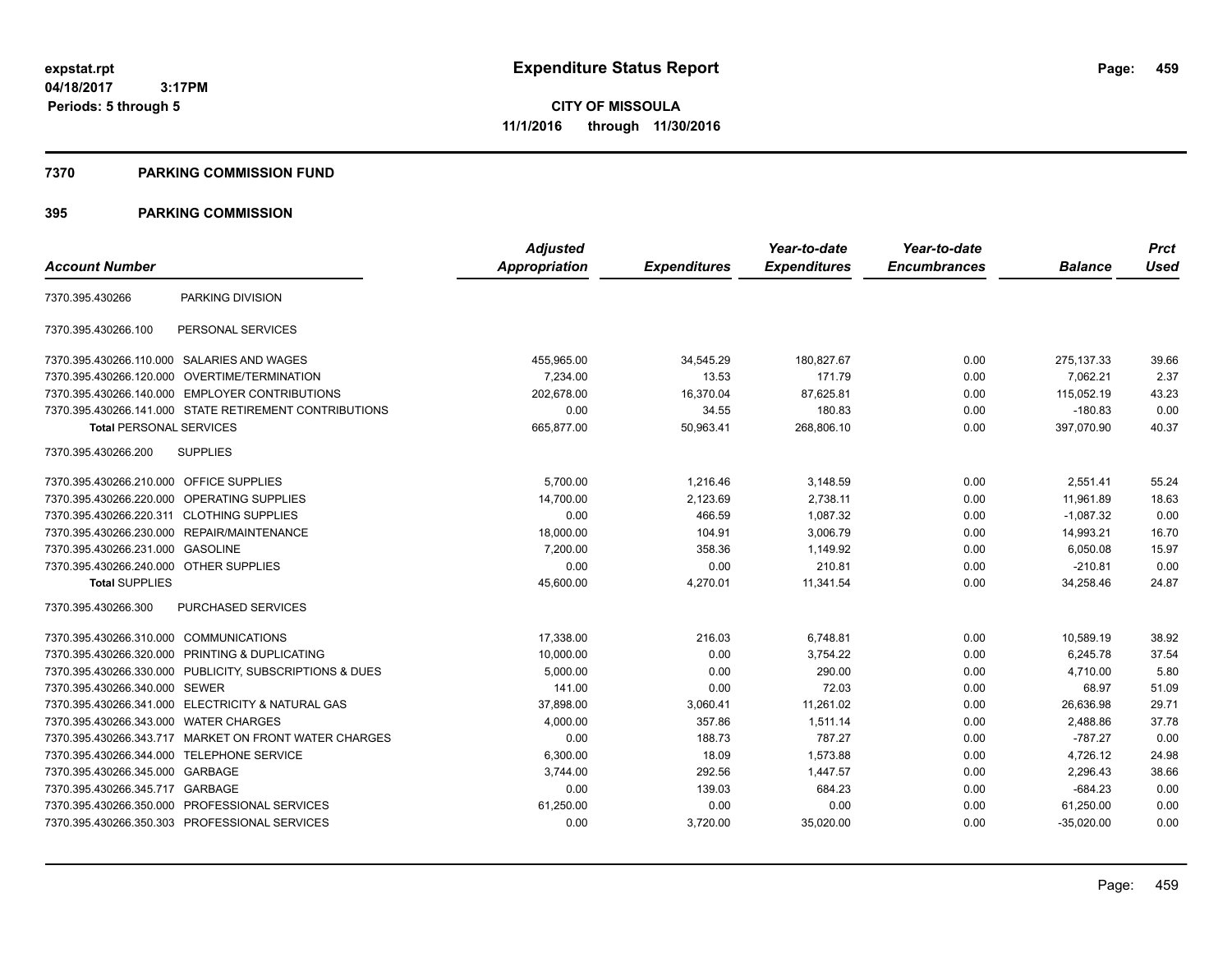#### **7370 PARKING COMMISSION FUND**

|                                                      | <b>Adjusted</b>      |                     | Year-to-date        | Year-to-date        |                | <b>Prct</b> |
|------------------------------------------------------|----------------------|---------------------|---------------------|---------------------|----------------|-------------|
| <b>Account Number</b>                                | <b>Appropriation</b> | <b>Expenditures</b> | <b>Expenditures</b> | <b>Encumbrances</b> | <b>Balance</b> | Used        |
| 7370.395.430266.350.700 ACCOUNTING                   | 0.00                 | 4,939.00            | 5,969.00            | 0.00                | $-5,969.00$    | 0.00        |
| 7370.395.430266.350.701 AUDIT                        | 0.00                 | 525.00              | 1,075.00            | 0.00                | $-1,075.00$    | 0.00        |
| 7370.395.430266.350.702 SECURITY FOR GARAGES         | 0.00                 | 648.00              | 5,112.00            | 0.00                | $-5,112.00$    | 0.00        |
| 7370.395.430266.350.704 COLLECTION BUREAU EXPENSE    | 0.00                 | 0.00                | 29.34               | 0.00                | $-29.34$       | 0.00        |
| 7370.395.430266.360.000 REPAIR & MAINTENANCE         | 64,800.00            | 0.00                | 0.00                | 0.00                | 64,800.00      | 0.00        |
| 7370.395.430266.360.710 REPAIR & MAINTENANCE         | 0.00                 | 0.00                | 2,879.94            | 0.00                | $-2,879.94$    | 0.00        |
| 7370.395.430266.360.711 REPAIR & MAINTENANCE         | 0.00                 | 7,140.00            | 16,017.47           | 0.00                | $-16,017.47$   | 0.00        |
| 7370.395.430266.360.712 REPAIR & MAINTENANCE         | 0.00                 | 1,897.00            | 2,589.25            | 0.00                | $-2,589.25$    | 0.00        |
| 7370.395.430266.360.713 REPAIR & MAINTENANCE         | 0.00                 | 69.80               | 3,791.73            | 0.00                | $-3,791.73$    | 0.00        |
| 7370.395.430266.360.714 BANK ST/REPAIR & MAINTENANCE | 0.00                 | 343.50              | 4,368.08            | 0.00                | $-4,368.08$    | 0.00        |
| 7370.395.430266.360.716 REPAIR & MAINTENANCE         | 0.00                 | 5,102.81            | 5,956.73            | 0.00                | $-5,956.73$    | 0.00        |
| 7370.395.430266.370.000 TRAVEL                       | 6,000.00             | 534.10              | 2,642.26            | 0.00                | 3,357.74       | 44.04       |
| 7370.395.430266.380.000 TRAINING                     | 3,500.00             | 0.00                | 983.00              | 0.00                | 2,517.00       | 28.09       |
| 7370.395.430266.390.000 OTHER PURCHASED SERVICES     | 198,357.00           | 0.00                | 1.066.90            | 0.00                | 197.290.10     | 0.54        |
| 7370.395.430266.390.044 JANITORIAL                   | 0.00                 | 156.93              | 2,956.46            | 0.00                | $-2,956.46$    | 0.00        |
| 7370.395.430266.390.720 OTHER PURCHASED SERVICES     | 0.00                 | 0.00                | 5,088.89            | 0.00                | $-5,088.89$    | 0.00        |
| <b>Total PURCHASED SERVICES</b>                      | 418,328.00           | 29,348.85           | 123,676.22          | 0.00                | 294,651.78     | 29.56       |
| <b>BUILDING MATERIALS</b><br>7370.395.430266.400     |                      |                     |                     |                     |                |             |
| <b>Total BUILDING MATERIALS</b>                      | 0.00                 | 0.00                | 0.00                | 0.00                | 0.00           | 0.00        |
| 7370.395.430266.500<br><b>FIXED CHARGES</b>          |                      |                     |                     |                     |                |             |
| 7370.395.430266.500.000 FIXED CHARGES                | 168,621.00           | 0.00                | 0.00                | 0.00                | 168,621.00     | 0.00        |
| 7370.395.430266.500.731 FIXED CHARGES                | 0.00                 | 0.00                | 2,550.00            | 0.00                | $-2,550.00$    | 0.00        |
| 7370.395.430266.500.733 FIXED CHARGES                | 0.00                 | 0.00                | 1.650.00            | 0.00                | $-1,650.00$    | 0.00        |
| 7370.395.430266.500.734 FIXED CHARGES                | 0.00                 | 8,196.15            | 8,196.15            | 0.00                | $-8,196.15$    | 0.00        |
| <b>Total FIXED CHARGES</b>                           | 168,621.00           | 8,196.15            | 12,396.15           | 0.00                | 156,224.85     | 7.35        |
| 7370.395.430266.600<br><b>DEBT SERVICE</b>           |                      |                     |                     |                     |                |             |
| 7370.395.430266.610.000 LEASE/PRINCIPAL              | 181,400.00           | 0.00                | 90,200.00           | 0.00                | 91,200.00      | 49.72       |
| 7370.395.430266.620.000 LEASE INTEREST               | 29,583.00            | 0.00                | 15,298.88           | 0.00                | 14,284.12      | 51.72       |
| <b>Total DEBT SERVICE</b>                            | 210,983.00           | 0.00                | 105,498.88          | 0.00                | 105,484.12     | 50.00       |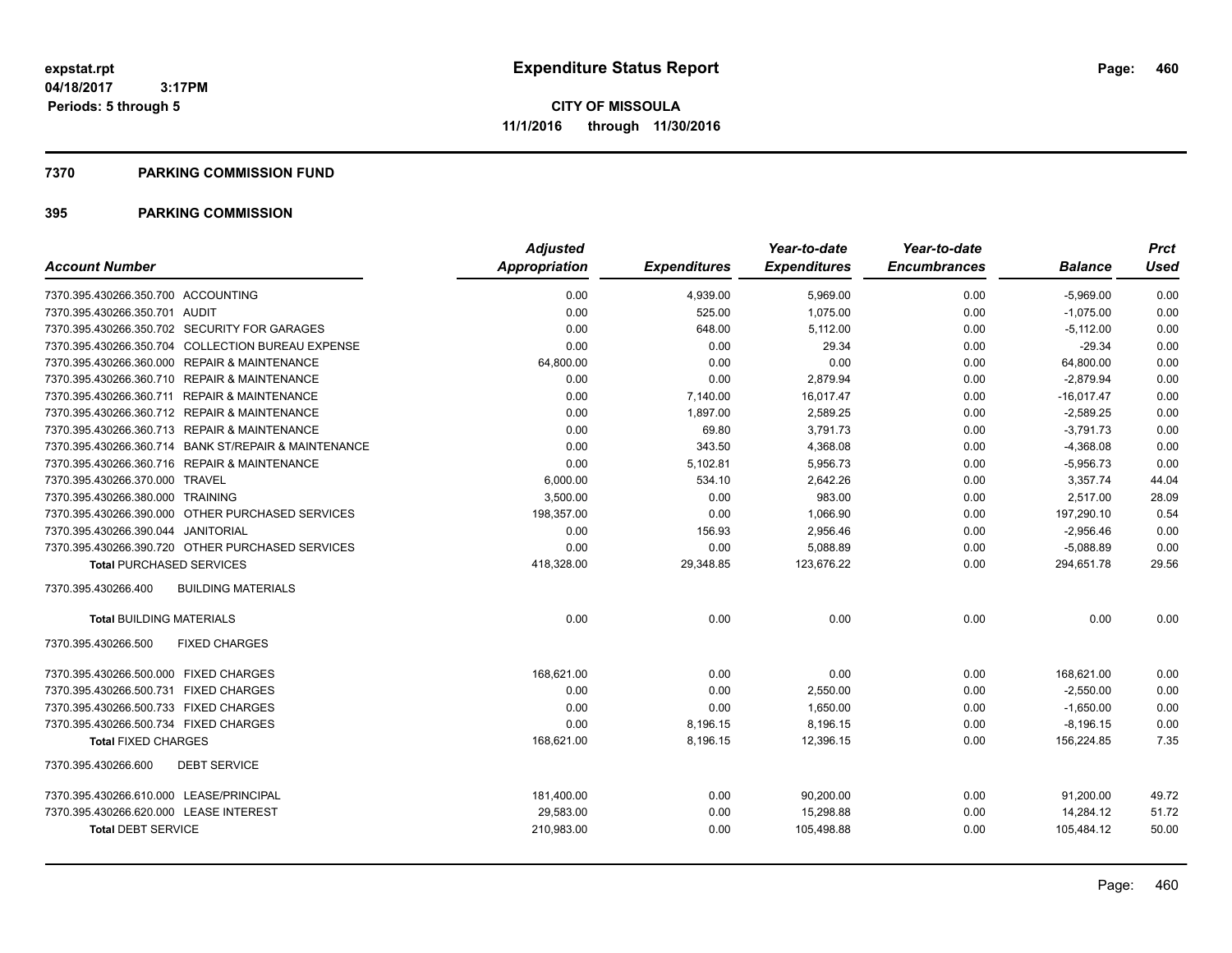#### **7370 PARKING COMMISSION FUND**

|                                     |                                                    | <b>Adjusted</b>      |                     | Year-to-date        | Year-to-date        |                | <b>Prct</b> |
|-------------------------------------|----------------------------------------------------|----------------------|---------------------|---------------------|---------------------|----------------|-------------|
| <b>Account Number</b>               |                                                    | <b>Appropriation</b> | <b>Expenditures</b> | <b>Expenditures</b> | <b>Encumbrances</b> | <b>Balance</b> | <b>Used</b> |
| 7370.395.430266.700                 | <b>GRANTS &amp; CONTRIBUTIONS</b>                  |                      |                     |                     |                     |                |             |
|                                     | 7370.395.430266.700.000 GRANTS & CONTRIBUTIONS     | 74,000.00            | 0.00                | 39,721.25           | 0.00                | 34,278.75      | 53.68       |
|                                     | <b>Total GRANTS &amp; CONTRIBUTIONS</b>            | 74,000.00            | 0.00                | 39,721.25           | 0.00                | 34,278.75      | 53.68       |
| 7370.395.430266.800                 | OTHER OBJECTS                                      |                      |                     |                     |                     |                |             |
|                                     | 7370.395.430266.820.000 TRANSFERS TO OTHER FUNDS   | 309.510.00           | 25,798.75           | 130,323.75          | 0.00                | 179,186.25     | 42.11       |
| 7370.395.430266.845.000 CONTINGENCY |                                                    | 48,965.00            | 0.00                | 0.00                | 0.00                | 48,965.00      | 0.00        |
| <b>Total OTHER OBJECTS</b>          |                                                    | 358,475.00           | 25,798.75           | 130,323.75          | 0.00                | 228, 151. 25   | 36.36       |
| 7370.395.430266.900                 | <b>CAPITAL OUTLAY</b>                              |                      |                     |                     |                     |                |             |
| <b>Total CAPITAL OUTLAY</b>         |                                                    | 0.00                 | 0.00                | 0.00                | 0.00                | 0.00           | 0.00        |
| <b>Total PARKING DIVISION</b>       |                                                    | 1,941,884.00         | 118,577.17          | 691,763.89          | 0.00                | 1,250,120.11   | 35.62       |
| 7370.395.430267                     | FY16 METER INSTALL PROJECT                         |                      |                     |                     |                     |                |             |
| 7370.395.430267.900                 | <b>CAPITAL OUTLAY</b>                              |                      |                     |                     |                     |                |             |
|                                     | 7370.395.430267.940.000 FY16 METER INSTALL PROJECT | 0.00                 | 0.00                | 48,450.00           | 0.00                | $-48,450.00$   | 0.00        |
|                                     | Total FY16 METER INSTALL PROJECT                   | 0.00                 | 0.00                | 48,450.00           | 0.00                | $-48.450.00$   | 0.00        |
| 7370.395.430271                     | <b>TICKET DIVISION</b>                             |                      |                     |                     |                     |                |             |
| 7370.395.430271.100                 | PERSONAL SERVICES                                  |                      |                     |                     |                     |                |             |
| <b>Total TICKET DIVISION</b>        |                                                    | 0.00                 | 0.00                | 0.00                | 0.00                | 0.00           | 0.00        |
| 7370.395.430622                     | REVISED STEP SEWER DESIGN                          |                      |                     |                     |                     |                |             |
| 7370.395.430622.200                 | <b>SUPPLIES</b>                                    |                      |                     |                     |                     |                |             |
|                                     | Total REVISED STEP SEWER DESIGN                    | 0.00                 | 0.00                | 0.00                | 0.00                | 0.00           | 0.00        |
| 7370.395.499999                     | <b>NEW REQUESTS</b>                                |                      |                     |                     |                     |                |             |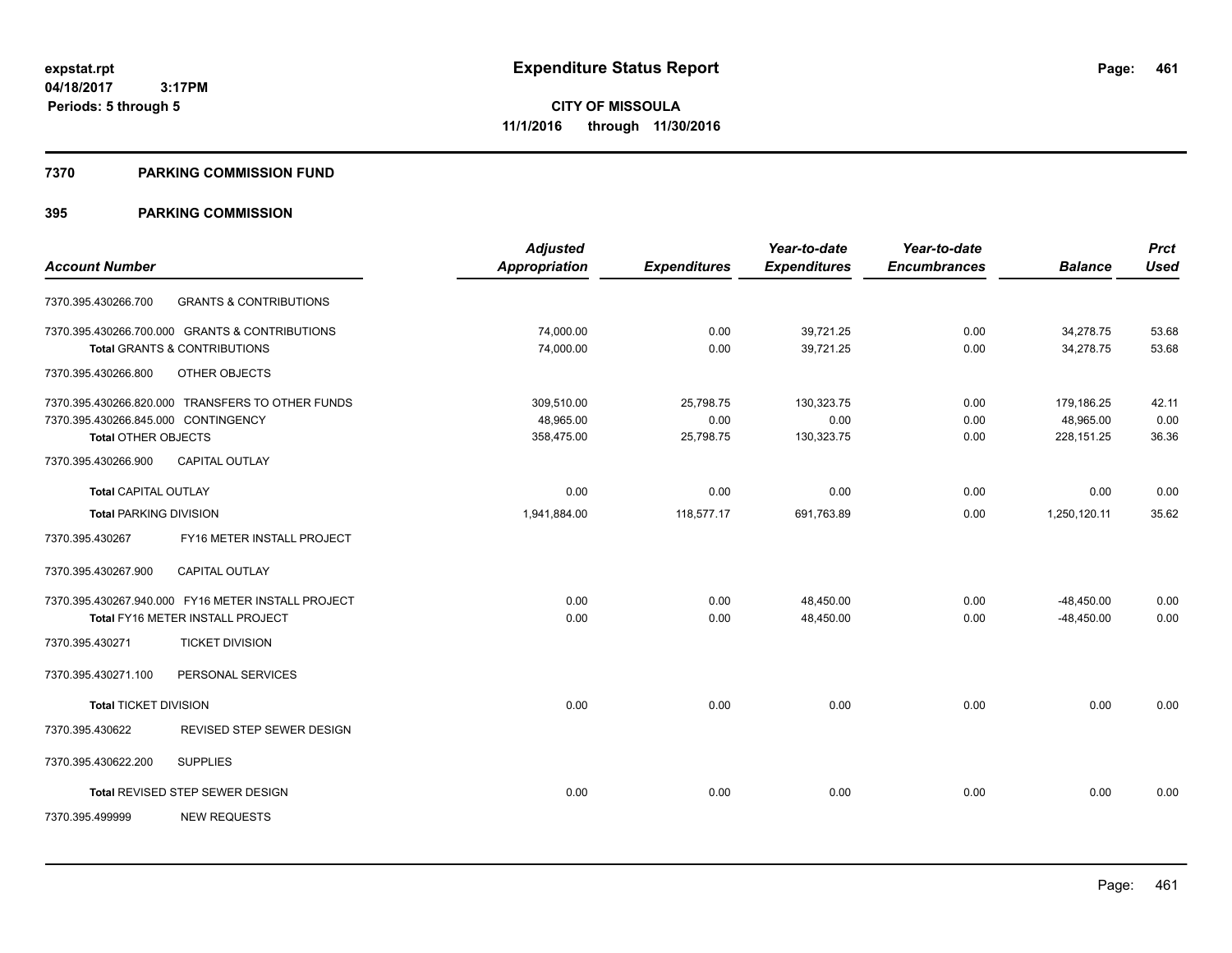#### **7370 PARKING COMMISSION FUND**

| <b>Account Number</b>           |                                               | <b>Adjusted</b><br><b>Appropriation</b> | <b>Expenditures</b> | Year-to-date<br><b>Expenditures</b> | Year-to-date<br><b>Encumbrances</b> | <b>Balance</b> | <b>Prct</b><br>Used |
|---------------------------------|-----------------------------------------------|-----------------------------------------|---------------------|-------------------------------------|-------------------------------------|----------------|---------------------|
| 7370.395.499999.100             | PERSONAL SERVICES                             |                                         |                     |                                     |                                     |                |                     |
| <b>Total NEW REQUESTS</b>       |                                               | 0.00                                    | 0.00                | 0.00                                | 0.00                                | 0.00           | 0.00                |
| 7370.395.510110                 | <b>MERCHANT SERVICES</b>                      |                                         |                     |                                     |                                     |                |                     |
| 7370.395.510110.500             | <b>FIXED CHARGES</b>                          |                                         |                     |                                     |                                     |                |                     |
|                                 | 7370.395.510110.550.000 MERCHANT SERVICE FEES | 21,500.00                               | 0.00                | 0.00                                | 0.00                                | 21.500.00      | 0.00                |
| <b>Total MERCHANT SERVICES</b>  |                                               | 21,500.00                               | 0.00                | 0.00                                | 0.00                                | 21.500.00      | 0.00                |
| <b>Total PARKING COMMISSION</b> |                                               | 1,963,384.00                            | 118.577.17          | 740.213.89                          | 0.00                                | 1.223.170.11   | 37.70               |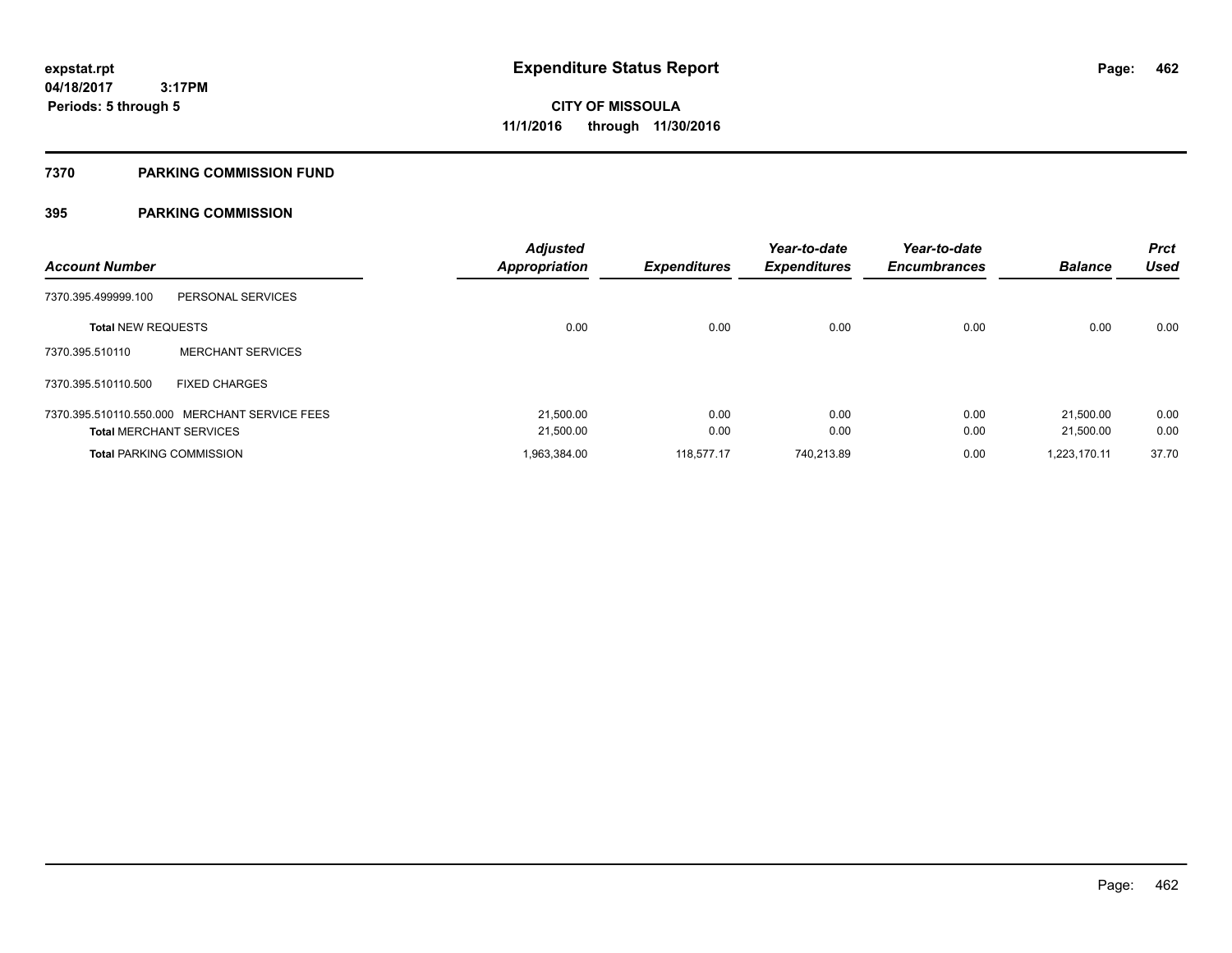#### **7370 PARKING COMMISSION FUND**

### **900 DEPRECIATION**

| <b>Account Number</b>      |                                      | <b>Adjusted</b><br><b>Appropriation</b> | <b>Expenditures</b> | Year-to-date<br><b>Expenditures</b> | Year-to-date<br><b>Encumbrances</b> | <b>Balance</b> | <b>Prct</b><br><b>Used</b> |
|----------------------------|--------------------------------------|-----------------------------------------|---------------------|-------------------------------------|-------------------------------------|----------------|----------------------------|
| 7370.900.510000            | <b>MISCELLANEOUS</b>                 |                                         |                     |                                     |                                     |                |                            |
|                            |                                      |                                         |                     |                                     |                                     |                |                            |
| 7370.900.510000.800        | OTHER OBJECTS                        |                                         |                     |                                     |                                     |                |                            |
| <b>Total OTHER OBJECTS</b> |                                      | 0.00                                    | 0.00                | 0.00                                | 0.00                                | 0.00           | 0.00                       |
| 7370.900.510000.900        | <b>CAPITAL OUTLAY</b>                |                                         |                     |                                     |                                     |                |                            |
| <b>Total DEPRECIATION</b>  |                                      | 0.00                                    | 0.00                | 0.00                                | 0.00                                | 0.00           | 0.00                       |
|                            | <b>Total PARKING COMMISSION FUND</b> | 1,963,384.00                            | 118.577.17          | 740.213.89                          | 0.00                                | 1,223,170.11   | 37.70                      |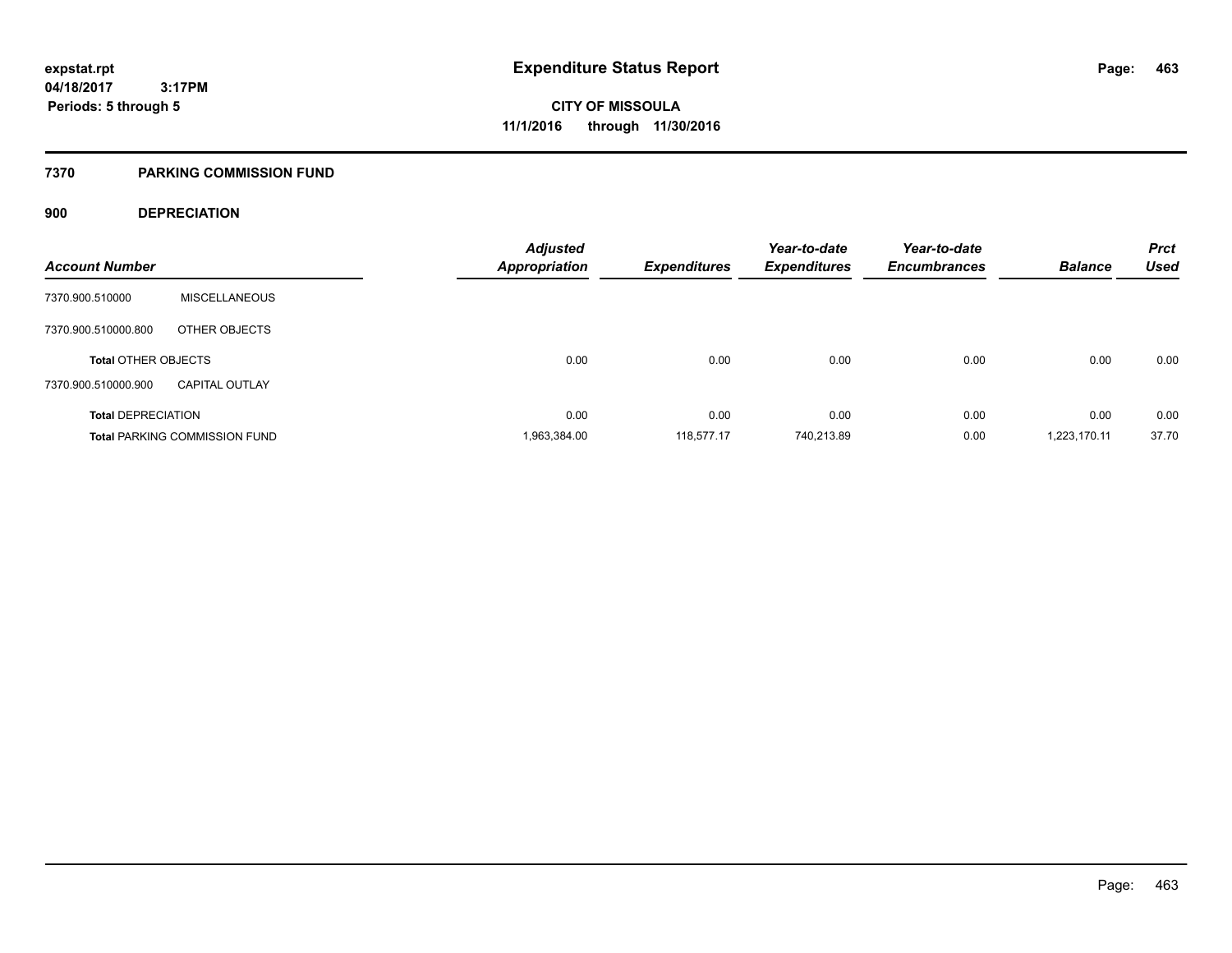### **7371 FRONT STREET PARKING BONDS**

| <b>Account Number</b>         |                                                 | <b>Adjusted</b><br>Appropriation | <b>Expenditures</b> | Year-to-date<br><b>Expenditures</b> | Year-to-date<br><b>Encumbrances</b> | <b>Balance</b> | <b>Prct</b><br><b>Used</b> |
|-------------------------------|-------------------------------------------------|----------------------------------|---------------------|-------------------------------------|-------------------------------------|----------------|----------------------------|
| 7371.395.430266               | PARKING DIVISION                                |                                  |                     |                                     |                                     |                |                            |
| 7371.395.430266.800           | OTHER OBJECTS                                   |                                  |                     |                                     |                                     |                |                            |
| <b>Total PARKING DIVISION</b> |                                                 | 0.00                             | 0.00                | 0.00                                | 0.00                                | 0.00           | 0.00                       |
| 7371.395.490200               | REVENUE BOND DEBT SERVICE                       |                                  |                     |                                     |                                     |                |                            |
| 7371.395.490200.600           | <b>DEBT SERVICE</b>                             |                                  |                     |                                     |                                     |                |                            |
|                               | <b>Total REVENUE BOND DEBT SERVICE</b>          | 0.00                             | 0.00                | 0.00                                | 0.00                                | 0.00           | 0.00                       |
| 7371.395.490201               | SERIES 2014 MPC DEBT                            |                                  |                     |                                     |                                     |                |                            |
| 7371.395.490201.600           | <b>DEBT SERVICE</b>                             |                                  |                     |                                     |                                     |                |                            |
|                               | 7371.395.490201.620.000 INTEREST / SERVICE FEES | 266,220.00                       | 0.00                | 135,362.51                          | 0.00                                | 130.857.49     | 50.85                      |
|                               | Total SERIES 2014 MPC DEBT                      | 266,220.00                       | 0.00                | 135,362.51                          | 0.00                                | 130.857.49     | 50.85                      |
| 7371.395.510110               | <b>MERCHANT SERVICES</b>                        |                                  |                     |                                     |                                     |                |                            |
| 7371.395.510110.500           | <b>FIXED CHARGES</b>                            |                                  |                     |                                     |                                     |                |                            |
|                               | <b>Total MERCHANT SERVICES</b>                  | 0.00                             | 0.00                | 0.00                                | 0.00                                | 0.00           | 0.00                       |
|                               | <b>Total FRONT STREET PARKING BONDS</b>         | 266,220.00                       | 0.00                | 135,362.51                          | 0.00                                | 130,857.49     | 50.85                      |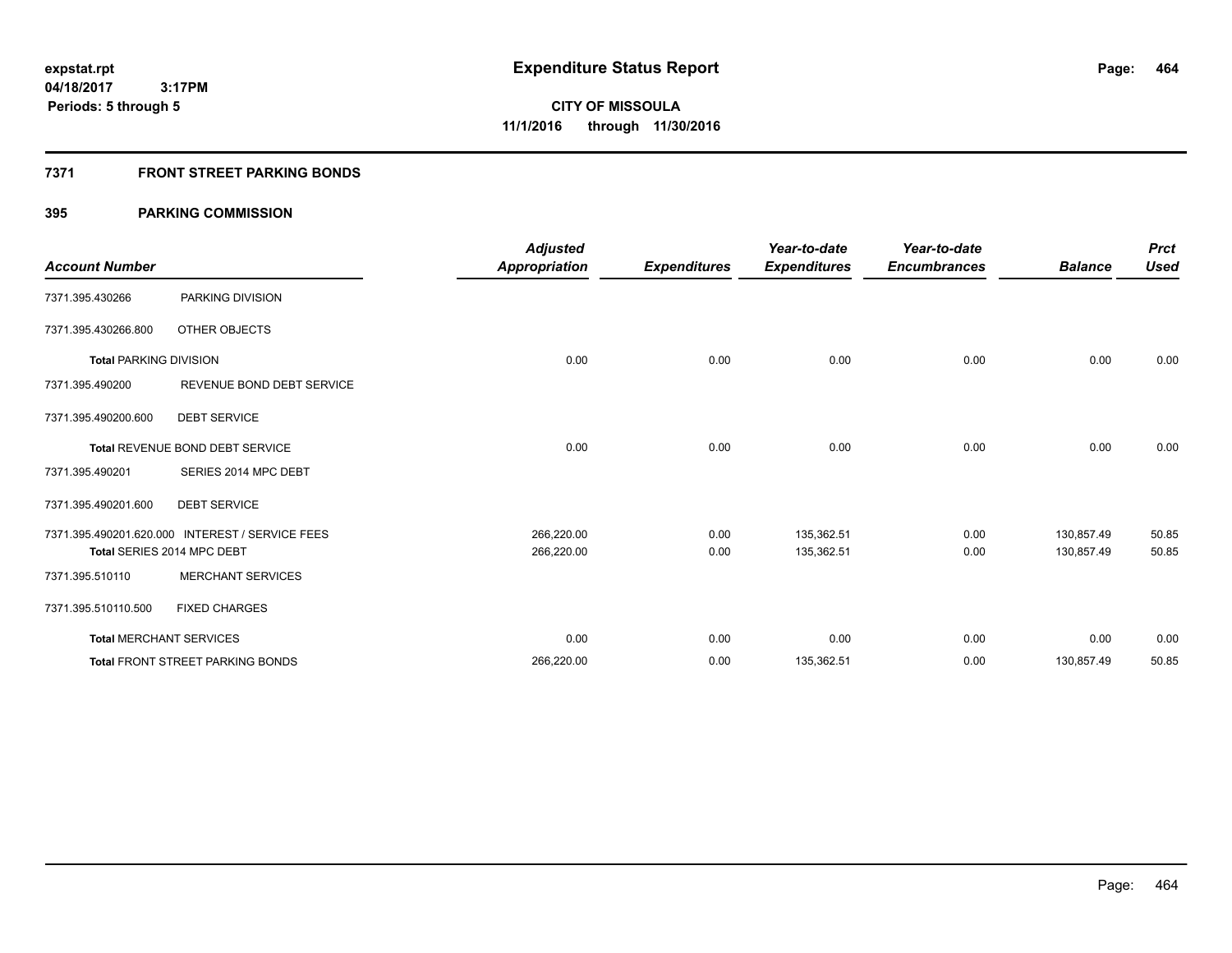**CITY OF MISSOULA 11/1/2016 through 11/30/2016**

### **7372 SINKING FUND/FRONT ST PARKING BONDS**

| <b>Account Number</b>         |                                                    | <b>Adjusted</b><br><b>Appropriation</b> | <b>Expenditures</b> | Year-to-date<br><b>Expenditures</b> | Year-to-date<br><b>Encumbrances</b> | <b>Balance</b> | <b>Prct</b><br><b>Used</b> |
|-------------------------------|----------------------------------------------------|-----------------------------------------|---------------------|-------------------------------------|-------------------------------------|----------------|----------------------------|
|                               |                                                    |                                         |                     |                                     |                                     |                |                            |
| 7372.395.430266               | PARKING DIVISION                                   |                                         |                     |                                     |                                     |                |                            |
| 7372.395.430266.800           | OTHER OBJECTS                                      |                                         |                     |                                     |                                     |                |                            |
| <b>Total PARKING DIVISION</b> |                                                    | 0.00                                    | 0.00                | 0.00                                | 0.00                                | 0.00           | 0.00                       |
| 7372.395.490200               | REVENUE BOND DEBT SERVICE                          |                                         |                     |                                     |                                     |                |                            |
| 7372.395.490200.600           | <b>DEBT SERVICE</b>                                |                                         |                     |                                     |                                     |                |                            |
|                               | Total REVENUE BOND DEBT SERVICE                    | 0.00                                    | 0.00                | 0.00                                | 0.00                                | 0.00           | 0.00                       |
| 7372.395.490201               | SERIES 2014 MPC DEBT                               |                                         |                     |                                     |                                     |                |                            |
| 7372.395.490201.600           | <b>DEBT SERVICE</b>                                |                                         |                     |                                     |                                     |                |                            |
|                               | 7372.395.490201.610.000 SERIES 2014 BOND-PRINCIPAL | 250,000.00                              | 0.00                | 250,000.00                          | 0.00                                | 0.00           | 100.00                     |
|                               | Total SERIES 2014 MPC DEBT                         | 250,000.00                              | 0.00                | 250,000.00                          | 0.00                                | 0.00           | 100.00                     |
| 7372.395.510110               | <b>MERCHANT SERVICES</b>                           |                                         |                     |                                     |                                     |                |                            |
| 7372.395.510110.500           | <b>FIXED CHARGES</b>                               |                                         |                     |                                     |                                     |                |                            |
|                               | <b>Total MERCHANT SERVICES</b>                     | 0.00                                    | 0.00                | 0.00                                | 0.00                                | 0.00           | 0.00                       |
|                               | <b>Total SINKING FUND/FRONT ST PARKING BONDS</b>   | 250,000.00                              | 0.00                | 250,000.00                          | 0.00                                | 0.00           | 100.00                     |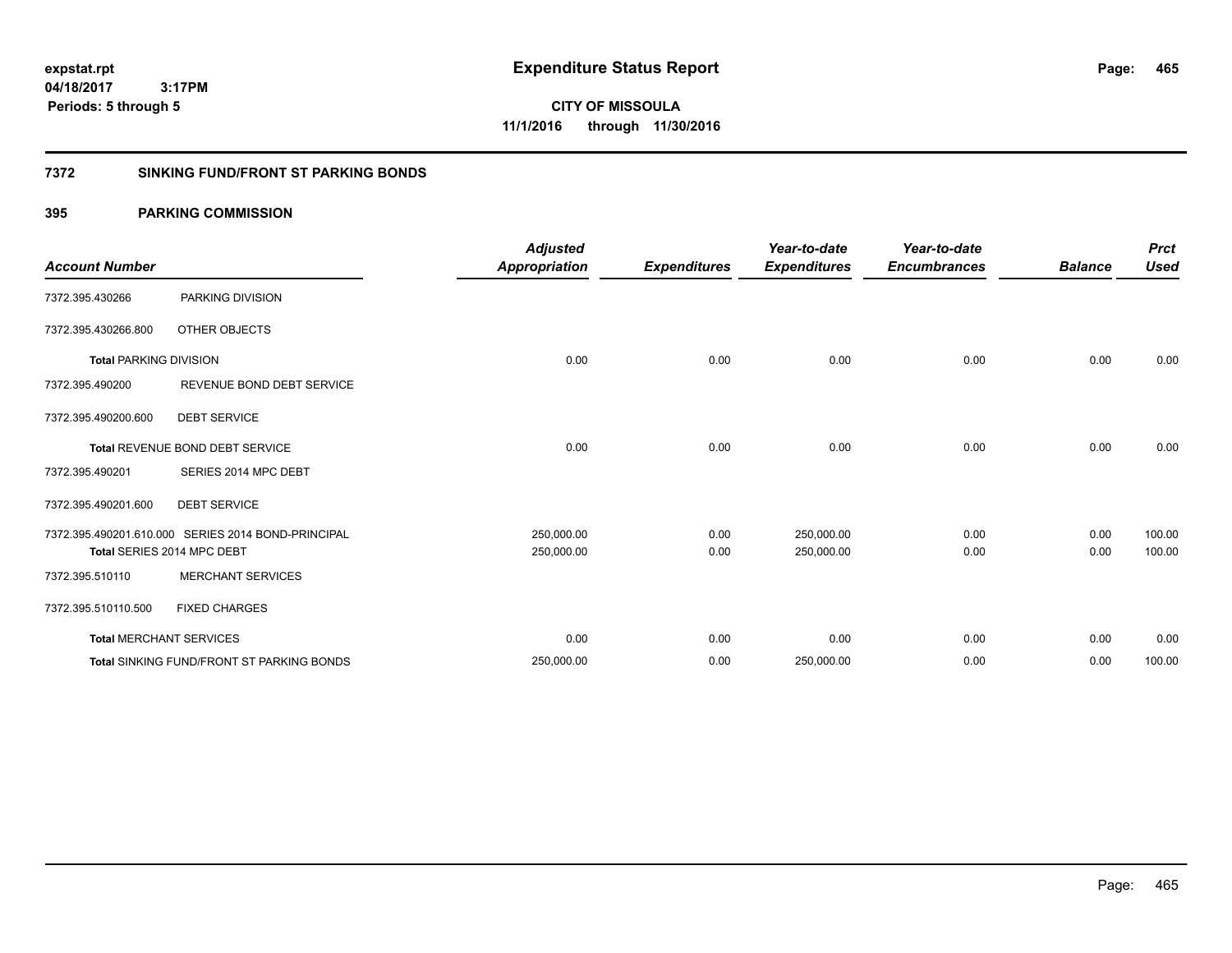**Periods: 5 through 5**

**CITY OF MISSOULA 11/1/2016 through 11/30/2016**

### **7373 MPC SERIES 2010B CONSTRUCTION**

| <b>Account Number</b>         |                                 | <b>Adjusted</b><br><b>Appropriation</b> | <b>Expenditures</b> | Year-to-date<br><b>Expenditures</b> | Year-to-date<br><b>Encumbrances</b> | <b>Balance</b> | <b>Prct</b><br><b>Used</b> |
|-------------------------------|---------------------------------|-----------------------------------------|---------------------|-------------------------------------|-------------------------------------|----------------|----------------------------|
| 7373.395.430266               | PARKING DIVISION                |                                         |                     |                                     |                                     |                |                            |
| 7373.395.430266.600           | <b>DEBT SERVICE</b>             |                                         |                     |                                     |                                     |                |                            |
| <b>Total DEBT SERVICE</b>     |                                 | 0.00                                    | 0.00                | 0.00                                | 0.00                                | 0.00           | 0.00                       |
| 7373.395.430266.800           | OTHER OBJECTS                   |                                         |                     |                                     |                                     |                |                            |
| <b>Total PARKING DIVISION</b> |                                 | 0.00                                    | 0.00                | 0.00                                | 0.00                                | 0.00           | 0.00                       |
| 7373.395.430273               | PARKING STRUCTURES              |                                         |                     |                                     |                                     |                |                            |
| 7373.395.430273.300           | PURCHASED SERVICES              |                                         |                     |                                     |                                     |                |                            |
|                               | <b>Total PURCHASED SERVICES</b> | 0.00                                    | 0.00                | 0.00                                | 0.00                                | 0.00           | 0.00                       |
| 7373.395.430273.900           | <b>CAPITAL OUTLAY</b>           |                                         |                     |                                     |                                     |                |                            |
|                               | <b>Total PARKING STRUCTURES</b> | 0.00                                    | 0.00                | 0.00                                | 0.00                                | 0.00           | 0.00                       |
| 7373.395.490200               | REVENUE BOND DEBT SERVICE       |                                         |                     |                                     |                                     |                |                            |
| 7373.395.490200.300           | PURCHASED SERVICES              |                                         |                     |                                     |                                     |                |                            |
|                               | <b>Total PURCHASED SERVICES</b> | 0.00                                    | 0.00                | 0.00                                | 0.00                                | 0.00           | 0.00                       |
| 7373.395.490200.600           | <b>DEBT SERVICE</b>             |                                         |                     |                                     |                                     |                |                            |
|                               | Total REVENUE BOND DEBT SERVICE | 0.00                                    | 0.00                | 0.00                                | 0.00                                | 0.00           | 0.00                       |
| 7373.395.499999               | <b>NEW REQUESTS</b>             |                                         |                     |                                     |                                     |                |                            |
| 7373.395.499999.900           | <b>CAPITAL OUTLAY</b>           |                                         |                     |                                     |                                     |                |                            |
| <b>Total NEW REQUESTS</b>     |                                 | 0.00                                    | 0.00                | 0.00                                | 0.00                                | 0.00           | 0.00                       |
| 7373.395.510110               | MERCHANT SERVICES               |                                         |                     |                                     |                                     |                |                            |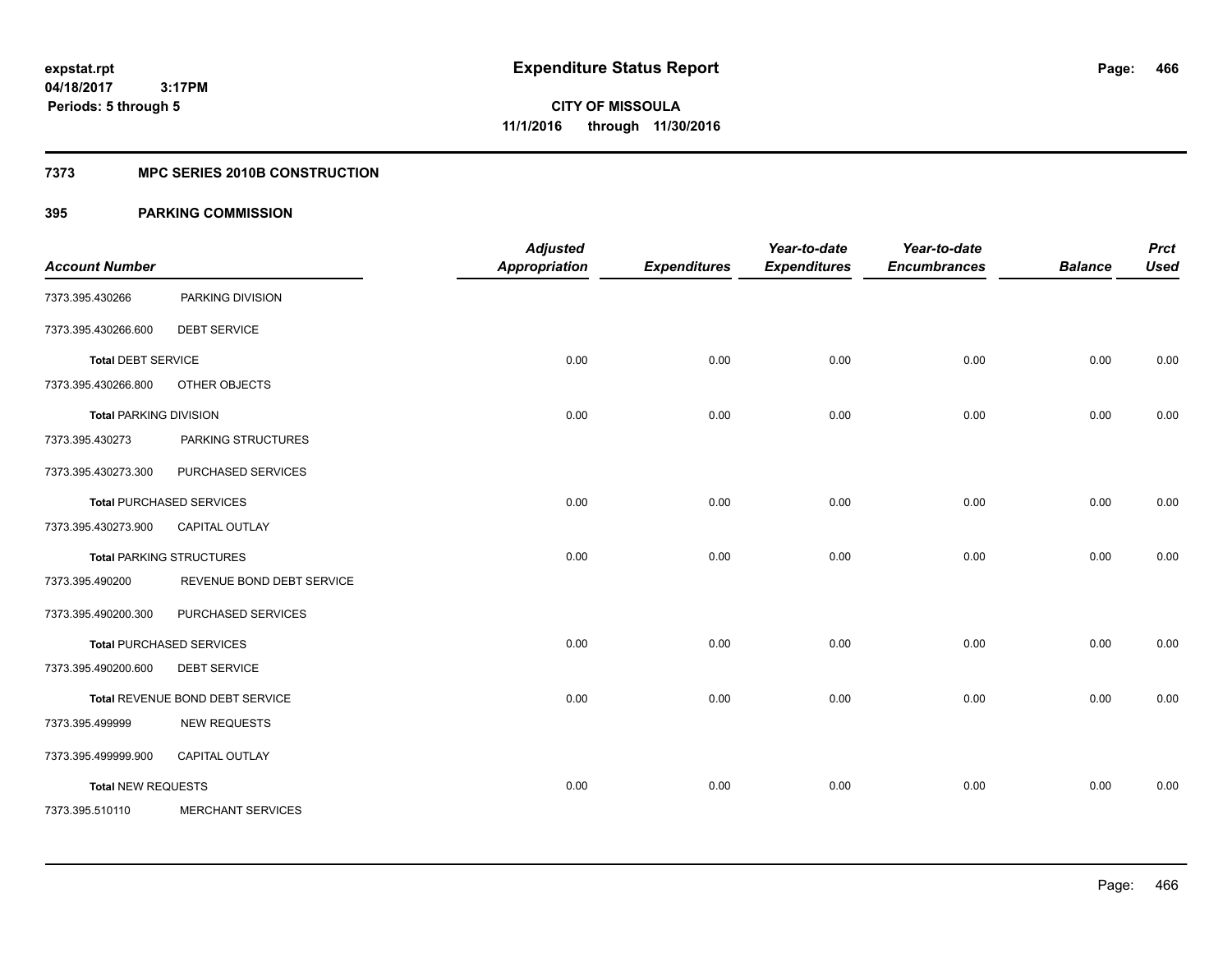### **7373 MPC SERIES 2010B CONSTRUCTION**

| <b>Account Number</b>           |                      | <b>Adjusted</b><br>Appropriation | <b>Expenditures</b> | Year-to-date<br><b>Expenditures</b> | Year-to-date<br><b>Encumbrances</b> | <b>Balance</b> | <b>Prct</b><br><b>Used</b> |
|---------------------------------|----------------------|----------------------------------|---------------------|-------------------------------------|-------------------------------------|----------------|----------------------------|
| 7373.395.510110.500             | <b>FIXED CHARGES</b> |                                  |                     |                                     |                                     |                |                            |
| <b>Total MERCHANT SERVICES</b>  |                      | 0.00                             | 0.00                | 0.00                                | 0.00                                | 0.00           | 0.00                       |
| 7373.395.520000                 | OTHER FINANCING USES |                                  |                     |                                     |                                     |                |                            |
| 7373.395.520000.600             | <b>DEBT SERVICE</b>  |                                  |                     |                                     |                                     |                |                            |
| <b>Total PARKING COMMISSION</b> |                      | 0.00                             | 0.00                | 0.00                                | 0.00                                | 0.00           | 0.00                       |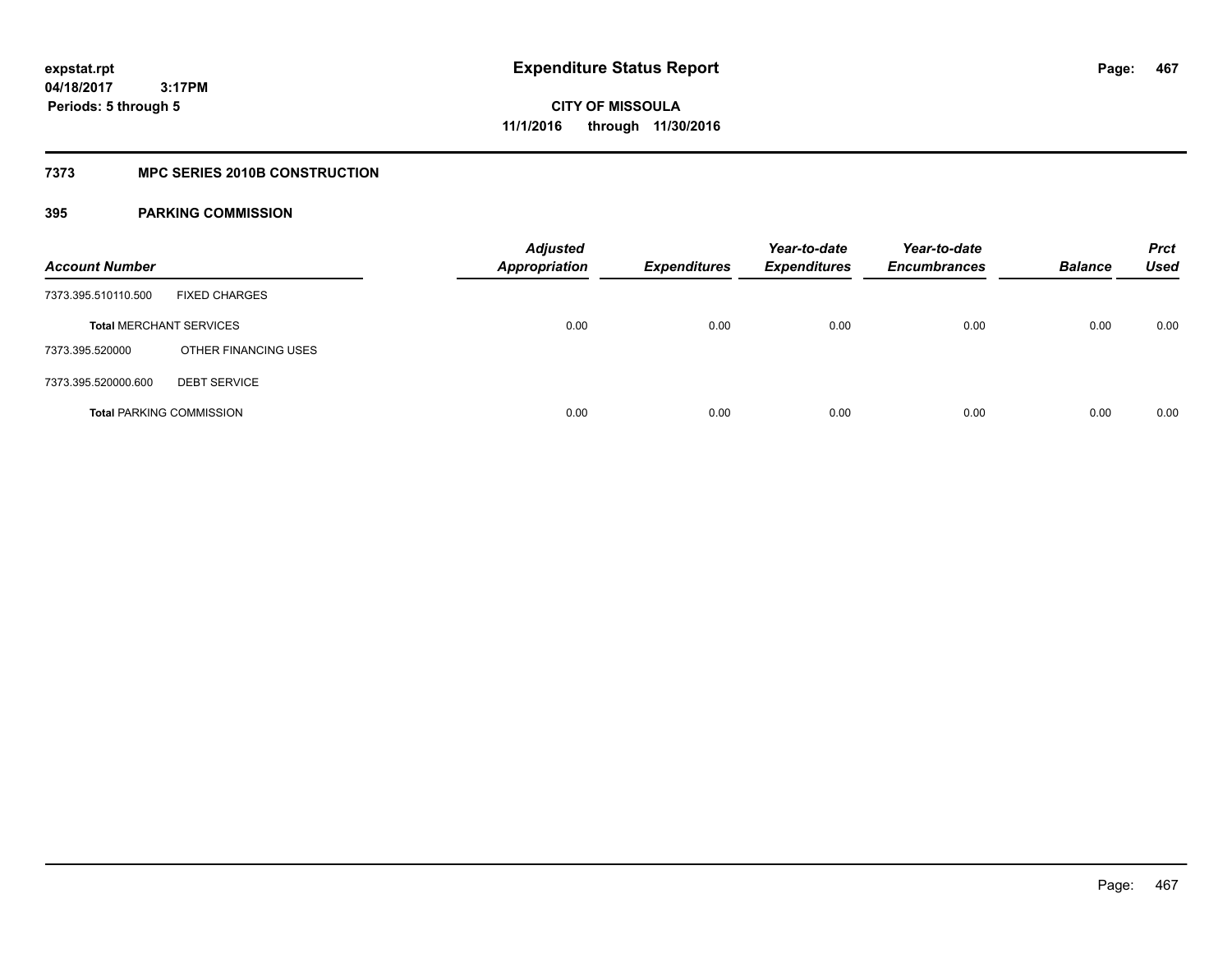**CITY OF MISSOULA 11/1/2016 through 11/30/2016**

### **7373 MPC SERIES 2010B CONSTRUCTION**

### **900 DEPRECIATION**

| <b>Account Number</b>      |                                     | <b>Adjusted</b><br><b>Appropriation</b> | <b>Expenditures</b> | Year-to-date<br><b>Expenditures</b> | Year-to-date<br><b>Encumbrances</b> | <b>Balance</b> | <b>Prct</b><br><b>Used</b> |
|----------------------------|-------------------------------------|-----------------------------------------|---------------------|-------------------------------------|-------------------------------------|----------------|----------------------------|
| 7373.900.510000            | <b>MISCELLANEOUS</b>                |                                         |                     |                                     |                                     |                |                            |
| 7373.900.510000.800        | OTHER OBJECTS                       |                                         |                     |                                     |                                     |                |                            |
| <b>Total MISCELLANEOUS</b> |                                     | 0.00                                    | 0.00                | 0.00                                | 0.00                                | 0.00           | 0.00                       |
| 7373.900.510110            | <b>MERCHANT SERVICES</b>            |                                         |                     |                                     |                                     |                |                            |
| 7373.900.510110.500        | <b>FIXED CHARGES</b>                |                                         |                     |                                     |                                     |                |                            |
|                            | Total MPC SERIES 2010B CONSTRUCTION | 0.00                                    | 0.00                | 0.00                                | 0.00                                | 0.00           | 0.00                       |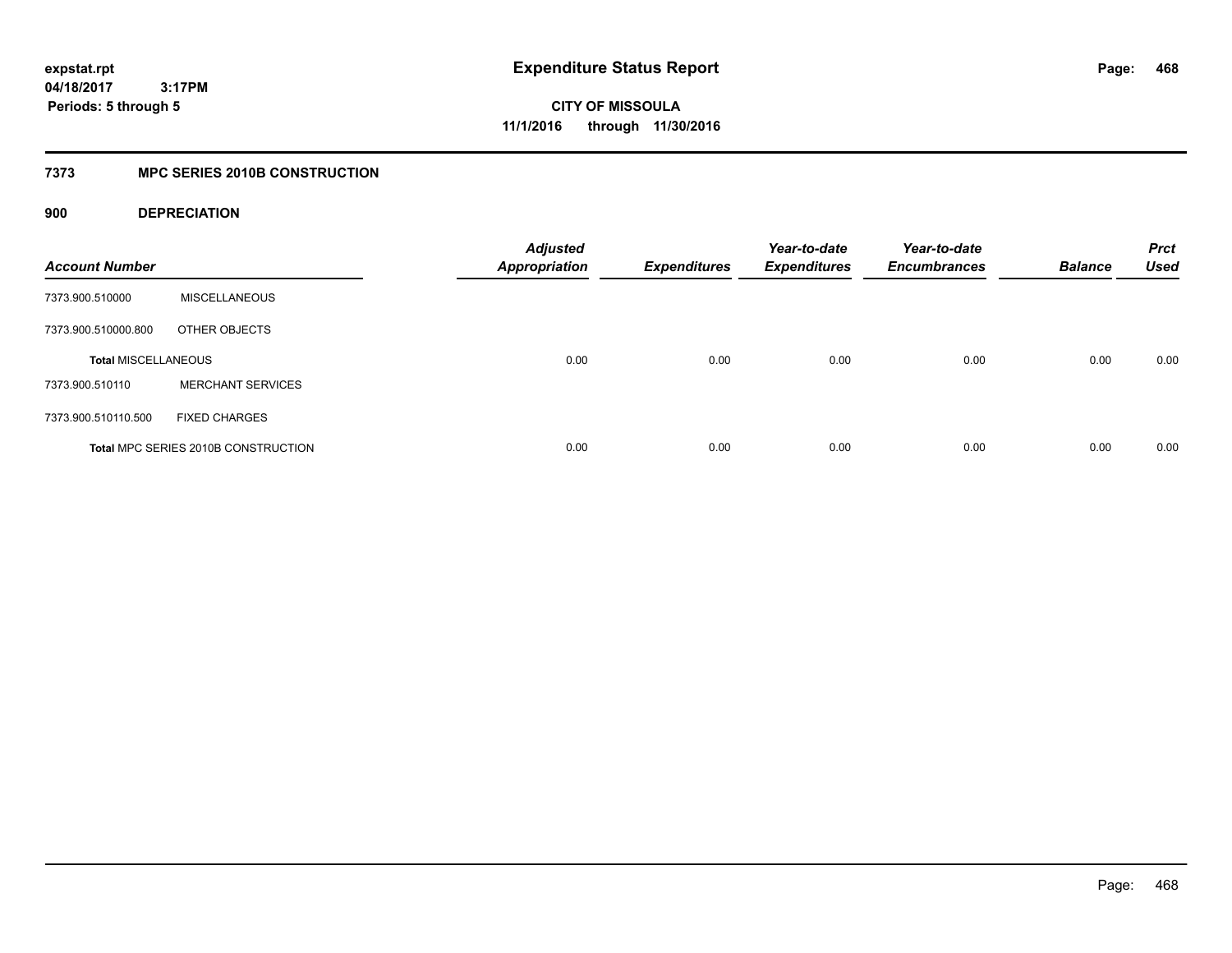## **7374 RESERVE FUND-PARKING BONDS**

| <b>Account Number</b> |                                  | <b>Adjusted</b><br>Appropriation | <b>Expenditures</b> | Year-to-date<br><b>Expenditures</b> | Year-to-date<br><b>Encumbrances</b> | <b>Balance</b> | <b>Prct</b><br><b>Used</b> |
|-----------------------|----------------------------------|----------------------------------|---------------------|-------------------------------------|-------------------------------------|----------------|----------------------------|
| 7374.395.430273       | PARKING STRUCTURES               |                                  |                     |                                     |                                     |                |                            |
| 7374.395.430273.900   | <b>CAPITAL OUTLAY</b>            |                                  |                     |                                     |                                     |                |                            |
|                       | <b>Total PARKING STRUCTURES</b>  | 0.00                             | 0.00                | 0.00                                | 0.00                                | 0.00           | 0.00                       |
| 7374.395.510110       | <b>MERCHANT SERVICES</b>         |                                  |                     |                                     |                                     |                |                            |
| 7374.395.510110.500   | <b>FIXED CHARGES</b>             |                                  |                     |                                     |                                     |                |                            |
|                       | <b>Total MERCHANT SERVICES</b>   | 0.00                             | 0.00                | 0.00                                | 0.00                                | 0.00           | 0.00                       |
|                       | Total RESERVE FUND-PARKING BONDS | 0.00                             | 0.00                | 0.00                                | 0.00                                | 0.00           | 0.00                       |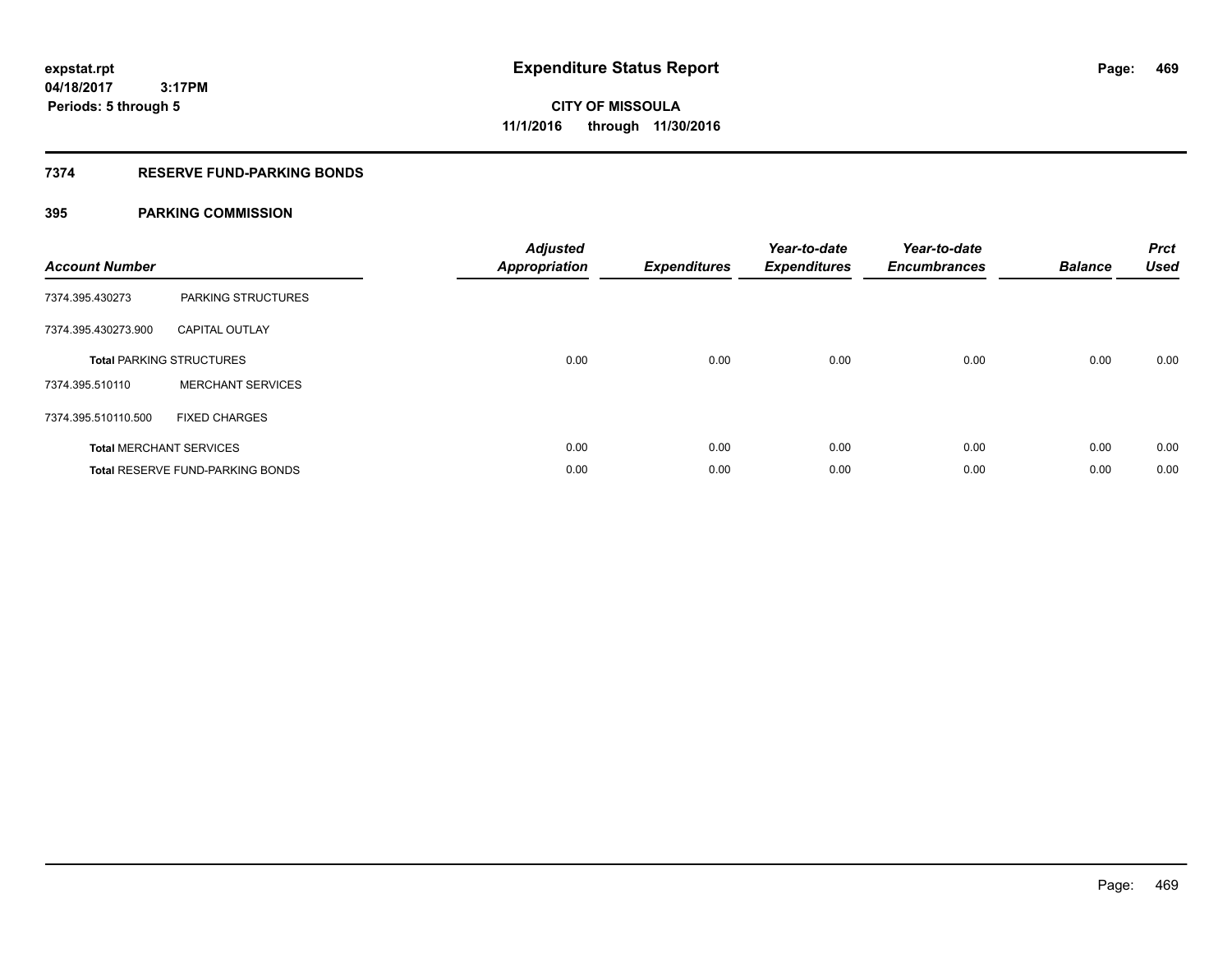**470**

**04/18/2017 3:17PM Periods: 5 through 5**

**CITY OF MISSOULA 11/1/2016 through 11/30/2016**

### **7375 PLEDGED TAX INCREMENT-2010B BOND**

|                                |                                                  | <b>Adjusted</b>      |                     | Year-to-date        | Year-to-date        |                | <b>Prct</b> |
|--------------------------------|--------------------------------------------------|----------------------|---------------------|---------------------|---------------------|----------------|-------------|
| <b>Account Number</b>          |                                                  | <b>Appropriation</b> | <b>Expenditures</b> | <b>Expenditures</b> | <b>Encumbrances</b> | <b>Balance</b> | <b>Used</b> |
| 7375.395.430266                | PARKING DIVISION                                 |                      |                     |                     |                     |                |             |
| 7375.395.430266.800            | OTHER OBJECTS                                    |                      |                     |                     |                     |                |             |
|                                | 7375.395.430266.820.000 TRANSFERS TO OTHER FUNDS | 264,901.00           | 0.00                | 0.00                | 0.00                | 264,901.00     | 0.00        |
| <b>Total PARKING DIVISION</b>  |                                                  | 264,901.00           | 0.00                | 0.00                | 0.00                | 264,901.00     | 0.00        |
| 7375.395.490200                | REVENUE BOND DEBT SERVICE                        |                      |                     |                     |                     |                |             |
| 7375.395.490200.300            | PURCHASED SERVICES                               |                      |                     |                     |                     |                |             |
| 7375.395.490200.390.000        | EXCESS PLEDGED TAX INCREMENT                     | 1,950.00             | 0.00                | 0.00                | 0.00                | 1,950.00       | 0.00        |
|                                | <b>Total REVENUE BOND DEBT SERVICE</b>           | 1,950.00             | 0.00                | 0.00                | 0.00                | 1,950.00       | 0.00        |
| 7375.395.510110                | <b>MERCHANT SERVICES</b>                         |                      |                     |                     |                     |                |             |
| 7375.395.510110.500            | <b>FIXED CHARGES</b>                             |                      |                     |                     |                     |                |             |
| <b>Total MERCHANT SERVICES</b> |                                                  | 0.00                 | 0.00                | 0.00                | 0.00                | 0.00           | 0.00        |
|                                | Total PLEDGED TAX INCREMENT-2010B BOND           | 266,851.00           | 0.00                | 0.00                | 0.00                | 266,851.00     | 0.00        |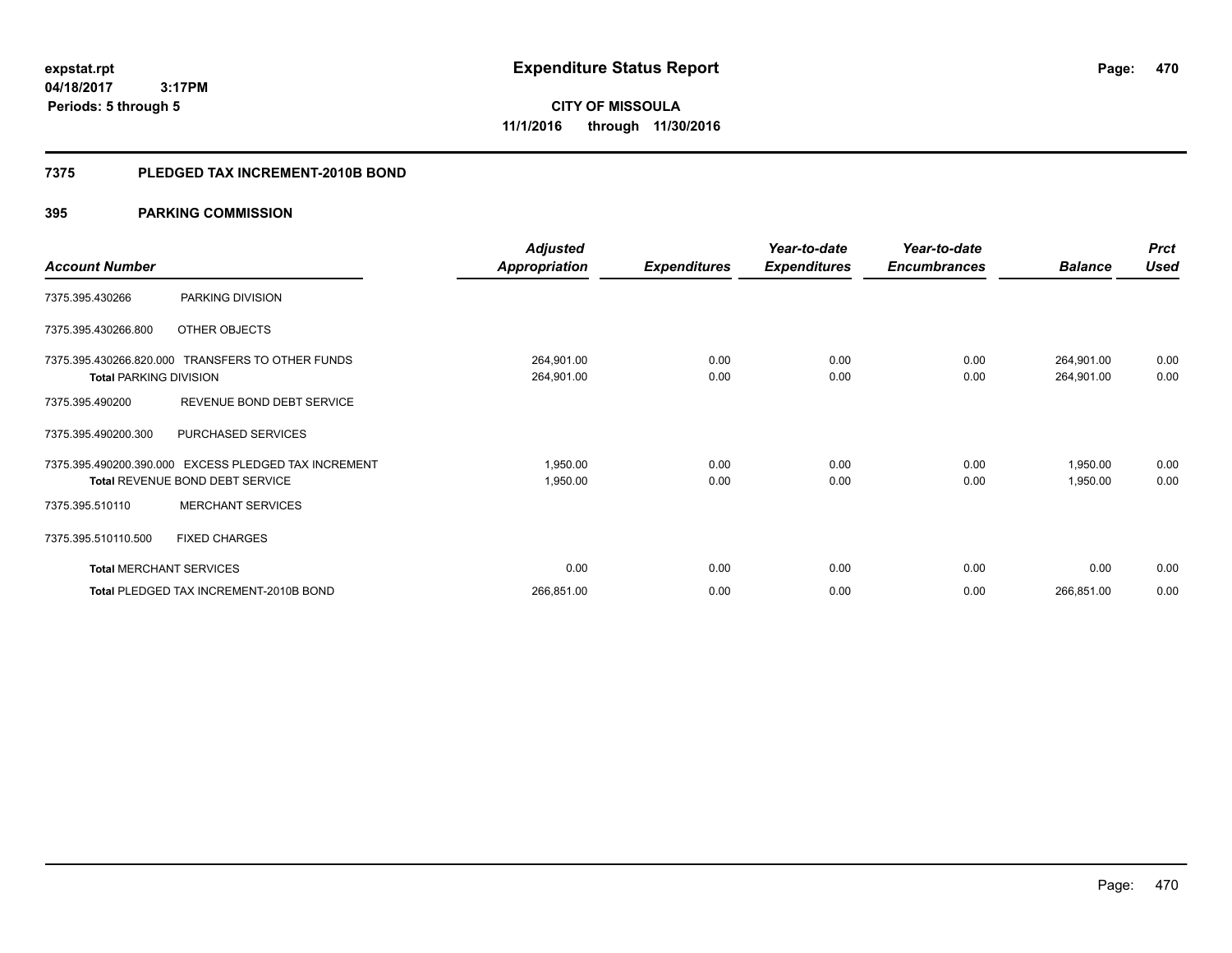## **7376 MPC 2010A BONDS DEBT INTEREST**

| <b>Account Number</b>         |                                     | <b>Adjusted</b><br><b>Appropriation</b> | <b>Expenditures</b> | Year-to-date<br><b>Expenditures</b> | Year-to-date<br><b>Encumbrances</b> | <b>Balance</b> | <b>Prct</b><br><b>Used</b> |
|-------------------------------|-------------------------------------|-----------------------------------------|---------------------|-------------------------------------|-------------------------------------|----------------|----------------------------|
| 7376.395.430266               | PARKING DIVISION                    |                                         |                     |                                     |                                     |                |                            |
| 7376.395.430266.800           | OTHER OBJECTS                       |                                         |                     |                                     |                                     |                |                            |
| <b>Total PARKING DIVISION</b> |                                     | 0.00                                    | 0.00                | 0.00                                | 0.00                                | 0.00           | 0.00                       |
| 7376.395.490200               | REVENUE BOND DEBT SERVICE           |                                         |                     |                                     |                                     |                |                            |
| 7376.395.490200.600           | <b>DEBT SERVICE</b>                 |                                         |                     |                                     |                                     |                |                            |
|                               | Total REVENUE BOND DEBT SERVICE     | 0.00                                    | 0.00                | 0.00                                | 0.00                                | 0.00           | 0.00                       |
| 7376.395.510110               | <b>MERCHANT SERVICES</b>            |                                         |                     |                                     |                                     |                |                            |
| 7376.395.510110.500           | <b>FIXED CHARGES</b>                |                                         |                     |                                     |                                     |                |                            |
|                               | <b>Total MERCHANT SERVICES</b>      | 0.00                                    | 0.00                | 0.00                                | 0.00                                | 0.00           | 0.00                       |
|                               | Total MPC 2010A BONDS DEBT INTEREST | 0.00                                    | 0.00                | 0.00                                | 0.00                                | 0.00           | 0.00                       |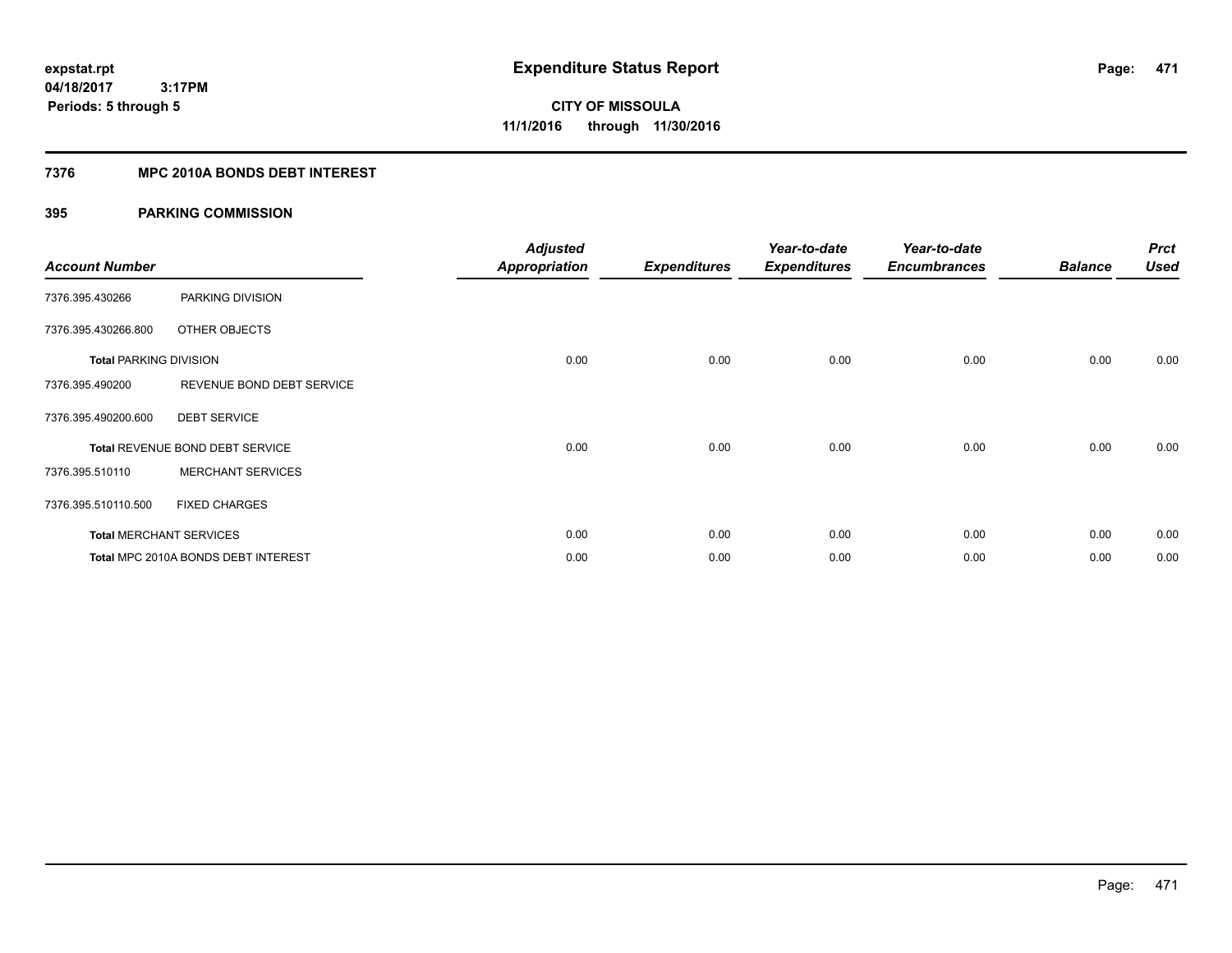## **7377 MPC 2010A BONDS SINKING FUND**

| <b>Account Number</b>         |                                    | <b>Adjusted</b><br><b>Appropriation</b> | <b>Expenditures</b> | Year-to-date<br><b>Expenditures</b> | Year-to-date<br><b>Encumbrances</b> | <b>Balance</b> | <b>Prct</b><br><b>Used</b> |
|-------------------------------|------------------------------------|-----------------------------------------|---------------------|-------------------------------------|-------------------------------------|----------------|----------------------------|
| 7377.395.430266               | PARKING DIVISION                   |                                         |                     |                                     |                                     |                |                            |
| 7377.395.430266.800           | OTHER OBJECTS                      |                                         |                     |                                     |                                     |                |                            |
| <b>Total PARKING DIVISION</b> |                                    | 0.00                                    | 0.00                | 0.00                                | 0.00                                | 0.00           | 0.00                       |
| 7377.395.490200               | REVENUE BOND DEBT SERVICE          |                                         |                     |                                     |                                     |                |                            |
| 7377.395.490200.600           | <b>DEBT SERVICE</b>                |                                         |                     |                                     |                                     |                |                            |
|                               | Total REVENUE BOND DEBT SERVICE    | 0.00                                    | 0.00                | 0.00                                | 0.00                                | 0.00           | 0.00                       |
| 7377.395.510110               | <b>MERCHANT SERVICES</b>           |                                         |                     |                                     |                                     |                |                            |
| 7377.395.510110.500           | <b>FIXED CHARGES</b>               |                                         |                     |                                     |                                     |                |                            |
|                               | <b>Total MERCHANT SERVICES</b>     | 0.00                                    | 0.00                | 0.00                                | 0.00                                | 0.00           | 0.00                       |
|                               | Total MPC 2010A BONDS SINKING FUND | 0.00                                    | 0.00                | 0.00                                | 0.00                                | 0.00           | 0.00                       |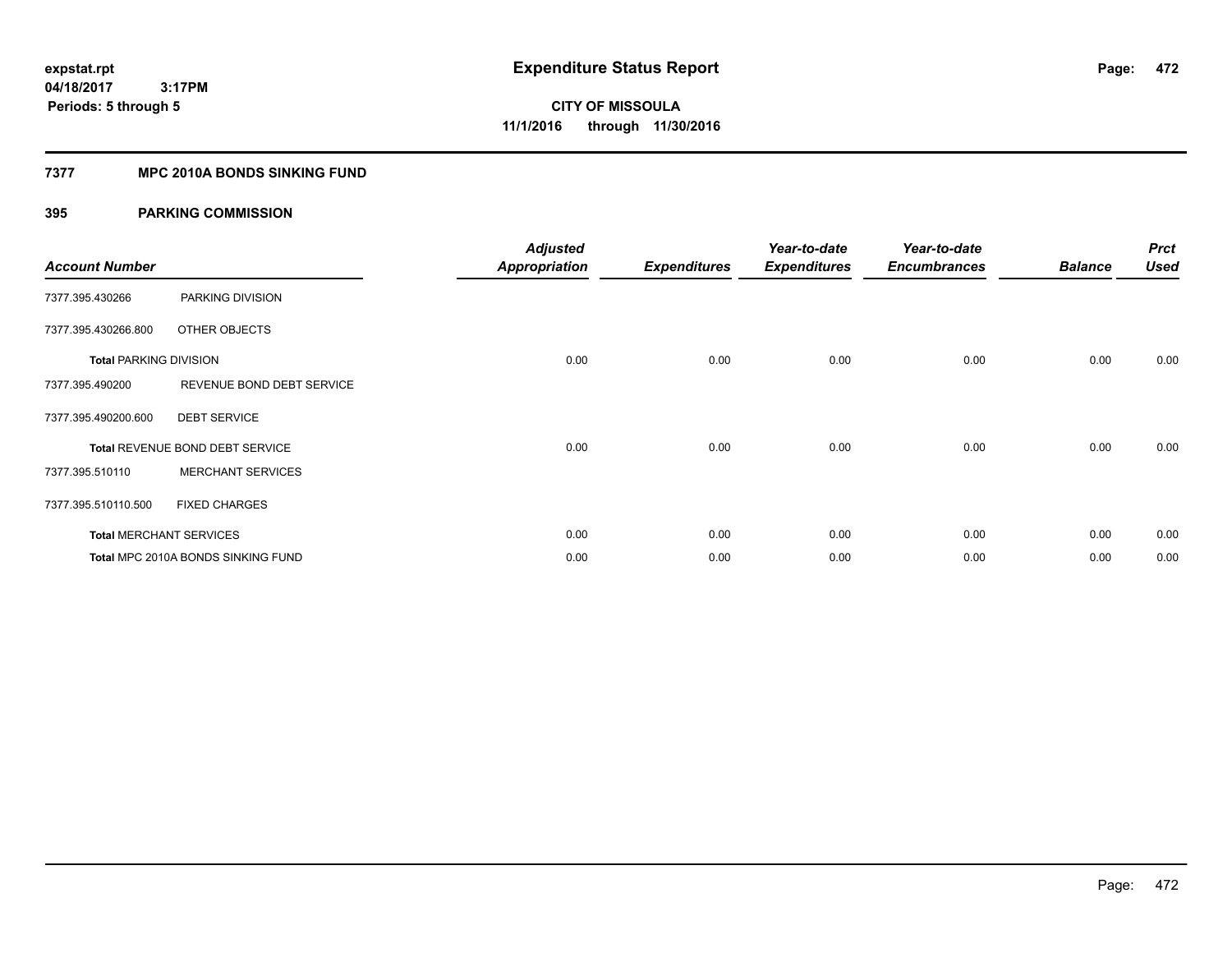## **7378 MPC 2010A BOND RESERVE**

| <b>Account Number</b>         |                                 | <b>Adjusted</b><br><b>Appropriation</b> | <b>Expenditures</b> | Year-to-date<br><b>Expenditures</b> | Year-to-date<br><b>Encumbrances</b> | <b>Balance</b> | <b>Prct</b><br><b>Used</b> |
|-------------------------------|---------------------------------|-----------------------------------------|---------------------|-------------------------------------|-------------------------------------|----------------|----------------------------|
| 7378.395.430266               | PARKING DIVISION                |                                         |                     |                                     |                                     |                |                            |
| 7378.395.430266.800           | OTHER OBJECTS                   |                                         |                     |                                     |                                     |                |                            |
| <b>Total PARKING DIVISION</b> |                                 | 0.00                                    | 0.00                | 0.00                                | 0.00                                | 0.00           | 0.00                       |
| 7378.395.430273               | PARKING STRUCTURES              |                                         |                     |                                     |                                     |                |                            |
| 7378.395.430273.900           | <b>CAPITAL OUTLAY</b>           |                                         |                     |                                     |                                     |                |                            |
|                               | <b>Total PARKING STRUCTURES</b> | 0.00                                    | 0.00                | 0.00                                | 0.00                                | 0.00           | 0.00                       |
| 7378.395.510110               | <b>MERCHANT SERVICES</b>        |                                         |                     |                                     |                                     |                |                            |
| 7378.395.510110.500           | <b>FIXED CHARGES</b>            |                                         |                     |                                     |                                     |                |                            |
|                               | Total MPC 2010A BOND RESERVE    | 0.00                                    | 0.00                | 0.00                                | 0.00                                | 0.00           | 0.00                       |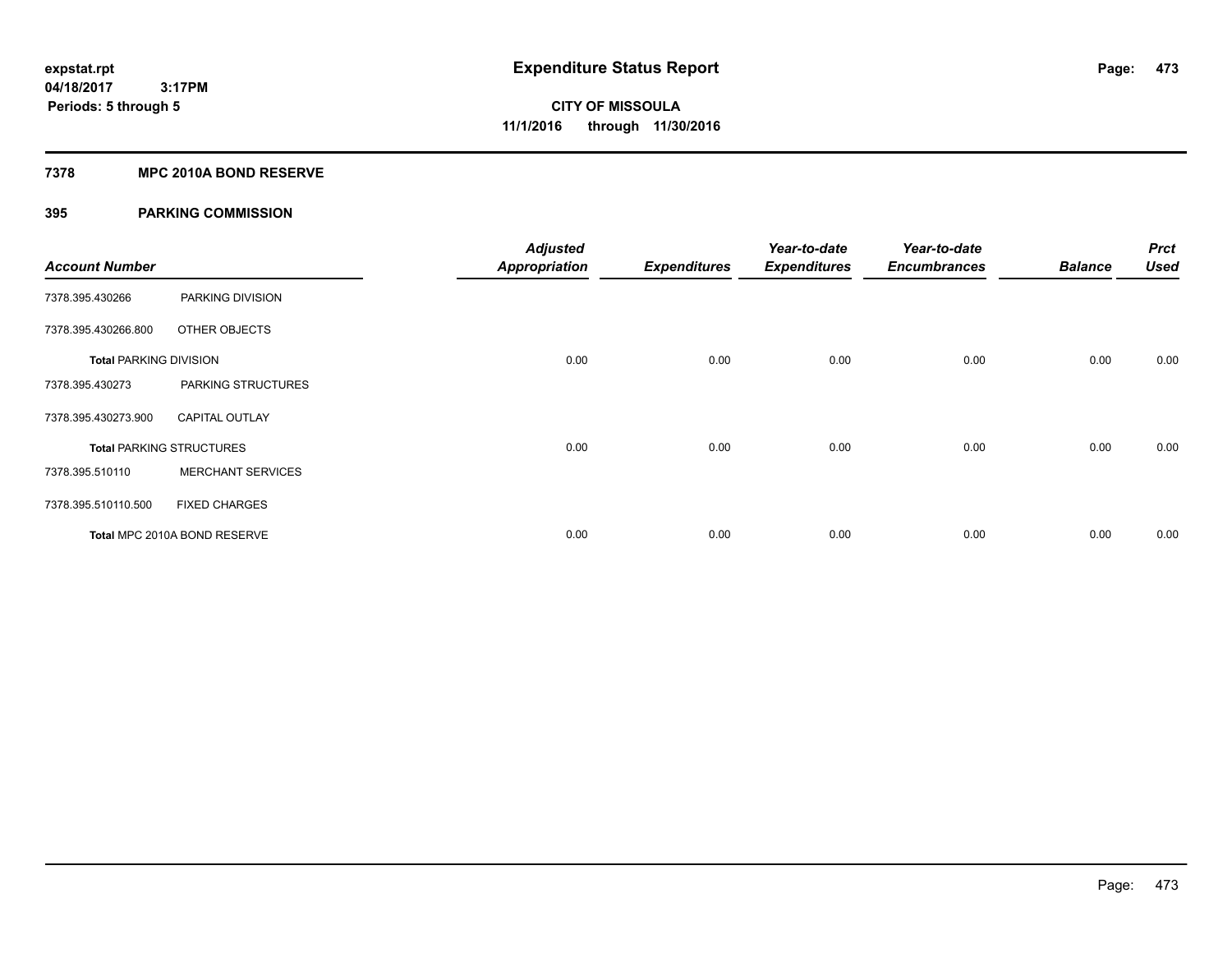**CITY OF MISSOULA 11/1/2016 through 11/30/2016**

### **7380 BUSINESS IMPROVEMENT DISTRICT**

## **375 BUSINESS IMPROVEMENT DISTRICT**

| <b>Account Number</b>           |                                                            | <b>Adjusted</b><br>Appropriation | <b>Expenditures</b> | Year-to-date<br><b>Expenditures</b> | Year-to-date<br><b>Encumbrances</b> | <b>Balance</b> | <b>Prct</b><br><b>Used</b> |
|---------------------------------|------------------------------------------------------------|----------------------------------|---------------------|-------------------------------------|-------------------------------------|----------------|----------------------------|
| 7380.375.471210                 | <b>BUSINESS IMPROVEMENT DISTRICT</b>                       |                                  |                     |                                     |                                     |                |                            |
| 7380.375.471210.300             | PURCHASED SERVICES                                         |                                  |                     |                                     |                                     |                |                            |
| 7380.375.471210.345.000 GARBAGE |                                                            | 5,000.00                         | 0.00                | 0.00                                | 0.00                                | 5,000.00       | 0.00                       |
|                                 | 7380.375.471210.350.000 PROFESSIONAL SERVICES              | 343,315.00                       | 0.00                | 0.00                                | 0.00                                | 343,315.00     | 0.00                       |
|                                 | <b>Total PURCHASED SERVICES</b>                            | 348,315.00                       | 0.00                | 0.00                                | 0.00                                | 348,315.00     | 0.00                       |
| 7380.375.471210.800             | OTHER OBJECTS                                              |                                  |                     |                                     |                                     |                |                            |
| <b>Total OTHER OBJECTS</b>      |                                                            | 0.00                             | 0.00                | 0.00                                | 0.00                                | 0.00           | 0.00                       |
|                                 | Total BUSINESS IMPROVEMENT DISTRICT                        | 348,315.00                       | 0.00                | 0.00                                | 0.00                                | 348,315.00     | 0.00                       |
| 7380.375.471220                 | <b>BID MARKETING</b>                                       |                                  |                     |                                     |                                     |                |                            |
| 7380.375.471220.300             | PURCHASED SERVICES                                         |                                  |                     |                                     |                                     |                |                            |
|                                 | 7380.375.471220.350.000 PROFESSIONAL SERVICES              | 36,500.00                        | 0.00                | 0.00                                | 0.00                                | 36,500.00      | 0.00                       |
| <b>Total BID MARKETING</b>      |                                                            | 36,500.00                        | 0.00                | 0.00                                | 0.00                                | 36,500.00      | 0.00                       |
| 7380.375.471230                 | STREETSCAPE MAINTENANCE-BID                                |                                  |                     |                                     |                                     |                |                            |
| 7380.375.471230.300             | PURCHASED SERVICES                                         |                                  |                     |                                     |                                     |                |                            |
|                                 | 7380.375.471230.350.000 PROFESSIONAL SERVICES              | 46,500.00                        | 0.00                | 0.00                                | 0.00                                | 46,500.00      | 0.00                       |
|                                 | Total STREETSCAPE MAINTENANCE-BID                          | 46,500.00                        | 0.00                | 0.00                                | 0.00                                | 46.500.00      | 0.00                       |
| 7380.375.471240                 | SAFETY-BID                                                 |                                  |                     |                                     |                                     |                |                            |
| 7380.375.471240.300             | PURCHASED SERVICES                                         |                                  |                     |                                     |                                     |                |                            |
|                                 | 7380.375.471240.350.000 PROFESSIONAL SERVICES - BID SAFETY | 0.00                             | 0.00                | 150,000.00                          | 0.00                                | $-150,000.00$  | 0.00                       |
| <b>Total SAFETY-BID</b>         |                                                            | 0.00                             | 0.00                | 150,000.00                          | 0.00                                | $-150,000.00$  | 0.00                       |
| 7380.375.510110                 | <b>MERCHANT SERVICES</b>                                   |                                  |                     |                                     |                                     |                |                            |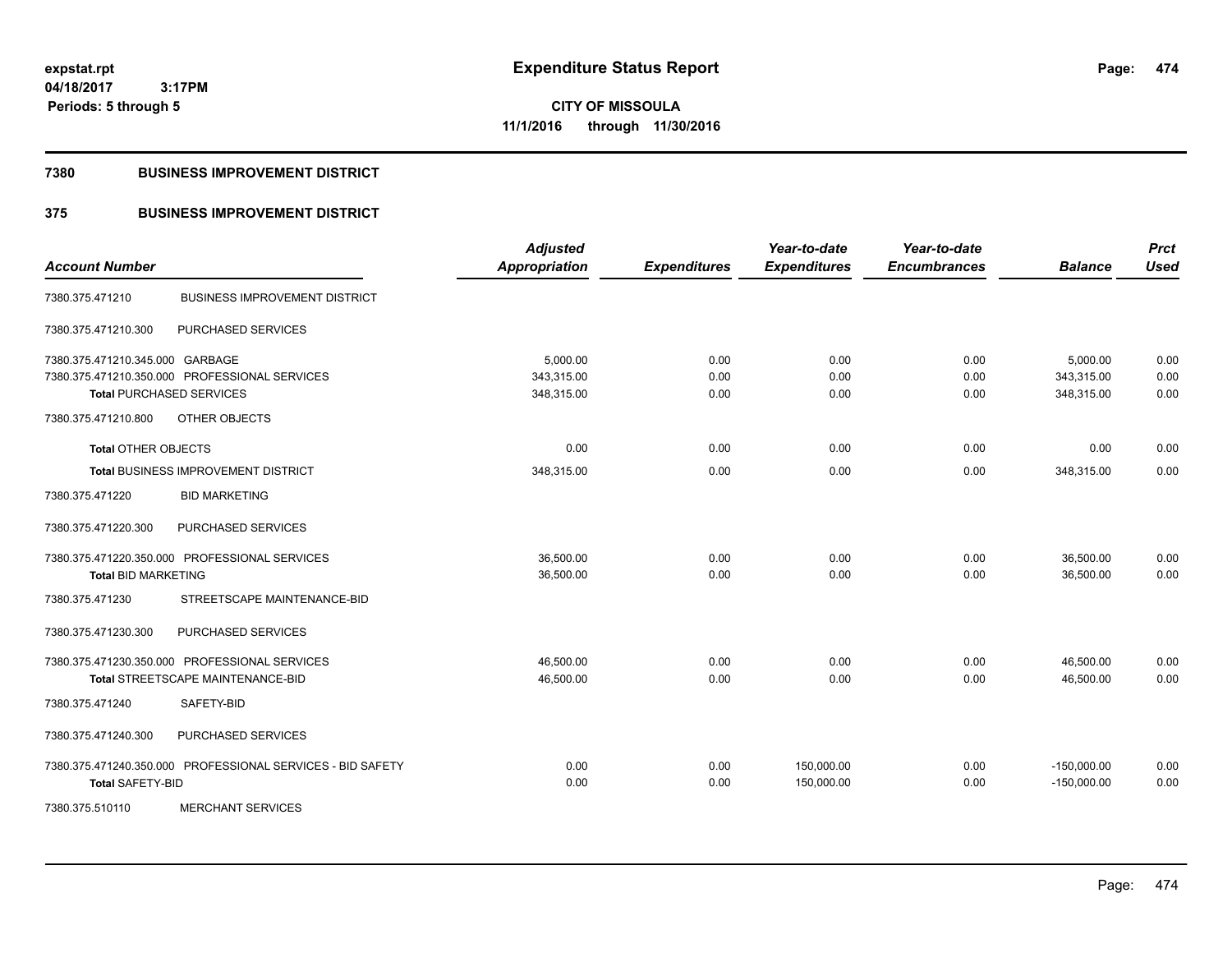# **CITY OF MISSOULA 11/1/2016 through 11/30/2016**

## **7380 BUSINESS IMPROVEMENT DISTRICT**

## **375 BUSINESS IMPROVEMENT DISTRICT**

| <b>Account Number</b>                       | <b>Adjusted</b><br>Appropriation | <b>Expenditures</b> | Year-to-date<br><b>Expenditures</b> | Year-to-date<br><b>Encumbrances</b> | <b>Balance</b> | <b>Prct</b><br>Used |
|---------------------------------------------|----------------------------------|---------------------|-------------------------------------|-------------------------------------|----------------|---------------------|
| <b>FIXED CHARGES</b><br>7380.375.510110.500 |                                  |                     |                                     |                                     |                |                     |
| <b>Total MERCHANT SERVICES</b>              | 0.00                             | 0.00                | 0.00                                | 0.00                                | 0.00           | 0.00                |
| <b>Total BUSINESS IMPROVEMENT DISTRICT</b>  | 431,315.00                       | 0.00                | 150,000.00                          | 0.00                                | 281,315.00     | 34.78               |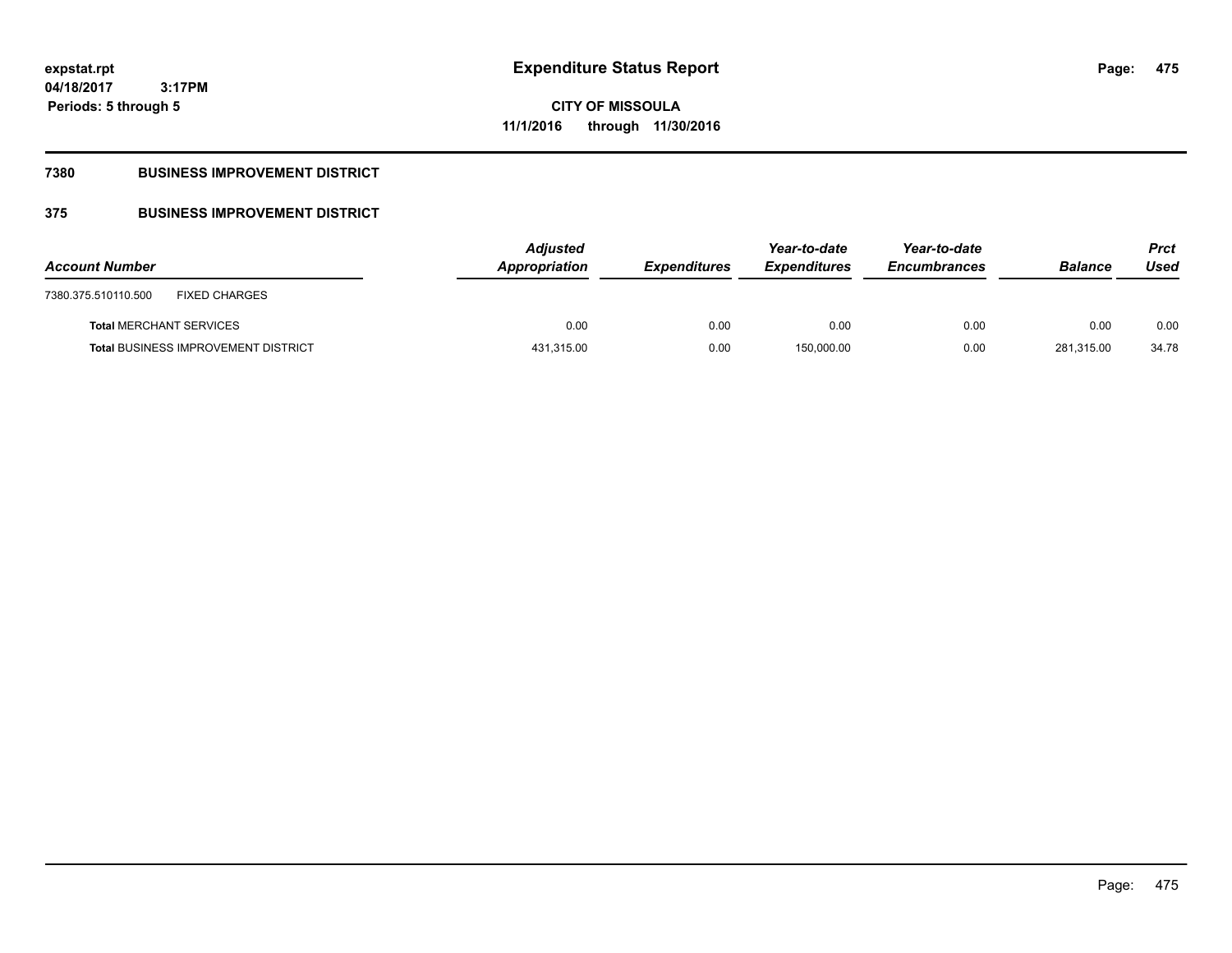**CITY OF MISSOULA 11/1/2016 through 11/30/2016**

### **7381 TOURISM BUSINESS IMPROVEMENT DISTRICT**

## **375 BUSINESS IMPROVEMENT DISTRICT**

| <b>Account Number</b>          |                                                                                                | <b>Adjusted</b><br><b>Appropriation</b> | <b>Expenditures</b> | Year-to-date<br><b>Expenditures</b> | Year-to-date<br><b>Encumbrances</b> | <b>Balance</b>           | <b>Prct</b><br><b>Used</b> |
|--------------------------------|------------------------------------------------------------------------------------------------|-----------------------------------------|---------------------|-------------------------------------|-------------------------------------|--------------------------|----------------------------|
| 7381.375.471210                | <b>BUSINESS IMPROVEMENT DISTRICT</b>                                                           |                                         |                     |                                     |                                     |                          |                            |
| 7381.375.471210.300            | PURCHASED SERVICES                                                                             |                                         |                     |                                     |                                     |                          |                            |
|                                | 7381.375.471210.390.000 OTHER PURCHASED SERVICES<br><b>Total BUSINESS IMPROVEMENT DISTRICT</b> | 296,713.00<br>296,713.00                | 0.00<br>0.00        | 0.00<br>0.00                        | 0.00<br>0.00                        | 296.713.00<br>296.713.00 | 0.00<br>0.00               |
| 7381.375.510110                | <b>MERCHANT SERVICES</b>                                                                       |                                         |                     |                                     |                                     |                          |                            |
| 7381.375.510110.500            | <b>FIXED CHARGES</b>                                                                           |                                         |                     |                                     |                                     |                          |                            |
| <b>Total MERCHANT SERVICES</b> |                                                                                                | 0.00                                    | 0.00                | 0.00                                | 0.00                                | 0.00                     | 0.00                       |
|                                | <b>Total TOURISM BUSINESS IMPROVEMENT DISTRICT</b>                                             | 296,713.00                              | 0.00                | 0.00                                | 0.00                                | 296.713.00               | 0.00                       |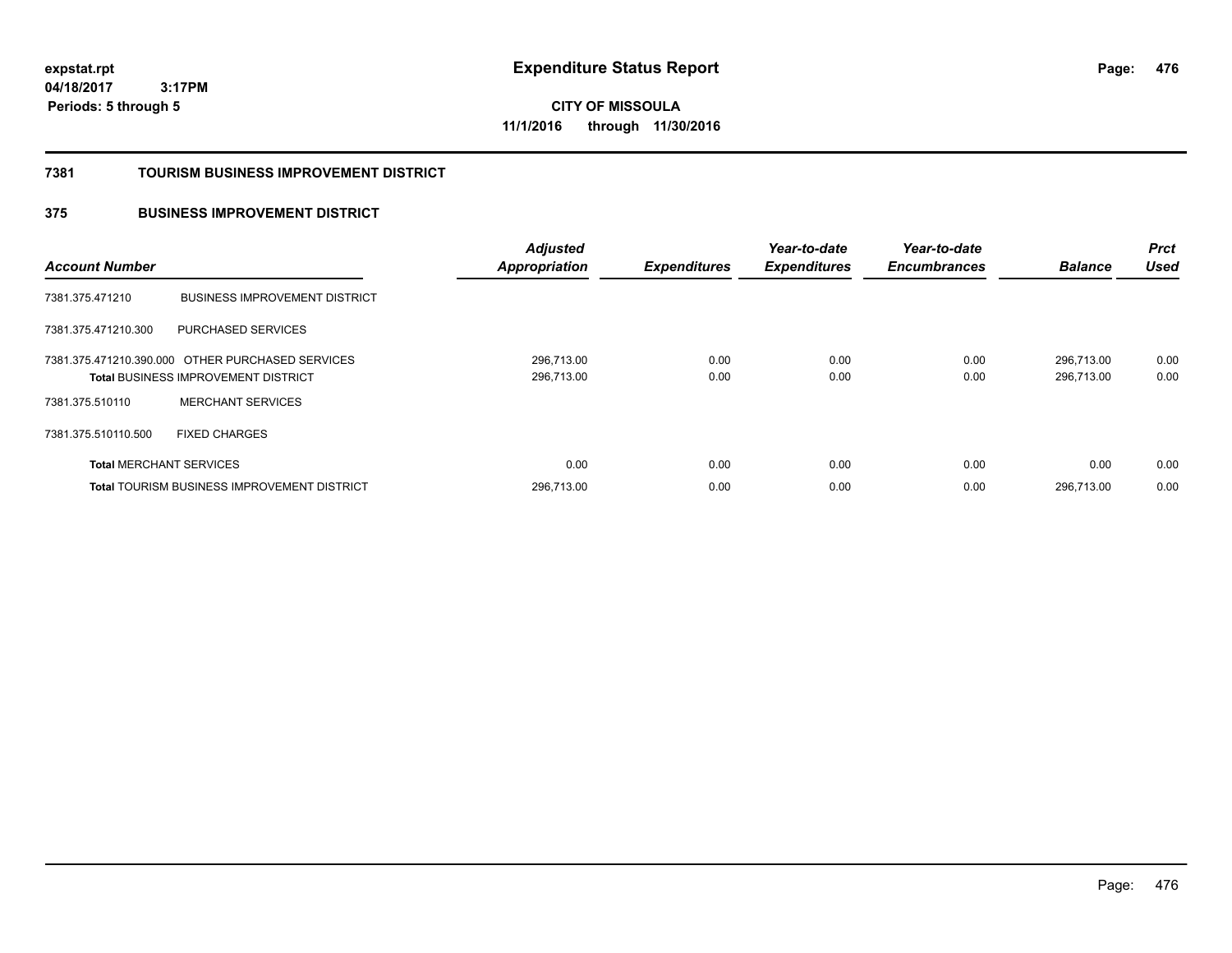## **7382 5.75M TIF RESERVE**

| <b>Account Number</b>   |                                | <b>Adjusted</b><br>Appropriation | <b>Expenditures</b> | Year-to-date<br><b>Expenditures</b> | Year-to-date<br><b>Encumbrances</b> | <b>Balance</b> | Prct<br><b>Used</b> |
|-------------------------|--------------------------------|----------------------------------|---------------------|-------------------------------------|-------------------------------------|----------------|---------------------|
| 7382.390.490607         | <b>TRANSFERS TO BROWNFIELD</b> |                                  |                     |                                     |                                     |                |                     |
| 7382.390.490607.800     | OTHER OBJECTS                  |                                  |                     |                                     |                                     |                |                     |
| Total 5.75M TIF RESERVE |                                | 0.00                             | 0.00                | 0.00                                | 0.00                                | 0.00           | 0.00                |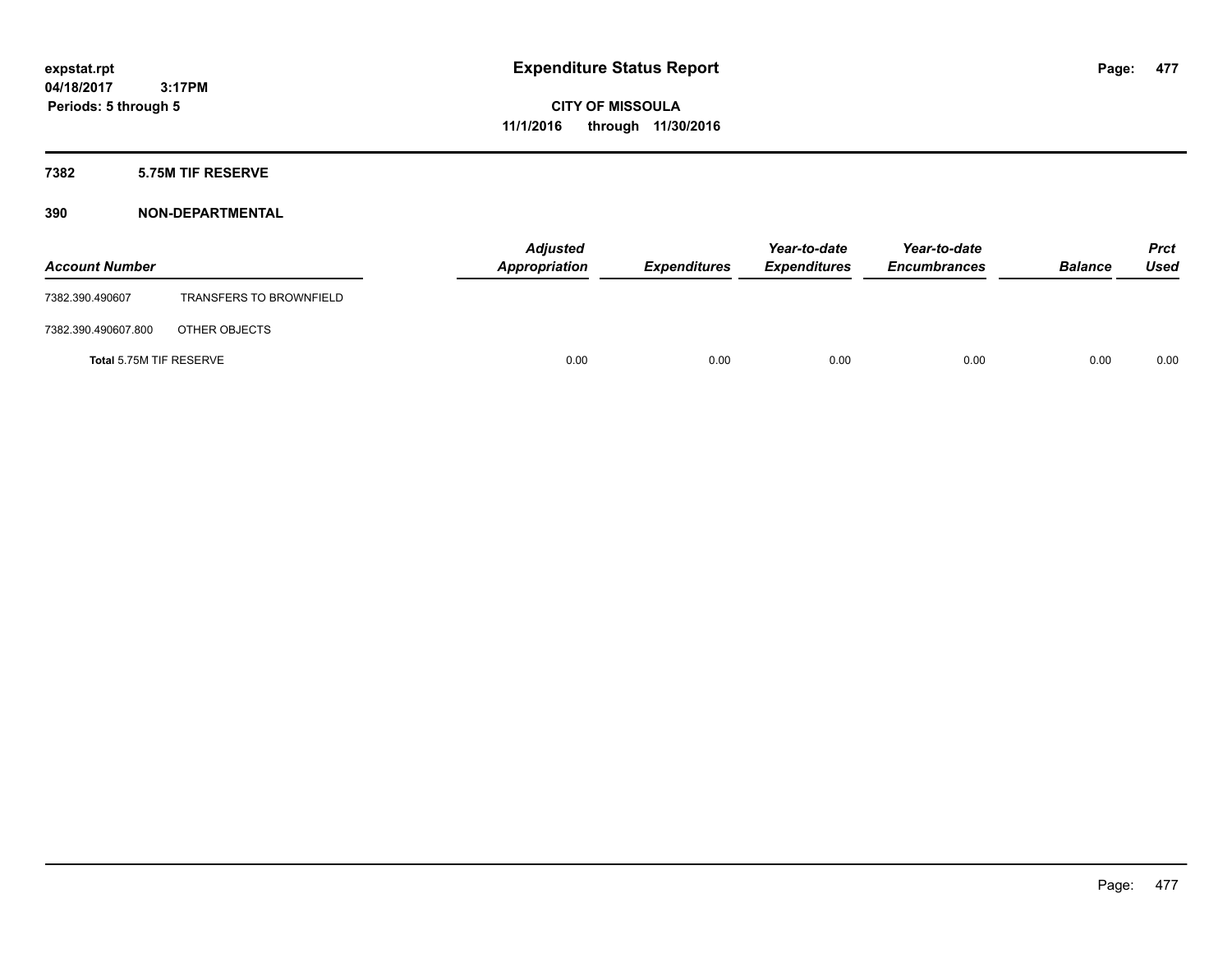**CITY OF MISSOULA 11/1/2016 through 11/30/2016**

## **7383 RIVERFRONT TRIANGLE URD**

| <b>Account Number</b>                                           |                                   | <b>Adjusted</b><br><b>Appropriation</b> | <b>Expenditures</b> | Year-to-date<br><b>Expenditures</b> | Year-to-date<br><b>Encumbrances</b> | <b>Balance</b>         | <b>Prct</b><br><b>Used</b> |
|-----------------------------------------------------------------|-----------------------------------|-----------------------------------------|---------------------|-------------------------------------|-------------------------------------|------------------------|----------------------------|
| 7383.385.470210                                                 | <b>ADMINISTRATION</b>             |                                         |                     |                                     |                                     |                        |                            |
| 7383.385.470210.800                                             | OTHER OBJECTS                     |                                         |                     |                                     |                                     |                        |                            |
| <b>Total ADMINISTRATION</b>                                     |                                   | 0.00                                    | 0.00                | 0.00                                | 0.00                                | 0.00                   | 0.00                       |
| 7383.385.470230                                                 | PW FACILITY                       |                                         |                     |                                     |                                     |                        |                            |
| 7383.385.470230.700                                             | <b>GRANTS &amp; CONTRIBUTIONS</b> |                                         |                     |                                     |                                     |                        |                            |
|                                                                 | Total GRANTS & CONTRIBUTIONS      | 0.00                                    | 0.00                | 0.00                                | 0.00                                | 0.00                   | 0.00                       |
| 7383.385.470230.800                                             | OTHER OBJECTS                     |                                         |                     |                                     |                                     |                        |                            |
| 7383.385.470230.845.000 CONTINGENCY<br><b>Total PW FACILITY</b> |                                   | 26,962.00<br>26,962.00                  | 0.00<br>0.00        | 0.00<br>0.00                        | 0.00<br>0.00                        | 26,962.00<br>26,962.00 | 0.00<br>0.00               |
| 7383.385.470260                                                 | <b>PLANNING &amp; MGMT</b>        |                                         |                     |                                     |                                     |                        |                            |
| 7383.385.470260.300                                             | PURCHASED SERVICES                |                                         |                     |                                     |                                     |                        |                            |
|                                                                 | <b>Total PURCHASED SERVICES</b>   | 0.00                                    | 0.00                | 0.00                                | 0.00                                | 0.00                   | 0.00                       |
| 7383.385.470260.700                                             | <b>GRANTS &amp; CONTRIBUTIONS</b> |                                         |                     |                                     |                                     |                        |                            |
|                                                                 | Total GRANTS & CONTRIBUTIONS      | 0.00                                    | 0.00                | 0.00                                | 0.00                                | 0.00                   | 0.00                       |
| 7383.385.470260.800                                             | OTHER OBJECTS                     |                                         |                     |                                     |                                     |                        |                            |
| 7383.385.470260.845.000 CONTINGENCY<br>Total PLANNING & MGMT    |                                   | 10,000.00<br>10,000.00                  | 0.00<br>0.00        | 0.00<br>0.00                        | 0.00<br>0.00                        | 10,000.00<br>10,000.00 | 0.00<br>0.00               |
| 7383.385.510110                                                 | <b>MERCHANT SERVICES</b>          |                                         |                     |                                     |                                     |                        |                            |
| 7383.385.510110.500                                             | <b>FIXED CHARGES</b>              |                                         |                     |                                     |                                     |                        |                            |
| <b>Total MERCHANT SERVICES</b>                                  |                                   | 0.00                                    | 0.00                | 0.00                                | 0.00                                | 0.00                   | 0.00                       |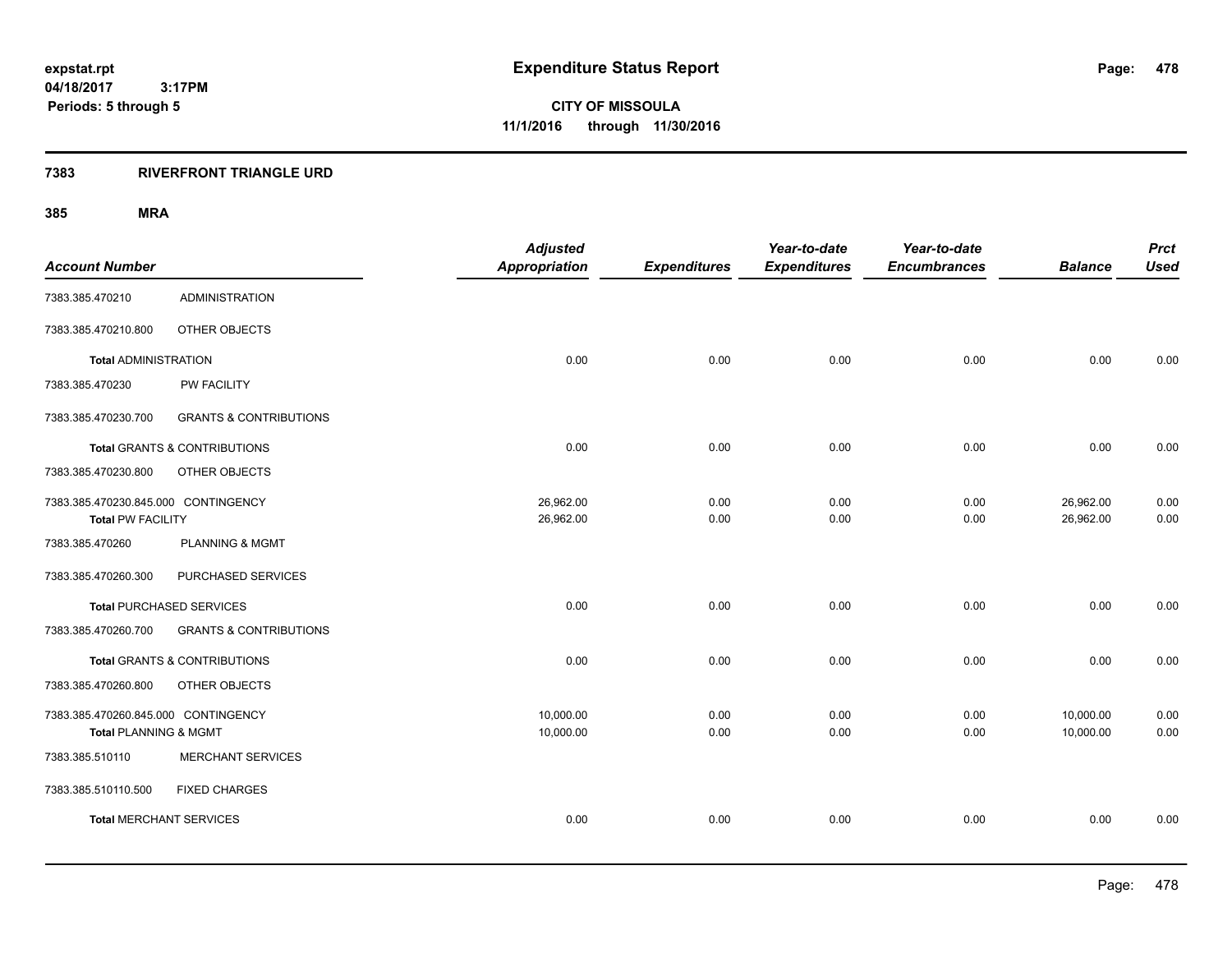| expstat.rpt<br>04/18/2017 | 3:17PM                        |           | <b>Expenditure Status Report</b>              |      |      |           |      |  |
|---------------------------|-------------------------------|-----------|-----------------------------------------------|------|------|-----------|------|--|
| Periods: 5 through 5      |                               | 11/1/2016 | <b>CITY OF MISSOULA</b><br>through 11/30/2016 |      |      |           |      |  |
|                           | Total RIVERFRONT TRIANGLE URD | 36,962.00 | 0.00                                          | 0.00 | 0.00 | 36.962.00 | 0.00 |  |

## **7384 NRSS DEBT SERVICE CLEARING**

| <b>Account Number</b>         |                                                   | <b>Adjusted</b><br><b>Appropriation</b> | <b>Expenditures</b> | Year-to-date<br><b>Expenditures</b> | Year-to-date<br><b>Encumbrances</b> | <b>Balance</b> | <b>Prct</b><br><b>Used</b> |
|-------------------------------|---------------------------------------------------|-----------------------------------------|---------------------|-------------------------------------|-------------------------------------|----------------|----------------------------|
| 7384.385.521000               | INTERFUND OPERATING TRANSFERS                     |                                         |                     |                                     |                                     |                |                            |
| 7384.385.521000.800           | OTHER OBJECTS                                     |                                         |                     |                                     |                                     |                |                            |
|                               | Total INTERFUND OPERATING TRANSFERS               | 0.00                                    | 0.00                | 0.00                                | 0.00                                | 0.00           | 0.00                       |
| 7384.385.521009               | <b>TRANFERS TO DEBT SERVICE</b>                   |                                         |                     |                                     |                                     |                |                            |
| 7384.385.521009.800           | OTHER OBJECTS                                     |                                         |                     |                                     |                                     |                |                            |
|                               | 7384.385.521009.820.000 TRANSFERS TO DEBT SERVICE | 31,690.00                               | 0.00                | $-6,429.03$                         | 0.00                                | 38,119.03      | 20.29                      |
|                               | <b>Total TRANFERS TO DEBT SERVICE</b>             | 31,690.00                               | 0.00                | $-6,429.03$                         | 0.00                                | 38,119.03      | 0.00                       |
| 7384.385.521010               | <b>TRANSFERS TO MRA</b>                           |                                         |                     |                                     |                                     |                |                            |
| 7384.385.521010.800           | OTHER OBJECTS                                     |                                         |                     |                                     |                                     |                |                            |
|                               | 7384.385.521010.820.000 TRANSFERS TO MRA (NRSS)   | 27,762.00                               | 0.00                | 0.00                                | 0.00                                | 27,762.00      | 0.00                       |
| <b>Total TRANSFERS TO MRA</b> |                                                   | 27,762.00                               | 0.00                | 0.00                                | 0.00                                | 27,762.00      | 0.00                       |
|                               | Total NRSS DEBT SERVICE CLEARING                  | 59,452.00                               | 0.00                | $-6,429.03$                         | 0.00                                | 65,881.03      | 0.00                       |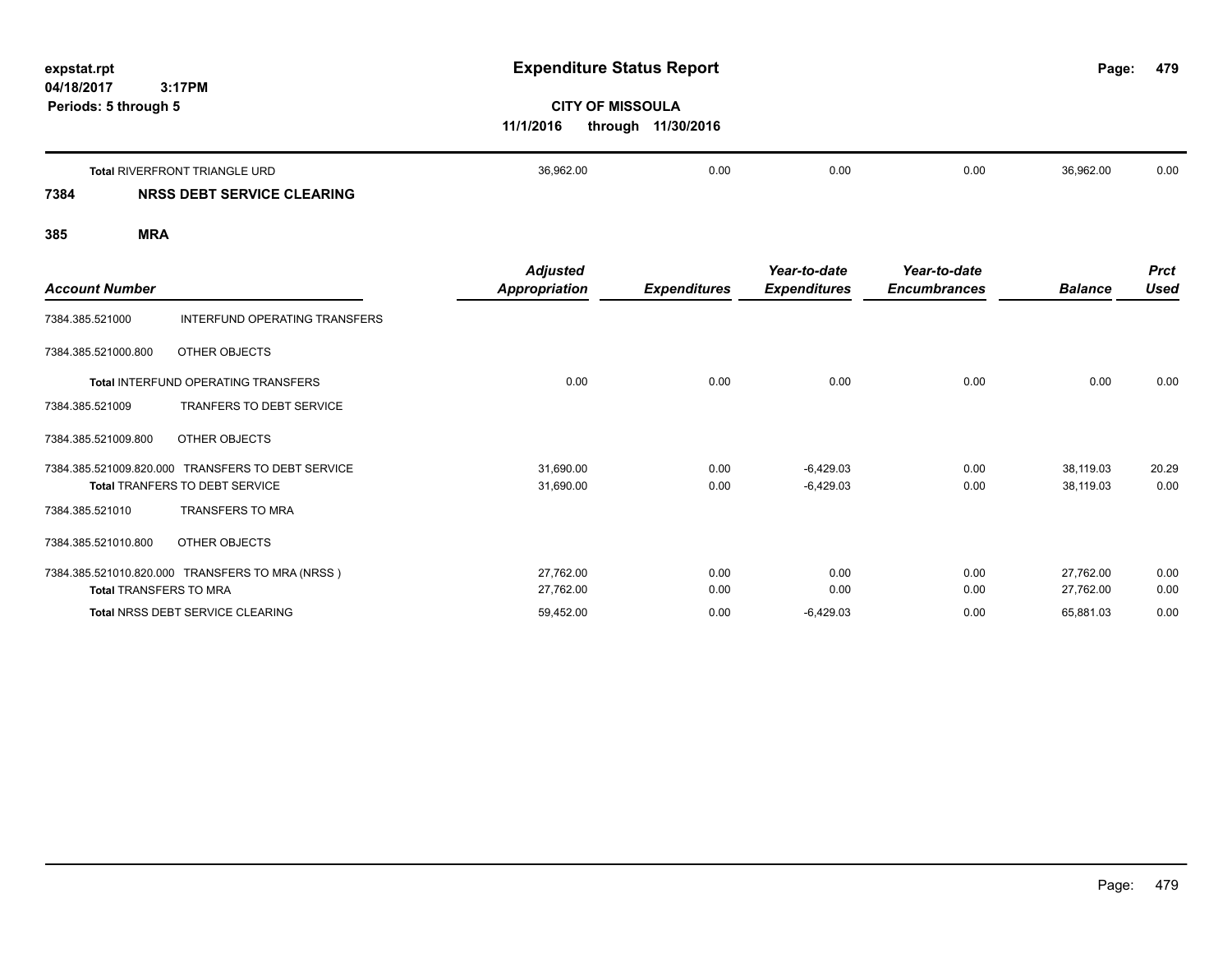**CITY OF MISSOULA 11/1/2016 through 11/30/2016**

## **7385 FRONT STREET URD**

| <b>Account Number</b>                |                                                      | <b>Adjusted</b><br><b>Appropriation</b> | <b>Expenditures</b> | Year-to-date<br><b>Expenditures</b> | Year-to-date<br><b>Encumbrances</b> | <b>Balance</b> | <b>Prct</b><br><b>Used</b> |
|--------------------------------------|------------------------------------------------------|-----------------------------------------|---------------------|-------------------------------------|-------------------------------------|----------------|----------------------------|
| 7385.385.460436                      | TENNIS COURT REBUILD                                 |                                         |                     |                                     |                                     |                |                            |
| 7385.385.460436.300                  | PURCHASED SERVICES                                   |                                         |                     |                                     |                                     |                |                            |
|                                      | <b>Total TENNIS COURT REBUILD</b>                    | 0.00                                    | 0.00                | 0.00                                | 0.00                                | 0.00           | 0.00                       |
| 7385.385.470213                      | FRONT ST HOUSING - 2017C STUDENT HOUSE               |                                         |                     |                                     |                                     |                |                            |
| 7385.385.470213.300                  | PURCHASED SERVICES                                   |                                         |                     |                                     |                                     |                |                            |
|                                      | Total FRONT ST HOUSING - 2017C STUDENT HOUSE         | 0.00                                    | 0.00                | 0.00                                | 0.00                                | 0.00           | 0.00                       |
| 7385.385.470230                      | PW FACILITY                                          |                                         |                     |                                     |                                     |                |                            |
| 7385.385.470230.300                  | PURCHASED SERVICES                                   |                                         |                     |                                     |                                     |                |                            |
|                                      | 7385.385.470230.350.000 PROFESSIONAL SERVICES        | 0.00                                    | 0.00                | 2,892.75                            | 0.00                                | $-2,892.75$    | 0.00                       |
|                                      | <b>Total PURCHASED SERVICES</b>                      | 0.00                                    | 0.00                | 2,892.75                            | 0.00                                | $-2,892.75$    | 0.00                       |
| 7385.385.470230.700                  | <b>GRANTS &amp; CONTRIBUTIONS</b>                    |                                         |                     |                                     |                                     |                |                            |
|                                      | 7385.385.470230.700.000 PROJECT EXPENSE-PUBLIC WORKS | 25.000.00                               | 0.00                | 25,000.00                           | 0.00                                | 0.00           | 100.00                     |
|                                      | <b>Total GRANTS &amp; CONTRIBUTIONS</b>              | 25,000.00                               | 0.00                | 25,000.00                           | 0.00                                | 0.00           | 100.00                     |
| 7385.385.470230.800                  | OTHER OBJECTS                                        |                                         |                     |                                     |                                     |                |                            |
| 7385.385.470230.845.000 CONTINGENCY  |                                                      | 419,034.00                              | 0.00                | 0.00                                | 0.00                                | 419,034.00     | 0.00                       |
| <b>Total OTHER OBJECTS</b>           |                                                      | 419,034.00                              | 0.00                | 0.00                                | 0.00                                | 419,034.00     | 0.00                       |
| 7385.385.470230.900                  | <b>CAPITAL OUTLAY</b>                                |                                         |                     |                                     |                                     |                |                            |
| 7385.385.470230.930.000 IMPROVEMENTS |                                                      | 25,000.00                               | 0.00                | 0.00                                | 0.00                                | 25,000.00      | 0.00                       |
| <b>Total CAPITAL OUTLAY</b>          |                                                      | 25,000.00                               | 0.00                | 0.00                                | 0.00                                | 25,000.00      | 0.00                       |
| <b>Total PW FACILITY</b>             |                                                      | 469,034.00                              | 0.00                | 27,892.75                           | 0.00                                | 441,141.25     | 5.95                       |
| 7385.385.470260                      | <b>PLANNING &amp; MGMT</b>                           |                                         |                     |                                     |                                     |                |                            |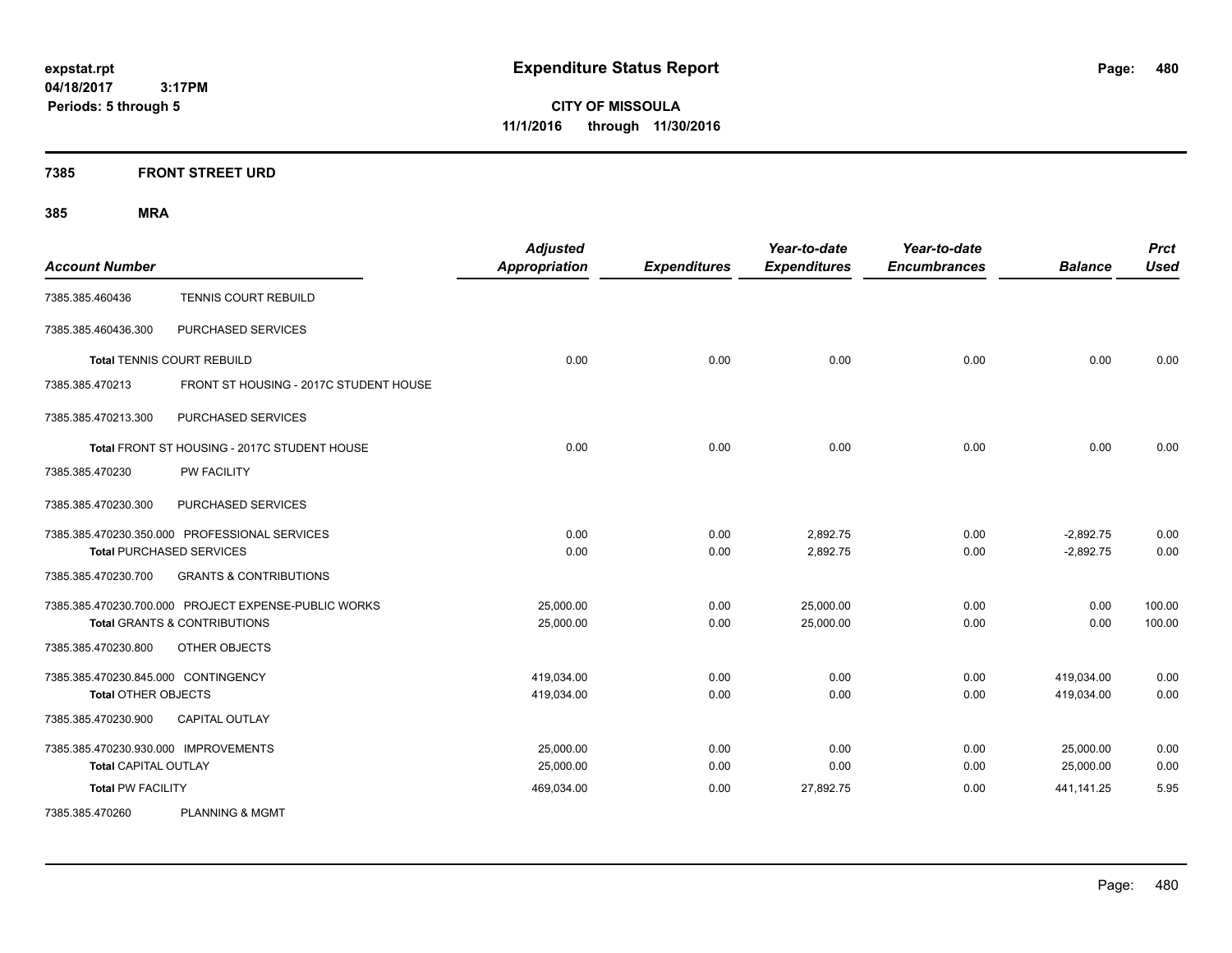**CITY OF MISSOULA 11/1/2016 through 11/30/2016**

## **7385 FRONT STREET URD**

| <b>Account Number</b>               |                                                                | <b>Adjusted</b><br><b>Appropriation</b> | <b>Expenditures</b> | Year-to-date<br><b>Expenditures</b> | Year-to-date<br><b>Encumbrances</b> | <b>Balance</b> | <b>Prct</b><br><b>Used</b> |
|-------------------------------------|----------------------------------------------------------------|-----------------------------------------|---------------------|-------------------------------------|-------------------------------------|----------------|----------------------------|
| 7385.385.470260.300                 | PURCHASED SERVICES                                             |                                         |                     |                                     |                                     |                |                            |
|                                     | <b>Total PURCHASED SERVICES</b>                                | 0.00                                    | 0.00                | 0.00                                | 0.00                                | 0.00           | 0.00                       |
|                                     |                                                                |                                         |                     |                                     |                                     |                |                            |
| 7385.385.470260.700                 | <b>GRANTS &amp; CONTRIBUTIONS</b>                              |                                         |                     |                                     |                                     |                |                            |
|                                     | 7385.385.470260.700.000 PLANNING & MGMT/GRANTS & CONTRIBUTIONS | 10,000.00                               | 0.00                | 0.00                                | 0.00                                | 10,000.00      | 0.00                       |
|                                     | <b>Total GRANTS &amp; CONTRIBUTIONS</b>                        | 10,000.00                               | 0.00                | 0.00                                | 0.00                                | 10,000.00      | 0.00                       |
| 7385.385.470260.800                 | OTHER OBJECTS                                                  |                                         |                     |                                     |                                     |                |                            |
| 7385.385.470260.845.000 CONTINGENCY |                                                                | 50,000.00                               | 0.00                | 0.00                                | 0.00                                | 50,000.00      | 0.00                       |
| Total OTHER OBJECTS                 |                                                                | 50,000.00                               | 0.00                | 0.00                                | 0.00                                | 50,000.00      | 0.00                       |
| <b>Total PLANNING &amp; MGMT</b>    |                                                                | 60,000.00                               | 0.00                | 0.00                                | 0.00                                | 60.000.00      | 0.00                       |
| 7385.385.470270                     | <b>CLEARING &amp; DEMO</b>                                     |                                         |                     |                                     |                                     |                |                            |
| 7385.385.470270.700                 | <b>GRANTS &amp; CONTRIBUTIONS</b>                              |                                         |                     |                                     |                                     |                |                            |
|                                     | <b>Total GRANTS &amp; CONTRIBUTIONS</b>                        | 0.00                                    | 0.00                | 0.00                                | 0.00                                | 0.00           | 0.00                       |
| 7385.385.470270.800                 | OTHER OBJECTS                                                  |                                         |                     |                                     |                                     |                |                            |
| 7385.385.470270.845.000 CONTINGENCY |                                                                | 100,000.00                              | 0.00                | 0.00                                | 0.00                                | 100,000.00     | 0.00                       |
| Total CLEARING & DEMO               |                                                                | 100,000.00                              | 0.00                | 0.00                                | 0.00                                | 100,000.00     | 0.00                       |
| 7385.385.470281                     | FRONT STREET PARKING STRUCTURE                                 |                                         |                     |                                     |                                     |                |                            |
| 7385.385.470281.900                 | <b>CAPITAL OUTLAY</b>                                          |                                         |                     |                                     |                                     |                |                            |
|                                     | Total FRONT STREET PARKING STRUCTURE                           | 0.00                                    | 0.00                | 0.00                                | 0.00                                | 0.00           | 0.00                       |
| 7385.385.510110                     | <b>MERCHANT SERVICES</b>                                       |                                         |                     |                                     |                                     |                |                            |
| 7385.385.510110.500                 | <b>FIXED CHARGES</b>                                           |                                         |                     |                                     |                                     |                |                            |
| <b>Total MERCHANT SERVICES</b>      |                                                                | 0.00                                    | 0.00                | 0.00                                | 0.00                                | 0.00           | 0.00                       |
|                                     |                                                                |                                         |                     |                                     |                                     |                |                            |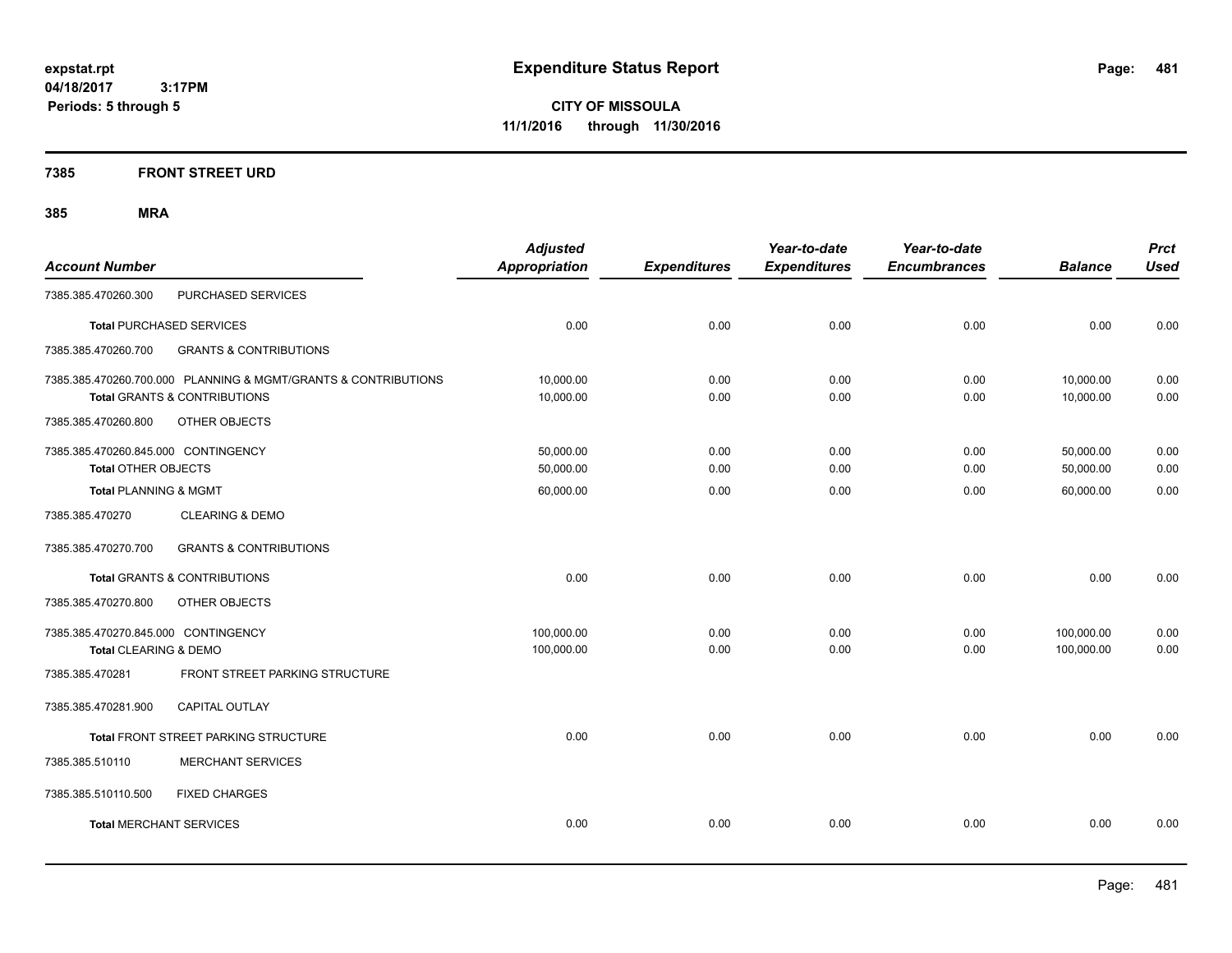| expstat.rpt<br>04/18/2017 | 3:17PM                                  |                                         | <b>Expenditure Status Report</b>              |                                     |                                     | Page:          | 482                        |
|---------------------------|-----------------------------------------|-----------------------------------------|-----------------------------------------------|-------------------------------------|-------------------------------------|----------------|----------------------------|
| Periods: 5 through 5      |                                         | 11/1/2016                               | <b>CITY OF MISSOULA</b><br>through 11/30/2016 |                                     |                                     |                |                            |
|                           | Total FRONT STREET URD                  | 629,034.00                              | 0.00                                          | 27,892.75                           | 0.00                                | 601,141.25     | 4.43                       |
| 7386                      | <b>DEBT SERVICE-SAFEWAY/ST PAT 1.5M</b> |                                         |                                               |                                     |                                     |                |                            |
| 385                       | <b>MRA</b>                              |                                         |                                               |                                     |                                     |                |                            |
| <b>Account Number</b>     |                                         | <b>Adjusted</b><br><b>Appropriation</b> | <b>Expenditures</b>                           | Year-to-date<br><b>Expenditures</b> | Year-to-date<br><b>Encumbrances</b> | <b>Balance</b> | <b>Prct</b><br><b>Used</b> |
| 7386.385.470220           | PROPERTY ACQUISITION                    |                                         |                                               |                                     |                                     |                |                            |
| 7386.385.470220.900       | <b>CAPITAL OUTLAY</b>                   |                                         |                                               |                                     |                                     |                |                            |
|                           | <b>Total PROPERTY ACQUISITION</b>       | 0.00                                    | 0.00                                          | 0.00                                | 0.00                                | 0.00           | 0.00                       |
| 7386.385.510110           | <b>MERCHANT SERVICES</b>                |                                         |                                               |                                     |                                     |                |                            |
| 7386.385.510110.500       | <b>FIXED CHARGES</b>                    |                                         |                                               |                                     |                                     |                |                            |
| <b>Total MRA</b>          |                                         | 0.00                                    | 0.00                                          | 0.00                                | 0.00                                | 0.00           | 0.00                       |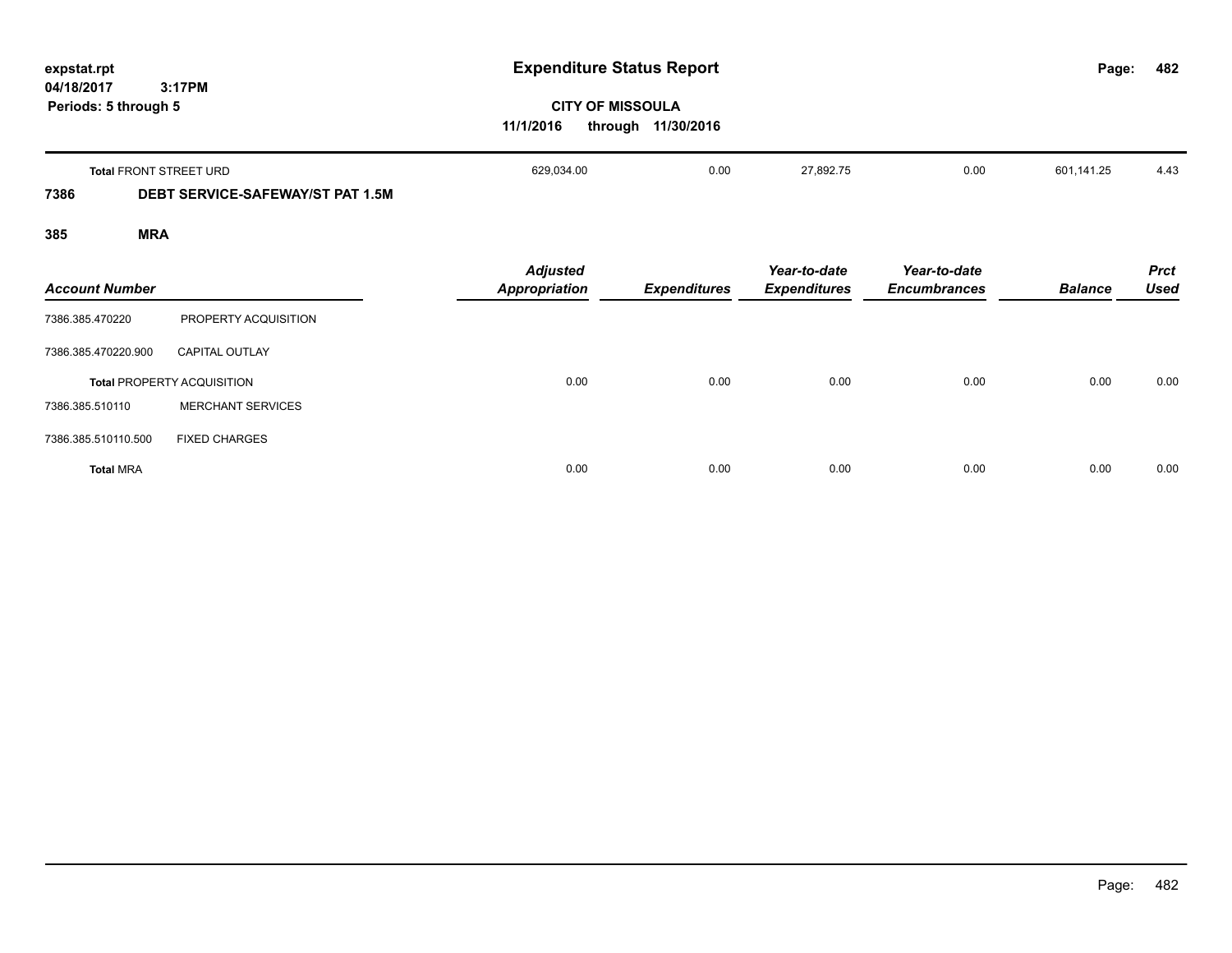**CITY OF MISSOULA 11/1/2016 through 11/30/2016**

## **7386 DEBT SERVICE-SAFEWAY/ST PAT 1.5M**

|                                   |                                                 | <b>Adjusted</b>      |                     | Year-to-date        | Year-to-date        |                | <b>Prct</b> |
|-----------------------------------|-------------------------------------------------|----------------------|---------------------|---------------------|---------------------|----------------|-------------|
| <b>Account Number</b>             |                                                 | <b>Appropriation</b> | <b>Expenditures</b> | <b>Expenditures</b> | <b>Encumbrances</b> | <b>Balance</b> | <b>Used</b> |
| 7386.390.490200                   | DEBT SERVICE-SAFEWAY/ST PAT 1.5M                |                      |                     |                     |                     |                |             |
| 7386.390.490200.600               | <b>DEBT SERVICE</b>                             |                      |                     |                     |                     |                |             |
| 7386.390.490200.610.000 PRINCIPAL |                                                 | 38,539.00            | 0.00                | 18,297.25           | 0.00                | 20,241.75      | 47.48       |
|                                   | 7386.390.490200.620.000 INTEREST / SERVICE FEES | 88,473.00            | 0.00                | 45,208.75           | 0.00                | 43,264.25      | 51.10       |
|                                   | Total DEBT SERVICE-SAFEWAY/ST PAT 1.5M          | 127,012.00           | 0.00                | 63,506.00           | 0.00                | 63,506.00      | 50.00       |
| 7386.390.490510                   | DS PAYMENTS TO GUARANTOR                        |                      |                     |                     |                     |                |             |
| 7386.390.490510.600               | <b>DEBT SERVICE</b>                             |                      |                     |                     |                     |                |             |
|                                   | <b>Total DS PAYMENTS TO GUARANTOR</b>           | 0.00                 | 0.00                | 0.00                | 0.00                | 0.00           | 0.00        |
| 7386.390.510110                   | <b>MERCHANT SERVICES</b>                        |                      |                     |                     |                     |                |             |
| 7386.390.510110.500               | <b>FIXED CHARGES</b>                            |                      |                     |                     |                     |                |             |
| <b>Total MERCHANT SERVICES</b>    |                                                 | 0.00                 | 0.00                | 0.00                | 0.00                | 0.00           | 0.00        |
|                                   | Total DEBT SERVICE-SAFEWAY/ST PAT 1.5M          | 127,012.00           | 0.00                | 63,506.00           | 0.00                | 63,506.00      | 50.00       |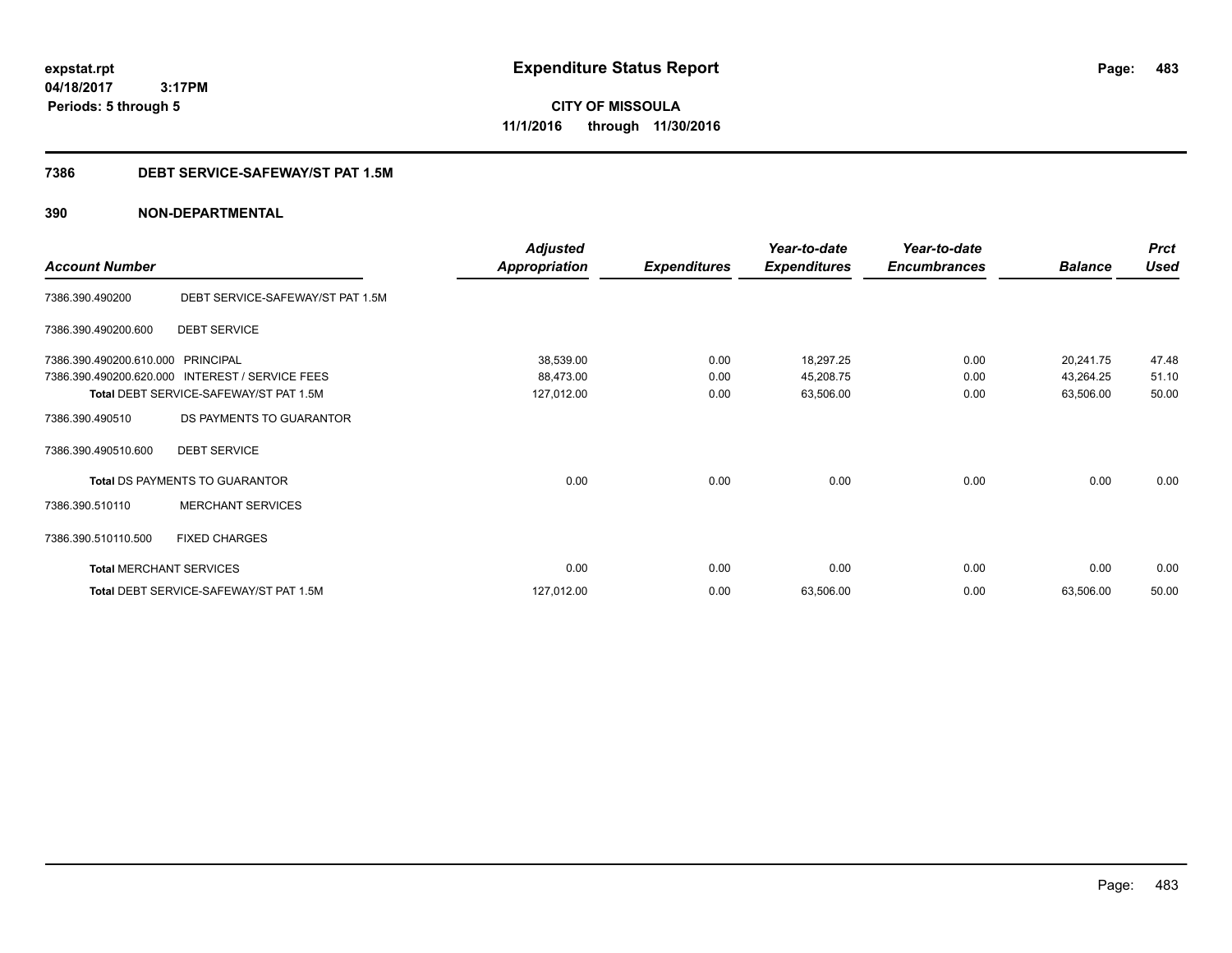**CITY OF MISSOULA 11/1/2016 through 11/30/2016**

## **7387 DEBT SERVICE-BROWNFIELD RLF 1.125M**

|                                   |                                                 | <b>Adjusted</b>      |                     | Year-to-date        | Year-to-date        |                | <b>Prct</b> |
|-----------------------------------|-------------------------------------------------|----------------------|---------------------|---------------------|---------------------|----------------|-------------|
| <b>Account Number</b>             |                                                 | <b>Appropriation</b> | <b>Expenditures</b> | <b>Expenditures</b> | <b>Encumbrances</b> | <b>Balance</b> | <b>Used</b> |
| 7387.390.490200                   | DEBT SERVICE-BROWNFIELD RLF 1.125M              |                      |                     |                     |                     |                |             |
| 7387.390.490200.600               | <b>DEBT SERVICE</b>                             |                      |                     |                     |                     |                |             |
| 7387.390.490200.610.000 PRINCIPAL |                                                 | 29,830.00            | 0.00                | 0.00                | 0.00                | 29,830.00      | 0.00        |
|                                   | 7387.390.490200.620.000 INTEREST / SERVICE FEES | 24,886.00            | 0.00                | 0.00                | 0.00                | 24,886.00      | 0.00        |
|                                   | Total DEBT SERVICE-BROWNFIELD RLF 1.125M        | 54,716.00            | 0.00                | 0.00                | 0.00                | 54,716.00      | 0.00        |
| 7387.390.510110                   | <b>MERCHANT SERVICES</b>                        |                      |                     |                     |                     |                |             |
| 7387.390.510110.500               | <b>FIXED CHARGES</b>                            |                      |                     |                     |                     |                |             |
| <b>Total MERCHANT SERVICES</b>    |                                                 | 0.00                 | 0.00                | 0.00                | 0.00                | 0.00           | 0.00        |
|                                   | <b>Total DEBT SERVICE-BROWNFIELD RLF 1.125M</b> | 54,716.00            | 0.00                | 0.00                | 0.00                | 54,716.00      | 0.00        |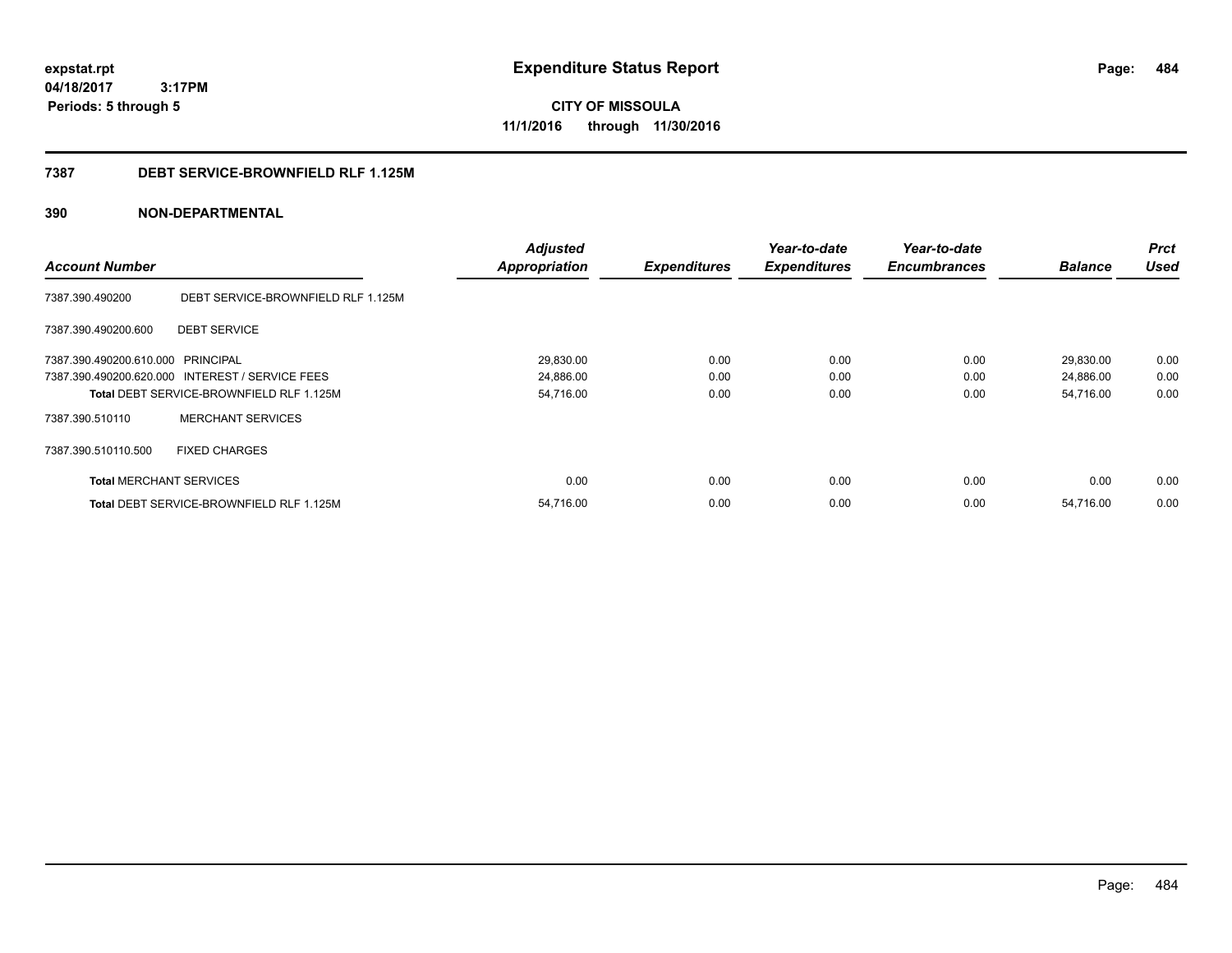**Periods: 5 through 5**

**CITY OF MISSOULA 11/1/2016 through 11/30/2016**

**7388 RESERVE-3.6m TIF**

| <b>Account Number</b>  |                                      | <b>Adjusted</b><br>Appropriation | <b>Expenditures</b> | Year-to-date<br><b>Expenditures</b> | Year-to-date<br><b>Encumbrances</b> | <b>Balance</b> | <b>Prct</b><br><b>Used</b> |
|------------------------|--------------------------------------|----------------------------------|---------------------|-------------------------------------|-------------------------------------|----------------|----------------------------|
| 7388.390.490607        | <b>TRANSFERS TO BROWNFIELD</b>       |                                  |                     |                                     |                                     |                |                            |
| 7388.390.490607.800    | OTHER OBJECTS                        |                                  |                     |                                     |                                     |                |                            |
|                        | <b>Total TRANSFERS TO BROWNFIELD</b> | 0.00                             | 0.00                | 0.00                                | 0.00                                | 0.00           | 0.00                       |
| 7388.390.510110        | <b>MERCHANT SERVICES</b>             |                                  |                     |                                     |                                     |                |                            |
| 7388.390.510110.500    | <b>FIXED CHARGES</b>                 |                                  |                     |                                     |                                     |                |                            |
| Total RESERVE-3.6m TIF |                                      | 0.00                             | 0.00                | 0.00                                | 0.00                                | 0.00           | 0.00                       |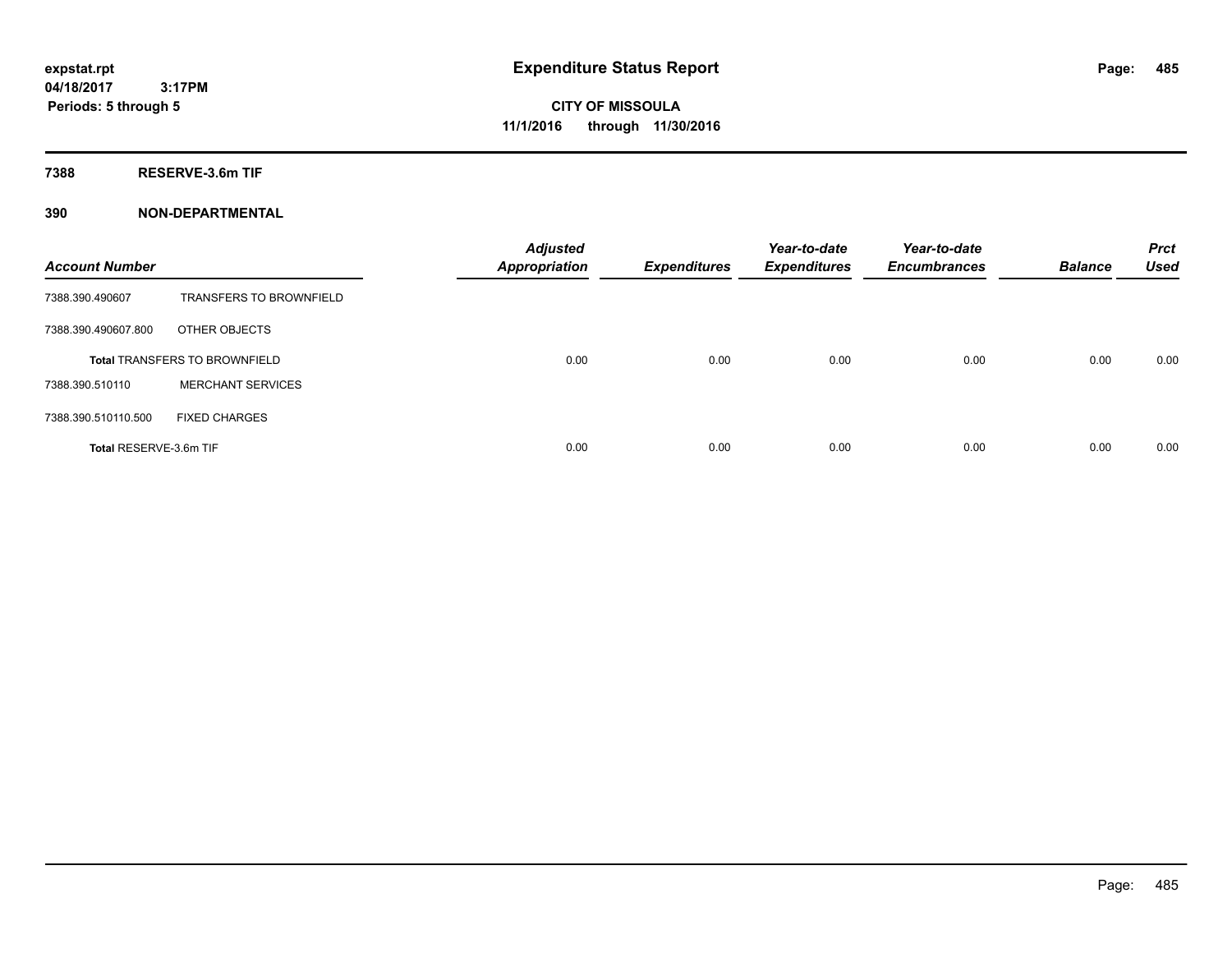**CITY OF MISSOULA 11/1/2016 through 11/30/2016**

## **7389 DEBT SERVICE - 3.6M/5.75M**

| <b>Account Number</b> |                                   | <b>Adjusted</b><br><b>Appropriation</b> | <b>Expenditures</b> | Year-to-date<br><b>Expenditures</b> | Year-to-date<br><b>Encumbrances</b> | <b>Balance</b> | <b>Prct</b><br><b>Used</b> |
|-----------------------|-----------------------------------|-----------------------------------------|---------------------|-------------------------------------|-------------------------------------|----------------|----------------------------|
| 7389.385.470220       | PROPERTY ACQUISITION              |                                         |                     |                                     |                                     |                |                            |
| 7389.385.470220.600   | <b>DEBT SERVICE</b>               |                                         |                     |                                     |                                     |                |                            |
|                       | <b>Total PROPERTY ACQUISITION</b> | 0.00                                    | 0.00                | 0.00                                | 0.00                                | 0.00           | 0.00                       |
| 7389.385.470250       | <b>RELOCATION PAYMENTS</b>        |                                         |                     |                                     |                                     |                |                            |
| 7389.385.470250.700   | <b>GRANTS &amp; CONTRIBUTIONS</b> |                                         |                     |                                     |                                     |                |                            |
|                       | <b>Total RELOCATION PAYMENTS</b>  | 0.00                                    | 0.00                | 0.00                                | 0.00                                | 0.00           | 0.00                       |
| 7389.385.510110       | <b>MERCHANT SERVICES</b>          |                                         |                     |                                     |                                     |                |                            |
| 7389.385.510110.500   | <b>FIXED CHARGES</b>              |                                         |                     |                                     |                                     |                |                            |
| <b>Total MRA</b>      |                                   | 0.00                                    | 0.00                | 0.00                                | 0.00                                | 0.00           | 0.00                       |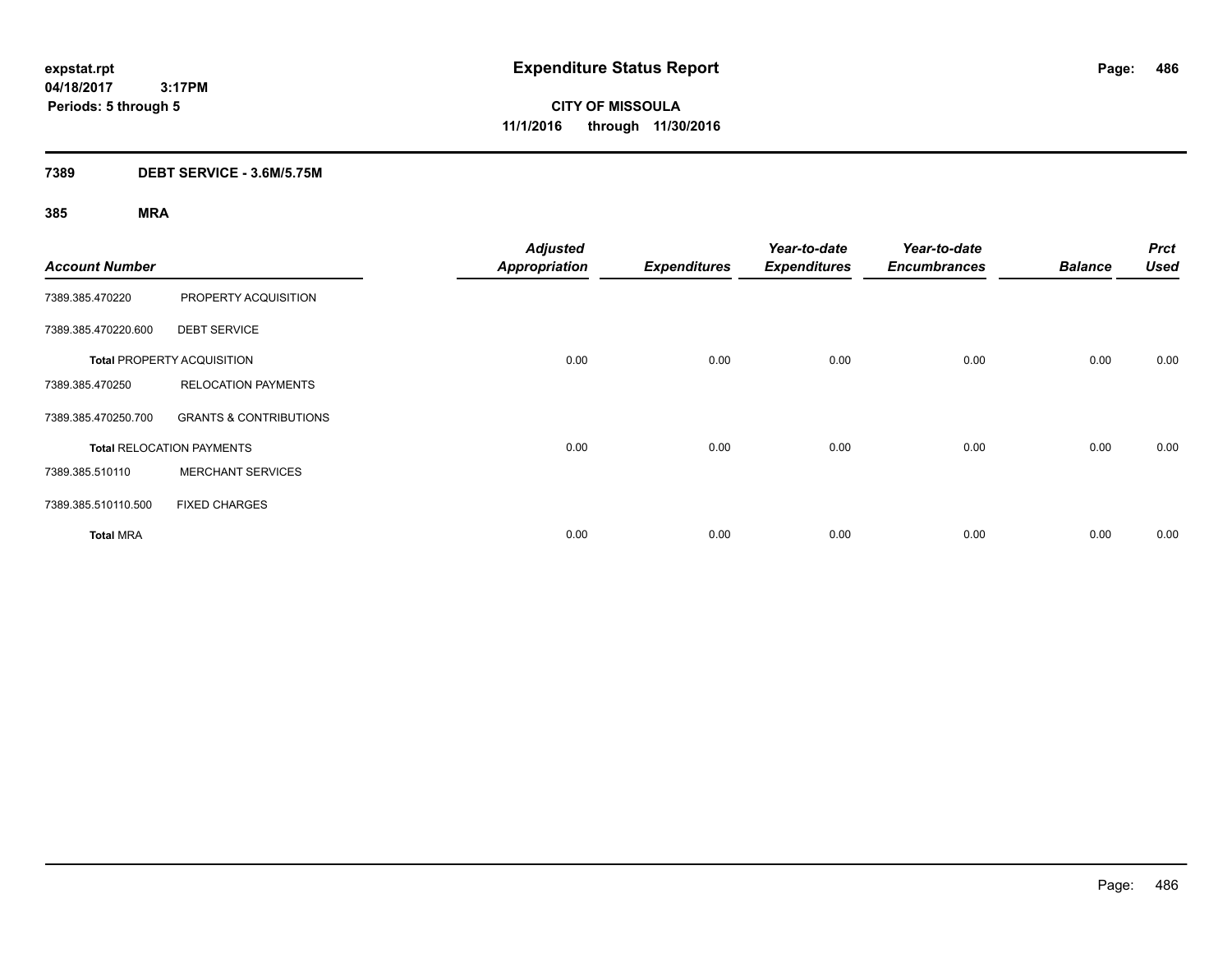### **7389 DEBT SERVICE - 3.6M/5.75M**

|                                |                                                       | <b>Adjusted</b> |                     | Year-to-date        | Year-to-date        |                | <b>Prct</b> |
|--------------------------------|-------------------------------------------------------|-----------------|---------------------|---------------------|---------------------|----------------|-------------|
| <b>Account Number</b>          |                                                       | Appropriation   | <b>Expenditures</b> | <b>Expenditures</b> | <b>Encumbrances</b> | <b>Balance</b> | <b>Used</b> |
| 7389.390.490200                | REVENUE BOND DEBT SERVICE                             |                 |                     |                     |                     |                |             |
| 7389.390.490200.600            | <b>DEBT SERVICE</b>                                   |                 |                     |                     |                     |                |             |
| 7389.390.490200.610.000        | PRINCIPAL                                             | 125,000.00      | 0.00                | 0.00                | 0.00                | 125,000.00     | 0.00        |
| 7389.390.490200.620.000        | <b>INTEREST / SERVICE FEES</b>                        | 125,500.00      | 0.00                | 350.00              | 0.00                | 125,150.00     | 0.28        |
|                                | Total REVENUE BOND DEBT SERVICE                       | 250,500.00      | 0.00                | 350.00              | 0.00                | 250,150.00     | 0.14        |
| 7389.390.490210                | FY13 \$5.75M DEBT SERVICE                             |                 |                     |                     |                     |                |             |
| 7389.390.490210.600            | <b>DEBT SERVICE</b>                                   |                 |                     |                     |                     |                |             |
|                                | 7389.390.490210.610.000 FY13 5.75M DEBT SVS/PRINCIPAL | 268,000.00      | 0.00                | 0.00                | 0.00                | 268,000.00     | 0.00        |
|                                | 7389.390.490210.620.000 INTEREST / SERVICE FEES       | 157,812.00      | 0.00                | 0.00                | 0.00                | 157,812.00     | 0.00        |
|                                | Total FY13 \$5.75M DEBT SERVICE                       | 425,812.00      | 0.00                | 0.00                | 0.00                | 425,812.00     | 0.00        |
| 7389.390.510110                | <b>MERCHANT SERVICES</b>                              |                 |                     |                     |                     |                |             |
| 7389.390.510110.500            | <b>FIXED CHARGES</b>                                  |                 |                     |                     |                     |                |             |
| <b>Total MERCHANT SERVICES</b> |                                                       | 0.00            | 0.00                | 0.00                | 0.00                | 0.00           | 0.00        |
|                                | Total DEBT SERVICE - 3.6M/5.75M                       | 676.312.00      | 0.00                | 350.00              | 0.00                | 675.962.00     | 0.05        |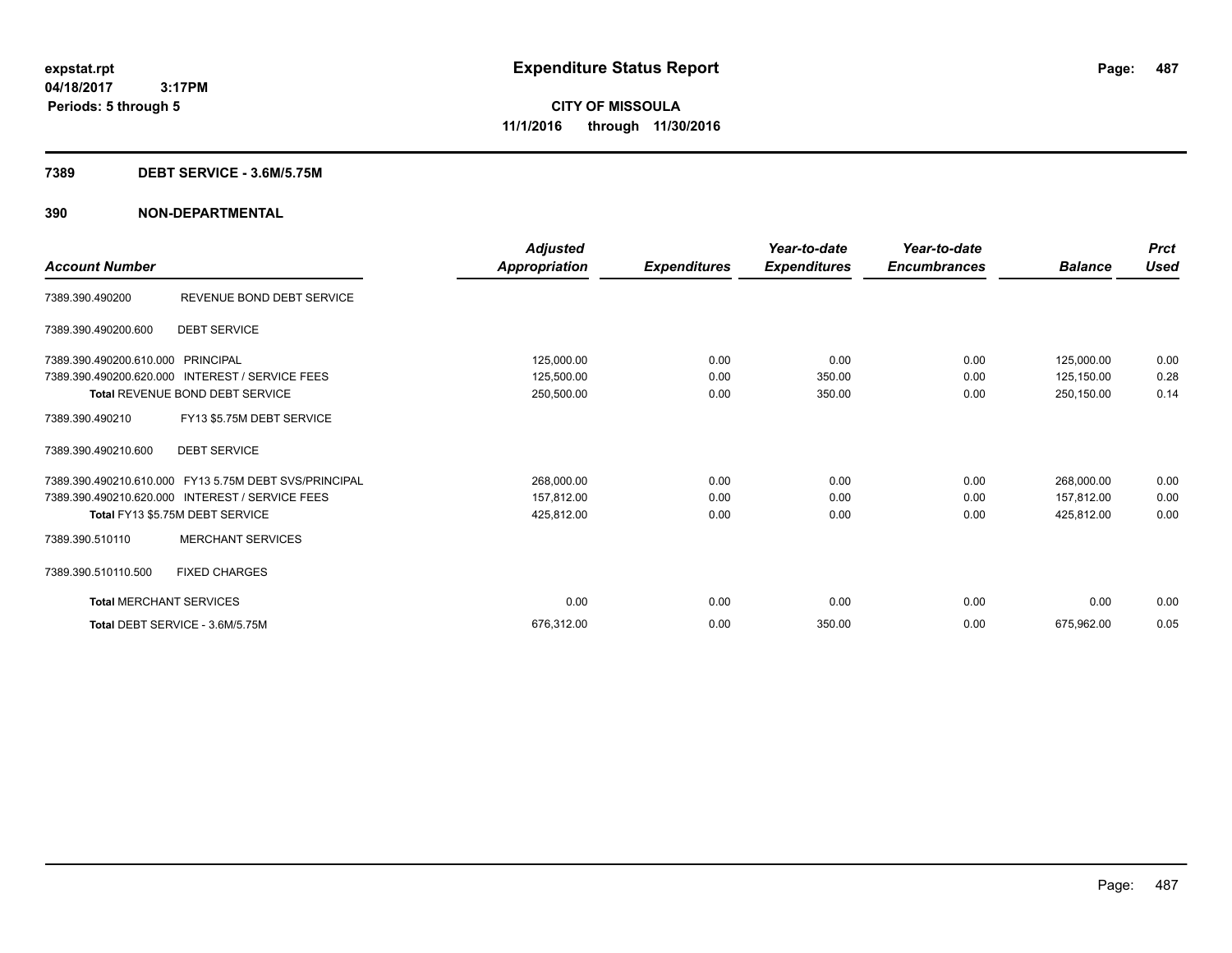**CITY OF MISSOULA 11/1/2016 through 11/30/2016**

## **7390 URDII CLEARING - 3.6M TIF**

| <b>Account Number</b> |                                                                                          | <b>Adjusted</b><br><b>Appropriation</b> | <b>Expenditures</b> | Year-to-date<br><b>Expenditures</b> | Year-to-date<br><b>Encumbrances</b> | <b>Balance</b>           | <b>Prct</b><br><b>Used</b> |
|-----------------------|------------------------------------------------------------------------------------------|-----------------------------------------|---------------------|-------------------------------------|-------------------------------------|--------------------------|----------------------------|
| 7390.385.490607       | <b>TRANSFERS TO BROWNFIELD</b>                                                           |                                         |                     |                                     |                                     |                          |                            |
| 7390.385.490607.800   | OTHER OBJECTS                                                                            |                                         |                     |                                     |                                     |                          |                            |
|                       | 7390.385.490607.820.000 TRANSFERS TO OTHER FUNDS<br><b>Total TRANSFERS TO BROWNFIELD</b> | 0.00<br>0.00                            | 0.00<br>0.00        | $-126.825.85$<br>$-126.825.85$      | 0.00<br>0.00                        | 126.825.85<br>126.825.85 | 0.00<br>0.00               |
| 7390.385.510110       | <b>MERCHANT SERVICES</b>                                                                 |                                         |                     |                                     |                                     |                          |                            |
| 7390.385.510110.500   | <b>FIXED CHARGES</b>                                                                     |                                         |                     |                                     |                                     |                          |                            |
|                       | <b>Total MERCHANT SERVICES</b>                                                           | 0.00                                    | 0.00                | 0.00                                | 0.00                                | 0.00                     | 0.00                       |
| <b>Total MRA</b>      |                                                                                          | 0.00                                    | 0.00                | $-126,825.85$                       | 0.00                                | 126.825.85               | 0.00                       |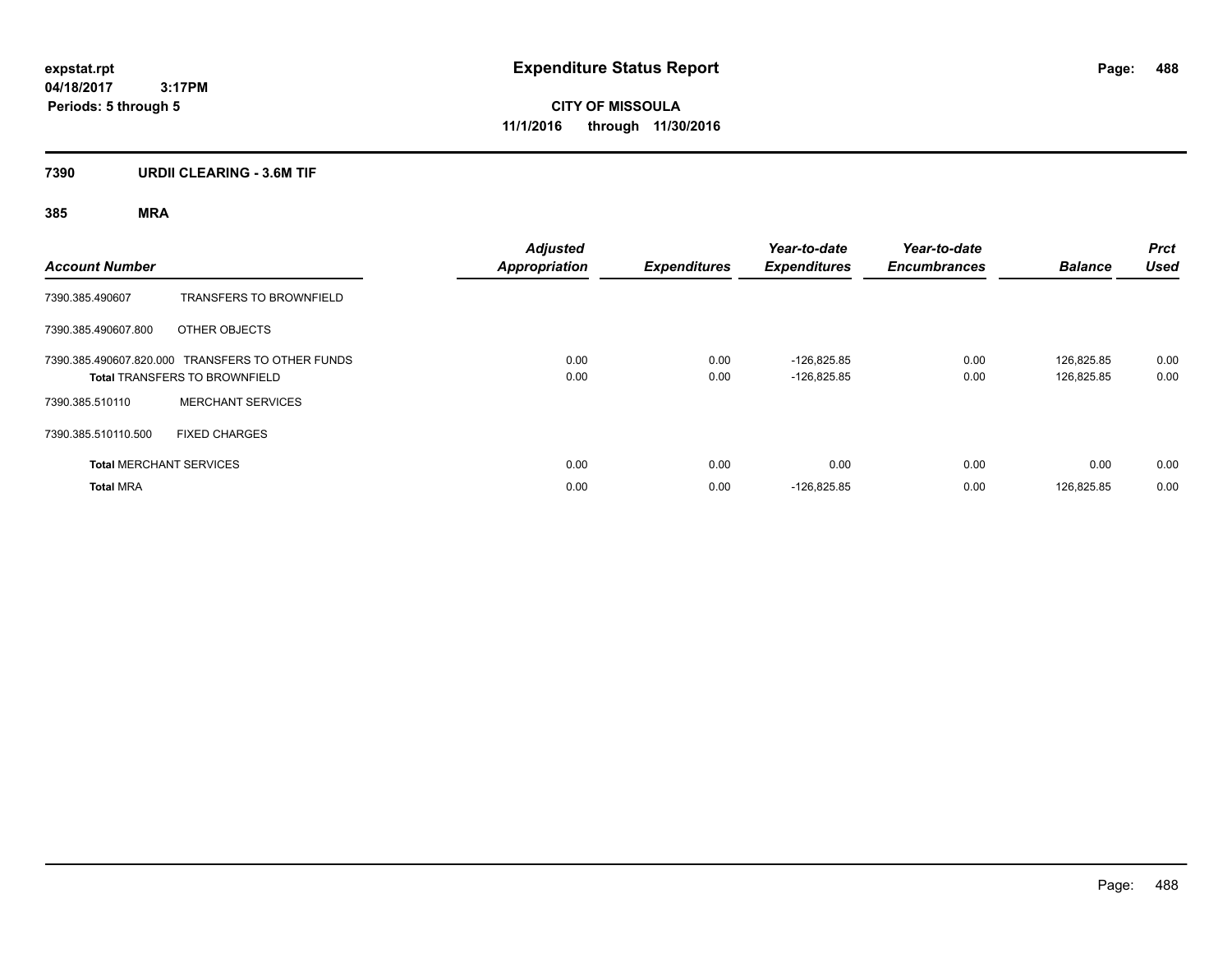### **7390 URDII CLEARING - 3.6M TIF**

| <b>Account Number</b>  |                                                                | <b>Adjusted</b><br><b>Appropriation</b> | <b>Expenditures</b> | Year-to-date<br><b>Expenditures</b> | Year-to-date<br><b>Encumbrances</b> | <b>Balance</b> | <b>Prct</b><br><b>Used</b> |
|------------------------|----------------------------------------------------------------|-----------------------------------------|---------------------|-------------------------------------|-------------------------------------|----------------|----------------------------|
| 7390.390.490601        | TI BOND CLEARING                                               |                                         |                     |                                     |                                     |                |                            |
| 7390.390.490601.800    | OTHER OBJECTS                                                  |                                         |                     |                                     |                                     |                |                            |
| Total TI BOND CLEARING |                                                                | 0.00                                    | 0.00                | 0.00                                | 0.00                                | 0.00           | 0.00                       |
| 7390.390.490604        | TI BOND RESERVE                                                |                                         |                     |                                     |                                     |                |                            |
| 7390.390.490604.800    | OTHER OBJECTS                                                  |                                         |                     |                                     |                                     |                |                            |
|                        | 7390.390.490604.820.000 TRANSFER TO INTERMOUNTAIN BOND DS 7399 | 145,937.00                              | 0.00                | 0.00                                | 0.00                                | 145,937.00     | 0.00                       |
| Total TI BOND RESERVE  |                                                                | 145,937.00                              | 0.00                | 0.00                                | 0.00                                | 145.937.00     | 0.00                       |
| 7390.390.490605        | TRANSFER TO DEBT SERVICE 7389                                  |                                         |                     |                                     |                                     |                |                            |
| 7390.390.490605.800    | OTHER OBJECTS                                                  |                                         |                     |                                     |                                     |                |                            |
|                        | 7390.390.490605.820.000 TRANSFERS TO DEBT SERVICE              | 676,312.00                              | 0.00                | 0.00                                | 0.00                                | 676,312.00     | 0.00                       |
|                        | Total TRANSFER TO DEBT SERVICE 7389                            | 676,312.00                              | 0.00                | 0.00                                | 0.00                                | 676,312.00     | 0.00                       |
| 7390.390.490606        | <b>DEVELOPMENT TRANSFERS</b>                                   |                                         |                     |                                     |                                     |                |                            |
| 7390.390.490606.800    | OTHER OBJECTS                                                  |                                         |                     |                                     |                                     |                |                            |
|                        | 7390.390.490606.820.000 TRANSFERS TO URD II DEVELOPMENT        | 1,121,177.00                            | 0.00                | 0.00                                | 0.00                                | 1,121,177.00   | 0.00                       |
|                        | Total DEVELOPMENT TRANSFERS                                    | 1,121,177.00                            | 0.00                | 0.00                                | 0.00                                | 1,121,177.00   | 0.00                       |
| 7390.390.490607        | <b>TRANSFERS TO BROWNFIELD</b>                                 |                                         |                     |                                     |                                     |                |                            |
| 7390.390.490607.800    | OTHER OBJECTS                                                  |                                         |                     |                                     |                                     |                |                            |
|                        | 7390.390.490607.820.000 TRANSFERS TO OTHER FUNDS               | 54,716.00                               | 0.00                | 0.00                                | 0.00                                | 54,716.00      | 0.00                       |
|                        | <b>Total TRANSFERS TO BROWNFIELD</b>                           | 54,716.00                               | 0.00                | 0.00                                | 0.00                                | 54,716.00      | 0.00                       |
| 7390.390.490608        | TRANSFERS TO SAFEWA/ST PAT                                     |                                         |                     |                                     |                                     |                |                            |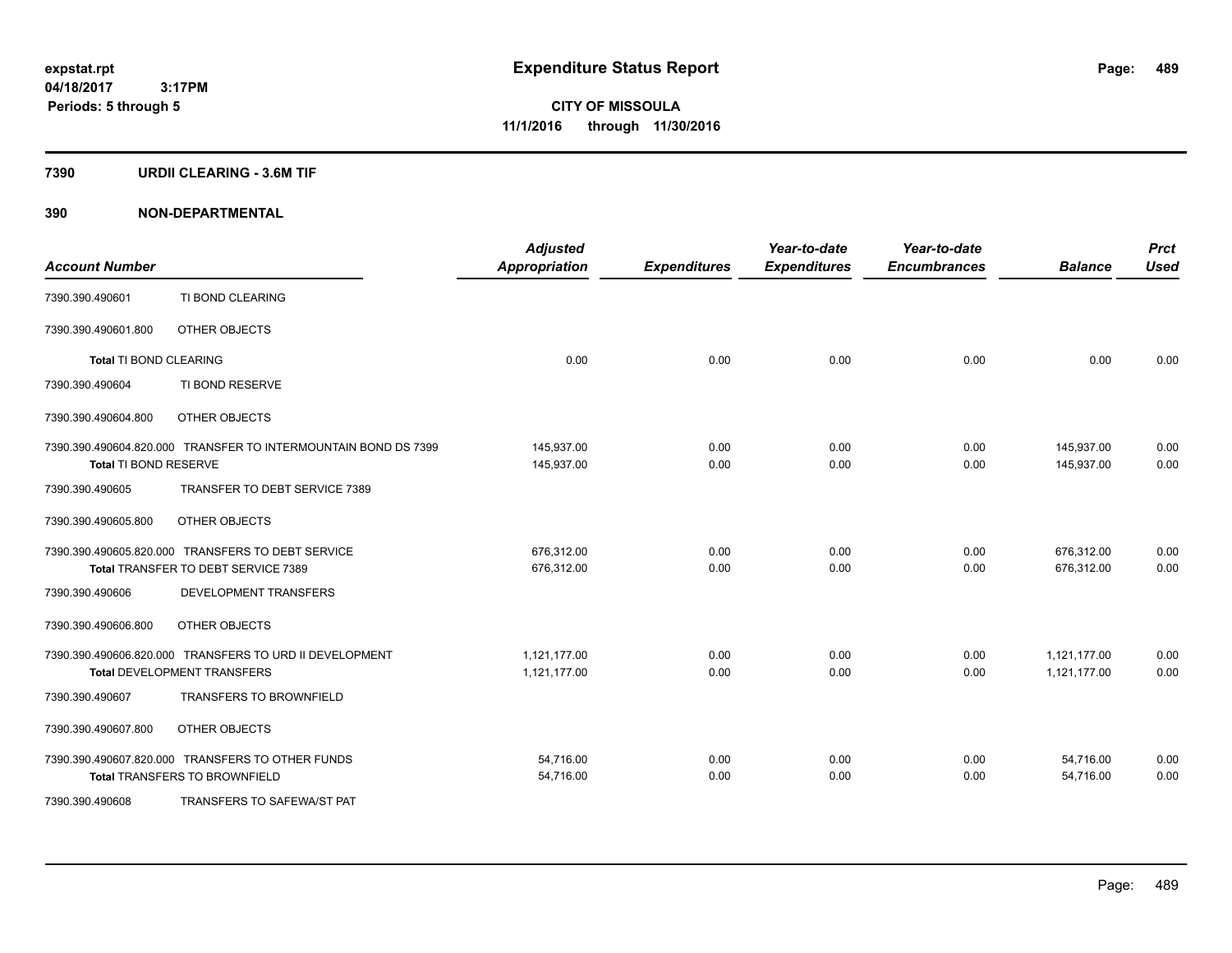### **7390 URDII CLEARING - 3.6M TIF**

| <b>Account Number</b>                                            | <b>Adjusted</b>      | <b>Expenditures</b> | Year-to-date<br><b>Expenditures</b> | Year-to-date<br><b>Encumbrances</b> | <b>Balance</b> | <b>Prct</b><br>Used |
|------------------------------------------------------------------|----------------------|---------------------|-------------------------------------|-------------------------------------|----------------|---------------------|
|                                                                  | <b>Appropriation</b> |                     |                                     |                                     |                |                     |
| OTHER OBJECTS<br>7390.390.490608.800                             |                      |                     |                                     |                                     |                |                     |
| 7390.390.490608.820.000 TRANSFERS TO OTHER FUNDS-SAFEWAY/ST PATS | 127,012.00           | 0.00                | 0.00                                | 0.00                                | 127.012.00     | 0.00                |
| <b>Total TRANSFERS TO SAFEWA/ST PAT</b>                          | 127,012.00           | 0.00                | 0.00                                | 0.00                                | 127,012.00     | 0.00                |
| <b>MERCHANT SERVICES</b><br>7390.390.510110                      |                      |                     |                                     |                                     |                |                     |
| 7390.390.510110.500<br><b>FIXED CHARGES</b>                      |                      |                     |                                     |                                     |                |                     |
| <b>Total FIXED CHARGES</b>                                       | 0.00                 | 0.00                | 0.00                                | 0.00                                | 0.00           | 0.00                |
| <b>Total MERCHANT SERVICES</b>                                   | 0.00                 | 0.00                | 0.00                                | 0.00                                | 0.00           | 0.00                |
| <b>Total NON-DEPARTMENTAL</b>                                    | 2,125,154.00         | 0.00                | 0.00                                | 0.00                                | 2,125,154.00   | 0.00                |
| <b>Total URDII CLEARING - 3.6M TIF</b>                           | 2,125,154.00         | 0.00                | $-126,825.85$                       | 0.00                                | 2,251,979.85   | 0.00                |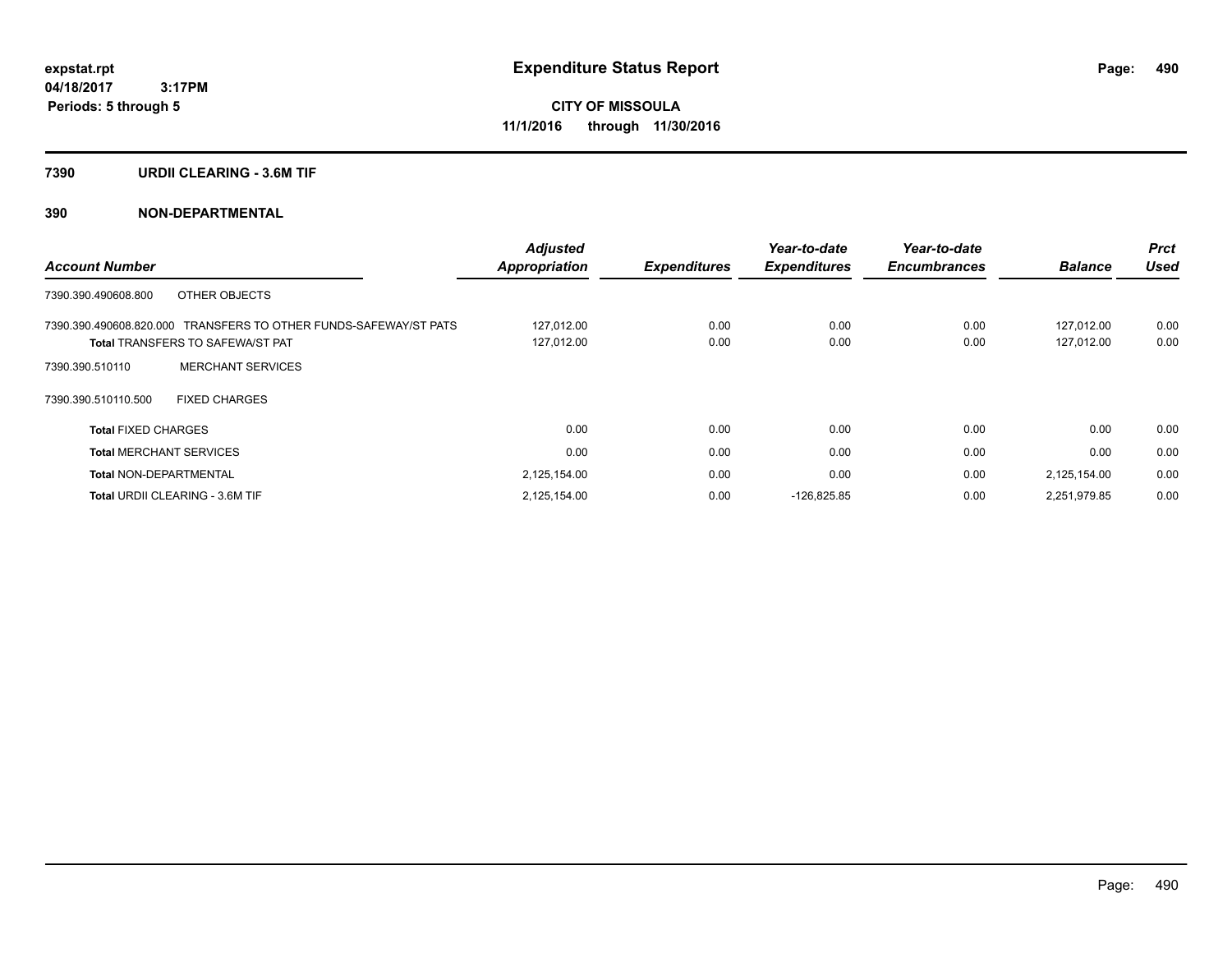**CITY OF MISSOULA 11/1/2016 through 11/30/2016**

**7391 MRA - URD I FUND**

| <b>Account Number</b>      |                          | <b>Adjusted</b><br><b>Appropriation</b> | <b>Expenditures</b> | Year-to-date<br><b>Expenditures</b> | Year-to-date<br><b>Encumbrances</b> | <b>Balance</b> | <b>Prct</b><br><b>Used</b> |
|----------------------------|--------------------------|-----------------------------------------|---------------------|-------------------------------------|-------------------------------------|----------------|----------------------------|
| 7391.385.510110            | <b>MERCHANT SERVICES</b> |                                         |                     |                                     |                                     |                |                            |
| 7391.385.510110.500        | <b>FIXED CHARGES</b>     |                                         |                     |                                     |                                     |                |                            |
| <b>Total FIXED CHARGES</b> |                          | 0.00                                    | 0.00                | 0.00                                | 0.00                                | 0.00           | 0.00                       |
| <b>Total MRA</b>           |                          | 0.00                                    | 0.00                | 0.00                                | 0.00                                | 0.00           | 0.00                       |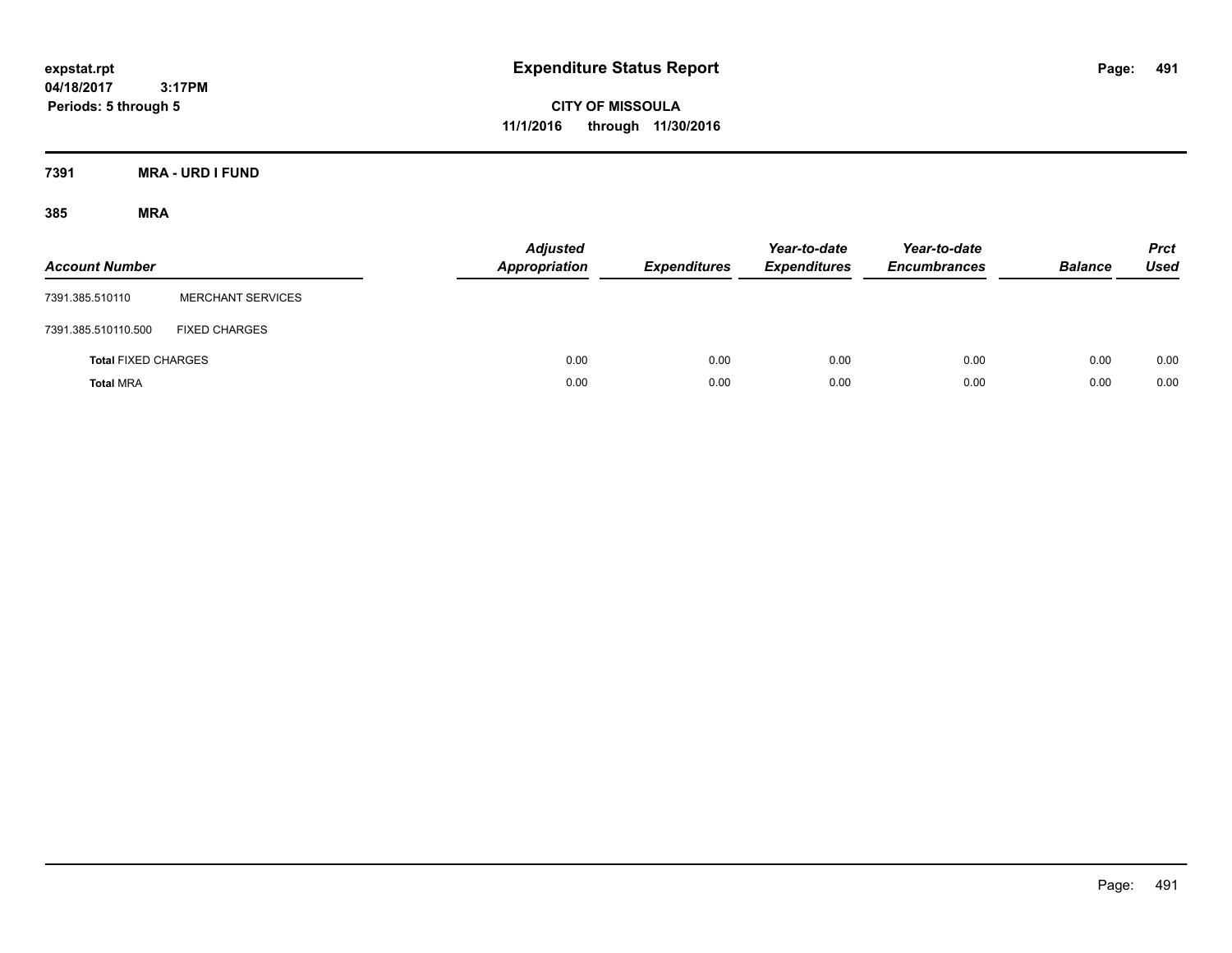**CITY OF MISSOULA 11/1/2016 through 11/30/2016**

**7391 MRA - URD I FUND**

**900 DEPRECIATION**

| <b>Account Number</b>  |                          | Adjusted<br>Appropriation | <b>Expenditures</b> | Year-to-date<br><b>Expenditures</b> | Year-to-date<br><b>Encumbrances</b> | <b>Balance</b> | Prct<br><b>Used</b> |
|------------------------|--------------------------|---------------------------|---------------------|-------------------------------------|-------------------------------------|----------------|---------------------|
| 7391.900.510110        | <b>MERCHANT SERVICES</b> |                           |                     |                                     |                                     |                |                     |
| 7391.900.510110.500    | <b>FIXED CHARGES</b>     |                           |                     |                                     |                                     |                |                     |
| Total MRA - URD I FUND |                          | 0.00                      | 0.00                | 0.00                                | 0.00                                | 0.00           | 0.00                |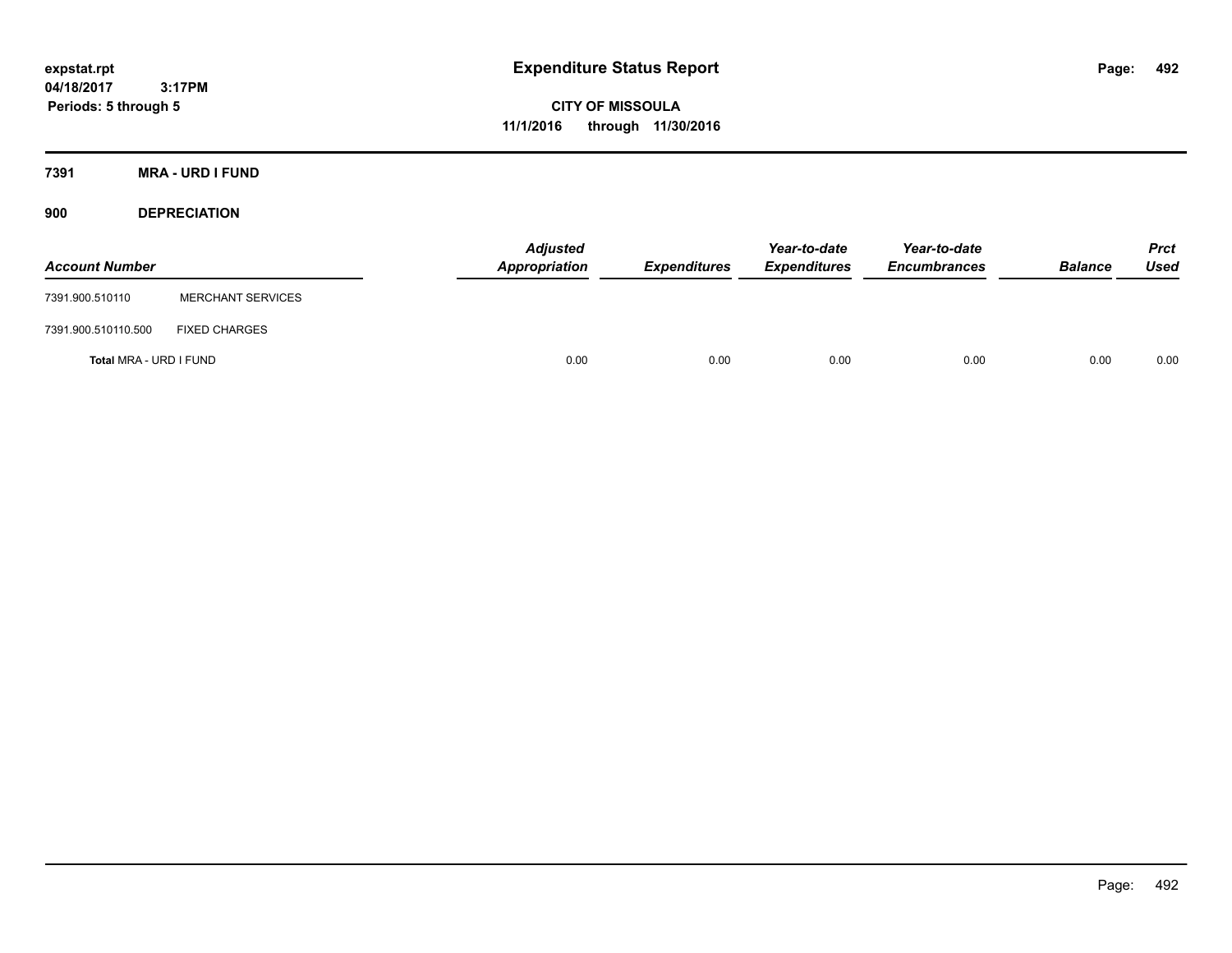**CITY OF MISSOULA 11/1/2016 through 11/30/2016**

**7392 MRA - URD II FUND**

| <b>Account Number</b>                                             |                                                  | <b>Adjusted</b><br>Appropriation | <b>Expenditures</b> | Year-to-date<br><b>Expenditures</b> | Year-to-date<br><b>Encumbrances</b> | <b>Balance</b>           | <b>Prct</b><br><b>Used</b> |
|-------------------------------------------------------------------|--------------------------------------------------|----------------------------------|---------------------|-------------------------------------|-------------------------------------|--------------------------|----------------------------|
| 7392.385.460436                                                   | <b>MRA CTEP/CMAQ</b>                             |                                  |                     |                                     |                                     |                          |                            |
| 7392.385.460436.300                                               | PURCHASED SERVICES                               |                                  |                     |                                     |                                     |                          |                            |
|                                                                   | <b>Total PURCHASED SERVICES</b>                  | 0.00                             | 0.00                | 0.00                                | 0.00                                | 0.00                     | 0.00                       |
| 7392.385.460436.900                                               | <b>CAPITAL OUTLAY</b>                            |                                  |                     |                                     |                                     |                          |                            |
| <b>Total MRA CTEP/CMAQ</b>                                        |                                                  | 0.00                             | 0.00                | 0.00                                | 0.00                                | 0.00                     | 0.00                       |
| 7392.385.470210                                                   | <b>ADMINISTRATION</b>                            |                                  |                     |                                     |                                     |                          |                            |
| 7392.385.470210.300                                               | PURCHASED SERVICES                               |                                  |                     |                                     |                                     |                          |                            |
|                                                                   | <b>Total PURCHASED SERVICES</b>                  | 0.00                             | 0.00                | 0.00                                | 0.00                                | 0.00                     | 0.00                       |
| 7392.385.470210.800                                               | OTHER OBJECTS                                    |                                  |                     |                                     |                                     |                          |                            |
| <b>Total ADMINISTRATION</b>                                       | 7392.385.470210.820.000 TRANSFERS TO OTHER FUNDS | 250,000.00<br>250,000.00         | 0.00<br>0.00        | 0.00<br>0.00                        | 0.00<br>0.00                        | 250,000.00<br>250,000.00 | 0.00<br>0.00               |
| 7392.385.470220                                                   | PROPERTY ACQUISITION                             |                                  |                     |                                     |                                     |                          |                            |
| 7392.385.470220.800                                               | OTHER OBJECTS                                    |                                  |                     |                                     |                                     |                          |                            |
| 7392.385.470220.845.000 CONTINGENCY<br><b>Total OTHER OBJECTS</b> |                                                  | 50,000.00<br>50,000.00           | 0.00<br>0.00        | 0.00<br>0.00                        | 0.00<br>0.00                        | 50,000.00<br>50,000.00   | 0.00<br>0.00               |
| 7392.385.470220.900                                               | <b>CAPITAL OUTLAY</b>                            |                                  |                     |                                     |                                     |                          |                            |
| <b>Total CAPITAL OUTLAY</b>                                       |                                                  | 0.00                             | 0.00                | 0.00                                | 0.00                                | 0.00                     | 0.00                       |
|                                                                   | <b>Total PROPERTY ACQUISITION</b>                | 50,000.00                        | 0.00                | 0.00                                | 0.00                                | 50,000.00                | 0.00                       |
| 7392.385.470230                                                   | PW FACILITY                                      |                                  |                     |                                     |                                     |                          |                            |
| 7392.385.470230.300                                               | PURCHASED SERVICES                               |                                  |                     |                                     |                                     |                          |                            |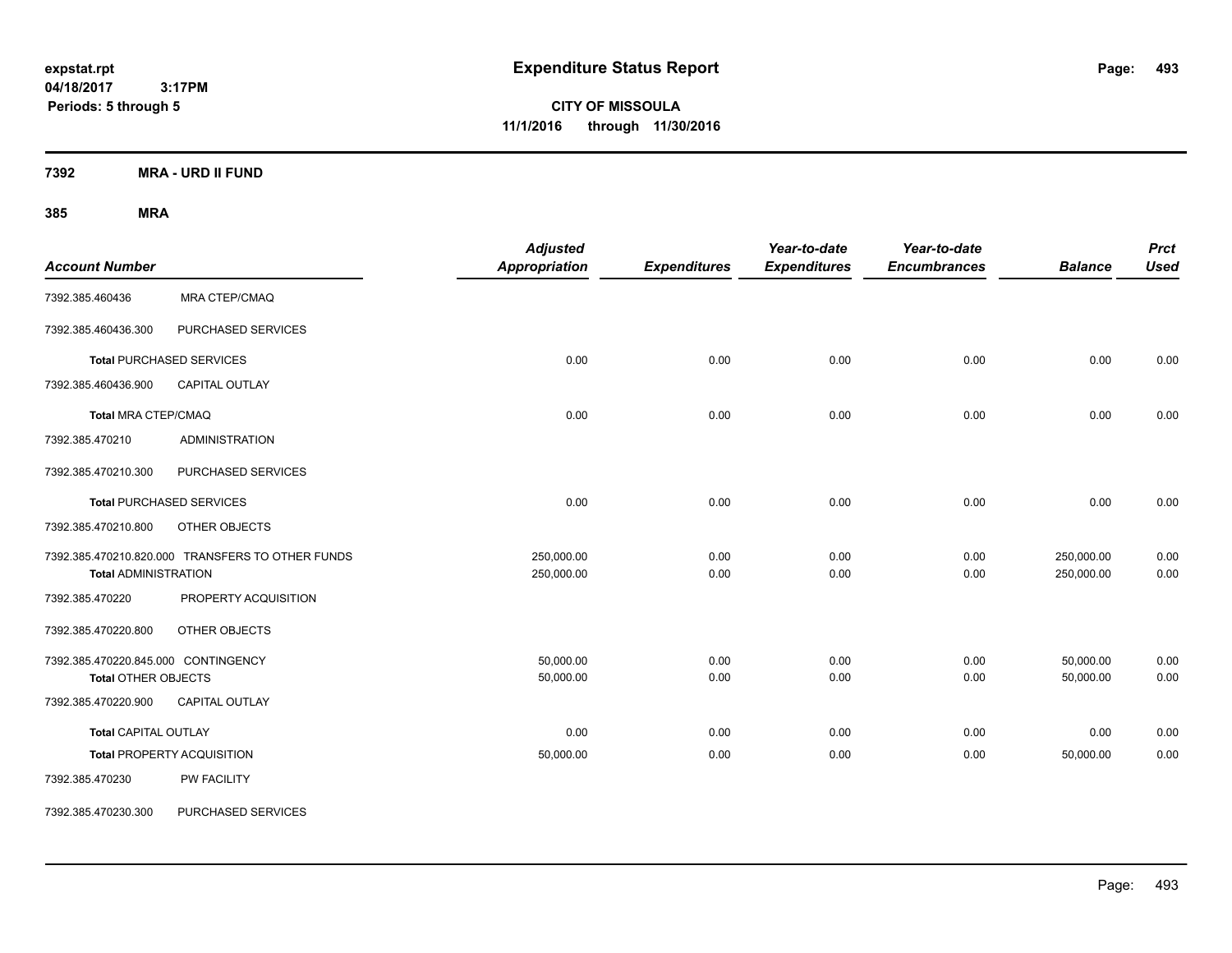**CITY OF MISSOULA 11/1/2016 through 11/30/2016**

**7392 MRA - URD II FUND**

| <b>Account Number</b>                                    | <b>Adjusted</b><br><b>Appropriation</b> | <b>Expenditures</b> | Year-to-date<br><b>Expenditures</b> | Year-to-date<br><b>Encumbrances</b> | <b>Balance</b> | <b>Prct</b><br>Used |
|----------------------------------------------------------|-----------------------------------------|---------------------|-------------------------------------|-------------------------------------|----------------|---------------------|
| 7392.385.470230.350.000 PROFESSIONAL SERVICES            | 22,551.00                               | 0.00                | 0.00                                | 0.00                                | 22,551.00      | 0.00                |
| <b>Total PURCHASED SERVICES</b>                          | 22,551.00                               | 0.00                | 0.00                                | 0.00                                | 22,551.00      | 0.00                |
| <b>GRANTS &amp; CONTRIBUTIONS</b><br>7392.385.470230.700 |                                         |                     |                                     |                                     |                |                     |
| 7392.385.470230.700.000 GRANTS & CONTRIBUTIONS           | 102,885.00                              | 0.00                | 0.00                                | 0.00                                | 102,885.00     | 0.00                |
| <b>Total GRANTS &amp; CONTRIBUTIONS</b>                  | 102,885.00                              | 0.00                | 0.00                                | 0.00                                | 102,885.00     | 0.00                |
| 7392.385.470230.800<br>OTHER OBJECTS                     |                                         |                     |                                     |                                     |                |                     |
| 7392.385.470230.845.000 CONTINGENCY                      | 1.286.500.00                            | 0.00                | 0.00                                | 0.00                                | 1,286,500.00   | 0.00                |
| <b>Total OTHER OBJECTS</b>                               | 1,286,500.00                            | 0.00                | 0.00                                | 0.00                                | 1,286,500.00   | 0.00                |
| 7392.385.470230.900<br>CAPITAL OUTLAY                    |                                         |                     |                                     |                                     |                |                     |
| 7392.385.470230.930.000 IMPROVEMENTS                     | 110,000.00                              | 2,841.25            | 2,841.25                            | 0.00                                | 107,158.75     | 2.58                |
| Total CAPITAL OUTLAY                                     | 110,000.00                              | 2,841.25            | 2,841.25                            | 0.00                                | 107,158.75     | 2.58                |
| <b>Total PW FACILITY</b>                                 | 1,521,936.00                            | 2,841.25            | 2,841.25                            | 0.00                                | 1,519,094.75   | 0.19                |
| <b>REHAB LOANS</b><br>7392.385.470240                    |                                         |                     |                                     |                                     |                |                     |
| 7392.385.470240.700<br><b>GRANTS &amp; CONTRIBUTIONS</b> |                                         |                     |                                     |                                     |                |                     |
| 7392.385.470240.700.000 GRANTS & CONTRIBUTIONS           | 444,830.00                              | 0.00                | 0.00                                | 0.00                                | 444,830.00     | 0.00                |
| <b>Total REHAB LOANS</b>                                 | 444,830.00                              | 0.00                | 0.00                                | 0.00                                | 444,830.00     | 0.00                |
| 7392.385.470241<br>*** Title Not Found ***               |                                         |                     |                                     |                                     |                |                     |
| 7392.385.470241.300<br>PURCHASED SERVICES                |                                         |                     |                                     |                                     |                |                     |
| <b>Total PURCHASED SERVICES</b>                          | 0.00                                    | 0.00                | 0.00                                | 0.00                                | 0.00           | 0.00                |
| 7392.385.470241.700<br><b>GRANTS &amp; CONTRIBUTIONS</b> |                                         |                     |                                     |                                     |                |                     |
| <b>Total GRANTS &amp; CONTRIBUTIONS</b>                  | 0.00                                    | 0.00                | 0.00                                | 0.00                                | 0.00           | 0.00                |
| 7392.385.470241.800<br>OTHER OBJECTS                     |                                         |                     |                                     |                                     |                |                     |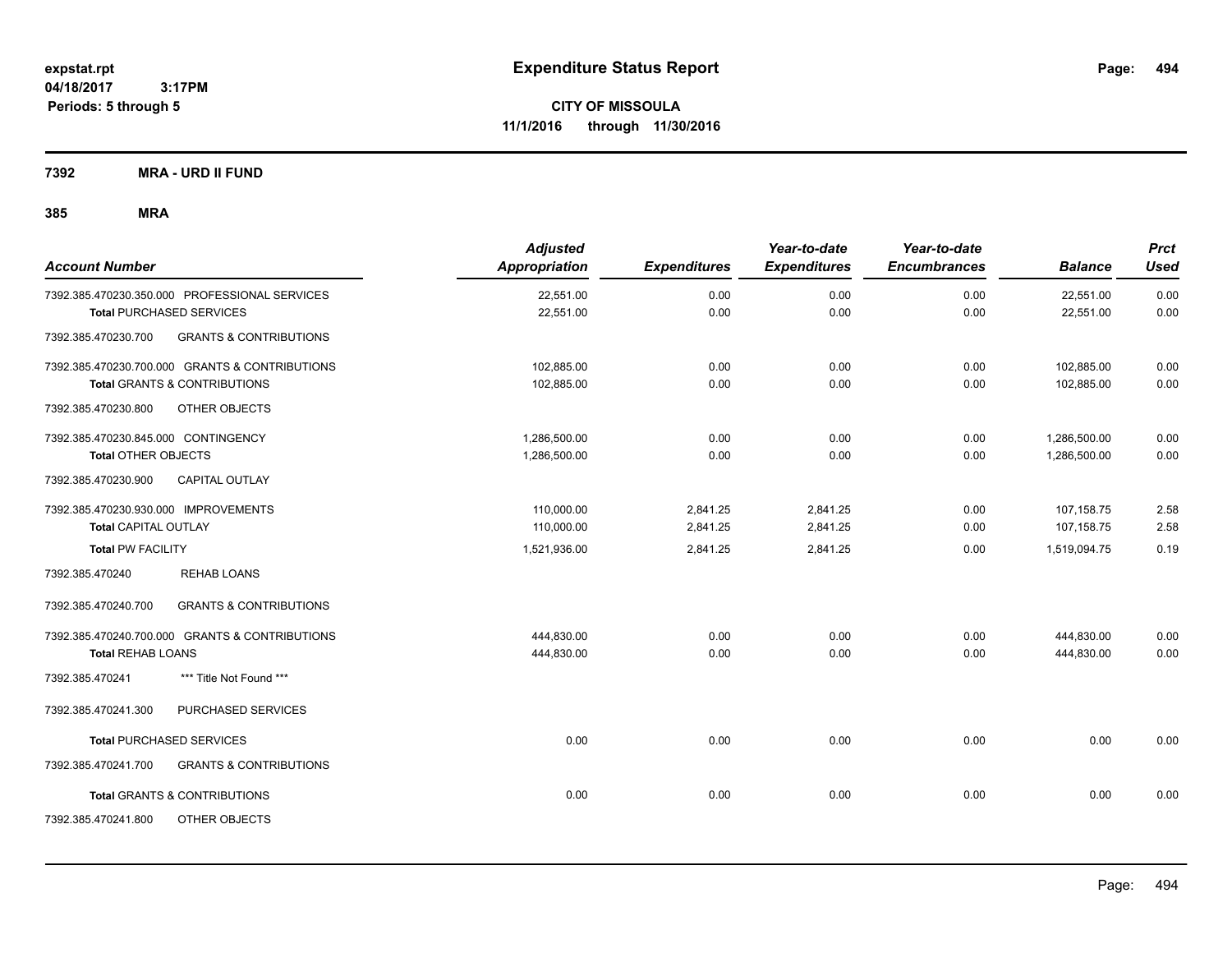**CITY OF MISSOULA 11/1/2016 through 11/30/2016**

**7392 MRA - URD II FUND**

## **385 MRA**

| <b>Account Number</b>               |                                               | <b>Adjusted</b><br>Appropriation | <b>Expenditures</b> | Year-to-date<br><b>Expenditures</b> | Year-to-date<br><b>Encumbrances</b> | <b>Balance</b> | <b>Prct</b><br><b>Used</b> |
|-------------------------------------|-----------------------------------------------|----------------------------------|---------------------|-------------------------------------|-------------------------------------|----------------|----------------------------|
| <b>Total OTHER OBJECTS</b>          |                                               | 0.00                             | 0.00                | 0.00                                | 0.00                                | 0.00           | 0.00                       |
| 7392.385.470241.900                 | CAPITAL OUTLAY                                |                                  |                     |                                     |                                     |                |                            |
| Total *** Title Not Found ***       |                                               | 0.00                             | 0.00                | 0.00                                | 0.00                                | 0.00           | 0.00                       |
| 7392.385.470250                     | <b>RELOCATION PAYMENTS</b>                    |                                  |                     |                                     |                                     |                |                            |
| 7392.385.470250.700                 | <b>GRANTS &amp; CONTRIBUTIONS</b>             |                                  |                     |                                     |                                     |                |                            |
|                                     | Total GRANTS & CONTRIBUTIONS                  | 0.00                             | 0.00                | 0.00                                | 0.00                                | 0.00           | 0.00                       |
| 7392.385.470250.800                 | OTHER OBJECTS                                 |                                  |                     |                                     |                                     |                |                            |
|                                     | <b>Total RELOCATION PAYMENTS</b>              | 0.00                             | 0.00                | 0.00                                | 0.00                                | 0.00           | 0.00                       |
| 7392.385.470260                     | <b>PLANNING &amp; MGMT</b>                    |                                  |                     |                                     |                                     |                |                            |
| 7392.385.470260.300                 | PURCHASED SERVICES                            |                                  |                     |                                     |                                     |                |                            |
|                                     | 7392.385.470260.350.000 PROFESSIONAL SERVICES | 10,000.00                        | 0.00                | 0.00                                | 0.00                                | 10,000.00      | 0.00                       |
|                                     | <b>Total PURCHASED SERVICES</b>               | 10,000.00                        | 0.00                | 0.00                                | 0.00                                | 10,000.00      | 0.00                       |
| 7392.385.470260.700                 | <b>GRANTS &amp; CONTRIBUTIONS</b>             |                                  |                     |                                     |                                     |                |                            |
|                                     | <b>Total GRANTS &amp; CONTRIBUTIONS</b>       | 0.00                             | 0.00                | 0.00                                | 0.00                                | 0.00           | 0.00                       |
| 7392.385.470260.800                 | OTHER OBJECTS                                 |                                  |                     |                                     |                                     |                |                            |
| 7392.385.470260.845.000 CONTINGENCY |                                               | 50,000.00                        | 0.00                | 0.00                                | 0.00                                | 50,000.00      | 0.00                       |
| <b>Total OTHER OBJECTS</b>          |                                               | 50,000.00                        | 0.00                | 0.00                                | 0.00                                | 50,000.00      | 0.00                       |
| <b>Total PLANNING &amp; MGMT</b>    |                                               | 60,000.00                        | 0.00                | 0.00                                | 0.00                                | 60,000.00      | 0.00                       |
| 7392.385.470270                     | <b>CLEARING &amp; DEMO</b>                    |                                  |                     |                                     |                                     |                |                            |

7392.385.470270.700 GRANTS & CONTRIBUTIONS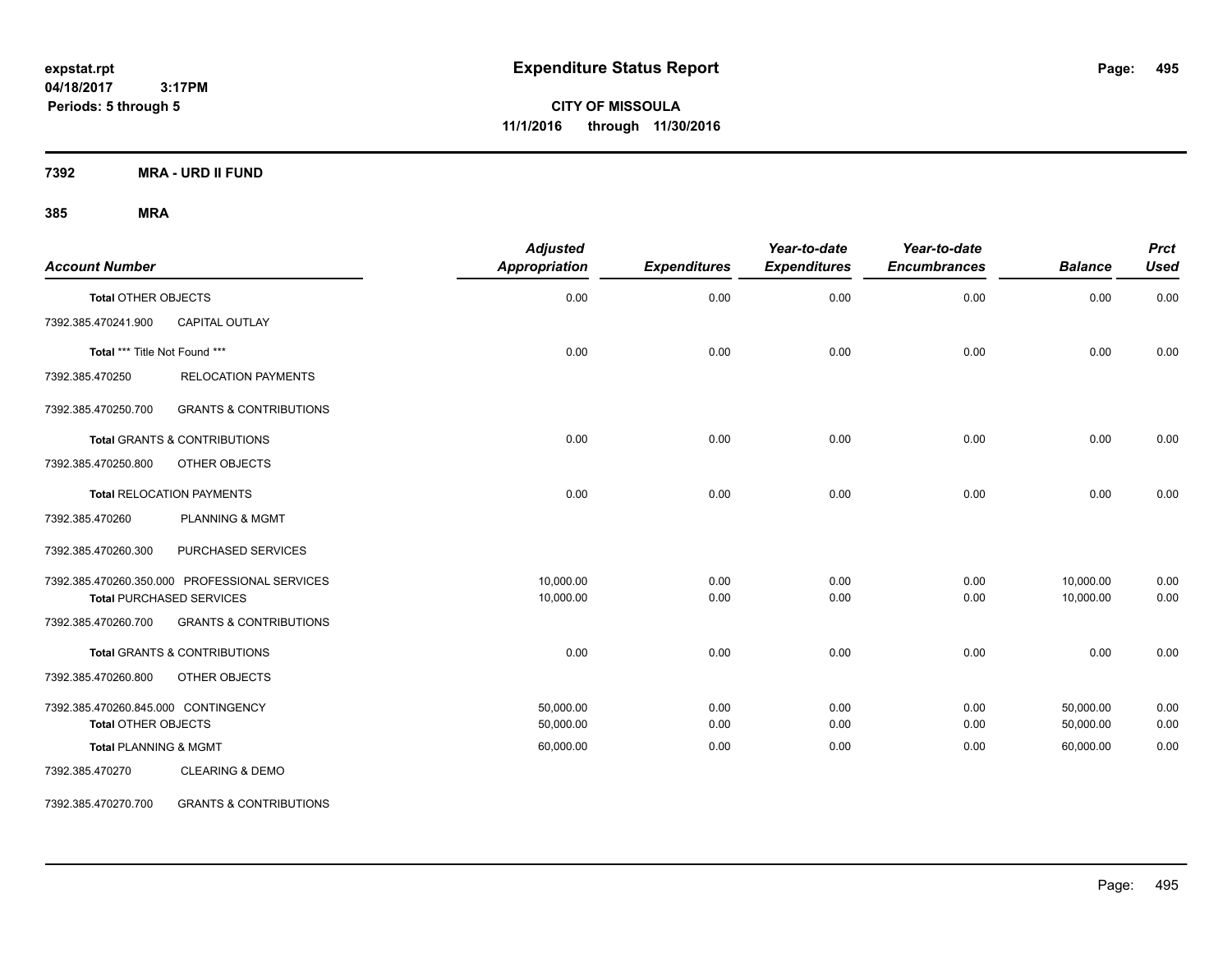**CITY OF MISSOULA 11/1/2016 through 11/30/2016**

**7392 MRA - URD II FUND**

| <b>Account Number</b>               |                                                | <b>Adjusted</b><br>Appropriation | <b>Expenditures</b> | Year-to-date<br><b>Expenditures</b> | Year-to-date<br><b>Encumbrances</b> | <b>Balance</b> | <b>Prct</b><br><b>Used</b> |
|-------------------------------------|------------------------------------------------|----------------------------------|---------------------|-------------------------------------|-------------------------------------|----------------|----------------------------|
|                                     | 7392.385.470270.700.000 GRANTS & CONTRIBUTIONS | 35,000.00                        | 0.00                | 0.00                                | 0.00                                | 35,000.00      | 0.00                       |
|                                     | <b>Total GRANTS &amp; CONTRIBUTIONS</b>        | 35,000.00                        | 0.00                | 0.00                                | 0.00                                | 35,000.00      | 0.00                       |
| 7392.385.470270.800                 | OTHER OBJECTS                                  |                                  |                     |                                     |                                     |                |                            |
| 7392.385.470270.845.000 CONTINGENCY |                                                | 100,000.00                       | 0.00                | 0.00                                | 0.00                                | 100,000.00     | 0.00                       |
| <b>Total OTHER OBJECTS</b>          |                                                | 100,000.00                       | 0.00                | 0.00                                | 0.00                                | 100,000.00     | 0.00                       |
| 7392.385.470270.900                 | <b>CAPITAL OUTLAY</b>                          |                                  |                     |                                     |                                     |                |                            |
| <b>Total CAPITAL OUTLAY</b>         |                                                | 0.00                             | 0.00                | 0.00                                | 0.00                                | 0.00           | 0.00                       |
| Total CLEARING & DEMO               |                                                | 135,000.00                       | 0.00                | 0.00                                | 0.00                                | 135,000.00     | 0.00                       |
| 7392.385.470280                     | 5M SOUTH RESERVE CROSSING                      |                                  |                     |                                     |                                     |                |                            |
| 7392.385.470280.900                 | <b>CAPITAL OUTLAY</b>                          |                                  |                     |                                     |                                     |                |                            |
|                                     | Total 5M SOUTH RESERVE CROSSING                | 0.00                             | 0.00                | 0.00                                | 0.00                                | 0.00           | 0.00                       |
| 7392.385.470290                     | BROWNFIELD RLF 1.125M                          |                                  |                     |                                     |                                     |                |                            |
| 7392.385.470290.700                 | <b>GRANTS &amp; CONTRIBUTIONS</b>              |                                  |                     |                                     |                                     |                |                            |
|                                     | Total GRANTS & CONTRIBUTIONS                   | 0.00                             | 0.00                | 0.00                                | 0.00                                | 0.00           | 0.00                       |
| 7392.385.470290.900                 | CAPITAL OUTLAY                                 |                                  |                     |                                     |                                     |                |                            |
|                                     | Total BROWNFIELD RLF 1.125M                    | 0.00                             | 0.00                | 0.00                                | 0.00                                | 0.00           | 0.00                       |
| 7392.385.470300                     | SAFEWAY/ST PAT 1.5M                            |                                  |                     |                                     |                                     |                |                            |
| 7392.385.470300.900                 | <b>CAPITAL OUTLAY</b>                          |                                  |                     |                                     |                                     |                |                            |
|                                     | Total SAFEWAY/ST PAT 1.5M                      | 0.00                             | 0.00                | 0.00                                | 0.00                                | 0.00           | 0.00                       |
| 7392.385.470301                     | 5.75M SILVER PARK/WYOMIN/MRL                   |                                  |                     |                                     |                                     |                |                            |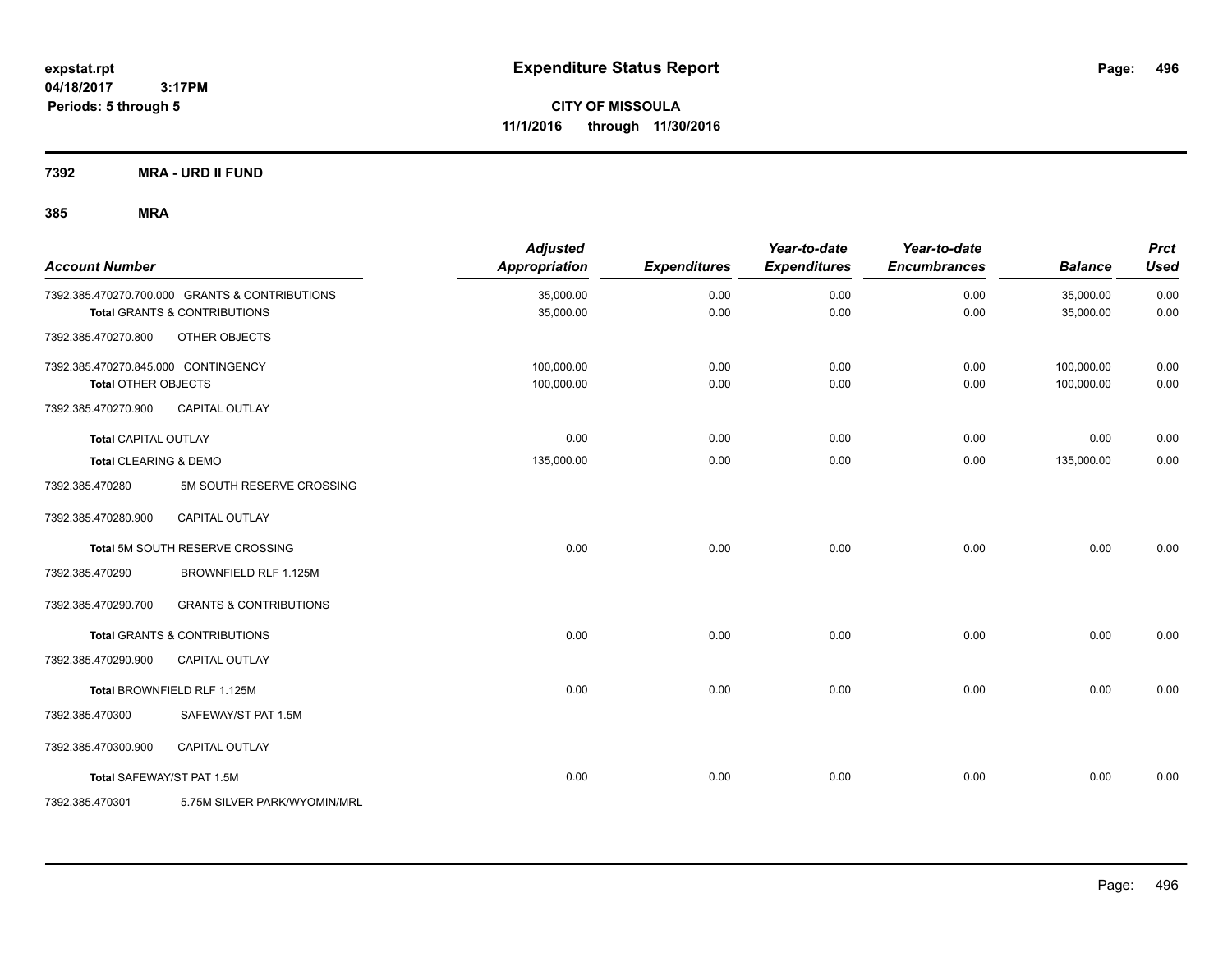**CITY OF MISSOULA 11/1/2016 through 11/30/2016**

**7392 MRA - URD II FUND**

|                            |                                         | <b>Adjusted</b>      |                     | Year-to-date        | Year-to-date        |                | <b>Prct</b> |
|----------------------------|-----------------------------------------|----------------------|---------------------|---------------------|---------------------|----------------|-------------|
| <b>Account Number</b>      |                                         | <b>Appropriation</b> | <b>Expenditures</b> | <b>Expenditures</b> | <b>Encumbrances</b> | <b>Balance</b> | <b>Used</b> |
| 7392.385.470301.300        | PURCHASED SERVICES                      |                      |                     |                     |                     |                |             |
|                            | <b>Total PURCHASED SERVICES</b>         | 0.00                 | 0.00                | 0.00                | 0.00                | 0.00           | 0.00        |
| 7392.385.470301.700        | <b>GRANTS &amp; CONTRIBUTIONS</b>       |                      |                     |                     |                     |                |             |
|                            | <b>Total GRANTS &amp; CONTRIBUTIONS</b> | 0.00                 | 0.00                | 0.00                | 0.00                | 0.00           | 0.00        |
| 7392.385.470301.800        | OTHER OBJECTS                           |                      |                     |                     |                     |                |             |
| <b>Total OTHER OBJECTS</b> |                                         | 0.00                 | 0.00                | 0.00                | 0.00                | 0.00           | 0.00        |
| 7392.385.470301.900        | <b>CAPITAL OUTLAY</b>                   |                      |                     |                     |                     |                |             |
|                            | Total 5.75M SILVER PARK/WYOMIN/MRL      | 0.00                 | 0.00                | 0.00                | 0.00                | 0.00           | 0.00        |
| 7392.385.510110            | <b>MERCHANT SERVICES</b>                |                      |                     |                     |                     |                |             |
| 7392.385.510110.500        | <b>FIXED CHARGES</b>                    |                      |                     |                     |                     |                |             |
|                            | <b>Total MERCHANT SERVICES</b>          | 0.00                 | 0.00                | 0.00                | 0.00                | 0.00           | 0.00        |
| Total MRA - URD II FUND    |                                         | 2,461,766.00         | 2,841.25            | 2,841.25            | 0.00                | 2,458,924.75   | 0.12        |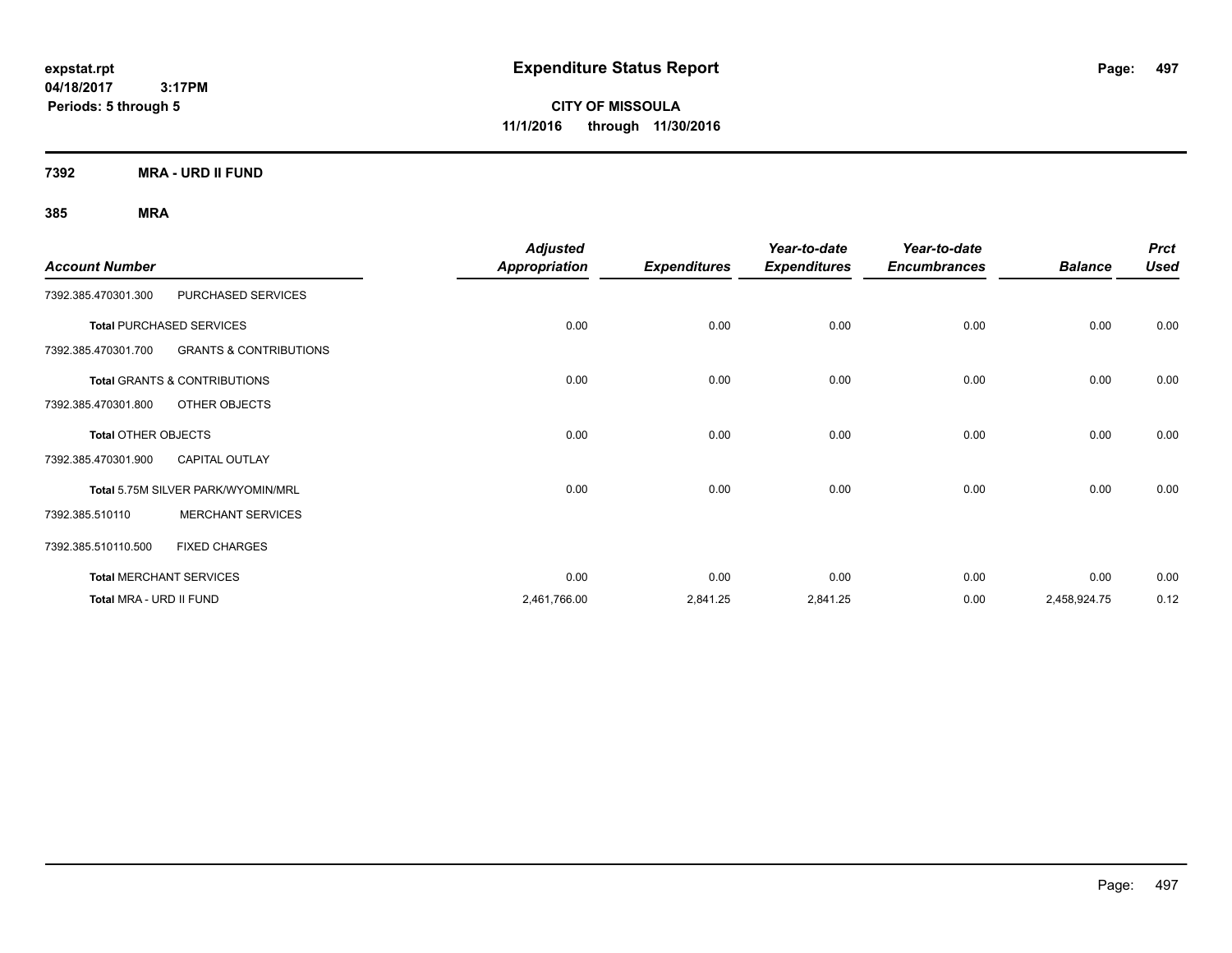**CITY OF MISSOULA 11/1/2016 through 11/30/2016**

**7393 MRA - URD III FUND**

**385 MRA**

| <b>Account Number</b>                   |                                                         | <b>Adjusted</b><br><b>Appropriation</b> | <b>Expenditures</b> | Year-to-date<br><b>Expenditures</b> | Year-to-date<br><b>Encumbrances</b> | <b>Balance</b> | <b>Prct</b><br><b>Used</b> |
|-----------------------------------------|---------------------------------------------------------|-----------------------------------------|---------------------|-------------------------------------|-------------------------------------|----------------|----------------------------|
| 7393.385.470210                         | <b>ADMINISTRATION</b>                                   |                                         |                     |                                     |                                     |                |                            |
| 7393.385.470210.100                     | PERSONAL SERVICES                                       |                                         |                     |                                     |                                     |                |                            |
|                                         | 7393.385.470210.110.000 SALARIES AND WAGES              | 405,647.00                              | 34,632.65           | 169,116.16                          | 0.00                                | 236,530.84     | 41.69                      |
|                                         | 7393.385.470210.120.000 OVERTIME/TERMINATION            | 5.000.00                                | 0.00                | 0.00                                | 0.00                                | 5.000.00       | 0.00                       |
|                                         | 7393.385.470210.140.000 EMPLOYER CONTRIBUTIONS          | 129,626.00                              | 10,810.45           | 56,019.04                           | 0.00                                | 73,606.96      | 43.22                      |
|                                         | 7393.385.470210.141.000 STATE RETIREMENT CONTRIBUTIONS  | 0.00                                    | 34.63               | 169.11                              | 0.00                                | $-169.11$      | 0.00                       |
| <b>Total PERSONAL SERVICES</b>          |                                                         | 540,273.00                              | 45,477.73           | 225,304.31                          | 0.00                                | 314,968.69     | 41.70                      |
| 7393.385.470210.200                     | <b>SUPPLIES</b>                                         |                                         |                     |                                     |                                     |                |                            |
| 7393.385.470210.210.000 OFFICE SUPPLIES |                                                         | 4,000.00                                | 344.78              | 707.24                              | 0.00                                | 3,292.76       | 17.68                      |
|                                         | 7393.385.470210.220.000 OPERATING SUPPLIES              | 500.00                                  | 0.00                | 0.00                                | 0.00                                | 500.00         | 0.00                       |
| 7393.385.470210.230.000                 | REPAIR/MAINTENANCE                                      | 828.00                                  | 0.00                | 0.00                                | 0.00                                | 828.00         | 0.00                       |
| 7393.385.470210.231.000                 | <b>GASOLINE</b>                                         | 400.00                                  | 34.87               | 34.87                               | 0.00                                | 365.13         | 8.72                       |
| 7393.385.470210.240.000 OTHER SUPPLIES  |                                                         | 3,398.00                                | 0.00                | 0.00                                | 0.00                                | 3,398.00       | 0.00                       |
| <b>Total SUPPLIES</b>                   |                                                         | 9,126.00                                | 379.65              | 742.11                              | 0.00                                | 8,383.89       | 8.13                       |
| 7393.385.470210.300                     | <b>PURCHASED SERVICES</b>                               |                                         |                     |                                     |                                     |                |                            |
| 7393.385.470210.310.000 COMMUNICATIONS  |                                                         | 800.00                                  | 5.77                | 27.04                               | 0.00                                | 772.96         | 3.38                       |
| 7393.385.470210.320.000                 | PRINTING & DUPLICATING                                  | 3,000.00                                | 0.00                | 553.75                              | 0.00                                | 2,446.25       | 18.46                      |
|                                         | 7393.385.470210.330.000 PUBLICITY, SUBSCRIPTIONS & DUES | 3,000.00                                | 80.00               | 1,147.78                            | 0.00                                | 1,852.22       | 38.26                      |
| 7393.385.470210.344.000                 | TELEPHONE SERVICE                                       | 1,300.00                                | 35.00               | 72.12                               | 0.00                                | 1.227.88       | 5.55                       |
| 7393.385.470210.345.000 GARBAGE         |                                                         | 565.00                                  | 0.00                | 0.00                                | 0.00                                | 565.00         | 0.00                       |
|                                         | 7393.385.470210.350.000 PROFESSIONAL SERVICES           | 148.635.00                              | 0.00                | 900.00                              | 0.00                                | 147,735.00     | 0.61                       |
|                                         | 7393.385.470210.360.000 REPAIR & MAINTENANCE            | 6,990.00                                | 0.00                | 1.011.42                            | 0.00                                | 5,978.58       | 14.47                      |
| 7393.385.470210.370.000 TRAVEL          |                                                         | 3,500.00                                | 0.00                | 378.14                              | 0.00                                | 3,121.86       | 10.80                      |
| 7393.385.470210.380.000 TRAINING        |                                                         | 4,500.00                                | 0.00                | 85.00                               | 0.00                                | 4,415.00       | 1.89                       |
|                                         | 7393.385.470210.390.000 OTHER PURCHASED SERVICES        | 500.00                                  | 0.00                | 0.00                                | 0.00                                | 500.00         | 0.00                       |
| <b>Total PURCHASED SERVICES</b>         |                                                         | 172,790.00                              | 120.77              | 4,175.25                            | 0.00                                | 168,614.75     | 2.42                       |

7393.385.470210.700 GRANTS & CONTRIBUTIONS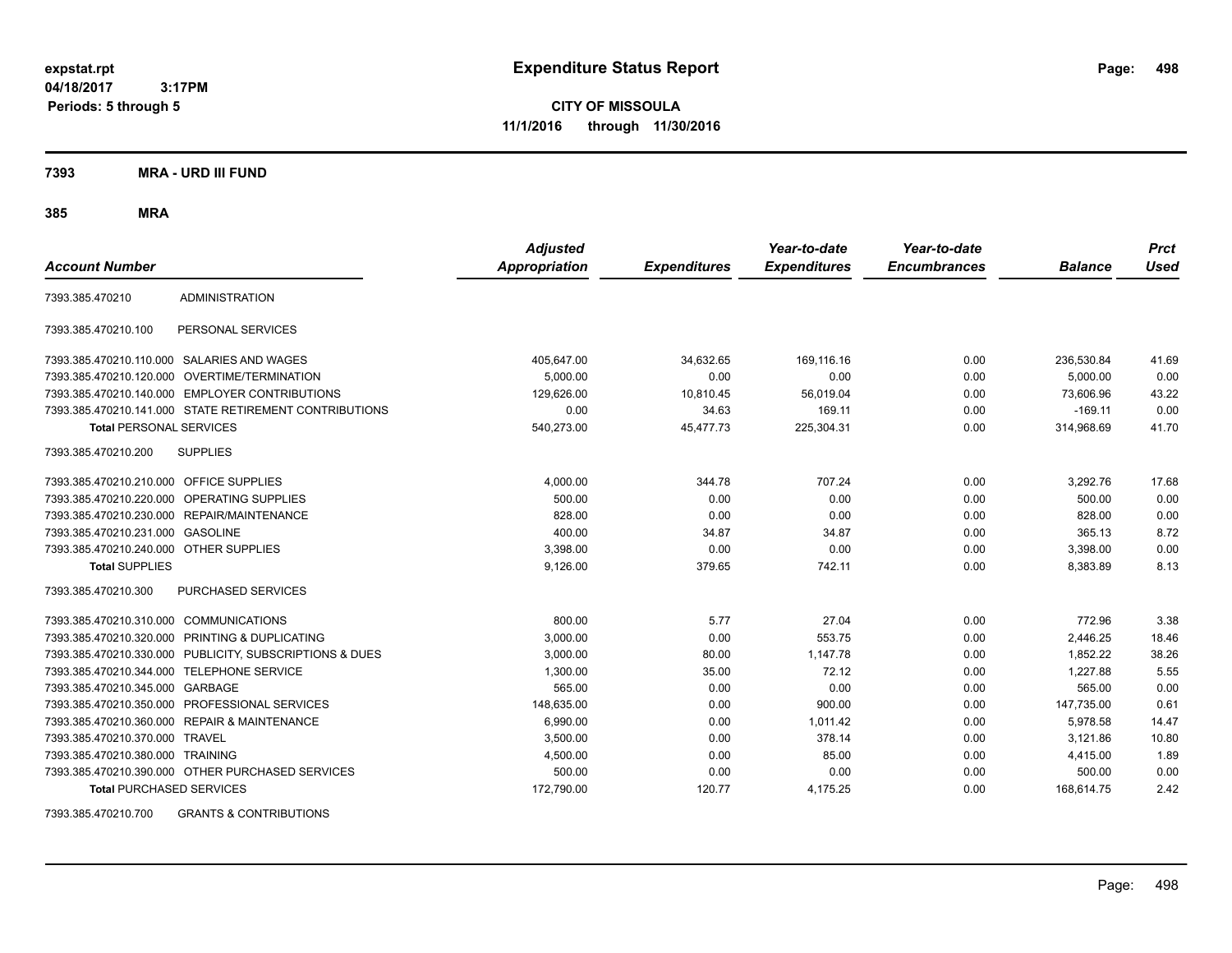**CITY OF MISSOULA 11/1/2016 through 11/30/2016**

**7393 MRA - URD III FUND**

| <b>Account Number</b>       |                                                                                  | <b>Adjusted</b><br>Appropriation | <b>Expenditures</b> | Year-to-date<br><b>Expenditures</b> | Year-to-date<br><b>Encumbrances</b> | <b>Balance</b>           | <b>Prct</b><br><b>Used</b> |
|-----------------------------|----------------------------------------------------------------------------------|----------------------------------|---------------------|-------------------------------------|-------------------------------------|--------------------------|----------------------------|
|                             | Total GRANTS & CONTRIBUTIONS                                                     | 0.00                             | 0.00                | 0.00                                | 0.00                                | 0.00                     | 0.00                       |
| 7393.385.470210.800         | OTHER OBJECTS                                                                    |                                  |                     |                                     |                                     |                          |                            |
| <b>Total OTHER OBJECTS</b>  |                                                                                  | 0.00                             | 0.00                | 0.00                                | 0.00                                | 0.00                     | 0.00                       |
| 7393.385.470210.900         | CAPITAL OUTLAY                                                                   |                                  |                     |                                     |                                     |                          |                            |
| <b>Total CAPITAL OUTLAY</b> | 7393.385.470210.940.000 MACHINERY & EQUIPMENT                                    | 5.000.00<br>5,000.00             | 0.00<br>0.00        | 0.00<br>0.00                        | 0.00<br>0.00                        | 5,000.00<br>5,000.00     | 0.00<br>0.00               |
| <b>Total ADMINISTRATION</b> |                                                                                  | 727,189.00                       | 45,978.15           | 230,221.67                          | 0.00                                | 496,967.33               | 31.66                      |
| 7393.385.470220             | PROPERTY ACQUISITION                                                             |                                  |                     |                                     |                                     |                          |                            |
| 7393.385.470220.300         | PURCHASED SERVICES                                                               |                                  |                     |                                     |                                     |                          |                            |
|                             | <b>Total PURCHASED SERVICES</b>                                                  | 0.00                             | 0.00                | 0.00                                | 0.00                                | 0.00                     | 0.00                       |
| 7393.385.470220.800         | OTHER OBJECTS                                                                    |                                  |                     |                                     |                                     |                          |                            |
| <b>Total OTHER OBJECTS</b>  |                                                                                  | 0.00                             | 0.00                | 0.00                                | 0.00                                | 0.00                     | 0.00                       |
| 7393.385.470220.900         | <b>CAPITAL OUTLAY</b>                                                            |                                  |                     |                                     |                                     |                          |                            |
|                             | <b>Total PROPERTY ACQUISITION</b>                                                | 0.00                             | 0.00                | 0.00                                | 0.00                                | 0.00                     | 0.00                       |
| 7393.385.470230             | PW FACILITY                                                                      |                                  |                     |                                     |                                     |                          |                            |
| 7393.385.470230.300         | PURCHASED SERVICES                                                               |                                  |                     |                                     |                                     |                          |                            |
|                             | 7393.385.470230.350.000 PROFESSIONAL SERVICES<br><b>Total PURCHASED SERVICES</b> | 197.617.00<br>197,617.00         | 0.00<br>0.00        | 51,698.77<br>51,698.77              | 0.00<br>0.00                        | 145,918.23<br>145,918.23 | 26.16<br>26.16             |
| 7393.385.470230.700         | <b>GRANTS &amp; CONTRIBUTIONS</b>                                                |                                  |                     |                                     |                                     |                          |                            |
|                             | 7393.385.470230.700.000 GRANTS & CONTRIBUTIONS<br>Total GRANTS & CONTRIBUTIONS   | 235,215.00<br>235,215.00         | 0.00<br>0.00        | 1,000.00<br>1,000.00                | 0.00<br>0.00                        | 234,215.00<br>234,215.00 | 0.43<br>0.43               |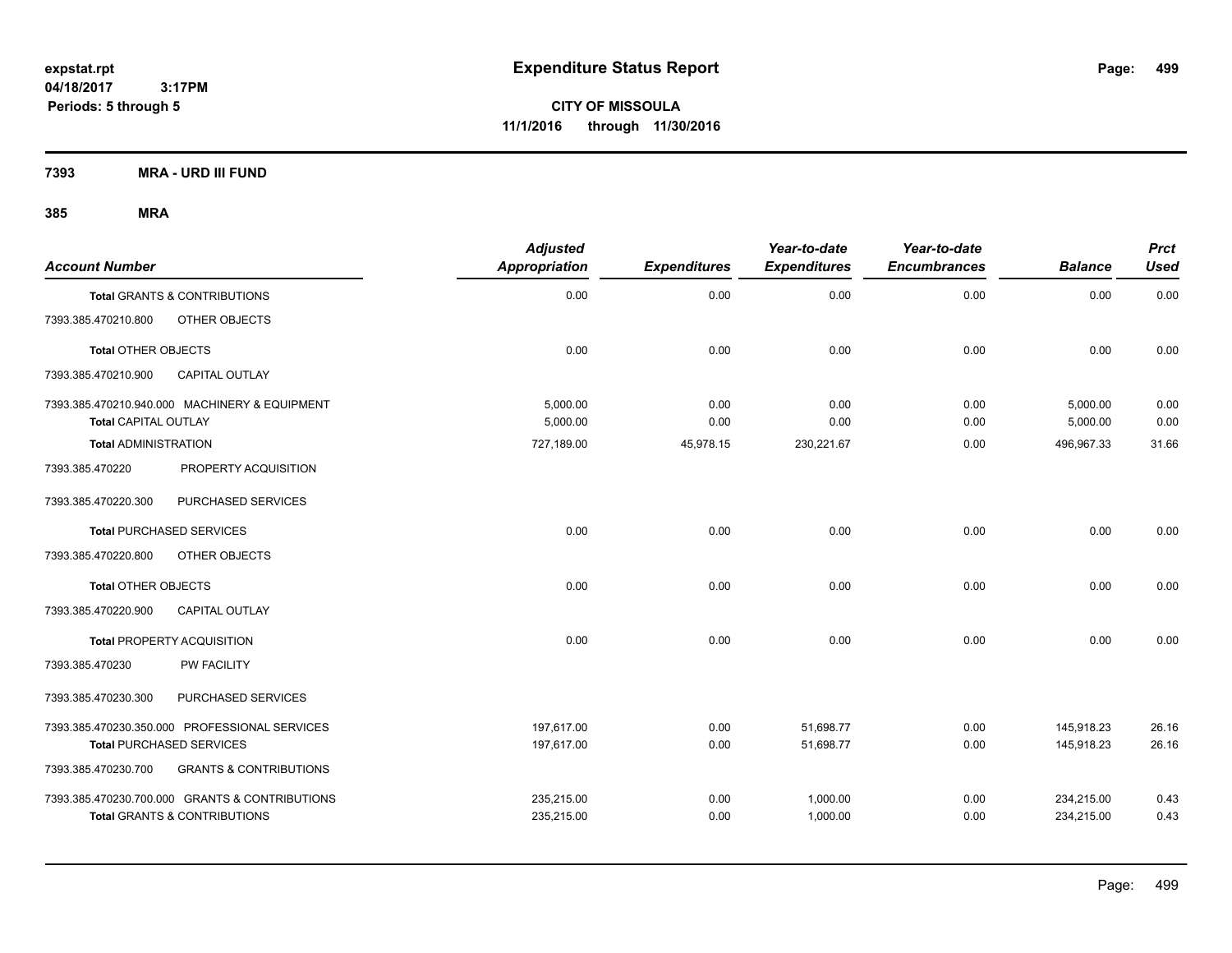**CITY OF MISSOULA 11/1/2016 through 11/30/2016**

**7393 MRA - URD III FUND**

| <b>Account Number</b>                                                            | <b>Adjusted</b><br><b>Appropriation</b> | <b>Expenditures</b> | Year-to-date<br><b>Expenditures</b> | Year-to-date<br><b>Encumbrances</b> | <b>Balance</b>           | <b>Prct</b><br><b>Used</b> |
|----------------------------------------------------------------------------------|-----------------------------------------|---------------------|-------------------------------------|-------------------------------------|--------------------------|----------------------------|
| OTHER OBJECTS<br>7393.385.470230.800                                             |                                         |                     |                                     |                                     |                          |                            |
| 7393.385.470230.845.000 CONTINGENCY<br><b>Total OTHER OBJECTS</b>                | 867,682.00<br>867.682.00                | 0.00<br>0.00        | 0.00<br>0.00                        | 0.00<br>0.00                        | 867,682.00<br>867.682.00 | 0.00<br>0.00               |
| CAPITAL OUTLAY<br>7393.385.470230.900                                            |                                         |                     |                                     |                                     |                          |                            |
| 7393.385.470230.930.000 IMPROVEMENTS<br><b>Total CAPITAL OUTLAY</b>              | 825,759.00<br>825,759.00                | 150.00<br>150.00    | 300.01<br>300.01                    | 0.00<br>0.00                        | 825,458.99<br>825,458.99 | 0.04<br>0.04               |
| <b>Total PW FACILITY</b>                                                         | 2,126,273.00                            | 150.00              | 52,998.78                           | 0.00                                | 2,073,274.22             | 2.49                       |
| 7393.385.470240<br><b>REHAB LOANS</b>                                            |                                         |                     |                                     |                                     |                          |                            |
| 7393.385.470240.700<br><b>GRANTS &amp; CONTRIBUTIONS</b>                         |                                         |                     |                                     |                                     |                          |                            |
| 7393.385.470240.700.000 GRANTS & CONTRIBUTIONS<br><b>Total REHAB LOANS</b>       | 350,000.00<br>350,000.00                | 0.00<br>0.00        | 0.00<br>0.00                        | 0.00<br>0.00                        | 350,000.00<br>350,000.00 | 0.00<br>0.00               |
| 7393.385.470250<br><b>RELOCATION PAYMENTS</b>                                    |                                         |                     |                                     |                                     |                          |                            |
| 7393.385.470250.800<br>OTHER OBJECTS                                             |                                         |                     |                                     |                                     |                          |                            |
| <b>Total RELOCATION PAYMENTS</b>                                                 | 0.00                                    | 0.00                | 0.00                                | 0.00                                | 0.00                     | 0.00                       |
| <b>PLANNING &amp; MGMT</b><br>7393.385.470260                                    |                                         |                     |                                     |                                     |                          |                            |
| PURCHASED SERVICES<br>7393.385.470260.300                                        |                                         |                     |                                     |                                     |                          |                            |
| 7393.385.470260.350.000 PROFESSIONAL SERVICES<br><b>Total PURCHASED SERVICES</b> | 256,159.00<br>256,159.00                | 845.00<br>845.00    | 24,766.40<br>24,766.40              | 0.00<br>0.00                        | 231,392.60<br>231,392.60 | 9.67<br>9.67               |
| 7393.385.470260.700<br><b>GRANTS &amp; CONTRIBUTIONS</b>                         |                                         |                     |                                     |                                     |                          |                            |
| <b>Total GRANTS &amp; CONTRIBUTIONS</b>                                          | 0.00                                    | 0.00                | 0.00                                | 0.00                                | 0.00                     | 0.00                       |
| OTHER OBJECTS<br>7393.385.470260.800                                             |                                         |                     |                                     |                                     |                          |                            |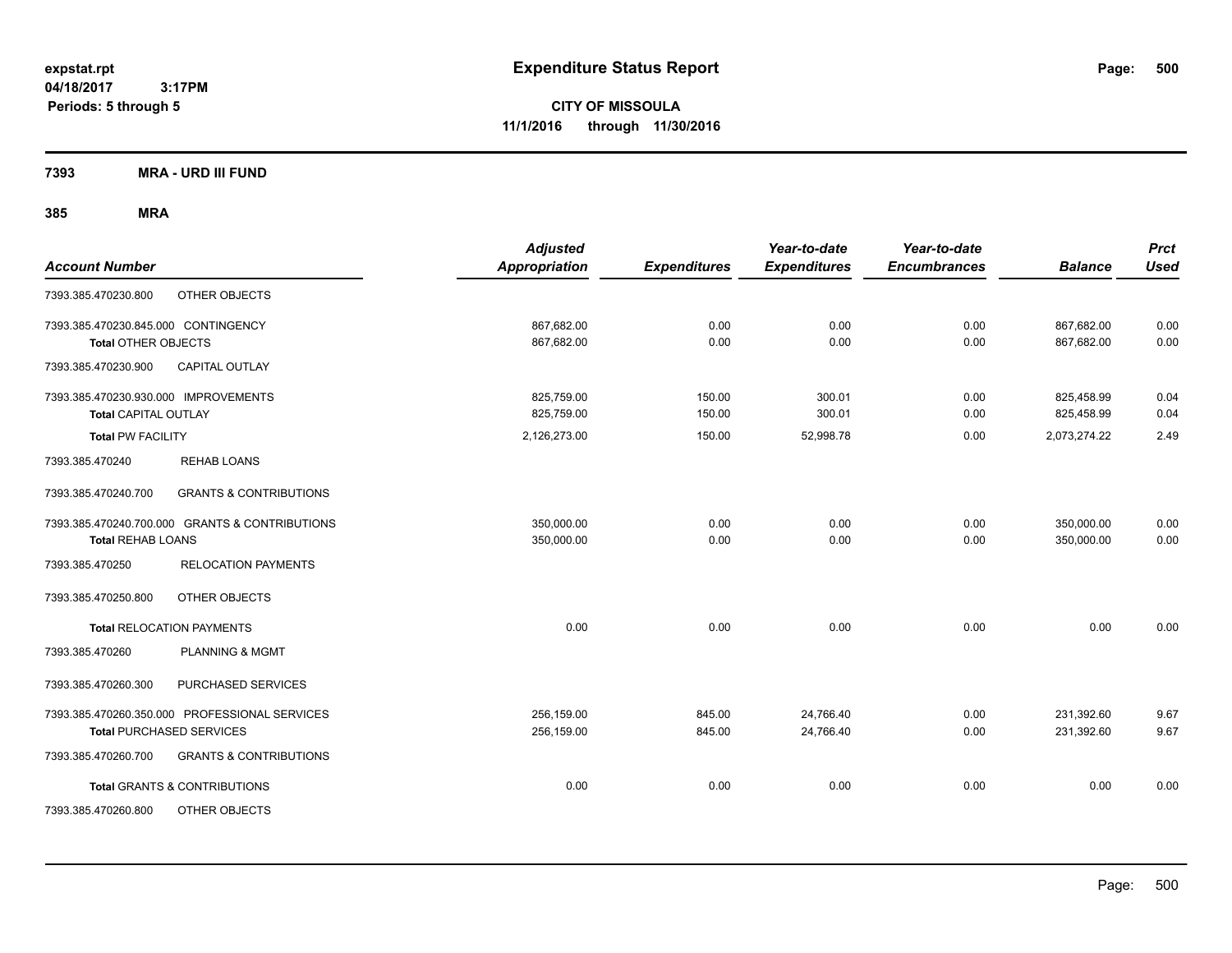**CITY OF MISSOULA 11/1/2016 through 11/30/2016**

**7393 MRA - URD III FUND**

| <b>Account Number</b>                                             | <b>Adjusted</b><br>Appropriation | <b>Expenditures</b> | Year-to-date<br><b>Expenditures</b> | Year-to-date<br><b>Encumbrances</b> | <b>Balance</b>           | <b>Prct</b><br><b>Used</b> |
|-------------------------------------------------------------------|----------------------------------|---------------------|-------------------------------------|-------------------------------------|--------------------------|----------------------------|
| 7393.385.470260.845.000 CONTINGENCY<br><b>Total OTHER OBJECTS</b> | 100,000.00<br>100,000.00         | 0.00<br>0.00        | 0.00<br>0.00                        | 0.00<br>0.00                        | 100,000.00<br>100,000.00 | 0.00<br>0.00               |
| <b>Total PLANNING &amp; MGMT</b>                                  | 356,159.00                       | 845.00              | 24,766.40                           | 0.00                                | 331,392.60               | 6.95                       |
| 7393.385.470270<br><b>CLEARING &amp; DEMO</b>                     |                                  |                     |                                     |                                     |                          |                            |
| 7393.385.470270.300<br>PURCHASED SERVICES                         |                                  |                     |                                     |                                     |                          |                            |
| <b>Total PURCHASED SERVICES</b>                                   | 0.00                             | 0.00                | 0.00                                | 0.00                                | 0.00                     | 0.00                       |
| 7393.385.470270.700<br><b>GRANTS &amp; CONTRIBUTIONS</b>          |                                  |                     |                                     |                                     |                          |                            |
| 7393.385.470270.700.000 GRANTS & CONTRIBUTIONS                    | 259,722.00                       | 0.00                | 0.00                                | 0.00                                | 259,722.00               | 0.00                       |
| <b>Total GRANTS &amp; CONTRIBUTIONS</b>                           | 259,722.00                       | 0.00                | 0.00                                | 0.00                                | 259,722.00               | 0.00                       |
| 7393.385.470270.800<br>OTHER OBJECTS                              |                                  |                     |                                     |                                     |                          |                            |
| 7393.385.470270.845.000 CONTINGENCY                               | 100,000.00                       | 0.00                | 0.00                                | 0.00                                | 100,000.00               | 0.00                       |
| <b>Total OTHER OBJECTS</b>                                        | 100,000.00                       | 0.00                | 0.00                                | 0.00                                | 100,000.00               | 0.00                       |
| Total CLEARING & DEMO                                             | 359,722.00                       | 0.00                | 0.00                                | 0.00                                | 359,722.00               | 0.00                       |
| 7393.385.470275<br><b>MARY AVE PROJECT</b>                        |                                  |                     |                                     |                                     |                          |                            |
| 7393.385.470275.300<br>PURCHASED SERVICES                         |                                  |                     |                                     |                                     |                          |                            |
| 7393.385.470275.350.000 PROFESSIONAL SERVICES                     | 0.00                             | 30,000.00           | 67,325.00                           | 0.00                                | $-67,325.00$             | 0.00                       |
| <b>Total PURCHASED SERVICES</b>                                   | 0.00                             | 30,000.00           | 67,325.00                           | 0.00                                | $-67,325.00$             | 0.00                       |
| 7393.385.470275.700<br><b>GRANTS &amp; CONTRIBUTIONS</b>          |                                  |                     |                                     |                                     |                          |                            |
| 7393.385.470275.700.000 GRANTS & CONTRIBUTIONS                    | 7,100,000.00                     | 1,547,337.00        | 1,547,337.00                        | 0.00                                | 5,552,663.00             | 21.79                      |
| <b>Total GRANTS &amp; CONTRIBUTIONS</b>                           | 7,100,000.00                     | 1,547,337.00        | 1,547,337.00                        | 0.00                                | 5,552,663.00             | 21.79                      |
| OTHER OBJECTS<br>7393.385.470275.800                              |                                  |                     |                                     |                                     |                          |                            |
| <b>Total OTHER OBJECTS</b>                                        | 0.00                             | 0.00                | 0.00                                | 0.00                                | 0.00                     | 0.00                       |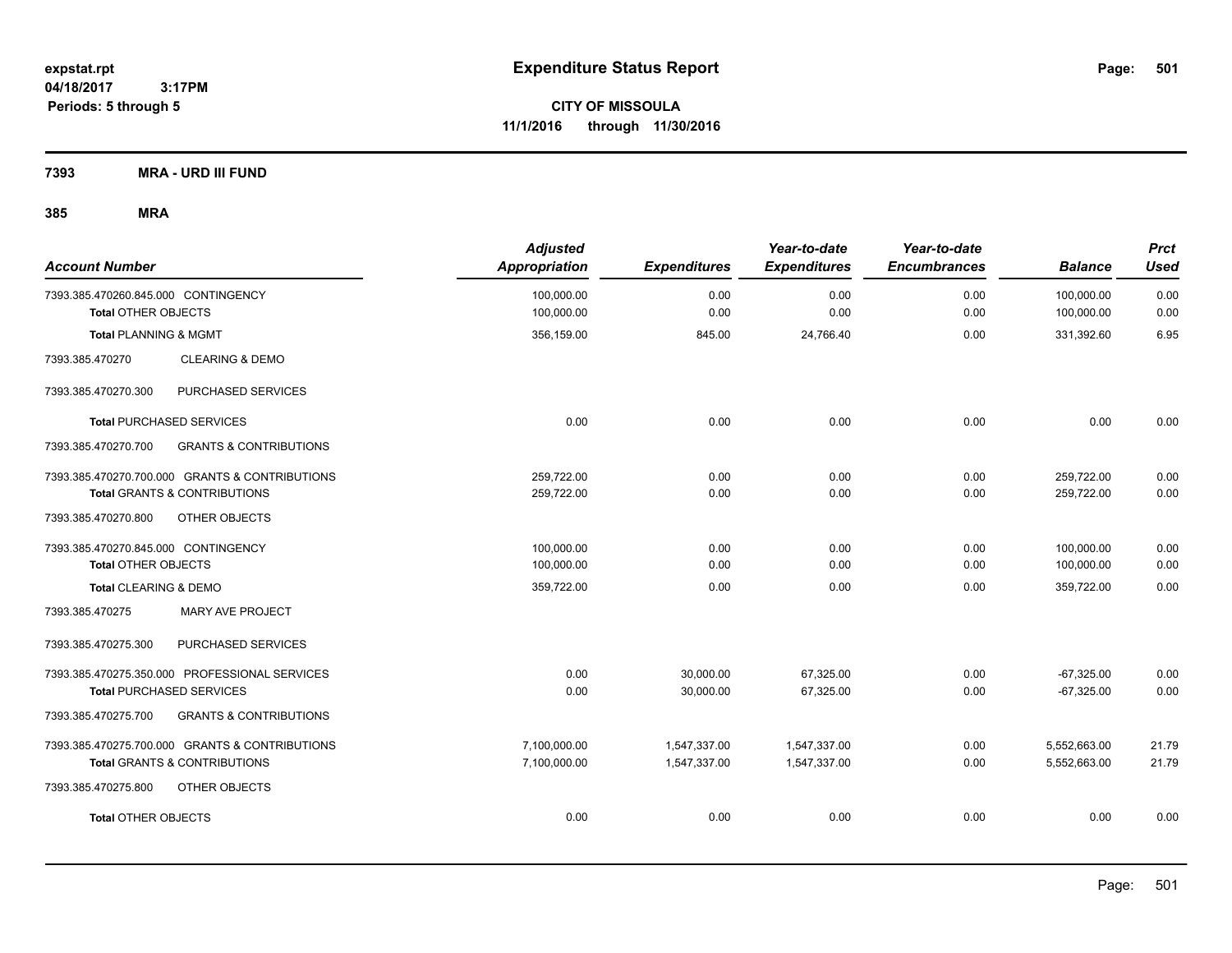**CITY OF MISSOULA 11/1/2016 through 11/30/2016**

**7393 MRA - URD III FUND**

|                                                                     |                                                                                            | <b>Adjusted</b>              |                          | Year-to-date                 | Year-to-date        |                              | <b>Prct</b>    |
|---------------------------------------------------------------------|--------------------------------------------------------------------------------------------|------------------------------|--------------------------|------------------------------|---------------------|------------------------------|----------------|
| <b>Account Number</b>                                               |                                                                                            | <b>Appropriation</b>         | <b>Expenditures</b>      | <b>Expenditures</b>          | <b>Encumbrances</b> | <b>Balance</b>               | <b>Used</b>    |
| 7393.385.470275.900                                                 | <b>CAPITAL OUTLAY</b>                                                                      |                              |                          |                              |                     |                              |                |
| <b>Total CAPITAL OUTLAY</b>                                         |                                                                                            | 0.00                         | 0.00                     | 0.00                         | 0.00                | 0.00                         | 0.00           |
| Total MARY AVE PROJECT                                              |                                                                                            | 7,100,000.00                 | 1,577,337.00             | 1,614,662.00                 | 0.00                | 5,485,338.00                 | 22.74          |
| 7393.385.470280                                                     | 5M SOUTH RESERVE CROSSING                                                                  |                              |                          |                              |                     |                              |                |
| 7393.385.470280.300                                                 | PURCHASED SERVICES                                                                         |                              |                          |                              |                     |                              |                |
|                                                                     | 7393.385.470280.350.000 5M SOUTH RESERVE TRAIL CROSSING<br><b>Total PURCHASED SERVICES</b> | 328.777.00<br>328,777.00     | 0.00<br>0.00             | 33.442.39<br>33,442.39       | 0.00<br>0.00        | 295,334.61<br>295,334.61     | 10.17<br>10.17 |
| 7393.385.470280.800                                                 | OTHER OBJECTS                                                                              |                              |                          |                              |                     |                              |                |
| <b>Total OTHER OBJECTS</b>                                          |                                                                                            | 0.00                         | 0.00                     | 0.00                         | 0.00                | 0.00                         | 0.00           |
| 7393.385.470280.900                                                 | <b>CAPITAL OUTLAY</b>                                                                      |                              |                          |                              |                     |                              |                |
| 7393.385.470280.930.000 IMPROVEMENTS<br><b>Total CAPITAL OUTLAY</b> |                                                                                            | 4,442,335.00<br>4,442,335.00 | 228,507.11<br>228,507.11 | 1,417,806.74<br>1,417,806.74 | 0.00<br>0.00        | 3,024,528.26<br>3,024,528.26 | 31.92<br>31.92 |
|                                                                     | Total 5M SOUTH RESERVE CROSSING                                                            | 4,771,112.00                 | 228,507.11               | 1,451,249.13                 | 0.00                | 3,319,862.87                 | 30.42          |
| 7393.385.510110                                                     | <b>MERCHANT SERVICES</b>                                                                   |                              |                          |                              |                     |                              |                |
| 7393.385.510110.500                                                 | <b>FIXED CHARGES</b>                                                                       |                              |                          |                              |                     |                              |                |
| <b>Total MERCHANT SERVICES</b>                                      |                                                                                            | 0.00                         | 0.00                     | 0.00                         | 0.00                | 0.00                         | 0.00           |
| <b>Total MRA</b>                                                    |                                                                                            | 15,790,455.00                | 1,852,817.26             | 3,373,897.98                 | 0.00                | 12,416,557.02                | 21.37          |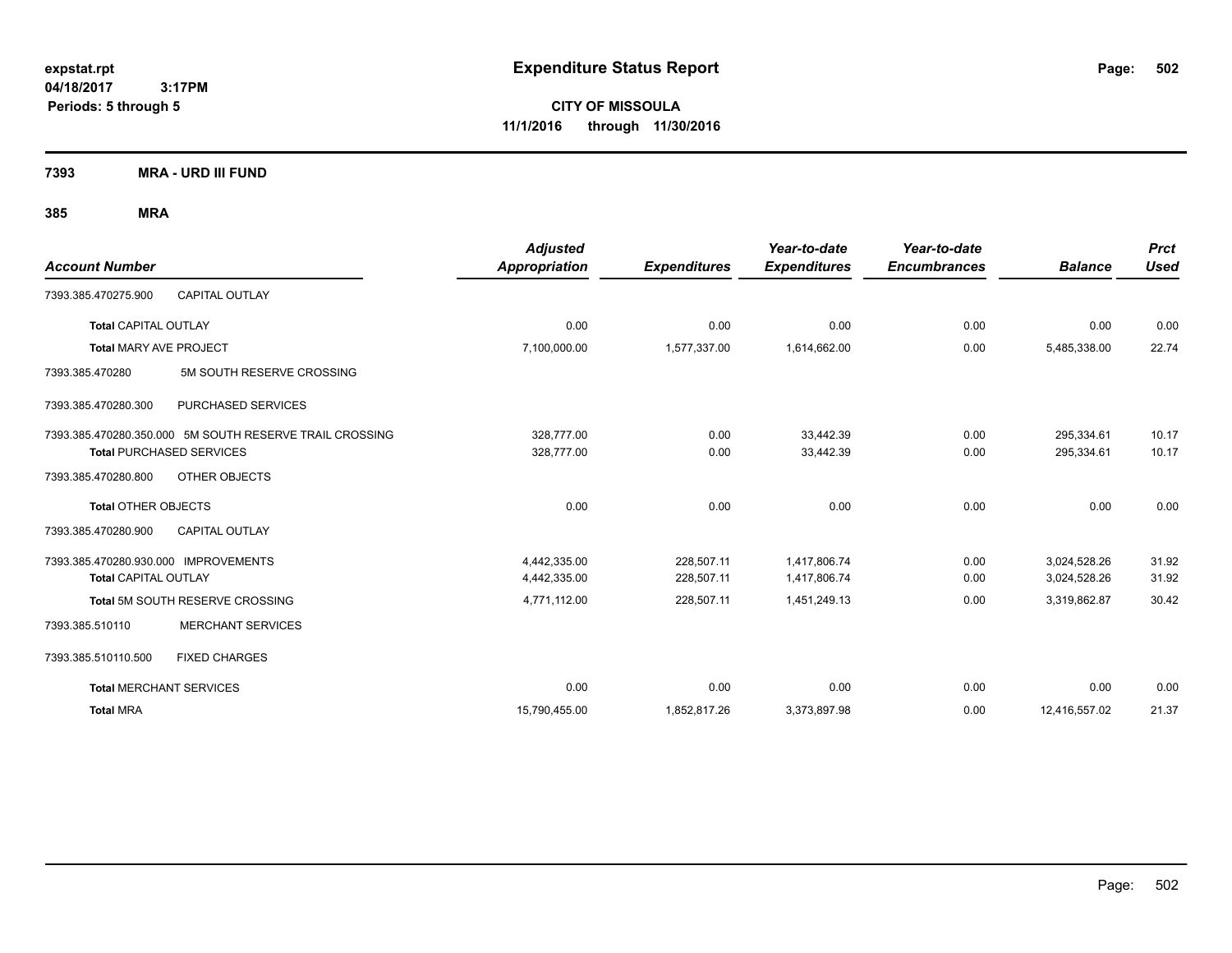**CITY OF MISSOULA 11/1/2016 through 11/30/2016**

**7393 MRA - URD III FUND**

**900 DEPRECIATION**

| <b>Account Number</b>      |                          | <b>Adjusted</b><br><b>Appropriation</b> | <b>Expenditures</b> | Year-to-date<br><b>Expenditures</b> | Year-to-date<br><b>Encumbrances</b> | <b>Balance</b> | <b>Prct</b><br><b>Used</b> |
|----------------------------|--------------------------|-----------------------------------------|---------------------|-------------------------------------|-------------------------------------|----------------|----------------------------|
| 7393.900.510000            | <b>MISCELLANEOUS</b>     |                                         |                     |                                     |                                     |                |                            |
| 7393.900.510000.800        | OTHER OBJECTS            |                                         |                     |                                     |                                     |                |                            |
| <b>Total MISCELLANEOUS</b> |                          | 0.00                                    | 0.00                | 0.00                                | 0.00                                | 0.00           | 0.00                       |
| 7393.900.510110            | <b>MERCHANT SERVICES</b> |                                         |                     |                                     |                                     |                |                            |
| 7393.900.510110.500        | <b>FIXED CHARGES</b>     |                                         |                     |                                     |                                     |                |                            |
| <b>Total DEPRECIATION</b>  |                          | 0.00                                    | 0.00                | 0.00                                | 0.00                                | 0.00           | 0.00                       |
| Total MRA - URD III FUND   |                          | 15,790,455.00                           | 1.852.817.26        | 3,373,897.98                        | 0.00                                | 12.416.557.02  | 21.37                      |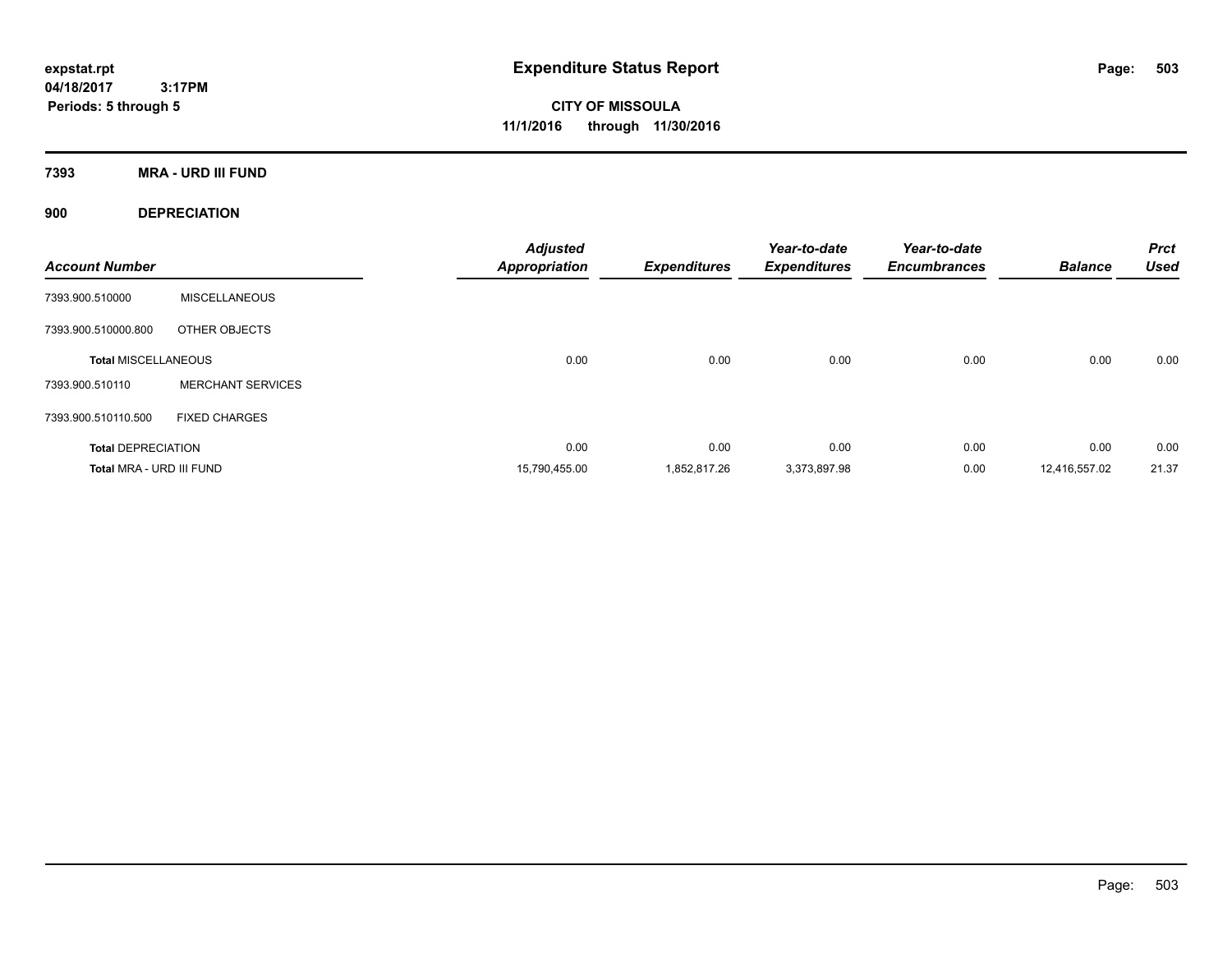**CITY OF MISSOULA 11/1/2016 through 11/30/2016**

## **7394 MRA URD III TI DEBT CLEARING FUND**

| <b>Account Number</b>                      |                                                  | <b>Adjusted</b><br><b>Appropriation</b> | <b>Expenditures</b> | Year-to-date<br><b>Expenditures</b> | Year-to-date<br><b>Encumbrances</b> | <b>Balance</b> | <b>Prct</b><br><b>Used</b> |
|--------------------------------------------|--------------------------------------------------|-----------------------------------------|---------------------|-------------------------------------|-------------------------------------|----------------|----------------------------|
| 7394.385.470280                            | 5M SOUTH RESERVE CROSSING                        |                                         |                     |                                     |                                     |                |                            |
| 7394.385.470280.800                        | OTHER OBJECTS                                    |                                         |                     |                                     |                                     |                |                            |
| <b>Total 5M SOUTH RESERVE CROSSING</b>     |                                                  | 0.00                                    | 0.00                | 0.00                                | 0.00                                | 0.00           | 0.00                       |
| 7394.385.521000                            | <b>INTERFUND OPERATING TRANSFERS</b>             |                                         |                     |                                     |                                     |                |                            |
| 7394.385.521000.800                        | OTHER OBJECTS                                    |                                         |                     |                                     |                                     |                |                            |
| <b>Total INTERFUND OPERATING TRANSFERS</b> |                                                  | 0.00                                    | 0.00                | 0.00                                | 0.00                                | 0.00           | 0.00                       |
| 7394.385.521009                            | TRANFERS TO DEBT SERVICE                         |                                         |                     |                                     |                                     |                |                            |
| 7394.385.521009.800                        | OTHER OBJECTS                                    |                                         |                     |                                     |                                     |                |                            |
|                                            | 7394.385.521009.820.000 TRANSFERS TO OTHER FUNDS | 343,200.00                              | 0.00                | $-69,888.07$                        | 0.00                                | 413,088.07     | 20.36                      |
|                                            | <b>Total TRANFERS TO DEBT SERVICE</b>            | 343,200.00                              | 0.00                | $-69,888.07$                        | 0.00                                | 413.088.07     | 0.00                       |
| 7394.385.521010                            | <b>TRANSFERS TO MRA</b>                          |                                         |                     |                                     |                                     |                |                            |
| 7394.385.521010.800                        | OTHER OBJECTS                                    |                                         |                     |                                     |                                     |                |                            |
|                                            | 7394.385.521010.820.000 TRANSFERS TO MRA         | 1,401,738.00                            | 0.00                | 0.00                                | 0.00                                | 1,401,738.00   | 0.00                       |
| <b>Total TRANSFERS TO MRA</b>              |                                                  | 1,401,738.00                            | 0.00                | 0.00                                | 0.00                                | 1,401,738.00   | 0.00                       |
|                                            | Total MRA URD III TI DEBT CLEARING FUND          | 1,744,938.00                            | 0.00                | $-69,888.07$                        | 0.00                                | 1,814,826.07   | 0.00                       |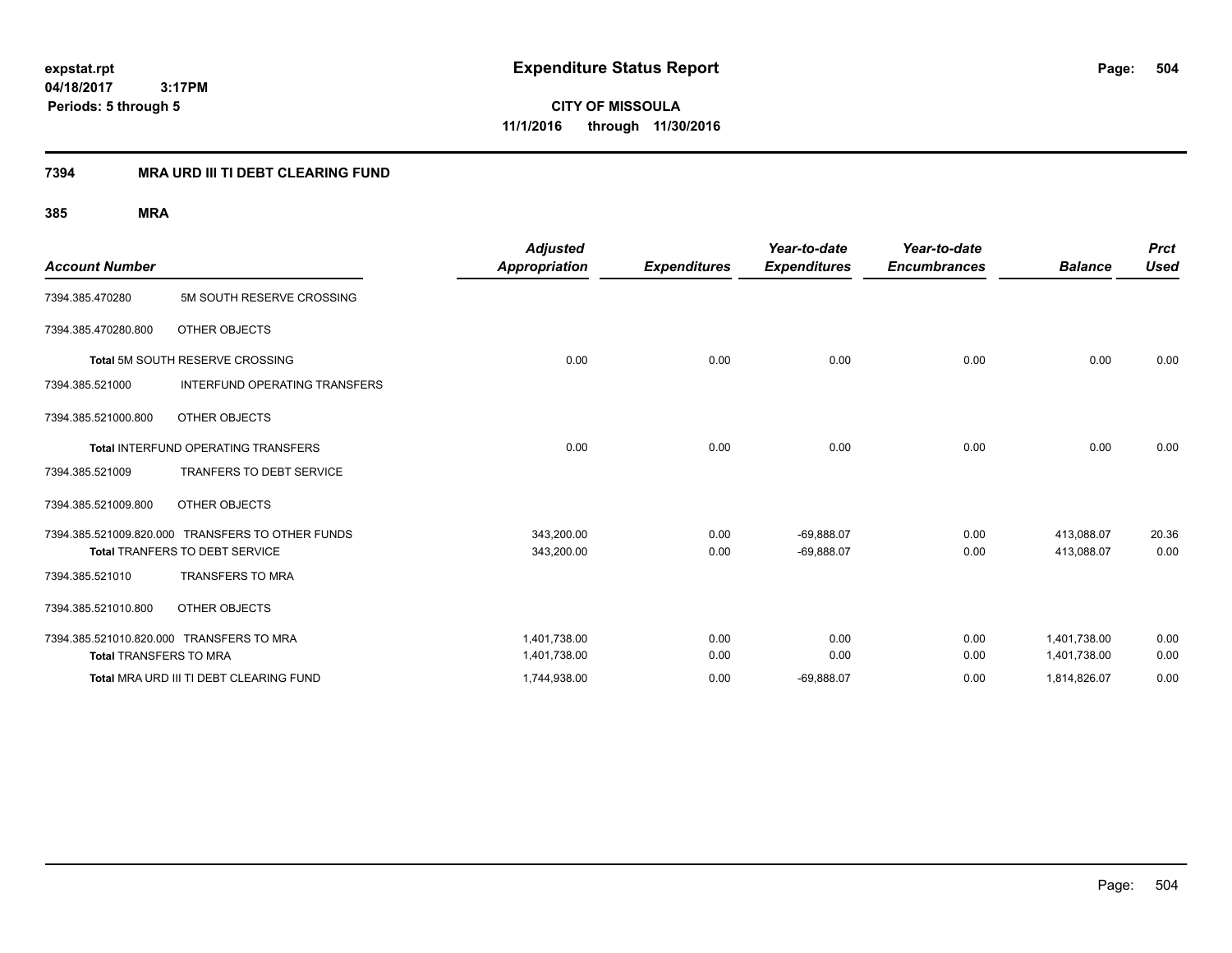#### **7395 MRA TAX INCREMENT DEBT SERVICE**

| <b>Account Number</b>         |                                                                                                                                                                    | <b>Adjusted</b><br><b>Appropriation</b> | <b>Expenditures</b>  | Year-to-date<br><b>Expenditures</b> | Year-to-date<br><b>Encumbrances</b> | <b>Balance</b>                         | <b>Prct</b><br><b>Used</b> |
|-------------------------------|--------------------------------------------------------------------------------------------------------------------------------------------------------------------|-----------------------------------------|----------------------|-------------------------------------|-------------------------------------|----------------------------------------|----------------------------|
| 7395.385.490200               | REVENUE BOND DEBT SERVICE                                                                                                                                          |                                         |                      |                                     |                                     |                                        |                            |
| 7395.385.490200.600           | <b>DEBT SERVICE</b>                                                                                                                                                |                                         |                      |                                     |                                     |                                        |                            |
|                               | 7395.385.490200.610.000 5M SO RESERVE TRAIL CROSSING-PRINCIPAL<br>7395.385.490200.620.000 5M SO RESERVE TRAIL CROSSING-INT/FEES<br>Total REVENUE BOND DEBT SERVICE | 125,000.00<br>218,200.00<br>343,200.00  | 0.00<br>0.00<br>0.00 | 0.00<br>0.00<br>0.00                | 0.00<br>0.00<br>0.00                | 125,000.00<br>218,200.00<br>343,200.00 | 0.00<br>0.00<br>0.00       |
| 7395.385.490202               | MARY AVENUE DEBT SERVICE                                                                                                                                           |                                         |                      |                                     |                                     |                                        |                            |
| 7395.385.490202.600           | <b>DEBT SERVICE</b>                                                                                                                                                |                                         |                      |                                     |                                     |                                        |                            |
| 7395.385.490206               | 7395.385.490202.620.000 INTEREST / SERVICE FEES<br>Total MARY AVENUE DEBT SERVICE<br>*** Title Not Found ***                                                       | 0.00<br>0.00                            | 700.00<br>700.00     | 700.00<br>700.00                    | 0.00<br>0.00                        | $-700.00$<br>$-700.00$                 | 0.00<br>0.00               |
| 7395.385.490206.600           | <b>DEBT SERVICE</b>                                                                                                                                                |                                         |                      |                                     |                                     |                                        |                            |
| Total *** Title Not Found *** |                                                                                                                                                                    | 0.00                                    | 0.00                 | 0.00                                | 0.00                                | 0.00                                   | 0.00                       |
|                               | Total MRA TAX INCREMENT DEBT SERVICE                                                                                                                               | 343,200.00                              | 700.00               | 700.00                              | 0.00                                | 342,500.00                             | 0.20                       |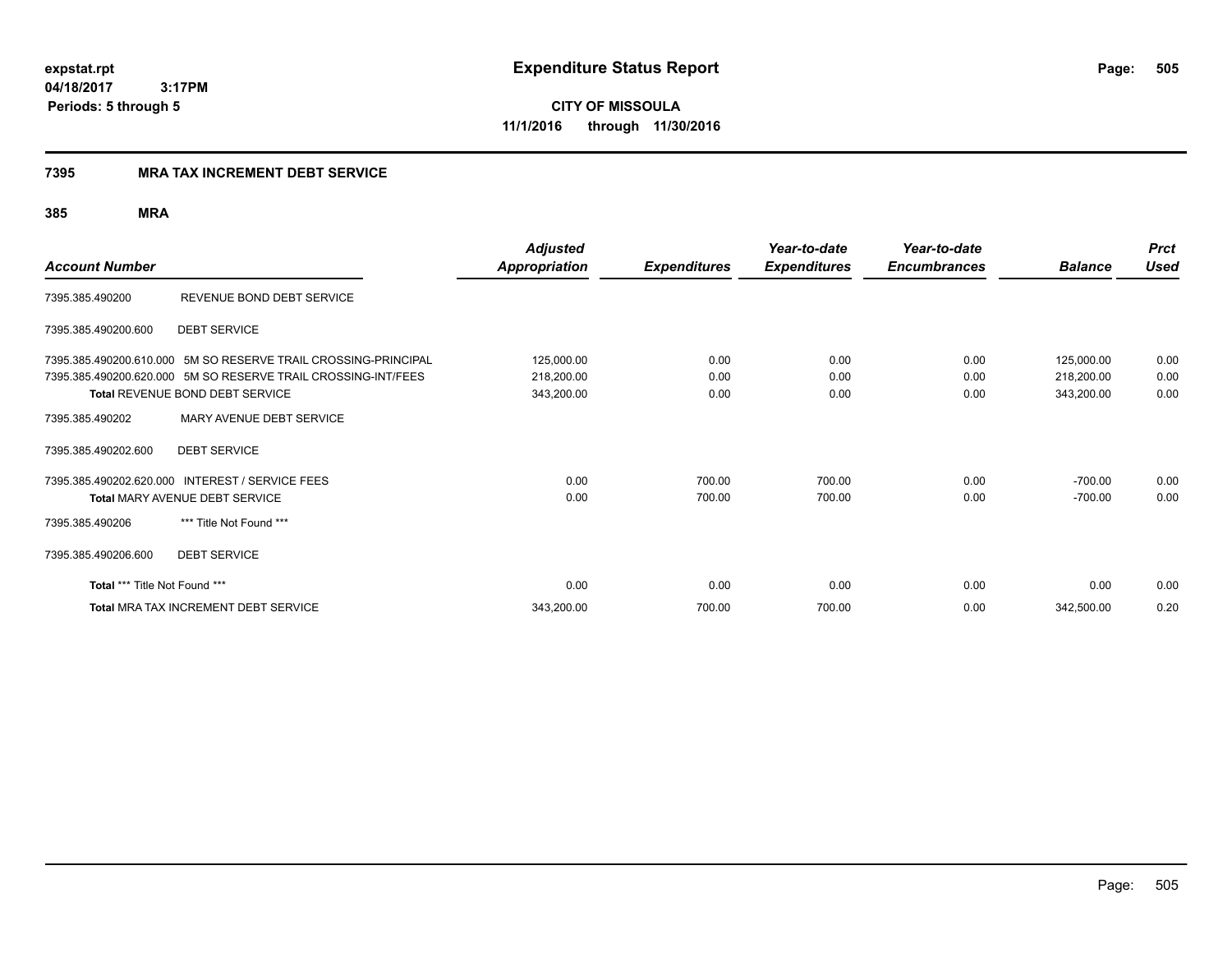**CITY OF MISSOULA 11/1/2016 through 11/30/2016**

### **7396 NRSS DEBT SERVICE SINKING FUND**

| <b>Account Number</b>                                                        | <b>Adjusted</b><br>Appropriation | <b>Expenditures</b> | Year-to-date<br><b>Expenditures</b> | Year-to-date<br><b>Encumbrances</b> | <b>Balance</b>         | <b>Prct</b><br><b>Used</b> |
|------------------------------------------------------------------------------|----------------------------------|---------------------|-------------------------------------|-------------------------------------|------------------------|----------------------------|
| TI BOND SINKING<br>7396.385.490603                                           |                                  |                     |                                     |                                     |                        |                            |
| <b>DEBT SERVICE</b><br>7396.385.490603.600                                   |                                  |                     |                                     |                                     |                        |                            |
| 7396.385.490603.620.000 INTEREST / SERVICE FEES<br><b>Total DEBT SERVICE</b> | 31.690.00<br>31,690.00           | 0.00<br>0.00        | $-4.299.80$<br>$-4,299.80$          | 0.00<br>0.00                        | 35.989.80<br>35,989.80 | 13.57<br>0.00              |
| OTHER OBJECTS<br>7396.385.490603.800                                         |                                  |                     |                                     |                                     |                        |                            |
| <b>Total OTHER OBJECTS</b>                                                   | 0.00                             | 0.00                | 0.00                                | 0.00                                | 0.00                   | 0.00                       |
| <b>Total MRA</b>                                                             | 31,690.00                        | 0.00                | $-4,299.80$                         | 0.00                                | 35.989.80              | 0.00                       |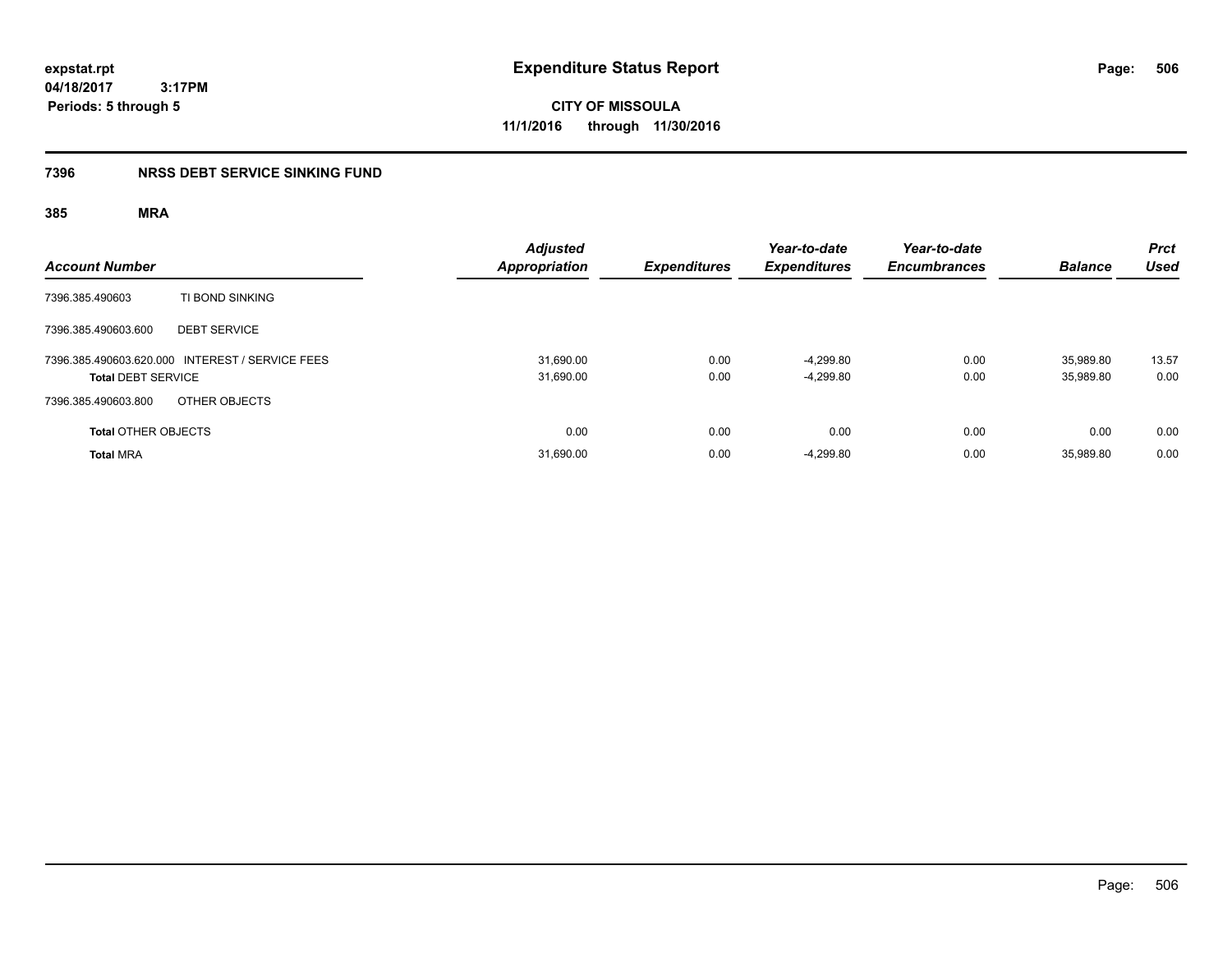#### **04/18/2017 3:17PM**

**Periods: 5 through 5**

**CITY OF MISSOULA 11/1/2016 through 11/30/2016**

### **7396 NRSS DEBT SERVICE SINKING FUND**

### **390 NON-DEPARTMENTAL**

| <b>Account Number</b>         |                                             | <b>Adjusted</b><br><b>Appropriation</b> | <b>Expenditures</b> | Year-to-date<br><b>Expenditures</b> | Year-to-date<br><b>Encumbrances</b> | <b>Balance</b> | <b>Prct</b><br>Used |
|-------------------------------|---------------------------------------------|-----------------------------------------|---------------------|-------------------------------------|-------------------------------------|----------------|---------------------|
| 7396.390.490200               | REVENUE BOND DEBT SERVICE                   |                                         |                     |                                     |                                     |                |                     |
| 7396.390.490200.600           | <b>DEBT SERVICE</b>                         |                                         |                     |                                     |                                     |                |                     |
| <b>Total NON-DEPARTMENTAL</b> |                                             | 0.00                                    | 0.00                | 0.00                                | 0.00                                | 0.00           | 0.00                |
|                               | <b>Total NRSS DEBT SERVICE SINKING FUND</b> | 31,690.00                               | 0.00                | $-4,299.80$                         | 0.00                                | 35.989.80      | 0.00                |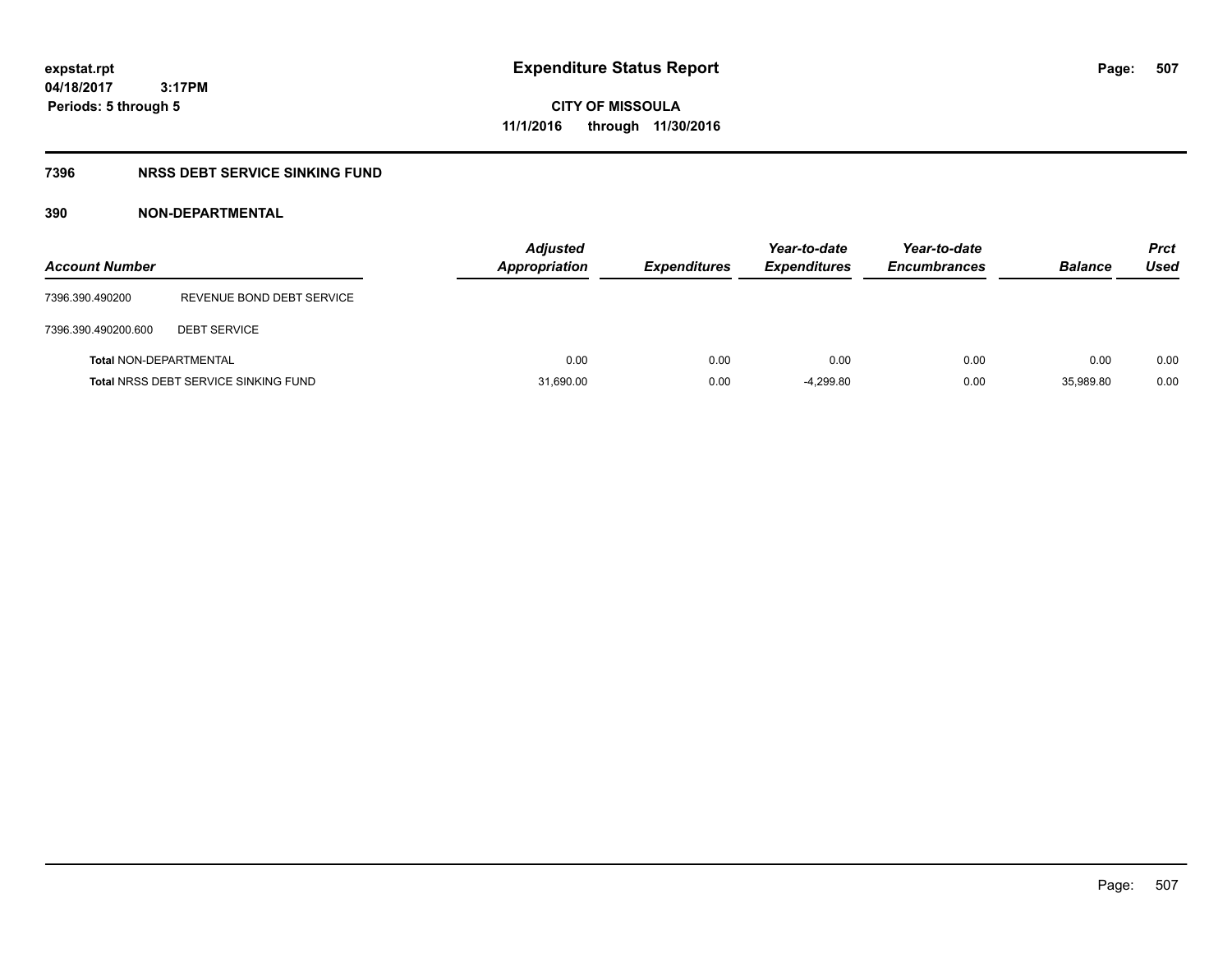### **7397 NORTH RESERVE/SCOTT ST URD**

|                                     |                                         | <b>Adjusted</b>      |                     | Year-to-date        | Year-to-date        |                | <b>Prct</b> |
|-------------------------------------|-----------------------------------------|----------------------|---------------------|---------------------|---------------------|----------------|-------------|
| <b>Account Number</b>               |                                         | <b>Appropriation</b> | <b>Expenditures</b> | <b>Expenditures</b> | <b>Encumbrances</b> | <b>Balance</b> | <b>Used</b> |
| 7397.385.470210                     | <b>ADMINISTRATION</b>                   |                      |                     |                     |                     |                |             |
| 7397.385.470210.100                 | PERSONAL SERVICES                       |                      |                     |                     |                     |                |             |
| <b>Total PERSONAL SERVICES</b>      |                                         | 0.00                 | 0.00                | 0.00                | 0.00                | 0.00           | 0.00        |
| 7397.385.470210.200                 | <b>SUPPLIES</b>                         |                      |                     |                     |                     |                |             |
| <b>Total SUPPLIES</b>               |                                         | 0.00                 | 0.00                | 0.00                | 0.00                | 0.00           | 0.00        |
| 7397.385.470210.300                 | PURCHASED SERVICES                      |                      |                     |                     |                     |                |             |
| <b>Total PURCHASED SERVICES</b>     |                                         | 0.00                 | 0.00                | 0.00                | 0.00                | 0.00           | 0.00        |
| 7397.385.470210.700                 | <b>GRANTS &amp; CONTRIBUTIONS</b>       |                      |                     |                     |                     |                |             |
| <b>Total ADMINISTRATION</b>         |                                         | 0.00                 | 0.00                | 0.00                | 0.00                | 0.00           | 0.00        |
| 7397.385.470230                     | PW FACILITY                             |                      |                     |                     |                     |                |             |
| 7397.385.470230.300                 | PURCHASED SERVICES                      |                      |                     |                     |                     |                |             |
| <b>Total PURCHASED SERVICES</b>     |                                         | 0.00                 | 0.00                | 0.00                | 0.00                | 0.00           | 0.00        |
| 7397.385.470230.700                 | <b>GRANTS &amp; CONTRIBUTIONS</b>       |                      |                     |                     |                     |                |             |
|                                     | <b>Total GRANTS &amp; CONTRIBUTIONS</b> | 0.00                 | 0.00                | 0.00                | 0.00                | 0.00           | 0.00        |
| 7397.385.470230.800                 | OTHER OBJECTS                           |                      |                     |                     |                     |                |             |
| 7397.385.470230.845.000 CONTINGENCY |                                         | 20,212.00            | 0.00                | 0.00                | 0.00                | 20,212.00      | 0.00        |
| <b>Total PW FACILITY</b>            |                                         | 20,212.00            | 0.00                | 0.00                | 0.00                | 20,212.00      | 0.00        |
| 7397.385.470231                     | BRETZ RV & MARINE IMPROVEMENTS          |                      |                     |                     |                     |                |             |
| 7397.385.470231.300                 | PURCHASED SERVICES                      |                      |                     |                     |                     |                |             |
| <b>Total PURCHASED SERVICES</b>     |                                         | 0.00                 | 0.00                | 0.00                | 0.00                | 0.00           | 0.00        |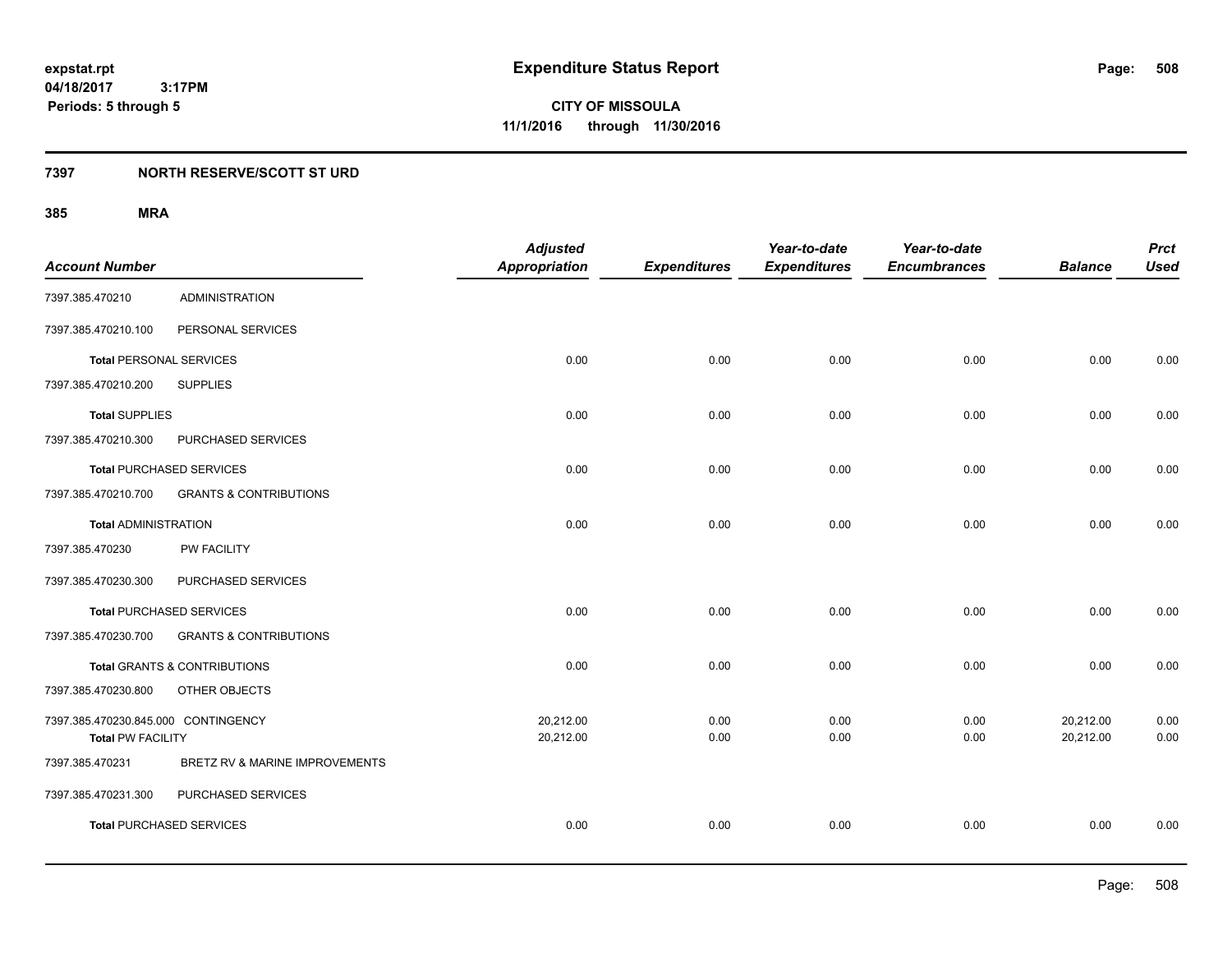**509**

**04/18/2017 3:17PM Periods: 5 through 5**

**CITY OF MISSOULA 11/1/2016 through 11/30/2016**

#### **7397 NORTH RESERVE/SCOTT ST URD**

| <b>Account Number</b>    |                                      | <b>Adjusted</b><br><b>Appropriation</b> | <b>Expenditures</b> | Year-to-date<br><b>Expenditures</b> | Year-to-date<br><b>Encumbrances</b> | <b>Balance</b> | <b>Prct</b><br><b>Used</b> |
|--------------------------|--------------------------------------|-----------------------------------------|---------------------|-------------------------------------|-------------------------------------|----------------|----------------------------|
| 7397.385.470231.700      | <b>GRANTS &amp; CONTRIBUTIONS</b>    |                                         |                     |                                     |                                     |                |                            |
|                          | Total GRANTS & CONTRIBUTIONS         | 0.00                                    | 0.00                | 0.00                                | 0.00                                | 0.00           | 0.00                       |
| 7397.385.470231.800      | OTHER OBJECTS                        |                                         |                     |                                     |                                     |                |                            |
|                          | Total BRETZ RV & MARINE IMPROVEMENTS | 0.00                                    | 0.00                | 0.00                                | 0.00                                | 0.00           | 0.00                       |
| 7397.385.470232          | CONSUMER DIRECT IMPROVEMENTS         |                                         |                     |                                     |                                     |                |                            |
| 7397.385.470232.300      | PURCHASED SERVICES                   |                                         |                     |                                     |                                     |                |                            |
|                          | <b>Total PURCHASED SERVICES</b>      | 0.00                                    | 0.00                | 0.00                                | 0.00                                | 0.00           | 0.00                       |
| 7397.385.470232.700      | <b>GRANTS &amp; CONTRIBUTIONS</b>    |                                         |                     |                                     |                                     |                |                            |
|                          | Total GRANTS & CONTRIBUTIONS         | 0.00                                    | 0.00                | 0.00                                | 0.00                                | 0.00           | 0.00                       |
| 7397.385.470232.800      | OTHER OBJECTS                        |                                         |                     |                                     |                                     |                |                            |
|                          | Total CONSUMER DIRECT IMPROVEMENTS   | 0.00                                    | 0.00                | 0.00                                | 0.00                                | 0.00           | 0.00                       |
| 7397.385.470233          | SCOTT ST VILLAGE IMPROVEMENTS        |                                         |                     |                                     |                                     |                |                            |
| 7397.385.470233.300      | PURCHASED SERVICES                   |                                         |                     |                                     |                                     |                |                            |
|                          | <b>Total PURCHASED SERVICES</b>      | 0.00                                    | 0.00                | 0.00                                | 0.00                                | 0.00           | 0.00                       |
| 7397.385.470233.800      | OTHER OBJECTS                        |                                         |                     |                                     |                                     |                |                            |
|                          | Total SCOTT ST VILLAGE IMPROVEMENTS  | 0.00                                    | 0.00                | 0.00                                | 0.00                                | 0.00           | 0.00                       |
| 7397.385.470240          | <b>REHAB LOANS</b>                   |                                         |                     |                                     |                                     |                |                            |
| 7397.385.470240.700      | <b>GRANTS &amp; CONTRIBUTIONS</b>    |                                         |                     |                                     |                                     |                |                            |
| <b>Total REHAB LOANS</b> |                                      | 0.00                                    | 0.00                | 0.00                                | 0.00                                | 0.00           | 0.00                       |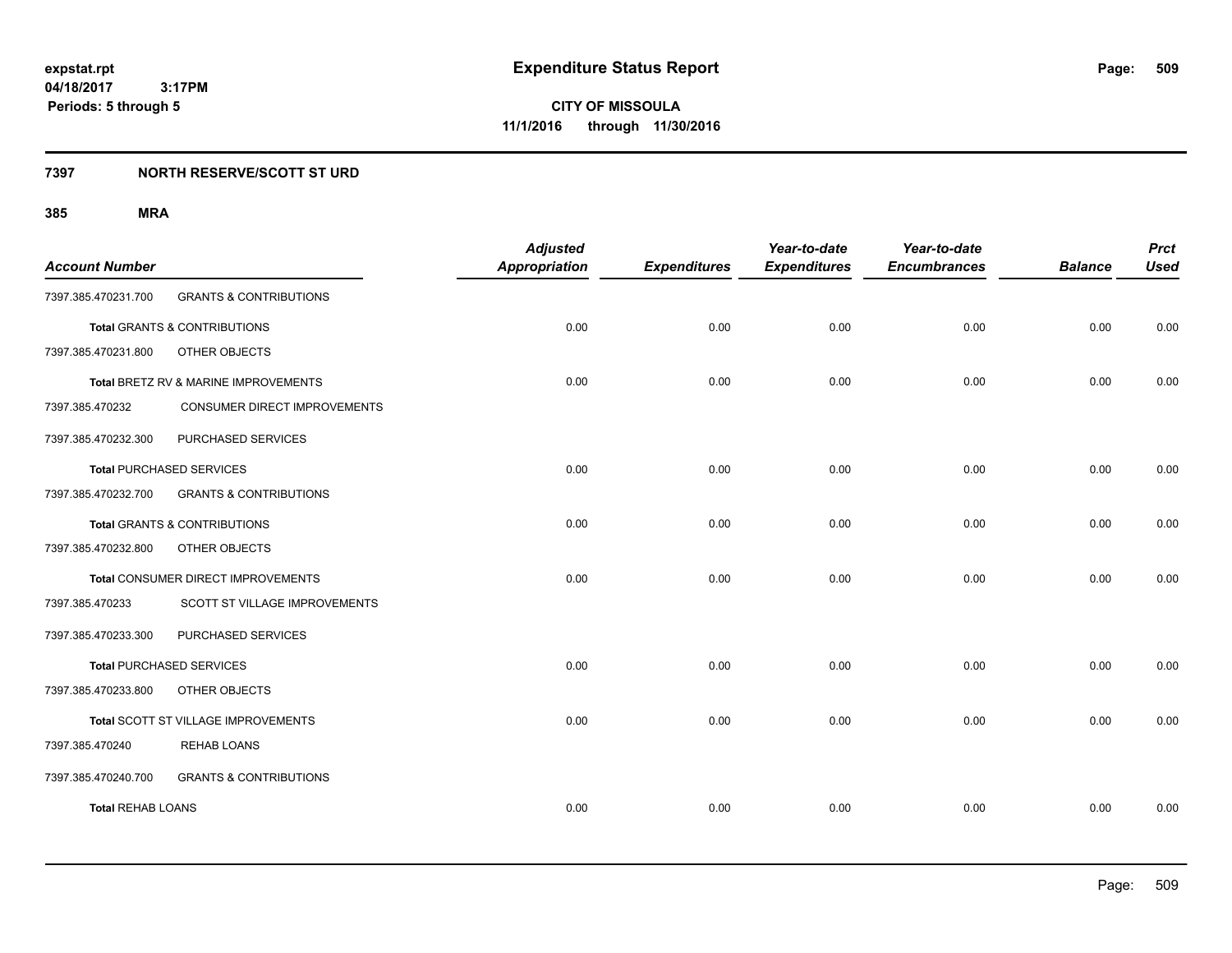**CITY OF MISSOULA 11/1/2016 through 11/30/2016**

#### **7397 NORTH RESERVE/SCOTT ST URD**

| <b>Account Number</b>            |                                                                                  | <b>Adjusted</b><br><b>Appropriation</b> | <b>Expenditures</b> | Year-to-date<br><b>Expenditures</b> | Year-to-date<br><b>Encumbrances</b> | <b>Balance</b>       | <b>Prct</b><br><b>Used</b> |
|----------------------------------|----------------------------------------------------------------------------------|-----------------------------------------|---------------------|-------------------------------------|-------------------------------------|----------------------|----------------------------|
| 7397.385.470250                  | <b>RELOCATION PAYMENTS</b>                                                       |                                         |                     |                                     |                                     |                      |                            |
| 7397.385.470250.800              | OTHER OBJECTS                                                                    |                                         |                     |                                     |                                     |                      |                            |
|                                  | <b>Total RELOCATION PAYMENTS</b>                                                 | 0.00                                    | 0.00                | 0.00                                | 0.00                                | 0.00                 | 0.00                       |
| 7397.385.470260                  | PLANNING & MGMT                                                                  |                                         |                     |                                     |                                     |                      |                            |
| 7397.385.470260.300              | PURCHASED SERVICES                                                               |                                         |                     |                                     |                                     |                      |                            |
|                                  | 7397.385.470260.350.000 PROFESSIONAL SERVICES<br><b>Total PURCHASED SERVICES</b> | 7,550.00<br>7,550.00                    | 0.00<br>0.00        | 1,343.15<br>1,343.15                | 0.00<br>0.00                        | 6,206.85<br>6,206.85 | 17.79<br>17.79             |
| 7397.385.470260.800              | OTHER OBJECTS                                                                    |                                         |                     |                                     |                                     |                      |                            |
| <b>Total OTHER OBJECTS</b>       |                                                                                  | 0.00                                    | 0.00                | 0.00                                | 0.00                                | 0.00                 | 0.00                       |
| <b>Total PLANNING &amp; MGMT</b> |                                                                                  | 7,550.00                                | 0.00                | 1,343.15                            | 0.00                                | 6,206.85             | 17.79                      |
| 7397.385.470270                  | <b>CLEARING &amp; DEMO</b>                                                       |                                         |                     |                                     |                                     |                      |                            |
| 7397.385.470270.700              | <b>GRANTS &amp; CONTRIBUTIONS</b>                                                |                                         |                     |                                     |                                     |                      |                            |
|                                  | <b>Total GRANTS &amp; CONTRIBUTIONS</b>                                          | 0.00                                    | 0.00                | 0.00                                | 0.00                                | 0.00                 | 0.00                       |
| 7397.385.470270.800              | OTHER OBJECTS                                                                    |                                         |                     |                                     |                                     |                      |                            |
| Total CLEARING & DEMO            |                                                                                  | 0.00                                    | 0.00                | 0.00                                | 0.00                                | 0.00                 | 0.00                       |
| 7397.385.510110                  | <b>MERCHANT SERVICES</b>                                                         |                                         |                     |                                     |                                     |                      |                            |
| 7397.385.510110.500              | <b>FIXED CHARGES</b>                                                             |                                         |                     |                                     |                                     |                      |                            |
|                                  | <b>Total MERCHANT SERVICES</b>                                                   | 0.00                                    | 0.00                | 0.00                                | 0.00                                | 0.00                 | 0.00                       |
|                                  | Total NORTH RESERVE/SCOTT ST URD                                                 | 27,762.00                               | 0.00                | 1,343.15                            | 0.00                                | 26,418.85            | 4.84                       |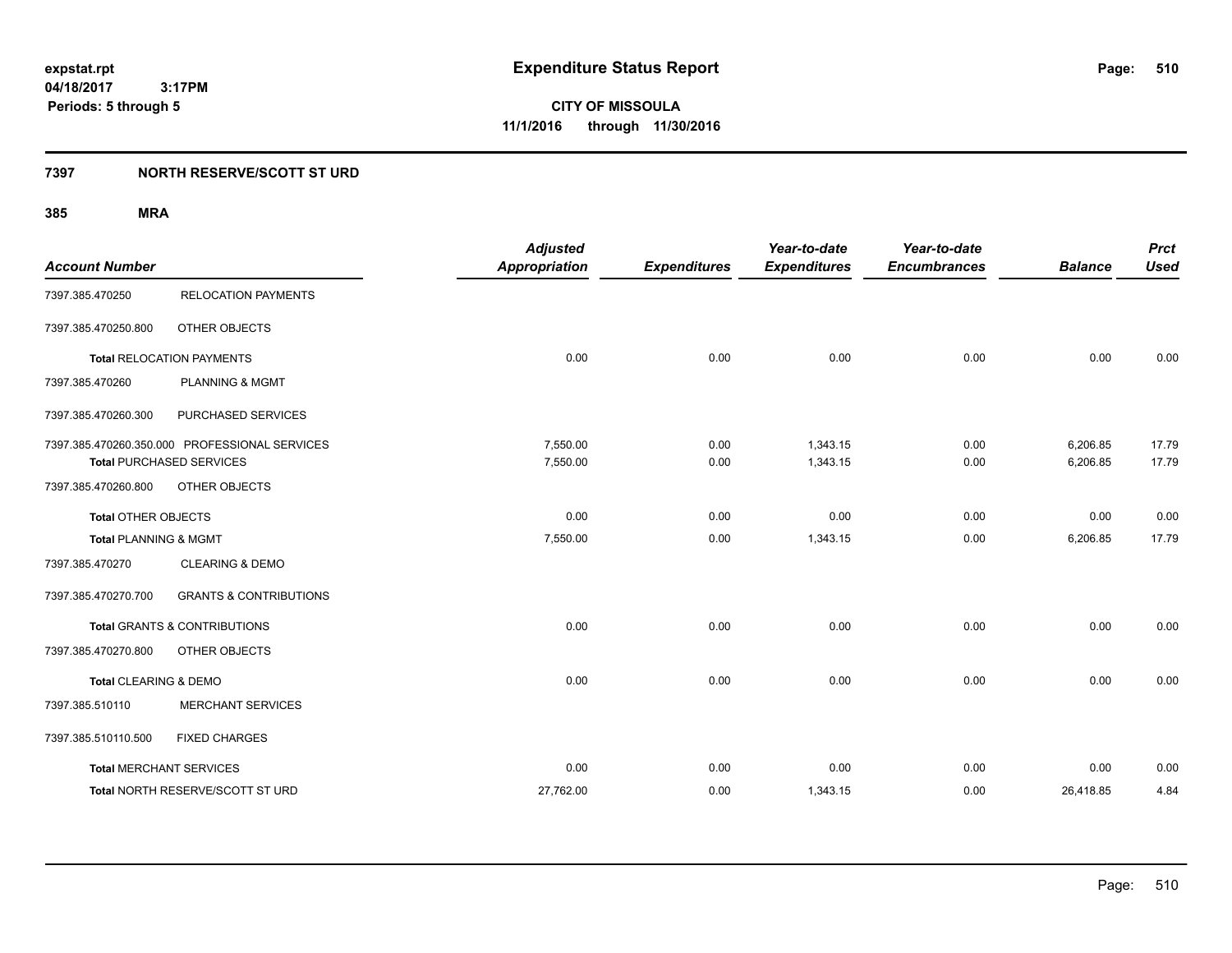**CITY OF MISSOULA 11/1/2016 through 11/30/2016**

**7398 HELLGATE URD**

| <b>Account Number</b>      |                                         | <b>Adjusted</b><br><b>Appropriation</b> | <b>Expenditures</b> | Year-to-date<br><b>Expenditures</b> | Year-to-date<br><b>Encumbrances</b> | <b>Balance</b> | <b>Prct</b><br><b>Used</b> |
|----------------------------|-----------------------------------------|-----------------------------------------|---------------------|-------------------------------------|-------------------------------------|----------------|----------------------------|
| 7398.385.470220            | PROPERTY ACQUISITION                    |                                         |                     |                                     |                                     |                |                            |
| 7398.385.470220.900        | CAPITAL OUTLAY                          |                                         |                     |                                     |                                     |                |                            |
|                            | <b>Total PROPERTY ACQUISITION</b>       | 0.00                                    | 0.00                | 0.00                                | 0.00                                | 0.00           | 0.00                       |
| 7398.385.470230            | PW FACILITY                             |                                         |                     |                                     |                                     |                |                            |
| 7398.385.470230.300        | PURCHASED SERVICES                      |                                         |                     |                                     |                                     |                |                            |
|                            | <b>Total PURCHASED SERVICES</b>         | 0.00                                    | 0.00                | 0.00                                | 0.00                                | 0.00           | 0.00                       |
| 7398.385.470230.700        | <b>GRANTS &amp; CONTRIBUTIONS</b>       |                                         |                     |                                     |                                     |                |                            |
|                            | <b>Total GRANTS &amp; CONTRIBUTIONS</b> | 0.00                                    | 0.00                | 0.00                                | 0.00                                | 0.00           | 0.00                       |
| 7398.385.470230.800        | OTHER OBJECTS                           |                                         |                     |                                     |                                     |                |                            |
| <b>Total OTHER OBJECTS</b> |                                         | 0.00                                    | 0.00                | 0.00                                | 0.00                                | 0.00           | 0.00                       |
| 7398.385.470230.900        | CAPITAL OUTLAY                          |                                         |                     |                                     |                                     |                |                            |
| <b>Total PW FACILITY</b>   |                                         | 0.00                                    | 0.00                | 0.00                                | 0.00                                | 0.00           | 0.00                       |
| 7398.385.470240            | <b>REHAB LOANS</b>                      |                                         |                     |                                     |                                     |                |                            |
| 7398.385.470240.700        | <b>GRANTS &amp; CONTRIBUTIONS</b>       |                                         |                     |                                     |                                     |                |                            |
|                            | <b>Total GRANTS &amp; CONTRIBUTIONS</b> | 0.00                                    | 0.00                | 0.00                                | 0.00                                | 0.00           | 0.00                       |
| 7398.385.470240.800        | OTHER OBJECTS                           |                                         |                     |                                     |                                     |                |                            |
| <b>Total REHAB LOANS</b>   |                                         | 0.00                                    | 0.00                | 0.00                                | 0.00                                | 0.00           | 0.00                       |
| 7398.385.470250            | <b>RELOCATION PAYMENTS</b>              |                                         |                     |                                     |                                     |                |                            |
| 7398.385.470250.700        | <b>GRANTS &amp; CONTRIBUTIONS</b>       |                                         |                     |                                     |                                     |                |                            |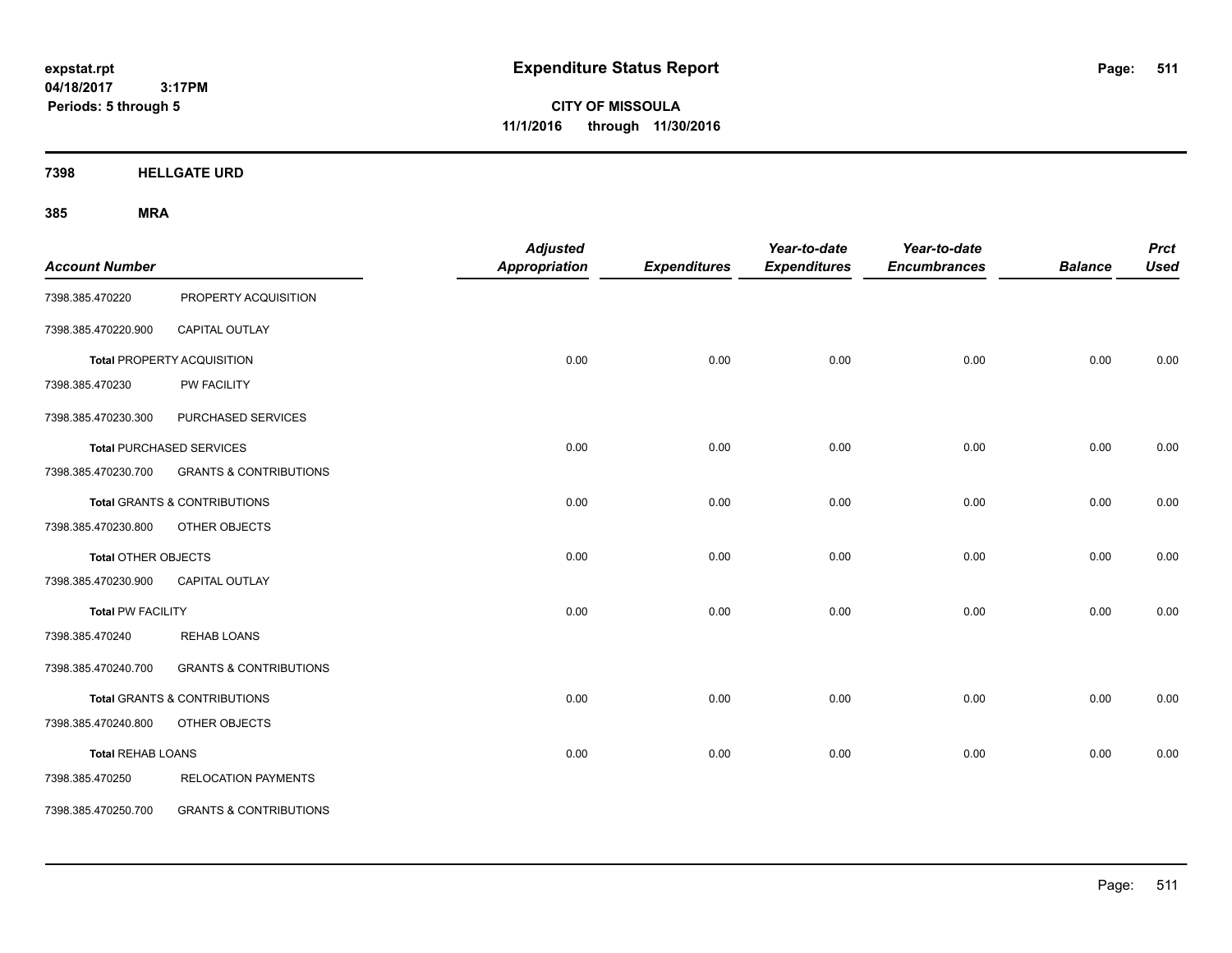**CITY OF MISSOULA 11/1/2016 through 11/30/2016**

**7398 HELLGATE URD**

| <b>Account Number</b>            |                                   | <b>Adjusted</b><br><b>Appropriation</b> | <b>Expenditures</b> | Year-to-date<br><b>Expenditures</b> | Year-to-date<br><b>Encumbrances</b> | <b>Balance</b> | <b>Prct</b><br><b>Used</b> |
|----------------------------------|-----------------------------------|-----------------------------------------|---------------------|-------------------------------------|-------------------------------------|----------------|----------------------------|
|                                  | Total GRANTS & CONTRIBUTIONS      | 0.00                                    | 0.00                | 0.00                                | 0.00                                | 0.00           | 0.00                       |
| 7398.385.470250.800              | OTHER OBJECTS                     |                                         |                     |                                     |                                     |                |                            |
|                                  | <b>Total RELOCATION PAYMENTS</b>  | 0.00                                    | 0.00                | 0.00                                | 0.00                                | 0.00           | 0.00                       |
| 7398.385.470260                  | <b>PLANNING &amp; MGMT</b>        |                                         |                     |                                     |                                     |                |                            |
| 7398.385.470260.300              | PURCHASED SERVICES                |                                         |                     |                                     |                                     |                |                            |
|                                  | <b>Total PURCHASED SERVICES</b>   | 0.00                                    | 0.00                | 0.00                                | 0.00                                | 0.00           | 0.00                       |
| 7398.385.470260.700              | <b>GRANTS &amp; CONTRIBUTIONS</b> |                                         |                     |                                     |                                     |                |                            |
|                                  | Total GRANTS & CONTRIBUTIONS      | 0.00                                    | 0.00                | 0.00                                | 0.00                                | 0.00           | 0.00                       |
| 7398.385.470260.800              | OTHER OBJECTS                     |                                         |                     |                                     |                                     |                |                            |
| <b>Total PLANNING &amp; MGMT</b> |                                   | 0.00                                    | 0.00                | 0.00                                | 0.00                                | 0.00           | 0.00                       |
| 7398.385.470270                  | <b>CLEARING &amp; DEMO</b>        |                                         |                     |                                     |                                     |                |                            |
| 7398.385.470270.300              | PURCHASED SERVICES                |                                         |                     |                                     |                                     |                |                            |
|                                  | <b>Total PURCHASED SERVICES</b>   | 0.00                                    | 0.00                | 0.00                                | 0.00                                | 0.00           | 0.00                       |
| 7398.385.470270.700              | <b>GRANTS &amp; CONTRIBUTIONS</b> |                                         |                     |                                     |                                     |                |                            |
|                                  | Total GRANTS & CONTRIBUTIONS      | 0.00                                    | 0.00                | 0.00                                | 0.00                                | 0.00           | 0.00                       |
| 7398.385.470270.800              | OTHER OBJECTS                     |                                         |                     |                                     |                                     |                |                            |
| Total OTHER OBJECTS              |                                   | 0.00                                    | 0.00                | 0.00                                | 0.00                                | 0.00           | 0.00                       |
| 7398.385.470270.900              | <b>CAPITAL OUTLAY</b>             |                                         |                     |                                     |                                     |                |                            |
| Total CLEARING & DEMO            |                                   | 0.00                                    | 0.00                | 0.00                                | 0.00                                | 0.00           | 0.00                       |
| <b>Total HELLGATE URD</b>        |                                   | 0.00                                    | 0.00                | 0.00                                | 0.00                                | 0.00           | 0.00                       |
|                                  |                                   |                                         |                     |                                     |                                     |                |                            |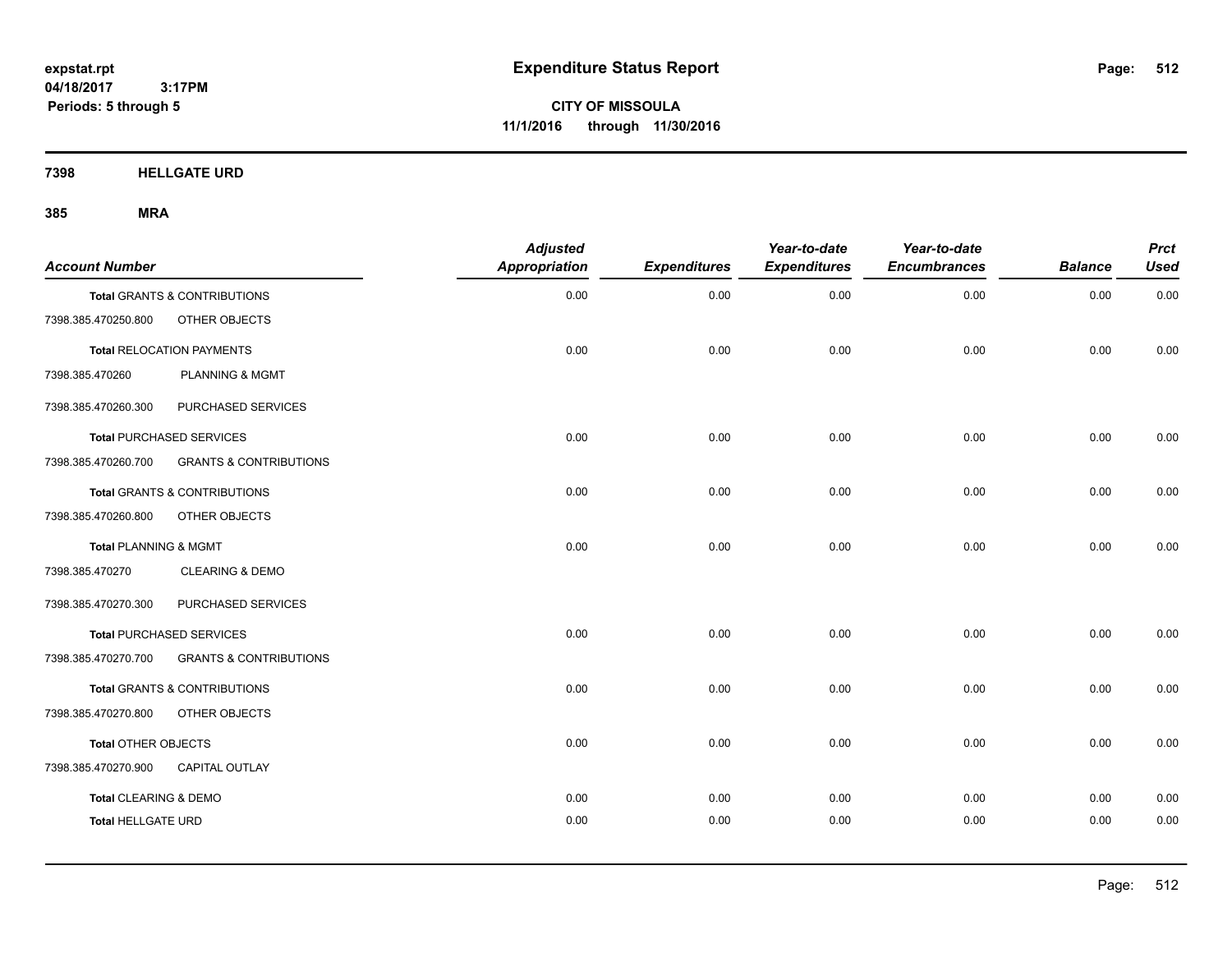**CITY OF MISSOULA 11/1/2016 through 11/30/2016**

#### **7399 INTERMOUNTAIN BOND DEBT SERVICE**

| <b>Account Number</b>                                                 |                                        | <b>Adjusted</b><br><b>Appropriation</b> | <b>Expenditures</b> | Year-to-date<br><b>Expenditures</b> | Year-to-date<br><b>Encumbrances</b> | <b>Balance</b>         | <b>Prct</b><br>Used |
|-----------------------------------------------------------------------|----------------------------------------|-----------------------------------------|---------------------|-------------------------------------|-------------------------------------|------------------------|---------------------|
| 7399.385.490200                                                       | REVENUE BOND DEBT SERVICE              |                                         |                     |                                     |                                     |                        |                     |
| 7399.385.490200.600                                                   | <b>DEBT SERVICE</b>                    |                                         |                     |                                     |                                     |                        |                     |
| 7399.385.490200.610.000 PRINCIPAL<br>7399.385.490200.620.000 INTEREST |                                        | 78,500.00<br>67,437.00                  | 0.00<br>0.00        | 0.00<br>600.00                      | 0.00<br>0.00                        | 78,500.00<br>66,837.00 | 0.00<br>0.89        |
|                                                                       | <b>Total REVENUE BOND DEBT SERVICE</b> | 145,937.00                              | 0.00                | 600.00                              | 0.00                                | 145,337.00             | 0.41                |
| 7399.385.510110                                                       | <b>MERCHANT SERVICES</b>               |                                         |                     |                                     |                                     |                        |                     |
| 7399.385.510110.500                                                   | <b>FIXED CHARGES</b>                   |                                         |                     |                                     |                                     |                        |                     |
| <b>Total MERCHANT SERVICES</b>                                        |                                        | 0.00                                    | 0.00                | 0.00                                | 0.00                                | 0.00                   | 0.00                |
| <b>Total MRA</b>                                                      |                                        | 145,937.00                              | 0.00                | 600.00                              | 0.00                                | 145.337.00             | 0.41                |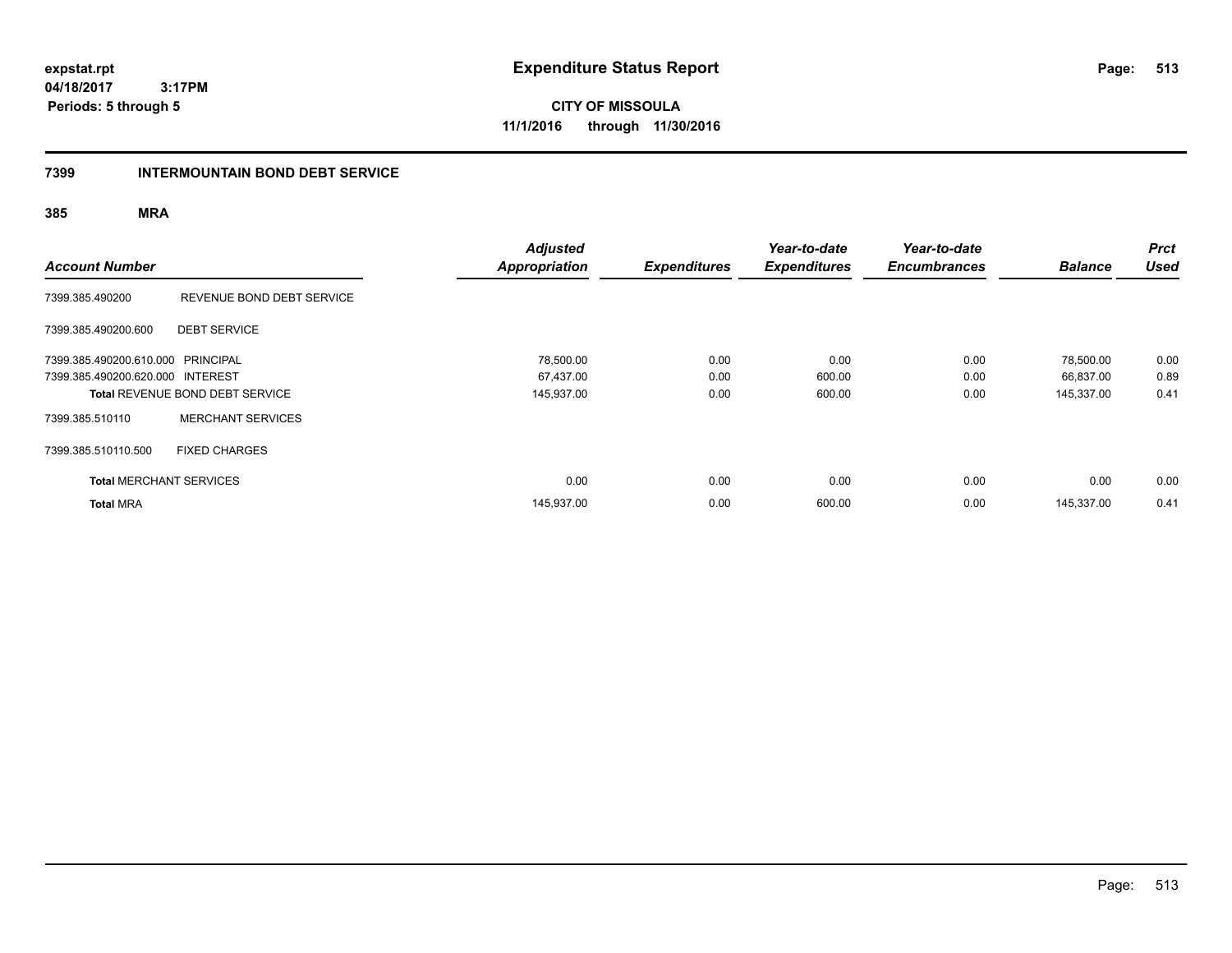**CITY OF MISSOULA 11/1/2016 through 11/30/2016**

### **7399 INTERMOUNTAIN BOND DEBT SERVICE**

### **390 NON-DEPARTMENTAL**

| <b>Account Number</b>         |                                              | <b>Adjusted</b><br><b>Appropriation</b> | <b>Expenditures</b> | Year-to-date<br><b>Expenditures</b> | Year-to-date<br><b>Encumbrances</b> | <b>Balance</b> | <b>Prct</b><br>Used |
|-------------------------------|----------------------------------------------|-----------------------------------------|---------------------|-------------------------------------|-------------------------------------|----------------|---------------------|
| 7399.390.490604               | TI BOND RESERVE                              |                                         |                     |                                     |                                     |                |                     |
| 7399.390.490604.800           | OTHER OBJECTS                                |                                         |                     |                                     |                                     |                |                     |
| <b>Total NON-DEPARTMENTAL</b> |                                              | 0.00                                    | 0.00                | 0.00                                | 0.00                                | 0.00           | 0.00                |
|                               | <b>Total INTERMOUNTAIN BOND DEBT SERVICE</b> | 145,937.00                              | 0.00                | 600.00                              | 0.00                                | 145.337.00     | 0.41                |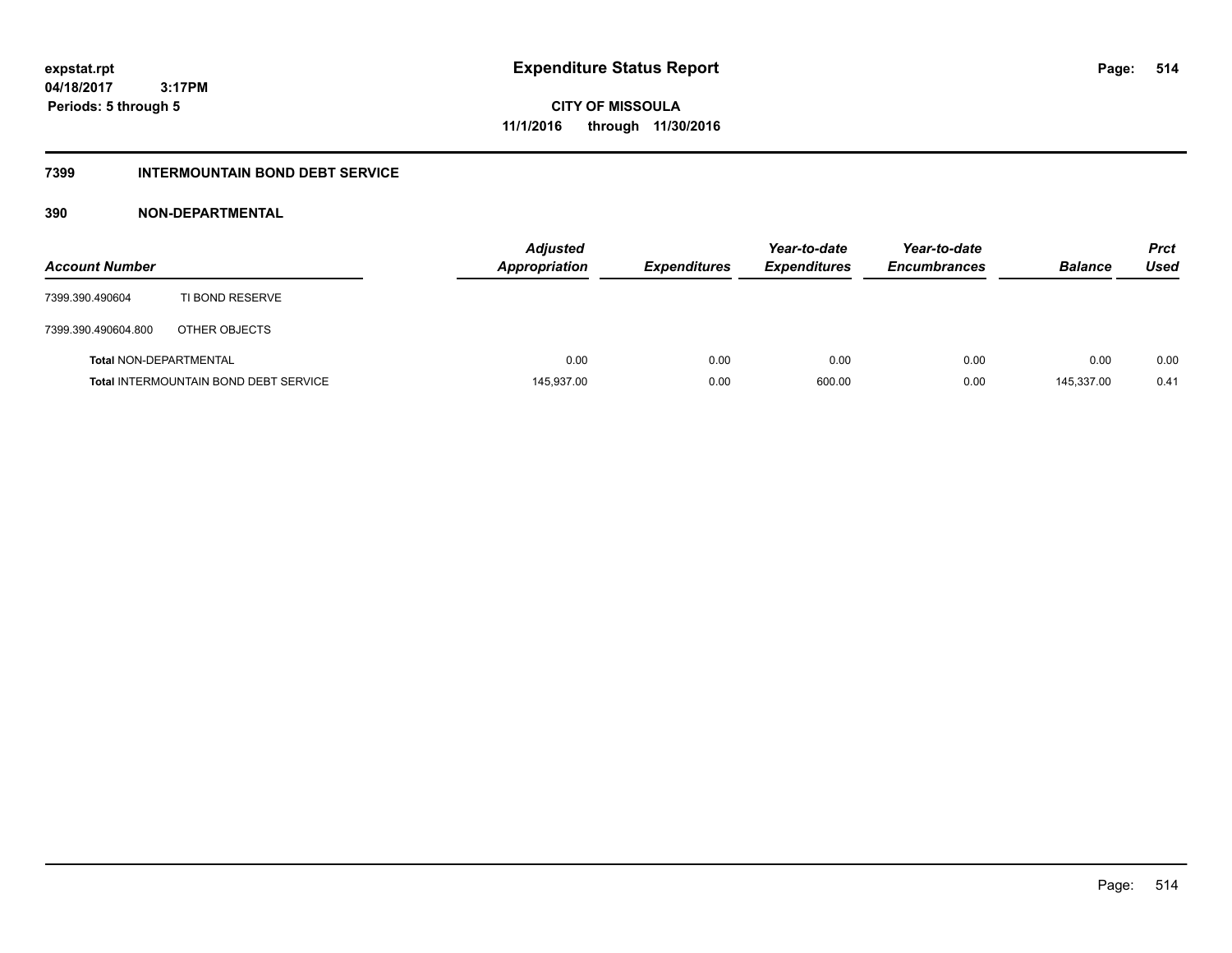**CITY OF MISSOULA 11/1/2016 through 11/30/2016**

#### **7400 FRONT ST BOND CLEARING**

| <b>Account Number</b>            |                                                  | <b>Adjusted</b><br><b>Appropriation</b> | <b>Expenditures</b> | Year-to-date<br><b>Expenditures</b> | Year-to-date<br><b>Encumbrances</b> | <b>Balance</b> | <b>Prct</b><br>Used |
|----------------------------------|--------------------------------------------------|-----------------------------------------|---------------------|-------------------------------------|-------------------------------------|----------------|---------------------|
|                                  |                                                  |                                         |                     |                                     |                                     |                |                     |
| 7400.385.470210                  | <b>ADMINISTRATION</b>                            |                                         |                     |                                     |                                     |                |                     |
| 7400.385.470210.800              | OTHER OBJECTS                                    |                                         |                     |                                     |                                     |                |                     |
| 7400.385.470210.820.000          | <b>TRANSFERS TO OTHER FUNDS</b>                  | 0.00                                    | 0.00                | $-17,603.78$                        | 0.00                                | 17,603.78      | 0.00                |
| 7400.385.470210.820.600          | <b>TRANSFERS TO OTHER FUNDS</b>                  | 208.660.00                              | 0.00                | 0.00                                | 0.00                                | 208.660.00     | 0.00                |
| 7400.385.470210.820.603          | <b>TRANSFERS TO OTHER FUNDS</b>                  | 208,290.00                              | 0.00                | 0.00                                | 0.00                                | 208,290.00     | 0.00                |
| 7400.385.470210.820.604          | <b>TRANSFERS TO OTHER FUNDS</b>                  | 131,207.00                              | 0.00                | 0.00                                | 0.00                                | 131,207.00     | 0.00                |
|                                  | 7400.385.470210.820.605 TRANSFERS TO OTHER FUNDS | 68.286.00                               | 0.00                | 0.00                                | 0.00                                | 68,286.00      | 0.00                |
| <b>Total ADMINISTRATION</b>      |                                                  | 616,443.00                              | 0.00                | $-17,603.78$                        | 0.00                                | 634,046.78     | 0.00                |
| 7400.385.470260                  | <b>PLANNING &amp; MGMT</b>                       |                                         |                     |                                     |                                     |                |                     |
| 7400.385.470260.700              | <b>GRANTS &amp; CONTRIBUTIONS</b>                |                                         |                     |                                     |                                     |                |                     |
| <b>Total PLANNING &amp; MGMT</b> |                                                  | 0.00                                    | 0.00                | 0.00                                | 0.00                                | 0.00           | 0.00                |
| 7400.385.510110                  | <b>MERCHANT SERVICES</b>                         |                                         |                     |                                     |                                     |                |                     |
| 7400.385.510110.500              | <b>FIXED CHARGES</b>                             |                                         |                     |                                     |                                     |                |                     |
| <b>Total MERCHANT SERVICES</b>   |                                                  | 0.00                                    | 0.00                | 0.00                                | 0.00                                | 0.00           | 0.00                |
|                                  | <b>Total FRONT ST BOND CLEARING</b>              | 616.443.00                              | 0.00                | $-17,603.78$                        | 0.00                                | 634,046.78     | 0.00                |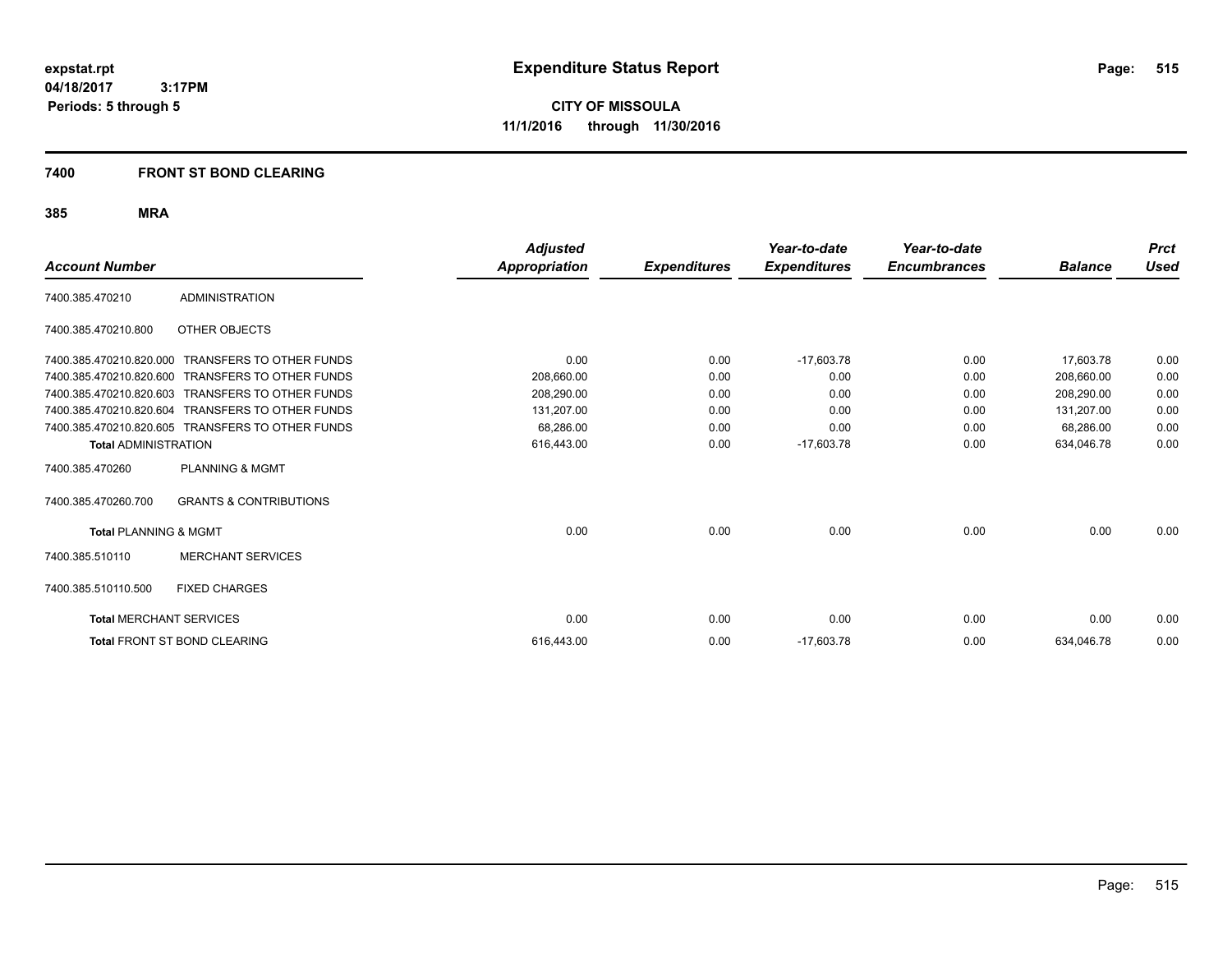**Periods: 5 through 5**

**CITY OF MISSOULA 11/1/2016 through 11/30/2016**

#### **7401 FRONT ST PARKING STRUCTURE**

 **3:17PM**

| <b>Account Number</b>             |                                                 | <b>Adjusted</b><br><b>Appropriation</b> | <b>Expenditures</b> | Year-to-date<br><b>Expenditures</b> | Year-to-date<br><b>Encumbrances</b> | <b>Balance</b>            | <b>Prct</b><br><b>Used</b> |
|-----------------------------------|-------------------------------------------------|-----------------------------------------|---------------------|-------------------------------------|-------------------------------------|---------------------------|----------------------------|
| 7401.385.470210                   | <b>ADMINISTRATION</b>                           |                                         |                     |                                     |                                     |                           |                            |
| 7401.385.470210.800               | OTHER OBJECTS                                   |                                         |                     |                                     |                                     |                           |                            |
| <b>Total ADMINISTRATION</b>       |                                                 | 0.00                                    | 0.00                | 0.00                                | 0.00                                | 0.00                      | 0.00                       |
| 7401.385.490000                   | <b>DEBT SERVICE</b>                             |                                         |                     |                                     |                                     |                           |                            |
| 7401.385.490000.600               | <b>DEBT SERVICE</b>                             |                                         |                     |                                     |                                     |                           |                            |
| 7401.385.490000.610.000 PRINCIPAL | 7401.385.490000.620.000 INTEREST / SERVICE FEES | 74,000.00<br>132,340.00                 | 0.00<br>0.00        | 100,000.00<br>54,145.00             | 0.00<br>0.00                        | $-26,000.00$<br>78,195.00 | 135.14<br>40.91            |
| <b>Total DEBT SERVICE</b>         |                                                 | 206,340.00                              | 0.00                | 154,145.00                          | 0.00                                | 52,195.00                 | 74.70                      |
| 7401.385.510110                   | <b>MERCHANT SERVICES</b>                        |                                         |                     |                                     |                                     |                           |                            |
| 7401.385.510110.500               | <b>FIXED CHARGES</b>                            |                                         |                     |                                     |                                     |                           |                            |
| <b>Total MERCHANT SERVICES</b>    |                                                 | 0.00                                    | 0.00                | 0.00                                | 0.00                                | 0.00                      | 0.00                       |
| 7401.385.522000                   | PTI PAYMENT TO MPC                              |                                         |                     |                                     |                                     |                           |                            |
| 7401.385.522000.300               | PURCHASED SERVICES                              |                                         |                     |                                     |                                     |                           |                            |
| Total PTI PAYMENT TO MPC          |                                                 | 0.00                                    | 0.00                | 0.00                                | 0.00                                | 0.00                      | 0.00                       |
|                                   | Total FRONT ST PARKING STRUCTURE                | 206,340.00                              | 0.00                | 154,145.00                          | 0.00                                | 52,195.00                 | 74.70                      |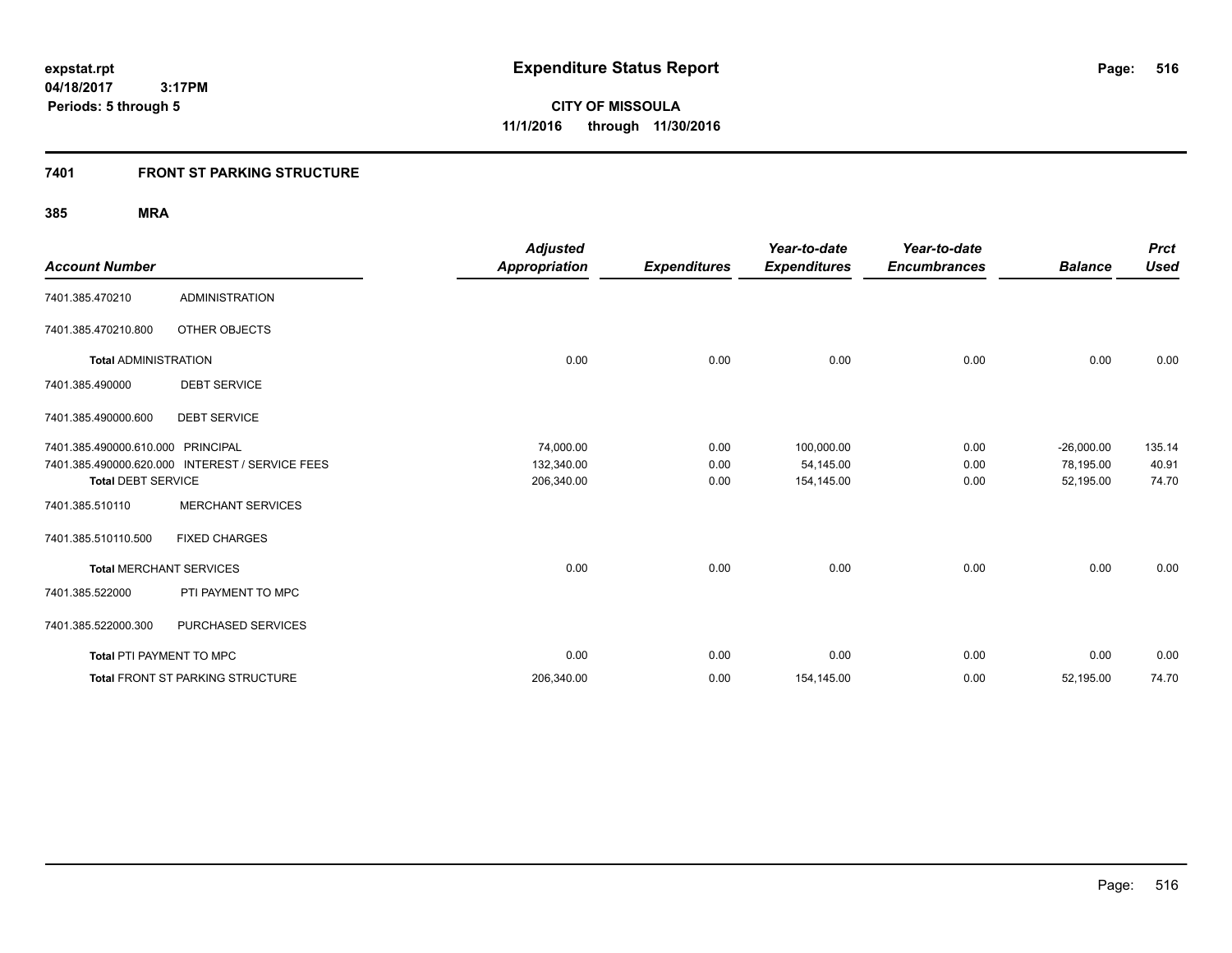**CITY OF MISSOULA 11/1/2016 through 11/30/2016**

### **7402 FRONT ST SUBORDINATE LIEN NOTE**

| <b>Account Number</b>       |                                       | <b>Adjusted</b><br><b>Appropriation</b> | <b>Expenditures</b> | Year-to-date<br><b>Expenditures</b> | Year-to-date<br><b>Encumbrances</b> | <b>Balance</b> | <b>Prct</b><br><b>Used</b> |
|-----------------------------|---------------------------------------|-----------------------------------------|---------------------|-------------------------------------|-------------------------------------|----------------|----------------------------|
| 7402.385.470210             | <b>ADMINISTRATION</b>                 |                                         |                     |                                     |                                     |                |                            |
| 7402.385.470210.800         | OTHER OBJECTS                         |                                         |                     |                                     |                                     |                |                            |
| <b>Total ADMINISTRATION</b> |                                       | 0.00                                    | 0.00                | 0.00                                | 0.00                                | 0.00           | 0.00                       |
| 7402.385.470333             | THE WILMA NOTE                        |                                         |                     |                                     |                                     |                |                            |
| 7402.385.470333.600         | <b>DEBT SERVICE</b>                   |                                         |                     |                                     |                                     |                |                            |
| <b>Total DEBT SERVICE</b>   |                                       | 0.00                                    | 0.00                | 0.00                                | 0.00                                | 0.00           | 0.00                       |
| 7402.385.470333.700         | <b>GRANTS &amp; CONTRIBUTIONS</b>     |                                         |                     |                                     |                                     |                |                            |
| Total THE WILMA NOTE        |                                       | 0.00                                    | 0.00                | 0.00                                | 0.00                                | 0.00           | 0.00                       |
| 7402.385.470334             | CARAS PARK OBLIGATION                 |                                         |                     |                                     |                                     |                |                            |
| 7402.385.470334.700         | <b>GRANTS &amp; CONTRIBUTIONS</b>     |                                         |                     |                                     |                                     |                |                            |
|                             | <b>Total CARAS PARK OBLIGATION</b>    | 0.00                                    | 0.00                | 0.00                                | 0.00                                | 0.00           | 0.00                       |
| 7402.385.490505             | FRONT ST URD \$1.6m REFUNDING A       |                                         |                     |                                     |                                     |                |                            |
| 7402.385.490505.500         | <b>FIXED CHARGES</b>                  |                                         |                     |                                     |                                     |                |                            |
| <b>Total FIXED CHARGES</b>  |                                       | 0.00                                    | 0.00                | 0.00                                | 0.00                                | 0.00           | 0.00                       |
| 7402.385.490505.600         | <b>DEBT SERVICE</b>                   |                                         |                     |                                     |                                     |                |                            |
|                             | Total FRONT ST URD \$1.6m REFUNDING A | 0.00                                    | 0.00                | 0.00                                | 0.00                                | 0.00           | 0.00                       |
| 7402.385.490506             | FRONT ST URD \$1.6m REFUNDING B       |                                         |                     |                                     |                                     |                |                            |
| 7402.385.490506.500         | <b>FIXED CHARGES</b>                  |                                         |                     |                                     |                                     |                |                            |
| <b>Total FIXED CHARGES</b>  |                                       | 0.00                                    | 0.00                | 0.00                                | 0.00                                | 0.00           | 0.00                       |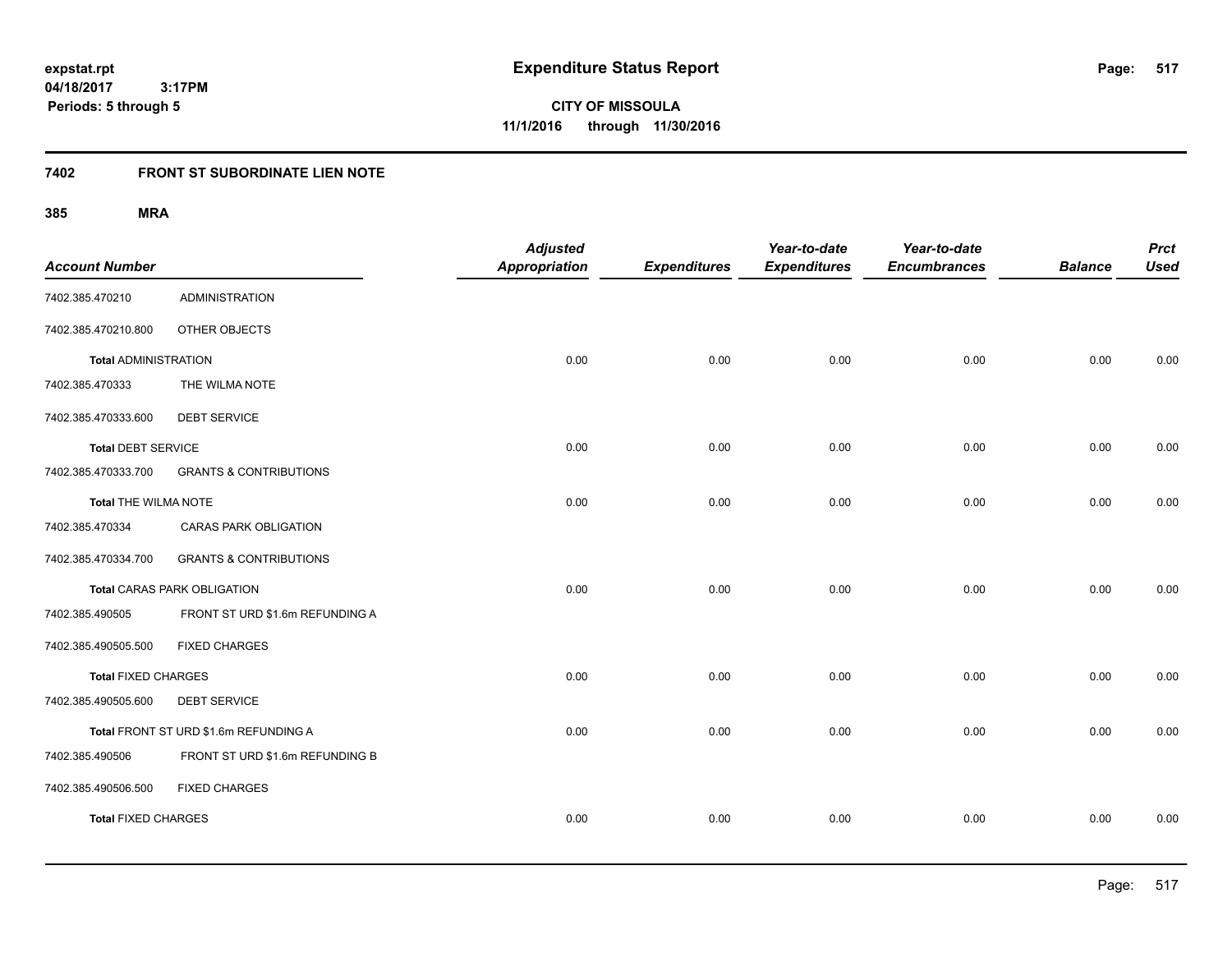**518**

**04/18/2017 3:17PM Periods: 5 through 5**

**CITY OF MISSOULA 11/1/2016 through 11/30/2016**

#### **7402 FRONT ST SUBORDINATE LIEN NOTE**

| <b>Account Number</b>          |                                                              | <b>Adjusted</b><br>Appropriation | <b>Expenditures</b> | Year-to-date<br><b>Expenditures</b> | Year-to-date<br><b>Encumbrances</b> | <b>Balance</b> | <b>Prct</b><br><b>Used</b> |
|--------------------------------|--------------------------------------------------------------|----------------------------------|---------------------|-------------------------------------|-------------------------------------|----------------|----------------------------|
| 7402.385.490506.600            | <b>DEBT SERVICE</b>                                          |                                  |                     |                                     |                                     |                |                            |
|                                | Total FRONT ST URD \$1.6m REFUNDING B                        | 0.00                             | 0.00                | 0.00                                | 0.00                                | 0.00           | 0.00                       |
| 7402.385.490507                | FIB SUBORDINATE LIEN NOTE PARKING STRUCT                     |                                  |                     |                                     |                                     |                |                            |
| 7402.385.490507.600            | <b>DEBT SERVICE</b>                                          |                                  |                     |                                     |                                     |                |                            |
|                                | 7402.385.490507.610.000 FIB SUB LIEN NOTE-PRINCIPAL          | 34,930.00                        | 0.00                | 37.217.80                           | 0.00                                | $-2,287.80$    | 106.55                     |
|                                | 7402.385.490507.620.000 FIB SUB LIEN NOTE-INTEREST/ SVS FEES | 96,231.00                        | 0.00                | 47,580.68                           | 0.00                                | 48,650.32      | 49.44                      |
|                                | <b>Total FIB SUBORDINATE LIEN NOTE PARKING STRUCT</b>        | 131,161.00                       | 0.00                | 84,798.48                           | 0.00                                | 46,362.52      | 64.65                      |
| 7402.385.490509                | WILMA NOTE DEBT SERVICE                                      |                                  |                     |                                     |                                     |                |                            |
| 7402.385.490509.600            | <b>DEBT SERVICE</b>                                          |                                  |                     |                                     |                                     |                |                            |
|                                | Total WILMA NOTE DEBT SERVICE                                | 0.00                             | 0.00                | 0.00                                | 0.00                                | 0.00           | 0.00                       |
| 7402.385.510110                | <b>MERCHANT SERVICES</b>                                     |                                  |                     |                                     |                                     |                |                            |
| 7402.385.510110.500            | <b>FIXED CHARGES</b>                                         |                                  |                     |                                     |                                     |                |                            |
| <b>Total MERCHANT SERVICES</b> |                                                              | 0.00                             | 0.00                | 0.00                                | 0.00                                | 0.00           | 0.00                       |
|                                | <b>Total FRONT ST SUBORDINATE LIEN NOTE</b>                  | 131,161.00                       | 0.00                | 84,798.48                           | 0.00                                | 46,362.52      | 64.65                      |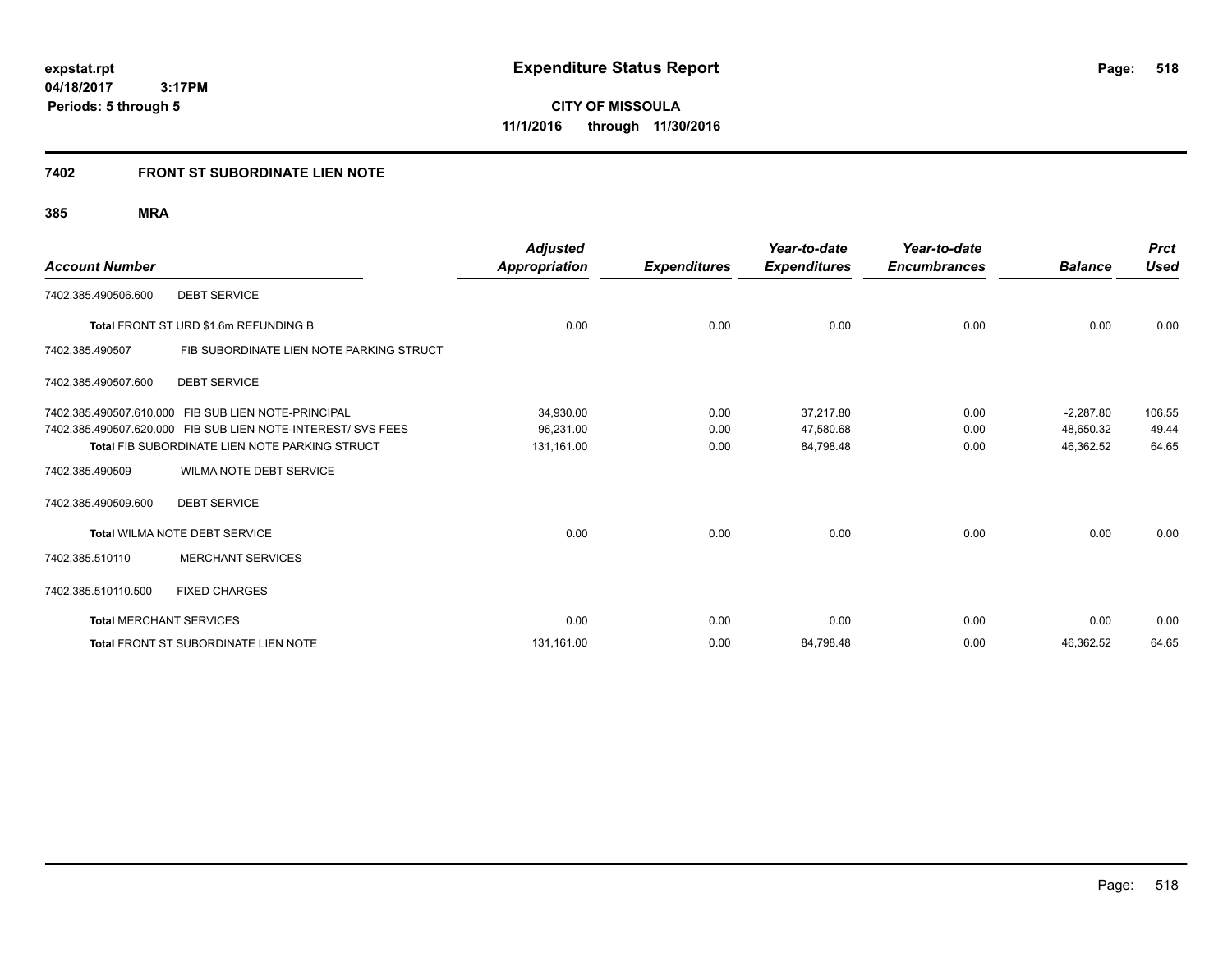# **CITY OF MISSOULA 11/1/2016 through 11/30/2016**

#### **7447 COURT COLLECTED PARKING FINES**

#### **230 MUNICIPAL COURT**

| <b>Account Number</b> |                                            | <b>Adjusted</b><br>Appropriation | <b>Expenditures</b> | Year-to-date<br><b>Expenditures</b> | Year-to-date<br><b>Encumbrances</b> | <b>Balance</b> | <b>Prct</b><br><b>Used</b> |
|-----------------------|--------------------------------------------|----------------------------------|---------------------|-------------------------------------|-------------------------------------|----------------|----------------------------|
| 7447.230.410360       | CITY/MUNICIPAL COURT                       |                                  |                     |                                     |                                     |                |                            |
| 7447.230.410360.500   | <b>FIXED CHARGES</b>                       |                                  |                     |                                     |                                     |                |                            |
|                       | <b>Total CITY/MUNICIPAL COURT</b>          | 0.00                             | 0.00                | 0.00                                | 0.00                                | 0.00           | 0.00                       |
| 7447.230.510110       | <b>MERCHANT SERVICES</b>                   |                                  |                     |                                     |                                     |                |                            |
| 7447.230.510110.500   | <b>FIXED CHARGES</b>                       |                                  |                     |                                     |                                     |                |                            |
|                       | <b>Total MERCHANT SERVICES</b>             | 0.00                             | 0.00                | 0.00                                | 0.00                                | 0.00           | 0.00                       |
|                       | <b>Total COURT COLLECTED PARKING FINES</b> | 0.00                             | 0.00                | 0.00                                | 0.00                                | 0.00           | 0.00                       |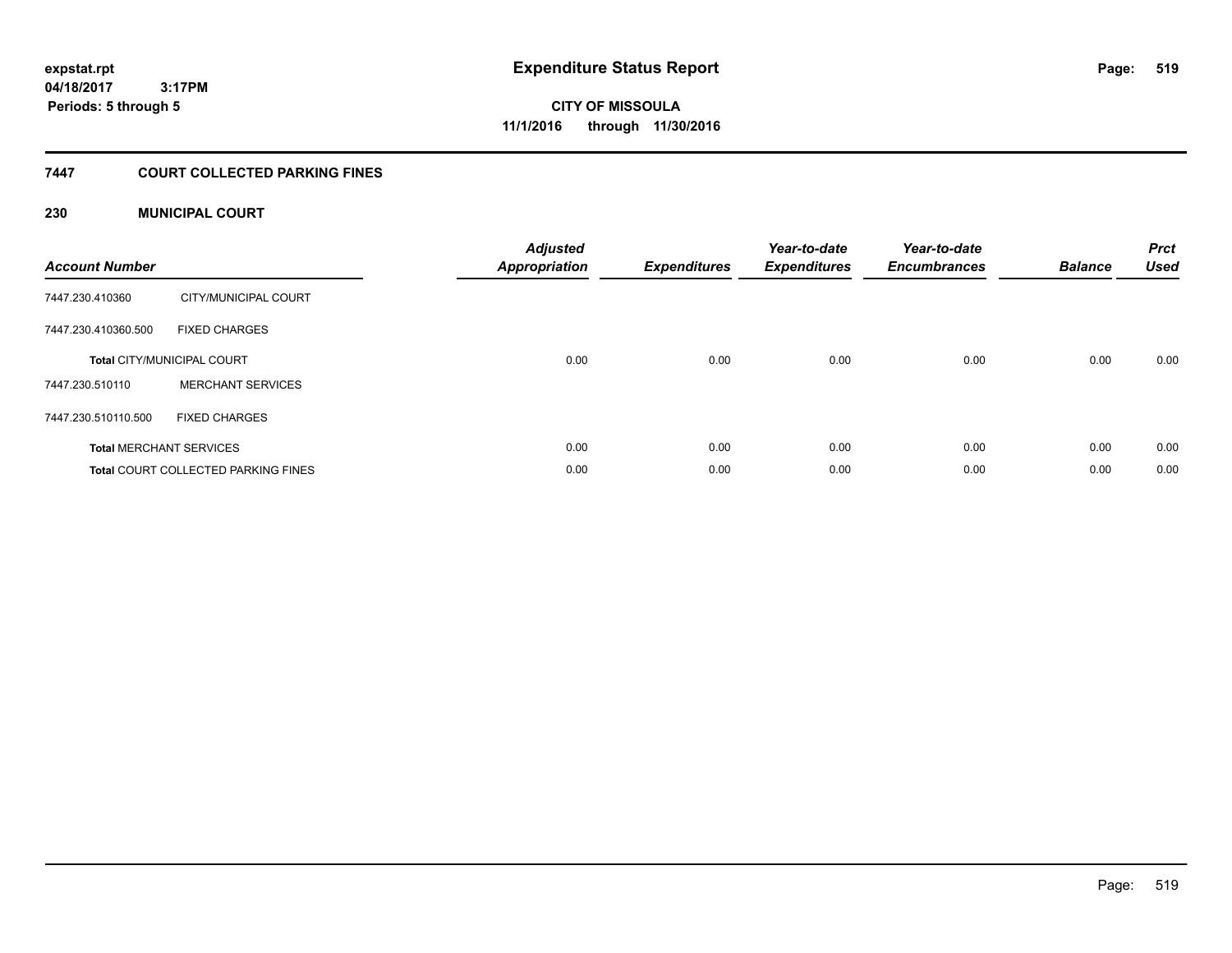# **CITY OF MISSOULA 11/1/2016 through 11/30/2016**

#### **7458 COURT SURCHARGE**

#### **230 MUNICIPAL COURT**

| <b>Account Number</b>        |                                   | <b>Adjusted</b><br>Appropriation | <b>Expenditures</b> | Year-to-date<br><b>Expenditures</b> | Year-to-date<br><b>Encumbrances</b> | <b>Balance</b> | <b>Prct</b><br><b>Used</b> |
|------------------------------|-----------------------------------|----------------------------------|---------------------|-------------------------------------|-------------------------------------|----------------|----------------------------|
| 7458.230.410360              | CITY/MUNICIPAL COURT              |                                  |                     |                                     |                                     |                |                            |
| 7458.230.410360.500          | <b>FIXED CHARGES</b>              |                                  |                     |                                     |                                     |                |                            |
|                              | <b>Total CITY/MUNICIPAL COURT</b> | 0.00                             | 0.00                | 0.00                                | 0.00                                | 0.00           | 0.00                       |
| 7458.230.510110              | <b>MERCHANT SERVICES</b>          |                                  |                     |                                     |                                     |                |                            |
| 7458.230.510110.500          | <b>FIXED CHARGES</b>              |                                  |                     |                                     |                                     |                |                            |
|                              | <b>Total MERCHANT SERVICES</b>    | 0.00                             | 0.00                | 0.00                                | 0.00                                | 0.00           | 0.00                       |
| <b>Total COURT SURCHARGE</b> |                                   | 0.00                             | 0.00                | 0.00                                | 0.00                                | 0.00           | 0.00                       |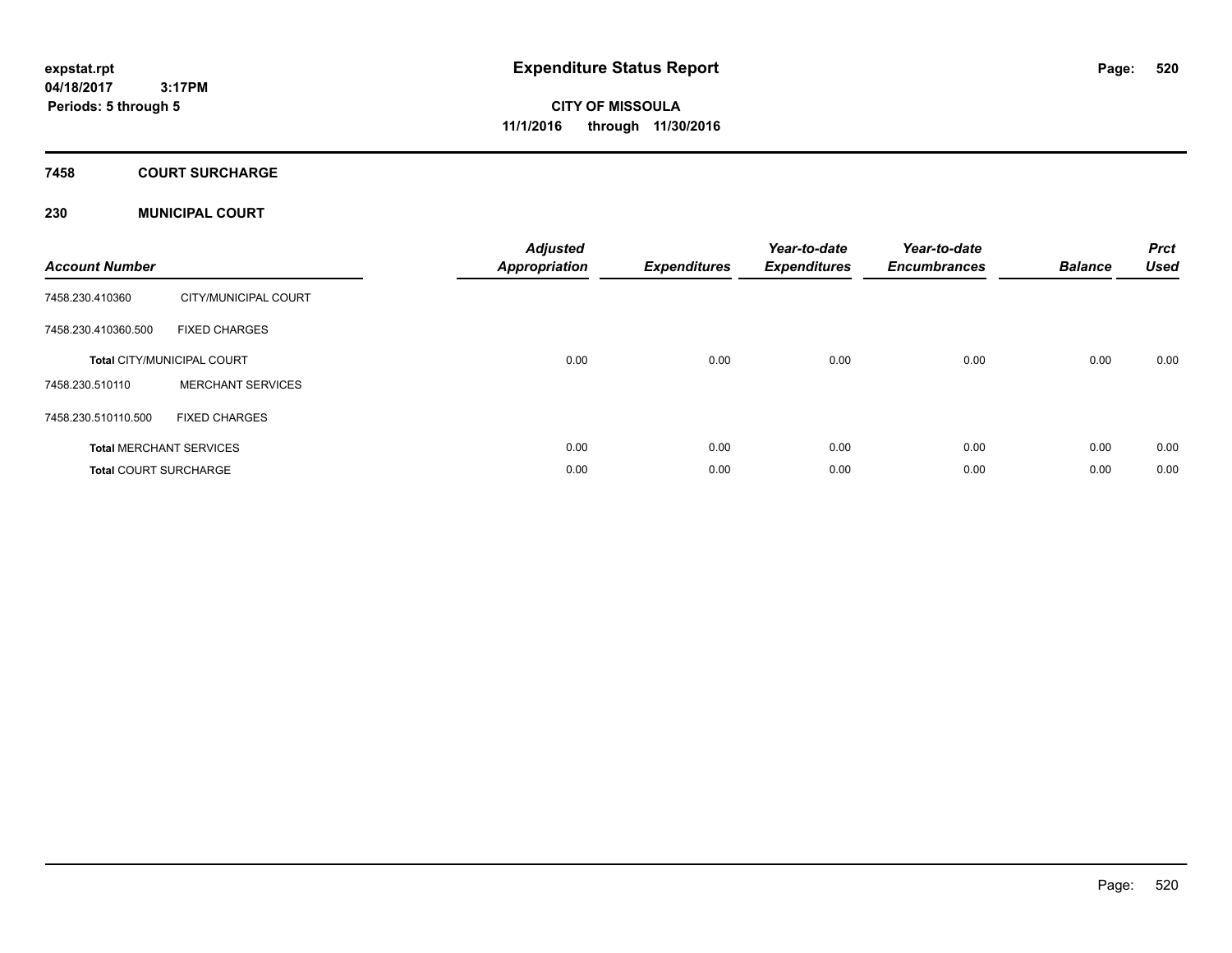#### **7469 PUBLIC DEFENDER FEES**

#### **230 MUNICIPAL COURT**

| <b>Account Number</b> |                                   | <b>Adjusted</b><br><b>Appropriation</b> | <b>Expenditures</b> | Year-to-date<br><b>Expenditures</b> | Year-to-date<br><b>Encumbrances</b> | <b>Balance</b> | <b>Prct</b><br><b>Used</b> |
|-----------------------|-----------------------------------|-----------------------------------------|---------------------|-------------------------------------|-------------------------------------|----------------|----------------------------|
| 7469.230.410360       | CITY/MUNICIPAL COURT              |                                         |                     |                                     |                                     |                |                            |
| 7469.230.410360.500   | <b>FIXED CHARGES</b>              |                                         |                     |                                     |                                     |                |                            |
|                       | <b>Total CITY/MUNICIPAL COURT</b> | 0.00                                    | 0.00                | 0.00                                | 0.00                                | 0.00           | 0.00                       |
| 7469.230.510110       | <b>MERCHANT SERVICES</b>          |                                         |                     |                                     |                                     |                |                            |
| 7469.230.510110.500   | <b>FIXED CHARGES</b>              |                                         |                     |                                     |                                     |                |                            |
|                       | <b>Total PUBLIC DEFENDER FEES</b> | 0.00                                    | 0.00                | 0.00                                | 0.00                                | 0.00           | 0.00                       |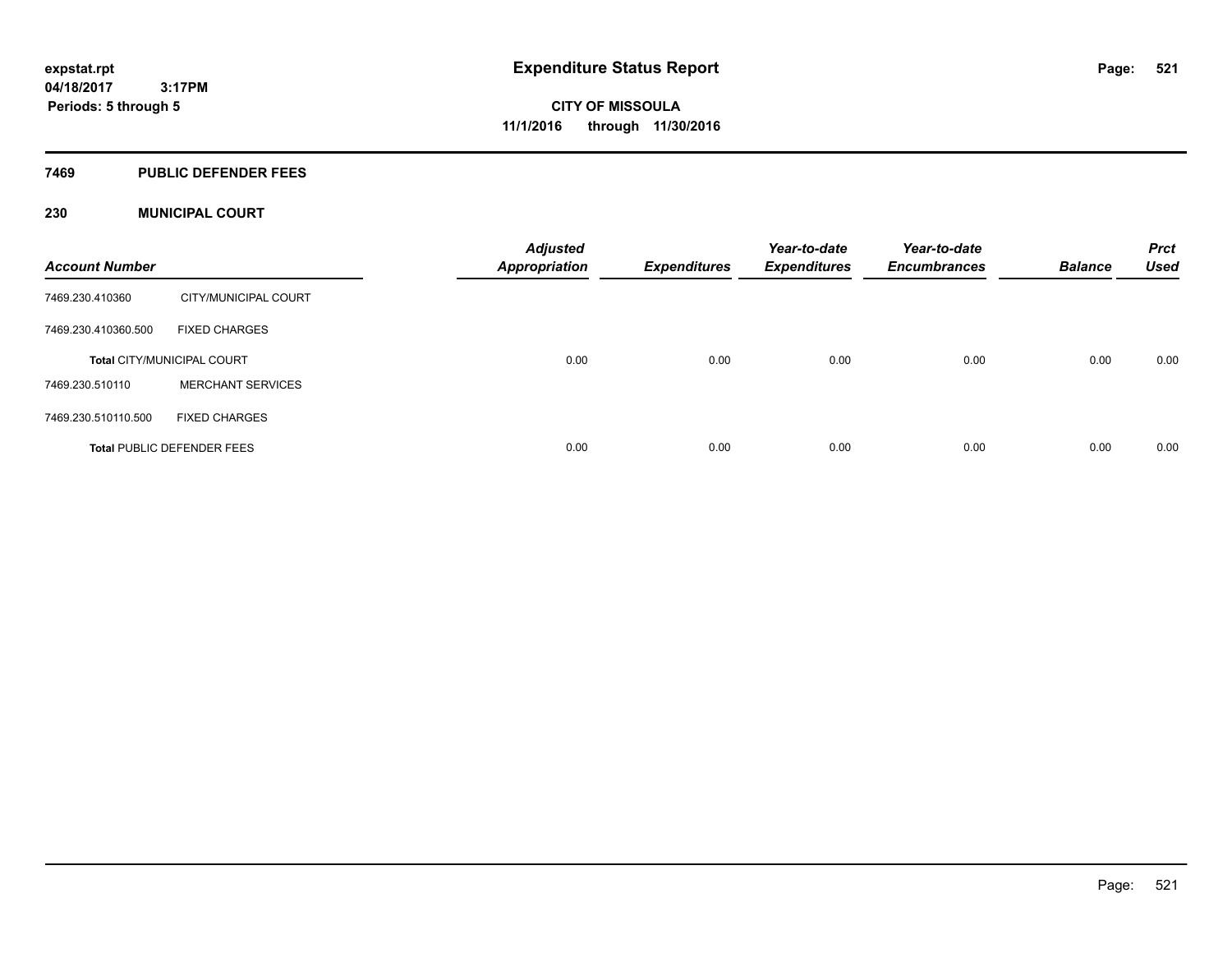**7903 COUNTY CLEARING**

#### **390 NON-DEPARTMENTAL**

| <b>Account Number</b>        |                                                                                            | <b>Adjusted</b><br><b>Appropriation</b> | <b>Expenditures</b>  | Year-to-date<br><b>Expenditures</b> | Year-to-date<br><b>Encumbrances</b> | <b>Balance</b>             | <b>Prct</b><br><b>Used</b> |
|------------------------------|--------------------------------------------------------------------------------------------|-----------------------------------------|----------------------|-------------------------------------|-------------------------------------|----------------------------|----------------------------|
| 7903.390.440600              | ANIMAL CONTROL SERVICES                                                                    |                                         |                      |                                     |                                     |                            |                            |
| 7903.390.440600.800          | OTHER OBJECTS                                                                              |                                         |                      |                                     |                                     |                            |                            |
|                              | 7903.390.440600.845.000 CONTINGENCY - DOG LICENSES<br><b>Total ANIMAL CONTROL SERVICES</b> | 0.00<br>0.00                            | 1.719.77<br>1,719.77 | 2.783.24<br>2,783.24                | 0.00<br>0.00                        | $-2.783.24$<br>$-2,783.24$ | 0.00<br>0.00               |
| 7903.390.510110              | <b>MERCHANT SERVICES</b>                                                                   |                                         |                      |                                     |                                     |                            |                            |
| 7903.390.510110.500          | <b>FIXED CHARGES</b>                                                                       |                                         |                      |                                     |                                     |                            |                            |
|                              | <b>Total MERCHANT SERVICES</b>                                                             | 0.00                                    | 0.00                 | 0.00                                | 0.00                                | 0.00                       | 0.00                       |
| <b>Total COUNTY CLEARING</b> |                                                                                            | 0.00                                    | 1,719.77             | 2,783.24                            | 0.00                                | $-2,783.24$                | 0.00                       |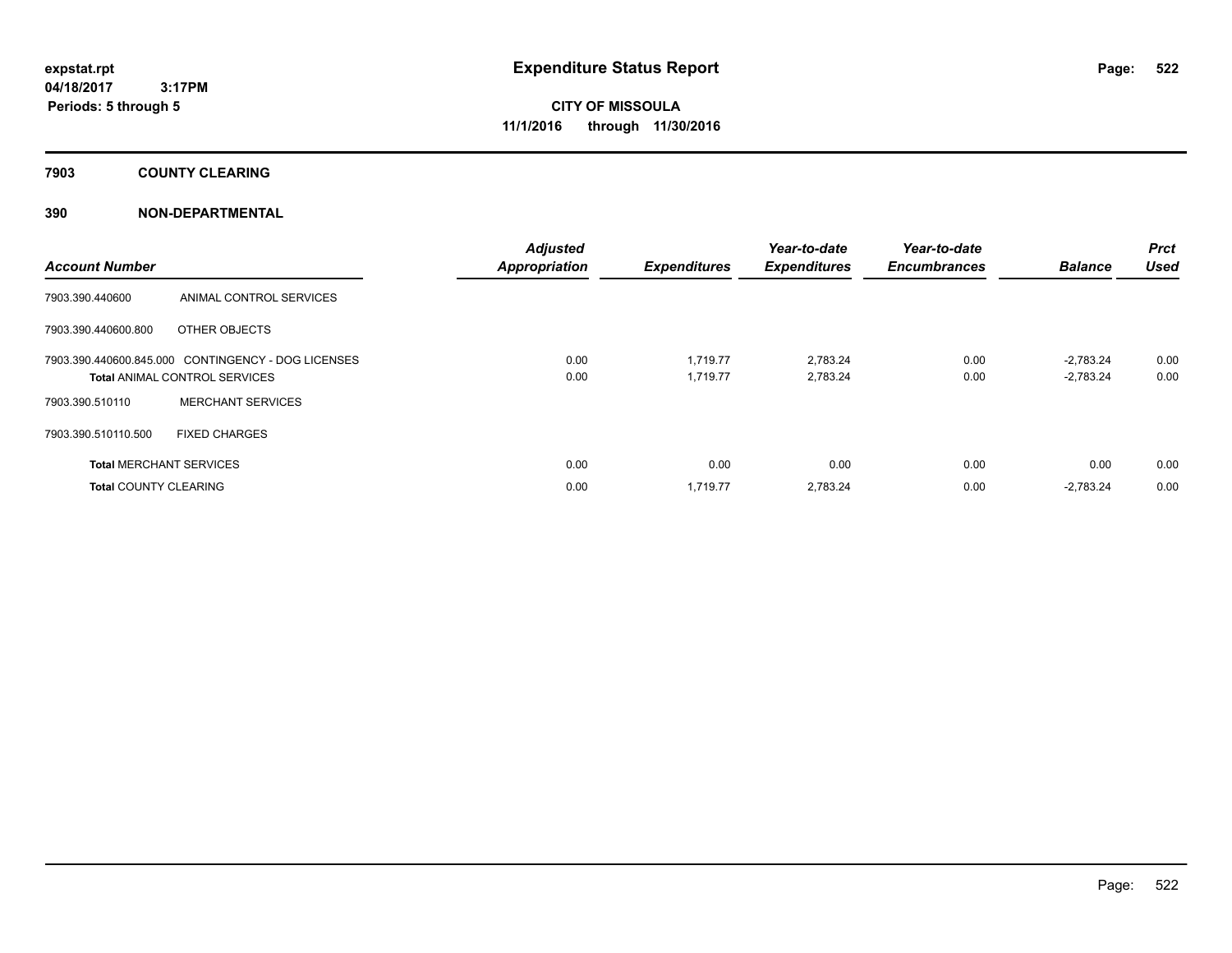### **7904 SEWER REBATE**

### **280 PUBLIC WORKS OPERATIONS**

| <b>Account Number</b>        |                                | <b>Adjusted</b><br><b>Appropriation</b> | <b>Expenditures</b> | Year-to-date<br><b>Expenditures</b> | Year-to-date<br><b>Encumbrances</b> | <b>Balance</b> | <b>Prct</b><br><b>Used</b> |
|------------------------------|--------------------------------|-----------------------------------------|---------------------|-------------------------------------|-------------------------------------|----------------|----------------------------|
| 7904.280.430600              | <b>SEWER UTILITIES</b>         |                                         |                     |                                     |                                     |                |                            |
| 7904.280.430600.500          | <b>FIXED CHARGES</b>           |                                         |                     |                                     |                                     |                |                            |
| <b>Total FIXED CHARGES</b>   |                                | 0.00                                    | 0.00                | 0.00                                | 0.00                                | 0.00           | 0.00                       |
| 7904.280.430600.800          | OTHER OBJECTS                  |                                         |                     |                                     |                                     |                |                            |
| <b>Total SEWER UTILITIES</b> |                                | 0.00                                    | 0.00                | 0.00                                | 0.00                                | 0.00           | 0.00                       |
| 7904.280.510110              | <b>MERCHANT SERVICES</b>       |                                         |                     |                                     |                                     |                |                            |
| 7904.280.510110.500          | <b>FIXED CHARGES</b>           |                                         |                     |                                     |                                     |                |                            |
|                              | <b>Total MERCHANT SERVICES</b> | 0.00                                    | 0.00                | 0.00                                | 0.00                                | 0.00           | 0.00                       |
| <b>Total SEWER REBATE</b>    |                                | 0.00                                    | 0.00                | 0.00                                | 0.00                                | 0.00           | 0.00                       |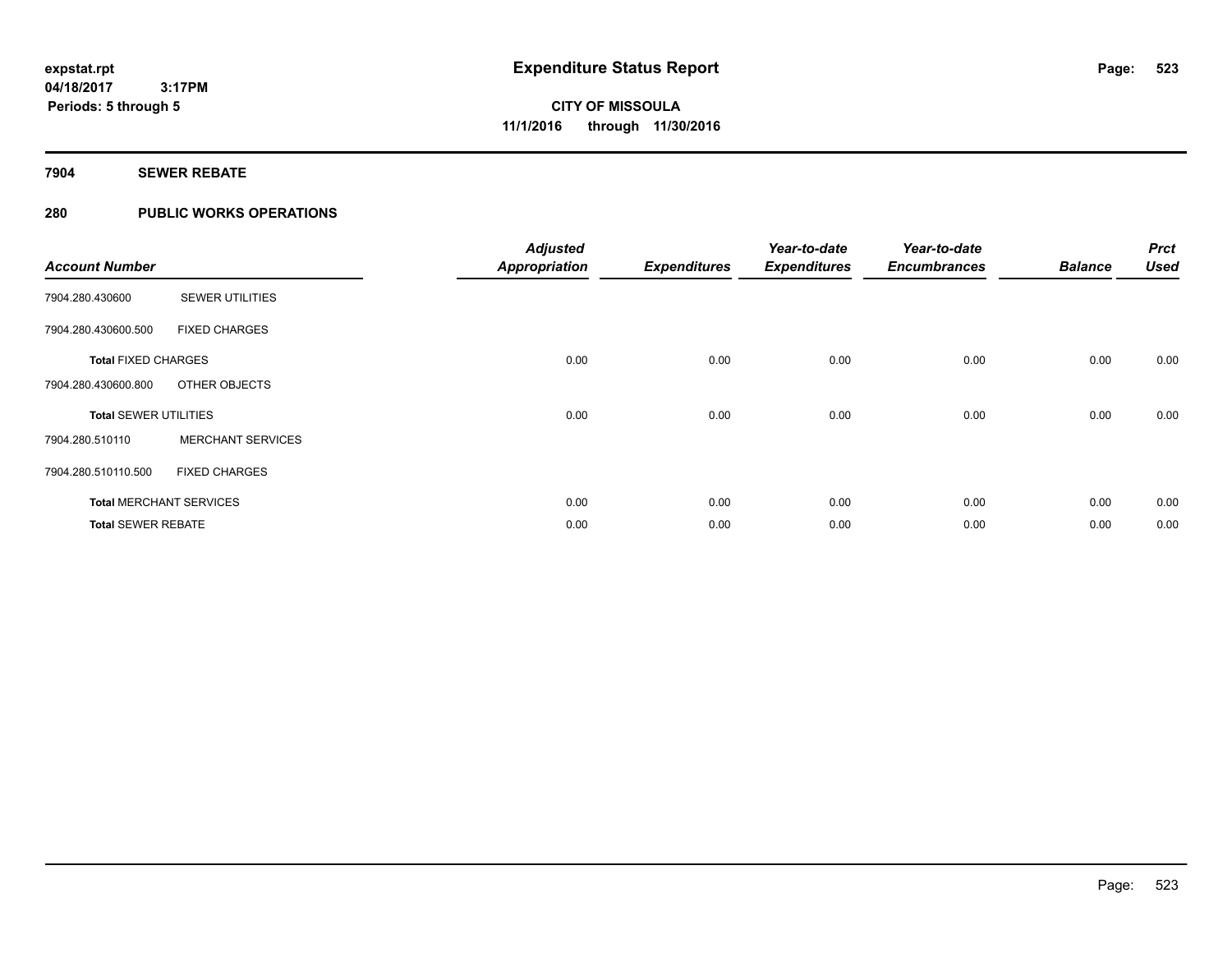#### **7905 WYE SEWER RSID 8489**

### **280 PUBLIC WORKS OPERATIONS**

| <b>Account Number</b>        |                           | <b>Adjusted</b><br><b>Appropriation</b> | <b>Expenditures</b> | Year-to-date<br><b>Expenditures</b> | Year-to-date<br><b>Encumbrances</b> | <b>Balance</b> | <b>Prct</b><br><b>Used</b> |
|------------------------------|---------------------------|-----------------------------------------|---------------------|-------------------------------------|-------------------------------------|----------------|----------------------------|
| 7905.280.430600              | <b>SEWER UTILITIES</b>    |                                         |                     |                                     |                                     |                |                            |
| 7905.280.430600.500          | <b>FIXED CHARGES</b>      |                                         |                     |                                     |                                     |                |                            |
| <b>Total SEWER UTILITIES</b> |                           | 0.00                                    | 0.00                | 0.00                                | 0.00                                | 0.00           | 0.00                       |
| 7905.280.510110              | <b>MERCHANT SERVICES</b>  |                                         |                     |                                     |                                     |                |                            |
| 7905.280.510110.500          | <b>FIXED CHARGES</b>      |                                         |                     |                                     |                                     |                |                            |
|                              | Total WYE SEWER RSID 8489 | 0.00                                    | 0.00                | 0.00                                | 0.00                                | 0.00           | 0.00                       |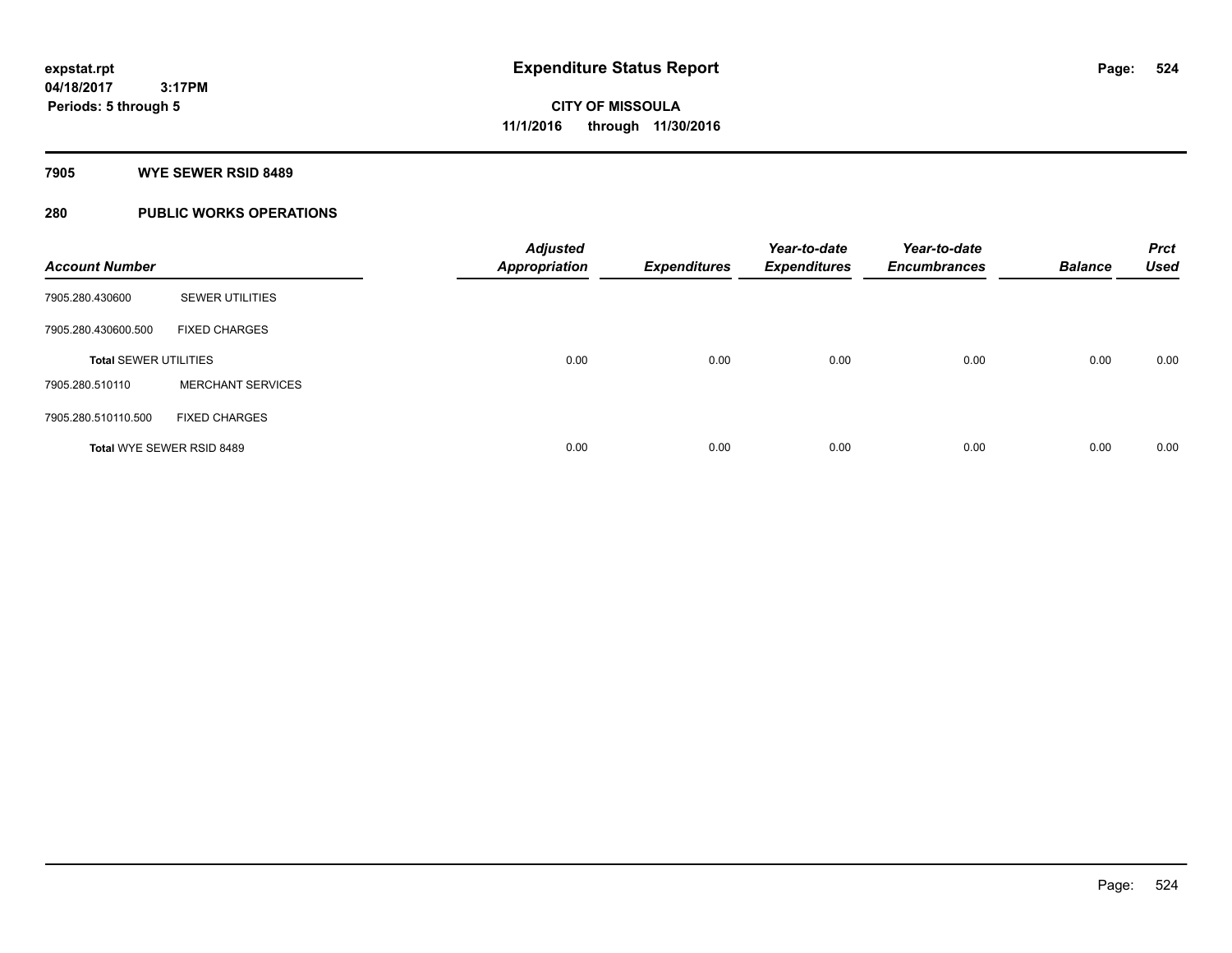#### **7911 RESIDENTIAL INSPECTION FUND**

#### **310 BUILDING INSPECTION**

| <b>Account Number</b>         |                                              | <b>Adjusted</b><br><b>Appropriation</b> | <b>Expenditures</b> | Year-to-date<br><b>Expenditures</b> | Year-to-date<br><b>Encumbrances</b> | <b>Balance</b> | <b>Prct</b><br><b>Used</b> |
|-------------------------------|----------------------------------------------|-----------------------------------------|---------------------|-------------------------------------|-------------------------------------|----------------|----------------------------|
| 7911.310.420501               | CONTRACTUAL SERVICE AGRMNTS - BUILDING       |                                         |                     |                                     |                                     |                |                            |
| 7911.310.420501.200           | <b>SUPPLIES</b>                              |                                         |                     |                                     |                                     |                |                            |
| <b>Total SUPPLIES</b>         |                                              | 0.00                                    | 0.00                | 0.00                                | 0.00                                | 0.00           | 0.00                       |
| 7911.310.420501.300           | PURCHASED SERVICES                           |                                         |                     |                                     |                                     |                |                            |
|                               | Total CONTRACTUAL SERVICE AGRMNTS - BUILDING | 0.00                                    | 0.00                | 0.00                                | 0.00                                | 0.00           | 0.00                       |
| 7911.310.420502               | *** Title Not Found ***                      |                                         |                     |                                     |                                     |                |                            |
| 7911.310.420502.200           | <b>SUPPLIES</b>                              |                                         |                     |                                     |                                     |                |                            |
| Total *** Title Not Found *** |                                              | 0.00                                    | 0.00                | 0.00                                | 0.00                                | 0.00           | 0.00                       |
| 7911.310.510110               | <b>MERCHANT SERVICES</b>                     |                                         |                     |                                     |                                     |                |                            |
| 7911.310.510110.500           | <b>FIXED CHARGES</b>                         |                                         |                     |                                     |                                     |                |                            |
|                               | Total RESIDENTIAL INSPECTION FUND            | 0.00                                    | 0.00                | 0.00                                | 0.00                                | 0.00           | 0.00                       |